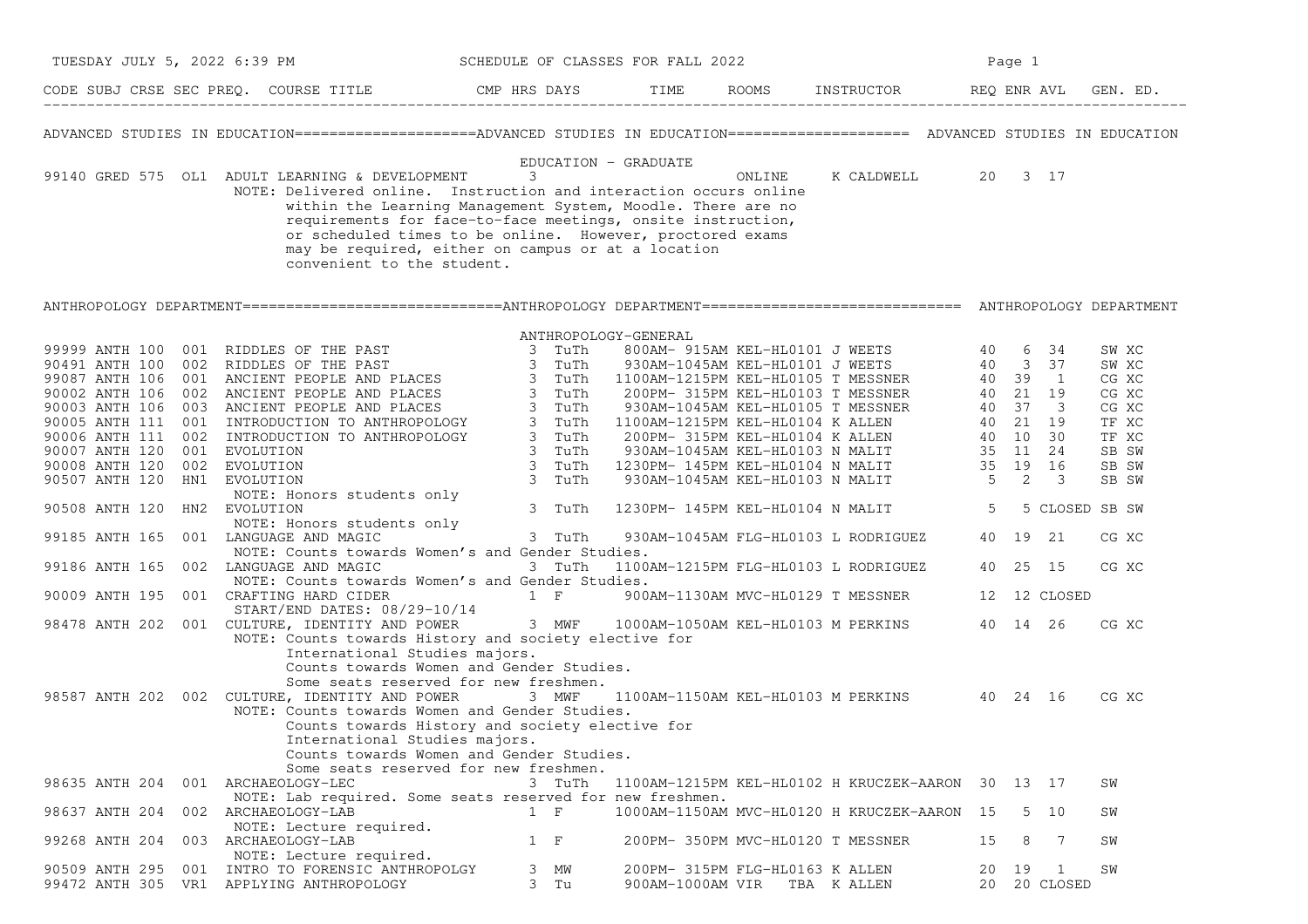| TUESDAY JULY 5, 2022 6:39 PM |                                                                                                                                                                                                                                           | SCHEDULE OF CLASSES FOR FALL 2022 |                                                                      |                                                                                          | Page 2                   |                |
|------------------------------|-------------------------------------------------------------------------------------------------------------------------------------------------------------------------------------------------------------------------------------------|-----------------------------------|----------------------------------------------------------------------|------------------------------------------------------------------------------------------|--------------------------|----------------|
|                              |                                                                                                                                                                                                                                           |                                   |                                                                      |                                                                                          |                          |                |
|                              | NOTE: Taught Virtually                                                                                                                                                                                                                    |                                   |                                                                      |                                                                                          |                          |                |
|                              | 90010 ANTH 356 001 NEANDERTHALS:FACT,FICT&FANTASY 3 W 330PM- 600PM MVC-HL0110 N MALIT 20 9 11<br>99879 ANTH 357 001 SOCIAL GEOGRAPHY 4 MW 200PM- 355PM FLG-HL0103 R VADAS 20 5 15<br>NOTE: Cross listed with GEOG 360                     |                                   |                                                                      |                                                                                          |                          | ХC             |
|                              | 99655 ANTH 358 001* X-CULTURAL APPROACHES TO ART 3 MW<br>Pre-requisites: ANTH202 or ARTH100 or ARTH101 or ARTH102<br>NOTE: Cross listed with ARTH 358                                                                                     |                                   |                                                                      | 200PM-315PM MVC-HL0129 M PERKINS 20 6 14                                                 |                          | AC XC          |
| 99657 ANTH 360               | 001 CULTURES/MEXICO & CENTRAL AMER<br>NOTE: Counts towards Women and Gender Studies.                                                                                                                                                      | 3 TuTh                            |                                                                      | 200PM- 315PM FLG-HL0205 L RODRIGUEZ                                                      | 18 14<br>4               | XC             |
| 90011 ANTH 362               | 001 HISTORICAL ARCHAEOLOGY<br>98230 ANTH 393 001 PROFESSIONALISM IN ANTHROPOLOG 3 MW<br>NOTE: Anthropology major/minors only or instructor permission<br>required. A minimum of Junior standing required. Class<br>meets in MacVicar 102. | 3 TuTh                            |                                                                      | 200PM- 315PM MVC-HL0129 H KRUCZEK-AARON 20 14<br>330PM- 445PM MVC-HL0129 J WEETS 20 5 15 | 6                        | WI             |
|                              | 90012 ANTH 395 001 CRAFTING HARD CIDER<br>START/END DATES: 08/29-10/14                                                                                                                                                                    |                                   |                                                                      | 1 F 900AM-1130AM MVC-HL0129 T MESSNER                                                    | 5 CLOSED<br>5            |                |
|                              | 90013 ANTH 470 001* MUSEUM INTERNSHIP<br>Pre-requisites: or ANTH370 or ARTM370 and ANTH420 or ARTM420                                                                                                                                     |                                   |                                                                      | 3 MWF 1000AM-1050AM TBA TBA M PERKINS                                                    | 1<br>1 CLOSED            |                |
|                              | 99880 GEOG 360 001 SOCIAL GEOGRAPHY 4 MW<br>NOTE: Cross listed with ANTH 357                                                                                                                                                              | GEOGRAPHY                         |                                                                      | 200PM-355PM SAT-HL0310 R VADAS 20 7 13                                                   |                          | XC             |
|                              |                                                                                                                                                                                                                                           |                                   |                                                                      |                                                                                          |                          |                |
|                              | 98197 ARTM 420 001* MUSEUM PRACTICES<br>Pre-requisites: ANTH270 or ARTM270                                                                                                                                                                | ART - MUSEUM STUDIES              |                                                                      | 3 TuTh 200PM-315PM BRA-HL0202 A VASHER-DEAN 10 7 3                                       |                          |                |
|                              | NOTE: Sophomore status required.<br>90018 ARTM 470 001* MUSEUM INTERNSHIP 3 3 TBA TBA TBA TBA M PERKINS 10 0 10<br>Pre-requisites: ARTM370 or ANTH370 and ARTM420 or ANTH420                                                              |                                   |                                                                      |                                                                                          |                          |                |
|                              | 99893 ARTE 301 001* ART EDUCATION CHILD/ADOLESCENT 3 MW 400PM- 515PM BRA-HL0215 K SCHULER 25 8 17<br>Pre-requisites: EDLS201 and EDLS307<br>NOTE: Course limited to Art Education majors or Art Studio majors                             | ART EDUCATION                     |                                                                      |                                                                                          |                          |                |
|                              | intending to pursue the major in Art Education.<br>90680 ARTE 403 001* ART EDUC: CURRICULUM DESIGN 3 MW 1230PM-145PM BRA-HL0215 K SCHULER 15 6 9<br>Pre-requisites: EDLS201 and ARTS301 and ARTS302                                       |                                   |                                                                      |                                                                                          |                          |                |
|                              | 98374 ARTH 101 001 SURVEY OF ART: ANCIENT TO REN 3 MW 1100AM-1215PM BRA-HL0202 C DOWNING 50 19 31<br>99965 ARTH 101 002 SURVEY OF ART:ANCIENT TO REN<br>NOTE: Taught Virtually                                                            | ART HISTORY<br>3 MW               |                                                                      | 300PM- 415PM VIR TBA M MCNAMARA                                                          | 45 15 30                 | TH WC<br>TH WC |
|                              | 90014 ARTH 101R 001 SURVEY ART: ANCIENT TO REN REC<br>98211 ARTH 102 001 SURVEY ART:RENAISSANCE-MODRN                                                                                                                                     | 1 M<br>3 TuTh                     |                                                                      | 100PM- 150PM SAT-HL0325 C DOWNING<br>200PM- 315PM STW-HL0211 M MCNAMARA                  | 25<br>7 18<br>45<br>9 36 | TH WC          |
|                              | NOTE: Sophomore Standing.<br>90015 ARTH 102R 001 SURVEY ART: REN-MODERN RECITAT<br>90702 ARTH 195 002 INTRODUCTION TO ART                                                                                                                 | 1 W<br>4 M                        |                                                                      | 100PM- 150PM BRA-HL0202 C DOWNING<br>100PM- 150PM BRA-HL0202 M MCNAMARA                  | 2 43<br>45               | ΤF             |
|                              | 90016 ARTH 311 001* ROMAN ART AND ARCHITECTURE<br>Pre-requisites: ARTH100 or ARTH101 or ARTH102                                                                                                                                           | MW                                | 600PM- 715PM STW-HL0211<br>3 TuTh 1100AM-1215PM BRA-HL0202 C DOWNING |                                                                                          | 25<br>3 22<br>25 14 11   |                |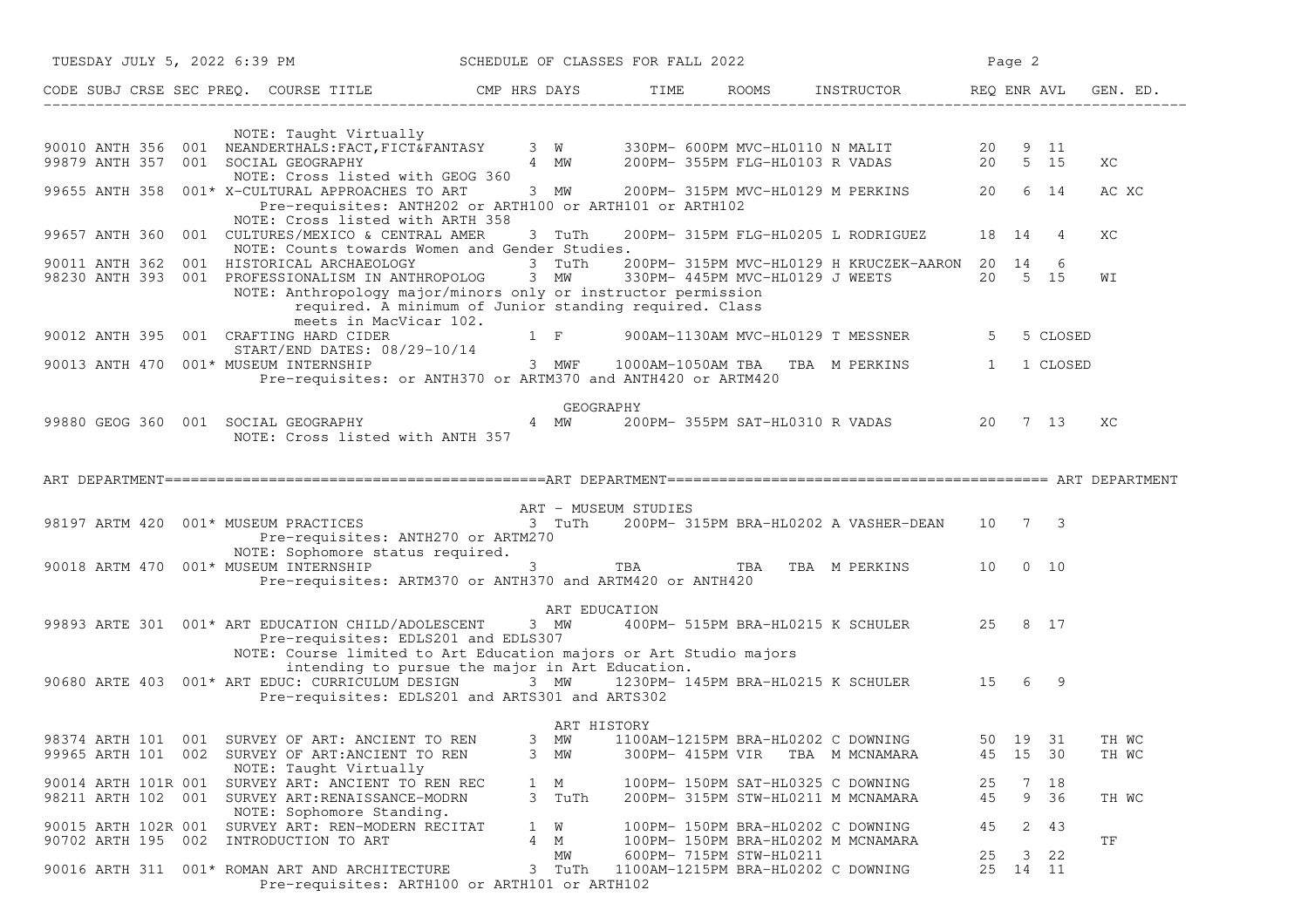| TUESDAY JULY 5, 2022 6:39 PM                                                                                                                                                                                                                                                                                                                                       | SCHEDULE OF CLASSES FOR FALL 2022                |                                |        |                                               |    | Page 3  |              |          |
|--------------------------------------------------------------------------------------------------------------------------------------------------------------------------------------------------------------------------------------------------------------------------------------------------------------------------------------------------------------------|--------------------------------------------------|--------------------------------|--------|-----------------------------------------------|----|---------|--------------|----------|
| CODE SUBJ CRSE SEC PREQ. COURSE TITLE THE ROOMS TIME ROOMS INSTRUCTOR REQ ENR AVL GE CODE SUBJ CRSE SEC PREQ.                                                                                                                                                                                                                                                      |                                                  |                                |        |                                               |    |         |              | GEN. ED. |
| 99903 ARTH 358 001* X-CULTURAL APPROACH TO ART 3 MW 200PM-315PM MVC-HL0129 M PERKINS<br>Pre-requisites: ANTC102 or ANTC202 or ARTH101 or ARTH100 or ARTH102<br>NOTE: Cross listed with ANTH 358                                                                                                                                                                    |                                                  |                                |        |                                               |    |         | 20 10 10     | AC XC    |
| 90017 ARTH 462 001* IMPRESSIONISM<br>Pre-requisites: ARTH102                                                                                                                                                                                                                                                                                                       | 3 TuTh                                           |                                |        | 1230PM- 145PM STW-HL0211 M MCNAMARA           |    | 25 9 16 |              |          |
|                                                                                                                                                                                                                                                                                                                                                                    | ART STUDIO                                       |                                |        |                                               |    |         |              |          |
| 001 FOUNDATIONS OF DRAWING I 4 MW<br>98744 ARTS 110<br>NOTE: \$100 Art studio fee assessed by the Art Department.                                                                                                                                                                                                                                                  |                                                  |                                |        | 900AM-1150AM SAT-HL0122 D JOHNS 25 13 12      |    |         |              | AE TA    |
| 002 FOUNDATIONS OF DRAWING I<br>90681 ARTS 110                                                                                                                                                                                                                                                                                                                     | 4 TuTh 100PM-350PM SAT-HL0122 N INFANTE 25 11 14 |                                |        |                                               |    |         |              | AE TA    |
| NOTE: \$100 Art studio fee assessed by the Art Department.<br>98571 ARTS 110 003 FOUNDATIONS OF DRAWING I 4 TuTh 930AM-1215PM SAT-HL0122 M YEOMANS<br>NOTE: \$100 Art studio fee assessed by the Art Department.                                                                                                                                                   |                                                  |                                |        |                                               | 25 |         | 7 18         | AE TA    |
| 99037 ARTS 110 OL1 FOUNDATIONS OF DRAWING I                                                                                                                                                                                                                                                                                                                        | $\overline{4}$                                   |                                | ONLINE | F SCHATZ 20 20 CLOSED AE TA                   |    |         |              |          |
| NOTE: Delivered online. Instruction and interaction occurs online<br>within the Learning Management System, Moodle. There are no<br>requirements for face-to-face meetings, onsite instruction,<br>or scheduled times to be online. However, proctored exams<br>may be required, either on campus or at a location<br>convenient to the student.                   |                                                  |                                |        |                                               |    |         |              |          |
| 99302 ARTS 120<br>002 COLOR & DESIGN                                                                                                                                                                                                                                                                                                                               | 4 MW                                             |                                |        | 200PM- 450PM SAT-HL0225 M YEOMANS 25 13 12    |    |         |              | AE TA    |
| NOTE: \$100 Art studio fee assessed by the Art Department.<br>003 COLOR & DESIGN $4$ TuTh 930AM-1215PM SAT-HL0225 D JOHNS 25 11 14<br>98753 ARTS 120<br>NOTE: \$100 Art studio fee assessed by the Art Department.                                                                                                                                                 |                                                  |                                |        |                                               |    |         |              | AE TA    |
| 99528 ARTS 120 OL1 COLOR & DESIGN 4<br>NOTE: Delivered online. Instruction and interaction occurs online<br>within the Learning Management System, Moodle. There are no<br>requirements for face-to-face meetings, onsite instruction<br>or scheduled times to be online. However, proctored exams<br>may be required either on campus or at a location convenient |                                                  |                                | ONLINE | M LEUTHOLD 25 21 4                            |    |         |              | AE TA    |
| to the student.<br>98782 ARTS 130 001 THREE DIMENSIONAL DESIGN                                                                                                                                                                                                                                                                                                     | 4 MW                                             |                                |        | 515PM- 805PM SAT-HL0121 L FAIR-SCHULZ 18 8 10 |    |         |              | AE TA    |
| NOTE: \$100 Art studio fee assessed by the Art Department.<br>90019 ARTS 130<br>002 THREE DIMENSIONAL DESIGN<br>NOTE: \$100 Art studio fee assessed by the Art Department.                                                                                                                                                                                         | 4 MW 900AM-1150AM SAT-HL0121 E PAIGE 18          |                                |        |                                               |    |         | 3 15         | AE TA    |
| 001 GRAPHIC DESIGN FOR NON MAJORS 4 MW 900AM-1150AM KEL-HL0100 S NEAL 7<br>001* FOUNDATIONS OF DRAWING II 4 MW 200PM-450PM SAT-HL0122 D JOHNS 18<br>90719 ARTS 145                                                                                                                                                                                                 |                                                  |                                |        |                                               |    |         | $0 \qquad 7$ | ΤA       |
| 98689 ARTS 211 001* FOUNDATIONS OF DRAWING II<br>Pre-requisites: ARTS110<br>NOTE: \$100 Art studio fee assessed by the Art Department.                                                                                                                                                                                                                             |                                                  |                                |        |                                               |    |         | 3 15         |          |
| 99272 ARTS 211 002* FOUNDATIONS OF DRAWING II<br>Pre-requisites: ARTS110<br>NOTE: \$100 course fee assessed by Art Department.                                                                                                                                                                                                                                     |                                                  |                                |        | 4 MW 900AM-1150AM SAT-HL0227 M YEOMANS 6      |    |         | 6 CLOSED     |          |
| 98377 ARTS 312  001* DRAWING AND MIXED MEDIA I 4 MW<br>Pre-requisites: ARTS211                                                                                                                                                                                                                                                                                     |                                                  |                                |        | 900AM-1150AM SAT-HL0227 M YEOMANS             | 12 | 6       | 6            |          |
| NOTE: \$100 Art studio fee assessed by the Art Department.<br>98200 ARTS 319 001* GRAPHIC DESIGN & MEDIA ARTS I<br>Pre-requisites: ARTS110 and ARTS120                                                                                                                                                                                                             | 4 MW                                             |                                |        | 900AM-1150AM KEL-HL0100 S NEAL                |    | 18 12 6 |              |          |
| NOTE: \$100 Art studio fee assessed by the Art Department.<br>99512 ARTS 320 001* TYPOGRAPHY<br>Pre-requisites: ARTS319                                                                                                                                                                                                                                            | 4 TuTh                                           | 900AM-1150AM DUNNHL0116CS NEAL |        |                                               | 10 |         | 7 3          |          |
| NOTE: \$100 Art studio fee assessed by the Art Department.<br>98687 ARTS 321 001* @GRAPHIC DESIGN & MEDIA ART II<br>Pre-requisites: ARTS110 and ARTS120                                                                                                                                                                                                            | 4 TuTh                                           |                                |        | 900AM-1150AM KEL-HL0100 K MAHONEY             |    | 18 11 7 |              |          |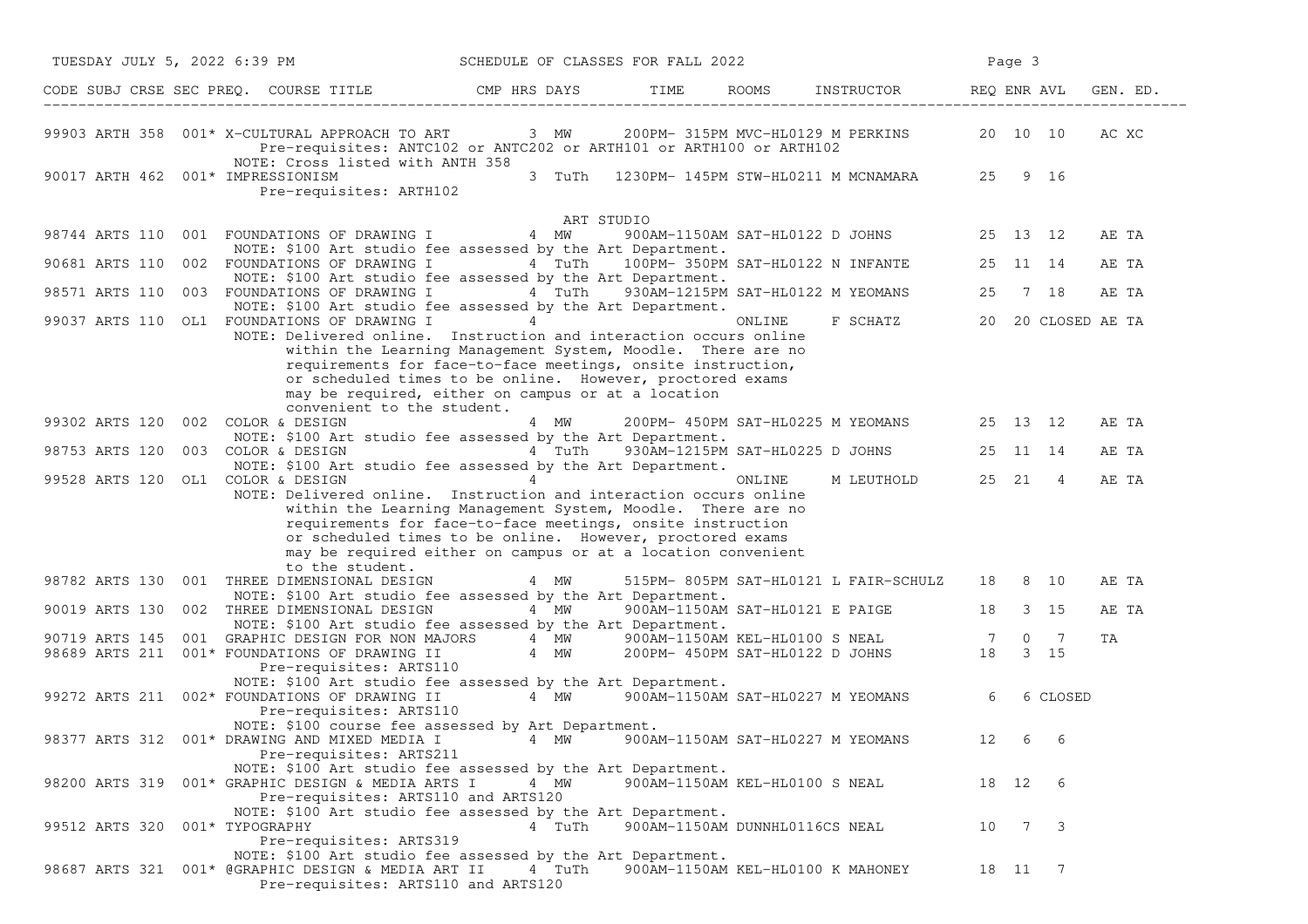| TUESDAY JULY 5, 2022 6:39 PM SCHEDULE OF CLASSES FOR FALL 2022                                                                                                                                                                                                                             |                                     |                         |                                   |                                                                                                            | Page 4              |               |
|--------------------------------------------------------------------------------------------------------------------------------------------------------------------------------------------------------------------------------------------------------------------------------------------|-------------------------------------|-------------------------|-----------------------------------|------------------------------------------------------------------------------------------------------------|---------------------|---------------|
| CODE SUBJ CRSE SEC PREQ. COURSE TITLE CMP HRS DAYS TIME ROOMS INSTRUCTOR REQ ENR AVL GEN. ED.                                                                                                                                                                                              |                                     |                         |                                   |                                                                                                            |                     |               |
| 98111 ARTS 329 001* PAINTING I CHARLER AND MANUEL A MW 900AM-1150AM BRA-HLO115 A SWARTELE 18 8 10<br>Pre-requisites: ARTS110 and ARTS120                                                                                                                                                   |                                     |                         |                                   |                                                                                                            |                     |               |
| NOTE: \$100 Art studio fee assessed by the Art Department.<br>98112 ARTS 330 001* PAINTING II<br>Pre-requisites: ARTS329                                                                                                                                                                   |                                     |                         |                                   | $4$ MW 200PM-450PM BRA-HL0115 A SWARTELE 8 4 4                                                             |                     |               |
| NOTE: \$100 Art studio fee assessed by the Art Department.<br>98113 ARTS 339 001* PRINTMAKING I 300 4 TuTh 900AM-1150AM BRA-HL0205 N INFANTE 18 11 7<br>Pre-requisites: ARTS110 and ARTS120                                                                                                |                                     |                         |                                   |                                                                                                            |                     |               |
| NOTE: \$100 Art studio fee assessed by the Art Department.<br>98389 ARTS 340 $001*$ PRINTMAKING II $\begin{array}{ccc} 4 & 4 \end{array}$ MW 900AM-1150AM BRA-HL0205 N INFANTE 8 3 5<br>Pre-requisites: ARTS339                                                                            |                                     |                         |                                   |                                                                                                            |                     |               |
| NOTE: \$100 Art studio fee assessed by the Art Department.<br>Pre-requisites: ARTS110 and ARTS120 and ARTS130                                                                                                                                                                              | 4 TuTh                              |                         |                                   | 500PM-750PM BRA-HL0111 STAFF 18 4 14                                                                       |                     |               |
| NOTE: \$100 Art studio fee assessed by the Art Department.<br>99443 ARTS 350 001* SCULPTURE II<br>Pre-requisites: ARTS349                                                                                                                                                                  | 4 TuTh 500PM-750PM BRA-HL0111 STAFF |                         |                                   |                                                                                                            | 8 1 7               |               |
| NOTE: \$100 Art studio fee assessed by the Art Department.<br>98114 ARTS 359 001* CERAMICS I<br>Pre-requisites: ARTS110 and ARTS120 and ARTS130                                                                                                                                            |                                     |                         |                                   | 4 TuTh 100PM-350PM BRA-HL0107 R LOCY 10 10 CLOSED                                                          |                     |               |
| NOTE: \$100 Art studio fee assessed by the Art Department.<br>99849 ARTS 360 001* CERAMICS II<br>Pre-requisites: ARTS359                                                                                                                                                                   |                                     |                         |                                   | d by the Art Department.<br>4   TuTh      100PM- 350PM BRA-HL0107 R LOCY                     3    3 CLOSED |                     |               |
| NOTE: \$100 Art studio fee assessed by the Art Department.<br>98261 ARTS 369 001* TIME BASED MEDIA 64 TuTh 200PM-450PM DUNNHL0116CK MAHONEY 18 4 14<br>Pre-requisites: ARTS110 and ARTS120                                                                                                 |                                     |                         |                                   |                                                                                                            |                     |               |
| NOTE: \$100 Art studio fee assessed by the Art Department.<br>98865 ARTS 379 001* PHOTOGRAPHY I<br>Pre-requisites: ARTS110 and ARTS120                                                                                                                                                     |                                     |                         |                                   | 4 TuTh 100PM-350PM KEL-HL0100 I BEERBOWER 16 10 6                                                          |                     |               |
| NOTE: \$100 Art studio fee assessed by the Art Department.<br>99080 ARTS 379 HNR* PHOTOGRAPHY I - HONORS<br>Pre-requisites: ARTS110 and ARTS120<br>NOTE: \$100 Art studio fee assessed by the Art Department.                                                                              |                                     |                         |                                   | 4 TuTh   100PM-   350PM   KEL-HL0100   I   BEERBOWER   2   1   1                                           |                     |               |
| HONORS STUDENTS ONLY<br>90020 ARTS 380 001* PHOTOGRAPHY PROCESSES & TECHS 4 MW 900AM-1150AM BRA-HL0203 I BEERBOWER 18 2 16<br>Pre-requisites: ARTS379                                                                                                                                      |                                     |                         |                                   |                                                                                                            |                     |               |
| NOTE: \$100 Art studio fee assessed by the Art Department.<br>90677 ARTS 395 002 MURAL AND PUBLIC ART PROJECTS 4 TuTh 930AM-1215PM BRA-HL0115 A SWARTELE 15 5 10<br>98116 ARTS 431 001* PAINTING III: THEMATIC R&D 4 MW 200PM-450PM BRA-HL0101AA SWARTELE 6 3 3<br>Pre-requisites: ARTS330 |                                     |                         |                                   |                                                                                                            |                     |               |
| NOTE: \$100 Art studio fee assessed by the Art Department.<br>98117 ARTS 432 001* PAINTING IV<br>Pre-requisites: ARTS431                                                                                                                                                                   | 4 MW                                |                         |                                   | 200PM- 450PM BRA-HL0101AA SWARTELE 4                                                                       |                     | $\Omega$<br>4 |
| NOTE: \$100 Art studio fee assessed by the Art Department.<br>98390 ARTS 441 001* PRINTMAKING III<br>Pre-requisites: ARTS340                                                                                                                                                               | 4 MW                                |                         | 900AM-1150AM BRA-HL0205 N INFANTE |                                                                                                            | 5<br>$\mathbf{1}$   | - 4           |
| NOTE: \$100 Art studio fee assessed by the Art Department.<br>98407 ARTS 442 001* PRINTMAKING IV<br>Pre-requisites: ARTS441                                                                                                                                                                | 4 MW                                |                         | 900AM-1150AM BRA-HL0205 N INFANTE |                                                                                                            | 5<br>$\overline{0}$ | 5             |
| NOTE: \$100 Art studio fee assessed by the Art Department.<br>99444 ARTS 451 001* SCULPTURE III<br>Pre-requisites: ARTS350<br>NOTE: \$100 Art studio fee assessed by the Art Department.                                                                                                   | 4 TuTh                              | 500PM- 750PM BRA-HL0111 |                                   | STAFF                                                                                                      | $\mathbf{1}$<br>5   | -4            |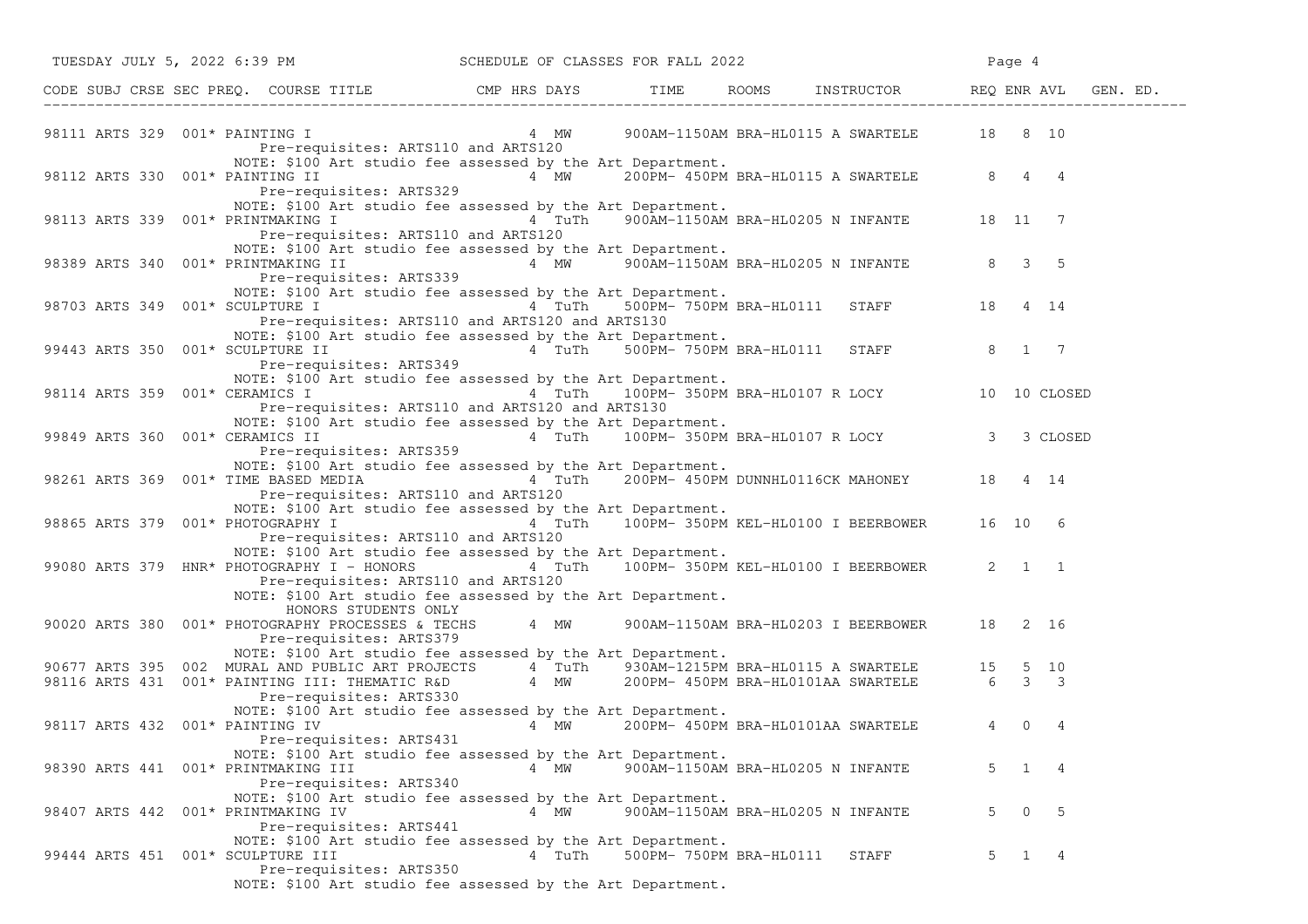|                | TUESDAY JULY 5, 2022 6:39 PM SCHEDULE OF CLASSES FOR FALL 2022                                                                                                                                                          |                                                            |                                  |                                          |       | Page 5        |          |          |
|----------------|-------------------------------------------------------------------------------------------------------------------------------------------------------------------------------------------------------------------------|------------------------------------------------------------|----------------------------------|------------------------------------------|-------|---------------|----------|----------|
|                | CODE SUBJ CRSE SEC PREQ. COURSE TITLE THE ROOMS INSTRUCTOR REQ ENR AVL GEN. ED.                                                                                                                                         |                                                            |                                  |                                          |       |               |          |          |
|                | 99445 ARTS 452 $001*$ SCULPTURE IV $4$ TuTh 500PM- 750PM BRA-HL0111 STAFF<br>Pre-requisites: ARTS451                                                                                                                    |                                                            |                                  |                                          |       | $5 \t 0 \t 5$ |          |          |
|                | NOTE: \$100 Art studio fee assessed by the Art Department.<br>99850 ARTS 461 001* CERAMICS III<br>Pre-requisites: ARTS360                                                                                               | 2 a TuTh 100PM-350PM BRA-HL0107 R LOCY 3 1 2               |                                  |                                          |       |               |          |          |
|                | NOTE: \$100 Art studio fee assessed by the Art Department.<br>99851 ARTS 462 001* CERAMICS IV<br>Pre-requisites: ARTS461                                                                                                | 4 TuTh 100PM-350PM BRA-HL0107 R LOCY 2                     |                                  |                                          |       |               | 2 CLOSED |          |
|                | NOTE: \$100 Art studio fee assessed by the Art Department.<br>98628 ARTS 469 001* @ILLUSTRATION AND IMAGING $4 \nightharpoonup W$ 200PM-450PM DUNNHL0116CS NEAL 18 6 12<br>Pre-requisites: ARTS319                      |                                                            |                                  |                                          |       |               |          |          |
|                | NOTE: \$100 Art studio fee assessed by the Art Department.<br>90683 ARTS 491 001 SENIOR ARTS THESIS<br>NOTE: Senior BFA Graphic Design & New Media<br>and Visual Arts students only.                                    | $3 \text{ F}$ 1200PM-1250PM BRA-HL0203 I BEERBOWER 10 0 10 |                                  |                                          |       |               |          |          |
|                |                                                                                                                                                                                                                         |                                                            |                                  |                                          |       |               |          |          |
|                |                                                                                                                                                                                                                         | BIOLOGY                                                    |                                  |                                          |       |               |          |          |
|                | 99668 BIOL 105 001 INTRODUCTION TO HUMAN GENETICS 3 MWF 1100AM-1150AM KEL-HL0104 J TRYBULA 40 25 15<br>NOTE: Counts towards Women and Gender Studies.<br>Must take lecture and lab to receive NW credit.                |                                                            |                                  |                                          |       |               |          | NW SB    |
|                | 90710 BIOL 105 002 INTRO TO HUMAN GENETICS- LAB 1 Th 200PM-350PM STW-HL0214 R EWY 15 6 9<br>NOTE: Counts towards Women and Gender Studies.                                                                              |                                                            |                                  |                                          |       |               |          | LB NW SB |
|                | Must take lecture and lab to receive NW credit.<br>90718 BIOL 105 003 INTRO TO HUMAN GENETICS-LAB<br>NOTE: Counts towards Women and Gender Studies.                                                                     | 1 W                                                        |                                  | 200PM-350PM STW-HL0214 J TRYBULA 15 4 11 |       |               |          | LB NW SB |
|                | Must take lecture and lab to receive NW credit.<br>98784 BIOL 125 001 BIOLOGICAL CONCEPTS-LAB 1 M 100PM-250PM STW-HL0218 P BURDICK 15 8 7<br>NOTE: Lecture required.                                                    |                                                            |                                  |                                          |       |               |          | LB NW SB |
|                | \$25 lab fee assessed by Biology Department.<br>Childhood/Early Childhood Education majors only.<br>98785 BIOL 125 002 BIOLOGICAL CONCEPTS-LAB 1 W 100PM- 250PM STW-HL0218 P BURDICK 15 9 6<br>NOTE: Lecture required.  |                                                            |                                  |                                          |       |               |          | LB NW SB |
|                | \$25 lab fee assessed by Biology Department.<br>Childhood/Early Childhood Education majors only.<br>98783 BIOL 125 003 BIOLOGICAL CONCEPTS-LEC 3 MWF 1200PM-1250PM KEL-HL0106 P BURDICK 60 16 44<br>NOTE: Lab required. |                                                            |                                  |                                          |       |               |          | NW SB    |
|                | Childhood/Early Childhood Education majors only.<br>99304 BIOL 151 001 GEN BIO: CELLS & GENETICS -LEC 3 MWF 100PM-150PM KEL-HL0103 R EWY 60 23 37<br>NOTE: Lab Required                                                 |                                                            |                                  |                                          |       |               |          | SB       |
|                | 99446 BIOL 151 002 GEN BIO: CELLS & GENETICS-LAB 1 M 200PM-450PM STW-HL0217 L RHOADS                                                                                                                                    |                                                            |                                  |                                          |       | 16 9 7        |          | LB SB    |
|                | NOTE: Lecture Required. \$25 lab fee assessed by Biology.<br>99448 BIOL 151 003 GEN BIO: CELLS & GENETICS-LAB                                                                                                           | 1 Tu                                                       | 100PM- 350PM STW-HL0217 R EWY    |                                          | 16 12 |               | 4        | LB SB    |
| 99098 BIOL 152 | NOTE: Lecture Required. \$25 lab fee assessed by Biology.<br>001 GEN BIO: ORGANISMS & ECOLO-LEC<br>NOTE: Lab required.                                                                                                  | 3 MWF                                                      | 900AM- 950AM KEL-HL0105 W CONLEY |                                          | 60 -  | 24 36         |          | SB       |
|                | 99100 BIOL 152 007 GEN BIO: ORGANISMS & ECOLO-LAB<br>NOTE: Lecture required. \$25 lab fee assessed by Biology                                                                                                           | 1 W                                                        | 200PM- 450PM STW-HL0217 W CONLEY |                                          | 16    |               | 6 10     | LB SB    |
|                | Department.<br>99102 BIOL 152 010 GEN BIO: ORGANISMS & ECOLO-LAB<br>NOTE: Lecture required. \$25 lab fee assessed by Biology                                                                                            | 1 Th                                                       | 100PM- 350PM STW-HL0217 W CONLEY |                                          | 16    |               | 9 7      | LB SB    |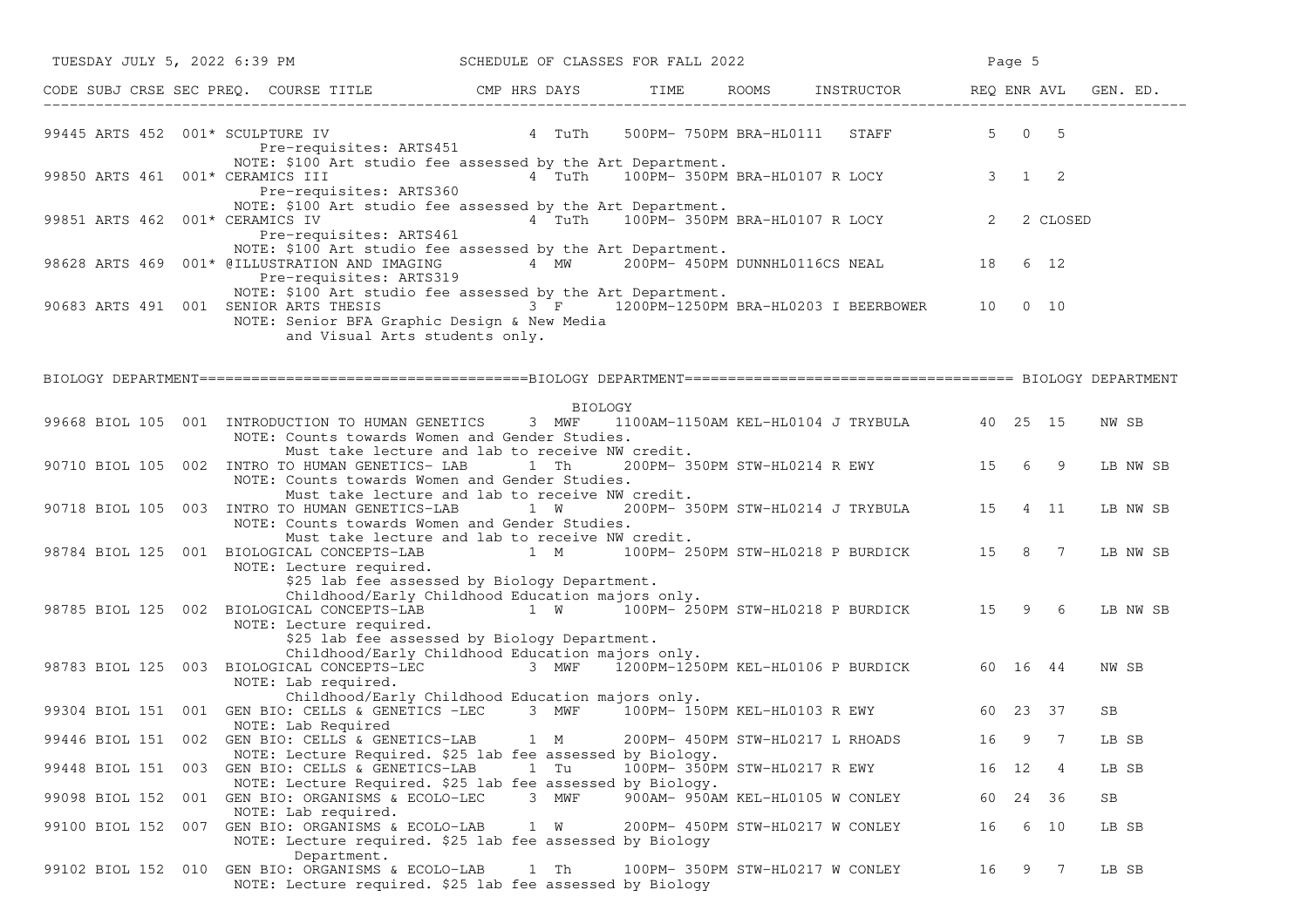|                                         | TUESDAY JULY 5, 2022 6:39 PM SCHEDULE OF CLASSES FOR FALL 2022                                                                                                                                                                                                                                    |       |                                          |                                                         | Page 6 |                    |       |
|-----------------------------------------|---------------------------------------------------------------------------------------------------------------------------------------------------------------------------------------------------------------------------------------------------------------------------------------------------|-------|------------------------------------------|---------------------------------------------------------|--------|--------------------|-------|
|                                         | CODE SUBJ CRSE SEC PREQ. COURSE TITLE THE ROOMS INSTRUCTOR REQ ENR AVL GEN. ED.                                                                                                                                                                                                                   |       |                                          |                                                         |        |                    |       |
|                                         |                                                                                                                                                                                                                                                                                                   |       |                                          |                                                         |        |                    |       |
|                                         | Department.<br>99269 BIOL 152 04Z GEN BIO: ORGANISMS & ECOLO-LAB 1 Th 900AM-1150AM STW-HL0217 J TRYBULA 16 9 7 LB SB<br>NOTE: Lecture required. \$25 lab fee assessed by Biology<br>Department.                                                                                                   |       |                                          |                                                         |        |                    |       |
| 98402 BIOL 300 001* ECOLOGY-LEC         | Pre-requisites: BIOL125 or BIOL151 and BIOL152<br>NOTE: Counts for Environmental Studies major/minor.                                                                                                                                                                                             | 3 MWF |                                          | 900AM- 950AM KEL-HL0103 R SNYDER 50 23 27               |        |                    | SB    |
|                                         | 98424 BIOL 300 002* ECOLOGY-LAB 1 M 200PM-450PM DUNNHL0116BR SNYDER 11 10 1<br>Pre-requisites: BIOL125 or BIOL151 and BIOL152<br>NOTE: \$25 lab fee assessed by Biology Department.                                                                                                               |       |                                          |                                                         |        |                    | LB SB |
|                                         | 98425 BIOL 300 004* ECOLOGY-LAB 1 Th<br>Pre-requisites: BIOL125 or BIOL151 and BIOL152<br>NOTE: \$25.00 Lab Fee assessed by Biology Department.                                                                                                                                                   |       |                                          | 200PM- 450PM DUNNHL0116BB AMULIKE 11 5 6                |        |                    | LB SB |
|                                         | 90021 BIOL 304 001* SUSTAINABLE AGRICULTURE-LEC 3 TuTh 930AM-1045AM FLG-HL0240 K CLEARY 20 10 10<br>Pre-requisites: BIOL125 or BIOL151 or BIOL152 or BIOL100 or ENVR110<br>NOTE: Cross listed with ENVR 304                                                                                       |       |                                          |                                                         |        |                    |       |
|                                         | 90022 BIOL 304 002* SUSTAINABLE AGRICULTURE-LAB 1 TuTh 1100AM-1230PM STW-HL0205 R BOWDISH 20 9 11<br>Pre-requisites: BIOL125 or BIOL151 or BIOL152 or BIOL100 or ENVR110<br>NOTE: Cross listed with ENVR 304<br>Taught in Wiser Center                                                            |       |                                          |                                                         |        |                    |       |
|                                         | 90024 BIOL 312 001* INSECT ECOLOGY-LEC 3 MWF 100PM-150PM TIM-HL0131 R SNYDER 24 12 12<br>Pre-requisites: BIOL125 or BIOL151 and BIOL152                                                                                                                                                           |       |                                          |                                                         |        |                    |       |
|                                         | NOTE: Lab Required<br>90025 BIOL 312 002* INSECT ECOLOGY-LAB 1 W 200PM- 450PM STW-HL0213 G PLAGUE 24 10 14<br>Pre-requisites: BIOL125 or BIOL151 and BIOL152                                                                                                                                      |       |                                          |                                                         |        |                    |       |
|                                         | NOTE: Lecture Required. \$25 lab fee assessed by the Bio Dept.<br>90514 BIOL 319 001* EVOLUTIONARY BIOLOGY 3 TuTh 1100AM-1215PM FLG-HL0164 W CONLEY 25 8 17                                                                                                                                       |       |                                          |                                                         |        |                    |       |
|                                         | Pre-requisites: BIOL125 or BIOL151 and BIOL152<br>99670 BIOL 334 001* BIOLOGY OF WOODY PLANTS-LEC 2 MW 1100AM-1150AM STW-HL0103 G JOHNSON<br>Pre-requisites: BIOL125 or BIOL151 and BIOL152                                                                                                       |       |                                          |                                                         |        | 20 7 13            |       |
|                                         | 99671 BIOL 334 002* BIOLOGY OF WOODY PLANTS-LAB 1 Tu 200PM-450PM STW-HL0103 G JOHNSON<br>Pre-requisites: BIOL125 or BIOL151 and BIOL152<br>NOTE: \$25 lab fee assessed by the Bio Dept.                                                                                                           |       |                                          |                                                         |        | 20 7 13            |       |
|                                         | 98692 BIOL 401 001* ADV EXERCISE PHYSIOLOGY-LEC 3 TuTh 930AM-1045AM STW-HL0103 J SCHREER 20 14 6<br>Pre-requisites: BIOL151 and BIOL152 or BIOL125<br>NOTE: Lab required.                                                                                                                         |       |                                          |                                                         |        |                    |       |
|                                         | 98693 BIOL 401 002* ADV EXERCISE PHYSIOLOGY-LAB 1 M 200PM-450PM STW-HL0221 J SCHREER 18 13 5<br>Pre-requisites: BIOL151 and BIOL152 or BIOL125<br>NOTE: Lecture required. \$25 lab fee assessed by<br>Biology Department.                                                                         |       |                                          |                                                         |        |                    | LB    |
|                                         | 98555 BIOL 403 001* HUMAN ANATOMY&PHYSIOLOGY 1-LEC<br>Pre-requisites: BIOL151 and BIOL152 or BIOL125                                                                                                                                                                                              |       |                                          | 3 TuTh   1100AM-1215PM STW-HL0211 J SCHREER   35  26  9 |        |                    | SB    |
|                                         | NOTE: Lab required. Minimum requirement of Junior standing.<br>98556 BIOL 403 002* HUMAN ANATOMY&PHYSIOLOGY 1-LAB 1 Tu<br>Pre-requisites: BIOL125 or BIOL151 and BIOL152                                                                                                                          |       |                                          | 200PM- 450PM STW-HL0221 J SCHREER                       |        | 16 16 CLOSED LB SB |       |
|                                         | NOTE: Lecture required. Minimum requirement of Junior Standing.<br>\$25.00 Lab Fee assessed by Biology Department.<br>98682 BIOL 403 003* HUMAN ANAT & PHYSIOLOGY 1-LAB 1 Th<br>Pre-requisites: BIOL151 and BIOL152 or BIOL125<br>NOTE: Lecture Required. Minimum requirement of Junion standing. |       |                                          | 200PM- 450PM STW-HL0221 J SCHREER                       |        | 16 9 7             |       |
| 98403 BIOL 407 001* CELL PHYSIOLOGY-LEC | \$25 Lab Fee assessed by Biology Department.<br>Pre-requisites: BIOL125 or BIOL151 and BIOL152 and CHEM106                                                                                                                                                                                        |       | 3 TuTh 1100AM-1215PM TIM-HL0131 L RHOADS |                                                         |        | 20 7 13            |       |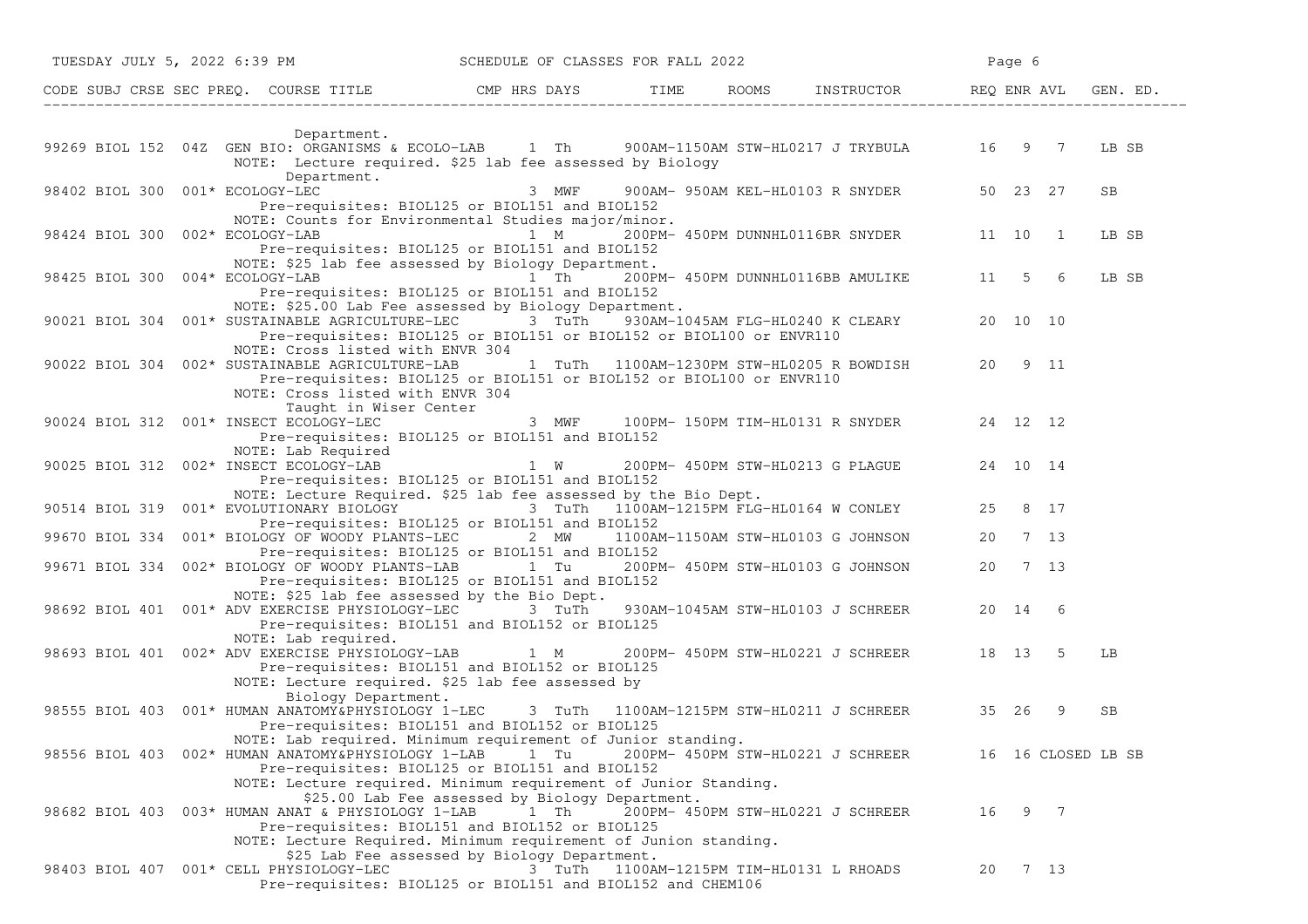| TUESDAY JULY 5, 2022 6:39 PM     |     |                                                                                                                                                                                                                                                                                 | SCHEDULE OF CLASSES FOR FALL 2022                                                                                                                   |                    |            |                                                  |                     | Page 7         |                  |          |  |
|----------------------------------|-----|---------------------------------------------------------------------------------------------------------------------------------------------------------------------------------------------------------------------------------------------------------------------------------|-----------------------------------------------------------------------------------------------------------------------------------------------------|--------------------|------------|--------------------------------------------------|---------------------|----------------|------------------|----------|--|
|                                  |     | CODE SUBJ CRSE SEC PREQ. COURSE TITLE                CMP HRS DAYS          TIME      ROOMS     INSTRUCTOR                                                                                                                                                                       |                                                                                                                                                     |                    |            |                                                  | REQ ENR AVL         |                |                  | GEN. ED. |  |
|                                  |     | NOTE: Lab required. Minimum requirement of Junior standing.<br>98404 BIOL 407 002* CELL PHYSIOLOGY-LAB 1 Tu 200PM-450PM STW-HL0214 L RHOADS 20<br>Pre-requisites: BIOL125 or BIOL151 and BIOL152 and CHEM106<br>NOTE: Lecture required. Minimum requirement of Junior standing. |                                                                                                                                                     |                    |            |                                                  |                     |                | 6 14             | LB       |  |
| 90026 BIOL 426                   |     | 001* IMMUNOBIOLOGY<br>Pre-requisites: BIOL125 or BIOL151 and BIOL152 and CHEM341                                                                                                                                                                                                | \$25.00 Lab fee assessed by Biology Department.<br>3 TuTh                                                                                           |                    |            | 930AM-1045AM STW-HL0211 L RHOADS                 |                     | 25 15 10       |                  |          |  |
| 98857 BIOL 475                   |     | 001 BIOLOGY LABORATORY TECHNIQUES 1-2<br>NOTE: Instructor permission required.                                                                                                                                                                                                  |                                                                                                                                                     | TBA                | TBA        | TBA G JOHNSON                                    | 8                   | 2              | 6                |          |  |
|                                  |     | 98954 BIOL 483        001* CURRENT TOPICS IN BIOLOGY-REC                       3    Tu<br>Pre-requisites: BIOL125 or BIOL151 and BIOL152<br>NOTE: The evolution of Deviant Behaviors in Nature.                                                                                 | A minimum of junior standing required.<br>Must have successfully completed an FS course.<br>Only one current topics will count towards your Biology |                    |            | 500PM- 750PM STW-HL0103 G PLAGUE 15 15 CLOSED SI |                     |                |                  |          |  |
|                                  |     | (BA or BS) degree requirements.<br>98489 BIOL 483 003* CURRENT TOPICS IN BIOLOGY 1 W<br>NOTE: Instructor permission required. Minimum of Junior standing<br>or BS) degree requirements.                                                                                         | required. Must have successfully completed an FS course.<br>Only one Current Topics will count woard your Biology (BA                               |                    |            | 1200PM-1250PM KEL-HL0105 G JOHNSON 100           |                     |                | 0, 100           | SI       |  |
|                                  |     | 98188 BIOL 485 001 RESEARCH IN BIOLOGY<br>NOTE: Instructor permission required. VARIABLE CREDIT 1-3 HOURS.                                                                                                                                                                      | $1 - 3$<br>Contact Registrar's Office to adjust credit hours.                                                                                       | TBA                | TBA        | TBA G JOHNSON                                    | 6                   | $\mathbf{1}$   | - 5              |          |  |
| 98189 BIOL 485                   | 002 | RESEARCH IN BIOLOGY<br>NOTE: Instructor permission required. VARIABLE CREDIT HOURS 1-3.                                                                                                                                                                                         | $1 - 3$                                                                                                                                             | TBA                | TBA        | TBA J SCHREER                                    | 6                   | $\mathbf{1}$   | 5                |          |  |
| 98190 BIOL 485                   | 003 | RESEARCH IN BIOLOGY<br>NOTE: Instructor permission required. Variable credit hours $(1-3)$ .                                                                                                                                                                                    | Contact Registrar's Office to adjust credit hours.<br>$1 - 3$                                                                                       | TBA                | TBA        | TBA L RHOADS                                     | 6                   | $\Omega$       | 6                |          |  |
| 90028 BIOL 485                   | 004 | RESEARCH IN BIOLOGY 1                                                                                                                                                                                                                                                           |                                                                                                                                                     | TBA <b>TRANGER</b> | TBA        | TBA B AMULIKE                                    | 6                   | $\overline{0}$ | 6                |          |  |
| 98191 BIOL 485                   |     | 005 RESEARCH IN BIOLOGY<br>NOTE: Instructor permission required. VARIABLE CREDIT HOURS.                                                                                                                                                                                         | $1 - 3$<br>Contact Registrar's Office to adjust credit hours.                                                                                       | TBA                | TBA        | TBA R EWY                                        | 6                   | $\Omega$       | 6                |          |  |
| 98192 BIOL 485 006               |     | RESEARCH IN BIOLOGY<br>NOTE: Instructor permission required. VARIABLE CREDIT HOURS.                                                                                                                                                                                             | $1 - 3$<br>Contact Registrar's Office to adjust credit hours.                                                                                       | TBA                | TBA        | TBA W CONLEY                                     | 6                   | $\mathbf{0}$   | 6                |          |  |
| 98203 BIOL 485                   | 007 | RESEARCH IN BIOLOGY<br>NOTE: Instructor permission required. VARIABLE CREDIT HOURS.                                                                                                                                                                                             | $1 - 3$<br>Contact Registrar's Office to adjust credit hours.                                                                                       | TBA                | TBA        | TBA J TRYBULA                                    | 10                  |                | $0\quad 10$      |          |  |
| 98477 BIOL 485 008               |     | RESEARCH IN BIOLOGY<br>NOTE: Instructor permission required. VARIABLE CREDI 1-3 HOURS.                                                                                                                                                                                          | $1 - 3$                                                                                                                                             | TBA                | TBA        | TBA G PLAGUE                                     | 6                   | $\Omega$       | 6                |          |  |
| 98434 BIOL 485 009               |     | RESEARCH IN BIOLOGY<br>NOTE: Instructor permission required. VARIABLE CREDIT 1-3 HOURS.                                                                                                                                                                                         | Contact Registrar's Office to adjust credit hours.<br>$1 - 3$<br>Contact Registrar's Office to adjust credit hours.                                 | TBA                | TBA        | TBA R SNYDER                                     | 6                   | $\mathbf{0}$   | 6                |          |  |
|                                  |     | 98683 BIOL 485 010 RESEARCH IN BIOLOGY<br>NOTE: Instructor permission required.<br>adjust credit hours.                                                                                                                                                                         | $1 - 3$<br>Variable credit 1-3 hours. Contact Registrar's Office to                                                                                 | TBA                | TBA        | TBA S SIRSAT                                     | 6                   | $\mathbf{0}$   | 6                |          |  |
| 98892 BIOL 485<br>90762 BIOL 498 |     | 011 RESEARCH IN BIOLOGY<br>001 HUMAN GENETICS DISEASES                                                                                                                                                                                                                          | $1 - 3$<br>3                                                                                                                                        | TBA<br>TBA         | TBA<br>TBA | TBA R BOWDISH<br>TBA J TRYBULA                   | 6<br>$\overline{0}$ | $\circ$        | 6<br>1 CLOSED WI |          |  |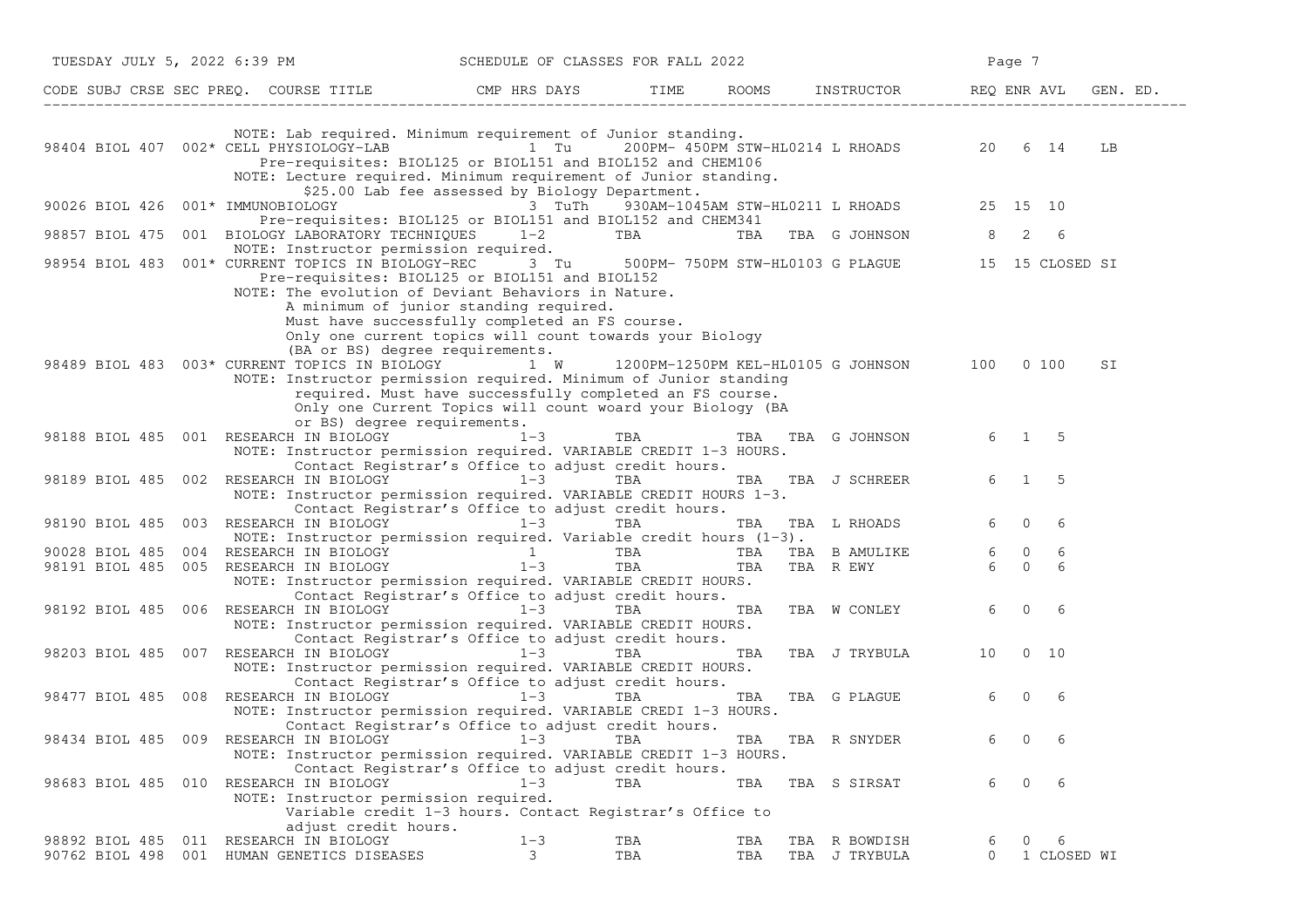| TUESDAY JULY 5, 2022 6:39 PM             | SCHEDULE OF CLASSES FOR FALL 2022 |                      |            | Page                   |  |  |  |
|------------------------------------------|-----------------------------------|----------------------|------------|------------------------|--|--|--|
| CODE SUBJ CRSE SEC PREO.<br>COURSE TITLE | CMP HRS DAYS                      | TIME<br><b>ROOMS</b> | INSTRUCTOR | REO ENR AVL<br>GEN. ED |  |  |  |

−−−−−−−−−−−−−−−−−−−−−−−−−−−−−−−−−−−−−−−−−−−−−−−−−−−−−−−−−−−−−−−−−−−−−−−−−−−−−−−−−−−−−−−−−−−−−−−−−−−−−−−−−−−−−−−−−−−−−−−−−−−−−−−−−−−−

|  |                |     | BUSINESS ADMIN - ACCOUNTING                                                                                |          |                 |              |    |
|--|----------------|-----|------------------------------------------------------------------------------------------------------------|----------|-----------------|--------------|----|
|  |                |     | 98360 ACCT 201 001 @PRINCIPLES OF ACCOUNTING I<br>3 MWF<br>900AM- 950AM DUNNHL0210 N SAMUELS               |          | 30 10 20        |              |    |
|  |                |     | NOTE: Sophomore standing strongly recommended.                                                             |          |                 |              |    |
|  | 98361 ACCT 201 | 002 | @PRINCIPLES OF ACCOUNTING I<br>3 MWF<br>1000AM-1050AM DUNNHL0210 N SAMUELS                                 | 30       | 18              | 12           |    |
|  |                |     | NOTE: Sophomore standing strongly recommended.                                                             |          |                 |              |    |
|  |                |     | 99993 ACCT 201R 001 FINANCIAL ACCOUNTING RECITATIO<br>1 Tu<br>1100AM-1215PM DUNNHL0208 N SAMUELS           | 30       | 2               | 28           |    |
|  |                |     | 98356 ACCT 202 002* @PRINCIPLES OF ACCOUNTING II<br>3 TuTh<br>200PM- 315PM DUNNHL0210 C HAIFLEY            | 30       | 20 10           |              |    |
|  |                |     | Pre-requisites: ACCT201                                                                                    |          |                 | $0 \quad 30$ |    |
|  | 90248 ACCT 203 |     | TuTh<br>001 @SURVEY OF ACCOUNTING<br>1230PM- 145PM DUNNHL0208 C HAIFLEY<br>3<br>3 MW                       | 30<br>30 | $7\overline{ }$ | 23           |    |
|  | 99994 ACCT 301 |     | 001* @INTERMEDIATE ACCOUNTING I<br>200PM- 315PM DUNNHL0204 C HAIFLEY                                       |          |                 |              |    |
|  | 99996 ACCT 360 |     | Pre-requisites: ACCT202<br>001* @FEDERAL INDIVIDUAL TAXATION<br>3 MWF<br>100PM- 150PM DUNNHL0206 N SAMUELS | 30       | 4               | 26           |    |
|  |                |     | Pre-requisites: ACCT202                                                                                    |          |                 |              |    |
|  | 99998 ACCT 450 |     | 3 TuTh<br>001* @FRAUD EXAMINATION<br>930AM-1045AM DUNNHL0208 C HAIFLEY                                     | 30       |                 | $7\quad 23$  |    |
|  |                |     | Pre-requisites: ACCT202                                                                                    |          |                 |              |    |
|  |                |     |                                                                                                            |          |                 |              |    |
|  |                |     | BUSINESS ADMIN - FINANCE                                                                                   |          |                 |              |    |
|  | 98557 FINA 301 |     | 001* FINANCE<br>3 TuTh<br>1100AM-1215PM DUNNHL0202 J TIMMERMAN                                             | 30       | 8               | 22           |    |
|  |                |     | Pre-requisites: ACCT202 and MATH125 or STAT100 or CIS125                                                   |          |                 |              |    |
|  |                |     | 99092 FINA 301 OL1* FINANCE<br>ONLINE<br>J TIMMERMAN                                                       |          | 30 14 16        |              |    |
|  |                |     | Pre-requisites: ACCT202 and MATH125 or STAT100 or CIS125                                                   |          |                 |              |    |
|  |                |     | NOTE: Delivered online. Instruction and interaction occurs online                                          |          |                 |              |    |
|  |                |     | within the Learning Management System, Moodle. There are no                                                |          |                 |              |    |
|  |                |     | requirements for face-to-face meetings, onsite instruction,                                                |          |                 |              |    |
|  |                |     | or scheduled times to be online. However, proctored exams                                                  |          |                 |              |    |
|  |                |     | may be required, either on campus or at a location                                                         |          |                 |              |    |
|  |                |     | convenient to the student.                                                                                 |          |                 |              |    |
|  |                |     | 98474 FINA 410 001* INVEST & PORTFOLIO ANALYSIS<br>3 TuTh<br>200PM- 315PM DUNNHL0202 J TIMMERMAN           |          | 30 10 20        |              |    |
|  |                |     | Pre-requisites: FINA301                                                                                    |          |                 |              |    |
|  |                |     |                                                                                                            |          |                 |              |    |
|  |                |     | BUSINESS ADMIN - MANAGEMENT                                                                                |          |                 |              |    |
|  | 99729 MGMT 203 | 001 | @INTRO TO SPORTS MANAGEMENT<br>3<br>TuTh<br>930AM-1035AM MAX-HLG104 C BERNARD                              |          | 30 11 19        |              |    |
|  | 90698 MGMT 250 | 001 | 3 TuTh<br>BUS. PRINCIPLES & PROFESSIONAL<br>200PM- 315PM DUNNHL0206 E PORTUGAL                             | 30       | $\mathbf{1}$    | 29           |    |
|  | 98428 MGMT 301 | 001 | 3 TuTh<br>@PRINCIPLES OF MANAGEMENT<br>930AM-1045AM DUNNHL0202 J TIMMERMAN                                 |          | 22 12 10        |              | SI |
|  |                |     | NOTE: Minimum requirement of                                                                               |          |                 |              |    |
|  |                |     | Sophomore standing.                                                                                        |          |                 |              |    |
|  | 98558 MGMT 301 | 002 | @PRINCIPLES OF MANAGEMENT<br>3 TuTh<br>1100AM-1215PM DUNNHL0206 G GARDNER                                  | 22       | 5               | 17           | SI |
|  |                |     | NOTE: Minimum requirement of Sophomore standing.                                                           |          |                 |              |    |
|  | 98559 MGMT 301 | 003 | @PRINCIPLES OF MANAGEMENT<br>3 TuTh<br>1230PM- 145PM DUNNHL0206 G GARDNER                                  |          | 22 11 11        |              | ST |
|  |                |     | NOTE: Minimum requirement of Sophomore standing.                                                           |          |                 |              |    |
|  | 98357 MGMT 330 |     | 001 LEGAL ENVIRONMENT OF BUSINESS<br>3 TuTh<br>900AM-1015AM BRA-HL0215 M LOVEWELL                          | 30       | 22              | 8            |    |
|  | 98830 MGMT 335 |     | 3 MWF<br>001* HUMAN RESOURCE MANAGEMENT<br>900AM- 950AM DUNNHL0208 A LEDESMA                               |          | 30 13 17        |              |    |
|  |                |     | Pre-requisites: MGMT301                                                                                    |          |                 |              |    |
|  | 90082 MGMT 335 |     | 002* HUMAN RESOURCE MANAGEMENT<br>3 MWF<br>1000AM-1050AM DUNNHL0206 A LEDESMA                              | 30       | 18              | 12           |    |
|  |                |     | Pre-requisites: MGMT301                                                                                    |          |                 |              |    |
|  | 99872 MGMT 335 |     | JCC* HUMAN RESOURCE MANAGEMENT<br>W<br>3 M<br>530PM- 830PM TBA<br>TBA<br>STAFF                             | 30       | 6               | 24           |    |
|  |                |     | Pre-requisites: MGMT301                                                                                    |          |                 |              |    |
|  |                |     | NOTE: Class is face to face on the JCC Watertown campus.                                                   |          |                 |              |    |
|  |                |     | 1100AM-1215PM DUNNHL0210 S WUNNAVA<br>98397 MGMT 340 001* @INFO SYSTEMS FOR BUSINESS<br>3 TuTh             | 30       | 8               | 22           |    |
|  |                |     |                                                                                                            |          |                 |              |    |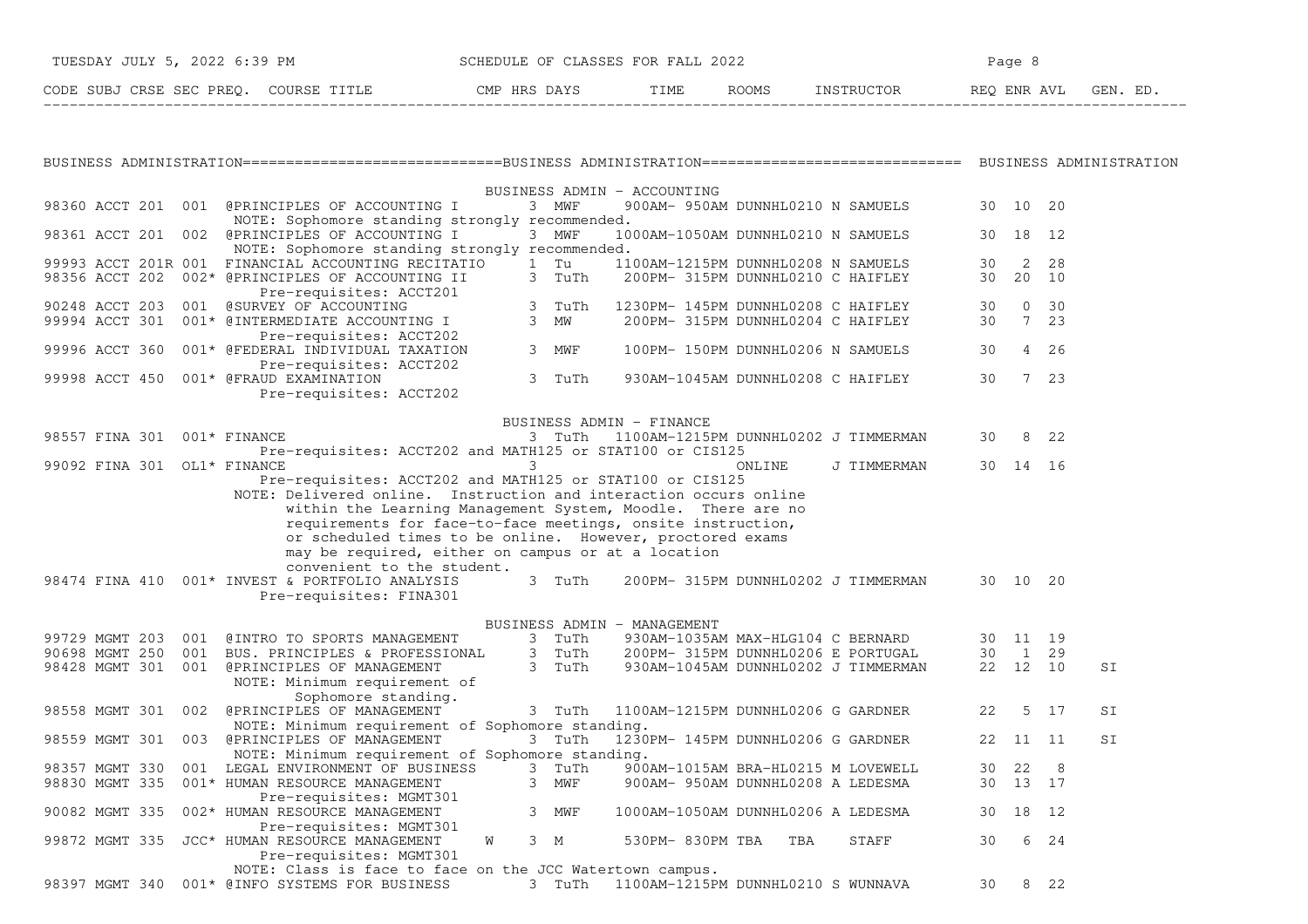| TUESDAY JULY 5, 2022 6:39 PM                                                                                                                                                                           | SCHEDULE OF CLASSES FOR FALL 2022                                                                                                                                                                                                                                                                                                                                                                                                       |                                    |                                    |                        |            |             | Page 9                 |                      |
|--------------------------------------------------------------------------------------------------------------------------------------------------------------------------------------------------------|-----------------------------------------------------------------------------------------------------------------------------------------------------------------------------------------------------------------------------------------------------------------------------------------------------------------------------------------------------------------------------------------------------------------------------------------|------------------------------------|------------------------------------|------------------------|------------|-------------|------------------------|----------------------|
|                                                                                                                                                                                                        |                                                                                                                                                                                                                                                                                                                                                                                                                                         |                                    |                                    |                        |            |             |                        | REQ ENR AVL GEN. ED. |
| Pre-requisites: MGMT301<br>NOTE: Minimum requirement of Junior standing.<br>98415 MGMT 340 OL1* @INFO SYSTEMS FOR BUSINESS<br>Pre-requisites: MGMT301<br>NOTE: Minimum requirement of Junior standing. | $\overline{\phantom{a}}$ 3                                                                                                                                                                                                                                                                                                                                                                                                              |                                    | TBA S LEVIUS 30 5 25               |                        |            |             |                        |                      |
| @CORPORATE LAW<br>90786 MGMT 360 001                                                                                                                                                                   | Delivered online with both synchronous and asynchronous<br>components. Synchronous components require students to<br>for live instruction at scheduled times. Asynchronous<br>components include instruction and interaction occurring<br>online within the Learning Management System Moodle.<br>$\overline{A}$ 3 $\overline{W}$ $\overline{B}$ 900AM-1015AM BRA-HL0215 M LOVEWELL<br>AGEMENT 3 TuTh 930AM-1045AM DUNNHL0210 S WUNNAVA |                                    |                                    |                        |            |             | 30 1 29                |                      |
| 98362 MGMT 410 001* @OPERATIONS MANAGEMENT<br>Pre-requisites: MGMT301<br>NOTE: MATH 125 or equivalent recommended.                                                                                     | Minimum requirement of Junior standing.                                                                                                                                                                                                                                                                                                                                                                                                 |                                    |                                    |                        |            |             | 30 15 15               |                      |
| 99873 MGMT 410 JCC* @OPERATIONS MANAGEMENT<br>Pre-requisites: MGMT301 and STAT100 or MATH125 or CIS125<br>NOTE: Course will be taught in person on Watertown campus.                                   | W 3 Th<br>Dr. Shalu Wunnava (Business Department Chair).                                                                                                                                                                                                                                                                                                                                                                                | 530PM-830PM TBA TBA A LEDESMA      |                                    |                        |            |             | 30 7 23                |                      |
| 001* @LEADERSHIP IN ORGANIZATIONS 3 Th<br>99349 MGMT 420<br>Pre-requisites: MGMT301                                                                                                                    |                                                                                                                                                                                                                                                                                                                                                                                                                                         | 530PM- 800PM DUNNHL0204 E PORTUGAL |                                    |                        |            | 30          | 5 25                   |                      |
| 90679 MGMT 445<br>JCC @MERGERS & ACQUISITIONS<br>NOTE: Class is face to face on the JCC Watertown campus.                                                                                              | W 3 Tu                                                                                                                                                                                                                                                                                                                                                                                                                                  | 530PM-830PM TBA TBA G GARDNER      |                                    |                        |            | 30          | 5 25                   |                      |
| 98358 MGMT 490<br>001* @STRATEGIC & GLOBAL MANAGEMENT<br>Pre-requisites: MGMT301 and MKTG301<br>NOTE: Minimum requirement of Senior standing.                                                          | 3 TuTh                                                                                                                                                                                                                                                                                                                                                                                                                                  |                                    | 400PM- 515PM DUNNHL0202 E PORTUGAL |                        |            | 22 15       | $\overline{7}$         | WI                   |
| 98370 MGMT 490 002* @STRATEGIC & GLOBAL MANAGEMENT 3 Tu 530PM- 800PM DUNNHL0202 E PORTUGAL<br>Pre-requisites: MGMT301 and MKTG301<br>NOTE: Senior standing.                                            |                                                                                                                                                                                                                                                                                                                                                                                                                                         |                                    |                                    |                        |            | 22 14       | - 8                    | WI                   |
| @MANAGEMENT INTERNSHIP<br>90749 MGMT 491<br>001<br>98990 MGMT 512 OL1 FIN MANAGEMENT IN ORGANIZATION<br>NOTE: Delivered online. Instruction and interaction occurs online                              | $1 - 12$<br>$\mathcal{E}$<br>within the Learning Management System, Brightspace. There                                                                                                                                                                                                                                                                                                                                                  | <b>TBA</b>                         | TBA<br>TBA                         | TBA D BUGG<br>E MILLER |            |             | 0 2 CLOSED<br>20 16 4  |                      |
| 99084 MGMT 515 OL1 @ENTREPRENEURSHIP & INNOVATION                                                                                                                                                      | are no requirements for face-to-face meetings, onsite<br>instruction, or scheduled times to be online. However,<br>proctored exams may be required, either on campus or at a<br>location convenient to the student.<br>3                                                                                                                                                                                                                |                                    | ONLINE                             |                        | G GARDNER  |             | 25 17 8                |                      |
| NOTE: Delivered online. Instruction and interaction occurs online                                                                                                                                      | within the Learning Management System, Moodle. There are no<br>requirements for face-to-face meetings, onsite instruction,<br>or scheduled times to be online. However, proctored exams<br>may be required, either on campus or at a location                                                                                                                                                                                           |                                    |                                    |                        |            |             |                        |                      |
| convenient to the student.<br>90156 MGMT 528<br>@BUSINESS PROCESS ANALYSIS<br>OL1                                                                                                                      | 3<br>3                                                                                                                                                                                                                                                                                                                                                                                                                                  |                                    | TBA                                | S LEVIUS               |            | 20 15       | $-5$                   |                      |
| 99874 MGMT 607<br>JCC<br>@PRINCIPLES OF LEADERSHIP<br>NOTE: Class taught on Watertown JCC campus<br>99046 MGMT 608<br>ORGANIZATIONAL DEVELOPMENT<br>OL1                                                | W                                                                                                                                                                                                                                                                                                                                                                                                                                       | TBA                                | TBA<br>ONLINE                      | TBA<br>A LEDESMA       | K CALDWELL | 20<br>20 15 | 16<br>4<br>$5^{\circ}$ |                      |
| NOTE: Advisor approval required.                                                                                                                                                                       | Delivered online. Instruction and interaction occurs online<br>within the Learning Management System, Moodle. There are no<br>requirements for face-to-face meetings, onsite instruction<br>or scheduled times to be online. However, proctored exams                                                                                                                                                                                   |                                    |                                    |                        |            |             |                        |                      |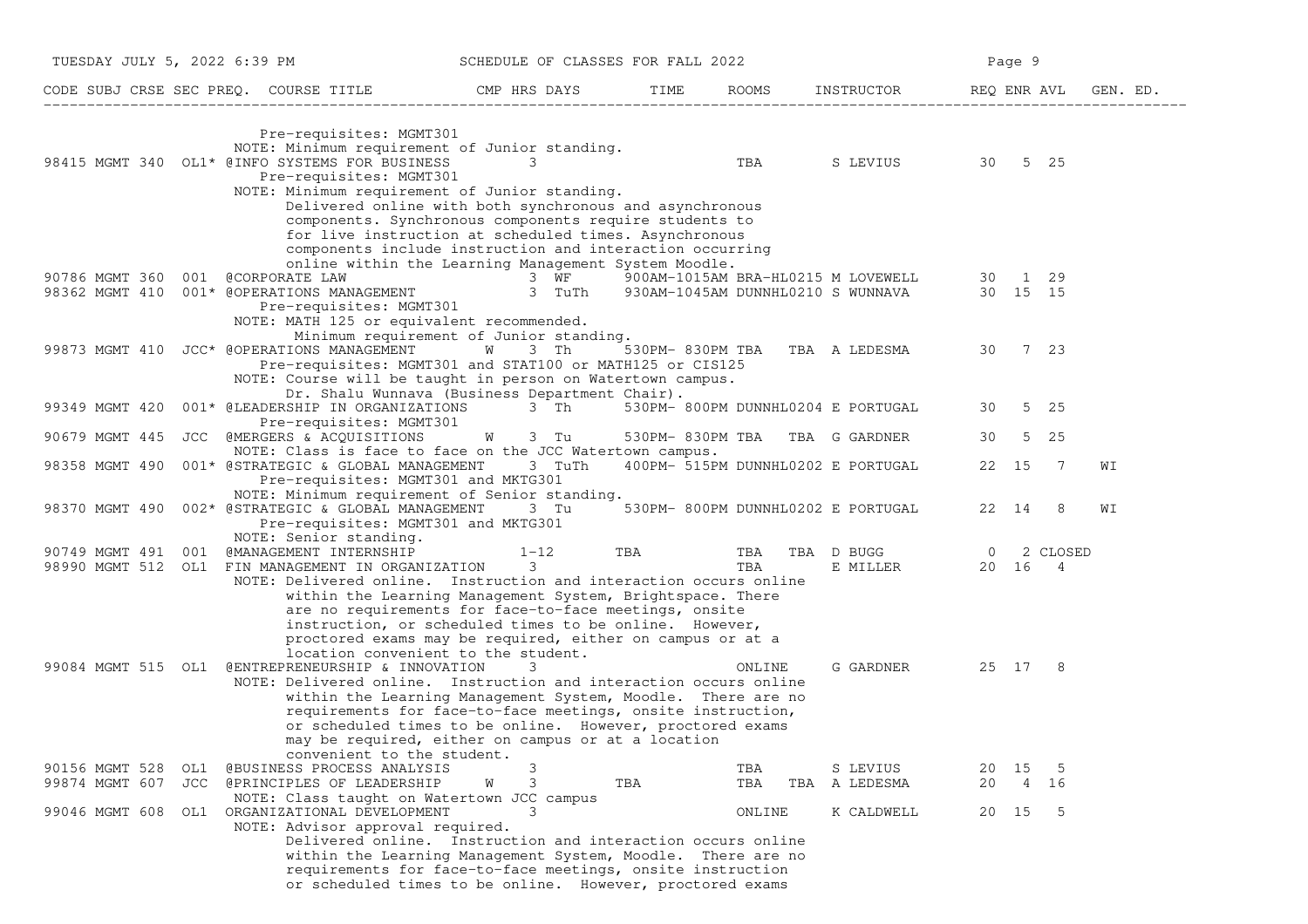| TUESDAY JULY 5, 2022 6:39 PM                                                                                                     | SCHEDULE OF CLASSES FOR FALL 2022                                                                                                                                                                                                                                                                                                                                                                                       |      |                                   |                                      | Page 10 |          |                |
|----------------------------------------------------------------------------------------------------------------------------------|-------------------------------------------------------------------------------------------------------------------------------------------------------------------------------------------------------------------------------------------------------------------------------------------------------------------------------------------------------------------------------------------------------------------------|------|-----------------------------------|--------------------------------------|---------|----------|----------------|
| CODE SUBJ CRSE SEC PREQ. COURSE TITLE THE CMP HRS DAYS                                                                           |                                                                                                                                                                                                                                                                                                                                                                                                                         | TIME |                                   | ROOMS INSTRUCTOR REQ ENR AVL         |         |          | GEN. ED.       |
| to the student.<br>99247 MGMT 635 OL1 RESEARCH TECHNIQUES                                                                        | may be required either on campus or at a location convenient<br>3<br>NOTE: Advisor permission required.<br>Delivered online. Instruction and interaction occurs online<br>within the Learning Management System, Moodle. There are no<br>requirements for face-to-face meetings, onsite instruction,<br>or scheduled times to be online. However, proctored exams<br>may be required, either on campus or at a location |      | ONLINE                            | A BETRUS 20 12 8                     |         |          |                |
| 99047 MGMT 669 001 @PROJECT DEVELOPMENT                                                                                          | convenient to the student.<br>3                                                                                                                                                                                                                                                                                                                                                                                         | TBA  | TBA                               | TBA S LEVIUS                         |         | 5 3 2    |                |
| 98560 MKTG 301 001 @PRINCIPLES OF MARKETING                                                                                      | BUSINESS ADMIN - MARKETING<br>3 MW<br>NOTE: Minimum requirement of Sophomore standing.                                                                                                                                                                                                                                                                                                                                  |      |                                   | 400PM- 515PM DUNNHL0210 S HANSPAL    | 30      | 7 23     |                |
| 98359 MKTG 301 002 @PRINCIPLES OF MARKETING<br>NOTE: Minimum requirement of                                                      | 3 MW                                                                                                                                                                                                                                                                                                                                                                                                                    |      |                                   | 200PM- 315PM DUNNHL0210 S HANSPAL    |         | 30 12 18 |                |
| Sophomore standing.<br>90083 MKTG 370 001* @BUSINESS-TO-BUSINESS MARKETNG 3 Tu 530PM- 800PM DUNNHL0210 S HANSPAL                 |                                                                                                                                                                                                                                                                                                                                                                                                                         |      |                                   |                                      |         | 30 14 16 |                |
| Pre-requisites: MKTG301<br>99412 MKTG 370 JCC* @BUSINESS-TO-BUSINESS MARKETNGW<br>Pre-requisites: MKTG301                        |                                                                                                                                                                                                                                                                                                                                                                                                                         |      | 3 M 530PM-830PM TBA TBA T SCANLIN |                                      |         | 30 4 26  |                |
| 90084 MKTG 430 001* @GLOBAL MARKETING MANAGEMENT<br>Pre-requisites: MKTG301                                                      | NOTE: Course will be taught in person on Watertown campus.                                                                                                                                                                                                                                                                                                                                                              |      |                                   | 3 M 530PM-800PM DUNNHL0210 S HANSPAL |         | 30 13 17 |                |
| 99891 ECON 110 001 PRINCIPLES OF MACROECONOMICS 3 MWF 100PM-150PM STW-HLTBA<br>99930 ECON 110 OL1 PRINCIPLES OF MACROECONOMICS 3 | ECONOMICS<br>NOTE: Delivered online. Instruction and interaction occurs online<br>within the Learning Management System, Moodle. There are no<br>requirements for face-to-face meetings, onsite instruction,<br>or scheduled times to be online. However, proctored exams<br>may be required, either on campus or at a location                                                                                         |      |                                   | <b>STAFF</b><br>J TIMMERMAN 25 21 4  |         | 30 16 14 | SA SW<br>SA SW |
| 90761 ECON 110 OL2 PRINCIPLES OF MACROECONOMICS                                                                                  | convenient to the student.<br>3<br>NOTE: Delivered online. Instruction and interaction occurs online<br>within the Learning Management System, Moodle. There are no<br>requirements for face-to-face meetings, onsite instruction,<br>or scheduled times to be online. However, proctored exams<br>may be required, either on campus or at a location<br>convenient to the student.                                     |      | TBA                               | B TIENIBER 30 0 30                   |         |          | SA SW          |
| 99712 ID<br>566 OL1 @TEACH TRAIN WITH SIMS & GAME                                                                                | INSTRUCTIONAL DESIGN<br>3<br>NOTE: Delivered online. Instruction and interaction occurs online<br>within the Learning Management System, Moodle. There are no<br>requirements for face-to-face meetings, onsite instruction,<br>or scheduled times to be online. However, proctored exams<br>may be required, either on campus or at a location                                                                         |      | ONLINE                            | A BETRUS                             | 20      | 5 15     | AЕ             |
| 99153 ID<br>651 OL1 SYSTEM DESIGN FOR PERF IMPROV                                                                                | convenient to the student.<br>3<br>NOTE: Delivered online. Instruction and interaction occurs online                                                                                                                                                                                                                                                                                                                    |      | ONLINE                            | K CALDWELL                           | 20      | 5 15     |                |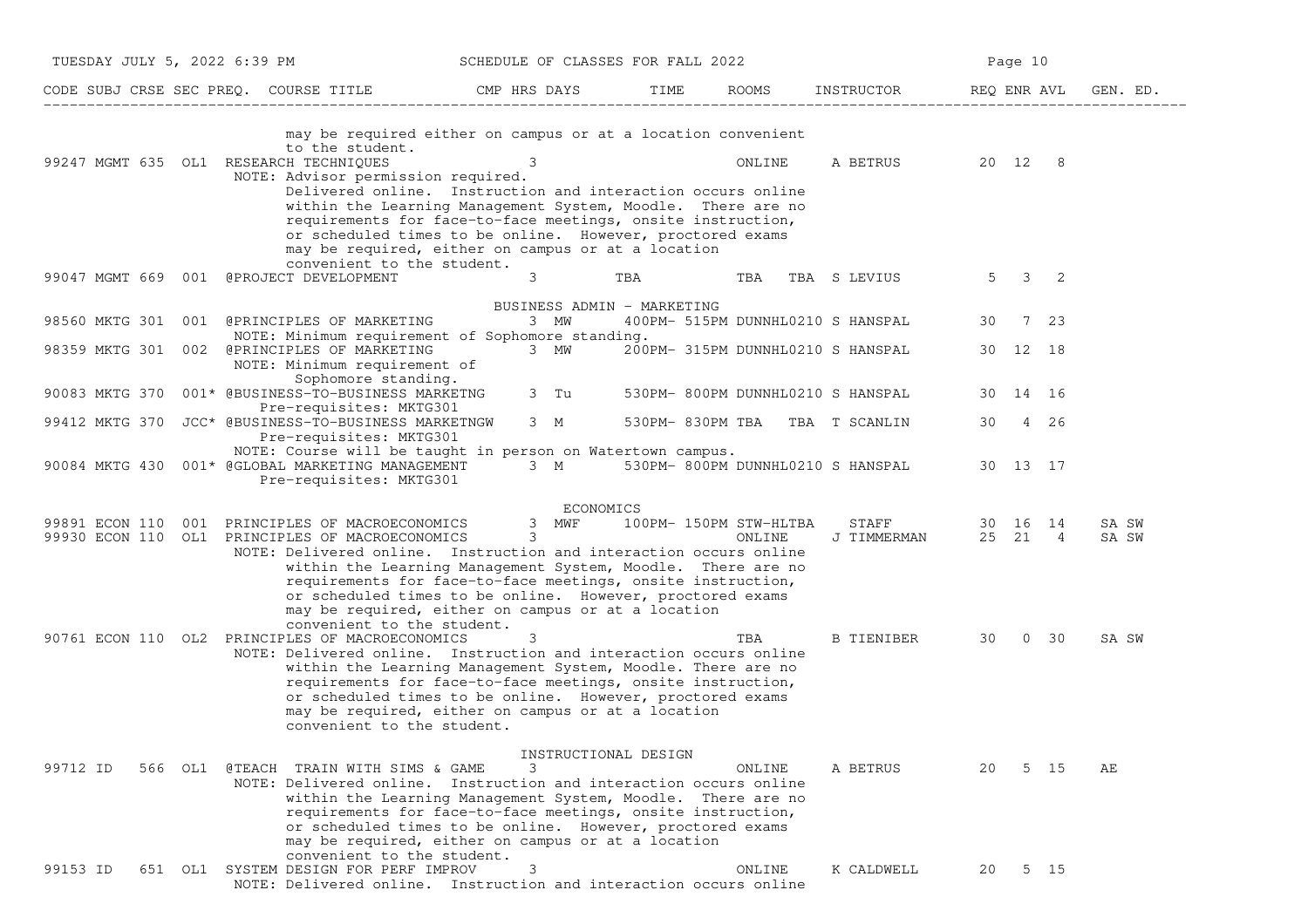|                |     |     | TUESDAY JULY 5, 2022 6:39 PM                                                                                                       | SCHEDULE OF CLASSES FOR FALL 2022                                                                                                                                                                                                             |                    |        |                                  | Page 11                    |          |
|----------------|-----|-----|------------------------------------------------------------------------------------------------------------------------------------|-----------------------------------------------------------------------------------------------------------------------------------------------------------------------------------------------------------------------------------------------|--------------------|--------|----------------------------------|----------------------------|----------|
|                |     |     | CODE SUBJ CRSE SEC PREQ. COURSE TITLE THE CMP HRS DAYS                                                                             |                                                                                                                                                                                                                                               | TIME               |        | ROOMS INSTRUCTOR REQ ENR AVL     |                            | GEN. ED. |
|                |     |     | convenient to the student.<br>Advisor Approval Required.                                                                           | within the Learning Management System, Moodle. There are no<br>requirements for face-to-face meetings, onsite instruction,<br>or scheduled times to be online. However, proctored exams<br>may be required, either on campus or at a location |                    |        |                                  |                            |          |
| 99048 ID       |     |     | 657 001 @PRACTICUM IN TECHNOLOGY                                                                                                   | $3^{\circ}$                                                                                                                                                                                                                                   | TBA                | TBA    | TBA A BETRUS                     | $0\quad 10$<br>10          |          |
| 90155 ID       | 659 |     | NOTE: Advisor permission required.<br>OL1 TECHONOLOGY PRODUCT DEVELOP                                                              | 3                                                                                                                                                                                                                                             |                    | TBA    | A BETRUS                         | 20<br>$0\quad 20$          |          |
| 99714 ID       | 668 |     | OL1 DISTANCE EDUCATION                                                                                                             | 3                                                                                                                                                                                                                                             |                    | ONLINE | K CALDWELL                       | 4 16<br>20                 |          |
|                |     |     | NOTE: Delivered online. Instruction and interaction occurs online<br>convenient to the student.<br>Advisor Approval Required       | within the Learning Management System, Moodle. There are no<br>requirements for face-to-face meetings, onsite instruction,<br>or scheduled times to be online. However, proctored exams<br>may be required, either on campus or at a location |                    |        |                                  |                            |          |
|                |     |     |                                                                                                                                    |                                                                                                                                                                                                                                               | INSTRUCTIONAL TECH |        |                                  |                            |          |
| 99121 IT       |     |     | 513 OL1 CYBER SECURITY<br>NOTE: Delivered online. Instruction and interaction occurs online                                        | 3<br>within the Learning Management System, Moodle. There are no<br>requirements for face-to-face meetings, onsite instruction,<br>or scheduled times to be online. However, proctored exams                                                  |                    | ONLINE | S LEVIUS                         | 3 17<br>20                 |          |
| 99520 IT       |     |     | convenient to the student.<br>614 OL1 TECHNOLOGY IN EDUCATION<br>NOTE: Advisor Approval Required.                                  | may be required, either on campus or at a location<br>3                                                                                                                                                                                       |                    | ONLINE | S CANNING                        | 20 8 12                    |          |
|                |     |     | CENTER FOR APPLIED LEARNING=======================CENTER FOR APPLIED LEARNING========================= CENTER FOR APPLIED LEARNING |                                                                                                                                                                                                                                               |                    |        |                                  |                            |          |
|                |     |     |                                                                                                                                    | APPLIED LEARNING                                                                                                                                                                                                                              |                    |        |                                  |                            |          |
|                |     |     | 99894 APLE 150 HN1 GENERAL HONORS COLLOQUIUM                                                                                       | 1 M                                                                                                                                                                                                                                           |                    |        | 100PM- 150PM FLG-HL0238 T BAKER  | 25 12 13                   |          |
|                |     |     | NOTE: Honors or permission of instructor.                                                                                          |                                                                                                                                                                                                                                               |                    |        |                                  |                            |          |
|                |     |     | Incoming Freshman Only                                                                                                             |                                                                                                                                                                                                                                               |                    |        |                                  |                            |          |
| 99900 APLE 150 |     | HN2 | GENERAL HONORS COLLOQUIUM<br>NOTE: Honors or by permission of instructor.                                                          | 1 Tu                                                                                                                                                                                                                                          |                    |        | 1230PM- 145PM KEL-HL0101 T BAKER | 25 12 13                   |          |
|                |     |     | Incoming Freshmen only.                                                                                                            |                                                                                                                                                                                                                                               |                    |        |                                  |                            |          |
| 90724 APLE 192 |     | 001 | @HONORS SVC LRNG PROJECT                                                                                                           | $1 - 2$                                                                                                                                                                                                                                       | TBA                | TBA    | TBA T WHITE                      | 5 CLOSED<br>$\overline{0}$ |          |
| 99911 APLE 450 |     |     | HNR HONORS RESEARCH COLLOQUIUM                                                                                                     | 1 Tu                                                                                                                                                                                                                                          | 430PM- 545PM TBA   |        | TBA T BAKER                      | 15<br>4 11                 |          |
|                |     |     | NOTE: Honors Students Only                                                                                                         |                                                                                                                                                                                                                                               |                    |        |                                  |                            |          |
|                |     |     | 90725 APLE 491 001 @PEER CNSLR TRAINING                                                                                            | 2                                                                                                                                                                                                                                             | TBA                | TBA    | TBA C SNELL                      | $\mathbf 0$<br>1 CLOSED    |          |
| 90726 APLE 491 |     | 002 | @PEER CNSLR FLD EXP LEV 1                                                                                                          | 2                                                                                                                                                                                                                                             | TBA                | TBA    | TBA G RAMSAY                     | 1 CLOSED<br>0              |          |
| 90727 APLE 491 |     | 003 | @PEER CNSLR FLD EXP LEV 2                                                                                                          | 2                                                                                                                                                                                                                                             | TBA                | TBA    | TBA<br>G RAMSAY                  | 1 CLOSED<br>0              |          |
| 90728 APLE 491 |     | 004 | @PEER CNSLR FLD EXP LEV 3                                                                                                          | 2                                                                                                                                                                                                                                             | TBA                | TBA    | TBA<br>G RAMSAY                  | 0 CLOSED<br>0              |          |
| 90729 APLE 491 |     | 005 | @PEER CNSLR FLD EXP LEV 4                                                                                                          | 2                                                                                                                                                                                                                                             | TBA                | TBA    | TBA<br>G RAMSAY                  | 0 CLOSED<br>0              |          |
| 90735 APLE 491 |     | 006 | @TA INTERNSHIP: ARAB 101                                                                                                           | $0 - 12$                                                                                                                                                                                                                                      | TBA                | TBA    | TBA<br>L LUNT                    | 1 CLOSED<br>0              |          |
| 90742 APLE 491 |     | 007 | <b>@LAW ENFORCEMENT TRNG INTERN</b>                                                                                                | $0 - 12$                                                                                                                                                                                                                                      | TBA                | TBA    | D BUGG<br>TBA                    | 12 CLOSED<br>O             |          |
| 90747 APLE 491 |     | 008 | @TA INTERNSHIP: ARTH 102                                                                                                           | $0 - 12$                                                                                                                                                                                                                                      | TBA                | TBA    | TBA<br>M MCNAMARA                | $\Omega$<br>1 CLOSED       |          |
| 90748 APLE 491 |     | 009 | @WISER CENTER HPI INTERNSHIP                                                                                                       | $0 - 12$                                                                                                                                                                                                                                      | TBA                | TBA    | R BOWDISH<br>TBA                 | 2 CLOSED<br>$\Omega$       |          |
| 90752 APLE 491 |     | 010 | @BROCKPORT WASH DC INTERNSHIP                                                                                                      | $0 - 12$                                                                                                                                                                                                                                      | TBA                | TBA    | D LEMPERT<br>TBA                 | 1 CLOSED<br>0              |          |
| 90753 APLE 491 |     | 011 | @TA INTERNSHIP: SPAN 101                                                                                                           | $0 - 12$                                                                                                                                                                                                                                      | TBA                | TBA    | TBA S LOPEZ                      | 0<br>1 CLOSED              |          |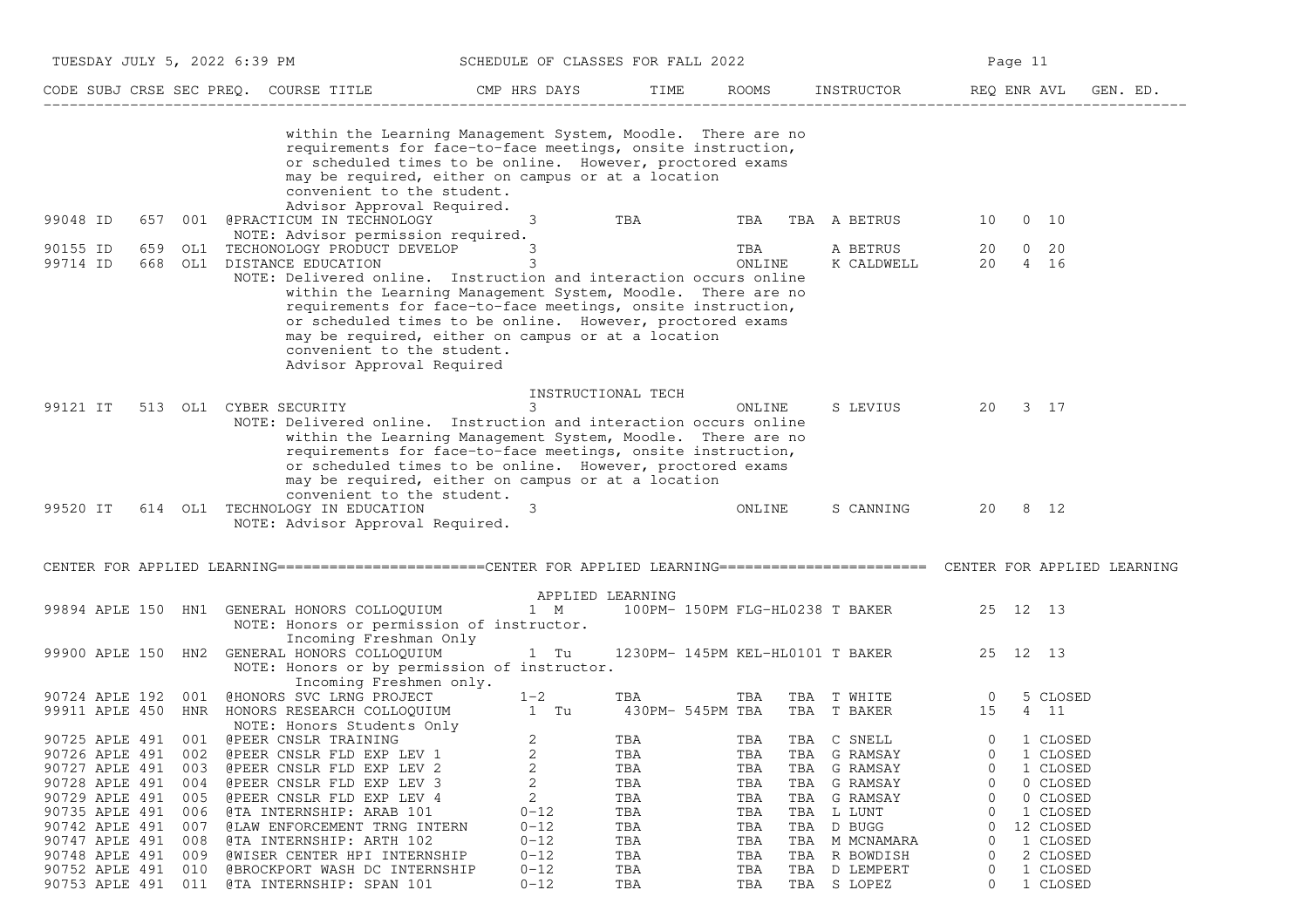| TUESDAY JULY 5, 2022 6:39 PM SCHEDULE OF CLASSES FOR FALL 2022                                                                                                                                                                                                                             |                                                                                                          |                                  | Page 12                                           |    |         |          |  |
|--------------------------------------------------------------------------------------------------------------------------------------------------------------------------------------------------------------------------------------------------------------------------------------------|----------------------------------------------------------------------------------------------------------|----------------------------------|---------------------------------------------------|----|---------|----------|--|
| CODE SUBJ CRSE SEC PREQ. COURSE TITLE THE ROOMS INSTRUCTOR THE ROOMS ENRICH REQ ENR AVL GEN. ED.                                                                                                                                                                                           |                                                                                                          |                                  |                                                   |    |         |          |  |
| 90769 APLE 491 012 @ART TEACHING INTERNSHIP 0-12<br>90769 APLE 491 012 (ART TEACHING INTERNSHIP 0-12<br>90770 APLE 491 013 (BDSP PHASE 3 CO-OP INTERNSHIP 0-12<br>90771 APLE 491 014 (WALT DISNEY INTERNSHIP 0-12<br>90773 APLE 491 015 (BLUELINE MAGAZINE INTERNSHIP 0-12<br>90772 APLE 4 |                                                                                                          |                                  |                                                   |    |         |          |  |
|                                                                                                                                                                                                                                                                                            |                                                                                                          |                                  |                                                   |    |         |          |  |
|                                                                                                                                                                                                                                                                                            |                                                                                                          |                                  |                                                   |    |         |          |  |
| CHEMISTRY CHEMISTRY CHEMISTRY 1-LEC CHEMISTRY 198494 CHEMISTRY 198494 CHEMISTRY 1-LEC 211 F NAZEER 40 13 27<br>Pre-requisites: CHEM105R<br>NOTE: Lab and recitation required. You MUST register for                                                                                        |                                                                                                          |                                  |                                                   |    |         | NW SP    |  |
| recitation 99500.<br>98858 CHEM 105 003 GENERAL CHEMISTRY 1-LAB 1 Tu 100PM-350PM STW-HL0315 D GINGRICH 24 10 14<br>NOTE: Lecture required. \$35 lab fee assessed by Chemistry                                                                                                              |                                                                                                          |                                  |                                                   |    |         | LB NW SP |  |
| Department.<br>98496 CHEM 105 005 GENERAL CHEMISTRY 1-LAB 1 W 200PM- 450PM STW-HL0315 F NAZEER 24 17 7<br>NOTE: Lecture required. \$35 lab fee assessed by Chemistry<br>Department.                                                                                                        |                                                                                                          |                                  |                                                   |    |         | LB NW SP |  |
| 98102 CHEM 105 007 GENERAL CHEMISTRY 1-LAB 1 F 200PM- 450PM STW-HL0315 F BOU-ABDALLAH 24 15 9<br>NOTE: Lecture required. \$35 lab fee assessed by Chemistry<br>Department.                                                                                                                 |                                                                                                          |                                  |                                                   |    |         | LB NW SP |  |
| 98101 CHEM 105 042 GENERAL CHEMISTRY 1 - LEC<br>MOTE: Lab required.<br>99500 CHEM 105R 001 GENERAL CHEMISTRY 1 RECITATION 1 TuTh 900AM-1015AM KEL-HL0102 F NAZEER 40 6 34<br>99502 CHEM 105R 003 GENERAL CHEMISTRY 1 RECITATION 1 M                                                        |                                                                                                          |                                  |                                                   |    |         | NW SP    |  |
|                                                                                                                                                                                                                                                                                            |                                                                                                          |                                  |                                                   |    |         |          |  |
|                                                                                                                                                                                                                                                                                            |                                                                                                          |                                  |                                                   |    |         |          |  |
| 98893 CHEM 304 001* CHEMICAL LABORATORY TECHNIQUES 1/2<br>Pre-requisites: CHEM105 and CHEM106<br>Pre-requisites: CHEM105 and CHEM106                                                                                                                                                       |                                                                                                          |                                  |                                                   |    |         |          |  |
| 98105 CHEM 311 001* QUANTITATIVE ANALYSIS-LEC<br>Pre-requisites: CHEM105 and CHEM106                                                                                                                                                                                                       |                                                                                                          |                                  | 2 TuTh 1100AM-1215PM STW-HL0103 C ROSSITER 12 7 5 |    |         |          |  |
| NOTE: Lab required.<br>98106 CHEM 311 002* QUANTITATIVE ANALYSIS-LAB 2 TuTh 100PM- 350PM STW-HL0318 C ROSSITER 12 7 5<br>Pre-requisites: CHEM105 and CHEM106                                                                                                                               |                                                                                                          |                                  |                                                   |    |         |          |  |
| NOTE: Lecture required.<br>98697 CHEM 311 004* QUANTITATIVE ANALYSIS-REC 1 M <sup>-</sup> 900AM-950AM STW-HL0318 C ROSSITER 12 3 9<br>Pre-requisites: CHEM105 and CHEM106<br>NOTE: Lecture required.                                                                                       | \$35 Lab Fee assessed by Chemistry Department.                                                           |                                  |                                                   |    |         |          |  |
| S/U grading only.<br>S/U grading only.<br>98103 CHEM 341 001* ORGANIC CHEMISTRY 1-LEC       3  MWF   1000AM-1050AM STW-HL0211 M WALKER     144  19 125<br>Pre-requisites: CHEM105 and CHEM106                                                                                              |                                                                                                          |                                  |                                                   |    |         | SP       |  |
| NOTE: Lab required.<br>98104 CHEM 341 002* ORGANIC CHEMISTRY 1-LAB<br>Pre-requisites: CHEM105 and CHEM106<br>NOTE: Lecture required.                                                                                                                                                       | 1 M                                                                                                      |                                  | 200PM- 450PM STW-HL0314 C ROSSITER                |    | 18 12 6 | LB SP    |  |
| 98371 CHEM 341 005* ORGANIC CHEMISTRY 1-LAB<br>Pre-requisites: CHEM105 and CHEM106<br>NOTE: Lecture required.                                                                                                                                                                              | \$35 Lab Fee assessed by Chemistry Department.<br>1 Th<br>\$35 Lab Fee assessed by Chemistry Department. | 100PM- 350PM STW-HL0314 M WALKER |                                                   | 18 | 99      | LB       |  |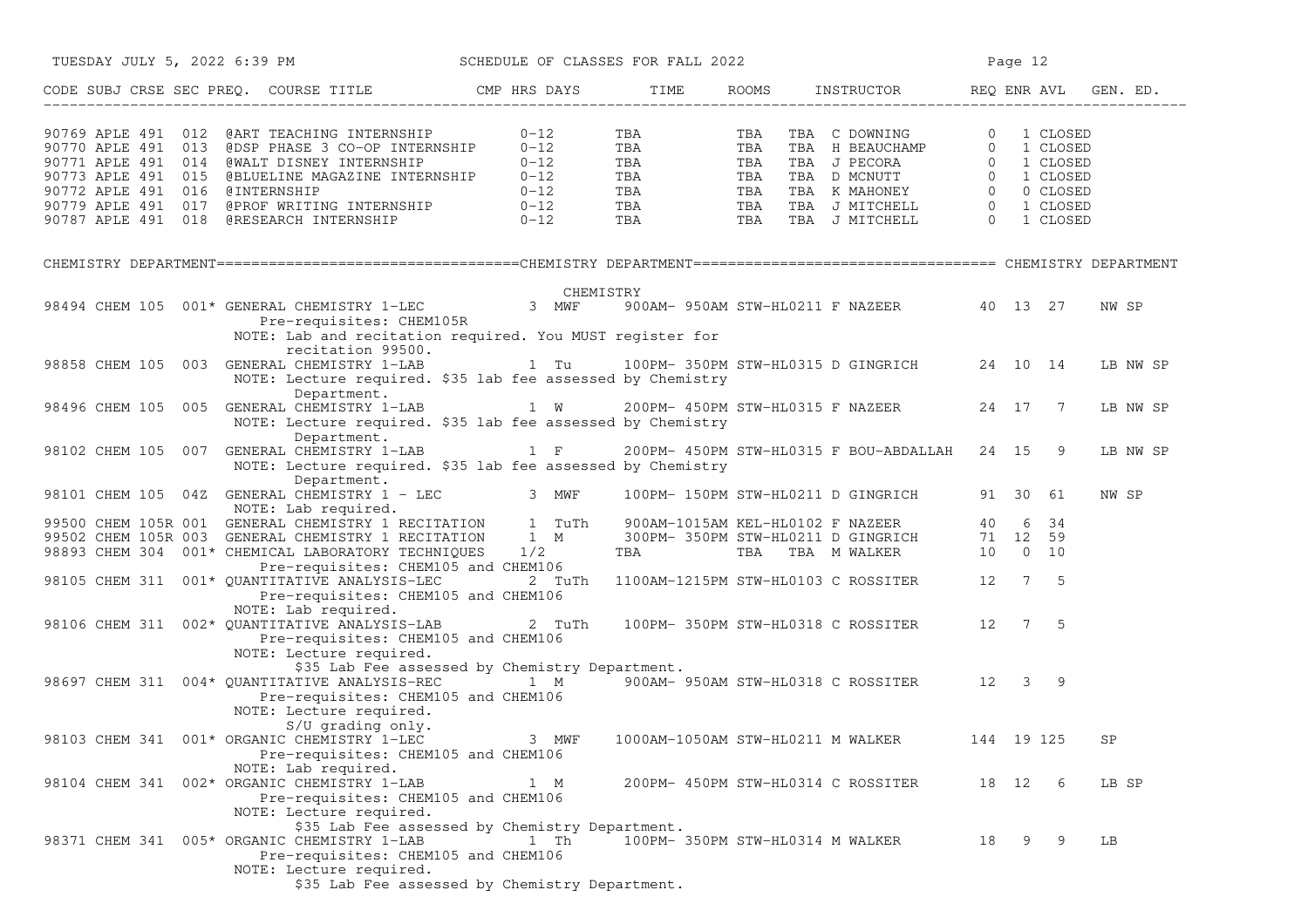|               |  | TUESDAY JULY 5, 2022 6:39 PM SCHEDULE OF CLASSES FOR FALL 2022                                                                                                                                                                                     |     |                  |  |                                                             |                                                  |                | Page 13 |            |           |
|---------------|--|----------------------------------------------------------------------------------------------------------------------------------------------------------------------------------------------------------------------------------------------------|-----|------------------|--|-------------------------------------------------------------|--------------------------------------------------|----------------|---------|------------|-----------|
|               |  | CODE SUBJ CRSE SEC PREQ. COURSE TITLE THE ROOMS INSTRUCTOR REQ ENR AVL GEN. ED.                                                                                                                                                                    |     |                  |  |                                                             |                                                  |                |         |            |           |
|               |  | 98187 CHEM 341 007* ORGANIC CHEMISTRY 1-REC 1 W 500PM- 550PM STW-HL0211 M WALKER 60 5 55<br>Pre-requisites: CHEM105 and CHEM106                                                                                                                    |     |                  |  |                                                             |                                                  |                |         |            |           |
|               |  | NOTE: Optional with Lecture. S*/U* grading.<br>98617 CHEM 408 001* CHEMISTRY TOPICS 1 Tu 415PM-515PM STW-HL0211 F NAZEER 25 8 17<br>Pre-requisites: CHEM105 and CHEM106 and CHEM341 and CHEM342                                                    |     |                  |  |                                                             |                                                  |                |         |            |           |
|               |  | NOTE: Two years of CHEM required.<br>98199 CHEM 425 001* BIOCHEMISTRY 1-LEC 3 MWF<br>Pre-requisites: CHEM341 and CHEM342                                                                                                                           |     |                  |  |                                                             | 1100AM-1150AM STW-HL0211 D GINGRICH 39 8 31      |                |         |            | <b>SP</b> |
|               |  | NOTE: Lab required.<br>98599 CHEM 425 004* BIOCHEMISTRY 1-LAB         1 W    200PM- 450PM STW-HL0311 D GINGRICH    12   7   5<br>Pre-requisites: CHEM342 and CHEM341<br>NOTE: Lecture rquired.                                                     |     |                  |  |                                                             |                                                  |                |         |            | SB SP     |
|               |  | \$35 Lab Fee assessed by Chemistry Department.<br>98107 CHEM 451 001* PHYSICAL CHEMISTRY 1-LEC 3 WF 515PM-630PM TIM-HL0131 F BOU-ABDALLAH 30 8 22<br>Pre-requisites: PHYS103 and PHYS204 or CHEM311 and MATH151 and MATH152<br>NOTE: Lab required. |     |                  |  |                                                             |                                                  |                |         |            | <b>SP</b> |
|               |  | 98108 CHEM 451 002* PHYSICAL CHEMISTRY 1-LAB<br>Pre-requisites: PHYS103 and PHYS104 and CHEM311 and MATH151 and MATH152<br>NOTE: Lecture required. \$35 lab fee assessed by Chemistry                                                              |     |                  |  |                                                             | 1 M 200PM-450PM STW-HL0311 F BOU-ABDALLAH 12 8 4 |                |         |            | LB SP WI  |
|               |  | Department.<br>98835 CHEM 497 001 RESEARCH PROBLEMS                                                                                                                                                                                                |     |                  |  |                                                             | 1-3 TBA TBA TBA D GINGRICH                       |                |         | 0 0 CLOSED |           |
|               |  | NOTE: Instructor permission required. Variable credit hours (1-3).<br>98836 CHEM 497 002 RESEARCH PROBLEMS $1-3$ TBA TBA TBA TBA M HEPEL<br>NOTE: Instructor permission required. Variable credit hours (1-3).                                     |     |                  |  |                                                             |                                                  | $\overline{0}$ |         | 0 CLOSED   |           |
|               |  | 98837 CHEM 497 003 RESEARCH PROBLEMS $1-3$ TBA TBA TBA TBA M WALKER                                                                                                                                                                                |     |                  |  |                                                             |                                                  | $\overline{0}$ |         | 0 CLOSED   |           |
|               |  | NOTE: Instructor permission required. Variable credit hours (1-3).<br>98838 CHEM 497 005 RESEARCH PROBLEMS $1-3$ TBA TBA TBA TBA F BOU-ABDALLAH                                                                                                    |     |                  |  |                                                             |                                                  | 0              |         | 0 CLOSED   |           |
|               |  | NOTE: Instructor permission required. Variable credit hours (1-3).<br>98839 CHEM 497 006 RESEARCH PROBLEMS $1-3$                                                                                                                                   |     |                  |  |                                                             | TBA TBA TBA C ROSSITER                           |                |         | 0 1 CLOSED |           |
|               |  | NOTE: Instructor permission required. Variable credit hours (1-3).<br>98843 CHEM 497 007 RESEARCH PROBLEMS 1-3 TBA TBA TBA TBA TBA F NAZEER 0 0 CLOSED<br>NOTE: Instructor permission required. Variable credit hours (1-3).                       |     |                  |  |                                                             |                                                  |                |         |            |           |
|               |  | COMPUTER SCIENCE DEPARTMENT=======================COMPUTER SCIENCE DEPARTMENT=========================== COMPUTER SCIENCE DEPARTMENT                                                                                                               |     |                  |  |                                                             |                                                  |                |         |            |           |
|               |  | 98405 CIS 201 001 COMPUTER SCIENCE I-LEC 3 MWF 1200PM-1250PM DUNNHL0206 S GURAJALA 32 8 24<br>NOTE: Lab rquired.                                                                                                                                   |     | COMPUTER SCIENCE |  |                                                             |                                                  |                |         |            | FМ        |
|               |  | 98354 CIS 201 002 COMPUTER SCIENCE I-LAB                                                                                                                                                                                                           | 1 W |                  |  |                                                             | 100PM-250PM DUNNHL0302 S GURAJALA 17 8 9         |                |         |            |           |
|               |  | NOTE: Registration in CIS 201 Lec required.<br>98406 CIS 203 001* COMPUTER SCIENCE II-LEC<br>Pre-requisites: CIS201                                                                                                                                |     | 3 MWF            |  |                                                             | 900AM- 950AM DUNNHL0206 L GRABOWSKI 32 12 20     |                |         |            | FМ        |
|               |  | NOTE: Lab required.<br>98945 CIS 203 002* COMPUTER SCIENCE II - LAB<br>Pre-requisites: CIS201 or CIS201<br>NOTE: Lecture required.                                                                                                                 |     | 1 M              |  | 200PM-350PM DUNNHL0302 STAFF                                |                                                  |                | 17 12   | -5         | FM        |
|               |  | 98946 CIS 300 001* FOUNDATIONS OF COMPUTER SCI                                                                                                                                                                                                     |     | 4 MWF<br>Tu      |  | 1100AM-1150AM DUNNHL0204 B LADD<br>1100AM-1215PM FLG-HL0205 |                                                  | 30             |         | 6 24       |           |
| 98180 CIS     |  | Pre-requisites: CIS201 or CIS201<br>301 001* THEORY OF COMPUTATION                                                                                                                                                                                 |     | 3 MWF            |  |                                                             | 900AM- 950AM DUNNHL0202 S GURAJALA               | 30             |         | 3 27       |           |
| 98236 CIS 310 |  | Pre-requisites: CIS203 and CIS300<br>001* OPERATING SYSTEMS                                                                                                                                                                                        |     | 3 MWF            |  | 1000AM-1050AM DUNNHL0208 B LADD                             |                                                  | 30             |         | 6 24       |           |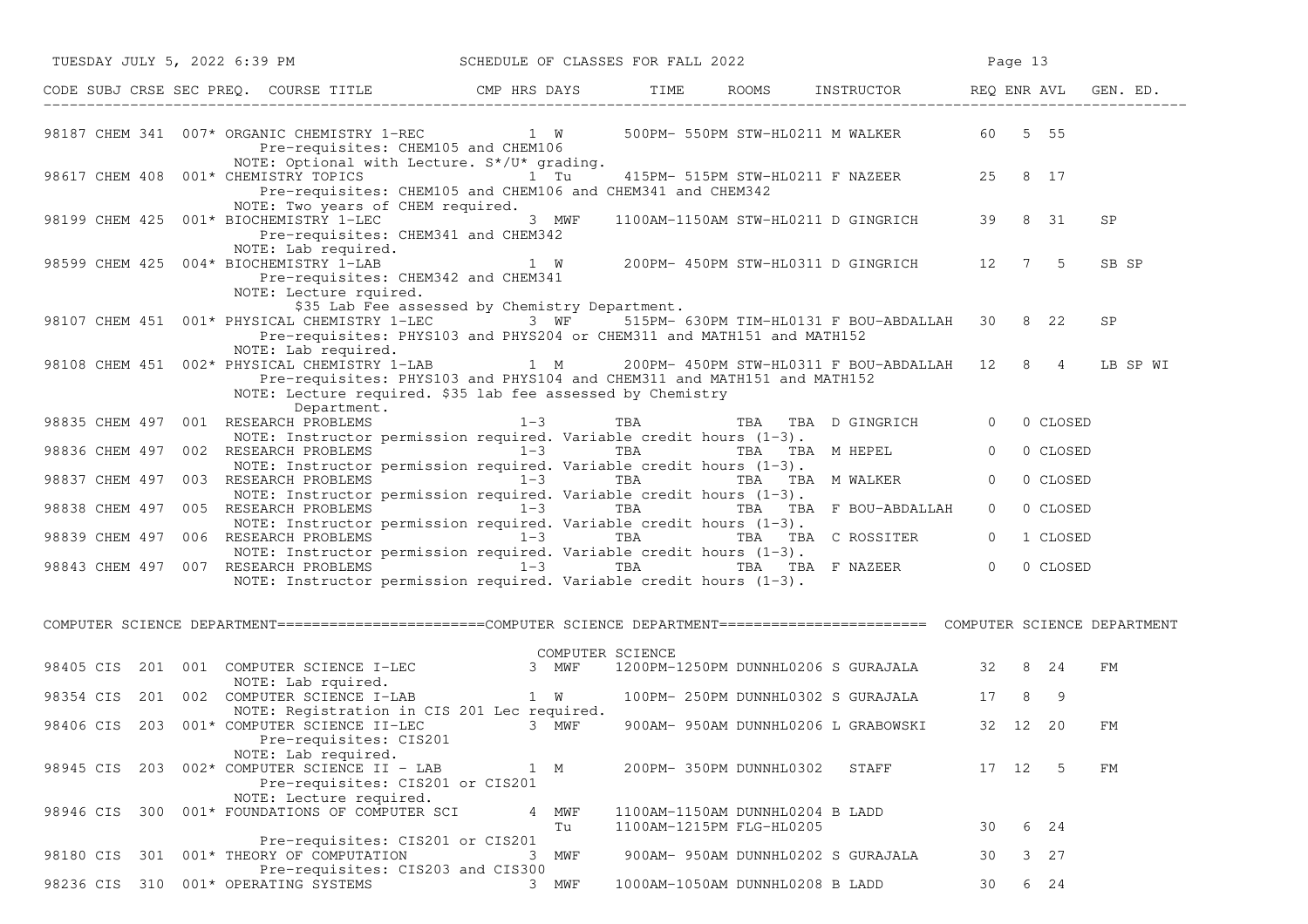| TUESDAY JULY 5, 2022 6:39 PM                                                                                                       | SCHEDULE OF CLASSES FOR FALL 2022                                                                                                                                                                                                                                                                                  |                    |                                                                                                                                            |       | Page 14             |                |                |
|------------------------------------------------------------------------------------------------------------------------------------|--------------------------------------------------------------------------------------------------------------------------------------------------------------------------------------------------------------------------------------------------------------------------------------------------------------------|--------------------|--------------------------------------------------------------------------------------------------------------------------------------------|-------|---------------------|----------------|----------------|
| CODE SUBJ CRSE SEC PREQ. COURSE TITLE THE CMP HRS DAYS                                                                             |                                                                                                                                                                                                                                                                                                                    |                    | TIME ROOMS INSTRUCTOR REQ ENRAVL                                                                                                           |       |                     |                | GEN. ED.       |
| Pre-requisites: CIS203 and CIS300                                                                                                  |                                                                                                                                                                                                                                                                                                                    |                    |                                                                                                                                            |       |                     |                |                |
| 371 001* SECURITY IN COMPUTER SCIENCE<br>90690 CIS<br>Pre-requisites: CIS203                                                       | 3 MWF                                                                                                                                                                                                                                                                                                              |                    | 100PM- 150PM DUNNHL0208 B LADD                                                                                                             | 20    |                     | 4 16           |                |
| 380<br>001* PROFESSIONAL PRACTICE<br>98564 CIS                                                                                     | 3 MWF<br>Pre-requisites: CIS203 and CIS300 and CIS310 or CIS356 or CIS410 or CIS443                                                                                                                                                                                                                                |                    | 1200PM-1250PM DUNNHL0208 L GRABOWSKI                                                                                                       | 15    |                     | 4 11           | CM SI          |
| 001* DATABASE SYSTEMS<br>98790 CIS<br>420<br>Pre-requisites: CIS203 and CIS300                                                     | NOTE: A minimum of Junior standing required.<br>3 TuTh                                                                                                                                                                                                                                                             |                    | 930AM-1045AM DUNNHLTBA S GURAJALA                                                                                                          | 20    |                     | $0\quad 20$    |                |
| 001 SENIOR PROJECT<br>99111 CIS<br>480                                                                                             | $3 - 6$                                                                                                                                                                                                                                                                                                            | TBA <b>TRANGER</b> | TBA TBA L GRABOWSKI 1                                                                                                                      |       |                     | $0 \quad 1$    |                |
| 480<br>002 SENIOR PROJECT<br>99112 CIS                                                                                             | NOTE: Variable credit hours 3-6. Instructor permission required.<br>$3 - 6$                                                                                                                                                                                                                                        | TBA <b>TRANGER</b> | TBA TBA S GURAJALA                                                                                                                         | 1     | $\Omega$            | $\overline{1}$ |                |
| 99113 CIS<br>480<br>003 SENIOR PROJECT                                                                                             | NOTE: Variable credit hours 3-6. Instructor permission required.<br>$3 - 6$<br>NOTE: Variable credit hours 3-6. Instructor permission required.                                                                                                                                                                    | TBA                | TBA TBA B LADD                                                                                                                             |       | $1 \quad 0 \quad 1$ |                |                |
|                                                                                                                                    |                                                                                                                                                                                                                                                                                                                    |                    |                                                                                                                                            |       |                     |                |                |
| EARTH AND ENVIRONMENTAL SCIENC===================EARTH AND ENVIRONMENTAL SCIENC==================== EARTH AND ENVIRONMENTAL SCIENC |                                                                                                                                                                                                                                                                                                                    |                    |                                                                                                                                            |       |                     |                |                |
|                                                                                                                                    | GEOGRAPHIC INFORMATION SCIENCE                                                                                                                                                                                                                                                                                     |                    |                                                                                                                                            |       |                     |                |                |
| 98943 GISC 101 001 GEOGRAPHIC INFO SYSTEMS - LEC<br>Geology Department.                                                            | 3 MW<br>NOTE: GISC 101 002 lab required. \$42 course fee assessed by                                                                                                                                                                                                                                               |                    | 200PM- 315PM TIM-HL0121 J ROGERS                                                                                                           |       | 21  20  1           |                | NW SP          |
| 98944 GISC 101 002 GEOGRAPHIC INFO SYSTEMS - LAB<br>NOTE: GISC 101 001 lecture required.                                           | 1 M                                                                                                                                                                                                                                                                                                                |                    | 330PM- 520PM TIM-HL0121 J ROGERS                                                                                                           | 21 20 |                     | $\overline{1}$ | LB NW SP       |
| Geology Department.<br>90550 GISC 101 HN1                                                                                          | GEOGRAPHIC INFORMATION SYSTEMS 1 M 330PM- 520PM TIM-HL0121 J ROGERS 3 1                                                                                                                                                                                                                                            |                    |                                                                                                                                            |       |                     | 2              | LB NW SP       |
| 90549 GISC 101 HNR<br>GEOGRAPHIC INFORMATION SYSTEMS<br>99883 GISC 101 OL1 GEOGRAPHIC INFO SYSTEMS- LEC                            | $\frac{1}{3}$ MW<br>$3 \sim$                                                                                                                                                                                                                                                                                       |                    | $\begin{tabular}{lllllllllll} 200PM- 315PM & TIM-HLO121 & J ROGERS & 3 & 1 & 2 \\ & & ONLINE & K HUMAGAIN & 24 & 14 & 10 \\ \end{tabular}$ |       |                     |                | NW SP<br>NW SP |
| convenient to the student.                                                                                                         | NOTE: Delivered online. Instruction and interaction occurs online<br>within the Learning Management System, Moodle. There are no<br>requirements for face-to-face meetings, onsite instruction,<br>or scheduled times to be online. However, proctored exams<br>may be required, either on campus or at a location |                    |                                                                                                                                            |       |                     |                |                |
| 99882 GISC 101 OL2 GEOGRAPHIC INFO SYSTEMS- LAB                                                                                    | 1                                                                                                                                                                                                                                                                                                                  | TBA                | TBA TBA KHUMAGAIN 24 14 10                                                                                                                 |       |                     |                | LB NW SP       |
| convenient to the student.                                                                                                         | NOTE: Delivered online. Instruction and interaction occurs online<br>within the Learning Management System, Moodle. There are no<br>requirements for face-to-face meetings, onsite instruction,<br>or scheduled times to be online. However, proctored exams<br>may be required, either on campus or at a location |                    |                                                                                                                                            |       |                     |                |                |
| 90060 GISC 201 001* CARTOGRAPHY-LEC                                                                                                | 2 TuTh                                                                                                                                                                                                                                                                                                             |                    | 930AM-1045AM TIM-HL0121 K HUMAGAIN 18                                                                                                      |       |                     | 2 16           |                |
| Pre-requisites: GISC101<br>90061 GISC 201 002* CARTOGRAPHY-LAB<br>Pre-requisites: GISC101                                          | 1 Th                                                                                                                                                                                                                                                                                                               |                    | 200PM- 350PM TIM-HL0121 K HUMAGAIN                                                                                                         | 18    |                     | 2 16           |                |
| 001* SPATIAL PROBLEMS & ANALYSIS-LE<br>90062 GISC 401                                                                              | 3 TuTh<br>Pre-requisites: GISC101 and MATH125                                                                                                                                                                                                                                                                      |                    | 1230PM- 145PM TIM-HL0121 K HUMAGAIN                                                                                                        | 18    |                     | 6 12           |                |
| 002* SPATIAL PROBLEMS & ANALYSIS-LA<br>90063 GISC 401                                                                              | 1 Tu<br>Pre-requisites: GISC101 and MATH125                                                                                                                                                                                                                                                                        |                    | 200PM- 450PM TIM-HL0121 K HUMAGAIN                                                                                                         | 18    |                     | 6 12           |                |
| 001* GIS LABORATORY TECHNIQUES<br>99238 GISC 475<br>Pre-requisites: GISC101 or GEOL340<br>NOTE: Instructor permission required.    | $1 - 3$                                                                                                                                                                                                                                                                                                            | TBA                | TIM-HL0121 K HUMAGAIN                                                                                                                      | 5     | $\overline{0}$      | $-5$           |                |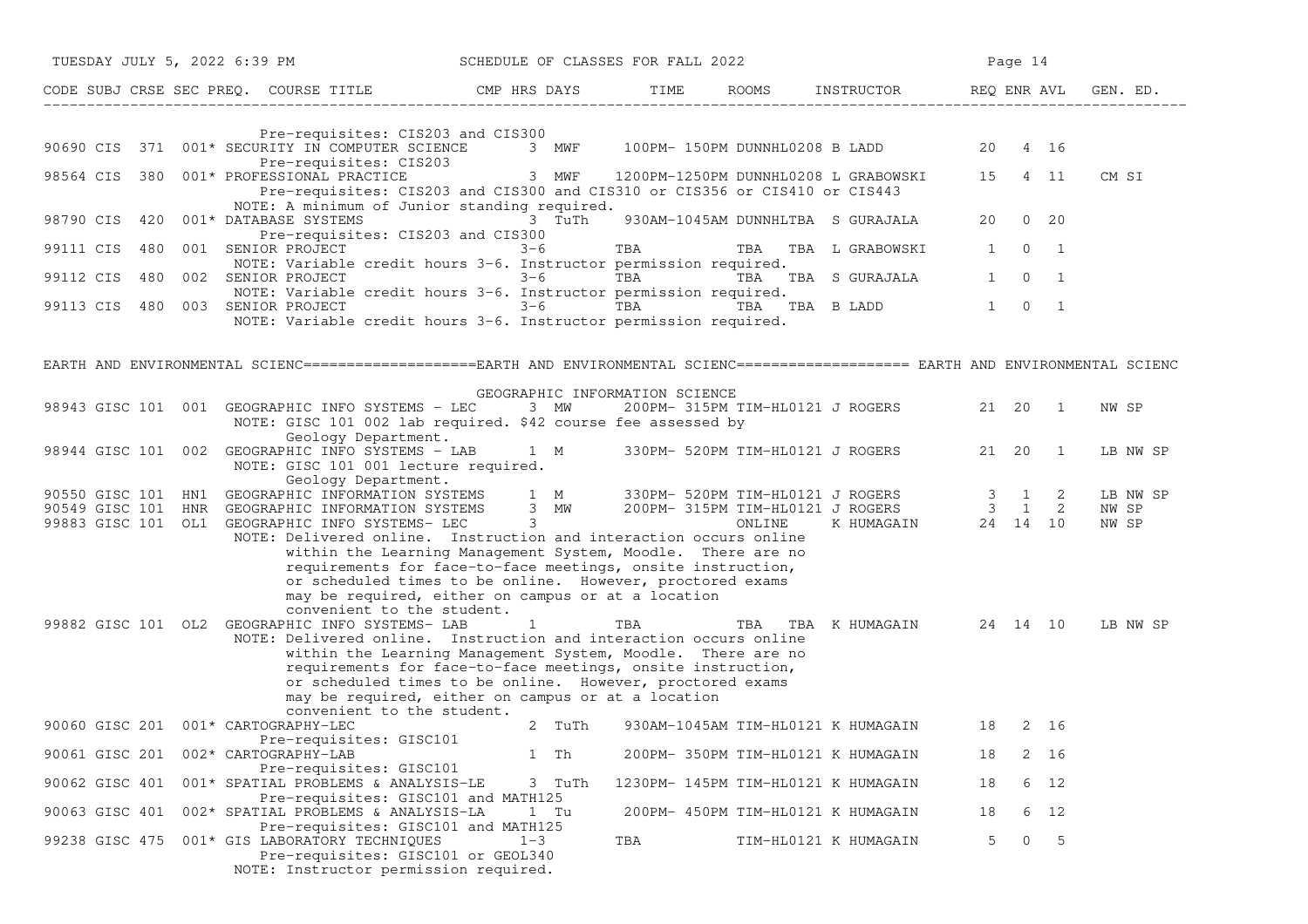| TUESDAY JULY 5, 2022 6:39 PM          | SCHEDULE OF CLASSES FOR FALL 2022 |      |       | Page 15    |                      |  |  |  |  |
|---------------------------------------|-----------------------------------|------|-------|------------|----------------------|--|--|--|--|
| CODE SUBJ CRSE SEC PREO. COURSE TITLE | CMP HRS DAYS                      | TIME | ROOMS | INSTRUCTOR | REO ENR AVL GEN. ED. |  |  |  |  |

|                |     | GEOLOGY                                                                                                                                                                                                              |       |          |                |          |
|----------------|-----|----------------------------------------------------------------------------------------------------------------------------------------------------------------------------------------------------------------------|-------|----------|----------------|----------|
|                |     | 98631 GEOL 101 001 ENVIRONMENTAL GEOLOGY-LEC<br>3 MWF<br>900AM- 950AM KEL-HL0104 A PEARSON<br>NOTE: Lab required. \$15 Field Experience fee assessed by                                                              | 40 31 |          | 9              | NW SP    |
| 99505 GEOL 101 | 002 | Geology Department.<br>ENVIRONMENTAL GEOLOGY-LAB<br>1 Tu<br>900AM-1050AM TIM-HL0120 A PEARSON<br>NOTE: \$10 lab fee assessed by the Geology Dept.                                                                    | 20    | 19       | 1              | LB NW SP |
| 98793 GEOL 101 | 003 | ENVIRONMENTAL GEOLOGY-LAB<br>200PM- 350PM TIM-HL0123 A PEARSON<br>1 M<br>NOTE: Lecture required. \$10 lab fee assessed by Geology Department                                                                         | 24    | 12 12    |                | LB NW SP |
| 98585 GEOL 103 |     | 003 PHYSICAL GEOLOGY-LAB<br>$1 \quad F$<br>200PM- 350PM TIM-HL0120 C SCHRADER<br>NOTE: Lecture required. \$10 Lab fee assessed by Geology<br>Department.                                                             | 20    | 6        | 14             | LB NW SP |
| 98124 GEOL 103 | Z01 | PHYSICAL GEOLOGY-LEC<br>3 MWF<br>100PM- 150PM KEL-HL0101 C SCHRADER<br>NOTE: Lab required.<br>Counts towards Environmental Studies major and minor.                                                                  | 40    | 16 24    |                | NW SP    |
| 98860 GEOL 103 |     | 900AM-1050AM TIM-HL0120 C SCHRADER<br>ZO1 PHYSICAL GEOLOGY-LAB<br>1 Th<br>NOTE: Lecture required. \$10 lab fee assessed by Geology Department                                                                        | 20    | 10 10    |                | LB NW SP |
| 99106 GEOL 125 |     | 001 EARTH SYSTEMS-LEC<br>3 MWF<br>1200PM-1250PM KEL-HL0103 S BIER<br>NOTE: Childhood/Early Childhood Education majors only.<br>Lab required.                                                                         | 40    | 25       | 15             | NW SP    |
|                |     | \$25 Lab Fee assessed by GEOL Department.                                                                                                                                                                            |       |          |                |          |
| 99469 GEOL 125 | 002 | 100PM- 250PM TIM-HL0120 S BIER<br>EARTH SYSTEMS-LAB<br>1 M<br>NOTE: Lecture required. \$10 lab fee assessed by Geology Dept.                                                                                         | 20 14 |          | 6              | LB NW SP |
| 99107 GEOL 125 |     | Childhood/Early Childhood Education majors only.<br>003 EARTH SYSTEMS-LAB<br>1 Tu<br>200PM- 350PM TIM-HL0120 S BIER<br>NOTE: Lecture required. \$10 lab fee assessed by Geology Dept.                                | 20    | 11       | 9              | LB NW SP |
| 90051 GEOL 200 |     | Childhood/Early Childhood Education majors only.<br>001* HISTORICAL GEOLOGY-LEC<br>3 MWF<br>1000AM-1050AM TIM-HLB007 P QUINTON<br>Pre-requisites: WAYS101 or GEOL101 or GEOL103 or GEOL125                           | 24    |          | 8 16           | LB SP TF |
| 90052 GEOL 200 |     | NOTE: Must register for required lab, 90052<br>002* HISTORICAL GEOLOGY-LAB<br>1 Tu<br>200PM- 450PM TIM-HLB007 P QUINTON<br>Pre-requisites: WAYS101 or GEOL101 or GEOL103 or GEOL125                                  | 24    |          | 8 16           | LB SP TF |
| 90053 GEOL 302 |     | NOTE: Must register for required lecture, 90051<br>001* PRINCIPLES OF PALEONTOLOGY<br>3 MWF<br>100PM- 150PM TIM-HLB007 P QUINTON                                                                                     | 24    |          | 24 CLOSED      |          |
| 90054 GEOL 302 |     | Pre-requisites: GEOL200<br>002* PRINCIPLES OF PALEONTOLOGY-LAB<br>1 W<br>200PM- 450PM TIM-HLB007 P QUINTON<br>Pre-requisites: GEOL200                                                                                | 24    |          | 24 CLOSED      |          |
| 98181 GEOL 311 |     | 001* MINERALOGY & OPTICAL MIN. -LEC<br>3 MWF<br>1000AM-1050AM TIM-HL0122 C SCHRADER<br>Pre-requisites: GEOL101 or GEOL103 or GEOL125<br>NOTE: Must take lab. \$25 Field Trip Fee assessed by Geology Depart<br>ment. | 18    | - 11     | $\overline{7}$ | SP       |
| 98182 GEOL 311 |     | 002* MINERALOGY & OPTICAL MIN. -LAB<br>200PM- 450PM TIM-HL0122 C SCHRADER<br>1 M<br>Pre-requisites: GEOL101 or GEOL103 or GEOL125<br>NOTE: Lecture required. \$20 lab fee assessed by Geology Department             | 18    | 11       | 7              | LB SP    |
| 99058 GEOL 320 |     | 001* GEOCHEMISTRY<br>930AM-1045AM TIM-HL0123 P QUINTON<br>3 TuTh<br>Pre-requisites: GEOL125 or GEOL103 or GEOL101                                                                                                    | 22    | 10 12    |                |          |
| 99059 GEOL 350 |     | 001* GEOMORPHOLOGY - LEC<br>3 MWF<br>1100AM-1150AM TIM-HL0123 A PEARSON<br>Pre-requisites: GEOL101 or GEOL103 or GEOL125<br>NOTE: Lab required. \$100 Field Experience Fee assessed by GEOL Dept                     | 18    | 8        | 10             |          |
| 99060 GEOL 350 |     | 002* GEOMORPHOLOGY - LAB<br>$1 \quad F$<br>200PM- 450PM TIM-HL0121 A PEARSON<br>Pre-requisites: GEOL101 or GEOL103 or GEOL125                                                                                        | 18    |          | 8 10           |          |
| 98794 GEOL 380 |     | NOTE: Lecture required.<br>001* CLIMATE CHANGE: PAST & PRESENT<br>3 MWF<br>900AM- 950AM TIM-HL0123 P OUINTON                                                                                                         |       | 22 12 10 |                |          |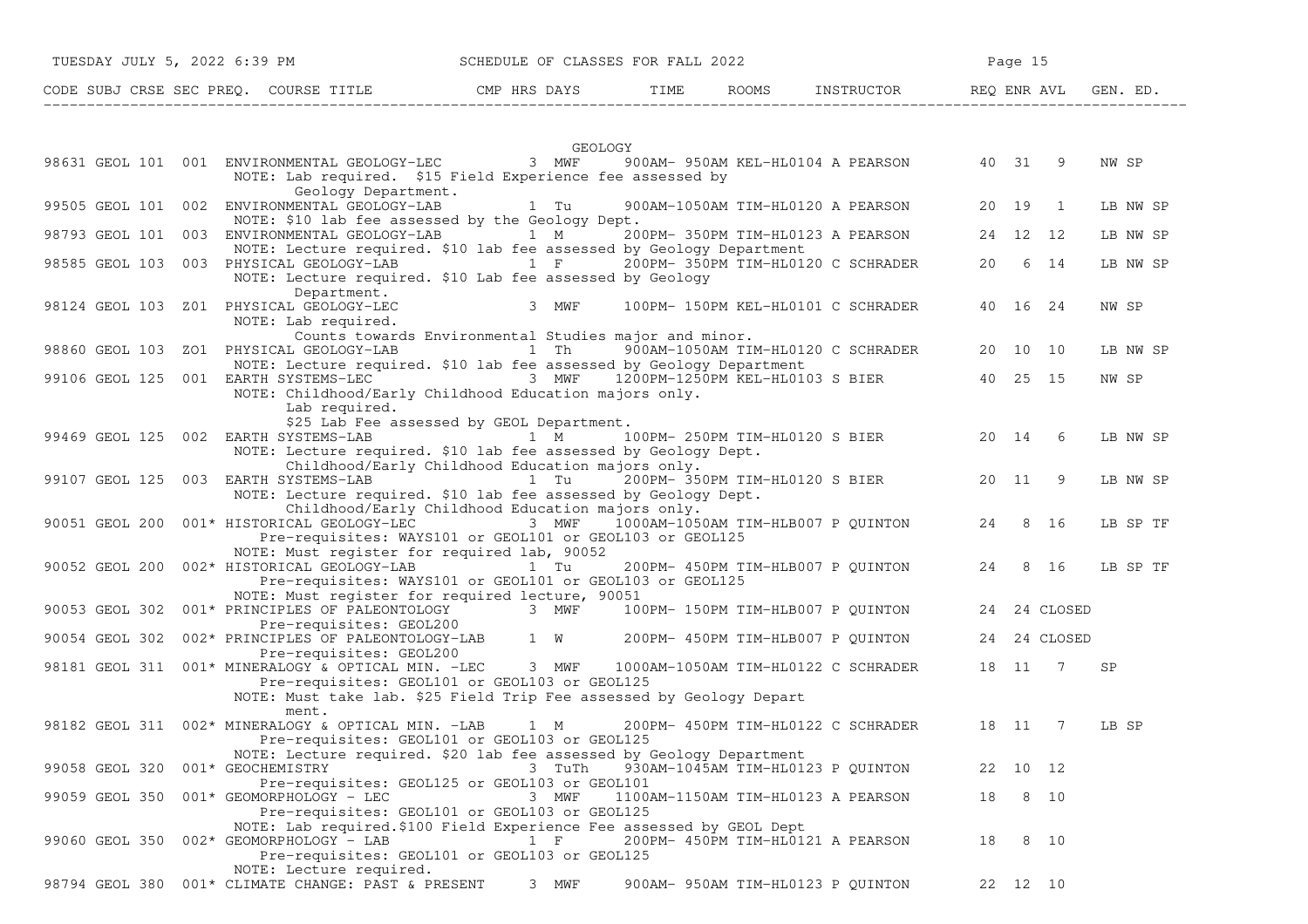| TUESDAY JULY 5, 2022 6:39 PM |                                                                                                    | SCHEDULE OF CLASSES FOR FALL 2022                                                                                                                                                                                                                                                                                                                                                                                                                                                                                                                                                        |           |                                |                                           |                | Page 16        |     |                |
|------------------------------|----------------------------------------------------------------------------------------------------|------------------------------------------------------------------------------------------------------------------------------------------------------------------------------------------------------------------------------------------------------------------------------------------------------------------------------------------------------------------------------------------------------------------------------------------------------------------------------------------------------------------------------------------------------------------------------------------|-----------|--------------------------------|-------------------------------------------|----------------|----------------|-----|----------------|
|                              |                                                                                                    | CODE SUBJ CRSE SEC PREQ. COURSE TITLE THE CMP HRS DAYS TIME                                                                                                                                                                                                                                                                                                                                                                                                                                                                                                                              |           |                                | ROOMS INSTRUCTOR REQ ENR AVL              |                |                |     | GEN. ED.       |
|                              | Pre-requisites: GEOL200                                                                            | Pre-requisites: GEOL200 or GEOL204 or GEOL101 or GEOL103 or GEOL125<br>90058 GEOL 405 001* STRUCTURAL GEOLOGY-LEC 3 TuTh 1100AM-1215PM TIM-HL0123 M RYGEL 24 19 5                                                                                                                                                                                                                                                                                                                                                                                                                        |           |                                |                                           |                |                |     | CT             |
| 90059 GEOL 405               | 002* STRUCTURAL GEOLOGY-LAB                                                                        | NOTE: \$120 Field Experience Fee assessed by GEOL Dept.<br>1 Th 100PM- 350PM TIM-HL0123 M RYGEL 24 19                                                                                                                                                                                                                                                                                                                                                                                                                                                                                    |           |                                |                                           |                |                | - 5 | CT             |
|                              | Pre-requisites: GEOL200                                                                            | 98820 GEOL 475 001 GEOLOGY LABORATORY TECHNIQUES 1-3 TBA<br>NOTE: Varibale credit hours 1-3. Instructor permission required.                                                                                                                                                                                                                                                                                                                                                                                                                                                             |           |                                | TBA TBA M RYGEL                           | 5 <sup>7</sup> | $\overline{0}$ | 5   |                |
| 98821 GEOL 480               |                                                                                                    | 001 GEO RESEARCH-MIN/PETROLOGY 1-4<br>NOTE: Variable credits hours 1-3. Instructor permission required.                                                                                                                                                                                                                                                                                                                                                                                                                                                                                  |           |                                | TBA TBA TBA C SCHRADER                    |                | $5 \t 0 \t 5$  |     |                |
| 98822 GEOL 480               |                                                                                                    | 002 GEORESEARCH-STRUCT/GEOPHYSICS 1-4 TBA TBA TBA TBA<br>NOTE: Variable credit hours 1-3. Instructor permission required.                                                                                                                                                                                                                                                                                                                                                                                                                                                                |           |                                | <b>STAFF</b>                              | $5^{\circ}$    | $\overline{0}$ | - 5 |                |
| 98823 GEOL 480               |                                                                                                    | 003 GEO RESEARCH-GEOCHEM/PALEO $1-4$ TBA TBA TBA P QUINTON<br>NOTE: Variable credit hours 1-3. Instructor permission required.                                                                                                                                                                                                                                                                                                                                                                                                                                                           |           |                                |                                           |                | $5 \t 0 \t 5$  |     |                |
|                              |                                                                                                    | 98824 GEOL 480 004 GEO RESEARCH-HYDRO/GEOMORPH 1-4 TBA TBA TBA TBA A PEARSON<br>NOTE: Variable credit hours 1-3. Instructor permission required.                                                                                                                                                                                                                                                                                                                                                                                                                                         |           |                                |                                           |                | $5 \t 0 \t 5$  |     |                |
|                              |                                                                                                    | 98825 GEOL 480 005 GEO RESEARCH-SEDIMENTARY 1-4 TBA TBA TBA TBA M RYGEL<br>NOTE: Variable credit hours 1-3. Instructor permission required.                                                                                                                                                                                                                                                                                                                                                                                                                                              |           |                                |                                           |                | $5 \t 0 \t 5$  |     |                |
|                              |                                                                                                    |                                                                                                                                                                                                                                                                                                                                                                                                                                                                                                                                                                                          |           |                                |                                           |                |                |     |                |
|                              |                                                                                                    | 99892 ECON 105 001 PRINCIPLES OF MICROECONOMICS 3 MWF 900AM-950AM DUNNHLTBA STAFF 30 7 23<br>90044 ECON 105 002 PRINCIPLES OF MICROECONOMICS 3 MWF 1000AM-1050AM TBA TBA STAFF 30 15 15<br>90759 ECON 105 OL1 PRINCIPLES OF MICROECO<br>NOTE: Delivered online. Instruction and interaction occurs online<br>within the Learning Management System, Moodle. There are no<br>requirements for face-to-face meetings, onsite instruction,<br>or scheduled times to be online. However, proctored exams<br>may be required, either on campus or at a location<br>convenient to the student. | ECONOMICS |                                |                                           |                |                |     | SA<br>SA<br>SA |
|                              |                                                                                                    |                                                                                                                                                                                                                                                                                                                                                                                                                                                                                                                                                                                          |           |                                |                                           |                |                |     |                |
|                              | 90045 EDLS 201 001 PRINCIPLES OF EDUCATION                                                         | EDUCATION - LIBERAL STUDIES<br>3 M<br>NOTE: Art Studio, Visual Arts, Graphic Design, and                                                                                                                                                                                                                                                                                                                                                                                                                                                                                                 |           |                                | 300PM- 540PM SAT-HL0312 S SOLLEY 25 14 11 |                |                |     | TF             |
|                              | 99133 EDLS 201 OL1 PRINCIPLES OF EDUCATION                                                         | Childhood/Early Childhood Education majors only.<br>3<br>NOTE: Art Studio, Visual Arts, Graphic Design, and<br>Childhood/Early Childhood Education majors only.<br>Delivered online. Instruction and interaction occurs online<br>within the Learning Management System, Moodle. There are no<br>requirements for face-to-face meetings, onsite instruction,<br>or scheduled times to be online. However, proctored exams<br>may be required, either on campus or at a location<br>convenient to the student.                                                                            |           | ONLINE                         | S SOLLEY 25 15 10                         |                |                |     | TF             |
|                              | 98817 EDLS 207 001* EARLY CHILDHOOD LITERACY-LEC<br>Pre-requisites: EDLS201<br>NOTE: Lab required. | 3 TuTh<br>EDLS 207 and EDUC 303 must be taken concurrently.                                                                                                                                                                                                                                                                                                                                                                                                                                                                                                                              |           | 930AM-1045AM SAT-HL0260 L HALL |                                           | 15             | 9              | - 6 | WΙ             |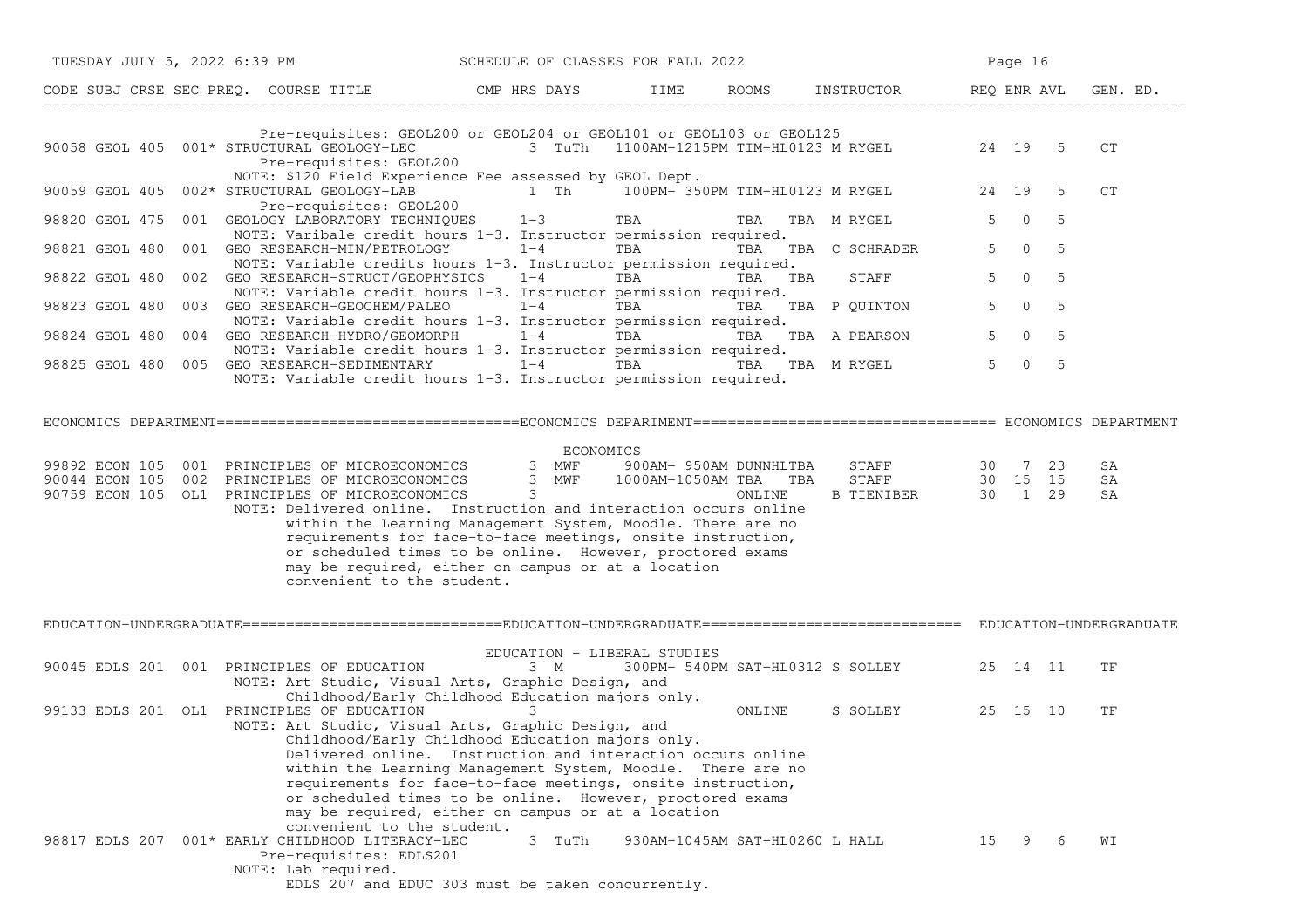| TUESDAY JULY 5, 2022 6:39 PM |                                                                                                                                                                                                                                                                              | SCHEDULE OF CLASSES FOR FALL 2022 |      |                         |                                                                   |          | Page 17  |                         |          |
|------------------------------|------------------------------------------------------------------------------------------------------------------------------------------------------------------------------------------------------------------------------------------------------------------------------|-----------------------------------|------|-------------------------|-------------------------------------------------------------------|----------|----------|-------------------------|----------|
|                              | CODE SUBJ CRSE SEC PREQ. COURSE TITLE THE CMP HRS DAYS                                                                                                                                                                                                                       |                                   | TIME |                         | ROOMS INSTRUCTOR REQ ENR AVL                                      |          |          |                         | GEN. ED. |
|                              | Childhood/Early Childhood Education majors only.<br>98818 EDLS 207 002* EARLY CHILDHOOD LITERACY-LEC 3 TuTh 1230PM-145PM SAT-HL0260 L HALL 3 15 10 5<br>Pre-requisites: EDLS201<br>NOTE: Lab required.                                                                       |                                   |      |                         |                                                                   |          |          |                         | WΙ       |
|                              | EDLS 207 and EDUC 303 must be taken concurrently.<br>Childhood/Early Childhood Education majors only.<br>98409 EDLS 207 C1L* EARLY CHILDHOOD LITERACY-LAB 1 TuTh<br>Pre-requisites: EDLS201<br>NOTE: Lecture required.                                                       |                                   |      |                         | 316PM- 429PM SAT-HL0260 L WELLS 10 10 CLOSED                      |          |          |                         |          |
|                              | Childhood/Early Childhood Education majors only.<br>98410 EDLS 207 C2L* EARLY CHILDHOOD LITERACY-LAB 1 MW 316PM-429PM SAT-HL0260 L WELLS 10 9 1<br>Pre-requisites: EDLS201<br>NOTE: Lecture required.                                                                        |                                   |      |                         |                                                                   |          |          |                         |          |
|                              | Childhood/Early Childhood Education majors only.<br>99222 EDLS 207 JC1* EARLY CHILDHOOD LITERACY-LAB W 1 M 930AM-1100AM TBA TBA A WEISBURGER 30 8 22<br>Pre-requisites: EDLS201<br>NOTE: Course meets on the JCC campus in Watertown.                                        |                                   |      |                         |                                                                   |          |          |                         | WΙ       |
|                              | Lecture required.<br>Childhood/Early Childhood Education majors only.<br>99221 EDLS 207 JCC* EARLY CHILDHOOD LITERACY-LEC W 3 W 1230PM-300PM TBA TBA A WEISBURGER<br>Pre-requisites: EDLS201<br>NOTE: Course meets on the JCC campus in Watertown.                           |                                   |      |                         |                                                                   |          | 30 8 22  |                         | WΙ       |
|                              | Lab required.<br>EDLS 207 and EDUC 303 must be taken concurrently.<br>Childhood/Early Childhood Education majors only.<br>98636 EDLS 306 B11* LITERACY FOUNDATIONS<br>Pre-requisites: EDLS201 and EDLS207<br>NOTE: BA Childhood/Early Childhood. Must also register for EDLS | 3 MWF                             |      |                         | 800AM-850AM SAT-HL0300 S THOMAS 0 16 CLOSED AC                    |          |          |                         |          |
|                              | 314, EDUC 308, EDUC 411, and EDUC 320.<br>98514 EDLS 307 001 LIT ED IN THE ARTS DISCIPLINES 3 TuTh                                                                                                                                                                           |                                   |      |                         | 930AM-1045AM SAT-HL0312 M ALBERT 19 17 2                          |          |          |                         |          |
| 98481 EDLS 307               | NOTE: Music Ed/Art Ed/Theatre Ed/Fine Arts.<br>002 LIT ED IN THE ARTS DISCIPLINES                                                                                                                                                                                            | 3 TuTh                            |      |                         | 1100AM-1215PM SAT-HL0200 M ALBERT                                 | 20 19    |          | $\overline{1}$          |          |
|                              | NOTE: Music Ed/Art Ed/Theatre Ed/FIne Arts.<br>98482 EDLS 307 003 LIT ED IN THE ARTS DISCIPLINES                                                                                                                                                                             | 3 TuTh                            |      |                         | 1230PM- 145PM SAT-HL0200 S SCALES                                 | 20 19    |          | - 1                     |          |
|                              | NOTE: Music Ed/Art Ed/Theatre Ed/Fine Arts.<br>90660 EDLS 307 HNR LIT ED IN THE ARTS DISCIPLINES<br>99136 EDLS 314 B11* TCHNG W/ SPEC NEEDS BIRTH-6<br>Pre-requisites: EDLS207<br>NOTE: Must also register for EDLS 306, EDUC 308, EDUC 310, and                             | 3 TuTh<br>3 W                     |      |                         | 930AM-1045AM SAT-HL0312 M ALBERT<br>430PM- 710PM SAT-HL0200 STAFF | 6 —      |          | 6 CLOSED<br>0 16 CLOSED |          |
|                              | EDLS 320.<br>98231 EDLS 315 001 TCHG STDS W/ SPEC NDS GR 5-12 3 Tu<br>NOTE: Math, Science, Social Studies, Art, and English Education                                                                                                                                        |                                   |      | 500PM- 730PM SAT-HL0200 | STAFF                                                             | 25 11 14 |          |                         |          |
|                              | majors only.<br>99322 EDLS 320 B11* EDUC RESEARCH, ASSESS & EVAL<br>Pre-requisites: EDLS201                                                                                                                                                                                  | 3 M                               |      |                         | 430PM- 710PM SAT-HL0200 S THOMAS                                  |          | 30 17 13 |                         |          |
| 99225 EDLS 349               | NOTE: Education Advisor approval required.<br>001 INTRO TO MID/SEC SCHOOL ED<br>98567 EDLS 414 001 STUDENT TEACHING SEMINAR<br>NOTE: Transportation is required and the responsibility of the<br>Teacher Candidate. Attendance is required at all 4 days.                    | 3 TuTh<br>2                       | TBA  | TBA                     | 300PM- 415PM FLG-HL0238 J MERRIMAN<br>TBA A GUINEY                | 16       | 25 13 12 | 4 12                    |          |
|                              | Seminar Dates": 8/22/22, 8/23/22, 10/27/22, and 10/28/22.<br>START/END DATES: 10/31-12/16<br>98568 EDLS 421 001 SEMINAR IN MID/JR & SEC SCH ED                                                                                                                               | 2                                 | TBA  | TBA                     | TBA A GUINEY                                                      | 25       |          | 6 19                    |          |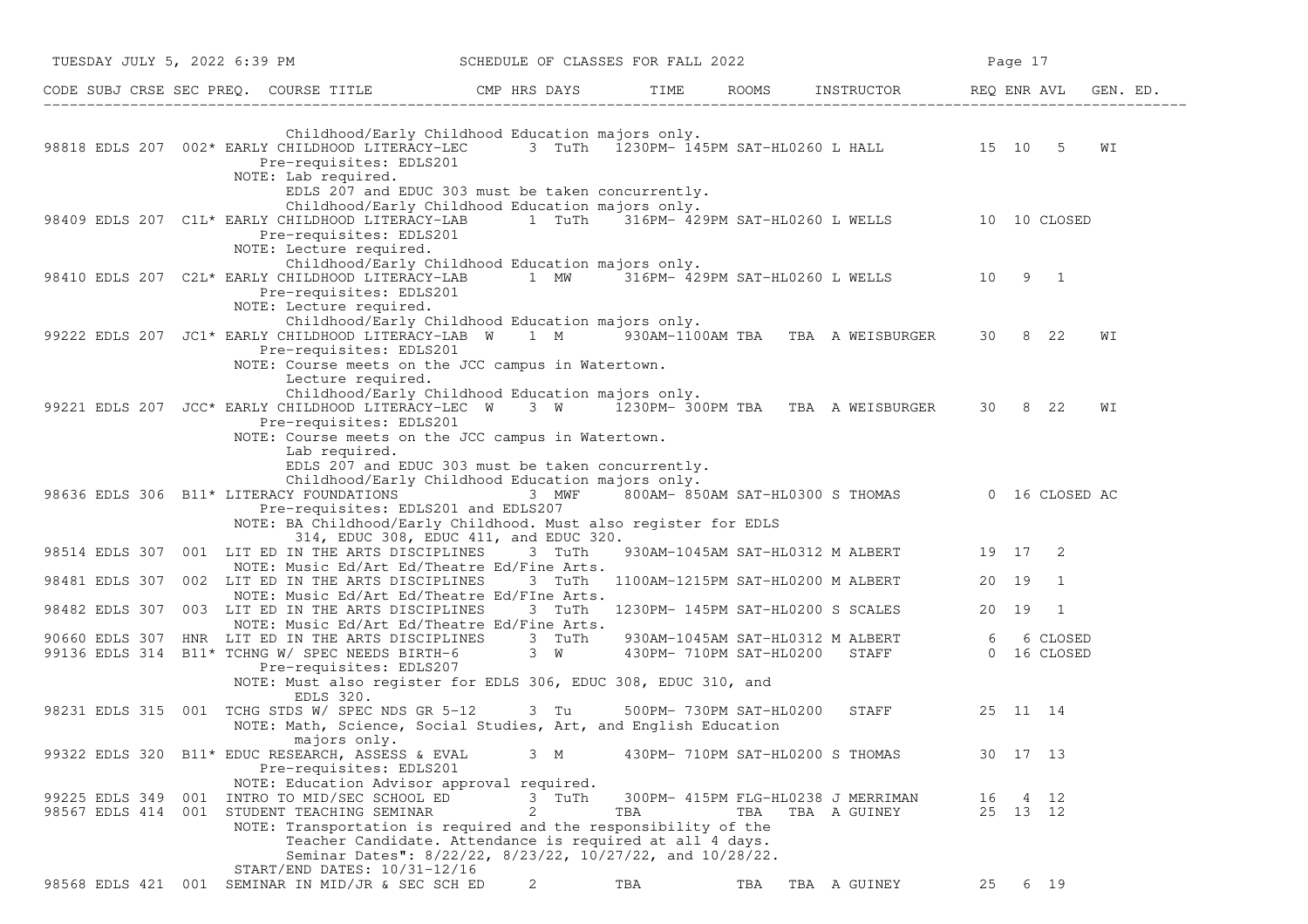| TUESDAY JULY 5, 2022 6:39 PM |  |                                                                                                                    | SCHEDULE OF CLASSES FOR FALL 2022                                                                                                                                                                                                                                                                                                                                                                                                |        |                                                   |          | Page 18 |             |  |
|------------------------------|--|--------------------------------------------------------------------------------------------------------------------|----------------------------------------------------------------------------------------------------------------------------------------------------------------------------------------------------------------------------------------------------------------------------------------------------------------------------------------------------------------------------------------------------------------------------------|--------|---------------------------------------------------|----------|---------|-------------|--|
|                              |  |                                                                                                                    | CODE SUBJ CRSE SEC PREQ. COURSE TITLE CMP HRS DAYS TIME ROOMS INSTRUCTOR REQ ENR AVL GEN. ED.                                                                                                                                                                                                                                                                                                                                    |        |                                                   |          |         |             |  |
|                              |  | START/END DATES: 10/31-12/16                                                                                       | NOTE: Transportation is required and the responsibility of the<br>Teacher Candidate. Attendance is required at all 4 days.<br>Seminar Dates": 8/22/22, 8/23/22, 10/27/22, and 10/28/22.                                                                                                                                                                                                                                          |        |                                                   |          |         |             |  |
|                              |  |                                                                                                                    | EDUCATION                                                                                                                                                                                                                                                                                                                                                                                                                        |        |                                                   |          |         |             |  |
|                              |  | 90046 EDUC 303 CH1* @CRTV/SENS EXP/YNG CHLD B-2<br>Pre-requisites: EDLS201                                         | NOTE: EDUC 303 and EDLS 207 must be taken concurrently.<br>Childhood/Early Childhood Education majors only.                                                                                                                                                                                                                                                                                                                      |        | 3 TuTh 1100AM-1215PM SAT-HL0312 S SOLLEY 25 12 13 |          |         |             |  |
|                              |  | 99182 EDUC 303 OL1* @CRTV/SENS EXP/YNG CHLD B-2<br>Pre-requisites: EDLS201                                         | 3<br>NOTE: EDUC 303 and EDLS 207 must be taken concurrently.<br>Childhood/Early Childhood Education majors only.<br>Delivered online. Instruction and interaction occurs online<br>within the Learning Management System, Moodle. There are no<br>requirements for face-to-face meetings, onsite instruction,<br>or scheduled times to be online. However, proctored exams<br>may be required, either on campus or at a location | ONLINE | S SOLLEY 25 14 11                                 |          |         |             |  |
|                              |  | convenient to the student.<br>90047 EDUC 308 B11* @PRE-ST FIELD EXP1 PREK-6<br>Pre-requisites: EDLS207 and EDUC303 | 2 Tu<br>NOTE: Must register for EDLS 306, EDLS 314, EDLS 320 and EDUC 411.<br>Education candidates must complete the NYSED fingerprint<br>clearance process prior to the start of any field experience<br>For assistance with this process, please see the Center for                                                                                                                                                            |        | 400PM- 540PM FLG-HL0236 S CARROLL 0               |          |         | 8 CLOSED    |  |
|                              |  | Teacher Certification.<br>98217 EDUC 308 B12* @PRE-ST FIELD EXP1 PREK-6<br>Pre-requisites: EDLS207 and EDUC303     | 2 Tu<br>NOTE: Must register for EDLS 306, EDLS 314, EDUC 312 and EDUC 411.<br>Education candidates must complete the NYSED fingerprint<br>clearance process prior to the start of any field<br>experience. For assistance with this process, please see<br>the Center for School Partnerships and Teacher                                                                                                                        |        | 400PM- 540PM SAT-HL0312 K GRAHAM                  | $\Omega$ |         | 8 CLOSED    |  |
|                              |  | Certification.<br>99137 EDUC 310 B21* @CHLDHD/EC MATH METHODS: PK-6                                                | 3 Th<br>Pre-requisites: EDLS306 and EDLS314 and EDLS320 and EDUC408 and EDUC411                                                                                                                                                                                                                                                                                                                                                  |        | 430PM- 710PM SAT-HL0301 S ABRAMOVICH              |          |         | 0 16 CLOSED |  |
|                              |  | NOTE: Taught virtually. JCC students only                                                                          | NOTE: Must register for EDUC 407, 408, 409 and 312.<br>99348 EDUC 310 JCC* @CHLDHD/EC MATH METHODS: PK-6 W 3 W 900AM-1130AM TBA TBA S ABRAMOVICH 20 15 5<br>Pre-requisites: EDLS306 and EDLS314 and EDLS320 and EDUC408 and EDUC411                                                                                                                                                                                              |        |                                                   |          |         |             |  |
|                              |  |                                                                                                                    | Must register for EDUC 407, 408, 409 and 312.<br>98218 EDUC 312 HY1* @CHLDHD/EC SOC STD METH: PK-6 3 W 430PM- 710PM SAT-HL0222 K GRAHAM<br>Pre-requisites: EDLS306 and EDLS314 and EDLS320 and EDUC308 and EDUC411<br>NOTE: Must register for EDUC 310, EDUC 407, EDUC 408, & EDUC 409<br>Includes both traditional, on campus scheduled class meeting<br>and a portion of the curricular content and instruction                |        |                                                   |          |         | 0 16 CLOSED |  |
|                              |  | 99359 EDUC 312 HY2* @CHLDHD/EC SOC STD METH: PK-6                                                                  | delivered online in the Learning Management System, Moodle.<br>$3 \, M$<br>Pre-requisites: EDLS306 and EDLS314 and EDLS320 and EDUC308 and EDUC411<br>NOTE: Must register for EDUC 310, EDUC 407, EDUC 408, & EDUC 409<br>Includes both traditional, on campus class meetings,<br>synchronous virtual sessions, and a portion of the                                                                                             |        | 1200PM- 230PM ONLINETBA K GRAHAM                  |          | 20 15 5 |             |  |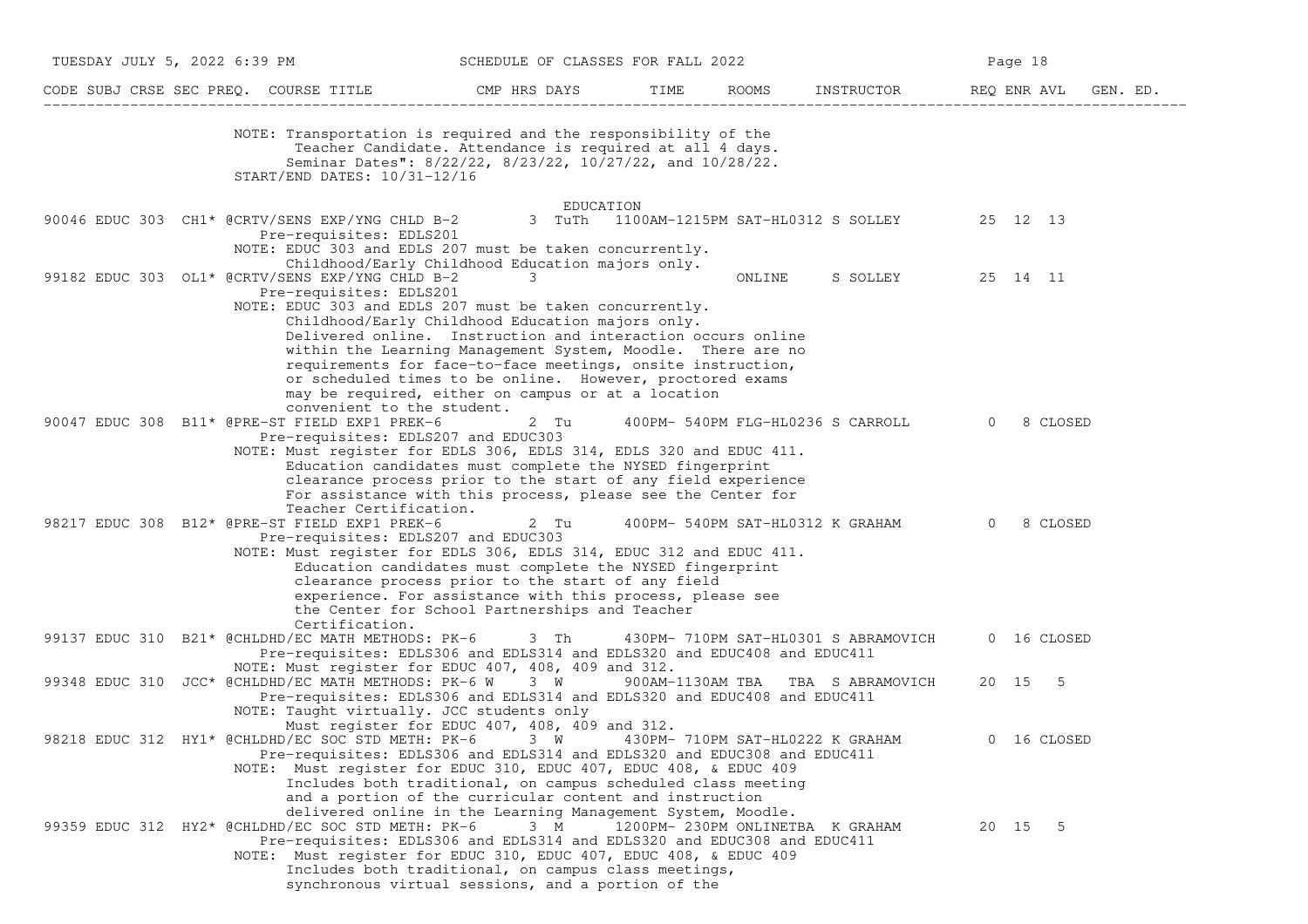| TUESDAY JULY 5, 2022 6:39 PM                                                                         |                                                                                                                                                                                                                                                                                                                                                                                          | SCHEDULE OF CLASSES FOR FALL 2022 |                                                      |                                                           | Page 19      |                                  |
|------------------------------------------------------------------------------------------------------|------------------------------------------------------------------------------------------------------------------------------------------------------------------------------------------------------------------------------------------------------------------------------------------------------------------------------------------------------------------------------------------|-----------------------------------|------------------------------------------------------|-----------------------------------------------------------|--------------|----------------------------------|
| CODE SUBJ CRSE SEC PREQ. COURSE TITLE THE ROOMS INSTRUCTOR REQ ENR AVL GEN. ED.                      |                                                                                                                                                                                                                                                                                                                                                                                          |                                   |                                                      |                                                           |              |                                  |
|                                                                                                      | curricular content and instruction delivered online in the                                                                                                                                                                                                                                                                                                                               |                                   |                                                      |                                                           |              |                                  |
| 98244 EDUC 407 B21* @INTEGRATED LITERACY 3 M                                                         | Learning Management System. JCC students only.<br>Pre-requisites: EDLS306 and EDLS314 and EDLS320 and EDUC308 and EDUC411<br>NOTE: Must register for EDUC 310, EDUC 312, EDUC 408, & EDUC 409.                                                                                                                                                                                           |                                   |                                                      | 430PM- 700PM SAT-HL0325 S SACHS 0 17 CLOSED               |              |                                  |
| 99360 EDUC 407 JCC* @INTEGRATED LITERACY: LIT II W 3 W 1230PM-300PM TBA TBA L EMRICH 20 15 5         | Pre-requisites: EDLS306 and EDLS314 and EDLS320 and EDUC411<br>NOTE: Must be taken with EDUC 310, EDUC 312, EDUC 408, & EDUC 409                                                                                                                                                                                                                                                         |                                   |                                                      |                                                           |              |                                  |
| 98979 EDUC 408                                                                                       | B21* @PRE-ST FIELD EXP2 PREK-6 2 Tu<br>Pre-requisites: EDLS306 and EDLS314 and EDUC308 and EDLS320 and EDUC411<br>NOTE: Must also register for EDUC 303, 310, 407, and 409.                                                                                                                                                                                                              |                                   | 400PM- 540PM TBA                                     | TBA S THOMAS                                              | $\circ$      | 8 CLOSED                         |
| 99526 EDUC 408 B22* @PRE-ST FIELD EXP2 PREK-6 2 Tu                                                   | Pre-requisites: EDLS306 and EDLS314 and EDUC308 and EDLS320 and EDUC411<br>NOTE: Must register for EDUC 310, EDUC 312, EDUC 407, & EDUC 409<br>Prior to the start of any field experience, Education<br>candidates must secure their own means of transportation and<br>complete the NYSED fingerprint clearance process.<br>For assistance with this process, please contact the Center |                                   |                                                      | 400PM-540PM TBA TBA J REAGAN 0 8 CLOSED                   |              |                                  |
| 90746 EDUC 408 JC1* @PRE-ST FIELD EXP2 PREK-6 W 2 Tu                                                 | for School Partnerships and Teacher Certification.<br>Pre-requisites: EDLS306 and EDLS314 and EDLS320 and EDUC411<br>NOTE: Students will also be in the field Tuesdays and Thursdays<br>from 8:00AM to 3:00 PM.                                                                                                                                                                          |                                   |                                                      | 400PM- 530PM TBA TBA L EMRICH 0 6 CLOSED                  |              |                                  |
| 99361 EDUC 408 JCC* @PRE-ST FIELD EXP2 PREK-6 W 2 Tu                                                 | Course meets on site at local school district building TBD.<br>Pre-requisites: EDLS306 and EDLS314 and EDLS320 and EDUC411 and EDUC308<br>NOTE: Students will also be in the field Tuesdays and Thursdays<br>from 8:00 AM to 3:00 PM.<br>Course meets on site at local school district building TBD.                                                                                     |                                   |                                                      | 400PM- 530PM TBA TBA A WEISBURGER 20 10 10                |              |                                  |
| 99413 EDUC 409 B21* @CHILDHD/EC SCI METHODS PK-6                                                     | Must register for EDUC 310, EDUC 312, EDUC 407, & EDUC 409<br>Pre-requisites: EDLS306 and EDLS314 and EDUC308 and EDUC411 and EDLS320                                                                                                                                                                                                                                                    | 3 W                               |                                                      | 430PM- 710PM SAT-HL0222 J REAGAN 20 17 3                  |              |                                  |
| 98245 EDUC 409 JCC* @CHILDHD/EC SCI METHODS PK-6 W 3 3 TBA TBA TBA J REAGAN 20 15 5                  | NOTE: Must take with EDUC 310, EDUC 312, EDUC 407, & EDUC 408<br>Pre-requisites: EDLS306 and EDLS314 and EDLS320 and EDUC308                                                                                                                                                                                                                                                             |                                   |                                                      |                                                           |              |                                  |
| 98980 EDUC 411 B11* @FND CLSM BEH CHLDHD/EC: PK-6 3 Th 445PM- 725PM SAT-HL0260 L GRIFFIN 0 16 CLOSED | NOTE: This course takes place on JCC campus.<br>Must be taken with EDUC 310, EDUC 312, EDUC 407, & EDUC 408.<br>Pre-requisites: EDLS207 and EDUC303<br>NOTE: Must register for EDLS 306, EDLS 314, EDUC 308,                                                                                                                                                                             |                                   |                                                      |                                                           |              |                                  |
| 99543 EDUC 425 001 @STD TCHG INTRNSHIP 1:PREK-GR2                                                    | and EDLS 320.                                                                                                                                                                                                                                                                                                                                                                            |                                   |                                                      | 6 MTuWThF 800AM- 430PM TBA TBA E DUNHAM 60 0 CLOSED CT SI |              |                                  |
| 99530 EDUC 425<br>002                                                                                | START/END DATES: 09/01-10/26<br>@STD TCHG INTRNSHIP 1:PREK-GR2<br>START/END DATES: 10/31-12/16                                                                                                                                                                                                                                                                                           |                                   | 6 MTuWThF 800AM- 430PM TBA                           | TBA E DUNHAM                                              | $\mathbf 0$  | 0 CLOSED CT SI                   |
| 90492 EDUC 425<br>003                                                                                | @STD TCHG INTRNSHIP 1:PREK-GR2<br>$START/END$ DATES: $09/01-10/26$                                                                                                                                                                                                                                                                                                                       |                                   | 6 MTuWThF 800AM- 430PM TBA                           | TBA L EMRICH                                              | $\mathbf{0}$ | 0 CLOSED CT SI                   |
| 99534 EDUC 425<br>005                                                                                | @STD TCHG INTRNSHIP 1:PREK-GR2<br>START/END DATES: 09/01-10/26                                                                                                                                                                                                                                                                                                                           |                                   | 6 MTuWThF 800AM- 400PM TBA                           | TBA P FARMER                                              | 0            | 0 CLOSED CT SI                   |
| 90497 EDUC 425<br>007<br>90498 EDUC 425<br>008                                                       | @STD TCHG INTRNSHIP 1:PREK-GR2<br>@STD TCHG INTRNSHIP 1:PREK-GR2<br>START/END DATES: 10/31-12/16                                                                                                                                                                                                                                                                                         | 6<br>6                            | MTuWThF 800AM- 400PM TBA<br>MTuWThF 800AM- 400PM TBA | TBA P FARMER<br>TBA P FARMER                              | 0<br>0       | 0 CLOSED CT SI<br>0 CLOSED CT SI |
| 99538 EDUC 425<br>009                                                                                | @STD TCHG INTRNSHIP 1:PREK-GR2                                                                                                                                                                                                                                                                                                                                                           |                                   | 6 MTuWThF 800AM- 430PM TBA                           | TBA M MCGRATH                                             | 0            | 0 CLOSED CT SI                   |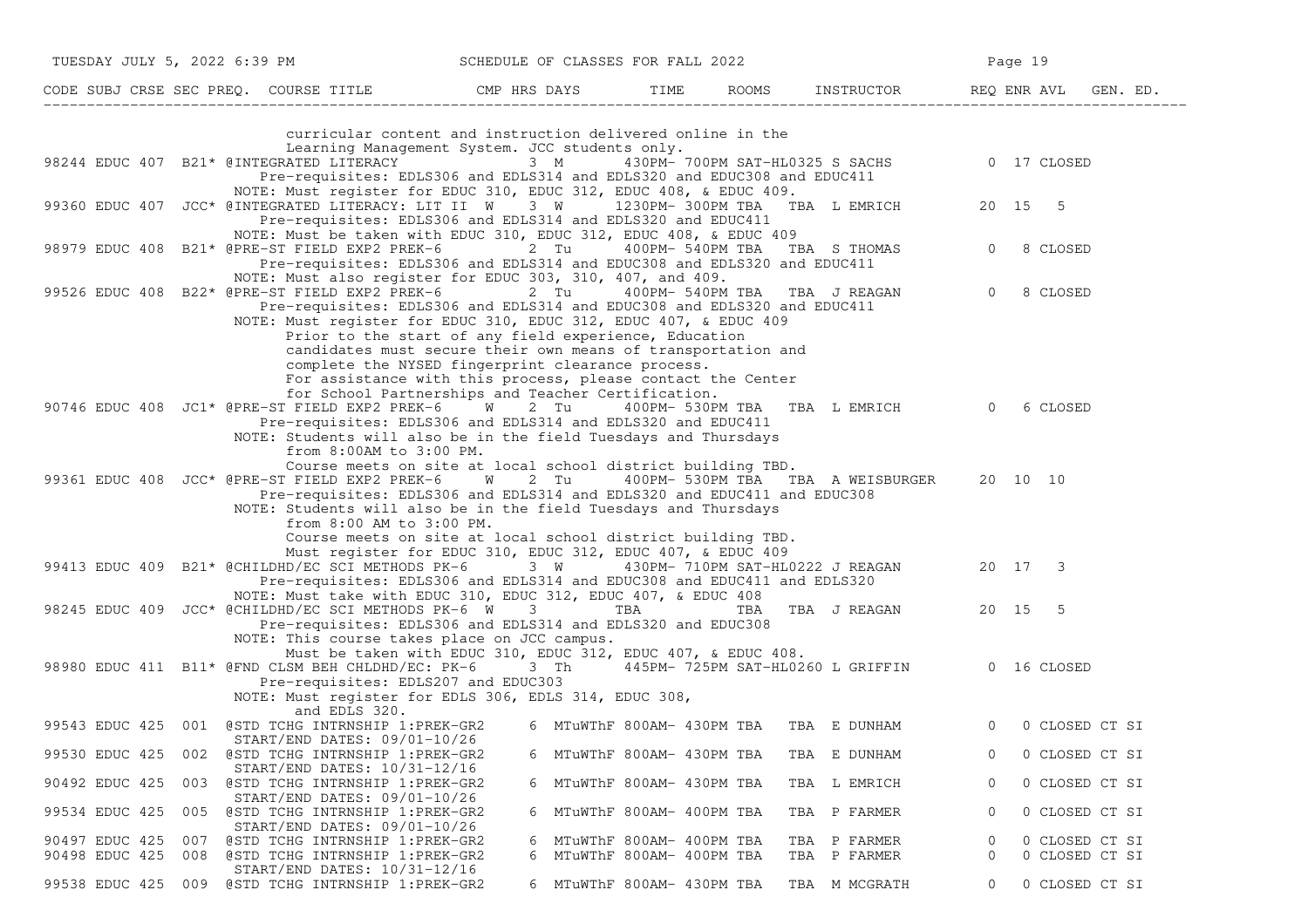|                    | TUESDAY JULY 5, 2022 6:39 PM SCHEDULE OF CLASSES FOR FALL 2022                    |   |                            |  |                          | Page 20 |                                             |                |                |  |
|--------------------|-----------------------------------------------------------------------------------|---|----------------------------|--|--------------------------|---------|---------------------------------------------|----------------|----------------|--|
|                    |                                                                                   |   |                            |  |                          |         |                                             |                |                |  |
|                    | START/END DATES: 09/01-10/26                                                      |   |                            |  |                          |         |                                             |                |                |  |
|                    | 90499 EDUC 425 010 @STD TCHG INTRNSHIP 1:PREK-GR2                                 |   |                            |  |                          |         | 6 MTuThF 800AM-400PM TBA TBA K GRAHAM 0     |                | 0 CLOSED CT SI |  |
|                    | START/END DATES: 09/01-10/26<br>90496 EDUC 425 011 @STD TCHG INTRNSHIP 1:PREK-GR2 |   |                            |  |                          |         | 6 MTuWThF 800AM- 400PM TBA   TBA  J REAGAN  | $\Omega$       | 0 CLOSED CT SI |  |
|                    | START/END DATES: 09/01-10/26<br>99541 EDUC 425 012 @STD TCHG INTRNSHIP 1:PREK-GR2 |   | 6 MTuWThF 800AM- 430PM TBA |  |                          |         | TBA L EMRICH                                | $\overline{0}$ | 0 CLOSED CT SI |  |
|                    | START/END DATES: 10/31-12/16<br>99542 EDUC 425 013 @STD TCHG INTRNSHIP 1:PREK-GR2 |   | 6 MTuWThF 800AM- 430PM TBA |  |                          |         | TBA J REAGAN                                | $\overline{0}$ | 0 CLOSED CT SI |  |
|                    | START/END DATES: 10/31-12/16<br>90500 EDUC 425 014 @STD TCHG INTRNSHIP 1:PREK-GR2 |   | 6 MTuWThF 800AM- 430PM TBA |  |                          |         | TBA K GRAHAM                                | $\overline{0}$ | 0 CLOSED CT SI |  |
|                    | START/END DATES: 10/31-12/16<br>99651 EDUC 425 015 @STD TCHG INTRNSHIP 1:PREK-GR2 |   | 6 MTuWThF 800AM- 430PM TBA |  |                          |         | TBA S THOMAS                                | $\circ$        | 1 CLOSED CT SI |  |
|                    | START/END DATES: 09/01-10/26                                                      |   |                            |  |                          |         |                                             |                |                |  |
|                    | 90501 EDUC 425 016 @STD TCHG INTRNSHIP 1:PREK-GR2<br>START/END DATES: 10/31-12/16 |   | 6 MTuWThF 800AM- 400PM TBA |  |                          |         | TBA M MCGRATH                               | $\overline{0}$ | 0 CLOSED CT SI |  |
|                    | 99961 EDUC 425 017 @STD TCHG INTRNSHIP 1:PREK-GR2<br>START/END DATES: 09/01-10/26 |   | 6 MTuWThF 800AM- 430PM TBA |  |                          |         | TBA J SCHAEFER                              | $\Omega$       | 0 CLOSED CT SI |  |
|                    | 99981 EDUC 425 018 @STD TCHG INTRNSHIP 1:PREK-GR2<br>START/END DATES: 10/31-12/16 |   | 6 MTuWThF 800AM- 430PM TBA |  |                          |         | TBA A WEISBURGER                            | $\Omega$       | 0 CLOSED CT SI |  |
|                    | 90502 EDUC 425 019 @STD TCHG INTRNSHIP 1:PREK-GR2<br>START/END DATES: 10/31-12/16 |   | 6 MTuWThF 800AM- 400PM TBA |  |                          |         | TBA J SCHAEFER                              | $\Omega$       | 0 CLOSED CT SI |  |
|                    | 90503 EDUC 425 020 @STD TCHG INTRNSHIP 1:PREK-GR2                                 |   | 6 MTuWThF 800AM- 400PM TBA |  |                          |         | TBA S THOMAS                                | $\Omega$       | 0 CLOSED CT SI |  |
|                    | START/END DATES: 10/31-12/16<br>90504 EDUC 425 021 @STD TCHG INTRNSHIP 1:PREK-GR2 |   | 6 MTuWThF 800AM- 400PM TBA |  |                          |         | TBA A WEISBURGER                            | $\Omega$       | 0 CLOSED CT SI |  |
|                    | START/END DATES: 09/01-10/26<br>99533 EDUC 425 022 @STD TCHG INTRNSHIP 1:PREK-GR2 |   | 6 MTuWThF 800AM- 430PM TBA |  |                          |         | TBA D STRAIGHT                              | $\Omega$       | 1 CLOSED SI    |  |
|                    | START/END DATES: 10/31-12/16<br>99962 EDUC 426 001 @STD TCHG INTRNSHIP II: GR 3-6 |   | 6 MTuWThF 800AM- 430PM TBA |  |                          |         | TBA E DUNHAM                                | $\overline{0}$ | 0 CLOSED CT SI |  |
|                    | START/END DATES: 09/01-10/26<br>90505 EDUC 426 002 @STD TCHG INTRNSHIP II: GR 3-6 |   | 6 MTuWThF 802AM- 400PM TBA |  |                          |         | TBA E DUNHAM                                | $\overline{0}$ | 0 CLOSED CT SI |  |
|                    | START/END DATES: 10/31-12/16<br>99550 EDUC 426 003 @STD TCHG INTRNSHIP II: GR 3-6 |   | 6 MTuWThF 800AM- 430PM TBA |  |                          |         |                                             | $\overline{0}$ | 0 CLOSED CT SI |  |
|                    | $START/END$ DATES: $09/01-10/26$                                                  |   |                            |  |                          |         | TBA L EMRICH                                |                |                |  |
|                    | 90506 EDUC 426 004 @STD TCHG INTRNSHIP II: GR 3-6<br>START/END DATES: 10/31-12/16 |   | 6 MTuWThF 800AM- 400PM TBA |  |                          |         | TBA L EMRICH                                | $\overline{0}$ | 0 CLOSED CT SI |  |
|                    | 99548 EDUC 426 005 @STD TCHG INTRNSHIP II: GR 3-6<br>START/END DATES: 09/01-10/26 |   | 6 MTuWThF 800AM- 430PM TBA |  |                          |         | TBA P FARMER                                | $\overline{0}$ | 0 CLOSED CT SI |  |
|                    | 90519 EDUC 426 006 @STD TCHG INTRNSHIP II: GR 3-6<br>START/END DATES: 10/31-12/16 |   | 6 MTuWThF 800AM- 400PM TBA |  |                          |         | TBA P FARMER                                | $\overline{0}$ | 0 CLOSED CT SI |  |
|                    | 99554 EDUC 426 007 @STD TCHG INTRNSHIP II: GR 3-6<br>START/END DATES: 09/01-10/26 |   | 6 MTuWThF 800AM- 430PM TBA |  |                          |         | TBA K GRAHAM                                | $\overline{0}$ | 0 CLOSED CT SI |  |
|                    | 99555 EDUC 426 008 @STD TCHG INTRNSHIP II: GR 3-6                                 |   |                            |  |                          |         | 6 MTuWThF 800AM- 430PM TBA   TBA   K GRAHAM | $\Omega$       | 0 CLOSED CT SI |  |
| 90520 EDUC 426 009 | START/END DATES: 10/31-12/16<br>@STD TCHG INTRNSHIP II: GR 3-6                    | 6 |                            |  | MTuWThF 800AM- 400PM TBA |         | TBA M MCGRATH                               | 0              | 0 CLOSED CT SI |  |
|                    | START/END DATES: 09/01-10/26<br>90521 EDUC 426 010 @STD TCHG INTRNSHIP II: GR 3-6 |   | 6 MTuWThF 800AM- 400PM TBA |  |                          |         | TBA M MCGRATH                               | $\Omega$       | 0 CLOSED CT SI |  |
|                    | START/END DATES: 10/31-12/16<br>99556 EDUC 426 011 @STD TCHG INTRNSHIP II: GR 3-6 |   | 6 MTuWThF 800AM- 430PM TBA |  |                          |         | TBA J REAGAN                                | 0              | 0 CLOSED CT SI |  |
|                    | START/END DATES: 09/01-10/26<br>90522 EDUC 426 012 @STD TCHG INTRNSHIP II: GR 3-6 | 6 | MTuWThF 800AM- 400PM TBA   |  |                          |         | TBA A WEISBURGER                            | 0              | 0 CLOSED CT SI |  |
|                    | START/END DATES: 10/31-12/16                                                      |   |                            |  |                          |         |                                             |                |                |  |
|                    | 90523 EDUC 426 013 @STD TCHG INTRNSHIP II: GR 3-6<br>START/END DATES: 09/01-10/26 |   | 6 TuWThF                   |  | 800AM- 400PM TBA         |         | TBA J SCHAEFER                              | 0              | 0 CLOSED CT SI |  |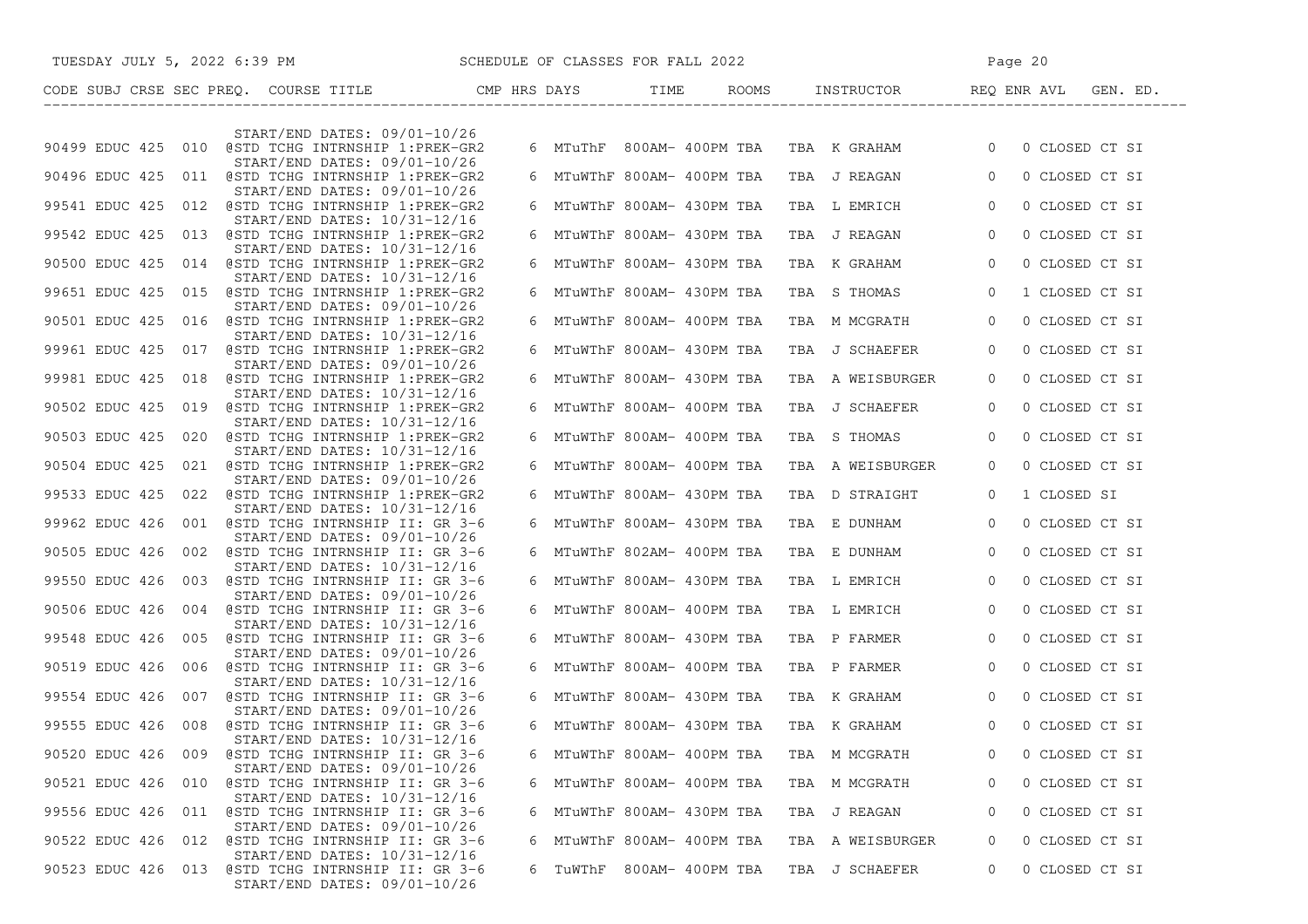| TUESDAY JULY 5, 2022 6:39 PM SCHEDULE OF CLASSES FOR FALL 2022<br>CODE SUBJ CRSE SEC PREQ. COURSE TITLE CMP HRS DAYS TIME ROOMS INSTRUCTOR REQ ENR AVL GEN. ED.                                                                      |                       |                            |  |                                             |                |                |  |
|--------------------------------------------------------------------------------------------------------------------------------------------------------------------------------------------------------------------------------------|-----------------------|----------------------------|--|---------------------------------------------|----------------|----------------|--|
|                                                                                                                                                                                                                                      |                       |                            |  |                                             |                |                |  |
| 90524 EDUC 426 014 @STD TCHG INTRNSHIP II: GR 3-6<br>START/END DATES: 10/31-12/16                                                                                                                                                    |                       |                            |  | 6 MTuWThF 800AM- 430PM TBA TBA J SCHAEFER 0 |                | 0 CLOSED CT SI |  |
| 99652 EDUC 426 016 @STD TCHG INTRNSHIP II: GR 3-6<br>START/END DATES: 10/31-12/16                                                                                                                                                    |                       |                            |  | 6 MTuWThF 800AM- 430PM TBA TBA S THOMAS 0   |                | 1 CLOSED CT SI |  |
| 99545 EDUC 426 017 @STD TCHG INTRNSHIP II: GR 3-6<br>START/END DATES: 09/01-10/26                                                                                                                                                    |                       | 6 MTuThF 800AM-430PM TBA   |  | TBA A WEISBURGER                            | $\circ$        | 0 CLOSED CT SI |  |
| 99980 EDUC 426 018 @STD TCHG INTRNSHIP II: GR 3-6<br>START/END DATES: 09/01-10/26                                                                                                                                                    |                       | 6 MTuWThF 800AM- 430PM TBA |  | TBA S THOMAS                                | $\overline{0}$ | 0 CLOSED CT SI |  |
| 90525 EDUC 426 019 @STD TCHG INTRNSHIP II: GR 3-6                                                                                                                                                                                    |                       | 6 MTuWThF 800AM- 430PM TBA |  | TBA AWEISBURGER 0<br>TBA DSTRAIGHT 0        |                | 0 CLOSED CT SI |  |
| 99557 EDUC 426 020 @STD TCHG INTRNSHIP II: GR 3-6<br>START/END DATES: 09/01-10/26                                                                                                                                                    |                       | 6 MTuWThF 800AM- 430PM TBA |  |                                             |                | 1 CLOSED SI    |  |
| 99549 EDUC 426 N06 @STD TCHG INTRNSHIP II: GR 3-6<br>START/END DATES: 10/31-12/16                                                                                                                                                    |                       | 6 MTuWThF 800AM- 430PM TBA |  | TBA J REAGAN 0                              |                | 0 CLOSED CT SI |  |
|                                                                                                                                                                                                                                      |                       |                            |  |                                             |                |                |  |
|                                                                                                                                                                                                                                      |                       |                            |  |                                             |                |                |  |
|                                                                                                                                                                                                                                      |                       |                            |  |                                             |                |                |  |
|                                                                                                                                                                                                                                      |                       |                            |  |                                             |                |                |  |
|                                                                                                                                                                                                                                      |                       |                            |  |                                             |                |                |  |
|                                                                                                                                                                                                                                      |                       |                            |  |                                             |                |                |  |
|                                                                                                                                                                                                                                      |                       |                            |  |                                             |                |                |  |
|                                                                                                                                                                                                                                      |                       |                            |  |                                             |                |                |  |
|                                                                                                                                                                                                                                      |                       |                            |  |                                             |                |                |  |
|                                                                                                                                                                                                                                      |                       |                            |  |                                             |                |                |  |
|                                                                                                                                                                                                                                      |                       |                            |  |                                             |                |                |  |
|                                                                                                                                                                                                                                      |                       |                            |  |                                             |                |                |  |
|                                                                                                                                                                                                                                      |                       |                            |  |                                             |                |                |  |
|                                                                                                                                                                                                                                      |                       |                            |  |                                             |                |                |  |
|                                                                                                                                                                                                                                      |                       |                            |  |                                             |                |                |  |
|                                                                                                                                                                                                                                      |                       |                            |  |                                             |                |                |  |
|                                                                                                                                                                                                                                      | EDUCATION - SECONDARY |                            |  |                                             |                |                |  |
| 98606 SECD 210 001 @COMPUTER APPS IN MID/SEC ED 1 MW 900AM-950AM SAT-HL0104AJ MERRIMAN 18 6 12<br>NOTE: Sec. Std. only.                                                                                                              |                       |                            |  |                                             |                |                |  |
| START/END DATES: 09/01-10/26<br>99496 SECD 340 002* @CLASSROOM MGMN IN SEC ED 1 TuTh 800AM-915AM SAT-HL0222 J STILES 20 11                                                                                                           |                       |                            |  |                                             |                | - 9            |  |
| Pre-requisites: EDLS349<br>NOTE: Class meets 8/29/22-9/20/22                                                                                                                                                                         |                       |                            |  |                                             |                |                |  |
| START/END DATES: 08/29-10/14                                                                                                                                                                                                         |                       |                            |  |                                             |                |                |  |
|                                                                                                                                                                                                                                      |                       |                            |  |                                             |                |                |  |
| 98640 SECD 356 001 @READING IN MID/SEC SCHOOL 3 Tu 530PM-800PM SAT-HL0222 S SCALES 20 9 11<br>98263 SECD 357 001 @WRITING IN THE MID/SEC SCHOOL 3 Th 530PM-800PM SAT-HL0200 S SCALES 20 6 14<br>98505 SECD 361 LA1 @ENG LANG ARTS, G |                       |                            |  |                                             |                |                |  |
|                                                                                                                                                                                                                                      |                       |                            |  |                                             |                |                |  |
|                                                                                                                                                                                                                                      |                       |                            |  |                                             |                | 0 CLOSED SI    |  |
| START/END DATES: 09/01-10/26                                                                                                                                                                                                         |                       |                            |  |                                             |                |                |  |
| 99641 SECD 455 002 @STD TCHNG IN MID/JR HIGH SCH<br>START/END DATES: 10/31-12/16                                                                                                                                                     | 6                     | MTuWThF 800AM- 430PM TBA   |  | TBA P FARMER                                | 0              | 0 CLOSED SI    |  |
| 99967 SECD 455<br>006 @STD TCHNG IN MID/JR HIGH SCH<br>$START/END$ DATES: $10/31-12/16$                                                                                                                                              |                       | 6 MTuWThF 800AM- 430PM TBA |  | TBA J SCHAEFER                              | 0              | 0 CLOSED SI    |  |
| 90628 SECD 455 007 @STD TCHNG IN MID/JR HIGH SCH<br>START/END DATES: 09/01-10/26                                                                                                                                                     |                       | 6 MTuWThF 800AM- 430PM TBA |  | TBA J SCHAEFER                              | 0              | 0 CLOSED SI    |  |
| 008 @STD TCHNG IN MID/JR HIGH SCH<br>90629 SECD 455                                                                                                                                                                                  |                       | 6 MTuWThF 800AM- 430PM TBA |  | TBA J MERRIMAN                              | 0              | 2 CLOSED SI    |  |
| START/END DATES: 09/01-10/26<br>90630 SECD 455 009<br>@STD TCHNG IN MID/JR HIGH SCH<br>START/END DATES: 10/31-12/16                                                                                                                  |                       | 6 MTuWThF 800AM- 430PM TBA |  | TBA J MERRIMAN                              | 0              | 1 CLOSED SI    |  |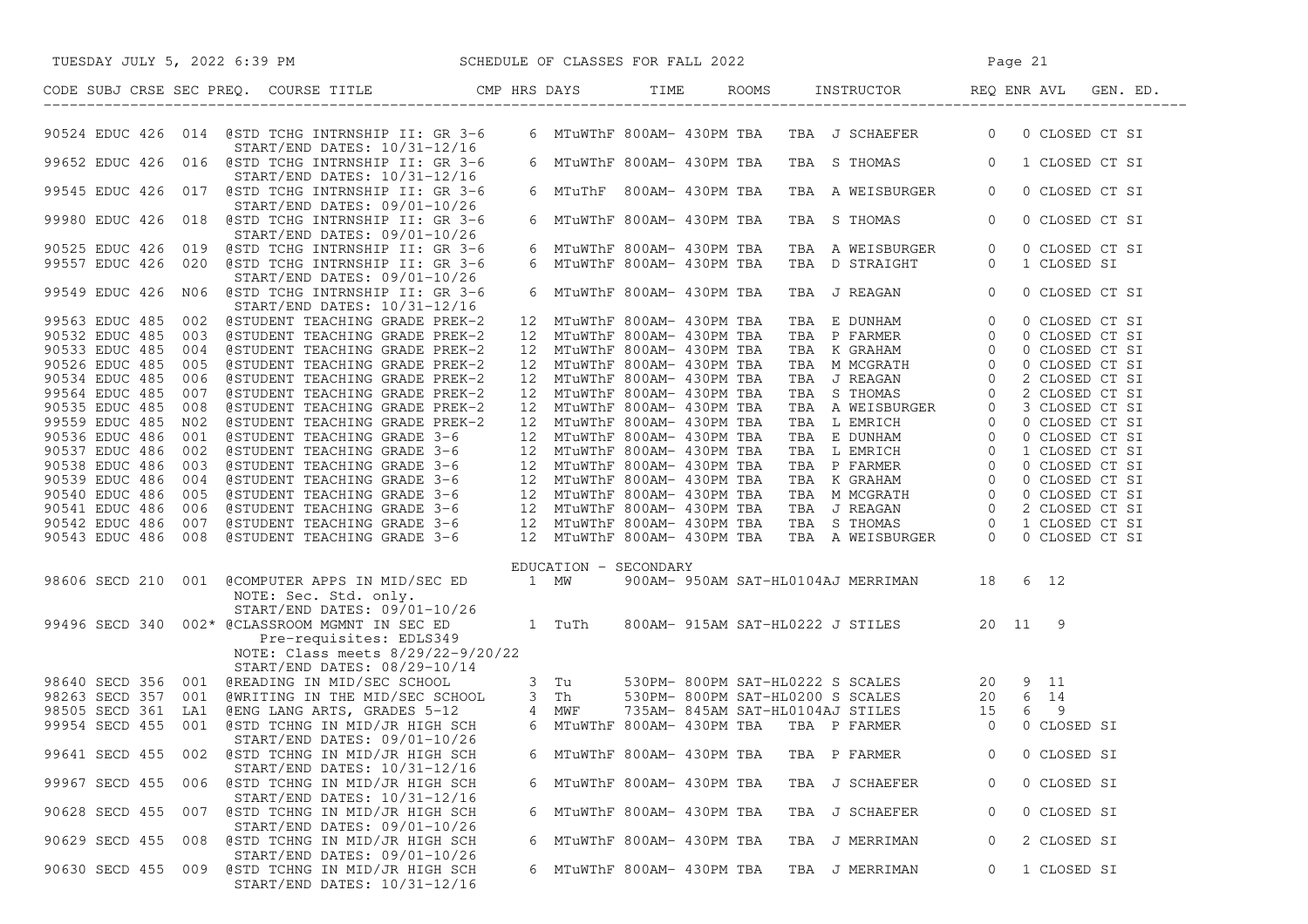| TUESDAY JULY 5, 2022 6:39 PM                                                                                                        | SCHEDULE OF CLASSES FOR FALL 2022                                                                                     |                             |                                           | Page 22                       |
|-------------------------------------------------------------------------------------------------------------------------------------|-----------------------------------------------------------------------------------------------------------------------|-----------------------------|-------------------------------------------|-------------------------------|
| CODE SUBJ CRSE SEC PREQ. COURSE TITLE CMP HRS DAYS TIME ROOMS INSTRUCTOR REQ ENR AVL GEN. ED.                                       |                                                                                                                       |                             |                                           |                               |
| 90631 SECD 455 010 @STD TCHNG IN MID/JR HIGH SCH                                                                                    |                                                                                                                       |                             | 6 MTuWThF 800AM- 430PM TBA  TBA  J STILES | $\overline{0}$<br>0 CLOSED SI |
| START/END DATES: 09/01-10/26<br>90632 SECD 455 011 @STD TCHNG IN MID/JR HIGH SCH                                                    |                                                                                                                       | 6 MTuWThF 800AM- 430PM TBA  | TBA J STILES                              | $\overline{0}$<br>0 CLOSED SI |
| START/END DATES: 10/31-12/16<br>90633 SECD 455 012 @STD TCHNG IN MID/JR HIGH SCH                                                    |                                                                                                                       | 6 MTuWThF 800AM- 430PM TBA  | TBA D STRAIGHT                            | $\overline{0}$<br>0 CLOSED SI |
| START/END DATES: 09/01-10/26<br>90634 SECD 455 013 @STD TCHNG IN MID/JR HIGH SCH                                                    |                                                                                                                       | 6 MTuWThF 800AM- 430PM TBA  | TBA D STRAIGHT                            | 1 CLOSED SI<br>$\circ$        |
| START/END DATES: 10/31-12/16<br>99643 SECD 456 001 @STD TCHNG IN SR HIGH SCHOOL                                                     |                                                                                                                       | 6 MTuWThF 800AM- 430PM TBA  | TBA P FARMER                              | 0 CLOSED SI<br>$\circ$        |
| START/END DATES: 09/01-10/26<br>99957 SECD 456 003 @STD TCHNG IN SR HIGH SCHOOL                                                     |                                                                                                                       | 6 MTuWThF 800AM- 430PM TBA  | TBA J MERRIMAN                            | 1 CLOSED SI<br>$\circ$        |
| START/END DATES: 09/01-10/26<br>90636 SECD 456 004 @STD TCHNG IN SR HIGH SCHOOL                                                     |                                                                                                                       | 6 MTuWThF 800AM- 430PM TBA  | TBA J MERRIMAN                            | 2 CLOSED SI<br>$\circ$        |
| START/END DATES: 10/31-12/16<br>99959 SECD 456 005 @STD TCHNG IN SR HIGH SCHOOL                                                     |                                                                                                                       | 6 MTuWThF 800AM- 430PM TBA  | TBA J SCHAEFER                            | 0 CLOSED SI<br>$\overline{0}$ |
| START/END DATES: 09/01-10/26<br>90637 SECD 456 006 @STD TCHNG IN SR HIGH SCHOOL                                                     |                                                                                                                       | 6 MTuWThF 800AM- 430PM TBA  | TBA J SCHAEFER                            | 0 CLOSED SI<br>$\circ$        |
| START/END DATES: 10/31-12/16<br>99972 SECD 456 007 @STD TCHNG IN SR HIGH SCHOOL                                                     |                                                                                                                       | 6 MTuWThF 800AM- 430PM TBA  | TBA J STILES                              | 0 CLOSED SI<br>$\overline{0}$ |
| START/END DATES: 09/01-10/26<br>99973 SECD 456 008 @STD TCHNG IN SR HIGH SCHOOL                                                     |                                                                                                                       | 6 MTuWThF 800AM- 430PM TBA  | TBA J STILES                              | 0 CLOSED SI<br>$\circ$        |
| START/END DATES: 10/31-12/16<br>90638 SECD 456 009 @STD TCHNG IN SR HIGH SCHOOL                                                     |                                                                                                                       | 6 MTuWThF 800AM- 430PM TBA  | TBA D STRAIGHT                            | 1 CLOSED SI<br>$\overline{0}$ |
| START/END DATES: 09/01-10/26<br>90639 SECD 456 010 @STD TCHNG IN SR HIGH SCHOOL                                                     |                                                                                                                       | 6 MTuWThF 800AM- 430PM TBA  |                                           | 0 CLOSED SI<br>$\overline{0}$ |
| START/END DATES: 10/31-12/16                                                                                                        |                                                                                                                       |                             | TBA D STRAIGHT                            |                               |
| 90640 SECD 456 011 @STD TCHNG IN SR HIGH SCHOOL A<br>START/END DATES: 10/31-12/16                                                   |                                                                                                                       | 6 MTuWThF 800AM- 430PM TBA  | TBA P FARMER                              | $\overline{0}$<br>0 CLOSED SI |
| 98226 SECD 470 001* @TCHNG MATHEMATICS IN SEC SCH<br>Pre-requisites: SECD370 and SECD356                                            | 3 TuTh                                                                                                                |                             | 920AM-1050AM SAT-HL0301 D STRAIGHT        | 20<br>4 16                    |
| NOTE: Field Experience. Personal transportation required.<br>Taught with GRED 569.                                                  |                                                                                                                       |                             |                                           |                               |
| 98506 SECD 471 LA3* @TEACHING RDNG & LIT: GR 5-12 4 MW 735AM- 915AM SAT-HL0200 L BROWN 20 4 16<br>Pre-requisites: SECD371           |                                                                                                                       |                             |                                           |                               |
| NOTE: Education candidates must complete the NYSED                                                                                  |                                                                                                                       |                             |                                           |                               |
|                                                                                                                                     | fingerprint clearance process prior to the start of any<br>field experience. For assistance with this process, please |                             |                                           |                               |
| Certification.                                                                                                                      | see the Center for School Partnerships and Teacher                                                                    |                             |                                           |                               |
| 98227 SECD 473 001* @MID/SEC SCH SOCL STDS INSTR 2 Tu 430PM-700PM SAT-HL0201 R VADAS 20 4 16<br>Pre-requisites: SECD373 and SECD393 |                                                                                                                       |                             |                                           |                               |
| NOTE: Must be taken with SECD 493<br>98419 SECD 484 001* @SEC SOC STD CONTENT PORTFOLIO                                             |                                                                                                                       | TBA SAT-HLTBA J MERRIMAN    |                                           | $3 \t17$<br>20                |
| Pre-requisites: SECD373 and SECD393 and SECD473 and SECD493<br>NOTE: Students must subscribe to Task Stream to                      |                                                                                                                       |                             |                                           |                               |
| complete requirements.<br>STUDENT TEACHING GRADES 7-9<br>99646 SECD 485<br>001                                                      |                                                                                                                       | 12 MTuWThF 800AM- 430PM TBA | TBA P FARMER                              | 0 CLOSED SI                   |
| 99645 SECD 485<br>STUDENT TEACHING GRADES 7-9<br>002                                                                                |                                                                                                                       | 12 MTuWThF 800AM- 430PM TBA | TBA J MERRIMAN                            | 1 CLOSED SI<br>0              |
| 90641 SECD 485<br>003<br>STUDENT TEACHING GRADES 7-9                                                                                | 12                                                                                                                    | MTuWThF 800AM- 430PM TBA    | TBA J STILES                              | 0 CLOSED SI<br>0              |
| 90642 SECD 485<br>004<br>STUDENT TEACHING GRADES 7-9                                                                                | 12                                                                                                                    | MTuWThF 800AM- 430PM TBA    | TBA D STRAIGHT                            | 0 CLOSED SI<br>0              |
| 90643 SECD 486<br>001<br>STUDENT TEACHING GR 10-12                                                                                  | 12                                                                                                                    | MTuWThF 800AM- 430PM TBA    | TBA P FARMER                              | 0<br>0 CLOSED SI              |
| 90644 SECD 486<br>002<br>STUDENT TEACHING GR 10-12                                                                                  | 12                                                                                                                    | MTuWThF 800AM- 430PM TBA    | TBA J MERRIMAN                            | 1 CLOSED SI<br>0              |
| 90645 SECD 486<br>003 STUDENT TEACHING GR 10-12                                                                                     |                                                                                                                       | 12 MTuWThF 800AM- 430PM TBA | TBA D STRAIGHT                            | 0 CLOSED SI<br>$\mathbf 0$    |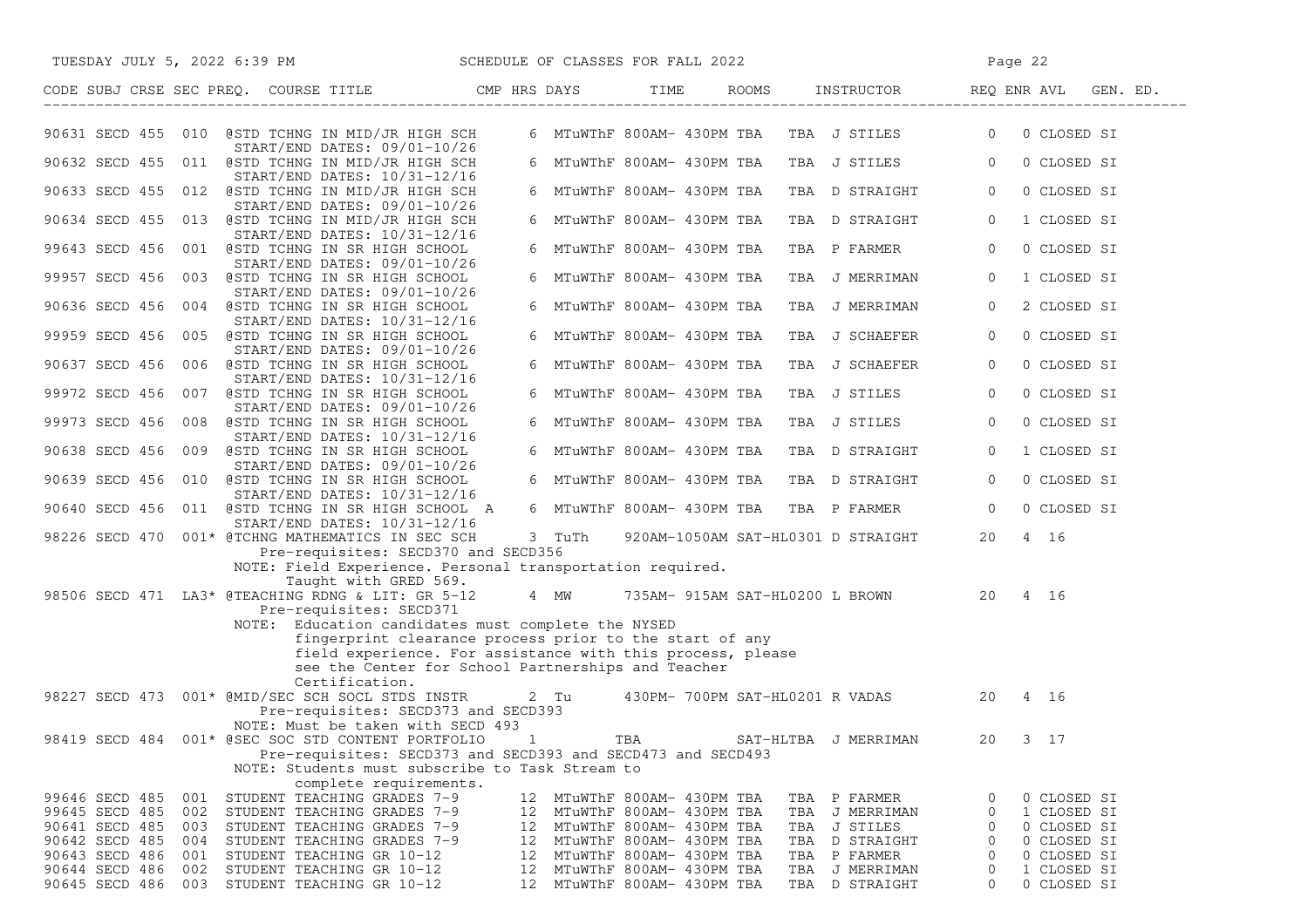| TUESDAY JULY 5, 2022 6:39 PM<br>SCHEDULE OF CLASSES FOR FALL 2022                                                                                                                                                                                                                                                           |                                                                                                                                                                                                                                                                                                                                                                      |      |        |                                  | Page 23     |                |  |  |
|-----------------------------------------------------------------------------------------------------------------------------------------------------------------------------------------------------------------------------------------------------------------------------------------------------------------------------|----------------------------------------------------------------------------------------------------------------------------------------------------------------------------------------------------------------------------------------------------------------------------------------------------------------------------------------------------------------------|------|--------|----------------------------------|-------------|----------------|--|--|
| CODE SUBJ CRSE SEC PREQ. COURSE TITLE THE CMP HRS DAYS                                                                                                                                                                                                                                                                      |                                                                                                                                                                                                                                                                                                                                                                      | TIME |        | ROOMS INSTRUCTOR                 | REQ ENR AVL | GEN. ED.       |  |  |
| 90646 SECD 486 004 STUDENT TEACHING GR 10-12 12 MTuWThF 800AM-430PM TBA TBA J STILES 0 0 CLOSED SI<br>98228 SECD 490 001 @PRE-ST FLD EXP SEC MATH 10-12 2 Th 730AM-1215PM TBA TBA D STRAIGHT 20 4 16<br>NOTE: 35 hours field work and personal transportation required.<br>required.<br>Must be taken with SECD 470.        | Must be available 7:30 am -12:15 pm. Education candidates<br>must complete the NYSED fingerprint clearance process prior<br>to the start of any field experience. For assistance with<br>this process, please see the Center for School Partnerships<br>and Teacher Certification. ED EDUC advisor permision                                                         |      |        |                                  |             |                |  |  |
| 98607 SECD 491 LA3* @PRE-ST FIELD EXP MID ELA 5-9<br>Pre-requisites: SECD371<br>NOTE: 50 hours fieldwork and personal transportation required.<br>Course Dates: 9/22/22-12/8/22                                                                                                                                             | 2 TuTh<br>Education candidates must complete the NYSED fingerprint<br>clearance process prior to the start of any field<br>experience. For assistance with this process, please see<br>the Center for School Partnerships & Teacher Certification.                                                                                                                   |      |        | 730AM-1215PM TBA TBA J STILES    | 20 4 16     |                |  |  |
| 98233 SECD 493 001* @PRE-ST FIELD EXP SEC SS 10-12 2 M<br>Pre-requisites: SECD373 and SECD473<br>NOTE: A minimum of 42 Hours field work and personal transportation<br>Must be taken with SECD 473                                                                                                                          | required. Must attend a one-day seminar in September<br>prior to the start of practicum. Mandatory meetings with<br>instructor TBA. Education candidates must complete the<br>NYSED fingerprint clearance prior to the start of any field<br>experience. For assistance with this process, please see<br>the Center for School Partnerships & Teacher Certification. |      |        | 800AM-850AM SAT-HLTBA J MERRIMAN | 20 4 16     |                |  |  |
|                                                                                                                                                                                                                                                                                                                             |                                                                                                                                                                                                                                                                                                                                                                      |      |        |                                  |             |                |  |  |
| 98463 GRED 501 001 @SEM: TCHG SCI IN SEC SCHOOL 3 Th 1100AM-130PM SAT-HL0301 M CUMMINGS 25 4 21<br>98416 GRED 502 001 @ISSUES IN SCI/TECH/SOCIETY 3 Th 800AM-1030AM SAT-HL0300 M CUMMINGS 20 5 15<br>98605 GRED 505 OL1 @TOPICS IN MATH FOR ELEM TCHRS<br>NOTE: Delivered online. Instruction and interaction occurs online | EDUCATION - GRADUATE<br>$3$ Th<br>$3^{\circ}$<br>within the Learning Management System, Moodle. There are no<br>requirements for face?to?face meetings, onsite instruction,<br>or scheduled times to be online. However, proctored exams<br>may be required, either on campus or at a location                                                                       |      | TBA    | S ABRAMOVICH 20 11 9             |             |                |  |  |
| convenient to the student.<br>99028 GRED 516 OL1 @DIVERSITY & ADVOCACY IN EDUC<br>NOTE: Delivered online. Instruction and interaction occurs online<br>convenient to the student.                                                                                                                                           | 3<br>within the Learning Management System, Moodle. There are no<br>requirements for face-to-face meetings, onsite instruction,<br>or scheduled times to be online. However, proctored exams<br>may be required, either on campus or at a location                                                                                                                   |      | ONLINE | M SHEN                           | 20 13       | $\overline{7}$ |  |  |
| 99692 GRED 530 OL1 @CLASSROOM MGMNT&DISCIPLINE<br>NOTE: Instructor Permission required.                                                                                                                                                                                                                                     | 3<br>Delivered online. Instruction and interaction occurs online<br>within the Learning Management System, Moodle. There are no                                                                                                                                                                                                                                      |      | ONLINE | V HAYES                          |             | 25 25 CLOSED   |  |  |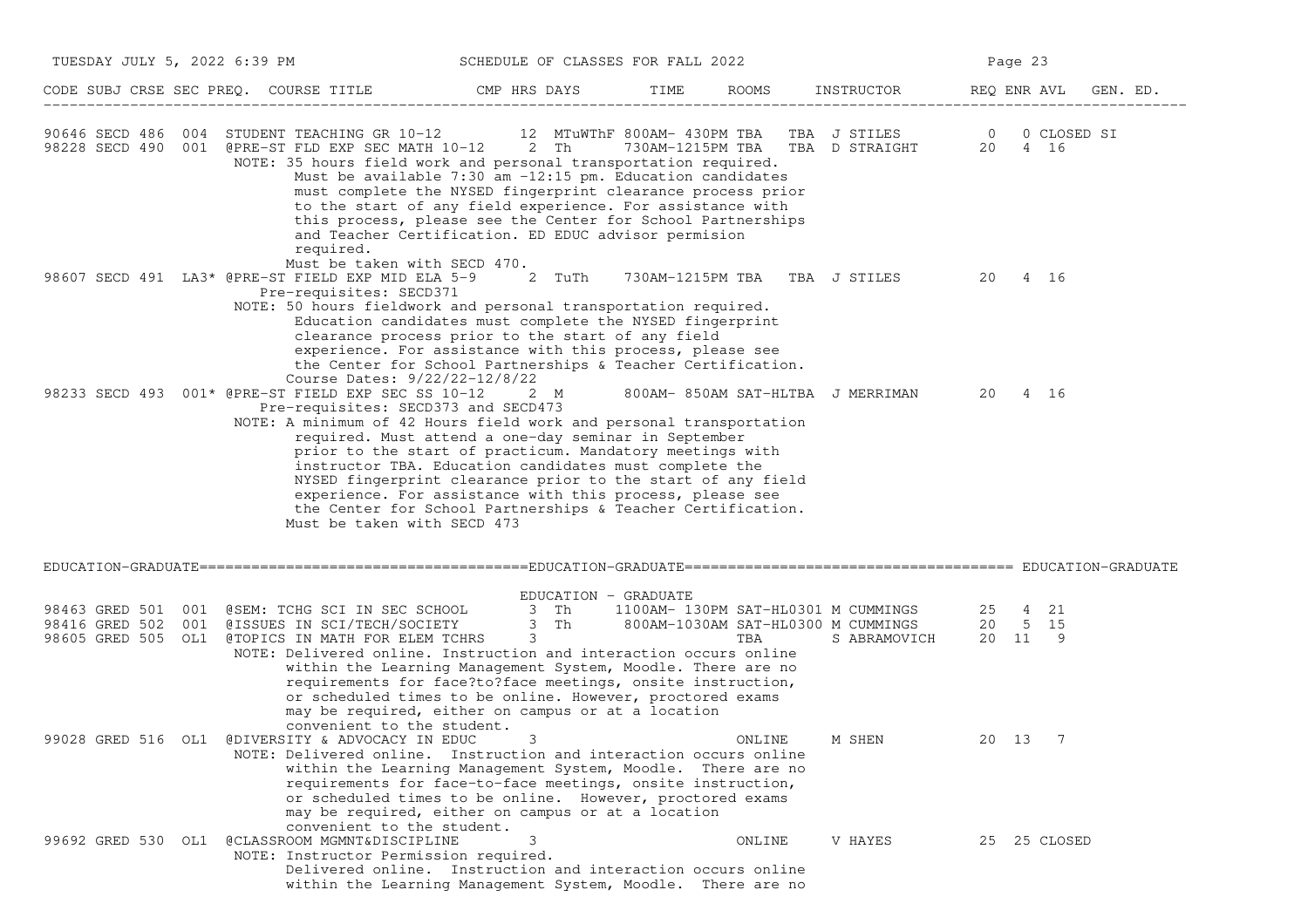| TUESDAY JULY 5, 2022 6:39 PM<br>SCHEDULE OF CLASSES FOR FALL 2022 |                                                                                                                                                             |                                                                                                                                                                                                                                                                                                                                                                                                                                                                                                                                      |      |        | Page 24    |             |             |  |
|-------------------------------------------------------------------|-------------------------------------------------------------------------------------------------------------------------------------------------------------|--------------------------------------------------------------------------------------------------------------------------------------------------------------------------------------------------------------------------------------------------------------------------------------------------------------------------------------------------------------------------------------------------------------------------------------------------------------------------------------------------------------------------------------|------|--------|------------|-------------|-------------|--|
|                                                                   | CODE SUBJ CRSE SEC PREQ. COURSE TITLE THE CMP HRS DAYS                                                                                                      |                                                                                                                                                                                                                                                                                                                                                                                                                                                                                                                                      | TIME | ROOMS  | INSTRUCTOR | REQ ENR AVL | GEN. ED.    |  |
| 90065 GRED 530 OL2                                                | convenient to the student<br>@CLASSROOM MGMNT&DISCIPLINE<br>NOTE: Delivered online. Instruction and interaction occurs online<br>convenient to the student. | requirements for face-to-face meetings, onsite instruction,<br>or scheduled times to be online. However, proctored exams<br>may be required, either on campus or at a location<br>Optional Meetings via Zoom on Tuesdays from 5-6 pm<br>Required sessions during executive weekend.<br>within the Learning Management System, Moodle. There are no<br>requirements for face-to-face meetings, onsite instruction,<br>or scheduled times to be online. However, proctored exams<br>may be required, either on campus or at a location |      | ONLINE | V HAYES    | $\Omega$    | 1 CLOSED    |  |
| 98240 GRED 548 OL1                                                | @LITERACY & LIT-YOUNG CHILDREN<br>NOTE: Instructor permission required.                                                                                     | Optional Zoom meetings on Tuesday from 5-6pm.<br>Required sessions during executive weekend.<br>3<br>Delivered online with both synchronous and asynchronous<br>components. Synchronous components require students to                                                                                                                                                                                                                                                                                                               |      | ONLINE | K GRAHAM   | 25          | 9 16        |  |
|                                                                   | 99029 GRED 549 OL1 @ADOL LIT&TCHNG OF RDG/LITERCY<br>NOTE: Delivered online. Instruction and interaction occurs online<br>convenient to the student.        | for live instruction at scheduled times. Asynchronous<br>components include instruction and interaction occurring<br>online within the Learning Management System Moodle.<br>Required sessions during executive weekend.<br>3<br>within the Learning Management System, Moodle. There are no<br>requirements for face-to-face meetings, onsite instruction,<br>or scheduled times to be online. However, proctored exams<br>may be required, either on campus or at a location                                                       |      | ONLINE | J STILES   | 20          | 2 18        |  |
|                                                                   | 98663 GRED 550 001 @INTRO TCH ENG LNG ART GR 7-12<br>NOTE: Taught with SECD 361.                                                                            | 3 W 430PM-700PM SAT-HL0300 L BROWN                                                                                                                                                                                                                                                                                                                                                                                                                                                                                                   |      |        |            | 15          | 1 14        |  |
|                                                                   | 99290 GRED 556 OL1 @READING IN MID/SEC SCHOOL<br>NOTE: Delivered online. Instruction and interaction occurs online                                          | 3<br>within the Learning Management System, Moodle. There are no<br>requirements for face-to-face meetings, onsite instruction,<br>or scheduled times to be online. However, proctored exams<br>may be required, either on campus or at a location                                                                                                                                                                                                                                                                                   |      | ONLINE | M ALBERT   | 10          | $0\quad 10$ |  |
| 98219 GRED 557 OL1                                                | convenient to the student.<br>@WRITING IN THE MID/SEC SCHL<br>NOTE: MST Adolescence only.                                                                   | 3<br>Delivered online. Instruction and interaction occurs online<br>within the Learning Management System, Moodle. There are no<br>requirements for face-to-face meetings, onsite instruction,<br>or scheduled times to be online. However, proctored exams<br>may be required, either on campus or at a location                                                                                                                                                                                                                    |      | ONLINE | L WELLS    | 15          | $3 \t12$    |  |
|                                                                   | convenient to the student.<br>98220 GRED 558 OL1 @LIT I:METH-CHILDHOOD<br>NOTE: MST, MSED and C&I only.                                                     | 3<br>Delivered online with both synchronous and asynchronous<br>components. Synchronous components require students to<br>for live instruction at scheduled times. Asynchronous<br>components include instruction and interaction occurring                                                                                                                                                                                                                                                                                          |      | ONLINE | C STONE    | 25 14 11    |             |  |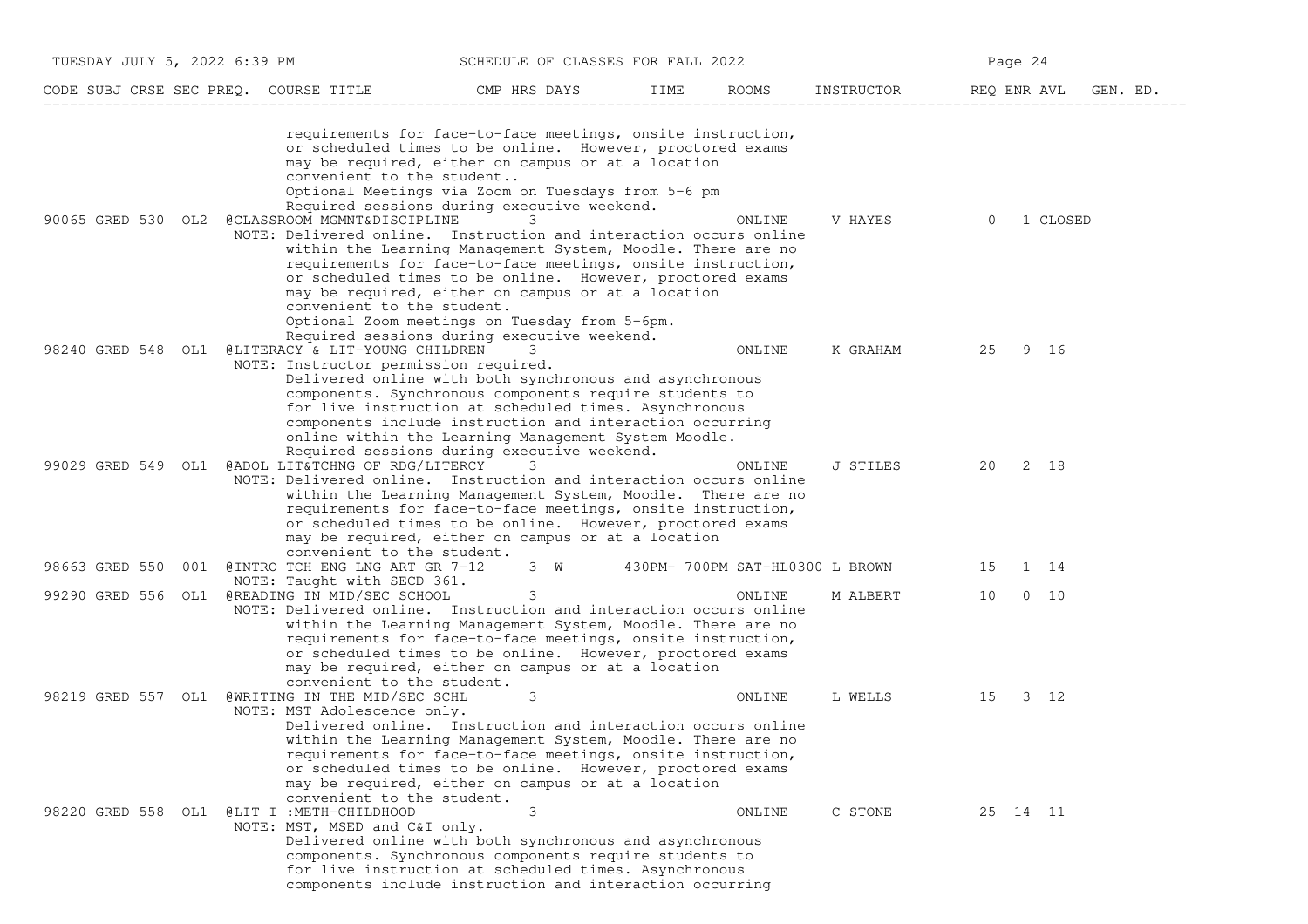| TUESDAY JULY 5, 2022 6:39 PM     |                                                                                                                                                                                   | SCHEDULE OF CLASSES FOR FALL 2022                                                                                                                                                                                                                                                                                                                                                  |     |                                           |                                         |          | Page 25             |  |
|----------------------------------|-----------------------------------------------------------------------------------------------------------------------------------------------------------------------------------|------------------------------------------------------------------------------------------------------------------------------------------------------------------------------------------------------------------------------------------------------------------------------------------------------------------------------------------------------------------------------------|-----|-------------------------------------------|-----------------------------------------|----------|---------------------|--|
|                                  | CODE SUBJ CRSE SEC PREQ. COURSE TITLE THE CMP HRS DAYS                                                                                                                            |                                                                                                                                                                                                                                                                                                                                                                                    |     |                                           | TIME ROOMS INSTRUCTOR REQ ENRAVL        |          | GEN. ED.            |  |
|                                  | 98221 GRED 559 OL1* @LITERACY II: METHOD-CHILDHOOD<br>Pre-requisites: GRED558<br>NOTE: Art Studio students can also register for EDLS 320                                         | online within the Learning Management System Moodle.<br>3<br>Delivered online. Instruction and interaction occurs online<br>within the Learning Management System, Moodle. There are no<br>requirements for face-to-face meetings, onsite instruction<br>or scheduled times to be online. However, proctored exams<br>may be required either on campus or at a location convenient |     | ONLINE                                    | K JEROR 25 19 6                         |          |                     |  |
|                                  | to the student.<br>98651 GRED 561 001 @EDU RESEARCH, ASSESS & EVAL 3                                                                                                              |                                                                                                                                                                                                                                                                                                                                                                                    | TBA | TBA                                       | TBA S THOMAS                            | 25       | 7 18                |  |
|                                  | NOTE: Childhood Education MST only.<br>98167 GRED 565 OL1 @ELEM MATH-CONTENT & METHODS<br>NOTE: MST, MSED C&I only. Instructor permission required.<br>convenient to the student. | Delivered online. Instruction and interaction occurs online<br>within the Learning Management System, Moodle. There are no<br>requirements for face-to-face meetings, onsite instruction,<br>or scheduled times to be online. However, proctored exams<br>may be required, either on campus or at a location                                                                       |     | ONLINE                                    | S ABRAMOVICH                            |          | 25 25 CLOSED        |  |
|                                  | 98208 GRED 566 OL1 @ELEM SCIENCE:CONTENT & METHOD<br>NOTE: Delivered online. Instruction and interaction occurs online<br>convenient to the student.                              | Required sessions on executive weekend.<br>3<br>within the Learning Management System, Moodle. There are no<br>requirements for face-to-face meetings, onsite instruction,<br>or scheduled times to be online. However, proctored exams<br>may be required, either on campus or at a location                                                                                      |     | ONLINE                                    | J REAGAN 25 12 13                       |          |                     |  |
|                                  | 98326 GRED 567 OL1 @ELEM SOC STD:CONTENT & METHOD<br>NOTE: MST only. Instructor permission required.                                                                              | Required session during executive weekend.<br>3 M<br>Delivered online with both synchronous and asynchronous<br>components. Synchronous components require students to<br>for live instruction at scheduled times. Asynchronous<br>components include instruction and interaction occurring<br>online within the Learning Management System Moodle.                                |     |                                           | 500PM- 600PM ONLINETBA K GRAHAM 20 15 5 |          |                     |  |
|                                  | 98317 GRED 571 001* @SCIENC ED INSTRUC IN SEC SCH<br>Pre-requisites: GRED673<br>NOTE: Personal transportation required. Taught with SECD 372.                                     | Required sessions during executive weekend.<br>3 Tu                                                                                                                                                                                                                                                                                                                                |     |                                           | 800AM-1030AM SAT-HL0300 M CUMMINGS      | 20       | 4 16                |  |
| 99694 GRED 600<br>98222 GRED 607 | Corequisite: GRED 673.<br>001 PHILOSOPHICAL FOUNDATIONS EDUC<br>OL1 FOUNDATIONS OF ED (BIRTH-GR 6)<br>NOTE: Instructor permission required.<br>convenient to the student.         | 3 W<br>$3 \sim$<br>Delivered online. Instruction and interaction occurs online<br>within the Learning Management System, Moodle. There are no<br>requirements for face-to-face meetings, onsite instruction,<br>or scheduled times to be online. However, proctored exams<br>may be required, either on campus or at a location<br>Optional synchronous meetings Tuesdays 7-8 pm.  |     | 500PM- 730PM SAT-HL0325 R VADAS<br>ONLINE | V HAYES                                 |          | 20 1 19<br>25 11 14 |  |
|                                  | 99572 GRED 613 001 TEACHING INTERNSHIP GRADES 1-3 6 MTuWThF 800AM- 430PM TBA TBA E DUNHAM                                                                                         | Required sessions during executive weekend.                                                                                                                                                                                                                                                                                                                                        |     |                                           |                                         | $\Omega$ | 4 CLOSED            |  |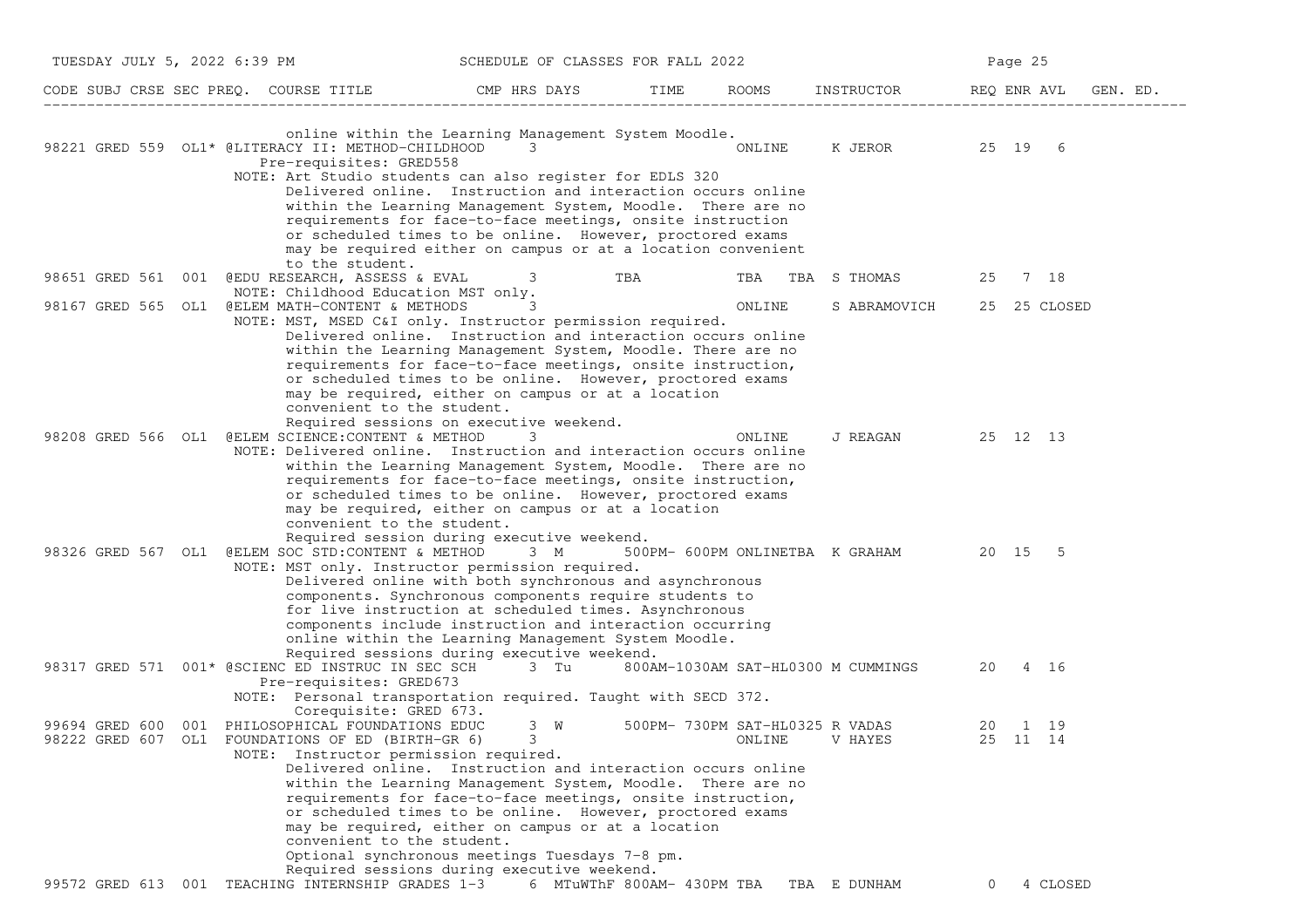| TUESDAY JULY 5, 2022 6:39 PM SCHEDULE OF CLASSES FOR FALL 2022                                                                   |                                                                                                                           |                            |                                             | Page 26                               |  |  |
|----------------------------------------------------------------------------------------------------------------------------------|---------------------------------------------------------------------------------------------------------------------------|----------------------------|---------------------------------------------|---------------------------------------|--|--|
| CODE SUBJ CRSE SEC PREQ. COURSE TITLE THE CMP HRS DAYS TIME ROOMS INSTRUCTOR REQ                                                 |                                                                                                                           |                            |                                             | ROOMS INSTRUCTOR REQ ENR AVL GEN. ED. |  |  |
| START/END DATES: 10/31-12/16                                                                                                     |                                                                                                                           |                            |                                             |                                       |  |  |
| 90551 GRED 613 002 TEACHING INTERNSHIP GRADES 1-3<br>START/END DATES: 09/01-10/26                                                |                                                                                                                           |                            | 6 MTuWThF 800AM- 430PM TBA  TBA  E  DUNHAM  | 3 CLOSED<br>$\overline{0}$            |  |  |
| 99574 GRED 613 003 TEACHING INTERNSHIP GRADES 1-3<br>START/END DATES: 09/01-10/26                                                |                                                                                                                           | 6 MTuWThF 800AM- 430PM TBA | TBA L EMRICH                                | 3 CLOSED<br>$\overline{0}$            |  |  |
| 90552 GRED 613 004 TEACHING INTERNSHIP GRADES 1-3<br>START/END DATES: 10/31-12/16                                                |                                                                                                                           | 6 MTuWThF 800AM- 430PM TBA | TBA P FARMER                                | $\circ$<br>2 CLOSED                   |  |  |
| 99580 GRED 613 005 TEACHING INTERNSHIP GRADES 1-3<br>START/END DATES: 09/01-10/26                                                |                                                                                                                           | 6 MTuWThF 800AM- 430PM TBA | TBA P FARMER                                | $\circ$<br>4 CLOSED                   |  |  |
| 90553 GRED 613 006 TEACHING INTERNSHIP GRADES 1-3                                                                                |                                                                                                                           | 6 MTuWThF 800AM- 430PM TBA | TBA K GRAHAM                                | 1 CLOSED<br>0                         |  |  |
| START/END DATES: 10/31-12/16<br>99582 GRED 613 007 TEACHING INTERNSHIP GRADES 1-3                                                |                                                                                                                           | 6 MTuWThF 800AM- 430PM TBA | TBA K GRAHAM                                | 1 CLOSED<br>$\overline{0}$            |  |  |
| START/END DATES: 09/01-10/26<br>90554 GRED 613 008 TEACHING INTERNSHIP GRADES 1-3                                                |                                                                                                                           | 6 MTuWThF 800AM- 430PM TBA | TBA V HAYES                                 | 0 CLOSED<br>$\overline{0}$            |  |  |
| START/END DATES: 10/31-12/16<br>90555 GRED 613 009 TEACHING INTERNSHIP GRADES 1-3                                                |                                                                                                                           | 6 MTuWThF 800AM- 430PM TBA | TBA V HAYES                                 | $\circ$<br>0 CLOSED                   |  |  |
| START/END DATES: 09/01-10/26<br>90556 GRED 613 010 TEACHING INTERNSHIP GRADES 1-3                                                |                                                                                                                           | 6 MTuWThF 800AM- 430PM TBA | TBA M MCGRATH                               | 0 CLOSED<br>$\circ$                   |  |  |
| START/END DATES: 10/31-12/16<br>99982 GRED 613 011 TEACHING INTERNSHIP GRADES 1-3                                                |                                                                                                                           | 6 MTuWThF 800AM- 430PM TBA | TBA M MCGRATH                               | 0 CLOSED<br>0                         |  |  |
| START/END DATES: 09/01-10/26<br>90557 GRED 613 012 TEACHING INTERNSHIP GRADES 1-3                                                |                                                                                                                           | 6 MTuWThF 800AM- 430PM TBA | TBA J REAGAN                                | 0 CLOSED<br>0                         |  |  |
| START/END DATES: 10/31-12/16<br>90558 GRED 613 013 TEACHING INTERNSHIP GRADES 1-3                                                |                                                                                                                           | 6 MTuWThF 800AM- 430PM TBA | TBA J REAGAN                                | 0 CLOSED<br>0                         |  |  |
| START/END DATES: 09/01-10/26<br>90559 GRED 613 014 TEACHING INTERNSHIP GRADES 1-3                                                |                                                                                                                           | 6 MTuWThF 800AM- 430PM TBA | TBA S THOMAS                                | $\circ$<br>0 CLOSED                   |  |  |
| START/END DATES: 10/31-12/16<br>90560 GRED 613 015 TEACHING INTERNSHIP GRADES 1-3                                                |                                                                                                                           | 6 MTuWThF 800AM- 430PM TBA | TBA J SCHAEFER                              | 0 CLOSED<br>$\overline{0}$            |  |  |
| START/END DATES: 09/01-10/26<br>90561 GRED 613 016 TEACHING INTERNSHIP GRADES 1-3                                                |                                                                                                                           | 6 MTuWThF 800AM- 430PM TBA | TBA S THOMAS                                | 0 CLOSED<br>$\circ$                   |  |  |
| START/END DATES: 09/01-10/26<br>90715 GRED 613 017 TEACHING INTERNSHIP GRADES 1-3                                                | 6 TBA                                                                                                                     | TBA                        | <b>STAFF</b>                                | 0 CLOSED<br>0                         |  |  |
| $START/END$ DATES: $10/31-12/16$<br>90716 GRED 613 018 TEACHING INTERNSHIP GRADES 1-3                                            |                                                                                                                           | 6 MTuWThF 800AM- 430PM TBA | TBA L EMRICH                                | $\circ$<br>1 CLOSED                   |  |  |
| $START/END$ DATES: $10/31-12/16$<br>90730 GRED 613 019 TEACHING INTERNSHIP GRADES 1-3                                            |                                                                                                                           |                            | 6 MTuWThF 800AM- 430PM TBA TBA A WEISBURGER | 1 CLOSED<br>$\mathbf{0}$              |  |  |
| START/END DATES: 09/01-10/26<br>99141 GRED 616 OL1 CURRICULUM & EVALUATION                                                       | $3^{\circ}$                                                                                                               | ONLINE                     | K VALENTINE                                 | $5$ 15<br>20                          |  |  |
| NOTE: Delivered online. Instruction and interaction occurs online<br>within the Learning Management System, Moodle. There are no |                                                                                                                           |                            |                                             |                                       |  |  |
| requirments for face-to-face meetings, onsite instruction,<br>or scheduled times to be online. However, proctored exams          |                                                                                                                           |                            |                                             |                                       |  |  |
| may be required, either on campus or at a location<br>convenient to the student.                                                 |                                                                                                                           |                            |                                             |                                       |  |  |
| 99510 GRED 634 OL1 HIST/PHIL FND OF ED IN C & I<br>NOTE: Delivered online. Instruction and interaction occurs online             | 3                                                                                                                         | ONLINE                     | K VALENTINE                                 | 8 12<br>20                            |  |  |
|                                                                                                                                  | within the Learning Management System, Moodle. There are no<br>requirements for face-to-face meetings, onsite instruction |                            |                                             |                                       |  |  |
| or scheduled times to be online. However, proctored exams<br>may be required either on campus or at a location convenient        |                                                                                                                           |                            |                                             |                                       |  |  |
| to the student.<br>98504 GRED 635 OL1 EDUC RESCH IN CURRIC & INSTRCT                                                             | 3                                                                                                                         | ONLINE                     | K VALENTINE                                 | 20 12 8                               |  |  |
| NOTE: MSED and C&I students only.                                                                                                |                                                                                                                           |                            |                                             |                                       |  |  |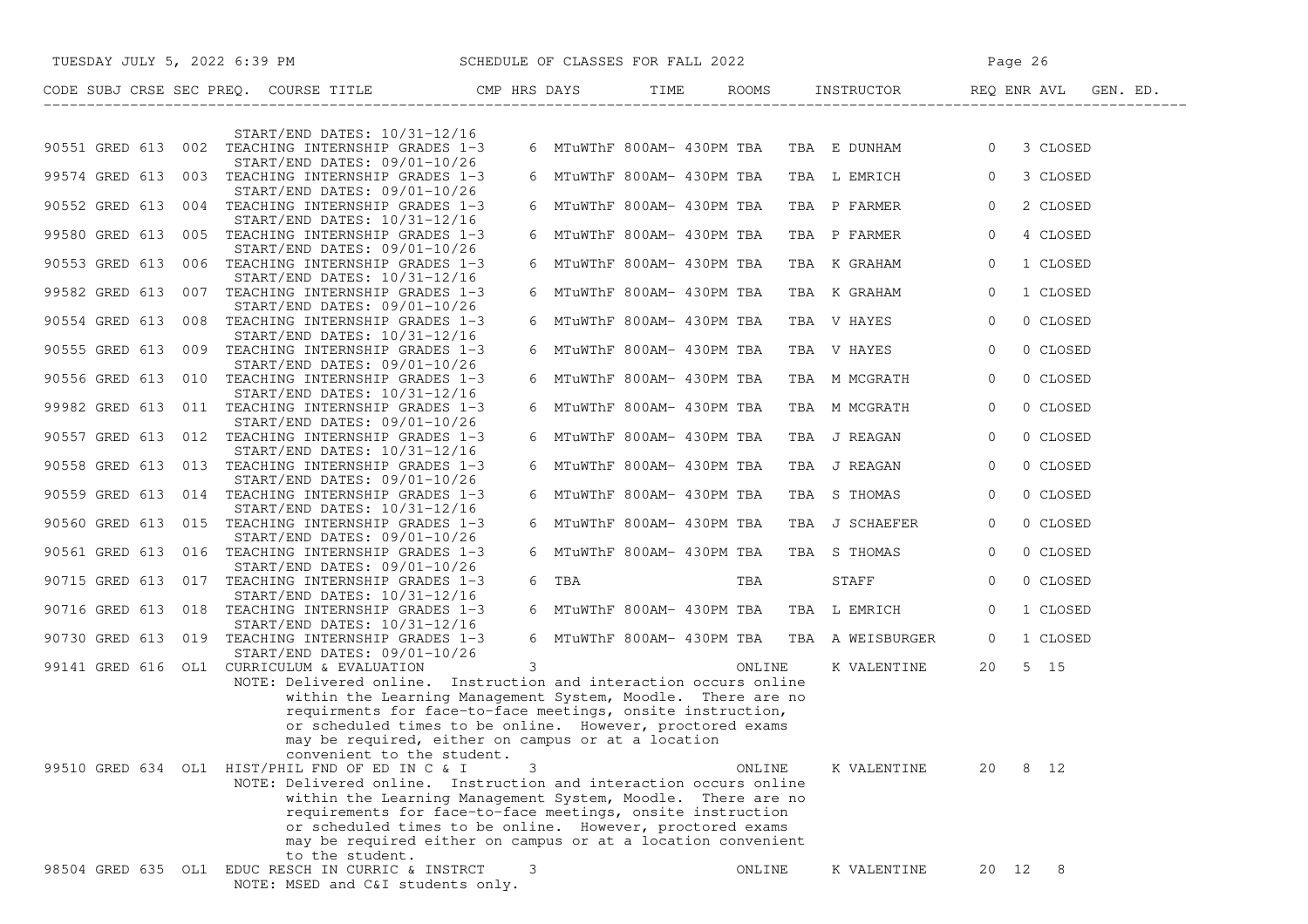| TUESDAY JULY 5, 2022 6:39 PM                                                                                                                                                                                                                                                                                                                                                                                                                                                                                                                                                                                                                                                  | SCHEDULE OF CLASSES FOR FALL 2022                                                                                                                                                                                                                                                                                                                        |                                                                                                                                                                                     |                                                          |                                                                                                                                                                                                                                                                  | Page 27                                                                                                         |
|-------------------------------------------------------------------------------------------------------------------------------------------------------------------------------------------------------------------------------------------------------------------------------------------------------------------------------------------------------------------------------------------------------------------------------------------------------------------------------------------------------------------------------------------------------------------------------------------------------------------------------------------------------------------------------|----------------------------------------------------------------------------------------------------------------------------------------------------------------------------------------------------------------------------------------------------------------------------------------------------------------------------------------------------------|-------------------------------------------------------------------------------------------------------------------------------------------------------------------------------------|----------------------------------------------------------|------------------------------------------------------------------------------------------------------------------------------------------------------------------------------------------------------------------------------------------------------------------|-----------------------------------------------------------------------------------------------------------------|
| CODE SUBJ CRSE SEC PREQ. COURSE TITLE THE RIS DAYS TIME ROOMS INSTRUCTOR THE REQ ENRAVL                                                                                                                                                                                                                                                                                                                                                                                                                                                                                                                                                                                       |                                                                                                                                                                                                                                                                                                                                                          |                                                                                                                                                                                     |                                                          |                                                                                                                                                                                                                                                                  | GEN. ED.                                                                                                        |
| convenient to the student.<br>99251 GRED 648<br>001 REFLECTIVE ANALYSIS OF EDTPA<br>99586 GRED 649<br>90562 GRED 649<br>90563 GRED 649                                                                                                                                                                                                                                                                                                                                                                                                                                                                                                                                        | Delivered online. Instruction and interaction occurs online<br>within the Learning Management System, Moodle. There are no<br>requirements for face-to-face meetings, onsite instruction,<br>or scheduled times to be online. However, proctored exams<br>may be required, either on campus or at a location<br>$\mathbf{1}$                             | TBA                                                                                                                                                                                 | TBA                                                      | TBA P FARMER<br>$5 -$<br>TBA M CUMMINGS<br>$\overline{0}$<br>$\begin{matrix} 0 \\ 0 \end{matrix}$<br>TBA J MERRIMAN<br>TBA D STRAIGHT                                                                                                                            | 5<br>0<br>0 CLOSED<br>0 CLOSED<br>0 CLOSED                                                                      |
| 001 STUDENT TEACHING GRADES 5-9 12 MTUWThF 800AM- 430PM TEA<br>002 STUDENT TEACHING GRADES 5-9 12 MTUWThF 800AM- 430PM TEA<br>003 STUDENT TEACHING GRADES 5-9 12 MTUWThF 800AM- 430PM TEA<br>001 STUDENT TEACHING GRADES 1-3 12 MTUW<br>99589 GRED 662<br>99590 GRED 662<br>90564 GRED 662<br>003<br>STUDENT TEACHING GRADES 1-3<br>99592 GRED 662<br>004<br>STUDENT TEACHING GRADES 1-3<br>90565 GRED 662<br>005<br>STUDENT TEACHING GRADES 1-3<br>90566 GRED 662<br>STUDENT TEACHING GRADES 1-3<br>006<br>99595 GRED 662<br>007<br>STUDENT TEACHING GRADES 1-3<br>90567 GRED 662<br>008<br>STUDENT TEACHING GRADES 1-3<br>99596 GRED 663<br>001 STUDENT TEACHING GRADES 4-6 | 12 MTuWThF 800AM- 430PM TBA<br>12                                                                                                                                                                                                                                                                                                                        | 12 MTuWThF 800AM- 430PM TBA<br>12 MTuWThF 800AM- 430PM TBA<br>MTuWThF 800AM- 430PM TBA<br>12 MTuWThF 800AM- 430PM TBA<br>12 MTuWThF 800AM- 430PM TBA<br>12 MTuWThF 800AM- 430PM TBA | TBA E DUNHAM                                             | $\begin{matrix} 1 & 0 \\ 0 & 0 \end{matrix}$<br>$\overline{0}$<br>TBA P FARMER 0<br>TBA K GRAHAM 0<br>TBA V HAYES 0<br>TBA M MCGRATH 0<br>TBA J REAGAN 0<br>TBA J REAGAN 0<br>TRA S THOMAS 0                                                                     | 0 CLOSED<br>0 CLOSED<br>1 CLOSED<br>0 CLOSED<br>0 CLOSED<br>0 CLOSED<br>0 CLOSED<br>0 CLOSED<br>0 CLOSED        |
| 90568 GRED 663<br>STUDENT TEACHING GRADES 4-6<br>002<br>90569 GRED 663<br>003<br>STUDENT TEACHING GRADES 4-6<br>90570 GRED 663<br>004 STUDENT TEACHING GRADES 4-6<br>005 STUDENT TEACHING GRADES 4-6<br>006 STUDENT TEACHING GRADES 4-6<br>006 STUDENT TEACHING GRADES 4-6<br>007 STUDENT TEACHING GRADES 4-6<br>007 STUDENT TEACHING GRADES 4-6<br>008 STUDENT TEACHING GRADES 4-6<br>009 STUDENT TEACHING GRA<br>90571 GRED 663<br>90572 GRED 663<br>90573 GRED 663<br>90574 GRED 663<br>90736 GRED 663<br>90066 GRED 664                                                                                                                                                   | 12 MTuWThF 800AM- 430PM TBA<br>12 MTuWThF 800AM- 430PM TBA                                                                                                                                                                                                                                                                                               | 12 MTuWThF 800AM- 430PM TBA                                                                                                                                                         |                                                          | TBA JREAGAN<br>TBA STHOMAS<br>TBA LEMRICH<br>TBA E DUNHAM<br>TBA E DUNHAM<br>TBA E MRICH<br>TBA PEARMER<br>TBA PEARMER<br>TBA KGRAHAM<br>TBA VHAYES<br>TBA JREAGAN<br>TBA JREAGAN<br>TBA STHOMAS<br>TBA STHOMAS<br>TBA PEARMER<br>TBA PEARMER<br>TBA PEARMER<br> | 0 CLOSED<br>0 CLOSED<br>0 CLOSED<br>0 CLOSED<br>0 CLOSED<br>0 CLOSED<br>0 CLOSED<br>1 CLOSED<br>8<br>$7\degree$ |
| PRE ST-FIELD EXP CHILDHOOD 1-6W 3 W<br>98814 GRED 664<br>JCC<br>98232 GRED 664 VIR PRE ST-FIELD EXP CHILDHOOD 1-6 3 W 530PM-730PM TBA<br>NOTE: Local Potsdam practicum students only.<br>Instructor permission required.                                                                                                                                                                                                                                                                                                                                                                                                                                                      | Education candidates must complete the NYSED<br>fingerprint clearance process prior to the start of any<br>field experience. For assistance with this process, please<br>see the Center for School Partnerships and Teacher<br>Certification. Local public schools within 30 mile radius of<br>campus. Personal transportation required. Students cannot | 530PM- 730PM TBA                                                                                                                                                                    |                                                          |                                                                                                                                                                                                                                                                  | 12 CLOSED<br>6<br>9                                                                                             |
| enroll themselves.<br>$5:30-7:30$ pm.                                                                                                                                                                                                                                                                                                                                                                                                                                                                                                                                                                                                                                         | Taught Virtually with required weekly meetings Wednesdays                                                                                                                                                                                                                                                                                                |                                                                                                                                                                                     |                                                          |                                                                                                                                                                                                                                                                  |                                                                                                                 |
| 98248 GRED 669 001* PRO DEV PERFORMANCE PRTFOLIO<br>Pre-requisites: GRED676 and GRED613 and GRED696<br>NOTE: Students cannot enroll themselves.                                                                                                                                                                                                                                                                                                                                                                                                                                                                                                                               | $3 \sim$                                                                                                                                                                                                                                                                                                                                                 | TBA                                                                                                                                                                                 | TBA<br>TBA V HAYES                                       |                                                                                                                                                                                                                                                                  | 20 21 CLOSED                                                                                                    |
| 001 DEVELP A PROF TCHNG PORTFOLIO<br>98696 GRED 671<br>98223 GRED 673 001* @PRE ST-FIELD EXP SEC SCI 7-12<br>Pre-requisites: GRED571<br>NOTE: 100 hours field work and personal transportation required.                                                                                                                                                                                                                                                                                                                                                                                                                                                                      | 3<br>3 Tu<br>Education candidates must complete the NYSED fingerprint<br>clearance process prior to the start of any field<br>experience. For assistance with this process, please see                                                                                                                                                                   | TBA                                                                                                                                                                                 | TBA<br>TBA L BROWN<br>200PM- 250PM SAT-HL0301 M CUMMINGS | 10<br>20                                                                                                                                                                                                                                                         | 8<br>2<br>4 16                                                                                                  |
|                                                                                                                                                                                                                                                                                                                                                                                                                                                                                                                                                                                                                                                                               | the Center for School Partnerships and Teacher<br>Certification. Course must be taken with GRED 571.                                                                                                                                                                                                                                                     |                                                                                                                                                                                     |                                                          |                                                                                                                                                                                                                                                                  |                                                                                                                 |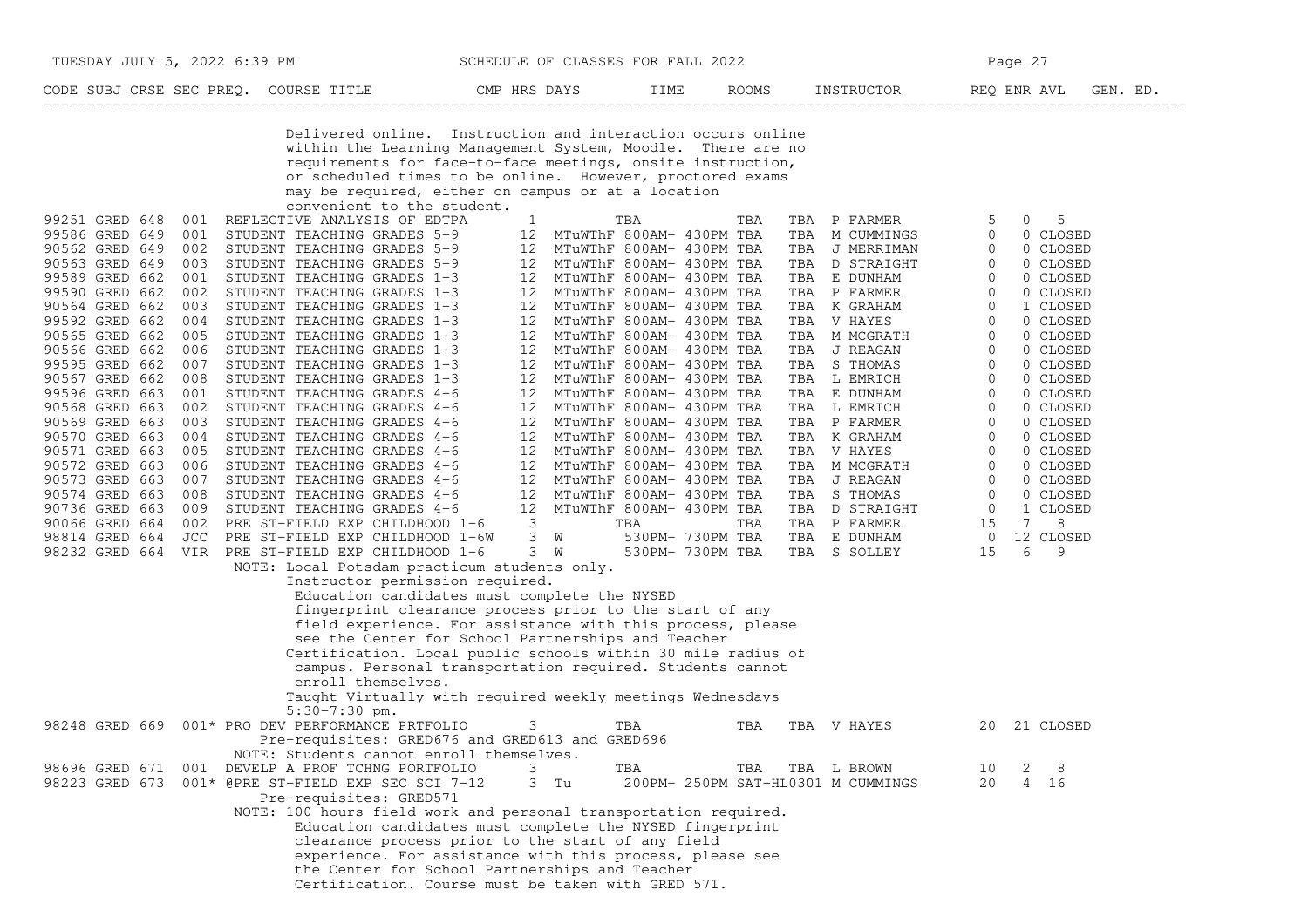| TUESDAY JULY 5, 2022 6:39 PM SCHEDULE OF CLASSES FOR FALL 2022<br>CODE SUBJ CRSE SEC PREQ. COURSE TITLE THE THE THE ROOMS INSTRUCTOR THE REQ ENR AVL GEN<br>GEN. ED.<br>98379 GRED 675 001 SEC SCIENCE TEACHING RESEARCH 3 Tu 1100AM-130PM SAT-HL0301 M CUMMINGS 20 4 16<br>98241 GRED 676 001 STD TCHNG SEM:POL & PRAC US ED 2 3 800AM-430PM TBA TBA A GUINEY 25 26 CLOSED<br>NOTE: Transportation is required and the responsibility of the<br>Teacher Candidate. Attendance is required on all 4 days.<br>Dates and times TBA<br>START/END DATES: 10/31-12/16                                                                                                 |
|------------------------------------------------------------------------------------------------------------------------------------------------------------------------------------------------------------------------------------------------------------------------------------------------------------------------------------------------------------------------------------------------------------------------------------------------------------------------------------------------------------------------------------------------------------------------------------------------------------------------------------------------------------------|
|                                                                                                                                                                                                                                                                                                                                                                                                                                                                                                                                                                                                                                                                  |
|                                                                                                                                                                                                                                                                                                                                                                                                                                                                                                                                                                                                                                                                  |
| 31 430PM - 700PM SAT-HL0301 D STRAIGHT<br>96369 GRED 677 001 DEVELP & LEARNING ADOLESCENCE<br>99991 GRED 683 001 STUDENT TEACHING GRADES 7-9<br>99991 GRED 683 002 STUDENT TEACHING GRADES 7-9<br>90575 GRED 683 002 STUDENT TEACHING                                                                                                                                                                                                                                                                                                                                                                                                                            |
| Pre-requisites: GRED681<br>90578 GRED 686 001 STUDENT TEACHING GRADES 10-12<br>TBA M CUMMINGS 0<br>0 CLOSED<br>12 MTuWThF 800AM- 430PM TBA<br>12 MTuWThF 800AM- 430PM TBA TBA J MERRIMAN 0<br>12 MTuWThF 800AM- 430PM TBA TBA D STRAIGHT 0<br>12 MTuWThF 800AM- 430PM TBA TBA J STILES 0<br>3 TBA TBA TBA K VALENTINE 25<br>99606 GRED 686 002 STUDENT TEACHING GRADES 10-12<br>0 CLOSED<br>90579 GRED 686 003 STUDENT TEACHING GRADES 10-12<br>1 CLOSED<br>90580 GRED 686<br>004<br>STUDENT TEACHING GRADES 10-12<br>0 CLOSED<br>98742 GRED 687<br>001* ACTION RESEARCH<br>$3\quad 22$<br>Pre-requisites: GRED635<br>NOTE: Prerequisite: GRED 635 for MSED C&I. |
| Students will schedule individual meetings with the                                                                                                                                                                                                                                                                                                                                                                                                                                                                                                                                                                                                              |
| professor to complete final stage of research project.<br>99696 GRED 688 001* SOC STDS INSTRUC-MID/SEC SCH 2 Tu 430PM- 700PM FLG-HL0240 R VADAS 20<br>$0\quad 20$                                                                                                                                                                                                                                                                                                                                                                                                                                                                                                |
| 001* SOC STDS INSTRUCTING SURFORE SOME<br>Pre-requisites: GRED681<br>001 PRE-ST FIELD EXP MIDSECSS 5-12 4 M 800AM- 850AM SAT-HL0222 J MERRIMAN 0 1 CLOSED<br>001 SCHOOL RUILDING LEADER INTNSHP 6 TBA VIR TBA J NEE 0 11 CLOSED<br>99942 GRED 689<br>90581 GRED 690B 001 SCHOOL BUILDING LEADER INTNSHP                                                                                                                                                                                                                                                                                                                                                          |
| $9/14/22$ 4:30-6:30, 10/12/22 4:30-6:30, 11/9/22 4:30-6:30, &<br>$12/7/22$ 4:30-6:30 pm.                                                                                                                                                                                                                                                                                                                                                                                                                                                                                                                                                                         |
| 90582 GRED 692 001 STD TCHG: JR HIGH SCHOOL (7-9)<br>6 MTuWThF 800AM- 430PM TBA  TBA  M CUMMINGS<br>$\overline{0}$<br>0 CLOSED<br>START/END DATES: 09/01-10/26                                                                                                                                                                                                                                                                                                                                                                                                                                                                                                   |
| 90583 GRED 692 002 STD TCHG: JR HIGH SCHOOL (7-9)<br>6 MTuWThF 800AM- 430PM TBA<br>TBA M CUMMINGS<br>$\circ$<br>0 CLOSED<br>$START/END$ DATES: $10/31-12/16$                                                                                                                                                                                                                                                                                                                                                                                                                                                                                                     |
| 90584 GRED 692 003 STD TCHG: JR HIGH SCHOOL (7-9)<br>2 CLOSED<br>6 MTuWThF 800AM- 430PM TBA<br>TBA J STILES<br>$\circ$                                                                                                                                                                                                                                                                                                                                                                                                                                                                                                                                           |
| $START/END$ DATES: $09/01-10/26$<br>90585 GRED 692 004 STD TCHG: JR HIGH SCHOOL (7-9)<br>6 MTuWThF 800AM- 430PM TBA<br>TBA J STILES<br>$\circ$<br>0 CLOSED                                                                                                                                                                                                                                                                                                                                                                                                                                                                                                       |
| START/END DATES: 10/31-12/16<br>90586 GRED 693 001 SUP CLINICAL EXP/STU TCHNG<br>0 CLOSED<br>6 MTuWThF 800AM- 430PM TBA<br>TBA M CUMMINGS<br>$\circ$                                                                                                                                                                                                                                                                                                                                                                                                                                                                                                             |
| START/END DATES: 09/01-10/26<br>90587 GRED 693 002 SUP CLINICAL EXP/STU TCHNG<br>6 MTuWThF 800AM- 430PM TBA<br>0 CLOSED<br>TBA M CUMMINGS<br>$\overline{0}$                                                                                                                                                                                                                                                                                                                                                                                                                                                                                                      |
| $START/END$ DATES: $10/31-12/16$<br>99614 GRED 694 001 STD TCHNG: MID/JR HIGH SCH 5-9<br>0 CLOSED<br>6 MTuWThF 800AM- 430PM TBA<br>TBA M CUMMINGS<br>$\overline{0}$                                                                                                                                                                                                                                                                                                                                                                                                                                                                                              |
| START/END DATES: 09/01-10/26<br>90588 GRED 694 002<br>STD TCHNG: MID/JR HIGH SCH 5-9<br>6 MTuWThF 800AM- 430PM TBA<br>0 CLOSED<br>TBA M CUMMINGS                                                                                                                                                                                                                                                                                                                                                                                                                                                                                                                 |
| START/END DATES: 10/31-12/16<br>90589 GRED 694 003<br>STD TCHNG: MID/JR HIGH SCH 5-9<br>6 MTuWThF 800AM- 430PM TBA<br>TBA P FARMER<br>0 CLOSED<br>0                                                                                                                                                                                                                                                                                                                                                                                                                                                                                                              |
| START/END DATES: 09/01-10/26<br>99616 GRED 694<br>STD TCHNG: MID/JR HIGH SCH 5-9<br>6 MTuWThF 800AM- 430PM TBA<br>0 CLOSED<br>004<br>TBA P FARMER<br>0                                                                                                                                                                                                                                                                                                                                                                                                                                                                                                           |
| START/END DATES: 10/31-12/16<br>90591 GRED 694 005 STD TCHNG: MID/JR HIGH SCH 5-9<br>6 MTuWThF 800AM- 430PM TBA<br>0 CLOSED<br>TBA J MERRIMAN<br>0                                                                                                                                                                                                                                                                                                                                                                                                                                                                                                               |
| START/END DATES: 09/01-10/26<br>STD TCHNG: MID/JR HIGH SCH 5-9<br>1 CLOSED<br>90592 GRED 694<br>006<br>6 MTuWThF 800AM- 430PM TBA<br>TBA J MERRIMAN<br>0                                                                                                                                                                                                                                                                                                                                                                                                                                                                                                         |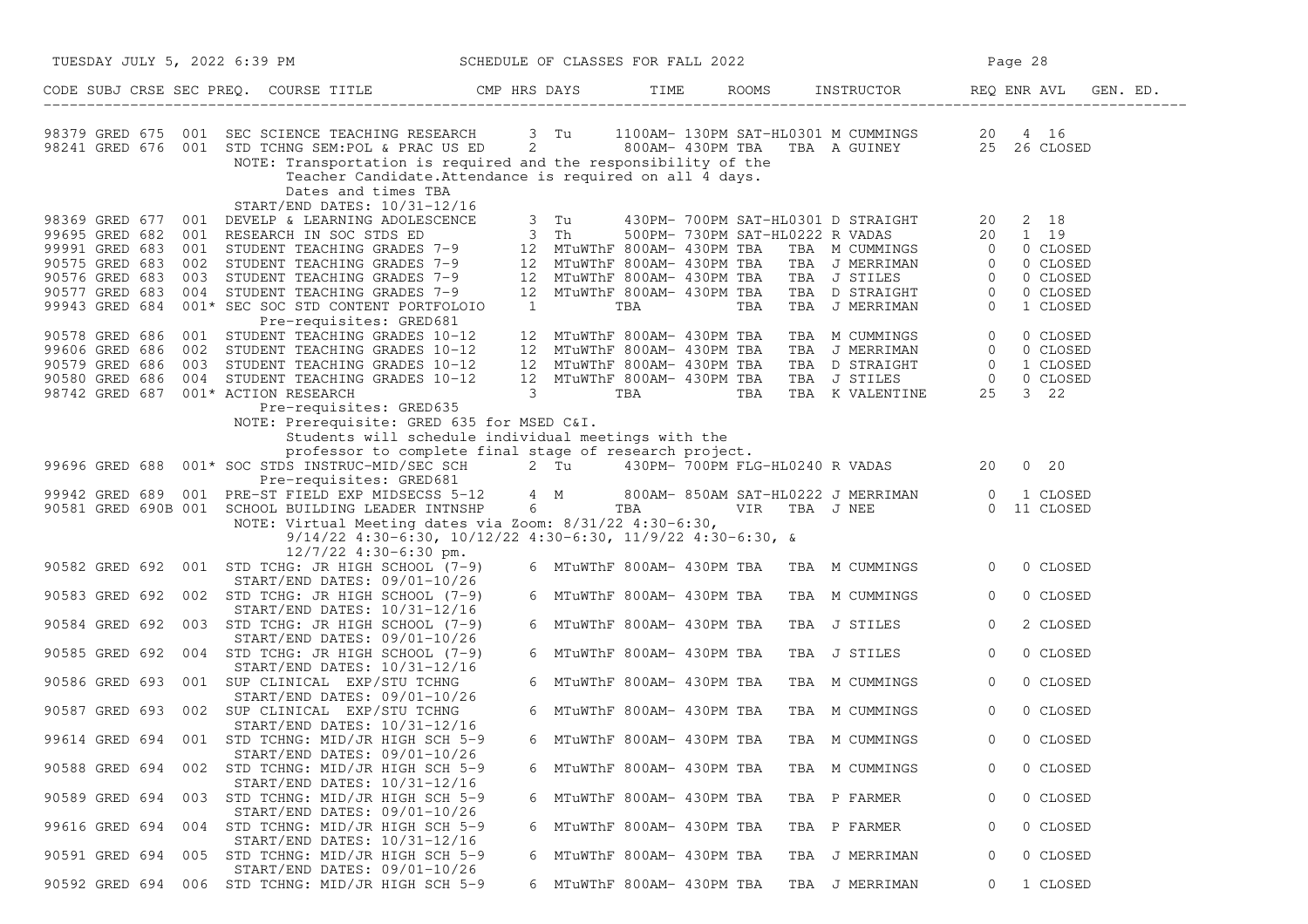| TUESDAY JULY 5, 2022 6:39 PM SCHEDULE OF CLASSES FOR FALL 2022                                                                                                      |                            |                                             | Page 29                    |
|---------------------------------------------------------------------------------------------------------------------------------------------------------------------|----------------------------|---------------------------------------------|----------------------------|
| CODE SUBJ CRSE SEC PREQ. COURSE TITLE THE CMP HRS DAYS TIME ROLL TIME ROLL TIME                                                                                     |                            |                                             |                            |
|                                                                                                                                                                     |                            |                                             |                            |
| START/END DATES: 10/31-12/16<br>90593 GRED 694 007 STD TCHNG: MID/JR HIGH SCH 5-9<br>START/END DATES: 09/01-10/26                                                   |                            | 6 MTUWThF 800AM- 430PM TBA TBA D STRAIGHT 0 | 0 CLOSED                   |
| 99988 GRED 694 008 STD TCHNG: MID/JR HIGH SCH 5-9<br>START/END DATES: 10/31-12/16                                                                                   |                            | 6 MTuWThF 800AM- 430PM TBA TBA D STRAIGHT 0 | 0 CLOSED                   |
| 90594 GRED 696 001 STDNT TCHG: CHILDHOOD ED 4-6<br>START/END DATES: 09/01-10/26                                                                                     | 6 MTuWThF 800AM- 430PM TBA | TBA E DUNHAM                                | $\overline{0}$<br>4 CLOSED |
| 99620 GRED 696 002 STDNT TCHG: CHILDHOOD ED 4-6<br>START/END DATES: 10/31-12/16                                                                                     | 6 MTuWThF 800AM- 430PM TBA | TBA E DUNHAM                                | $\overline{0}$<br>3 CLOSED |
| 99622 GRED 696 003 STDNT TCHG: CHILDHOOD ED 4-6<br>START/END DATES: 09/01-10/26                                                                                     | 6 MTuWThF 800AM- 430PM TBA | TBA P FARMER                                | $\circ$<br>2 CLOSED        |
| 90595 GRED 696 004 STDNT TCHG: CHILDHOOD ED 4-6<br>START/END DATES: 10/31-12/16                                                                                     | 6 MTuWThF 800AM- 430PM TBA | TBA P FARMER                                | $\overline{0}$<br>4 CLOSED |
| 90596 GRED 696 005 STDNT TCHG: CHILDHOOD ED 4-6<br>$START/END$ DATES: $09/01-10/26$                                                                                 | 6 MTuWThF 800AM- 430PM TBA | TBA K GRAHAM                                | 1 CLOSED<br>$\overline{0}$ |
| 90597 GRED 696 006 STDNT TCHG: CHILDHOOD ED 4-6<br>START/END DATES: 10/31-12/16                                                                                     | 6 MTuWThF 800AM- 430PM TBA | TBA K GRAHAM                                | $\overline{0}$<br>1 CLOSED |
| 90598 GRED 696 007 STDNT TCHG: CHILDHOOD ED 4-6<br>$START/END$ DATES: $09/01-10/26$                                                                                 | 6 MTuWThF 800AM- 430PM TBA | TBA V HAYES                                 | $\overline{0}$<br>0 CLOSED |
| 99626 GRED 696 008 STDNT TCHG: CHILDHOOD ED 4-6<br>START/END DATES: 10/31-12/16                                                                                     | 6 MTuWThF 800AM- 430PM TBA | TBA V HAYES                                 | $\overline{0}$<br>0 CLOSED |
| 90599 GRED 696 009 STDNT TCHG: CHILDHOOD ED 4-6<br>START/END DATES: 09/01-10/26                                                                                     | 6 MTuWThF 800AM- 430PM TBA | TBA M MCGRATH                               | 0 CLOSED<br>$\overline{0}$ |
| 99628 GRED 696 010 STDNT TCHG: CHILDHOOD ED 4-6<br>START/END DATES: 10/31-12/16                                                                                     | 6 MTuWThF 800AM- 430PM TBA | TBA M MCGRATH                               | 0 CLOSED<br>$\overline{0}$ |
| 90600 GRED 696 011 STDNT TCHG: CHILDHOOD ED 4-6<br>START/END DATES: 09/01-10/26                                                                                     | 6 MTuWThF 800AM- 430PM TBA | TBA J REAGAN                                | $\overline{0}$<br>0 CLOSED |
| 90601 GRED 696 012 STDNT TCHG: CHILDHOOD ED 4-6<br>START/END DATES: 10/31-12/16                                                                                     | 6 MTuWThF 800AM- 430PM TBA | TBA J REAGAN                                | $\overline{0}$<br>0 CLOSED |
| 99625 GRED 696 013 STDNT TCHG: CHILDHOOD ED 4-6<br>START/END DATES: 10/31-12/16                                                                                     | 6 MTuWF 800AM-430PM TBA    | TBA A WEISBURGER                            | 1 CLOSED<br>$\overline{0}$ |
| 90603 GRED 696 014 STDNT TCHG: CHILDHOOD ED 4-6<br>START/END DATES: 10/31-12/16                                                                                     | 6 MTuWThF 800AM- 430PM TBA | TBA S THOMAS                                | 0 CLOSED<br>$\overline{0}$ |
| 90604 GRED 696 015 STDNT TCHG: CHILDHOOD ED 4-6<br>$START/END$ DATES: $09/01-10/26$                                                                                 | 6 MTuWThF 800AM- 430PM TBA | TBA S THOMAS                                | $\overline{0}$<br>0 CLOSED |
| 99983 GRED 696 016 STDNT TCHG: CHILDHOOD ED 4-6<br>START/END DATES: 10/31-12/16                                                                                     | 6 MTuWThF 800AM- 430PM TBA | TBA L EMRICH                                | $\overline{0}$<br>3 CLOSED |
| 90717 GRED 696 017 STDNT TCHG: CHILDHOOD ED 4-6<br>START/END DATES: 09/01-10/26                                                                                     | 6 MTuWThF 800AM- 430PM TBA | TBA L EMRICH                                | $\circ$<br>1 CLOSED        |
| 90605 GRED 696 018 STDNT TCHG: CHILDHOOD ED 4-6<br>START/END DATES: 10/31-12/16                                                                                     |                            | 6 MTuWThF 800AM- 430PM TBA TBA J SCHAEFER   | 0 CLOSED<br>$\overline{0}$ |
| 99637 GRED 697 001* STDNT TCHG: SENIOR HIGH 10-12<br>Pre-requisites: GRED692 or GRED694 and GRED676<br>START/END DATES: 09/01-10/26                                 |                            | 6 MTuWThF 800AM- 430PM TBA TBA M CUMMINGS   | 0 CLOSED<br>$\circ$        |
| 99634 GRED 697 002* STDNT TCHG: SENIOR HIGH 10-12<br>Pre-requisites: GRED692 or GRED694 and GRED676<br>START/END DATES: 10/31-12/16                                 | 6 MTuWThF 800AM- 430PM TBA | TBA M CUMMINGS                              | 0 CLOSED                   |
| 90606 GRED 697 003* STDNT TCHG: SENIOR HIGH 10-12<br>Pre-requisites: GRED692 or GRED694 and GRED676                                                                 | 6 MTuWThF 800AM- 430PM TBA | TBA P FARMER                                | 0 CLOSED<br>0              |
| START/END DATES: 09/01-10/26<br>90607 GRED 697 004* STDNT TCHG: SENIOR HIGH 10-12<br>Pre-requisites: GRED692 or GRED694 and GRED676<br>START/END DATES: 10/31-12/16 | 6 MTuWThF 800AM- 430PM TBA | TBA P FARMER                                | 0 CLOSED<br>$\Omega$       |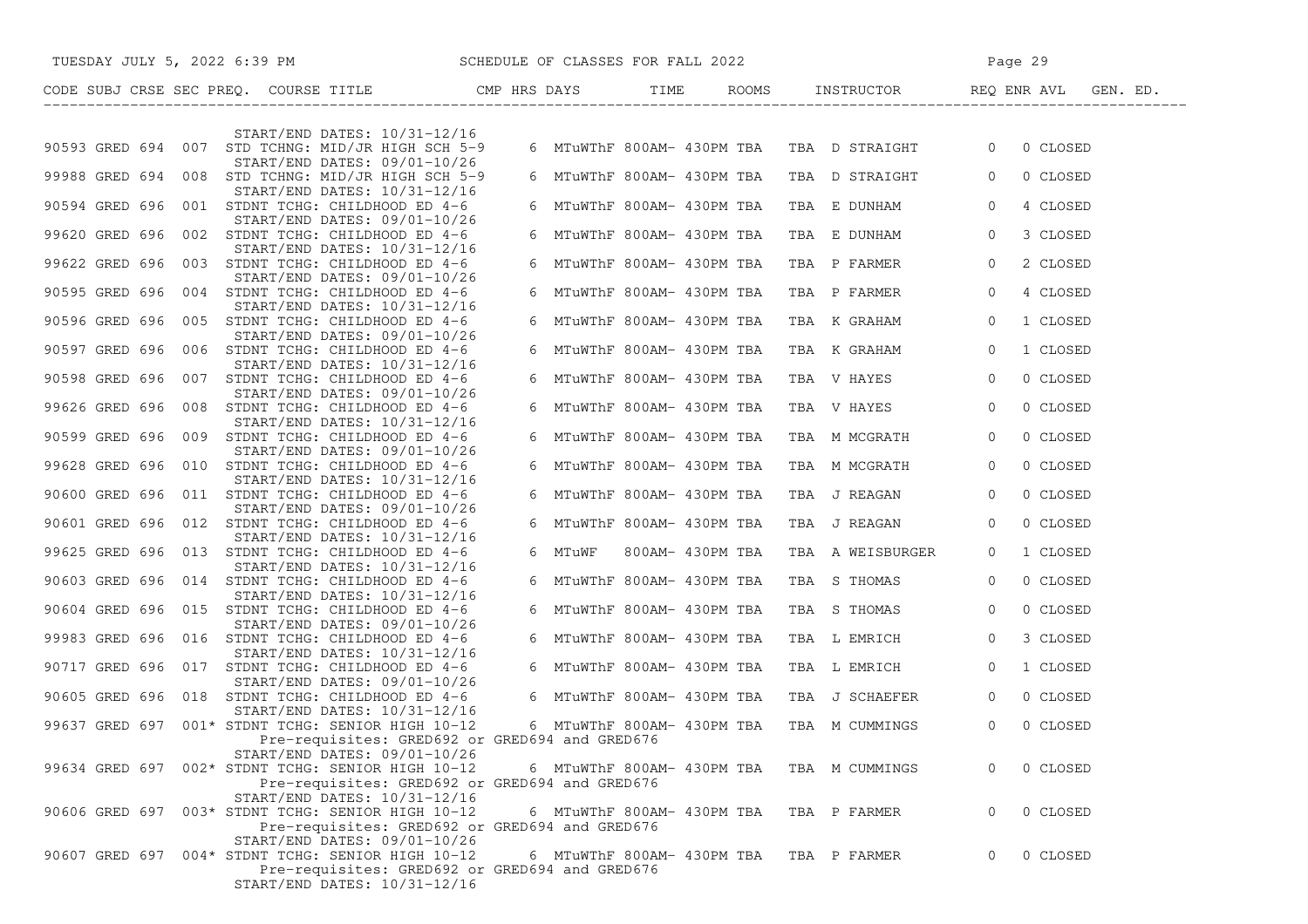| TUESDAY JULY 5, 2022 6:39 PM                           |                                                                                                                                                                                                                                                                                                                                                                                | SCHEDULE OF CLASSES FOR FALL 2022          |      |        |                                                      | Page 30        |            |
|--------------------------------------------------------|--------------------------------------------------------------------------------------------------------------------------------------------------------------------------------------------------------------------------------------------------------------------------------------------------------------------------------------------------------------------------------|--------------------------------------------|------|--------|------------------------------------------------------|----------------|------------|
| CODE SUBJ CRSE SEC PREQ. COURSE TITLE THE CMP HRS DAYS |                                                                                                                                                                                                                                                                                                                                                                                |                                            | TIME |        | ROOMS INSTRUCTOR                                     | REQ ENR AVL    | GEN. ED.   |
|                                                        | Pre-requisites: GRED692 or GRED694 and GRED676<br>START/END DATES: 09/01-10/26                                                                                                                                                                                                                                                                                                 |                                            |      |        | 6  MTuWThF  800AM-  430PM  TBA     TBA   J  MERRIMAN |                | 0 1 CLOSED |
| 90609 GRED 697 006* STDNT TCHG: SENIOR HIGH 10-12      | Pre-requisites: GRED692 or GRED694 and GRED676<br>START/END DATES: 10/31-12/16                                                                                                                                                                                                                                                                                                 |                                            |      |        | 6 MTuWThF 800AM- 430PM TBA TBA J MERRIMAN            | $\overline{0}$ | 0 CLOSED   |
| 90610 GRED 697 007* STDNT TCHG: SENIOR HIGH 10-12      | Pre-requisites: GRED692 or GRED694 and GRED676<br>START/END DATES: 09/01-10/26                                                                                                                                                                                                                                                                                                 | 6 MTuWThF 800AM- 430PM TBA                 |      |        | TBA J STILES                                         | $\overline{0}$ | 0 CLOSED   |
| 90611 GRED 697 008* STDNT TCHG: SENIOR HIGH 10-12      | Pre-requisites: GRED692 or GRED694 and GRED676<br>START/END DATES: 10/31-12/16                                                                                                                                                                                                                                                                                                 | 6 MTuWThF 800AM- 430PM TBA                 |      |        | TBA J STILES                                         | $\overline{0}$ | 2 CLOSED   |
| 99985 GRED 697 009* STDNT TCHG: SENIOR HIGH 10-12      | Pre-requisites: GRED692 or GRED694 and GRED676<br>START/END DATES: 09/01-10/26                                                                                                                                                                                                                                                                                                 | 6 MTuWThF 800AM- 430PM TBA                 |      |        | TBA D STRAIGHT                                       | $\overline{0}$ | 0 CLOSED   |
| 90612 GRED 697 010* STDNT TCHG: SENIOR HIGH 10-12      | Pre-requisites: GRED692 or GRED694 and GRED676<br>START/END DATES: 10/31-12/16                                                                                                                                                                                                                                                                                                 |                                            |      |        | 6 MTuWThF 800AM- 430PM TBA TBA D STRAIGHT            | $\overline{0}$ | 0 CLOSED   |
| 98427 GRDG 605 OL1 LITERACY ASSESSMENT & EVAL          | NOTE: MSED Literacy only.<br>Delivered online. Instruction and interaction occurs online<br>within the Learning Management System, Moodle. There are no<br>requirements for face-to-face meetings, onsite instruction,<br>or scheduled times to be online. However, proctored exams<br>may be required, either on campus or at a location<br>convenient to the student.        | EDUCATION--READING-GRADUATE<br>$3^{\circ}$ |      | ONLINE | K JEROR 20 7 13                                      |                |            |
| 99165 GRDG 615 OL1 LIT: FAM/SCH/COMMUNITY COLLAB       | START/END DATES: 09/01-10/26<br>NOTE: Delivered online. Instruction and interaction occurs online<br>within the Learning Management System, Moodle. There are no<br>requirements for face-to-face meetings, onsite instruction,<br>or scheduled times to be online. However, proctored exams<br>may be required, either on campus or at a location                             | $\overline{\mathbf{3}}$                    |      | ONLINE | M ALBERT 20 9 11                                     |                |            |
| 98486 GRDG 620 OL1 LITERACY & LING DIVERSE LRNRS       | convenient to the student.<br>NOTE: MSED Lit, C&I, ICT only.<br>Delivered online. Instruction and interaction occurs online<br>within the Learning Management System, Moodle. There are no<br>requirements for face-to-face meetings, onsite instruction,<br>or scheduled times to be online. However, proctored exams<br>may be required, either on campus or at a location   | 3                                          |      | ONLINE | C STONE                                              | 20 11 9        |            |
| 99373 GRDG 640 OL1 LITERATURE BASED LITERACY INST      | convenient to the student.<br>NOTE: Delivered online. Instruction and interaction occurs online<br>within the Learning Management System, Moodle. There are no<br>requirements for face-to-face meetings, onsite instruction,<br>or scheduled times to be online. However, proctored exams<br>may be required, either on campus or at a location<br>convenient to the student. | 3                                          |      | ONLINE | C STONE                                              | 20 10 10       |            |
| 99138 GRDG 655 OL1 @LIT INTERVENTION STRATS B-6        | NOTE: Cross listed with GRDG 656                                                                                                                                                                                                                                                                                                                                               | 3                                          |      | ONLINE | K JEROR                                              | 15             | 5 10       |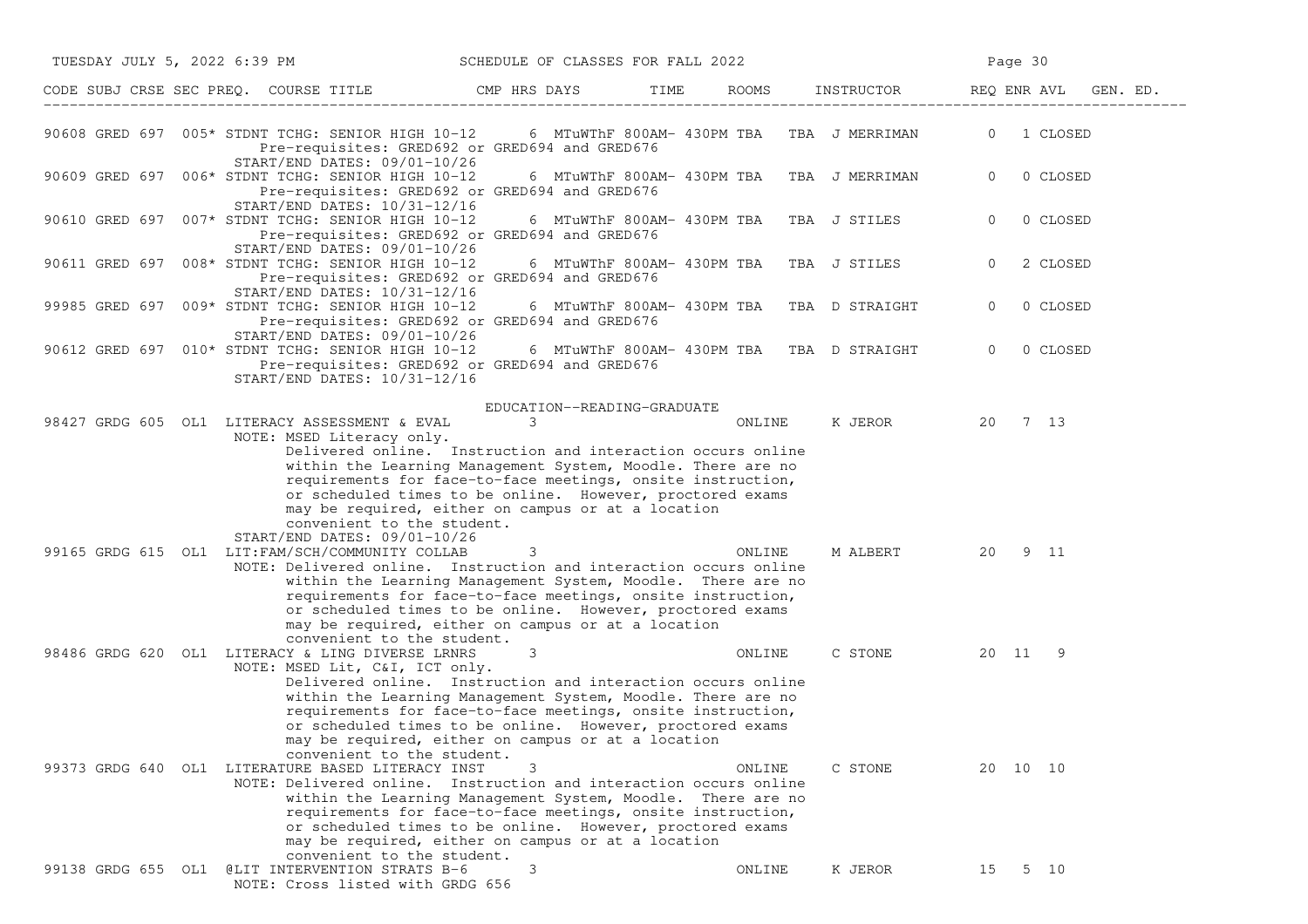| TUESDAY JULY 5, 2022 6:39 PM                                                                                                               |                                                                                                                                                                                                                                                                                                                                                                                   | SCHEDULE OF CLASSES FOR FALL 2022               |           |            | Page 31 |         |                      |
|--------------------------------------------------------------------------------------------------------------------------------------------|-----------------------------------------------------------------------------------------------------------------------------------------------------------------------------------------------------------------------------------------------------------------------------------------------------------------------------------------------------------------------------------|-------------------------------------------------|-----------|------------|---------|---------|----------------------|
| CODE SUBJ CRSE SEC PREQ. COURSE TITLE                                                                                                      | CMP HRS DAYS                                                                                                                                                                                                                                                                                                                                                                      | TIME                                            | ROOMS     | INSTRUCTOR |         |         | REQ ENR AVL GEN. ED. |
| convenient to the student.<br>START/END DATES: 10/17-12/09                                                                                 | Delivered online. Instruction and interaction occurs online<br>within the Learning Management System, Moodle. There are no<br>requirements for face-to-face meetings, onsite instruction,<br>or scheduled times to be online. However, proctored exams<br>may be required, either on campus or at a location                                                                      |                                                 |           |            |         |         |                      |
| 99486 GRDG 656 OL1* LIT INTERVENTION STRATS: 5-12<br>Pre-requisites: GRDG605<br>convenient to the student.<br>START/END DATES: 10/17-12/09 | 3<br>NOTE: Delivered online. Instruction and interaction occurs online<br>within the Learning Management System, Moodle. There are no<br>requirements for face-to-face meetings, onsite instruction,<br>or scheduled times to be online. However, proctored exams<br>may be required, either on campus or at a location                                                           |                                                 | ONLINE    | K JEROR    | $5 -$   | 3<br>2  |                      |
| 99374 GRDG 660 OL1 TEACHING WRITING BIRTH-6                                                                                                | 3<br>NOTE: Delivered online. Instruction and interaction occurs online<br>within the Learning Management System, Moodle. There are no<br>requirements for face?to?face meetings, onsite instruction,<br>or scheduled times to be online. However, proctored exams<br>may be required, either on campus or at a location<br>convenient to the student. Cross listed with GRDG 661. |                                                 | ONLINE    | M ALBERT   |         | 15 3 12 |                      |
| 99484 GRDG 661 OL1 TEACHING WRITING GRADES 5-12                                                                                            | 3<br>NOTE: Delivered online. Instruction and interaction occurs online<br>within the Learning Management System, Moodle. There are no<br>requirements for face?to?face meetings, onsite instruction,<br>or scheduled times to be online. However, proctored exams<br>may be required, either on campus or at a location<br>convenient to the student. Cross listed with GRDG 660. |                                                 | ONLINE    | M ALBERT   | 5       | 1 4     |                      |
| 98812 GRDG 665 OL1 EMERGENT LITERACY<br>NOTE: MSED Literacy and C&I only.<br>convenient to the student.                                    | 3<br>Delivered online. Instruction and interaction occurs online<br>within the Learning Management System, Moodle. There are no<br>requirements for face-to-face meetings, onsite instruction,<br>or scheduled times to be online. However, proctored exams<br>may be required, either on campus or at a location                                                                 |                                                 | ONLINE    | K JEROR    | 20      | 6 14    |                      |
| 90064 GRDG 670 OL1<br>TCHNG RDG/STDY SKILLS-CONT AR                                                                                        | 3<br>NOTE: Delivered online. Instruction and interaction occurs online<br>within the Learning Management System, Moodle. There are no<br>requirements for face-to-face meetings, onsite instruction,<br>or scheduled times to be online. However, proctored exams<br>may be required, either on campus or at a location<br>convenient to the student. Cross listed with GRED 556. |                                                 | ONLINE    | M ALBERT   |         | 10 1 9  |                      |
| 98569 GRDG 690<br>LITERACY PRACTICUM B-2<br>OL1<br>NOTE: Taught with GRDG 696/699.                                                         | Prerequisites: GRDG 600, 605, and 655.<br>Delivered online with both synchronous and asynchronous<br>components. Synchronous components require students to<br>for live instruction at scheduled times. Asynchronous<br>components include instruction and interaction occurring                                                                                                  | 3 ThThThTh500PM- 700PM ONLINETBA C STONE<br>TBA | ONLINETBA |            | 15      | 2 13    |                      |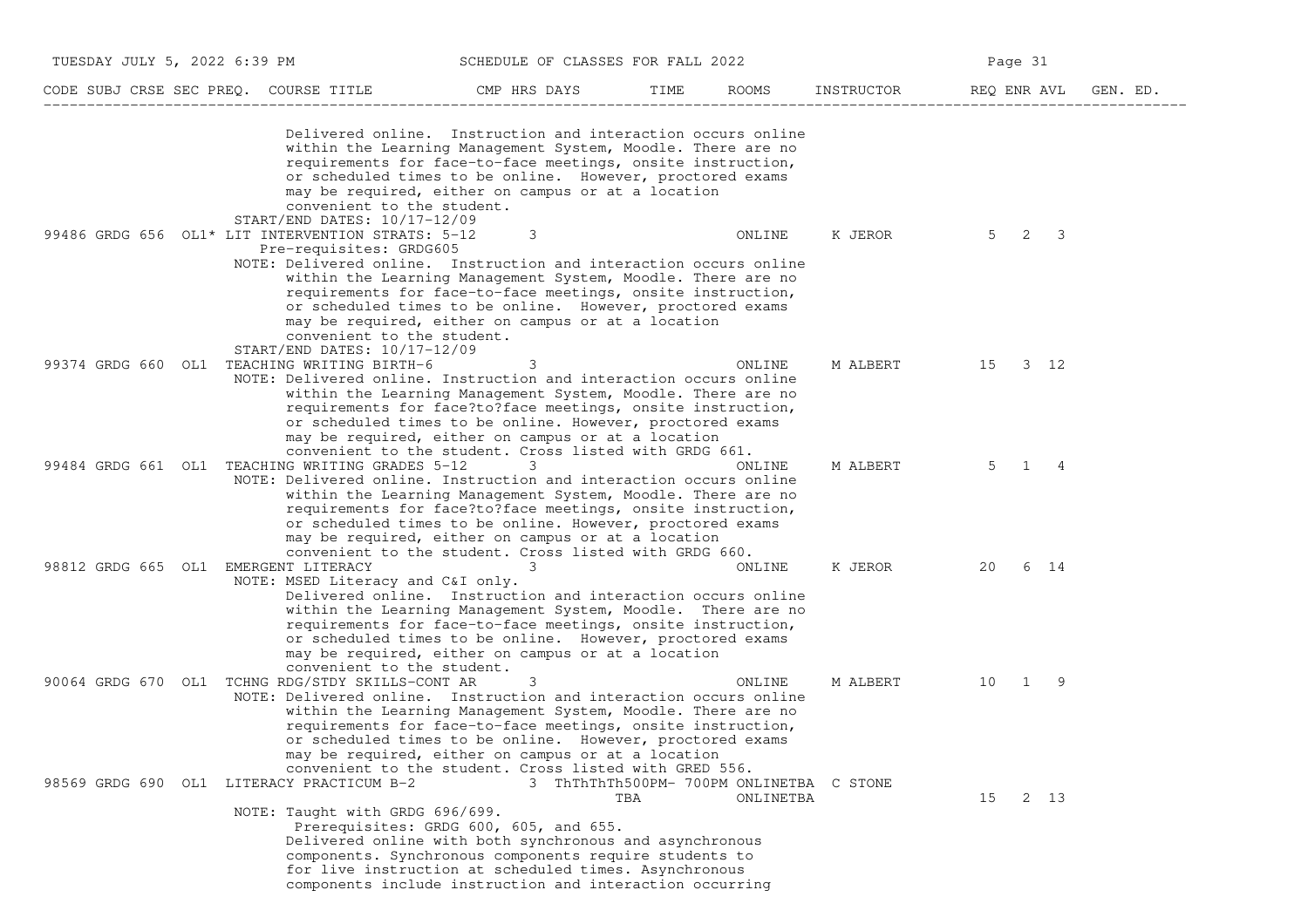| TUESDAY JULY 5, 2022 6:39 PM                                                                                                                                               | SCHEDULE OF CLASSES FOR FALL 2022                                                                                                                                                                                                                                                                                                                                                                                                                                                                                                                                                                                                                                                                                                                                                                                                                                                                                                             |                                                 |           |            | Page 32                                     |
|----------------------------------------------------------------------------------------------------------------------------------------------------------------------------|-----------------------------------------------------------------------------------------------------------------------------------------------------------------------------------------------------------------------------------------------------------------------------------------------------------------------------------------------------------------------------------------------------------------------------------------------------------------------------------------------------------------------------------------------------------------------------------------------------------------------------------------------------------------------------------------------------------------------------------------------------------------------------------------------------------------------------------------------------------------------------------------------------------------------------------------------|-------------------------------------------------|-----------|------------|---------------------------------------------|
| CODE SUBJ CRSE SEC PREQ. COURSE TITLE                                                                                                                                      | CMP HRS DAYS                                                                                                                                                                                                                                                                                                                                                                                                                                                                                                                                                                                                                                                                                                                                                                                                                                                                                                                                  | TIME                                            | ROOMS     | INSTRUCTOR | REQ ENR AVL<br>GEN. ED.                     |
| 99411 GRDG 696 OL1 LITERACY PRACTICUM 5-8 3 ThThThTh500PM- 700PM ONLINETBA C STONE<br>NOTE: Taught with GRDG 690/699.                                                      | online within the Learning Management System Moodle.<br>Online class dates: 9/2, 10/7, 11/4, 12/2.                                                                                                                                                                                                                                                                                                                                                                                                                                                                                                                                                                                                                                                                                                                                                                                                                                            | TBA                                             | ONLINETBA |            | $5^{\circ}$<br>2<br>$\overline{\mathbf{3}}$ |
| 98345 GRDG 699 OL1 LITERACY INTERNSHIP                                                                                                                                     | Delivered online with both synchronous and asynchronous<br>components. Synchronous components require students to<br>for live instruction at scheduled times. Asynchronous<br>components include instruction and interaction occurring<br>online within the Learning Management System Moodle.<br>Online meeting dates: 9/2, 10/7, 11/4, 12/2.                                                                                                                                                                                                                                                                                                                                                                                                                                                                                                                                                                                                | 3 ThThThTh500PM- 700PM ONLINETBA C STONE<br>TBA | ONLINETBA |            | 5<br>3<br>2                                 |
| NOTE: Taught with GRDG 690/696. MSED Literacy Specialist                                                                                                                   | only. Instructor permission required.<br>Delivered online with both synchronous and asynchronous<br>components. Synchronous components require students to<br>for live instruction at scheduled times. Asynchronous<br>components include instruction and interaction occurring<br>online within the Learning Management System Moodle.<br>Online meeting dates: 9/2, 10/7, 11/4, 12/2.                                                                                                                                                                                                                                                                                                                                                                                                                                                                                                                                                       |                                                 |           |            |                                             |
| 99049 SPED 505 OL1<br>@INTRO TO SPECIAL EDUCATION<br>NOTE: This course includes a 15-hour field experience within a                                                        | EDUCATION - SPECIAL<br>3<br>a public-school setting with students with documented<br>disabilities, which includes identified inclusive settings<br>within a classroom approved by the Center for School<br>Partnerships and Teacher Certification. Prior to the start<br>of any field experience, students must complete a field<br>experience application the semester before the planned<br>course, secure their own means of transportation, and<br>complete the NYSED fingerprint clearance process. For<br>assistance with this process, please contact the Center for<br>School Partnerships and Teacher Certification.<br>Delivered online. Instruction and interaction occurs online<br>within the Learning Management System, Moodle. There are no<br>requirements for face-to-face meetings, onsite instruction,<br>or scheduled times to be online. However, proctored exams<br>may be required, either on campus or at a location |                                                 | ONLINE    | L WELLS    | 25 25 CLOSED                                |
| convenient to the student.<br>98846 SPED 601 VR1<br>CHAR OF LRNRS W/MILD/MO DISAB                                                                                          | 3                                                                                                                                                                                                                                                                                                                                                                                                                                                                                                                                                                                                                                                                                                                                                                                                                                                                                                                                             | TBA                                             | VIR       | TBA M SHEN | 4 16<br>20                                  |
| NOTE: Taught Virtually<br>98615 SPED 609 VR1 FIELD EXPERIENCE I<br>NOTE: Corequisites: SPED 601 and SPED 650.<br>Taught Virtually                                          | $\mathbf{1}$<br>Education candidates must complete the NYSED<br>fingerprint clearance prior to the start of any field<br>experience. For assistance with this process, please see<br>the Center for School Partnerships & Teacher Certification.                                                                                                                                                                                                                                                                                                                                                                                                                                                                                                                                                                                                                                                                                              | TBA                                             | VIR       | TBA M SHEN | 4 16<br>20                                  |
| 98347 SPED 637 OL1* DIAGN & ASSESS ED DISABILITIES<br>Pre-requisites: SPED601 and SPED609 and SPED650<br>NOTE: Delivered online. Instruction and interaction occurs online | 3                                                                                                                                                                                                                                                                                                                                                                                                                                                                                                                                                                                                                                                                                                                                                                                                                                                                                                                                             |                                                 | TBA       | M SHEN     | 5 5<br>10                                   |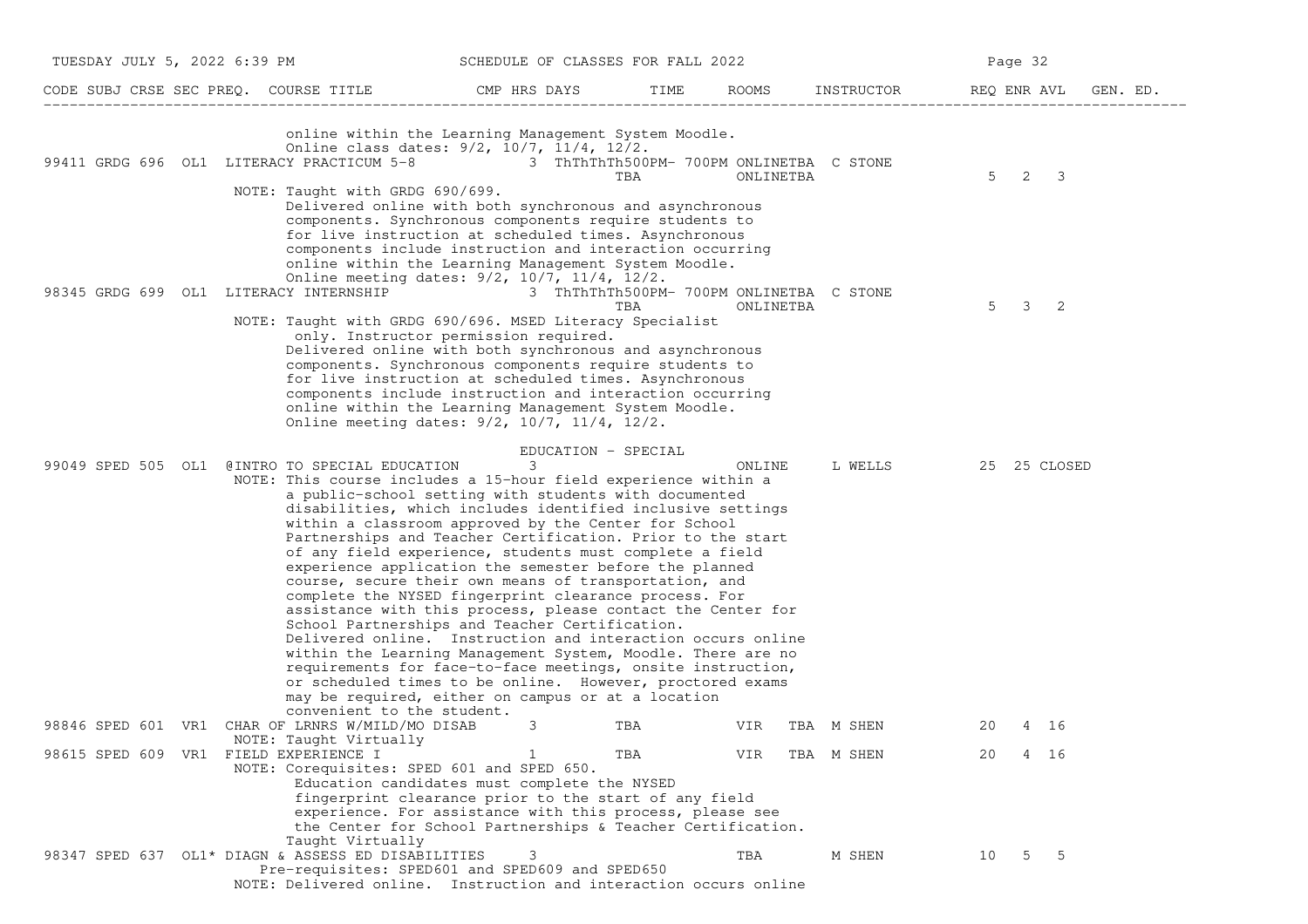| TUESDAY JULY 5, 2022 6:39 PM                                                                                                                                                                                                               | SCHEDULE OF CLASSES FOR FALL 2022                                                                                                                                                                                                                                                                                                                                                                               |                                 |        | Page 33                               |              |                |          |  |
|--------------------------------------------------------------------------------------------------------------------------------------------------------------------------------------------------------------------------------------------|-----------------------------------------------------------------------------------------------------------------------------------------------------------------------------------------------------------------------------------------------------------------------------------------------------------------------------------------------------------------------------------------------------------------|---------------------------------|--------|---------------------------------------|--------------|----------------|----------|--|
|                                                                                                                                                                                                                                            |                                                                                                                                                                                                                                                                                                                                                                                                                 |                                 |        |                                       |              |                |          |  |
| 98160 SPED 640 OL1* BEHVR MNGMT FOR SPEC EDUCATOR                                                                                                                                                                                          | within the Learning Management System, Moodle. There are no<br>requirements for face-to-face meetings, onsite instruction,<br>or scheduled times to be online. However, proctored exams<br>may be required, either on campus or at a location<br>convenient to the student.<br>3                                                                                                                                |                                 | ONLINE | L CARBONE                             | 20 4 16      |                |          |  |
|                                                                                                                                                                                                                                            | Pre-requisites: SPED601 and SPED609 and SPED637 and SPED650<br>NOTE: Delivered online. Instruction and interaction occurs online<br>within the Learning Management System, Moodle. There are no<br>requirements for face-to-face meetings, onsite instruction,<br>or scheduled times to be online. However, proctored exams<br>may be required, either on campus or at a location<br>convenient to the student. |                                 |        |                                       |              |                |          |  |
| 98411 SPED 650 VIR* COLLAB CONSULT PROF & PARENTS<br>NOTE: Taught Virtually                                                                                                                                                                | 3 Tu<br>Pre-requisites: SPED601 and SPED609                                                                                                                                                                                                                                                                                                                                                                     |                                 |        | 430PM-700PM VIR TBA P CHARLESON       | 20 4 16      |                |          |  |
| ENGLISH AND COMMUNICATION DEPT===================ENGLISH AND COMMUNICATION DEPT==================== ENGLISH AND COMMUNICATION DEPT                                                                                                         |                                                                                                                                                                                                                                                                                                                                                                                                                 |                                 |        |                                       |              |                |          |  |
|                                                                                                                                                                                                                                            | ENGLISH - COMMUNICATION                                                                                                                                                                                                                                                                                                                                                                                         |                                 |        |                                       |              |                |          |  |
| 98743 COMM 105 001 SURVEY OF HUMAN COMM-LEC                                                                                                                                                                                                | 3 MWF<br>NOTE: Lecture only - recitation not required.                                                                                                                                                                                                                                                                                                                                                          |                                 |        | 1100AM-1150AM KEL-HLTBA J YOUNGBLOOD  | 45 28 17     |                | SA SW    |  |
| 99309 COMM 106 001 BASIC PRINCIPLES OF SPEECH<br>99210 COMM 106 002 BASIC PRINCIPLES OF SPEECH<br>99673 COMM 106 003 BASIC PRINCIPLES OF SPEECH<br>90704 COMM 106 R01 BASIC PRINCIPLES OF SPEECH<br>90704 COMM 106 R01 BASIC PRINCIPLES OF |                                                                                                                                                                                                                                                                                                                                                                                                                 |                                 |        |                                       |              |                | FS       |  |
|                                                                                                                                                                                                                                            |                                                                                                                                                                                                                                                                                                                                                                                                                 |                                 |        |                                       |              |                | FS       |  |
|                                                                                                                                                                                                                                            |                                                                                                                                                                                                                                                                                                                                                                                                                 |                                 |        |                                       |              |                | FS       |  |
|                                                                                                                                                                                                                                            |                                                                                                                                                                                                                                                                                                                                                                                                                 |                                 |        |                                       |              |                | FS       |  |
|                                                                                                                                                                                                                                            | NOTE: This course is offered at Riverview Correctional Facility                                                                                                                                                                                                                                                                                                                                                 |                                 |        |                                       |              |                |          |  |
|                                                                                                                                                                                                                                            | and not open to students on campus.                                                                                                                                                                                                                                                                                                                                                                             |                                 |        |                                       |              |                |          |  |
| START/END DATES: 08/29-12/16                                                                                                                                                                                                               |                                                                                                                                                                                                                                                                                                                                                                                                                 |                                 |        |                                       |              |                |          |  |
| 98501 COMM 108<br>001 INTRODUCTION TO MASS COMM                                                                                                                                                                                            | 3 TuTh                                                                                                                                                                                                                                                                                                                                                                                                          |                                 |        | 1100AM-1215PM MVC-HL0129 T BLANK      | 25           | 9 16           | FS       |  |
|                                                                                                                                                                                                                                            | NOTE: Counts as Mass Communication credit.                                                                                                                                                                                                                                                                                                                                                                      |                                 |        |                                       |              |                |          |  |
| 001 MASS MEDIA AND SOCIETY<br>99674 COMM 201                                                                                                                                                                                               | 3 TuTh<br>NOTE: Counts as Mass Communication and Diverse Voices (DV) credit.                                                                                                                                                                                                                                                                                                                                    | 200PM- 315PM FLG-HL0230 T BLANK |        |                                       | 25 18        | $\overline{7}$ | SA SI    |  |
|                                                                                                                                                                                                                                            | Counts towards Women's and Gender Studies major and minor.                                                                                                                                                                                                                                                                                                                                                      |                                 |        |                                       |              |                |          |  |
|                                                                                                                                                                                                                                            | Counts towards Journalism minor.                                                                                                                                                                                                                                                                                                                                                                                |                                 |        |                                       |              |                |          |  |
| 98833 COMM 206 001 BUSINESS & PROF COMMUNICATION                                                                                                                                                                                           | 3 TuTh                                                                                                                                                                                                                                                                                                                                                                                                          |                                 |        | 200PM- 315PM KEL-HL0105 L MOERSCHELL  | 25 5 20      |                | SI       |  |
|                                                                                                                                                                                                                                            | NOTE: Counts as Business and Professional credit. Counts towards                                                                                                                                                                                                                                                                                                                                                |                                 |        |                                       |              |                |          |  |
|                                                                                                                                                                                                                                            | Women's & Gender Studies major and minor.                                                                                                                                                                                                                                                                                                                                                                       |                                 |        |                                       |              |                |          |  |
| 98603 COMM 301 001 MEDIA LAW I                                                                                                                                                                                                             | 3 TuTh                                                                                                                                                                                                                                                                                                                                                                                                          |                                 |        | 1230PM- 145PM FLG-HL0205 S NOVAK      | 25           | 5 20           |          |  |
|                                                                                                                                                                                                                                            | NOTE: Counts as Mass Communication credit.                                                                                                                                                                                                                                                                                                                                                                      |                                 |        |                                       |              |                |          |  |
| 90706 COMM 304<br>001                                                                                                                                                                                                                      | RHETORIC OF THE NORTH COUNTRY 3 MWF                                                                                                                                                                                                                                                                                                                                                                             |                                 |        | 1000AM-1050AM FLG-HL0103 J YOUNGBLOOD | 25           | 8 17           |          |  |
| 99950 COMM 307 OL1 ART OF LEADERSHIP COMM                                                                                                                                                                                                  | $\overline{\mathbf{3}}$<br>NOTE: Delivered online. Instruction and interaction occurs online                                                                                                                                                                                                                                                                                                                    |                                 | TBA    | L MOERSCHELL                          | 25 25 CLOSED |                |          |  |
|                                                                                                                                                                                                                                            | with the Learning Management System, Moodle. There are no                                                                                                                                                                                                                                                                                                                                                       |                                 |        |                                       |              |                |          |  |
|                                                                                                                                                                                                                                            | requirements for face to face meetings, onsite instruction,                                                                                                                                                                                                                                                                                                                                                     |                                 |        |                                       |              |                |          |  |
|                                                                                                                                                                                                                                            | or scheduled times to be online. However, proctored exams                                                                                                                                                                                                                                                                                                                                                       |                                 |        |                                       |              |                |          |  |
|                                                                                                                                                                                                                                            | may be required, either on campus or at a location                                                                                                                                                                                                                                                                                                                                                              |                                 |        |                                       |              |                |          |  |
|                                                                                                                                                                                                                                            | convenient to the student.                                                                                                                                                                                                                                                                                                                                                                                      |                                 |        |                                       |              |                |          |  |
|                                                                                                                                                                                                                                            | Counts as Business and Professional credit.                                                                                                                                                                                                                                                                                                                                                                     |                                 |        |                                       |              |                |          |  |
| 98490 COMM 311 001 SMALL GROUP COMMUNICATION                                                                                                                                                                                               | 3 TuTh                                                                                                                                                                                                                                                                                                                                                                                                          |                                 |        | 930AM-1045AM SAT-HL0200 L MOERSCHELL  | 25           | 9 16           | SA SI WI |  |
|                                                                                                                                                                                                                                            | NOTE: Counts as Business and Professional credit.                                                                                                                                                                                                                                                                                                                                                               |                                 |        |                                       |              |                |          |  |
| 98819 COMM 312 001 PRACTICUM AT THE RACOUETTE                                                                                                                                                                                              | $1 - 2$                                                                                                                                                                                                                                                                                                                                                                                                         |                                 |        | 500PM-700PM TBA TBA J YOUNGBLOOD      | 10 0 10      |                |          |  |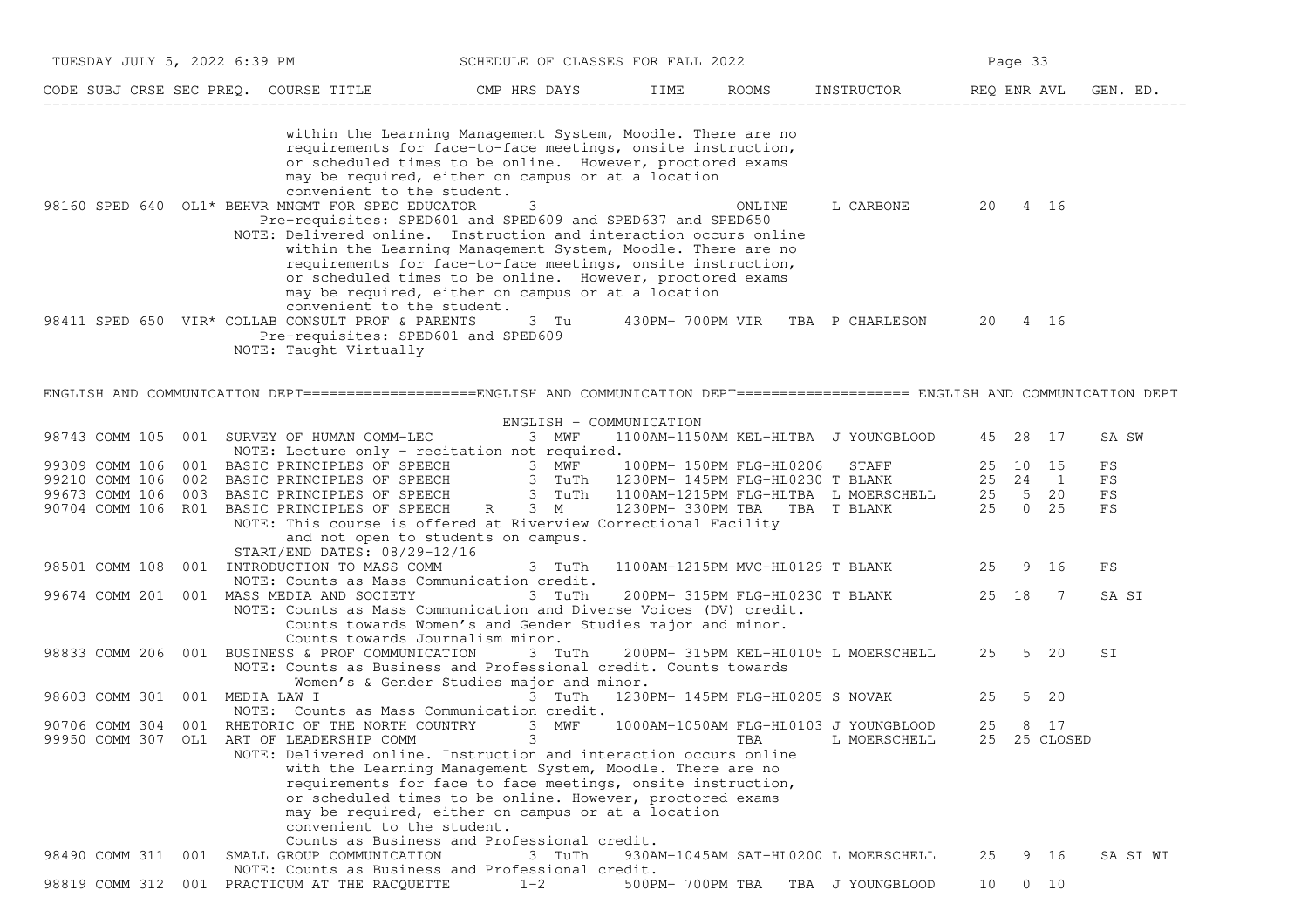|                       | TUESDAY JULY 5, 2022 6:39 PM                                                                                                               | SCHEDULE OF CLASSES FOR FALL 2022                       |                                   |                                                  |    | Page 34  |     |           |          |
|-----------------------|--------------------------------------------------------------------------------------------------------------------------------------------|---------------------------------------------------------|-----------------------------------|--------------------------------------------------|----|----------|-----|-----------|----------|
|                       | CODE SUBJ CRSE SEC PREQ. COURSE TITLE THE ROOMS INSTRUCTOR REQ ENR AVL GEN. ED.                                                            |                                                         |                                   |                                                  |    |          |     |           |          |
|                       | NOTE: Counts as Mass Communication credit.<br>Counts towards Journalism minor.                                                             |                                                         |                                   |                                                  |    |          |     |           |          |
|                       | 99676 COMM 324 001 PERSUASIVE SPEAKING<br>NOTE: Counts as Rhetoric and Public Address.                                                     | Class is held on the 3rd floor of Carson Hall<br>3 MWF  |                                   | 900AM- 950AM FLG-HL0232 J YOUNGBLOOD 25 23 2     |    |          |     | SI        |          |
|                       | 98996 COMM 350 001 FAMILY COMMUNICATION 3 MWF<br>NOTE: Counts as Relationship and Diverse Voices (dv) credit.                              |                                                         |                                   | 100PM- 150PM FLG-HL0205 J YOUNGBLOOD 25 20 5     |    |          |     | SA WI     |          |
|                       |                                                                                                                                            | ENGLISH - COMPOSITION                                   |                                   |                                                  |    |          |     |           |          |
|                       | 99516 COMP 100 001 ESSENTIAL WRITING<br>NOTE: If you have received credit for WAYS 102, you can not                                        | 3 MWF                                                   |                                   | 1100AM-1150AM FLG-HLTBA J MITCHELL 20 14 6       |    |          |     | CM        |          |
|                       | receive credit for COMP 100.<br>99517 COMP 100 002 ESSENTIAL WRITING<br>NOTE: If you have received credit for WAYS 102, you can not        | 3 TuTh                                                  |                                   | 930AM-1045AM DUNNHL0204 S VAN BLOMMESTE 20 10 10 |    |          |     | <b>CW</b> |          |
|                       | receive credit for COMP 100.<br>99518 COMP 100 003 ESSENTIAL WRITING<br>NOTE: If you have received credit for WAYS 102, you can not        |                                                         |                                   | 3 MWF 900AM-950AM FLG-HL0162 J MITCHELL 20 11    |    |          | -9  | CM        |          |
| 99854 COMP 100 004    | receive credit for COMP 100.<br>ESSENTIAL WRITING<br>NOTE: If you have received credit for WAYS 102, you can not                           | 3 MWF                                                   |                                   | 1000AM-1050AM FLG-HL0162 K GIBSON 20 14          |    |          | - 6 | CM        |          |
|                       | receive credit for COMP 100.<br>90764 COMP 100 005 ESSENTIAL WRITING<br>NOTE: If you have received credit for WAYS 102, you can not        | 3 TuTh                                                  |                                   | 200PM- 315PM FLG-HL0164 D MCNUTT                 |    | 20 4 16  |     | <b>CW</b> |          |
|                       | receive credit for COMP 100.<br>90765 COMP 100 006 ESSENTIAL WRITING<br>NOTE: If you have received credit for WAYS 102, you con not        |                                                         |                                   | 3 TuTh 1100AM-1215PM FLG-HL0232 D MCNUTT 20 4 16 |    |          |     | CM        |          |
|                       | receive credit for COMP 100.<br>90766 COMP 100 007 ESSENTIAL WRITING<br>NOTE: If you have received credit for WAYS 102, you can not        | 3 MWF                                                   |                                   | 1200PM-1250PM FLG-HL0164 J FUNSTON               |    | 20 6 14  |     | CW        |          |
|                       | receive credit for COMP 100.<br>90697 COMP 100 R01 ESSENTIAL WRITING<br>NOTE: This class is offered at Riverview correctional Facility and | 3 Tu<br>$\mathbb{R}$ and $\mathbb{R}$                   |                                   | 900AM-1130AM TBA TBA J MITCHELL 0 0 CLOSED       |    |          |     |           |          |
|                       | not open to students on campus.                                                                                                            |                                                         |                                   |                                                  |    |          |     |           |          |
|                       | START/END DATES: 08/29-12/16<br>90030 COMP 100R 001 ESSENTIAL WRITING RECITATION 1 Tu 1100AM-1150AM FLG-HL0235 J HEFFNER 20 2 18           |                                                         |                                   |                                                  |    |          |     |           |          |
|                       | NOTE: Must also register for COMP 100.<br>90711 COMP 100R 002 ESSENTIAL WRITING RECITATION 1 Tu 200PM-430PM TBA TBA J MITCHELL             |                                                         |                                   |                                                  |    | 20 10 10 |     |           |          |
|                       | NOTE: Optional service learning recitation at Norwood-Norflok MS.                                                                          | Must also register for Dr. Mitchell's COMP 100 section. |                                   |                                                  |    |          |     |           |          |
|                       | Instructor permission required.<br>99143 COMP 201 002* WRITING ARGUMENTS                                                                   | 4 TuTh                                                  |                                   | 200PM-340PM FLG-HL0232 L WILSON 22 22 CLOSED WI  |    |          |     |           |          |
|                       | Pre-requisites: COMP101 or LITR110 or WAYS102                                                                                              |                                                         |                                   |                                                  |    |          |     |           |          |
|                       | 90031 COMP 201 003* WRITING ARGUMENTS 4 TuTh 430PM-610PM FLG-HL0211 L WILSON<br>Pre-requisites: COMP101 or LITR110 or WAYS102              |                                                         |                                   |                                                  |    | 22 15 7  |     | WI        |          |
| 98988 COMP 202        | 001 INTRO TO CREATIVE WRITING                                                                                                              | 4 TuTh                                                  | 900AM-1040AM FLG-HL0210 B LANDRY  |                                                  | 22 | 9        | 13  |           | AE TA WI |
| 99315 COMP 202<br>002 | INTRO TO CREATIVE WRITING                                                                                                                  | 4 TuTh                                                  | 200PM-340PM MVC-HLTBA B LANDRY    |                                                  | 22 | 8        | 14  |           | AE TA WI |
| 98845 COMP 202<br>003 | INTRO TO CREATIVE WRITING                                                                                                                  | 4 MW                                                    | 200PM- 340PM MRY-HL0253 S DEGHETT |                                                  | 17 | 15       | -2  |           | AE TA WI |
| 99909 COMP 202        | HNR INTRO TO CREATIVE WRITING<br>NOTE: Honors students only                                                                                | 4 MW                                                    | 200PM- 340PM MRY-HL0253 S DEGHETT |                                                  | 5  | 4        | 1   |           | AE TA WI |
| 98110 COMP 301        | 001* ADVANCED RESEARCH WRITING<br>Pre-requisites: COMP201                                                                                  | 4 MW                                                    | 200PM- 340PM FLG-HL0205 J HEFFNER |                                                  | 20 | 8        | 12  | WΙ        |          |
|                       | NOTE: Counts towards Journalism minor.<br>90034 COMP 302 001* FICTION WORKSHOP I                                                           | 4 TuTh                                                  | 200PM- 340PM MRY-HL0253 S DEGHETT |                                                  | 16 |          | 9 7 | AE WI     |          |
|                       |                                                                                                                                            |                                                         |                                   |                                                  |    |          |     |           |          |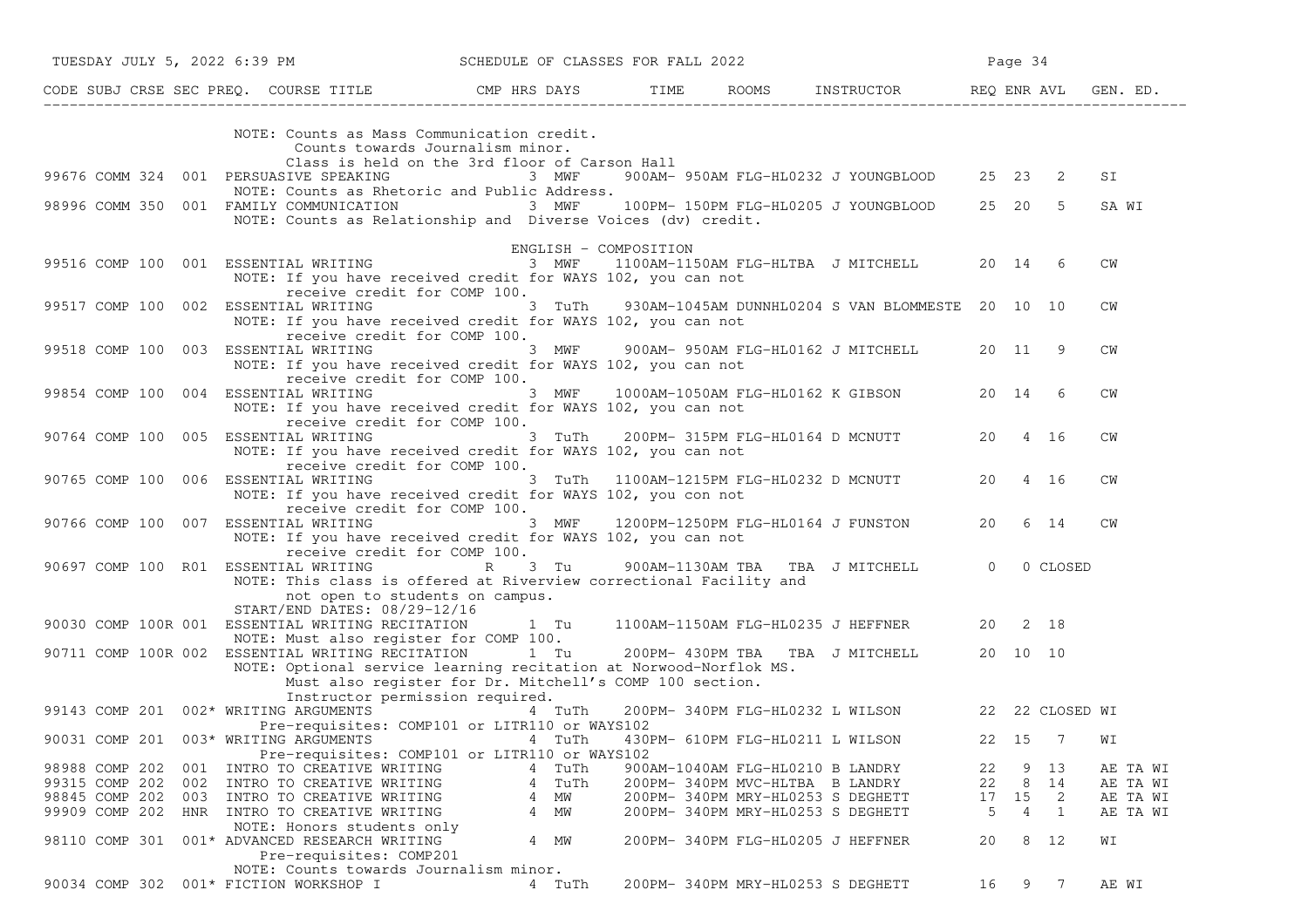|                                                                                                                             | TUESDAY JULY 5, 2022 6:39 PM SCHEDULE OF CLASSES FOR FALL 2022                                                                                                                       | Page 35                                        |  |  |  |
|-----------------------------------------------------------------------------------------------------------------------------|--------------------------------------------------------------------------------------------------------------------------------------------------------------------------------------|------------------------------------------------|--|--|--|
|                                                                                                                             | CODE SUBJ CRSE SEC PREQ. COURSE TITLE TIME TIME ROOMS INSTRUCTOR REQ ENR AVL GEN. ED.                                                                                                |                                                |  |  |  |
| Pre-requisites: COMP202<br>NOTE: Taught with COMP 412<br>99454 COMP 303 001* POETRY WORKSHOP I                              | 4 TuTh<br>1100AM-1240PM FLG-HL0213 B LANDRY 20 4 16                                                                                                                                  | AE WI                                          |  |  |  |
| Pre-requisites: COMP202<br>90696 COMP 316 001* MAGAZINE ARTICLE WRITING                                                     | 4 MW<br>1100AM-1240PM FLG-HL0230 A STEINBERG 20 10 10                                                                                                                                | WΙ                                             |  |  |  |
| Pre-requisites: COMP201<br>90035 COMP 402 001* COMPOSITION THEORY                                                           | 3 Th<br>500PM-740PM TBA TBA J HEFFNER 12                                                                                                                                             | $3^{\circ}$ 9                                  |  |  |  |
| Pre-requisites: COMP201<br>90036 COMP 412 001* FICTION WORKSHOP II<br>Pre-requisites: COMP302<br>NOTE: Taught with COMP 302 | 200PM-340PM MRY-HL0253 S DEGHETT 4 3 1<br>4 TuTh                                                                                                                                     |                                                |  |  |  |
| 98834 COMP 490 001 WRITING SUPERVISION<br>required.                                                                         | 3 W 400PM- 640PM MRY-HL0253 S DEGHETT 12 8 4<br>NOTE: B.A. or B.F.A. Creative Writing majors only. Senior standing                                                                   |                                                |  |  |  |
|                                                                                                                             | ENGLISH - LINGUISTICS                                                                                                                                                                |                                                |  |  |  |
| 99150 LNGS 301 001 LANGUAGE AND STRUCTURE 3 MW                                                                              | 200PM- 315PM FLG-HL0232 L RODRIGUEZ 20 15 5                                                                                                                                          |                                                |  |  |  |
|                                                                                                                             | ENGLISH - LITERATURE                                                                                                                                                                 |                                                |  |  |  |
| 98998 LITR 100 001 INTRODUCTION TO LITERATURE 3 MW<br>LITR 110. Satisfies FC<br>credit.                                     | 200PM- 315PM FLG-HL0164 D MAUS 29 14 15<br>NOTE: This course cannot be taken if credit has been received for                                                                         | FC TA                                          |  |  |  |
| 99334 LITR 100 002 INTRODUCTION TO LITERATURE<br>LITR 100.                                                                  | 3 MWF 900AM-950AM FLG-HL0233 J FUNSTON 29 8 21<br>NOTE: This course cannot be taken if credit has been received for                                                                  | FC TA                                          |  |  |  |
| 99267 LITR 110 001 WRITING ABOUT LITERATURE<br>LITR 100.                                                                    | 800AM-940AM FLG-HL0235 D MCNUTT 17 10 7<br>4 MW<br>NOTE: This course cannot be taken if credit has been received for                                                                 | FW                                             |  |  |  |
| NOTE: Honors students only.<br>for LITR 100.                                                                                | 99914 LITR 110 HNR WRITING ABOUT LITERATURE 4 MW 800AM-940AM FLG-HL0235 D MCNUTT<br>This course cannot be taken if credit has been received                                          | $5 \t 0 \t 5$<br>FW                            |  |  |  |
|                                                                                                                             | 99335 LITR 200 001 LITERARY TRADITIONS 3 MWF 1200PM-1250PM FLG-HLTBA L STANAVAGE 25 18 7<br>98810 LITR 201 001 PATTERNS OF LITERATURE 3 TuTh 800AM-915AM FLG-HL0233 D MCNUTT 25 7 18 |                                                |  |  |  |
| NOTE: Prerequisite: FW or equivalent.                                                                                       |                                                                                                                                                                                      |                                                |  |  |  |
| NOTE: Counts towards Women and Gender Studies.                                                                              | 98339 LITR 300 001 LITERARY ANALYSIS & RESEARCH 3 MWF 200PM-250PM FLG-HLTBA J DONAHUE 25 7 18<br>99717 LITR 301 001 AMERICAN WRITERS 3 MWF 1100AM-1150AM FLG-HLTBA J FUNSTON 15 7 8  | ΤF<br>AС                                       |  |  |  |
| Taught with LITR 436<br>99718 LITR 302 001 BRIT WRIT: MAGIC REALISM<br>NOTE: Counts towards Women and Gender Studies.       | 200PM- 315PM FLG-HL0210 C DORAN 25 14 11<br>3 TuTh                                                                                                                                   | AС                                             |  |  |  |
| 90074 LITR 303 001 WORLD WRITERS: ALT HISTORIES 3 MW<br>NOTE: Taught with LITR 453.                                         | 330PM- 445PM TBA<br>TBA D MAUS                                                                                                                                                       | AC<br>15<br>2 13                               |  |  |  |
| 99719 LITR 322<br>CHILDREN'S LITERATURE<br>001                                                                              | 3<br>MWF<br>1100AM-1150AM TBA<br>TBA K GIBSON                                                                                                                                        | 10 CLOSED AC TA<br>10                          |  |  |  |
| 99720 LITR 322 002<br>CHILDREN'S LITERATURE                                                                                 | 3 MWF<br>100PM- 150PM FLG-HL0103 K GIBSON                                                                                                                                            | 10 CLOSED AC TA<br>10                          |  |  |  |
| 90651 LITR 322 CH1 CHILDREN'S LITERATURE                                                                                    | 3 MWF<br>1100AM-1150AM TBA<br>TBA K GIBSON<br>NOTE: Childhood/Early Childhood Education and MST majors only.                                                                         | 8 7<br>15<br>AC TA                             |  |  |  |
| 90652 LITR 322<br>CH2 CHILDREN'S LITERATURE<br>001 YOUNG ADULT LITERATURE<br>99015 LITR 323                                 | 3 MWF<br>100PM- 150PM FLG-HL0103 K GIBSON<br>NOTE: Childhood/Early Childhood Education and MST majors only.<br>3 MWF<br>1000AM-1050AM FLG-HL0210 J DONAHUE                           | 15<br>4 11<br>AC TA<br>25 17<br>8 <sup>8</sup> |  |  |  |
| Studies major and minor.                                                                                                    | NOTE: FW or equivalent required. Counts towards Women's & Gender                                                                                                                     |                                                |  |  |  |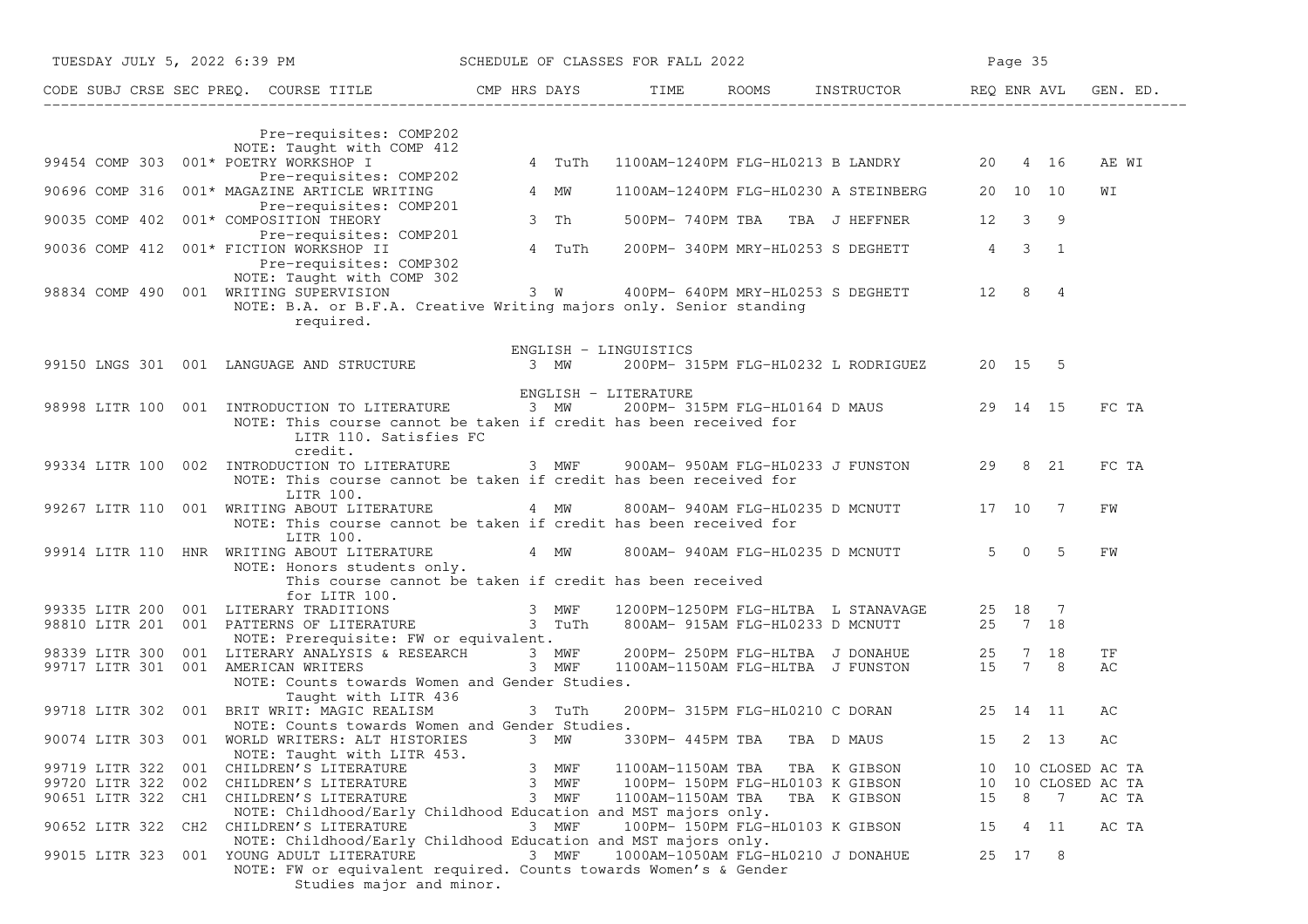| TUESDAY JULY 5, 2022 6:39 PM SCHEDULE OF CLASSES FOR FALL 2022 |  |                                                                                                                                                                                                                                              |                       |     | Page 36 |                                              |   |                         |          |          |
|----------------------------------------------------------------|--|----------------------------------------------------------------------------------------------------------------------------------------------------------------------------------------------------------------------------------------------|-----------------------|-----|---------|----------------------------------------------|---|-------------------------|----------|----------|
|                                                                |  | CODE SUBJ CRSE SEC PREQ. COURSE TITLE THE CMP HRS DAYS TIME ROOMS INSTRUCTOR REQ ENR AVL                                                                                                                                                     |                       |     |         |                                              |   |                         |          | GEN. ED. |
|                                                                |  | 90691 LITR 324 RO1 CRIME/DETECTIVE FICTION R 3 W 530PM-810PM VIR TBA LWILSON 5 0 5<br>NOTE: This class is offered at Riverview Correctional Facility and<br>not open to students on campus.                                                  |                       |     |         |                                              |   |                         |          | AC       |
|                                                                |  | 90618 LITR 324 VIR CRIME/DETECTIVE FICTION<br>NOTE: Taught Virtually. This class is for Criminal Justice Studies<br>majors and minors, Film Studies minors and Women's & Gender<br>Studies majors and minors.                                | 3 W                   |     |         | 530PM-810PM VIR TBA L WILSON 10 10 CLOSED AC |   |                         |          |          |
|                                                                |  | 90619 LITR 324 VR1 CRIME/DETECTIVE FICTION<br>NOTE: Taught Virtually. Instructor Permission Required.                                                                                                                                        | <b>W</b> 3 W          |     |         | 530PM-810PM VIR TBA L WILSON 12 13 CLOSED AC |   |                         |          |          |
|                                                                |  | 99721 LITR 355 001 GNDR & LIT: SEX, SCIENCE, SOC 3 MWF 100PM-150PM FLG-HL0236 L STANAVAGE 15 8 7<br>NOTE: Counts as British Literature and Post 1900 credit.<br>Taught with LITR 413.                                                        |                       |     |         |                                              |   |                         |          | АC       |
| 90075 LITR 371 001 CLASSICAL HERITAGE                          |  | 90076 LITR 413 001* BRIT ENL LIT: BREAKING GENDER 3 MWF 100PM-150PM FLG-HL0236 L STANAVAGE 10 7 3<br>Pre-requisites: LITR200 or LITR201 and LITR300                                                                                          | 3 TuTh                |     |         | 930AM-1045AM TBA TBA A STEINBERG 25 10 15    |   |                         |          | AC WI    |
|                                                                |  | NOTE: Taught with LITR 355. Counts for British Lit and Pre-1900.<br>90077 LITR 436 001* AMERICAN REALISM & NATURALISM<br>Pre-requisites: LITR200 or LITR201 and LITR300<br>NOTE: Taught with LITR 301. Counts for American Lit and Pre-1900. | 3 MWF                 |     |         | 1100AM-1150AM TBA TBA J FUNSTON 10 7 3       |   |                         |          |          |
|                                                                |  | Counts towards Women and Gender Studies.<br>90620 LITR 453 002* WORLD LITERATURE: ALT HISTORIES 3 MW 330PM-445PM TBA TBA D MAUS 10 8 2<br>Pre-requisites: LITR200 or LITR201 and LITR300<br>NOTE: Taught with LITR 303.                      |                       |     |         |                                              |   |                         |          |          |
|                                                                |  | ENVIRONMENTAL STUDIES DEPT========================ENVIRONMENTAL STUDIES DEPT======================== ENVIRONMENTAL STUDIES DEPT                                                                                                              |                       |     |         |                                              |   |                         |          |          |
|                                                                |  |                                                                                                                                                                                                                                              | ENVIRONMENTAL STUDIES |     |         |                                              |   |                         |          |          |
|                                                                |  | 99096 ENVR 110 001 INTRO TO ENVIRONMENTAL STUDIES 3 MWF 100PM-150PM SAT-HL0319 STAFF 30 11 19<br>99687 ENVR 210 001 @ENVIRONMENTAL FUTURES 3 TuTh 1230PM-145PM SAT-HL0300 JROGERS 20 11 9<br>NOTE: Minimum of Sophomore Standing Required    |                       |     |         |                                              |   |                         |          | FC       |
|                                                                |  | 90544 ENVR 304 001* SUSTAINABLE AGRICULTURE 3 TuTh<br>Pre-requisites: BIOL125 or BIOL151 or BIOL152 or BIOL100 or ENVR110<br>NOTE: Cross listed with BIOL 304                                                                                |                       |     |         | 930AM-1045AM FLG-HL0240 K CLEARY 20 12 8     |   |                         |          |          |
|                                                                |  | 90545 ENVR 304 002* SUSTAINABLE AGRICULTURE-LAB 1 TuTh 1100AM-1230PM STW-HL0205 R BOWDISH 20 7 13<br>Pre-requisites: BIOL125 or BIOL151 or BIOL152 or BIOL100 or ENVR110<br>NOTE: Cross listed with BIOL 304                                 |                       |     |         |                                              |   |                         |          |          |
|                                                                |  | 90048 ENVR 371 001* GLOBALIZATION & THE ENVIRONMEN 3 M 400PM- 630PM SAT-HL0319 STAFF 28 7 21<br>Pre-requisites: ENVR110 or ENVR120<br>NOTE: Cross listed with SOCI 371.                                                                      |                       |     |         |                                              |   |                         |          |          |
| 90049 ENVR 391 001* FIELD PROJECT                              |  | Pre-requisites: ENVR210<br>NOTE: Variable credit hours $(1-6)$ . Instructor permission                                                                                                                                                       |                       |     |         | <sup>1-6</sup> TBA TBA TBA JROGERS           |   | $5^{\circ}$<br>$\Omega$ | -5       | CT       |
| 90050 ENVR 391 002* FIELD PROJECT                              |  | required.<br>Pre-requisites: ENVR210<br>NOTE: Variable credit hour (1-6). Instructor permission                                                                                                                                              | $1 - 6$               | TBA | TBA     | TBA J ROGERS                                 | 5 | $\Omega$                | 5        | CT.      |
| 98855 ENVR 485 001                                             |  | required.<br>RESEARCH IN ENVR STUDIES<br>NOTE: Instructor permission required.                                                                                                                                                               | $1 - 6$               | TBA | TBA     | TBA J ROGERS                                 | 5 | $\overline{0}$          | -5       | CT       |
|                                                                |  | Variable credit hours $(1-6)$<br>99479 ENVR 485 002 RESEARCH IN ENVR STUDIES<br>NOTE: Instructor Permission Required.                                                                                                                        | $1 - 6$               | TBA | TBA     | TBA K CLEARY                                 |   |                         | 1 CLOSED |          |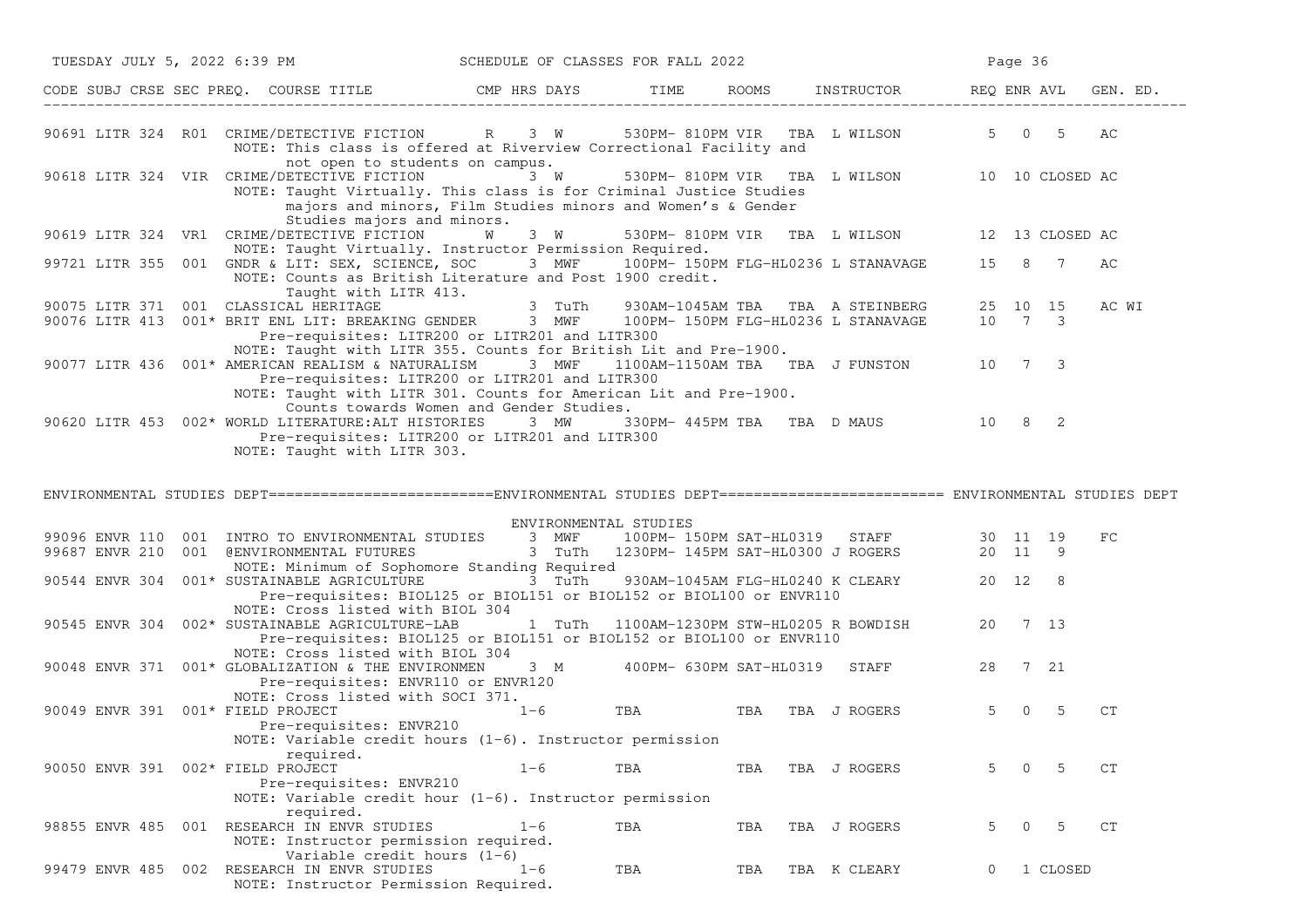|                                    | TUESDAY JULY 5, 2022 6:39 PM                                                                                                                                                                                                        | SCHEDULE OF CLASSES FOR FALL 2022                                                                                                                                                                                                                  |                                                                     |                                                        |                 | Page 37 |                   |       |
|------------------------------------|-------------------------------------------------------------------------------------------------------------------------------------------------------------------------------------------------------------------------------------|----------------------------------------------------------------------------------------------------------------------------------------------------------------------------------------------------------------------------------------------------|---------------------------------------------------------------------|--------------------------------------------------------|-----------------|---------|-------------------|-------|
|                                    | CODE SUBJ CRSE SEC PREQ. COURSE TITLE THE ROOMS TIME ROOMS INSTRUCTOR REQ ENR AVL GEN. ED.                                                                                                                                          |                                                                                                                                                                                                                                                    |                                                                     |                                                        |                 |         |                   |       |
| 98429 ENVR 490 001* SENIOR SEMINAR | Variable credit hours $(1-6)$<br>Pre-requisites: ENVR310 and ENVR290<br>NOTE: Instructor permission required                                                                                                                        | 3 Tu                                                                                                                                                                                                                                               |                                                                     | 330PM- 600PM SAT-HL0300 J ROGERS 12 14 CLOSED CM SI WI |                 |         |                   |       |
|                                    |                                                                                                                                                                                                                                     |                                                                                                                                                                                                                                                    |                                                                     |                                                        |                 |         |                   |       |
|                                    |                                                                                                                                                                                                                                     | HISTORY                                                                                                                                                                                                                                            |                                                                     |                                                        |                 |         |                   |       |
| 98673 HIST 100 001 WORLD HISTORY   |                                                                                                                                                                                                                                     | 3 MWF                                                                                                                                                                                                                                              |                                                                     | 100PM- 150PM SAT-HL0222 R FAIR-SCHULZ                  |                 |         | 30 11 19          | CG XC |
|                                    | NOTE: Required for International Studies majors and minors.<br>98976 HIST 100 002 WORLD HISTORY 3 MWF<br>NOTE: Required for International Studies majors and minors.                                                                |                                                                                                                                                                                                                                                    |                                                                     | 200PM- 250PM SAT-HL0222 R FAIR-SCHULZ                  |                 |         | 30 3 27           | CG XC |
| 99117 HIST 100 004 WORLD HISTORY   |                                                                                                                                                                                                                                     | 3 TuTh 1100AM-1215PM SAT-HL0222 L FREED                                                                                                                                                                                                            |                                                                     |                                                        |                 |         | 30  24  6         | CG XC |
|                                    | NOTE: Required for International Studies majors and minors.                                                                                                                                                                         |                                                                                                                                                                                                                                                    |                                                                     |                                                        |                 |         |                   |       |
|                                    | 98674 HIST 101 001 EUROPE FROM 1500 TO 1815 3 TuTh<br>NOTE: Counts as an elective for International Studies<br>major and minor.<br>major and minor.                                                                                 |                                                                                                                                                                                                                                                    |                                                                     | 930AM-1045AM FLG-HL0236 G CLARK                        | 30              |         | 4 26              | TH WC |
|                                    |                                                                                                                                                                                                                                     |                                                                                                                                                                                                                                                    |                                                                     |                                                        |                 |         |                   | AH TH |
|                                    | 98675 HIST 201 001 THE UNITED STATES TO 1877 3 TuTh 1100AM-1215PM KEL-HL0105 G WELCH 30 25 5<br>99699 HIST 201 002 THE UNITED STATES TO 1877 3 MWF 1200PM-1250PM FLG-HL0233 T BAKER 22 20 2<br>90665 HIST 201 HNR THE UNITED STATES |                                                                                                                                                                                                                                                    |                                                                     | 1200PM-1250PM FLG-HL0233 T BAKER 8 8 CLOSED AH TH      |                 |         |                   | AH TH |
|                                    | NOTE: Honors students only                                                                                                                                                                                                          | $\overline{\mathbf{3}}$                                                                                                                                                                                                                            |                                                                     |                                                        |                 |         |                   |       |
|                                    | 90737 HIST 202 OL1 THE UNITED STATES SINCE 1877<br>NOTE: Delivered online. Instruction and interaction occurs online<br>convenient to the student.                                                                                  | within the Learning Management System, Moodle. There are no<br>requirements for face-to-face meetings, onsite instruction,<br>or scheduled times to be online. However, proctored exams<br>may be required, either on campus or at a location      | TBA                                                                 | K SMITH                                                |                 |         | 20 14 6           | AH TH |
|                                    | 90738 HIST 202 OL2 THE UNITED STATES SINCE 1877<br>NOTE: Delivered online. Instruction and interaction occurs online<br>convenient to the student.                                                                                  | 3<br>within the Learning Management System, Moodle. There are no<br>requirements for face-to-face meetings, onsite instruction,<br>or scheduled times to be online. However, proctored exams<br>may be required, either on campus or at a location | TBA                                                                 | K SMITH                                                |                 |         | 20 7 13           | AH TH |
|                                    | 99700 HIST 210 001 AMERICAN IDENTITIES IN SONG 3 MW                                                                                                                                                                                 | M                                                                                                                                                                                                                                                  | 1200PM-1250PM SAT-HL0319 K SMITH<br>200PM- 250PM SAT-HL0319         |                                                        | $30 \t 9 \t 21$ |         |                   | AH TH |
|                                    | 98378 HIST 302 001 FIGHTING WORDS: HISTORY&STORY 3 W<br>NOTE: Minimum requirement of Sophomore standing. Required for<br>Studies minor.                                                                                             | History majors. Prerequisite: 9 Hours complete in history.<br>Required course for the International Studies major and the<br>History & Culture Concentration for the International<br>Studies major. Counts as an elective for the International   |                                                                     | 330PM- 600PM FLG-HL0240 S STANNISH 20 10 10            |                 |         |                   | TF    |
|                                    | 90068 HIST 305 001 MODERN AMERICAN WOMEN<br>NOTE: Women and Gender Studies majors only.                                                                                                                                             | 3 TuTh                                                                                                                                                                                                                                             | 930AM-1045AM FLG-HL0230 G WELCH                                     |                                                        | 25 20           |         | - 5               | AH TH |
| 99703 HIST 314 001 VIETNAM WAR     | 99997 HIST 305 JCC MODERN AMERICAN WOMEN<br>NOTE: Minimum requirement of Sophomore standing.                                                                                                                                        | W<br>3 M<br>3 TuTh<br>Counts towards Asian Studies minor. Counts as an elective<br>for both the International Studies major and minor.                                                                                                             | 400PM- 630PM SAT-HL0201 G WELCH<br>1100AM-1215PM SAT-HL0219 K SMITH |                                                        | 12              | - 6     | 6<br>25 25 CLOSED | AH TH |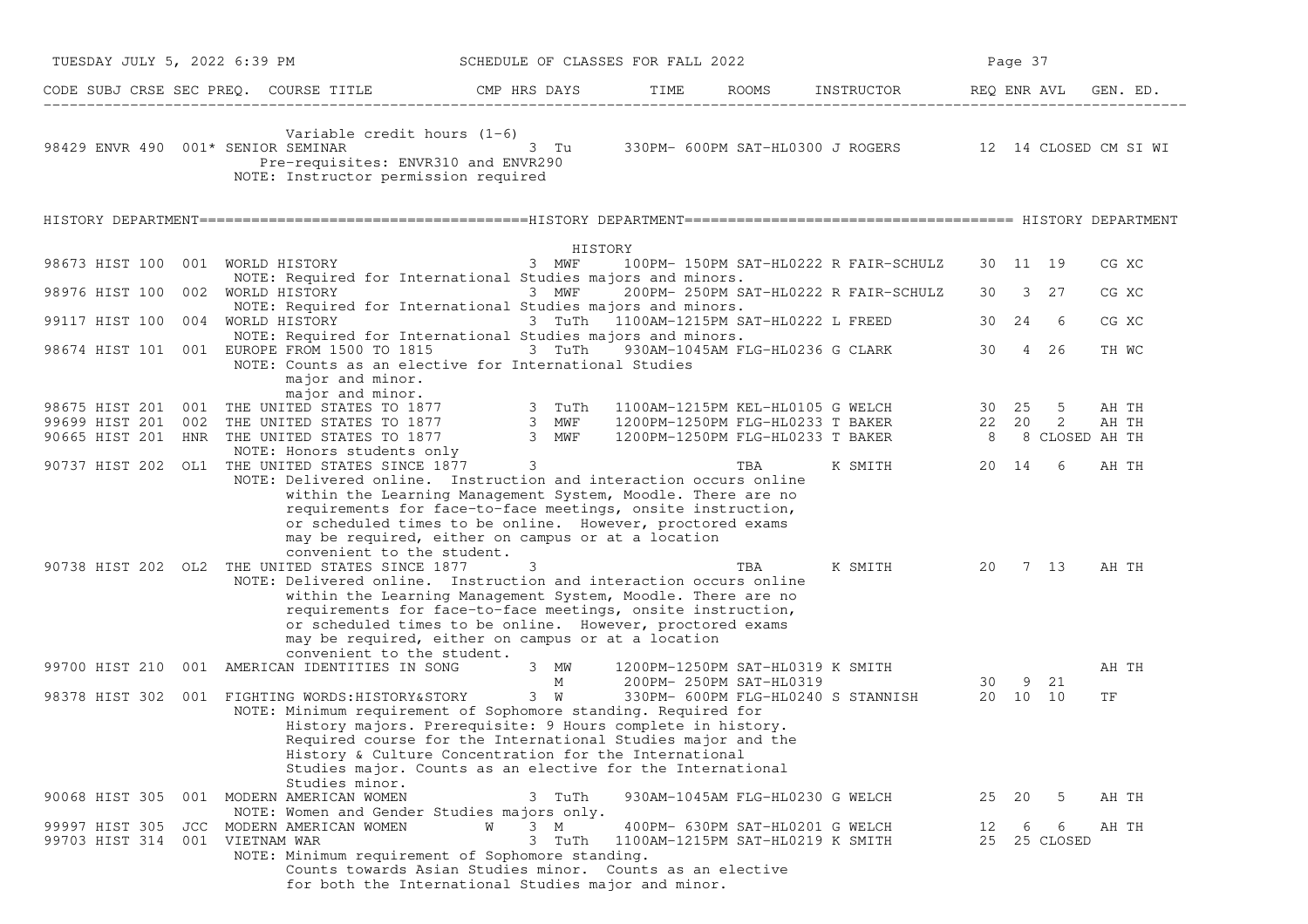| TUESDAY JULY 5, 2022 6:39 PM                                                                                                                                                                                                         |                                                                                                                                                                                                                                                                 |               | SCHEDULE OF CLASSES FOR FALL 2022                                                        |                                  |                                                                                      |                      | Page 38 |                     |                         |
|--------------------------------------------------------------------------------------------------------------------------------------------------------------------------------------------------------------------------------------|-----------------------------------------------------------------------------------------------------------------------------------------------------------------------------------------------------------------------------------------------------------------|---------------|------------------------------------------------------------------------------------------|----------------------------------|--------------------------------------------------------------------------------------|----------------------|---------|---------------------|-------------------------|
| CODE SUBJ CRSE SEC PREQ. COURSE TITLE CMP HRS DAYS TIME ROOMS INSTRUCTOR REQ ENR AVL GEN. ED.                                                                                                                                        |                                                                                                                                                                                                                                                                 |               |                                                                                          |                                  |                                                                                      |                      |         |                     |                         |
| 90110 HIST 322 001 ANCIENT MIDDLE EAST 3 MW 200PM-315PM FLG-HL0233 S STANNISH 25 14 11<br>90069 HIST 350 001 PRACTICING PUBLIC HISTORY 3 Tu 330PM-600PM SAT-HL0319 S IMAI 12 6 6<br>90071 HIST 371 001 THE FIRST WORLD WAR 3 MWF 100 | NOTE: Minimum requirement of Sophomore standing. Counts as an                                                                                                                                                                                                   |               |                                                                                          |                                  |                                                                                      |                      |         |                     |                         |
| 98213 HIST 379 001 HISTORY OF NEW YORK STATE                                                                                                                                                                                         | elective for both the International Studies major and minor.<br>NOTE: Minimum of Sophomore standing required.                                                                                                                                                   | 3 MW          |                                                                                          |                                  | ng. counts as an<br>idies major and minor.<br>200PM-315PM FLG-HL0230 G WELCH 25 9 16 |                      |         |                     |                         |
| 90072 HIST 470 001 AFRICAN ENVIRONMENTAL HISTORY 3 M<br>90073 HIST 471 001 HISTORY OF MONEY 3 MW 200PM-315PM FLG-HL0211 G CLARK 25 8 17<br>99328 HIST 480 001* SEMINAR: GENDER IN AMERICA 3 TuTh 200PM-315PM FLG-HL0235 G WELCH 12 5 | Counts towards Women and Gender Studies.<br>Pre-requisites: HIST302<br>NOTE: Minimum requirement of junior standing. History majors only.<br>Prerequisite: HIST 302 and upper division course in an area<br>of seminar focus or instructor permission required. |               |                                                                                          |                                  |                                                                                      |                      |         |                     | CM CT WI                |
| INTERDISCIPLINARY DEPARTMENT========================INTERDISCIPLINARY DEPARTMENT======================= INTERDISCIPLINARY DEPARTMENT                                                                                                 |                                                                                                                                                                                                                                                                 |               |                                                                                          |                                  |                                                                                      |                      |         |                     |                         |
| 99506 INDS 100 001 EXPLORING THE ARTS & SCIENCES 3 TUTh 930AM-1045AM FLG-HL0238 S LOPEZ 35 32<br>90688 INDS 100R 001 EXPLORING ARTS & SCIENCES REC 1 W 1100AM-1150AM FLG-HL0205 S LOPEZ 35 1 34                                      | INTERDISCIPLINARY STUDIES                                                                                                                                                                                                                                       |               |                                                                                          |                                  |                                                                                      |                      |         |                     | PI                      |
| MATHEMATICS DEPARTMENT===============================MATHEMATICS DEPARTMENT============================== MATHEMATICS DEPARTMENT                                                                                                     |                                                                                                                                                                                                                                                                 |               |                                                                                          |                                  |                                                                                      |                      |         |                     |                         |
| 98958 MATH 100 001 EXCURSIONS IN MATHEMATICS 3 MWF 200PM-250PM FLG-HL0236 H ELLINGSEN 25 20 5<br>99118 MATH 101 001 MATH FOR ELEMENTARY ED I 3 MWF 1000AM-1050AM SAT-HL0312 C MILLER 28 19 9                                         | NOTE: Childhood/Early Childhood Education majors only.                                                                                                                                                                                                          | MATHEMATICS   |                                                                                          |                                  |                                                                                      |                      |         |                     | FM TM<br>FM TM          |
| 99724 MATH 101 002 MATH FOR ELEMENTARY ED I                                                                                                                                                                                          | 3 MWF<br>NOTE: Childhood/Early Childhood Education majors only.                                                                                                                                                                                                 |               |                                                                                          |                                  | ajors only.<br>1100AM-1150AM SAT-HL0312 C MILLER 28 18 10                            |                      |         |                     | FM TM                   |
| 90078 MATH 102 001* MATH FOR ELEMENTARY ED II 3 MWF <sup>5</sup> 900AM- 950AM SAT-HL0312 C YUEN 28 15 13                                                                                                                             | Pre-requisites: MATH101                                                                                                                                                                                                                                         |               |                                                                                          |                                  |                                                                                      |                      |         |                     | FM TM                   |
| NOTE: Childhood/Early Childhood Education majors only.<br>90249 MATH 121 001 NUMERICAL DESIGNS 3 MWF 1100AM-1150AM FLG-HL0235 J HOWALD 20 4 16<br>99280 MATH 125 001 PROBABILITY & STATS I 3 MWF 800AM-850AM FLG-HL0238 J FOISY 25 7 | NOTE: Childhood/Early Childhood Education majors only.<br>NOTE: Same as CIS 125/PSYC 125/STAT 100.                                                                                                                                                              |               |                                                                                          |                                  |                                                                                      |                      |         |                     | FM TM<br>FM TM          |
| 98476 MATH 125 002 PROBABILITY & STATS I 3 MWF                                                                                                                                                                                       | NOTE: Same as CIS 125/PSYC 125/STAT 100.                                                                                                                                                                                                                        |               |                                                                                          |                                  | 900AM- 950AM FLG-HL0238 J FOISY 25 22 3                                              |                      |         |                     | FM TM                   |
| 98498 MATH 125 003 PROBABILITY & STATS I                                                                                                                                                                                             | 3 MWF<br>NOTE: Same as CIS 125/PSYC 125/STAT 100.                                                                                                                                                                                                               |               |                                                                                          |                                  | 1100AM-1150AM FLG-HL0238 J FOISY 25 26 CLOSED FM TM                                  |                      |         |                     |                         |
| 90079 MATH 125 004 PROBABILITY & STATS I 3 MWF<br>90080 MATH 125 005 PROBABILITY & STATS I<br>90663 MATH 125 R01 PROBABILITY & STATS I                                                                                               | R<br>NOTE: This course is taught at the Riverview Correctional Facility<br>and is not for students on campus.<br>START/END DATES: 08/29-12/16                                                                                                                   | 3 MWF<br>3 MW | 100PM- 150PM FLG-HL0210 J HOWALD<br>200PM- 250PM FLG-HL0210 J HOWALD<br>900AM-1015AM TBA |                                  | TBA B MADORE                                                                         | 25 12 13<br>25<br>25 |         | 9 16<br>$0\quad 25$ | FM TM<br>FM TM<br>FM TM |
| 98629 MATH 141 001 INTEGRATED CALCULUS. IA                                                                                                                                                                                           |                                                                                                                                                                                                                                                                 | 4 MWF<br>Tu   | 930AM-1045AM FLG-HL0206                                                                  |                                  | 900AM- 950AM FLG-HL0206 V KLAWITTER                                                  | 20                   |         | 2 18                | FM TM                   |
| 98677 MATH 141 002 INTEGRATED CALCULUS. IA                                                                                                                                                                                           |                                                                                                                                                                                                                                                                 | 4 MWF<br>Tu   | 1100AM-1215PM FLG-HL0206                                                                 |                                  | 1000AM-1050AM FLG-HL0206 V KLAWITTER                                                 | 20                   |         | 6 14                | FM TM                   |
| 98497 MATH 151 001 CALCULUS 1                                                                                                                                                                                                        |                                                                                                                                                                                                                                                                 | 4 MWF         |                                                                                          | 900AM- 950AM FLG-HL0211 L PERSON |                                                                                      |                      |         |                     | FM TM                   |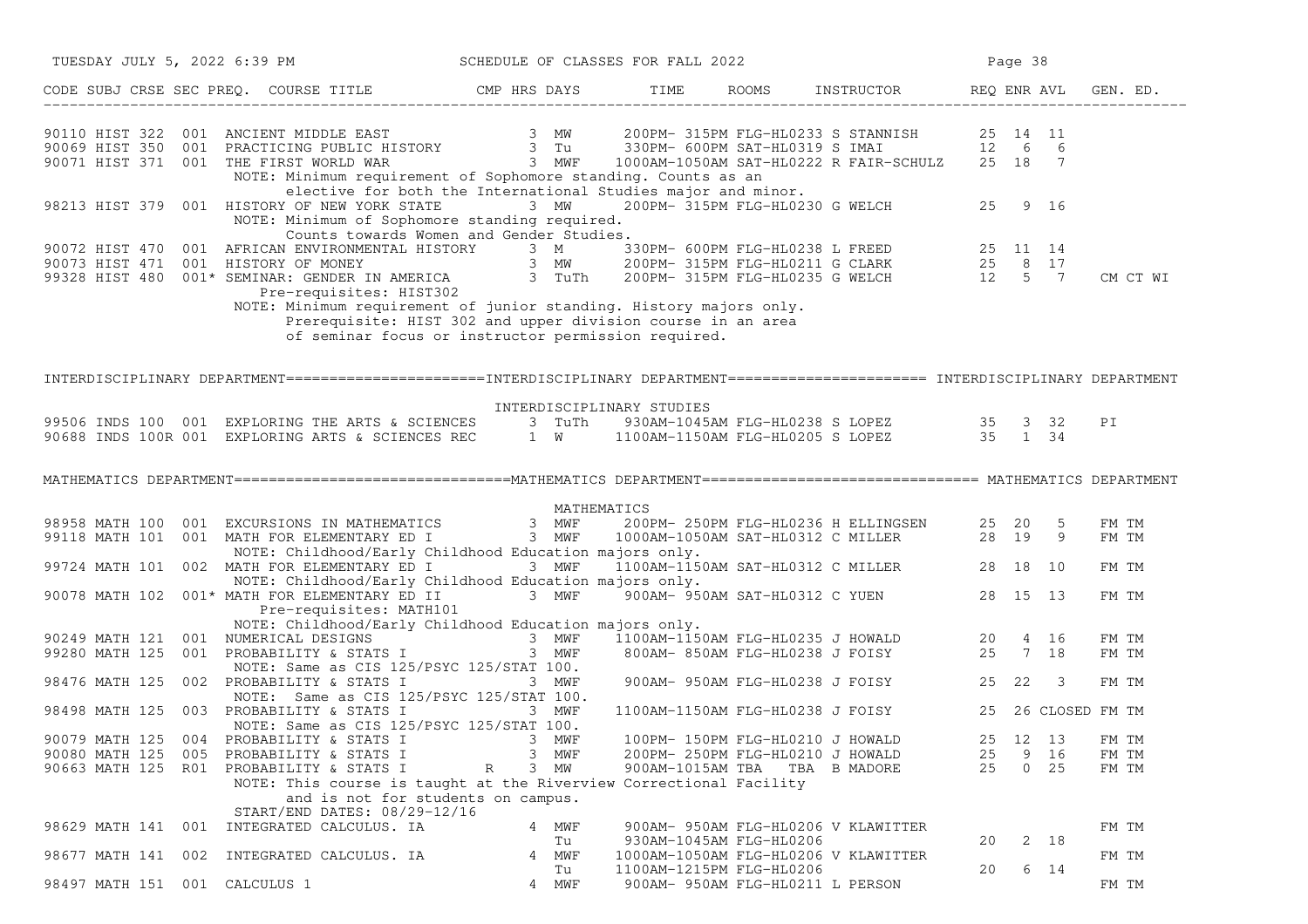| TUESDAY JULY 5, 2022 6:39 PM SCHEDULE OF CLASSES FOR FALL 2022                                                                                                                                                                                          |                                                                                                                        |                                  |                         |                                            |                | Page 39  |             |          |
|---------------------------------------------------------------------------------------------------------------------------------------------------------------------------------------------------------------------------------------------------------|------------------------------------------------------------------------------------------------------------------------|----------------------------------|-------------------------|--------------------------------------------|----------------|----------|-------------|----------|
| CODE SUBJ CRSE SEC PREQ. COURSE TITLE THE ROOMS INSTRUCTOR REQ ENR AVL GEN. ED.                                                                                                                                                                         |                                                                                                                        |                                  |                         |                                            |                |          |             |          |
| NOTE: High school precalculus or MATH 110 with a minimum grade of                                                                                                                                                                                       | Tu<br>2.0 or three years of high school Regents level mathematics                                                      |                                  | 930AM-1045AM FLG-HL0211 |                                            | 25 4 21        |          |             |          |
| 98139 MATH 151 002 CALCULUS 1                                                                                                                                                                                                                           | with at least a 90 in each course recommended.<br>4 MWF<br>Tu                                                          | 1100AM-1215PM FLG-HL0211         |                         | 1000AM-1050AM FLG-HL0211 L PERSON<br>ERSON |                | 25 11 14 |             | FM TM    |
| NOTE: High school precalculus or MATH 110 with a minimum grade of<br>98746 MATH 152 001* CALCULUS 2                                                                                                                                                     | 2.0 or three years of high school Regents level mathematics<br>with at least a 90 in each course recommended.<br>4 MWF |                                  |                         | 1000AM-1050AM FLG-HL0236 H ELLINGSEN       |                |          |             | FM TM    |
| Pre-requisites: MATH151 or MATH141 and MATH142                                                                                                                                                                                                          | Tu                                                                                                                     | 1100AM-1215PM FLG-HL0236         |                         |                                            |                | 25 13 12 |             |          |
| 98134 MATH 340 001* SET THEORY & LOGIC<br>Pre-requisites: MATH152                                                                                                                                                                                       | 3 MWF 100PM-150PM SAT-HL0219 L PERSON                                                                                  |                                  |                         |                                            |                | 20 15 5  |             | CM WI    |
| NOTE: Additional prerequisite of FW course.<br>98630 MATH 375 001* LINEAR ALGEBRA 1 3 MWF<br>Pre-requisites: MATH152 and MATH340                                                                                                                        |                                                                                                                        |                                  |                         | 1200PM-1250PM FLG-HL0236 C YUEN            |                | 20 16 4  |             |          |
| NOTE: MATH 340 may be taken concurrently with permission.<br>98140 MATH 404 001* ELEMENTS OF GEOMETRY                                                                                                                                                   |                                                                                                                        |                                  |                         | 200PM- 250PM SAT-HL0312 C MILLER           | 15 8           |          | 7           |          |
| $1001*$ ELEMENTS OF GEOMETRY 3 MWF 200PM-250PM SAT-HL0312 C MILLER<br>Pre-requisites: MATH340<br>001* MODERN ALGEBRA 1 3 MWF 900AM-950AM FLG-HL0236 H ELLINGSEN<br>Pre-requisites: MATH340<br>001* ADVANCED CALCULUS 1 3 MWF 100PM-15<br>98136 MATH 423 |                                                                                                                        |                                  |                         |                                            | 20 11          |          | - 9         |          |
| 98212 MATH 451 001* ADVANCED CALCULUS 1<br>Pre-requisites: MATH253 and MATH340                                                                                                                                                                          |                                                                                                                        |                                  |                         |                                            | 15             | - 6      | 9           |          |
| 98135 MATH 460 001* PROBLEM SEMINAR<br>Pre-requisites: MATH375 and MATH451 and MATH423                                                                                                                                                                  | 3 MWF                                                                                                                  |                                  |                         | 1200PM-1250PM FLG-HL0240 V KLAWITTER       | 15             | 2 13     |             | CM SI WI |
| NOTE: Addition prerequisite of FW course.<br>90792 MATH 498 001* UNDERGRADUATE GRAPH THEORY                                                                                                                                                             | 3                                                                                                                      |                                  |                         | TBA TBA TBA J FOISY 0                      |                |          | 1 CLOSED SI |          |
| Pre-requisites: MATH451 and MATH375 and MATH423<br>98137 MATH 526 001* LINEAR ALGEBRA 2 3 MWF<br>Pre-requisites: MATH375                                                                                                                                |                                                                                                                        |                                  |                         | 100PM- 150PM SAT-HL0312 C MILLER           | 15             | 4 11     |             |          |
| NOTE: Instructor permission required.<br>98138 MATH 671 001* ABSTRACT ALGEBRA 1<br>Pre-requisites: MATH375                                                                                                                                              |                                                                                                                        |                                  |                         |                                            |                |          |             |          |
| NOTE: MA and BA/MA students only.<br>98159 MATH 691 001* REAL VARIABLES 1<br>Pre-requisites: MATH451                                                                                                                                                    | $3$ MW                                                                                                                 |                                  |                         | 200PM- 315PM FLG-HL0240 B MADORE           |                | 10 5 5   |             |          |
| NOTE: MA and BA/MA students only.<br>90793 MATH 698 001 GRADUATE GRAPH THEORY 3                                                                                                                                                                         |                                                                                                                        |                                  |                         | TBA TBA TBA J FOISY                        | $\overline{0}$ |          | 1 CLOSED    |          |
| MODERN LANGUAGE DEPARTMENT=========================MODERN LANGUAGE DEPARTMENT======================== MODERN LANGUAGE DEPARTMENT                                                                                                                        |                                                                                                                        |                                  |                         |                                            |                |          |             |          |
| 98215 ARAB 101 001 ARAB LEVEL 1 CALLIGRAPHY ART                                                                                                                                                                                                         | MODERN LANG - ARABIC<br>3 MWF                                                                                          | 1000AM-1050AM FLG-HL0238 L LUNT  |                         |                                            | 21             | 3 18     |             | СL       |
| NOTE: Assumes no previous Arabic.<br>001 NORTH AFRICAN LITERATURE & CUL<br>90732 ARAB 398                                                                                                                                                               | 3                                                                                                                      | TBA                              | TBA                     | TBA L LUNT                                 | 0              |          | 6 CLOSED    |          |
| 98417 FREN 101<br>001 FREN LEVEL 1 ALORS ON CHANTE!                                                                                                                                                                                                     | MODERN LANG - FRENCH<br>3 MWF                                                                                          | 1000AM-1050AM MRY-HL0253 M CATEL |                         |                                            | 21             | 7 14     |             | СL       |
| NOTE: Assumes no previous French<br>98447 FREN 101 002 FREN LEVEL 1 ALORS ON CHANTE!<br>NOTE: Assumes no previous French                                                                                                                                | 3 MWF                                                                                                                  | 1100AM-1150AM MRY-HL0253 M CATEL |                         |                                            | 21             | 8 13     |             | СL       |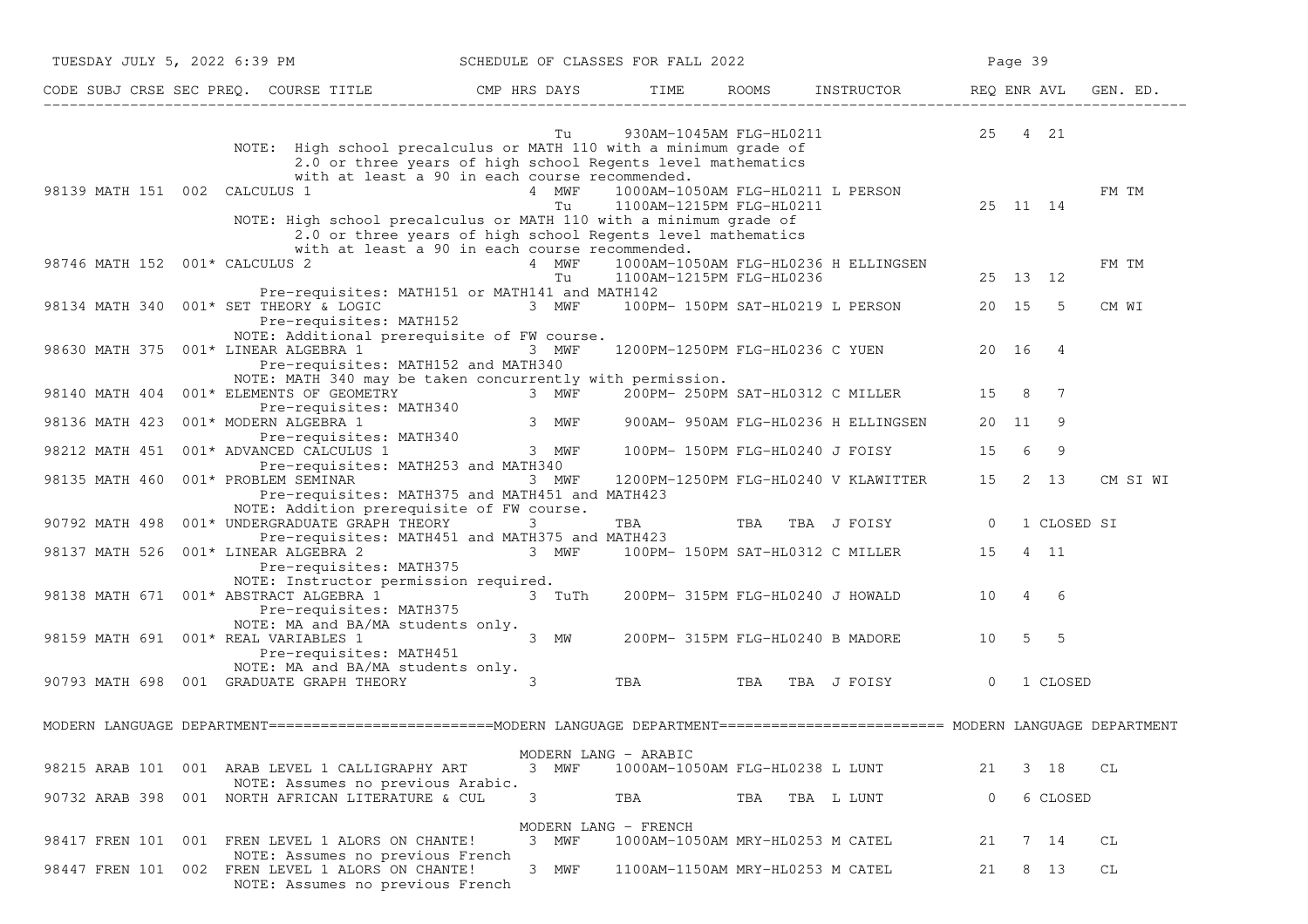|                | TUESDAY JULY 5, 2022 6:39 PM SCHEDULE OF CLASSES FOR FALL 2022                                                                                                                                                                                            |                        |                                  |     |                                                  |          | Page 40   |                 |       |
|----------------|-----------------------------------------------------------------------------------------------------------------------------------------------------------------------------------------------------------------------------------------------------------|------------------------|----------------------------------|-----|--------------------------------------------------|----------|-----------|-----------------|-------|
|                | CODE SUBJ CRSE SEC PREQ. COURSE TITLE THE ROOMS INSTRUCTOR THE ROOMS ENRICH REQ ENR AVL GEN. ED.                                                                                                                                                          |                        |                                  |     |                                                  |          |           |                 |       |
|                | 90056 FREN 103 001 FREN LEVEL 3 SONG, POEM, LOVE 3 MWF 100PM-150PM MRY-HL0253 M CATEL 21 5 16<br>NOTE: Assumes completion of French 102 or high school equivalent.<br>90057 FREN 202 OL1 FRENCH FOR BUSINESS 3 MWF 1200PM-1250PM ONLINETBA L LUNT 21 5 16 |                        |                                  |     |                                                  |          |           |                 | CL ML |
|                | NOTE: The course is 100% online and all direct instruction occurs<br>in real time without time delay.                                                                                                                                                     |                        |                                  |     |                                                  |          |           |                 | CG ML |
|                | 99716 LANG 296 001 EUROPEAN LANG&CULT: FRENCH CASE 3 TuTh 1100AM-1215PM FLG-HL0233 M CATEL 21 3 18<br>NOTE: Counts towards Women and Gender Studies.                                                                                                      | MODERN LANG - LANGUAGE |                                  |     |                                                  |          |           |                 | CG WC |
|                | 99333 LATN 101 001 LATN LEVEL 1: MYSTERY TALE 3 MWF<br>NOTE: Assumes no previous Latin.                                                                                                                                                                   | MODERN LANG - LATIN    |                                  |     | 1000AM-1050AM FLG-HL0232 G ANDERSON 21 13 8      |          |           |                 | CL    |
|                | 99350 MOHK 101 001 MOHK LEVEL 1 FAMILY 3 M 400PM- 630PM FLG-HL0233 R RANSOM 29 7 22<br>NOTE: Assumes no previous Mohawk.                                                                                                                                  | MODERN LANG - MOHAWK   |                                  |     |                                                  |          |           |                 | СL    |
|                |                                                                                                                                                                                                                                                           | MODERN LANG - SPANISH  |                                  |     |                                                  |          |           |                 |       |
|                | 98121 SPAN 101 001 SPAN LEVEL 1 HUMOR & COMEDY<br>NOTE: Assumes no previous Spanish                                                                                                                                                                       | 3 MWF                  |                                  |     | 1000AM-1050AM FLG-HL0233 S LOPEZ 25 25 CLOSED CL |          |           |                 |       |
|                | 99976 SPAN 101 003 SPANISH LEVEL 1 COMIC VISIONS<br>NOTE: Assumes no previous Spanish.                                                                                                                                                                    |                        |                                  |     | 3 MWF 900AM-950AM FLG-HL0230 G ANDERSON          |          |           | 21 21 CLOSED CL |       |
|                | 98745 SPAN 103 003 SPAN LEVEL 3 CARTOON CULTURE<br>NOTE: Assumes completion of Spanish 102 or high school equivalent.                                                                                                                                     |                        |                                  |     | 3 MWF 1200PM-1250PM FLG-HL0232 G ANDERSON        |          | 21 8 13   |                 | CL ML |
|                | 99299 SPAN 203 001 ORAL & WRITTEN SPAN I <sup>3</sup> MWF 200PM-250PM MRY-HL0225 O SARMIENTO 15 8 7                                                                                                                                                       |                        |                                  |     |                                                  |          |           |                 | CL ML |
|                | NOTE: Assumes completion of Spanish 103 or high school equivalent.<br>90685 SPAN 204 001* ORAL & WRITTEN SPANISH II $\overline{3}$ MWF $\overline{2}$ 00PM- 250PM FLG-HL0238 G ANDERSON<br>Pre-requisites: SPAN203                                        |                        |                                  |     |                                                  |          | 21 3 18   |                 |       |
|                | NOTE: Assumes completion of SPAN 203 or equivalent.<br>98123 SPAN 304 001 CULTURES OF LATIN AMERICA 3 TuTh 1100AM-1215PM FLG-HL0240 L TREVIZAN<br>NOTE: Assumes completion of SPAN 204 or equivalent.                                                     |                        |                                  |     |                                                  | 21 5 16  |           |                 | ХC    |
|                | Counts towards Women and Gender Studies.<br>98799 SPAN 461 001 LATIN AMERICAN NARRATIVE 3 MW 300PM-415PM MRY-HL0225 L TREVIZAN 15 4 11<br>NOTE: Assumes completion of SPAN 306 and SPAN 308                                                               |                        |                                  |     |                                                  |          |           |                 | АC    |
|                |                                                                                                                                                                                                                                                           |                        |                                  |     |                                                  |          |           |                 |       |
|                | ${\tt MUSIC \; INDUSTRY \; - \; ALL \; STUDENTS} \label{eq:MUSIC INDUSTRY - ALL STUDENTS {\tt MUSIC \; INDUSTRY \; - \; ALL \; STUDENTS} \nonumber$<br>Pre-requisites: MUAI201 or MUAI327                                                                 |                        |                                  |     | 1000AM-1050AM BIS-HLC224 D COLES 40 19 21        |          |           |                 |       |
|                | 90160 MUAI 320 001* @MUSIC BUSINESS TECHNOLOGY 3 MWF 1100AM-1150AM SCH-HLA227 P MCCOY<br>Pre-requisites: MUAI327 or MUAI201 and MUAI202 or MUAI328                                                                                                        |                        |                                  |     |                                                  | 20 13    |           |                 |       |
|                | 90161 MUAI 332 001* @RECORDING & PRODUCTION TECH<br>Pre-requisites: MUAI201 or MUAI327 and MUAI202 or MUAI328                                                                                                                                             | 3 Tu                   |                                  |     | 600PM- 830PM PFMART0408 D MCKINNIE               |          |           | 12 12 CLOSED    |       |
| 90247 MUAI 395 | 001 @PROMOTION & MARKETING MUSIC<br>90162 MUAI 400 001* @LEGAL ASPECTS MUS INDUSTRY<br>Pre-requisites: MUAI327 or MUAI201 and MUAI328 or MUAI202                                                                                                          | 3 TuTh<br>3 Th         | 1100AM-1215PM BIS-HLC309 D COLES |     | 600PM-830PM BIS-HLC303 S BUTTON                  | 15<br>25 | 8<br>17 8 | - 7             |       |
| 90163 MUAI 450 | 001* @PRACTICUM IN MUSIC BUSINESS                                                                                                                                                                                                                         | 2                      | TBA                              | TBA | TBA D VIA                                        | $\circ$  |           | 0 CLOSED        |       |
| 90164 MUAI 460 | Pre-requisites: MUAI201 or MUAI327 and MUAI202 or MUAI328<br>001* @ESSENTIAL PRACTICES/MUSIC BUS<br>Pre-requisites: MUAI201 or MUAI327 and MUAI202 or MUAI328 and MUAI450 or MUAI421                                                                      | 3 TuTh                 |                                  |     | 930AM-1045AM BIS-HLC309 D COLES                  | 22       |           | 9 13            |       |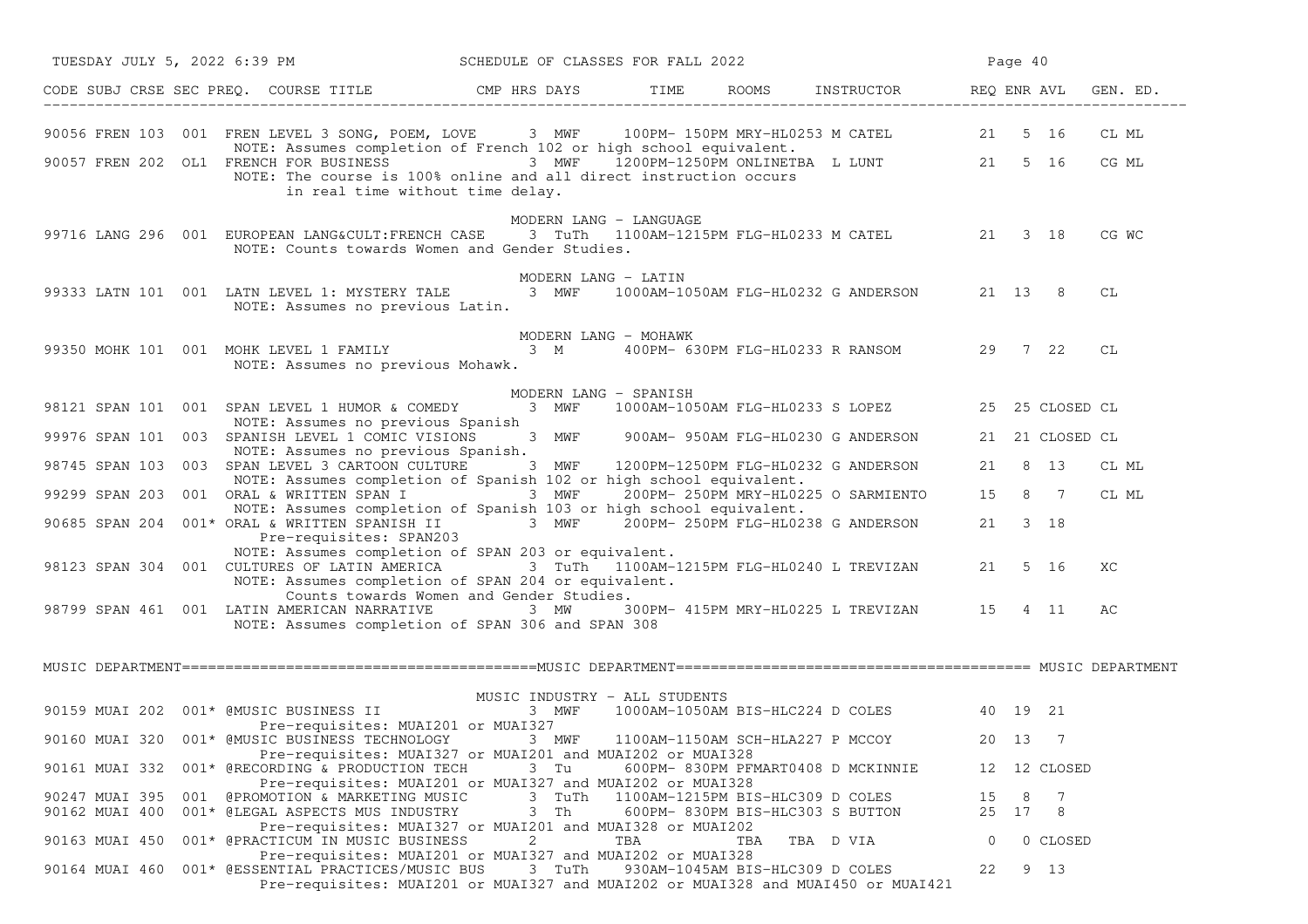| CODE SUBJ CRSE SEC PREQ. COURSE TITLE THE ROOMS INSTRUCTOR REQ ENR AVL GEN. ED.<br>TBA TBA TBA D VIA 0 0 CLOSED<br>90165 MUAI 470 001* @MUSIC BUSINESS INTERNSHIP 12<br>Pre-requisites: MUAI460 or MUAI329<br>MUSIC EDUCATION DEPARTMENT=========================MUSIC EDUCATION DEPARTMENT======================== MUSIC EDUCATION DEPARTMENT<br>MUSIC EDUCATION - CRANE STDNTS<br>$\begin{tabular}{lllllllllll} \bf 400PM & \tt 450PM & \tt BIS-HLC107 & \tt S & \tt TRAMPOSH & & \tt 15 & \tt 15 & \tt CLOSED \\ \bf 900AM- & \tt 950AM & \tt SCH-HLA323 & \tt R & \tt BICZO & & \tt 20 & \tt 23 & \tt CLOSED & \tt FC \\ \end{tabular}$<br>NOTE: Pre-Registered by Crane Staff only.<br>1000AM-1050AM SCH-HLA323 R BICZO 20 21 CLOSED FC<br>90112 MUCE 205 002 @PRINCIPLES OF MUSIC EDUC<br>3 MWF<br>NOTE: Pre-Registered by Crane Staff only.<br>20 15 5<br>90113 MUCE 306 001* @MUSIC TEACHING & LEARNING 3 MWF<br>1100AM-1150AM SCH-HLA311 M CAMPBELL<br>Pre-requisites: MUCE205<br>NOTE: Pre-Registered by Crane Staff only.<br>90114 MUCE 306 002* @MUSIC TEACHING & LEARNING<br>3 MWF<br>1100AM-1150AM SCH-HLA320 J KESSLER<br>20 16 4<br>Pre-requisites: MUCE205<br>NOTE: Pre-Registered by Crane Staff only.<br>3 MWF<br>1100AM-1150AM SCH-HLA323 J LEWIS<br>90115 MUCE 306 003* @MUSIC TEACHING & LEARNING<br>20 16 4<br>Pre-requisites: MUCE205<br>NOTE: Pre-Registered by Crane Staff only.<br>90116 MUCE 307 001* @PRACTICUM IN ELEM GEN MUSIC<br>1 TuTh<br>900AM-1050AM SCH-HLA311 M CAMPBELL<br>6<br>5 1<br>Pre-requisites: MUCE306<br>NOTE: Pre-Registered by Crane Staff only.<br>90117 MUCE 307 002* @PRACTICUM IN ELEM GEN MUSIC 1 TuTh<br>6<br>6 CLOSED<br>900AM-1050AM SCH-HLA323 A MAAS<br>Pre-requisites: MUCE306<br>NOTE: Pre-Registered by Crane Staff only.<br>6<br>$5 \quad 1$<br>90118 MUCE 307 003* @PRACTICUM IN ELEM GEN MUSIC<br>1 TuTh<br>400PM- 550PM SCH-HLA323 R BICZO<br>Pre-requisites: MUCE306<br>NOTE: Pre-Registered by Crane Staff only.<br>6<br>$5 \quad 1$<br>400PM- 550PM SCH-HLA311 S HERSH<br>90119 MUCE 307 004* @PRACTICUM IN ELEM GEN MUSIC<br>1 TuTh<br>Pre-requisites: MUCE306<br>NOTE: Pre-Registered by Crane Staff only.<br>90120 MUCE 307 005* @PRACTICUM IN ELEM GEN MUSIC 1 TuTh<br>7 CLOSED<br>400PM- 550PM SCH-HLA320 J KESSLER<br>6<br>Pre-requisites: MUCE306<br>NOTE: Pre-Registered by Crane Staff only.<br>$5 \quad 1$<br>90121 MUCE 307 006* @PRACTICUM IN ELEM GEN MUSIC<br>1 TuTh<br>400PM- 550PM SCH-HLA147 P SCHNEIDER<br>6<br>Pre-requisites: MUCE306<br>NOTE: Pre-Registered by Crane Staff only.<br>6 CLOSED<br>90122 MUCE 307 007* @PRACTICUM IN ELEM GEN MUSIC<br>1 MW<br>400PM- 550PM SCH-HLA320 J LEWIS<br>6<br>Pre-requisites: MUCE306<br>NOTE: Pre-Registered by Crane Staff only.<br>90123 MUCE 307 008* @PRACTICUM IN ELEM GEN MUSIC 1 MW<br>400PM- 550PM SCH-HLA311 J SCHALLER<br>7 CLOSED<br>6<br>Pre-requisites: MUCE306<br>NOTE: Pre-Registered by Crane Staff only.<br>90124 MUCE 311 001* @PRACTICES IN CLASSROOM INSTRU<br>3 MWF<br>15 12 3<br>900AM- 950AM SCH-HLA320 R DOCKER<br>Pre-requisites: MUCE306<br>NOTE: Pre-Registered by Crane Staff only.<br>90484 MUCE 334 001* @PRACTICUM IN VOCAL ENSEMBLES<br>1<br>МW<br>900AM- 950AM BIS-HLC123 A MAAS<br>330PM- 520PM BIS-HLC107<br>15 11 4<br>Th<br>Pre-requisites: MUCE339<br>NOTE: Pre-Registered by Crane Staff only.<br>90488 MUCE 334 002* @PRACTICUM IN VOCAL ENSEMBLES<br>1200PM-1250PM BIS-HLC101 A MAAS<br>1 MW | TUESDAY JULY 5, 2022 6:39 PM SCHEDULE OF CLASSES FOR FALL 2022 |  |  | Page 41 |
|--------------------------------------------------------------------------------------------------------------------------------------------------------------------------------------------------------------------------------------------------------------------------------------------------------------------------------------------------------------------------------------------------------------------------------------------------------------------------------------------------------------------------------------------------------------------------------------------------------------------------------------------------------------------------------------------------------------------------------------------------------------------------------------------------------------------------------------------------------------------------------------------------------------------------------------------------------------------------------------------------------------------------------------------------------------------------------------------------------------------------------------------------------------------------------------------------------------------------------------------------------------------------------------------------------------------------------------------------------------------------------------------------------------------------------------------------------------------------------------------------------------------------------------------------------------------------------------------------------------------------------------------------------------------------------------------------------------------------------------------------------------------------------------------------------------------------------------------------------------------------------------------------------------------------------------------------------------------------------------------------------------------------------------------------------------------------------------------------------------------------------------------------------------------------------------------------------------------------------------------------------------------------------------------------------------------------------------------------------------------------------------------------------------------------------------------------------------------------------------------------------------------------------------------------------------------------------------------------------------------------------------------------------------------------------------------------------------------------------------------------------------------------------------------------------------------------------------------------------------------------------------------------------------------------------------------------------------------------------------------------------------------------------------------------------------------------------------------------------------------------------------------------------------------------------------------------------------------------------------------------------------------------------------------------------------------------------------------------------------------------------------------------------------------------------------------------------------------------|----------------------------------------------------------------|--|--|---------|
|                                                                                                                                                                                                                                                                                                                                                                                                                                                                                                                                                                                                                                                                                                                                                                                                                                                                                                                                                                                                                                                                                                                                                                                                                                                                                                                                                                                                                                                                                                                                                                                                                                                                                                                                                                                                                                                                                                                                                                                                                                                                                                                                                                                                                                                                                                                                                                                                                                                                                                                                                                                                                                                                                                                                                                                                                                                                                                                                                                                                                                                                                                                                                                                                                                                                                                                                                                                                                                                                          |                                                                |  |  |         |
|                                                                                                                                                                                                                                                                                                                                                                                                                                                                                                                                                                                                                                                                                                                                                                                                                                                                                                                                                                                                                                                                                                                                                                                                                                                                                                                                                                                                                                                                                                                                                                                                                                                                                                                                                                                                                                                                                                                                                                                                                                                                                                                                                                                                                                                                                                                                                                                                                                                                                                                                                                                                                                                                                                                                                                                                                                                                                                                                                                                                                                                                                                                                                                                                                                                                                                                                                                                                                                                                          |                                                                |  |  |         |
|                                                                                                                                                                                                                                                                                                                                                                                                                                                                                                                                                                                                                                                                                                                                                                                                                                                                                                                                                                                                                                                                                                                                                                                                                                                                                                                                                                                                                                                                                                                                                                                                                                                                                                                                                                                                                                                                                                                                                                                                                                                                                                                                                                                                                                                                                                                                                                                                                                                                                                                                                                                                                                                                                                                                                                                                                                                                                                                                                                                                                                                                                                                                                                                                                                                                                                                                                                                                                                                                          |                                                                |  |  |         |
|                                                                                                                                                                                                                                                                                                                                                                                                                                                                                                                                                                                                                                                                                                                                                                                                                                                                                                                                                                                                                                                                                                                                                                                                                                                                                                                                                                                                                                                                                                                                                                                                                                                                                                                                                                                                                                                                                                                                                                                                                                                                                                                                                                                                                                                                                                                                                                                                                                                                                                                                                                                                                                                                                                                                                                                                                                                                                                                                                                                                                                                                                                                                                                                                                                                                                                                                                                                                                                                                          |                                                                |  |  |         |
|                                                                                                                                                                                                                                                                                                                                                                                                                                                                                                                                                                                                                                                                                                                                                                                                                                                                                                                                                                                                                                                                                                                                                                                                                                                                                                                                                                                                                                                                                                                                                                                                                                                                                                                                                                                                                                                                                                                                                                                                                                                                                                                                                                                                                                                                                                                                                                                                                                                                                                                                                                                                                                                                                                                                                                                                                                                                                                                                                                                                                                                                                                                                                                                                                                                                                                                                                                                                                                                                          |                                                                |  |  |         |
|                                                                                                                                                                                                                                                                                                                                                                                                                                                                                                                                                                                                                                                                                                                                                                                                                                                                                                                                                                                                                                                                                                                                                                                                                                                                                                                                                                                                                                                                                                                                                                                                                                                                                                                                                                                                                                                                                                                                                                                                                                                                                                                                                                                                                                                                                                                                                                                                                                                                                                                                                                                                                                                                                                                                                                                                                                                                                                                                                                                                                                                                                                                                                                                                                                                                                                                                                                                                                                                                          |                                                                |  |  |         |
|                                                                                                                                                                                                                                                                                                                                                                                                                                                                                                                                                                                                                                                                                                                                                                                                                                                                                                                                                                                                                                                                                                                                                                                                                                                                                                                                                                                                                                                                                                                                                                                                                                                                                                                                                                                                                                                                                                                                                                                                                                                                                                                                                                                                                                                                                                                                                                                                                                                                                                                                                                                                                                                                                                                                                                                                                                                                                                                                                                                                                                                                                                                                                                                                                                                                                                                                                                                                                                                                          |                                                                |  |  |         |
|                                                                                                                                                                                                                                                                                                                                                                                                                                                                                                                                                                                                                                                                                                                                                                                                                                                                                                                                                                                                                                                                                                                                                                                                                                                                                                                                                                                                                                                                                                                                                                                                                                                                                                                                                                                                                                                                                                                                                                                                                                                                                                                                                                                                                                                                                                                                                                                                                                                                                                                                                                                                                                                                                                                                                                                                                                                                                                                                                                                                                                                                                                                                                                                                                                                                                                                                                                                                                                                                          |                                                                |  |  |         |
|                                                                                                                                                                                                                                                                                                                                                                                                                                                                                                                                                                                                                                                                                                                                                                                                                                                                                                                                                                                                                                                                                                                                                                                                                                                                                                                                                                                                                                                                                                                                                                                                                                                                                                                                                                                                                                                                                                                                                                                                                                                                                                                                                                                                                                                                                                                                                                                                                                                                                                                                                                                                                                                                                                                                                                                                                                                                                                                                                                                                                                                                                                                                                                                                                                                                                                                                                                                                                                                                          |                                                                |  |  |         |
|                                                                                                                                                                                                                                                                                                                                                                                                                                                                                                                                                                                                                                                                                                                                                                                                                                                                                                                                                                                                                                                                                                                                                                                                                                                                                                                                                                                                                                                                                                                                                                                                                                                                                                                                                                                                                                                                                                                                                                                                                                                                                                                                                                                                                                                                                                                                                                                                                                                                                                                                                                                                                                                                                                                                                                                                                                                                                                                                                                                                                                                                                                                                                                                                                                                                                                                                                                                                                                                                          |                                                                |  |  |         |
|                                                                                                                                                                                                                                                                                                                                                                                                                                                                                                                                                                                                                                                                                                                                                                                                                                                                                                                                                                                                                                                                                                                                                                                                                                                                                                                                                                                                                                                                                                                                                                                                                                                                                                                                                                                                                                                                                                                                                                                                                                                                                                                                                                                                                                                                                                                                                                                                                                                                                                                                                                                                                                                                                                                                                                                                                                                                                                                                                                                                                                                                                                                                                                                                                                                                                                                                                                                                                                                                          |                                                                |  |  |         |
|                                                                                                                                                                                                                                                                                                                                                                                                                                                                                                                                                                                                                                                                                                                                                                                                                                                                                                                                                                                                                                                                                                                                                                                                                                                                                                                                                                                                                                                                                                                                                                                                                                                                                                                                                                                                                                                                                                                                                                                                                                                                                                                                                                                                                                                                                                                                                                                                                                                                                                                                                                                                                                                                                                                                                                                                                                                                                                                                                                                                                                                                                                                                                                                                                                                                                                                                                                                                                                                                          |                                                                |  |  |         |
|                                                                                                                                                                                                                                                                                                                                                                                                                                                                                                                                                                                                                                                                                                                                                                                                                                                                                                                                                                                                                                                                                                                                                                                                                                                                                                                                                                                                                                                                                                                                                                                                                                                                                                                                                                                                                                                                                                                                                                                                                                                                                                                                                                                                                                                                                                                                                                                                                                                                                                                                                                                                                                                                                                                                                                                                                                                                                                                                                                                                                                                                                                                                                                                                                                                                                                                                                                                                                                                                          |                                                                |  |  |         |
|                                                                                                                                                                                                                                                                                                                                                                                                                                                                                                                                                                                                                                                                                                                                                                                                                                                                                                                                                                                                                                                                                                                                                                                                                                                                                                                                                                                                                                                                                                                                                                                                                                                                                                                                                                                                                                                                                                                                                                                                                                                                                                                                                                                                                                                                                                                                                                                                                                                                                                                                                                                                                                                                                                                                                                                                                                                                                                                                                                                                                                                                                                                                                                                                                                                                                                                                                                                                                                                                          |                                                                |  |  |         |
|                                                                                                                                                                                                                                                                                                                                                                                                                                                                                                                                                                                                                                                                                                                                                                                                                                                                                                                                                                                                                                                                                                                                                                                                                                                                                                                                                                                                                                                                                                                                                                                                                                                                                                                                                                                                                                                                                                                                                                                                                                                                                                                                                                                                                                                                                                                                                                                                                                                                                                                                                                                                                                                                                                                                                                                                                                                                                                                                                                                                                                                                                                                                                                                                                                                                                                                                                                                                                                                                          |                                                                |  |  |         |
|                                                                                                                                                                                                                                                                                                                                                                                                                                                                                                                                                                                                                                                                                                                                                                                                                                                                                                                                                                                                                                                                                                                                                                                                                                                                                                                                                                                                                                                                                                                                                                                                                                                                                                                                                                                                                                                                                                                                                                                                                                                                                                                                                                                                                                                                                                                                                                                                                                                                                                                                                                                                                                                                                                                                                                                                                                                                                                                                                                                                                                                                                                                                                                                                                                                                                                                                                                                                                                                                          |                                                                |  |  |         |
|                                                                                                                                                                                                                                                                                                                                                                                                                                                                                                                                                                                                                                                                                                                                                                                                                                                                                                                                                                                                                                                                                                                                                                                                                                                                                                                                                                                                                                                                                                                                                                                                                                                                                                                                                                                                                                                                                                                                                                                                                                                                                                                                                                                                                                                                                                                                                                                                                                                                                                                                                                                                                                                                                                                                                                                                                                                                                                                                                                                                                                                                                                                                                                                                                                                                                                                                                                                                                                                                          |                                                                |  |  |         |
|                                                                                                                                                                                                                                                                                                                                                                                                                                                                                                                                                                                                                                                                                                                                                                                                                                                                                                                                                                                                                                                                                                                                                                                                                                                                                                                                                                                                                                                                                                                                                                                                                                                                                                                                                                                                                                                                                                                                                                                                                                                                                                                                                                                                                                                                                                                                                                                                                                                                                                                                                                                                                                                                                                                                                                                                                                                                                                                                                                                                                                                                                                                                                                                                                                                                                                                                                                                                                                                                          |                                                                |  |  |         |
|                                                                                                                                                                                                                                                                                                                                                                                                                                                                                                                                                                                                                                                                                                                                                                                                                                                                                                                                                                                                                                                                                                                                                                                                                                                                                                                                                                                                                                                                                                                                                                                                                                                                                                                                                                                                                                                                                                                                                                                                                                                                                                                                                                                                                                                                                                                                                                                                                                                                                                                                                                                                                                                                                                                                                                                                                                                                                                                                                                                                                                                                                                                                                                                                                                                                                                                                                                                                                                                                          |                                                                |  |  |         |
|                                                                                                                                                                                                                                                                                                                                                                                                                                                                                                                                                                                                                                                                                                                                                                                                                                                                                                                                                                                                                                                                                                                                                                                                                                                                                                                                                                                                                                                                                                                                                                                                                                                                                                                                                                                                                                                                                                                                                                                                                                                                                                                                                                                                                                                                                                                                                                                                                                                                                                                                                                                                                                                                                                                                                                                                                                                                                                                                                                                                                                                                                                                                                                                                                                                                                                                                                                                                                                                                          |                                                                |  |  |         |
|                                                                                                                                                                                                                                                                                                                                                                                                                                                                                                                                                                                                                                                                                                                                                                                                                                                                                                                                                                                                                                                                                                                                                                                                                                                                                                                                                                                                                                                                                                                                                                                                                                                                                                                                                                                                                                                                                                                                                                                                                                                                                                                                                                                                                                                                                                                                                                                                                                                                                                                                                                                                                                                                                                                                                                                                                                                                                                                                                                                                                                                                                                                                                                                                                                                                                                                                                                                                                                                                          |                                                                |  |  |         |
|                                                                                                                                                                                                                                                                                                                                                                                                                                                                                                                                                                                                                                                                                                                                                                                                                                                                                                                                                                                                                                                                                                                                                                                                                                                                                                                                                                                                                                                                                                                                                                                                                                                                                                                                                                                                                                                                                                                                                                                                                                                                                                                                                                                                                                                                                                                                                                                                                                                                                                                                                                                                                                                                                                                                                                                                                                                                                                                                                                                                                                                                                                                                                                                                                                                                                                                                                                                                                                                                          |                                                                |  |  |         |
|                                                                                                                                                                                                                                                                                                                                                                                                                                                                                                                                                                                                                                                                                                                                                                                                                                                                                                                                                                                                                                                                                                                                                                                                                                                                                                                                                                                                                                                                                                                                                                                                                                                                                                                                                                                                                                                                                                                                                                                                                                                                                                                                                                                                                                                                                                                                                                                                                                                                                                                                                                                                                                                                                                                                                                                                                                                                                                                                                                                                                                                                                                                                                                                                                                                                                                                                                                                                                                                                          |                                                                |  |  |         |
|                                                                                                                                                                                                                                                                                                                                                                                                                                                                                                                                                                                                                                                                                                                                                                                                                                                                                                                                                                                                                                                                                                                                                                                                                                                                                                                                                                                                                                                                                                                                                                                                                                                                                                                                                                                                                                                                                                                                                                                                                                                                                                                                                                                                                                                                                                                                                                                                                                                                                                                                                                                                                                                                                                                                                                                                                                                                                                                                                                                                                                                                                                                                                                                                                                                                                                                                                                                                                                                                          |                                                                |  |  |         |
|                                                                                                                                                                                                                                                                                                                                                                                                                                                                                                                                                                                                                                                                                                                                                                                                                                                                                                                                                                                                                                                                                                                                                                                                                                                                                                                                                                                                                                                                                                                                                                                                                                                                                                                                                                                                                                                                                                                                                                                                                                                                                                                                                                                                                                                                                                                                                                                                                                                                                                                                                                                                                                                                                                                                                                                                                                                                                                                                                                                                                                                                                                                                                                                                                                                                                                                                                                                                                                                                          |                                                                |  |  |         |
|                                                                                                                                                                                                                                                                                                                                                                                                                                                                                                                                                                                                                                                                                                                                                                                                                                                                                                                                                                                                                                                                                                                                                                                                                                                                                                                                                                                                                                                                                                                                                                                                                                                                                                                                                                                                                                                                                                                                                                                                                                                                                                                                                                                                                                                                                                                                                                                                                                                                                                                                                                                                                                                                                                                                                                                                                                                                                                                                                                                                                                                                                                                                                                                                                                                                                                                                                                                                                                                                          |                                                                |  |  |         |
|                                                                                                                                                                                                                                                                                                                                                                                                                                                                                                                                                                                                                                                                                                                                                                                                                                                                                                                                                                                                                                                                                                                                                                                                                                                                                                                                                                                                                                                                                                                                                                                                                                                                                                                                                                                                                                                                                                                                                                                                                                                                                                                                                                                                                                                                                                                                                                                                                                                                                                                                                                                                                                                                                                                                                                                                                                                                                                                                                                                                                                                                                                                                                                                                                                                                                                                                                                                                                                                                          |                                                                |  |  |         |
|                                                                                                                                                                                                                                                                                                                                                                                                                                                                                                                                                                                                                                                                                                                                                                                                                                                                                                                                                                                                                                                                                                                                                                                                                                                                                                                                                                                                                                                                                                                                                                                                                                                                                                                                                                                                                                                                                                                                                                                                                                                                                                                                                                                                                                                                                                                                                                                                                                                                                                                                                                                                                                                                                                                                                                                                                                                                                                                                                                                                                                                                                                                                                                                                                                                                                                                                                                                                                                                                          |                                                                |  |  |         |
|                                                                                                                                                                                                                                                                                                                                                                                                                                                                                                                                                                                                                                                                                                                                                                                                                                                                                                                                                                                                                                                                                                                                                                                                                                                                                                                                                                                                                                                                                                                                                                                                                                                                                                                                                                                                                                                                                                                                                                                                                                                                                                                                                                                                                                                                                                                                                                                                                                                                                                                                                                                                                                                                                                                                                                                                                                                                                                                                                                                                                                                                                                                                                                                                                                                                                                                                                                                                                                                                          |                                                                |  |  |         |
|                                                                                                                                                                                                                                                                                                                                                                                                                                                                                                                                                                                                                                                                                                                                                                                                                                                                                                                                                                                                                                                                                                                                                                                                                                                                                                                                                                                                                                                                                                                                                                                                                                                                                                                                                                                                                                                                                                                                                                                                                                                                                                                                                                                                                                                                                                                                                                                                                                                                                                                                                                                                                                                                                                                                                                                                                                                                                                                                                                                                                                                                                                                                                                                                                                                                                                                                                                                                                                                                          |                                                                |  |  |         |
|                                                                                                                                                                                                                                                                                                                                                                                                                                                                                                                                                                                                                                                                                                                                                                                                                                                                                                                                                                                                                                                                                                                                                                                                                                                                                                                                                                                                                                                                                                                                                                                                                                                                                                                                                                                                                                                                                                                                                                                                                                                                                                                                                                                                                                                                                                                                                                                                                                                                                                                                                                                                                                                                                                                                                                                                                                                                                                                                                                                                                                                                                                                                                                                                                                                                                                                                                                                                                                                                          |                                                                |  |  |         |
|                                                                                                                                                                                                                                                                                                                                                                                                                                                                                                                                                                                                                                                                                                                                                                                                                                                                                                                                                                                                                                                                                                                                                                                                                                                                                                                                                                                                                                                                                                                                                                                                                                                                                                                                                                                                                                                                                                                                                                                                                                                                                                                                                                                                                                                                                                                                                                                                                                                                                                                                                                                                                                                                                                                                                                                                                                                                                                                                                                                                                                                                                                                                                                                                                                                                                                                                                                                                                                                                          |                                                                |  |  |         |
|                                                                                                                                                                                                                                                                                                                                                                                                                                                                                                                                                                                                                                                                                                                                                                                                                                                                                                                                                                                                                                                                                                                                                                                                                                                                                                                                                                                                                                                                                                                                                                                                                                                                                                                                                                                                                                                                                                                                                                                                                                                                                                                                                                                                                                                                                                                                                                                                                                                                                                                                                                                                                                                                                                                                                                                                                                                                                                                                                                                                                                                                                                                                                                                                                                                                                                                                                                                                                                                                          |                                                                |  |  |         |
|                                                                                                                                                                                                                                                                                                                                                                                                                                                                                                                                                                                                                                                                                                                                                                                                                                                                                                                                                                                                                                                                                                                                                                                                                                                                                                                                                                                                                                                                                                                                                                                                                                                                                                                                                                                                                                                                                                                                                                                                                                                                                                                                                                                                                                                                                                                                                                                                                                                                                                                                                                                                                                                                                                                                                                                                                                                                                                                                                                                                                                                                                                                                                                                                                                                                                                                                                                                                                                                                          |                                                                |  |  |         |
|                                                                                                                                                                                                                                                                                                                                                                                                                                                                                                                                                                                                                                                                                                                                                                                                                                                                                                                                                                                                                                                                                                                                                                                                                                                                                                                                                                                                                                                                                                                                                                                                                                                                                                                                                                                                                                                                                                                                                                                                                                                                                                                                                                                                                                                                                                                                                                                                                                                                                                                                                                                                                                                                                                                                                                                                                                                                                                                                                                                                                                                                                                                                                                                                                                                                                                                                                                                                                                                                          |                                                                |  |  |         |
|                                                                                                                                                                                                                                                                                                                                                                                                                                                                                                                                                                                                                                                                                                                                                                                                                                                                                                                                                                                                                                                                                                                                                                                                                                                                                                                                                                                                                                                                                                                                                                                                                                                                                                                                                                                                                                                                                                                                                                                                                                                                                                                                                                                                                                                                                                                                                                                                                                                                                                                                                                                                                                                                                                                                                                                                                                                                                                                                                                                                                                                                                                                                                                                                                                                                                                                                                                                                                                                                          |                                                                |  |  |         |
|                                                                                                                                                                                                                                                                                                                                                                                                                                                                                                                                                                                                                                                                                                                                                                                                                                                                                                                                                                                                                                                                                                                                                                                                                                                                                                                                                                                                                                                                                                                                                                                                                                                                                                                                                                                                                                                                                                                                                                                                                                                                                                                                                                                                                                                                                                                                                                                                                                                                                                                                                                                                                                                                                                                                                                                                                                                                                                                                                                                                                                                                                                                                                                                                                                                                                                                                                                                                                                                                          |                                                                |  |  |         |
|                                                                                                                                                                                                                                                                                                                                                                                                                                                                                                                                                                                                                                                                                                                                                                                                                                                                                                                                                                                                                                                                                                                                                                                                                                                                                                                                                                                                                                                                                                                                                                                                                                                                                                                                                                                                                                                                                                                                                                                                                                                                                                                                                                                                                                                                                                                                                                                                                                                                                                                                                                                                                                                                                                                                                                                                                                                                                                                                                                                                                                                                                                                                                                                                                                                                                                                                                                                                                                                                          |                                                                |  |  |         |
|                                                                                                                                                                                                                                                                                                                                                                                                                                                                                                                                                                                                                                                                                                                                                                                                                                                                                                                                                                                                                                                                                                                                                                                                                                                                                                                                                                                                                                                                                                                                                                                                                                                                                                                                                                                                                                                                                                                                                                                                                                                                                                                                                                                                                                                                                                                                                                                                                                                                                                                                                                                                                                                                                                                                                                                                                                                                                                                                                                                                                                                                                                                                                                                                                                                                                                                                                                                                                                                                          |                                                                |  |  |         |
|                                                                                                                                                                                                                                                                                                                                                                                                                                                                                                                                                                                                                                                                                                                                                                                                                                                                                                                                                                                                                                                                                                                                                                                                                                                                                                                                                                                                                                                                                                                                                                                                                                                                                                                                                                                                                                                                                                                                                                                                                                                                                                                                                                                                                                                                                                                                                                                                                                                                                                                                                                                                                                                                                                                                                                                                                                                                                                                                                                                                                                                                                                                                                                                                                                                                                                                                                                                                                                                                          |                                                                |  |  |         |
|                                                                                                                                                                                                                                                                                                                                                                                                                                                                                                                                                                                                                                                                                                                                                                                                                                                                                                                                                                                                                                                                                                                                                                                                                                                                                                                                                                                                                                                                                                                                                                                                                                                                                                                                                                                                                                                                                                                                                                                                                                                                                                                                                                                                                                                                                                                                                                                                                                                                                                                                                                                                                                                                                                                                                                                                                                                                                                                                                                                                                                                                                                                                                                                                                                                                                                                                                                                                                                                                          |                                                                |  |  |         |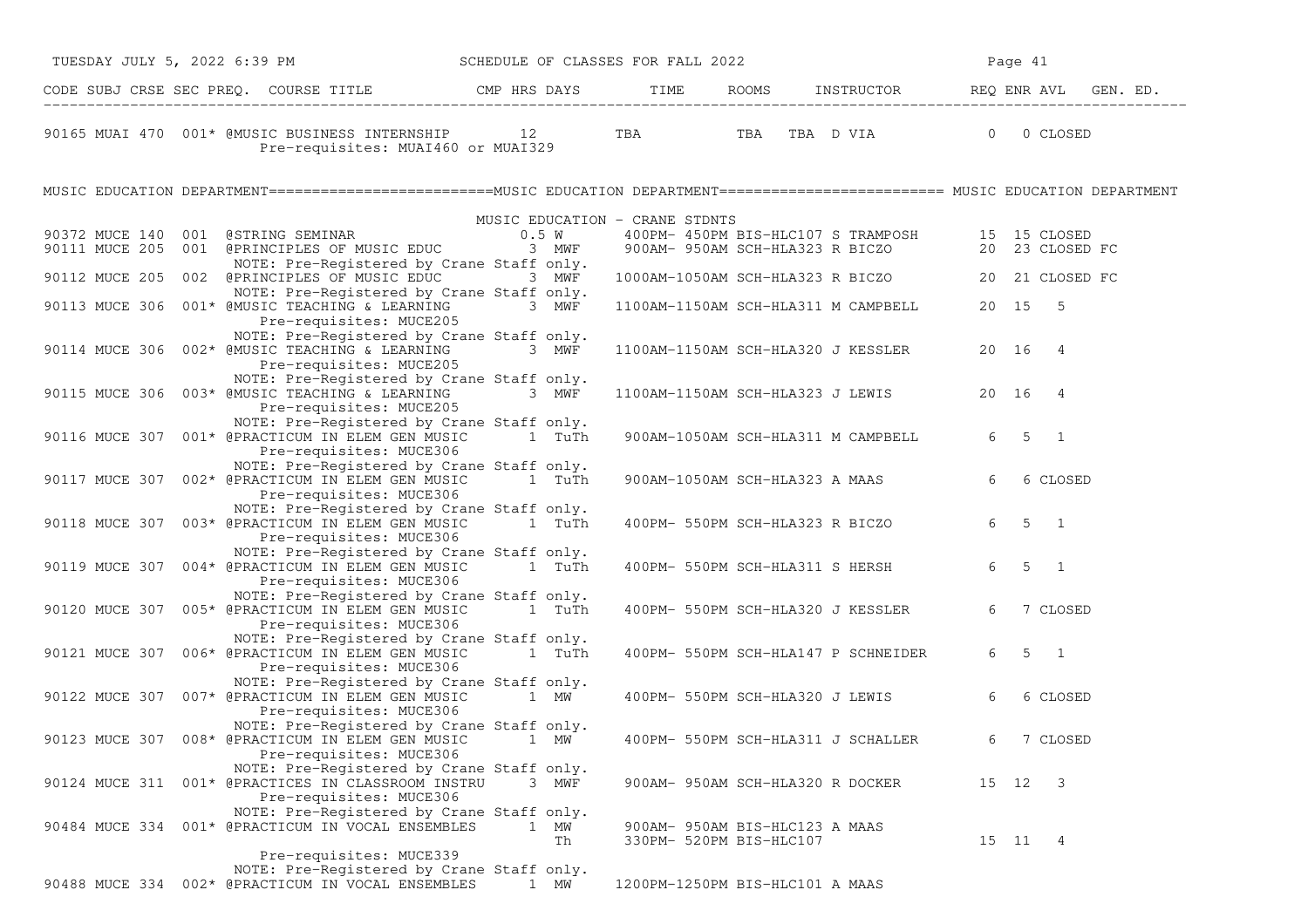| TUESDAY JULY 5, 2022 6:39 PM SCHEDULE OF CLASSES FOR FALL 2022                                                                                                                                                   |                                                                                            |                                   |                                              |          | Page 42               |                            |
|------------------------------------------------------------------------------------------------------------------------------------------------------------------------------------------------------------------|--------------------------------------------------------------------------------------------|-----------------------------------|----------------------------------------------|----------|-----------------------|----------------------------|
|                                                                                                                                                                                                                  |                                                                                            |                                   |                                              |          |                       |                            |
| Pre-requisites: MUCE339                                                                                                                                                                                          |                                                                                            |                                   | Th 330PM- 520PM BIS-HLC107 15 10 5           |          |                       |                            |
| NOTE: Pre-Registered by Crane Staff only.<br>90125 MUCE 335 001* @WIND PRACTICES-ELEMENTARY 2 MW<br>Pre-requisites: MUCP309                                                                                      |                                                                                            |                                   | 1000AM-1050AM BIS-HLC119 J SCHALLER 22 11 11 |          |                       |                            |
| NOTE: Pre-Registered by Crane Staff only.<br>90126 MUCE 335 002* @WIND PRACTICES-ELEMENTARY 2 MW<br>Pre-requisites: MUCP309                                                                                      |                                                                                            |                                   | 1200PM-1250PM BIS-HLC119 J SCHALLER 22 13 9  |          |                       |                            |
| NOTE: Pre-Registered by Crane Staff only.<br>90127 MUCE 336 001* @PRACTICUM IN TCHN BEG INSTRU 1 W <sup>1</sup> 100PM-150PM SCH-HLA311 J SCHALLER                                                                | Pre-requisites: MUCC123 and MUCC125 and MUCC161 and MUCC163 and MUCC164 and MUCE335        |                                   |                                              |          |                       | 15 15 CLOSED               |
| NOTE: Pre-Registered by Crane Staff only.<br>90128 MUCE 336 002* @PRACTICUM IN TCHN BEG INSTRU                                                                                                                   | 1 W<br>Pre-requisites: MUCC123 and MUCC125 and MUCC161 and MUCC163 and MUCC164 and MUCE335 |                                   | 200PM- 250PM SCH-HLA323 J SCHALLER           | 15 14 1  |                       |                            |
| NOTE: Pre-Registered by Crane Staff only.<br>90129 MUCE 337 001* @WIND PRACTICES-SECONDARY 2 MW<br>Pre-requisites: MUCP309                                                                                       |                                                                                            |                                   | 900AM- 950AM BIS-HLC119 W LAKE 22 28 CLOSED  |          |                       |                            |
| NOTE: Pre-Registered by Crane Staff only.<br>90130 MUCE 338  001* @CHORAL PRACTICES-ELEMEN/MS  2  Tu<br>Pre-requisites: MUCP309 and MUCE339                                                                      |                                                                                            |                                   | 330PM- 510PM BIS-HLC107 N KLYKKEN 15 13 2    |          |                       |                            |
| NOTE: Pre-Registered by Crane Staff only.<br>90699 MUCE 338 002* @CHORAL PRACTICES-ELEMEN/MS<br>Pre-requisites: MUCP309 and MUCE339                                                                              | 2 M                                                                                        |                                   | 400PM- 540PM SCH-HLA323 N KLYKKEN 15 9 6     |          |                       |                            |
| NOTE: Pre-Registered by Crane Staff only.<br>90131 MUCE 339 001* @CHORAL PRACTICES-SECD/ADULT 2 TuTh 1000AM-1050AM CRN-MCB115 J FRANCOM 20 11 9<br>Pre-requisites: MUCP309                                       |                                                                                            |                                   |                                              |          |                       |                            |
| NOTE: Pre-Registered by Crane Staff only.<br>90132 MUCE 339 002* @CHORAL PRACTICES-SECD/ADULT 2 TuTh<br>Pre-requisites: MUCP309                                                                                  |                                                                                            |                                   | 1100AM-1150AM CRN-MCB115 J FRANCOM           | 20 10 10 |                       |                            |
| NOTE: Pre-Registered by Crane Staff only.<br>90133 MUCE 340 001* @STRING PRACTICES: ELEMENTARY 2 TuTh                                                                                                            | Pre-requisites: MUCC241 and MUCC242 and MUCC243 and MUCC244 and MUCP309                    |                                   | 1100AM-1150AM SCH-HLA323 R DOCKER 25 10 15   |          |                       |                            |
| NOTE: Pre-Registered by Crane Staff only.<br>90223 MUCE 342  001* @PRACTICUM IN STRING TEACHING 1 F                                                                                                              | MW                                                                                         | 400PM- 550PM BIS-HLC318           | 100PM- 150PM SCH-HLA311 R DOCKER             |          | $7 \qquad 6 \qquad 1$ |                            |
|                                                                                                                                                                                                                  | Pre-requisites: MUCC241 and MUCC242 and MUCC243 and MUCC244 and MUCP309                    |                                   |                                              |          |                       |                            |
| NOTE: Pre-Registered by Crane Staff only.<br>90134 MUCE 378 001* @NATIONAL STRING PROJECT $\begin{array}{ccc} 1 & F & 100PM- 150PM & SCH-HLA311 & J KESSLER \ \texttt{MW} & 400PM- 550PM BIS-HLC123 \end{array}$ |                                                                                            |                                   |                                              |          | 8 1 7                 |                            |
| Pre-requisites: MUCE340<br>90135 MUCE 378 002* @NATIONAL STRING PROJECT 2 F 100PM-150PM SCH-HLA311 J KESSLER<br>-<br>Pre-requisites: MUCE340<br>TIONAL STRING PRACE                                              |                                                                                            | 400PM- 550PM BIS-HLC123           |                                              | 8        | .5                    | $\overline{3}$             |
| 90136 MUCE 378<br>003* @NATIONAL STRING PROJECT<br>Pre-requisites: MUCE340                                                                                                                                       | 1 MW                                                                                       |                                   | 400PM- 550PM SCH-HLA147 J SUCHY-PILALIS      | 8        |                       |                            |
| 001 @MUSICIANS' WELLNESS<br>90234 MUCE 395                                                                                                                                                                       | 3 MWF                                                                                      | 1200PM-1250PM BIS-HLC107 B BORDEN |                                              |          |                       | 15 15 CLOSED               |
| 90305 MUCE 418 001 @DIRECTING MUSICAL THEATRE                                                                                                                                                                    | 3 TuTh                                                                                     |                                   | 1100AM-1215PM PFMART0101 A EVERSOLE          | 20 18    |                       | 2                          |
| 90137 MUCE 445 001* @SPECIAL EDUCATION MUSIC                                                                                                                                                                     | 3 MWF<br>Pre-requisites: MUCE306 or MUCE T306 or MUCE B306                                 |                                   | 900AM- 950AM SCH-HLA311 T WANAMAKER          | 16 14    |                       | $\overline{\phantom{0}}^2$ |
| NOTE: Pre-Registered by Crane Staff only.<br>90138 MUCE 445 002* @SPECIAL EDUCATION MUSIC<br>NOTE: Pre-Registered by Crane Staff only.                                                                           | 3 MWF<br>Pre-requisites: MUCE306 or MUCE T306 or MUCE B306                                 |                                   | 1000AM-1050AM SCH-HLA311 T WANAMAKER         | 16 14 2  |                       |                            |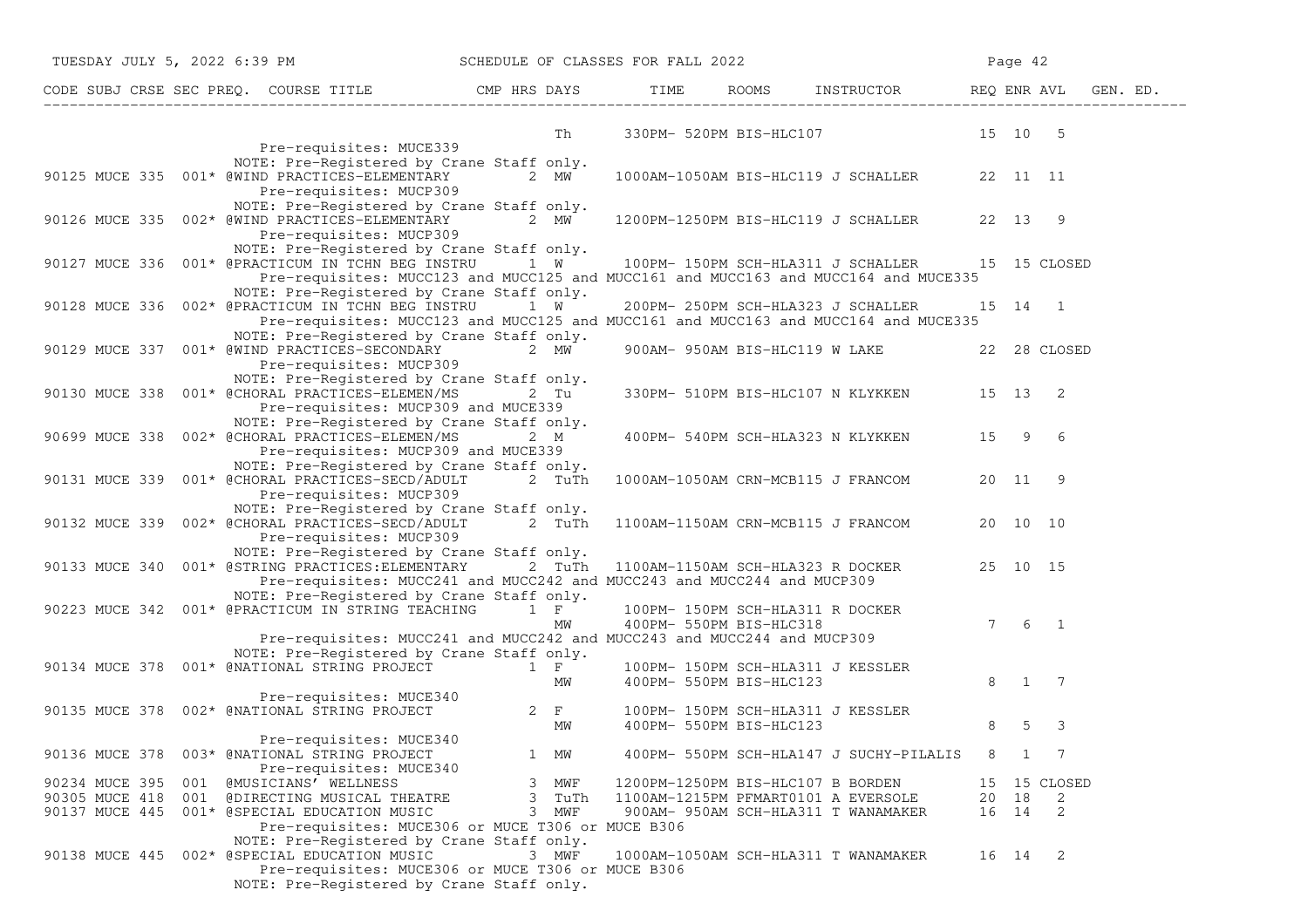|                |     | TUESDAY JULY 5, 2022 6:39 PM SCHEDULE OF CLASSES FOR FALL 2022                                                                                                                                                                                                          |                                                                    |                             |                                                                             |                 | Page 43                 |
|----------------|-----|-------------------------------------------------------------------------------------------------------------------------------------------------------------------------------------------------------------------------------------------------------------------------|--------------------------------------------------------------------|-----------------------------|-----------------------------------------------------------------------------|-----------------|-------------------------|
|                |     | CODE SUBJ CRSE SEC PREQ. COURSE TITLE CMP HRS DAYS TIME ROOMS INSTRUCTOR REQ ENR AVL GEN. ED.                                                                                                                                                                           |                                                                    |                             |                                                                             |                 |                         |
|                |     | Pre-requisites: MUCE306 or MUCE T306 or MUCE B306                                                                                                                                                                                                                       | 3 MWF                                                              |                             | 1200PM-1250PM SCH-HLA311 T WANAMAKER 16 16 CLOSED                           |                 |                         |
|                |     | NOTE: Pre-Registered by Crane Staff only.<br>90480 MUCE 446 001* @PRACTICUM SPECIAL EDUC MUSIC<br>Pre-requisites: MUCE445 or MUCE447                                                                                                                                    | $2 \left( \frac{1}{2} \right)$                                     |                             | TBA TBA TBA TWANAMAKER                                                      | 6               | 6 CLOSED                |
|                |     | 90712 MUCE 446 002* @PRACTICUM SPECIAL EDUC MUSIC<br>ACTICUM SPECIAL EDUC MUSIC 2<br>Pre-requisites: MUCE445 or MUCE447                                                                                                                                                 |                                                                    |                             | TBA TBA TBA TWANAMAKER                                                      | 6               | $5 \quad 1$             |
|                |     | 001* @STRAT TCH MUS SPEC ED CLSRM 3 MWF 800AM-850AM SCH-HLA311 T WANAMAKER<br>90686 MUCE 447 001* @STRAT TCH MUS SERGE LAD CRISIC<br>Pre-requisites: MUCE306<br>90489 MUCE 448 001 @PSYCHOLOGY OF MUSIC 3 MWF<br>90493 MUCE 460 001* @PIANO PEDAGOGY/PRACTICUM I 3 TuTh |                                                                    |                             |                                                                             |                 | 15 15 CLOSED            |
|                |     |                                                                                                                                                                                                                                                                         |                                                                    |                             | 1000AM-1050AM SCH-HLA320 T LIPKE-PERRY<br>800AM- 850AM SCH-HLA119 K SHERMAN |                 | 15 15 CLOSED            |
|                |     | Pre-requisites: MUCC202 or MUCC204                                                                                                                                                                                                                                      |                                                                    | 430PM- 530PM SCH-HLA119     |                                                                             | 12              | 4 8                     |
|                |     | 90494 MUCE 462 001* @PIANO PEDAGOGY/PRACTICUM III 3 TuTh 1200PM-1250PM CRN-MCB115 K SHERMAN 10 3 7<br>Pre-requisites: MUCE461                                                                                                                                           |                                                                    |                             |                                                                             |                 |                         |
|                |     | 90140 MUCE 467 001 @STUDENT TEACHING IN MUSIC 15 MTuWThF 800AM-300PM TBA<br>NOTE: Buffalo/Rochester area. Pre-Registered by Crane Staff only.                                                                                                                           |                                                                    |                             | TBA M STRUZIK                                                               | $5\overline{)}$ | 5 CLOSED                |
|                |     | 90141 MUCE 467 002 @STUDENT TEACHING IN MUSIC 15 MTuWThF 800AM-300PM TBA<br>NOTE: Capital District area. Pre-Registered by Crane Staff only.                                                                                                                            |                                                                    |                             | TBA K MCCARTY                                                               | $\mathbf{3}$    | 3 CLOSED                |
|                |     | 90142 MUCE 467 003 @STUDENT TEACHING IN MUSIC<br>NOTE: Central area. Pre-Registered by Crane Staff only.<br>90143 MUCE 467 004 @STUDENT TEACHING IN MUSIC                                                                                                               | 15 MTuWThF 800AM- 300PM TBA<br>15 MTuWThF 800AM- 300PM TBA         |                             | TBA R FAUNCE<br>TBA R BRAUNSTEIN                                            | 6<br>$\circ$    | $5 \quad 1$<br>0 CLOSED |
|                |     | NOTE: Hudson Valley area. Pre-Registered by Crane Staff only.<br>90144 MUCE 467 005 @STUDENT TEACHING IN MUSIC                                                                                                                                                          |                                                                    | 15 MTuWThF 800AM- 300PM TBA | TBA M ORWICK                                                                | 6               | 6 CLOSED                |
| 90145 MUCE 467 |     | NOTE: Hudson Valley area.<br>006 @STUDENT TEACHING IN MUSIC                                                                                                                                                                                                             | Pre-Registered by Crane Staff only.<br>15 MTuWThF 800AM- 300PM TBA |                             | TBA D CERULLO                                                               | 9               | 9 CLOSED                |
|                |     | NOTE: Long Island (EAST). Pre-Registered by Crane Staff only.<br>90146 MUCE 467 007 @STUDENT TEACHING IN MUSIC                                                                                                                                                          |                                                                    | 15 MTuWThF 800AM- 300PM TBA | TBA J UZZI                                                                  | 8               | $7 \quad 1$             |
|                |     | NOTE: Long Island (WEST). Pre-Registered by Crane Staff only.<br>90147 MUCE 467 008 @STUDENT TEACHING IN MUSIC 15 MTuWThF 800AM-300PM TBA                                                                                                                               |                                                                    |                             | TBA R DOCKER                                                                | $\mathcal{S}$   | 3 CLOSED                |
|                |     | NOTE: North Country area. Pre-Registered by Crane Staff only.<br>90148 MUCE 477 001* @SENIOR STUDY: MUSIC EDUCATION 3 TBA TBA TBA                                                                                                                                       |                                                                    |                             | TBA M CAMPBELL 2                                                            |                 | 2 CLOSED                |
|                |     | Pre-requisites: MUCE205 and MUCE306 and MUCE307<br>NOTE: Pre-Registered by Crane Staff only.                                                                                                                                                                            |                                                                    |                             |                                                                             |                 |                         |
|                |     |                                                                                                                                                                                                                                                                         |                                                                    |                             |                                                                             |                 |                         |
|                |     |                                                                                                                                                                                                                                                                         |                                                                    |                             |                                                                             |                 |                         |
|                |     |                                                                                                                                                                                                                                                                         |                                                                    |                             |                                                                             |                 |                         |
|                |     | 90252 MUCE 533 001 (BAND INSTR MAINT FOR WIND EDU 3 Tu<br>90243 MUCE 601 001 PHILOSOPH OF MUSIC EDUC 3 TuTh 200PM- 630PM CRN-MCB115 M DECASTRO 12 12 CLOSED<br>90448 MUCE 648 OL1 PSYCHOLOGY OF MUSIC EDUC 3 TuTh 200PM- 315PM SC                                       |                                                                    |                             |                                                                             |                 |                         |
|                |     |                                                                                                                                                                                                                                                                         |                                                                    |                             |                                                                             |                 |                         |
|                |     |                                                                                                                                                                                                                                                                         |                                                                    |                             | TBA TBA A HENDRICKSON 6 1                                                   |                 | 5                       |
|                |     | 90268 MUCC 101 001 @OBOE REED MAKING MUSIC EDUCATION TECH - CRANE<br>90269 MUCC 102 001 @BASSOON REEDMAKING 1 W 300PM-350PM                                                                                                                                             |                                                                    |                             | 300PM- 350PM CRN-MCB115 C LOWE 10 3                                         |                 | 7                       |
| 90270 MUCC 111 | 001 | @KEYBOARD SKILLS I                                                                                                                                                                                                                                                      | МW<br>1                                                            |                             | 900AM- 950AM SCH-HLA119 R SUNIGA                                            | 15              | 9<br>6                  |
| 90271 MUCC 111 | 002 | @KEYBOARD SKILLS I                                                                                                                                                                                                                                                      | 1<br>MW                                                            |                             | 1100AM-1150AM SCH-HLA119 R SUNIGA                                           | 15              | 9<br>6                  |
| 90272 MUCC 111 | 003 | @KEYBOARD SKILLS I                                                                                                                                                                                                                                                      | 1<br>MW                                                            |                             | 100PM- 150PM SCH-HLA119 H WHEELER                                           | 15              | 8<br>7                  |
| 90273 MUCC 111 | 004 | @KEYBOARD SKILLS I                                                                                                                                                                                                                                                      | 1<br>TuTh                                                          |                             | 900AM- 950AM SCH-HLA122 H WHEELER                                           | 15              | 15 CLOSED               |
| 90274 MUCC 111 | 005 | @KEYBOARD SKILLS I                                                                                                                                                                                                                                                      | МW<br>1                                                            |                             | 900AM- 950AM SCH-HLA122 T LIPKE-PERRY                                       | 15              | 5<br>10                 |
| 90275 MUCC 111 | 006 | @KEYBOARD SKILLS I                                                                                                                                                                                                                                                      | TuTh<br>1                                                          |                             | 1000AM-1050AM SCH-HLA122 T LIPKE-PERRY                                      | 15              | 15 CLOSED               |
| 90276 MUCC 111 | 007 | @KEYBOARD SKILLS I                                                                                                                                                                                                                                                      | 1<br>TuTh                                                          |                             | 1100AM-1150AM SCH-HLA122 R SUNIGA                                           | 15              | 14<br>$\mathbf{1}$      |
| 90277 MUCC 112 |     | 001* @KEYBOARD SKILLS II<br>Pre-requisites: MUCC111 or MUCB101                                                                                                                                                                                                          | TuTh<br>1                                                          |                             | 1200PM-1250PM SCH-HLA122 R SUNIGA                                           | 15              | 4<br>11                 |
| 90278 MUCC 112 |     | 002* @KEYBOARD SKILLS II                                                                                                                                                                                                                                                | 1 TuTh                                                             |                             | 100PM- 150PM SCH-HLA122 R SUNIGA                                            | 15              | 7<br>8                  |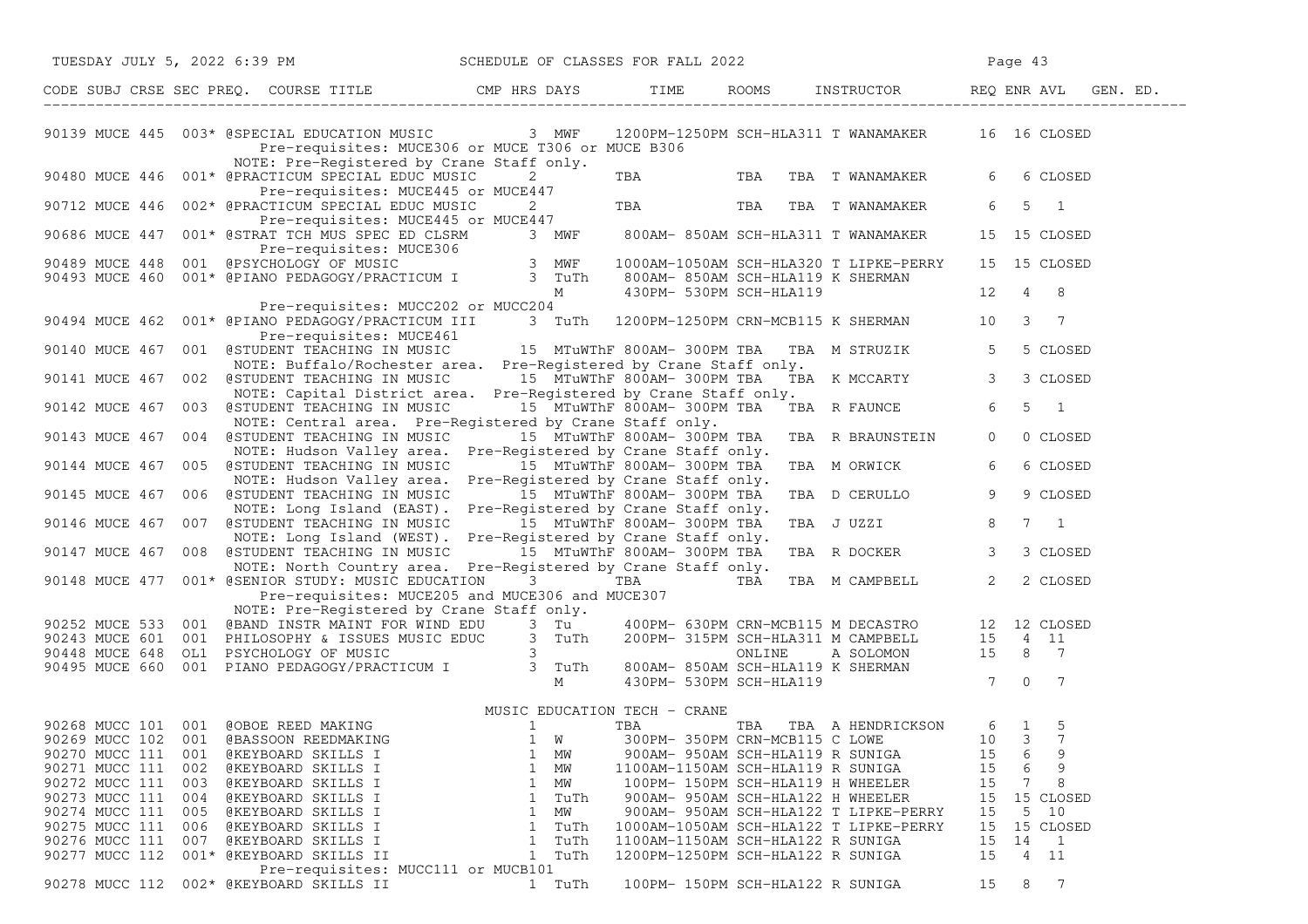| TUESDAY JULY 5, 2022 6:39 PM SCHEDULE OF CLASSES FOR FALL 2022                                                                                                                                                                             |                                                                         |          |                                   |                                                 |       |    |                |  |
|--------------------------------------------------------------------------------------------------------------------------------------------------------------------------------------------------------------------------------------------|-------------------------------------------------------------------------|----------|-----------------------------------|-------------------------------------------------|-------|----|----------------|--|
| CODE SUBJ CRSE SEC PREQ. COURSE TITLE THE ROOMS INSTRUCTOR REQ ENR AVL GEN. ED.                                                                                                                                                            |                                                                         |          |                                   |                                                 |       |    |                |  |
|                                                                                                                                                                                                                                            | Pre-requisites: MUCC111 or MUCB101                                      |          |                                   |                                                 |       |    |                |  |
| 90253 MUCC 123 001 @TRUMPET TECHNIQUES<br>START/END DATES: 08/29-10/14<br>90254 MUCC 123 002 @TRUMPET TECHNIQUES<br>90227 MUCC 124 001 @HORN TECHNIQUES<br>90227 MUCC 124 001 @HORN TECHNIQUES<br>90227 MUCC 124 001 @HORN TECHNIQUES<br>9 |                                                                         |          |                                   |                                                 |       |    |                |  |
|                                                                                                                                                                                                                                            |                                                                         |          |                                   |                                                 |       |    |                |  |
|                                                                                                                                                                                                                                            | START/END DATES: 08/29-10/14                                            |          |                                   |                                                 |       |    |                |  |
| 90228 MUCC 124 002 @HORN TECHNIQUES 61/17-12/09<br>90362 MUCC 125 001 @TROMBONE TECHNIQUES 61.5 Turn<br>90363 MUCC 125 002 @TROMBONE TECHNIQUES 61/17-12/09<br>90363 MUCC 125 002 @TROMBONE TECHNIQUES 61/17-12/09<br>90338 MUCC 126 0     |                                                                         |          |                                   | 800AM-850AM BIS-HLC101 L BECKER 15 5 10         |       |    |                |  |
|                                                                                                                                                                                                                                            |                                                                         |          |                                   | 800AM-850AM BIS-HLC119 C HERNACKI 15 3 12       |       |    |                |  |
|                                                                                                                                                                                                                                            |                                                                         |          |                                   | 800AM-850AM BIS-HLC119 C HERNACKI 15 12 3       |       |    |                |  |
|                                                                                                                                                                                                                                            |                                                                         |          |                                   | 800AM-850AM BIS-HLC107 C GUY 15 5 10            |       |    |                |  |
| START/END DATES: 08/29-10/14<br>90339 MUCC 126 002 @TUBA TECHNIQUES 08/29-10/14                                                                                                                                                            | START/END DATES: 10/17-12/09                                            |          |                                   | 800AM-850AM BIS-HLC107 C GUY 15 9 6             |       |    |                |  |
|                                                                                                                                                                                                                                            |                                                                         |          |                                   |                                                 |       |    |                |  |
|                                                                                                                                                                                                                                            |                                                                         |          |                                   |                                                 |       |    |                |  |
|                                                                                                                                                                                                                                            |                                                                         |          |                                   |                                                 |       |    |                |  |
|                                                                                                                                                                                                                                            |                                                                         |          |                                   |                                                 |       |    |                |  |
| 90469 MUCC 142 001 @VIOLA PLAYING<br>90308 MUCC 143 001 @CELLO PLAYING<br>90295 MUCC 161 001 @FLUTE TECHNIQUES<br>90296 MUCC 161 002 @FLUTE TECHNIQUES<br>90296 MUCC 161 002 @FLUTE TECHNIQUES<br>90347 MUCC 162 001 @OBOE TECHNIQUES<br>9 |                                                                         |          |                                   |                                                 |       |    |                |  |
| 90348 MUCC 162 002 @OBOE TECHNIQUES                                                                                                                                                                                                        | START/END DATES: 10/17-12/09                                            |          |                                   |                                                 |       |    |                |  |
|                                                                                                                                                                                                                                            |                                                                         |          |                                   |                                                 |       |    |                |  |
|                                                                                                                                                                                                                                            |                                                                         |          |                                   |                                                 |       |    |                |  |
|                                                                                                                                                                                                                                            |                                                                         |          |                                   |                                                 |       |    |                |  |
| 90378 MUCC 163 001 (CLARINET TECHNIQUES 0.5 M<br>90287 MUCC 163 002 (CLARINET TECHNIQUES 0.5 M<br>90327 MUCC 164 001 (GARINET TECHNIQUES 0.5 M<br>90327 MUCC 164 001 (GARINET TECHNIQUES 0.5 MW 900AM-1050AM BIS-HLC107 C GREV 15 9        |                                                                         |          |                                   |                                                 |       |    |                |  |
| START/END DATES: 08/29-10/14<br>90397 MUCC 165 002 @BASSOON TECHNIQUES 0.5 MW                                                                                                                                                              |                                                                         |          |                                   | 1000AM-1050AM BIS-HLC101 C LOWE 8 10 CLOSED     |       |    |                |  |
|                                                                                                                                                                                                                                            | START/END DATES: 10/17-12/09                                            |          |                                   | 1000AM-1050AM BIS-HLC101 C LOWE 12 1 11         |       |    |                |  |
| 90437 MUCC 201 001* @FUNCTIONAL KYBD-CHORAL/GM I 1 TuTh                                                                                                                                                                                    | Pre-requisites: MUCB102 or MUCC112                                      |          |                                   | 1000AM-1050AM SCH-HLA119 K SHERMAN 14 14 CLOSED |       |    |                |  |
| 90438 MUCC 201 002* @FUNCTIONAL KYBD-CHORAL/GM I 1 TuTh                                                                                                                                                                                    | Pre-requisites: MUCB102 or MUCC112                                      |          |                                   | 1100AM-1150AM SCH-HLA119 K SHERMAN 14 12 2      |       |    |                |  |
| 90461 MUCC 202 001* @FUNCTIONAL KYBD-CHORAL/GM II 1 MW                                                                                                                                                                                     | Pre-requisites: MUCC201                                                 |          |                                   | 1000AM-1050AM SCH-HLA119 R SUNIGA 0 14 CLOSED   |       |    |                |  |
| 90777 MUCC 202 002* @FUNCTIONAL KYBD-CHORAL/GM II 1 TuTh 900AM-950AM SCH-HLA119 K SHERMAN 14 3 11                                                                                                                                          | Pre-requisites: MUCC201                                                 |          |                                   |                                                 |       |    |                |  |
| 90393 MUCC 203                                                                                                                                                                                                                             | 002* @FUNCTIONAL KYBD-BAND/ORCH I<br>Pre-requisites: MUCB102 or MUCC112 | 1 MW     |                                   | 100PM- 150PM SCH-HLA122 T LIPKE-PERRY           | 15    | 11 | 4              |  |
| 90394 MUCC 203                                                                                                                                                                                                                             | 003* @FUNCTIONAL KYBD-BAND/ORCH I<br>Pre-requisites: MUCB102 or MUCC112 | 1 TuTh   |                                   | 1200PM-1250PM SCH-HLA119 T LIPKE-PERRY          | 15 11 |    | 4              |  |
| 90395 MUCC 203                                                                                                                                                                                                                             | 004* @FUNCTIONAL KYBD-BAND/ORCH I<br>Pre-requisites: MUCB102 or MUCC112 | 1 TuTh   |                                   | 100PM- 150PM SCH-HLA119 T LIPKE-PERRY           | 15    |    | 15 CLOSED      |  |
| 90470 MUCC 242<br>001* @VIOLA TEACHING                                                                                                                                                                                                     | Pre-requisites: MUCC142                                                 | $0.5$ Tu |                                   | 1100AM-1150AM BIS-HLC107 S TRAMPOSH             | 12    | 5  | $\overline{7}$ |  |
| 90309 MUCC 243 001* @CELLO TEACHING                                                                                                                                                                                                        | Pre-requisites: MUCC143                                                 | $0.5$ Th | 1100AM-1150AM BIS-HLC101 M GAGNON |                                                 | 15    |    | 5 10           |  |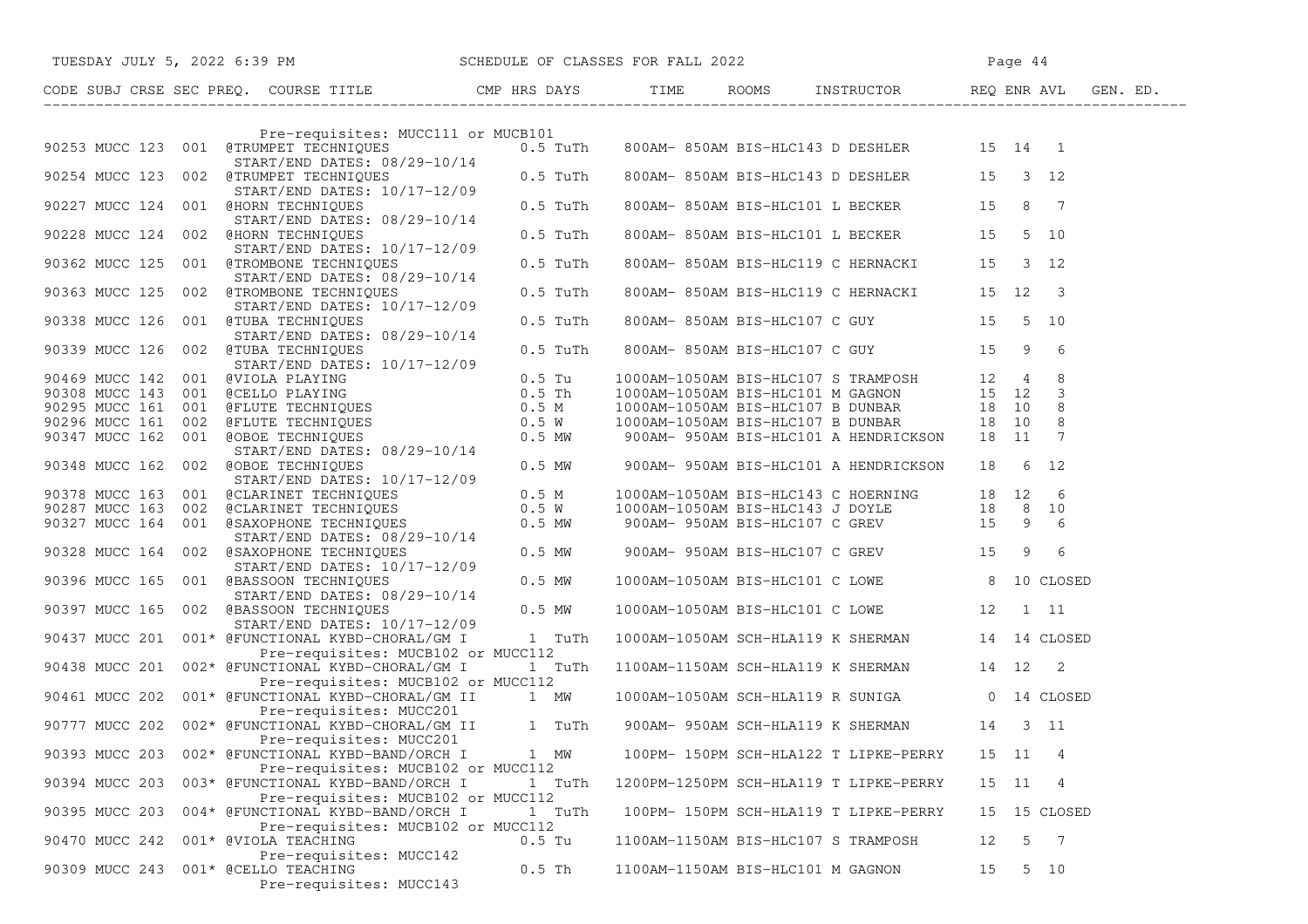| TUESDAY JULY 5, 2022 6:39 PM SCHEDULE OF CLASSES FOR FALL 2022                                                                                                                                                                                                                                |                                |     |                                                          |                                              |                | Page 45           |           |  |
|-----------------------------------------------------------------------------------------------------------------------------------------------------------------------------------------------------------------------------------------------------------------------------------------------|--------------------------------|-----|----------------------------------------------------------|----------------------------------------------|----------------|-------------------|-----------|--|
| CODE SUBJ CRSE SEC PREQ. COURSE TITLE THE CMP HRS DAYS TIME ROOMS INSTRUCTOR REQ ENR AVL GEN. ED.                                                                                                                                                                                             |                                |     |                                                          |                                              |                |                   |           |  |
|                                                                                                                                                                                                                                                                                               |                                |     |                                                          |                                              |                |                   |           |  |
| 90481 MUCC 301 001* @FUNCTIONAL KEYBRD-CHORAL III 1 MW 1100AM-1150AM SCH-HLA122 H WHEELER 15 13 2<br>Pre-requisites: MUCC202<br>90482 MUCC 301 002* @FUNCTIONAL KEYBRD-CHORAL III 1 TuTh 200PM- 250PM SCH-HLA122 H WHEELER 15 14 1<br>Pre-requisites: MUCC202                                 |                                |     |                                                          |                                              |                |                   |           |  |
| 90483 MUCC 302 001* @FUNCTIONAL KEYBOARD-CHORAL IV 1 MW<br>PERIOD BETACLUS CONTROLLING PRE-PERIOD BETACLES INCREDIBLE PRESSURE PRE-PERIOD BETACLES INCRED 1<br>90422 MUCC 330 001 @EERCUSSION TECH<br>90415 MUCC 340 001* @EARD TECHNIQUES 1 MM 1100AM-1150AM BIS-HLC119 J PETERCSAK 20 21 CL |                                |     |                                                          | 1000AM-1050AM SCH-HLA122 H WHEELER 15 9 6    |                |                   |           |  |
|                                                                                                                                                                                                                                                                                               |                                |     |                                                          |                                              |                |                   |           |  |
|                                                                                                                                                                                                                                                                                               |                                |     |                                                          |                                              |                |                   |           |  |
|                                                                                                                                                                                                                                                                                               |                                |     |                                                          |                                              |                |                   |           |  |
|                                                                                                                                                                                                                                                                                               |                                |     |                                                          |                                              |                |                   |           |  |
|                                                                                                                                                                                                                                                                                               |                                |     |                                                          |                                              |                |                   |           |  |
|                                                                                                                                                                                                                                                                                               |                                |     |                                                          |                                              |                |                   |           |  |
|                                                                                                                                                                                                                                                                                               |                                |     |                                                          |                                              |                |                   |           |  |
|                                                                                                                                                                                                                                                                                               |                                |     |                                                          |                                              |                |                   |           |  |
| Pre-requisites: MUCE306 or MUCE306<br>90369 MUCC 350 001 @VOCAL TECHNIQUES I 1 MW 200PM-250PM BIS-HLC303 C SIERRA 15 12 3<br>90370 MUCC 350 002 @VOCAL TECHNIQUES I 1 TuTh 100PM-150PM BIS-HLC303 S GROTH 15 15 CLOSED                                                                        |                                |     |                                                          |                                              |                |                   |           |  |
|                                                                                                                                                                                                                                                                                               |                                |     |                                                          |                                              |                |                   |           |  |
|                                                                                                                                                                                                                                                                                               |                                |     |                                                          |                                              |                |                   |           |  |
| MUSIC PERFORMANCE DEPARTMENT=======================MUSIC PERFORMANCE DEPARTMENT===================== MUSIC PERFORMANCE DEPARTMENT                                                                                                                                                             |                                |     |                                                          |                                              |                |                   |           |  |
|                                                                                                                                                                                                                                                                                               | MUSIC PERFORMANCE - ALL STDNTS |     |                                                          |                                              |                |                   |           |  |
|                                                                                                                                                                                                                                                                                               |                                |     |                                                          |                                              |                |                   | AE        |  |
|                                                                                                                                                                                                                                                                                               |                                |     |                                                          |                                              |                |                   | AE        |  |
|                                                                                                                                                                                                                                                                                               |                                |     |                                                          |                                              |                |                   | AE        |  |
|                                                                                                                                                                                                                                                                                               |                                |     |                                                          |                                              |                |                   | AE        |  |
|                                                                                                                                                                                                                                                                                               |                                |     |                                                          |                                              |                |                   | AЕ        |  |
|                                                                                                                                                                                                                                                                                               |                                |     |                                                          |                                              |                |                   | AЕ        |  |
|                                                                                                                                                                                                                                                                                               |                                |     |                                                          |                                              |                |                   |           |  |
| NOTE: Co-registration in MUAP 350 required.                                                                                                                                                                                                                                                   |                                |     |                                                          |                                              |                |                   |           |  |
| 90173 MUAP 356 001 @HOSMER CHOIR 0.5 MWF                                                                                                                                                                                                                                                      |                                |     |                                                          | 200PM- 250PM BIS-HLC143 J FRANCOM 100 37 63  |                |                   | AЕ        |  |
| NOTE: Co-registration in MUAP 350 required.<br>90516 MUAP 357 001 @ECLECTIC ENSEMBLE 0.5 MWF                                                                                                                                                                                                  |                                |     |                                                          | 200PM-250PM BIS-HLC107 N KLYKKEN 40 27 13    |                |                   | AE        |  |
| NOTE: Co-registration in MUAP 350 required.                                                                                                                                                                                                                                                   |                                |     |                                                          |                                              |                |                   |           |  |
| 90174 MUAP 358 001 @CRANE CONCERT CHOIR 0.5 TuTh                                                                                                                                                                                                                                              |                                |     |                                                          | 1230PM- 145PM BIS-HLC143 N KLYKKEN 100 56 44 |                |                   | AE        |  |
| NOTE: Co-registration in MUAP 350 required.                                                                                                                                                                                                                                                   |                                |     |                                                          |                                              |                |                   |           |  |
|                                                                                                                                                                                                                                                                                               |                                |     |                                                          |                                              |                |                   | AЕ        |  |
|                                                                                                                                                                                                                                                                                               |                                |     |                                                          |                                              |                |                   | AЕ        |  |
|                                                                                                                                                                                                                                                                                               |                                |     |                                                          |                                              |                |                   | AЕ        |  |
| 90175 MUAP 360 001 CHAMBER ORCHESTRA 1 TUTH 200PM-550PM BIS-HLC119 C LAI 50 5 45<br>90176 MUAP 362 001 @CRANE SYM ORCH:VIOLIN 1 W 100PM-550PM BIS-HLC143 C LAI 75 1 74<br>90177 MUAP 362 002 @CRANE SYM ORCH:VIOLIN 1 W 100PM-150PM                                                           |                                |     |                                                          |                                              |                |                   |           |  |
|                                                                                                                                                                                                                                                                                               |                                |     |                                                          |                                              |                |                   | AЕ        |  |
|                                                                                                                                                                                                                                                                                               |                                |     |                                                          |                                              |                |                   |           |  |
|                                                                                                                                                                                                                                                                                               |                                |     |                                                          |                                              |                |                   | AЕ        |  |
|                                                                                                                                                                                                                                                                                               | W                              |     | 300PM- 350PM BIS-HLC123                                  |                                              | 30             | 6 24              |           |  |
| 90180 MUAP 362 005 @CRANE SYM ORCH:STRING BASS                                                                                                                                                                                                                                                | 1 TuTh<br>W                    |     | 200PM- 350PM BIS-HLC143 C LAI<br>700PM- 750PM BIS-HLC107 |                                              | 30             | 28<br>2           | AЕ        |  |
| 90181 MUAP 363<br>@STRING QUARTETS<br>001                                                                                                                                                                                                                                                     | 1                              | TBA | TBA                                                      | TBA L DOTY                                   | 4              | 4                 | CLOSED AE |  |
| 90182 MUAP 363<br>002<br>@STRING QUARTETS                                                                                                                                                                                                                                                     | $\mathbf{1}$                   | TBA | TBA<br>TBA                                               | M GAGNON                                     | 4              | $\mathbf 0$<br>4  | AЕ        |  |
| 90183 MUAP 363<br>003<br>@STRING QUARTETS                                                                                                                                                                                                                                                     | $\mathbf{1}$                   | TBA | TBA<br>TBA                                               | S TRAMPOSH                                   | 4              | 4<br>0            | АE        |  |
| 90785 MUAP 363<br>004<br>@STRING QUARTETS                                                                                                                                                                                                                                                     | $\mathbf{1}$                   | TBA | TBA<br>TBA                                               | STAFF                                        | $\overline{4}$ | $\mathbf{0}$<br>4 | AЕ        |  |
| 90184 MUAP 364<br>001<br>@FRACKENPOHL HONORS BRASS QUIN                                                                                                                                                                                                                                       | 1                              | TBA | TBA                                                      | TBA D DESHLER                                | 5              | 5<br>0            | AЕ        |  |
| 90185 MUAP 365<br>001<br><b>@CRANE BRASS ENSEMBLE</b>                                                                                                                                                                                                                                         | 1 Th                           |     |                                                          | 600PM- 720PM BIS-HLC143 C HERNACKI           | 25             | 0<br>25           | AЕ        |  |
| 90782 MUAP 368<br>001 @CHAMBER MUSIC: BASS QUARTET                                                                                                                                                                                                                                            | $\mathbf{1}$                   | TBA | TBA                                                      | TBA J GEGGIE                                 | 4              | 3<br>1            |           |  |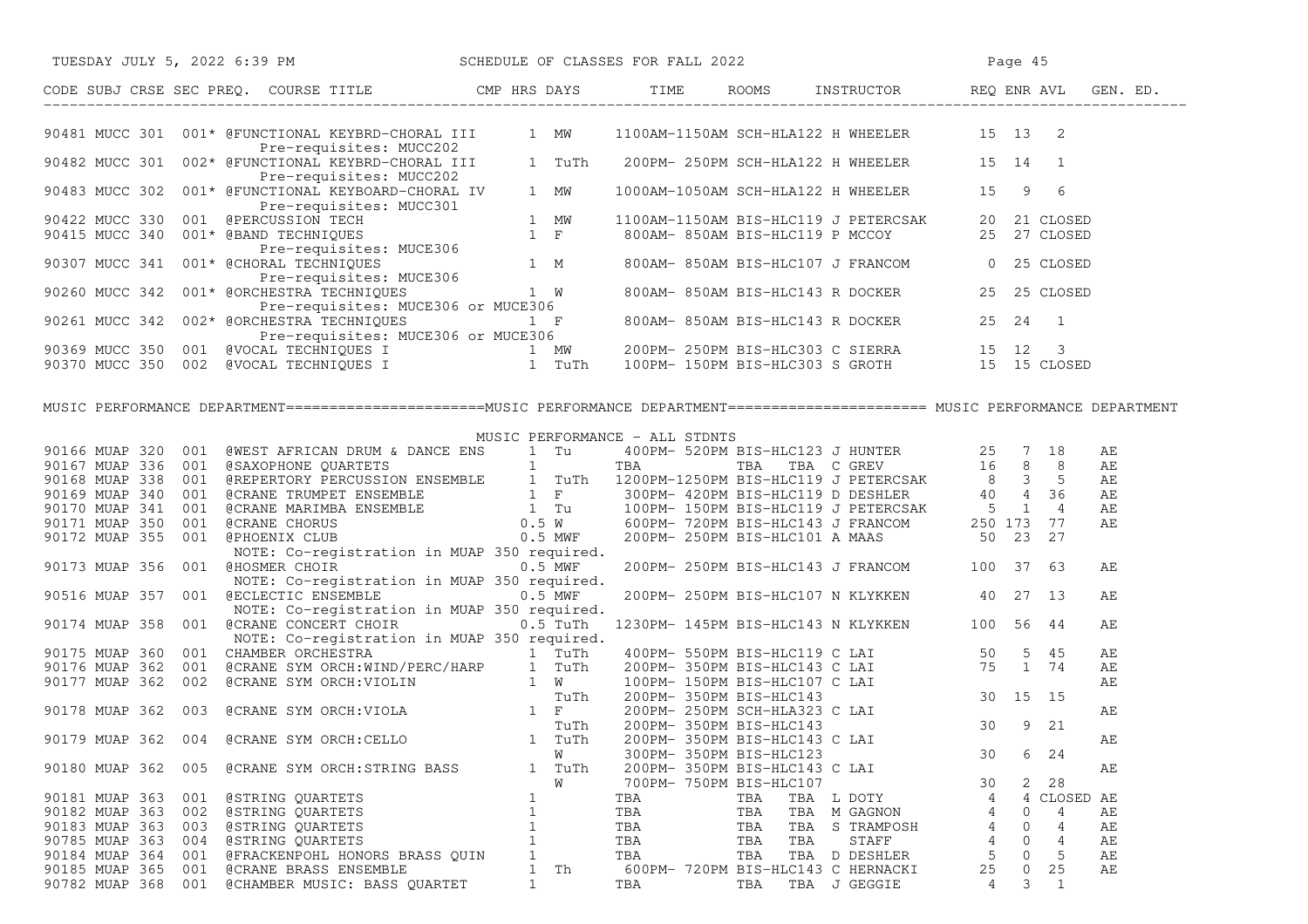|                                   | TUESDAY JULY 5, 2022 6:39 PM SCHEDULE OF CLASSES FOR FALL 2022                                                                                                                                                                                                                                                                                              |      |        |                           |                                |                                             |       |              |                         |  |
|-----------------------------------|-------------------------------------------------------------------------------------------------------------------------------------------------------------------------------------------------------------------------------------------------------------------------------------------------------------------------------------------------------------|------|--------|---------------------------|--------------------------------|---------------------------------------------|-------|--------------|-------------------------|--|
|                                   | CODE SUBJ CRSE SEC PREQ. COURSE TITLE CMP HRS DAYS TIME ROOMS INSTRUCTOR REQ ENR AVL GEN. ED.                                                                                                                                                                                                                                                               |      |        |                           |                                |                                             |       |              |                         |  |
|                                   | 30.1 $\sigma_{\text{M}}$ and $\sigma_{\text{M}}$ and $\sigma_{\text{M}}$ are all $\sigma_{\text{M}}$ and $\sigma_{\text{M}}$ and $\sigma_{\text{M}}$ and $\sigma_{\text{M}}$ and $\sigma_{\text{M}}$ and $\sigma_{\text{M}}$ and $\sigma_{\text{M}}$ are all $\sigma_{\text{M}}$ and $\sigma_{\text{M}}$ and $\sigma_{\text{M}}$ and $\sigma_{\text{M}}$ an |      |        |                           |                                |                                             |       |              |                         |  |
|                                   |                                                                                                                                                                                                                                                                                                                                                             |      |        |                           |                                |                                             |       |              |                         |  |
|                                   |                                                                                                                                                                                                                                                                                                                                                             |      |        |                           |                                |                                             |       |              |                         |  |
|                                   |                                                                                                                                                                                                                                                                                                                                                             |      |        |                           |                                |                                             |       |              |                         |  |
|                                   |                                                                                                                                                                                                                                                                                                                                                             |      |        |                           |                                |                                             |       |              |                         |  |
|                                   |                                                                                                                                                                                                                                                                                                                                                             |      |        |                           |                                |                                             |       |              |                         |  |
|                                   |                                                                                                                                                                                                                                                                                                                                                             |      |        |                           |                                |                                             |       |              |                         |  |
|                                   |                                                                                                                                                                                                                                                                                                                                                             |      |        |                           |                                |                                             |       |              |                         |  |
|                                   |                                                                                                                                                                                                                                                                                                                                                             |      |        |                           |                                |                                             |       |              |                         |  |
|                                   |                                                                                                                                                                                                                                                                                                                                                             |      |        |                           |                                |                                             |       |              |                         |  |
|                                   |                                                                                                                                                                                                                                                                                                                                                             |      |        |                           |                                |                                             |       |              |                         |  |
|                                   |                                                                                                                                                                                                                                                                                                                                                             |      |        |                           |                                |                                             |       |              |                         |  |
|                                   |                                                                                                                                                                                                                                                                                                                                                             |      |        |                           |                                |                                             |       |              |                         |  |
|                                   |                                                                                                                                                                                                                                                                                                                                                             |      |        |                           |                                |                                             |       |              |                         |  |
|                                   |                                                                                                                                                                                                                                                                                                                                                             |      |        |                           |                                |                                             |       |              |                         |  |
|                                   |                                                                                                                                                                                                                                                                                                                                                             |      |        |                           |                                |                                             |       |              |                         |  |
|                                   |                                                                                                                                                                                                                                                                                                                                                             |      |        |                           |                                |                                             |       |              |                         |  |
|                                   |                                                                                                                                                                                                                                                                                                                                                             |      |        |                           |                                |                                             |       |              |                         |  |
|                                   |                                                                                                                                                                                                                                                                                                                                                             |      |        |                           |                                |                                             |       |              |                         |  |
|                                   |                                                                                                                                                                                                                                                                                                                                                             |      |        |                           |                                |                                             |       |              |                         |  |
|                                   |                                                                                                                                                                                                                                                                                                                                                             |      |        |                           |                                |                                             |       |              |                         |  |
|                                   |                                                                                                                                                                                                                                                                                                                                                             |      |        |                           |                                |                                             |       |              |                         |  |
|                                   |                                                                                                                                                                                                                                                                                                                                                             |      |        |                           |                                |                                             |       |              |                         |  |
|                                   |                                                                                                                                                                                                                                                                                                                                                             |      |        |                           |                                |                                             |       |              |                         |  |
|                                   |                                                                                                                                                                                                                                                                                                                                                             |      |        |                           |                                |                                             |       |              |                         |  |
|                                   |                                                                                                                                                                                                                                                                                                                                                             |      |        |                           |                                |                                             |       |              |                         |  |
|                                   |                                                                                                                                                                                                                                                                                                                                                             |      |        |                           |                                |                                             |       |              |                         |  |
|                                   |                                                                                                                                                                                                                                                                                                                                                             |      |        |                           |                                |                                             |       |              |                         |  |
|                                   |                                                                                                                                                                                                                                                                                                                                                             |      |        |                           |                                |                                             |       |              |                         |  |
|                                   |                                                                                                                                                                                                                                                                                                                                                             |      |        |                           |                                |                                             |       |              |                         |  |
|                                   |                                                                                                                                                                                                                                                                                                                                                             |      |        |                           |                                |                                             |       |              |                         |  |
|                                   |                                                                                                                                                                                                                                                                                                                                                             |      |        |                           |                                |                                             |       |              |                         |  |
|                                   |                                                                                                                                                                                                                                                                                                                                                             |      |        |                           |                                |                                             |       |              |                         |  |
|                                   |                                                                                                                                                                                                                                                                                                                                                             |      |        |                           |                                |                                             |       |              |                         |  |
|                                   |                                                                                                                                                                                                                                                                                                                                                             |      |        |                           |                                |                                             |       |              |                         |  |
|                                   |                                                                                                                                                                                                                                                                                                                                                             |      |        |                           |                                |                                             |       |              |                         |  |
|                                   |                                                                                                                                                                                                                                                                                                                                                             |      |        |                           |                                |                                             |       |              |                         |  |
|                                   |                                                                                                                                                                                                                                                                                                                                                             |      |        |                           |                                |                                             |       |              |                         |  |
|                                   |                                                                                                                                                                                                                                                                                                                                                             |      |        |                           |                                |                                             |       |              |                         |  |
|                                   |                                                                                                                                                                                                                                                                                                                                                             |      |        |                           |                                |                                             |       |              |                         |  |
|                                   |                                                                                                                                                                                                                                                                                                                                                             |      |        |                           |                                |                                             |       |              |                         |  |
|                                   |                                                                                                                                                                                                                                                                                                                                                             |      |        |                           |                                |                                             |       |              |                         |  |
|                                   |                                                                                                                                                                                                                                                                                                                                                             |      |        |                           |                                |                                             |       |              |                         |  |
|                                   |                                                                                                                                                                                                                                                                                                                                                             |      |        |                           |                                |                                             |       |              |                         |  |
|                                   |                                                                                                                                                                                                                                                                                                                                                             |      |        |                           |                                |                                             |       |              |                         |  |
|                                   | 90220 MUAP 688 001 CRANE CONCERT BAND                                                                                                                                                                                                                                                                                                                       |      | 1 MW   |                           |                                | 400PM- 550PM BIS-HLC143 W LAKE              | 5     |              | -5<br>0                 |  |
|                                   | 90743 MUAP 691 001 CONTEMPORARY MUSIC ENSEMBLE                                                                                                                                                                                                                                                                                                              | 1 Th |        |                           |                                | 600PM- 720PM BIS-HLC119 T SULLIVAN          | 1     |              | 1 CLOSED                |  |
| 90221 MUAP 692 001 JAZZ BAND      |                                                                                                                                                                                                                                                                                                                                                             |      | 1 MWF  |                           |                                | 100PM- 150PM BIS-HLC123 M DUDLEY            | 4     | $\mathbf{1}$ | $\overline{\mathbf{3}}$ |  |
|                                   | 90222 MUAP 694 001 OPERA ENSEMBLE & PRODUCTION                                                                                                                                                                                                                                                                                                              |      |        |                           |                                | 1 MTuWTh 400PM- 550PM BIS-HLC101 A EVERSOLE | 18    |              | $1 \quad 17$            |  |
|                                   |                                                                                                                                                                                                                                                                                                                                                             |      |        | MUSIC PERFORMANCE - CRANE |                                |                                             |       |              |                         |  |
|                                   | 90416 MUCP 131 001 @INTRODUCTION TO DICTION                                                                                                                                                                                                                                                                                                                 |      | 2 TuTh |                           |                                | 100PM- 150PM BIS-HLC318 L SULLIVAN          | 15    | 8            | -7                      |  |
|                                   | 90417 MUCP 131 002 @INTRODUCTION TO DICTION                                                                                                                                                                                                                                                                                                                 |      | 2 TuTh |                           |                                | 300PM- 350PM BIS-HLC323 K MILLER            | 15 11 |              | $\overline{4}$          |  |
| 90279 MUCP 209 001* @CONDUCTING I |                                                                                                                                                                                                                                                                                                                                                             |      | 1 MW   |                           | 1000AM-1050AM BIS-HLC123 C LAI |                                             |       |              | 12 12 CLOSED AE         |  |
|                                   |                                                                                                                                                                                                                                                                                                                                                             |      |        |                           |                                |                                             |       |              |                         |  |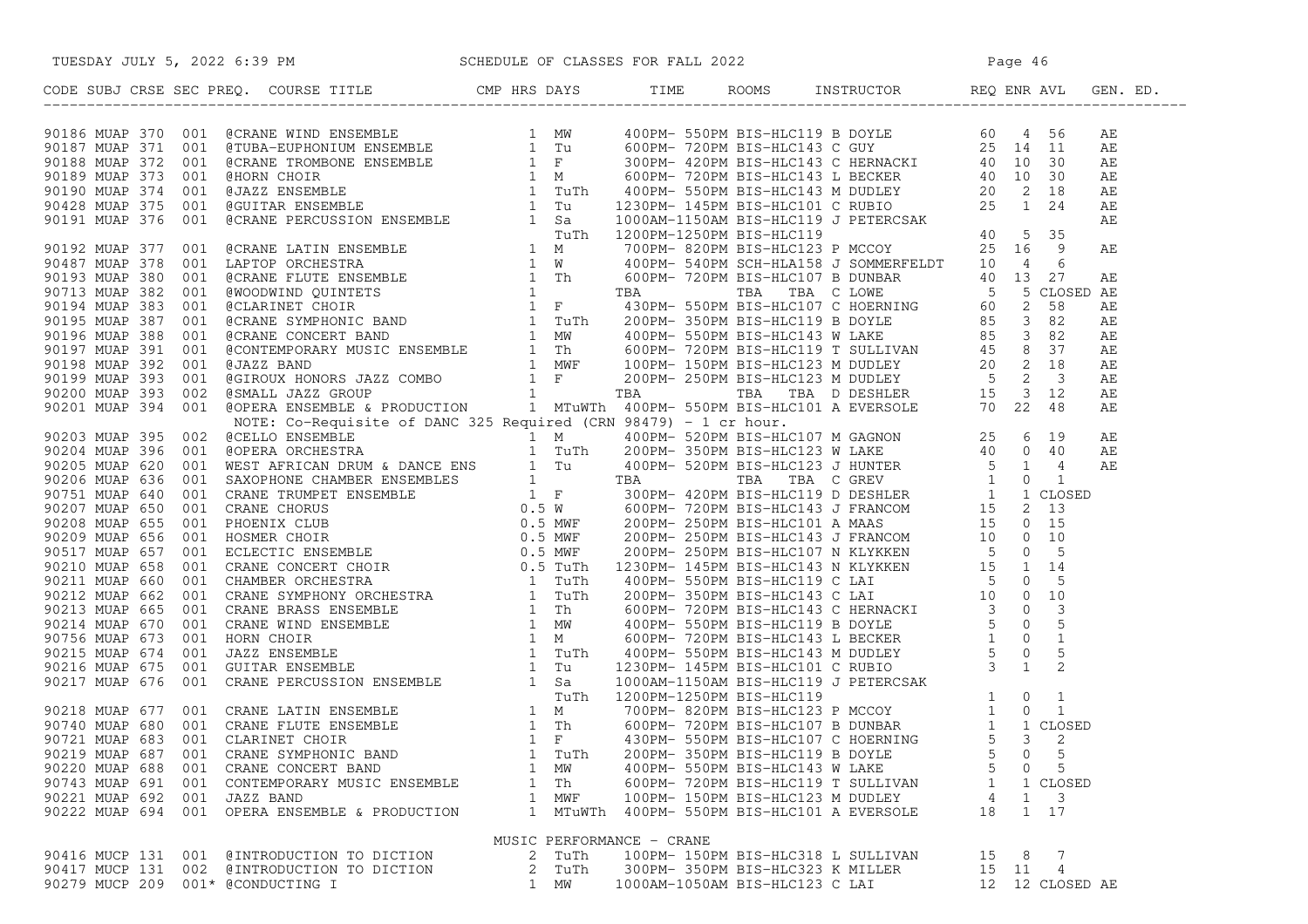| TUESDAY JULY 5, 2022 6:39 PM                                                              | SCHEDULE OF CLASSES FOR FALL 2022<br>Page 47                                                                                                                                                                                 |
|-------------------------------------------------------------------------------------------|------------------------------------------------------------------------------------------------------------------------------------------------------------------------------------------------------------------------------|
| CODE SUBJ CRSE SEC PREQ. COURSE TITLE TILE CMP HRS DAYS TIME ROOMS INSTRUCTOR REQ ENR AVL | GEN. ED.                                                                                                                                                                                                                     |
| Pre-requisites: MUCB103 or MUCT103                                                        |                                                                                                                                                                                                                              |
| Pre-requisites: MUCB103 or MUCT103                                                        | Pre-requisites: MUCBI03 or MUCTI03<br>90280 MUCP 209 002* @CONDUCTING I MW 1100AM-1150AM BIS-HLC123 C LAI 12 13 CLOSED AE                                                                                                    |
| 90281 MUCP 209<br>Pre-requisites: MUCB103 or MUCT103                                      | 003* @CONDUCTING I TUTh 800AM-850AM BIS-HLC123 N KLYKKEN 12 13 CLOSED AE                                                                                                                                                     |
| 004* @CONDUCTING I<br>90282 MUCP 209<br>Pre-requisites: MUCB103 or MUCT103                | ites: MUCB103 or MUCT103<br>1 TuTh 900AM-950AM BIS-HLC123 N KLYKKEN<br>12 14 CLOSED AE                                                                                                                                       |
| 005* @CONDUCTING I<br>90283 MUCP 209<br>Pre-requisites: MUCB103 or MUCT103                | 1 TuTh 900AM-950AM BIS-HLC107 J FRANCOM<br>12 12 CLOSED AE                                                                                                                                                                   |
| 006* @CONDUCTING I<br>90284 MUCP 209<br>1 TuTh<br>Pre-requisites: MUCB103 or MUCT103      | 1000AM-1050AM BIS-HLC119 W LAKE<br>12 13 CLOSED AE                                                                                                                                                                           |
| 007* @CONDUCTING I<br>90285 MUCP 209<br>1 TuTh<br>Pre-requisites: MUCB103 or MUCT103      | 1100AM-1150AM BIS-HLC123 B DOYLE<br>12 13 CLOSED AE                                                                                                                                                                          |
|                                                                                           |                                                                                                                                                                                                                              |
|                                                                                           | 90265 NUC<br>r 209 0074 SCANDUTING 1991 NEW 1100 AM-1150 AM-1150 AM-2210 SIOYLE 12 10 CLOSED AND 1100 AM-1150 AM 2220 2012 SIMPLE THE SUITE COSED AND SERVE THE SUITE COSED AND SERVE THE SUITE COSED AND SERVE THE SUITE CO |
|                                                                                           |                                                                                                                                                                                                                              |
|                                                                                           |                                                                                                                                                                                                                              |
|                                                                                           |                                                                                                                                                                                                                              |
|                                                                                           |                                                                                                                                                                                                                              |
|                                                                                           |                                                                                                                                                                                                                              |
|                                                                                           |                                                                                                                                                                                                                              |
|                                                                                           |                                                                                                                                                                                                                              |
|                                                                                           |                                                                                                                                                                                                                              |
|                                                                                           |                                                                                                                                                                                                                              |
|                                                                                           |                                                                                                                                                                                                                              |
|                                                                                           |                                                                                                                                                                                                                              |
|                                                                                           |                                                                                                                                                                                                                              |
|                                                                                           |                                                                                                                                                                                                                              |
|                                                                                           |                                                                                                                                                                                                                              |
|                                                                                           |                                                                                                                                                                                                                              |
|                                                                                           |                                                                                                                                                                                                                              |
|                                                                                           |                                                                                                                                                                                                                              |
|                                                                                           |                                                                                                                                                                                                                              |
|                                                                                           |                                                                                                                                                                                                                              |
|                                                                                           |                                                                                                                                                                                                                              |
|                                                                                           |                                                                                                                                                                                                                              |
|                                                                                           |                                                                                                                                                                                                                              |
|                                                                                           |                                                                                                                                                                                                                              |
|                                                                                           |                                                                                                                                                                                                                              |
|                                                                                           |                                                                                                                                                                                                                              |
|                                                                                           |                                                                                                                                                                                                                              |
| 2<br>90230 MUCP 323<br>010 @INSTRUMENTAL REP&PEDAGOGY II                                  | 5<br>$\mathbf 0$<br>TBA<br>TBA<br>TBA L BECKER                                                                                                                                                                               |
| 2<br>90350 MUCP 323<br>011<br>@INSTRUMENTAL REP&PEDAGOGY II                               | $\mathsf 3$<br>TBA A HENDRICKSON<br>5<br>2<br>TBA<br>TBA                                                                                                                                                                     |
| 90424 MUCP 323<br>013<br>2<br>@INSTRUMENTAL REP&PEDAGOGY II                               | 5<br>0<br>TBA<br>TBA<br>TBA J PETERCSAK                                                                                                                                                                                      |
| 2<br>90333 MUCP 323<br>017<br>@INSTRUMENTAL REP&PEDAGOGY II                               | $\mathsf S$<br>0<br>TBA C GREV<br>TBA<br>TBA                                                                                                                                                                                 |
| 90319 MUCP 323<br>2<br>018<br>@INSTRUMENTAL REP&PEDAGOGY II                               | 5<br>$\Omega$<br>TBA<br>TBA<br>TBA J GEGGIE                                                                                                                                                                                  |
| 2<br>90365 MUCP 323<br>019<br>@INSTRUMENTAL REP&PEDAGOGY II                               | 5<br>0<br>TBA<br>TBA<br>TBA C HERNACKI                                                                                                                                                                                       |
| 2<br>90236 MUCP 323<br>020<br>@INSTRUMENTAL REP&PEDAGOGY II                               | 5<br>TBA<br>TBA B BORDEN<br>$\Omega$<br>TBA                                                                                                                                                                                  |
| 2<br>90256 MUCP 323<br>021<br>@INSTRUMENTAL REP&PEDAGOGY II                               | 5<br>5<br>0<br>TBA D DESHLER<br>TBA<br>TBA                                                                                                                                                                                   |
| 2<br>90472 MUCP 323 023<br>@INSTRUMENTAL REP&PEDAGOGY II                                  | 5<br>TBA S TRAMPOSH<br>TBA<br>TBA<br>0                                                                                                                                                                                       |
| 90263 MUCP 323 024 @INSTRUMENTAL REP&PEDAGOGY II                                          | 5<br>TBA<br>TBA<br>TBA L DOTY<br>0                                                                                                                                                                                           |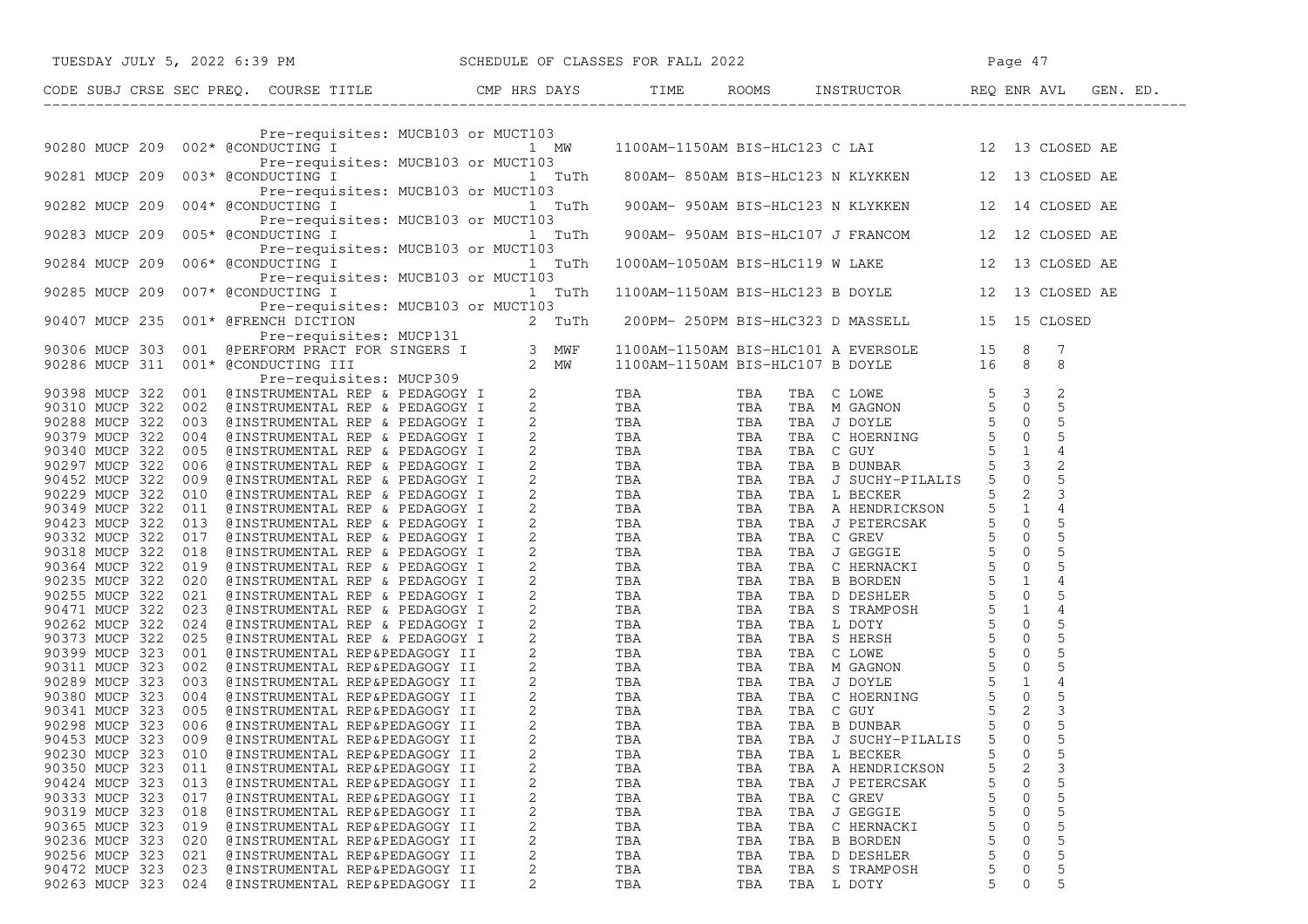| TUESDAY JULY 5, 2022 6:39 PM SCHEDULE OF CLASSES FOR FALL 2022                                                                                                                                                                |                               |     |                                  |                   |                     |
|-------------------------------------------------------------------------------------------------------------------------------------------------------------------------------------------------------------------------------|-------------------------------|-----|----------------------------------|-------------------|---------------------|
| CODE SUBJ CRSE SEC PREQ. COURSE TITLE CMP HRS DAYS TIME ROOMS INSTRUCTOR REQ ENR AVL GEN. ED.                                                                                                                                 |                               |     |                                  |                   |                     |
| CORRESPONDING CONFIDENTIAL CONFIDENTIAL CONFIDENTIAL CONFIDENTIAL CONFIDENTIAL CONFIDENTIAL CONFIDENTIAL CONFIDENTIAL CONFIDENTIAL CONFIDENTIAL CONFIDENTIAL CONFIDENTIAL CONFIDENTIAL CONFIDENTIAL CONFIDENTIAL CONFIDENTIAL |                               |     |                                  |                   |                     |
|                                                                                                                                                                                                                               |                               |     |                                  |                   |                     |
|                                                                                                                                                                                                                               |                               |     |                                  |                   |                     |
|                                                                                                                                                                                                                               |                               |     |                                  |                   |                     |
|                                                                                                                                                                                                                               |                               |     |                                  |                   |                     |
|                                                                                                                                                                                                                               |                               |     |                                  |                   |                     |
|                                                                                                                                                                                                                               |                               |     |                                  |                   |                     |
|                                                                                                                                                                                                                               |                               |     |                                  |                   |                     |
|                                                                                                                                                                                                                               |                               |     |                                  |                   |                     |
|                                                                                                                                                                                                                               |                               |     |                                  |                   |                     |
|                                                                                                                                                                                                                               |                               |     |                                  |                   |                     |
|                                                                                                                                                                                                                               |                               |     |                                  |                   |                     |
|                                                                                                                                                                                                                               |                               |     |                                  |                   |                     |
|                                                                                                                                                                                                                               |                               |     |                                  |                   |                     |
|                                                                                                                                                                                                                               |                               |     |                                  |                   |                     |
|                                                                                                                                                                                                                               |                               |     |                                  |                   |                     |
|                                                                                                                                                                                                                               |                               |     |                                  |                   |                     |
|                                                                                                                                                                                                                               |                               |     |                                  |                   |                     |
|                                                                                                                                                                                                                               |                               |     |                                  |                   |                     |
|                                                                                                                                                                                                                               |                               |     |                                  |                   |                     |
|                                                                                                                                                                                                                               |                               |     |                                  |                   |                     |
|                                                                                                                                                                                                                               |                               |     |                                  |                   |                     |
|                                                                                                                                                                                                                               |                               |     |                                  |                   |                     |
|                                                                                                                                                                                                                               |                               |     |                                  |                   |                     |
|                                                                                                                                                                                                                               |                               |     |                                  |                   |                     |
|                                                                                                                                                                                                                               |                               |     |                                  |                   |                     |
|                                                                                                                                                                                                                               |                               |     |                                  |                   |                     |
|                                                                                                                                                                                                                               |                               |     |                                  |                   |                     |
|                                                                                                                                                                                                                               |                               |     |                                  |                   |                     |
|                                                                                                                                                                                                                               |                               |     |                                  |                   |                     |
|                                                                                                                                                                                                                               |                               |     |                                  |                   |                     |
|                                                                                                                                                                                                                               |                               |     |                                  |                   |                     |
|                                                                                                                                                                                                                               |                               |     |                                  |                   |                     |
|                                                                                                                                                                                                                               |                               |     |                                  |                   |                     |
|                                                                                                                                                                                                                               |                               |     |                                  |                   |                     |
|                                                                                                                                                                                                                               |                               |     |                                  |                   |                     |
|                                                                                                                                                                                                                               |                               |     |                                  |                   |                     |
|                                                                                                                                                                                                                               |                               |     |                                  |                   |                     |
|                                                                                                                                                                                                                               |                               |     |                                  |                   |                     |
|                                                                                                                                                                                                                               |                               |     |                                  |                   |                     |
|                                                                                                                                                                                                                               |                               |     |                                  |                   |                     |
|                                                                                                                                                                                                                               |                               |     |                                  |                   |                     |
|                                                                                                                                                                                                                               |                               |     |                                  |                   |                     |
| 90458 MUCP 499<br>034<br>@SENIOR RECITAL PERFORMANCE                                                                                                                                                                          | 1                             | TBA | TBA                              | TBA L SULLIVAN    | $0\quad 10$<br>10   |
| 90468 MUCP 618<br>001 VOCAL COACHING                                                                                                                                                                                          | 1                             | TBA | TBA                              | TBA B TJOSVOLD    | $0\quad 10$<br>10   |
|                                                                                                                                                                                                                               | MUSIC PERFORMANCE - LIB. ARTS |     |                                  |                   |                     |
| 90326 MULP 103<br>001<br>@CLASS VOICE I                                                                                                                                                                                       | 2<br>TuTh                     |     | 900AM- 950AM BIS-HLC101 D GEORGE |                   | 20<br>16<br>4<br>AЕ |
| 90357 MULP 105<br>001<br>@INSTR LESSONS NON-MJR:BRASS                                                                                                                                                                         | 2                             | TBA | TBA                              | TBA A HENDRICKSON | 5<br>AЕ<br>5<br>0   |
| 90358 MULP 105<br>002<br>@INSTR LESSONS NON-MJR:PERCUSS                                                                                                                                                                       | 2                             | TBA | TBA                              | TBA A HENDRICKSON | 3<br>0<br>3<br>AЕ   |
| 90359 MULP 105<br>003<br>@INSTR LESSONS NON-MJR:PIANO                                                                                                                                                                         | 2                             | TBA | TBA                              | TBA A HENDRICKSON | 3<br>3<br>CLOSED AE |
| 90360 MULP 105<br>004<br>@INS LESSON NONMJR: BOWED STRNG                                                                                                                                                                      | 2                             | TBA | TBA                              | TBA A HENDRICKSON | 5<br>2<br>3<br>АE   |
| 90361 MULP 105 005 @INSTR LESSONS NON-MJR:WWIND                                                                                                                                                                               | 2                             | TBA | TBA                              | TBA A HENDRICKSON | 5<br>0<br>5<br>АE   |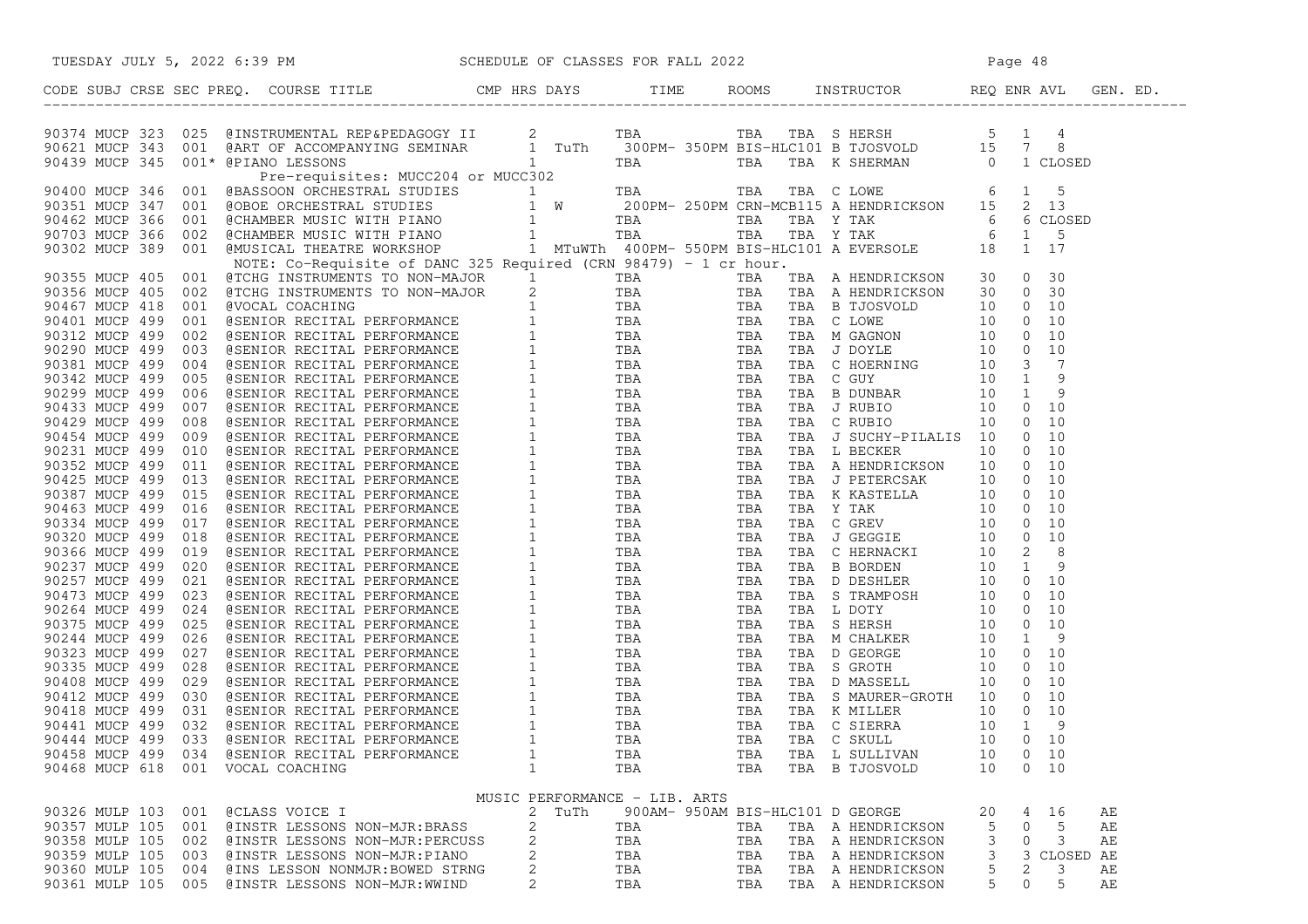| TUESDAY JULY 5, 2022 6:39 PM                                                                                                                                                                                                                 | SCHEDULE OF CLASSES FOR FALL 2022                                                         |                                    |                                    | Page 49 |         |  |
|----------------------------------------------------------------------------------------------------------------------------------------------------------------------------------------------------------------------------------------------|-------------------------------------------------------------------------------------------|------------------------------------|------------------------------------|---------|---------|--|
| CODE SUBJ CRSE SEC PREQ. COURSE TITLE THE CMP HRS DAYS TIME ROOMS INSTRUCTOR REQ ENR AVL GEN. ED.                                                                                                                                            |                                                                                           |                                    |                                    |         |         |  |
| 90440 MULP 106 001* @PIANO LESSONS NON-MUSIC MAJOR 2 TBA TBA TBA TBA K SHERMAN 0 1 CLOSED AE                                                                                                                                                 |                                                                                           |                                    |                                    |         |         |  |
|                                                                                                                                                                                                                                              | MUSIC STUDIO - CRANE STUDENTS                                                             |                                    |                                    |         |         |  |
|                                                                                                                                                                                                                                              |                                                                                           |                                    |                                    |         |         |  |
|                                                                                                                                                                                                                                              |                                                                                           |                                    |                                    |         |         |  |
|                                                                                                                                                                                                                                              |                                                                                           |                                    |                                    |         |         |  |
|                                                                                                                                                                                                                                              |                                                                                           |                                    |                                    |         |         |  |
|                                                                                                                                                                                                                                              |                                                                                           |                                    |                                    |         |         |  |
|                                                                                                                                                                                                                                              |                                                                                           |                                    |                                    |         |         |  |
|                                                                                                                                                                                                                                              |                                                                                           |                                    |                                    |         |         |  |
|                                                                                                                                                                                                                                              |                                                                                           |                                    |                                    |         |         |  |
| MOTE: Applied Music Course Fee assessed by Crane School of Music<br>MUSINUCS 420 002 (CELLO 2 M<br>NOTE: Applied Music Course Fee assessed by Crane School of Music<br>MUSINUCS 420 003 (CLARINET<br>NOTE: Applied Music Course Fee a        |                                                                                           |                                    |                                    |         |         |  |
|                                                                                                                                                                                                                                              |                                                                                           |                                    |                                    |         |         |  |
|                                                                                                                                                                                                                                              |                                                                                           |                                    |                                    |         |         |  |
|                                                                                                                                                                                                                                              |                                                                                           |                                    |                                    |         |         |  |
|                                                                                                                                                                                                                                              |                                                                                           |                                    |                                    |         |         |  |
|                                                                                                                                                                                                                                              |                                                                                           |                                    |                                    |         |         |  |
|                                                                                                                                                                                                                                              |                                                                                           |                                    |                                    |         |         |  |
|                                                                                                                                                                                                                                              |                                                                                           |                                    |                                    |         |         |  |
|                                                                                                                                                                                                                                              |                                                                                           |                                    |                                    |         |         |  |
|                                                                                                                                                                                                                                              |                                                                                           |                                    |                                    |         |         |  |
|                                                                                                                                                                                                                                              |                                                                                           |                                    |                                    |         |         |  |
| NOTE: Applied Music Course Fee assessed by Crane School of Music<br>2 W 200PM-250PM BIS-HLC119 B DUNBAR 24 10 14<br>NOTE: Applied Music Course Fee assessed by Crane School of Music<br>2 W 200PM-250PM BIS-HLC119 J RUBIO 24 8 16<br>       |                                                                                           |                                    |                                    |         |         |  |
| NOTE: Applied Music Course Fee assessed by Crane School of Music                                                                                                                                                                             |                                                                                           |                                    |                                    |         |         |  |
| 90430 MUCS 420 008 @GUITAR                                                                                                                                                                                                                   |                                                                                           |                                    |                                    |         |         |  |
| NOTE: Applied Music Course Fee assessed by Crane School of Music                                                                                                                                                                             | ed Music Course Fee assessed by Crane School of Music Austic 24 1 23                      |                                    |                                    |         |         |  |
| 90455 MUCS 420 009 @HARP <sup>2</sup> 100PM-150PM BIS-HLC224 J SUCHY-PILALIS 24 1 23                                                                                                                                                         |                                                                                           |                                    |                                    |         |         |  |
| NOTE: Applied Music Course Fee assessed by Crane School of Music                                                                                                                                                                             |                                                                                           |                                    |                                    |         |         |  |
| 90232 MUCS 420 010 @HORN                                                                                                                                                                                                                     | usic Course Fee assessed by Crape Solutional Course Fee assessed by Crape School of Music |                                    |                                    |         | 6 18    |  |
| NOTE: Applied Music Course Fee assessed by Crane School of Music<br>Examplied Music Course Fee assessed by Crane School of Music<br>2 M 200PM- 250PM BIS-HLC224 A HENDRICKSON 24 3 21                                                        |                                                                                           |                                    |                                    |         |         |  |
| 90353 MUCS 420 011 @OBOE                                                                                                                                                                                                                     |                                                                                           |                                    |                                    |         |         |  |
| NOTE: Applied Music Course Fee assessed by Crane School of Music<br>NOTE: Applied Music Course Fee assessed by Crane School of Music<br>90426 MUCS 420 013 @PERCUSSION 2 Th 100PM-150PM BIS-HLC119 J PETERCSAK 24 15 9                       |                                                                                           |                                    |                                    |         |         |  |
| NOTE: Applied Music Course Fee assessed by Crane School of Music                                                                                                                                                                             |                                                                                           |                                    |                                    |         |         |  |
| 90388 MUCS 420 015 @PIANO $2 \text{ M}$ 600PM-650PM BIS-HLC107 K KASTELLA $24$ 2 22                                                                                                                                                          |                                                                                           |                                    |                                    |         |         |  |
|                                                                                                                                                                                                                                              |                                                                                           |                                    |                                    |         |         |  |
| 90465 MUCS 420 016 @PIANO                                                                                                                                                                                                                    |                                                                                           |                                    |                                    |         |         |  |
| NOTE: Applied Music Course Fee assessed by Crane School of Music                                                                                                                                                                             |                                                                                           |                                    |                                    |         |         |  |
| 90330 MUCS 420 017 @SAXOPHONE<br>NOTE: Applied Music Course Fee assessed by Crane School of Music<br>90321 MUCS 420 018 @STRING BASS<br>2 W 600PM-650PM BIS-HLC107 J GEGGIE<br>24 6 18<br>200367 MUCS 420 019 ATEOMBONE<br>24 6 18<br>200367 |                                                                                           |                                    |                                    |         |         |  |
|                                                                                                                                                                                                                                              |                                                                                           |                                    |                                    |         |         |  |
|                                                                                                                                                                                                                                              |                                                                                           |                                    |                                    |         |         |  |
|                                                                                                                                                                                                                                              |                                                                                           |                                    |                                    |         |         |  |
| 90367 MUCS 420 019<br>@TROMBONE                                                                                                                                                                                                              | 2 W                                                                                       |                                    | 300PM- 350PM BIS-HLC107 C HERNACKI | 24      | 4 20    |  |
| NOTE: Applied Music Course Fee assessed by Crane School of Music                                                                                                                                                                             |                                                                                           |                                    |                                    |         |         |  |
| 90238 MUCS 420 020<br>@TRUMPET                                                                                                                                                                                                               | 2 W                                                                                       | 300PM- 350PM BIS-HLC119 B BORDEN   |                                    |         | 24 15 9 |  |
| NOTE: Applied Music Course Fee assessed by Crane School of Music                                                                                                                                                                             |                                                                                           |                                    |                                    |         |         |  |
| 90258 MUCS 420 021<br>@TRUMPET                                                                                                                                                                                                               | 2 W                                                                                       | 300PM- 350PM BIS-HLC224 D DESHLER  |                                    | 24      | 7 17    |  |
| NOTE: Applied Music Course Fee assessed by Crane School of Music                                                                                                                                                                             |                                                                                           | 300PM- 350PM BIS-HLC143 C GUY      |                                    |         |         |  |
| 90344 MUCS 420 022<br>@TUBA<br>NOTE: Applied Music Course Fee assessed by Crane School of Music                                                                                                                                              | 2 W                                                                                       |                                    |                                    | 24      | 5 19    |  |
| 90474 MUCS 420 023<br>@VIOLA                                                                                                                                                                                                                 | 2 W                                                                                       | 200PM- 250PM BIS-HLC123 S TRAMPOSH |                                    | 24      | 9 15    |  |
|                                                                                                                                                                                                                                              |                                                                                           |                                    |                                    |         |         |  |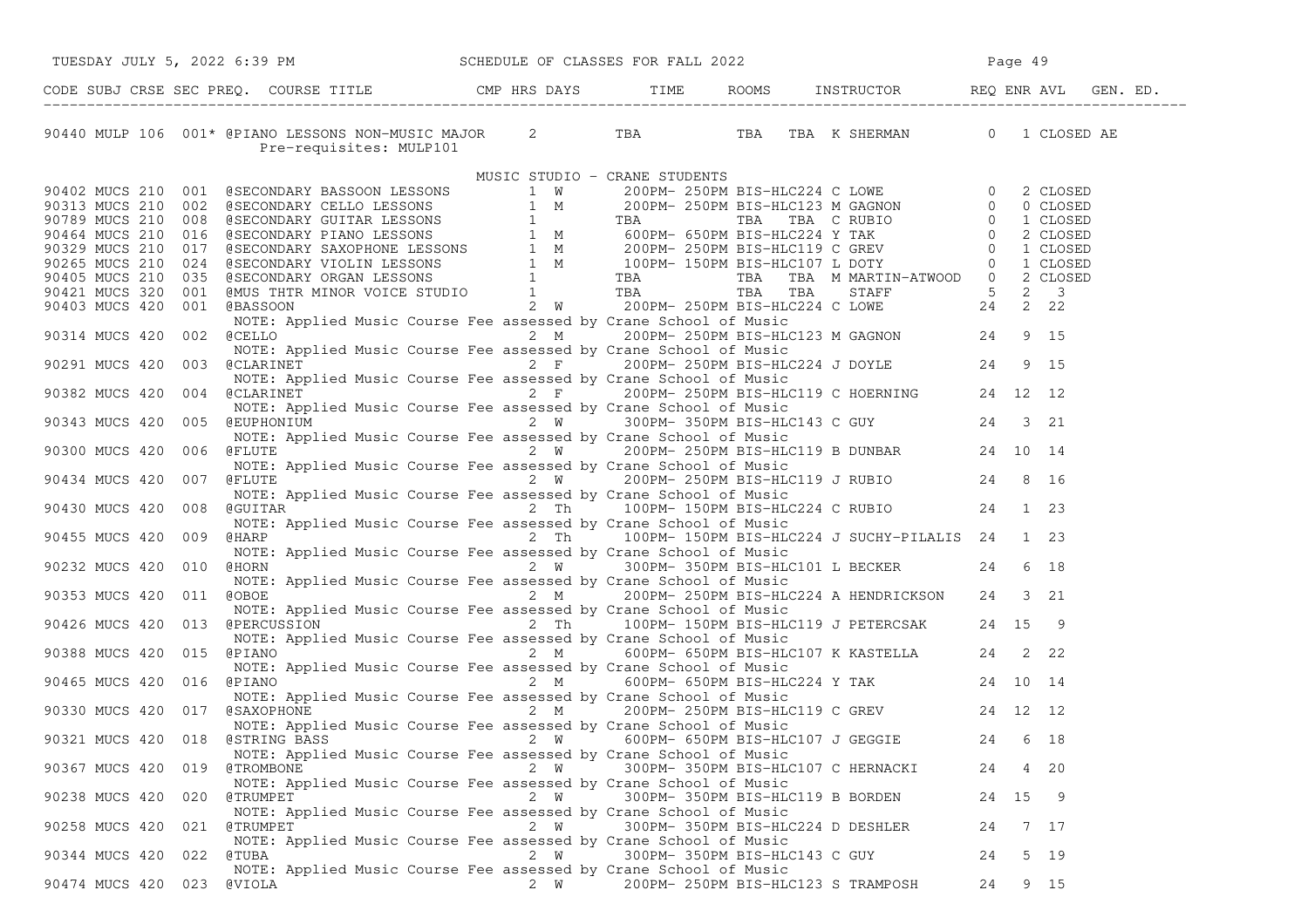|                                                             |                                                                                                                                      |             | TUESDAY JULY 5, 2022 6:39 PM SCHEDULE OF CLASSES FOR FALL 2022                                                                                                                                                                                                                                                                                                                                                                               |                               |  |
|-------------------------------------------------------------|--------------------------------------------------------------------------------------------------------------------------------------|-------------|----------------------------------------------------------------------------------------------------------------------------------------------------------------------------------------------------------------------------------------------------------------------------------------------------------------------------------------------------------------------------------------------------------------------------------------------|-------------------------------|--|
|                                                             |                                                                                                                                      |             | CODE SUBJ CRSE SEC PREQ. COURSE TITLE THE ROOMS INSTRUCTOR REQ ENR AVL GEN. ED.                                                                                                                                                                                                                                                                                                                                                              |                               |  |
|                                                             | NOTE: Applied Music Course Fee assessed by Crane School of Music                                                                     |             | 90266 MUCS 420 024 @VIOLIN 7 2 M 2 M 100PM-150PM BIS-HLC107 L DOTY 24 17 7                                                                                                                                                                                                                                                                                                                                                                   |                               |  |
|                                                             | NOTE: Applied Music Course Fee assessed by Crane School of Music                                                                     |             | NOTE: Applied Music Course Fee assessed by Crane School of Music<br>90376 MUCS 420 025 @VIOLIN 2 M 20<br>NOTE: Applied Music Course Fee assessed by Crane School of Music<br>90245 MUCS 420 026 @VOICE 2 M 100PM-150PM BIS-HLC101 M                                                                                                                                                                                                          |                               |  |
|                                                             |                                                                                                                                      |             |                                                                                                                                                                                                                                                                                                                                                                                                                                              |                               |  |
| 90324 MUCS 420 027 @VOICE<br>90336 MUCS 420 028 @VOICE      |                                                                                                                                      |             | NOTE: Applied Music Course Fee assessed by Crane School of Music<br>WOTE: Applied Music Course Fee assessed by Crane School of Music<br>NOTE: Applied Music Course Fee assessed by Crane School of Music<br>NOTE: Applied Music Cour<br>2 W 100PM-150PM SNL-HLD117 S GROTH 24 16 8                                                                                                                                                           |                               |  |
| 90409 MUCS 420 029 @VOICE                                   |                                                                                                                                      |             | NOTE: Applied Music Course Fee assessed by Crane School of Music<br>NOTE: Applied Music Course Fee assessed by Crane School of Music<br>WOICE 2 W 100PM-150PM BIS-HLC143 D MASSELL 24 6 18                                                                                                                                                                                                                                                   |                               |  |
| 90413 MUCS 420 030                                          | NOTE: Applied Music Course Fee assessed by Crane School of Music<br>@VOICE                                                           |             | $2 \tW 100PM - 150PM BIS-HL C101 S MAURER-GROTH 24 6 18$                                                                                                                                                                                                                                                                                                                                                                                     |                               |  |
|                                                             | NOTE: Applied Music Course Fee assessed by Crane School of Music                                                                     |             | NOTE: Applied Music Course Fee assessed by Crane School of Music<br>90419 MUCS 420 031 @VOICE 11 100PM 2 M 100PM 150PM BIS-HLC143 K MILLER 24 13 11                                                                                                                                                                                                                                                                                          |                               |  |
| 90442 MUCS 420<br>032                                       | @VOICE                                                                                                                               |             | $2 W$ 100PM-150PM BIS-HLC224 C SIERRA 24 10 14<br>NOTE: Applied Music Course Fee assessed by Crane School of Music                                                                                                                                                                                                                                                                                                                           |                               |  |
| 90445 MUCS 420                                              | NOTE: Applied Music Course Fee assessed by Crane School of Music                                                                     |             | NOTE: Applied Music Course Fee assessed by Crane School of Music<br>NOTE: Applied Music Course Fee assessed by Crane School of Music                                                                                                                                                                                                                                                                                                         |                               |  |
| 90459 MUCS 420 034 @VOICE<br>90450 MUCS 420<br>420          |                                                                                                                                      |             | Course ree assessed by crane behood of mosto<br>2 M $200$ PM-150PM BIS-HLC224 L SULLIVAN 24 12 12<br>NOTE: Applied Music Course Fee assessed by Crane School of Music<br>$\frac{1}{2}$ MW 100PM-150PM TBA TBA STAFF 100 22 78                                                                                                                                                                                                                |                               |  |
|                                                             |                                                                                                                                      |             | NOTE: Applied Music Course Fee assessed by Crane School of Music                                                                                                                                                                                                                                                                                                                                                                             |                               |  |
|                                                             |                                                                                                                                      |             | NOTE: Applied Music Course Fee assessed by Crane School of Music<br>90404 MUCS 430 001 @BASSOON 3 W 200PM-250PM BIS-HLC224 C LOWE 24 1 23<br>90315 MUCS 430 002 @CELLO 3 M 200PM-250PM BIS-HLC123 M GAGNON 24 2 22                                                                                                                                                                                                                           |                               |  |
| 90292 MUCS 430 003 @CLARINET                                | NOTE: Applied Music Course Fee assessed by Crane School of Music                                                                     |             | NOTE: Applied Music Course Fee assessed by Crane School of Music<br>@CLARINET            3 F     200PM- 250PM BIS-HLC224 J DOYLE      24  6 18<br>NOTE: Applied Music Course Fee assessed by Crane School of Music                                                                                                                                                                                                                           |                               |  |
| 90383 MUCS 430                                              |                                                                                                                                      |             | 004 @CLARINET 3 F 200PM-250PM BIS-HLC119 C HOERNING 24 3 21<br>NOTE: Applied Music Course Fee assessed by Crane School of Music                                                                                                                                                                                                                                                                                                              |                               |  |
| 90345 MUCS 430<br>90301 MUCS 430 006 @FLUTE                 |                                                                                                                                      |             | 005 @EUPHONIUM 3 W 300PM-350PM BIS-HLC143 C GUY<br>NOTE: Applied Music Course Fee assessed by Crane School of Music<br>OCC 2ELUTE<br>3 W 200PM-250PM BIS-HLC119 B DUNBAR 24 8 16                                                                                                                                                                                                                                                             |                               |  |
|                                                             |                                                                                                                                      |             | NOTE: Applied Music Course Fee assessed by Crane School of Music<br>90435 MUCS 430 007 @FLUTE $\frac{1.25 \times 1.25 \times 1.25 \times 1.25 \times 1.25 \times 1.25 \times 1.25 \times 1.25 \times 1.25 \times 1.25 \times 1.25 \times 1.25 \times 1.25 \times 1.25 \times 1.25 \times 1.25 \times 1.25 \times 1.25 \times 1.25 \times 1.25 \times 1.25 \times 1.25 \times 1.25 \times 1.25 \times 1.25 \times 1.25 \times 1.25 \times 1.$ |                               |  |
| 90431 MUCS 430 008 @GUITAR                                  |                                                                                                                                      |             | NOTE: Applied Music Course Fee assessed by Crane School of Music<br>3 Th 100PM-150PM BIS-HLC224 C RUBIO 24 0 24                                                                                                                                                                                                                                                                                                                              |                               |  |
| 90456 MUCS 430 009 @HARP                                    | NOTE: Applied Music Course Fee assessed by Crane School of Music<br>NOTE: Applied Music Course Fee assessed by Crane School of Music |             | 3 Th 100PM-150PM BIS-HLC224 J SUCHY-PILALIS 24 0 24                                                                                                                                                                                                                                                                                                                                                                                          |                               |  |
| 90233 MUCS 430 010 @HORN                                    | NOTE: Applied Music Course Fee assessed by Crane School of Music                                                                     |             | 3 W 300PM-350PM BIS-HLC101 L BECKER 24 8 16                                                                                                                                                                                                                                                                                                                                                                                                  |                               |  |
| 90354 MUCS 430 011 @OBOE                                    | NOTE: Applied Music Course Fee assessed by Crane School of Music                                                                     | 3 M         | 200PM- 250PM BIS-HLC224 A HENDRICKSON<br>100PM- 150PM BIS-HLC119 J PETERCSAK                                                                                                                                                                                                                                                                                                                                                                 | 4 20<br>24                    |  |
| 90427 MUCS 430 013 @PERCUSSION<br>90389 MUCS 430 015 @PIANO | NOTE: Applied Music Course Fee assessed by Crane School of Music                                                                     | 3 Th<br>3 M | 600PM- 650PM BIS-HLC107 K KASTELLA                                                                                                                                                                                                                                                                                                                                                                                                           | 24<br>1 23<br>24<br>$0 \t 24$ |  |
| 90466 MUCS 430 016 @PIANO                                   | NOTE: Applied Music Course Fee assessed by Crane School of Music<br>NOTE: Applied Music Course Fee assessed by Crane School of Music | 3 M         | 600PM- 650PM BIS-HLC224 Y TAK                                                                                                                                                                                                                                                                                                                                                                                                                | 2 22<br>24                    |  |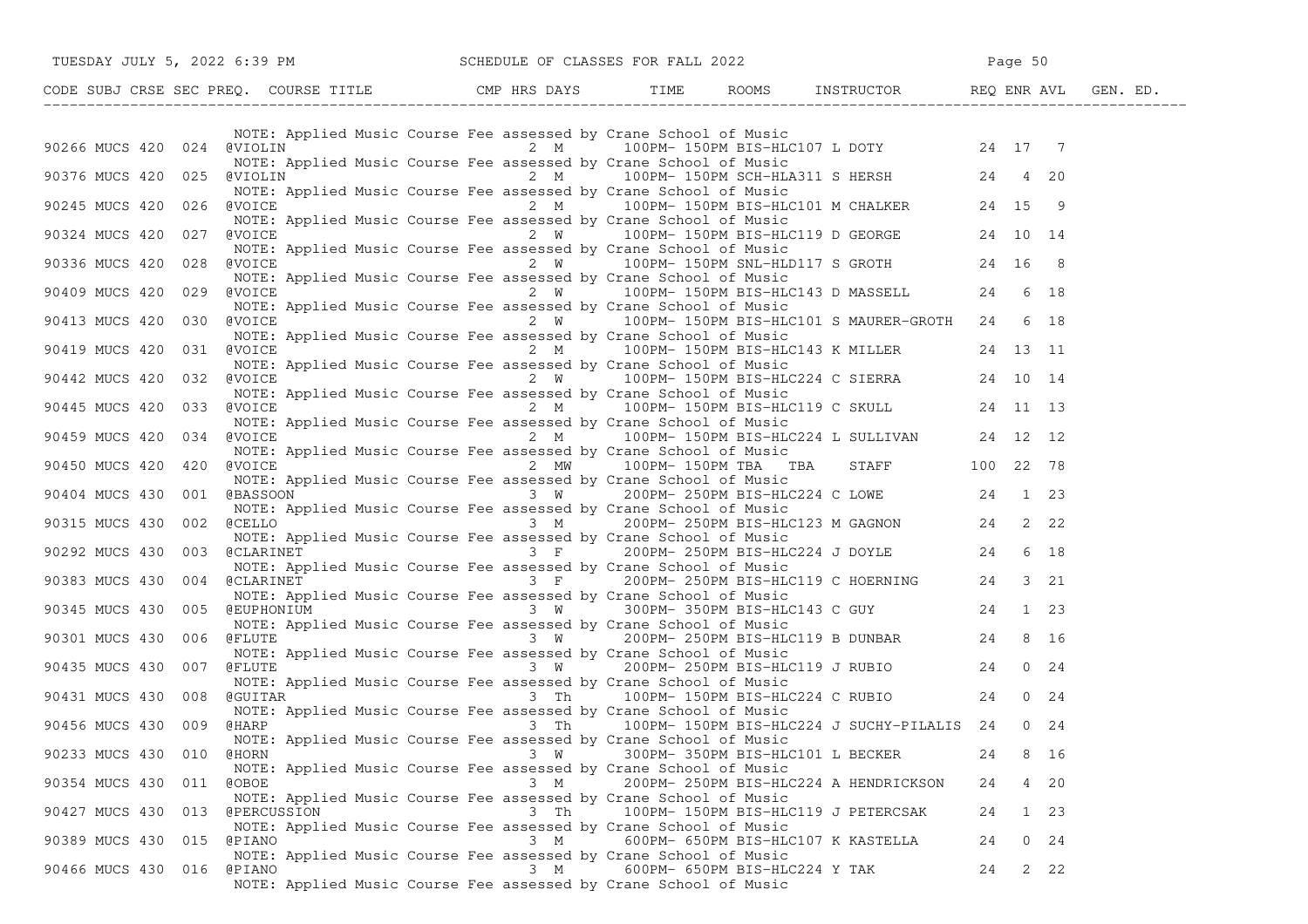|                             |                                                                                  |          | TUESDAY JULY 5, 2022 6:39 PM SCHEDULE OF CLASSES FOR FALL 2022                                                                                                                                                                                                                                                             |                            |  |
|-----------------------------|----------------------------------------------------------------------------------|----------|----------------------------------------------------------------------------------------------------------------------------------------------------------------------------------------------------------------------------------------------------------------------------------------------------------------------------|----------------------------|--|
|                             |                                                                                  |          | CODE SUBJ CRSE SEC PREQ. COURSE TITLE CMP HRS DAYS TIME ROOMS INSTRUCTOR REQ ENR AVL GEN. ED.                                                                                                                                                                                                                              |                            |  |
|                             |                                                                                  |          |                                                                                                                                                                                                                                                                                                                            |                            |  |
|                             |                                                                                  |          |                                                                                                                                                                                                                                                                                                                            |                            |  |
|                             |                                                                                  |          | 90331 MUCS 430 017 CHERACOPHONE Music Course Fee assessed by Crane School of Music<br>90322 MUCS 430 018 COSTRING BASS 3 W 600PM-650PM BIS-HLC107 J GEGGIE<br>90368 MUCS 430 019 CTROMBONE 3 W 300PM-350PM BIS-HLC107 C HERNACKI 2                                                                                         |                            |  |
|                             |                                                                                  |          | NOTE: Applied Music Course Fee assessed by Crane School of Music<br>90239 MUCS 430 020 @TRUMPET 3 W 300PM-350PM BIS-HLC119 B BORDEN 24 5 19                                                                                                                                                                                |                            |  |
| 90259 MUCS 430 021 @TRUMPET | NOTE: Applied Music Course Fee assessed by Crane School of Music                 |          | $3 W$ 300PM-350PM BIS-HLC224 D DESHLER 24 2 22                                                                                                                                                                                                                                                                             |                            |  |
|                             |                                                                                  |          | NOTE: Applied Music Course Fee assessed by Crane School of Music                                                                                                                                                                                                                                                           |                            |  |
|                             |                                                                                  |          | NOTE: Applied Music Course Fee assessed by Crane School of Music<br>3 W 300PM-350PM BIS-HLC143 C GUY 24 6 18<br>90475 MUCS 430 023 @VIOLA NOTE: Applied Music Course Fee assessed by Crane School of Music<br>90475 MUCS 430 023 @VIOLA                                                                                    |                            |  |
| 90267 MUCS 430              | NOTE: Applied Music Course Fee assessed by Crane School of Music                 |          | NOTE: Applied Music Course Fee assessed by Crane School of Music<br>024 @VIOLIN 3 7 3 M 100PM-150PM BIS-HLC107 L DOTY 10 3 7                                                                                                                                                                                               |                            |  |
| 90377 MUCS 430 025 @VIOLIN  |                                                                                  |          | NOTE: Applied Music Course Fee assessed by Crane School of Music<br>$\frac{3 \text{ M}}{100 \text{ PM}}$ 100PM-150PM SCH-HLA311 S HERSH 24 1 23                                                                                                                                                                            |                            |  |
| 90246 MUCS 430 026 @VOICE   |                                                                                  |          | NOTE: Applied Music Course Fee assessed by Crane School of Music<br>Applied Music Course Fee assessed by Crane School of Music<br>3 M 100PM-150PM_BIS-HLC101 M CHALKER 24 4 20                                                                                                                                             |                            |  |
| 90325 MUCS 430 027 @VOICE   |                                                                                  |          | NOTE: Applied Music Course Fee assessed by Crane School of Music<br>NOTE: Applied Music Course Fee assessed by Crane School of Music<br>NOTE 3 W 100PM-150PM BIS-HLC119 D GEORGE 24 3 21                                                                                                                                   |                            |  |
| 90337 MUCS 430 028          | @VOICE                                                                           |          | NOTE: Applied Music Course Fee assessed by Crane School of Music<br>evolce<br>Repried Music Course Fee assessed by Crane School of Music<br>NOTE: Applied Music Course Fee assessed by Crane School of Music<br>NOTE: Applied Music Course Fee assessed by Crane School of Music<br>$\frac{3 \text{ W}}{100 \text{ PM}}$ 1 |                            |  |
| 90410 MUCS 430 029 @VOICE   |                                                                                  |          |                                                                                                                                                                                                                                                                                                                            |                            |  |
| 90414 MUCS 430 030 @VOICE   | NOTE: Applied Music Course Fee assessed by Crane School of Music                 |          | 3 W 100PM-150PM BIS-HLC101 S MAURER-GROTH 24 0 24<br>NOTE: Applied Music Course Fee assessed by Crane School of Music                                                                                                                                                                                                      |                            |  |
|                             |                                                                                  |          | 90420 MUCS 430 031 @VOICE 3 M 100PM-150PM BIS-HLC143 K MILLER 24 1 23<br>NOTE: Applied Music Course Fee assessed by Crane School of Music                                                                                                                                                                                  |                            |  |
| 90443 MUCS 430 032 @VOICE   |                                                                                  |          | $3 W$ 100PM-150PM BIS-HLC224 C SIERRA 24 1 23<br>NOTE: Applied Music Course Fee assessed by Crane School of Music                                                                                                                                                                                                          |                            |  |
| 90446 MUCS 430              |                                                                                  |          | 100PM-150PM BIS-HLC119 C SKULL 24 3 21                                                                                                                                                                                                                                                                                     |                            |  |
| 90460 MUCS 430              | 034 @VOICE<br>NOTE: Applied Music Course Fee assessed by Crane School of Music   |          | NOICE<br>NOTE: Applied Music Course Fee assessed by Crane School of Music<br>NOTE: Applied Music Course Fee assessed by Crane School of Music<br>Note as March 24 to Music 24 the 24 to 24 to 24 to 24 to 24 to 24 to 24 to 24 to 24 to                                                                                    |                            |  |
| 90451 MUCS 430              | 430 @VOICE                                                                       |          | $3$ MW $100$ PM-150PM TBA TBA STAFF 100 2 98<br>NOTE: Applied Music Course Fee assessed by Crane School of Music                                                                                                                                                                                                           |                            |  |
| 90788 MUCS 620 003 CLARINET | NOTE: Applied Music Course Fee assessed by Crane School of Music                 |          | $2 F$ 200PM-250PM BIS-HLC224 J DOYLE 1 0 1                                                                                                                                                                                                                                                                                 |                            |  |
| 90739 MUCS 620 006 FLUTE    |                                                                                  |          | 2 W 200PM-250PM BIS-HLC119 B DUNBAR 1 1 CLOSED<br>NOTE: Applied Music Course Fee assessed by Crane School of Music                                                                                                                                                                                                         |                            |  |
| 90722 MUCS 630 003 CLARINET |                                                                                  |          | 3 F 200PM-250PM BIS-HLC224 J DOYLE 1 1 CLOSED<br>NOTE: Applied Music Course Fee assessed by Crane School of Music                                                                                                                                                                                                          |                            |  |
| 90758 MUCS 630              | 004 CLARINET<br>NOTE: Applied Music Course Fee assessed by Crane School of Music | $3 \t F$ | 200PM- 250PM BIS-HLC119 C HOERNING                                                                                                                                                                                                                                                                                         | 1 2 CLOSED                 |  |
| 90432 MUCS 630<br>008       | GUITAR<br>NOTE: Applied Music Course Fee assessed by Crane School of Music       | 3 Th     | 100PM- 150PM BIS-HLC224 C RUBIO                                                                                                                                                                                                                                                                                            | 2<br>1 1                   |  |
| 90757 MUCS 630              | 010 HORN<br>NOTE: Applied Music Course Fee assessed by Crane School of Music     | 3 W      | 300PM- 350PM BIS-HLC101 L BECKER                                                                                                                                                                                                                                                                                           | $\mathbf{1}$<br>$0\quad 1$ |  |
| 90790 MUCS 630 016 PIANO    | NOTE: Applied Music Course Fee assessed by Crane School of Music                 | 3 M      | 600PM- 650PM BIS-HLC224 Y TAK                                                                                                                                                                                                                                                                                              | 1 CLOSED<br>$\mathbf{1}$   |  |
| 90750 MUCS 630 020 TRUMPET  |                                                                                  | 3 W      | 300PM- 350PM BIS-HLC119 B BORDEN                                                                                                                                                                                                                                                                                           | 1 1 CLOSED                 |  |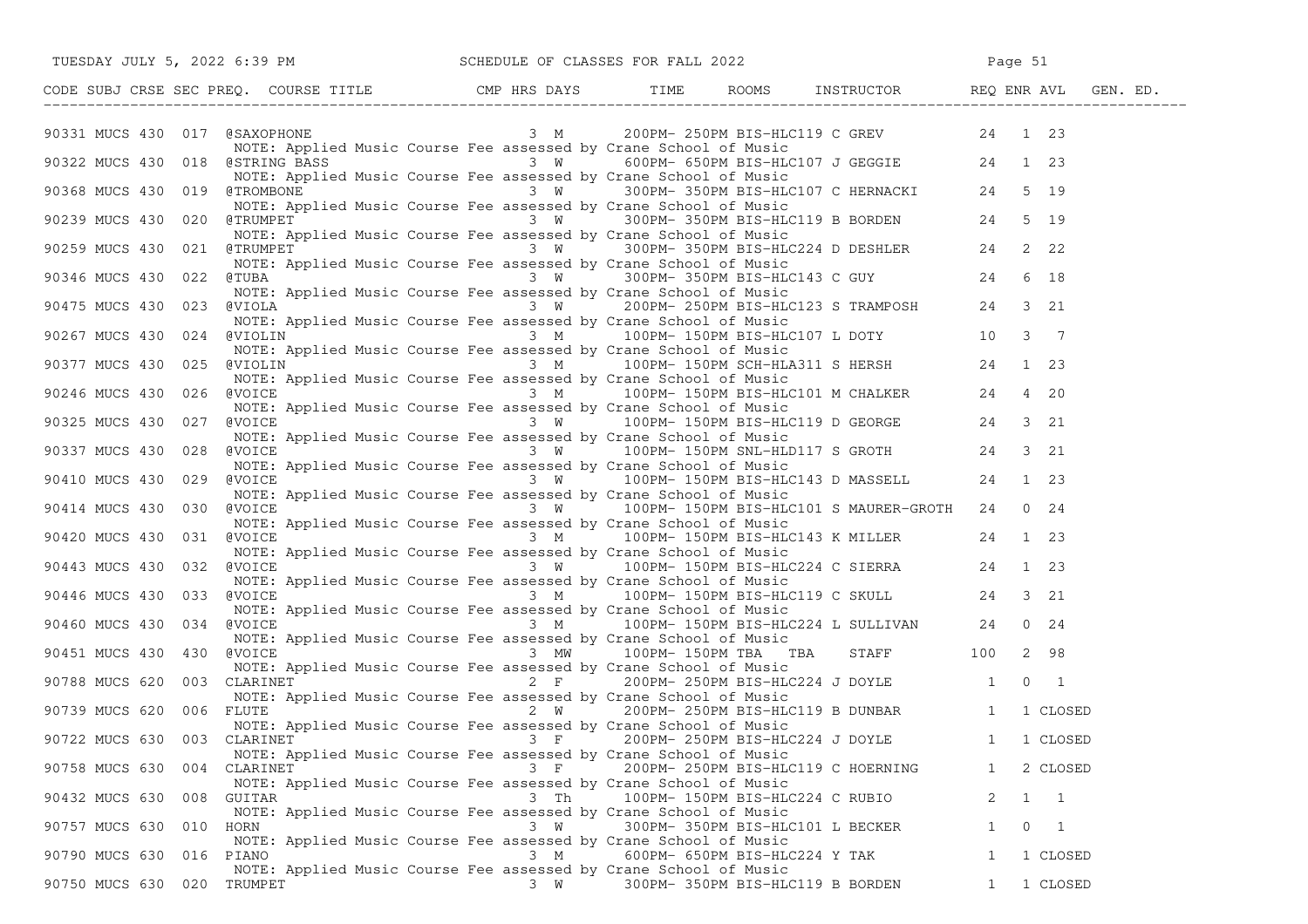| TUESDAY JULY 5, 2022 6:39 PM SCHEDULE OF CLASSES FOR FALL 2022                                                                                                                                                   |                                                                                             |                                                                                    |         | Page 52             |              |                |
|------------------------------------------------------------------------------------------------------------------------------------------------------------------------------------------------------------------|---------------------------------------------------------------------------------------------|------------------------------------------------------------------------------------|---------|---------------------|--------------|----------------|
| CODE SUBJ CRSE SEC PREQ. COURSE TITLE THE ROOMS INSTRUCTOR REQ ENR AVL GEN. ED.                                                                                                                                  |                                                                                             |                                                                                    |         |                     |              |                |
| NOTE: Applied Music Course Fee assessed by Crane School of Music<br>90411 MUCS 630 029 VOICE 3 W 100PM-150PM BIS-HLC143 D MASSELL 1 1 CLOSED<br>NOTE: Applied Music Course Fee assessed by Crane School of Music |                                                                                             |                                                                                    |         |                     |              |                |
| MUSIC THEORY/HISTORY DEPT==========================MUSIC THEORY/HISTORY DEPT========================= MUSIC THEORY/HISTORY DEPT                                                                                  |                                                                                             |                                                                                    |         |                     |              |                |
| 90149 MUCH 201 001* MUSIC HISTORY I: EARLY MUSIC 3 MWF<br>NOTE: Pre-Registered by Crane Staff only.                                                                                                              | MUSIC HIST/LIT - CRANE STDNTS<br>Pre-requisites: MUCT103 and MUCT104 or MUCB103 and MUCB104 | 800AM-850AM BIS-HLC303 J TYRE 25 17 8                                              |         |                     |              | TF WC          |
| 90150 MUCH 201 002* MUSIC HISTORY I: EARLY MUSIC                                                                                                                                                                 | 3 MWF<br>Pre-requisites: MUCT103 and MUCT104 or MUCB103 and MUCB104                         | 900AM- 950AM BIS-HLC303 J TYRE 25 12 13                                            |         |                     |              | TF WC          |
| NOTE: Pre-Registered by Crane Staff only.<br>90151 MUCH 201  003* MUSIC HISTORY I: EARLY MUSIC 3 MWF                                                                                                             | Pre-requisites: MUCT103 and MUCT104 or MUCB103 and MUCB104                                  | 900AM- 950AM BIS-HLC309 E LEVENSON 25 11 14                                        |         |                     |              | TF WC          |
| NOTE: Pre-Registered by Crane Staff only.<br>90152 MUCH 201 004* MUSIC HISTORY I: EARLY MUSIC 3 MWF                                                                                                              | Pre-requisites: MUCT103 and MUCT104 or MUCB103 and MUCB104                                  | 1000AM-1050AM BIS-HLC309 E LEVENSON 25 14 11                                       |         |                     |              | TF WC          |
| NOTE: Pre-Registered by Crane Staff only.<br>90153 MUCH 201  005* MUSIC HISTORY I: EARLY MUSIC  3  MWF                                                                                                           | Pre-requisites: MUCT103 and MUCT104 or MUCB103 and MUCB104                                  | 1100AM-1150AM BIS-HLC323 J TYRE 25 24 1                                            |         |                     |              | TF WC          |
| NOTE: Pre-Registered by Crane Staff only.<br>90154 MUCH 201 006* MUSIC HISTORY I: EARLY MUSIC 3 MWF 1200PM-1250PM BIS-HLC309 E LEVENSON 25 19 6                                                                  | Pre-requisites: MUCT103 and MUCT104 or MUCB103 and MUCB104                                  |                                                                                    |         |                     |              | TF WC          |
| NOTE: Pre-Registered by Crane Staff only.<br>90240 MUCH 323 001* MSC HIST III: MUSIC SINCE 1900 3 MWF                                                                                                            | Pre-requisites: MUCT203 and MUCT204 or MUCB203 and MUCB204                                  | 900AM- 950AM BIS-HLC323 E BROOKS 22 22 CLOSED AC                                   |         |                     |              |                |
| 002* MSC HIST III: MUSIC SINCE 1900 3 MWF 1000AM-1050AM BIS-HLC323 E BROOKS 22 21 1<br>90241 MUCH 323                                                                                                            | Pre-requisites: MUCT203 and MUCT204 or MUCB203 and MUCB204                                  |                                                                                    |         |                     |              | AC             |
| 003* MSC HIST III: MUSIC SINCE 1900 3 MWF<br>90242 MUCH 323                                                                                                                                                      | Pre-requisites: MUCT203 and MUCT204 or MUCB203 and MUCB204                                  | 1200PM-1250PM BIS-HLC323 E BROOKS 22 22 CLOSED AC                                  |         |                     |              |                |
| 004* MSC HIST III: MUSIC SINCE 1900 3 MWF 1200PM-1250PM SCH-HLA323 J HUNTER 22 14<br>90384 MUCH 323                                                                                                              | Pre-requisites: MUCT203 and MUCT204 or MUCB203 and MUCB204                                  |                                                                                    |         |                     | - 8          | AС             |
| 90385 MUCH 360<br>001* WORLD MUSIC CULTURES                                                                                                                                                                      | 3 MWF<br>Pre-requisites: MUCB201 and MUCB203 and MUCB204 or MUCH201 and MUCT203 and MUCT204 | 1000AM-1050AM BIS-HLC303 J HUNTER                                                  | 15 7    |                     | -8           |                |
| 001* MUSIC, GENDER, SEXUALITY: PRE1800 3 TuTh 800AM-915AM BIS-HLC303 E LEVENSON<br>90490 MUCH 395                                                                                                                | Pre-requisites: MUCB201 or MUCH201 and MUCB202 or MUCH202                                   |                                                                                    |         | 15 14 1             |              |                |
| 001* MUSIC AESTHETICS<br>90476 MUCH 495                                                                                                                                                                          | 3 TuTh<br>Pre-requisites: MUCH201 or MUCB201 and MUCB202 or MUCH202 and MUCT105 or MUCB105  | 930AM-1045AM BIS-HLC303 J TYRE                                                     |         | 15 11               | 4            |                |
| 90546 MUCH 495 002* OPERA & RACE IN THE USA<br>Pre-requisites: MUCB323 or MUCH323                                                                                                                                | 3 TuTh 1100AM-1215PM BIS-HLC214 E BROOKS                                                    |                                                                                    |         |                     | 15 16 CLOSED |                |
| 90391 MUCH 611 001 INTRO TO GRADUATE STUDIES 3 TuTh 1230PM-145PM SCH-HLA323 J LEWIS 3 7 8<br>90714 MUCH 695  001  OPERA & RACE IN THE USA                                                                        | 3 TuTh                                                                                      | 1100AM-1215PM BIS-HLC214 E BROOKS                                                  |         | $1 \quad 0 \quad 1$ |              |                |
|                                                                                                                                                                                                                  | MUSIC HIST/LIT - LIBERAL ARTS                                                               |                                                                                    |         |                     |              |                |
| 90775 MULH 101 001 CRANE LIVE!<br>90744 MULH 261 001 MUSIC OF AFRICA                                                                                                                                             | 3 MWF<br>3 TuTh                                                                             | 1200PM-1250PM BIS-HLC224 A HENDRICKSON 25 3 22<br>200PM- 315PM BIS-HLC309 J HUNTER | 25 4 21 |                     |              | AC TA<br>CG XC |
| 99939 MUCT 101 001 AURAL SKILLS LAB<br>NOTE: Pre-Registered by Crane Staff only.<br>START/END DATES: 08/29-10/14                                                                                                 | MUSIC THEORY - CRANE STUDENTS<br>1 TuTh                                                     | 400PM- 450PM BIS-HLC309 P SALATHE                                                  |         | 20 0 20             |              |                |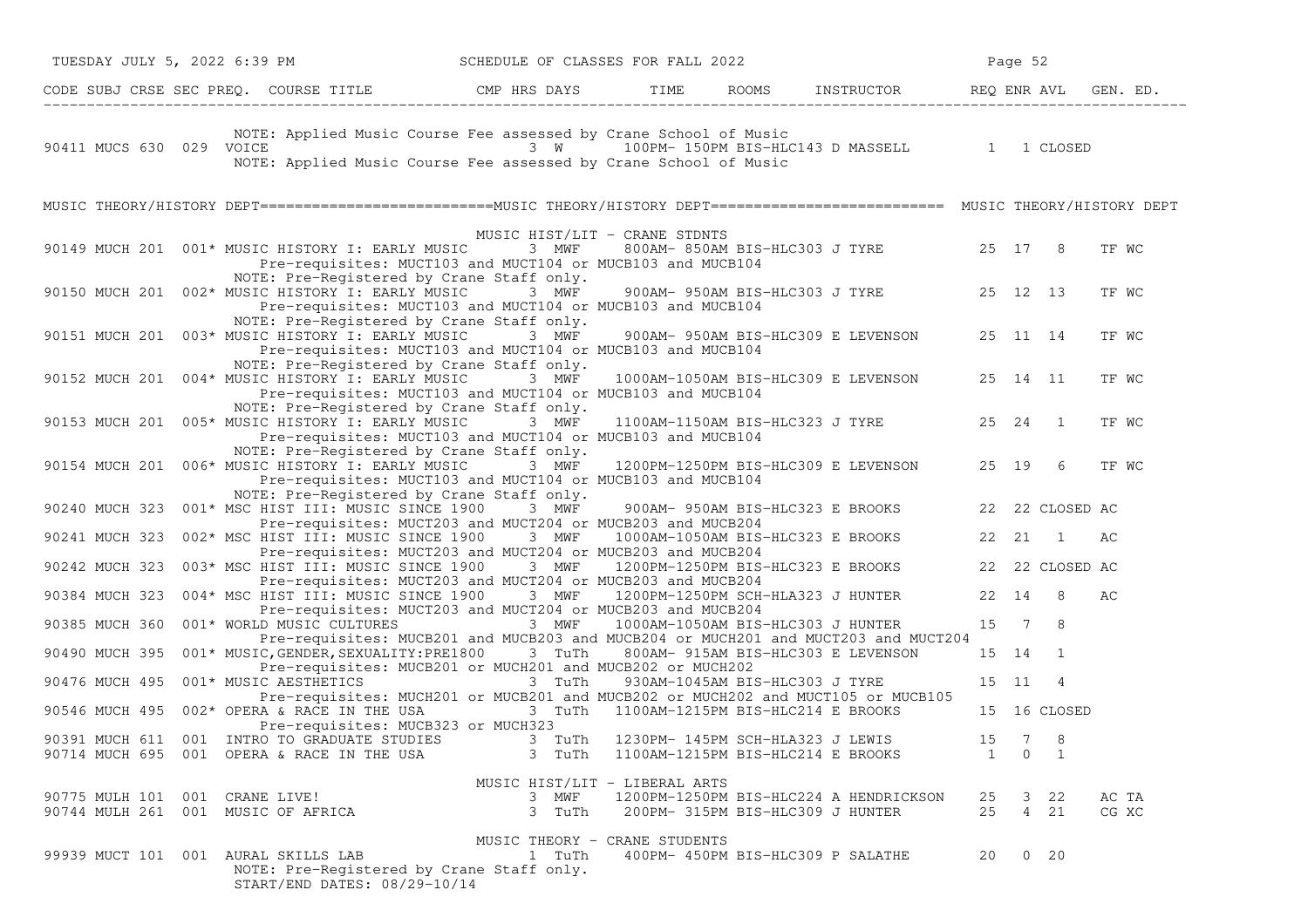|                                      |  | TUESDAY JULY 5, 2022 6:39 PM                                                                                                                                                                                                                                                                           |         |        |  |                                 | SCHEDULE OF CLASSES FOR FALL 2022                | Page 53 |          |      |    |  |
|--------------------------------------|--|--------------------------------------------------------------------------------------------------------------------------------------------------------------------------------------------------------------------------------------------------------------------------------------------------------|---------|--------|--|---------------------------------|--------------------------------------------------|---------|----------|------|----|--|
|                                      |  | CODE SUBJ CRSE SEC PREQ. COURSE TITLE THE ROOMS INSTRUCTOR REQ ENR AVL GEN. ED.                                                                                                                                                                                                                        |         |        |  |                                 |                                                  |         |          |      |    |  |
|                                      |  | 99940 MUCT 101 002 AURAL SKILLS LAB 1 TuTh<br>NOTE: Pre-Registered by Crane Staff only.<br>START/END DATES: 08/29-10/14                                                                                                                                                                                |         |        |  |                                 | 400PM- 450PM BIS-HLC318 J SFERRA 20 0 20         |         |          |      |    |  |
| 99802 MUCT 103 001* THEORY I         |  | Pre-requisites: MUCT104                                                                                                                                                                                                                                                                                | $3$ MWF |        |  |                                 | 800AM-850AM BIS-HLC318 P SALATHE 20 13 7         |         |          |      | TA |  |
| 99804 MUCT 103 002* THEORY I         |  | NOTE: Pre-Registered by Crane Staff only.<br>ORY I 3 MWF<br>Pre-requisites: MUCT104 3 MWF                                                                                                                                                                                                              |         |        |  |                                 | 900AM- 950AM BIS-HLC318 P SALATHE 20 11          |         |          | -9   | TA |  |
| 99806 MUCT 103 003* THEORY I         |  | NOTE: Pre-Registered by Crane Staff only.<br>$3$ MWF<br>Pre-requisites: MUCT104                                                                                                                                                                                                                        |         |        |  |                                 | 900AM-950AM SCH-HLA147 J SOMMERFELDT 20 13 7     |         |          |      | TA |  |
| 99808 MUCT 103 004* THEORY I         |  | NOTE: Pre-Registered by Crane Staff only.<br>Pre-requisites: MUCT104                                                                                                                                                                                                                                   | 3 MWF   |        |  |                                 | 1000AM-1050AM BIS-HLC318 I HERRYMAN RODR 20 11 9 |         |          |      | TA |  |
| 99810 MUCT 103 005* THEORY I         |  | NOTE: Pre-Registered by Crane Staff only.<br>ORY I CHECK CONSUMER THE CONSUMER STREET SURVERSION OF STREET STREET STREET STREET STREET STREET STREET STREET                                                                                                                                            |         |        |  |                                 | 1100AM-1150AM BIS-HLC318 I HERRYMAN RODR 20 12 8 |         |          |      | TA |  |
| 99812 MUCT 103 006* THEORY I         |  | NOTE: Pre-Registered by Crane Staff only.<br>$3$ MWF<br>Pre-requisites: MUCT104                                                                                                                                                                                                                        |         |        |  |                                 | 1100AM-1150AM BIS-HLC303 M VITALINO 20 8 12      |         |          |      | TA |  |
| 99814 MUCT 103 007* THEORY I         |  | NOTE: Pre-Registered by Crane Staff only.<br>Pre-requisites: MUCT104                                                                                                                                                                                                                                   | 3 MWF   |        |  |                                 | 1200PM-1250PM BIS-HLC303 M VITALINO 20 9 11      |         |          |      | TA |  |
|                                      |  | NOTE: Pre-Registered by Crane Staff only.<br>99803 MUCT 104 001* @AURAL SKILLS I 1 TuTh<br>Pre-requisites: MUCT103                                                                                                                                                                                     |         |        |  |                                 | 800AM-850AM BIS-HLC318 P SALATHE 20 13 7         |         |          |      |    |  |
| 99805 MUCT 104 002* @AURAL SKILLS I  |  | NOTE: Pre-Registered by Crane Staff only.<br>$\overline{1}$ $\overline{1}$ $\overline{1}$ $\overline{1}$ $\overline{1}$ $\overline{1}$ $\overline{1}$ $\overline{1}$<br>Pre-requisites: MUCT103                                                                                                        |         |        |  |                                 | 900AM- 950AM BIS-HLC318 P SALATHE 20 11 9        |         |          |      |    |  |
| 99807 MUCT 104 003* @AURAL SKILLS I  |  | NOTE: Pre-Registered by Crane Staff only.<br>a compared to the contract of the contract of the contract of the contract of the contract of the contract of the contract of the contract of the contract of the contract of the contract of the contract of the contract of<br>Pre-requisites: MUCT103  |         |        |  |                                 | 900AM-950AM SCH-HLA147 J SOMMERFELDT 20 13 7     |         |          |      |    |  |
|                                      |  | NOTE: Pre-Registered by Crane Staff only.<br>99809 MUCT 104 004* @AURAL SKILLS I $\frac{1}{2}$ 1 TuTh<br>Pre-requisites: MUCT103                                                                                                                                                                       |         |        |  |                                 | 1000AM-1050AM BIS-HLC318 I HERRYMAN RODR 20 11 9 |         |          |      |    |  |
| 99811 MUCT 104 005* @AURAL SKILLS I  |  | NOTE: Pre-Registered by Crane Staff only.<br>a material contracts of the state of the state of the state of the state of the state of the state of the state of the state of the state of the state of the state of the state of the state of the state of the state of the<br>Pre-requisites: MUCT103 |         |        |  |                                 | 1100AM-1150AM BIS-HLC318 I HERRYMAN RODR 20 12 8 |         |          |      |    |  |
| 99813 MUCT 104 006* @AURAL SKILLS I  |  | NOTE: Pre-Registered by Crane Staff only.<br>and the state of the state of the state of the state of the state of the state of the state of the state of the<br>Pre-requisites: MUCT103                                                                                                                |         |        |  |                                 | 1100AM-1150AM BIS-HLC303 M VITALINO 20 8 12      |         |          |      |    |  |
|                                      |  | NOTE: Pre-Registered by Crane Staff only.<br>99815 MUCT 104 007* @AURAL SKILLS I 1 TuTh 1200PM-1250PM BIS-HLC303 M VITALINO<br>Pre-requisites: MUCT103                                                                                                                                                 |         |        |  |                                 |                                                  | 20      |          | 9 11 |    |  |
| 90157 MUCT 105 001* THEORY II        |  | NOTE: Pre-Registered by Crane Staff only.<br>Pre-requisites: MUCT103 and MUCT104 or MUCB103 and MUCB103                                                                                                                                                                                                |         | 3 MWF  |  | 1200PM-1250PM BIS-HLC318        | STAFF                                            |         | 20 15 5  |      |    |  |
| 90158 MUCT 106 001* @AURAL SKILLS II |  | NOTE: Pre-Registered by Crane Staff only.<br>Pre-requisites: MUCT103 and MUCT104 or MUCB103 and MUCB104                                                                                                                                                                                                |         | 1 TuTh |  | 1200PM-1250PM BIS-HLC318        | STAFF                                            |         | 20 15 5  |      |    |  |
| 99816 MUCT 203 001* THEORY III       |  | NOTE: Pre-Registered by Crane Staff only.<br>Pre-requisites: MUCT105 and MUCT106 or MUCB105 and MUCB106                                                                                                                                                                                                |         | 3 MWF  |  | 800AM-850AM CRN-MCB115 J SFERRA |                                                  |         | 20 10 10 |      |    |  |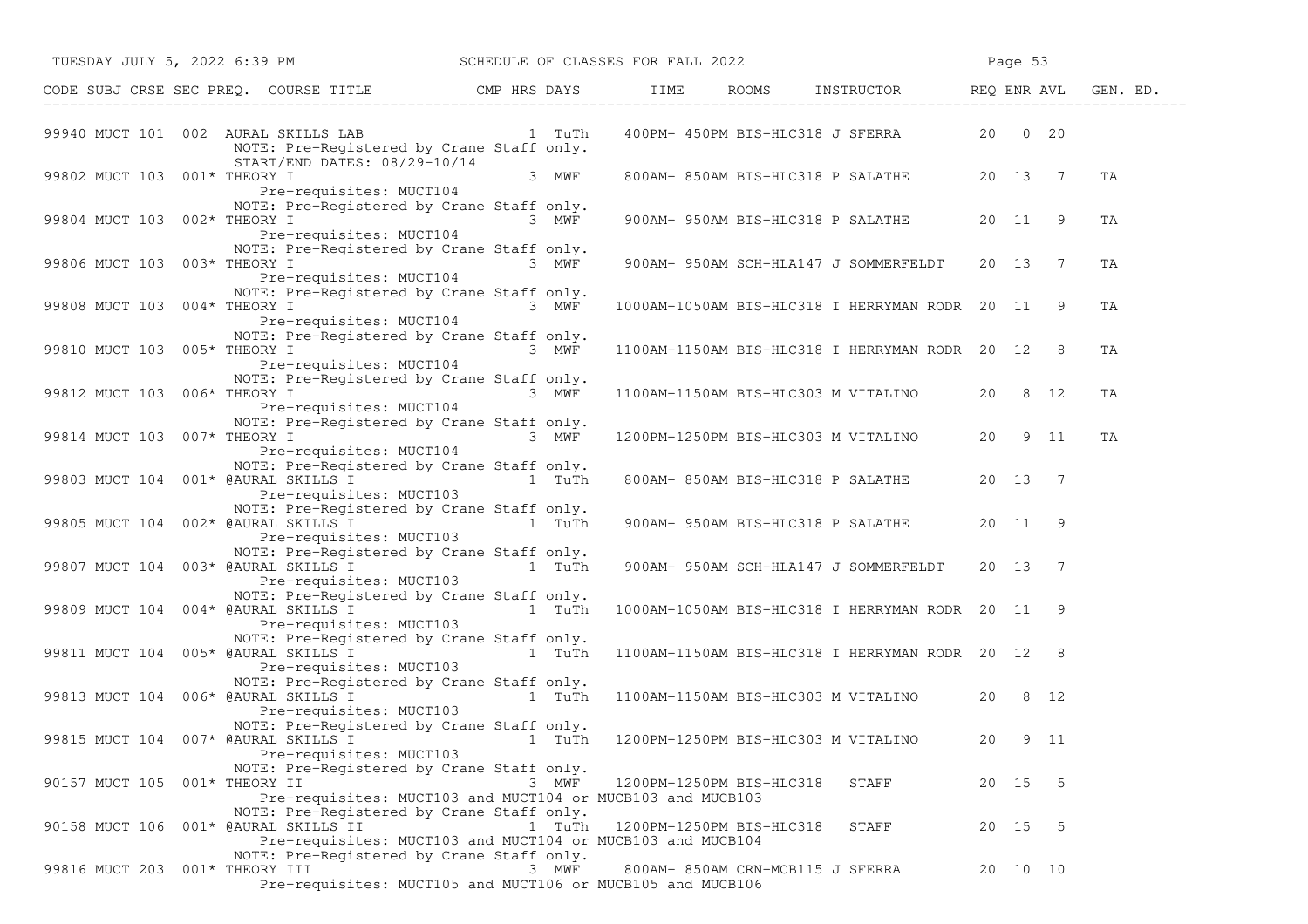|                                | TUESDAY JULY 5, 2022 6:39 PM                                                                                                                                                                                                                                                     | SCHEDULE OF CLASSES FOR FALL 2022                                                                               |  |                                                            | Page 54 |         |    |
|--------------------------------|----------------------------------------------------------------------------------------------------------------------------------------------------------------------------------------------------------------------------------------------------------------------------------|-----------------------------------------------------------------------------------------------------------------|--|------------------------------------------------------------|---------|---------|----|
|                                | CODE SUBJ CRSE SEC PREQ. COURSE TITLE THE THE THE ROOMS INSTRUCTOR THE REQ ENR AVL GEN. ED.                                                                                                                                                                                      |                                                                                                                 |  |                                                            |         |         |    |
|                                | NOTE: Pre-Registered by Crane Staff only.<br>99818 MUCT 203 002* THEORY III $\overline{3}$ MWF 800AM-850AM SCH-HLA147 STAFF 20 9 11                                                                                                                                              |                                                                                                                 |  |                                                            |         |         |    |
|                                | Pre-requisites: MUCT105 and MUCT106 or MUCB105 and MUCB106<br>NOTE: Pre-Registered by Crane Staff only.                                                                                                                                                                          |                                                                                                                 |  |                                                            |         |         |    |
| 99820 MUCT 203 003* THEORY III | Pre-requisites: MUCT105 and MUCT106 or MUCB105 and MUCB106                                                                                                                                                                                                                       | 3 MWF                                                                                                           |  | 900AM- 950AM CRN-MCB115 J SFERRA 20 16 4                   |         |         |    |
| 99822 MUCT 203 004* THEORY III | NOTE: Pre-Registered by Crane Staff only.<br>Pre-requisites: MUCT105 and MUCT106 or MUCB105 and MUCB106<br>NOTE: Pre-Registered by Crane Staff only.                                                                                                                             | 3 MWF                                                                                                           |  | 1000AM-1050AM SCH-HLA147 A MOUNT 20 19 1                   |         |         |    |
|                                | 99824 MUCT 203 005* THEORY III 3 MWF<br>Pre-requisites: MUCT105 and MUCT106 or MUCB105 and MUCB106<br>NOTE: Pre-Registered by Crane Staff only.                                                                                                                                  |                                                                                                                 |  | 1100AM-1150AM SCH-HLA147 A MOUNT 20 14 6                   |         |         |    |
|                                | 99826 MUCT 203 006* THEORY III<br>Pre-requisites: MUCT105 and MUCT106 or MUCB105 and MUCB106<br>NOTE: Pre-Registered by Crane Staff only.                                                                                                                                        | 3 MWF                                                                                                           |  | 1200PM-1250PM SCH-HLA147 J SUCHY-PILALIS 20 17 3           |         |         |    |
|                                | Pre-requisites: MUCT105 and MUCT106 or MUCB105 and MUCB106<br>NOTE: Pre-Registered by Crane Staff only.                                                                                                                                                                          |                                                                                                                 |  | 800AM-850AM CRN-MCB115 J SFERRA 20 10 10                   |         |         |    |
|                                | Pre-requisites: MUCT105 and MUCT106 or MUCB105 and MUCB106                                                                                                                                                                                                                       |                                                                                                                 |  | 800AM-850AM SCH-HLA147 STAFF                               |         | 20 9 11 |    |
|                                | NOTE: Pre-Registered by Crane Staff only.<br>Pre-requisites: MUCT105 and MUCT106 or MUCB105 and MUCB106                                                                                                                                                                          |                                                                                                                 |  | 900AM- 950AM CRN-MCB115 J SFERRA                           |         | 20 16 4 |    |
|                                | NOTE: Pre-Registered by Crane Staff only.<br>99823 MUCT 204 004* @AURAL SKILLS III<br>Pre-requisites: MUCT105 and MUCT106 or MUCB105 and MUCB106                                                                                                                                 | and the state of the state of the state of the state of the state of the state of the state of the state of the |  | 1000AM-1050AM SCH-HLA147 A MOUNT 20 19 1                   |         |         |    |
|                                | NOTE: Pre-Registered by Crane Staff only.<br>99825 MUCT 204 005* @AURAL SKILLS III $\qquad$ 1 TuTh 1100AM-1150AM SCH-HLA147 A MOUNT 20 14<br>Pre-requisites: MUCT105 and MUCT106 or MUCB105 and MUCB106                                                                          |                                                                                                                 |  |                                                            |         | 6       |    |
|                                | NOTE: Pre-Registered by Crane Staff only.<br>Pre-requisites: MUCT105 and MUCT106 or MUCB105 and MUCB106                                                                                                                                                                          |                                                                                                                 |  | 1200PM-1250PM SCH-HLA147 J SUCHY-PILALIS 20 17 3           |         |         |    |
|                                | NOTE: Pre-Registered by Crane Staff only.<br>90477 MUCT 301 001 @COMPOSITION I 3 TuTh 930AM-1045AM BIS-HLC323 G WANAMAKER 15 4 11<br>90293 MUCT 330 001* JAZZ THEORY & COMMER ARRANGING 3 TuTh 1230PM-145PM BIS-HLC323 M DUDLEY 20 22 CLOSED                                     |                                                                                                                 |  |                                                            |         |         |    |
|                                | Pre-requisites: MUCB105 and MUCB106 or MUCT105 and MUCT106<br>90294 MUCT 335 001* JAZZ IMPROVISATION<br>90294 MUCT 335 001* JAZZ IMPROVISATION<br>RECESSED MUCRIOS and MUCRIOS AND MUCRIOS 200 MUCRIOS 200 MUCRIOS<br>Pre-requisites: MUCB105 and MUCB106 or MUCT105 and MUCT106 |                                                                                                                 |  |                                                            |         |         |    |
|                                | 90449 MUCT 411 001 ELECTRONIC MUSIC COMPOSITION 3 MWF 1100AM-1150AM SCH-HLA158 J SOMMERFELDT 15 20 CLOSED<br>90478 MUCT 416 001* @COUNTERPOINT 3 TuTh 800AM-915AM BIS-HLC323 G WANAMAKER 15 11 4<br>Pre-requisites: MUCB205 and MUCB206 or MUCT205 and MUCT206                   |                                                                                                                 |  | 3 TuTh 800AM-915AM BIS-HLC323 G WANAMAKER 15 11 4          |         |         | AЕ |
|                                | 90436 MUCT 420 001* @THEORY & ANAL 20/21 CENT MUS 3 MWF 1200PM-1250PM CRN-MCB115 T SULLIVAN 15 13<br>Pre-requisites: MUCB205 or MUCB205 and MUCB206 or MUCB206 or MUCB206 or MUCT205 and MUCT206                                                                                 |                                                                                                                 |  |                                                            |         | -2      |    |
|                                | 90224 MUCT 430 001 @STUDIO COMPOSITION<br>90225 MUCT 430 002 @STUDIO COMPOSITION<br>90226 MUCT 430 003 @STUDIO COMPOSITION<br>90457 MUCT 626 001 PEDAGOGY OF THEORY 3 MWF 1100AM-1150AM BIS-HLC309 J SUCHY-PILALIS 15 9 6                                                        | $3$ F                                                                                                           |  | 100PM-150PM CRN-MCB115 I HERRYMAN RODR 6 4 2               |         |         |    |
|                                | 90406 MULT 101 001 MUSIC THEORY FOR NON-MAJORS 3 MWF                                                                                                                                                                                                                             | MUSIC THEORY - LIBERAL ARTS                                                                                     |  | 100PM- 150PM SCH-HLA323 M MARTIN-ATWOOD 20 20 CLOSED AE TA |         |         |    |
|                                |                                                                                                                                                                                                                                                                                  |                                                                                                                 |  |                                                            |         |         |    |

MUSICAL STUDIES RESEARCH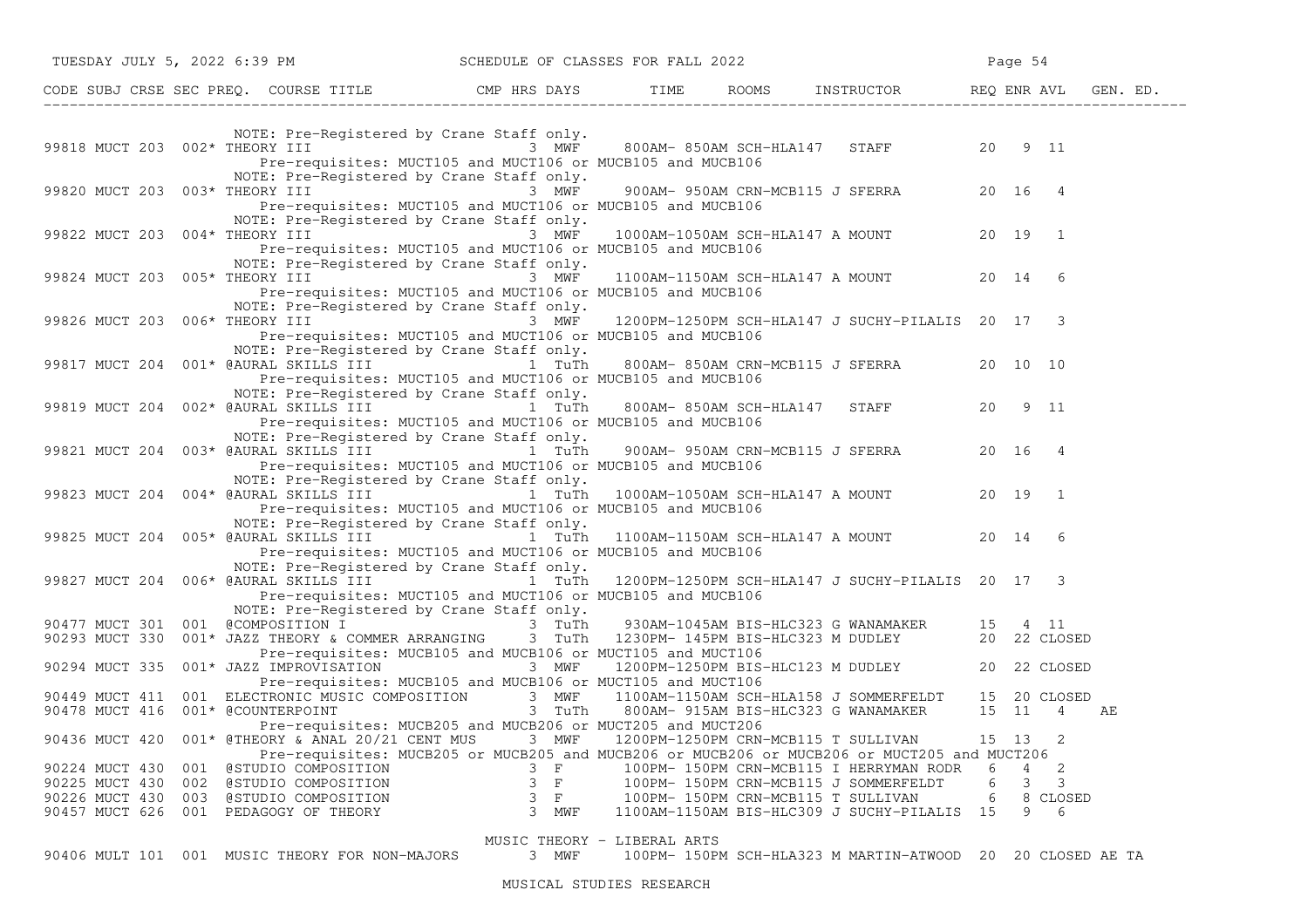| TUESDAY JULY 5, 2022 6:39 PM                                                                                                                                                                                                              |                                                                                    |            | SCHEDULE OF CLASSES FOR FALL 2022 |                                                                                               | Page 55 |                |                                  |
|-------------------------------------------------------------------------------------------------------------------------------------------------------------------------------------------------------------------------------------------|------------------------------------------------------------------------------------|------------|-----------------------------------|-----------------------------------------------------------------------------------------------|---------|----------------|----------------------------------|
|                                                                                                                                                                                                                                           |                                                                                    |            |                                   |                                                                                               |         |                |                                  |
| 90390 MUCR 410 001* @MUSIC BIBLIOGRAPHY                                                                                                                                                                                                   | Pre-requisites: MUCH323 and MUCT205 and MUCT206 or MUCB205 and MUCB206 and MUCB323 |            |                                   | 1 Tu    400PM- 450PM BIS-HLC303 E KOMARA    15    4    11                                     |         |                |                                  |
|                                                                                                                                                                                                                                           |                                                                                    |            |                                   |                                                                                               |         |                |                                  |
|                                                                                                                                                                                                                                           |                                                                                    | PHILOSOPHY |                                   |                                                                                               |         |                |                                  |
|                                                                                                                                                                                                                                           |                                                                                    |            |                                   |                                                                                               |         |                | FC PI TF<br>FC PI TF<br>FC PI TF |
| 99259 PHIL 105 001 HUMAN NATURE<br>90085 PHIL 105 002 HUMAN NATURE<br>90085 PHIL 110 001 LOGIC AND CRITICAL THINKING 3 MWF 1000AM-1150AM FLG-HL0236 D CURRY 35 20 15<br>93351 PHIL 110 001 LOGIC AND CRITICAL THINKING 3 MWF 1000AM-      |                                                                                    |            |                                   |                                                                                               |         |                | FC PI TF<br>PI TF<br>PI TF       |
|                                                                                                                                                                                                                                           |                                                                                    |            |                                   |                                                                                               |         |                |                                  |
|                                                                                                                                                                                                                                           |                                                                                    | PHYSICS    |                                   |                                                                                               |         |                |                                  |
| 99835 PHYS 100 VIR PHYSICS IN EVERYDAY LIFE-LEC<br>NOTE: Lab Required                                                                                                                                                                     |                                                                                    | 3 MWF      |                                   | 300PM-350PM VIR TBA L LI 36 3 33                                                              |         |                | NW SP                            |
| 90095 PHYS 100 VR1 PHYSICS IN EVERYDAY LIFE-LAB 1 Tu                                                                                                                                                                                      | NOTE: Lecture Required. Taught Virtually                                           |            |                                   | 900AM-1050AM VIR TBA L LI 18 2 16                                                             |         |                | LB NW SP                         |
|                                                                                                                                                                                                                                           |                                                                                    |            |                                   | 1200PM-1250PM TIM-HL0131 A ADHIKARI 36 15 21                                                  |         |                | SP                               |
|                                                                                                                                                                                                                                           |                                                                                    |            |                                   | 200PM- 350PM TIM-HL0129 A ADHIKARI 18                                                         | 9       | $\overline{9}$ | LB                               |
| 98238 PHYS 101 001 COLLEGE PHYSICS I-LEC 3 MWF<br>NOTE: Lab required.<br>NOTE: Lab required.<br>98372 PHYS 101 002 COLLEGE PHYSICS I-LAB 1 F<br>NOTE: Lecture required.<br>98985 PHYS 101 004 COLLEGE PHYSICS I-LAB 1 Th<br>NOTE: Lecture |                                                                                    |            |                                   | 200PM-350PM TIM-HL0129 A ADHIKARI 18                                                          |         | 6 12           | LB SP                            |
|                                                                                                                                                                                                                                           |                                                                                    |            |                                   | 900AM- 950AM TIM-HL0131 L LI 36                                                               |         | 6 30           | SP                               |
|                                                                                                                                                                                                                                           |                                                                                    |            |                                   |                                                                                               |         |                |                                  |
| NOTE: Must have taken or concurrently take Math 151. Lab required.<br>98184 PHYS 103 003* UNIVERSITY PHYSICS I-LAB 1 Th 900AM-1050AM TIM-HL0129 L LI 18                                                                                   |                                                                                    |            |                                   |                                                                                               |         | 6 12           | LB                               |
| Pre-requisites: MATH151<br>Pre-requisites: MATH151<br>98690 PHYS 205 001* UNIVERSITY PHYSICS III-LEC                                                                                                                                      |                                                                                    | 3 MWF      |                                   | 800AM-850AM TIM-HL0128 B DAS 18                                                               |         | 5 13           | SP                               |
|                                                                                                                                                                                                                                           | Pre-requisites: PHYS104                                                            |            |                                   |                                                                                               |         |                |                                  |
| 98691 PHYS 205 002* UNIVERSITY PHYSICS III-LAB<br>Pre-requisites: PHYS104                                                                                                                                                                 | NOTE: Lab rquired. PHYS 104 required.<br>1 Tu                                      |            |                                   | 200PM- 350PM TIM-HL0128 B DAS 18                                                              |         | 5 13           | LB SP                            |
|                                                                                                                                                                                                                                           | NOTE: Lecture required. PHYS 104 required.                                         |            |                                   |                                                                                               |         |                |                                  |
| 99021 PHYS 330 001 METEOROLOGY<br>98826 PHYS 465 001 PHYSICS RESEARCH I                                                                                                                                                                   | 3 MWF                                                                              |            |                                   |                                                                                               |         |                | SP                               |
|                                                                                                                                                                                                                                           | $1 - 3$                                                                            |            |                                   | 1000AM-1050AM TIM-HL0131 A ADHIKARI 36 9 27<br>TBA TBA TBA B DAS 2 0 2<br>normission required |         |                |                                  |
|                                                                                                                                                                                                                                           | NOTE: Varibale credit hours 1-3. Instructor permission required.                   |            |                                   |                                                                                               |         |                |                                  |
| 90707 PHYS 465 002 PHYSICS RESEARCH I $1-3$<br>99501 PHYS 465 003 PHYSICS RESEARCH I $1-3$                                                                                                                                                |                                                                                    |            |                                   |                                                                                               |         |                |                                  |
|                                                                                                                                                                                                                                           | NOTE: Instructor permission required.                                              |            |                                   |                                                                                               |         |                |                                  |
|                                                                                                                                                                                                                                           |                                                                                    |            | TBA TBA TBA L LI                  | TBA TBA TBA LLI 2 0 2<br>200PM-315PM TIM-HL0131 A ADHIKARI 18 2 16                            |         |                |                                  |
| 90708 PHYS 466 001 PHYSICS RESEARCH 2 1-3<br>90089 PHYS 475 001* MECHANICS 2 3 MW                                                                                                                                                         |                                                                                    |            |                                   |                                                                                               |         |                |                                  |
| 99977 PHYS 480 001* ELECTROMAGNETIC THEORY 1 3 MWF                                                                                                                                                                                        | Pre-requisites: PHYS205 and PHYS370<br>Pre-requisites: PHYS205 and PHYS370         |            |                                   | 1100AM-1150AM TIM-HL0204 B DAS 18                                                             |         | 3 15           |                                  |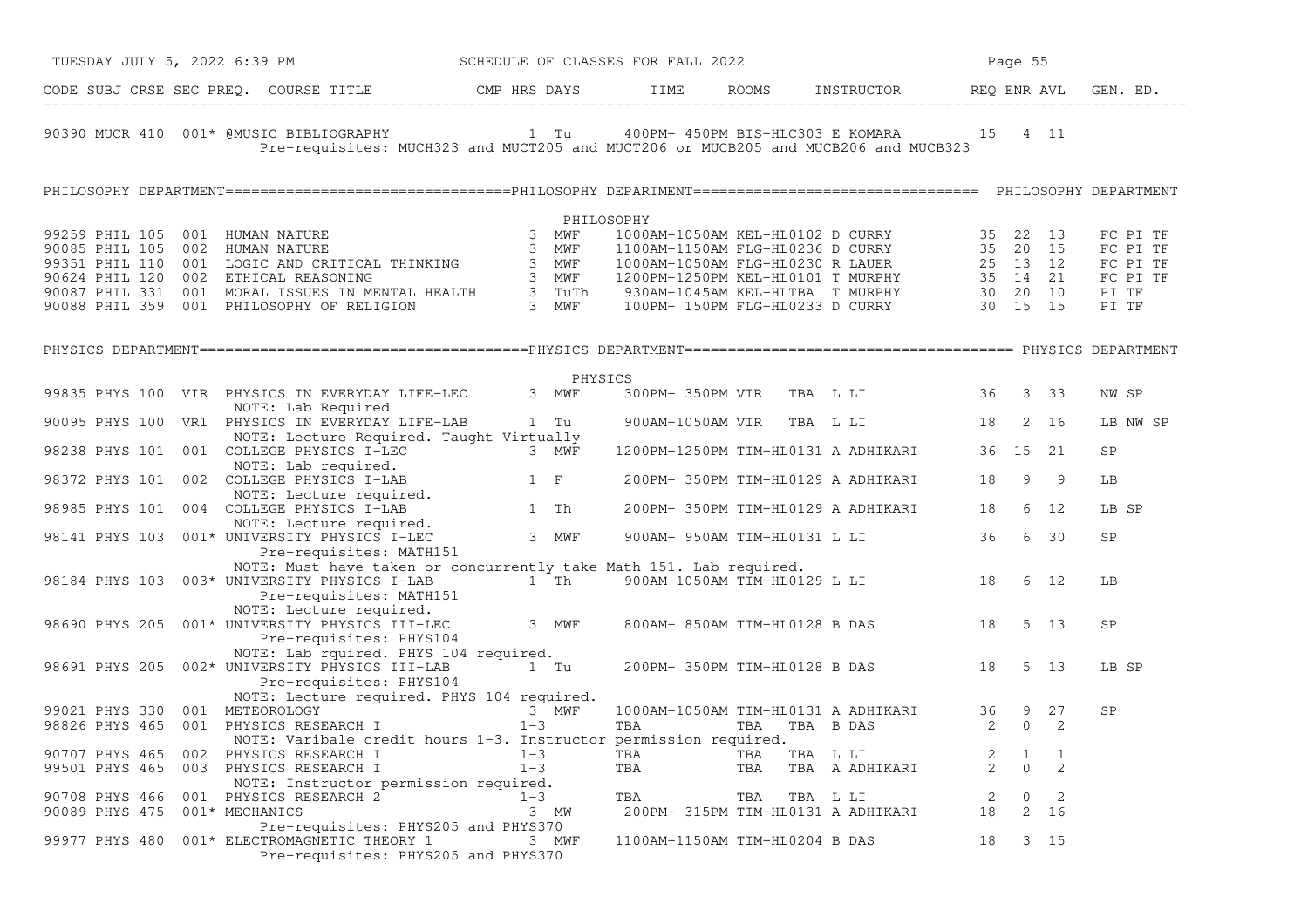| TUESDAY JULY 5, 2022 6:39 PM                                                                                               |                                                                                                                                                                                                                   |  |        | SCHEDULE OF CLASSES FOR FALL 2022                   |  |                                                |    | Page 56       |          |             |
|----------------------------------------------------------------------------------------------------------------------------|-------------------------------------------------------------------------------------------------------------------------------------------------------------------------------------------------------------------|--|--------|-----------------------------------------------------|--|------------------------------------------------|----|---------------|----------|-------------|
| CODE SUBJ CRSE SEC PREQ. COURSE TITLE THE ROOMS INSTRUCTOR REQ ENR AVL GEN. ED.                                            |                                                                                                                                                                                                                   |  |        |                                                     |  |                                                |    |               |          |             |
|                                                                                                                            |                                                                                                                                                                                                                   |  |        |                                                     |  |                                                |    |               |          |             |
|                                                                                                                            |                                                                                                                                                                                                                   |  |        |                                                     |  |                                                |    |               |          |             |
| 98602 POLS 110 001 US POLITICS 4 TuTh                                                                                      | NOTE: Required for all Pre-Law minors and Public Policy minors.                                                                                                                                                   |  |        | POLITICS                                            |  | 900AM-1040AM SAT-HL0201 J MCGUIRE 20 18 2      |    |               |          | SA SW       |
| 98325 POLS 130 001 INTRO TO COMPARATIVE POLITICS 4 W                                                                       | Required for all Political Science majors.                                                                                                                                                                        |  | F      | 200PM- 250PM DUNNHL0210<br>M 200PM-340PM DUNNHL0206 |  | 200PM- 250PM DUNNHL0206 R HINCKLEY<br>28 11 17 |    |               |          | SW XC       |
|                                                                                                                            | NOTE: Required for Political Science majors. Counts as either a<br>Core course or as an elective for International<br>Studies majors and minor.                                                                   |  |        |                                                     |  |                                                |    |               |          |             |
| 90090 POLS 200 001 POLITICAL IDEAS<br>90760 POLS 289 001* APPROACHING POLITICAL PUZZLES 4 TBA TBA TBA TBA R HINCKLEY 1 0 1 |                                                                                                                                                                                                                   |  |        |                                                     |  | 4 MW 400PM-540PM FLG-HL0236 S RITNER 28 7 21   |    |               |          | PI          |
| POLS130 and POLS200 or POLS140 and POLS200 and STAT100 or MATH125 or CIS125                                                | Pre-requisites: POLS110 and POLS130 or POLS110 and POLS140 or POLS110 and POLS200 or POLS130 and POLS140 or                                                                                                       |  |        |                                                     |  |                                                |    |               |          |             |
| 90091 POLS 322 001 STATE AND LOCAL GOVERNMENT 4 TuTh 200PM-340PM FLG-HL0233 J MCGUIRE 28 10 18                             |                                                                                                                                                                                                                   |  |        |                                                     |  |                                                |    |               |          | SA          |
| 90092 POLS 361 001 BIOETHICS: CLASSIC LEGAL CASES 4 W 540PM- 900PM SAT-HL0319 D LEMPERT 28 9 19<br>90763 POLS 398          |                                                                                                                                                                                                                   |  |        |                                                     |  | TBA TBA R HINCKLEY 0 4 CLOSED                  |    |               |          |             |
| 90093 POLS 491 001* PUBLIC POLICY INTERNSHIP       4                                                                       | 001* SURVEY DATA ANALYSIS<br>Pre-requisites: POLS100 and POLS110 and POLS120<br>001* PUBLIC POLICY INTERNSHIP<br>Pre-requisites: POLS100 or POLS200 and POLS110<br>Pre-requisites: POLS100 or POLS200 and POLS110 |  |        |                                                     |  |                                                |    |               |          |             |
| 90094 POLS 492 001* INTERNSHIP SEMINAR                                   3                                                 | NOTE: Counts as an elective for Public Policy minor.<br>INTERNSHIP SEMINAR 13 TBA TBA TBA D LEMPERT<br>Pre-requisites: POLS100 or POLS200 and POLS110<br>NOTE: Instructor permission required.                    |  |        |                                                     |  |                                                |    | $3 \t 1 \t 2$ |          |             |
| 90096 POLS 494 001* @POLITICAL SCIENCE INTERNSHIP 12 TBA TBA TBA TBA D LEMPERT                                             | Location-Washington, DC. Must be taken with POLS 494 002.<br>Pre-requisites: POLS100 or POLS200 and POLS110<br>NOTE: Instructor permission required.<br>Location-Washington, DC. Must be taken with POLS 494 002. |  |        |                                                     |  |                                                |    | $\Omega$      | 0 CLOSED |             |
|                                                                                                                            |                                                                                                                                                                                                                   |  |        |                                                     |  |                                                |    |               |          |             |
|                                                                                                                            |                                                                                                                                                                                                                   |  |        | WAYS                                                |  |                                                |    |               |          |             |
| 90794 WAYS 100R 001 WAYS 102 RECITATION 1 W 200PM-250PM KEL-HL0100 C BATES 22 0 22                                         |                                                                                                                                                                                                                   |  |        |                                                     |  |                                                |    |               |          |             |
| 90795 WAYS 100R 002 WAYS 102 RECITATION                                                                                    | NOTE: Instructor permission required.<br>NOTE: Instructor permission required                                                                                                                                     |  | 1 W    | 100PM- 150PM KEL-HL0100 C BATES                     |  |                                                |    | 22 0 22       |          |             |
| 99743 WAYS 101 001 DEMOCRACY IN CRISIS                                                                                     | NOTE: First year students only.<br>START/END DATES: 08/29-12/16                                                                                                                                                   |  |        | 3 TuTh 1230PM-145PM FLG-HL0240 D CURRY              |  |                                                | 22 |               | 5 17     | <b>W101</b> |
| 90528 WAYS 101 002 IFIT OR IHURT?                                                                                          |                                                                                                                                                                                                                   |  | 3 TuTh |                                                     |  | 200PM- 315PM DUNNHL0204 T HEWITT               | 22 |               | 8 14     | W101        |
| 99378 WAYS 101 003 RUM AND REVENGE                                                                                         | START/END DATES: 08/29-12/16<br>NOTE: First Year Students Only.                                                                                                                                                   |  | 3 TuTh | 1230PM- 145PM FLG-HL0236 G CLARK                    |  |                                                | 22 |               | 9 13     | W101        |
| 99379 WAYS 101 004 APOCALYPSE NOW?                                                                                         | START/END DATES: 08/29-12/16<br>NOTE: First Year Students Only.<br>START/END DATES: 08/29-12/16                                                                                                                   |  | 3 TuTh |                                                     |  | 1230PM- 145PM SAT-HL0312 K CLEARY              | 22 |               | 7 15     | W101        |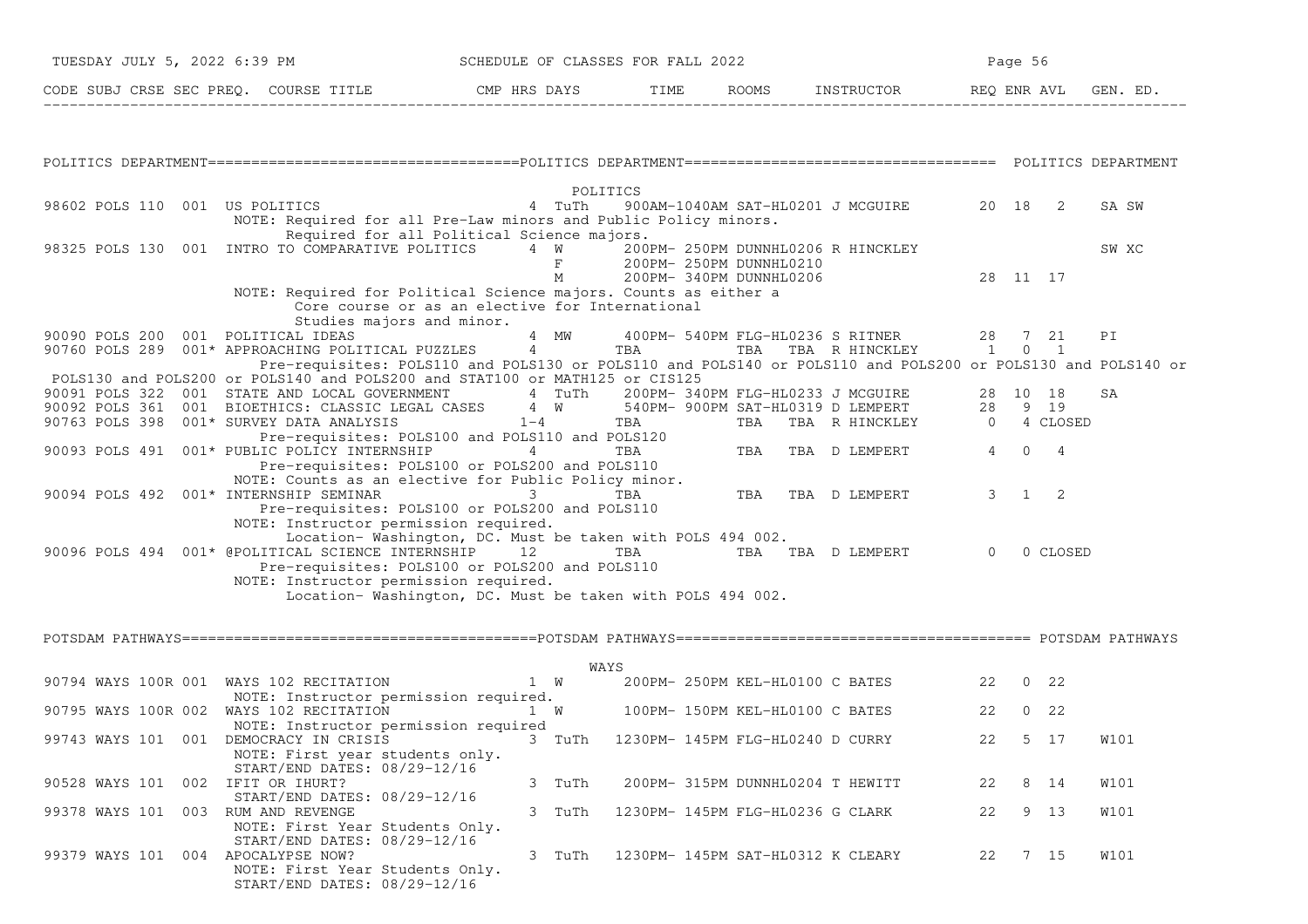|                                    | TUESDAY JULY 5, 2022 6:39 PM SCHEDULE OF CLASSES FOR FALL 2022                                                                                                                                                                                                                |                 |                                  | Page 57                                                                                 |    |      |              |
|------------------------------------|-------------------------------------------------------------------------------------------------------------------------------------------------------------------------------------------------------------------------------------------------------------------------------|-----------------|----------------------------------|-----------------------------------------------------------------------------------------|----|------|--------------|
|                                    | CODE SUBJ CRSE SEC PREQ. COURSE TITLE CMP HRS DAYS TIME ROOMS INSTRUCTOR REQ ENR AVL GEN. ED.                                                                                                                                                                                 |                 |                                  |                                                                                         |    |      |              |
|                                    | 99380 WAYS 101 005 FREE SPEECH ON CAMPUS 3 TuTh 200PM-315PM FLG-HL0206 D LEMPERT 22 5 17<br>NOTE: First Year Students Only.                                                                                                                                                   |                 |                                  |                                                                                         |    |      | W101         |
|                                    | START/END DATES: 08/29-12/16<br>99745 WAYS 101 006 FREE SPEECH ON CAMPUS<br>NOTE: First Year Students Only.<br>START/END DATES: 08/29-12/16                                                                                                                                   | 3 TuTh          |                                  | 1230PM- 145PM FLG-HL0206 D LEMPERT 22 8 14                                              |    |      | <b>W101</b>  |
|                                    | 99746 WAYS 101 007 CLIMATE CATASTROPHE<br>NOTE: First Year Students Only<br>START/END DATES: 08/29-12/16                                                                                                                                                                      | 3 MWF           |                                  | 1100AM-1150AM TIM-HL0120 M RYGEL 22 10 12                                               |    |      | W101         |
|                                    | 99382 WAYS 101 008 INTERNET AND DEMOCRACY<br>NOTE: First Year Students Only.<br>START/END DATES: 08/29-12/16                                                                                                                                                                  | 3 TuTh          |                                  | 1230PM- 145PM FLG-HL0233 J HEFFNER 22 7 15                                              |    |      | W101         |
| 99383 WAYS 101 009 RUM AND REVENGE | NOTE: First Year Students Only.<br>START/END DATES: 08/29-12/16                                                                                                                                                                                                               | 3 TuTh          |                                  | 200PM- 315PM FLG-HL0236 G CLARK 22 7 15                                                 |    |      | W101         |
|                                    | 99384 WAYS 101 010 POLITICS OF US VS THEM<br>NOTE: First Year Students Only.<br>START/END DATES: 08/29-12/16                                                                                                                                                                  | 3 TuTh          |                                  | 1230PM- 145PM SAT-HL0325 R HINCKLEY 22 5 17                                             |    |      | W101         |
|                                    | 99385 WAYS 101 011 THE ONES WITHOUT A VOICE<br>NOTE: First Year Students Only.<br>START/END DATES: 08/29-12/16                                                                                                                                                                | 3 MWF           |                                  | 1100AM-1150AM KEL-HL0102 B AMULIKE 22 11 11                                             |    |      | W101         |
|                                    | 90104 WAYS 101 012 TRANSFORMATIONS OF MYTH<br>NOTE: Freshman standing required.<br>START/END DATES: 08/29-12/16                                                                                                                                                               | 3 TuTh          |                                  | 200PM- 315PM SAT-HL0222 S STANNISH 22 8 14                                              |    |      | W101         |
|                                    | 99387 WAYS 101 014 MINORITY RIGHTS<br>NOTE: First Year Students Only.<br>START/END DATES: 08/29-12/16                                                                                                                                                                         | 3 TuTh          |                                  | 200PM-315PM FLG-HL0211 L LUNT 22 4 18                                                   |    |      | W101         |
|                                    | 90105 WAYS 101 015 ART VS. TECHNOLOGY<br>START/END DATES: 08/29-12/16                                                                                                                                                                                                         | 3 TuTh          |                                  | 1230PM- 145PM FLG-HL0164 J VINK 22 7 15                                                 |    |      | W101         |
|                                    | 90527 WAYS 101 016 IN THE MIND OF THE OTHER<br>START/END DATES: 08/29-12/16<br>99388 WAYS 101 017 EVERYDAY ETHICS                                                                                                                                                             | 3 TuTh<br>3 MWF |                                  | 1230PM- 145PM FLG-HL0235 S LOPEZ 22 10 12<br>1000AM-1050AM FLG-HL0240 T MURPHY 22 11 11 |    |      | W101<br>W101 |
|                                    | NOTE: First Year Students Only<br>START/END DATES: 08/29-12/16<br>90106 WAYS 101 018 TRANSFORMATIONS OF MYTH                                                                                                                                                                  | 3 TuTh          |                                  | 1230PM- 145PM SAT-HL0222 S STANNISH 22 6 16                                             |    |      | <b>W101</b>  |
|                                    | START/END DATES: 08/29-12/16<br>99390 WAYS 101 019 PERFORMING MEMORY/HUMAN RIGHTS<br>NOTE: First Year Students Only                                                                                                                                                           | 3 MWF           |                                  | 1100AM-1150AM FLG-HL0240 L TREVIZAN 22 13 9                                             |    |      | W101         |
|                                    | START/END DATES: 08/29-12/16<br>99391 WAYS 101 020 GLOBAL HISTORY OF FASCISM<br>NOTE: First Year Students Only                                                                                                                                                                | 3 MWF           |                                  | 1100AM-1150AM SAT-HL0222 R FAIR-SCHULZ 22 8 14                                          |    |      | W101         |
|                                    | START/END DATES: 08/29-12/16<br>99392 WAYS 101 021 SCIENCE: FACT VS OPINION? 3 TuTh 1230PM-145PM TIM-HL0131 M WALKER 22 10 12<br>NOTE: First Year Students Only                                                                                                               |                 |                                  |                                                                                         |    |      | W101         |
|                                    | START/END DATES: 08/29-12/16<br>99393 WAYS 101 022 APES GOT CULTURE?<br>NOTE: First Year Students Only<br>START/END DATES: 08/29-12/16                                                                                                                                        | 3 TuTh          | 1230PM- 145PM KEL-HL0102 N MALIT |                                                                                         | 22 | 8 14 | W101         |
|                                    | 99744 WAYS 101 OL1 BUSINESS, PASSION, PURPOSE<br>NOTE: First year students only.<br>Delivered online. Instruction and interaction occurs online<br>within the Learning Management System, Moodle. There are no<br>requirements for face-to-face meetings, onsite instruction, | 3 TuTh          | 1230PM- 145PM ONLINE             | S LEVIUS                                                                                | 22 | 9 13 | W101         |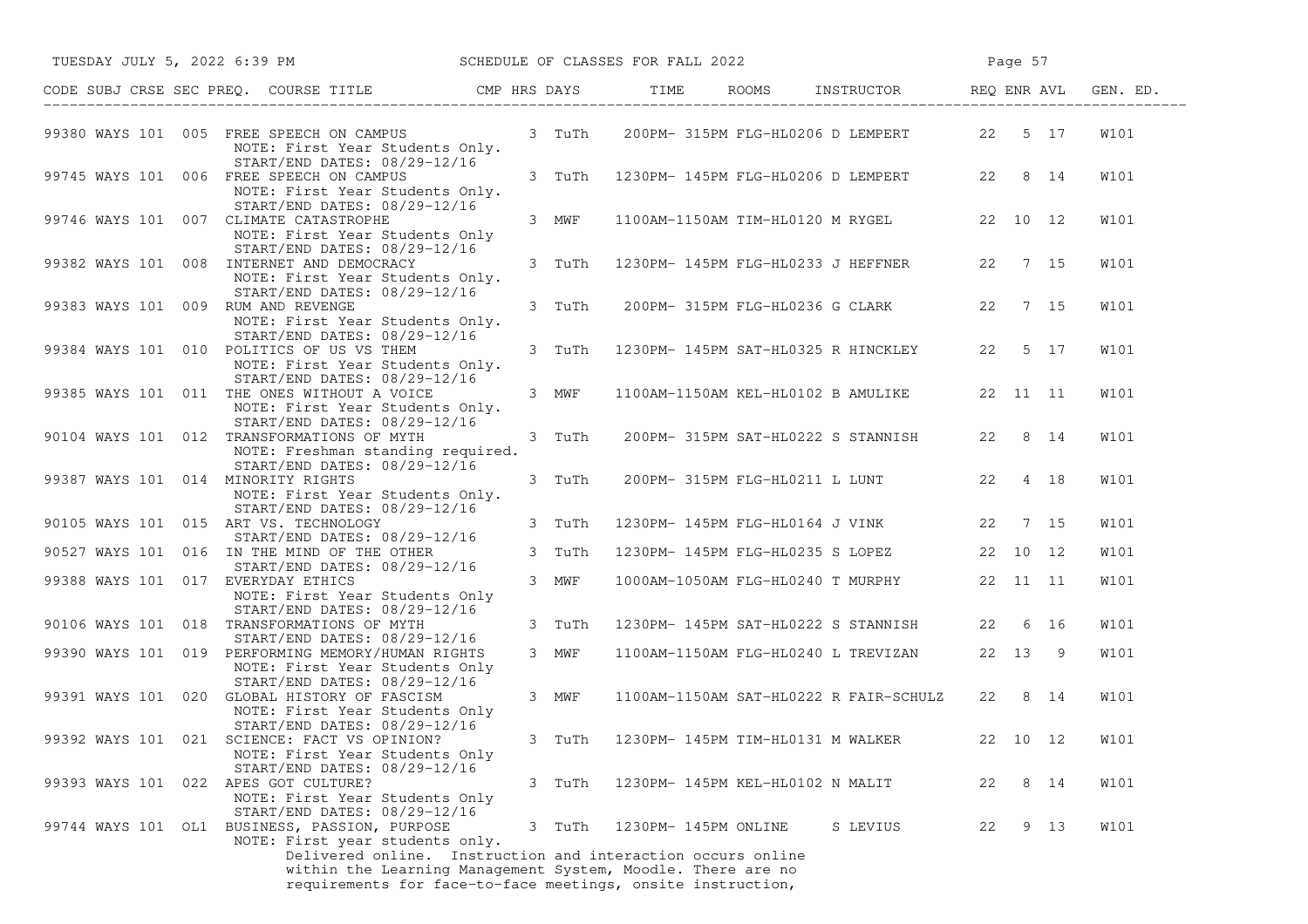|                                    | TUESDAY JULY 5, 2022 6:39 PM SCHEDULE OF CLASSES FOR FALL 2022                                                                                                                |        |                                  |                                               |         | Page 58 |                |             |
|------------------------------------|-------------------------------------------------------------------------------------------------------------------------------------------------------------------------------|--------|----------------------------------|-----------------------------------------------|---------|---------|----------------|-------------|
|                                    | CODE SUBJ CRSE SEC PREQ. COURSE TITLE THE ROOMS INSTRUCTOR THE ROOMS EN REQ ENR AVL GEN. ED.                                                                                  |        |                                  |                                               |         |         |                |             |
|                                    | or scheduled times to be online. However, proctored exams<br>may be required, either on campus or at a location<br>convenient to the student.<br>START/END DATES: 08/29-12/16 |        |                                  |                                               |         |         |                |             |
| 99946 WAYS 101 R01 APOCALYPSE NOW  | $\mathbb{R}$                                                                                                                                                                  |        |                                  | 3 TBA TBA TBA K CLEARY 0 0 CLOSED W101        |         |         |                |             |
|                                    | NOTE: This class is taught at the correctional facility. It is not<br>open to students on campus.<br>START/END DATES: 08/29-12/16                                             |        |                                  |                                               |         |         |                |             |
|                                    | 99395 WAYS 102 001 LIMITS OF THE HUMAN                                                                                                                                        | 3 MWF  |                                  | 1100AM-1150AM SAT-HL0325 L STANAVAGE 22 11 11 |         |         |                | W102        |
|                                    | NOTE: First Year Students Only<br>START/END DATES: 08/29-12/16                                                                                                                |        |                                  |                                               |         |         |                |             |
|                                    | 99397 WAYS 102 002 STORIES THAT AREN'T EVEN TRUE<br>NOTE: First Year Students Only<br>START/END DATES: 08/29-12/16                                                            | 3 TuTh |                                  | 1230PM- 145PM FLG-HL0103 D MAUS 22 16 6       |         |         |                | W102        |
|                                    | 99749 WAYS 102 003 STORIES THAT AREN'T EVEN TRUE<br>NOTE: First Year Students Only                                                                                            | 3 TuTh |                                  | 200PM- 315PM FLG-HL0103 D MAUS                | 22 13 9 |         |                | W102        |
|                                    | START/END DATES: 08/29-12/16<br>99750 WAYS 102 004 LIMITS OF THE HUMAN                                                                                                        | 3 MWF  |                                  | 1000AM-1050AM SAT-HL0325 L STANAVAGE 22 15 7  |         |         |                | W102        |
|                                    | NOTE: First Year Students Only<br>START/END DATES: 08/29-12/16                                                                                                                |        |                                  |                                               |         |         |                |             |
|                                    | 99748 WAYS 102 005 ON WELLNESS: FIXES & FADS<br>NOTE: First Year Students Only<br>START/END DATES: 08/29-12/16                                                                | 3 MWF  |                                  | 1000AM-1050AM SAT-HL0104AL BROWN 22 20 2      |         |         |                | <b>W102</b> |
|                                    | 99401 WAYS 102 006 REAL TEACHERS PLEASE STAND UP<br>NOTE: First Year Students Only<br>START/END DATES: 08/29-12/16                                                            | 3 MWF  |                                  | 1100AM-1150AM SAT-HL0260 L HALL 22 18         |         |         | $\overline{4}$ | W102        |
|                                    | 99756 WAYS 103 003 FRENCH IN N. AMERICA<br>NOTE: First Year Students Only<br>START/END DATES: 08/29-12/16                                                                     | 3 TuTh |                                  | 1230PM- 145PM FLG-HL0211 L LUNT 22 6 16       |         |         |                | W103        |
| 90109 WAYS 103 004 POETIC JUSTICE  | START/END DATES: 08/29-12/16                                                                                                                                                  | 3 MWF  |                                  | 1000AM-1050AM FLG-HL0235 O SARMIENTO 22 5 17  |         |         |                | W103        |
| 99403 WAYS 103 005 RACE AND COMICS | NOTE: First Year Students Only                                                                                                                                                | 3 TuTh |                                  | 1230PM-145PM MRY-HL0253 J DONAHUE 22 7 15     |         |         |                | W103        |
| 90530 WAYS 103 006 POETIC JUSTICE  | START/END DATES: 08/29-12/16<br>START/END DATES: 08/29-12/16                                                                                                                  | 3 MWF  |                                  | 1100AM-1150AM FLG-HL0233 O SARMIENTO 22 5 17  |         |         |                | W103        |
|                                    | 99406 WAYS 103 007 ALGORITHMS OF OPPRESSION<br>NOTE: First Year Students Only<br>START/END DATES: 08/29-12/16                                                                 | 3 MWF  |                                  | 1000AM-1050AM FLG-HL0164 L GRABOWSKI          |         | 22 9 13 |                | W103        |
|                                    | 99407 WAYS 103 008 WHEN WE FIGHT, WE WIN!<br>NOTE: First Year Students Only<br>START/END DATES: 08/29-12/16                                                                   | 3 MWF  |                                  | 1100AM-1150AM SAT-HL0319 A SORENSEN 22 12 10  |         |         |                | W103        |
|                                    | 90590 WAYS 103 009 WHEN WE FIGHT, WE WIN!                                                                                                                                     | 3 MWF  |                                  | 1000AM-1050AM SAT-HL0319 A SORENSEN           | 22 14 8 |         |                | W103        |
|                                    | START/END DATES: 08/29-12/16<br>90745 WAYS 103 010 ASIAN-AMERICAN FAMILIES<br>NOTE: First Year Students Only                                                                  | 3 TuTh | 1230PM- 145PM FLG-HL0232 C DORAN |                                               | 22      |         | $2 \quad 20$   | W103        |
|                                    | START/END DATES: 08/29-12/16<br>90778 WAYS 103 011 POWER OF IDENTITY<br>NOTE: First year students only.                                                                       | 3 TuTh | 200PM- 315PM BRA-HL0215 F KHAN   |                                               | 22      |         | 4 18           | W103        |
|                                    | START/END DATES: 08/29-12/16<br>90780 WAYS 103 012 POWER OF IDENTITY<br>NOTE: First year student only.<br>START/END DATES: 08/29-12/16                                        | 3 TuTh | 1230PM- 145PM BRA-HL0215 F KHAN  |                                               | 22      |         | 1 21           | W103        |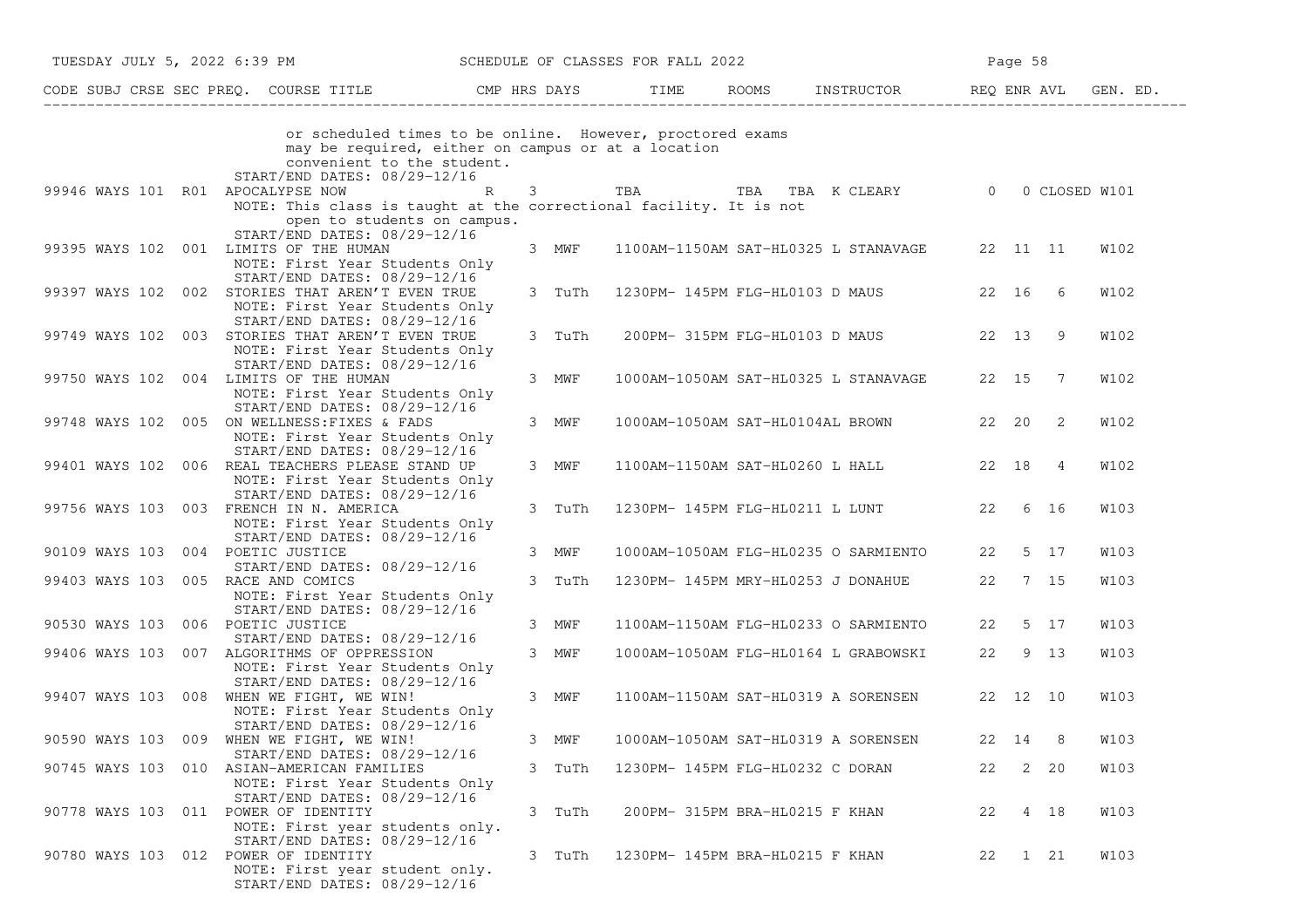| TUESDAY JULY 5, 2022 6:39 PM         |  |                                                                                                                                                                                                         |               |            | SCHEDULE OF CLASSES FOR FALL 2022 |                                 |                                                    |    | Page 59    |              |          |  |
|--------------------------------------|--|---------------------------------------------------------------------------------------------------------------------------------------------------------------------------------------------------------|---------------|------------|-----------------------------------|---------------------------------|----------------------------------------------------|----|------------|--------------|----------|--|
|                                      |  | CODE SUBJ CRSE SEC PREQ. COURSE TITLE THE ROOMS INSTRUCTOR REQ ENR AVL GEN. ED.                                                                                                                         |               |            |                                   |                                 |                                                    |    |            |              |          |  |
|                                      |  |                                                                                                                                                                                                         |               |            |                                   |                                 |                                                    |    |            |              |          |  |
|                                      |  | 98142 PSYC 100 002 INTRODUCTION TO PSYCHOLOGY 3 TuTh 1100AM-1215PM KEL-HL0106 J FRYER 100 38 62                                                                                                         |               | PSYCHOLOGY |                                   |                                 |                                                    |    |            |              |          |  |
|                                      |  | 90661 PSYC 100 R01 INTRODUCTION TO PSYCHOLOGY R 3 TuTh<br>NOTE: This course is taught at the Riverview Correctional Facility                                                                            |               |            |                                   |                                 | 900AM-1015AM TBA TBA STAFF 25 0 25                 |    |            |              | SA<br>SA |  |
|                                      |  | and is not for students on campus.                                                                                                                                                                      |               |            |                                   |                                 |                                                    |    |            |              |          |  |
| 98445 PSYC 220 001 CHILD DEVELOPMENT |  | START/END DATES: 08/29-12/16                                                                                                                                                                            |               | 3 Tu       |                                   |                                 | 430PM-545PM VIR TBA J BOLAND 15 16 CLOSED SA       |    |            |              |          |  |
|                                      |  | NOTE: Taught Virtually. Students are expected to meet via Zoom                                                                                                                                          |               |            |                                   |                                 |                                                    |    |            |              |          |  |
|                                      |  | during meeting times.<br>90655 PSYC 220 002 CHILD DEVELOPMENT                                                                                                                                           |               |            |                                   |                                 | 3 W 300PM-350PM VIR TBA J BOLAND 15 15 CLOSED SA   |    |            |              |          |  |
|                                      |  | NOTE: Taught Virtually, students are expected to meet via Zoom<br>during meeting times.                                                                                                                 |               |            |                                   |                                 |                                                    |    |            |              |          |  |
| 90654 PSYC 220 CH1 CHILD DEVELOPMENT |  |                                                                                                                                                                                                         |               |            |                                   |                                 | 3 MW 800AM-915AM FLG-HL0164 H BEAUCHAMP 10 7 3     |    |            |              | SA       |  |
|                                      |  | NOTE: Childhood/Early Childhood Education majors only.<br>90656 PSYC 220 CH2 CHILD DEVELOPMENT <sup>7</sup> 3 W 300PM-350PM VIR TBA J BOLAND 15 11 4                                                    |               |            |                                   |                                 |                                                    |    |            |              | SA       |  |
|                                      |  | NOTE: Taught Virtually, students are expected to meet via Zoom                                                                                                                                          |               |            |                                   |                                 |                                                    |    |            |              |          |  |
|                                      |  | during meeting times.                                                                                                                                                                                   |               |            |                                   |                                 |                                                    |    |            |              |          |  |
|                                      |  | Childhood/Early Childhood Education majors only.<br>90658 PSYC 220 CH3 CHILD DEVELOPMENT <sup>7</sup> 3 Tu 430PM-545PM VIR TBA J BOLAND 15 10 5                                                         |               |            |                                   |                                 |                                                    |    |            |              | SA       |  |
|                                      |  | NOTE: Taught Virtually, students are expected to meet via Zoom                                                                                                                                          |               |            |                                   |                                 |                                                    |    |            |              |          |  |
|                                      |  | during meeting times.<br>Childhood/Early Childhood Education majors only.                                                                                                                               |               |            |                                   |                                 |                                                    |    |            |              |          |  |
|                                      |  |                                                                                                                                                                                                         |               |            |                                   |                                 |                                                    |    |            |              |          |  |
|                                      |  | 98210 PSYC 220 CO3 CHILD DEVELOPMENT 3 MW 800AM- 915AM FLG-HL0164 H BEAUCHAMP 25 17 8 SA<br>98864 PSYC 300 001* RESEARCH METHODS IN PSYCH 4 TuTh 800AM-1005AM FLG-HL0205 H BEAUCHAMP 25 27 CLOSED SW WI |               |            |                                   |                                 |                                                    |    |            |              |          |  |
|                                      |  | Pre-requisites: PSYC100 and STAT100 or CIS125 or MATH125 or PSYC125<br>98343 PSYC 301 005 @TEACHING OF PSYCHOLOGY 3 TuTh 1230PM-145PM TBA TBA A STILLWELL 0                                             |               |            |                                   |                                 |                                                    |    |            | 0 CLOSED     |          |  |
|                                      |  | NOTE: Permission of instructor.                                                                                                                                                                         |               |            |                                   |                                 |                                                    |    |            |              |          |  |
|                                      |  | 99738 PSYC 321 002* PSYCHOLOGY OF ADOLESCENCE 3 TuTh 200PM-315PM KEL-HL0106 J FRYER 45 46 CLOSED SA<br>Pre-requisites: PSYC100 or PSYC220                                                               |               |            |                                   |                                 |                                                    |    |            |              |          |  |
| 98193 PSYC 330                       |  | NOTE: Counts towards Women and Gender Studies.<br>001* SOCIAL PSYCHOLOGY                                                                                                                                |               |            |                                   |                                 | 3 TuTh 1230PM-145PM FLG-HL0210 A STILLWELL 35 31 4 |    |            |              |          |  |
|                                      |  | Pre-requisites: PSYC100 and PSYC300 or SOCI315                                                                                                                                                          |               |            |                                   |                                 |                                                    |    |            |              |          |  |
| 99364 PSYC 340                       |  | 001* HUMAN LEARNING & MEMORY 3 TuTh 1100AM-1215PM FLG-HL0210 H BEAUCHAMP 35 41 CLOSED                                                                                                                   |               |            |                                   |                                 |                                                    |    |            |              |          |  |
|                                      |  | Pre-requisites: PSYC100 and PSYC300<br>98440 PSYC 350 001* EDUCATIONAL PSYCHOLOGY                                                                                                                       |               |            |                                   |                                 | 3 MW 300PM-415PM KEL-HL0102 J FRYER 44 42 2        |    |            |              |          |  |
|                                      |  | Pre-requisites: PSYC100 or PSYC220 or PSYC321                                                                                                                                                           |               |            |                                   |                                 |                                                    |    |            |              |          |  |
|                                      |  | NOTE: Junior or Senior standing required, or permission of<br>instructor.                                                                                                                               |               |            |                                   |                                 |                                                    |    |            |              |          |  |
|                                      |  | 99938 PSYC 350 JCC* EDUCATIONAL PSYCHOLOGY                                                                                                                                                              | <b>W</b> 3 MW |            |                                   |                                 | 300PM- 415PM TBA TBA J FRYER                       | 20 |            | 8 12         |          |  |
|                                      |  | Pre-requisites: PSYC100 or PSYC220 or PSYC321                                                                                                                                                           |               |            |                                   |                                 |                                                    |    |            |              |          |  |
|                                      |  | NOTE: Watertown students only. Must register through Laura Carbone<br>Junior or Senior standing required.                                                                                               |               |            |                                   |                                 |                                                    |    |            |              |          |  |
|                                      |  | 90776 PSYC 361 001* ELEM OF BEHAVIOR MODIFICATION                                                                                                                                                       |               | 3 MW       |                                   | 200PM- 315PM FLG-HL0206         | STAFF                                              | 25 |            | 1 24         |          |  |
|                                      |  | Pre-requisites: PSYC300                                                                                                                                                                                 |               |            |                                   |                                 |                                                    |    |            |              |          |  |
| 90097 PSYC 364                       |  | 001* COUNSELING THEORY & METHODS<br>Pre-requisites: PSYC375 or PSYC370                                                                                                                                  |               | 3 TuTh     |                                   | 930AM-1045AM FLG-HL0164 J MILLS |                                                    |    | 35 23 12   |              |          |  |
|                                      |  | 98194 PSYC 370 001* THEORIES OF PERSONALITY                                                                                                                                                             |               | 3 MW       |                                   | 430PM- 545PM KEL-HL0103 J FRYER |                                                    |    |            | 45 45 CLOSED |          |  |
|                                      |  | Pre-requisites: PSYC100                                                                                                                                                                                 |               |            |                                   |                                 |                                                    |    |            |              |          |  |
|                                      |  | NOTE: In addition to pre-requisite listed, 6 additional hours in<br>Psychology are required.                                                                                                            |               |            |                                   |                                 |                                                    |    |            |              |          |  |
| 98755 PSYC 375                       |  | 001* ABNORMAL PSYCHOLOGY                                                                                                                                                                                |               | 3 TuTh     |                                   | 800AM- 915AM FLG-HL0164 J MILLS |                                                    |    | 35  24  11 |              |          |  |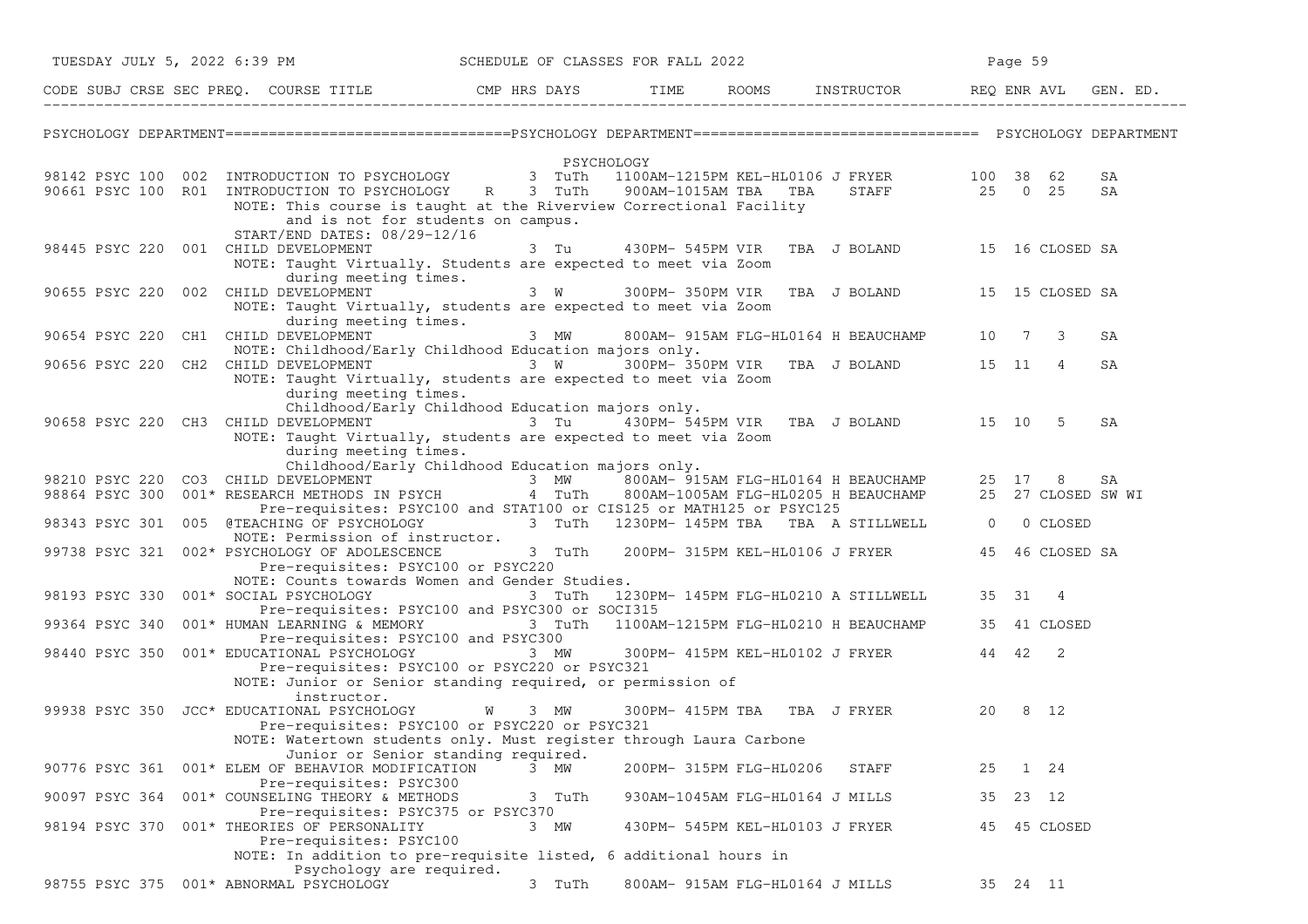|                                      | TUESDAY JULY 5, 2022 6:39 PM SCHEDULE OF CLASSES FOR FALL 2022                                                                                                                                                                       |                                               |                                                      |        |                                          |                | Page 60 |                 |    |
|--------------------------------------|--------------------------------------------------------------------------------------------------------------------------------------------------------------------------------------------------------------------------------------|-----------------------------------------------|------------------------------------------------------|--------|------------------------------------------|----------------|---------|-----------------|----|
|                                      | CODE SUBJ CRSE SEC PREQ. COURSE TITLE THE CMP HRS DAYS TIME ROOMS INSTRUCTOR REQ ENR AVL GEN. ED.                                                                                                                                    |                                               |                                                      |        |                                          |                |         |                 |    |
|                                      | Pre-requisites: PSYC100                                                                                                                                                                                                              |                                               |                                                      |        |                                          |                |         |                 |    |
|                                      | NOTE: A minimum of Sophomore standing required.<br>99365 PSYC 375 002* ABNORMAL PSYCHOLOGY 3 MW<br>Pre-requisites: PSYC100                                                                                                           |                                               |                                                      |        | 800AM- 915AM FLG-HL0103 J MILLS 35 24 11 |                |         |                 |    |
| 90781 PSYC 380                       | 001* ANIMAL BEHAVIOR<br>Pre-requisites: PSYC300                                                                                                                                                                                      | 3 TuTh                                        | 930AM-1045AM FLG-HL0233                              |        | <b>STAFF</b>                             | 25 9 16        |         |                 |    |
| 90783 PSYC 381                       | 001* BIOPSYCHOLOGY<br>Pre-requisites: PSYC100 and PSYC300                                                                                                                                                                            | 3 MWF                                         | 1000AM-1050AM FLG-HL0102                             |        | <b>STAFF</b>                             | 25             |         | 1 24            |    |
| 90625 PSYC 383                       | $001*$ DRUGS & BEHAVIOR<br>Pre-requisites: PSYC100 and PSYC300                                                                                                                                                                       | 3 MWF                                         |                                                      |        | 1000AM-1050AM FLG-HL0205 J MILLS         |                |         | 35 35 CLOSED    |    |
|                                      | 98205 PSYC 400 001* HISTORY OF PSYCHOLOGY<br>Pre-requisites: PSYC100 and PSYC300<br>NOTE: Senior Psychology Majors.                                                                                                                  | 3 Tu                                          |                                                      |        | 330PM- 600PM FLG-HL0205 A STILLWELL      |                |         | 15 15 CLOSED SI |    |
|                                      | 98967 PSYC 415 001 RESEARCH IN PSYCHOLOGY<br>99464 PSYC 415 004 RESEARCH IN PSYCHOLOGY                                                                                                                                               | $3^{\circ}$<br>$3 \left( \frac{1}{2} \right)$ | TBA                                                  | TBA    | TBA TBA TBA J FRYER<br>TBA A STILLWELL   | 10 0 10        |         | 0 0 CLOSED      |    |
|                                      | NOTE: Instructor Permission Required<br>90784 PSYC 493 001* SEMINAR IN PSYC: WOLF BEHAVIOR<br>Pre-requisites: PSYC330                                                                                                                |                                               | 3 TuTh 1100AM-1215PM FLG-HL0102 STAFF 15 0 15        |        |                                          |                |         |                 | SI |
| 98237 PSYC 496 002                   | HONORS THESIS RESEARCH 1<br>NOTE: Permission of instructor.                                                                                                                                                                          | $3 \left( \frac{1}{2} \right)$                | <b>TBA</b>                                           | TBA    | TBA H BEAUCHAMP                          | $\overline{2}$ |         | $0\qquad 2$     |    |
|                                      | 98314 PSYC 496 003 HONORS THESIS RESEARCH 1<br>NOTE: Permission of instructor.                                                                                                                                                       | $3 \sim$                                      | TBA TBA                                              |        | TBA M TISSAW                             | $\overline{0}$ |         | 0 CLOSED        |    |
|                                      | 98470 PSYC 496 004 HONORS THESIS RESEARCH 1<br>NOTE: Permission of instructor.                                                                                                                                                       | $3^{\circ}$                                   | TBA TBA                                              |        | TBA A STILLWELL                          | $\overline{0}$ |         | 0 CLOSED        |    |
|                                      | 98584 PSYC 496 005 HONORS THESIS RESEARCH 1<br>NOTE: Permission of instructor.                                                                                                                                                       | $3^{\circ}$                                   | TBA TBA                                              |        | TBA J FRYER 1 0 1                        |                |         |                 |    |
|                                      | PUB HEALTH & HUMAN PERFORMANCE===================PUB HEALTH & HUMAN PERFORMANCE==================== PUB HEALTH & HUMAN PERFORMANCE                                                                                                   |                                               |                                                      |        |                                          |                |         |                 |    |
|                                      |                                                                                                                                                                                                                                      |                                               | COMMUNITY HEALTH                                     |        |                                          |                |         |                 |    |
|                                      | 98653 HLTH 165 001 HLTH:A LIFESTYLE APPROACH-LEC 3 TuTh 930AM-1045AM DUNNHL0102 K O'ROURKE 30 15 15<br>99928 HLTH 165 002 HEALTH:A LIFESTYLE APPROACH 3 TuTh 1100AM-1215PM FLG-HL0230 K O'ROURKE 25 17 8<br>98562 HLTH 230 002 SCHOO |                                               |                                                      |        |                                          |                |         |                 | HW |
|                                      |                                                                                                                                                                                                                                      |                                               |                                                      |        |                                          |                |         |                 | HW |
|                                      | NOTE: For students in undergraduate teacher preparation programs.                                                                                                                                                                    |                                               |                                                      |        |                                          |                |         |                 | HW |
|                                      | 98787 HLTH 230 003 SCHOOL HEALTH (CA, SAVE, DASA)                                                                                                                                                                                    |                                               | 3 TuTh 1230PM-145PM DUNNHLTBA H COWEN-WILSON 20 14 6 |        |                                          |                |         |                 | HW |
|                                      | NOTE: For students in undergraduate teacher preparation programs.                                                                                                                                                                    |                                               |                                                      |        |                                          |                |         |                 |    |
| 98960 HLTH 230 004<br>99250 HLTH 230 | SCHOOL HEALTH (CA, SAVE, DASA) 3 TuTh 1100AM-1215PM DUNNHL0102 H COWEN-WILSON<br>SCHL HLTH (CA, SAVE, DASA)-HNR 3 TuTh 1230PM-145PM DUNNHLTBA H COWEN-WILSON<br>HN1 SCHL HLTH (CA, SAVE, DASA)-HNR                                   |                                               |                                                      |        |                                          | 20 10 10       |         | 5 5 CLOSED HW   | HW |
|                                      | NOTE: Honors Students Only                                                                                                                                                                                                           |                                               |                                                      |        |                                          |                |         |                 |    |
|                                      | For students in undergraduate teacher preparation programs.                                                                                                                                                                          |                                               |                                                      |        |                                          |                |         |                 |    |
|                                      | 99079 HLTH 230 HNR SCHL HLTH (CA, SAVE, DASA)-HNR 3 TuTh 1100AM-1215PM DUNNHL0102 H COWEN-WILSON 5                                                                                                                                   |                                               |                                                      |        |                                          |                |         | 5 CLOSED HW     |    |
|                                      | NOTE: For students in undergraduate teacher preparation programs.<br>Honors Students Only.                                                                                                                                           |                                               |                                                      |        |                                          |                |         |                 |    |
|                                      | 99126 HLTH 230 JCC SCHOOL HEALTH (CA, SAVE, DASA)W                                                                                                                                                                                   | 3                                             | TBA                                                  | TBA    | TBA T PRITCHARD                          | 30             |         | 9 21            | HW |
|                                      | NOTE: Class meets on the JCC campus in Watertown. Class meets 3                                                                                                                                                                      |                                               |                                                      |        |                                          |                |         |                 |    |
|                                      | weekends: $9/30-10/1$ , $10/21$ , and $11/18-19$ in the Extended                                                                                                                                                                     |                                               |                                                      |        |                                          |                |         |                 |    |
|                                      | Learning Center 116. HLTH 530 students can cross<br>list into this course with instructor permission.                                                                                                                                |                                               |                                                      |        |                                          |                |         |                 |    |
| 99869 HLTH 230 OL1                   | SCHOOL HEALTH (CA, SAVE, DASA)                                                                                                                                                                                                       | 3                                             |                                                      | ONLINE | C CORRIVEAU                              |                |         | 30 30 CLOSED HW |    |
|                                      | NOTE: Delivered online. Instruction and interaction occurs online                                                                                                                                                                    |                                               |                                                      |        |                                          |                |         |                 |    |
|                                      | within the Learning Management System, Moodle. There are no                                                                                                                                                                          |                                               |                                                      |        |                                          |                |         |                 |    |
|                                      | requirements for face-to-face meetings, onsite instruction,                                                                                                                                                                          |                                               |                                                      |        |                                          |                |         |                 |    |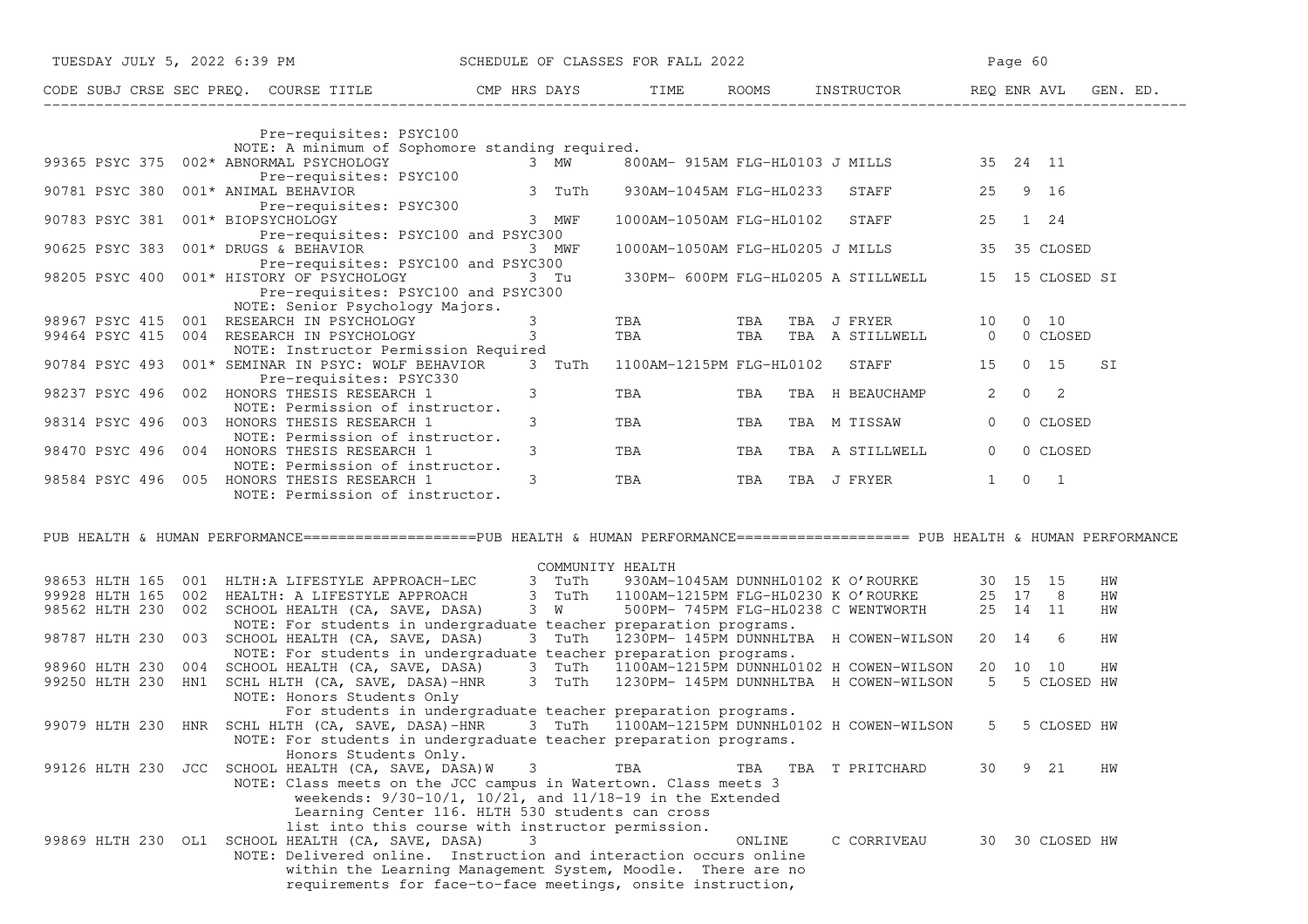|                                    |     | TUESDAY JULY 5, 2022 6:39 PM                                                                                                                                                                                                             |   |                        | SCHEDULE OF CLASSES FOR FALL 2022 |                                   |                                                                          |    | Page 61     |                 |       |
|------------------------------------|-----|------------------------------------------------------------------------------------------------------------------------------------------------------------------------------------------------------------------------------------------|---|------------------------|-----------------------------------|-----------------------------------|--------------------------------------------------------------------------|----|-------------|-----------------|-------|
|                                    |     | CODE SUBJ CRSE SEC PREQ. COURSE TITLE TIME TOOMS INSTRUCTOR TEME REQ ENR AVL GEN. ED.                                                                                                                                                    |   |                        |                                   |                                   |                                                                          |    |             |                 |       |
|                                    |     | or scheduled times to be online. However, proctored exams<br>may be required, either on campus or at a location<br>convenient to the student.                                                                                            |   |                        |                                   |                                   |                                                                          |    |             |                 |       |
| 98684 HLTH 250 001 DRUG STUDIES    |     |                                                                                                                                                                                                                                          |   | $3 \quad W$            |                                   |                                   | 500PM- 745PM DUNNHL0102 C DODD 30 13 17                                  |    |             |                 |       |
|                                    |     | 98418 HLTH 300 001 ENVIRONMENTAL HEALTH 3 M 500PM-745PM DUNNHL0202 S FARNSWORTH 25 8 17                                                                                                                                                  |   |                        |                                   |                                   |                                                                          |    |             |                 |       |
|                                    |     | NOTE: Counts for Environmental Studies major.                                                                                                                                                                                            |   |                        |                                   |                                   |                                                                          |    |             |                 |       |
| 98448 HLTH 310                     | 001 |                                                                                                                                                                                                                                          |   |                        |                                   |                                   |                                                                          |    |             |                 |       |
| 99916 HLTH 325 OL1 ALCOHOL STUDIES |     |                                                                                                                                                                                                                                          |   |                        |                                   |                                   |                                                                          |    |             |                 |       |
|                                    |     | NOTE: Delivered online. Instruction and interaction occurs online<br>within the Learning Management System, Moodle. There are no                                                                                                         |   |                        |                                   |                                   |                                                                          |    |             |                 |       |
|                                    |     | requirements for face-to-face meetings, onsite instruction,                                                                                                                                                                              |   |                        |                                   |                                   |                                                                          |    |             |                 |       |
|                                    |     | or scheduled times to be online. However, proctored exams<br>may be required, either on campus or at a location                                                                                                                          |   |                        |                                   |                                   |                                                                          |    |             |                 |       |
|                                    |     | convenient to the student.                                                                                                                                                                                                               |   |                        |                                   |                                   |                                                                          |    |             |                 |       |
| 99329 HLTH 325 OL2 ALCOHOL STUDIES |     |                                                                                                                                                                                                                                          | 3 |                        |                                   | ONLINE                            | J JACOBSON 25 25 CLOSED SA SI                                            |    |             |                 |       |
|                                    |     | NOTE: Delivered online. Instruction and interaction occurs online                                                                                                                                                                        |   |                        |                                   |                                   |                                                                          |    |             |                 |       |
|                                    |     | within the Learning Management System, Moodle. There are no                                                                                                                                                                              |   |                        |                                   |                                   |                                                                          |    |             |                 |       |
|                                    |     | requirements for face-to-face meetings, onsite instruction,                                                                                                                                                                              |   |                        |                                   |                                   |                                                                          |    |             |                 |       |
|                                    |     | or scheduled times to be online. However, proctored exams                                                                                                                                                                                |   |                        |                                   |                                   |                                                                          |    |             |                 |       |
|                                    |     | may be required, either on campus or at a location                                                                                                                                                                                       |   |                        |                                   |                                   |                                                                          |    |             |                 |       |
|                                    |     | convenient to the student.                                                                                                                                                                                                               |   |                        |                                   |                                   |                                                                          |    |             |                 |       |
|                                    |     |                                                                                                                                                                                                                                          |   |                        |                                   |                                   |                                                                          |    |             | 30 30 CLOSED SA |       |
|                                    |     |                                                                                                                                                                                                                                          |   |                        |                                   |                                   |                                                                          |    | 30  24  6   |                 |       |
|                                    |     |                                                                                                                                                                                                                                          |   |                        |                                   |                                   |                                                                          |    | 30 29 1     |                 |       |
|                                    |     |                                                                                                                                                                                                                                          |   |                        |                                   |                                   |                                                                          |    | 25 9 16     |                 |       |
|                                    |     | 98788 HLTH 331 001 DEATH & DYING<br>98125 HLTH 333 001 HUMAN NUTRITION<br>98255 HLTH 333 002 HUMAN NUTRITION<br>98255 HLTH 333 002 HUMAN NUTRITION<br>98692 HLTH 342 001 WOMEN'S HEALTH<br>98475 HLTH 373 001 CURRENT TOPICS IN CH NUTRI |   |                        |                                   |                                   |                                                                          |    | 25 4 21     |                 |       |
|                                    |     |                                                                                                                                                                                                                                          |   |                        |                                   |                                   |                                                                          |    | 25 23 2     |                 | ΤF    |
|                                    |     |                                                                                                                                                                                                                                          |   |                        |                                   |                                   |                                                                          |    | 25 7 18     |                 | SW    |
|                                    |     | Pre-requisites: STAT100 or MATH125                                                                                                                                                                                                       |   |                        |                                   |                                   |                                                                          |    |             |                 |       |
|                                    |     | 98324 HLTH 430 001 HUMAN DISEASE: PATTERNS/PREVN                                                                                                                                                                                         |   | 3 MWF                  |                                   |                                   | 1000AM-1050AM DUNNHL0204 K O'ROURKE<br>300PM- 415PM MRT-HL0133AA WHEELER |    | 25 10 15    |                 |       |
| 99489 HLTH 445                     |     | 001 @THERAPEUTIC RECREATION                                                                                                                                                                                                              |   | 3 TuTh                 |                                   |                                   |                                                                          |    | 18 2 16     |                 |       |
|                                    |     | NOTE: Cross listed with WILD 445. Day trip Sunday 10/24 9-5pm                                                                                                                                                                            |   |                        |                                   |                                   |                                                                          |    |             |                 |       |
| 98510 HLTH 465                     |     | 001 HEALTH INSTRUCTION STRATEGIES                                                                                                                                                                                                        |   | $3 \quad \blacksquare$ | TBA                               | TBA                               | TBA K O'ROURKE 4 0 4                                                     |    |             |                 |       |
|                                    |     | NOTE: Permission of instructor.                                                                                                                                                                                                          |   |                        |                                   |                                   |                                                                          |    |             |                 |       |
| 98861 HLTH 465                     |     | 002 HEALTH INSTRUCTION STRATEGIES                                                                                                                                                                                                        |   | 3                      | TBA TBA                           |                                   | TBA T HEWITT                                                             | 1  | $\mathbf 0$ | $\overline{1}$  |       |
|                                    |     | NOTE: Instructor permission required.                                                                                                                                                                                                    |   |                        |                                   |                                   |                                                                          |    |             |                 |       |
| 98563 HLTH 470                     |     | 001* @PROGRAM PLANNING                                                                                                                                                                                                                   |   |                        |                                   |                                   | 3 TuTh 1100AM-1215PM DUNNHL0204 K BONNAR                                 | 25 |             | 6 19            | CM WI |
|                                    |     | Pre-requisites: HLTH361                                                                                                                                                                                                                  |   |                        |                                   |                                   |                                                                          |    |             |                 |       |
|                                    |     | 98500 HLTH 475 001* MINOR SEMINAR-COMMUNITY HEALTH<br>Pre-requisites: HLTH361                                                                                                                                                            |   | 2 MW                   |                                   |                                   | 1200PM-1250PM DUNNHL0102 S LISTER                                        | 14 |             | 3 11            |       |
|                                    |     | NOTE: Seminar for Health Science and Community Health Minors.                                                                                                                                                                            |   |                        |                                   |                                   |                                                                          |    |             |                 |       |
|                                    |     | 98580 HLTH 476 001* @SEMINAR: NUTRITION MINOR 2 MW                                                                                                                                                                                       |   |                        |                                   | 1200PM-1250PM DUNNHL0102 S LISTER |                                                                          | 20 |             | 1 19            |       |
|                                    |     | Pre-requisites: HLTH333                                                                                                                                                                                                                  |   |                        |                                   |                                   |                                                                          |    |             |                 |       |
|                                    |     | NOTE: Seminar for Nutrition Minors.                                                                                                                                                                                                      |   |                        |                                   |                                   |                                                                          |    |             |                 |       |
|                                    |     | 98581 HLTH 477 001* @SEMINAR: SEXUAL HEALTH MINOR                                                                                                                                                                                        |   | 2 MW                   |                                   | 1200PM-1250PM DUNNHL0102 S LISTER |                                                                          | 8  |             | $2\overline{6}$ |       |
|                                    |     | Pre-requisites: HLTH341 or HLTH342                                                                                                                                                                                                       |   |                        |                                   |                                   |                                                                          |    |             |                 |       |
|                                    |     | NOTE: Seminar for Sexual Health Minors.                                                                                                                                                                                                  |   |                        |                                   |                                   |                                                                          |    |             |                 |       |
|                                    |     | 98583 HLTH 478 001* @SEMINAR: FITNESS MINOR                                                                                                                                                                                              |   | 2 MW                   |                                   | 1200PM-1250PM DUNNHL0102 S LISTER |                                                                          |    | 10 0 10     |                 |       |
|                                    |     | Pre-requisites: PE305 and HLTH425                                                                                                                                                                                                        |   |                        |                                   |                                   |                                                                          |    |             |                 |       |
|                                    |     | NOTE: Seminar for Fitness minors.                                                                                                                                                                                                        |   |                        |                                   |                                   |                                                                          |    |             |                 |       |
|                                    |     | 98582 HLTH 479 001* @SEMINAR THERAPEUTIC REC MINOR                                                                                                                                                                                       |   | 2 MW                   |                                   | 1200PM-1250PM DUNNHL0102 S LISTER |                                                                          |    | 8 0 8       |                 |       |
|                                    |     | Pre-requisites: HLTH200 or HLTH445 or WILD200 or WILD445                                                                                                                                                                                 |   |                        |                                   |                                   |                                                                          |    |             |                 |       |
|                                    |     | NOTE: Seminar for Therapeutic Recreation Minors.                                                                                                                                                                                         |   |                        |                                   |                                   |                                                                          |    |             |                 |       |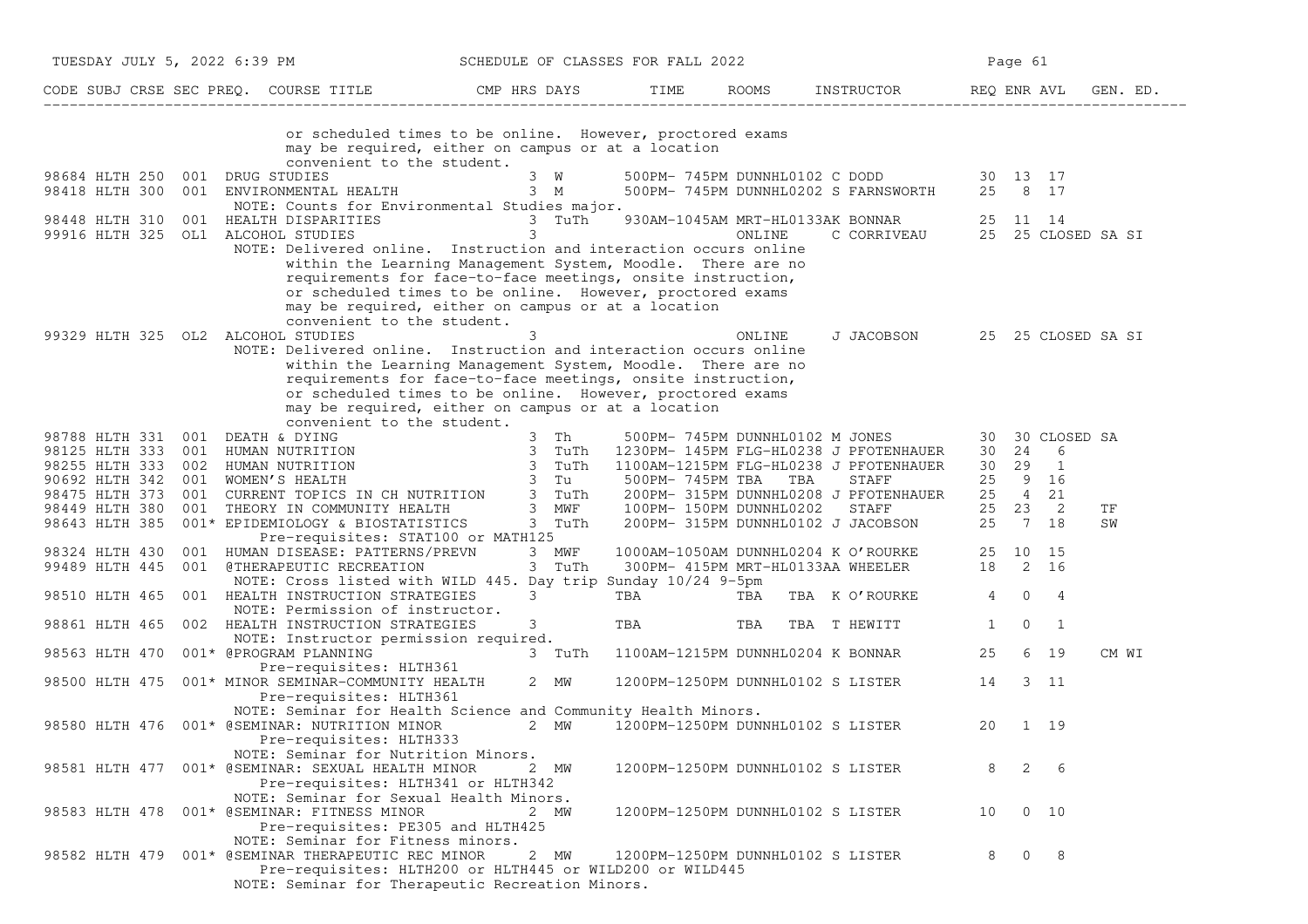| TUESDAY JULY 5, 2022 6:39 PM                                                                                                                                                                                                                                                                                                                                                                       | SCHEDULE OF CLASSES FOR FALL 2022                                               |                                   | Page 62 |                                            |                |                                |    |
|----------------------------------------------------------------------------------------------------------------------------------------------------------------------------------------------------------------------------------------------------------------------------------------------------------------------------------------------------------------------------------------------------|---------------------------------------------------------------------------------|-----------------------------------|---------|--------------------------------------------|----------------|--------------------------------|----|
| CODE SUBJ CRSE SEC PREQ. COURSE TITLE THE ROOMS INSTRUCTOR REQ ENR AVL GEN. ED.                                                                                                                                                                                                                                                                                                                    |                                                                                 |                                   |         |                                            |                |                                |    |
| 90613 HLTH 480 001* PROGRAM EVALUATION 3 TuTh                                                                                                                                                                                                                                                                                                                                                      |                                                                                 |                                   |         | 330PM- 445PM DUNNHL0102 J JACOBSON 25 9 16 |                |                                |    |
| Pre-requisites: HLTH361 and HLTH470<br>98315 HLTH 485 001* @PRE-INTERNSHIP SEMINAR<br>Pre-requisites: HLTH470 or HLTH480<br>NOTE: Restricted to Community Health Majors in the semester                                                                                                                                                                                                            | 2 MW                                                                            |                                   |         | 900AM- 950AM DUNNHL0204 S LISTER 25 5 20   |                |                                |    |
| 90754 HLTH 490 001* @COMMUNITY HEALTH INTERN #1 1-12<br>Pre-requisites: HLTH470 and HLTH480<br>START/END DATES: 08/29-10/14                                                                                                                                                                                                                                                                        | immediately preceding their internship.                                         | <b>TBA</b>                        | TBA     | TBA S LISTER                               | $\overline{0}$ | 2 CLOSED CT                    |    |
| 90755 HLTH 490 002* @COMMUNITY HEALTH INTERN #2<br>Pre-requisites: HLTH470 and HLTH480                                                                                                                                                                                                                                                                                                             | $1 - 12$                                                                        | TBA                               | TBA     | TBA S LISTER                               | $\overline{0}$ | 2 CLOSED CT                    |    |
| START/END DATES: 10/17-12/09<br>90669 HLTH 491 NHR* @HONORS INTERNSHIP                                                                                                                                                                                                                                                                                                                             | 6 —                                                                             | <b>TBA</b>                        | TBA     | TBA S LISTER                               | $\mathbf{2}$   | $0\qquad 2$                    |    |
| Pre-requisites: HLTH485<br>90687 HLTH 492 HNR @HONORS THESIS I 3 TBA TBA<br>98789 HLTH 494 001* @HONORS SEMINAR 3 TBA TBA TBA<br>Pre-requisites: HLTH492                                                                                                                                                                                                                                           |                                                                                 |                                   | TBA     | TBA K BONNAR 0<br><b>STAFF</b>             | 4              | 0 CLOSED<br>4<br>0             |    |
| 90617 HLTH 520 001 CURRENT TOPICS IN RURAL HEALTH 3 TBA TBA TBA J JACOBSON 10<br>98665 HLTH 530 JCC @SCHOOL HEALTH-CA, SAVE, DASA W 3 W 500PM-800PM TBA TBA T PRITCHARD 30<br>NOTE: Class meets at JCC in Watertown 3 weekends: 10/8-9,                                                                                                                                                            |                                                                                 |                                   |         |                                            |                | 8 <sup>8</sup><br>2<br>30 0 30 |    |
| 98511 HLTH 530 OL1 @SCHOOL HEALTH-CA, SAVE, DASA<br>NOTE: Students in Graduate teacher preparation programs only.<br>Delivered online. Instruction and interaction occurs online                                                                                                                                                                                                                   | $10/22-23$ and $11/12-13$ in the Extended Learning Center 116.<br>$\mathcal{S}$ |                                   | ONLINE  | C CORRIVEAU 30 18 12                       |                |                                |    |
| within the Learning Management System, Moodle. There are no<br>requirements for face-to-face meetings, onsite instruction,<br>or scheduled times to be online. However, proctored exams<br>may be required, either on campus or at a location<br>convenient to the student.                                                                                                                        |                                                                                 |                                   |         |                                            |                |                                |    |
|                                                                                                                                                                                                                                                                                                                                                                                                    |                                                                                 |                                   |         |                                            |                |                                |    |
| $\begin{array}{cccccccc} 90614&\text{HLTH 600} & 001 &\text{THEORY 6} &\text{HEALTH COMMUNICATION} & 3 & &\text{TBA} &\text{TBA} &\text{TBA} & \text{STAFF} & 10 & 0 & 10\\ 90615&\text{HLTH 610} & 001 & \text{APP EPIDEMIOLOGY 6BIOSTATISTIC} & 3 & &\text{TBA} &\text{TBA} & \text{TBA} & \text{STAFF} & 0 & 1\text{ CLOSED}\\ 90616&\text{HLTH 630} & 001 & \text{HEALTH 6} & \text{SCIAL EQU$ |                                                                                 |                                   |         |                                            |                |                                |    |
| 98791 EXSC 305 001* @PERSONAL TRAINING FUNDAMTLS                                                                                                                                                                                                                                                                                                                                                   | EXERCISE SCIENCE<br>4 TuTh                                                      |                                   |         | 200PM- 340PM MAX-HLG104 S SANTICH 20 10 10 |                |                                | PЕ |
| Pre-requisites: BIOL151 or BIOL152 or BIOL107 or BIOL210<br>NOTE: Cross-listed with PE 305.                                                                                                                                                                                                                                                                                                        |                                                                                 |                                   |         |                                            |                |                                |    |
| 99457 EXSC 326 001 @HEALTH AND SPORTS MEDICINE                                                                                                                                                                                                                                                                                                                                                     | 3 TuTh                                                                          |                                   |         |                                            |                |                                |    |
| 90666 EXSC 331 001 BODY COMPOSITION AND HEALTH 3 MWF 1<br>90667 EXSC 332 001 FITNESS MANAGEMENT 3 TuTh 1<br>90547 EXSC 335 001 @PHILOS OF COMPETITIVE ATHLETE 3 TuTh 1<br>90689 EXSC 422 001 APPLIED STRENGTH AND CONDITION 3 MW                                                                                                                                                                   |                                                                                 |                                   |         |                                            |                |                                |    |
|                                                                                                                                                                                                                                                                                                                                                                                                    |                                                                                 |                                   |         |                                            |                |                                |    |
|                                                                                                                                                                                                                                                                                                                                                                                                    |                                                                                 |                                   |         |                                            |                |                                |    |
| 98792 EXSC 460<br>001 @EXERCISE ASSESS & PRESCRIP                                                                                                                                                                                                                                                                                                                                                  | 3 MWF                                                                           |                                   |         |                                            |                |                                | WI |
| NOTE: Exercise Science majors only.<br>90548 EXSC 490 001 @INTERNSHIP IN EXERCISE SCI                                                                                                                                                                                                                                                                                                              | 3                                                                               | TBA                               |         | TBA TBA S SANTICH                          | 15             | 2 13                           | CT |
|                                                                                                                                                                                                                                                                                                                                                                                                    |                                                                                 | PHYSICAL EDUCATION                |         |                                            |                |                                |    |
| 98126 PE<br>102 001 BADMINTON<br>START/END DATES: 08/29-10/14                                                                                                                                                                                                                                                                                                                                      | 1 MW                                                                            | 200PM- 315PM MAX-HLGYM B COHEN    |         |                                            |                | 32 17 15                       | PЕ |
| 98392 PE<br>102C 004<br>BADMINTON<br>START/END DATES: 08/29-10/14                                                                                                                                                                                                                                                                                                                                  | 1 MW                                                                            | 1000AM-1115AM MAX-HLGYM C CARLINI |         |                                            | 32 25          | $\overline{7}$                 | PЕ |
| 98127 PE<br>114 001 GOLF<br>START/END DATES: 08/29-10/14                                                                                                                                                                                                                                                                                                                                           | 1 MW                                                                            |                                   |         | 900AM-1015AM MAX-HLFH R BERKMAN            |                | 24 10 14                       | PЕ |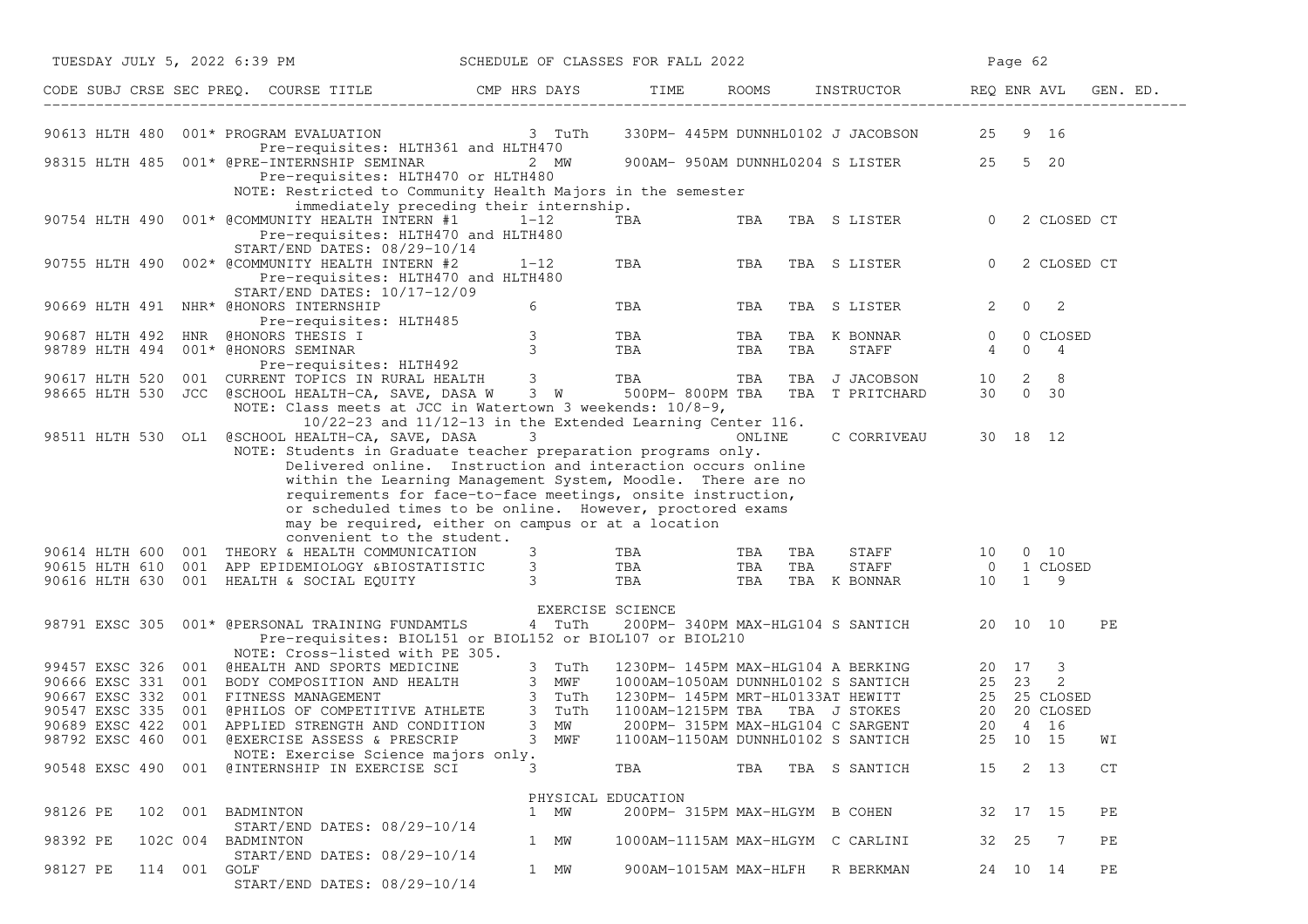| TUESDAY JULY 5, 2022 6:39 PM                                                                                                                                                                                                            | SCHEDULE OF CLASSES FOR FALL 2022                                           |                                  |                                             | Page 63  |             |          |
|-----------------------------------------------------------------------------------------------------------------------------------------------------------------------------------------------------------------------------------------|-----------------------------------------------------------------------------|----------------------------------|---------------------------------------------|----------|-------------|----------|
| CODE SUBJ CRSE SEC PREO. COURSE TITLE                                                                                                                                                                                                   | CMP HRS DAYS TIME ROOMS INSTRUCTOR REQ ENR AVL GEN. ED.                     |                                  |                                             |          |             |          |
| 98128 PE 116 001 HATHA YOGA<br>START/END DATES: 08/29-10/14                                                                                                                                                                             | 1 MW                                                                        |                                  | 200PM-320PM MAX-HLDANCEC MORIN 25 23 2      |          |             | PE       |
| 98252 PE<br>116A 002 HATHA YOGA<br>START/END DATES: 10/17-12/09                                                                                                                                                                         | 1 MW                                                                        |                                  | 200PM-320PM MAX-HLDANCEC MORIN 25 7 18      |          |             | PE       |
| 98400 PE<br>120A 002 ULTIMATE FRISBEE<br>START/END DATES: 08/29-10/14                                                                                                                                                                   | 1 TuTh                                                                      |                                  | 930AM-1045AM MAX-HLGYM J STOKES 36 7 29     |          |             | PE       |
| 121 001 ICE SKATING<br>98570 PE<br>START/END DATES: 10/17-12/09                                                                                                                                                                         | 1 MW                                                                        |                                  | 900AM-1015AM MAX-HLRINK C BERNARD 40 17 23  |          |             | РE       |
| 98129 PE<br>123 001 JOGGING & CONDITIONING<br>START/END DATES: 10/17-12/09                                                                                                                                                              | 1 MW                                                                        |                                  | 200PM-315PM MAX-HLFH J BECHTEL 40 4 36      |          |             | PE       |
| 123 002 JOGGING & CONDITIONING<br>98484 PE<br>START/END DATES: 10/17-12/09                                                                                                                                                              | 1 TuTh                                                                      |                                  | 1130AM-1245PM MAX-HLFH A PARKER 40 8 32     |          |             | PЕ       |
| 123 003 JOGGING & CONDITIONING<br>98508 PE<br>JOGGING & CONDITIONING<br>START/END DATES: 10/17-12/09                                                                                                                                    | 1 MW                                                                        |                                  | 900AM-1015AM MAX-HLFH  C CARLINI  40  1  39 |          |             | PE       |
| 123 004 JOGGING & CONDITIONING<br>90622 PE<br>START/END DATES: 08/29-10/14                                                                                                                                                              | 1 TuTh                                                                      |                                  | 200PM-315PM TBA TBA A PARKER 0              |          | 0 CLOSED PE |          |
| 90670 PE<br>124 001 CONDITION PE<br>NOTE: No contact PE course. Time, date, and location are TBA                                                                                                                                        | $1 \qquad \qquad$                                                           |                                  | TBA TBA TBA W BEAUCHAMP 20 5 15             |          |             | PЕ       |
| 90623 PE<br>136A 001 WEIGHT TRAINING<br>START/END DATES: 10/17-12/09                                                                                                                                                                    | 1 TuTh                                                                      |                                  | 930AM-1045AM TBA TBA C BERNARD 20 2 18      |          |             | PE       |
| 98253 PE<br>136A 002 WEIGHT TRAINING<br>START/END DATES: 08/29-10/14                                                                                                                                                                    | 1 TuTh                                                                      |                                  | 930AM-1045AM MAX-HLFC C CARLINI 30 9 21     |          |             | $\rm PE$ |
| 98254 PE<br>136B 003 WEIGHT TRAINING<br>START/END DATES: 10/17-12/09                                                                                                                                                                    | 1 TuTh                                                                      |                                  | 930AM-1045AM MAX-HLFC G HANEY 30 3 27       |          |             | PE       |
| 136C 003 WEIGHT TRAINING<br>98604 PE<br>START/END DATES: 08/29-10/14                                                                                                                                                                    | 1 TuTh                                                                      | 200PM- 315PM MAX-HLFC            | J BECHTEL 30 20 10                          |          |             | PE       |
| 148 001 COOPERATIVE ACTIVITIES 1 MW<br>START/END DATES: 08/29-10/14<br>99881 PE<br>START/END DATES: 08/29-10/14                                                                                                                         |                                                                             |                                  | 100PM-215PM TBA TBA B COHEN 30 8 22         |          |             | PE       |
| SOCIOLOGY AND CRIMINAL JUSTICE==================SOCIOLOGY AND CRIMINAL JUSTICE==================== SOCIOLOGY AND CRIMINAL JUSTICE                                                                                                       |                                                                             |                                  |                                             |          |             |          |
|                                                                                                                                                                                                                                         | SOCIOLOGY                                                                   |                                  |                                             |          |             |          |
| 99367 SOCI 101 001 INTRODUCTION TO SOCIOLOGY<br>99740 SOCI 101 002 INTRODUCTION TO SOCIOLOGY<br>98804 SOCI 103 001 INTRO CRIMINAL JUSTICE STUDIES 3 MWF 900AM-950AM SAT-HL0319 N LEWIS 35 16 19<br>99124 SOCI 103 R01 INTRO CRIMINAL JU |                                                                             |                                  |                                             |          |             | SA SW    |
|                                                                                                                                                                                                                                         |                                                                             |                                  |                                             |          |             | SA SW    |
|                                                                                                                                                                                                                                         |                                                                             |                                  |                                             |          |             |          |
| NOTE: This course is taught at Riverview Correctional Facility                                                                                                                                                                          | and is not open to students on campus.                                      |                                  |                                             |          |             |          |
| START/END DATES: 08/29-12/16                                                                                                                                                                                                            |                                                                             |                                  |                                             |          |             |          |
| 90662 SOCI 201 R01 INTRO TO SOCIAL STRATIFICATIONR 3 M 300PM- 530PM TBA TBA A SORENSEN 25 0 25<br>NOTE: This course is taught at the Riverview Correctional Facility                                                                    |                                                                             |                                  |                                             |          |             |          |
| START/END DATES: 08/29-12/16                                                                                                                                                                                                            | and is not for students on campus.                                          |                                  |                                             |          |             |          |
| 001* QUANTITATIVE RESEARCH METHODS<br>90647 SOCI 210                                                                                                                                                                                    | 3 MW<br>Pre-requisites: SOCI101 or SOCI103 and STAT100 or MATH125 or CIS125 | 200PM- 315PM SAT-HL0300 Y DULONG |                                             | 20       | 20 CLOSED   |          |
| 90648 SOCI 210<br>002* QUANTITATIVE RESEARCH METHODS                                                                                                                                                                                    | 3 M<br>Pre-requisites: SOCI101 or SOCI103 and STAT100 or MATH125 or CIS125  | 400PM- 630PM SAT-HL0300 Y DULONG |                                             | 20 10 10 |             |          |
| 90098 SOCI 220 R01* OUALITATIVE RESEARCH METHODS R<br>Pre-requisites: SOCI101 or SOCI103                                                                                                                                                | 3 Tu                                                                        |                                  | 1230PM-300PM TBA TBA H SULLIVAN-CATL 22     |          | $0\quad 22$ |          |
| NOTE: This course is taught at the Riverview Correctional Facility<br>START/END DATES: 08/29-12/16                                                                                                                                      | and is not open to students on campus.                                      |                                  |                                             |          |             |          |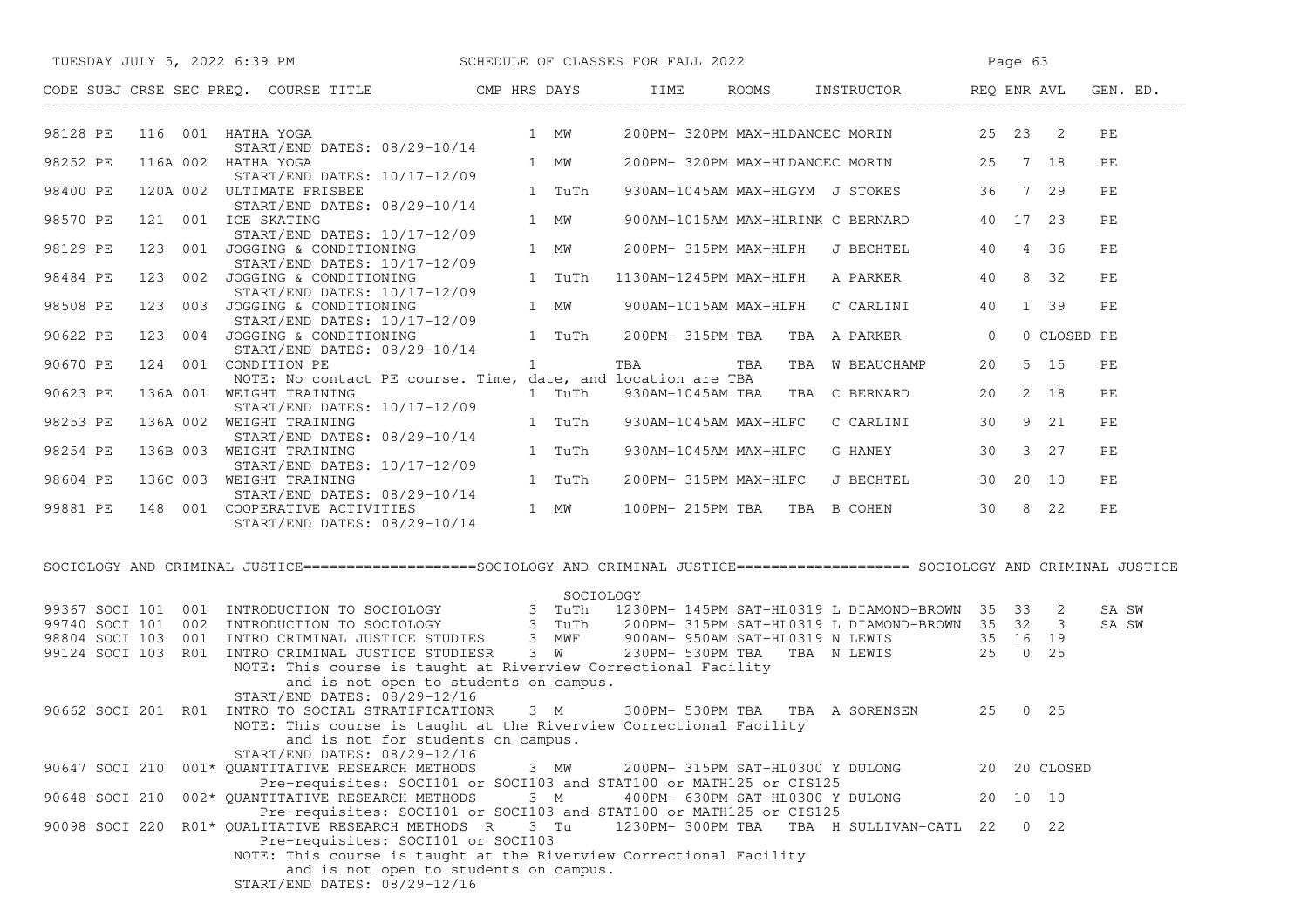| TUESDAY JULY 5, 2022 6:39 PM                                                                                                                                                                                                                                                             | SCHEDULE OF CLASSES FOR FALL 2022         |                                                             |                                                                                                                                              | Page 64                                                |
|------------------------------------------------------------------------------------------------------------------------------------------------------------------------------------------------------------------------------------------------------------------------------------------|-------------------------------------------|-------------------------------------------------------------|----------------------------------------------------------------------------------------------------------------------------------------------|--------------------------------------------------------|
| CODE SUBJ CRSE SEC PREQ. COURSE TITLE CMP HRS DAYS TIME ROOMS INSTRUCTOR REQ ENR AVL GEN. ED.                                                                                                                                                                                            |                                           |                                                             |                                                                                                                                              |                                                        |
| 98423 SOCI 305 001 SOCIOLOGY OF THE FAMILY 3 W 300PM- 530PM SAT-HL0319 H SULLIVAN-CATL 28 11 17<br>99125 SOCI 325 001* SOCIOLOGY OF HUMAN SERVICES 3 MW 200PM- 315PM SAT-HL0200 L DIAMOND-BROWN 28 24 4<br>Pre-requisites: SOCI101                                                       |                                           |                                                             |                                                                                                                                              |                                                        |
| 90649 SOCI 345 001* CRIMINOLOGY<br>Pre-requisites: SOCI101 or SOCI103                                                                                                                                                                                                                    | $3$ MW                                    |                                                             | 1100AM-1215PM FLG-HL0210 Y DULONG 28 28 CLOSED                                                                                               |                                                        |
| NOTE: Sociology and Criminal Justice majors and minors only.<br>90100 SOCI 371 001 GLOBALIZATION & THE ENVIRONMEN 3 M 400PM-630PM SAT-HL0319 STAFF 28 4 24<br>NOTE: Cross listed with ENVR 371.                                                                                          |                                           |                                                             |                                                                                                                                              |                                                        |
| 90695 SOCI 390 R01* SOCIOLOGY OF MENTAL HEALTH R 3 TuTh 800AM-915AM VIR TBA L DIAMOND-BROWN 5 0 5<br>Pre-requisites: SOCI101 or SOCI103 or SOCI325<br>NOTE: This course at the Riverview Correctional Facility<br>and is not open to students on campus.<br>START/END DATES: 08/29-12/16 |                                           |                                                             |                                                                                                                                              |                                                        |
| 90101 SOCI 390 VR1* SOCIOLOGY OF MENTAL HEALTH<br>Pre-requisites: SOCI101 or SOCI103 or SOCI325<br>NOTE: Taught virtually.                                                                                                                                                               | 3 TuTh                                    |                                                             | 800AM- 915AM VIR TBA L DIAMOND-BROWN 23 23 CLOSED                                                                                            |                                                        |
| 90650 SOCI 451 001 ORGANIZED CRIME<br>90102 SOCI 465 001* SOCIOLOGY OF HEALTH & ILLNESS 3 TuTh 1100AM-1215PM SAT-HL0319 A SORENSEN 25 12 13<br>Pre-requisites: SOCI101                                                                                                                   |                                           |                                                             |                                                                                                                                              |                                                        |
| 90791 SOCI 470 0 * FIELD RESEARCH/PRACTICUM 1-12<br>Pre-requisites: SOCI101 and SOCI103 and SOCI300 and SOCI345                                                                                                                                                                          |                                           | <b>TBA</b><br>TBA                                           | TBA H SULLIVAN-CATL 0                                                                                                                        | 1 CLOSED                                               |
| 90741 SOCI 470 001* FIELD RESEARCH/PRACTICUM 1-12<br>Pre-requisites: SOCI101 and SOCI103 and SOCI300 and SOCI345                                                                                                                                                                         |                                           | <b>TBA</b>                                                  | TBA TBA D BUGG                                                                                                                               | 0 12 CLOSED                                            |
| 90768 SOCI 470 002* FIELD RESEARCH/PRACTICUM<br>Pre-requisites: SOCI101 and SOCI103 and SOCI300 and SOCI345                                                                                                                                                                              | $\overline{4}$                            | TBA                                                         | TBA TBA D BUGG                                                                                                                               | 1 CLOSED<br>1                                          |
| 90774 SOCI 470 003* FIELD RESEARCH/PRACTICUM 1-12<br>Pre-requisites: SOCI101 and SOCI103 and SOCI300 and SOCI345                                                                                                                                                                         |                                           | <b>TBA</b><br>TBA                                           | TBA H SULLIVAN-CATL                                                                                                                          | $\overline{0}$<br>1 CLOSED                             |
| 90796 SOCI 470 004* FIELD RESEARCH/PRACTICUM 1-12<br>Pre-requisites: SOCI101 and SOCI103 and SOCI300 and SOCI345                                                                                                                                                                         |                                           | TBA<br>TBA                                                  | TBA L DIAMOND-BROWN 0 1 CLOSED                                                                                                               |                                                        |
| 99372 SOCI 475 001* SENIOR SEMINAR 3 Th 500PM-730PM SAT-HL0319 H SULLIVAN-CATL 7 9 CLOSED SI WI                                                                                                                                                                                          |                                           |                                                             | Pre-requisites: SOCI101 or SOCI103 and SOCI300 or SOCI345 and SOCI315 and SOCI210 or SOCI220                                                 |                                                        |
| NOTE: Instructor permission required.<br>90653 SOCI 475 002* SENIOR SEMINAR                                                                                                                                                                                                              | 3 M                                       | 530PM- 800PM KEL-HL0101 D BUGG                              | Pre-requisites: SOCI101 or SOCI103 and SOCI300 or SOCI345 and SOCI210 and SOCI220 or SOCI315                                                 | 12 10 2<br>SI WI                                       |
| NOTE: This section is for students accepted into the<br>Police Academy only.                                                                                                                                                                                                             |                                           |                                                             |                                                                                                                                              |                                                        |
| 90682 SOCI 475 003* SENIOR SEMINAR<br>NOTE: Restricted to Women's and Gender Studies majors only.                                                                                                                                                                                        | 3 Th                                      |                                                             | 500PM-730PM SAT-HL0319 H SULLIVAN-CATL 5 0 5<br>Pre-requisites: SOCI101 or SOCI103 and SOCI300 or SOCI345 and SOCI210 and SOCI220 or SOCI315 | SI WI                                                  |
|                                                                                                                                                                                                                                                                                          |                                           |                                                             |                                                                                                                                              |                                                        |
| 98681 ARMA 100 001 @INTRO TO ARTS MANAGEMENT<br>99093 ARMA 207<br>001 @ARTS MANAGEMENT PRACTICUM I<br>99094 ARMA 307<br>001* @ARTS MANAGEMENT PRACTICUM II<br>Pre-requisites: ARMA207                                                                                                    | ARTS MANAGEMENT<br>3 TuTh<br>$1 - 2$<br>1 | 1100AM-1215PM PFMART0408 J VINK<br>TBA<br>TBA<br>TBA<br>TBA | TBA J VINK<br>TBA J VINK                                                                                                                     | 23<br>7 16<br>$\frac{3}{3}$<br>0<br>3<br>$\Omega$<br>3 |
| 90037 DANC 110 001 BEGINNING BALLET                                                                                                                                                                                                                                                      | DANCE<br>3<br>TuTh                        |                                                             | 200PM- 315PM PFMART0126 C DUFAULT                                                                                                            | 24<br>15<br>-9<br>AE PE TA                             |
| 90038 DANC 112<br>001<br>BEGINNING JAZZ DANCE<br>90518 DANC 114 001 BEGINNING KRIPALU-STYLE YOGA                                                                                                                                                                                         | 3<br>TuTh<br>2 TuTh                       | 1100AM-1215PM PFMART0126 K CANEDY                           | 930AM-1045AM PFMART0127 R COLLEN                                                                                                             | AE PE TA<br>24<br>6<br>18<br>9<br>7<br>PE<br>16        |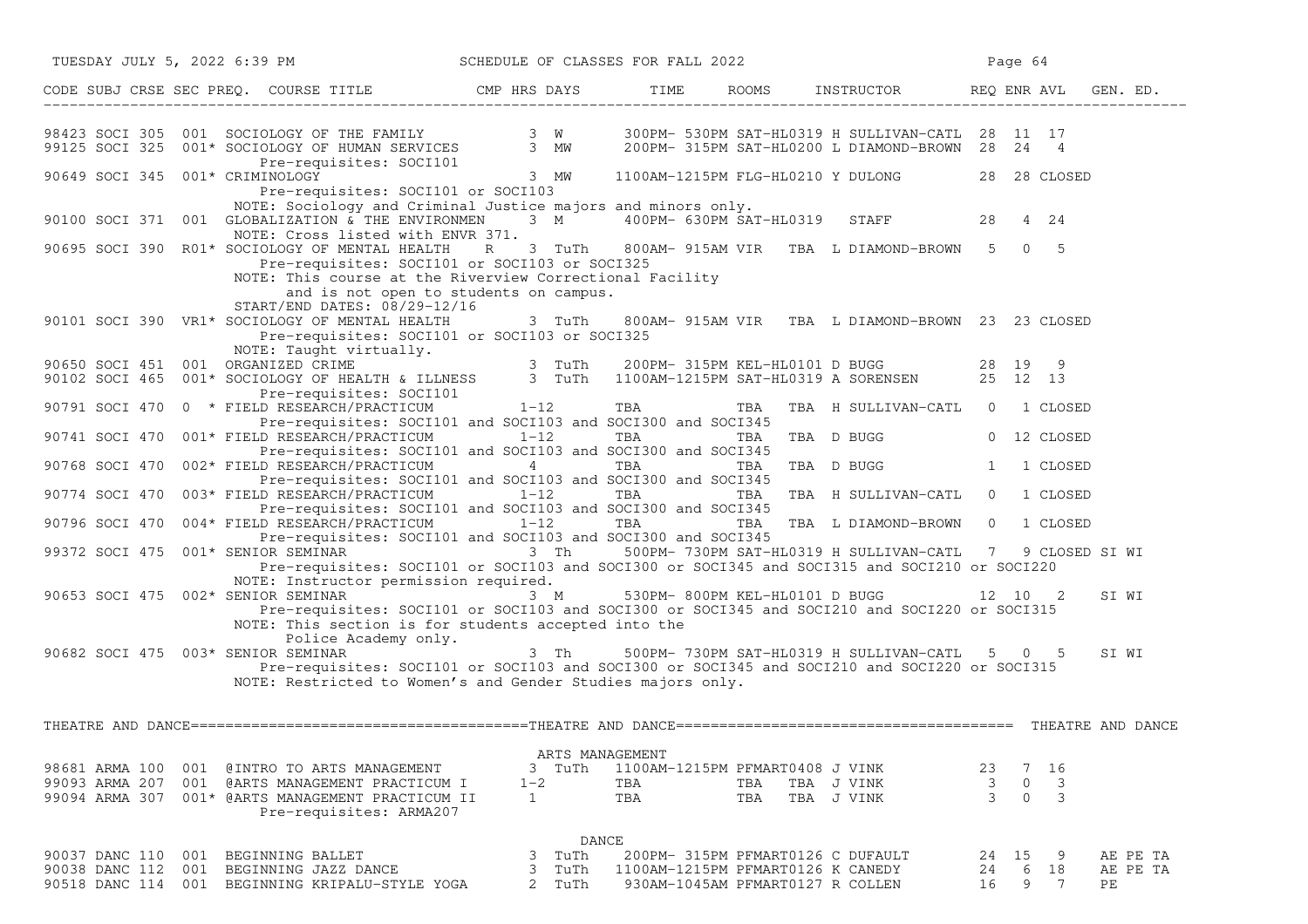| TUESDAY JULY 5, 2022 6:39 PM                                                                                                               |                                                                                                                                                 | SCHEDULE OF CLASSES FOR FALL 2022 |                         |     |                                                                                     | Page 65        |                           |                |  |
|--------------------------------------------------------------------------------------------------------------------------------------------|-------------------------------------------------------------------------------------------------------------------------------------------------|-----------------------------------|-------------------------|-----|-------------------------------------------------------------------------------------|----------------|---------------------------|----------------|--|
| CODE SUBJ CRSE SEC PREQ. COURSE TITLE THE CMP HRS DAYS TIME                                                                                |                                                                                                                                                 |                                   |                         |     | ROOMS INSTRUCTOR REQ ENR AVL                                                        |                |                           | GEN. ED.       |  |
| 90039 DANC 116 001 @PILATES PRACTICE<br>98678 DANC 207 001* @TECHNICAL THEATRE PROD I 1 F 410PM- 500PM PFMART0117 T CANEDY 10 1 9          | Pre-requisites: DRAM206 or DRAM233                                                                                                              |                                   |                         |     |                                                                                     |                |                           | PE             |  |
| 98256 DANC 221 001 MODERN DANCE 1                                                                                                          | NOTE: Cross listed with DRAM 207.<br>NOTE: Prerequisites or instructor permission required. First class                                         | 4 MWF                             |                         |     | 100PM-245PM PFMART0136 C DUFAULT 12 2 10                                            |                |                           | AE PE TA       |  |
| 98446 DANC 234 VR1* INTERMEDIATE BALLET                                                                                                    | is for placement.<br>Pre-requisites: DANC110 or DANC235                                                                                         | 2 WTh                             |                         |     | 400PM- 630PM PFMART0126 C DUFAULT 24                                                |                | 4 20                      | AE PE          |  |
| 98969 DANC 307 001* @TECHNICAL THEATRE PROD II                                                                                             |                                                                                                                                                 | $1 \quad F$                       |                         |     | 410PM- 500PM PFMART0117 T CANEDY                                                    | 5              | $2 \overline{3}$          |                |  |
| 98120 DANC 309 001 @PERFORMANCE & PRODUCTION                                                                                               | Pre-requisites: DANC207<br>$1 - 3$<br>NOTE: Permission of instructor.                                                                           |                                   | TBA                     | TBA | TBA R COLLEN                                                                        | 25             | $0\quad 25$               |                |  |
| 98396 DANC 309 002 @PERFORMANCE & PRODUCTION                                                                                               | $1 - 3$<br>NOTE: Permission of instructor.                                                                                                      |                                   | TBA <b>Experimental</b> | TBA | TBA C DUFAULT                                                                       | 5 <sup>5</sup> | $0\qquad 5$               |                |  |
| 90731 DANC 309 003 @PERFORMANCE & PRODUCTION<br>98970 DANC 311 001* DANCE COMPOSITION 1                                                    | Pre-requisites: DANC211                                                                                                                         | $1 - 3$<br>3 MW                   | TBA                     |     | TBA TBA TBA K CANEDY 25 0 25<br>1100AM-1245PM PFMART0127 R COLLEN 24 5 19           |                |                           | АE             |  |
| 90041 DANC 320 001 20TH/21ST CENTURY DANCE HIST 3 TuTh<br>99521 DANC 321 001* MODERN DANCE II 4 MWF<br>99521 DANC 321 001* MODERN DANCE II | Pre-requisites: DANC222                                                                                                                         | 4 MWF                             |                         |     | 1230PM-145PM PFMART0219 R COLLEN 24 5 19<br>100PM-245PM PFMART0136 C DUFAULT 12 4 8 |                |                           | AC WI<br>AE PE |  |
|                                                                                                                                            | NOTE: Prerequisite or instructor permission required.<br>First class is for placement.                                                          |                                   |                         |     |                                                                                     |                |                           |                |  |
| 98479 DANC 325 001 NEW REPERTORY                                                                                                           | NOTE: Corequisite: Dance Technique Class. By audition or                                                                                        |                                   |                         |     | 1-3 MWThF 730PM-900PM PFMART0136 C DUFAULT 22 14 8                                  |                |                           |                |  |
| 98644 DANC 344 001* @STAGE MANAGEMENT PRACTICUM                                                                                            | permission of instructor. Variable credit hours 1-3.<br>START/END DATES: 08/29-12/16<br>Pre-requisites: DRAM244 or DANC244                      | $1-3$                             | TBA                     | TBA | TBA R COLLEN                                                                        |                | $1 \quad 0 \quad 1$       |                |  |
| 98671 DANC 344 002* @STAGE MANAGEMENT PRACTICUM                                                                                            | NOTE: Permission of instructor. Variable credit 1-3.<br>$1 - 3$                                                                                 |                                   | TBA                     |     | TBA TBA C DUFAULT                                                                   | $\mathbf{1}$   | $\circ$<br>$\overline{1}$ |                |  |
| 98163 DANC 385 001* @SPECIAL PROBLEMS: TECHNIQUE                                                                                           | Pre-requisites: DRAM244 or DANC244<br>Pre-requisites: DANC442 or DANC441                                                                        | or DANC244<br>0-6                 | TBA                     |     | TBA TBA K CANEDY                                                                    | $\mathbf{1}$   | 1 CLOSED                  |                |  |
| 98327 DANC 385 002* @SPECIAL PROBLEMS:TECHNIQUE                                                                                            | NOTE: Permission of instructor. Variable credit hours 1-3.<br>$0 - 6$<br>Pre-requisites: DANC442 or DANC441                                     |                                   |                         |     | TBA TBA TBA C DUFAULT                                                               | 1              | 1 CLOSED                  |                |  |
| 90303 DANC 389                                                                                                                             | NOTE: Permission of instructor. Variable credit hours 1-3.<br>001 @MUSICAL THEATRE WORKSHOP 1 MTuWTh 400PM- 550PM BIS-HLC101 A EVERSOLE 18 2 16 |                                   |                         |     |                                                                                     |                |                           |                |  |
| 98871 DANC 390 001* SPEC PROJ: DANCE COMPOSITION 1-3 Tu                                                                                    | NOTE: Co-Requisite of DANC 325 Required (CRN 98479) - 1 cr hour.<br>Pre-requisites: DANC211 and DANC311                                         |                                   |                         |     | 600PM- 900PM PFMART0136 K CANEDY 15                                                 |                | 5 10                      |                |  |
| class.<br>98257 DANC 421 001* MODERN DANCE III                                                                                             | NOTE: Instrutor permission required. Corequisite: Dance Technique<br>Pre-requisites: DANC322                                                    | 4 MWF                             |                         |     | 100PM- 245PM PFMART0126 K CANEDY                                                    | 12             | 2 10                      | AE PE          |  |
| 98258 DANC 441 001* MODERN DANCE IV                                                                                                        | NOTE: By permission of instructor.<br>Pre-requisites: DANC422                                                                                   | 4 MWF                             |                         |     | 100PM- 245PM PFMART0126 K CANEDY                                                    |                | 12   4   8                | AE PE          |  |
| 98872 DANC 486 001* SPECIAL PROJECTS: DRAMATURGY                                                                                           | NOTE: By permission of instructor.<br>$1 - 3$<br>Pre-requisites: DRAM210<br>NOTE: Instructor permission required.                               |                                   | TBA                     |     | TBA TBA J PECORA                                                                    |                | $1 \quad 0 \quad 1$       |                |  |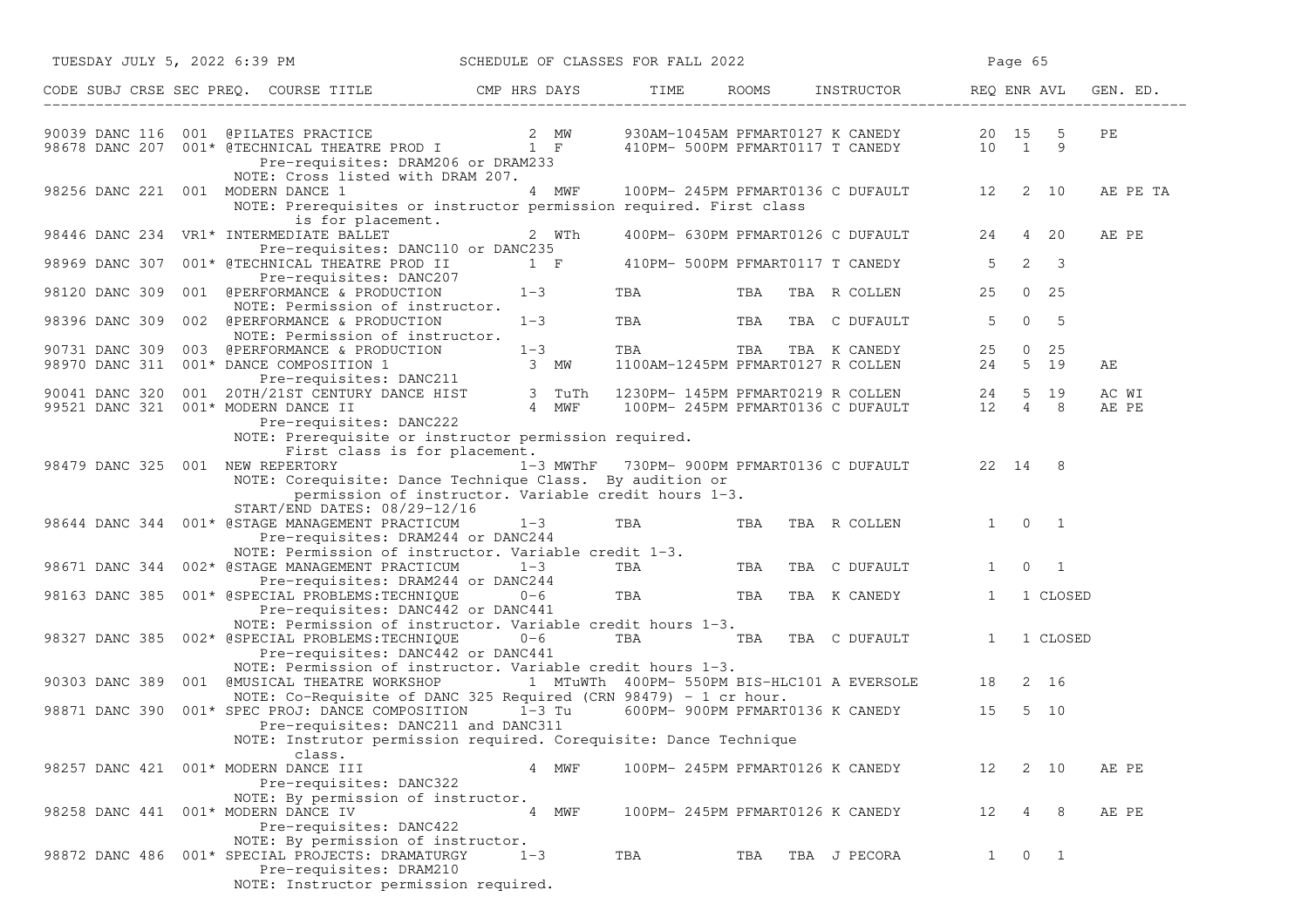|                | TUESDAY JULY 5, 2022 6:39 PM SCHEDULE OF CLASSES FOR FALL 2022                                                                                                                                                                                                                                        |                                                 |                       |                                   |                             |              | Page 66             |                |             |
|----------------|-------------------------------------------------------------------------------------------------------------------------------------------------------------------------------------------------------------------------------------------------------------------------------------------------------|-------------------------------------------------|-----------------------|-----------------------------------|-----------------------------|--------------|---------------------|----------------|-------------|
|                | CODE SUBJ CRSE SEC PREQ. COURSE TITLE CMP HRS DAYS TIME ROOMS INSTRUCTOR REQ ENR AVL GEN. ED.                                                                                                                                                                                                         |                                                 |                       |                                   |                             |              |                     |                |             |
|                | 98873 DANC 487 001* SPECIAL PROJECT: SOUND DESIGN 1-3<br>Pre-requisites: DANC205 or DRAM255                                                                                                                                                                                                           |                                                 |                       |                                   | TBA TBA TBA C DUFAULT 1 0 1 |              |                     |                |             |
|                | NOTE: Instructor permission required.<br>98874 DANC 488 001* @SPEC PROJECT: STAGE MANAGEMNT 1-3<br>Pre-requisites: DANC244 or DRAM244 and DANC344 or DRAM344                                                                                                                                          |                                                 | TBA TBA TBA R COLLEN  |                                   |                             |              | $1 \t 0 \t 1$       |                |             |
|                | NOTE: Instructor permission required.<br>98875 DANC 488 002* @SPEC PROJECT: STAGE MANAGEMNT 1-3<br>Pre-requisites: DANC244 or DRAM244 and DANC344 or DRAM344                                                                                                                                          |                                                 | TBA TBA TBA C DUFAULT |                                   |                             |              | $1 \quad 0 \quad 1$ |                |             |
|                | NOTE: Instructor permission required.<br>98876 DANC 489 001* SPECIAL PROJECT: MAKEUP DESIGN 1-3<br>Pre-requisites: DRAM333                                                                                                                                                                            |                                                 | <b>TBA</b>            |                                   | TBA TBA J PECORA            | $1 \quad$    |                     | $0 \quad 1$    |             |
|                | NOTE: Instructor permission required.<br>98971 DANC 490 001* @SPECIAL PROJECTS IN TEACHING 1<br>Pre-requisites: DANC302 or DANC450                                                                                                                                                                    |                                                 | TBA                   | TBA                               | TBA R COLLEN                |              | $1 \quad 0 \quad 1$ |                |             |
|                | Pre-requisites: DANC319                                                                                                                                                                                                                                                                               |                                                 | TBA TBA               |                                   | TBA R COLLEN                |              | $1 \qquad 0$        | $\overline{1}$ |             |
|                | 98877 DANC 492 001* @SPECIAL PROJECTS: TECH THEATRE 1-3 TBA TBA TBA<br>Pre-requisites: DRAM206 and DRAM207 or DANC207 and DRAM307<br>NOTE: Instructor permission required.                                                                                                                            |                                                 |                       |                                   | TBA T CANEDY                | $\mathbf{1}$ | $\overline{0}$      | $\overline{1}$ |             |
|                | 98973 DANC 496 001* SPECIAL PROJECTS: LIGHT DESIGN 1                                                                                                                                                                                                                                                  |                                                 | TBA TBA TBA C DUFAULT |                                   |                             | $1 \quad$    |                     | $0\qquad1$     |             |
|                | Pre-requisites: DRAM355 or DANC355<br>98878 DANC 497 001* SPECIAL PROJECT: COSTUME DESIGN 1-3 TBA TBA TBA TBA J SUSSMAN 1 0 1<br>Pre-requisites: DANC205 or DRAM205 or DRAM206 or DANC311<br>NOTE: Instructor permission required.                                                                    |                                                 |                       |                                   |                             |              |                     |                |             |
|                |                                                                                                                                                                                                                                                                                                       |                                                 | DRAMA                 |                                   |                             |              |                     |                |             |
|                |                                                                                                                                                                                                                                                                                                       |                                                 |                       |                                   |                             |              |                     |                | PЕ          |
|                | 98654 DRAM 110 001 ALEXANDER TECHNIQUE 2 TuTh 930AM-1045AM PFMART0136 M ROBINSON 20 13 7<br>98706 DRAM 110 002 ALEXANDER TECHNIQUE 2 TuTh 1100AM-1215PM PFMART0136 M ROBINSON 20 12 8<br>98483 DRAM 206 001 FUNDMTLS OF TECH THTR-LE<br>NOTE: Additional lab hours required. Class will meet in Scene |                                                 |                       |                                   |                             |              |                     |                | PЕ<br>АE    |
|                | Shop, 117 PAC                                                                                                                                                                                                                                                                                         |                                                 |                       |                                   |                             |              |                     |                |             |
|                | 98657 DRAM 207 001* @TECHNICAL THEATRE PRODUCT I 1 F 410PM- 500PM TBA TBA T CANEDY 10 4 6<br>Pre-requisites: DRAM206<br>NOTE: Cross listed with DANC 207.                                                                                                                                             |                                                 |                       |                                   |                             |              |                     |                |             |
|                | 98612 DRAM 210 001 INTERP & ANALYSIS PLAYS 3 TuTh 930AM-1045AM DUNNHL0206 J PECORA 24 17 7<br>98975 DRAM 211 002 @PERFORMANCE & PRODUCTION 1-3 TBA TBA J PECORA 6 1 5<br>90042 DRAM 235 001 INTRODUCTION TO ACTING 3 MW 300PM-450PM                                                                   |                                                 |                       |                                   |                             |              |                     |                | AC TA       |
|                |                                                                                                                                                                                                                                                                                                       |                                                 |                       |                                   |                             |              |                     |                |             |
|                |                                                                                                                                                                                                                                                                                                       |                                                 |                       |                                   |                             |              |                     |                | AE TA<br>AЕ |
|                |                                                                                                                                                                                                                                                                                                       |                                                 |                       |                                   |                             |              |                     |                |             |
|                |                                                                                                                                                                                                                                                                                                       |                                                 |                       |                                   |                             |              |                     |                |             |
| 98259 DRAM 312 | 001 HISTORY OF THE THEATRE I<br>NOTE: Counts toward Classical Studies minor.<br>COunts towards Women and Gender's Studies.                                                                                                                                                                            | 3 TuTh 1100AM-1215PM KEL-HL0101 J SUSSMAN 24 17 |                       |                                   |                             |              |                     | $\overline{7}$ | TH WC       |
|                | 90043 DRAM 333 001* STAGE MAKEUP & MASK DESIGN                                                                                                                                                                                                                                                        | 4 TuTh                                          |                       | 200PM- 340PM PFMART0403 T CANEDY  |                             |              | 16 12               | $\overline{4}$ | AЕ          |
| 90709 DRAM 338 | Pre-requisites: DRAM251 or ARTS110 or ARTS120<br>001* AUDITION TECHNIQUES<br>Pre-requisites: DRAM235                                                                                                                                                                                                  | 3 MW                                            |                       | 1200PM- 150PM PFMART0101 J PECORA |                             |              | 16 11               | -5             | АE          |
| 98426 DRAM 340 | 001 ACTING ENSEMBLE I<br>NOTE: Instructor permission required. VARIABLE CREDIT 1-3.<br>Restricted to students cast in a production. Class meets in                                                                                                                                                    | $1 - 3$                                         | TBA                   |                                   | PFMART0101 J PECORA         |              | 10 0 10             |                |             |
|                | the Black box Theatre.                                                                                                                                                                                                                                                                                |                                                 |                       |                                   |                             |              |                     |                |             |
|                | 98469 DRAM 344 001* @STAGE MANAGEMENT PRACTICUM<br>Pre-requisites: DRAM244 or DANC244                                                                                                                                                                                                                 |                                                 | TBA                   | TBA                               | TBA J PECORA                | $1 \quad$    |                     | $0\quad 1$     |             |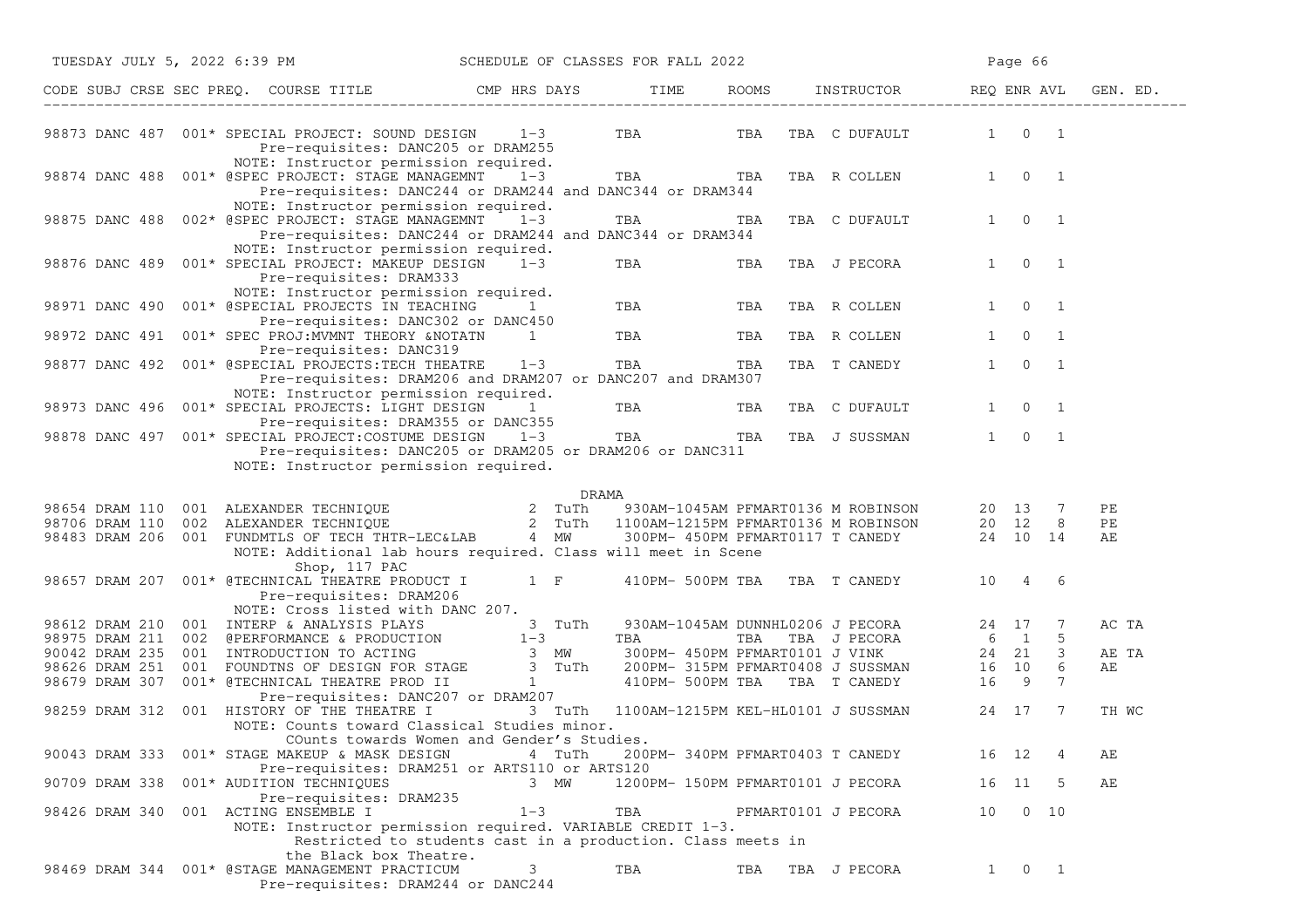| TUESDAY JULY 5, 2022 6:39 PM                                                                                                                                                                                                                                        | SCHEDULE OF CLASSES FOR FALL 2022                                   |     |     |                                             | Page 67        |                                            |          |
|---------------------------------------------------------------------------------------------------------------------------------------------------------------------------------------------------------------------------------------------------------------------|---------------------------------------------------------------------|-----|-----|---------------------------------------------|----------------|--------------------------------------------|----------|
|                                                                                                                                                                                                                                                                     |                                                                     |     |     |                                             | REQ ENR AVL    |                                            | GEN. ED. |
| NOTE: Instructor permission required.<br>98439 DRAM 371 001* @FIELD EXPERIENCE: PRE K-5 1 MW<br>Pre-requisites: DRAM101 or DANC101 and DRAM210 and DRAM235 and DRAM251<br>NOTE: A minimum of Sophomore standing required. Prequisites or<br>Class meets in PAC 225. | instructor permission required. Co-requisite: DRAM 361.             |     |     | 145PM-330PM PFMARTTBA J PECORA 1 1 CLOSED   |                |                                            |          |
| 90304 DRAM 389 001 @MUSIC THEATRE WORKSHOP<br>NOTE: Co-Requisite of DANC 325 Required (CRN 98479) - 1 cr hour.                                                                                                                                                      |                                                                     |     |     | 1 MTuWTh 400PM- 550PM BIS-HLC101 A EVERSOLE | 18 1 17        |                                            |          |
| 001* ACTING ENSEMBLE II                   3 MTuWTh 600PM-1000PM PFMART0101 J PECORA<br>98363 DRAM 440<br>Pre-requisites: DRAM340                                                                                                                                    |                                                                     |     |     |                                             |                | 10 0 10                                    |          |
| NOTE: Instructor permission required. Restricted to students cast<br>98566 DRAM 485 001* @SR PROJ: COSTUME TECHNOLOGY<br>Pre-requisites: DRAM223 or DANC223<br>NOTE: Instructor permission required. Senior standing required.<br>Variable credit hours 1-3.        | in the production. Class meets in the Black box Theatre.<br>$1 - 3$ | TBA |     | TBA TBA J SUSSMAN                           | 1 0 1          |                                            |          |
| 98879 DRAM 486 001* SENIOR PROJECTS: DRAMATURGY<br>Pre-requisites: DRAM210 and DRAM312 or DRAM313 and DRAM302                                                                                                                                                       | $1 - 3$                                                             | TBA | TBA | TBA J PECORA                                | $1 \quad$      | $0\quad 1$                                 |          |
| NOTE: Instructor permission required.<br>98880 DRAM 487 001* SENIOR PROJECT: SOUND DESIGN<br>Pre-requisites: DRAM206 and DRAM251 and DRAM255                                                                                                                        | $1 - 3$                                                             | TBA | TBA | TBA J PECORA                                | $\mathbf{1}$   | $\overline{0}$<br>$\overline{\phantom{a}}$ |          |
| NOTE: Instructor permission required.<br>98882 DRAM 488 002* @SR PROJECT: STAGE MANAGEMNT<br>Pre-requisites: DRAM244 or DANC244 and DRAM344 or DANC344                                                                                                              | $1 - 3$                                                             | TBA | TBA | TBA J PECORA                                | 1              | $\overline{0}$<br>$\overline{1}$           |          |
| NOTE: Instructor permission required.<br>001* SENIOR PROJECT: STAGE MAKEUP<br>98883 DRAM 489<br>Pre-requisites: DRAM333                                                                                                                                             | $1 - 3$                                                             | TBA | TBA | TBA J PECORA                                |                | $1 \quad 0 \quad 1$                        |          |
| NOTE: Instructor permission required.<br>98885 DRAM 490 002* SENIOR PROJECT: ACTING<br>Pre-requisites: DRAM235 or DRAM336 and DRAM337 or DRAM338 or DRAM438 or DRAM439 or DRAM439                                                                                   | $1-3$                                                               | TBA | TBA | TBA J PECORA                                |                | 1 0 1                                      |          |
| NOTE: Instructor permission required.<br>98886 DRAM 491 001* SENIOR PROJECT: TECH THEATRE<br>Pre-requisites: DRAM206 and DRAM343                                                                                                                                    | $1 - 3$                                                             | TBA | TBA | TBA T CANEDY                                | 1              | $\overline{0}$<br>$\overline{1}$           |          |
| NOTE: Instructor permission required.<br>98888 DRAM 493 001* SENIOR PROJECT: SCENE DESIGN<br>Pre-requisites: DRAM251 and DRAM253 and DRAM206                                                                                                                        | $1 - 3$                                                             | TBA | TBA | TBA T CANEDY                                |                | $1 \quad 0 \quad 1$                        |          |
| NOTE: Instructor permission required.<br>98889 DRAM 494 001* @SENIOR PROJECTS: SPOKEN WORD<br>Pre-requisites: DRAM210 and DRAM237                                                                                                                                   | $1 - 3$                                                             | TBA | TBA | TBA J PECORA                                | $\mathbf{1}$   | $\overline{0}$<br>$\overline{1}$           |          |
| NOTE: Instructor permission required.<br>98890 DRAM 496 001* SENIOR PROJECT: LIGHTING DSGN<br>Pre-requisites: DRAM355 or DANC355<br>NOTE: Instructor permission required.                                                                                           | $1 - 3$                                                             | TBA | TBA | TBA J PECORA                                | $\mathbf{1}$   | $\Omega$<br>- 1                            |          |
| 98891 DRAM 497 001* @SENIOR PROJ: COSTUME DESIGN<br>Pre-requisites: DRAM331 and DRAM223 or DANC223<br>NOTE: Instructor permission required.                                                                                                                         | $0 - 3$                                                             | TBA | TBA | TBA J SUSSMAN                               | $\overline{0}$ |                                            |          |
|                                                                                                                                                                                                                                                                     |                                                                     |     |     |                                             |                |                                            |          |
| 200 A00 @NATIONAL STUDENT EXCHANGE<br>98590 NSE<br>NOTE: Instructor permission required.                                                                                                                                                                            | NATIONAL STUDENT EXCHANGE<br>12<br>$\circ$                          | TBA | TBA | TBA J ROGERS                                | 10             | $0\quad 10$                                |          |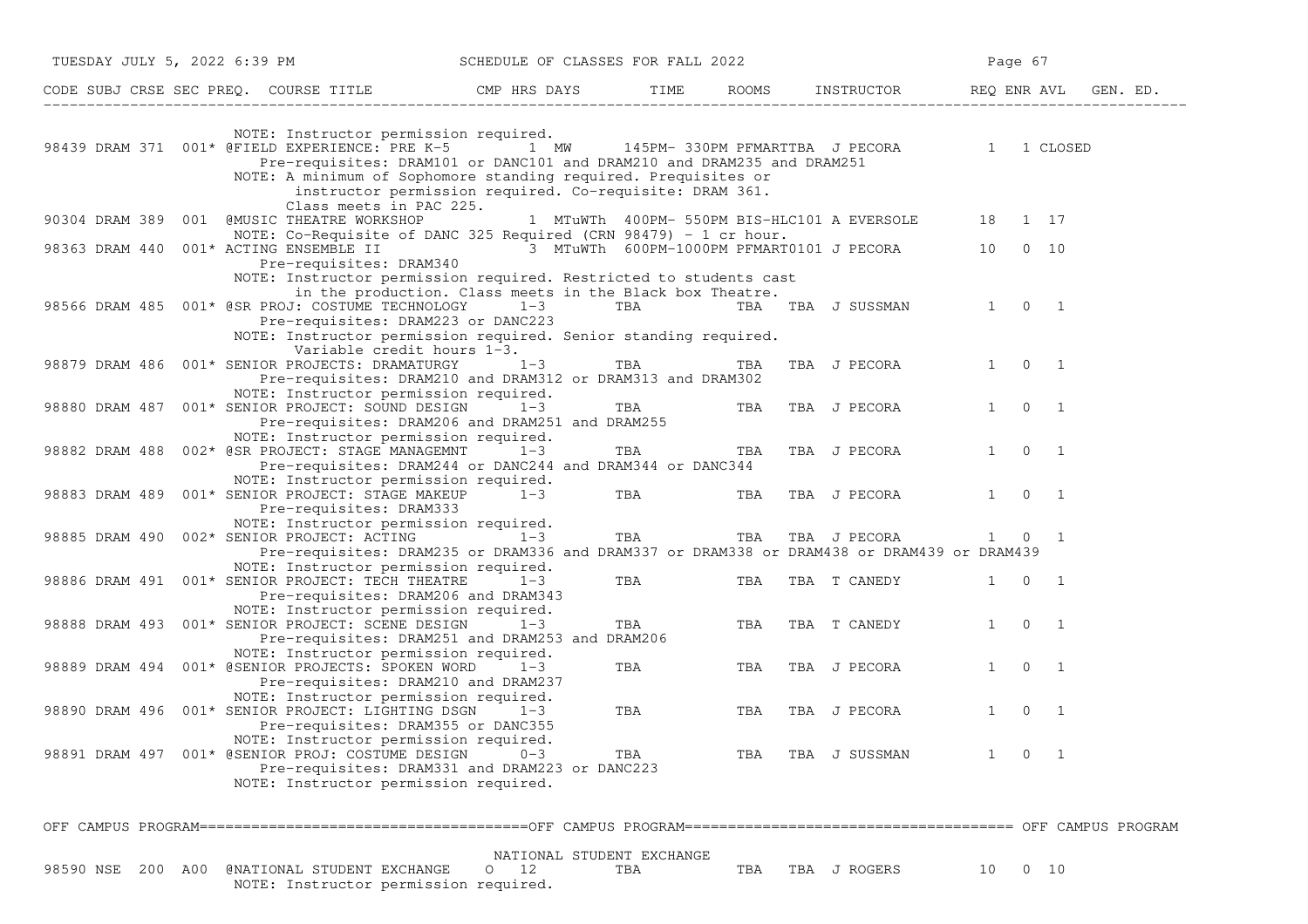| TUESDAY JULY 5, 2022 6:39 PM SCHEDULE OF CLASSES FOR FALL 2022 |       |  |                                                                                                                  |                 |          | Page 68           |                              |                           |                |                |          |
|----------------------------------------------------------------|-------|--|------------------------------------------------------------------------------------------------------------------|-----------------|----------|-------------------|------------------------------|---------------------------|----------------|----------------|----------|
|                                                                |       |  | CODE SUBJ CRSE SEC PREQ. COURSE TITLE TITLE THE ROOMS INSTRUCTOR THE ROOMS PEQ ENR AVL                           |                 |          |                   |                              |                           |                |                | GEN. ED. |
| 98591 NSE 200 BOO                                              |       |  | @NATIONAL STUDENT EXCHANGE 0 12<br>NOTE: Instructor permission required.                                         |                 |          | TBA TBA           |                              | TBA J ROGERS 10 0 10      |                |                |          |
|                                                                |       |  | 98667 NSE 200 C00 @NATIONAL STUDENT EXCHANGE 0 12<br>NOTE: Instructor permission required.                       |                 |          |                   |                              | TBA TBA TBA JROGERS 1 0 1 |                |                |          |
|                                                                |       |  |                                                                                                                  |                 | OVERSEAS |                   |                              |                           |                |                |          |
| 98592 OVS                                                      |       |  | 200 001 @GLOBAL ENGAGEMENT NY 0 12<br>NOTE: Instructor permission required.                                      |                 | TBA      | TBA               | TBA J ROGERS                 |                           | $2 \t 0 \t 2$  |                |          |
| 98593 OVS                                                      |       |  | 200 002 @OVERSEAS CORK IRELAND 12<br>NOTE: Instructor permission required.                                       |                 |          | <b>TBA</b><br>TBA | TBA J ROGERS                 |                           | $1 \qquad 0$   | $\overline{1}$ |          |
| 98594 OVS                                                      |       |  | 200 003 @OVERSEAS GLASGOW 0 12<br>NOTE: Instructor permission required.                                          |                 | TBA      | TBA               | TBA J ROGERS                 | 1                         | $\overline{0}$ | $\overline{1}$ |          |
| 98595 OVS                                                      |       |  | 200 004 @OVERSEAS PROJECTS ABROAD 0<br>NOTE: Insturctor permission required.                                     | $7\overline{ }$ | TBA      | TBA               | TBA J ROGERS                 | $1 \quad$                 | $\mathbf 0$    | $\overline{1}$ |          |
| 98598 OVS                                                      |       |  | 200 005 @OVERSEAS STDY PROJECTS ABROADO<br>NOTE: Instructor permission required.                                 | 8               | TBA      | TBA               | TBA J ROGERS                 | 1                         | $\mathbf{0}$   | $\overline{1}$ |          |
| 98597 OVS                                                      |       |  | 200 006 @OVERSEAS STUDY YONSEI 0 12<br>NOTE: Instructor permission required.                                     |                 | TBA      | TBA               | TBA J ROGERS                 | $1 \quad$                 | $\overline{0}$ | $\overline{1}$ |          |
| 98596 OVS                                                      | 200   |  | 007 @OVERSEAS STUDY - ABERDEEN 0 12<br>NOTE: Instructor permission required.                                     |                 | TBA      | TBA               | TBA J ROGERS                 | 1                         | $\overline{0}$ | $\overline{1}$ |          |
| 98619 OVS                                                      |       |  | 200 008 @OVERSEAS STUDY LIMERICK 0 12<br>NOTE: Instructor permission required.                                   |                 | TBA      | TBA               | TBA J ROGERS                 | 1                         | $\circ$        | $\overline{1}$ |          |
| 98660 OVS                                                      |       |  | 200 009 @OVERSEAS STUDY MEXICO 0 12<br>NOTE: Instructor permission required.                                     |                 |          | <b>TBA</b><br>TBA | TBA J ROGERS                 | 1                         | $\overline{0}$ | $\overline{1}$ |          |
| 98623 OVS                                                      | 200   |  | 010 @OVERSEAS STUDY VALENCIA 0 12<br>NOTE: Instructor permission required.                                       |                 | TBA      | TBA               | TBA J ROGERS                 | 1                         | $\mathbf 0$    | $\overline{1}$ |          |
| 98661 OVS                                                      |       |  | 200 012 @OVERSEAS STUDY 0 12<br>NOTE: Instructor permisison required.                                            |                 | TBA      | TBA               | TBA J ROGERS                 | $1 \quad$                 | $\Omega$       | $\overline{1}$ |          |
| 98664 OVS                                                      |       |  | 200 013 @OVERSEAS STUDY 0 12<br>NOTE: Instructor permission required.                                            |                 | TBA      | TBA               | TBA J ROGERS                 | 1                         | $\overline{0}$ | $\overline{1}$ |          |
| 99056 OVS                                                      |       |  | 400 001 OVERSEAS INDEPENDENT STUDY                                                                               | 3               | TBA      | TBA               |                              |                           | $2 \qquad 0$   | 2              |          |
| 99286 OVS                                                      |       |  | 400 002 @OVERSEAS STUDY - PORTUGAL 0 12                                                                          |                 | TBA      | TBA               | TBA J ROGERS<br>TBA J ROGERS |                           | $3 \t 0$       | $\mathbf{3}$   |          |
| 98144 OVS                                                      |       |  | NOTE: Instructor permission required.<br>401 001 OVERSEAS STUDY-PUEBLA, MEXICO 15                                |                 | TBA      | TBA               | TBA J ROGERS                 | $5 -$                     | $\overline{0}$ | 5              |          |
| 98351 OVS                                                      | 402 1 |  | NOTE: Instructor permission required.<br>OVERSEAS STUDY-LIVERPOOL, UK 0 15                                       |                 |          | <b>TBA</b><br>TBA | TBA J ROGERS                 | $5 -$                     | $\mathbf 0$    | 5              |          |
| 98145 OVS                                                      |       |  | NOTE: Instructor permission required.<br>404 100 OVERSEAS STUDY-BIRMINGHAM, UK 15                                |                 | TBA      | TBA               | TBA J ROGERS                 | $5 -$                     | $\mathbf{0}$   | 5              |          |
| 98146 OVS                                                      |       |  | NOTE: Instructor permission required. Music students only.<br>405 001 OVERSEAS STUDY - YORK, UK 15               |                 | TBA      | TBA               | TBA J ROGERS                 | 5 <sub>1</sub>            | $\circ$        | 5              |          |
| 98352 OVS                                                      |       |  | NOTE: Instructor permission required.<br>407 001 OVERSEAS STUDY IN GERMANY 15                                    |                 | TBA      | TBA               | TBA J ROGERS                 | 5                         | $\mathbf{0}$   | 5              |          |
| 98166 OVS                                                      |       |  | NOTE: Instructor permission required.<br>408 001 OVERSEAS STUDY-LULEA, SWEDEN                                    | 15              | TBA      | TBA               | TBA J ROGERS                 | 5                         | 0              | -5             |          |
|                                                                |       |  | NOTE: Instructor permission required.<br>98430 OVS 465 001 JAMAICA FIELD SERVICE ABROAD O                        | 3               | TBA      | TBA               | TBA J ROGERS                 | 20                        | $0\quad 20$    |                |          |
|                                                                |       |  | NOTE: Instructor permission required.<br>Winterim trip dates TBA. Service Learning.                              |                 |          |                   |                              |                           |                |                |          |
|                                                                |       |  | 98492 OVS 466 001* @JAMAICA INTERNSHIP ABROAD<br>Pre-requisites: OVS465<br>NOTE: Instructor permission required. | 3               | TBA      | TBA               | TBA J ROGERS                 | $\mathbf{1}$              | $\overline{0}$ | $\overline{1}$ |          |
|                                                                |       |  | Winterim trip dates TBA. Service Learning.                                                                       |                 |          |                   |                              |                           |                |                |          |
| 98348 OVS 500 001                                              |       |  | @OVERSEAS STUDY                                                                                                  | $0\qquad 15$    | TBA      | TBA               | TBA J ROGERS                 | $\overline{2}$            | $\overline{0}$ | 2              |          |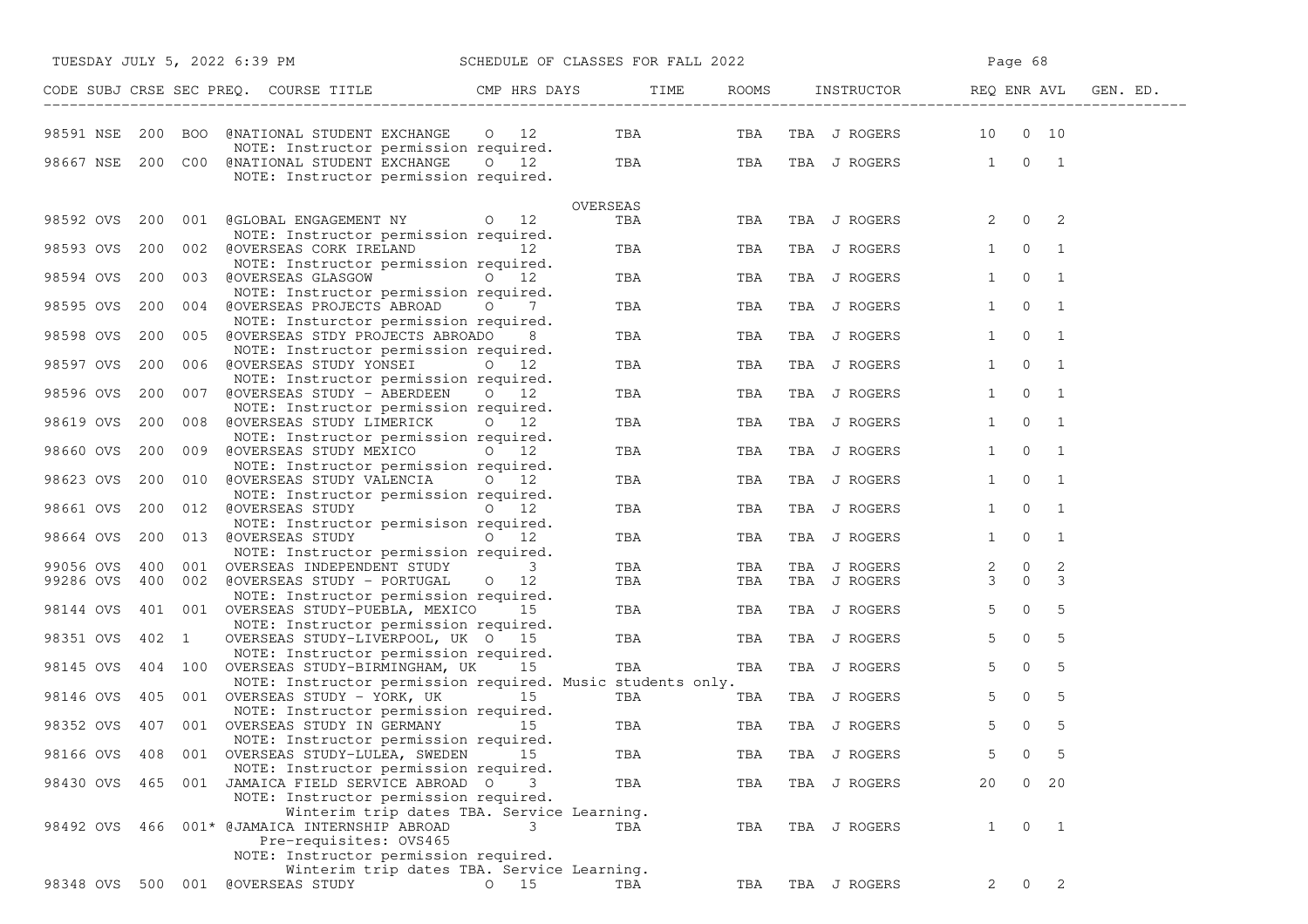|                                  | TUESDAY JULY 5, 2022 6:39 PM                                                                                                                                                                                                         |                                                                                                                                                                                                                                                                                                                                                                                                                                               | SCHEDULE OF CLASSES FOR FALL 2022 |     |                                                      |       |      | Page 69 |  |  |  |  |
|----------------------------------|--------------------------------------------------------------------------------------------------------------------------------------------------------------------------------------------------------------------------------------|-----------------------------------------------------------------------------------------------------------------------------------------------------------------------------------------------------------------------------------------------------------------------------------------------------------------------------------------------------------------------------------------------------------------------------------------------|-----------------------------------|-----|------------------------------------------------------|-------|------|---------|--|--|--|--|
|                                  | CODE SUBJ CRSE SEC PREQ. COURSE TITLE THE COMP HRS DAYS TIME ROOMS INSTRUCTOR REQ ENR AVL GEN. ED.                                                                                                                                   |                                                                                                                                                                                                                                                                                                                                                                                                                                               |                                   |     |                                                      |       |      |         |  |  |  |  |
|                                  | NOTE: Instructor permission required.                                                                                                                                                                                                |                                                                                                                                                                                                                                                                                                                                                                                                                                               |                                   |     |                                                      |       |      |         |  |  |  |  |
|                                  |                                                                                                                                                                                                                                      |                                                                                                                                                                                                                                                                                                                                                                                                                                               |                                   |     |                                                      |       |      |         |  |  |  |  |
|                                  | 98478 ANTH 202 001 CULTURE, IDENTITY AND POWER 3 MWF 1000AM-1050AM KEL-HL0103 M PERKINS 40 14 26<br>NOTE: Counts towards History and society elective for<br>International Studies majors.                                           | Counts towards Women and Gender Studies.                                                                                                                                                                                                                                                                                                                                                                                                      |                                   |     |                                                      |       |      | CG XC   |  |  |  |  |
|                                  | 98587 ANTH 202 002 CULTURE, IDENTITY AND POWER 3 MWF<br>NOTE: Counts towards Women and Gender Studies.<br>International Studies majors.                                                                                              | Some seats reserved for new freshmen.<br>Counts towards History and society elective for<br>Counts towards Women and Gender Studies.                                                                                                                                                                                                                                                                                                          |                                   |     | 1100AM-1150AM KEL-HL0103 M PERKINS 40 24 16          |       |      | CG XC   |  |  |  |  |
| 99703 HIST 314 001 VIETNAM WAR   | NOTE: Minimum requirement of Sophomore standing.                                                                                                                                                                                     | Some seats reserved for new freshmen.<br>Counts towards Asian Studies minor. Counts as an elective<br>for both the International Studies major and minor.                                                                                                                                                                                                                                                                                     |                                   |     | 3 TuTh 1100AM-1215PM SAT-HL0219 K SMITH 25 25 CLOSED |       |      |         |  |  |  |  |
|                                  | AS--Africana Studies================================== AS--Africana Studies============================== AS--Africana Studies                                                                                                       |                                                                                                                                                                                                                                                                                                                                                                                                                                               |                                   |     |                                                      |       |      |         |  |  |  |  |
|                                  | 98478 ANTH 202 001 CULTURE, IDENTITY AND POWER 3 MWF 1000AM-1050AM KEL-HL0103 M PERKINS 40 14 26<br>NOTE: Counts towards History and society elective for<br>International Studies majors.                                           | Counts towards Women and Gender Studies.                                                                                                                                                                                                                                                                                                                                                                                                      |                                   |     |                                                      |       |      | CG XC   |  |  |  |  |
|                                  | 98587 ANTH 202 002 CULTURE, IDENTITY AND POWER 3 MWF<br>NOTE: Counts towards Women and Gender Studies.<br>International Studies majors.                                                                                              | Some seats reserved for new freshmen.<br>Counts towards History and society elective for<br>Counts towards Women and Gender Studies.                                                                                                                                                                                                                                                                                                          |                                   |     | 1100AM-1150AM KEL-HL0103 M PERKINS 40 24 16          |       |      | CG XC   |  |  |  |  |
| 99117 HIST 100 004 WORLD HISTORY | NOTE: Required for International Studies majors and minors.                                                                                                                                                                          | Some seats reserved for new freshmen.<br>3 TuTh                                                                                                                                                                                                                                                                                                                                                                                               |                                   |     | 1100AM-1215PM SAT-HL0222 L FREED 30 24 6             |       |      | CG XC   |  |  |  |  |
|                                  |                                                                                                                                                                                                                                      |                                                                                                                                                                                                                                                                                                                                                                                                                                               |                                   |     |                                                      |       |      |         |  |  |  |  |
|                                  | 98675 HIST 201 001 THE UNITED STATES TO 1877 3 TuTh 1100AM-1215PM KEL-HL0105 G WELCH 30 25 5 AH TH<br>99699 HIST 201 002 THE UNITED STATES TO 1877 3 MWF 1200PM-1250PM FLG-HL0233 T BAKER 22 20 2 AH TH<br>90665 HIST 201 HNR THE UN |                                                                                                                                                                                                                                                                                                                                                                                                                                               |                                   |     |                                                      |       |      |         |  |  |  |  |
|                                  | NOTE: Honors students only<br>90737 HIST 202 OL1 THE UNITED STATES SINCE 1877 3                                                                                                                                                      |                                                                                                                                                                                                                                                                                                                                                                                                                                               |                                   | TBA | K SMITH                                              | 20 14 | -6   | AH TH   |  |  |  |  |
|                                  | NOTE: Delivered online. Instruction and interaction occurs online<br>convenient to the student.<br>90738 HIST 202 OL2 THE UNITED STATES SINCE 1877<br>NOTE: Delivered online. Instruction and interaction occurs online              | within the Learning Management System, Moodle. There are no<br>requirements for face-to-face meetings, onsite instruction,<br>or scheduled times to be online. However, proctored exams<br>may be required, either on campus or at a location<br>3<br>within the Learning Management System, Moodle. There are no<br>requirements for face-to-face meetings, onsite instruction,<br>or scheduled times to be online. However, proctored exams |                                   | TBA | K SMITH                                              | 20    | 7 13 | AH TH   |  |  |  |  |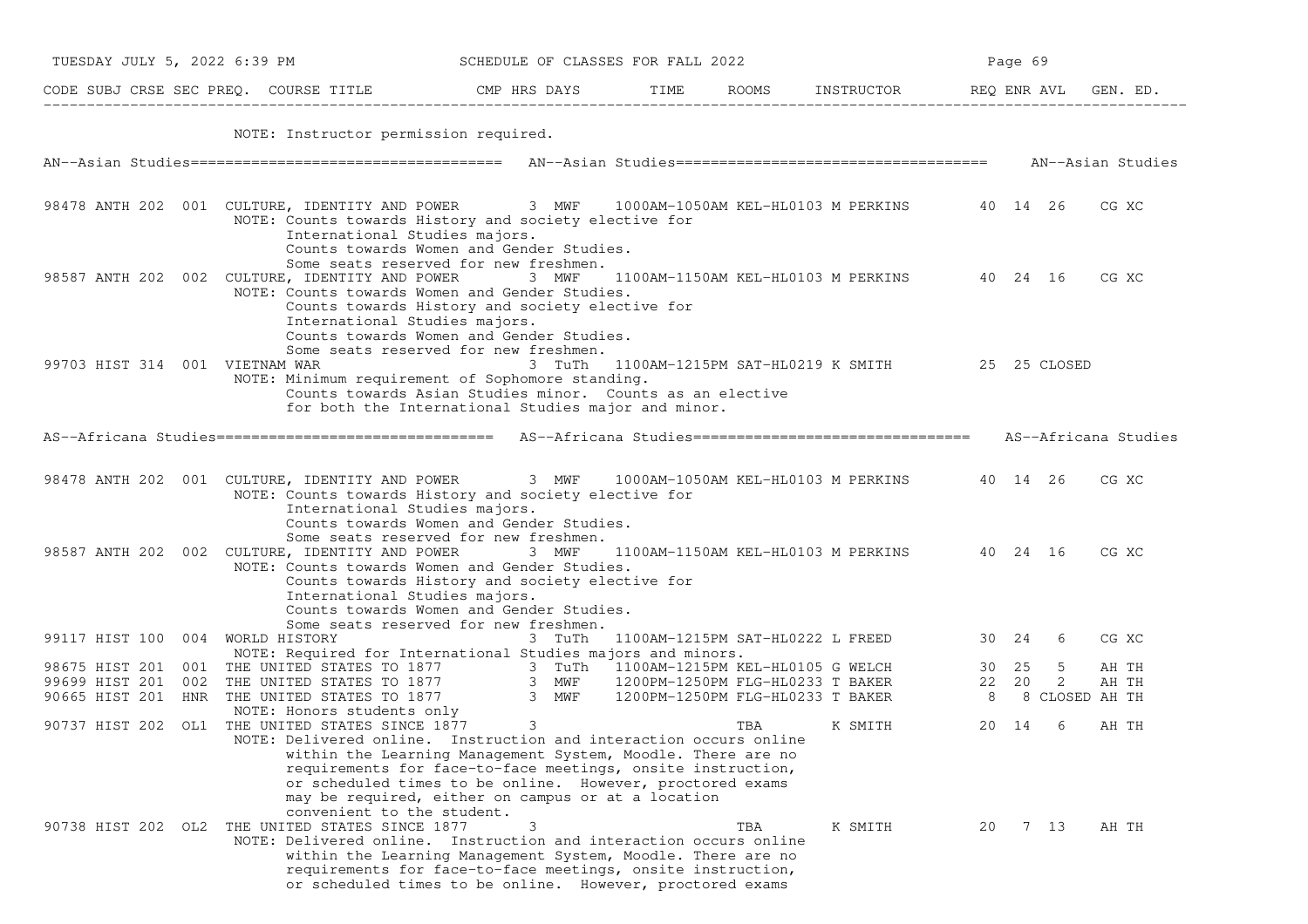|                                                                                                                                                                                                                                                                                                                           | TUESDAY JULY 5, 2022 6:39 PM SCHEDULE OF CLASSES FOR FALL 2022                                                                                                                                                                                                |     |        |                                                                                            |   | Page 70                           |   |                            |  |
|---------------------------------------------------------------------------------------------------------------------------------------------------------------------------------------------------------------------------------------------------------------------------------------------------------------------------|---------------------------------------------------------------------------------------------------------------------------------------------------------------------------------------------------------------------------------------------------------------|-----|--------|--------------------------------------------------------------------------------------------|---|-----------------------------------|---|----------------------------|--|
| CODE SUBJ CRSE SEC PREQ. COURSE TITLE THE ROOMS INSTRUCTOR REQ ENR AVL GEN. ED.                                                                                                                                                                                                                                           |                                                                                                                                                                                                                                                               |     |        |                                                                                            |   |                                   |   |                            |  |
| convenient to the student.                                                                                                                                                                                                                                                                                                | may be required, either on campus or at a location                                                                                                                                                                                                            |     |        |                                                                                            |   |                                   |   |                            |  |
| 90072 HIST 470 001 AFRICAN ENVIRONMENTAL HISTORY 3 M 330PM- 600PM FLG-HL0238 L FREED 25 11 14<br>90744 MULH 261 001 MUSIC OF AFRICA 3 TuTh 200PM-315PM BIS-HLC309 J HUNTER 25 4 21                                                                                                                                        |                                                                                                                                                                                                                                                               |     |        |                                                                                            |   |                                   |   | CG XC                      |  |
| CS--Classical Studies================================= CS--Classical Studies============================== CS--Classical Studies                                                                                                                                                                                          |                                                                                                                                                                                                                                                               |     |        |                                                                                            |   |                                   |   |                            |  |
|                                                                                                                                                                                                                                                                                                                           |                                                                                                                                                                                                                                                               |     |        |                                                                                            |   |                                   |   |                            |  |
| 90110 HIST 322 001 ANCIENT MIDDLE EAST 3 MW<br>99333 LATN 101 001 LATN LEVEL 1: MYSTERY TALE 3 MWF 1                                                                                                                                                                                                                      |                                                                                                                                                                                                                                                               |     |        | 200PM- 315PM FLG-HL0233 S STANNISH 25 14 11<br>1000AM-1050AM FLG-HL0232 G ANDERSON 21 13 8 |   |                                   |   | СL                         |  |
| NOTE: Assumes no previous Latin.<br>98259 DRAM 312 001 HISTORY OF THE THEATRE I 3 TuTh 1100AM-1215PM KEL-HL0101 J SUSSMAN 24 17 7<br>NOTE: Counts toward Classical Studies minor.                                                                                                                                         | COunts towards Women and Gender's Studies.                                                                                                                                                                                                                    |     |        |                                                                                            |   |                                   |   | TH WC                      |  |
| ES--Environmental Studies========================== ES--Environmental Studies======================= ES--Environmental Studies                                                                                                                                                                                            |                                                                                                                                                                                                                                                               |     |        |                                                                                            |   |                                   |   |                            |  |
| 98402 BIOL 300 001* ECOLOGY-LEC 3 MWF 900AM-950AM KEL-HL0103 R SNYDER 50 23 27<br>Pre-requisites: BIOL125 or BIOL151 and BIOL152                                                                                                                                                                                          |                                                                                                                                                                                                                                                               |     |        |                                                                                            |   |                                   |   | <b>SB</b>                  |  |
| NOTE: Counts for Environmental Studies major/minor.<br>98424 BIOL 300 002* ECOLOGY-LAB<br>Pre-requisites: BIOL125 or BIOL151 and BIOL152<br>NOTE: \$25 lab fee assessed by Biology Department.                                                                                                                            | 1 M                                                                                                                                                                                                                                                           |     |        | 200PM-450PM DUNNHL0116BR SNYDER 11 10 1                                                    |   |                                   |   | LB SB                      |  |
| 90021 BIOL 304 001* SUSTAINABLE AGRICULTURE-LEC 3 TuTh 930AM-1045AM FLG-HL0240 K CLEARY 20 10 10<br>Pre-requisites: BIOL125 or BIOL151 or BIOL152 or BIOL100 or ENVR110<br>NOTE: Cross listed with ENVR 304                                                                                                               |                                                                                                                                                                                                                                                               |     |        |                                                                                            |   |                                   |   |                            |  |
| 90022 BIOL 304 002* SUSTAINABLE AGRICULTURE-LAB<br>Pre-requisites: BIOL125 or BIOL151 or BIOL152 or BIOL100 or ENVR110<br>NOTE: Cross listed with ENVR 304<br>Taught in Wiser Center                                                                                                                                      |                                                                                                                                                                                                                                                               |     |        | 1 TuTh 1100AM-1230PM STW-HL0205 R BOWDISH 20 9 11                                          |   |                                   |   |                            |  |
| 90024 BIOL 312 001* INSECT ECOLOGY-LEC<br>Pre-requisites: BIOL125 or BIOL151 and BIOL152<br>NOTE: Lab Required                                                                                                                                                                                                            | 3 MWF 100PM-150PM TIM-HL0131 R SNYDER 24 12 12                                                                                                                                                                                                                |     |        |                                                                                            |   |                                   |   |                            |  |
| 90025 BIOL 312 002* INSECT ECOLOGY-LAB<br>Pre-requisites: BIOL125 or BIOL151 and BIOL152                                                                                                                                                                                                                                  | $1 \quad W$                                                                                                                                                                                                                                                   |     |        | 200PM- 450PM STW-HL0213 G PLAGUE 24 10 14                                                  |   |                                   |   |                            |  |
| NOTE: Lecture Required. \$25 lab fee assessed by the Bio Dept.<br>99670 BIOL 334 001* BIOLOGY OF WOODY PLANTS-LEC 2 MW 1100AM-1150AM STW-HL0103 G JOHNSON 20 7 13                                                                                                                                                         |                                                                                                                                                                                                                                                               |     |        |                                                                                            |   |                                   |   |                            |  |
| Pre-requisites: BIOL125 or BIOL151 and BIOL152<br>99671 BIOL 334 002* BIOLOGY OF WOODY PLANTS-LAB<br>Pre-requisites: BIOL125 or BIOL151 and BIOL152                                                                                                                                                                       | 1 Tu                                                                                                                                                                                                                                                          |     |        | 200PM- 450PM STW-HL0103 G JOHNSON 20 7 13                                                  |   |                                   |   |                            |  |
| NOTE: \$25 lab fee assessed by the Bio Dept.<br>90550 GISC 101 HN1 GEOGRAPHIC INFORMATION SYSTEMS 1 M<br>90549 GISC 101 HNR<br>GEOGRAPHIC INFORMATION SYSTEMS<br>99883 GISC 101<br>OL1<br>GEOGRAPHIC INFO SYSTEMS- LEC<br>NOTE: Delivered online. Instruction and interaction occurs online<br>convenient to the student. | 3<br>МW<br>3<br>within the Learning Management System, Moodle. There are no<br>requirements for face-to-face meetings, onsite instruction,<br>or scheduled times to be online. However, proctored exams<br>may be required, either on campus or at a location |     | ONLINE | 330PM- 520PM TIM-HL0121 J ROGERS<br>200PM- 315PM TIM-HL0121 J ROGERS<br>K HUMAGAIN         | 3 | 3 1 2<br>$\mathbf{1}$<br>24 14 10 | 2 | LB NW SP<br>NW SP<br>NW SP |  |
| GEOGRAPHIC INFO SYSTEMS- LAB<br>99882 GISC 101 OL2<br>NOTE: Delivered online. Instruction and interaction occurs online                                                                                                                                                                                                   | 1                                                                                                                                                                                                                                                             | TBA | TBA    | TBA K HUMAGAIN                                                                             |   | 24 14 10                          |   | LB NW SP                   |  |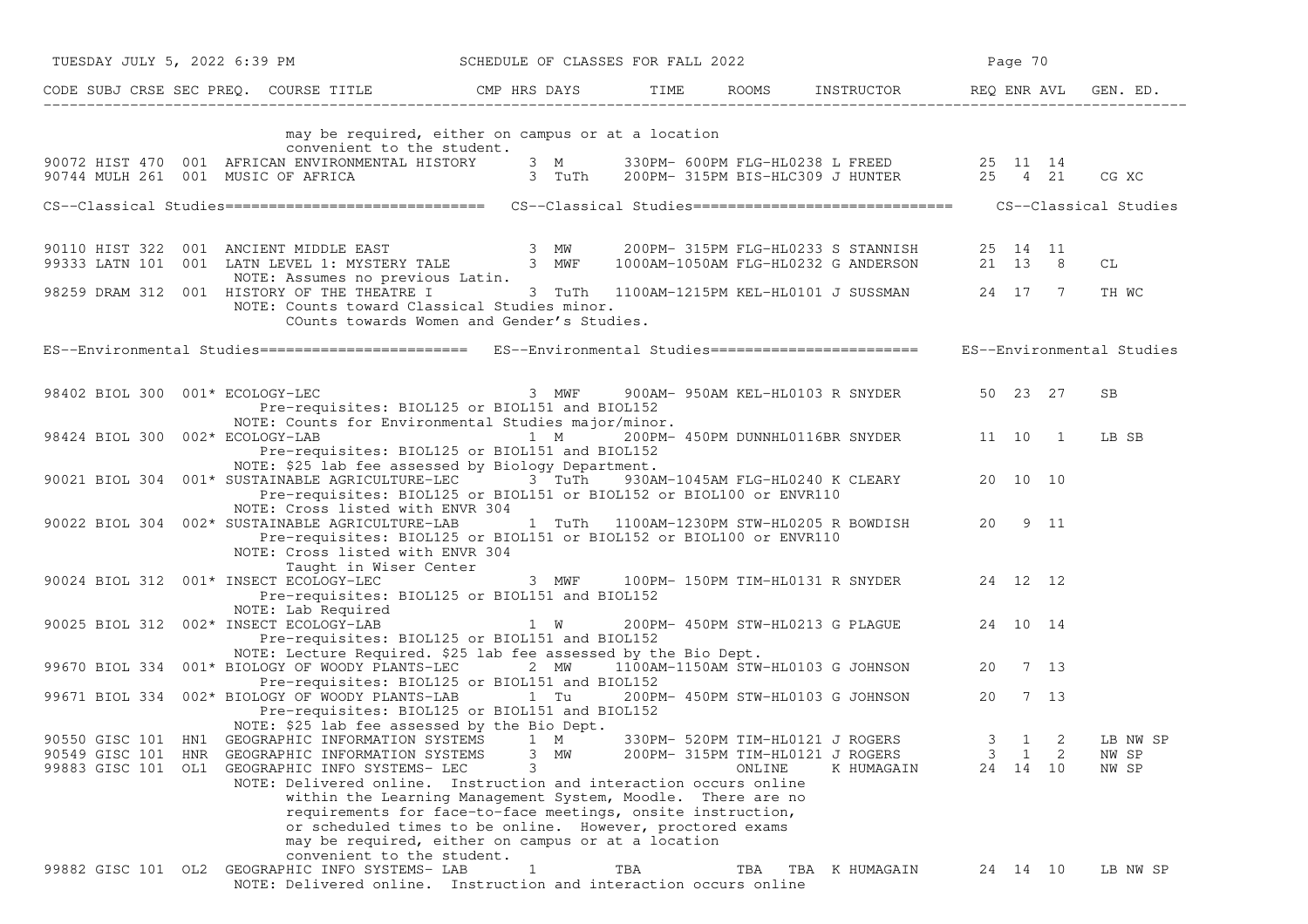|                                   | CODE SUBJ CRSE SEC PREQ. COURSE TITLE THE CMP HRS DAYS                                                                                              |                                                                                                                                                                                         | TIME                    | ROOMS | INSTRUCTOR                                 | REQ ENR AVL       |          |                 | GEN. ED. |
|-----------------------------------|-----------------------------------------------------------------------------------------------------------------------------------------------------|-----------------------------------------------------------------------------------------------------------------------------------------------------------------------------------------|-------------------------|-------|--------------------------------------------|-------------------|----------|-----------------|----------|
|                                   |                                                                                                                                                     | within the Learning Management System, Moodle. There are no<br>requirements for face-to-face meetings, onsite instruction,<br>or scheduled times to be online. However, proctored exams |                         |       |                                            |                   |          |                 |          |
|                                   |                                                                                                                                                     | may be required, either on campus or at a location                                                                                                                                      |                         |       |                                            |                   |          |                 |          |
|                                   | convenient to the student.<br>90062 GISC 401 001* SPATIAL PROBLEMS & ANALYSIS-LE<br>Pre-requisites: GISC101 and MATH125                             | 3 TuTh                                                                                                                                                                                  |                         |       | 1230PM- 145PM TIM-HL0121 K HUMAGAIN        | 18                |          | 6 12            |          |
| 90063 GISC 401                    | 002* SPATIAL PROBLEMS & ANALYSIS-LA<br>Pre-requisites: GISC101 and MATH125                                                                          | 1 Tu                                                                                                                                                                                    |                         |       | 200PM- 450PM TIM-HL0121 K HUMAGAIN         | 18                |          | 6 12            |          |
|                                   | 98631 GEOL 101 001 ENVIRONMENTAL GEOLOGY-LEC<br>NOTE: Lab required. \$15 Field Experience fee assessed by<br>Geology Department.                    | 3 MWF                                                                                                                                                                                   |                         |       | 900AM- 950AM KEL-HL0104 A PEARSON          | 40 31             |          | 9               | NW SP    |
| 99505 GEOL 101 002                | ENVIRONMENTAL GEOLOGY-LAB<br>NOTE: \$10 lab fee assessed by the Geology Dept.                                                                       | 1 Tu                                                                                                                                                                                    |                         |       | 900AM-1050AM TIM-HL0120 A PEARSON          | 20 19             |          | 1               | LB NW SP |
| 98793 GEOL 101                    | 003 ENVIRONMENTAL GEOLOGY-LAB 1 M<br>NOTE: Lecture required. \$10 lab fee assessed by Geology Department                                            |                                                                                                                                                                                         |                         |       | 200PM- 350PM TIM-HL0123 A PEARSON          | 24 12 12          |          |                 | LB NW SP |
| 98585 GEOL 103                    | 003 PHYSICAL GEOLOGY-LAB<br>NOTE: Lecture required. \$10 Lab fee assessed by Geology                                                                | $1 \tF$                                                                                                                                                                                 |                         |       | 200PM- 350PM TIM-HL0120 C SCHRADER         | 20                |          | 6 14            | LB NW SP |
| 98124 GEOL 103                    | Department.<br>Z01 PHYSICAL GEOLOGY-LEC<br>NOTE: Lab required.                                                                                      | 3 MWF                                                                                                                                                                                   |                         |       | 100PM- 150PM KEL-HL0101 C SCHRADER         | 40 16 24          |          |                 | NW SP    |
| 98860 GEOL 103                    | ZO1 PHYSICAL GEOLOGY-LAB                                                                                                                            | Counts towards Environmental Studies major and minor.<br>1 Th                                                                                                                           |                         |       | 900AM-1050AM TIM-HL0120 C SCHRADER         | 20 10 10          |          |                 | LB NW SP |
| 99059 GEOL 350                    | NOTE: Lecture required. \$10 lab fee assessed by Geology Department<br>001* GEOMORPHOLOGY - LEC<br>Pre-requisites: GEOL101 or GEOL103 or GEOL125    | 3 MWF                                                                                                                                                                                   |                         |       | 1100AM-1150AM TIM-HL0123 A PEARSON         | 18                |          | 8 10            |          |
| 99060 GEOL 350                    | NOTE: Lab required.\$100 Field Experience Fee assessed by GEOL Dept<br>002* GEOMORPHOLOGY - LAB<br>Pre-requisites: GEOL101 or GEOL103 or GEOL125    | $1 \quad F$                                                                                                                                                                             |                         |       | 200PM- 450PM TIM-HL0121 A PEARSON          | 18                |          | 8 10            |          |
| 98794 GEOL 380                    | NOTE: Lecture required.<br>001* CLIMATE CHANGE: PAST & PRESENT                                                                                      | 3 MWF                                                                                                                                                                                   |                         |       | 900AM- 950AM TIM-HL0123 P QUINTON          | 22 12 10          |          |                 |          |
| 99143 COMP 201                    | Pre-requisites: GEOL200 or GEOL204 or GEOL101 or GEOL103 or GEOL125<br>002* WRITING ARGUMENTS<br>Pre-requisites: COMP101 or LITR110 or WAYS102      | 4 TuTh                                                                                                                                                                                  |                         |       | 200PM- 340PM FLG-HL0232 L WILSON           |                   |          | 22 22 CLOSED WI |          |
| 98110 COMP 301                    | 001* ADVANCED RESEARCH WRITING<br>Pre-requisites: COMP201                                                                                           | 4 MW                                                                                                                                                                                    |                         |       | 200PM- 340PM FLG-HL0205 J HEFFNER          | 20                |          | 8 12            | WΙ       |
| 99096 ENVR 110<br>99687 ENVR 210  | NOTE: Counts towards Journalism minor.<br>001 INTRO TO ENVIRONMENTAL STUDIES<br>001 @ENVIRONMENTAL FUTURES                                          | 3 MWF<br>3 TuTh                                                                                                                                                                         | 100PM- 150PM SAT-HL0319 |       | STAFF<br>1230PM- 145PM SAT-HL0300 J ROGERS | 30 11 19<br>20 11 |          | 9               | FC       |
| 90544 ENVR 304                    | NOTE: Minimum of Sophomore Standing Required<br>001* SUSTAINABLE AGRICULTURE<br>Pre-requisites: BIOL125 or BIOL151 or BIOL152 or BIOL100 or ENVR110 | 3 TuTh                                                                                                                                                                                  |                         |       | 930AM-1045AM FLG-HL0240 K CLEARY           | 20 12             |          | 8               |          |
| 90545 ENVR 304                    | NOTE: Cross listed with BIOL 304<br>002* SUSTAINABLE AGRICULTURE-LAB<br>Pre-requisites: BIOL125 or BIOL151 or BIOL152 or BIOL100 or ENVR110         | 1 TuTh                                                                                                                                                                                  |                         |       | 1100AM-1230PM STW-HL0205 R BOWDISH         | 20                |          | 7 13            |          |
| 90049 ENVR 391 001* FIELD PROJECT | NOTE: Cross listed with BIOL 304<br>Pre-requisites: ENVR210<br>NOTE: Variable credit hours $(1-6)$ . Instructor permission                          | $1 - 6$                                                                                                                                                                                 | <b>TBA</b>              | TBA   | TBA J ROGERS                               | 5                 | $\Omega$ | 5               | CT       |
| 90050 ENVR 391 002* FIELD PROJECT | required.<br>Pre-requisites: ENVR210                                                                                                                | $1 - 6$                                                                                                                                                                                 | TBA                     | TBA   | TBA J ROGERS                               | .5                | $\Omega$ | $\overline{5}$  | CT       |

TUESDAY JULY 5, 2022 6:39 PM SCHEDULE OF CLASSES FOR FALL 2022

NOTE: Variable credit hour (1−6). Instructor permission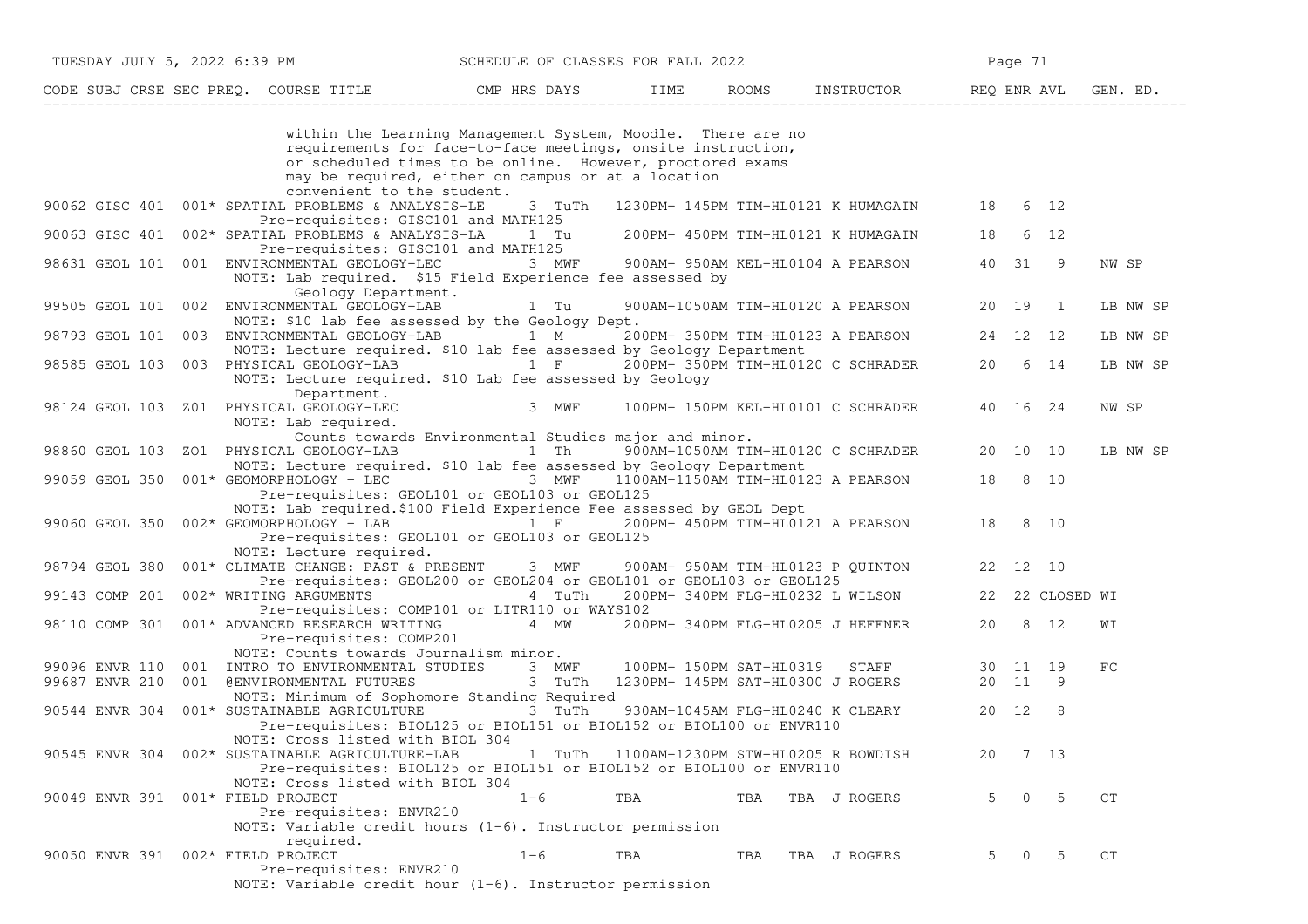| TUESDAY JULY 5, 2022 6:39 PM SCHEDULE OF CLASSES FOR FALL 2022                                                                                                                                                                                                                                                                                                                    |        |                                  |                                           | Page 72                                                |  |  |  |
|-----------------------------------------------------------------------------------------------------------------------------------------------------------------------------------------------------------------------------------------------------------------------------------------------------------------------------------------------------------------------------------|--------|----------------------------------|-------------------------------------------|--------------------------------------------------------|--|--|--|
| CODE SUBJ CRSE SEC PREQ. COURSE TITLE THE ROOMS INSTRUCTOR THE ROOMS ENRICH REQ ENR AVL GEN. ED.                                                                                                                                                                                                                                                                                  |        |                                  |                                           |                                                        |  |  |  |
| required.<br>98855 ENVR 485 001 RESEARCH IN ENVR STUDIES 1-6 TBA TBA TBA TBA J ROGERS<br>NOTE: Instructor permission required.                                                                                                                                                                                                                                                    |        |                                  |                                           | 5 0 5<br>CT                                            |  |  |  |
| Variable credit hours (1-6)<br>99479 ENVR 485 002 RESEARCH IN ENVR STUDIES $1-6$<br>NOTE: Instructor Permission Required.<br>Variable credit hours $(1-6)$                                                                                                                                                                                                                        |        |                                  | TBA TBA TBA K CLEARY 0 1 CLOSED           |                                                        |  |  |  |
| 98429 ENVR 490 001* SENIOR SEMINAR<br>Pre-requisites: ENVR310 and ENVR290<br>NOTE: Instructor permission required                                                                                                                                                                                                                                                                 | 3 Tu   |                                  |                                           | 330PM- 600PM SAT-HL0300 J ROGERS 12 14 CLOSED CM SI WI |  |  |  |
| NOTE: INSTRUCTOR PETTISSION EQUITED<br>90072 HIST 470 001 AFRICAN ENVIRONMENTAL HISTORY 3 MWF 1000AM-1050AM TIM-HL0131 A ADHIKARI 36 9 27<br>90091 POLS 322 001 STATE AND LOCAL GOVERNMENT 4 TUTh 200PM-340PM FLG-HL0233 J MCGUIRE<br>NOTE: Counts for Environmental Studies major.<br>90100 SOCI 371 001 GLOBALIZATION & THE ENVIRONMEN 3 M<br>NOTE: Cross listed with ENVR 371. |        |                                  | 400PM- 630PM SAT-HL0319 STAFF 28 4 24     | SP<br>SA                                               |  |  |  |
|                                                                                                                                                                                                                                                                                                                                                                                   |        |                                  |                                           | HNR--Honors Program                                    |  |  |  |
| 90507 ANTH 120 HN1 EVOLUTION<br>EVOLUTION<br>NOTE: Honors students only                                                                                                                                                                                                                                                                                                           | 3 TuTh |                                  | 930AM-1045AM KEL-HL0103 N MALIT           | $5 \quad 2 \quad 3$<br>SB SW                           |  |  |  |
| 90508 ANTH 120 HN2 EVOLUTION                                                                                                                                                                                                                                                                                                                                                      |        |                                  | 3 TuTh 1230PM-145PM KEL-HL0104 N MALIT    | $5 -$<br>5 CLOSED SB SW                                |  |  |  |
| NOTE: Honors students only [1000]<br>99080 ARTS 379 HNR* PHOTOGRAPHY I - HONORS [1000] 4 TuTh [100PM- 350PM KEL-HL0100 I BEERBOWER<br>Pre-requisites: ARTS110 and ARTS120<br>NOTE: \$100 Art studio fee assessed by the Art Department.<br>HONORS STUDENTS ONLY                                                                                                                   |        |                                  |                                           | $2 \quad 1 \quad 1$                                    |  |  |  |
| 99894 APLE 150 HN1 GENERAL HONORS COLLOQUIUM 1 M 100PM-150PM FLG-HL0238 T BAKER 25 12 13<br>NOTE: Honors or permission of instructor.<br>Incoming Freshman Only                                                                                                                                                                                                                   |        |                                  |                                           |                                                        |  |  |  |
| 99900 APLE 150 HN2 GENERAL HONORS COLLOQUIUM<br>NOTE: Honors or by permission of instructor.<br>Incoming Freshmen only.                                                                                                                                                                                                                                                           | $1$ Tu |                                  | 1230PM- 145PM KEL-HL0101 T BAKER 25 12 13 |                                                        |  |  |  |
| 90724 APLE 192 001 @HONORS SVC LRNG PROJECT<br>99911 APLE 450 HNR HONORS RESEARCH COLLOQUIUM<br>MOTE: Honors Students Only<br>99909 COMP 202 HNR INTRO TO CREATIVE WRITING<br>MOTE: Honors students Only<br>99914 LITR 110 HNR WRITING M                                                                                                                                          |        |                                  |                                           | 5 CLOSED                                               |  |  |  |
|                                                                                                                                                                                                                                                                                                                                                                                   |        |                                  |                                           | AE TA WI                                               |  |  |  |
| NOTE: Honors students only.                                                                                                                                                                                                                                                                                                                                                       |        |                                  |                                           | FW                                                     |  |  |  |
| This course cannot be taken if credit has been received<br>for LITR 100.<br>90665 HIST 201 HNR THE UNITED STATES TO 1877                                                                                                                                                                                                                                                          | 3 MWF  | 1200PM-1250PM FLG-HL0233 T BAKER |                                           | 8 CLOSED AH TH<br>8                                    |  |  |  |
| NOTE: Honors students only<br>99250 HLTH 230 HN1 SCHL HLTH (CA, SAVE, DASA)-HNR                                                                                                                                                                                                                                                                                                   | 3 TuTh |                                  | 1230PM- 145PM DUNNHLTBA H COWEN-WILSON    | 5<br>5 CLOSED HW                                       |  |  |  |
| NOTE: Honors Students Only<br>For students in undergraduate teacher preparation programs.<br>99079 HLTH 230 HNR SCHL HLTH (CA, SAVE, DASA)-HNR<br>NOTE: For students in undergraduate teacher preparation programs.<br>Honors Students Only.                                                                                                                                      | 3 TuTh |                                  | 1100AM-1215PM DUNNHL0102 H COWEN-WILSON   | 5<br>5 CLOSED HW                                       |  |  |  |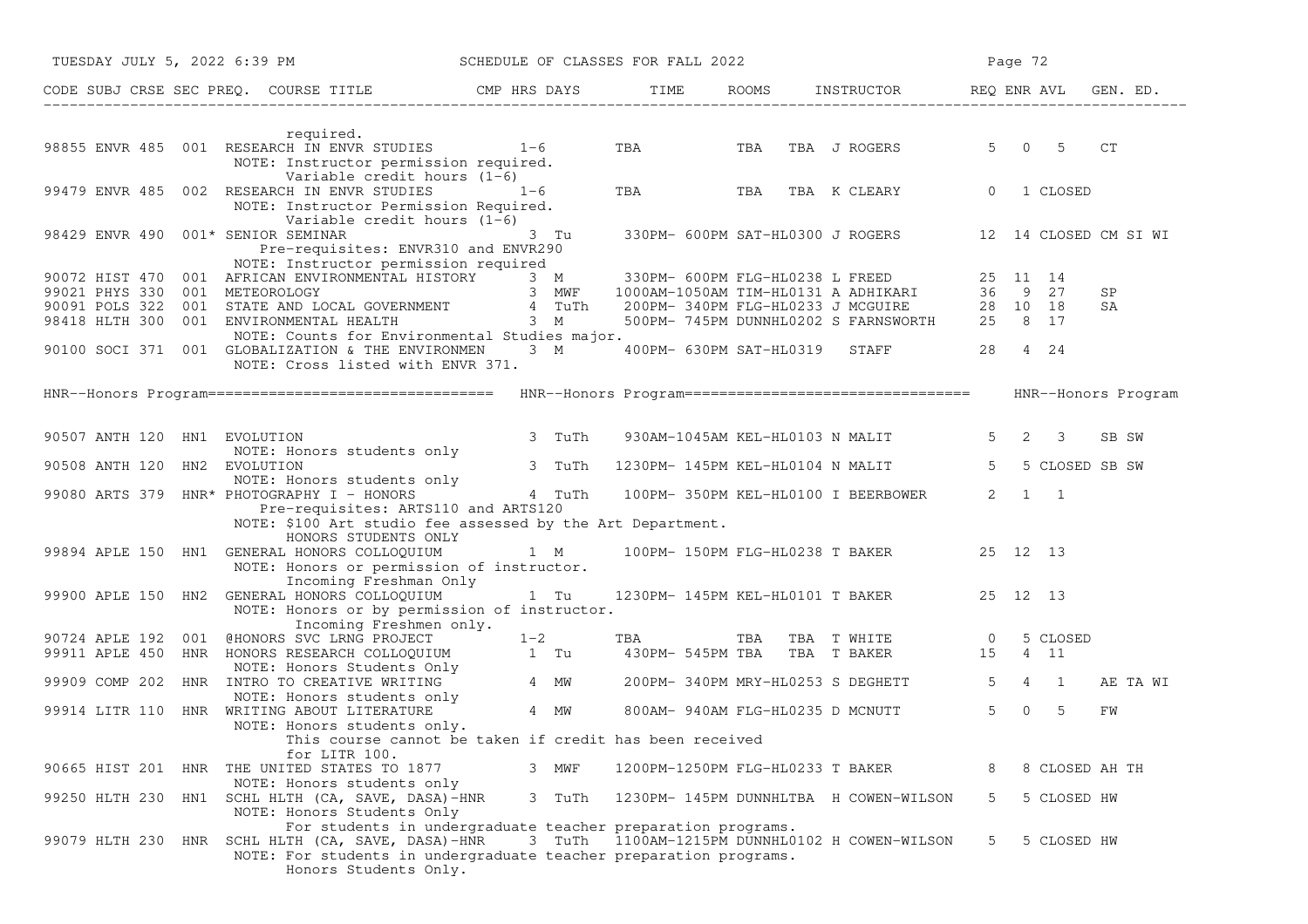| TUESDAY JULY 5, 2022 6:39 PM                                                                                                                                                               | SCHEDULE OF CLASSES FOR FALL 2022                                                                                                                                                                                                                                                                                                                                                                                               |        |        |                                             | Page 73            |                   |
|--------------------------------------------------------------------------------------------------------------------------------------------------------------------------------------------|---------------------------------------------------------------------------------------------------------------------------------------------------------------------------------------------------------------------------------------------------------------------------------------------------------------------------------------------------------------------------------------------------------------------------------|--------|--------|---------------------------------------------|--------------------|-------------------|
| CODE SUBJ CRSE SEC PREQ. COURSE TITLE CMP HRS DAYS TIME ROOMS INSTRUCTOR REQ ENR AVL GEN. ED.                                                                                              |                                                                                                                                                                                                                                                                                                                                                                                                                                 |        |        |                                             |                    |                   |
|                                                                                                                                                                                            |                                                                                                                                                                                                                                                                                                                                                                                                                                 |        |        |                                             |                    |                   |
| 98218 EDUC 312 HY1* @CHLDHD/EC SOC STD METH: PK-6    3 W     430PM- 710PM SAT-HL0222 K GRAHAM      0 16 CLOSED<br>NOTE: Must register for EDUC 310, EDUC 407, EDUC 408, & EDUC 409         | Pre-requisites: EDLS306 and EDLS314 and EDLS320 and EDUC308 and EDUC411<br>Includes both traditional, on campus scheduled class meeting                                                                                                                                                                                                                                                                                         |        |        |                                             |                    |                   |
| 99359 EDUC 312 HY2* @CHLDHD/EC SOC STD METH: PK-6 3 M 1200PM- 230PM ONLINETBA K GRAHAM 20 15 5<br>NOTE: Must register for EDUC 310, EDUC 407, EDUC 408, & EDUC 409                         | and a portion of the curricular content and instruction<br>delivered online in the Learning Management System, Moodle.<br>Pre-requisites: EDLS306 and EDLS314 and EDLS320 and EDUC308 and EDUC411<br>Includes both traditional, on campus class meetings,<br>synchronous virtual sessions, and a portion of the<br>curricular content and instruction delivered online in the<br>Learning Management System. JCC students only. |        |        |                                             |                    |                   |
| NS--Native American Studies======================= NS--Native American Studies====================== NS--Native American Studies                                                           |                                                                                                                                                                                                                                                                                                                                                                                                                                 |        |        |                                             |                    |                   |
| 98478 ANTH 202 001 CULTURE, IDENTITY AND POWER 3 MWF 1000AM-1050AM KEL-HL0103 M PERKINS 40 14 26<br>NOTE: Counts towards History and society elective for<br>International Studies majors. | Counts towards Women and Gender Studies.                                                                                                                                                                                                                                                                                                                                                                                        |        |        |                                             |                    | CG XC             |
| 98587 ANTH 202 002 CULTURE, IDENTITY AND POWER<br>NOTE: Counts towards Women and Gender Studies.<br>International Studies majors.                                                          | Some seats reserved for new freshmen.<br>3 MWF<br>Counts towards History and society elective for<br>Counts towards Women and Gender Studies.                                                                                                                                                                                                                                                                                   |        |        | 1100AM-1150AM KEL-HL0103 M PERKINS 40 24 16 |                    | CG XC             |
| 99350 MOHK 101 001 MOHK LEVEL 1 FAMILY<br>NOTE: Assumes no previous Mohawk.                                                                                                                | Some seats reserved for new freshmen.<br>— <b>ЗМ</b>                                                                                                                                                                                                                                                                                                                                                                            |        |        | 400PM- 630PM FLG-HL0233 R RANSOM 29 7 22    |                    | СL                |
|                                                                                                                                                                                            |                                                                                                                                                                                                                                                                                                                                                                                                                                 |        |        |                                             |                    | OL--Online Course |
| 99140 GRED 575 OL1 ADULT LEARNING & DEVELOPMENT<br>NOTE: Delivered online. Instruction and interaction occurs online                                                                       | 3<br>within the Learning Management System, Moodle. There are no<br>requirements for face-to-face meetings, onsite instruction,                                                                                                                                                                                                                                                                                                 | ONLINE |        | K CALDWELL 20                               | 3 17               |                   |
| convenient to the student.<br>99037 ARTS 110 OL1 FOUNDATIONS OF DRAWING I<br>NOTE: Delivered online. Instruction and interaction occurs online                                             | or scheduled times to be online. However, proctored exams<br>may be required, either on campus or at a location<br>4<br>within the Learning Management System, Moodle. There are no<br>requirements for face-to-face meetings, onsite instruction,<br>or scheduled times to be online. However, proctored exams<br>may be required, either on campus or at a location                                                           |        | ONLINE | F SCHATZ                                    | 20 20 CLOSED AE TA |                   |
| convenient to the student.<br>99528 ARTS 120 OL1 COLOR & DESIGN                                                                                                                            | 4                                                                                                                                                                                                                                                                                                                                                                                                                               |        | ONLINE | M LEUTHOLD                                  | 25 21<br>4         | AE TA             |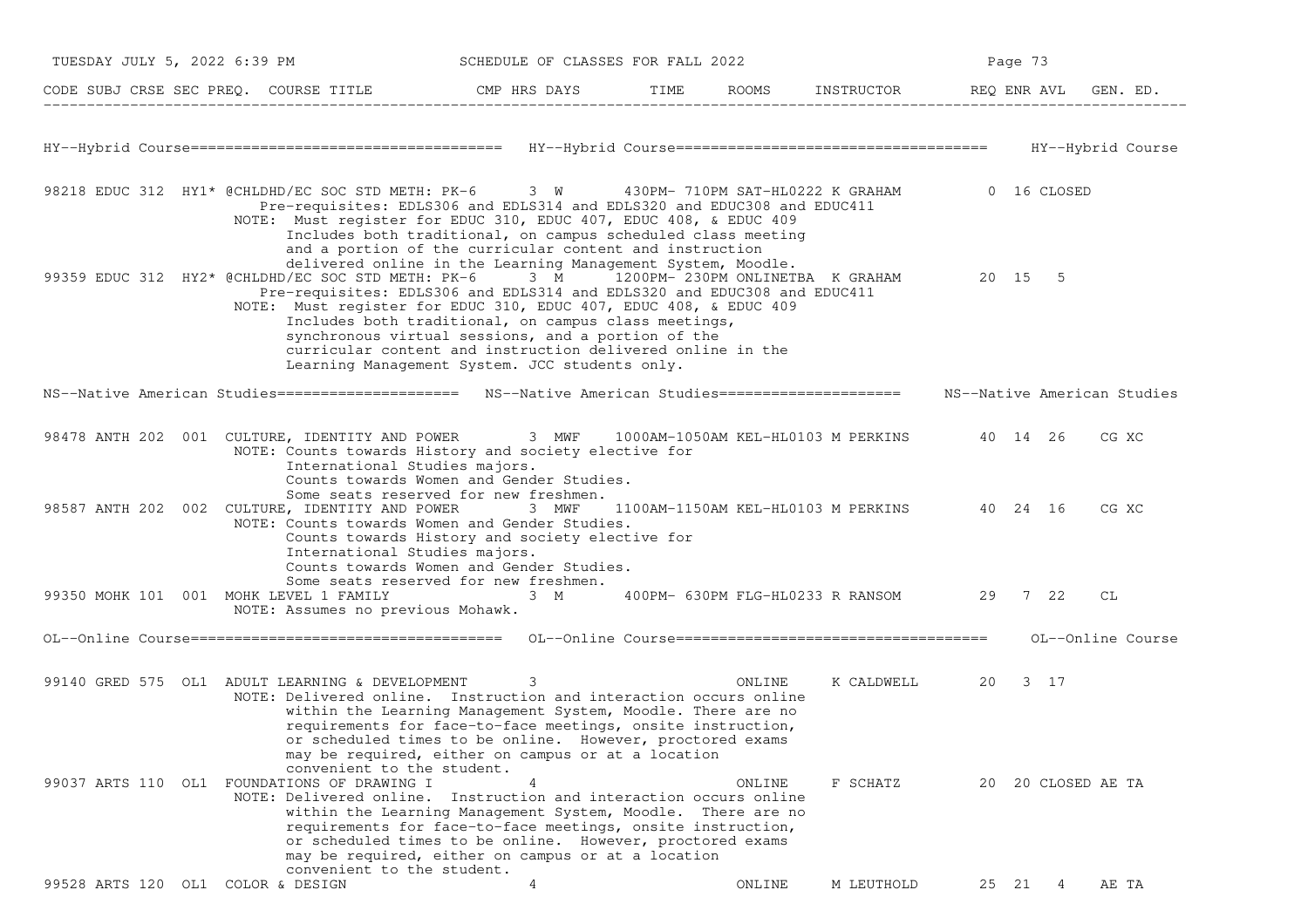| TUESDAY JULY 5, 2022 6:39 PM<br>SCHEDULE OF CLASSES FOR FALL 2022 |                                                                                                                                                               |                                                                                                                                                                                                                                                                                                                            | Page 74 |        |             |             |     |          |
|-------------------------------------------------------------------|---------------------------------------------------------------------------------------------------------------------------------------------------------------|----------------------------------------------------------------------------------------------------------------------------------------------------------------------------------------------------------------------------------------------------------------------------------------------------------------------------|---------|--------|-------------|-------------|-----|----------|
|                                                                   | CODE SUBJ CRSE SEC PREQ. COURSE TITLE                                                                                                                         | CMP HRS DAYS                                                                                                                                                                                                                                                                                                               | TIME    | ROOMS  | INSTRUCTOR  | REQ ENR AVL |     | GEN. ED. |
|                                                                   | NOTE: Delivered online. Instruction and interaction occurs online<br>to the student.                                                                          | within the Learning Management System, Moodle. There are no<br>requirements for face-to-face meetings, onsite instruction<br>or scheduled times to be online. However, proctored exams<br>may be required either on campus or at a location convenient                                                                     |         |        |             |             |     |          |
| 99092 FINA 301 OL1* FINANCE                                       | Pre-requisites: ACCT202 and MATH125 or STAT100 or CIS125<br>NOTE: Delivered online. Instruction and interaction occurs online<br>convenient to the student.   | 3<br>within the Learning Management System, Moodle. There are no<br>requirements for face-to-face meetings, onsite instruction,<br>or scheduled times to be online. However, proctored exams<br>may be required, either on campus or at a location                                                                         |         | ONLINE | J TIMMERMAN | 30 14 16    |     |          |
|                                                                   | 98415 MGMT 340 OL1* @INFO SYSTEMS FOR BUSINESS<br>Pre-requisites: MGMT301<br>NOTE: Minimum requirement of Junior standing.                                    | 3<br>Delivered online with both synchronous and asynchronous<br>components. Synchronous components require students to<br>for live instruction at scheduled times. Asynchronous<br>components include instruction and interaction occurring<br>online within the Learning Management System Moodle.                        |         | TBA    | S LEVIUS    | 30 5 25     |     |          |
|                                                                   | 98990 MGMT 512 OL1 FIN MANAGEMENT IN ORGANIZATION<br>NOTE: Delivered online. Instruction and interaction occurs online<br>location convenient to the student. | 3<br>within the Learning Management System, Brightspace. There<br>are no requirements for face-to-face meetings, onsite<br>instruction, or scheduled times to be online. However,<br>proctored exams may be required, either on campus or at a                                                                             |         | TBA    | E MILLER    | 20 16 4     |     |          |
| 99084 MGMT 515 OL1                                                | @ENTREPRENEURSHIP & INNOVATION<br>NOTE: Delivered online. Instruction and interaction occurs online<br>convenient to the student.                             | 3<br>within the Learning Management System, Moodle. There are no<br>requirements for face-to-face meetings, onsite instruction,<br>or scheduled times to be online. However, proctored exams<br>may be required, either on campus or at a location                                                                         |         | ONLINE | G GARDNER   | 25 17 8     |     |          |
| 99046 MGMT 608 OL1                                                | ORGANIZATIONAL DEVELOPMENT<br>NOTE: Advisor approval required.<br>to the student.                                                                             | 3<br>Delivered online. Instruction and interaction occurs online<br>within the Learning Management System, Moodle. There are no<br>requirements for face-to-face meetings, onsite instruction<br>or scheduled times to be online. However, proctored exams<br>may be required either on campus or at a location convenient |         | ONLINE | K CALDWELL  | 20 15 5     |     |          |
| 99247 MGMT 635 OL1 RESEARCH TECHNIQUES                            | NOTE: Advisor permission required.<br>convenient to the student.                                                                                              | 3<br>Delivered online. Instruction and interaction occurs online<br>within the Learning Management System, Moodle. There are no<br>requirements for face-to-face meetings, onsite instruction,<br>or scheduled times to be online. However, proctored exams<br>may be required, either on campus or at a location          |         | ONLINE | A BETRUS    | 20 12       | - 8 |          |
|                                                                   | 99930 ECON 110 OL1 PRINCIPLES OF MACROECONOMICS                                                                                                               | 3                                                                                                                                                                                                                                                                                                                          |         | ONLINE | J TIMMERMAN | 25 21       | 4   | SA SW    |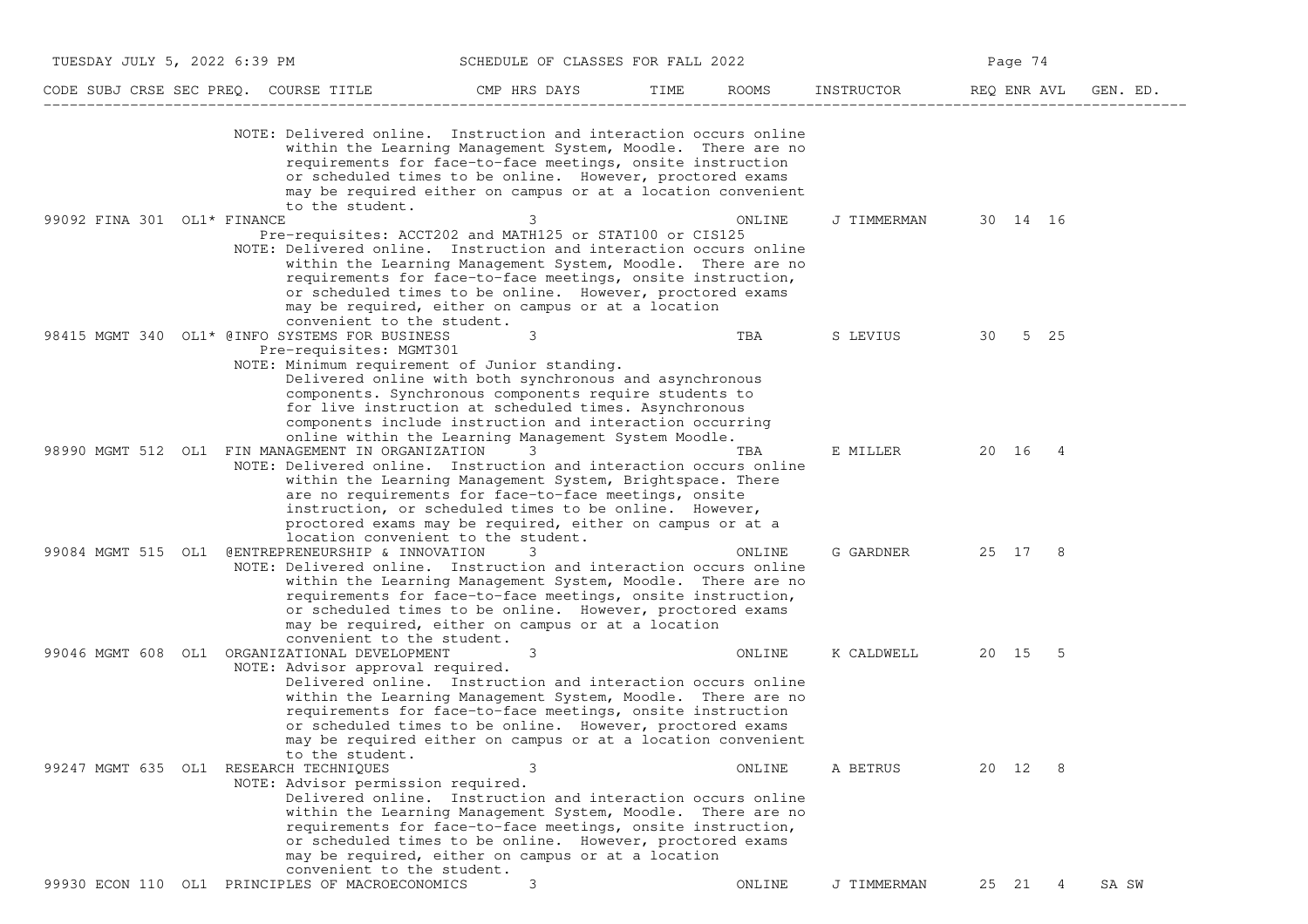|                     | TUESDAY JULY 5, 2022 6:39 PM<br>SCHEDULE OF CLASSES FOR FALL 2022                                                                                                                |                                                                                                                                                                                                                                                    |      | Page 75 |                |             |          |          |
|---------------------|----------------------------------------------------------------------------------------------------------------------------------------------------------------------------------|----------------------------------------------------------------------------------------------------------------------------------------------------------------------------------------------------------------------------------------------------|------|---------|----------------|-------------|----------|----------|
|                     | CODE SUBJ CRSE SEC PREQ. COURSE TITLE                                                                                                                                            | CMP HRS DAYS                                                                                                                                                                                                                                       | TIME | ROOMS   | INSTRUCTOR     | REQ ENR AVL |          | GEN. ED. |
|                     | NOTE: Delivered online. Instruction and interaction occurs online                                                                                                                | within the Learning Management System, Moodle. There are no<br>requirements for face-to-face meetings, onsite instruction,<br>or scheduled times to be online. However, proctored exams<br>may be required, either on campus or at a location      |      |         |                |             |          |          |
| 90761 ECON 110 OL2  | convenient to the student.<br>PRINCIPLES OF MACROECONOMICS<br>NOTE: Delivered online. Instruction and interaction occurs online                                                  | 3<br>within the Learning Management System, Moodle. There are no<br>requirements for face-to-face meetings, onsite instruction,<br>or scheduled times to be online. However, proctored exams<br>may be required, either on campus or at a location |      | TBA     | B TIENIBER     | 30          | 0 30     | SA SW    |
| 99712 ID<br>566 OL1 | convenient to the student.<br>@TEACH TRAIN WITH SIMS & GAME<br>NOTE: Delivered online. Instruction and interaction occurs online                                                 | 3<br>within the Learning Management System, Moodle. There are no<br>requirements for face-to-face meetings, onsite instruction,<br>or scheduled times to be online. However, proctored exams<br>may be required, either on campus or at a location |      | ONLINE  | A BETRUS       | 20          | 5 15     | AЕ       |
| 99153 ID            | convenient to the student.<br>651 OL1 SYSTEM DESIGN FOR PERF IMPROV<br>NOTE: Delivered online. Instruction and interaction occurs online<br>convenient to the student.           | 3<br>within the Learning Management System, Moodle. There are no<br>requirements for face-to-face meetings, onsite instruction,<br>or scheduled times to be online. However, proctored exams<br>may be required, either on campus or at a location |      | ONLINE  | K CALDWELL     | 20          | 5 15     |          |
| 99714 ID<br>668 OL1 | Advisor Approval Required.<br>DISTANCE EDUCATION<br>NOTE: Delivered online. Instruction and interaction occurs online<br>convenient to the student.<br>Advisor Approval Required | 3<br>within the Learning Management System, Moodle. There are no<br>requirements for face-to-face meetings, onsite instruction,<br>or scheduled times to be online. However, proctored exams<br>may be required, either on campus or at a location |      | ONLINE  | K CALDWELL     | 20          | 4 16     |          |
| 99121 IT            | 513 OL1 CYBER SECURITY<br>NOTE: Delivered online. Instruction and interaction occurs online<br>convenient to the student.                                                        | 3<br>within the Learning Management System, Moodle. There are no<br>requirements for face-to-face meetings, onsite instruction,<br>or scheduled times to be online. However, proctored exams<br>may be required, either on campus or at a location |      | ONLINE  | S LEVIUS       | 20          | 3 17     |          |
| 99520 IT            | 614 OL1 TECHNOLOGY IN EDUCATION                                                                                                                                                  | 3                                                                                                                                                                                                                                                  |      | ONLINE  | S CANNING      | 20          | 8 12     |          |
|                     | NOTE: Advisor Approval Required.<br>99883 GISC 101 OL1 GEOGRAPHIC INFO SYSTEMS- LEC<br>NOTE: Delivered online. Instruction and interaction occurs online                         | 3<br>within the Learning Management System, Moodle. There are no<br>requirements for face-to-face meetings, onsite instruction,<br>or scheduled times to be online. However, proctored exams<br>may be required, either on campus or at a location |      | ONLINE  | K HUMAGAIN     |             | 24 14 10 | NW SP    |
|                     | convenient to the student.<br>99882 GISC 101 OL2 GEOGRAPHIC INFO SYSTEMS- LAB                                                                                                    | 1                                                                                                                                                                                                                                                  | TBA  | TBA     | TBA K HUMAGAIN |             | 24 14 10 | LB NW SP |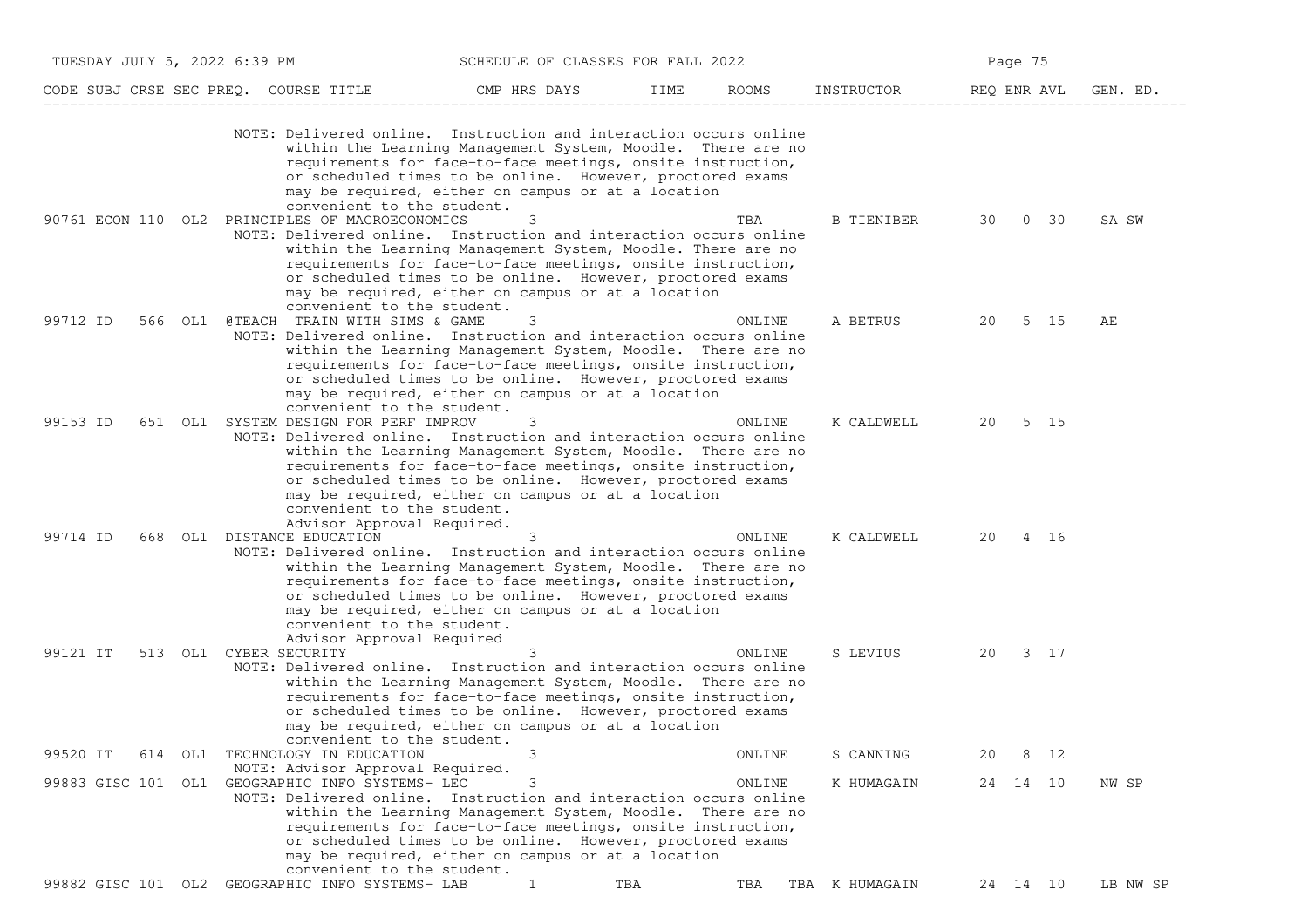|                    | TUESDAY JULY 5, 2022 6:39 PM<br>SCHEDULE OF CLASSES FOR FALL 2022                                                                                                   |                                                                                                                                                                                                                                                                                                                                                                       |      |        |              |             |                |          |
|--------------------|---------------------------------------------------------------------------------------------------------------------------------------------------------------------|-----------------------------------------------------------------------------------------------------------------------------------------------------------------------------------------------------------------------------------------------------------------------------------------------------------------------------------------------------------------------|------|--------|--------------|-------------|----------------|----------|
|                    | CODE SUBJ CRSE SEC PREQ. COURSE TITLE                                                                                                                               | CMP HRS DAYS                                                                                                                                                                                                                                                                                                                                                          | TIME | ROOMS  | INSTRUCTOR   | REQ ENR AVL |                | GEN. ED. |
|                    | NOTE: Delivered online. Instruction and interaction occurs online<br>convenient to the student.                                                                     | within the Learning Management System, Moodle. There are no<br>requirements for face-to-face meetings, onsite instruction,<br>or scheduled times to be online. However, proctored exams<br>may be required, either on campus or at a location                                                                                                                         |      |        |              |             |                |          |
|                    | 90759 ECON 105 OL1 PRINCIPLES OF MICROECONOMICS<br>NOTE: Delivered online. Instruction and interaction occurs online<br>convenient to the student.                  | 3<br>within the Learning Management System, Moodle. There are no<br>requirements for face-to-face meetings, onsite instruction,<br>or scheduled times to be online. However, proctored exams<br>may be required, either on campus or at a location                                                                                                                    |      | ONLINE | B TIENIBER   | 30 1 29     |                | SA       |
|                    | 99133 EDLS 201 OL1 PRINCIPLES OF EDUCATION<br>NOTE: Art Studio, Visual Arts, Graphic Design, and<br>convenient to the student.                                      | Childhood/Early Childhood Education majors only.<br>Delivered online. Instruction and interaction occurs online<br>within the Learning Management System, Moodle. There are no<br>requirements for face-to-face meetings, onsite instruction,<br>or scheduled times to be online. However, proctored exams<br>may be required, either on campus or at a location      |      | ONLINE | S SOLLEY     | 25 15 10    |                | TF       |
|                    | 99182 EDUC 303 OL1* @CRTV/SENS EXP/YNG CHLD B-2<br>Pre-requisites: EDLS201<br>NOTE: EDUC 303 and EDLS 207 must be taken concurrently.<br>convenient to the student. | 3<br>Childhood/Early Childhood Education majors only.<br>Delivered online. Instruction and interaction occurs online<br>within the Learning Management System, Moodle. There are no<br>requirements for face-to-face meetings, onsite instruction,<br>or scheduled times to be online. However, proctored exams<br>may be required, either on campus or at a location |      | ONLINE | S SOLLEY     | 25 14 11    |                |          |
|                    | 98605 GRED 505 OL1 @TOPICS IN MATH FOR ELEM TCHRS<br>NOTE: Delivered online. Instruction and interaction occurs online<br>convenient to the student.                | 3<br>within the Learning Management System, Moodle. There are no<br>requirements for face?to?face meetings, onsite instruction,<br>or scheduled times to be online. However, proctored exams<br>may be required, either on campus or at a location                                                                                                                    |      | TBA    | S ABRAMOVICH | 20 11       | -9             |          |
| 99028 GRED 516 OL1 | @DIVERSITY & ADVOCACY IN EDUC<br>NOTE: Delivered online. Instruction and interaction occurs online<br>convenient to the student.                                    | 3<br>within the Learning Management System, Moodle. There are no<br>requirements for face-to-face meetings, onsite instruction,<br>or scheduled times to be online. However, proctored exams<br>may be required, either on campus or at a location                                                                                                                    |      | ONLINE | M SHEN       | 20 13       | $\overline{7}$ |          |
| 99692 GRED 530 OL1 | @CLASSROOM MGMNT&DISCIPLINE<br>NOTE: Instructor Permission required.                                                                                                | Delivered online. Instruction and interaction occurs online<br>within the Learning Management System, Moodle. There are no<br>requirements for face-to-face meetings, onsite instruction,<br>or scheduled times to be online. However, proctored exams<br>may be required, either on campus or at a location                                                          |      | ONLINE | V HAYES      |             | 25 25 CLOSED   |          |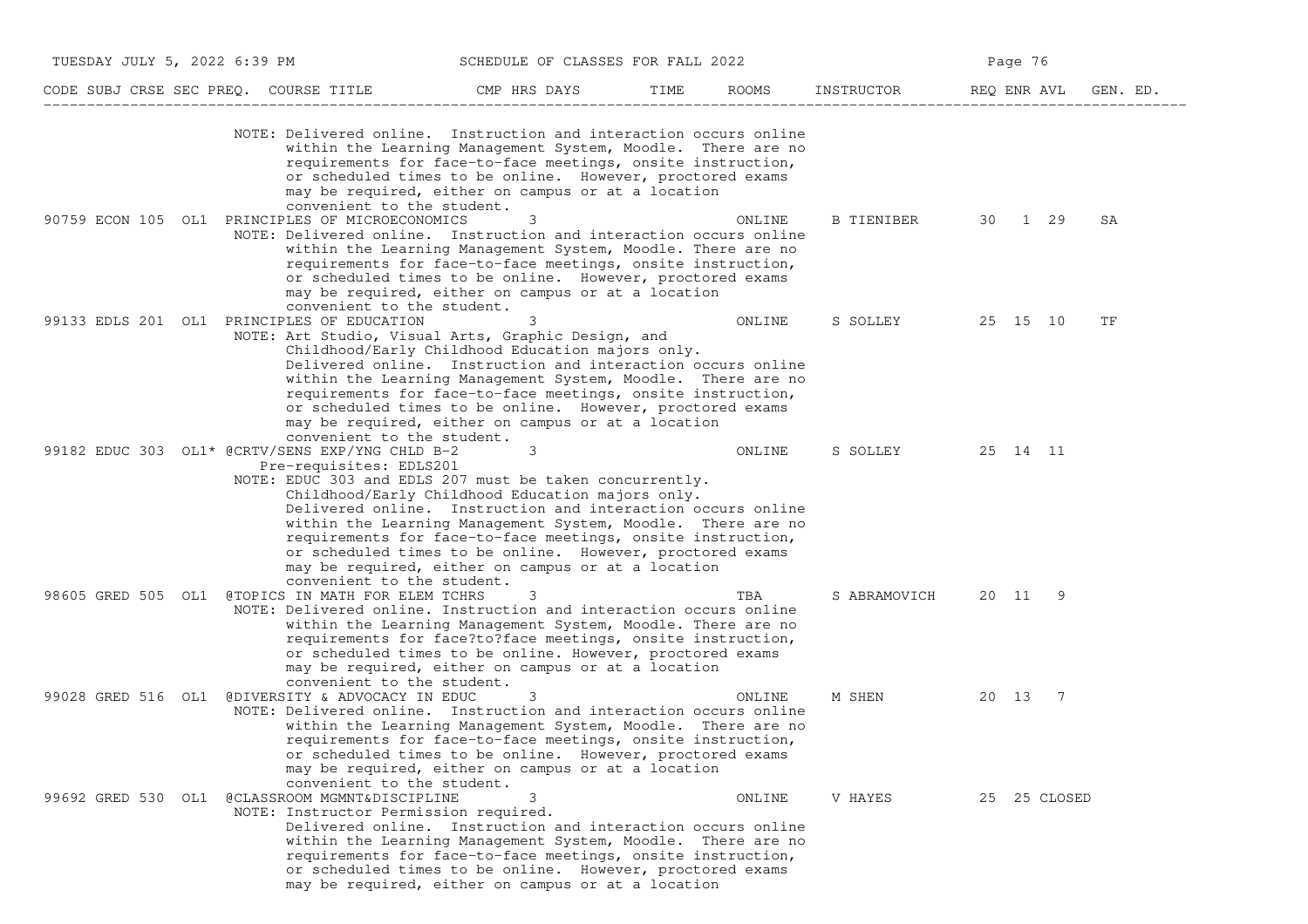|                    | CODE SUBJ CRSE SEC PREQ. COURSE TITLE                                                                                                            | CMP HRS DAYS                                                                                                                                                                                                                                                                                                                                            | TIME | <b>ROOMS</b> | INSTRUCTOR | REQ ENR AVL | GEN. ED.    |
|--------------------|--------------------------------------------------------------------------------------------------------------------------------------------------|---------------------------------------------------------------------------------------------------------------------------------------------------------------------------------------------------------------------------------------------------------------------------------------------------------------------------------------------------------|------|--------------|------------|-------------|-------------|
| 90065 GRED 530 OL2 | convenient to the student<br>@CLASSROOM MGMNT&DISCIPLINE<br>NOTE: Delivered online. Instruction and interaction occurs online                    | Optional Meetings via Zoom on Tuesdays from 5-6 pm<br>Required sessions during executive weekend.<br>3<br>within the Learning Management System, Moodle. There are no<br>requirements for face-to-face meetings, onsite instruction,<br>or scheduled times to be online. However, proctored exams<br>may be required, either on campus or at a location |      | ONLINE       | V HAYES    | $\Omega$    | 1 CLOSED    |
|                    | convenient to the student.<br>98240 GRED 548 OL1 @LITERACY & LIT-YOUNG CHILDREN<br>NOTE: Instructor permission required.                         | Optional Zoom meetings on Tuesday from 5-6pm.<br>Required sessions during executive weekend.<br>3.<br>Delivered online with both synchronous and asynchronous<br>components. Synchronous components require students to<br>for live instruction at scheduled times. Asynchronous                                                                        |      | ONLINE       | K GRAHAM   | 25          | 9 16        |
| 99029 GRED 549 OL1 | @ADOL LIT&TCHNG OF RDG/LITERCY<br>NOTE: Delivered online. Instruction and interaction occurs online                                              | components include instruction and interaction occurring<br>online within the Learning Management System Moodle.<br>Required sessions during executive weekend.<br>3<br>within the Learning Management System, Moodle. There are no<br>requirements for face-to-face meetings, onsite instruction,                                                      |      | ONLINE       | J STILES   | 20          | 2 18        |
|                    | convenient to the student.<br>99290 GRED 556 OL1 @READING IN MID/SEC SCHOOL<br>NOTE: Delivered online. Instruction and interaction occurs online | or scheduled times to be online. However, proctored exams<br>may be required, either on campus or at a location<br>3<br>within the Learning Management System, Moodle. There are no<br>requirements for face-to-face meetings, onsite instruction,                                                                                                      |      | ONLINE       | M ALBERT   | 10          | $0\quad 10$ |
|                    | convenient to the student.<br>98219 GRED 557 OL1 @WRITING IN THE MID/SEC SCHL<br>NOTE: MST Adolescence only.                                     | or scheduled times to be online. However, proctored exams<br>may be required, either on campus or at a location<br>3<br>Delivered online. Instruction and interaction occurs online<br>within the Learning Management System, Moodle. There are no                                                                                                      |      | ONLINE       | L WELLS    | 15          | 3 12        |
| 98220 GRED 558 OL1 | convenient to the student.<br>@LIT I :METH-CHILDHOOD<br>NOTE: MST, MSED and C&I only.                                                            | requirements for face-to-face meetings, onsite instruction,<br>or scheduled times to be online. However, proctored exams<br>may be required, either on campus or at a location<br>3<br>Delivered online with both synchronous and asynchronous<br>components. Synchronous components require students to                                                |      | ONLINE       | C STONE    | 25 14 11    |             |
|                    | 98221 GRED 559 OL1* @LITERACY II: METHOD-CHILDHOOD<br>Pre-requisites: GRED558<br>NOTE: Art Studio students can also register for EDLS 320        | for live instruction at scheduled times. Asynchronous<br>components include instruction and interaction occurring<br>online within the Learning Management System Moodle.<br>3<br>Delivered online. Instruction and interaction occurs online                                                                                                           |      | ONLINE       | K JEROR    | 25 19       | 6           |

TUESDAY JULY 5, 2022 6:39 PM SCHEDULE OF CLASSES FOR FALL 2022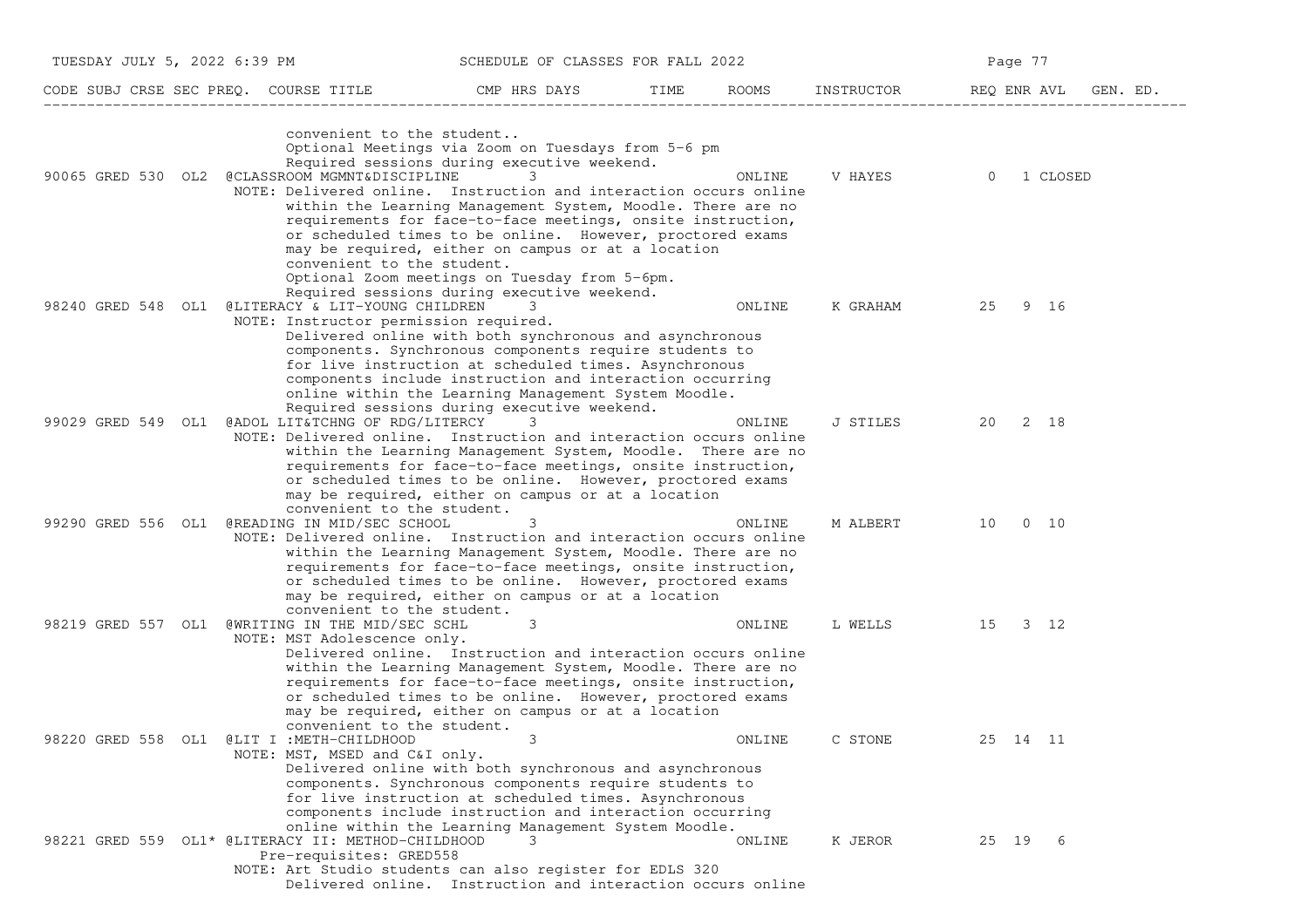| TUESDAY JULY 5, 2022 6:39 PM          |                                                                                                                                                       | SCHEDULE OF CLASSES FOR FALL 2022                                                                                                                                                                                                                                                                                                                                                                             |      |        | Page 78                                 |              |          |  |  |
|---------------------------------------|-------------------------------------------------------------------------------------------------------------------------------------------------------|---------------------------------------------------------------------------------------------------------------------------------------------------------------------------------------------------------------------------------------------------------------------------------------------------------------------------------------------------------------------------------------------------------------|------|--------|-----------------------------------------|--------------|----------|--|--|
| CODE SUBJ CRSE SEC PREQ. COURSE TITLE |                                                                                                                                                       | CMP HRS DAYS                                                                                                                                                                                                                                                                                                                                                                                                  | TIME | ROOMS  | INSTRUCTOR                              | REQ ENR AVL  | GEN. ED. |  |  |
|                                       | to the student.                                                                                                                                       | within the Learning Management System, Moodle. There are no<br>requirements for face-to-face meetings, onsite instruction<br>or scheduled times to be online. However, proctored exams<br>may be required either on campus or at a location convenient                                                                                                                                                        |      |        |                                         |              |          |  |  |
| 98167 GRED 565 OL1                    | @ELEM MATH-CONTENT & METHODS<br>NOTE: MST, MSED C&I only. Instructor permission required.<br>convenient to the student.                               | Delivered online. Instruction and interaction occurs online<br>within the Learning Management System, Moodle. There are no<br>requirements for face-to-face meetings, onsite instruction,<br>or scheduled times to be online. However, proctored exams<br>may be required, either on campus or at a location<br>Required sessions on executive weekend.                                                       |      | ONLINE | S ABRAMOVICH                            | 25 25 CLOSED |          |  |  |
|                                       | 98208 GRED 566 OL1 @ELEM SCIENCE: CONTENT & METHOD<br>NOTE: Delivered online. Instruction and interaction occurs online<br>convenient to the student. | 3<br>within the Learning Management System, Moodle. There are no<br>requirements for face-to-face meetings, onsite instruction,<br>or scheduled times to be online. However, proctored exams<br>may be required, either on campus or at a location<br>Required session during executive weekend.                                                                                                              |      | ONLINE | J REAGAN                                | 25 12 13     |          |  |  |
|                                       | 98326 GRED 567 OL1 @ELEM SOC STD:CONTENT & METHOD 3 M<br>NOTE: MST only. Instructor permission required.                                              | Delivered online with both synchronous and asynchronous<br>components. Synchronous components require students to<br>for live instruction at scheduled times. Asynchronous<br>components include instruction and interaction occurring<br>online within the Learning Management System Moodle.<br>Required sessions during executive weekend.                                                                 |      |        | 500PM- 600PM ONLINETBA K GRAHAM 20 15 5 |              |          |  |  |
|                                       | 98222 GRED 607 OL1 FOUNDATIONS OF ED (BIRTH-GR 6)<br>NOTE: Instructor permission required.<br>convenient to the student.                              | Delivered online. Instruction and interaction occurs online<br>within the Learning Management System, Moodle. There are no<br>requirements for face-to-face meetings, onsite instruction,<br>or scheduled times to be online. However, proctored exams<br>may be required, either on campus or at a location<br>Optional synchronous meetings Tuesdays 7-8 pm.<br>Required sessions during executive weekend. |      | ONLINE | V HAYES                                 | 25 11 14     |          |  |  |
| 99141 GRED 616 OL1                    | CURRICULUM & EVALUATION<br>NOTE: Delivered online. Instruction and interaction occurs online<br>convenient to the student.                            | 3<br>within the Learning Management System, Moodle. There are no<br>requirments for face-to-face meetings, onsite instruction,<br>or scheduled times to be online. However, proctored exams<br>may be required, either on campus or at a location                                                                                                                                                             |      | ONLINE | K VALENTINE                             | 20           | 5 15     |  |  |
|                                       | 99510 GRED 634 OL1 HIST/PHIL FND OF ED IN C & I<br>NOTE: Delivered online. Instruction and interaction occurs online                                  | 3<br>within the Learning Management System, Moodle. There are no<br>requirements for face-to-face meetings, onsite instruction<br>or scheduled times to be online. However, proctored exams<br>may be required either on campus or at a location convenient                                                                                                                                                   |      | ONLINE | K VALENTINE                             | 20           | 8 12     |  |  |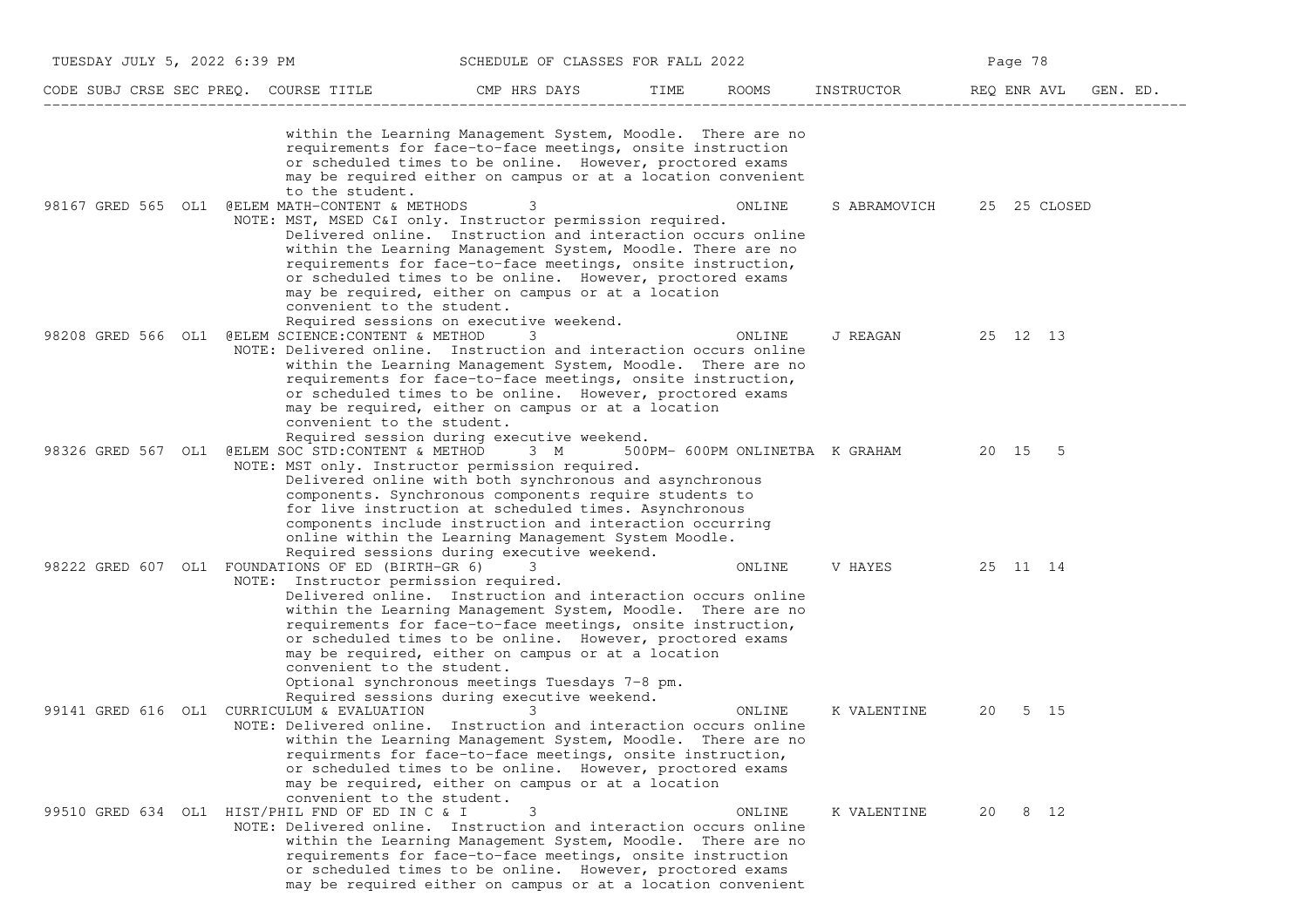| TUESDAY JULY 5, 2022 6:39 PM                                                                                       | SCHEDULE OF CLASSES FOR FALL 2022                                                                                                                                                                                                                                                                                                                                                                                    |               |             | Page 79     |          |  |  |
|--------------------------------------------------------------------------------------------------------------------|----------------------------------------------------------------------------------------------------------------------------------------------------------------------------------------------------------------------------------------------------------------------------------------------------------------------------------------------------------------------------------------------------------------------|---------------|-------------|-------------|----------|--|--|
| CODE SUBJ CRSE SEC PREQ. COURSE TITLE                                                                              | CMP HRS DAYS                                                                                                                                                                                                                                                                                                                                                                                                         | ROOMS<br>TIME | INSTRUCTOR  | REQ ENR AVL | GEN. ED. |  |  |
| to the student.<br>98504 GRED 635 OL1 EDUC RESCH IN CURRIC & INSTRCT<br>NOTE: MSED and C&I students only.          | 3<br>Delivered online. Instruction and interaction occurs online<br>within the Learning Management System, Moodle. There are no                                                                                                                                                                                                                                                                                      | ONLINE        | K VALENTINE | 20 12 8     |          |  |  |
| 98427 GRDG 605 OL1 LITERACY ASSESSMENT & EVAL<br>NOTE: MSED Literacy only.                                         | requirements for face-to-face meetings, onsite instruction,<br>or scheduled times to be online. However, proctored exams<br>may be required, either on campus or at a location<br>convenient to the student.<br>3<br>Delivered online. Instruction and interaction occurs online<br>within the Learning Management System, Moodle. There are no<br>requirements for face-to-face meetings, onsite instruction,       | ONLINE        | K JEROR     | 20<br>7 13  |          |  |  |
| START/END DATES: 09/01-10/26<br>98486 GRDG 620 OL1 LITERACY & LING DIVERSE LRNRS<br>NOTE: MSED Lit, C&I, ICT only. | or scheduled times to be online. However, proctored exams<br>may be required, either on campus or at a location<br>convenient to the student.<br>3<br>Delivered online. Instruction and interaction occurs online<br>within the Learning Management System, Moodle. There are no                                                                                                                                     | ONLINE        | C STONE     | 20 11<br>-9 |          |  |  |
| 99373 GRDG 640 OL1 LITERATURE BASED LITERACY INST                                                                  | requirements for face-to-face meetings, onsite instruction,<br>or scheduled times to be online. However, proctored exams<br>may be required, either on campus or at a location<br>convenient to the student.<br>3<br>NOTE: Delivered online. Instruction and interaction occurs online<br>within the Learning Management System, Moodle. There are no<br>requirements for face-to-face meetings, onsite instruction, | ONLINE        | C STONE     | 20 10 10    |          |  |  |
| 99138 GRDG 655 OL1 @LIT INTERVENTION STRATS B-6<br>NOTE: Cross listed with GRDG 656                                | or scheduled times to be online. However, proctored exams<br>may be required, either on campus or at a location<br>convenient to the student.<br>3<br>Delivered online. Instruction and interaction occurs online<br>within the Learning Management System, Moodle. There are no                                                                                                                                     | ONLINE        | K JEROR     | 5 10<br>15  |          |  |  |
| START/END DATES: 10/17-12/09<br>99486 GRDG 656 OL1* LIT INTERVENTION STRATS: 5-12<br>Pre-requisites: GRDG605       | requirements for face-to-face meetings, onsite instruction,<br>or scheduled times to be online. However, proctored exams<br>may be required, either on campus or at a location<br>convenient to the student.<br>3<br>NOTE: Delivered online. Instruction and interaction occurs online                                                                                                                               | ONLINE        | K JEROR     | 3<br>5<br>2 |          |  |  |
| START/END DATES: 10/17-12/09<br>99374 GRDG 660 OL1 TEACHING WRITING BIRTH-6                                        | within the Learning Management System, Moodle. There are no<br>requirements for face-to-face meetings, onsite instruction,<br>or scheduled times to be online. However, proctored exams<br>may be required, either on campus or at a location<br>convenient to the student.<br>3<br>NOTE: Delivered online. Instruction and interaction occurs online                                                                | ONLINE        | M ALBERT    | 15 3 12     |          |  |  |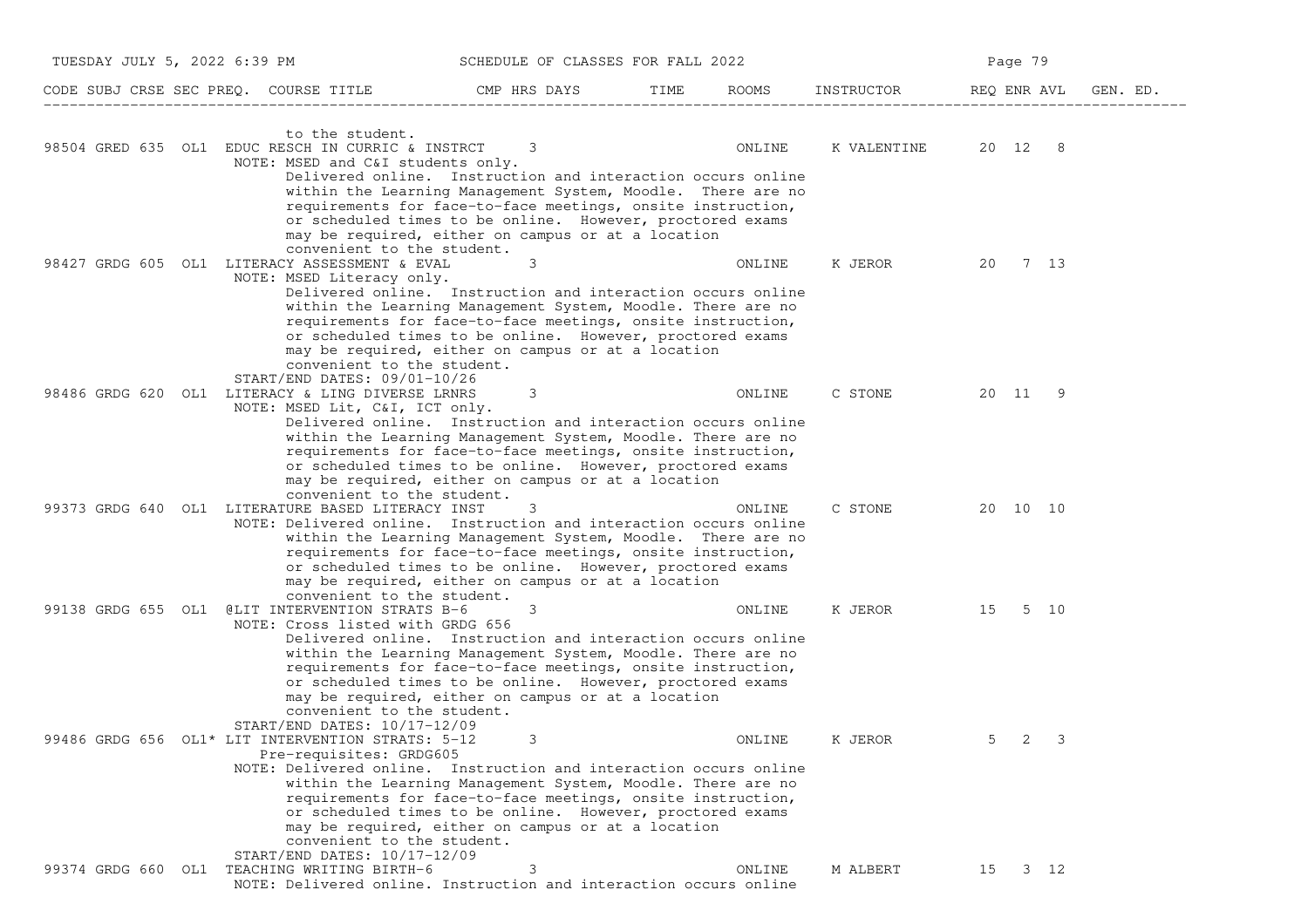| TUESDAY JULY 5, 2022 6:39 PM         |                                                                                                                       |                                                                                                                                                                                                                                                                                                                                                                                        | SCHEDULE OF CLASSES FOR FALL 2022               |           |            | Page 80            |                   |          |  |
|--------------------------------------|-----------------------------------------------------------------------------------------------------------------------|----------------------------------------------------------------------------------------------------------------------------------------------------------------------------------------------------------------------------------------------------------------------------------------------------------------------------------------------------------------------------------------|-------------------------------------------------|-----------|------------|--------------------|-------------------|----------|--|
|                                      | CODE SUBJ CRSE SEC PREQ. COURSE TITLE                                                                                 | CMP HRS DAYS                                                                                                                                                                                                                                                                                                                                                                           | TIME                                            | ROOMS     | INSTRUCTOR | REQ ENR AVL        |                   | GEN. ED. |  |
|                                      |                                                                                                                       | within the Learning Management System, Moodle. There are no<br>requirements for face?to?face meetings, onsite instruction,<br>or scheduled times to be online. However, proctored exams<br>may be required, either on campus or at a location<br>convenient to the student. Cross listed with GRDG 661.                                                                                |                                                 |           |            |                    |                   |          |  |
|                                      | 99484 GRDG 661 OL1 TEACHING WRITING GRADES 5-12<br>NOTE: Delivered online. Instruction and interaction occurs online  | 3<br>within the Learning Management System, Moodle. There are no<br>requirements for face?to?face meetings, onsite instruction,<br>or scheduled times to be online. However, proctored exams<br>may be required, either on campus or at a location<br>convenient to the student. Cross listed with GRDG 660.                                                                           |                                                 | ONLINE    | M ALBERT   | 5                  | 4<br>$\mathbf{1}$ |          |  |
| 98812 GRDG 665 OL1 EMERGENT LITERACY | NOTE: MSED Literacy and C&I only.<br>convenient to the student.                                                       | Delivered online. Instruction and interaction occurs online<br>within the Learning Management System, Moodle. There are no<br>requirements for face-to-face meetings, onsite instruction,<br>or scheduled times to be online. However, proctored exams<br>may be required, either on campus or at a location                                                                           |                                                 | ONLINE    | K JEROR    | 20                 | 6 14              |          |  |
|                                      | 90064 GRDG 670 OL1 TCHNG RDG/STDY SKILLS-CONT AR<br>NOTE: Delivered online. Instruction and interaction occurs online | 3<br>within the Learning Management System, Moodle. There are no<br>requirements for face-to-face meetings, onsite instruction,<br>or scheduled times to be online. However, proctored exams<br>may be required, either on campus or at a location<br>convenient to the student. Cross listed with GRED 556.                                                                           |                                                 | ONLINE    | M ALBERT   | 10<br>$\mathbf{1}$ | -9                |          |  |
|                                      | 98569 GRDG 690 OL1 LITERACY PRACTICUM B-2<br>NOTE: Taught with GRDG 696/699.                                          | Prerequisites: GRDG 600, 605, and 655.<br>Delivered online with both synchronous and asynchronous<br>components. Synchronous components require students to<br>for live instruction at scheduled times. Asynchronous<br>components include instruction and interaction occurring<br>online within the Learning Management System Moodle.<br>Online class dates: 9/2, 10/7, 11/4, 12/2. | 3 ThThThTh500PM- 700PM ONLINETBA C STONE<br>TBA | ONLINETBA |            | 15                 | 2 13              |          |  |
|                                      | 99411 GRDG 696 OL1 LITERACY PRACTICUM 5-8 3 ThThThTh500PM- 700PM ONLINETBA C STONE<br>NOTE: Taught with GRDG 690/699. | Delivered online with both synchronous and asynchronous<br>components. Synchronous components require students to<br>for live instruction at scheduled times. Asynchronous<br>components include instruction and interaction occurring<br>online within the Learning Management System Moodle.<br>Online meeting dates: 9/2, 10/7, 11/4, 12/2.                                         | TBA                                             | ONLINETBA |            | 2<br>5             | 3                 |          |  |
|                                      | 98345 GRDG 699 OL1 LITERACY INTERNSHIP<br>NOTE: Taught with GRDG 690/696. MSED Literacy Specialist                    | only. Instructor permission required.<br>Delivered online with both synchronous and asynchronous<br>components. Synchronous components require students to<br>for live instruction at scheduled times. Asynchronous                                                                                                                                                                    | 3 ThThThTh500PM- 700PM ONLINETBA C STONE<br>TBA | ONLINETBA |            | 5                  | $3 \quad 2$       |          |  |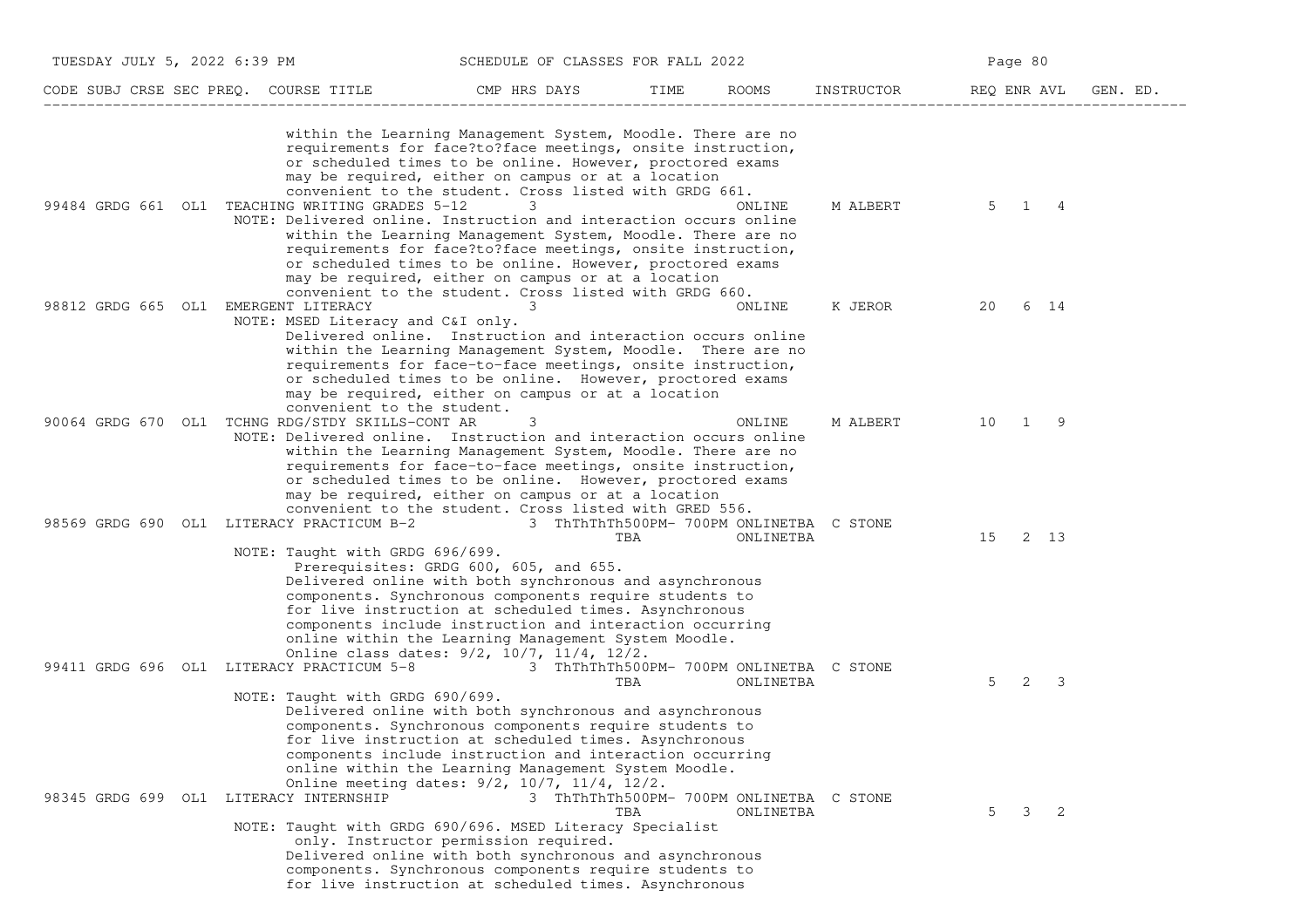| TUESDAY JULY 5, 2022 6:39 PM                       | SCHEDULE OF CLASSES FOR FALL 2022                                                                                                                                                                                                                                                                |               |              | Page 81              |
|----------------------------------------------------|--------------------------------------------------------------------------------------------------------------------------------------------------------------------------------------------------------------------------------------------------------------------------------------------------|---------------|--------------|----------------------|
| CODE SUBJ CRSE SEC PREQ. COURSE TITLE              | CMP HRS DAYS                                                                                                                                                                                                                                                                                     | ROOMS<br>TIME | INSTRUCTOR   | REQ ENR AVL GEN. ED. |
| 99049 SPED 505 OL1 @INTRO TO SPECIAL EDUCATION     | components include instruction and interaction occurring<br>online within the Learning Management System Moodle.<br>Online meeting dates: 9/2, 10/7, 11/4, 12/2.<br>3<br>NOTE: This course includes a 15-hour field experience within a<br>a public-school setting with students with documented | ONLINE        | L WELLS      | 25 25 CLOSED         |
|                                                    | disabilities, which includes identified inclusive settings<br>within a classroom approved by the Center for School                                                                                                                                                                               |               |              |                      |
|                                                    | Partnerships and Teacher Certification. Prior to the start<br>of any field experience, students must complete a field                                                                                                                                                                            |               |              |                      |
|                                                    | experience application the semester before the planned                                                                                                                                                                                                                                           |               |              |                      |
|                                                    | course, secure their own means of transportation, and<br>complete the NYSED fingerprint clearance process. For                                                                                                                                                                                   |               |              |                      |
|                                                    | assistance with this process, please contact the Center for                                                                                                                                                                                                                                      |               |              |                      |
|                                                    | School Partnerships and Teacher Certification.<br>Delivered online. Instruction and interaction occurs online                                                                                                                                                                                    |               |              |                      |
|                                                    | within the Learning Management System, Moodle. There are no                                                                                                                                                                                                                                      |               |              |                      |
|                                                    | requirements for face-to-face meetings, onsite instruction,<br>or scheduled times to be online. However, proctored exams                                                                                                                                                                         |               |              |                      |
|                                                    | may be required, either on campus or at a location                                                                                                                                                                                                                                               |               |              |                      |
|                                                    | convenient to the student.                                                                                                                                                                                                                                                                       |               |              | 10 5 5               |
| 98347 SPED 637 OL1* DIAGN & ASSESS ED DISABILITIES | 3<br>Pre-requisites: SPED601 and SPED609 and SPED650                                                                                                                                                                                                                                             | TBA           | M SHEN       |                      |
|                                                    | NOTE: Delivered online. Instruction and interaction occurs online                                                                                                                                                                                                                                |               |              |                      |
|                                                    | within the Learning Management System, Moodle. There are no<br>requirements for face-to-face meetings, onsite instruction,                                                                                                                                                                       |               |              |                      |
|                                                    | or scheduled times to be online. However, proctored exams                                                                                                                                                                                                                                        |               |              |                      |
|                                                    | may be required, either on campus or at a location<br>convenient to the student.                                                                                                                                                                                                                 |               |              |                      |
| 98160 SPED 640 OL1* BEHVR MNGMT FOR SPEC EDUCATOR  | 3                                                                                                                                                                                                                                                                                                | ONLINE        | L CARBONE    | 20 4 16              |
|                                                    | Pre-requisites: SPED601 and SPED609 and SPED637 and SPED650<br>NOTE: Delivered online. Instruction and interaction occurs online                                                                                                                                                                 |               |              |                      |
|                                                    | within the Learning Management System, Moodle. There are no                                                                                                                                                                                                                                      |               |              |                      |
|                                                    | requirements for face-to-face meetings, onsite instruction,<br>or scheduled times to be online. However, proctored exams                                                                                                                                                                         |               |              |                      |
|                                                    | may be required, either on campus or at a location                                                                                                                                                                                                                                               |               |              |                      |
|                                                    | convenient to the student.                                                                                                                                                                                                                                                                       |               |              |                      |
| 99950 COMM 307 OL1 ART OF LEADERSHIP COMM          | 3<br>NOTE: Delivered online. Instruction and interaction occurs online                                                                                                                                                                                                                           | TBA           | L MOERSCHELL | 25 25 CLOSED         |
|                                                    | with the Learning Management System, Moodle. There are no                                                                                                                                                                                                                                        |               |              |                      |
|                                                    | requirements for face to face meetings, onsite instruction,<br>or scheduled times to be online. However, proctored exams                                                                                                                                                                         |               |              |                      |
|                                                    | may be required, either on campus or at a location                                                                                                                                                                                                                                               |               |              |                      |
|                                                    | convenient to the student.<br>Counts as Business and Professional credit.                                                                                                                                                                                                                        |               |              |                      |
| 90737 HIST 202 OL1 THE UNITED STATES SINCE 1877    |                                                                                                                                                                                                                                                                                                  | TBA           | K SMITH      | 20 14 6<br>AH TH     |
|                                                    | NOTE: Delivered online. Instruction and interaction occurs online<br>within the Learning Management System, Moodle. There are no                                                                                                                                                                 |               |              |                      |
|                                                    | requirements for face-to-face meetings, onsite instruction,                                                                                                                                                                                                                                      |               |              |                      |
|                                                    | or scheduled times to be online. However, proctored exams                                                                                                                                                                                                                                        |               |              |                      |
|                                                    | may be required, either on campus or at a location<br>convenient to the student.                                                                                                                                                                                                                 |               |              |                      |
| 90738 HIST 202 OL2 THE UNITED STATES SINCE 1877    | 3                                                                                                                                                                                                                                                                                                | TBA           | K SMITH      | 7 13<br>AH TH<br>20  |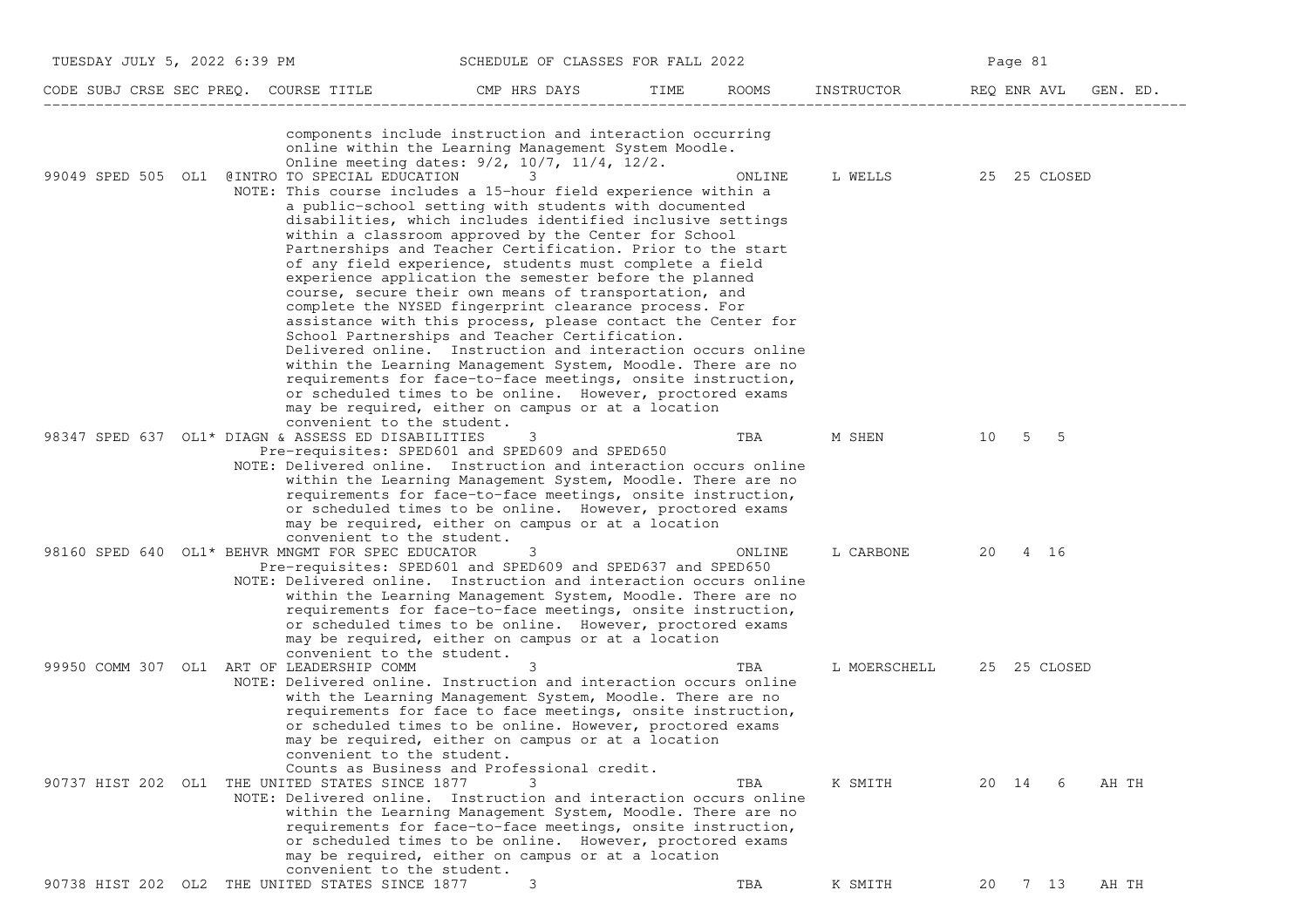| CODE SUBJ CRSE SEC PREQ. COURSE TITLE<br>CMP HRS DAYS<br>TIME<br>ROOMS<br>INSTRUCTOR<br>REQ ENR AVL<br>GEN. ED.<br>NOTE: Delivered online. Instruction and interaction occurs online<br>within the Learning Management System, Moodle. There are no<br>requirements for face-to-face meetings, onsite instruction,<br>or scheduled times to be online. However, proctored exams<br>may be required, either on campus or at a location<br>convenient to the student.<br>90057 FREN 202 OL1 FRENCH FOR BUSINESS<br>1200PM-1250PM ONLINETBA L LUNT<br>5 16<br>CG ML<br>3 MWF<br>21<br>NOTE: The course is 100% online and all direct instruction occurs<br>in real time without time delay.<br>PSYCHOLOGY OF MUSIC<br>90448 MUCE 648 OL1<br>A SOLOMON<br>15<br>8 7<br>3<br>ONLINE<br>22 9 13<br>99744 WAYS 101 OL1 BUSINESS, PASSION, PURPOSE 3 TuTh 1230PM-145PM ONLINE<br>S LEVIUS<br>W101<br>NOTE: First year students only.<br>Delivered online. Instruction and interaction occurs online<br>within the Learning Management System, Moodle. There are no<br>requirements for face-to-face meetings, onsite instruction,<br>or scheduled times to be online. However, proctored exams<br>may be required, either on campus or at a location<br>convenient to the student.<br>START/END DATES: 08/29-12/16<br>99869 HLTH 230 OL1 SCHOOL HEALTH (CA, SAVE, DASA)<br>3<br>ONLINE<br>C CORRIVEAU<br>30 30 CLOSED HW<br>NOTE: Delivered online. Instruction and interaction occurs online<br>within the Learning Management System, Moodle. There are no<br>requirements for face-to-face meetings, onsite instruction,<br>or scheduled times to be online. However, proctored exams<br>may be required, either on campus or at a location<br>convenient to the student.<br>99916 HLTH 325 OL1 ALCOHOL STUDIES<br>ONLINE<br>C CORRIVEAU<br>25 25 CLOSED SA SI<br>3<br>NOTE: Delivered online. Instruction and interaction occurs online<br>within the Learning Management System, Moodle. There are no<br>requirements for face-to-face meetings, onsite instruction,<br>or scheduled times to be online. However, proctored exams<br>may be required, either on campus or at a location<br>convenient to the student.<br>99329 HLTH 325 OL2 ALCOHOL STUDIES<br>3<br>ONLINE<br>J JACOBSON<br>25 25 CLOSED SA SI<br>NOTE: Delivered online. Instruction and interaction occurs online<br>within the Learning Management System, Moodle. There are no<br>requirements for face-to-face meetings, onsite instruction,<br>or scheduled times to be online. However, proctored exams<br>may be required, either on campus or at a location<br>convenient to the student.<br>98511 HLTH 530 OL1 @SCHOOL HEALTH-CA, SAVE, DASA<br>3<br>ONLINE<br>C CORRIVEAU<br>30 18 12<br>NOTE: Students in Graduate teacher preparation programs only.<br>Delivered online. Instruction and interaction occurs online<br>within the Learning Management System, Moodle. There are no<br>requirements for face-to-face meetings, onsite instruction,<br>or scheduled times to be online. However, proctored exams<br>may be required, either on campus or at a location<br>convenient to the student.<br>SL--Service Learning =================================<br>SL--Service Learning =================================<br>SL--Service Learning | TUESDAY JULY 5, 2022 6:39 PM | SCHEDULE OF CLASSES FOR FALL 2022 |  | Page 82 |  |  |  |  |
|--------------------------------------------------------------------------------------------------------------------------------------------------------------------------------------------------------------------------------------------------------------------------------------------------------------------------------------------------------------------------------------------------------------------------------------------------------------------------------------------------------------------------------------------------------------------------------------------------------------------------------------------------------------------------------------------------------------------------------------------------------------------------------------------------------------------------------------------------------------------------------------------------------------------------------------------------------------------------------------------------------------------------------------------------------------------------------------------------------------------------------------------------------------------------------------------------------------------------------------------------------------------------------------------------------------------------------------------------------------------------------------------------------------------------------------------------------------------------------------------------------------------------------------------------------------------------------------------------------------------------------------------------------------------------------------------------------------------------------------------------------------------------------------------------------------------------------------------------------------------------------------------------------------------------------------------------------------------------------------------------------------------------------------------------------------------------------------------------------------------------------------------------------------------------------------------------------------------------------------------------------------------------------------------------------------------------------------------------------------------------------------------------------------------------------------------------------------------------------------------------------------------------------------------------------------------------------------------------------------------------------------------------------------------------------------------------------------------------------------------------------------------------------------------------------------------------------------------------------------------------------------------------------------------------------------------------------------------------------------------------------------------------------------------------------------------------------------------------------------------------------------------------------------------------------------------------------------------------------------------------------------------------------------------------------------------------|------------------------------|-----------------------------------|--|---------|--|--|--|--|
|                                                                                                                                                                                                                                                                                                                                                                                                                                                                                                                                                                                                                                                                                                                                                                                                                                                                                                                                                                                                                                                                                                                                                                                                                                                                                                                                                                                                                                                                                                                                                                                                                                                                                                                                                                                                                                                                                                                                                                                                                                                                                                                                                                                                                                                                                                                                                                                                                                                                                                                                                                                                                                                                                                                                                                                                                                                                                                                                                                                                                                                                                                                                                                                                                                                                                                                          |                              |                                   |  |         |  |  |  |  |
|                                                                                                                                                                                                                                                                                                                                                                                                                                                                                                                                                                                                                                                                                                                                                                                                                                                                                                                                                                                                                                                                                                                                                                                                                                                                                                                                                                                                                                                                                                                                                                                                                                                                                                                                                                                                                                                                                                                                                                                                                                                                                                                                                                                                                                                                                                                                                                                                                                                                                                                                                                                                                                                                                                                                                                                                                                                                                                                                                                                                                                                                                                                                                                                                                                                                                                                          |                              |                                   |  |         |  |  |  |  |
|                                                                                                                                                                                                                                                                                                                                                                                                                                                                                                                                                                                                                                                                                                                                                                                                                                                                                                                                                                                                                                                                                                                                                                                                                                                                                                                                                                                                                                                                                                                                                                                                                                                                                                                                                                                                                                                                                                                                                                                                                                                                                                                                                                                                                                                                                                                                                                                                                                                                                                                                                                                                                                                                                                                                                                                                                                                                                                                                                                                                                                                                                                                                                                                                                                                                                                                          |                              |                                   |  |         |  |  |  |  |
|                                                                                                                                                                                                                                                                                                                                                                                                                                                                                                                                                                                                                                                                                                                                                                                                                                                                                                                                                                                                                                                                                                                                                                                                                                                                                                                                                                                                                                                                                                                                                                                                                                                                                                                                                                                                                                                                                                                                                                                                                                                                                                                                                                                                                                                                                                                                                                                                                                                                                                                                                                                                                                                                                                                                                                                                                                                                                                                                                                                                                                                                                                                                                                                                                                                                                                                          |                              |                                   |  |         |  |  |  |  |
|                                                                                                                                                                                                                                                                                                                                                                                                                                                                                                                                                                                                                                                                                                                                                                                                                                                                                                                                                                                                                                                                                                                                                                                                                                                                                                                                                                                                                                                                                                                                                                                                                                                                                                                                                                                                                                                                                                                                                                                                                                                                                                                                                                                                                                                                                                                                                                                                                                                                                                                                                                                                                                                                                                                                                                                                                                                                                                                                                                                                                                                                                                                                                                                                                                                                                                                          |                              |                                   |  |         |  |  |  |  |
|                                                                                                                                                                                                                                                                                                                                                                                                                                                                                                                                                                                                                                                                                                                                                                                                                                                                                                                                                                                                                                                                                                                                                                                                                                                                                                                                                                                                                                                                                                                                                                                                                                                                                                                                                                                                                                                                                                                                                                                                                                                                                                                                                                                                                                                                                                                                                                                                                                                                                                                                                                                                                                                                                                                                                                                                                                                                                                                                                                                                                                                                                                                                                                                                                                                                                                                          |                              |                                   |  |         |  |  |  |  |
|                                                                                                                                                                                                                                                                                                                                                                                                                                                                                                                                                                                                                                                                                                                                                                                                                                                                                                                                                                                                                                                                                                                                                                                                                                                                                                                                                                                                                                                                                                                                                                                                                                                                                                                                                                                                                                                                                                                                                                                                                                                                                                                                                                                                                                                                                                                                                                                                                                                                                                                                                                                                                                                                                                                                                                                                                                                                                                                                                                                                                                                                                                                                                                                                                                                                                                                          |                              |                                   |  |         |  |  |  |  |
|                                                                                                                                                                                                                                                                                                                                                                                                                                                                                                                                                                                                                                                                                                                                                                                                                                                                                                                                                                                                                                                                                                                                                                                                                                                                                                                                                                                                                                                                                                                                                                                                                                                                                                                                                                                                                                                                                                                                                                                                                                                                                                                                                                                                                                                                                                                                                                                                                                                                                                                                                                                                                                                                                                                                                                                                                                                                                                                                                                                                                                                                                                                                                                                                                                                                                                                          |                              |                                   |  |         |  |  |  |  |
|                                                                                                                                                                                                                                                                                                                                                                                                                                                                                                                                                                                                                                                                                                                                                                                                                                                                                                                                                                                                                                                                                                                                                                                                                                                                                                                                                                                                                                                                                                                                                                                                                                                                                                                                                                                                                                                                                                                                                                                                                                                                                                                                                                                                                                                                                                                                                                                                                                                                                                                                                                                                                                                                                                                                                                                                                                                                                                                                                                                                                                                                                                                                                                                                                                                                                                                          |                              |                                   |  |         |  |  |  |  |
|                                                                                                                                                                                                                                                                                                                                                                                                                                                                                                                                                                                                                                                                                                                                                                                                                                                                                                                                                                                                                                                                                                                                                                                                                                                                                                                                                                                                                                                                                                                                                                                                                                                                                                                                                                                                                                                                                                                                                                                                                                                                                                                                                                                                                                                                                                                                                                                                                                                                                                                                                                                                                                                                                                                                                                                                                                                                                                                                                                                                                                                                                                                                                                                                                                                                                                                          |                              |                                   |  |         |  |  |  |  |

99472 ANTH 305 VR1 APPLYING ANTHROPOLOGY 3 Tu 900AM−1000AM VIR TBA K ALLEN 20 20 CLOSED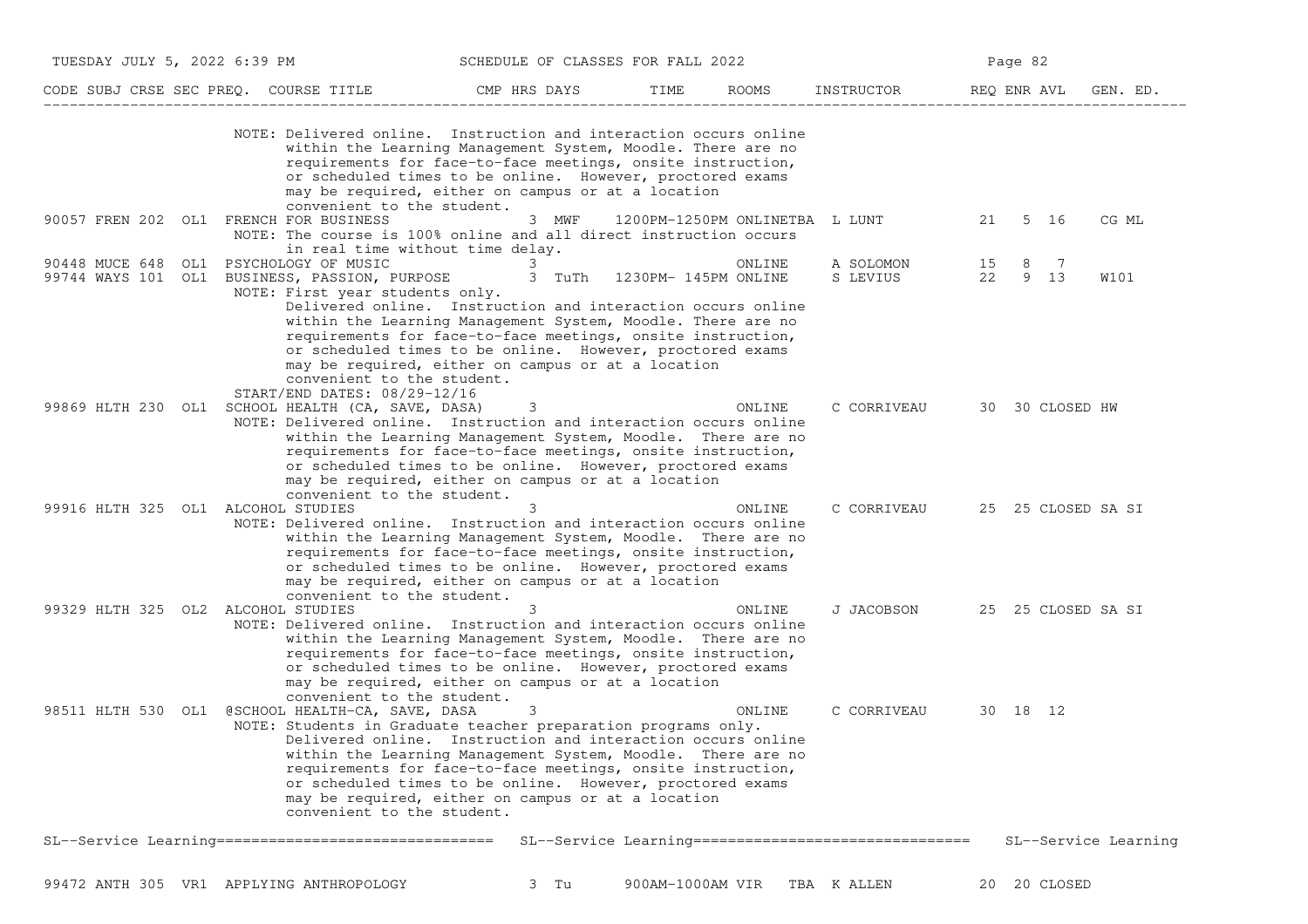| TUESDAY JULY 5, 2022 6:39 PM      |                                                                                                                                                                                                                                                                                                                                        | SCHEDULE OF CLASSES FOR FALL 2022 |            |        |                                                                                                   | Page 83     |                                  |                          |
|-----------------------------------|----------------------------------------------------------------------------------------------------------------------------------------------------------------------------------------------------------------------------------------------------------------------------------------------------------------------------------------|-----------------------------------|------------|--------|---------------------------------------------------------------------------------------------------|-------------|----------------------------------|--------------------------|
|                                   | CODE SUBJ CRSE SEC PREQ. COURSE TITLE TO THE ROOMS INSTRUCTOR THE ROOMS ENGLAVI GEN. ED.                                                                                                                                                                                                                                               |                                   |            |        |                                                                                                   |             |                                  |                          |
|                                   | NOTE: Taught Virtually<br>90045 EDLS 201 001 PRINCIPLES OF EDUCATION 3 M 300PM-540PM SAT-HL0312 S SOLLEY 25 14 11<br>NOTE: Art Studio, Visual Arts, Graphic Design, and                                                                                                                                                                |                                   |            |        |                                                                                                   |             |                                  | ΤF                       |
|                                   | Childhood/Early Childhood Education majors only.<br>99133 EDLS 201 OL1 PRINCIPLES OF EDUCATION<br>NOTE: Art Studio, Visual Arts, Graphic Design, and<br>Childhood/Early Childhood Education majors only.<br>Delivered online. Instruction and interaction occurs online<br>within the Learning Management System, Moodle. There are no |                                   |            | ONLINE | S SOLLEY 25 15 10                                                                                 |             |                                  | TF                       |
|                                   | requirements for face-to-face meetings, onsite instruction,<br>or scheduled times to be online. However, proctored exams<br>may be required, either on campus or at a location<br>convenient to the student.                                                                                                                           |                                   |            |        |                                                                                                   |             |                                  |                          |
| 90049 ENVR 391 001* FIELD PROJECT | Pre-requisites: ENVR210<br>NOTE: Variable credit hours $(1-6)$ . Instructor permission                                                                                                                                                                                                                                                 | $1 - 6$                           | TBA        |        | TBA TBA J ROGERS                                                                                  | 5 0         | -5                               | CT                       |
| 90050 ENVR 391 002* FIELD PROJECT | required.<br>Pre-requisites: ENVR210<br>NOTE: Variable credit hour $(1-6)$ . Instructor permission                                                                                                                                                                                                                                     | $1 - 6$                           | <b>TBA</b> |        | TBA TBA J ROGERS                                                                                  | $5^{\circ}$ | 5<br>$\overline{0}$              | CT                       |
|                                   | required.<br>98229 WILD 350 001 @WILD & ADVENTURE PROG PLAN 3 MW                                                                                                                                                                                                                                                                       |                                   |            |        | 1000AM-1050AM MRT-HL0133AA WHEELER 15 10 5                                                        |             |                                  |                          |
|                                   | NOTE: Service Learning All day Saturday and Sunday 11/6-11/7<br>98398 WILD 360 001 @LEADERSHIP IN ADVENTURE EDUC 3 Tu 600PM-800PM MRT-HL0133AA WHEELER 12 6<br>NOTE: \$67 fee assessed by WILD Department.<br>Class meets weekend dates: 9/25-9/26, 10/16-17                                                                           |                                   |            |        |                                                                                                   |             | 6                                |                          |
|                                   | from $9$ am- $5$ pm.<br>98423 SOCI 305 001 SOCIOLOGY OF THE FAMILY<br>90695 SOCI 390 R01* SOCIOLOGY OF MENTAL HEALTH R 3 TuTh<br>Pre-requisites: SOCI101 or SOCI103 or SOCI325<br>NOTE: This course at the Riverview Correctional Facility<br>and is not open to students on campus.                                                   |                                   |            |        | 3 W 300PM- 530PM SAT-HL0319 H SULLIVAN-CATL 28 11 17<br>800AM-915AM VIR TBA L DIAMOND-BROWN 5 0 5 |             |                                  |                          |
|                                   | START/END DATES: 08/29-12/16<br>90101 SOCI 390 VR1* SOCIOLOGY OF MENTAL HEALTH<br>Pre-requisites: SOCI101 or SOCI103 or SOCI325<br>NOTE: Taught virtually.                                                                                                                                                                             | 3 TuTh                            |            |        | 800AM- 915AM VIR TBA L DIAMOND-BROWN 23 23 CLOSED                                                 |             |                                  |                          |
|                                   | 98430 OVS 465 001 JAMAICA FIELD SERVICE ABROAD O<br>NOTE: Instructor permission required.<br>Winterim trip dates TBA. Service Learning.                                                                                                                                                                                                | $3 \sim$                          | <b>TBA</b> |        | TBA TBA J ROGERS                                                                                  |             | 20 0 20                          |                          |
| 98492 OVS                         | 466 001* @JAMAICA INTERNSHIP ABROAD<br>Pre-requisites: OVS465<br>NOTE: Instructor permission required.<br>Winterim trip dates TBA. Service Learning.                                                                                                                                                                                   | $\mathcal{S}$<br><b>TBA</b>       |            |        | TBA TBA J ROGERS                                                                                  | 1           | $\overline{0}$<br>$\overline{1}$ |                          |
|                                   | WE--Wilderness Education========================= WE--Wilderness Education==========================                                                                                                                                                                                                                                   |                                   |            |        |                                                                                                   |             |                                  | WE--Wilderness Education |
| 98698 WILD 170 001 @ROCK CLIMBING | NOTE: Class meets MWF 6-8 pm and all day Sat and Sun both weekends<br>\$78 fee assessed by the WILD Department.<br>Course Dates: 9/5/22-9/18/22                                                                                                                                                                                        | 2 MWF                             |            |        | 600PM-800PM TBA TBA M HOSMER                                                                      |             | 15 14 1                          | РE                       |
| 98699 WILD 240 001 @BACKPACKING   | START/END DATES: 08/29-10/21                                                                                                                                                                                                                                                                                                           | 3 Th                              |            |        | 600PM- 800PM MRT-HL0133AA WHEELER                                                                 |             | 20 15 5 PE                       |                          |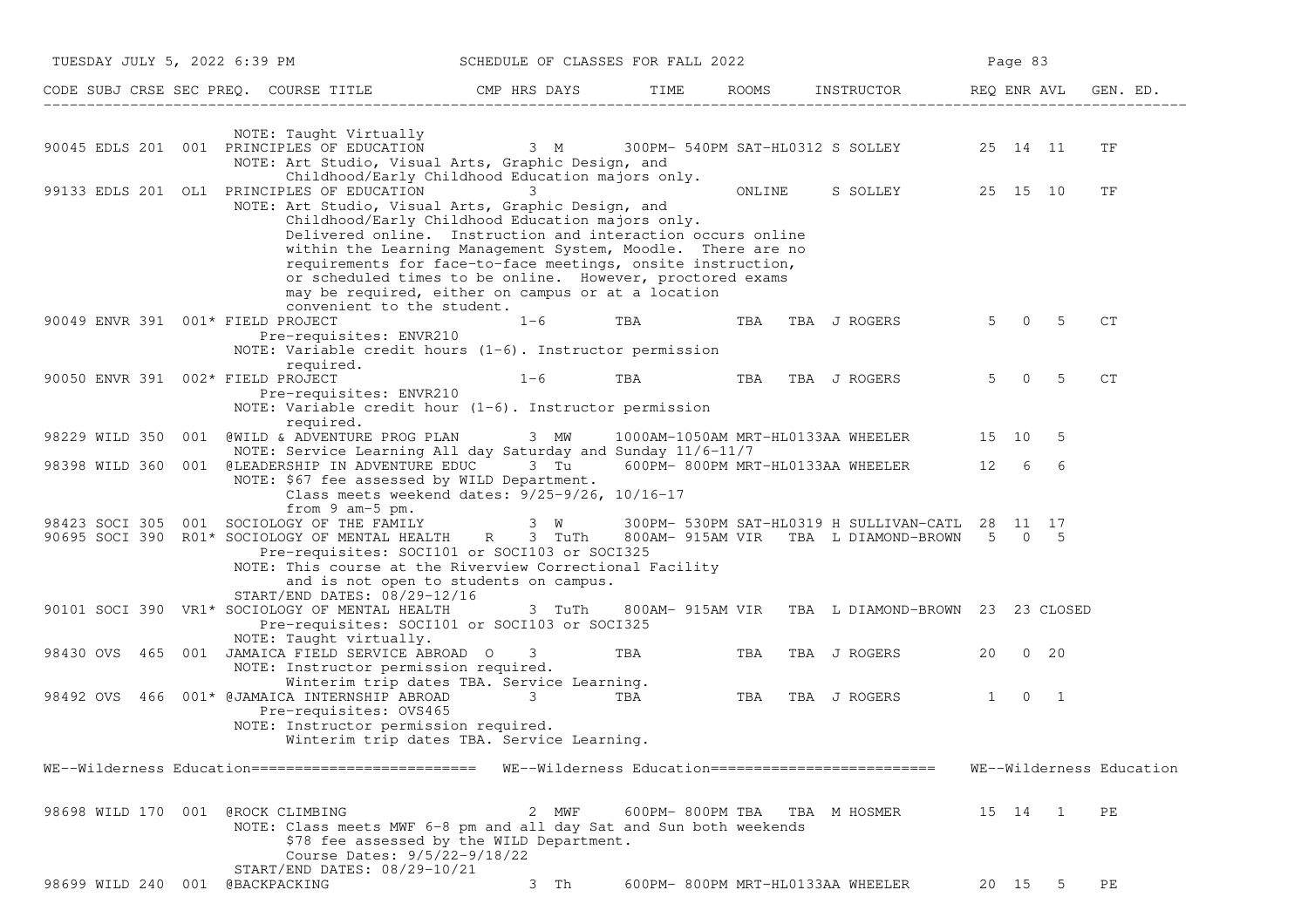| TUESDAY JULY 5, 2022 6:39 PM                                                                                                                                                                                                                                                                                                | SCHEDULE OF CLASSES FOR FALL 2022                                                                                                                                                                                              |                                 |                                               | Page 84 |          |
|-----------------------------------------------------------------------------------------------------------------------------------------------------------------------------------------------------------------------------------------------------------------------------------------------------------------------------|--------------------------------------------------------------------------------------------------------------------------------------------------------------------------------------------------------------------------------|---------------------------------|-----------------------------------------------|---------|----------|
|                                                                                                                                                                                                                                                                                                                             |                                                                                                                                                                                                                                |                                 |                                               |         |          |
| NOTE: Class 8am-4pm Sunday Oct 3. Backpacking trip 10/9-10/12.<br>Course Dates: 8/30-10/12<br>\$112 fee assessed by WILD Dept.<br>START/END DATES: 08/29-10/21                                                                                                                                                              |                                                                                                                                                                                                                                |                                 |                                               |         |          |
| 98625 WILD 300 001 @INSTRUCTION IN WILDERNESS ED 2 MWF<br>NOTE: Instructor permission required.                                                                                                                                                                                                                             |                                                                                                                                                                                                                                |                                 | 700AM- 750AM FLG-HL0230 A WHEELER 10 3 7      |         |          |
| 98509 WILD 330 001* @WINTER EXPEDITION SKILLS 2 Tu 600PM-800PM MRT-HL0133 A WHEELER 7 3 4                                                                                                                                                                                                                                   |                                                                                                                                                                                                                                |                                 |                                               |         |          |
| Pre-requisites: WILD320<br>NOTE: Instructor permission required. Field portion 1/2-1/8/22<br>\$378 fee assessed by WILD Department.<br>Course starts 10/26/2021<br>START/END DATES: 10/17-12/09                                                                                                                             |                                                                                                                                                                                                                                |                                 |                                               |         |          |
| 98229 WILD 350 001 @WILD & ADVENTURE PROG PLAN 3 MW 1000AM-1050AM MRT-HL0133AA WHEELER 15 10 5<br>NOTE: Service Learning All day Saturday and Sunday 11/6-11/7                                                                                                                                                              |                                                                                                                                                                                                                                |                                 |                                               |         |          |
| 98398 WILD 360 001 @LEADERSHIP IN ADVENTURE EDUC 3 Tu 600PM-800PM MRT-HL0133AA WHEELER 12 6 6<br>NOTE: \$67 fee assessed by WILD Department.<br>Class meets weekend dates: 9/25-9/26, 10/16-17<br>from 9 am-5 pm.                                                                                                           |                                                                                                                                                                                                                                |                                 |                                               |         |          |
| WS--Women's and Gender Studies================= WS--Women's and Gender Studies================= WS--Women's and Gender Studies                                                                                                                                                                                              |                                                                                                                                                                                                                                |                                 |                                               |         |          |
| 99185 ANTH 165 001 LANGUAGE AND MAGIC<br>NOTE: Counts towards Women's and Gender Studies.                                                                                                                                                                                                                                   | 3 TuTh                                                                                                                                                                                                                         |                                 | 930AM-1045AM FLG-HL0103 L RODRIGUEZ 40 19 21  |         | CG XC    |
| 99186 ANTH 165 002 LANGUAGE AND MAGIC<br>NOTE: Counts towards Women's and Gender Studies.                                                                                                                                                                                                                                   | and the contract of the contract of the contract of the contract of the contract of the contract of the contract of the contract of the contract of the contract of the contract of the contract of the contract of the contra |                                 | 1100AM-1215PM FLG-HL0103 L RODRIGUEZ 40 25 15 |         | CG XC    |
| 98478 ANTH 202 001 CULTURE, IDENTITY AND POWER 3 MWF 1000AM-1050AM KEL-HL0103 M PERKINS 40 14 26<br>NOTE: Counts towards History and society elective for<br>International Studies majors.                                                                                                                                  |                                                                                                                                                                                                                                |                                 |                                               |         | CG XC    |
| Counts towards Women and Gender Studies.<br>Some seats reserved for new freshmen.<br>98587 ANTH 202 002 CULTURE, IDENTITY AND POWER 3 MWF<br>NOTE: Counts towards Women and Gender Studies.<br>Counts towards History and society elective for<br>International Studies majors.<br>Counts towards Women and Gender Studies. |                                                                                                                                                                                                                                |                                 | 1100AM-1150AM KEL-HL0103 M PERKINS 40 24 16   |         | CG XC    |
| Some seats reserved for new freshmen.<br>99657 ANTH 360 001 CULTURES/MEXICO & CENTRAL AMER 3 TuTh                                                                                                                                                                                                                           |                                                                                                                                                                                                                                |                                 | 200PM- 315PM FLG-HL0205 L RODRIGUEZ 18 14 4   |         | XC       |
| NOTE: Counts towards Women and Gender Studies.<br>99668 BIOL 105 001 INTRODUCTION TO HUMAN GENETICS 3 MWF<br>NOTE: Counts towards Women and Gender Studies.                                                                                                                                                                 |                                                                                                                                                                                                                                |                                 | 1100AM-1150AM KEL-HL0104 J TRYBULA 40 25 15   |         | NW SB    |
| Must take lecture and lab to receive NW credit.<br>90710 BIOL 105 002 INTRO TO HUMAN GENETICS-LAB 1 Th 200PM-350PM STW-HL0214 R EWY 15 6 9 LB NW SB<br>NOTE: Counts towards Women and Gender Studies.                                                                                                                       |                                                                                                                                                                                                                                |                                 |                                               |         |          |
| Must take lecture and lab to receive NW credit.<br>90718 BIOL 105 003 INTRO TO HUMAN GENETICS-LAB<br>NOTE: Counts towards Women and Gender Studies.                                                                                                                                                                         | 1 W                                                                                                                                                                                                                            |                                 | 200PM-350PM STW-HL0214 J TRYBULA 15 4 11      |         | LB NW SB |
| Must take lecture and lab to receive NW credit.<br>98560 MKTG 301 001 @PRINCIPLES OF MARKETING                                                                                                                                                                                                                              | 3 MW                                                                                                                                                                                                                           |                                 | 400PM- 515PM DUNNHL0210 S HANSPAL             | 30 7 23 |          |
| NOTE: Minimum requirement of Sophomore standing.<br>99674 COMM 201 001 MASS MEDIA AND SOCIETY<br>NOTE: Counts as Mass Communication and Diverse Voices (DV) credit.<br>Counts towards Women's and Gender Studies major and minor.                                                                                           | 3 TuTh                                                                                                                                                                                                                         | 200PM- 315PM FLG-HL0230 T BLANK |                                               | 25 18 7 | SA SI    |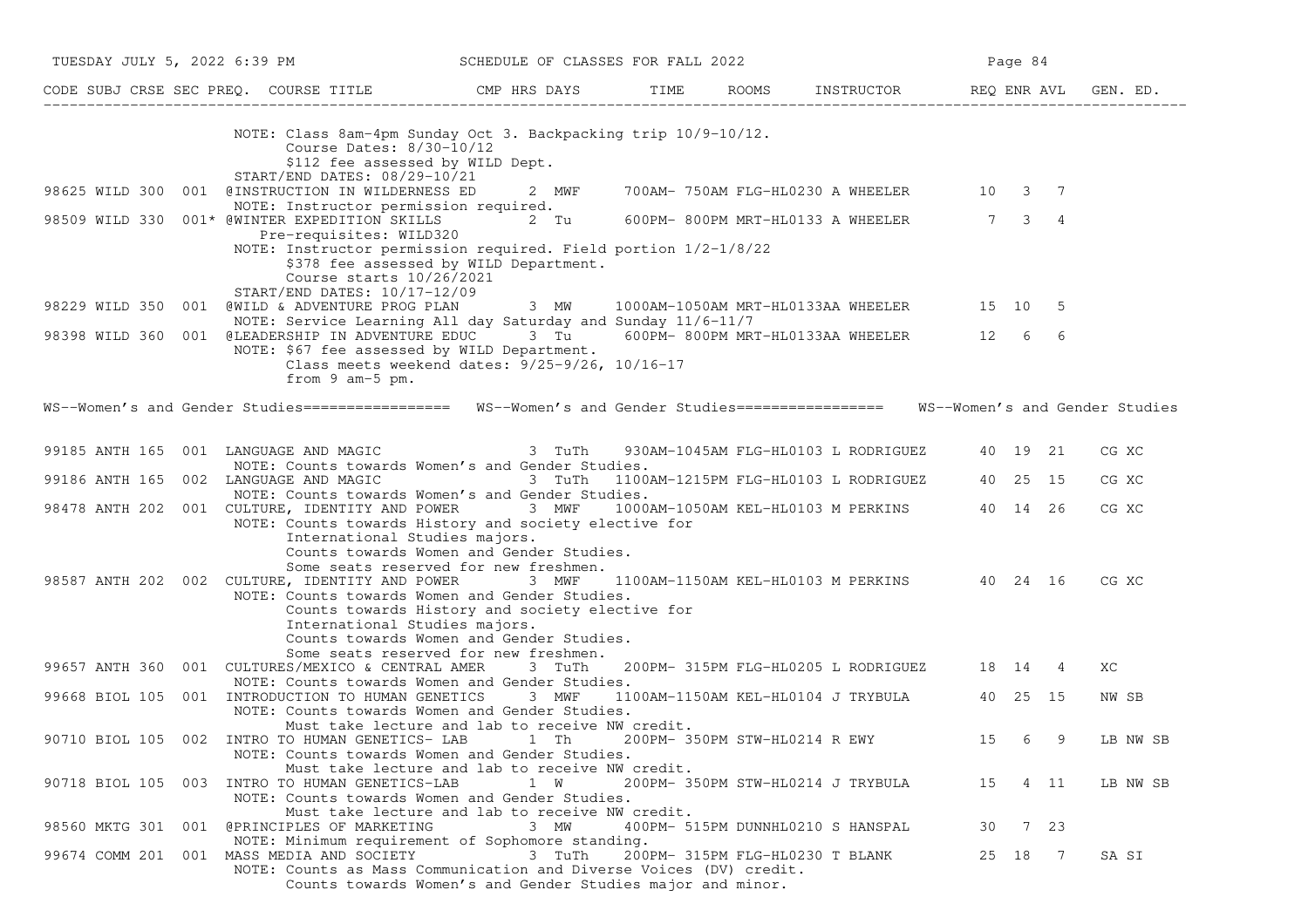|                                            |  | TUESDAY JULY 5, 2022 6:39 PM                                                                                                                                                                                                                                                                                                                   | SCHEDULE OF CLASSES FOR FALL 2022 |                                     |  |                                                                 |      | Page 85      |   |       |  |
|--------------------------------------------|--|------------------------------------------------------------------------------------------------------------------------------------------------------------------------------------------------------------------------------------------------------------------------------------------------------------------------------------------------|-----------------------------------|-------------------------------------|--|-----------------------------------------------------------------|------|--------------|---|-------|--|
|                                            |  | CODE SUBJ CRSE SEC PREQ. COURSE TITLE THE ROOMS INSTRUCTOR REQ ENR AVL GEN. ED.                                                                                                                                                                                                                                                                |                                   |                                     |  |                                                                 |      |              |   |       |  |
|                                            |  | Counts towards Journalism minor.<br>98833 COMM 206 001 BUSINESS & PROF COMMUNICATION 3 TuTh 200PM-315PM KEL-HL0105 L MOERSCHELL 25 5 20                                                                                                                                                                                                        |                                   |                                     |  |                                                                 |      |              |   | SI    |  |
|                                            |  | NOTE: Counts as Business and Professional credit. Counts towards<br>Women's & Gender Studies major and minor.                                                                                                                                                                                                                                  |                                   |                                     |  |                                                                 |      |              |   |       |  |
|                                            |  | 99950 COMM 307 OL1 ART OF LEADERSHIP COMM 3                                                                                                                                                                                                                                                                                                    |                                   |                                     |  | TBA L MOERSCHELL                                                |      | 25 25 CLOSED |   |       |  |
|                                            |  | NOTE: Delivered online. Instruction and interaction occurs online<br>with the Learning Management System, Moodle. There are no<br>requirements for face to face meetings, onsite instruction,<br>or scheduled times to be online. However, proctored exams<br>may be required, either on campus or at a location<br>convenient to the student. |                                   |                                     |  |                                                                 |      |              |   |       |  |
| 99717 LITR 301 001 AMERICAN WRITERS        |  | Counts as Business and Professional credit.<br>NOTE: Counts towards Women and Gender Studies.                                                                                                                                                                                                                                                  | 3 MWF                             |                                     |  | 1100AM-1150AM FLG-HLTBA J FUNSTON 15 7 8                        |      |              |   | AС    |  |
|                                            |  | Taught with LITR 436<br>99718 LITR 302 001 BRIT WRIT: MAGIC REALISM<br>NOTE: Counts towards Women and Gender Studies.                                                                                                                                                                                                                          | 3 TuTh                            |                                     |  | 200PM- 315PM FLG-HL0210 C DORAN                                 |      | 25 14 11     |   | AC    |  |
|                                            |  |                                                                                                                                                                                                                                                                                                                                                |                                   |                                     |  |                                                                 |      |              |   |       |  |
|                                            |  |                                                                                                                                                                                                                                                                                                                                                |                                   |                                     |  |                                                                 |      |              |   |       |  |
|                                            |  | 99719 LITR 322 001 CHILDREN'S LITERATURE 3 MWF 1100AM-1150AM TBA TBA K GIBSON 10 10 CLOSED AC TA<br>100PM-150PM FLG-HL0103 K GIBSON 10 10 CLOSED AC TA 3 MWF 100PM-150PM FLG-HL0103 K GIBSON 10 10 CLOSED AC TA 9<br>10651 LITR 322                                                                                                            |                                   |                                     |  |                                                                 |      |              |   |       |  |
| 90652 LITR 322 CH2 CHILDREN'S LITERATURE   |  | NOTE: Childhood/Early Childhood Education and MST majors only.<br>NOTE: Childhood/Early Childhood Education and MST majors only.                                                                                                                                                                                                               | 3 MWF                             |                                     |  | and MST majors only.<br>100PM-150PM FLG-HL0103 K GIBSON 15 4 11 |      |              |   | AC TA |  |
|                                            |  | 99015 LITR 323 001 YOUNG ADULT LITERATURE 3 MWF                                                                                                                                                                                                                                                                                                |                                   |                                     |  | 1000AM-1050AM FLG-HL0210 J DONAHUE                              |      | 25 17 8      |   |       |  |
| 90618 LITR 324 VIR CRIME/DETECTIVE FICTION |  | NOTE: FW or equivalent required. Counts towards Women's & Gender<br>Studies major and minor.<br>NOTE: Taught Virtually. This class is for Criminal Justice Studies<br>majors and minors, Film Studies minors and Women's & Gender                                                                                                              | $3 \tW$                           |                                     |  | 530PM-810PM VIR TBA L WILSON 10 10 CLOSED AC                    |      |              |   |       |  |
|                                            |  | Studies majors and minors.                                                                                                                                                                                                                                                                                                                     |                                   |                                     |  |                                                                 |      |              |   |       |  |
| 90619 LITR 324 VR1 CRIME/DETECTIVE FICTION |  |                                                                                                                                                                                                                                                                                                                                                | <b>W</b><br>3 W                   |                                     |  | 530PM-810PM VIR TBA L WILSON 12 13 CLOSED AC                    |      |              |   |       |  |
|                                            |  | NOTE: Taught Virtually. Instructor Permission Required.<br>99721 LITR 355 001 GNDR & LIT: SEX, SCIENCE, SOC 3 MWF 100PM-150PM FLG-HL0236 L STANAVAGE 15 8 7                                                                                                                                                                                    |                                   |                                     |  |                                                                 |      |              |   | AC    |  |
|                                            |  | NOTE: Counts as British Literature and Post 1900 credit.<br>Taught with LITR 413.                                                                                                                                                                                                                                                              |                                   |                                     |  |                                                                 |      |              |   |       |  |
|                                            |  | 90077 LITR 436 001* AMERICAN REALISM & NATURALISM 3 MWF<br>Pre-requisites: LITR200 or LITR201 and LITR300                                                                                                                                                                                                                                      |                                   |                                     |  | 1100AM-1150AM TBA TBA J FUNSTON                                 |      | 10 7 3       |   |       |  |
|                                            |  | NOTE: Taught with LITR 301. Counts for American Lit and Pre-1900.                                                                                                                                                                                                                                                                              |                                   |                                     |  |                                                                 |      |              |   |       |  |
|                                            |  | Counts towards Women and Gender Studies.                                                                                                                                                                                                                                                                                                       |                                   |                                     |  |                                                                 |      |              |   | AH TH |  |
|                                            |  | 98675 HIST 201 001 THE UNITED STATES TO 1877 3 TuTh 1100AM-1215PM KEL-HL0105 G WELCH 30 25 5<br>90068 HIST 305 001 MODERN AMERICAN WOMEN 3 TuTh 930AM-1045AM FLG-HL0230 G WELCH 25 20 5<br>NOTE: Women and Gender Studies majors only.                                                                                                         |                                   |                                     |  |                                                                 |      |              |   | AH TH |  |
| 99997 HIST 305 JCC MODERN AMERICAN WOMEN   |  |                                                                                                                                                                                                                                                                                                                                                | <b>W</b> 3 M                      | 400PM- 630PM SAT-HL0201 G WELCH     |  |                                                                 | 12 6 |              | 6 | AH TH |  |
|                                            |  | 90069 HIST 350 001 PRACTICING PUBLIC HISTORY                                                                                                                                                                                                                                                                                                   | 3 Tu                              | 330PM- 600PM SAT-HL0319 S IMAI      |  |                                                                 | 12   | 6            | 6 |       |  |
|                                            |  | 98213 HIST 379 001 HISTORY OF NEW YORK STATE<br>NOTE: Minimum of Sophomore standing required.<br>Counts towards Women and Gender Studies.                                                                                                                                                                                                      | 3 MW                              | 200PM- 315PM FLG-HL0230 G WELCH     |  |                                                                 | 25   | 9 16         |   |       |  |
| 99716 LANG 296 001                         |  | EUROPEAN LANG&CULT: FRENCH CASE                                                                                                                                                                                                                                                                                                                | 3 TuTh                            | 1100AM-1215PM FLG-HL0233 M CATEL    |  |                                                                 | 21   | 3 18         |   | CG WC |  |
|                                            |  | NOTE: Counts towards Women and Gender Studies.<br>98123 SPAN 304 001 CULTURES OF LATIN AMERICA<br>NOTE: Assumes completion of SPAN 204 or equivalent.                                                                                                                                                                                          | 3 TuTh                            | 1100AM-1215PM FLG-HL0240 L TREVIZAN |  |                                                                 | 21   | 5 16         |   | XC    |  |
|                                            |  | Counts towards Women and Gender Studies.                                                                                                                                                                                                                                                                                                       |                                   |                                     |  |                                                                 |      |              |   |       |  |
|                                            |  | 98799 SPAN 461 001 LATIN AMERICAN NARRATIVE                                                                                                                                                                                                                                                                                                    | 3 MW                              | 300PM- 415PM MRY-HL0225 L TREVIZAN  |  |                                                                 | 15   | 4 11         |   | AС    |  |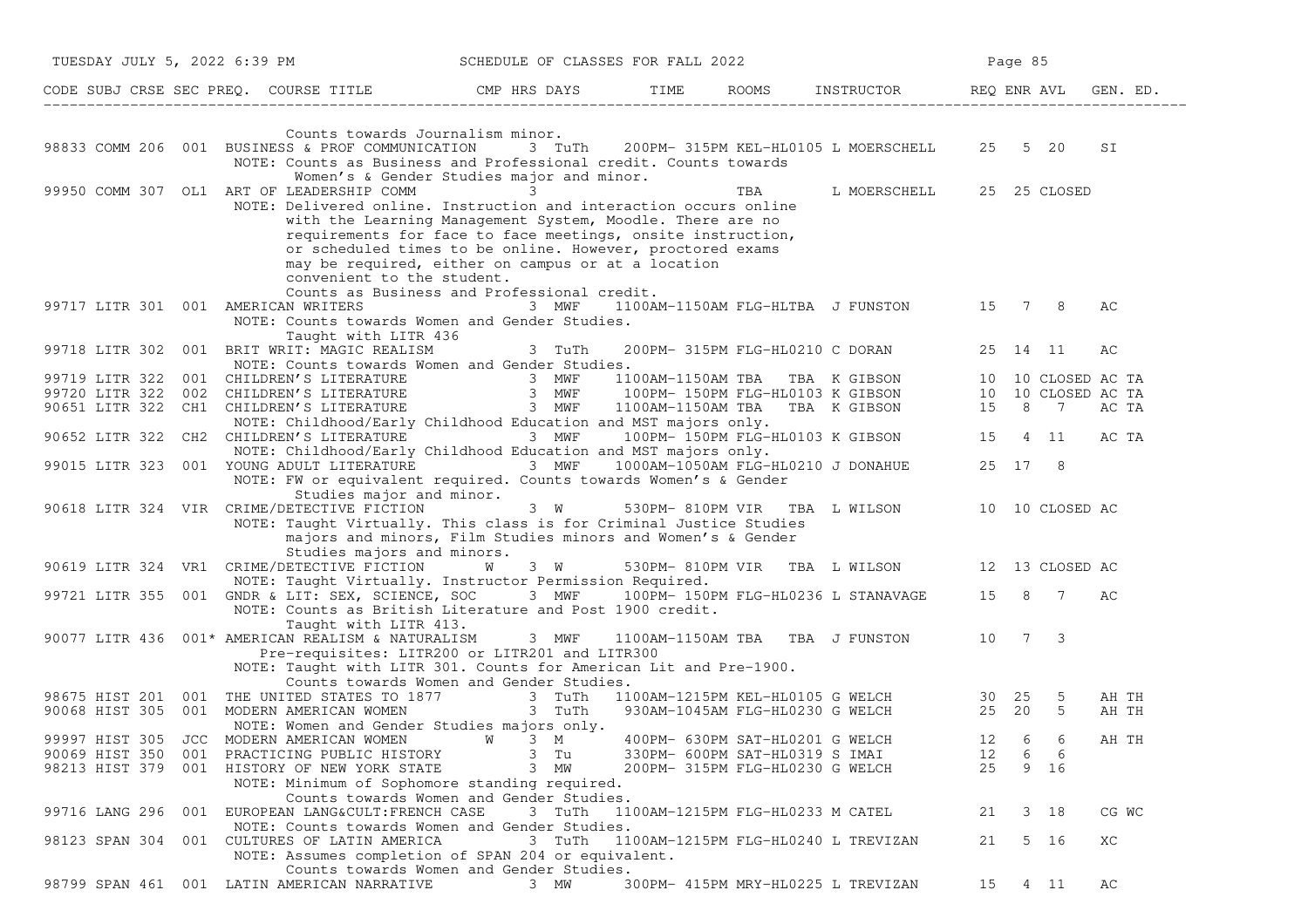| TUESDAY JULY 5, 2022 6:39 PM SCHEDULE OF CLASSES FOR FALL 2022                                                                                                                                                                                                              |                                                 |                   |                                 |                                                              | Page 86  |                    |       |
|-----------------------------------------------------------------------------------------------------------------------------------------------------------------------------------------------------------------------------------------------------------------------------|-------------------------------------------------|-------------------|---------------------------------|--------------------------------------------------------------|----------|--------------------|-------|
|                                                                                                                                                                                                                                                                             |                                                 |                   |                                 |                                                              |          |                    |       |
| NOTE: Assumes completion of SPAN 306 and SPAN 308<br>90090 POLS 200 001 POLITICAL IDEAS 1999 10 100000 4 2000 4 200000 100000 90000 540000 100000 90000 90000 1000<br>199738 PSYC 321 002* PSYCHOLOGY OF ADOLESCENCE 3 TuTh 200000 315PM KEL-HL0106 J FRYER 95 46 CLOSED SA |                                                 |                   |                                 |                                                              |          |                    |       |
| Pre-requisites: PSYC100 or PSYC220<br>NOTE: Counts towards Women and Gender Studies.                                                                                                                                                                                        |                                                 |                   |                                 |                                                              |          |                    |       |
| 98423 SOCI 305 001 SOCIOLOGY OF THE FAMILY 3 W 300PM- 530PM SAT-HL0319 H SULLIVAN-CATL 28 11 17<br>99125 SOCI 325 001* SOCIOLOGY OF HUMAN SERVICES 3 MW 200PM- 315PM SAT-HL0200 L DIAMOND-BROWN 28 24 4<br>Pre-requisites: SOCI101                                          |                                                 |                   |                                 |                                                              |          |                    |       |
| 90695 SOCI 390 R01* SOCIOLOGY OF MENTAL HEALTH R 3 TuTh<br>Pre-requisites: SOCI101 or SOCI103 or SOCI325<br>NOTE: This course at the Riverview Correctional Facility<br>and is not open to students on campus.<br>START/END DATES: 08/29-12/16                              |                                                 |                   |                                 | 800AM-915AM VIR TBA L DIAMOND-BROWN 5 0 5                    |          |                    |       |
| 90101 SOCI 390 VR1* SOCIOLOGY OF MENTAL HEALTH<br>Pre-requisites: SOCI101 or SOCI103 or SOCI325<br>NOTE: Taught virtually.                                                                                                                                                  | 3 TuTh                                          |                   |                                 | 800AM- 915AM VIR TBA L DIAMOND-BROWN 23 23 CLOSED            |          |                    |       |
| 99372 SOCI 475 001* SENIOR SEMINAR<br>Pre-requisites: SOCI101 or SOCI103 and SOCI300 or SOCI345 and SOCI315 and SOCI210 or SOCI220<br>NOTE: Instructor permission required.                                                                                                 |                                                 |                   |                                 | 3 Th 500PM-730PM SAT-HL0319 H SULLIVAN-CATL 7 9 CLOSED SI WI |          |                    |       |
| 90682 SOCI 475 003* SENIOR SEMINAR<br>Pre-requisites: SOCI101 or SOCI103 and SOCI300 or SOCI345 and SOCI210 and SOCI220 or SOCI315                                                                                                                                          | 3 Th                                            |                   |                                 | 500PM-730PM SAT-HL0319 H SULLIVAN-CATL 5 0 5                 |          |                    | SI WI |
| NOTE: Restricted to Women's and Gender Studies majors only.<br>98259 DRAM 312 001 HISTORY OF THE THEATRE I<br>NOTE: Counts toward Classical Studies minor.                                                                                                                  |                                                 |                   |                                 | 3 TuTh 1100AM-1215PM KEL-HL0101 J SUSSMAN 24 17 7            |          |                    | TH WC |
| COunts towards Women and Gender's Studies.<br>90657 WMST 360 001* FEMINIST RESEARCH METHODS 3 Tu 330PM-600PM TBA TBA S IMAI 5 1 4<br>Pre-requisites: WMST100                                                                                                                |                                                 |                   |                                 |                                                              |          |                    | WΙ    |
| XR--Cross-Registration Courses================ XR--Cross-Registration Courses=============== XR--Cross-Registration Courses                                                                                                                                                 |                                                 |                   |                                 |                                                              |          |                    |       |
| AC--Aesthetic-Critical-Discrim==================AC--Aesthetic-Critical-Discrim=================== AC--Aesthetic-Critical-Discrim                                                                                                                                            |                                                 |                   |                                 |                                                              |          |                    |       |
| 99655 ANTH 358 001* X-CULTURAL APPROACHES TO ART 3 MW 200PM-315PM MVC-HL0129 M PERKINS 20 6 14<br>Pre-requisites: ANTH202 or ARTH100 or ARTH101 or ARTH102<br>NOTE: Cross listed with ARTH 358                                                                              |                                                 |                   |                                 |                                                              |          |                    | AC XC |
| 99903 ARTH 358 001* X-CULTURAL APPROACH TO ART<br>Pre-requisites: ANTC102 or ANTC202 or ARTH101 or ARTH100 or ARTH102<br>NOTE: Cross listed with ANTH 358                                                                                                                   |                                                 |                   |                                 | 3 MW 200PM-315PM MVC-HL0129 M PERKINS 20 10 10               |          |                    | AC XC |
| 98636 EDLS 306 B11* LITERACY FOUNDATIONS<br>Pre-requisites: EDLS201 and EDLS207<br>NOTE: BA Childhood/Early Childhood. Must also register for EDLS                                                                                                                          | 3 MWF<br>314, EDUC 308, EDUC 411, and EDUC 320. |                   |                                 | 800AM-850AM SAT-HL0300 S THOMAS 0 16 CLOSED AC               |          |                    |       |
| 99717 LITR 301 001 AMERICAN WRITERS<br>NOTE: Counts towards Women and Gender Studies.<br>Taught with LITR 436                                                                                                                                                               | 3 MWF                                           |                   |                                 | 1100AM-1150AM FLG-HLTBA J FUNSTON                            | 15       | 7 8                | AС    |
| 99718 LITR 302 001 BRIT WRIT: MAGIC REALISM<br>NOTE: Counts towards Women and Gender Studies.                                                                                                                                                                               | 3 TuTh                                          |                   | 200PM- 315PM FLG-HL0210 C DORAN |                                                              | 25 14 11 |                    | AС    |
| 90074 LITR 303 001 WORLD WRITERS: ALT HISTORIES<br>NOTE: Taught with LITR 453.                                                                                                                                                                                              | 3 MW                                            | 330PM- 445PM TBA  |                                 | TBA D MAUS                                                   | 15       | 2 13               | АC    |
| 99719 LITR 322 001 CHILDREN'S LITERATURE                                                                                                                                                                                                                                    | 3 MWF                                           | 1100AM-1150AM TBA |                                 | TBA K GIBSON                                                 |          | 10 10 CLOSED AC TA |       |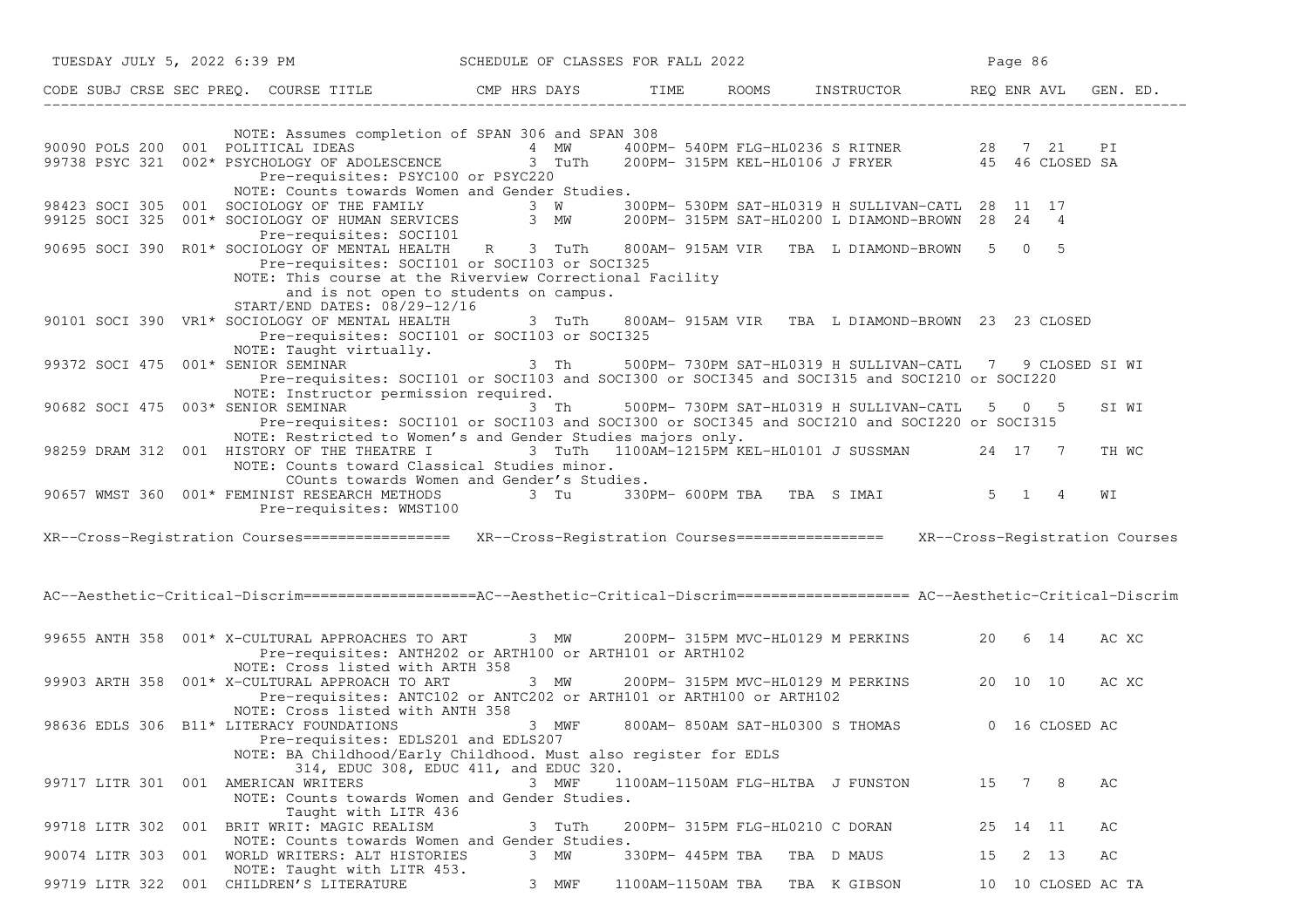|                |     |                                             |                                                                                                |   |        | TUESDAY JULY 5, 2022 6:39 PM SCHEDULE OF CLASSES FOR FALL 2022                                                                                                                                                                                                                                                                        |                                 |                                                                                                                                                                                                                                     |       | Page 87 |                     |                         |       |
|----------------|-----|---------------------------------------------|------------------------------------------------------------------------------------------------|---|--------|---------------------------------------------------------------------------------------------------------------------------------------------------------------------------------------------------------------------------------------------------------------------------------------------------------------------------------------|---------------------------------|-------------------------------------------------------------------------------------------------------------------------------------------------------------------------------------------------------------------------------------|-------|---------|---------------------|-------------------------|-------|
|                |     |                                             |                                                                                                |   |        | CODE SUBJ CRSE SEC PREQ. COURSE TITLE THE CMP HRS DAYS TIME                                                                                                                                                                                                                                                                           |                                 | ROOMS INSTRUCTOR REQ ENR AVL GEN. ED.                                                                                                                                                                                               |       |         |                     |                         |       |
|                |     |                                             |                                                                                                |   |        |                                                                                                                                                                                                                                                                                                                                       |                                 | 99720 LITR 322 002 CHILDREN'S LITERATURE 3 MWF 100PM-150PM FLG-HL0103 K GIBSON 10 10 CLOSED AC TA<br>90651 LITR 322 CH1 CHILDREN'S LITERATURE 3 MWF 1100AM-1150AM TBA TBA K GIBSON 15 8 7 AC TA                                     |       |         |                     |                         |       |
|                |     |                                             |                                                                                                |   |        |                                                                                                                                                                                                                                                                                                                                       |                                 |                                                                                                                                                                                                                                     |       |         |                     |                         |       |
|                |     |                                             | 90652 LITR 322 CH2 CHILDREN'S LITERATURE 3 MWF                                                 |   |        | NOTE: Childhood/Early Childhood Education and MST majors only.<br>NOTE: Childhood/Early Childhood Education and MST majors only.                                                                                                                                                                                                      |                                 | 100PM-150PM FLG-HL0103 K GIBSON 15 4 11                                                                                                                                                                                             |       |         |                     | AC TA                   |       |
|                |     |                                             |                                                                                                |   |        | NOTE: This class is offered at Riverview Correctional Facility and                                                                                                                                                                                                                                                                    |                                 | 90691 LITR 324 R01 CRIME/DETECTIVE FICTION R 3 W 530PM-810PM VIR TBA LWILSON 5 0 5                                                                                                                                                  |       |         |                     | АC                      |       |
|                |     | 90618 LITR 324 VIR CRIME/DETECTIVE FICTION  | not open to students on campus.                                                                |   | 3 W    | NOTE: Taught Virtually. This class is for Criminal Justice Studies<br>majors and minors, Film Studies minors and Women's & Gender                                                                                                                                                                                                     |                                 | 530PM-810PM VIR TBA L WILSON 10 10 CLOSED AC                                                                                                                                                                                        |       |         |                     |                         |       |
|                |     | 90619 LITR 324 VR1 CRIME/DETECTIVE FICTION  | Studies majors and minors.                                                                     | W | 3 W    | NOTE: Taught Virtually. Instructor Permission Required.                                                                                                                                                                                                                                                                               |                                 | 530PM-810PM VIR TBA L WILSON 12 13 CLOSED AC                                                                                                                                                                                        |       |         |                     |                         |       |
|                |     |                                             |                                                                                                |   |        | NOTE: Counts as British Literature and Post 1900 credit.                                                                                                                                                                                                                                                                              |                                 | 99721 LITR 355 001 GNDR & LIT: SEX, SCIENCE, SOC 3 MWF 100PM-150PM FLG-HL0236 L STANAVAGE 15 8                                                                                                                                      |       |         | $\overline{7}$      | АC                      |       |
|                |     | 90075 LITR 371 001 CLASSICAL HERITAGE       | Taught with LITR 413.<br>98799 SPAN 461 001 LATIN AMERICAN NARRATIVE 3 MW                      |   | 3 TuTh |                                                                                                                                                                                                                                                                                                                                       |                                 | 930AM-1045AM TBA TBA A STEINBERG<br>300PM- 415PM MRY-HL0225 L TREVIZAN                                                                                                                                                              |       |         | 25 10 15<br>15 4 11 | AC WI<br>AС             |       |
| 90240 MUCH 323 |     |                                             | NOTE: Assumes completion of SPAN 306 and SPAN 308<br>001* MSC HIST III: MUSIC SINCE 1900 3 MWF |   |        | Pre-requisites: MUCT203 and MUCT204 or MUCB203 and MUCB204                                                                                                                                                                                                                                                                            |                                 | 900AM- 950AM BIS-HLC323 E BROOKS 22 22 CLOSED AC                                                                                                                                                                                    |       |         |                     |                         |       |
| 90241 MUCH 323 |     |                                             | 002* MSC HIST III: MUSIC SINCE 1900                                                            |   | 3 MWF  | Pre-requisites: MUCT203 and MUCT204 or MUCB203 and MUCB204                                                                                                                                                                                                                                                                            |                                 | 1000AM-1050AM BIS-HLC323 E BROOKS 22 21                                                                                                                                                                                             |       |         | 1                   | AC                      |       |
| 90242 MUCH 323 |     |                                             | 003* MSC HIST III: MUSIC SINCE 1900                                                            |   | 3 MWF  | Pre-requisites: MUCT203 and MUCT204 or MUCB203 and MUCB204                                                                                                                                                                                                                                                                            |                                 | 1200PM-1250PM BIS-HLC323 E BROOKS                                                                                                                                                                                                   |       |         | 22 22 CLOSED AC     |                         |       |
|                |     |                                             | 90384 MUCH 323 004* MSC HIST III: MUSIC SINCE 1900                                             |   | 3 MWF  | Pre-requisites: MUCT203 and MUCT204 or MUCB203 and MUCB204                                                                                                                                                                                                                                                                            |                                 | 1200PM-1250PM SCH-HLA323 J HUNTER                                                                                                                                                                                                   | 22 14 |         | 8                   | AС                      |       |
|                |     |                                             |                                                                                                |   |        |                                                                                                                                                                                                                                                                                                                                       |                                 | 90775 MULH 101 001 CRANE LIVE!<br>90041 DANC 320 001 20TH/21ST CENTURY DANCE HIST 3 TuTh 1230PM-1250PM BIS-HLC224 A HENDRICKSON 25 3 22<br>98612 DRAM 210 001 INTERP & ANALYSIS PLAYS 3 TuTh 930AM-1045AM DUNNHL0206 J PECORA 24 17 |       |         |                     | AC TA<br>AC WI<br>AC TA |       |
|                |     |                                             |                                                                                                |   |        |                                                                                                                                                                                                                                                                                                                                       |                                 | AE--Aesthetic-Experiential========================AE--Aesthetic-Experiential======================= AE--Aesthetic-Experiential                                                                                                      |       |         |                     |                         |       |
|                |     |                                             |                                                                                                |   |        |                                                                                                                                                                                                                                                                                                                                       |                                 |                                                                                                                                                                                                                                     |       |         |                     |                         |       |
|                |     | 98744 ARTS 110 001 FOUNDATIONS OF DRAWING I |                                                                                                |   | 4 MW   | NOTE: \$100 Art studio fee assessed by the Art Department.                                                                                                                                                                                                                                                                            |                                 | 900AM-1150AM SAT-HL0122 D JOHNS 25 13 12                                                                                                                                                                                            |       |         |                     |                         | AE TA |
|                |     | 90681 ARTS 110 002 FOUNDATIONS OF DRAWING I |                                                                                                |   | 4 TuTh | NOTE: \$100 Art studio fee assessed by the Art Department.                                                                                                                                                                                                                                                                            |                                 | 100PM-350PM SAT-HL0122 N INFANTE 25 11 14                                                                                                                                                                                           |       |         |                     |                         | AE TA |
|                |     |                                             |                                                                                                |   |        | NOTE: \$100 Art studio fee assessed by the Art Department.                                                                                                                                                                                                                                                                            |                                 | 98571 ARTS 110 003 FOUNDATIONS OF DRAWING I 4 TuTh 930AM-1215PM SAT-HL0122 M YEOMANS                                                                                                                                                |       |         | 25 7 18             |                         | AE TA |
|                |     | 99037 ARTS 110 OL1 FOUNDATIONS OF DRAWING I | convenient to the student.                                                                     |   |        | $4\overline{ }$<br>NOTE: Delivered online. Instruction and interaction occurs online<br>within the Learning Management System, Moodle. There are no<br>requirements for face-to-face meetings, onsite instruction,<br>or scheduled times to be online. However, proctored exams<br>may be required, either on campus or at a location | ONLINE                          | F SCHATZ                                                                                                                                                                                                                            |       |         | 20 20 CLOSED AE TA  |                         |       |
| 99302 ARTS 120 |     | 002 COLOR & DESIGN                          |                                                                                                |   | 4 MW   | NOTE: \$100 Art studio fee assessed by the Art Department.                                                                                                                                                                                                                                                                            |                                 | 200PM- 450PM SAT-HL0225 M YEOMANS                                                                                                                                                                                                   |       |         | 25 13 12            |                         | AE TA |
| 98753 ARTS 120 | 003 | COLOR & DESIGN                              |                                                                                                |   | 4 TuTh | NOTE: \$100 Art studio fee assessed by the Art Department.                                                                                                                                                                                                                                                                            | 930AM-1215PM SAT-HL0225 D JOHNS |                                                                                                                                                                                                                                     | 25    |         | 11 14               |                         | AE TA |
| 99528 ARTS 120 |     | OL1 COLOR & DESIGN                          |                                                                                                |   | 4      |                                                                                                                                                                                                                                                                                                                                       | ONLINE                          | M LEUTHOLD                                                                                                                                                                                                                          |       | 25 21   | 4                   | AE TA                   |       |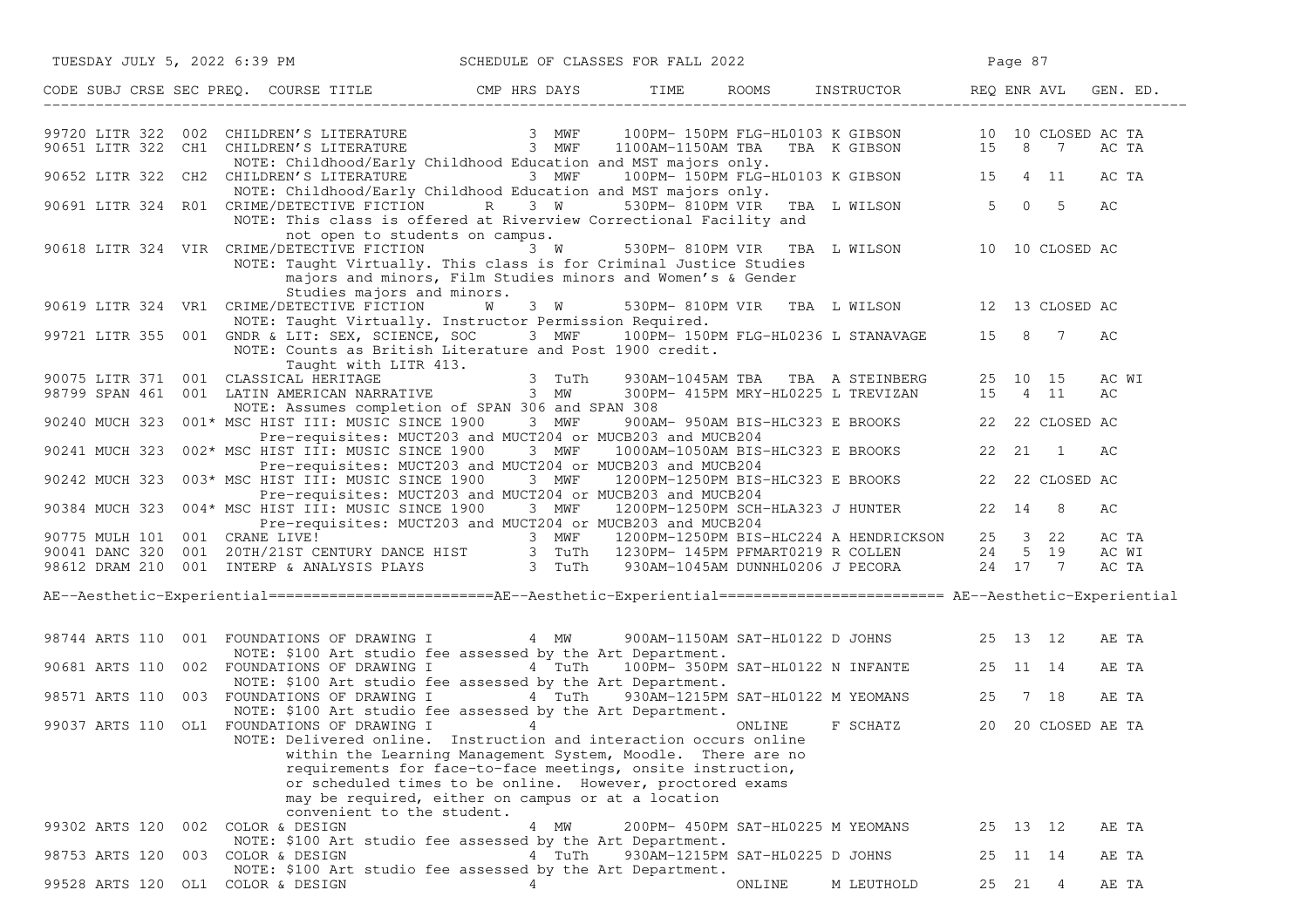|                | TUESDAY JULY 5, 2022 6:39 PM                                                                                                                                                                                                                                                                                                                                                                                               | SCHEDULE OF CLASSES FOR FALL 2022                                                                               |     |                               |                                                                                                                                                                             | Page 88        |                     |          |
|----------------|----------------------------------------------------------------------------------------------------------------------------------------------------------------------------------------------------------------------------------------------------------------------------------------------------------------------------------------------------------------------------------------------------------------------------|-----------------------------------------------------------------------------------------------------------------|-----|-------------------------------|-----------------------------------------------------------------------------------------------------------------------------------------------------------------------------|----------------|---------------------|----------|
|                | CODE SUBJ CRSE SEC PREQ. COURSE TITLE CMP HRS DAYS TIME ROOMS INSTRUCTOR REQ ENR AVL                                                                                                                                                                                                                                                                                                                                       |                                                                                                                 |     |                               |                                                                                                                                                                             |                |                     | GEN. ED. |
|                | NOTE: Delivered online. Instruction and interaction occurs online<br>within the Learning Management System, Moodle. There are no<br>requirements for face-to-face meetings, onsite instruction<br>or scheduled times to be online. However, proctored exams<br>may be required either on campus or at a location convenient<br>to the student.                                                                             |                                                                                                                 |     |                               |                                                                                                                                                                             |                |                     |          |
| 98782 ARTS 130 | 001<br>THREE DIMENSIONAL DESIGN<br>NOTE: \$100 Art studio fee assessed by the Art Department.                                                                                                                                                                                                                                                                                                                              | 4 MW                                                                                                            |     |                               | 515PM- 805PM SAT-HL0121 L FAIR-SCHULZ                                                                                                                                       | 18             | 8 10                | AE TA    |
| 90019 ARTS 130 | 002 THREE DIMENSIONAL DESIGN<br>NOTE: \$100 Art studio fee assessed by the Art Department.                                                                                                                                                                                                                                                                                                                                 | 4 MW 900AM-1150AM SAT-HL0121 E PAIGE 18                                                                         |     |                               |                                                                                                                                                                             |                | 3 15                | AE TA    |
| 99712 ID       | 566 OL1 @TEACH TRAIN WITH SIMS & GAME<br>NOTE: Delivered online. Instruction and interaction occurs online<br>within the Learning Management System, Moodle. There are no<br>requirements for face-to-face meetings, onsite instruction,<br>or scheduled times to be online. However, proctored exams<br>may be required, either on campus or at a location                                                                | $\overline{3}$                                                                                                  |     | ONLINE                        | A BETRUS                                                                                                                                                                    | 20             | 5 15                | AЕ       |
| 98988 COMP 202 | convenient to the student.<br>001 INTRO TO CREATIVE WRITING                                                                                                                                                                                                                                                                                                                                                                | 4 TuTh                                                                                                          |     |                               | 900AM-1040AM FLG-HL0210 B LANDRY 22 9 13<br>200PM- 340PM MVC-HLTBA B LANDRY 22 8 14<br>200PM- 340PM MRY-HL0253 S DEGHETT 17 15 2<br>200PM- 340PM MRY-HL0253 S DEGHETT 5 4 1 |                |                     | AE TA WI |
| 99315 COMP 202 |                                                                                                                                                                                                                                                                                                                                                                                                                            |                                                                                                                 |     |                               |                                                                                                                                                                             |                |                     | AE TA WI |
| 98845 COMP 202 |                                                                                                                                                                                                                                                                                                                                                                                                                            |                                                                                                                 |     |                               |                                                                                                                                                                             |                |                     | AE TA WI |
| 99909 COMP 202 |                                                                                                                                                                                                                                                                                                                                                                                                                            |                                                                                                                 |     |                               |                                                                                                                                                                             |                |                     | AE TA WI |
| 90034 COMP 302 | 001 INTRO TO CREATIVE WRITING $\begin{array}{ccccc} 4 & \text{Tuth} & 4 & \text{Tuth} \\ 002 & \text{INTRO TO CREATIVE WRITING} & 4 & \text{Tuth} \\ 003 & \text{INTRO TO CREATIVE WRITING} & 4 & \text{MW} \\ \text{HNR} & \text{INTRO TO CREATIVE WRITING} & 4 & \text{MW} \\ \text{NOTE: Honors students only} & 4 & \text{Tuth} \\ 001* FICTION WORKSIO & & 4 & \text{Tuth} \\ \end{array}$<br>Pre-requisites: COMP202 |                                                                                                                 |     |                               | 200PM- 340PM MRY-HL0253 S DEGHETT 16                                                                                                                                        |                | $\overline{7}$<br>9 | AE WI    |
|                | NOTE: Taught with COMP 412                                                                                                                                                                                                                                                                                                                                                                                                 |                                                                                                                 |     |                               |                                                                                                                                                                             |                |                     |          |
| 99454 COMP 303 | 001* POETRY WORKSHOP I<br>Pre-requisites: COMP202                                                                                                                                                                                                                                                                                                                                                                          | 4 TuTh                                                                                                          |     |                               | 1100AM-1240PM FLG-HL0213 B LANDRY                                                                                                                                           | 20             | 4 16                | AE WI    |
| 90166 MUAP 320 | 001 @WEST AFRICAN DRUM & DANCE ENS 1 Tu                                                                                                                                                                                                                                                                                                                                                                                    |                                                                                                                 |     |                               | 400PM- 520PM BIS-HLC123 J HUNTER                                                                                                                                            | 25 7 18        |                     | AЕ       |
| 90167 MUAP 336 |                                                                                                                                                                                                                                                                                                                                                                                                                            |                                                                                                                 | TBA | TBA                           | TBA C GREV 16 8 8                                                                                                                                                           |                |                     | AЕ       |
| 90168 MUAP 338 | 001 @SAXOPHONE QUARTETS 1<br>001 @REPERTORY PERCUSSION ENSEMBLE 1 TuTh                                                                                                                                                                                                                                                                                                                                                     |                                                                                                                 |     |                               |                                                                                                                                                                             |                |                     | AЕ       |
| 90169 MUAP 340 | 001 GCRANE TRUMPET ENSEMBLE 1 F<br>001 GCRANE MARIMBA ENSEMBLE 1 Tu<br>001 GCRANE CHORUS 0.5 W<br>001 GCRANE CHORUS 0.5 MWF<br>001 GHOSMER CHOIR 0.5 MWF                                                                                                                                                                                                                                                                   |                                                                                                                 |     |                               | 1200PM-1250PM BIS-HLC119 J PETERCSAK 8 3 5<br>300PM- 420PM BIS-HLC119 D DESHLER 40 4 36                                                                                     |                |                     | АE       |
|                |                                                                                                                                                                                                                                                                                                                                                                                                                            |                                                                                                                 |     |                               | 100PM- 150PM BIS-HLC119 J PETERCSAK 5 1                                                                                                                                     |                | $\overline{4}$      |          |
| 90170 MUAP 341 |                                                                                                                                                                                                                                                                                                                                                                                                                            |                                                                                                                 |     |                               | 600PM- 720PM BIS-HLC143 J FRANCOM                                                                                                                                           |                |                     | AЕ       |
| 90171 MUAP 350 |                                                                                                                                                                                                                                                                                                                                                                                                                            |                                                                                                                 |     |                               |                                                                                                                                                                             | 250 173        | 77                  | AЕ       |
| 90173 MUAP 356 |                                                                                                                                                                                                                                                                                                                                                                                                                            |                                                                                                                 |     |                               | 200PM- 250PM BIS-HLC143 J FRANCOM                                                                                                                                           | 100 37         | 63                  | AЕ       |
| 90516 MUAP 357 | NOTE: Co-registration in MUAP 350 required.<br>001 @ECLECTIC ENSEMBLE                                                                                                                                                                                                                                                                                                                                                      | $0.5$ MWF                                                                                                       |     |                               | 200PM- 250PM BIS-HLC107 N KLYKKEN                                                                                                                                           | 40 27 13       |                     | АE       |
|                | NOTE: Co-registration in MUAP 350 required.                                                                                                                                                                                                                                                                                                                                                                                |                                                                                                                 |     |                               |                                                                                                                                                                             |                |                     |          |
| 90174 MUAP 358 | 001 @CRANE CONCERT CHOIR                                                                                                                                                                                                                                                                                                                                                                                                   | $0.5$ TuTh                                                                                                      |     |                               | 1230PM- 145PM BIS-HLC143 N KLYKKEN                                                                                                                                          | 100 56 44      |                     | АE       |
|                | NOTE: Co-registration in MUAP 350 required.                                                                                                                                                                                                                                                                                                                                                                                |                                                                                                                 |     |                               |                                                                                                                                                                             |                |                     |          |
| 90175 MUAP 360 | 001 CHAMBER ORCHESTRA                                                                                                                                                                                                                                                                                                                                                                                                      | and the state of the state of the state of the state of the state of the state of the state of the state of the |     | 400PM- 550PM BIS-HLC119 C LAI | 50                                                                                                                                                                          |                | 5 45                | АE       |
| 90176 MUAP 362 | @CRANE SYM ORCH:WIND/PERC/HARP 1 TuTh<br>@CRANE SYM ORCH:VIOLIN 1 W<br>001                                                                                                                                                                                                                                                                                                                                                 |                                                                                                                 |     | 200PM- 350PM BIS-HLC143 C LAI |                                                                                                                                                                             | 75 1 74        |                     | АE       |
| 90177 MUAP 362 | 002                                                                                                                                                                                                                                                                                                                                                                                                                        |                                                                                                                 |     | 100PM- 150PM BIS-HLC107 C LAI |                                                                                                                                                                             |                |                     | AЕ       |
|                |                                                                                                                                                                                                                                                                                                                                                                                                                            | TuTh                                                                                                            |     | 200PM- 350PM BIS-HLC143       |                                                                                                                                                                             |                | 30 15 15            |          |
| 90178 MUAP 362 | @CRANE SYM ORCH: VIOLA<br>003                                                                                                                                                                                                                                                                                                                                                                                              | $1 \quad F$                                                                                                     |     | 200PM- 250PM SCH-HLA323 C LAI |                                                                                                                                                                             |                |                     | АE       |
|                |                                                                                                                                                                                                                                                                                                                                                                                                                            | TuTh                                                                                                            |     | 200PM- 350PM BIS-HLC143       |                                                                                                                                                                             | 30             | 9 21                |          |
|                | @CRANE SYM ORCH: CELLO<br>004                                                                                                                                                                                                                                                                                                                                                                                              | 1 TuTh                                                                                                          |     | 200PM- 350PM BIS-HLC143 C LAI |                                                                                                                                                                             |                |                     | АE       |
| 90179 MUAP 362 |                                                                                                                                                                                                                                                                                                                                                                                                                            |                                                                                                                 |     |                               |                                                                                                                                                                             |                |                     |          |
|                |                                                                                                                                                                                                                                                                                                                                                                                                                            | W                                                                                                               |     | 300PM- 350PM BIS-HLC123       |                                                                                                                                                                             | 30             | 6 24                |          |
| 90180 MUAP 362 | 005<br><b>@CRANE SYM ORCH: STRING BASS</b>                                                                                                                                                                                                                                                                                                                                                                                 | 1 TuTh                                                                                                          |     | 200PM- 350PM BIS-HLC143 C LAI |                                                                                                                                                                             |                |                     | AЕ       |
|                |                                                                                                                                                                                                                                                                                                                                                                                                                            | W                                                                                                               |     | 700PM- 750PM BIS-HLC107       |                                                                                                                                                                             | 30             | 2 28                |          |
| 90181 MUAP 363 | 001<br>@STRING QUARTETS                                                                                                                                                                                                                                                                                                                                                                                                    | $\mathbf 1$                                                                                                     | TBA | TBA                           | TBA L DOTY                                                                                                                                                                  | 4              | 4<br>CLOSED AE      |          |
| 90182 MUAP 363 | 002<br>@STRING QUARTETS                                                                                                                                                                                                                                                                                                                                                                                                    | $\mathbf 1$                                                                                                     | TBA | TBA                           | TBA<br>M GAGNON                                                                                                                                                             | $\overline{4}$ | 4<br>0              | AЕ       |
| 90183 MUAP 363 | 003<br>@STRING QUARTETS                                                                                                                                                                                                                                                                                                                                                                                                    | $\mathbf{1}$                                                                                                    | TBA | TBA                           | TBA<br>S TRAMPOSH                                                                                                                                                           | 4              | 0<br>4              | АE       |
| 90785 MUAP 363 | 004 @STRING QUARTETS                                                                                                                                                                                                                                                                                                                                                                                                       | $\mathbf{1}$                                                                                                    | TBA | TBA                           | TBA<br>STAFF                                                                                                                                                                | 4              | $\Omega$<br>4       | AE       |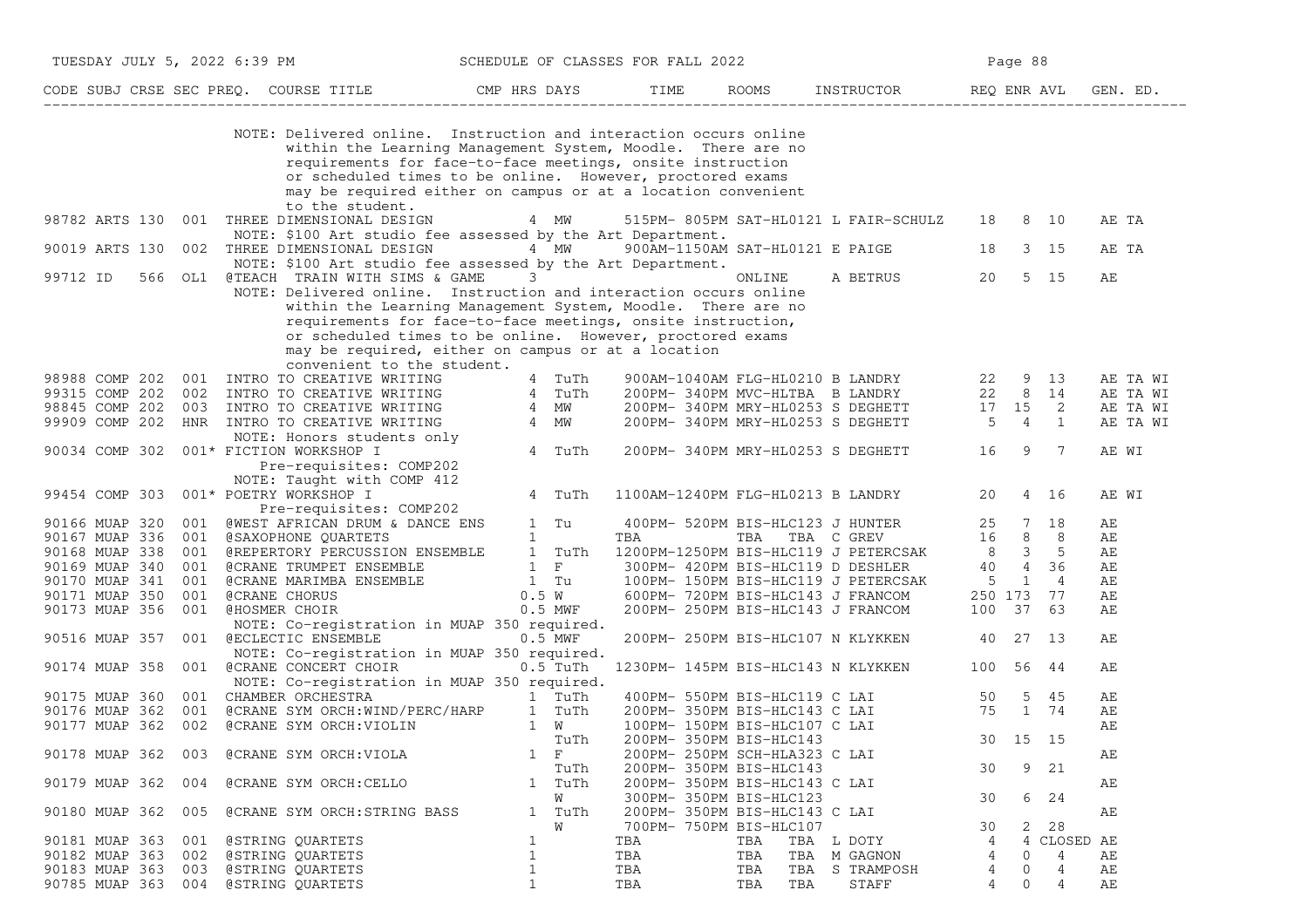| TUESDAY JULY 5, 2022 6:39 PM SCHEDULE OF CLASSES FOR FALL 2022                                                                                                                                                                           |                |                                   |     |                                                   |         |              |                 |          |
|------------------------------------------------------------------------------------------------------------------------------------------------------------------------------------------------------------------------------------------|----------------|-----------------------------------|-----|---------------------------------------------------|---------|--------------|-----------------|----------|
| CODE SUBJ CRSE SEC PREQ. COURSE TITLE CMP HRS DAYS TIME ROOMS INSTRUCTOR REQ ENR AVL GEN. ED.                                                                                                                                            |                |                                   |     |                                                   |         |              |                 |          |
| 93164 MUAP 764 001 develocions Monote Meas QUIN 1 1 MA<br>93164 MUAP 764 001 develocions Meas QUIN 1 The 600019-72001 MSA TRA I DESIMILAR S 0 0 5 AM<br>93165 MUAP 370 001 develocions and measure.<br>93165 MUAP 370 001 develocio      |                |                                   |     |                                                   |         |              |                 |          |
|                                                                                                                                                                                                                                          |                |                                   |     |                                                   |         |              |                 |          |
|                                                                                                                                                                                                                                          |                |                                   |     |                                                   |         |              |                 |          |
|                                                                                                                                                                                                                                          |                |                                   |     |                                                   |         |              |                 |          |
|                                                                                                                                                                                                                                          |                |                                   |     |                                                   |         |              |                 |          |
|                                                                                                                                                                                                                                          |                |                                   |     |                                                   |         |              |                 |          |
|                                                                                                                                                                                                                                          |                |                                   |     |                                                   |         |              |                 |          |
|                                                                                                                                                                                                                                          |                |                                   |     |                                                   |         |              |                 |          |
|                                                                                                                                                                                                                                          |                |                                   |     |                                                   |         |              |                 |          |
|                                                                                                                                                                                                                                          |                |                                   |     |                                                   |         |              |                 |          |
|                                                                                                                                                                                                                                          |                |                                   |     |                                                   |         |              |                 |          |
|                                                                                                                                                                                                                                          |                |                                   |     |                                                   |         |              |                 |          |
|                                                                                                                                                                                                                                          |                |                                   |     |                                                   |         |              |                 |          |
|                                                                                                                                                                                                                                          |                |                                   |     |                                                   |         |              |                 |          |
|                                                                                                                                                                                                                                          |                |                                   |     |                                                   |         |              |                 |          |
|                                                                                                                                                                                                                                          |                |                                   |     |                                                   |         |              |                 |          |
|                                                                                                                                                                                                                                          |                |                                   |     |                                                   |         |              |                 |          |
|                                                                                                                                                                                                                                          |                |                                   |     |                                                   |         |              |                 |          |
|                                                                                                                                                                                                                                          |                |                                   |     |                                                   |         |              |                 |          |
|                                                                                                                                                                                                                                          |                |                                   |     |                                                   |         |              |                 |          |
|                                                                                                                                                                                                                                          |                |                                   |     |                                                   |         |              |                 |          |
|                                                                                                                                                                                                                                          |                |                                   |     |                                                   |         |              |                 |          |
|                                                                                                                                                                                                                                          |                |                                   |     |                                                   |         |              |                 |          |
|                                                                                                                                                                                                                                          |                |                                   |     |                                                   |         |              |                 |          |
|                                                                                                                                                                                                                                          |                |                                   |     |                                                   |         |              |                 |          |
|                                                                                                                                                                                                                                          |                |                                   |     |                                                   |         |              |                 |          |
|                                                                                                                                                                                                                                          |                |                                   |     |                                                   |         |              |                 |          |
|                                                                                                                                                                                                                                          |                |                                   |     |                                                   |         |              |                 |          |
|                                                                                                                                                                                                                                          |                |                                   |     |                                                   |         |              |                 |          |
| Pre-requisites: MUCB103 or MUCT103                                                                                                                                                                                                       |                |                                   |     |                                                   |         |              |                 |          |
| Pre-requisites: MUCB103 or MUCT103<br>004* @CONDUCTING I 1 TuTh 900AM-950AM BIS-HLC123 N KLYKKEN 12 14 CLOSED AE<br>90282 MUCP 209                                                                                                       |                |                                   |     |                                                   |         |              |                 |          |
| Pre-requisites: MUCB103 or MUCT103                                                                                                                                                                                                       |                |                                   |     |                                                   |         |              |                 |          |
| 005* @CONDUCTING I 1 TuTh<br>90283 MUCP 209                                                                                                                                                                                              |                |                                   |     | 900AM- 950AM BIS-HLC107 J FRANCOM 12 12 CLOSED AE |         |              |                 |          |
| Pre-requisites: MUCB103 or MUCT103                                                                                                                                                                                                       |                |                                   |     |                                                   |         |              |                 |          |
| 006* @CONDUCTING I 1 TuTh<br>90284 MUCP 209                                                                                                                                                                                              |                |                                   |     | 1000AM-1050AM BIS-HLC119 W LAKE 12 13 CLOSED AE   |         |              |                 |          |
| Pre-requisites: MUCB103 or MUCT103                                                                                                                                                                                                       |                |                                   |     |                                                   |         |              |                 |          |
| 007* @CONDUCTING I 1 TUTh 1100AM-1150AM BIS-HLC123 B DOYLE 12 13 CLOSED AE<br>90285 MUCP 209                                                                                                                                             |                |                                   |     |                                                   |         |              |                 |          |
|                                                                                                                                                                                                                                          |                |                                   |     |                                                   |         |              |                 |          |
|                                                                                                                                                                                                                                          |                |                                   |     |                                                   |         |              |                 |          |
|                                                                                                                                                                                                                                          |                |                                   |     |                                                   |         |              |                 |          |
|                                                                                                                                                                                                                                          |                |                                   |     |                                                   |         |              |                 |          |
| Pre-requisites: MUCB103 or MUCT103<br>Pre-requisites: MUCB103 or MUCT103<br>Pre-requisites: MUCB103 or MUCT103<br>Pre-requisites: MUCB103 or MUCT103<br>2 TuTh 900AM-950AM BIS-HLC101 D GEORGE<br>200357 MULP 105 001 @INSTR LESSONS NON |                |                                   |     |                                                   |         |              |                 |          |
|                                                                                                                                                                                                                                          |                |                                   |     |                                                   |         | $\mathsf{O}$ | 5               |          |
| 90361 MULP 105 005 @INSTR LESSONS NON-MJR:WWIND                                                                                                                                                                                          | 2              | TBA                               | TBA | TBA A HENDRICKSON                                 | 5       |              |                 | АE       |
| 90440 MULP 106 001* @PIANO LESSONS NON-MUSIC MAJOR<br>Pre-requisites: MULP101                                                                                                                                                            | $\overline{2}$ | TBA                               | TBA | TBA K SHERMAN                                     | $\circ$ |              | 1 CLOSED AE     |          |
| 90478 MUCT 416 001* @COUNTERPOINT                                                                                                                                                                                                        | 3 TuTh         |                                   |     | 800AM- 915AM BIS-HLC323 G WANAMAKER               | 15 11   |              | 4               | AE       |
| Pre-requisites: MUCB205 and MUCB206 or MUCT205 and MUCT206                                                                                                                                                                               |                |                                   |     |                                                   |         |              |                 |          |
| 90406 MULT 101 001 MUSIC THEORY FOR NON-MAJORS                                                                                                                                                                                           | 3 MWF          |                                   |     | 100PM- 150PM SCH-HLA323 M MARTIN-ATWOOD           | 20      |              | 20 CLOSED AE TA |          |
| 90037 DANC 110 001 BEGINNING BALLET                                                                                                                                                                                                      | 3 TuTh         | 200PM- 315PM PFMART0126 C DUFAULT |     |                                                   | 24      | 15           | - 9             | AE PE TA |
| 90038 DANC 112 001 BEGINNING JAZZ DANCE                                                                                                                                                                                                  | TuTh<br>3      | 1100AM-1215PM PFMART0126 K CANEDY |     |                                                   | 24      | 6 18         |                 | AE PE TA |
| 98256 DANC 221 001 MODERN DANCE 1                                                                                                                                                                                                        | 4 MWF          | 100PM- 245PM PFMART0136 C DUFAULT |     |                                                   | 12      | 2 10         |                 | AE PE TA |
|                                                                                                                                                                                                                                          |                |                                   |     |                                                   |         |              |                 |          |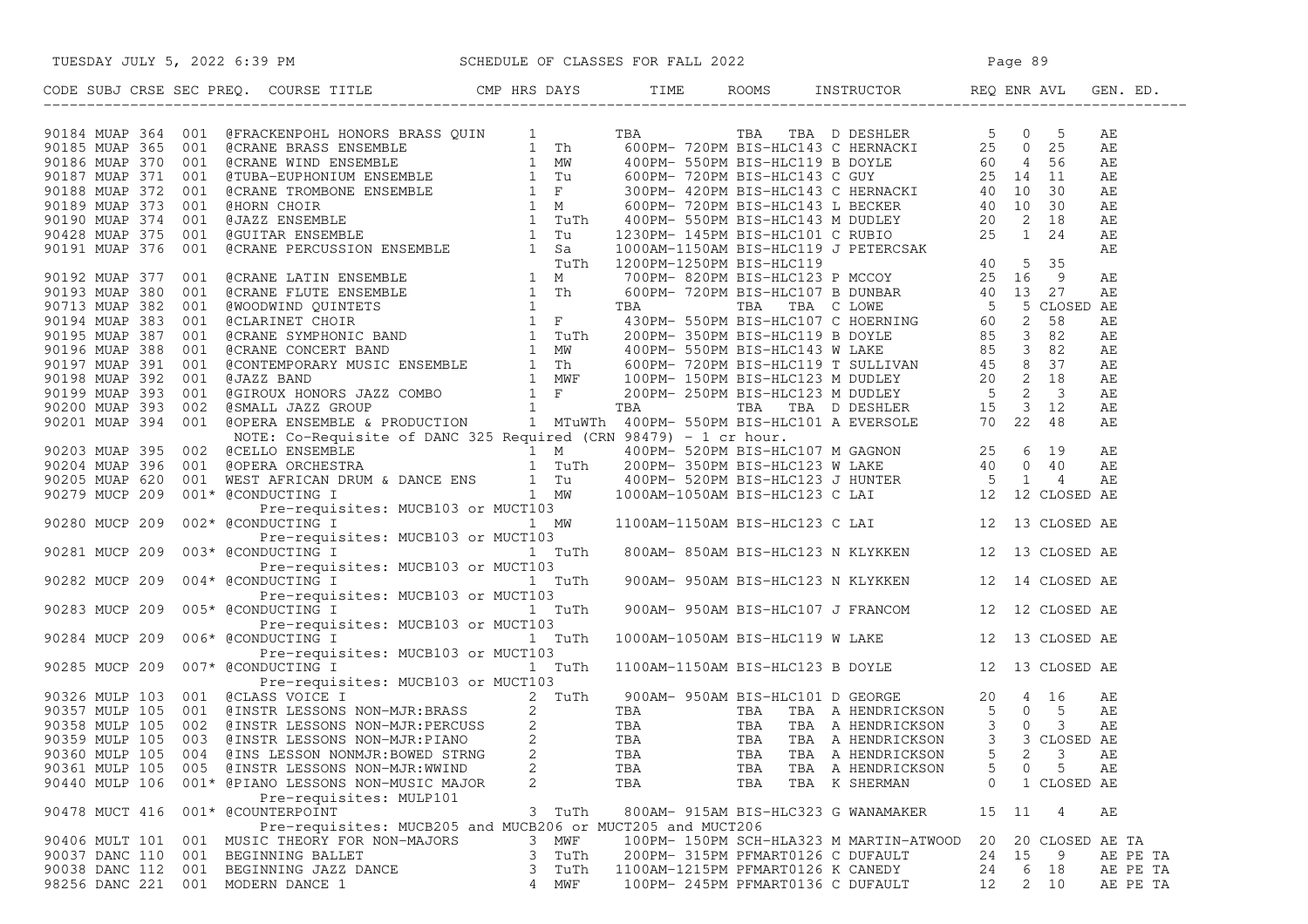| TUESDAY JULY 5, 2022 6:39 PM                                                                                                                                                                                                                                                                                                                                                                        | SCHEDULE OF CLASSES FOR FALL 2022 |                                  |                         |                                                                                   |    | Page 90 |                |          |  |
|-----------------------------------------------------------------------------------------------------------------------------------------------------------------------------------------------------------------------------------------------------------------------------------------------------------------------------------------------------------------------------------------------------|-----------------------------------|----------------------------------|-------------------------|-----------------------------------------------------------------------------------|----|---------|----------------|----------|--|
| CODE SUBJ CRSE SEC PREQ. COURSE TITLE THE CMP HRS DAYS TIME ROOMS INSTRUCTOR THE REQ ENR AVL GEN. ED.                                                                                                                                                                                                                                                                                               |                                   |                                  |                         |                                                                                   |    |         |                |          |  |
| NOTE: Prerequisites or instructor permission required. First class<br>is for placement.                                                                                                                                                                                                                                                                                                             |                                   |                                  |                         |                                                                                   |    |         |                |          |  |
| 98446 DANC 234 VR1* INTERMEDIATE BALLET<br>Pre-requisites: DANC110 or DANC235                                                                                                                                                                                                                                                                                                                       | 2 WTh                             |                                  |                         | 400PM- 630PM PFMART0126 C DUFAULT 24 4 20                                         |    |         |                | AE PE    |  |
| 98970 DANC 311 001* DANCE COMPOSITION 1<br>Pre-requisites: DANC211                                                                                                                                                                                                                                                                                                                                  | 3 MW                              |                                  |                         | 1100AM-1245PM PFMART0127 R COLLEN 24 5 19                                         |    |         |                | AE       |  |
| 99521 DANC 321 001* MODERN DANCE II<br>Pre-requisites: DANC222                                                                                                                                                                                                                                                                                                                                      |                                   |                                  |                         | 4 MWF 100PM-245PM PFMART0136 C DUFAULT 12 4                                       |    |         | -8             | AE PE    |  |
| NOTE: Prerequisite or instructor permission required.<br>First class is for placement.                                                                                                                                                                                                                                                                                                              |                                   |                                  |                         |                                                                                   |    |         |                |          |  |
| 98257 DANC 421 001* MODERN DANCE III<br>Pre-requisites: DANC322                                                                                                                                                                                                                                                                                                                                     | 4 MWF                             |                                  |                         | 100PM- 245PM PFMART0126 K CANEDY 12 2 10                                          |    |         |                | AE PE    |  |
| NOTE: By permission of instructor.<br>98258 DANC 441 001* MODERN DANCE IV<br>Pre-requisites: DANC422                                                                                                                                                                                                                                                                                                | 4 MWF                             |                                  |                         | 100PM- 245PM PFMART0126 K CANEDY 12 4                                             |    |         | -8             | AE PE    |  |
| NOTE: By permission of instructor.<br>98483 DRAM 206 001 FUNDMTLS OF TECH THTR-LEC&LAB 4 MW 300PM-450PM PFMART0117 T CANEDY 24 10 14<br>NOTE: Additional lab hours required. Class will meet in Scene                                                                                                                                                                                               |                                   |                                  |                         |                                                                                   |    |         |                | AЕ       |  |
| Shop, 117 PAC<br>90042 DRAM 235 001 INTRODUCTION TO ACTING<br>98626 DRAM 251 001 FOUNDTNS OF DESIGN FOR STAGE 3 TuTh                                                                                                                                                                                                                                                                                |                                   |                                  |                         | 300PM-450PM PFMART0101 J VINK 24 21 3<br>200PM-315PM PFMART0408 J SUSSMAN 16 10 6 |    |         |                | AE TA    |  |
| 90043 DRAM 333 001* STAGE MAKEUP & MASK DESIGN 4 TuTh                                                                                                                                                                                                                                                                                                                                               |                                   |                                  |                         | 200PM-340PM PFMART0403 T CANEDY 16 12                                             |    |         | $\overline{4}$ | AЕ<br>AЕ |  |
| Pre-requisites: DRAM251 or ARTS110 or ARTS120<br>90709 DRAM 338 001* AUDITION TECHNIQUES                                                                                                                                                                                                                                                                                                            | 3 MW                              |                                  |                         | 1200PM- 150PM PFMART0101 J PECORA 16 11                                           |    |         | - 5            | AЕ       |  |
| Pre-requisites: DRAM235                                                                                                                                                                                                                                                                                                                                                                             |                                   |                                  |                         |                                                                                   |    |         |                |          |  |
| AH--American History =================================AH--American History ================================= AH--American History                                                                                                                                                                                                                                                                   |                                   |                                  |                         |                                                                                   |    |         |                |          |  |
|                                                                                                                                                                                                                                                                                                                                                                                                     |                                   |                                  |                         |                                                                                   |    |         |                |          |  |
| 98675 HIST 201 001 THE UNITED STATES TO 1877 3 TuTh 1100AM-1215PM KEL-HL0105 G WELCH 30 25 5 AH TH<br>99699 HIST 201 002 THE UNITED STATES TO 1877 3 MWF 1200PM-1250PM FLG-HL0233 T BAKER 22 20 2 AH TH<br>90665 HIST 201 HNR THE UN                                                                                                                                                                |                                   |                                  |                         |                                                                                   |    |         |                |          |  |
| 90737 HIST 202 OL1 THE UNITED STATES SINCE 1877 3                                                                                                                                                                                                                                                                                                                                                   |                                   |                                  | TBA                     | K SMITH                                                                           |    | 20 14 6 |                | AH TH    |  |
| NOTE: Delivered online. Instruction and interaction occurs online<br>within the Learning Management System, Moodle. There are no<br>requirements for face-to-face meetings, onsite instruction,<br>or scheduled times to be online. However, proctored exams<br>may be required, either on campus or at a location<br>convenient to the student.                                                    |                                   |                                  |                         |                                                                                   |    |         |                |          |  |
| 90738 HIST 202 OL2 THE UNITED STATES SINCE 1877<br>NOTE: Delivered online. Instruction and interaction occurs online<br>within the Learning Management System, Moodle. There are no<br>requirements for face-to-face meetings, onsite instruction,<br>or scheduled times to be online. However, proctored exams<br>may be required, either on campus or at a location<br>convenient to the student. | 3                                 |                                  | TBA                     | K SMITH                                                                           |    | 20 7 13 |                | AH TH    |  |
| 001 AMERICAN IDENTITIES IN SONG<br>99700 HIST 210                                                                                                                                                                                                                                                                                                                                                   | 3 MW<br>М                         | 1200PM-1250PM SAT-HL0319 K SMITH | 200PM- 250PM SAT-HL0319 |                                                                                   | 30 | 9       | 21             | AH TH    |  |
| 90068 HIST 305<br>001 MODERN AMERICAN WOMEN<br>NOTE: Women and Gender Studies majors only.                                                                                                                                                                                                                                                                                                          | 3 TuTh                            |                                  |                         | 930AM-1045AM FLG-HL0230 G WELCH                                                   | 25 | 20      | - 5            | AH TH    |  |
| 99997 HIST 305 JCC MODERN AMERICAN WOMEN                                                                                                                                                                                                                                                                                                                                                            | $3 \, M$<br>W                     |                                  |                         | 400PM- 630PM SAT-HL0201 G WELCH                                                   | 12 | 6       | 6              | AH TH    |  |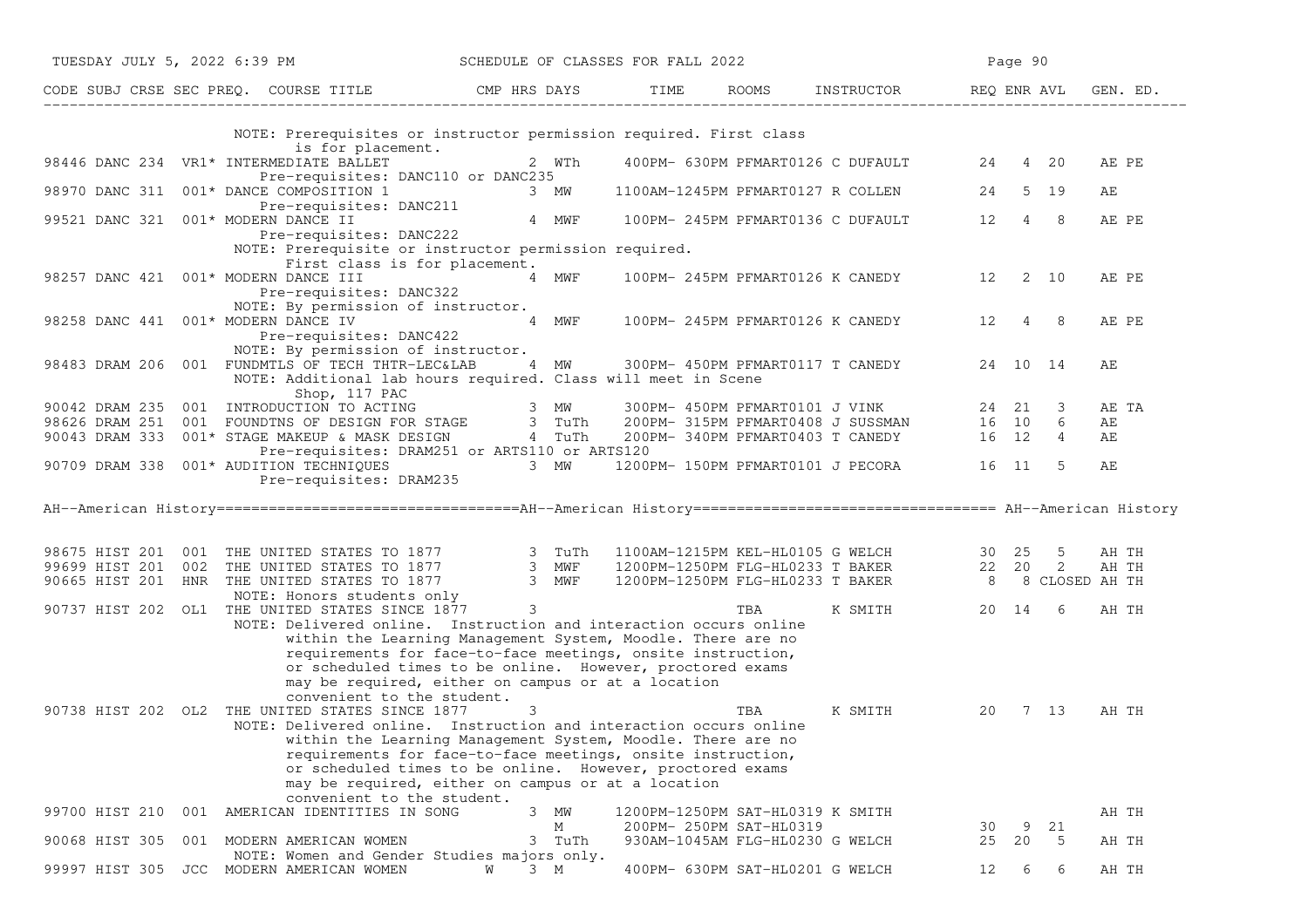| TUESDAY JULY 5, 2022 6:39 PM                                                                                                       |  |                                                                                                   |                            |      |        | SCHEDULE OF CLASSES FOR FALL 2022                                                                                                                                                                                                             |        |          |         | Page 91 |                    |       |  |
|------------------------------------------------------------------------------------------------------------------------------------|--|---------------------------------------------------------------------------------------------------|----------------------------|------|--------|-----------------------------------------------------------------------------------------------------------------------------------------------------------------------------------------------------------------------------------------------|--------|----------|---------|---------|--------------------|-------|--|
| CODE SUBJ CRSE SEC PREQ. COURSE TITLE CMP HRS DAYS TIME ROOMS INSTRUCTOR REQ ENR AVL GEN. ED.                                      |  |                                                                                                   |                            |      |        |                                                                                                                                                                                                                                               |        |          |         |         |                    |       |  |
| ALCE--Applied Learning Civic Engage===========ALCE--Applied Learning Civic Engage=========== ALCE--Applied Learning Civic Engage   |  |                                                                                                   |                            |      |        |                                                                                                                                                                                                                                               |        |          |         |         |                    |       |  |
| 90616 HLTH 630 001 HEALTH & SOCIAL EQUITY <b>3</b> TBA TBA TBA TBA K BONNAR 10 1 9                                                 |  |                                                                                                   |                            |      |        |                                                                                                                                                                                                                                               |        |          |         |         |                    |       |  |
| ALCW--Applied Learning Creative Work===========ALCW--Applied Learning Creative Work========== ALCW--Applied Learning Creative Work |  |                                                                                                   |                            |      |        |                                                                                                                                                                                                                                               |        |          |         |         |                    |       |  |
| 98744 ARTS 110 001 FOUNDATIONS OF DRAWING I 4 MW 900AM-1150AM SAT-HL0122 D JOHNS 25 13 12                                          |  | NOTE: \$100 Art studio fee assessed by the Art Department.                                        |                            |      |        |                                                                                                                                                                                                                                               |        |          |         |         |                    | AE TA |  |
| 90681 ARTS 110 002 FOUNDATIONS OF DRAWING I 4 TuTh 100PM-350PM SAT-HL0122 N INFANTE 25 11 14                                       |  | NOTE: \$100 Art studio fee assessed by the Art Department.                                        |                            |      |        |                                                                                                                                                                                                                                               |        |          |         |         |                    | AE TA |  |
| 98571 ARTS 110 003 FOUNDATIONS OF DRAWING I 4 TuTh 930AM-1215PM SAT-HL0122 M YEOMANS 25 7 18                                       |  | NOTE: \$100 Art studio fee assessed by the Art Department.                                        |                            |      |        |                                                                                                                                                                                                                                               |        |          |         |         |                    | AE TA |  |
| 99037 ARTS 110 OL1 FOUNDATIONS OF DRAWING I 4                                                                                      |  | NOTE: Delivered online. Instruction and interaction occurs online                                 |                            |      |        | within the Learning Management System, Moodle. There are no<br>requirements for face-to-face meetings, onsite instruction,<br>or scheduled times to be online. However, proctored exams<br>may be required, either on campus or at a location | ONLINE | F SCHATZ |         |         | 20 20 CLOSED AE TA |       |  |
| 98753 ARTS 120 003 COLOR & DESIGN                                                                                                  |  | NOTE: \$100 Art studio fee assessed by the Art Department.                                        | convenient to the student. |      | 4 TuTh | 930AM-1215PM SAT-HL0225 D JOHNS 25 11 14                                                                                                                                                                                                      |        |          |         |         |                    | AE TA |  |
| 98782 ARTS 130 001 THREE DIMENSIONAL DESIGN 4 MW 515PM-805PM SAT-HL0121 L FAIR-SCHULZ 18 8 10                                      |  | NOTE: \$100 Art studio fee assessed by the Art Department.                                        |                            |      |        |                                                                                                                                                                                                                                               |        |          |         |         |                    | AE TA |  |
| 90019 ARTS 130 002 THREE DIMENSIONAL DESIGN 4 MW 900AM-1150AM SAT-HL0121 E PAIGE 18 3 15                                           |  | NOTE: \$100 Art studio fee assessed by the Art Department.                                        |                            |      |        |                                                                                                                                                                                                                                               |        |          |         |         |                    | AE TA |  |
| 98689 ARTS 211 001* FOUNDATIONS OF DRAWING II 4 MW 200PM-450PM SAT-HL0122 D JOHNS                                                  |  | Pre-requisites: ARTS110                                                                           |                            |      |        |                                                                                                                                                                                                                                               |        |          | 18 3 15 |         |                    |       |  |
| 99272 ARTS 211 002* FOUNDATIONS OF DRAWING II 4 MW 900AM-1150AM SAT-HL0227 M YEOMANS 6 6 CLOSED                                    |  | NOTE: \$100 Art studio fee assessed by the Art Department.<br>Pre-requisites: ARTS110             |                            |      |        |                                                                                                                                                                                                                                               |        |          |         |         |                    |       |  |
| 98377 ARTS 312 001* DRAWING AND MIXED MEDIA I 4 MW 900AM-1150AM SAT-HL0227 M YEOMANS 12 6 6                                        |  | NOTE: \$100 course fee assessed by Art Department.<br>Pre-requisites: ARTS211                     |                            |      |        |                                                                                                                                                                                                                                               |        |          |         |         |                    |       |  |
| 98200 ARTS 319 001* GRAPHIC DESIGN & MEDIA ARTS I 4 MW 900AM-1150AM KEL-HL0100 S NEAL 18 12 6                                      |  | NOTE: \$100 Art studio fee assessed by the Art Department.<br>Pre-requisites: ARTS110 and ARTS120 |                            |      |        |                                                                                                                                                                                                                                               |        |          |         |         |                    |       |  |
| 99512 ARTS 320 001* TYPOGRAPHY                                                                                                     |  | NOTE: \$100 Art studio fee assessed by the Art Department.<br>Pre-requisites: ARTS319             |                            |      |        | 4 TuTh 900AM-1150AM DUNNHL0116CS NEAL 10 7 3                                                                                                                                                                                                  |        |          |         |         |                    |       |  |
| 98687 ARTS 321 001* @GRAPHIC DESIGN & MEDIA ART II                                                                                 |  | NOTE: \$100 Art studio fee assessed by the Art Department.                                        |                            |      | 4 TuTh | 900AM-1150AM KEL-HL0100 K MAHONEY                                                                                                                                                                                                             |        |          | 18 11 7 |         |                    |       |  |
| 98111 ARTS 329 001* PAINTING I                                                                                                     |  | Pre-requisites: ARTS110 and ARTS120<br>Pre-requisites: ARTS110 and ARTS120                        |                            | 4 MW |        | 900AM-1150AM BRA-HL0115 A SWARTELE                                                                                                                                                                                                            |        |          | 18      | 8 10    |                    |       |  |
| 98112 ARTS 330 001* PAINTING II                                                                                                    |  | NOTE: \$100 Art studio fee assessed by the Art Department.<br>Pre-requisites: ARTS329             |                            | 4 MW |        | 200PM- 450PM BRA-HL0115 A SWARTELE                                                                                                                                                                                                            |        |          | 8       |         | $4\quad 4$         |       |  |
| 98113 ARTS 339 001* PRINTMAKING I                                                                                                  |  | NOTE: \$100 Art studio fee assessed by the Art Department.<br>Pre-requisites: ARTS110 and ARTS120 |                            |      | 4 TuTh | 900AM-1150AM BRA-HL0205 N INFANTE                                                                                                                                                                                                             |        |          | 18 11 7 |         |                    |       |  |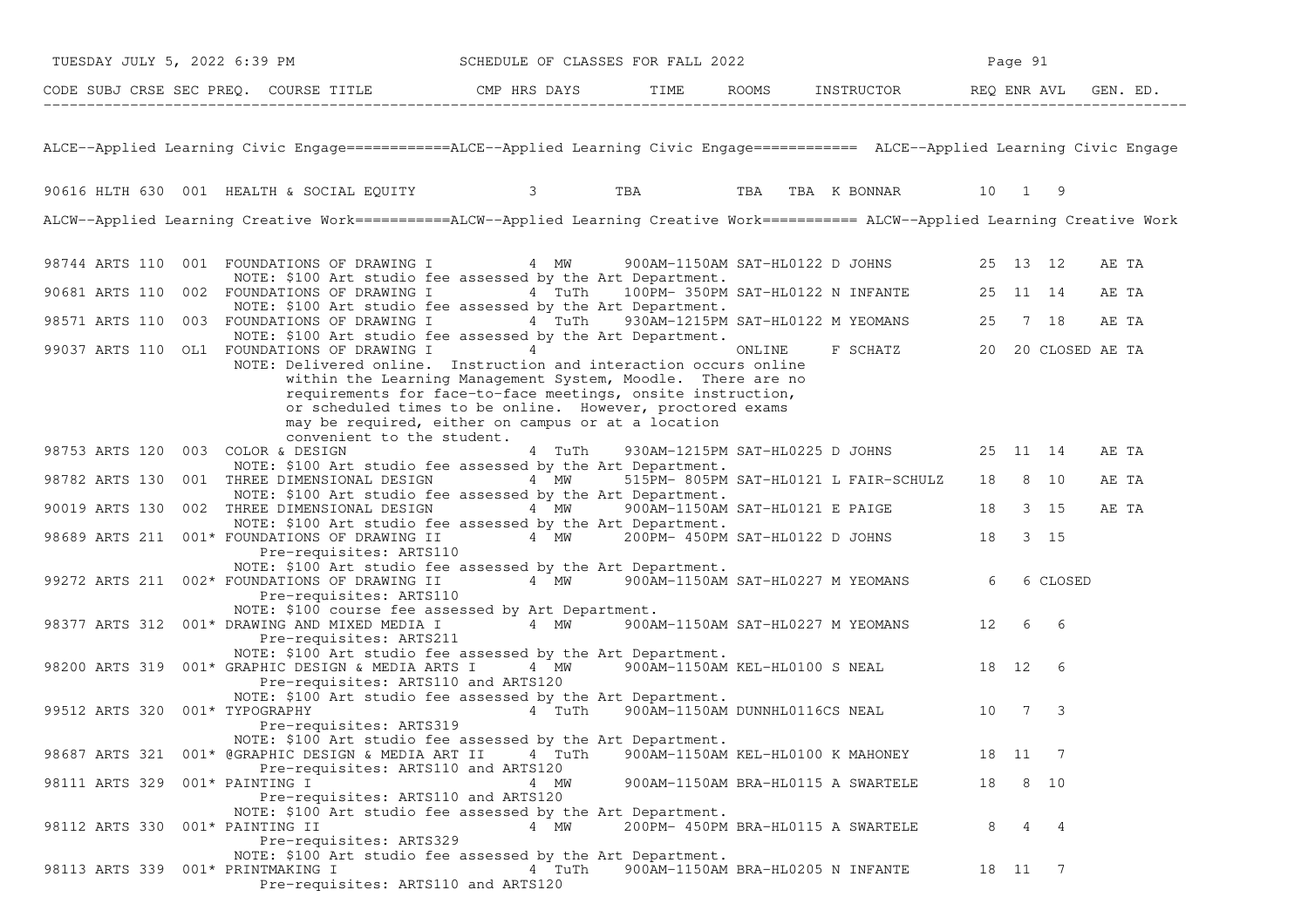| TUESDAY JULY 5, 2022 6:39 PM                                                                                                                                                                                                                                                          | SCHEDULE OF CLASSES FOR FALL 2022      |                                                   |   | Page 92             |
|---------------------------------------------------------------------------------------------------------------------------------------------------------------------------------------------------------------------------------------------------------------------------------------|----------------------------------------|---------------------------------------------------|---|---------------------|
| CODE SUBJ CRSE SEC PREQ. COURSE TITLE THE THE THE ROOMS INSTRUCTOR THE REQ ENR AVL GEN. ED.                                                                                                                                                                                           |                                        |                                                   |   |                     |
| NOTE: \$100 Art studio fee assessed by the Art Department.<br>98389 ARTS 340 $001*$ PRINTMAKING II $\begin{array}{ccc} 4 & 4 \end{array}$ MW 900AM-1150AM BRA-HL0205 N INFANTE 8 3 5<br>Pre-requisites: ARTS339                                                                       |                                        |                                                   |   |                     |
| NOTE: \$100 Art studio fee assessed by the Art Department.<br>98703 ARTS 349 001* SCULPTURE I 4 TuTh 500PM-750PM BRA-HL0111 STAFF 18 4 14<br>Pre-requisites: ARTS110 and ARTS120 and ARTS130                                                                                          |                                        |                                                   |   |                     |
| NOTE: \$100 Art studio fee assessed by the Art Department.<br>99443 ARTS 350 001* SCULPTURE II<br>Pre-requisites: ARTS349                                                                                                                                                             |                                        | 4 TuTh 500PM-750PM BRA-HL0111 STAFF 8 1 7         |   |                     |
| NOTE: \$100 Art studio fee assessed by the Art Department.<br>98114 ARTS 359 001* CERAMICS I $4$ TuTh 100PM-350PM BRA-HL0107 R LOCY 10 10 CLOSED<br>Pre-requisites: ARTS110 and ARTS120 and ARTS130                                                                                   |                                        |                                                   |   |                     |
| NOTE: \$100 Art studio fee assessed by the Art Department.<br>99849 ARTS 360 001* CERAMICS II $\begin{array}{ccc} 4 & \text{TuTh} & 100\bar{P}M- 350\bar{P}M- BRA-HL0107 R LCCY \end{array}$ 3 CLOSED<br>Pre-requisites: ARTS359                                                      |                                        |                                                   |   |                     |
| NOTE: \$100 Art studio fee assessed by the Art Department.<br>98261 ARTS 369 001* TIME BASED MEDIA<br>Pre-requisites: ARTS110 and ARTS120                                                                                                                                             |                                        | 4 TuTh 200PM-450PM DUNNHL0116CK MAHONEY 18 4 14   |   |                     |
| NOTE: \$100 Art studio fee assessed by the Art Department.<br>98865 ARTS 379 001* PHOTOGRAPHY I<br>Pre-requisites: ARTS110 and ARTS120                                                                                                                                                |                                        | 4 TuTh 100PM-350PM KEL-HL0100 I BEERBOWER 16 10 6 |   |                     |
| NOTE: \$100 Art studio fee assessed by the Art Department.<br>99080 ARTS 379 HNR* PHOTOGRAPHY I - HONORS $\frac{1}{4}$ TuTh $\frac{100}{2}$ M-350PM KEL-HL0100 I BEERBOWER 2 1 1<br>Pre-requisites: ARTS110 and ARTS120<br>NOTE: \$100 Art studio fee assessed by the Art Department. |                                        |                                                   |   |                     |
| HONORS STUDENTS ONLY<br>90020 ARTS 380 001* PHOTOGRAPHY PROCESSES & TECHS 4 MW 900AM-1150AM BRA-HL0203 I BEERBOWER 18 2 16<br>Pre-requisites: ARTS379                                                                                                                                 |                                        |                                                   |   |                     |
| NOTE: \$100 Art studio fee assessed by the Art Department.<br>98116 ARTS 431 001* PAINTING III: THEMATIC R&D 4 MW 200PM- 450PM BRA-HL0101AA SWARTELE 6 3 3<br>Pre-requisites: ARTS330                                                                                                 |                                        |                                                   |   |                     |
| NOTE: \$100 Art studio fee assessed by the Art Department.<br>98117 ARTS 432 $001*$ PAINTING IV $4 \t MW$ 200PM-450PM BRA-HL0101AA SWARTELE<br>Pre-requisites: ARTS431                                                                                                                |                                        |                                                   |   | 4 0 4               |
| NOTE: \$100 Art studio fee assessed by the Art Department.<br>98390 ARTS 441 001* PRINTMAKING III<br>Pre-requisites: ARTS340                                                                                                                                                          | 4 MW 900AM-1150AM BRA-HL0205 N INFANTE |                                                   |   | $5 \quad 1 \quad 4$ |
| NOTE: \$100 Art studio fee assessed by the Art Department.<br>98407 ARTS 442 001* PRINTMAKING IV<br>Pre-requisites: ARTS441                                                                                                                                                           |                                        | 4 MW 900AM-1150AM BRA-HL0205 N INFANTE            |   | $5 \t 0 \t 5$       |
| NOTE: \$100 Art studio fee assessed by the Art Department.<br>99444 ARTS 451 001* SCULPTURE III<br>Pre-requisites: ARTS350                                                                                                                                                            | 4 TuTh                                 | 500PM- 750PM BRA-HL0111 STAFF                     |   | $5 \quad 1$<br>4    |
| NOTE: \$100 Art studio fee assessed by the Art Department.<br>99445 ARTS 452 001* SCULPTURE IV<br>Pre-requisites: ARTS451                                                                                                                                                             | 4 TuTh                                 | 500PM- 750PM BRA-HL0111<br>STAFF                  | 5 | $0\quad 5$          |
| NOTE: \$100 Art studio fee assessed by the Art Department.<br>99850 ARTS 461 001* CERAMICS III<br>Pre-requisites: ARTS360                                                                                                                                                             | 4 TuTh                                 | 100PM- 350PM BRA-HL0107 R LOCY                    | 3 | $1 \quad 2$         |
| NOTE: \$100 Art studio fee assessed by the Art Department.<br>99851 ARTS 462 001* CERAMICS IV<br>Pre-requisites: ARTS461<br>NOTE: \$100 Art studio fee assessed by the Art Department.                                                                                                | 4 TuTh                                 | 100PM- 350PM BRA-HL0107 R LOCY                    | 2 | 2 CLOSED            |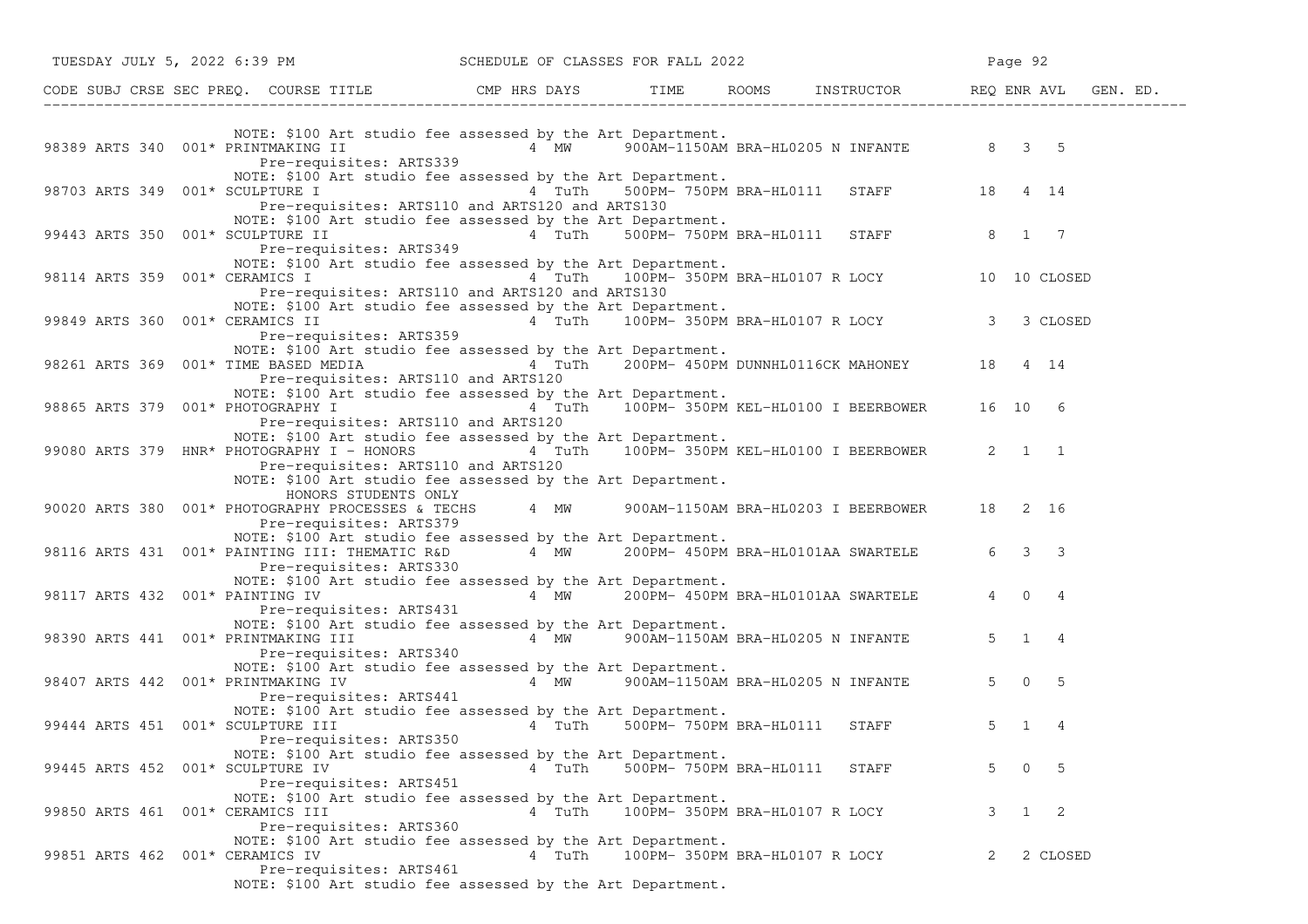| TUESDAY JULY 5, 2022 6:39 PM SCHEDULE OF CLASSES FOR FALL 2022                                                                                                                                                               |       |                               |                                    |          |      |  |
|------------------------------------------------------------------------------------------------------------------------------------------------------------------------------------------------------------------------------|-------|-------------------------------|------------------------------------|----------|------|--|
|                                                                                                                                                                                                                              |       |                               |                                    |          |      |  |
| 98628 ARTS 469 001* @ILLUSTRATION AND IMAGING 4 MW 200PM-450PM DUNNHL0116CS NEAL 18 6 12<br>Pre-requisites: ARTS319<br>MOTE: \$100 Art studio fee assessed by the Art Department.<br>90683 ARTS 491 001 SENIOR ARTS THESIS   |       |                               |                                    |          |      |  |
| 9565 APTS 49: 10075, 1103 AC 1103 AC 1103 AC 1103 AC 1103 AC 1103 AC 1103 AC 1103 AC 1103 AC 1103 AC 1103 AC 1103 AC 1103 AC 1103 AC 1103 AC 1103 AC 1103 AC 1103 AC 1103 AC 1103 AC 1103 AC 1103 AC 1103 AC 1103 AC 1103 AC |       |                               |                                    |          |      |  |
|                                                                                                                                                                                                                              |       |                               |                                    |          |      |  |
|                                                                                                                                                                                                                              |       |                               |                                    |          |      |  |
|                                                                                                                                                                                                                              |       |                               |                                    |          |      |  |
|                                                                                                                                                                                                                              |       |                               |                                    |          |      |  |
|                                                                                                                                                                                                                              |       |                               |                                    |          |      |  |
|                                                                                                                                                                                                                              |       |                               |                                    |          |      |  |
|                                                                                                                                                                                                                              |       |                               |                                    |          |      |  |
|                                                                                                                                                                                                                              |       |                               |                                    |          |      |  |
|                                                                                                                                                                                                                              |       |                               |                                    |          |      |  |
|                                                                                                                                                                                                                              |       |                               |                                    |          |      |  |
|                                                                                                                                                                                                                              |       |                               |                                    |          |      |  |
|                                                                                                                                                                                                                              |       |                               |                                    |          |      |  |
|                                                                                                                                                                                                                              |       |                               |                                    |          |      |  |
|                                                                                                                                                                                                                              |       |                               |                                    |          |      |  |
|                                                                                                                                                                                                                              |       |                               |                                    |          |      |  |
|                                                                                                                                                                                                                              |       |                               |                                    |          |      |  |
|                                                                                                                                                                                                                              |       |                               |                                    |          |      |  |
|                                                                                                                                                                                                                              |       |                               |                                    |          |      |  |
|                                                                                                                                                                                                                              |       |                               |                                    |          |      |  |
|                                                                                                                                                                                                                              |       |                               |                                    |          |      |  |
|                                                                                                                                                                                                                              |       |                               |                                    |          |      |  |
|                                                                                                                                                                                                                              |       |                               |                                    |          |      |  |
|                                                                                                                                                                                                                              |       |                               |                                    |          |      |  |
|                                                                                                                                                                                                                              |       |                               |                                    |          |      |  |
|                                                                                                                                                                                                                              |       |                               |                                    |          |      |  |
|                                                                                                                                                                                                                              |       |                               |                                    |          |      |  |
|                                                                                                                                                                                                                              |       |                               |                                    |          |      |  |
|                                                                                                                                                                                                                              |       |                               |                                    |          |      |  |
|                                                                                                                                                                                                                              |       |                               |                                    |          |      |  |
|                                                                                                                                                                                                                              |       |                               |                                    |          |      |  |
|                                                                                                                                                                                                                              |       |                               |                                    |          |      |  |
|                                                                                                                                                                                                                              |       |                               |                                    |          |      |  |
|                                                                                                                                                                                                                              |       |                               |                                    |          |      |  |
|                                                                                                                                                                                                                              |       |                               |                                    |          |      |  |
|                                                                                                                                                                                                                              |       |                               |                                    |          |      |  |
|                                                                                                                                                                                                                              |       |                               |                                    |          |      |  |
|                                                                                                                                                                                                                              |       |                               |                                    |          |      |  |
| NOTE: Applied Music Course Fee assessed by Crane School of Music                                                                                                                                                             |       |                               |                                    |          |      |  |
| @CLARINET<br>90382 MUCS 420<br>004                                                                                                                                                                                           | $2$ F |                               | 200PM- 250PM BIS-HLC119 C HOERNING | 24 12 12 |      |  |
| NOTE: Applied Music Course Fee assessed by Crane School of Music                                                                                                                                                             |       |                               |                                    |          |      |  |
| 90343 MUCS 420<br>005 @EUPHONIUM                                                                                                                                                                                             | 2 W   | 300PM- 350PM BIS-HLC143 C GUY |                                    | 24       | 3 21 |  |
| NOTE: Applied Music Course Fee assessed by Crane School of Music                                                                                                                                                             |       |                               |                                    |          |      |  |
| 90300 MUCS 420<br>@FLUTE<br>006                                                                                                                                                                                              | 2 W   |                               | 200PM- 250PM BIS-HLC119 B DUNBAR   | 24 10 14 |      |  |
| NOTE: Applied Music Course Fee assessed by Crane School of Music                                                                                                                                                             |       |                               |                                    |          |      |  |
| 90434 MUCS 420<br>007<br>@FLUTE                                                                                                                                                                                              | 2 W   |                               | 200PM- 250PM BIS-HLC119 J RUBIO    | 24       | 8 16 |  |
| NOTE: Applied Music Course Fee assessed by Crane School of Music                                                                                                                                                             |       |                               |                                    |          |      |  |
| 90430 MUCS 420<br>008<br>@GUITAR                                                                                                                                                                                             | 2 Th  |                               | 100PM- 150PM BIS-HLC224 C RUBIO    | 24       | 1 23 |  |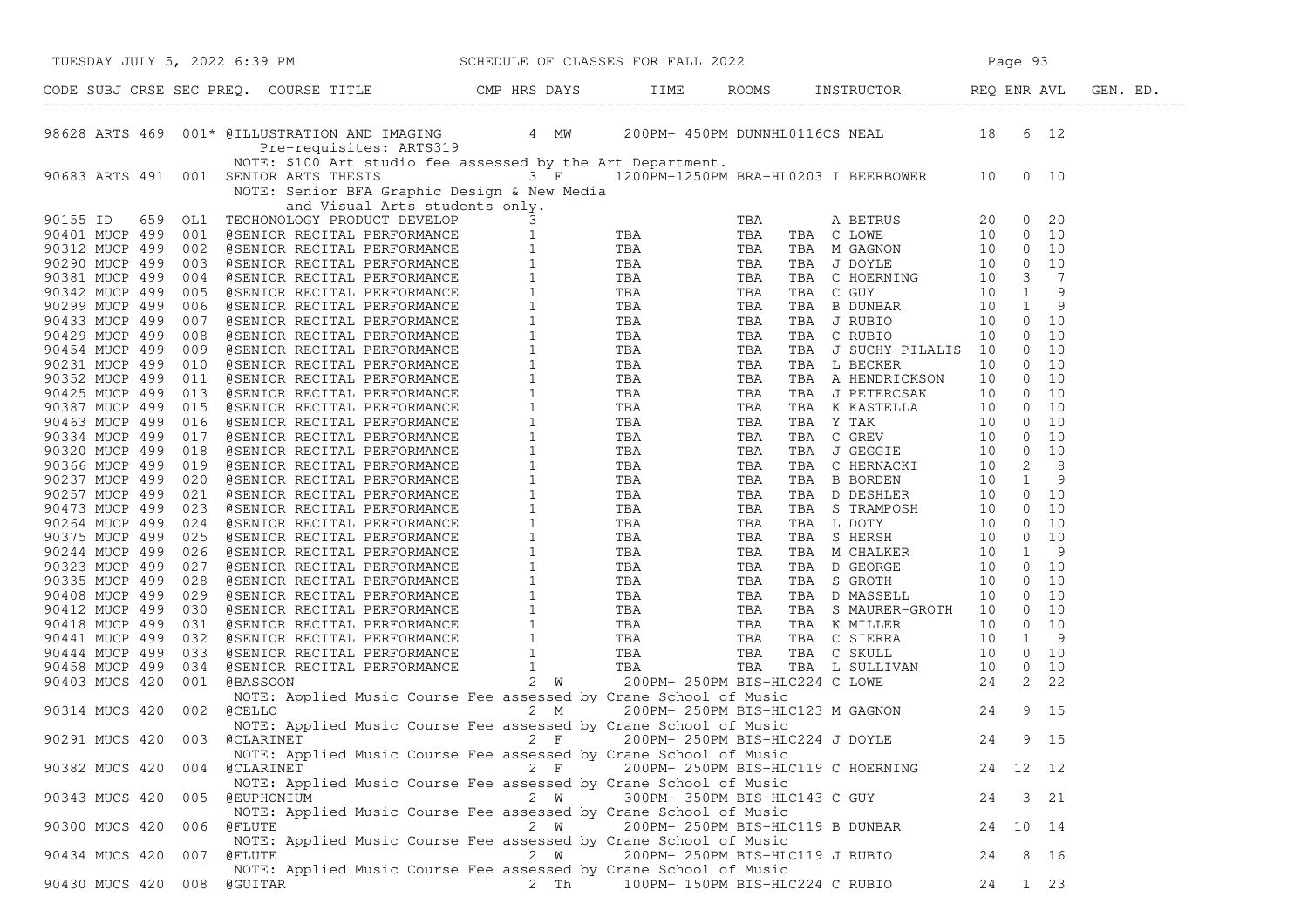| TUESDAY JULY 5, 2022 6:39 PM SCHEDULE OF CLASSES FOR FALL 2022                                                                                   |                                                                                                                                                                                                                                        |      |                                    |                                                   |           | Page 94 |  |
|--------------------------------------------------------------------------------------------------------------------------------------------------|----------------------------------------------------------------------------------------------------------------------------------------------------------------------------------------------------------------------------------------|------|------------------------------------|---------------------------------------------------|-----------|---------|--|
| CODE SUBJ CRSE SEC PREQ. COURSE TITLE THE THE THE ROOMS INSTRUCTOR THE REQ ENR AVL GEN. ED.                                                      |                                                                                                                                                                                                                                        |      |                                    |                                                   |           |         |  |
| 90455 MUCS 420 009 @HARP                                                                                                                         | NOTE: Applied Music Course Fee assessed by Crane School of Music<br>2 Th 100PM-150PM BIS-HLC224 J SUCHY-PILALIS 24 1 23<br>NOTE: Applied Music Course Fee assessed by Crane School of Music                                            |      |                                    |                                                   |           |         |  |
| 90232 MUCS 420 010 @HORN                                                                                                                         | NOTE: Applied Music Course Fee assessed by Crane School of Music                                                                                                                                                                       |      |                                    | 2 W 300PM-350PM BIS-HLC101 L BECKER 24 6 18       |           |         |  |
| 90353 MUCS 420 011 @OBOE                                                                                                                         | NOTE: Applied Music Course Fee assessed by Crane School of Music                                                                                                                                                                       |      |                                    | 2 M 200PM-250PM BIS-HLC224 A HENDRICKSON 24 3 21  |           |         |  |
| 90426 MUCS 420 013 @PERCUSSION 2 Th 100PM-150PM BIS-HLC119 J PETERCSAK 24 15 9                                                                   | NOTE: Applied Music Course Fee assessed by Crane School of Music                                                                                                                                                                       |      |                                    |                                                   |           |         |  |
| 90388 MUCS 420 015 @PIANO                                                                                                                        | 2 M 600PM- 650PM BIS-HLC107 K KASTELLA 24 222<br>NOTE: Applied Music Course Fee assessed by Crane School of Music                                                                                                                      |      |                                    |                                                   |           |         |  |
| 90465 MUCS 420 016 @PIANO 2 M 600PM-650PM BIS-HLC224 Y TAK 24 10 14                                                                              | NOTE: Applied Music Course Fee assessed by Crane School of Music                                                                                                                                                                       |      |                                    |                                                   |           |         |  |
| 90330 MUCS 420 017 @SAXOPHONE                                                                                                                    | NOTE: Applied Music Course Fee assessed by Crane School of Music                                                                                                                                                                       |      |                                    | 2 M 200PM-250PM BIS-HLC119 C GREV 24 12 12        |           |         |  |
| 90321 MUCS 420 018 @STRING BASS<br>900321 MUCS 420 018 @STRING BASS<br>NOTE: Applied Music Course For assessed by Course about 50 Minutes and 18 | NOTE: Applied Music Course Fee assessed by Crane School of Music                                                                                                                                                                       |      |                                    |                                                   |           |         |  |
| 90367 MUCS 420 019 @TROMBONE                                                                                                                     | Music Course Fee assessed by Crane School of Music<br>2 W 300PM-350PM BIS-HLC107 C HERNACKI 24 4 20<br>NOTE: Applied Music Course Fee assessed by Crane School of Music                                                                |      |                                    |                                                   |           |         |  |
| 90238 MUCS 420 020 @TRUMPET 2 M 300PM-350PM BIS-HLC119 B BORDEN 24 15 9                                                                          | NOTE: Applied Music Course Fee assessed by Crane School of Music                                                                                                                                                                       |      |                                    |                                                   |           |         |  |
| 90258 MUCS 420 021 @TRUMPET                                                                                                                      | $2 \quad W$<br>NOTE: Applied Music Course Fee assessed by Crane School of Music                                                                                                                                                        |      |                                    | 300PM-350PM BIS-HLC224 D DESHLER 24 7 17          |           |         |  |
| 90344 MUCS 420 022 @TUBA                                                                                                                         | TUBA<br>2 W 300PM-350PM BIS-HLC143 C GUY 24 5 19<br>NOTE: Applied Music Course Fee assessed by Crane School of Music<br>2 W 200PM-250PM BIS-HLC123 S TRAMPOSH 24 9 15<br>NOTE: Applied Music Course Fee assessed by Crane School of Mu |      |                                    |                                                   |           |         |  |
| 90474 MUCS 420<br>023 @VIOLA                                                                                                                     |                                                                                                                                                                                                                                        |      |                                    |                                                   |           |         |  |
| 90266 MUCS 420 024 @VIOLIN<br>90376 MUCS 420 025 @VIOLIN 2 M $\frac{2 \text{ M}}{100 \text{ P}}$ 150PM SCH-HLA311 S HERSH 24 4 20                | 2 M 100PM-150PM BIS-HLC107 L DOTY 24 17 7<br>NOTE: Applied Music Course Fee assessed by Crane School of Music                                                                                                                          |      |                                    |                                                   |           |         |  |
| 90245 MUCS 420 026 @VOICE                                                                                                                        | NOTE: Applied Music Course Fee assessed by Crane School of Music                                                                                                                                                                       |      |                                    | 2 M 100PM-150PM BIS-HLC101 M CHALKER 24 15 9      |           |         |  |
| 90324 MUCS 420<br>027 @VOICE                                                                                                                     | NOTE: Applied Music Course Fee assessed by Crane School of Music<br>@VOICE               2  W     100PM- 150PM BIS-HLC119 D GEORGE      24 10 14                                                                                       |      |                                    |                                                   |           |         |  |
| 90336 MUCS 420 028 @VOICE                                                                                                                        | NOTE: Applied Music Course Fee assessed by Crane School of Music                                                                                                                                                                       |      |                                    | $2 W$ 100PM-150PM SNL-HLD117 S GROTH 24 16 8      |           |         |  |
| 90409 MUCS 420 029 @VOICE                                                                                                                        | NOTE: Applied Music Course Fee assessed by Crane School of Music<br>2 W 100PM-150PM BIS-HLC143 D MASSELL 24 6 18                                                                                                                       |      |                                    |                                                   |           |         |  |
| 030 @VOICE<br>90413 MUCS 420                                                                                                                     | NOTE: Applied Music Course Fee assessed by Crane School of Music                                                                                                                                                                       |      |                                    | 2 W 100PM-150PM BIS-HLC101 S MAURER-GROTH 24 6 18 |           |         |  |
| 90419 MUCS 420 031 @VOICE                                                                                                                        | NOTE: Applied Music Course Fee assessed by Crane School of Music                                                                                                                                                                       |      |                                    | 2 M 100PM-150PM BIS-HLC143 K MILLER 24 13 11      |           |         |  |
| 90442 MUCS 420 032<br>@VOICE                                                                                                                     | NOTE: Applied Music Course Fee assessed by Crane School of Music                                                                                                                                                                       | 2 W  | 100PM- 150PM BIS-HLC224 C SIERRA   |                                                   | 24 10 14  |         |  |
| 90445 MUCS 420<br>033 @VOICE                                                                                                                     | NOTE: Applied Music Course Fee assessed by Crane School of Music                                                                                                                                                                       | 2 M  | 100PM- 150PM BIS-HLC119 C SKULL    |                                                   | 24 11 13  |         |  |
| 90459 MUCS 420<br>034<br>@VOICE                                                                                                                  | NOTE: Applied Music Course Fee assessed by Crane School of Music                                                                                                                                                                       | 2 M  | 100PM- 150PM BIS-HLC224 L SULLIVAN |                                                   | 24 12 12  |         |  |
| 90450 MUCS 420<br>420<br><b>@VOICE</b>                                                                                                           | NOTE: Applied Music Course Fee assessed by Crane School of Music                                                                                                                                                                       | 2 MW | 100PM-150PM TBA TBA                | STAFF                                             | 100 22 78 |         |  |
| 90404 MUCS 430<br>001 @BASSOON                                                                                                                   | NOTE: Applied Music Course Fee assessed by Crane School of Music<br>NOTE: Applied Music Course Fee assessed by Crane School of Music                                                                                                   | 3 W  | 200PM- 250PM BIS-HLC224 C LOWE     |                                                   | 24        | 1 23    |  |
|                                                                                                                                                  |                                                                                                                                                                                                                                        |      |                                    |                                                   |           |         |  |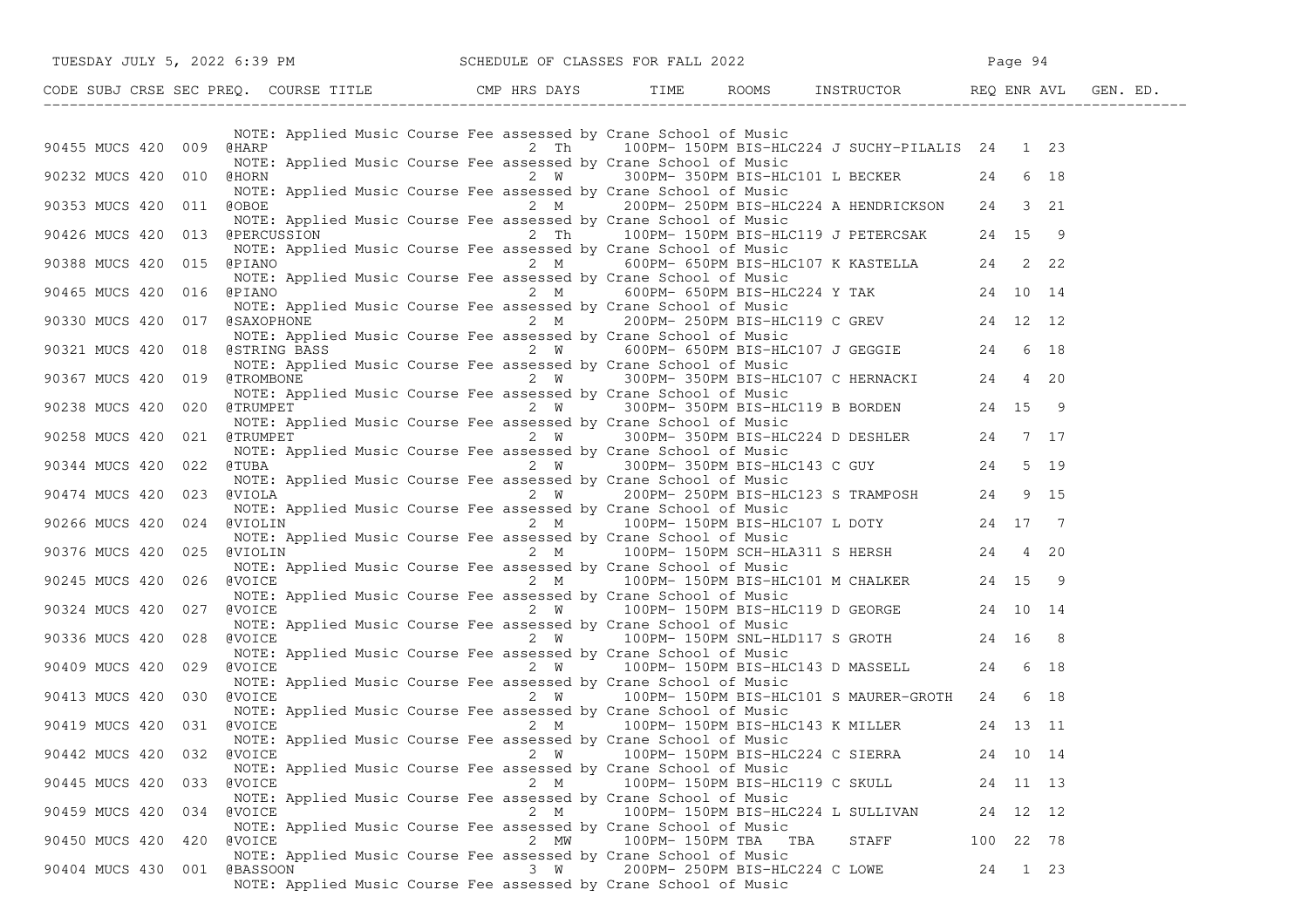|                              |                                                                                   |         | TUESDAY JULY 5, 2022 6:39 PM SCHEDULE OF CLASSES FOR FALL 2022                                                                                                                                                                            |                   |  |
|------------------------------|-----------------------------------------------------------------------------------|---------|-------------------------------------------------------------------------------------------------------------------------------------------------------------------------------------------------------------------------------------------|-------------------|--|
|                              |                                                                                   |         | CODE SUBJ CRSE SEC PREQ. COURSE TITLE THE ROOMS TIME ROOMS INSTRUCTOR REQ ENR AVL GEN. ED.                                                                                                                                                |                   |  |
|                              |                                                                                   |         |                                                                                                                                                                                                                                           |                   |  |
| 90292 MUCS 430 003 @CLARINET |                                                                                   |         | NOTE: Applied Music Course Fee assessed by Crane School of Music<br>@CLARINET 3 F 200PM-250PM BIS-HLC224 J DOYLE 24 6 18<br>NOTE: Applied Music Course Fee assessed by Crane School of Music                                              |                   |  |
|                              |                                                                                   |         | 90383 MUCS 430 004 @CLARINET Applied music course ree assessed by crane School of Music<br>3 Franco School of Music Course For assessed by Crane School of Music Hotel PHOTE 24 3 21                                                      |                   |  |
|                              | NOTE: Applied Music Course Fee assessed by Crane School of Music                  |         | 90383 MUCS 430 004 WOTE: Applied Music Course Fee assessed by Crane School of Music<br>90345 MUCS 430 005 @EUPHONIUM 23 W 300PM-350PM BIS-HLC143 C GUY 24 1 23                                                                            |                   |  |
| 90301 MUCS 430 006 @FLUTE    |                                                                                   |         | 3 W 200PM-250PM BIS-HLC119 B DUNBAR 24 8 16                                                                                                                                                                                               |                   |  |
|                              | NOTE: Applied Music Course Fee assessed by Crane School of Music                  |         | 90435 MUCS 430 007 @FLUTE NOTE: Applied Music Course Fee assessed by Crane School of Music<br>90435 MUCS 430 007 @FLUTE 3 W  200PM-250PM BIS-HLC119 J RUBIO 24 0 24                                                                       |                   |  |
| 90431 MUCS 430 008 @GUITAR   | NOTE: Applied Music Course Fee assessed by Crane School of Music                  |         | 3 Th 100PM-150PM BIS-HLC224 C RUBIO 24 0 24<br>d Music Course Fee assessed by Crane School of Music                                                                                                                                       |                   |  |
| 90456 MUCS 430               | NOTE: Applied Music Course Fee assessed by Crane School of Music                  |         | 009 @HARP 6 100PM-150PM BIS-HLC224 J SUCHY-PILALIS 24 0 24                                                                                                                                                                                |                   |  |
| 90233 MUCS 430 010 @HORN     | NOTE: Applied Music Course Fee assessed by Crane School of Music                  |         | 3 W 300PM-350PM BIS-HLC101 L BECKER 24 8 16                                                                                                                                                                                               |                   |  |
| 90354 MUCS 430 011 @OBOE     |                                                                                   |         | 3 M 200PM-250PM BIS-HLC224 A HENDRICKSON 24 4 20<br>NOTE: Applied Music Course Fee assessed by Crane School of Music                                                                                                                      |                   |  |
|                              | NOTE: Applied Music Course Fee assessed by Crane School of Music                  |         | 90427 MUCS 430 013 @PERCUSSION 3 Th 100PM-150PM BIS-HLC119 J PETERCSAK 24 1 23                                                                                                                                                            |                   |  |
| 90389 MUCS 430 015 @PIANO    |                                                                                   |         | $3 \t M$ 600PM-650PM BIS-HLC107 K KASTELLA 24 0 24<br>NOTE: Applied Music Course Fee assessed by Crane School of Music                                                                                                                    |                   |  |
|                              | NOTE: Applied Music Course Fee assessed by Crane School of Music                  |         | 90466 MUCS 430 016 @PIANO 3 M 600PM-650PM BIS-HLC224 Y TAK 24 2 22                                                                                                                                                                        |                   |  |
|                              |                                                                                   |         | 90331 MUCS 430 017 @SAXOPHONE<br>MOTE: Applied Music Course Fee assessed by Crane School of Music<br>MOTE: Applied Music Course Fee assessed by Crane School of Music<br>90322 MUCS 430 018 @STRING BASS<br>3 W. 600PM-650PM BIS-HLC10    |                   |  |
|                              | NOTE: Applied Music Course Fee assessed by Crane School of Music                  |         |                                                                                                                                                                                                                                           |                   |  |
| 90368 MUCS 430 019 @TROMBONE | NOTE: Applied Music Course Fee assessed by Crane School of Music                  |         | $3 W$ 300PM-350PM BIS-HLC107 C HERNACKI 24 5 19                                                                                                                                                                                           |                   |  |
|                              |                                                                                   |         | 90239 MUCS 430 020 CTRUMPET 3 W 300PM-350PM BIS-HLC119 B BORDEN 24 5 19                                                                                                                                                                   |                   |  |
| 90259 MUCS 430 021 @TRUMPET  | NOTE: Applied Music Course Fee assessed by Crane School of Music                  |         | gTRUMPET<br>NOTE: Applied Music Course Fee assessed by Crane School of Music<br>@TRUMPET               3 W    300PM- 350PM_BIS-HLC224 D DESHLER     24  2 22                                                                              |                   |  |
|                              |                                                                                   |         | NOTE: Applied Music Course Fee assessed by Crane School of Music<br>3 W 300PM-350PM BIS-HLC143 C GUY 24 6 18<br>3 W 300PM-350PM BIS-HLC143 C GUY 24 6 18<br>3 W 200PM-250PM BIS-HLC123 S TRAMPOSH 24 3 21<br>3 W 200PM-250PM BIS-HLC123 S |                   |  |
|                              | NOTE: Applied Music Course Fee assessed by Crane School of Music                  |         |                                                                                                                                                                                                                                           |                   |  |
| 90267 MUCS 430 024 @VIOLIN   |                                                                                   |         | 3 M 100PM-150PM BIS-HLC107 L DOTY 10 3 7<br>NOTE: Applied Music Course Fee assessed by Crane School of Music                                                                                                                              |                   |  |
|                              |                                                                                   |         | WIOLIN 3 M 100PM-150PM SCH-HLA311 S HERSH 24 1 23<br>NOTE: Applied Music Course Fee assessed by Crane School of Music                                                                                                                     |                   |  |
| 90246 MUCS 430<br>026        | <b>@VOICE</b><br>NOTE: Applied Music Course Fee assessed by Crane School of Music | 3 M     | 100PM- 150PM BIS-HLC101 M CHALKER                                                                                                                                                                                                         | 4 20<br>24        |  |
| 90325 MUCS 430<br>027        | @VOICE<br>NOTE: Applied Music Course Fee assessed by Crane School of Music        | $3 \tW$ | 100PM- 150PM BIS-HLC119 D GEORGE                                                                                                                                                                                                          | 24<br>3 21        |  |
| 90337 MUCS 430               | 028 @VOICE<br>NOTE: Applied Music Course Fee assessed by Crane School of Music    | 3 W     | 100PM- 150PM SNL-HLD117 S GROTH                                                                                                                                                                                                           | 3 21<br>24        |  |
| 90410 MUCS 430               | 029 @VOICE<br>NOTE: Applied Music Course Fee assessed by Crane School of Music    | 3 W     | 100PM- 150PM BIS-HLC143 D MASSELL                                                                                                                                                                                                         | 1 23<br>24        |  |
| 90414 MUCS 430 030 @VOICE    |                                                                                   | 3 W     | 100PM- 150PM BIS-HLC101 S MAURER-GROTH                                                                                                                                                                                                    | $0\quad 24$<br>24 |  |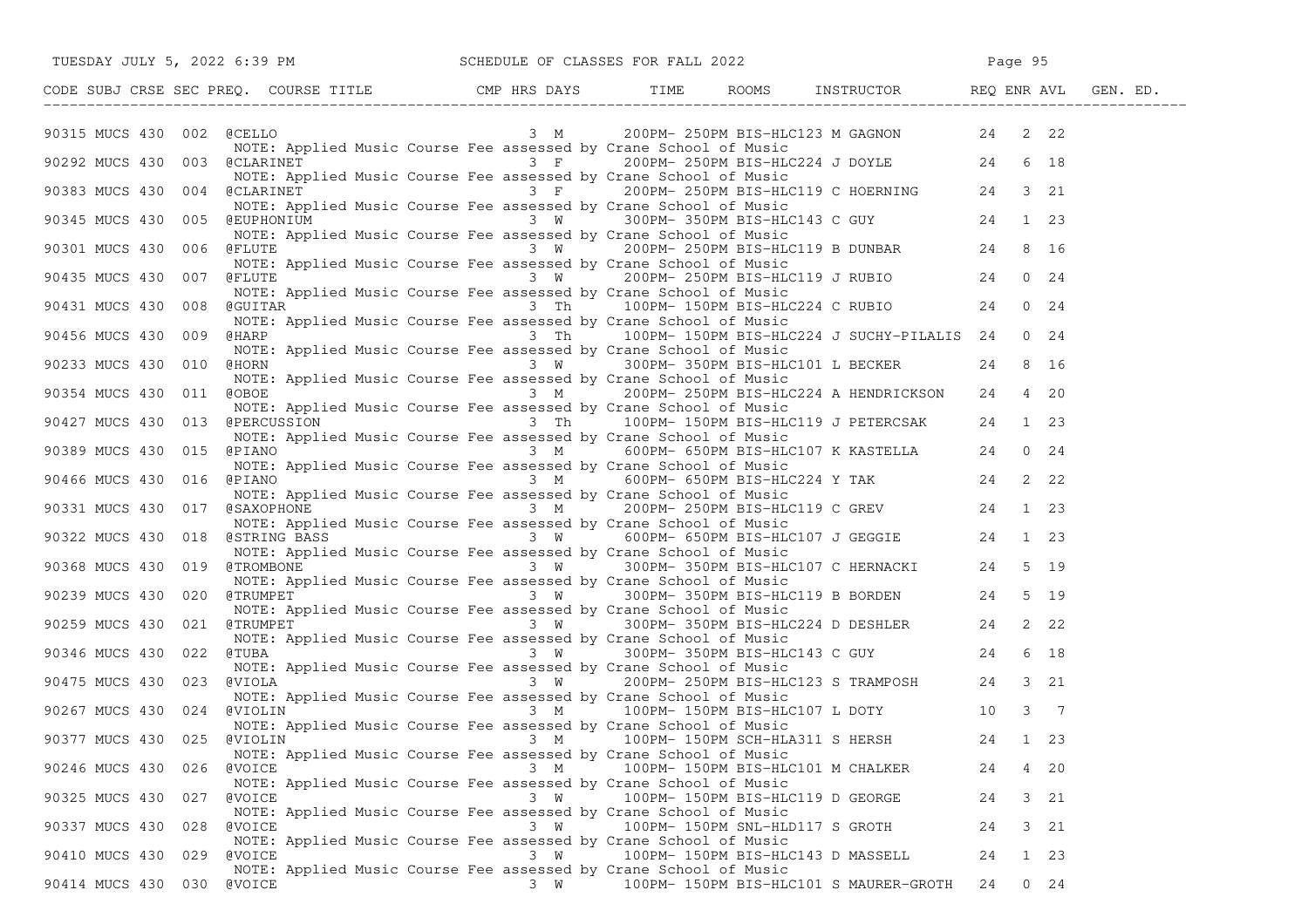| TUESDAY JULY 5, 2022 6:39 PM SCHEDULE OF CLASSES FOR FALL 2022                                                                                                                                                                                                                                                                                                                                                       |                                                                                              |                   |            |                                                                                                  | Page 96      |                      |
|----------------------------------------------------------------------------------------------------------------------------------------------------------------------------------------------------------------------------------------------------------------------------------------------------------------------------------------------------------------------------------------------------------------------|----------------------------------------------------------------------------------------------|-------------------|------------|--------------------------------------------------------------------------------------------------|--------------|----------------------|
| CODE SUBJ CRSE SEC PREQ. COURSE TITLE THE CMP HRS DAYS TIME                                                                                                                                                                                                                                                                                                                                                          |                                                                                              |                   |            | ROOMS INSTRUCTOR REQ ENR AVL GEN. ED.                                                            |              |                      |
|                                                                                                                                                                                                                                                                                                                                                                                                                      |                                                                                              |                   |            |                                                                                                  |              |                      |
| NOTE: Applied Music Course Fee assessed by Crane School of Music                                                                                                                                                                                                                                                                                                                                                     |                                                                                              |                   |            |                                                                                                  |              |                      |
| 90420 MUCS 430 031 @VOICE 3 M 100PM-150PM BIS-HLC143 K MILLER 24 1 23                                                                                                                                                                                                                                                                                                                                                |                                                                                              |                   |            |                                                                                                  |              |                      |
| NOTE: Applied Music Course Fee assessed by Crane School of Music<br>90443 MUCS 430 032 @VOICE                                                                                                                                                                                                                                                                                                                        | Course Fee assessed by Crane School of Music<br>3 W 100PM-150PM BIS-HLC224 C SIERRA 24 1 23  |                   |            |                                                                                                  |              |                      |
| NOTE: Applied Music Course Fee assessed by Crane School of Music                                                                                                                                                                                                                                                                                                                                                     |                                                                                              |                   |            |                                                                                                  |              |                      |
| $\frac{3 \text{ M}}{24 \text{ N}}$ $\frac{3 \text{ M}}{24 \text{ N}}$ $\frac{3 \text{ M}}{24 \text{ N}}$ $\frac{100 \text{PM}}{24 \text{ N}}$ $\frac{150 \text{PM}}{24 \text{ N}}$ $\frac{150 \text{PM}}{24 \text{ N}}$ $\frac{150 \text{PM}}{24 \text{ N}}$ $\frac{150 \text{PM}}{24 \text{ N}}$ $\frac{150 \text{PM}}{24 \text{ N}}$ $\frac{150 \text{PM}}{24 \text{ N}}$ $\frac{150$<br>90446 MUCS 430 033 @VOICE |                                                                                              |                   |            |                                                                                                  |              |                      |
| NOTE: Applied Music Course Fee assessed by Crane School of Music                                                                                                                                                                                                                                                                                                                                                     |                                                                                              |                   |            | ssessed by Crane School of Music<br>3  M          100PM- 150PM BIS-HLC224 L SULLIVAN          24 |              |                      |
| 90460 MUCS 430 034<br>@VOICE                                                                                                                                                                                                                                                                                                                                                                                         |                                                                                              |                   |            |                                                                                                  |              | $0 \t 24$            |
| NOTE: Applied Music Course Fee assessed by Crane School of Music                                                                                                                                                                                                                                                                                                                                                     |                                                                                              |                   |            |                                                                                                  |              |                      |
| 90451 MUCS 430 430 @VOICE                                                                                                                                                                                                                                                                                                                                                                                            | 3 MW 100PM-150PM TBA TBA STAFF 100                                                           |                   |            |                                                                                                  |              | 2 98                 |
| NOTE: Applied Music Course Fee assessed by Crane School of Music<br>90788 MUCS 620<br>003 CLARINET                                                                                                                                                                                                                                                                                                                   |                                                                                              |                   |            | 2 F 200PM-250PM BIS-HLC224 J DOYLE 1 0 1                                                         |              |                      |
| NOTE: Applied Music Course Fee assessed by Crane School of Music                                                                                                                                                                                                                                                                                                                                                     |                                                                                              |                   |            |                                                                                                  |              |                      |
| 90739 MUCS 620<br>006 FLUTE                                                                                                                                                                                                                                                                                                                                                                                          |                                                                                              |                   |            | 2 W 200PM-250PM BIS-HLC119 B DUNBAR 1                                                            |              | 1 CLOSED             |
| NOTE: Applied Music Course Fee assessed by Crane School of Music                                                                                                                                                                                                                                                                                                                                                     |                                                                                              |                   |            |                                                                                                  |              |                      |
| 90722 MUCS 630 003 CLARINET                                                                                                                                                                                                                                                                                                                                                                                          | 3 F 200PM-250PM BIS-HLC224 J DOYLE 1                                                         |                   |            |                                                                                                  |              | 1 CLOSED             |
| NOTE: Applied Music Course Fee assessed by Crane School of Music                                                                                                                                                                                                                                                                                                                                                     |                                                                                              |                   |            |                                                                                                  |              |                      |
| 90758 MUCS 630 004 CLARINET                                                                                                                                                                                                                                                                                                                                                                                          | 3 F 200PM-250PM BIS-HLC119 C HOERNING 1                                                      |                   |            |                                                                                                  |              | 2 CLOSED             |
| NOTE: Applied Music Course Fee assessed by Crane School of Music<br>90432 MUCS 630 008 GUITAR 11 1 2 1 2 2 3 Th 100PM-150PM BIS-HLC224 C RUBIO 2 1 1                                                                                                                                                                                                                                                                 |                                                                                              |                   |            |                                                                                                  |              |                      |
| NOTE: Applied Music Course Fee assessed by Crane School of Music                                                                                                                                                                                                                                                                                                                                                     |                                                                                              |                   |            |                                                                                                  |              |                      |
| 90757 MUCS 630 010 HORN                                                                                                                                                                                                                                                                                                                                                                                              | irse Fee assessed by Crane School of Music<br>3 W 300PM-350PM BIS-HLC101 L BECKER 1 0 1      |                   |            |                                                                                                  |              |                      |
| NOTE: Applied Music Course Fee assessed by Crane School of Music                                                                                                                                                                                                                                                                                                                                                     |                                                                                              |                   |            |                                                                                                  |              |                      |
| 3 M 600PM-650PM BIS-HLC224 Y TAK 1 1 CLOSED<br>90790 MUCS 630<br>016 PIANO                                                                                                                                                                                                                                                                                                                                           |                                                                                              |                   |            |                                                                                                  |              |                      |
| NOTE: Applied Music Course Fee assessed by Crane School of Music                                                                                                                                                                                                                                                                                                                                                     | urse ree assessed by Crane School of Music<br>3 W 300PM-350PM BIS-HLC119 B BORDEN 1 1 CLOSED |                   |            |                                                                                                  |              |                      |
| 90750 MUCS 630 020 TRUMPET                                                                                                                                                                                                                                                                                                                                                                                           |                                                                                              |                   |            |                                                                                                  |              |                      |
| NOTE: Applied Music Course Fee assessed by Crane School of Music<br>90411 MUCS 630 029 VOICE                                                                                                                                                                                                                                                                                                                         | 3 $W$ 100PM-150PM BIS-HLC143 D MASSELL 1 1 CLOSED                                            |                   |            |                                                                                                  |              |                      |
| NOTE: Applied Music Course Fee assessed by Crane School of Music                                                                                                                                                                                                                                                                                                                                                     |                                                                                              |                   |            |                                                                                                  |              |                      |
|                                                                                                                                                                                                                                                                                                                                                                                                                      |                                                                                              |                   |            |                                                                                                  |              |                      |
|                                                                                                                                                                                                                                                                                                                                                                                                                      |                                                                                              |                   |            |                                                                                                  |              |                      |
| 90224 MUCT 430 001 @STUDIO COMPOSITION 3 F 100PM-150PM CRN-MCB115 I HERRYMAN RODR 6 4 2<br>90225 MUCT 430 002 @STUDIO COMPOSITION 3 F 100PM-150PM CRN-MCB115 J SOMMERFELDT 6 3 3<br>90226 MUCT 430 003 @STUDIO COMPOSITION 3 F 100PM                                                                                                                                                                                 |                                                                                              |                   |            |                                                                                                  |              | 6 8 CLOSED           |
|                                                                                                                                                                                                                                                                                                                                                                                                                      |                                                                                              |                   |            |                                                                                                  |              |                      |
| ALEN--Applied Learning Entrepreneur===========ALEN--Applied Learning Entrepreneur=========== ALEN--Applied Learning Entrepreneur                                                                                                                                                                                                                                                                                     |                                                                                              |                   |            |                                                                                                  |              |                      |
|                                                                                                                                                                                                                                                                                                                                                                                                                      |                                                                                              |                   |            |                                                                                                  |              |                      |
| 98681 ARMA 100 001 @INTRO TO ARTS MANAGEMENT 3 TuTh 1100AM-1215PM PFMART0408 J VINK 23 7 16                                                                                                                                                                                                                                                                                                                          |                                                                                              |                   |            |                                                                                                  |              |                      |
|                                                                                                                                                                                                                                                                                                                                                                                                                      |                                                                                              |                   |            |                                                                                                  |              |                      |
| ALFS--Applied Learning Field Study=============ALFS--Applied Learning Field Study============= ALFS--Applied Learning Field Study                                                                                                                                                                                                                                                                                    |                                                                                              |                   |            |                                                                                                  |              |                      |
|                                                                                                                                                                                                                                                                                                                                                                                                                      |                                                                                              |                   |            |                                                                                                  |              |                      |
|                                                                                                                                                                                                                                                                                                                                                                                                                      |                                                                                              |                   |            |                                                                                                  |              |                      |
|                                                                                                                                                                                                                                                                                                                                                                                                                      |                                                                                              |                   |            |                                                                                                  |              |                      |
| ALIN--Applied Learning Internship==============ALIN--Applied Learning Internship============== ALIN--Applied Learning Internship                                                                                                                                                                                                                                                                                     |                                                                                              |                   |            |                                                                                                  |              |                      |
|                                                                                                                                                                                                                                                                                                                                                                                                                      |                                                                                              |                   |            |                                                                                                  |              |                      |
| 90013 ANTH 470 001* MUSEUM INTERNSHIP                                                                                                                                                                                                                                                                                                                                                                                | 3 MWF                                                                                        | 1000AM-1050AM TBA |            | TBA M PERKINS                                                                                    | $\mathbf{1}$ | 1 CLOSED             |
| Pre-requisites: or ANTH370 or ARTM370 and ANTH420 or ARTM420                                                                                                                                                                                                                                                                                                                                                         |                                                                                              |                   |            |                                                                                                  |              |                      |
| 90018 ARTM 470<br>001* MUSEUM INTERNSHIP                                                                                                                                                                                                                                                                                                                                                                             | 3                                                                                            | TBA               | TBA        | TBA M PERKINS                                                                                    | 10           | $0\quad 10$          |
| Pre-requisites: ARTM370 or ANTH370 and ARTM420 or ANTH420                                                                                                                                                                                                                                                                                                                                                            |                                                                                              |                   |            |                                                                                                  |              |                      |
| @MANAGEMENT INTERNSHIP<br>90749 MGMT 491<br>001                                                                                                                                                                                                                                                                                                                                                                      | $1 - 12$                                                                                     | TBA               | TBA        | TBA D BUGG                                                                                       | 0            | 2 CLOSED             |
| 90724 APLE 192<br>001<br><b>@HONORS SVC LRNG PROJECT</b><br>90725 APLE 491 001<br>@PEER CNSLR TRAINING                                                                                                                                                                                                                                                                                                               | $1 - 2$<br>2                                                                                 | TBA<br>TBA        | TBA<br>TBA | TBA T WHITE<br>TBA C SNELL                                                                       | 0<br>0       | 5 CLOSED<br>1 CLOSED |
| 90726 APLE 491 002 @PEER CNSLR FLD EXP LEV 1                                                                                                                                                                                                                                                                                                                                                                         | 2                                                                                            | TBA               | TBA        | TBA G RAMSAY                                                                                     | $\Omega$     | 1 CLOSED             |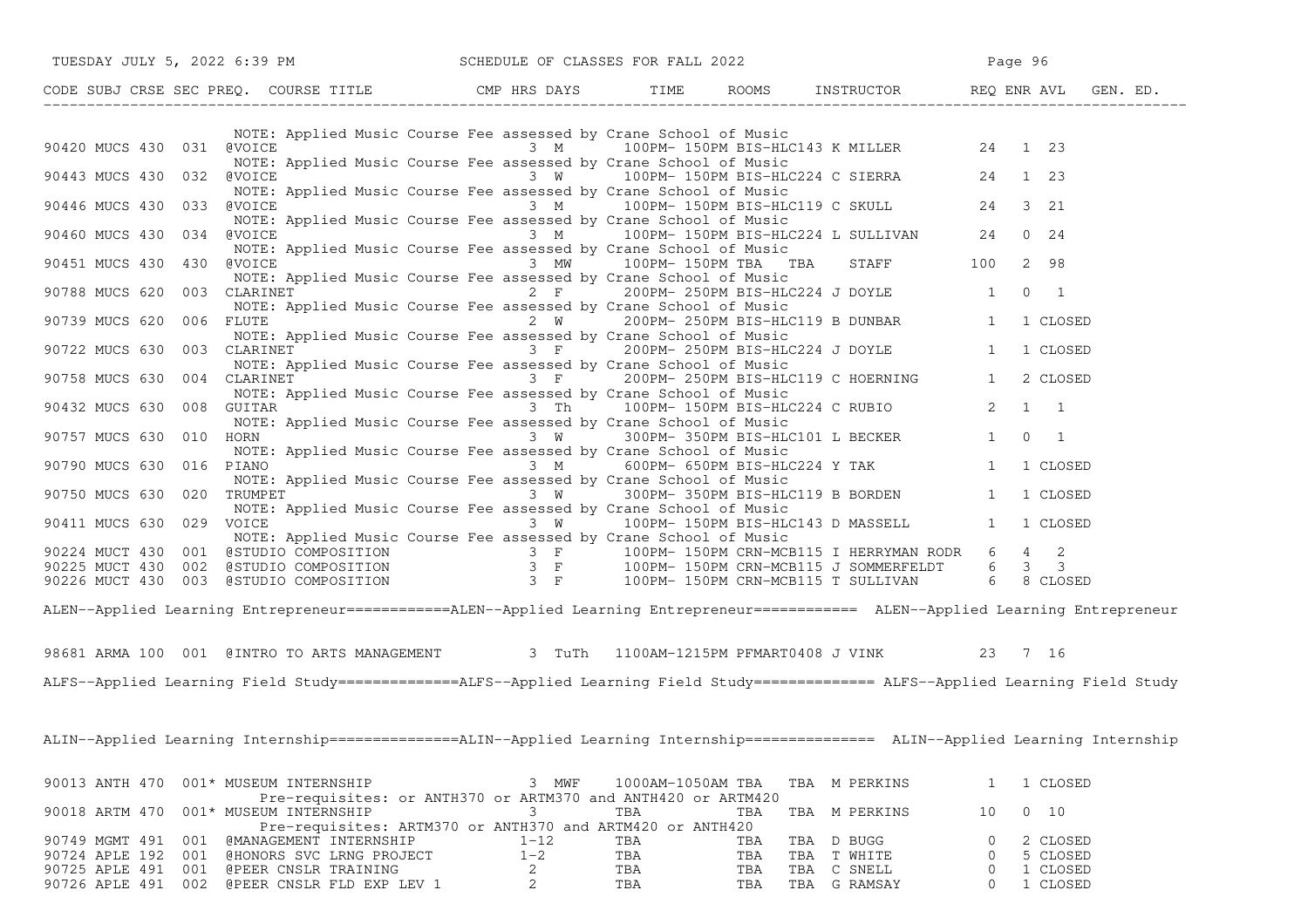| TUESDAY JULY 5, 2022 6:39 PM SCHEDULE OF CLASSES FOR FALL 2022                                                                                                                                                                                                                                                                                                                    |                         |            |     |                                | Page 97                               |
|-----------------------------------------------------------------------------------------------------------------------------------------------------------------------------------------------------------------------------------------------------------------------------------------------------------------------------------------------------------------------------------|-------------------------|------------|-----|--------------------------------|---------------------------------------|
| CODE SUBJ CRSE SEC PREQ. COURSE TITLE THE ROOMS TIME ROOMS INSTRUCTOR REQ ENR AVL GE CON-                                                                                                                                                                                                                                                                                         |                         |            |     |                                | ROOMS INSTRUCTOR REQ ENR AVL GEN. ED. |
| $\begin{array}{cccccc} 90727 & \text{RPLE} & 491 & 003 & \text{BPEER CNSIR FUD EXP LEV} & 2 & 2 & 75 \text{A} & 75 \text{A} & \text{TRA} & \text{G RMSAY} & 0 & 1 \text{ CLOSED} \\ 90728 & \text{RPLE} & 491 & 005 & \text{BPEER CNSIR FLD EXP LEV} & 2 & 75 \text{A} & 75 \text{A} & 75 \text{A} & 75 \text{A} & 75 \text{A} & 0 & 0 \text{ CLOSED} \\ 90725 & \text{RPLE} & 4$ |                         |            |     |                                |                                       |
|                                                                                                                                                                                                                                                                                                                                                                                   |                         |            |     |                                |                                       |
|                                                                                                                                                                                                                                                                                                                                                                                   |                         |            |     |                                |                                       |
|                                                                                                                                                                                                                                                                                                                                                                                   |                         |            |     |                                |                                       |
|                                                                                                                                                                                                                                                                                                                                                                                   |                         |            |     |                                |                                       |
|                                                                                                                                                                                                                                                                                                                                                                                   |                         |            |     |                                |                                       |
|                                                                                                                                                                                                                                                                                                                                                                                   |                         |            |     |                                |                                       |
|                                                                                                                                                                                                                                                                                                                                                                                   |                         |            |     |                                |                                       |
|                                                                                                                                                                                                                                                                                                                                                                                   |                         |            |     |                                |                                       |
|                                                                                                                                                                                                                                                                                                                                                                                   |                         |            |     |                                |                                       |
|                                                                                                                                                                                                                                                                                                                                                                                   |                         |            |     |                                |                                       |
|                                                                                                                                                                                                                                                                                                                                                                                   |                         |            |     |                                |                                       |
|                                                                                                                                                                                                                                                                                                                                                                                   |                         |            |     |                                |                                       |
|                                                                                                                                                                                                                                                                                                                                                                                   |                         |            |     |                                |                                       |
|                                                                                                                                                                                                                                                                                                                                                                                   |                         |            |     |                                | CT                                    |
| NOTE: Variable credit hours $(1-6)$ . Instructor permission                                                                                                                                                                                                                                                                                                                       |                         |            |     |                                |                                       |
| required.                                                                                                                                                                                                                                                                                                                                                                         |                         |            |     |                                |                                       |
| 90050 ENVR 391 002* FIELD PROJECT                                                                                                                                                                                                                                                                                                                                                 | $1-6$ TBA               |            |     | TBA TBA J ROGERS               | $5 \t 0 \t 5$<br>CT                   |
| Pre-requisites: ENVR210                                                                                                                                                                                                                                                                                                                                                           |                         |            |     |                                |                                       |
| NOTE: Variable credit hour $(1-6)$ . Instructor permission                                                                                                                                                                                                                                                                                                                        |                         |            |     |                                |                                       |
| required.                                                                                                                                                                                                                                                                                                                                                                         |                         |            |     |                                |                                       |
| 90165 MUAI 470  001* @MUSIC BUSINESS INTERNSHIP  12                                                                                                                                                                                                                                                                                                                               |                         | <b>TBA</b> | TBA | TBA D VIA                      | $\overline{0}$<br>0 CLOSED            |
|                                                                                                                                                                                                                                                                                                                                                                                   |                         |            |     |                                |                                       |
| 90093 POLS 491 001* PUBLIC POLICY INTERNSHIP                                                                                                                                                                                                                                                                                                                                      |                         |            |     |                                | $\overline{4}$<br>$0\quad 4$          |
|                                                                                                                                                                                                                                                                                                                                                                                   |                         |            |     |                                |                                       |
| TEA TEA TEA TEA TEA TEA DEMPERT<br>Pre-requisites: POLS100 or POLS200 and POLS110<br>TE: Counts as an elective for Public Political<br>TECNIC STIPM<br>NOTE: Counts as an elective for Public Policy minor.                                                                                                                                                                       |                         |            |     |                                |                                       |
| 90096 POLS 494 001* @POLITICAL SCIENCE INTERNSHIP 12                                                                                                                                                                                                                                                                                                                              |                         | TBA        |     | TBA TBA D LEMPERT              | $\overline{0}$<br>0 CLOSED            |
| Pre-requisites: POLS100 or POLS200 and POLS110                                                                                                                                                                                                                                                                                                                                    |                         |            |     |                                |                                       |
| NOTE: Instructor permission required.                                                                                                                                                                                                                                                                                                                                             |                         |            |     |                                |                                       |
| Location-Washington, DC. Must be taken with POLS 494 002.<br>90754 HLTH 490 001* @COMMUNITY HEALTH INTERN #1 1-12                                                                                                                                                                                                                                                                 |                         |            |     | TBA TBA TBA S LISTER 0         |                                       |
| Pre-requisites: HLTH470 and HLTH480                                                                                                                                                                                                                                                                                                                                               |                         |            |     |                                | 2 CLOSED CT                           |
| START/END DATES: 08/29-10/14                                                                                                                                                                                                                                                                                                                                                      |                         |            |     |                                |                                       |
| 90755 HLTH 490 002* @COMMUNITY HEALTH INTERN #2                                                                                                                                                                                                                                                                                                                                   | $1 - 12$                | TBA        | TBA | TBA S LISTER                   | $\overline{0}$<br>2 CLOSED CT         |
| Pre-requisites: HLTH470 and HLTH480                                                                                                                                                                                                                                                                                                                                               |                         |            |     |                                |                                       |
| START/END DATES: 10/17-12/09                                                                                                                                                                                                                                                                                                                                                      |                         |            |     |                                |                                       |
| 90669 HLTH 491 NHR* @HONORS INTERNSHIP                                                                                                                                                                                                                                                                                                                                            | 6 —                     | TBA        | TBA | TBA S LISTER                   | $\mathbf{2}$<br>$0\qquad 2$           |
| Pre-requisites: HLTH485                                                                                                                                                                                                                                                                                                                                                           |                         |            |     |                                |                                       |
| 90548 EXSC 490 001 @INTERNSHIP IN EXERCISE SCI                                                                                                                                                                                                                                                                                                                                    | $\overline{\mathbf{3}}$ | TBA        | TBA | TBA S SANTICH                  | 15<br>2 13<br>CT                      |
| 90791 SOCI 470 0 * FIELD RESEARCH/PRACTICUM 1-12                                                                                                                                                                                                                                                                                                                                  |                         | TBA        | TBA | TBA H SULLIVAN-CATL 0 1 CLOSED |                                       |
| Pre-requisites: SOCI101 and SOCI103 and SOCI300 and SOCI345                                                                                                                                                                                                                                                                                                                       |                         |            |     |                                |                                       |
| 001* FIELD RESEARCH/PRACTICUM<br>90741 SOCI 470                                                                                                                                                                                                                                                                                                                                   | $1 - 12$                | TBA        | TBA | TBA D BUGG                     | 0 12 CLOSED                           |
| Pre-requisites: SOCI101 and SOCI103 and SOCI300 and SOCI345                                                                                                                                                                                                                                                                                                                       |                         |            |     |                                |                                       |
| 90768 SOCI 470<br>002* FIELD RESEARCH/PRACTICUM                                                                                                                                                                                                                                                                                                                                   | 4                       | TBA        | TBA | TBA D BUGG                     | 1 CLOSED<br>ı.                        |
| Pre-requisites: SOCI101 and SOCI103 and SOCI300 and SOCI345                                                                                                                                                                                                                                                                                                                       |                         |            |     |                                |                                       |
| 003* FIELD RESEARCH/PRACTICUM<br>90774 SOCI 470                                                                                                                                                                                                                                                                                                                                   | $1 - 12$                | TBA        | TBA | TBA H SULLIVAN-CATL            | 1 CLOSED<br>$\circ$                   |
| Pre-requisites: SOCI101 and SOCI103 and SOCI300 and SOCI345                                                                                                                                                                                                                                                                                                                       |                         |            |     |                                |                                       |
| 004* FIELD RESEARCH/PRACTICUM<br>90796 SOCI 470<br>Pre-requisites: SOCI101 and SOCI103 and SOCI300 and SOCI345                                                                                                                                                                                                                                                                    | $1 - 12$                | TBA        | TBA | TBA L DIAMOND-BROWN            | 0<br>1 CLOSED                         |
| 001* @JAMAICA INTERNSHIP ABROAD<br>98492 OVS 466                                                                                                                                                                                                                                                                                                                                  | 3                       | TBA        | TBA | TBA J ROGERS                   | 0<br>$\overline{1}$<br>1              |
|                                                                                                                                                                                                                                                                                                                                                                                   |                         |            |     |                                |                                       |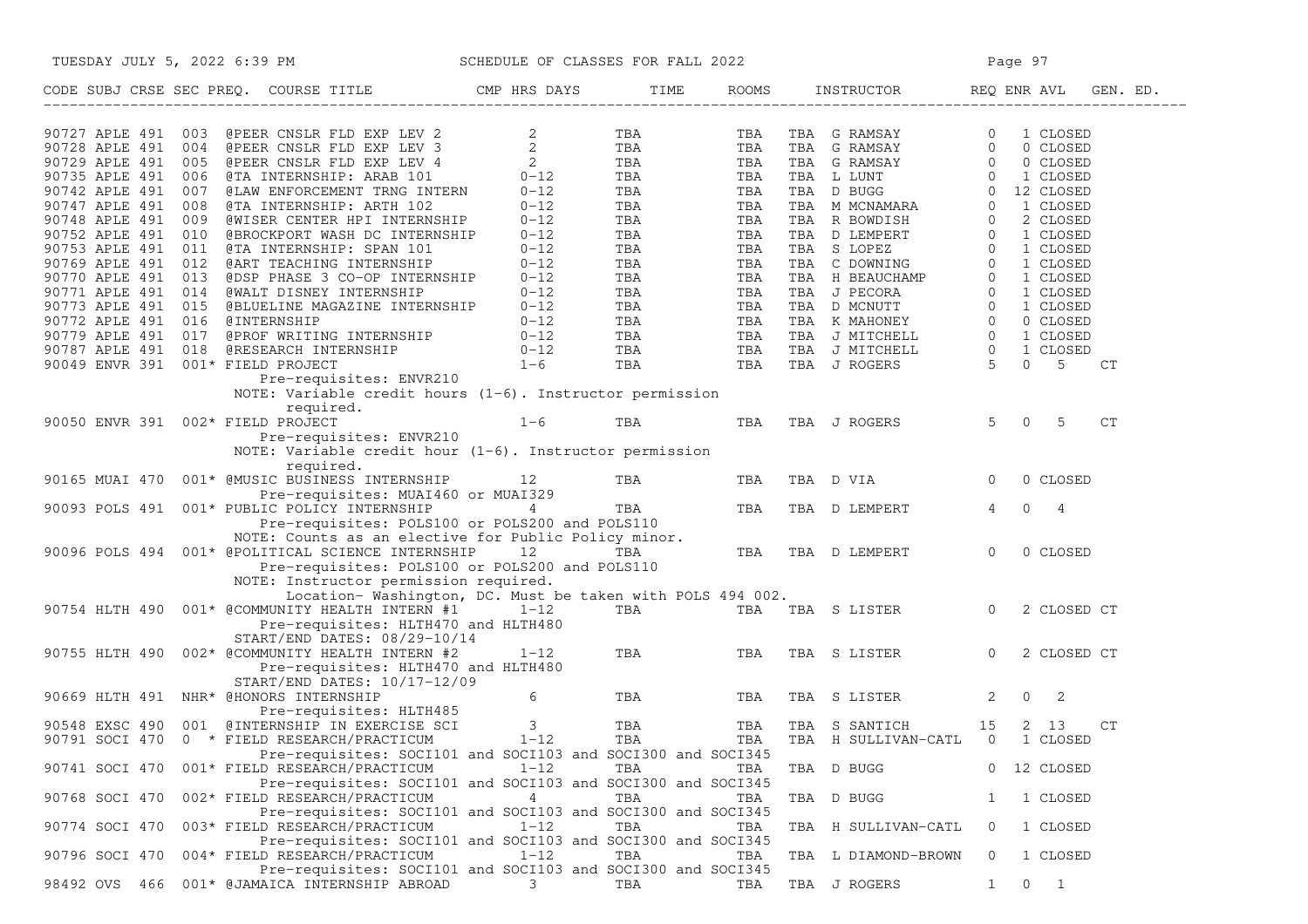| TUESDAY JULY 5, 2022 6:39 PM       |                                                                                                                                                                                                                                                                                                                                                                                                                                                                               | SCHEDULE OF CLASSES FOR FALL 2022 |                                         |                       |                                                   | Page 98        |      |                      |
|------------------------------------|-------------------------------------------------------------------------------------------------------------------------------------------------------------------------------------------------------------------------------------------------------------------------------------------------------------------------------------------------------------------------------------------------------------------------------------------------------------------------------|-----------------------------------|-----------------------------------------|-----------------------|---------------------------------------------------|----------------|------|----------------------|
|                                    | CODE SUBJ CRSE SEC PREQ. COURSE TITLE THE CMP HRS DAYS                                                                                                                                                                                                                                                                                                                                                                                                                        |                                   |                                         | TIME ROOMS INSTRUCTOR |                                                   |                |      | REQ ENR AVL GEN. ED. |
|                                    | Pre-requisites: OVS465<br>NOTE: Instructor permission required.<br>Winterim trip dates TBA. Service Learning.                                                                                                                                                                                                                                                                                                                                                                 |                                   |                                         |                       |                                                   |                |      |                      |
|                                    | ALOT--Applied Learning Other=======================ALOT--Applied Learning Other====================== ALOT--Applied Learning Other                                                                                                                                                                                                                                                                                                                                            |                                   |                                         |                       |                                                   |                |      |                      |
|                                    | 98478 ANTH 202 001 CULTURE, IDENTITY AND POWER 3 MWF 1000AM-1050AM KEL-HL0103 M PERKINS 40 14 26<br>NOTE: Counts towards History and society elective for<br>International Studies majors.<br>Counts towards Women and Gender Studies.<br>Some seats reserved for new freshmen.                                                                                                                                                                                               |                                   |                                         |                       |                                                   |                |      | CG XC                |
|                                    | 98587 ANTH 202 002 CULTURE, IDENTITY AND POWER 3 MWF<br>NOTE: Counts towards Women and Gender Studies.<br>Counts towards History and society elective for<br>International Studies majors.<br>Counts towards Women and Gender Studies.<br>Some seats reserved for new freshmen.                                                                                                                                                                                               |                                   |                                         |                       | 1100AM-1150AM KEL-HL0103 M PERKINS 40 24 16       |                |      | CG XC                |
| 98635 ANTH 204 001 ARCHAEOLOGY-LEC |                                                                                                                                                                                                                                                                                                                                                                                                                                                                               | 3 TuTh                            |                                         |                       | 1100AM-1215PM KEL-HL0102 H KRUCZEK-AARON 30 13 17 |                |      | SW                   |
| 98637 ANTH 204 002 ARCHAEOLOGY-LAB | NOTE: Lab required. Some seats reserved for new freshmen.                                                                                                                                                                                                                                                                                                                                                                                                                     | 1 F                               |                                         |                       | 1000AM-1150AM MVC-HL0120 H KRUCZEK-AARON 15 5 10  |                |      | SW                   |
| 99268 ANTH 204 003 ARCHAEOLOGY-LAB | NOTE: Lecture required.                                                                                                                                                                                                                                                                                                                                                                                                                                                       |                                   |                                         |                       | 1 F 200PM-350PM MVC-HL0120 T MESSNER              | 15             | 8 7  | SW                   |
| 99712 ID                           | NOTE: Lecture required.<br>566 OL1 @TEACH TRAIN WITH SIMS & GAME 3<br>NOTE: Delivered online. Instruction and interaction occurs online<br>within the Learning Management System, Moodle. There are no<br>requirements for face-to-face meetings, onsite instruction,<br>or scheduled times to be online. However, proctored exams                                                                                                                                            |                                   |                                         | ONLINE                | A BETRUS                                          | 20             | 5 15 | AЕ                   |
| 99153 ID                           | may be required, either on campus or at a location<br>convenient to the student.<br>651 OL1 SYSTEM DESIGN FOR PERF IMPROV<br>NOTE: Delivered online. Instruction and interaction occurs online<br>within the Learning Management System, Moodle. There are no<br>requirements for face-to-face meetings, onsite instruction,<br>or scheduled times to be online. However, proctored exams<br>may be required, either on campus or at a location<br>convenient to the student. | 3                                 |                                         | ONLINE                | K CALDWELL 20 5 15                                |                |      |                      |
| 99520 IT                           | Advisor Approval Required.<br>614 OL1 TECHNOLOGY IN EDUCATION<br>NOTE: Advisor Approval Required.                                                                                                                                                                                                                                                                                                                                                                             | 3                                 |                                         | ONLINE                | S CANNING                                         | 20             | 8 12 |                      |
|                                    | 99543 EDUC 425 001 @STD TCHG INTRNSHIP 1:PREK-GR2<br>START/END DATES: 09/01-10/26                                                                                                                                                                                                                                                                                                                                                                                             |                                   | 6 MTuWThF 800AM- 430PM TBA TBA E DUNHAM |                       |                                                   | $\Omega$       |      | 0 CLOSED CT SI       |
| 99530 EDUC 425                     | 002 @STD TCHG INTRNSHIP 1:PREK-GR2                                                                                                                                                                                                                                                                                                                                                                                                                                            |                                   | 6 MTuWThF 800AM- 430PM TBA              |                       | TBA E DUNHAM                                      | 0              |      | 0 CLOSED CT SI       |
| 90492 EDUC 425                     | $START/END$ DATES: $10/31-12/16$<br>003 @STD TCHG INTRNSHIP 1: PREK-GR2                                                                                                                                                                                                                                                                                                                                                                                                       |                                   | 6 MTuWThF 800AM- 430PM TBA              |                       | TBA L EMRICH                                      | 0              |      | 0 CLOSED CT SI       |
| 99534 EDUC 425<br>005              | START/END DATES: 09/01-10/26<br>@STD TCHG INTRNSHIP 1:PREK-GR2<br>START/END DATES: 09/01-10/26                                                                                                                                                                                                                                                                                                                                                                                |                                   | 6 MTuWThF 800AM- 400PM TBA              |                       | TBA P FARMER                                      | 0              |      | 0 CLOSED CT SI       |
| 90497 EDUC 425<br>007              | @STD TCHG INTRNSHIP 1:PREK-GR2                                                                                                                                                                                                                                                                                                                                                                                                                                                |                                   | MTuWThF 800AM- 400PM TBA                |                       | TBA P FARMER                                      | 0              |      | 0 CLOSED CT SI       |
| 90498 EDUC 425<br>008              | @STD TCHG INTRNSHIP 1:PREK-GR2                                                                                                                                                                                                                                                                                                                                                                                                                                                | 6                                 | MTuWThF 800AM- 400PM TBA                |                       | TBA P FARMER                                      | 0              |      | 0 CLOSED CT SI       |
|                                    | START/END DATES: 10/31-12/16<br>99538 EDUC 425 009 @STD TCHG INTRNSHIP 1:PREK-GR2                                                                                                                                                                                                                                                                                                                                                                                             |                                   | 6 MTuWThF 800AM- 430PM TBA              |                       | TBA M MCGRATH                                     | $\overline{0}$ |      | 0 CLOSED CT SI       |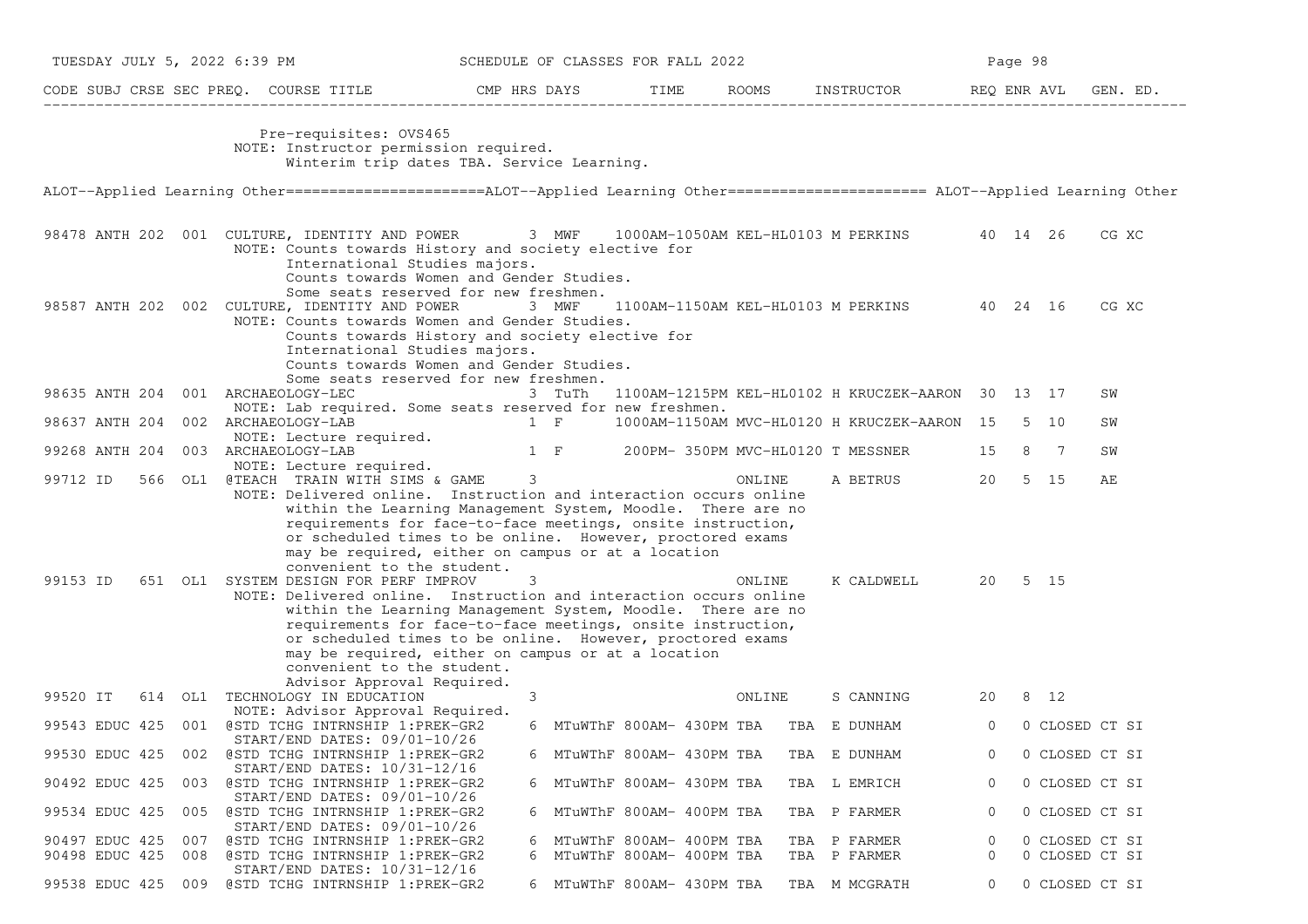| TUESDAY JULY 5, 2022 6:39 PM SCHEDULE OF CLASSES FOR FALL 2022                                                    |   |                            |                  |                                             | Page 99        |                |
|-------------------------------------------------------------------------------------------------------------------|---|----------------------------|------------------|---------------------------------------------|----------------|----------------|
|                                                                                                                   |   |                            |                  |                                             |                |                |
| START/END DATES: 09/01-10/26                                                                                      |   |                            |                  |                                             |                |                |
| 90499 EDUC 425 010 @STD TCHG INTRNSHIP 1:PREK-GR2                                                                 |   |                            |                  | 6 MTuThF 800AM-400PM TBA TBA K GRAHAM 0     |                | 0 CLOSED CT SI |
| START/END DATES: 09/01-10/26<br>90496 EDUC 425 011 @STD TCHG INTRNSHIP 1:PREK-GR2                                 |   |                            |                  | 6 MTuWThF 800AM- 400PM TBA   TBA  J REAGAN  | $\Omega$       | 0 CLOSED CT SI |
| START/END DATES: 09/01-10/26<br>99541 EDUC 425 012 @STD TCHG INTRNSHIP 1:PREK-GR2                                 |   | 6 MTuWThF 800AM- 430PM TBA |                  | TBA L EMRICH                                | $\overline{0}$ | 0 CLOSED CT SI |
| START/END DATES: 10/31-12/16<br>99542 EDUC 425 013 @STD TCHG INTRNSHIP 1:PREK-GR2                                 |   | 6 MTuWThF 800AM- 430PM TBA |                  | TBA J REAGAN                                | $\overline{0}$ | 0 CLOSED CT SI |
| START/END DATES: 10/31-12/16<br>90500 EDUC 425 014 @STD TCHG INTRNSHIP 1:PREK-GR2                                 |   | 6 MTuWThF 800AM- 430PM TBA |                  | TBA K GRAHAM                                | $\overline{0}$ | 0 CLOSED CT SI |
| START/END DATES: 10/31-12/16<br>99651 EDUC 425 015 @STD TCHG INTRNSHIP 1:PREK-GR2                                 |   | 6 MTuWThF 800AM- 430PM TBA |                  | TBA S THOMAS                                | $\circ$        | 1 CLOSED CT SI |
| START/END DATES: 09/01-10/26                                                                                      |   |                            |                  |                                             |                |                |
| 90501 EDUC 425 016 @STD TCHG INTRNSHIP 1:PREK-GR2<br>START/END DATES: 10/31-12/16                                 |   | 6 MTuWThF 800AM- 400PM TBA |                  | TBA M MCGRATH                               | $\overline{0}$ | 0 CLOSED CT SI |
| 99961 EDUC 425 017 @STD TCHG INTRNSHIP 1:PREK-GR2<br>START/END DATES: 09/01-10/26                                 |   | 6 MTuWThF 800AM- 430PM TBA |                  | TBA J SCHAEFER                              | $\Omega$       | 0 CLOSED CT SI |
| 99981 EDUC 425 018 @STD TCHG INTRNSHIP 1:PREK-GR2<br>START/END DATES: 10/31-12/16                                 |   | 6 MTuWThF 800AM- 430PM TBA |                  | TBA A WEISBURGER                            | $\Omega$       | 0 CLOSED CT SI |
| 90502 EDUC 425 019 @STD TCHG INTRNSHIP 1:PREK-GR2<br>START/END DATES: 10/31-12/16                                 |   | 6 MTuWThF 800AM- 400PM TBA |                  | TBA J SCHAEFER                              | $\Omega$       | 0 CLOSED CT SI |
| 90503 EDUC 425 020 @STD TCHG INTRNSHIP 1:PREK-GR2                                                                 |   | 6 MTuWThF 800AM- 400PM TBA |                  | TBA S THOMAS                                | $\Omega$       | 0 CLOSED CT SI |
| START/END DATES: 10/31-12/16<br>90504 EDUC 425 021 @STD TCHG INTRNSHIP 1:PREK-GR2                                 |   | 6 MTuWThF 800AM- 400PM TBA |                  | TBA A WEISBURGER                            | $\Omega$       | 0 CLOSED CT SI |
| START/END DATES: 09/01-10/26<br>99533 EDUC 425 022 @STD TCHG INTRNSHIP 1:PREK-GR2                                 |   | 6 MTuWThF 800AM- 430PM TBA |                  | TBA D STRAIGHT                              | $\Omega$       | 1 CLOSED SI    |
| START/END DATES: 10/31-12/16<br>99962 EDUC 426 001 @STD TCHG INTRNSHIP II: GR 3-6                                 |   | 6 MTuWThF 800AM- 430PM TBA |                  | TBA E DUNHAM                                | $\overline{0}$ | 0 CLOSED CT SI |
| START/END DATES: 09/01-10/26<br>90505 EDUC 426 002 @STD TCHG INTRNSHIP II: GR 3-6                                 |   | 6 MTuWThF 802AM- 400PM TBA |                  | TBA E DUNHAM                                | $\overline{0}$ | 0 CLOSED CT SI |
| START/END DATES: 10/31-12/16<br>99550 EDUC 426 003 @STD TCHG INTRNSHIP II: GR 3-6                                 |   | 6 MTuWThF 800AM- 430PM TBA |                  | TBA L EMRICH                                | $\overline{0}$ | 0 CLOSED CT SI |
| $START/END$ DATES: $09/01-10/26$                                                                                  |   |                            |                  |                                             | $\overline{0}$ |                |
| 90506 EDUC 426 004 @STD TCHG INTRNSHIP II: GR 3-6<br>START/END DATES: 10/31-12/16                                 |   | 6 MTuWThF 800AM- 400PM TBA |                  | TBA L EMRICH                                |                | 0 CLOSED CT SI |
| 99548 EDUC 426 005 @STD TCHG INTRNSHIP II: GR 3-6<br>START/END DATES: 09/01-10/26                                 |   | 6 MTuWThF 800AM- 430PM TBA |                  | TBA P FARMER                                | $\overline{0}$ | 0 CLOSED CT SI |
| 90519 EDUC 426 006 @STD TCHG INTRNSHIP II: GR 3-6<br>START/END DATES: 10/31-12/16                                 |   | 6 MTuWThF 800AM- 400PM TBA |                  | TBA P FARMER                                | $\overline{0}$ | 0 CLOSED CT SI |
| 99554 EDUC 426 007 @STD TCHG INTRNSHIP II: GR 3-6<br>START/END DATES: 09/01-10/26                                 |   | 6 MTuWThF 800AM- 430PM TBA |                  | TBA K GRAHAM                                | $\overline{0}$ | 0 CLOSED CT SI |
| 99555 EDUC 426 008 @STD TCHG INTRNSHIP II: GR 3-6<br>START/END DATES: 10/31-12/16                                 |   |                            |                  | 6 MTuWThF 800AM- 430PM TBA   TBA   K GRAHAM | $\Omega$       | 0 CLOSED CT SI |
| 90520 EDUC 426 009<br>@STD TCHG INTRNSHIP II: GR 3-6                                                              | 6 | MTuWThF 800AM- 400PM TBA   |                  | TBA M MCGRATH                               | 0              | 0 CLOSED CT SI |
| START/END DATES: 09/01-10/26<br>90521 EDUC 426 010 @STD TCHG INTRNSHIP II: GR 3-6                                 |   | 6 MTuWThF 800AM- 400PM TBA |                  | TBA M MCGRATH                               | $\Omega$       | 0 CLOSED CT SI |
| START/END DATES: 10/31-12/16<br>99556 EDUC 426 011 @STD TCHG INTRNSHIP II: GR 3-6                                 |   | 6 MTuWThF 800AM- 430PM TBA |                  | TBA J REAGAN                                | 0              | 0 CLOSED CT SI |
| START/END DATES: 09/01-10/26<br>90522 EDUC 426 012 @STD TCHG INTRNSHIP II: GR 3-6                                 | 6 | MTuWThF 800AM- 400PM TBA   |                  | TBA A WEISBURGER                            | 0              | 0 CLOSED CT SI |
| START/END DATES: 10/31-12/16<br>90523 EDUC 426 013 @STD TCHG INTRNSHIP II: GR 3-6<br>START/END DATES: 09/01-10/26 |   | 6 TuWThF                   | 800AM- 400PM TBA | TBA J SCHAEFER                              | 0              | 0 CLOSED CT SI |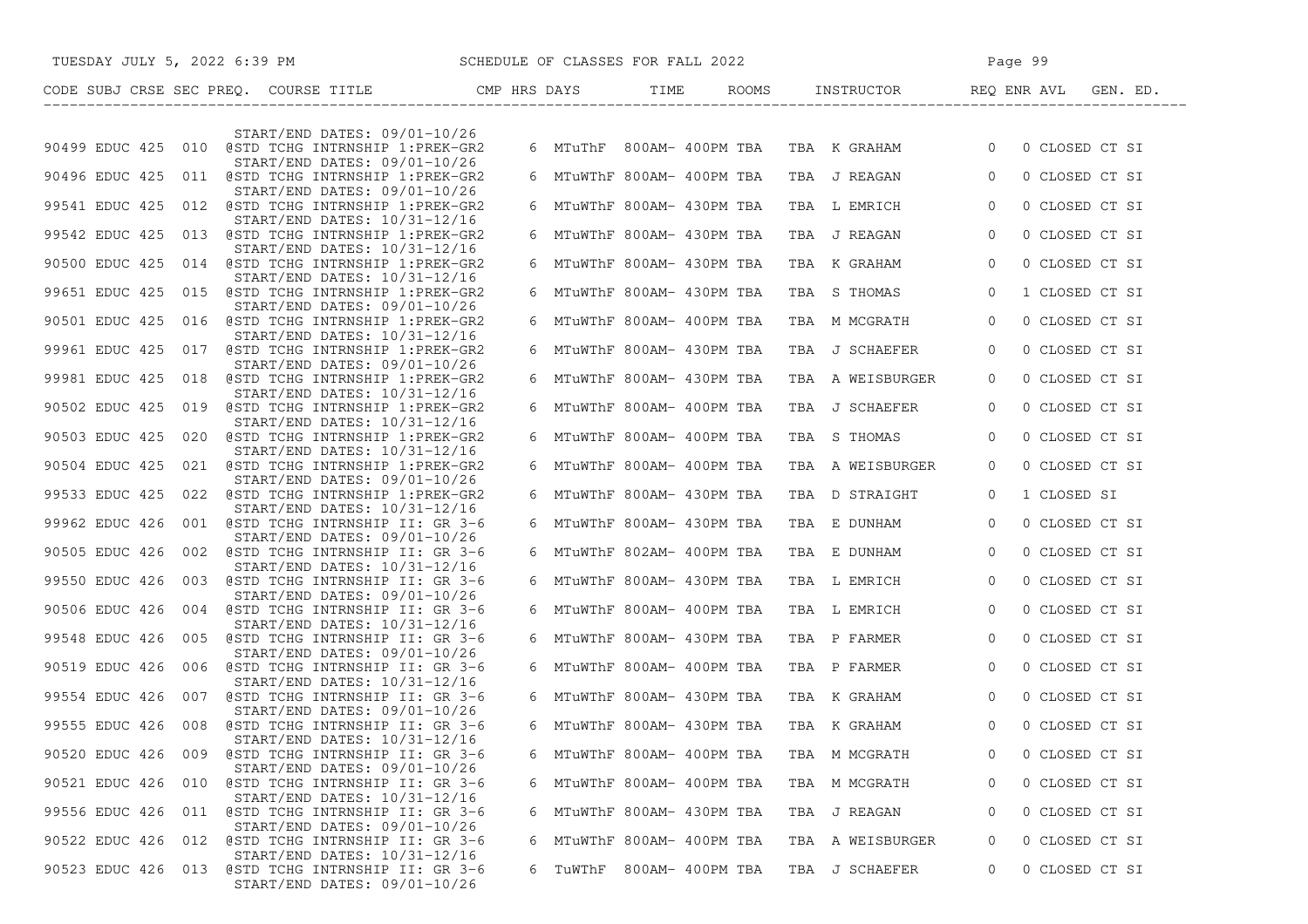| SCHEDULE OF CLASSES FOR FALL 2022<br>TUESDAY JULY 5, 2022 6:39 PM                                                  |   |                                                 |                  |                                              | Page 100                                                   |
|--------------------------------------------------------------------------------------------------------------------|---|-------------------------------------------------|------------------|----------------------------------------------|------------------------------------------------------------|
| CODE SUBJ CRSE SEC PREQ. COURSE TITLE THE CMP HRS DAYS TIME                                                        |   |                                                 |                  |                                              | ROOMS INSTRUCTOR REQ ENR AVL GEN. ED.                      |
| 90524 EDUC 426 014 @STD TCHG INTRNSHIP II: GR 3-6<br>START/END DATES: 10/31-12/16                                  |   |                                                 |                  |                                              | 6 MTuWThF 800AM- 430PM TBA TBA J SCHAEFER 0 0 CLOSED CT SI |
| 99652 EDUC 426 016 @STD TCHG INTRNSHIP II: GR 3-6<br>START/END DATES: 10/31-12/16                                  |   |                                                 |                  |                                              | 6 MTuWThF 800AM- 430PM TBA TBA S THOMAS 60 1 CLOSED CT SI  |
| 99545 EDUC 426 017 @STD TCHG INTRNSHIP II: GR 3-6<br>START/END DATES: 09/01-10/26                                  |   |                                                 |                  | 6 MTuThF 800AM- 430PM TBA  TBA  A WEISBURGER | $\overline{0}$<br>0 CLOSED CT SI                           |
| 99980 EDUC 426 018 @STD TCHG INTRNSHIP II: GR 3-6<br>START/END DATES: 09/01-10/26                                  |   | 6 MTuWThF 800AM- 430PM TBA                      |                  | TBA S THOMAS                                 | $\circ$<br>0 CLOSED CT SI                                  |
| 90525 EDUC 426 019 @STD TCHG INTRNSHIP II: GR 3-6                                                                  |   | 6 MTuWThF 800AM- 430PM TBA                      |                  | TBA A WEISBURGER                             | $\overline{0}$<br>0 CLOSED CT SI                           |
| 99557 EDUC 426 020 @STD TCHG INTRNSHIP II: GR 3-6<br>START/END DATES: 09/01-10/26                                  |   | 6 MTuWThF 800AM- 430PM TBA                      |                  | TBA D STRAIGHT                               | 1 CLOSED SI<br>$\overline{0}$                              |
| 99549 EDUC 426 N06 @STD TCHG INTRNSHIP II: GR 3-6<br>START/END DATES: 10/31-12/16                                  |   | 6 MTuWThF 800AM- 430PM TBA                      |                  | TBA J REAGAN 0                               | 0 CLOSED CT SI                                             |
| 90594 GRED 696 001 STDNT TCHG: CHILDHOOD ED 4-6<br>START/END DATES: 09/01-10/26                                    |   | 6 MTuWThF 800AM- 430PM TBA                      |                  | TBA E DUNHAM                                 | $\overline{0}$<br>4 CLOSED                                 |
| 99620 GRED 696 002 STDNT TCHG: CHILDHOOD ED 4-6<br>START/END DATES: 10/31-12/16                                    |   | 6 MTuWThF 800AM- 430PM TBA                      |                  | TBA E DUNHAM                                 | $\overline{0}$<br>3 CLOSED                                 |
| 99622 GRED 696 003 STDNT TCHG: CHILDHOOD ED 4-6<br>$START/END$ DATES: $09/01-10/26$                                |   | 6 MTuWThF 800AM- 430PM TBA                      |                  | TBA P FARMER                                 | 2 CLOSED<br>$\circ$                                        |
| 90595 GRED 696 004 STDNT TCHG: CHILDHOOD ED 4-6<br>START/END DATES: 10/31-12/16                                    |   | 6 MTuWThF 800AM- 430PM TBA                      |                  | TBA P FARMER                                 | $\overline{0}$<br>4 CLOSED                                 |
| 90596 GRED 696 005 STDNT TCHG: CHILDHOOD ED 4-6<br>START/END DATES: 09/01-10/26                                    |   | 6 MTuWThF 800AM- 430PM TBA                      |                  | TBA K GRAHAM                                 | $\overline{0}$<br>1 CLOSED                                 |
| 90597 GRED 696 006 STDNT TCHG: CHILDHOOD ED 4-6<br>$START/END$ DATES: $10/31-12/16$                                |   | 6 MTuWThF 800AM- 430PM TBA                      |                  | TBA K GRAHAM                                 | $\overline{0}$<br>1 CLOSED                                 |
| 90598 GRED 696 007 STDNT TCHG: CHILDHOOD ED 4-6<br>START/END DATES: 09/01-10/26                                    |   | 6 MTuWThF 800AM- 430PM TBA                      |                  | TBA V HAYES                                  | $\overline{0}$<br>0 CLOSED                                 |
| 99626 GRED 696 008 STDNT TCHG: CHILDHOOD ED 4-6<br>START/END DATES: 10/31-12/16                                    |   | 6 MTuWThF 800AM- 430PM TBA                      |                  | TBA V HAYES                                  | $\circ$<br>0 CLOSED                                        |
| 90599 GRED 696 009 STDNT TCHG: CHILDHOOD ED 4-6<br>START/END DATES: 09/01-10/26                                    |   | 6 MTuWThF 800AM- 430PM TBA                      |                  | TBA M MCGRATH                                | 0 CLOSED<br>$\overline{0}$                                 |
| 99628 GRED 696 010 STDNT TCHG: CHILDHOOD ED 4-6<br>START/END DATES: 10/31-12/16                                    |   | 6 MTuWThF 800AM- 430PM TBA                      |                  | TBA M MCGRATH                                | 0 CLOSED<br>$\overline{0}$                                 |
| 90600 GRED 696 011 STDNT TCHG: CHILDHOOD ED 4-6<br>$START/END$ DATES: $09/01-10/26$                                |   | 6 MTuWThF 800AM- 430PM TBA                      |                  | TBA J REAGAN                                 | 0 CLOSED<br>$\overline{0}$                                 |
| 90601 GRED 696 012 STDNT TCHG: CHILDHOOD ED 4-6<br>START/END DATES: 10/31-12/16                                    |   | 6 MTuWThF 800AM- 430PM TBA                      |                  | TBA J REAGAN                                 | $\circ$<br>0 CLOSED                                        |
| 99625 GRED 696 013 STDNT TCHG: CHILDHOOD ED 4-6                                                                    |   | 6 MTuWF                                         | 800AM- 430PM TBA | TBA A WEISBURGER                             | 1 CLOSED<br>$\overline{0}$                                 |
| $START/END$ DATES: $10/31-12/16$<br>90603 GRED 696 014 STDNT TCHG: CHILDHOOD ED 4-6                                |   | 6 MTuWThF 800AM- 430PM TBA                      |                  | TBA S THOMAS                                 | $\circ$<br>0 CLOSED                                        |
| START/END DATES: 10/31-12/16<br>90604 GRED 696 015 STDNT TCHG: CHILDHOOD ED 4-6                                    |   | 6 MTuWThF 800AM- 430PM TBA  TBA  S THOMAS       |                  |                                              | 0 CLOSED<br>$\overline{0}$                                 |
| START/END DATES: 09/01-10/26<br>99983 GRED 696 016 STDNT TCHG: CHILDHOOD ED 4-6                                    | 6 | MTuWThF 800AM- 430PM TBA                        |                  | TBA L EMRICH                                 | 3 CLOSED<br>0                                              |
| START/END DATES: 10/31-12/16<br>017 STDNT TCHG: CHILDHOOD ED 4-6<br>90717 GRED 696<br>START/END DATES: 09/01-10/26 |   | 6 MTuWThF 800AM- 430PM TBA                      |                  | TBA L EMRICH                                 | 1 CLOSED<br>$\cup$                                         |
| 018 STDNT TCHG: CHILDHOOD ED 4-6<br>90605 GRED 696                                                                 |   | 6 MTuWThF 800AM- 430PM TBA                      |                  | TBA J SCHAEFER                               | 0 CLOSED<br>0                                              |
| START/END DATES: 10/31-12/16<br>99411 GRDG 696 OL1 LITERACY PRACTICUM 5-8                                          |   | 3 ThThThTh500PM- 700PM ONLINETBA C STONE<br>TBA | ONLINETBA        |                                              | 2<br>$\overline{\phantom{a}}$<br>5                         |
| NOTE: Taught with CPDC 690/699                                                                                     |   |                                                 |                  |                                              |                                                            |

NOTE: Taught with GRDG 690/699. Delivered online with both synchronous and asynchronous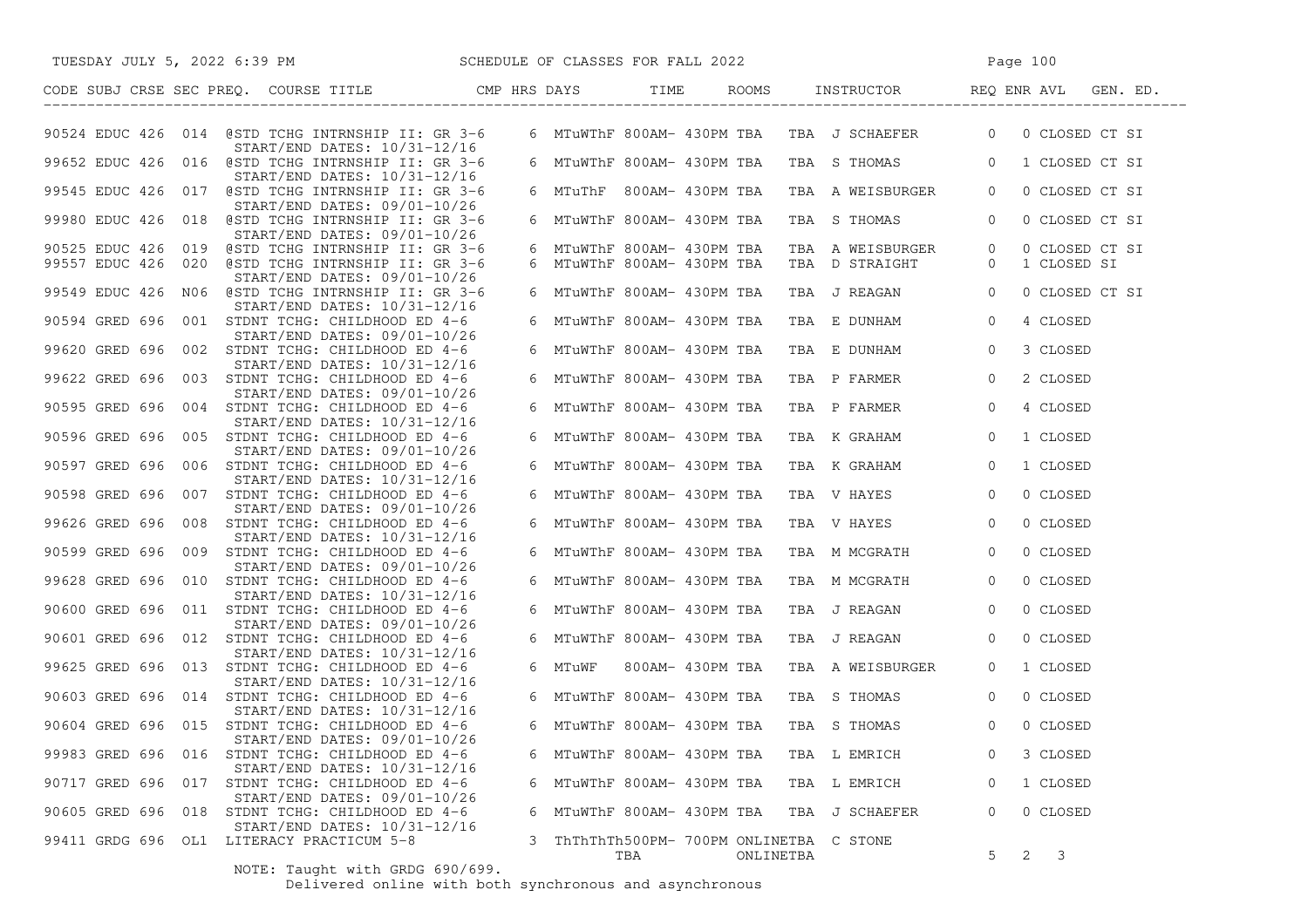|                                                    |                       | TUESDAY JULY 5, 2022 6:39 PM                                                                                                                                                                                                                                                                                                                                                                                                                        |         |        | SCHEDULE OF CLASSES FOR FALL 2022 |                                                       |                                                                    |                | Page 101       |                     |                |
|----------------------------------------------------|-----------------------|-----------------------------------------------------------------------------------------------------------------------------------------------------------------------------------------------------------------------------------------------------------------------------------------------------------------------------------------------------------------------------------------------------------------------------------------------------|---------|--------|-----------------------------------|-------------------------------------------------------|--------------------------------------------------------------------|----------------|----------------|---------------------|----------------|
|                                                    |                       | CODE SUBJ CRSE SEC PREQ. COURSE TITLE THE CMP HRS DAYS                                                                                                                                                                                                                                                                                                                                                                                              |         |        | TIME                              | ROOMS                                                 | INSTRUCTOR REQ ENR AVL                                             |                |                |                     | GEN. ED.       |
| 98345 GRDG 699 OL1 LITERACY INTERNSHIP             |                       | components. Synchronous components require students to<br>for live instruction at scheduled times. Asynchronous<br>components include instruction and interaction occurring<br>online within the Learning Management System Moodle.<br>Online meeting dates: 9/2, 10/7, 11/4, 12/2.<br>NOTE: Taught with GRDG 690/696. MSED Literacy Specialist<br>only. Instructor permission required.<br>Delivered online with both synchronous and asynchronous |         |        | TBA                               | 3 ThThThTh500PM- 700PM ONLINETBA C STONE<br>ONLINETBA |                                                                    | $5^{\circ}$    | $\mathbf{3}$   | -2                  |                |
|                                                    |                       | components. Synchronous components require students to<br>for live instruction at scheduled times. Asynchronous<br>components include instruction and interaction occurring<br>online within the Learning Management System Moodle.<br>Online meeting dates: 9/2, 10/7, 11/4, 12/2.                                                                                                                                                                 |         |        |                                   |                                                       |                                                                    |                |                |                     |                |
|                                                    |                       | 98343 PSYC 301 005 @TEACHING OF PSYCHOLOGY 3 TuTh 1230PM-145PM TBA                                                                                                                                                                                                                                                                                                                                                                                  |         |        |                                   |                                                       | TBA A STILLWELL                                                    | $\mathbf{0}$   |                | 0 CLOSED            |                |
| 98873 DANC 487                                     |                       | NOTE: Permission of instructor.<br>001* SPECIAL PROJECT: SOUND DESIGN<br>Pre-requisites: DANC205 or DRAM255                                                                                                                                                                                                                                                                                                                                         | $1 - 3$ |        | TBA                               | TBA                                                   | TBA C DUFAULT                                                      | $\mathbf{1}$   | $\overline{0}$ | $\overline{1}$      |                |
| 98874 DANC 488                                     |                       | NOTE: Instructor permission required.<br>001* @SPEC PROJECT: STAGE MANAGEMNT<br>Pre-requisites: DANC244 or DRAM244 and DANC344 or DRAM344                                                                                                                                                                                                                                                                                                           | $1 - 3$ |        | TBA                               | TBA                                                   | TBA R COLLEN                                                       | $\mathbf{1}$   | $\overline{0}$ | $\overline{1}$      |                |
| 98875 DANC 488                                     |                       | NOTE: Instructor permission required.<br>002* @SPEC PROJECT: STAGE MANAGEMNT<br>Pre-requisites: DANC244 or DRAM244 and DANC344 or DRAM344                                                                                                                                                                                                                                                                                                           | $1 - 3$ |        | TBA                               | TBA                                                   | TBA C DUFAULT                                                      | $\mathbf{1}$   | $\overline{0}$ | $\overline{1}$      |                |
| 98876 DANC 489                                     |                       | NOTE: Instructor permission required.<br>001* SPECIAL PROJECT: MAKEUP DESIGN<br>Pre-requisites: DRAM333                                                                                                                                                                                                                                                                                                                                             | $1 - 3$ |        | TBA                               | TBA                                                   | TBA J PECORA                                                       | $1 \quad$      | $\overline{0}$ | $\overline{1}$      |                |
| 98654 DRAM 110<br>98706 DRAM 110<br>98483 DRAM 206 |                       | NOTE: Instructor permission required.<br>001 ALEXANDER TECHNIQUE<br>002 ALEXANDER TECHNIQUE 2 TuTh 1100AM-1215PM PFMART0136 M ROBINSON<br>001 FUNDMTLS OF TECH THTR-LEC&LAB 4 MW 300PM-450PM PFMART0117 T CANEDY<br>NOTE: Additional lab hours required. Class will meet in Scene                                                                                                                                                                   |         |        |                                   |                                                       | 930AM-1045AM PFMART0136 M ROBINSON                                 | 20 12          | 20 13          | -7<br>8<br>24 10 14 | PЕ<br>PЕ<br>AЕ |
| 98612 DRAM 210                                     | 001                   | Shop, 117 PAC<br>INTERP & ANALYSIS PLAYS 3 TuTh<br>90042 DRAM 235 001 INTRODUCTION TO ACTING                                                                                                                                                                                                                                                                                                                                                        | $3$ MW  |        |                                   |                                                       | 930AM-1045AM DUNNHL0206 J PECORA<br>300PM- 450PM PFMART0101 J VINK | 24 17<br>24 21 |                | -7<br>3             | AC TA<br>AE TA |
|                                                    |                       | ALPR--Applied Learning Practicum================ALPR--Applied Learning Practicum================= ALPR--Applied Learning Practicum                                                                                                                                                                                                                                                                                                                  |         |        |                                   |                                                       |                                                                    |                |                |                     |                |
| 98197 ARTM 420                                     | 001* MUSEUM PRACTICES | Pre-requisites: ANTH270 or ARTM270                                                                                                                                                                                                                                                                                                                                                                                                                  |         | 3 TuTh |                                   |                                                       | 200PM- 315PM BRA-HL0202 A VASHER-DEAN                              | 10 7           |                | -3                  |                |
| 99048 ID<br>657                                    |                       | NOTE: Sophomore status required.<br>001 @PRACTICUM IN TECHNOLOGY<br>NOTE: Advisor permission required.                                                                                                                                                                                                                                                                                                                                              |         |        | TBA                               | TBA                                                   | TBA A BETRUS                                                       | 10             |                | $0\quad 10$         |                |
|                                                    |                       | 90047 EDUC 308 B11* @PRE-ST FIELD EXP1 PREK-6<br>Pre-requisites: EDLS207 and EDUC303<br>NOTE: Must register for EDLS 306, EDLS 314, EDLS 320 and EDUC 411.<br>Education candidates must complete the NYSED fingerprint<br>clearance process prior to the start of any field experience<br>For assistance with this process, please see the Center for                                                                                               |         | 2 Tu   |                                   | 400PM- 540PM FLG-HL0236 S CARROLL                     |                                                                    | 0              |                | 8 CLOSED            |                |
|                                                    |                       | Teacher Certification.<br>98217 EDUC 308 B12* @PRE-ST FIELD EXP1 PREK-6                                                                                                                                                                                                                                                                                                                                                                             |         | 2 Tu   |                                   | 400PM- 540PM SAT-HL0312 K GRAHAM                      |                                                                    | 0              |                | 8 CLOSED            |                |
|                                                    |                       |                                                                                                                                                                                                                                                                                                                                                                                                                                                     |         |        |                                   |                                                       |                                                                    |                |                |                     |                |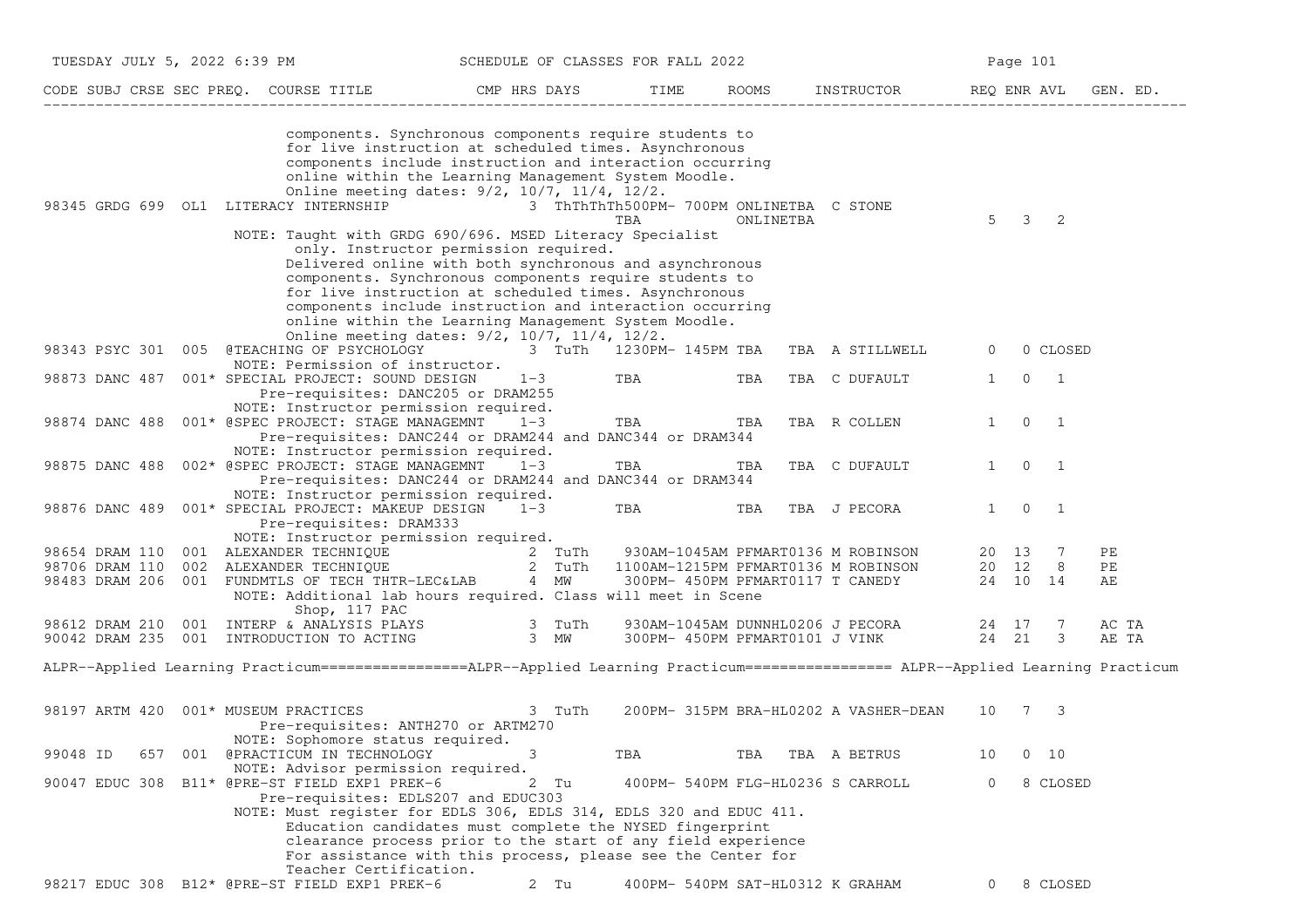| TUESDAY JULY 5, 2022 6:39 PM SCHEDULE OF CLASSES FOR FALL 2022                                                                                                                                                                                                                                            |                                                                                                                                                                                                                                                                                                                                                                                                                                                                                                                                                                        |                               | Page 102                          |                     |  |  |  |  |
|-----------------------------------------------------------------------------------------------------------------------------------------------------------------------------------------------------------------------------------------------------------------------------------------------------------|------------------------------------------------------------------------------------------------------------------------------------------------------------------------------------------------------------------------------------------------------------------------------------------------------------------------------------------------------------------------------------------------------------------------------------------------------------------------------------------------------------------------------------------------------------------------|-------------------------------|-----------------------------------|---------------------|--|--|--|--|
| CODE SUBJ CRSE SEC PREQ. COURSE TITLE CMP HRS DAYS TIME ROOMS INSTRUCTOR REQ ENR AVL GEN. ED.                                                                                                                                                                                                             |                                                                                                                                                                                                                                                                                                                                                                                                                                                                                                                                                                        |                               |                                   |                     |  |  |  |  |
| Pre-requisites: EDLS207 and EDUC303<br>Certification.                                                                                                                                                                                                                                                     | NOTE: Must register for EDLS 306, EDLS 314, EDUC 312 and EDUC 411.<br>Education candidates must complete the NYSED fingerprint<br>clearance process prior to the start of any field<br>experience. For assistance with this process, please see<br>the Center for School Partnerships and Teacher                                                                                                                                                                                                                                                                      |                               |                                   |                     |  |  |  |  |
| 98979 EDUC 408 B21* @PRE-ST FIELD EXP2 PREK-6       2 Tu                                                                                                                                                                                                                                                  | Pre-requisites: EDLS306 and EDLS314 and EDUC308 and EDLS320 and EDUC411                                                                                                                                                                                                                                                                                                                                                                                                                                                                                                | 400PM- 540PM TBA TBA S THOMAS |                                   | 8 CLOSED<br>$\circ$ |  |  |  |  |
| 99526 EDUC 408 B22* @PRE-ST FIELD EXP2 PREK-6 2 Tu 400PM- 540PM TBA TBA J REAGAN                                                                                                                                                                                                                          | NOTE: Must also register for EDUC 303, 310, 407, and 409.<br>Pre-requisites: EDLS306 and EDLS314 and EDUC308 and EDLS320 and EDUC411<br>NOTE: Must register for EDUC 310, EDUC 312, EDUC 407, & EDUC 409<br>Prior to the start of any field experience, Education<br>candidates must secure their own means of transportation and<br>complete the NYSED fingerprint clearance process.<br>For assistance with this process, please contact the Center                                                                                                                  |                               |                                   | 0<br>8 CLOSED       |  |  |  |  |
| 90746 EDUC 408 JC1* @PRE-ST FIELD EXP2 PREK-6 W 2 Tu<br>from 8:00AM to 3:00 PM.                                                                                                                                                                                                                           | for School Partnerships and Teacher Certification.<br>Pre-requisites: EDLS306 and EDLS314 and EDLS320 and EDUC411<br>NOTE: Students will also be in the field Tuesdays and Thursdays<br>Course meets on site at local school district building TBD.                                                                                                                                                                                                                                                                                                                    | 400PM- 530PM TBA              | TBA LEMRICH 0                     | 6 CLOSED            |  |  |  |  |
| 99361 EDUC 408 JCC* @PRE-ST FIELD EXP2 PREK-6 W 2 Tu<br>from 8:00 AM to 3:00 PM.                                                                                                                                                                                                                          | Pre-requisites: EDLS306 and EDLS314 and EDLS320 and EDUC411 and EDUC308<br>NOTE: Students will also be in the field Tuesdays and Thursdays<br>Course meets on site at local school district building TBD.                                                                                                                                                                                                                                                                                                                                                              |                               | 400PM- 530PM TBA TBA A WEISBURGER | 20 10 10            |  |  |  |  |
| 90066 GRED 664 002 PRE ST-FIELD EXP CHILDHOOD 1-6 3 TBA TBA TBA TBA P FARMER 15 7 8<br>98814 GRED 664 JCC PRE ST-FIELD EXP CHILDHOOD 1-6W 3 W 530PM-730PM TBA TBA E DUNHAM 0 12 CLOSED<br>98232 GRED 664 VIR PRE ST-FIELD EXP CHILDHOOD 1-6 3 W 530PM-730PM TBA TBA S SOLLEY 15 6 9<br>enroll themselves. | Must register for EDUC 310, EDUC 312, EDUC 407, & EDUC 409<br>NOTE: Local Potsdam practicum students only.<br>Instructor permission required.<br>Education candidates must complete the NYSED<br>fingerprint clearance process prior to the start of any<br>field experience. For assistance with this process, please<br>see the Center for School Partnerships and Teacher<br>Certification. Local public schools within 30 mile radius of<br>campus. Personal transportation required. Students cannot<br>Taught Virtually with required weekly meetings Wednesdays |                               |                                   |                     |  |  |  |  |
| $5:30-7:30$ pm.<br>98427 GRDG 605 OL1 LITERACY ASSESSMENT & EVAL<br>NOTE: MSED Literacy only.<br>convenient to the student.<br>START/END DATES: 09/01-10/26                                                                                                                                               | 3<br>Delivered online. Instruction and interaction occurs online<br>within the Learning Management System, Moodle. There are no<br>requirements for face-to-face meetings, onsite instruction,<br>or scheduled times to be online. However, proctored exams<br>may be required, either on campus or at a location                                                                                                                                                                                                                                                      | ONLINE                        | K JEROR                           | 20<br>7 13          |  |  |  |  |
| 99138 GRDG 655 OL1 @LIT INTERVENTION STRATS B-6                                                                                                                                                                                                                                                           | 3                                                                                                                                                                                                                                                                                                                                                                                                                                                                                                                                                                      | ONLINE                        | K JEROR                           | 5 10<br>15          |  |  |  |  |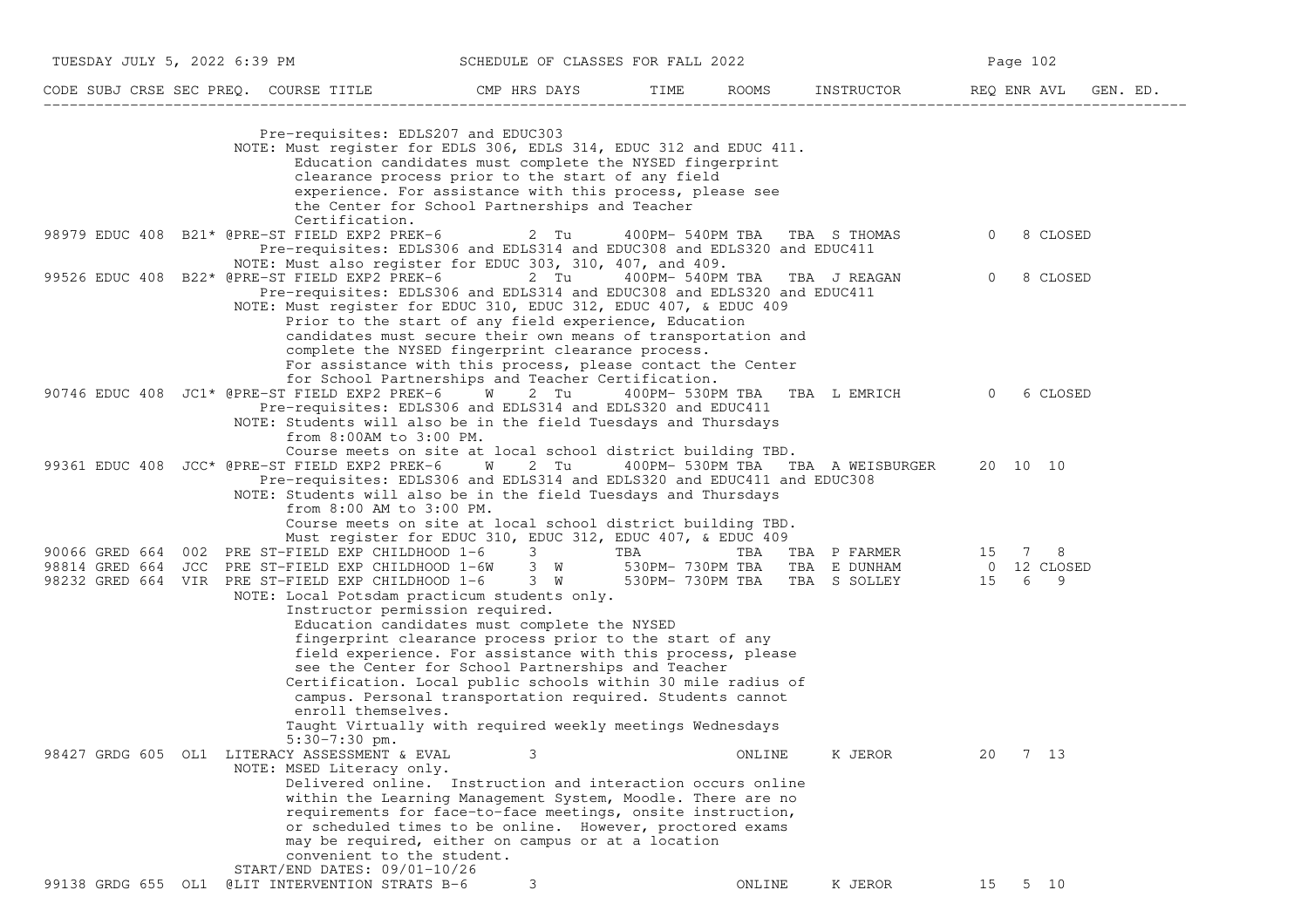| TUESDAY JULY 5, 2022 6:39 PM              |                                                                                                                                                                                                                                                                                                                                                                                | SCHEDULE OF CLASSES FOR FALL 2022 |     |                                                           |                                     | Page 103                          |
|-------------------------------------------|--------------------------------------------------------------------------------------------------------------------------------------------------------------------------------------------------------------------------------------------------------------------------------------------------------------------------------------------------------------------------------|-----------------------------------|-----|-----------------------------------------------------------|-------------------------------------|-----------------------------------|
|                                           | CODE SUBJ CRSE SEC PREQ. COURSE TITLE THE CMP HRS DAYS TIME ROOMS INSTRUCTOR                                                                                                                                                                                                                                                                                                   |                                   |     |                                                           |                                     | REQ ENR AVL<br>GEN. ED.           |
|                                           | NOTE: Cross listed with GRDG 656<br>Delivered online. Instruction and interaction occurs online<br>within the Learning Management System, Moodle. There are no<br>requirements for face-to-face meetings, onsite instruction,<br>or scheduled times to be online. However, proctored exams<br>may be required, either on campus or at a location<br>convenient to the student. |                                   |     |                                                           |                                     |                                   |
|                                           | START/END DATES: 10/17-12/09<br>99486 GRDG 656 OL1* LIT INTERVENTION STRATS: 5-12<br>Pre-requisites: GRDG605<br>NOTE: Delivered online. Instruction and interaction occurs online<br>within the Learning Management System, Moodle. There are no<br>requirements for face-to-face meetings, onsite instruction,<br>or scheduled times to be online. However, proctored exams   | 3                                 |     | ONLINE                                                    | K JEROR                             | $5\quad 2\quad 3$                 |
| 98569 GRDG 690 OL1 LITERACY PRACTICUM B-2 | may be required, either on campus or at a location<br>convenient to the student.<br>$START/END$ DATES: $10/17-12/09$                                                                                                                                                                                                                                                           |                                   | TBA | 3 ThThThTh500PM- 700PM ONLINETBA C STONE                  |                                     | 15 2 13                           |
|                                           | NOTE: Taught with GRDG 696/699.<br>Prerequisites: GRDG 600, 605, and 655.<br>Delivered online with both synchronous and asynchronous<br>components. Synchronous components require students to<br>for live instruction at scheduled times. Asynchronous<br>components include instruction and interaction occurring<br>online within the Learning Management System Moodle.    |                                   |     | ONLINETBA                                                 |                                     |                                   |
|                                           | Online class dates: 9/2, 10/7, 11/4, 12/2.<br>90116 MUCE 307 001* @PRACTICUM IN ELEM GEN MUSIC<br>Pre-requisites: MUCE306                                                                                                                                                                                                                                                      | 1 TuTh                            |     |                                                           | 900AM-1050AM SCH-HLA311 M CAMPBELL  | 6 5 1                             |
|                                           | NOTE: Pre-Registered by Crane Staff only.<br>90117 MUCE 307 002* @PRACTICUM IN ELEM GEN MUSIC<br>Pre-requisites: MUCE306<br>NOTE: Pre-Registered by Crane Staff only.                                                                                                                                                                                                          | 1 TuTh                            |     | 900AM-1050AM SCH-HLA323 A MAAS                            |                                     | 6<br>6 CLOSED                     |
|                                           | 90118 MUCE 307 003* @PRACTICUM IN ELEM GEN MUSIC<br>Pre-requisites: MUCE306                                                                                                                                                                                                                                                                                                    | 1 TuTh                            |     | 400PM- 550PM SCH-HLA323 R BICZO                           |                                     | 6<br>$5 \quad 1$                  |
|                                           | NOTE: Pre-Registered by Crane Staff only.<br>90119 MUCE 307 004* @PRACTICUM IN ELEM GEN MUSIC<br>Pre-requisites: MUCE306                                                                                                                                                                                                                                                       | 1 TuTh                            |     | 400PM- 550PM SCH-HLA311 S HERSH                           |                                     | 6<br>$5 \quad 1$                  |
|                                           | NOTE: Pre-Registered by Crane Staff only.<br>90120 MUCE 307 005* @PRACTICUM IN ELEM GEN MUSIC<br>Pre-requisites: MUCE306                                                                                                                                                                                                                                                       | 1 TuTh                            |     |                                                           | 400PM- 550PM SCH-HLA320 J KESSLER   | 6<br>7 CLOSED                     |
|                                           | NOTE: Pre-Registered by Crane Staff only.<br>90121 MUCE 307 006* @PRACTICUM IN ELEM GEN MUSIC 1 TuTh<br>Pre-requisites: MUCE306                                                                                                                                                                                                                                                |                                   |     |                                                           | 400PM- 550PM SCH-HLA147 P SCHNEIDER | 6<br>5<br>$\overline{\mathbf{1}}$ |
|                                           | NOTE: Pre-Registered by Crane Staff only.<br>90122 MUCE 307 007* @PRACTICUM IN ELEM GEN MUSIC<br>Pre-requisites: MUCE306                                                                                                                                                                                                                                                       | 1 MW                              |     | 400PM- 550PM SCH-HLA320 J LEWIS                           |                                     | 6 CLOSED<br>6                     |
|                                           | NOTE: Pre-Registered by Crane Staff only.<br>90123 MUCE 307 008* @PRACTICUM IN ELEM GEN MUSIC<br>Pre-requisites: MUCE306                                                                                                                                                                                                                                                       | 1 MW                              |     |                                                           | 400PM- 550PM SCH-HLA311 J SCHALLER  | 7 CLOSED<br>6                     |
|                                           | NOTE: Pre-Registered by Crane Staff only.<br>90484 MUCE 334 001* @PRACTICUM IN VOCAL ENSEMBLES                                                                                                                                                                                                                                                                                 | $\mathbf{1}$<br>MW<br>Th          |     | 900AM- 950AM BIS-HLC123 A MAAS<br>330PM- 520PM BIS-HLC107 |                                     | 15 11 4                           |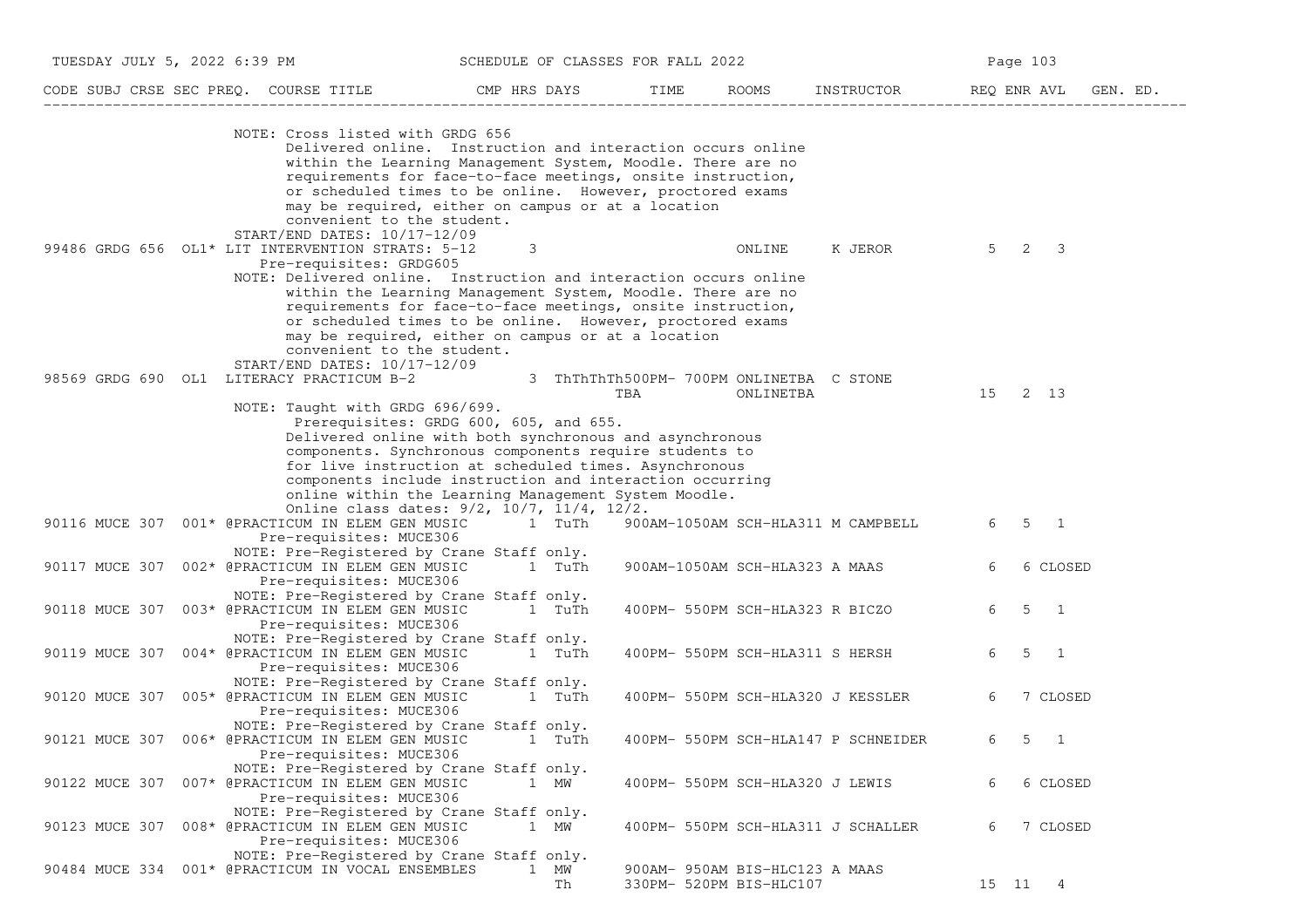| TUESDAY JULY 5, 2022 6:39 PM SCHEDULE OF CLASSES FOR FALL 2022                                                                                                                                                                                              |                                                                            |                             |                                                                    |                                                                                                                     |               | Page 104             |
|-------------------------------------------------------------------------------------------------------------------------------------------------------------------------------------------------------------------------------------------------------------|----------------------------------------------------------------------------|-----------------------------|--------------------------------------------------------------------|---------------------------------------------------------------------------------------------------------------------|---------------|----------------------|
| CODE SUBJ CRSE SEC PREQ. COURSE TITLE CMP HRS DAYS TIME ROOMS INSTRUCTOR REQ ENR AVL GEN. ED.                                                                                                                                                               |                                                                            |                             |                                                                    |                                                                                                                     |               |                      |
| Pre-requisites: MUCE339<br>NOTE: Pre-Registered by Crane Staff only.                                                                                                                                                                                        |                                                                            |                             |                                                                    |                                                                                                                     |               |                      |
| 90488 MUCE 334 002* @PRACTICUM IN VOCAL ENSEMBLES $1$ MW $1200$ PM-1250PM BIS-HLC101 A MAAS $15$ 10 5                                                                                                                                                       |                                                                            |                             |                                                                    |                                                                                                                     |               |                      |
| Pre-requisites: MUCE339<br>NOTE: Pre-Registered by Crane Staff only.<br>90127 MUCE 336 001* @PRACTICUM IN TCHN BEG INSTRU 1 W 100PM-150PM SCH-HLA311 J SCHALLER 15 15 CLOSED                                                                                |                                                                            |                             |                                                                    |                                                                                                                     |               |                      |
| Pre-requisites: MUCC123 and MUCC125 and MUCC161 and MUCC163 and MUCC164 and MUCE335<br>NOTE: Pre-Registered by Crane Staff only.<br>90128 MUCE 336 002* @PRACTICUM IN TCHN BEG INSTRU 1 W                                                                   |                                                                            |                             |                                                                    | 200PM- 250PM SCH-HLA323 J SCHALLER 15 14 1                                                                          |               |                      |
| Pre-requisites: MUCC123 and MUCC125 and MUCC161 and MUCC163 and MUCC164 and MUCE335<br>NOTE: Pre-Registered by Crane Staff only.                                                                                                                            |                                                                            |                             |                                                                    |                                                                                                                     |               |                      |
| 90223 MUCE 342 001* @PRACTICUM IN STRING TEACHING 1 F<br>Pre-requisites: MUCC241 and MUCC242 and MUCC243 and MUCC244 and MUCP309                                                                                                                            | MW                                                                         |                             | 400PM- 550PM BIS-HLC318                                            | 100PM- 150PM SCH-HLA311 R DOCKER                                                                                    |               | $7 \t6 \t1$          |
| NOTE: Pre-Registered by Crane Staff only.                                                                                                                                                                                                                   |                                                                            |                             |                                                                    |                                                                                                                     |               |                      |
| 90134 MUCE 378 001* GNATIONAL STRING PROJECT<br>Pre-requisites: MUCE 340<br>Pre-requisites: MUCE 340<br>90135 MUCE 378 002* GNATIONAL STRING PROJECT<br>90135 MUCE 378 002* GNATIONAL STRING PROJECT<br>90135 MUCE 378 002* GNATIONAL S                     |                                                                            |                             |                                                                    |                                                                                                                     |               |                      |
|                                                                                                                                                                                                                                                             | MW                                                                         |                             |                                                                    | 400PM-550PM BIS-HLC123 8 5 3                                                                                        |               |                      |
| Pre-requisites: MUCE340<br>90136 MUCE 378 003* @NATIONAL STRING PROJECT 1 MW 400PM- 550PM SCH-HLA147 J SUCHY-PILALIS 8 1 7<br>Pre-requisites: MUCE340<br>PRASO MUCE 446 0011 Creater quisites: MUCE340<br>90480 MUCE 446 001* @PRACTICUM SPECIAL EDUC MUSIC |                                                                            |                             |                                                                    | TBA TBA TBA TWANAMAKER                                                                                              | 6 —           | 6 CLOSED             |
| Pre-requisites: MUCE445 or MUCE447<br>90712 MUCE 446 002* @PRACTICUM SPECIAL EDUC MUSIC                                                                                                                                                                     | $\overline{2}$                                                             |                             |                                                                    | TBA TBA TBA TWANAMAKER 651                                                                                          |               |                      |
| -----ver previal EDUC MUSIC 2<br>Pre-requisites: MUCE445 or MUCE447<br>\NO PEDAGOGY/PRACTIONY 7<br>90493 MUCE 460  001* @PIANO PEDAGOGY/PRACTICUM I                                                                                                         |                                                                            |                             |                                                                    | 3 TuTh 800AM-850AM SCH-HLA119 K SHERMAN<br>M 430PM-530PM SCH-HLA119 12 4 8                                          |               |                      |
| Pre-requisites: MUCC202 or MUCC204<br>90494 MUCE 462 001* @PIANO PEDAGOGY/PRACTICUM III 3 TuTh 1200PM-1250PM CRN-MCB115 K SHERMAN 10 3 7                                                                                                                    |                                                                            |                             |                                                                    |                                                                                                                     |               |                      |
| Pre-requisites: MUCE461<br>90140 MUCE 467 001 @STUDENT TEACHING IN MUSIC 15 MTuWThF 800AM-300PM TBA                                                                                                                                                         |                                                                            |                             |                                                                    | TBA M STRUZIK 5                                                                                                     |               | 5 CLOSED             |
| NOTE: Buffalo/Rochester area. Pre-Registered by Crane Staff only.<br>90141 MUCE 467 002 @STUDENT TEACHING IN MUSIC<br>NOTE: Capital District area. Pre-Registered by Crane Staff only.                                                                      |                                                                            |                             |                                                                    | a. Pre-Registered by Crane Staff only.<br>15 MTuWThF 800AM- 300PM TBA   TBA  K MCCARTY                3    3 CLOSED |               |                      |
| 90142 MUCE 467 003 @STUDENT TEACHING IN MUSIC<br>NOTE: Central area. Pre-Registered by Crane Staff only.                                                                                                                                                    |                                                                            |                             |                                                                    | 15 MTuWThF 800AM-300PM TBA TBA R FAUNCE 6                                                                           |               | $5 \quad 1$          |
| 90143 MUCE 467 004 @STUDENT TEACHING IN MUSIC 15 MTuWThF 800AM-300PM TBA TBA R BRAUNSTEIN 0 0 CLOSED<br>NOTE: Hudson Valley area. Pre-Registered by Crane Staff only.<br>90144 MUCE 467 005 @STUDENT TEACHING IN MUSIC                                      |                                                                            | 15 MTuWThF 800AM- 300PM TBA |                                                                    | TBA M ORWICK 6 6 CLOSED                                                                                             |               |                      |
| NOTE: Hudson Valley area. Pre-Registered by Crane Staff only.<br>90145 MUCE 467 006 @STUDENT TEACHING IN MUSIC                                                                                                                                              |                                                                            | 15 MTuWThF 800AM- 300PM TBA |                                                                    | TBA D CERULLO                                                                                                       | 9             | 9 CLOSED             |
| NOTE: Long Island (EAST).<br>90146 MUCE 467<br>@STUDENT TEACHING IN MUSIC<br>007<br>NOTE: Long Island (WEST).                                                                                                                                               | Pre-Registered by Crane Staff only.<br>Pre-Registered by Crane Staff only. | 15 MTuWThF 800AM- 300PM TBA |                                                                    | TBA JUZZI                                                                                                           | 8             | 7 1                  |
| 90147 MUCE 467 008 @STUDENT TEACHING IN MUSIC<br>NOTE: North Country area.                                                                                                                                                                                  | Pre-Registered by Crane Staff only.                                        | 15 MTuWThF 800AM- 300PM TBA |                                                                    | TBA R DOCKER                                                                                                        | 3             | 3 CLOSED             |
| 001 PIANO PEDAGOGY/PRACTICUM I<br>90495 MUCE 660                                                                                                                                                                                                            | 3 TuTh<br>М                                                                |                             | 430PM- 530PM SCH-HLA119                                            | 800AM- 850AM SCH-HLA119 K SHERMAN                                                                                   |               | $0\qquad 7$          |
| 90402 MUCS 210<br>001 @SECONDARY BASSOON LESSONS<br>90313 MUCS 210<br>002 @SECONDARY CELLO LESSONS                                                                                                                                                          | 1 W<br>1 M                                                                 |                             | 200PM- 250PM BIS-HLC224 C LOWE<br>200PM- 250PM BIS-HLC123 M GAGNON |                                                                                                                     | 0<br>$\Omega$ | 2 CLOSED<br>0 CLOSED |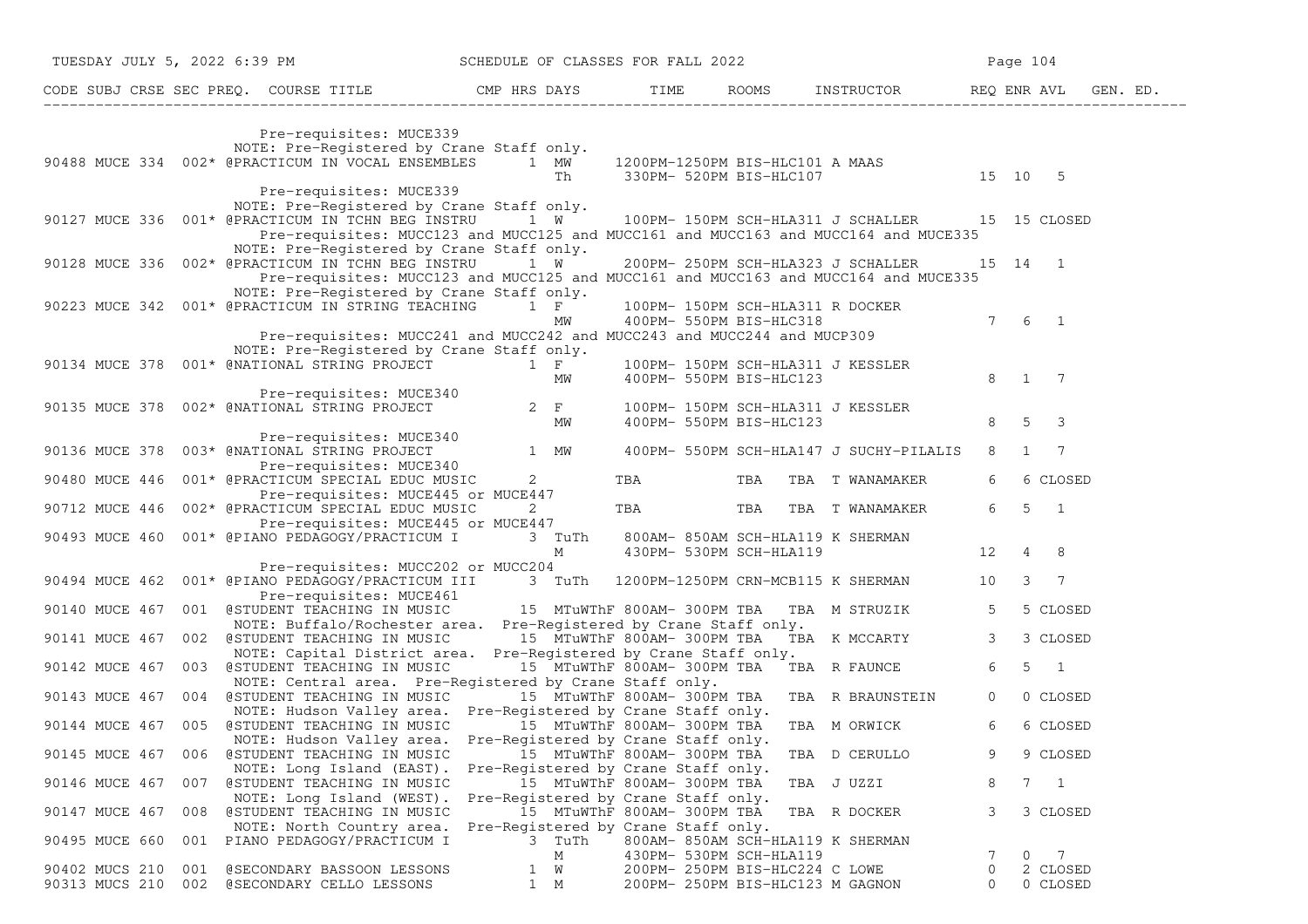| TUESDAY JULY 5, 2022 6:39 PM                                                                                                                                                                                                                                                                                                                          | SCHEDULE OF CLASSES FOR FALL 2022 |                                    |                                    |                          |          | Page 105            |          |
|-------------------------------------------------------------------------------------------------------------------------------------------------------------------------------------------------------------------------------------------------------------------------------------------------------------------------------------------------------|-----------------------------------|------------------------------------|------------------------------------|--------------------------|----------|---------------------|----------|
| CODE SUBJ CRSE SEC PREQ. COURSE TITLE THE COMP HRS DAYS TIME ROOMS INSTRUCTOR REQ ENR AVL G                                                                                                                                                                                                                                                           |                                   |                                    |                                    |                          |          |                     | GEN. ED. |
| $\begin{tabular}{lllllllllllllllllllll} \hline & 0.1 & 0.1 & 0.00 & 0.00 & 0.00 & 0.00 & 0.00 & 0.00 & 0.00 & 0.00 & 0.00 & 0.00 & 0.00 & 0.00 & 0.00 & 0.00 & 0.00 & 0.00 & 0.00 & 0.00 & 0.00 & 0.00 & 0.00 & 0.00 & 0.00 & 0.00 & 0.00 & 0.00 & 0.00 & 0.00 & 0.00 & 0.00 & 0.00 & 0$                                                              |                                   |                                    |                                    |                          |          |                     |          |
| ALRE--Applied Learning Research=================ALRE--Applied Learning Research================= ALRE--Applied Learning Research                                                                                                                                                                                                                      |                                   |                                    |                                    |                          |          |                     |          |
| 90011 ANTH 362 001 HISTORICAL ARCHAEOLOGY 3 TUTh 200PM-315PM MVC-HL0129 H KRUCZEK-AARON 20 14 6<br>98230 ANTH 393 001 PROFESSIONALISM IN ANTHROPOLOG 3 MW 330PM-445PM MVC-HL0129 J WEETS 20 5 15<br>NOTE: Anthropology major/minors only or instructor permission<br>required. A minimum of Junior standing required. Class<br>meets in MacVicar 102. |                                   |                                    |                                    |                          |          |                     | WΙ       |
| 98188 BIOL 485 001 RESEARCH IN BIOLOGY<br>NOTE: Instructor permission required. VARIABLE CREDIT 1-3 HOURS.<br>Contact Registrar's Office to adjust credit hours.                                                                                                                                                                                      | $1 - 3$                           | TBA                                | TBA                                | TBA G JOHNSON            |          | 6 1 5               |          |
| 98189 BIOL 485 002 RESEARCH IN BIOLOGY $1-3$<br>NOTE: Instructor permission required. VARIABLE CREDIT HOURS 1-3.<br>Contact Registrar's Office to adjust credit hours.                                                                                                                                                                                |                                   | TBA                                |                                    | TBA TBA J SCHREER        | 6        | $\mathbf{1}$        | 5        |
| 98190 BIOL 485 003 RESEARCH IN BIOLOGY<br>NOTE: Instructor permission required. Variable credit hours $(1-3)$ .                                                                                                                                                                                                                                       | $1-3$                             | TBA                                |                                    | TBA TBA L RHOADS         | 6        | $\overline{0}$      | 6        |
| 90028 BIOL 485 004 RESEARCH IN BIOLOGY $1-3$<br>98191 BIOL 485 005 RESEARCH IN BIOLOGY $1-3$                                                                                                                                                                                                                                                          |                                   | TBA                                | TBA                                |                          | 6 0      |                     | 6        |
| NOTE: Instructor permission required. VARIABLE CREDIT HOURS.<br>Contact Registrar's Office to adjust credit hours.                                                                                                                                                                                                                                    |                                   | <b>TBA</b>                         | TBA                                | TBA BAMULIKE<br>TBA REWY | 6 0      |                     | 6        |
| 98192 BIOL 485 006 RESEARCH IN BIOLOGY $1-3$<br>NOTE: Instructor permission required. VARIABLE CREDIT HOURS.<br>Contact Registrar's Office to adjust credit hours.                                                                                                                                                                                    |                                   | TBA                                |                                    | TBA TBA W CONLEY         | 6        | $\overline{0}$      | 6        |
| 98203 BIOL 485 007 RESEARCH IN BIOLOGY<br>NOTE: Instructor permission required. VARIABLE CREDIT HOURS.<br>Contact Registrar's Office to adjust credit hours.                                                                                                                                                                                          | $1 - 3$                           | TBA                                | TBA                                | TBA J TRYBULA            | 10       | $0\quad 10$         |          |
| 98477 BIOL 485 008 RESEARCH IN BIOLOGY 1-3<br>NOTE: Instructor permission required. VARIABLE CREDI 1-3 HOURS.<br>Contact Registrar's Office to adjust credit hours.                                                                                                                                                                                   |                                   | TBA                                | TBA                                | TBA G PLAGUE             | 6        | $\overline{0}$<br>6 |          |
| 98434 BIOL 485 009 RESEARCH IN BIOLOGY 1-3<br>NOTE: Instructor permission required. VARIABLE CREDIT 1-3 HOURS.<br>Contact Registrar's Office to adjust credit hours.                                                                                                                                                                                  |                                   | TBA                                | TBA                                | TBA R SNYDER             | 6        | $\mathbf{0}$        | 6        |
| 98683 BIOL 485 010 RESEARCH IN BIOLOGY<br>NOTE: Instructor permission required.<br>Variable credit 1-3 hours. Contact Registrar's Office to<br>adjust credit hours.                                                                                                                                                                                   | $1 - 3$                           | TBA                                |                                    | TBA TBA S SIRSAT         | 6        | $\mathbf{0}$        | 6        |
| 98892 BIOL 485 011 RESEARCH IN BIOLOGY                                                                                                                                                                                                                                                                                                                | $1 - 3$                           | TBA                                | TBA TBA R BOWDISH                  |                          | 6        | $\mathbf 0$         | 6        |
| 98358 MGMT 490 001* @STRATEGIC & GLOBAL MANAGEMENT<br>Pre-requisites: MGMT301 and MKTG301<br>NOTE: Minimum requirement of Senior standing.                                                                                                                                                                                                            | 3 TuTh                            | 400PM- 515PM DUNNHL0202 E PORTUGAL |                                    |                          | 22 15    |                     | 7<br>WΙ  |
| 98370 MGMT 490 002* @STRATEGIC & GLOBAL MANAGEMENT<br>Pre-requisites: MGMT301 and MKTG301<br>NOTE: Senior standing.                                                                                                                                                                                                                                   | 3 Tu                              |                                    | 530PM- 800PM DUNNHL0202 E PORTUGAL |                          |          | 22 14 8             | WΙ       |
| 98835 CHEM 497 001 RESEARCH PROBLEMS<br>NOTE: Instructor permission required. Variable credit hours $(1-3)$ .                                                                                                                                                                                                                                         | $1 - 3$                           | TBA                                |                                    | TBA TBA D GINGRICH       | $\cup$   | 0 CLOSED            |          |
| 98836 CHEM 497 002 RESEARCH PROBLEMS                                                                                                                                                                                                                                                                                                                  | $1 - 3$                           | TBA                                | TBA TBA M HEPEL                    |                          | $\Omega$ |                     | 0 CLOSED |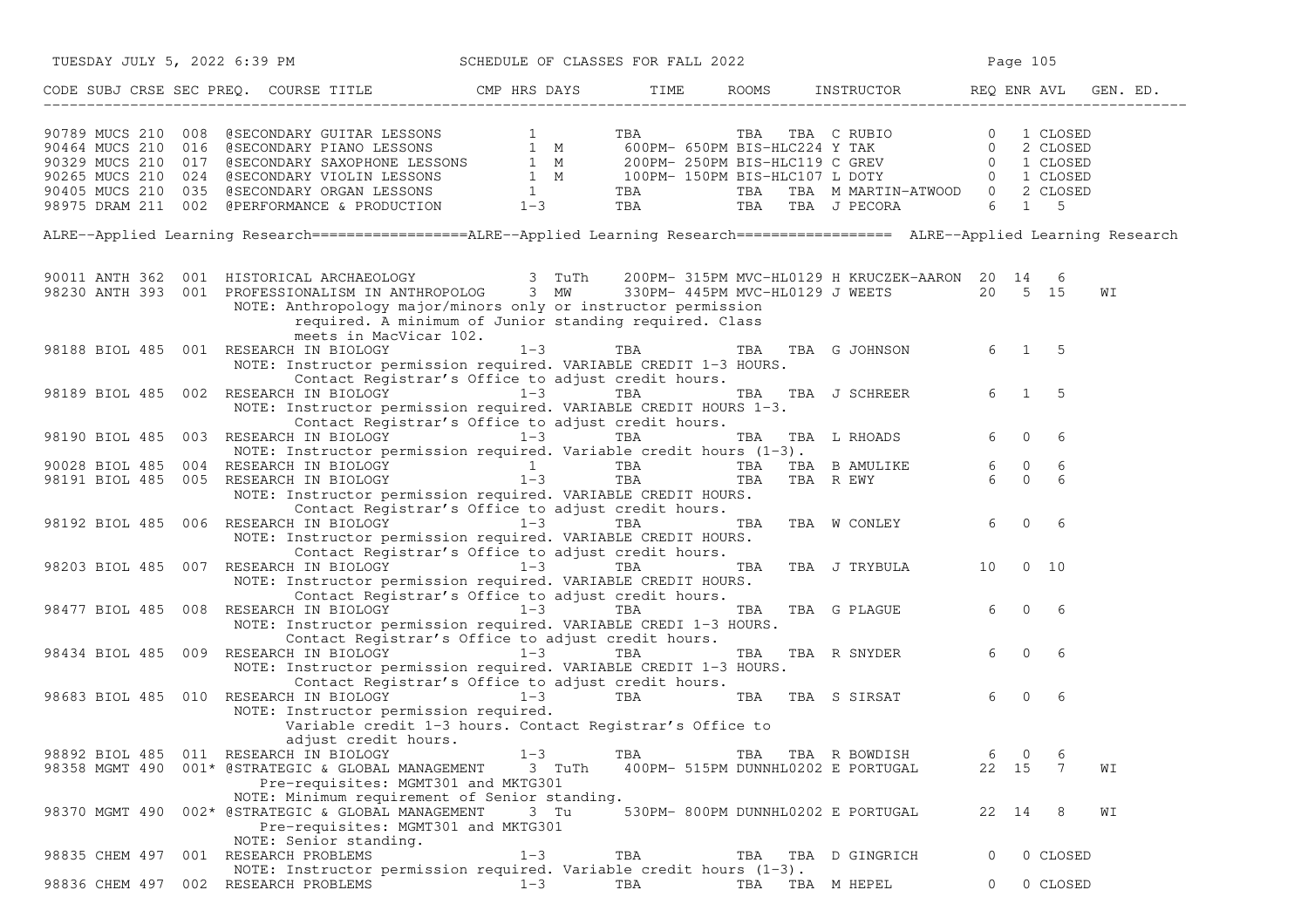|                | TUESDAY JULY 5, 2022 6:39 PM                                                                                                                                                                                                                                                                                                                       | SCHEDULE OF CLASSES FOR FALL 2022 |     |                                            | Page 106                                  |
|----------------|----------------------------------------------------------------------------------------------------------------------------------------------------------------------------------------------------------------------------------------------------------------------------------------------------------------------------------------------------|-----------------------------------|-----|--------------------------------------------|-------------------------------------------|
|                |                                                                                                                                                                                                                                                                                                                                                    |                                   |     |                                            |                                           |
|                |                                                                                                                                                                                                                                                                                                                                                    |                                   |     |                                            |                                           |
|                | NOTE: Instructor permission required. Variable credit hours $(1-3)$ .<br>98837 CHEM 497 003 RESEARCH PROBLEMS 1-3 TBA<br>NOTE: Instructor permission required. Variable credit hours $(1-3)$ .                                                                                                                                                     |                                   |     | TBA TBA MWALKER 0                          | 0 CLOSED                                  |
|                | 98838 CHEM 497 005 RESEARCH PROBLEMS<br>NOTE: Instructor permission required. Variable credit hours $(1-3)$ .                                                                                                                                                                                                                                      |                                   |     | $1-3$ TBA TBA TBA F BOU-ABDALLAH           | $\overline{0}$<br>0 CLOSED                |
|                | 98839 CHEM 497 006 RESEARCH PROBLEMS $1-3$<br>NOTE: Instructor permission required. Variable credit hours $(1-3)$ .                                                                                                                                                                                                                                |                                   |     | TBA TBA TBA C ROSSITER                     | $\overline{0}$<br>1 CLOSED                |
|                | 98843 CHEM 497 007 RESEARCH PROBLEMS 1-3 TBA TBA TBA TBA TBA F NAZEER<br>NOTE: Instructor permission required. Variable credit hours $(1-3)$ .                                                                                                                                                                                                     |                                   |     |                                            | $\overline{0}$<br>0 CLOSED                |
|                | 98821 GEOL 480 001 GEO RESEARCH-MIN/PETROLOGY 1-4 TBA TBA TBA TBA C SCHRADER<br>NOTE: Variable credits hours 1-3. Instructor permission required.                                                                                                                                                                                                  |                                   |     |                                            | $\Omega$<br>$5^{\circ}$<br>5 <sup>5</sup> |
|                | 98822 GEOL 480 002 GEO RESEARCH-STRUCT/GEOPHYSICS 1-4 TBA TBA TBA STAFF<br>NOTE: Variable credit hours 1-3. Instructor permission required.                                                                                                                                                                                                        |                                   |     |                                            | $5\qquad 0$<br>5                          |
| 98823 GEOL 480 | 003 GEO RESEARCH-GEOCHEM/PALEO $1-4$ TBA TBA TBA TBA P QUINTON<br>NOTE: Variable credit hours 1-3. Instructor permission required.                                                                                                                                                                                                                 |                                   |     |                                            | $5 \t 0 \t 5$                             |
| 98824 GEOL 480 | 004 GEO RESEARCH-HYDRO/GEOMORPH $1-4$ TBA TBA TBA TBA A PEARSON<br>NOTE: Variable credit hours 1-3. Instructor permission required.                                                                                                                                                                                                                |                                   |     |                                            | $5\qquad 0$<br>5                          |
| 98825 GEOL 480 | 005 GEO RESEARCH-SEDIMENTARY $1-4$ TBA TBA TBA M RYGEL 5<br>NOTE: Variable credit hours 1-3. Instructor permission required.                                                                                                                                                                                                                       |                                   |     |                                            | $\Omega$<br>5                             |
|                | Pre-requisites: ENVR310 and ENVR290                                                                                                                                                                                                                                                                                                                |                                   |     |                                            |                                           |
|                | NOTE: Instructor permission required<br>99328 HIST 480 $001*$ SEMINAR: GENDER IN AMERICA 3 TuTh 200PM-315PM FLG-HL0235 G WELCH 12 5 7<br>Pre-requisites: HIST302                                                                                                                                                                                   |                                   |     |                                            | CM CT WI                                  |
|                | NOTE: Minimum requirement of junior standing. History majors only.<br>Prerequisite: HIST 302 and upper division course in an area<br>of seminar focus or instructor permission required.<br>98123 SPAN 304 001 CULTURES OF LATIN AMERICA 3 TuTh 1100AM-1215PM FLG-HL0240 L TREVIZAN 21 5 16<br>NOTE: Assumes completion of SPAN 204 or equivalent. |                                   |     |                                            | XC                                        |
|                | Counts towards Women and Gender Studies.<br>98799 SPAN 461 001 LATIN AMERICAN NARRATIVE                                                                                                                                                                                                                                                            | 3 MW                              |     | 300PM- 415PM MRY-HL0225 L TREVIZAN 15 4 11 | AС                                        |
|                | NOTE: Assumes completion of SPAN 306 and SPAN 308<br>98826 PHYS 465 001 PHYSICS RESEARCH I $1-3$ TBA                                                                                                                                                                                                                                               |                                   |     | TBA TBA B DAS 2                            | $0\qquad 2$                               |
|                | NOTE: Varibale credit hours 1-3. Instructor permission required.                                                                                                                                                                                                                                                                                   |                                   |     |                                            | $\overline{1}$                            |
|                |                                                                                                                                                                                                                                                                                                                                                    |                                   |     |                                            | 2                                         |
|                | 90707 PHYS 465 002 PHYSICS RESEARCH I 1-3 TBA TBA TBA LI 2 1<br>99501 PHYS 465 003 PHYSICS RESEARCH I 1-3 TBA TBA TBA TBA LI 2 0<br>NOTE: Instructor permission required.<br>90708 PHYS 466 001 PHYSICS RESEARCH 2 1-3 TBA TBA TBA                                                                                                                 |                                   |     |                                            | $\overline{\phantom{0}}^2$<br>SW XC       |
|                | NOTE: Required for Political Science majors. Counts as either a                                                                                                                                                                                                                                                                                    |                                   |     |                                            | 28 11 17                                  |
|                | Core course or as an elective for International<br>Studies majors and minor.                                                                                                                                                                                                                                                                       |                                   |     |                                            |                                           |
| 90091 POLS 322 | STATE AND LOCAL GOVERNMENT<br>001                                                                                                                                                                                                                                                                                                                  | TuTh<br>4                         |     | 200PM- 340PM FLG-HL0233 J MCGUIRE          | SA<br>28<br>10 18                         |
| 98967 PSYC 415 | 001<br>RESEARCH IN PSYCHOLOGY                                                                                                                                                                                                                                                                                                                      | 3                                 | TBA | TBA<br>TBA J FRYER                         | $0\quad 10$<br>10                         |
| 99464 PSYC 415 | 004<br>RESEARCH IN PSYCHOLOGY                                                                                                                                                                                                                                                                                                                      | 3                                 | TBA | TBA<br>TBA A STILLWELL                     | 0 CLOSED<br>0                             |
|                | NOTE: Instructor Permission Required                                                                                                                                                                                                                                                                                                               |                                   |     |                                            |                                           |
| 98237 PSYC 496 | HONORS THESIS RESEARCH 1<br>002<br>NOTE: Permission of instructor.                                                                                                                                                                                                                                                                                 | 3                                 | TBA | TBA<br>TBA H BEAUCHAMP                     | 2<br>0<br>2                               |
| 98314 PSYC 496 | HONORS THESIS RESEARCH 1<br>003<br>NOTE: Permission of instructor.                                                                                                                                                                                                                                                                                 | 3                                 | TBA | TBA<br>TBA M TISSAW                        | 0<br>0 CLOSED                             |
|                | 98470 PSYC 496 004 HONORS THESIS RESEARCH 1                                                                                                                                                                                                                                                                                                        | 3                                 | TBA | TBA<br>TBA A STILLWELL                     | 0 CLOSED<br>$\overline{0}$                |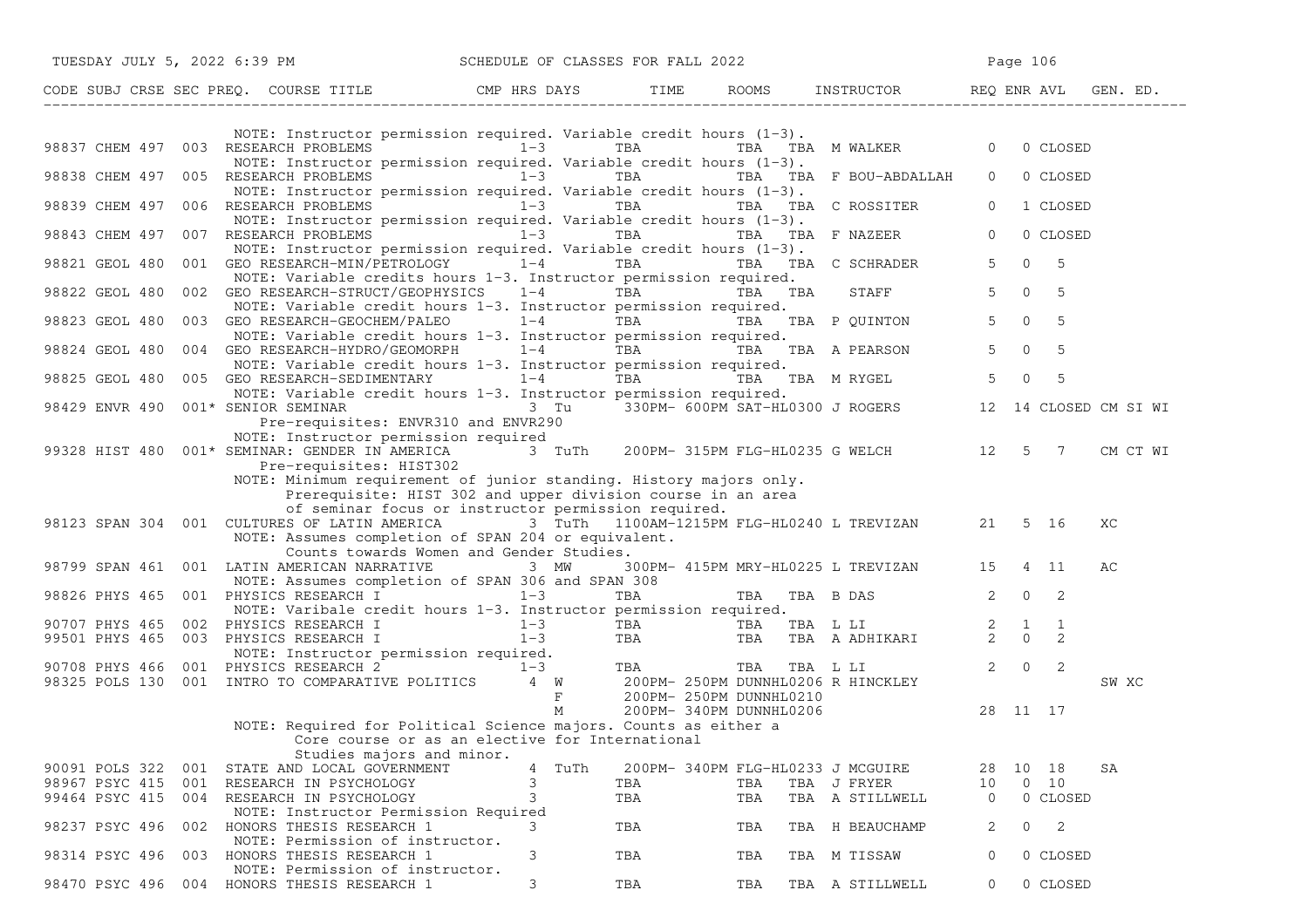|           |     |         |                                                | TUESDAY JULY 5, 2022 6:39 PM SCHEDULE OF CLASSES FOR FALL 2022                                                                                                 |             |                                          |     |            |       |                                                                                                                                                                                                                                                        |             |    | Page 107            |              |                                                                                                                                     |
|-----------|-----|---------|------------------------------------------------|----------------------------------------------------------------------------------------------------------------------------------------------------------------|-------------|------------------------------------------|-----|------------|-------|--------------------------------------------------------------------------------------------------------------------------------------------------------------------------------------------------------------------------------------------------------|-------------|----|---------------------|--------------|-------------------------------------------------------------------------------------------------------------------------------------|
|           |     |         |                                                | CODE SUBJ CRSE SEC PREQ. COURSE TITLE CMP HRS DAYS TIME RO                                                                                                     |             |                                          |     |            | ROOMS | INSTRUCTOR REQ ENR AVL                                                                                                                                                                                                                                 |             |    |                     |              | GEN. ED.                                                                                                                            |
|           |     |         |                                                | NOTE: Permission of instructor.<br>98584 PSYC 496 005 HONORS THESIS RESEARCH 1<br>NOTE: Permission of instructor.<br>Pre-requisites: DANC302 or DANC450        |             | $\mathcal{S}$<br>$\overline{\mathbf{3}}$ |     | <b>TBA</b> |       | TBA TBA J FRYER<br>90687 HLTH 492 HNR @HONORS THESIS I 3 TRA TBA TBA TBA K BONNAR 0 0 CLOSED<br>90041 DANC 320 001 20TH/21ST CENTURY DANCE HIST 3 TuTh 1230PM-145PM PFMART0219 R COLLEN 24 5 19<br>98971 DANC 490 001* @SPECIAL PROJECTS IN TEACHING 1 |             |    | $1 \quad 0 \quad 1$ |              | AC WI                                                                                                                               |
|           |     |         |                                                |                                                                                                                                                                |             |                                          |     |            |       |                                                                                                                                                                                                                                                        |             |    |                     |              | ALSL--Applied Learning Service Learn===========ALSL--Applied Learning Service Learn=========== ALSL--Applied Learning Service Learn |
|           |     |         | 90049 ENVR 391 001* FIELD PROJECT              | Pre-requisites: ENVR210<br>NOTE: Variable credit hours $(1-6)$ . Instructor permission                                                                         |             | $1-6$                                    |     |            |       | TBA TBA TBA J ROGERS                                                                                                                                                                                                                                   |             |    | 5 0 5               |              | CT.                                                                                                                                 |
|           |     |         | required.<br>90050 ENVR 391 002* FIELD PROJECT | Pre-requisites: ENVR210<br>NOTE: Variable credit hour (1-6). Instructor permission                                                                             | $1 - 6$     |                                          | TBA |            | TBA   | TBA J ROGERS                                                                                                                                                                                                                                           |             |    | 5 0 5               |              | CT                                                                                                                                  |
|           |     |         | required.                                      | 90760 POLS 289 001* APPROACHING POLITICAL PUZZLES 4                                                                                                            |             |                                          |     |            |       | TBA TBA TBA RHINCKLEY 1 0 1                                                                                                                                                                                                                            |             |    |                     |              | Pre-requisites: POLS110 and POLS130 or POLS110 and POLS140 or POLS110 and POLS200 or POLS130 and POLS140 or                         |
|           |     |         |                                                | POLS130 and POLS200 or POLS140 and POLS200 and STAT100 or MATH125 or CIS125<br>98500 HLTH 475 001* MINOR SEMINAR-COMMUNITY HEALTH<br>Pre-requisites: HLTH361   |             |                                          |     |            |       | 2 MW 1200PM-1250PM DUNNHL0102 S LISTER 14 3 11                                                                                                                                                                                                         |             |    |                     |              |                                                                                                                                     |
|           |     |         |                                                | NOTE: Seminar for Health Science and Community Health Minors.<br>98580 HLTH 476 001* @SEMINAR: NUTRITION MINOR<br>Pre-requisites: HLTH333                      |             |                                          |     |            |       | 2 MW 1200PM-1250PM DUNNHL0102 S LISTER 20 1 19                                                                                                                                                                                                         |             |    |                     |              |                                                                                                                                     |
|           |     |         |                                                | NOTE: Seminar for Nutrition Minors.<br>98581 HLTH 477 001* @SEMINAR: SEXUAL HEALTH MINOR 2 MW<br>Pre-requisites: HLTH341 or HLTH342                            |             |                                          |     |            |       | 1200PM-1250PM DUNNHL0102 S LISTER 8 2 6                                                                                                                                                                                                                |             |    |                     |              |                                                                                                                                     |
|           |     |         |                                                | NOTE: Seminar for Sexual Health Minors.<br>98583 HLTH 478 001* @SEMINAR: FITNESS MINOR<br>Pre-requisites: PE305 and HLTH425                                    |             | 2 MW                                     |     |            |       | 1200PM-1250PM DUNNHL0102 S LISTER 10                                                                                                                                                                                                                   |             |    |                     | $0\quad 10$  |                                                                                                                                     |
|           |     |         |                                                | NOTE: Seminar for Fitness minors.<br>98582 HLTH 479 001* @SEMINAR THERAPEUTIC REC MINOR<br>Pre-requisites: HLTH200 or HLTH445 or WILD200 or WILD445            |             |                                          |     |            |       | 2 MW 1200PM-1250PM DUNNHL0102 S LISTER                                                                                                                                                                                                                 | $8 \t0 \t8$ |    |                     |              |                                                                                                                                     |
|           |     |         |                                                | NOTE: Seminar for Therapeutic Recreation Minors.<br>NOTE: Instructor permission required.<br>Winterim trip dates TBA. Service Learning.                        |             |                                          |     |            |       | 98423 SOCI 305 001 SOCIOLOGY OF THE FAMILY 3 W 300PM-530PM SAT-HL0319 H SULLIVAN-CATL 28 11 17<br>98430 OVS 465 001 JAMAICA FIELD SERVICE ABROAD 0 3 TBA TBA TBA J ROGERS 20 0 20                                                                      |             |    |                     |              |                                                                                                                                     |
|           |     |         |                                                |                                                                                                                                                                |             |                                          |     |            |       |                                                                                                                                                                                                                                                        |             |    |                     |              | ALTR--Applied Learning Travel====================ALTR--Applied Learning Travel===================== ALTR--Applied Learning Travel   |
| 98430 OVS | 465 |         |                                                | 001 JAMAICA FIELD SERVICE ABROAD O<br>NOTE: Instructor permission required.                                                                                    |             | 3                                        | TBA |            | TBA   | TBA J ROGERS                                                                                                                                                                                                                                           |             | 20 |                     | $0\quad 20$  |                                                                                                                                     |
|           |     |         |                                                | Winterim trip dates TBA. Service Learning.<br>98492 OVS 466 001* @JAMAICA INTERNSHIP ABROAD<br>Pre-requisites: OVS465<br>NOTE: Instructor permission required. |             | 3                                        | TBA |            | TBA   | TBA J ROGERS                                                                                                                                                                                                                                           |             | 1  | $\overline{0}$      | $\mathbf{1}$ |                                                                                                                                     |
| 98348 OVS |     | 500 001 | <b>@OVERSEAS STUDY</b>                         | Winterim trip dates TBA. Service Learning.                                                                                                                     | $0\quad 15$ |                                          | TBA |            | TBA   | TBA J ROGERS                                                                                                                                                                                                                                           |             | 2  | 0                   | 2            |                                                                                                                                     |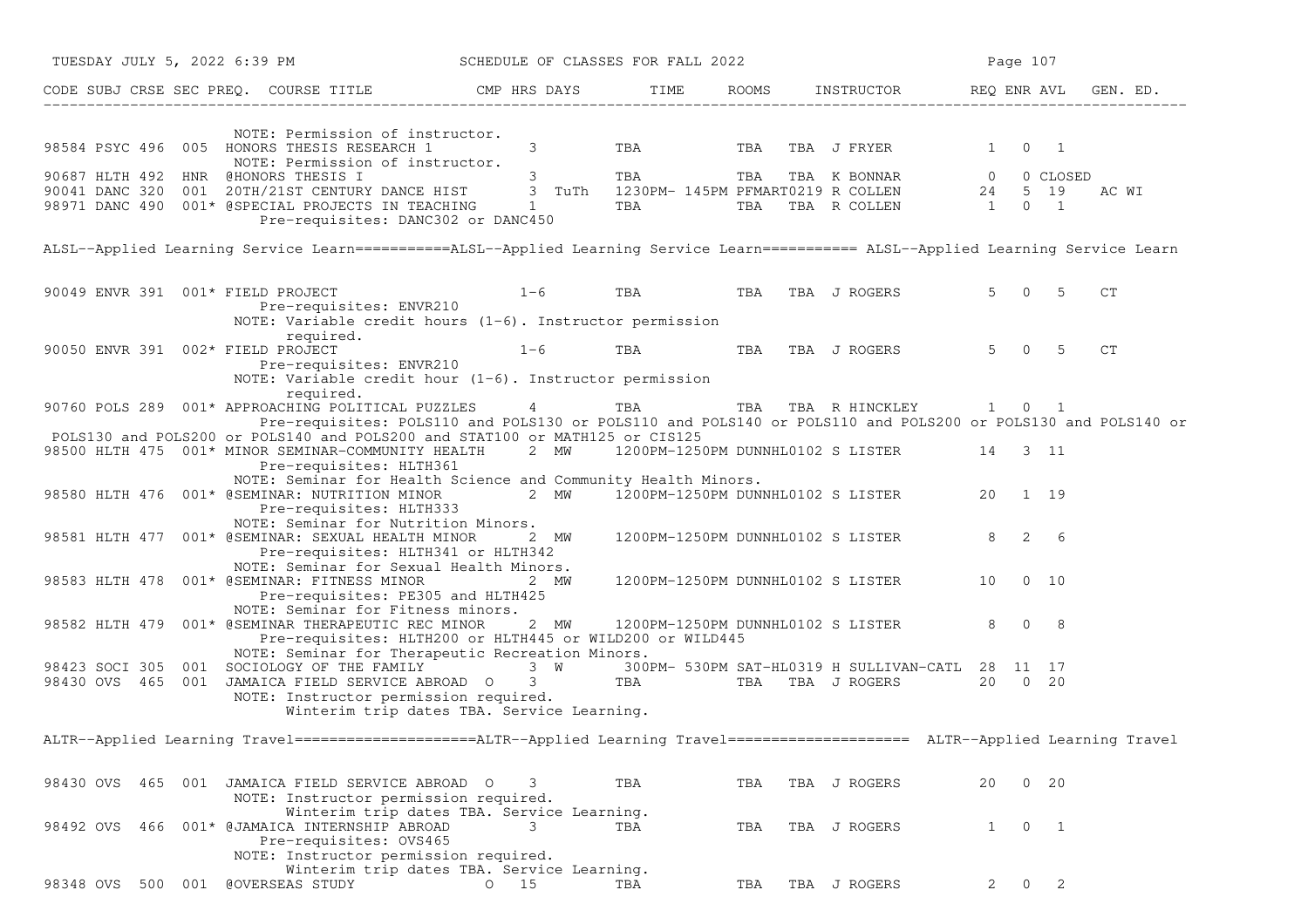|                                         |  | NOTE: Instructor permission required.                                                                                                                                                                                                |          |                                   |                                 |                                                |           |                 |                |
|-----------------------------------------|--|--------------------------------------------------------------------------------------------------------------------------------------------------------------------------------------------------------------------------------------|----------|-----------------------------------|---------------------------------|------------------------------------------------|-----------|-----------------|----------------|
|                                         |  | CG--Connecting Globally============================CG--Connecting Globally============================== CG--Connecting Globally                                                                                                     |          |                                   |                                 |                                                |           |                 |                |
|                                         |  | 99087 ANTH 106 001 ANCIENT PEOPLE AND PLACES 3 TuTh 1100AM-1215PM KEL-HL0105 T MESSNER 40 39 1<br>190002 ANTH 106 002 ANCIENT PEOPLE AND PLACES 3 TuTh 200PM-315PM KEL-HL0103 T MESSNER 40 21 19<br>190003 ANTH 106 003 ANCIENT PEOP |          |                                   |                                 |                                                |           |                 | CG XC          |
|                                         |  |                                                                                                                                                                                                                                      |          |                                   |                                 |                                                |           |                 | CG XC<br>CG XC |
|                                         |  |                                                                                                                                                                                                                                      |          |                                   |                                 |                                                |           |                 | CG XC          |
|                                         |  | NOTE: Counts towards Women's and Gender Studies.                                                                                                                                                                                     |          |                                   |                                 |                                                |           |                 |                |
|                                         |  | 99186 ANTH 165 002 LANGUAGE AND MAGIC 3 TuTh 1100AM-1215PM FLG-HL0103 L RODRIGUEZ 40 25 15                                                                                                                                           |          |                                   |                                 |                                                |           |                 | CG XC          |
|                                         |  | NOTE: Counts towards Women's and Gender Studies.                                                                                                                                                                                     |          |                                   |                                 |                                                |           |                 |                |
|                                         |  | 98478 ANTH 202 001 CULTURE, IDENTITY AND POWER 3 MWF                                                                                                                                                                                 |          |                                   |                                 | 1000AM-1050AM KEL-HL0103 M PERKINS 40 14 26    |           |                 | CG XC          |
|                                         |  | NOTE: Counts towards History and society elective for                                                                                                                                                                                |          |                                   |                                 |                                                |           |                 |                |
|                                         |  | International Studies majors.<br>Counts towards Women and Gender Studies.                                                                                                                                                            |          |                                   |                                 |                                                |           |                 |                |
|                                         |  | Some seats reserved for new freshmen.                                                                                                                                                                                                |          |                                   |                                 |                                                |           |                 |                |
|                                         |  | 98587 ANTH 202 002 CULTURE, IDENTITY AND POWER 3 MWF                                                                                                                                                                                 |          |                                   |                                 | 1100AM-1150AM KEL-HL0103 M PERKINS 40 24 16    |           |                 | CG XC          |
|                                         |  | NOTE: Counts towards Women and Gender Studies.                                                                                                                                                                                       |          |                                   |                                 |                                                |           |                 |                |
|                                         |  | Counts towards History and society elective for                                                                                                                                                                                      |          |                                   |                                 |                                                |           |                 |                |
|                                         |  | International Studies majors.                                                                                                                                                                                                        |          |                                   |                                 |                                                |           |                 |                |
|                                         |  | Counts towards Women and Gender Studies.                                                                                                                                                                                             |          |                                   |                                 |                                                |           |                 |                |
|                                         |  | Some seats reserved for new freshmen.                                                                                                                                                                                                |          |                                   |                                 |                                                |           |                 |                |
| 98673 HIST 100 001 WORLD HISTORY        |  | 3 MWF<br>NOTE: Required for International Studies majors and minors.                                                                                                                                                                 |          |                                   |                                 | 100PM- 150PM SAT-HL0222 R FAIR-SCHULZ 30 11 19 |           |                 | CG XC          |
| 98976 HIST 100 002 WORLD HISTORY        |  |                                                                                                                                                                                                                                      | 3 MWF    |                                   |                                 | 200PM- 250PM SAT-HL0222 R FAIR-SCHULZ 30 3 27  |           |                 | CG XC          |
|                                         |  | NOTE: Required for International Studies majors and minors.                                                                                                                                                                          |          |                                   |                                 |                                                |           |                 |                |
|                                         |  | 99117 HIST 100 004 WORLD HISTORY 60 1000 1000 1000 1000 1000 1000 10000 10000 10000 10000 10000 10000 99117 10                                                                                                                       |          |                                   |                                 |                                                | 30  24  6 |                 | CG XC          |
|                                         |  | NOTE: Required for International Studies majors and minors.                                                                                                                                                                          |          |                                   |                                 |                                                |           |                 |                |
|                                         |  | 90057 FREN 202 OL1 FRENCH FOR BUSINESS 3 MWF                                                                                                                                                                                         |          |                                   |                                 | 1200PM-1250PM ONLINETBA L LUNT                 | 21 5 16   |                 | CG ML          |
|                                         |  | NOTE: The course is 100% online and all direct instruction occurs                                                                                                                                                                    |          |                                   |                                 |                                                |           |                 |                |
|                                         |  | in real time without time delay.                                                                                                                                                                                                     |          |                                   |                                 |                                                |           |                 |                |
|                                         |  | 99716 LANG 296 001 EUROPEAN LANG&CULT:FRENCH CASE 3 TuTh 1100AM-1215PM FLG-HL0233 M CATEL                                                                                                                                            |          |                                   |                                 |                                                | 21 3 18   |                 | CG WC          |
| 90744 MULH 261 001 MUSIC OF AFRICA      |  | NOTE: Counts towards Women and Gender Studies.                                                                                                                                                                                       |          |                                   |                                 | 3 TuTh 200PM- 315PM BIS-HLC309 J HUNTER        |           | 25 4 21         | CG XC          |
|                                         |  |                                                                                                                                                                                                                                      |          |                                   |                                 |                                                |           |                 |                |
|                                         |  |                                                                                                                                                                                                                                      |          |                                   |                                 |                                                |           |                 |                |
|                                         |  |                                                                                                                                                                                                                                      |          |                                   |                                 |                                                |           |                 |                |
|                                         |  |                                                                                                                                                                                                                                      |          |                                   |                                 |                                                |           |                 |                |
|                                         |  | 90691 LITR 324 RO1 CRIME/DETECTIVE FICTION R 3 W                                                                                                                                                                                     |          |                                   |                                 | 530PM-810PM VIR TBA L WILSON 5 0 5             |           |                 | AC             |
|                                         |  | NOTE: This class is offered at Riverview Correctional Facility and                                                                                                                                                                   |          |                                   |                                 |                                                |           |                 |                |
|                                         |  | not open to students on campus.                                                                                                                                                                                                      |          |                                   |                                 |                                                |           |                 |                |
|                                         |  | 90618 LITR 324 VIR CRIME/DETECTIVE FICTION 3 W                                                                                                                                                                                       |          |                                   |                                 | 530PM-810PM VIR TBA L WILSON 10 10 CLOSED AC   |           |                 |                |
|                                         |  | NOTE: Taught Virtually. This class is for Criminal Justice Studies                                                                                                                                                                   |          |                                   |                                 |                                                |           |                 |                |
|                                         |  | majors and minors, Film Studies minors and Women's & Gender<br>Studies majors and minors.                                                                                                                                            |          |                                   |                                 |                                                |           |                 |                |
|                                         |  | 90619 LITR 324 VR1 CRIME/DETECTIVE FICTION                                                                                                                                                                                           | 3 W<br>W |                                   | 530PM-810PM VIR TBA L WILSON    |                                                |           | 12 13 CLOSED AC |                |
|                                         |  | NOTE: Taught Virtually. Instructor Permission Required.                                                                                                                                                                              |          |                                   |                                 |                                                |           |                 |                |
| 90624 PHIL 120 002                      |  | ETHICAL REASONING                                                                                                                                                                                                                    | 3 MWF    | 1200PM-1250PM KEL-HL0101 T MURPHY |                                 |                                                | 35 14 21  |                 | FC PI TF       |
| 98755 PSYC 375 001* ABNORMAL PSYCHOLOGY |  |                                                                                                                                                                                                                                      | 3 TuTh   |                                   | 800AM- 915AM FLG-HL0164 J MILLS |                                                | 35 24 11  |                 |                |
|                                         |  | Pre-requisites: PSYC100                                                                                                                                                                                                              |          |                                   |                                 |                                                |           |                 |                |
|                                         |  | NOTE: A minimum of Sophomore standing required.                                                                                                                                                                                      |          |                                   |                                 |                                                |           |                 |                |
|                                         |  | 99365 PSYC 375 002* ABNORMAL PSYCHOLOGY                                                                                                                                                                                              | 3 MW     | 800AM- 915AM FLG-HL0103 J MILLS   |                                 |                                                | 35 24 11  |                 |                |

TUESDAY JULY 5, 2022 6:39 PM SCHEDULE OF CLASSES FOR FALL 2022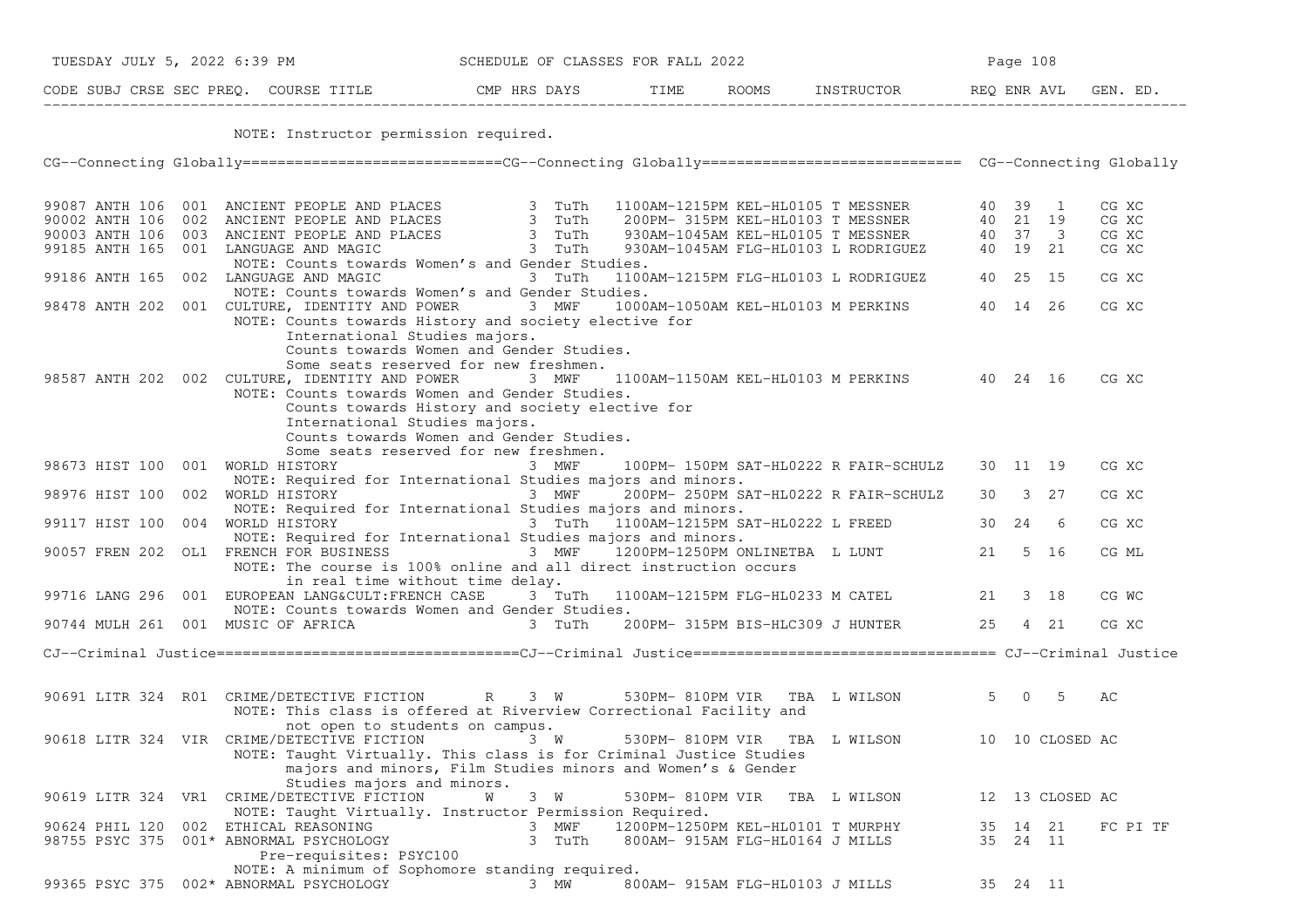| TUESDAY JULY 5, 2022 6:39 PM       |                                                                                                                                                                                                                    | SCHEDULE OF CLASSES FOR FALL 2022                                                                                                                                                                                                             |     |                                       |                                                                                |                | Page 109     |                |
|------------------------------------|--------------------------------------------------------------------------------------------------------------------------------------------------------------------------------------------------------------------|-----------------------------------------------------------------------------------------------------------------------------------------------------------------------------------------------------------------------------------------------|-----|---------------------------------------|--------------------------------------------------------------------------------|----------------|--------------|----------------|
|                                    |                                                                                                                                                                                                                    |                                                                                                                                                                                                                                               |     |                                       |                                                                                |                |              | GEN. ED.       |
|                                    | Pre-requisites: PSYC100                                                                                                                                                                                            |                                                                                                                                                                                                                                               |     |                                       |                                                                                |                |              |                |
| 99916 HLTH 325 OL1 ALCOHOL STUDIES | NOTE: Delivered online. Instruction and interaction occurs online                                                                                                                                                  | $\overline{\mathbf{3}}$                                                                                                                                                                                                                       |     | ONLINE                                | C CORRIVEAU 25 25 CLOSED SA SI                                                 |                |              |                |
|                                    | convenient to the student.                                                                                                                                                                                         | within the Learning Management System, Moodle. There are no<br>requirements for face-to-face meetings, onsite instruction,<br>or scheduled times to be online. However, proctored exams<br>may be required, either on campus or at a location |     |                                       |                                                                                |                |              |                |
| 99329 HLTH 325 OL2 ALCOHOL STUDIES |                                                                                                                                                                                                                    | 3                                                                                                                                                                                                                                             |     | ONLINE                                | J JACOBSON 25 25 CLOSED SA SI                                                  |                |              |                |
|                                    | NOTE: Delivered online. Instruction and interaction occurs online<br>convenient to the student.                                                                                                                    | within the Learning Management System, Moodle. There are no<br>requirements for face-to-face meetings, onsite instruction,<br>or scheduled times to be online. However, proctored exams<br>may be required, either on campus or at a location |     |                                       |                                                                                |                |              |                |
|                                    | 98804 SOCI 103 001 INTRO CRIMINAL JUSTICE STUDIES                                                                                                                                                                  | 3 MWF                                                                                                                                                                                                                                         |     |                                       | 900AM-950AM SAT-HL0319 N LEWIS 35 16 19<br>230PM-530PM TBA TBA N LEWIS 25 0 25 |                |              |                |
|                                    | 99124 SOCI 103 R01 INTRO CRIMINAL JUSTICE STUDIESR 3 W<br>NOTE: This course is taught at Riverview Correctional Facility                                                                                           |                                                                                                                                                                                                                                               |     |                                       |                                                                                |                |              |                |
|                                    |                                                                                                                                                                                                                    | and is not open to students on campus.                                                                                                                                                                                                        |     |                                       |                                                                                |                |              |                |
|                                    | START/END DATES: 08/29-12/16                                                                                                                                                                                       |                                                                                                                                                                                                                                               |     |                                       |                                                                                |                |              |                |
|                                    | 90647 SOCI 210 001* OUANTITATIVE RESEARCH METHODS<br>Pre-requisites: SOCI101 or SOCI103 and STAT100 or MATH125 or CIS125                                                                                           | 3 MW                                                                                                                                                                                                                                          |     |                                       | 200PM- 315PM SAT-HL0300 Y DULONG                                               |                | 20 20 CLOSED |                |
| 90648 SOCI 210                     | 002* QUANTITATIVE RESEARCH METHODS 3 M 400PM- 630PM SAT-HL0300 Y DULONG<br>Pre-requisites: SOCI101 or SOCI103 and STAT100 or MATH125 or CIS125                                                                     |                                                                                                                                                                                                                                               |     |                                       |                                                                                |                | 20 10 10     |                |
|                                    | 90098 SOCI 220 R01* QUALITATIVE RESEARCH METHODS R 3 Tu 1230PM-300PM TBA TBA H SULLIVAN-CATL 22 0 22                                                                                                               |                                                                                                                                                                                                                                               |     |                                       |                                                                                |                |              |                |
| 90649 SOCI 345 001* CRIMINOLOGY    | Pre-requisites: SOCI101 or SOCI103<br>NOTE: This course is taught at the Riverview Correctional Facility<br>START/END DATES: 08/29-12/16                                                                           | and is not open to students on campus.<br>3 MW                                                                                                                                                                                                |     |                                       | 1100AM-1215PM FLG-HL0210 Y DULONG 28 28 CLOSED                                 |                |              |                |
|                                    | Pre-requisites: SOCI101 or SOCI103                                                                                                                                                                                 |                                                                                                                                                                                                                                               |     |                                       |                                                                                |                |              |                |
|                                    | NOTE: Sociology and Criminal Justice majors and minors only.<br>90695 SOCI 390 R01* SOCIOLOGY OF MENTAL HEALTH R 3 TuTh 800AM-915AM VIR TBA L DIAMOND-BROWN 5 0 5<br>Pre-requisites: SOCI101 or SOCI103 or SOCI325 |                                                                                                                                                                                                                                               |     |                                       |                                                                                |                |              |                |
|                                    | NOTE: This course at the Riverview Correctional Facility                                                                                                                                                           | and is not open to students on campus.                                                                                                                                                                                                        |     |                                       |                                                                                |                |              |                |
|                                    | START/END DATES: 08/29-12/16                                                                                                                                                                                       |                                                                                                                                                                                                                                               |     |                                       |                                                                                |                |              |                |
|                                    | 90101 SOCI 390 VR1* SOCIOLOGY OF MENTAL HEALTH<br>Pre-requisites: SOCI101 or SOCI103 or SOCI325                                                                                                                    |                                                                                                                                                                                                                                               |     |                                       | 3 TuTh 800AM-915AM VIR TBA L DIAMOND-BROWN 23 23 CLOSED                        |                |              |                |
|                                    | NOTE: Taught virtually.                                                                                                                                                                                            |                                                                                                                                                                                                                                               |     |                                       |                                                                                |                |              |                |
| 90650 SOCI 451 001 ORGANIZED CRIME | 90791 SOCI 470 $0 \times$ FIELD RESEARCH/PRACTICUM $1-12$                                                                                                                                                          | 3 TuTh                                                                                                                                                                                                                                        | TBA | 200PM- 315PM KEL-HL0101 D BUGG<br>TBA | 28 19 9<br>TBA H SULLIVAN-CATL 0 1 CLOSED                                      |                |              |                |
|                                    | Pre-requisites: SOCI101 and SOCI103 and SOCI300 and SOCI345                                                                                                                                                        |                                                                                                                                                                                                                                               |     |                                       |                                                                                |                |              |                |
| 90741 SOCI 470                     | 001* FIELD RESEARCH/PRACTICUM                                                                                                                                                                                      | $1 - 12$                                                                                                                                                                                                                                      | TBA | TBA                                   | TBA D BUGG                                                                     | $\mathbf{0}$   | 12 CLOSED    |                |
| 90768 SOCI 470                     | Pre-requisites: SOCI101 and SOCI103 and SOCI300 and SOCI345<br>002* FIELD RESEARCH/PRACTICUM<br>Pre-requisites: SOCI101 and SOCI103 and SOCI300 and SOCI345                                                        | 4                                                                                                                                                                                                                                             | TBA | TBA                                   | TBA D BUGG                                                                     | 1              | 1 CLOSED     |                |
| 90774 SOCI 470                     | 003* FIELD RESEARCH/PRACTICUM                                                                                                                                                                                      | $1 - 12$                                                                                                                                                                                                                                      | TBA | TBA<br>TBA                            | H SULLIVAN-CATL                                                                | $\overline{0}$ | 1 CLOSED     |                |
| 90796 SOCI 470                     | Pre-requisites: SOCI101 and SOCI103 and SOCI300 and SOCI345<br>004* FIELD RESEARCH/PRACTICUM                                                                                                                       | $1 - 12$                                                                                                                                                                                                                                      | TBA | TBA                                   | TBA L DIAMOND-BROWN                                                            | $\overline{0}$ | 1 CLOSED     |                |
| 99372 SOCI 475                     | Pre-requisites: SOCI101 and SOCI103 and SOCI300 and SOCI345<br>001* SENIOR SEMINAR<br>Pre-requisites: SOCI101 or SOCI103 and SOCI300 or SOCI345 and SOCI315 and SOCI210 or SOCI220                                 | 3 Th                                                                                                                                                                                                                                          |     |                                       | 500PM- 730PM SAT-HL0319 H SULLIVAN-CATL                                        | 7              |              | 9 CLOSED SI WI |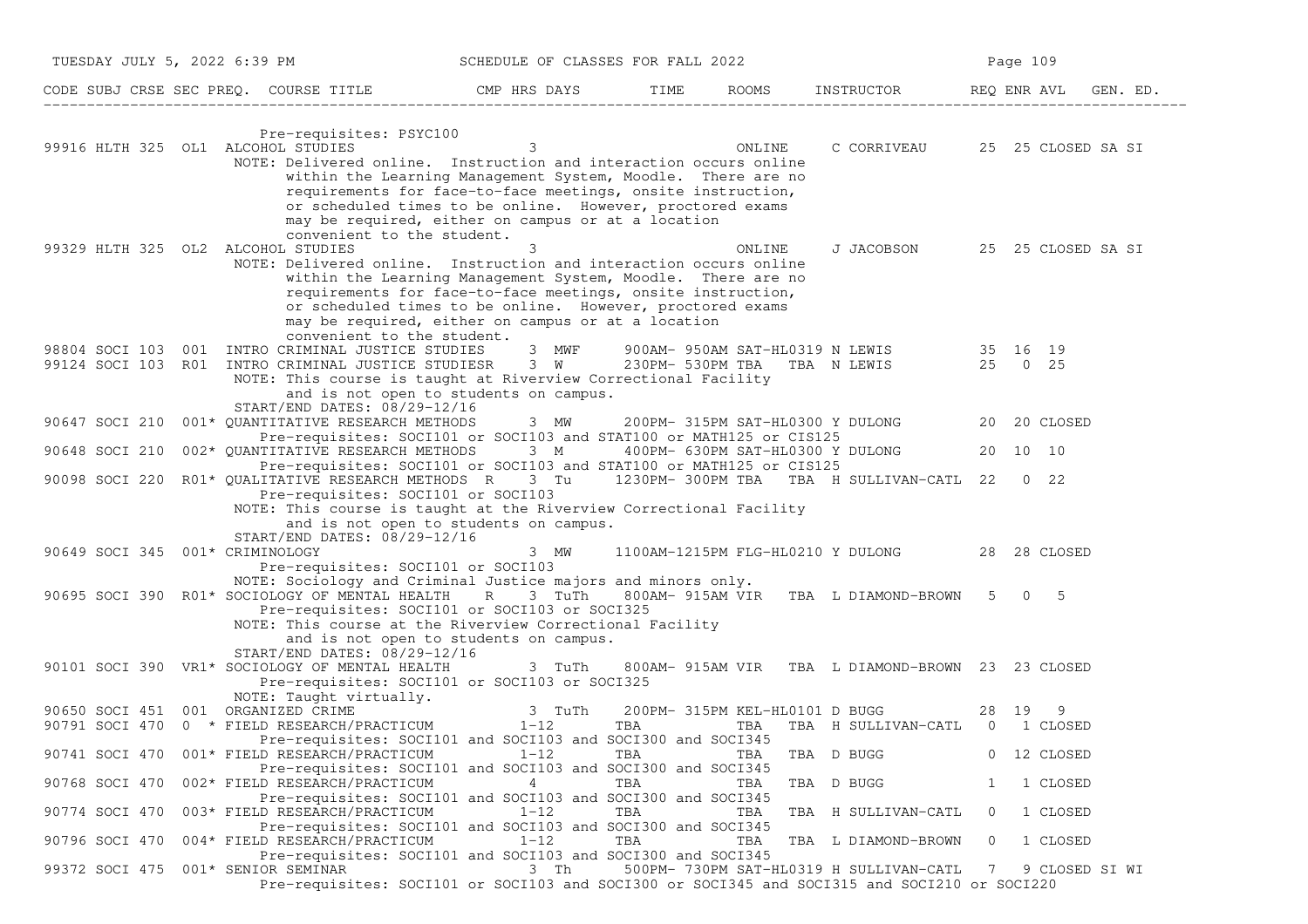| TUESDAY JULY 5, 2022 6:39 PM                                                                                                                                                                                                        | SCHEDULE OF CLASSES FOR FALL 2022                                                                                           |                                  |                                              |    | Page 110        |                       |
|-------------------------------------------------------------------------------------------------------------------------------------------------------------------------------------------------------------------------------------|-----------------------------------------------------------------------------------------------------------------------------|----------------------------------|----------------------------------------------|----|-----------------|-----------------------|
| CODE SUBJ CRSE SEC PREQ. COURSE TITLE TITLE THE TIME ROOMS INSTRUCTOR THE REQ ENR AVL GIT AND SECTION THE SECTION AND STRUCTOR TERM AVL GITTLE THE SECTION AND SECTION AND SECTION AND SECTION AND SECTION AND SECTION AND SEC      |                                                                                                                             |                                  |                                              |    |                 | GEN. ED.              |
| NOTE: Instructor permission required.<br>90653 SOCI 475 002* SENIOR SEMINAR<br>Pre-requisites: SOCI101 or SOCI103 and SOCI300 or SOCI345 and SOCI210 and SOCI220 or SOCI315<br>NOTE: This section is for students accepted into the | 3 M                                                                                                                         |                                  | 530PM-800PM KEL-HL0101 D BUGG 12 10 2        |    |                 | SI WI                 |
| Police Academy only.<br>90682 SOCI 475 003* SENIOR SEMINAR<br>Pre-requisites: SOCI101 or SOCI103 and SOCI300 or SOCI345 and SOCI210 and SOCI220 or SOCI315<br>NOTE: Restricted to Women's and Gender Studies majors only.           | 3 Th                                                                                                                        |                                  | 500PM-730PM SAT-HL0319 H SULLIVAN-CATL 5 0 5 |    |                 | SI WI                 |
| CL-Connecting Through Language===================CL-Connecting Through Language==================== CL-Connecting Through Language                                                                                                  |                                                                                                                             |                                  |                                              |    |                 |                       |
| 98215 ARAB 101 001 ARAB LEVEL 1 CALLIGRAPHY ART<br>NOTE: Assumes no previous Arabic.                                                                                                                                                | 3 MWF                                                                                                                       |                                  | 1000AM-1050AM FLG-HL0238 L LUNT              |    | 21 3 18         | СL                    |
| 98417 FREN 101 001 FREN LEVEL 1 ALORS ON CHANTE!<br>NOTE: Assumes no previous French                                                                                                                                                | 3 MWF                                                                                                                       |                                  | 1000AM-1050AM MRY-HL0253 M CATEL             |    | 21 7 14         | СL                    |
| 98447 FREN 101 002 FREN LEVEL 1 ALORS ON CHANTE!<br>NOTE: Assumes no previous French                                                                                                                                                | 3 MWF                                                                                                                       | 1100AM-1150AM MRY-HL0253 M CATEL |                                              | 21 | 8 13            | СL                    |
| 90056 FREN 103 001 FREN LEVEL 3 SONG, POEM, LOVE<br>NOTE: Assumes completion of French 102 or high school equivalent.                                                                                                               | 3 MWF                                                                                                                       |                                  | 100PM- 150PM MRY-HL0253 M CATEL              | 21 | 5 16            | CL ML                 |
| 99333 LATN 101<br>001 LATN LEVEL 1: MYSTERY TALE<br>NOTE: Assumes no previous Latin.                                                                                                                                                | 3 MWF                                                                                                                       |                                  | 1000AM-1050AM FLG-HL0232 G ANDERSON          |    | 21 13 8         | СL                    |
| 99350 MOHK 101 001 MOHK LEVEL 1 FAMILY<br>NOTE: Assumes no previous Mohawk.                                                                                                                                                         | 3 M                                                                                                                         |                                  | 400PM- 630PM FLG-HL0233 R RANSOM             | 29 | 7 22            | CL                    |
| 98121 SPAN 101 001 SPAN LEVEL 1 HUMOR & COMEDY<br>NOTE: Assumes no previous Spanish                                                                                                                                                 | 3 MWF                                                                                                                       |                                  | 1000AM-1050AM FLG-HL0233 S LOPEZ             | 25 | 25 CLOSED CL    |                       |
| 99976 SPAN 101 003 SPANISH LEVEL 1 COMIC VISIONS<br>NOTE: Assumes no previous Spanish.                                                                                                                                              | 3 MWF                                                                                                                       |                                  | 900AM- 950AM FLG-HL0230 G ANDERSON           |    | 21 21 CLOSED CL |                       |
| 98745 SPAN 103<br>003 SPAN LEVEL 3 CARTOON CULTURE                                                                                                                                                                                  | 3 MWF                                                                                                                       |                                  | 1200PM-1250PM FLG-HL0232 G ANDERSON          | 21 | 8 13            | CL ML                 |
| NOTE: Assumes completion of Spanish 102 or high school equivalent.<br>99299 SPAN 203 001 ORAL & WRITTEN SPAN I<br>NOTE: Assumes completion of Spanish 103 or high school equivalent.                                                | 3 MWF                                                                                                                       |                                  | 200PM- 250PM MRY-HL0225 O SARMIENTO          |    | 15 8 7          | CL ML                 |
| CM--Connecting Clearly in Majr==================CM--Connecting Clearly in Majr==================== CM--Connecting Clearly in Majr                                                                                                   |                                                                                                                             |                                  |                                              |    |                 |                       |
| 98564 CIS 380 001* PROFESSIONAL PRACTICE<br>Pre-requisites: CIS203 and CIS300 and CIS310 or CIS356 or CIS410 or CIS443<br>NOTE: A minimum of Junior standing required.                                                              | 3 MWF                                                                                                                       |                                  | 1200PM-1250PM DUNNHL0208 L GRABOWSKI         | 15 | 4 11            | CM SI                 |
| 98429 ENVR 490 001* SENIOR SEMINAR<br>Pre-requisites: ENVR310 and ENVR290                                                                                                                                                           | 3 Tu                                                                                                                        |                                  | 330PM- 600PM SAT-HL0300 J ROGERS             |    |                 | 12 14 CLOSED CM SI WI |
| NOTE: Instructor permission required<br>99328 HIST 480 001* SEMINAR: GENDER IN AMERICA<br>Pre-requisites: HIST302<br>NOTE: Minimum requirement of junior standing. History majors only.                                             | 3 TuTh                                                                                                                      |                                  | 200PM- 315PM FLG-HL0235 G WELCH              | 12 | 5 7             | CM CT WI              |
| 98134 MATH 340 001* SET THEORY & LOGIC<br>Pre-requisites: MATH152                                                                                                                                                                   | Prerequisite: HIST 302 and upper division course in an area<br>of seminar focus or instructor permission required.<br>3 MWF |                                  | 100PM- 150PM SAT-HL0219 L PERSON             |    | 20 15 5         | CM WI                 |
| NOTE: Additional prerequisite of FW course.<br>001* PROBLEM SEMINAR<br>98135 MATH 460<br>Pre-requisites: MATH375 and MATH451 and MATH423<br>NOTE: Addition prerequisite of FW course.                                               | 3 MWF                                                                                                                       |                                  | 1200PM-1250PM FLG-HL0240 V KLAWITTER         |    | 15 2 13         | CM SI WI              |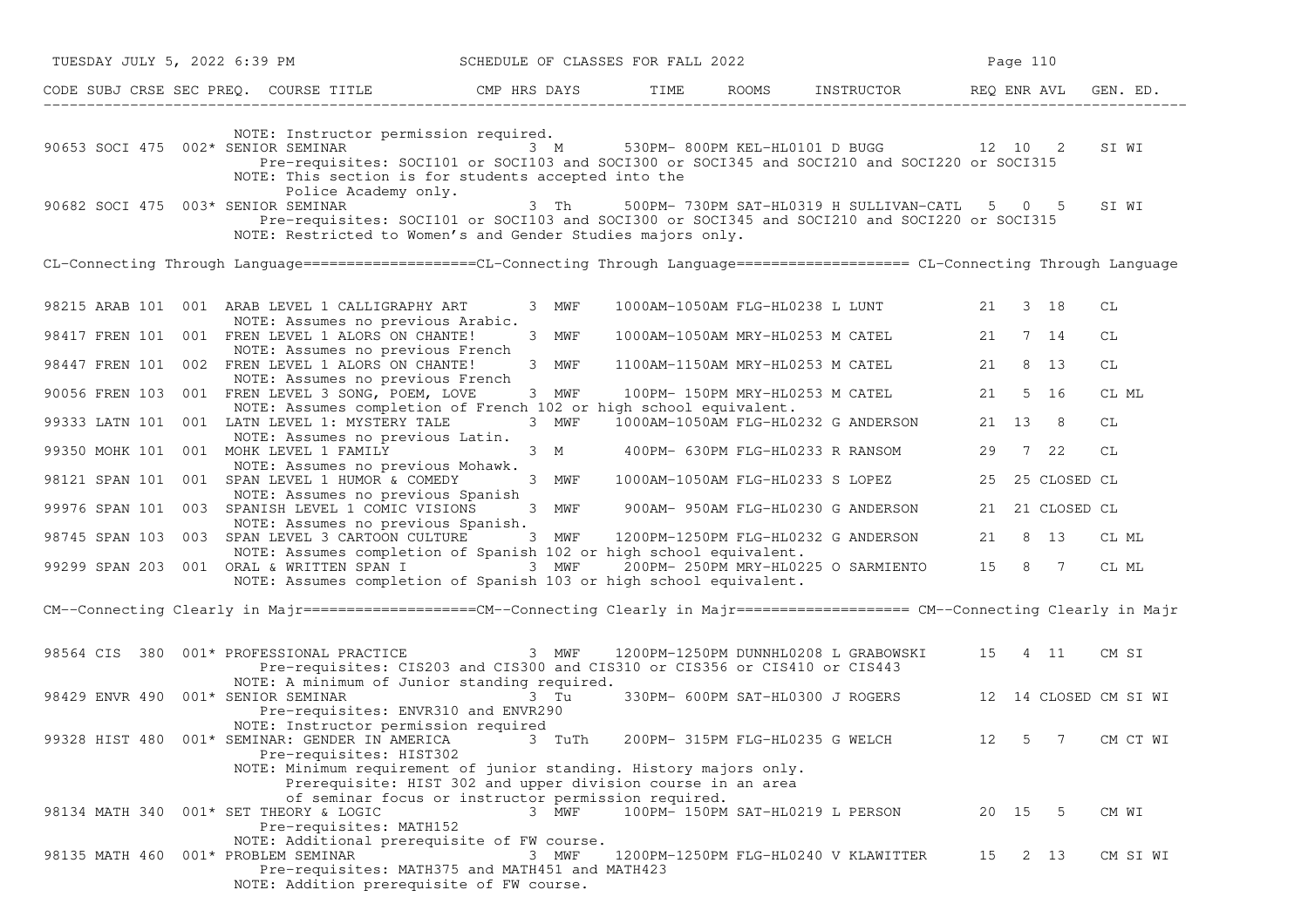| SCHEDULE OF CLASSES FOR FALL 2022<br>TUESDAY JULY 5, 2022 6:39 PM                                                                  |                            |      |                                        |                | Page 111 |                |
|------------------------------------------------------------------------------------------------------------------------------------|----------------------------|------|----------------------------------------|----------------|----------|----------------|
| CODE SUBJ CRSE SEC PREQ. COURSE TITLE THE CMP HRS DAYS                                                                             |                            | TIME | ROOMS INSTRUCTOR REQ ENR AVL           |                |          | GEN. ED.       |
| 98563 HLTH 470 001* @PROGRAM PLANNING 3 TuTh 1100AM-1215PM DUNNHL0204 K BONNAR 25 6 19<br>Pre-requisites: HLTH361                  |                            |      |                                        |                |          | CM WI          |
| COIL--Collaborative Intl. Learning=============COIL--Collaborative Intl. Learning============== COIL--Collaborative Intl. Learning |                            |      |                                        |                |          |                |
| CT--Connecting Theory to Pract==================CT--Connecting Theory to Pract===================== CT--Connecting Theory to Pract |                            |      |                                        |                |          |                |
| 90058 GEOL 405 001* STRUCTURAL GEOLOGY-LEC<br>Pre-requisites: GEOL200                                                              | 3 TuTh                     |      | 1100AM-1215PM TIM-HL0123 M RYGEL 24 19 |                | -5       | CT             |
| NOTE: \$120 Field Experience Fee assessed by GEOL Dept.<br>90059 GEOL 405 002* STRUCTURAL GEOLOGY-LAB<br>Pre-requisites: GEOL200   | 1 Th                       |      | 100PM-350PM TIM-HL0123 M RYGEL 24 19   |                | 5        | CT             |
| 99543 EDUC 425 001 @STD TCHG INTRNSHIP 1:PREK-GR2                                                                                  | 6 MTuWThF 800AM- 430PM TBA |      | TBA E DUNHAM                           | $\overline{0}$ |          | 0 CLOSED CT SI |
| START/END DATES: 09/01-10/26<br>99530 EDUC 425 002 @STD TCHG INTRNSHIP 1:PREK-GR2                                                  | 6 MTuWThF 800AM- 430PM TBA |      | TBA E DUNHAM                           | $\overline{0}$ |          | 0 CLOSED CT SI |
| START/END DATES: 10/31-12/16<br>90492 EDUC 425 003 @STD TCHG INTRNSHIP 1:PREK-GR2                                                  | 6 MTuWThF 800AM- 430PM TBA |      | TBA L EMRICH                           | $\overline{0}$ |          | 0 CLOSED CT SI |
| START/END DATES: 09/01-10/26<br>99534 EDUC 425 005 @STD TCHG INTRNSHIP 1:PREK-GR2                                                  | 6 MTuWThF 800AM- 400PM TBA |      | TBA P FARMER                           | $\mathbf{0}$   |          | 0 CLOSED CT SI |
| START/END DATES: 09/01-10/26<br>90497 EDUC 425 007 @STD TCHG INTRNSHIP 1:PREK-GR2                                                  | 6 MTuWThF 800AM- 400PM TBA |      | TBA P FARMER                           | 0              |          | 0 CLOSED CT SI |
| 90498 EDUC 425 008 @STD TCHG INTRNSHIP 1:PREK-GR2<br>START/END DATES: 10/31-12/16                                                  | 6 MTuWThF 800AM- 400PM TBA |      | TBA P FARMER                           | $\mathbf{0}$   |          | 0 CLOSED CT SI |
| 99538 EDUC 425 009 @STD TCHG INTRNSHIP 1:PREK-GR2<br>START/END DATES: 09/01-10/26                                                  | 6 MTuWThF 800AM- 430PM TBA |      | TBA M MCGRATH                          | $\mathbf{0}$   |          | 0 CLOSED CT SI |
| 90499 EDUC 425 010 @STD TCHG INTRNSHIP 1:PREK-GR2<br>START/END DATES: 09/01-10/26                                                  | 6 MTuThF 800AM- 400PM TBA  |      | TBA K GRAHAM                           | $\overline{0}$ |          | 0 CLOSED CT SI |
| 90496 EDUC 425 011 @STD TCHG INTRNSHIP 1:PREK-GR2                                                                                  | 6 MTuWThF 800AM- 400PM TBA |      | TBA J REAGAN                           | 0              |          | 0 CLOSED CT SI |
| START/END DATES: 09/01-10/26<br>99541 EDUC 425 012 @STD TCHG INTRNSHIP 1:PREK-GR2                                                  | 6 MTuWThF 800AM- 430PM TBA |      | TBA L EMRICH                           | $\mathbf{0}$   |          | 0 CLOSED CT SI |
| START/END DATES: 10/31-12/16<br>99542 EDUC 425 013 @STD TCHG INTRNSHIP 1:PREK-GR2                                                  | 6 MTuWThF 800AM- 430PM TBA |      | TBA J REAGAN                           | $\mathbf{0}$   |          | 0 CLOSED CT SI |
| START/END DATES: 10/31-12/16<br>90500 EDUC 425 014 @STD TCHG INTRNSHIP 1:PREK-GR2                                                  | 6 MTuWThF 800AM- 430PM TBA |      | TBA K GRAHAM                           | $\mathbf{0}$   |          | 0 CLOSED CT SI |
| START/END DATES: 10/31-12/16<br>99651 EDUC 425 015 @STD TCHG INTRNSHIP 1:PREK-GR2                                                  | 6 MTuWThF 800AM- 430PM TBA |      | TBA S THOMAS                           | $\overline{0}$ |          | 1 CLOSED CT SI |
| START/END DATES: 09/01-10/26                                                                                                       |                            |      |                                        |                |          |                |
| 90501 EDUC 425 016 @STD TCHG INTRNSHIP 1:PREK-GR2<br>START/END DATES: 10/31-12/16                                                  | 6 MTuWThF 800AM- 400PM TBA |      | TBA M MCGRATH                          | $\mathbf{0}$   |          | 0 CLOSED CT SI |
| 99961 EDUC 425 017 @STD TCHG INTRNSHIP 1:PREK-GR2<br>$START/END$ DATES: $09/01-10/26$                                              | 6 MTuWThF 800AM- 430PM TBA |      | TBA J SCHAEFER                         | $\Omega$       |          | 0 CLOSED CT SI |
| 99981 EDUC 425 018<br>@STD TCHG INTRNSHIP 1:PREK-GR2<br>START/END DATES: 10/31-12/16                                               | 6 MTuWThF 800AM- 430PM TBA |      | TBA A WEISBURGER                       |                |          | 0 CLOSED CT SI |
| 90502 EDUC 425 019 @STD TCHG INTRNSHIP 1:PREK-GR2                                                                                  | 6 MTuWThF 800AM- 400PM TBA |      | TBA J SCHAEFER                         | 0              |          | 0 CLOSED CT SI |
| START/END DATES: 10/31-12/16<br>90503 EDUC 425 020 @STD TCHG INTRNSHIP 1:PREK-GR2                                                  | 6 MTuWThF 800AM- 400PM TBA |      | TBA S THOMAS                           | 0              |          | 0 CLOSED CT SI |
| START/END DATES: 10/31-12/16<br>90504 EDUC 425 021 @STD TCHG INTRNSHIP 1:PREK-GR2                                                  | 6 MTuWThF 800AM- 400PM TBA |      | TBA A WEISBURGER                       | 0              |          | 0 CLOSED CT SI |
| START/END DATES: 09/01-10/26<br>99962 EDUC 426 001 @STD TCHG INTRNSHIP II: GR 3-6                                                  | 6 MTuWThF 800AM- 430PM TBA |      | TBA E DUNHAM                           | 0              |          | 0 CLOSED CT SI |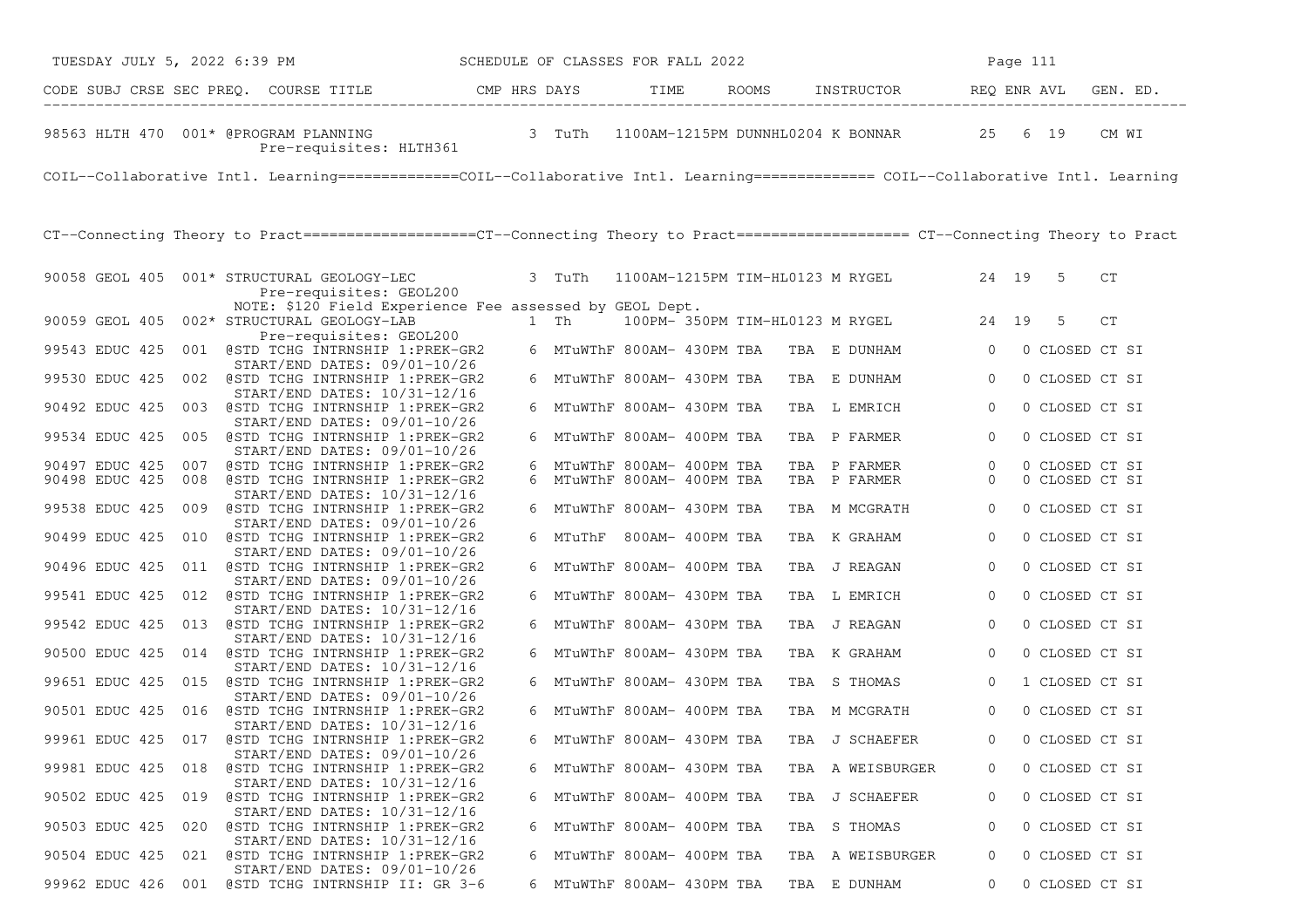|                                                   | TUESDAY JULY 5, 2022 6:39 PM SCHEDULE OF CLASSES FOR FALL 2022   |         |                                                            |     |     |     |                                           | Page 112                             |                                  |    |  |
|---------------------------------------------------|------------------------------------------------------------------|---------|------------------------------------------------------------|-----|-----|-----|-------------------------------------------|--------------------------------------|----------------------------------|----|--|
|                                                   |                                                                  |         |                                                            |     |     |     |                                           |                                      |                                  |    |  |
|                                                   | START/END DATES: 09/01-10/26                                     |         |                                                            |     |     |     |                                           |                                      |                                  |    |  |
| 90505 EDUC 426 002 @STD TCHG INTRNSHIP II: GR 3-6 | START/END DATES: 10/31-12/16                                     |         |                                                            |     |     |     | 6 MTuWThF 802AM- 400PM TBA TBA E DUNHAM 0 |                                      | 0 CLOSED CT SI                   |    |  |
| 99550 EDUC 426 003 @STD TCHG INTRNSHIP II: GR 3-6 | START/END DATES: 09/01-10/26                                     |         | 6 MTuWThF 800AM- 430PM TBA                                 |     |     |     | TBA L EMRICH                              | $\overline{0}$                       | 0 CLOSED CT SI                   |    |  |
| 90506 EDUC 426 004 @STD TCHG INTRNSHIP II: GR 3-6 | START/END DATES: 10/31-12/16                                     |         | 6 MTuWThF 800AM- 400PM TBA                                 |     |     |     | TBA L EMRICH                              | $\overline{0}$                       | 0 CLOSED CT SI                   |    |  |
| 99548 EDUC 426 005 @STD TCHG INTRNSHIP II: GR 3-6 | START/END DATES: 09/01-10/26                                     |         | 6 MTuWThF 800AM- 430PM TBA                                 |     |     |     | TBA P FARMER                              | $\overline{0}$                       | 0 CLOSED CT SI                   |    |  |
| 90519 EDUC 426 006 @STD TCHG INTRNSHIP II: GR 3-6 | START/END DATES: 10/31-12/16                                     |         | 6 MTuWThF 800AM- 400PM TBA                                 |     |     |     | TBA P FARMER                              | $\overline{0}$                       | 0 CLOSED CT SI                   |    |  |
| 99554 EDUC 426 007 @STD TCHG INTRNSHIP II: GR 3-6 | START/END DATES: 09/01-10/26                                     |         | 6 MTuWThF 800AM- 430PM TBA                                 |     |     |     | TBA K GRAHAM                              | $\overline{0}$                       | 0 CLOSED CT SI                   |    |  |
| 99555 EDUC 426 008 @STD TCHG INTRNSHIP II: GR 3-6 | START/END DATES: 10/31-12/16                                     |         | 6 MTuWThF 800AM- 430PM TBA                                 |     |     |     | TBA K GRAHAM                              | $\overline{0}$                       | 0 CLOSED CT SI                   |    |  |
| 90520 EDUC 426 009 @STD TCHG INTRNSHIP II: GR 3-6 | START/END DATES: 09/01-10/26                                     |         | 6 MTuWThF 800AM- 400PM TBA                                 |     |     |     | TBA M MCGRATH                             | $\overline{0}$                       | 0 CLOSED CT SI                   |    |  |
| 90521 EDUC 426 010 @STD TCHG INTRNSHIP II: GR 3-6 | START/END DATES: 10/31-12/16                                     |         | 6 MTuWThF 800AM- 400PM TBA                                 |     |     |     | TBA M MCGRATH                             | $\overline{0}$                       | 0 CLOSED CT SI                   |    |  |
| 99556 EDUC 426 011 @STD TCHG INTRNSHIP II: GR 3-6 | START/END DATES: 09/01-10/26                                     |         | 6 MTuWThF 800AM- 430PM TBA                                 |     |     |     | TBA J REAGAN                              | $\overline{0}$                       | 0 CLOSED CT SI                   |    |  |
| 90522 EDUC 426 012 @STD TCHG INTRNSHIP II: GR 3-6 | START/END DATES: 10/31-12/16                                     |         | 6 MTuWThF 800AM- 400PM TBA                                 |     |     |     | TBA A WEISBURGER                          | $\Omega$                             | 0 CLOSED CT SI                   |    |  |
| 90523 EDUC 426 013 @STD TCHG INTRNSHIP II: GR 3-6 | START/END DATES: 09/01-10/26                                     |         | 6 TuWThF 800AM- 400PM TBA                                  |     |     |     | TBA J SCHAEFER                            | $\Omega$                             | 0 CLOSED CT SI                   |    |  |
| 90524 EDUC 426 014 @STD TCHG INTRNSHIP II: GR 3-6 | START/END DATES: 10/31-12/16                                     |         | 6 MTuWThF 800AM- 430PM TBA                                 |     |     |     | TBA J SCHAEFER                            | $\Omega$                             | 0 CLOSED CT SI                   |    |  |
| 99652 EDUC 426 016 @STD TCHG INTRNSHIP II: GR 3-6 | START/END DATES: 10/31-12/16                                     |         | 6 MTuWThF 800AM- 430PM TBA                                 |     |     |     | TBA S THOMAS                              | $\overline{0}$                       | 1 CLOSED CT SI                   |    |  |
| 99545 EDUC 426 017 @STD TCHG INTRNSHIP II: GR 3-6 | START/END DATES: 09/01-10/26                                     |         | 6 MTuThF 800AM-430PM TBA                                   |     |     |     | TBA A WEISBURGER                          | $\overline{0}$                       | 0 CLOSED CT SI                   |    |  |
| 99980 EDUC 426 018 @STD TCHG INTRNSHIP II: GR 3-6 | $START/END$ DATES: $09/01-10/26$                                 |         | 6 MTuWThF 800AM- 430PM TBA                                 |     |     |     | TBA S THOMAS                              | $\overline{0}$                       | 0 CLOSED CT SI                   |    |  |
| 90525 EDUC 426 019 @STD TCHG INTRNSHIP II: GR 3-6 |                                                                  |         | 6 MTuWThF 800AM- 430PM TBA                                 |     |     |     | TBA A WEISBURGER                          | $\overline{0}$<br>$\Omega$           | 0 CLOSED CT SI                   |    |  |
| 99549 EDUC 426 N06 @STD TCHG INTRNSHIP II: GR 3-6 | START/END DATES: 10/31-12/16                                     |         | 6 MTuWThF 800AM- 430PM TBA                                 |     |     |     | TBA J REAGAN                              |                                      | 0 CLOSED CT SI                   |    |  |
| 99563 EDUC 485 002                                | @STUDENT TEACHING GRADE PREK-2                                   |         | 12 MTuWThF 800AM- 430PM TBA                                |     |     |     | TBA E DUNHAM                              | $\overline{0}$                       | 0 CLOSED CT SI                   |    |  |
| 90532 EDUC 485 003                                | @STUDENT TEACHING GRADE PREK-2                                   |         | 12 MTuWThF 800AM- 430PM TBA<br>12 MTuWThF 800AM- 430PM TBA |     |     |     | TBA P FARMER                              | $\overline{0}$                       | 0 CLOSED CT SI                   |    |  |
| 90533 EDUC 485<br>004<br>90526 EDUC 485<br>005    | @STUDENT TEACHING GRADE PREK-2<br>@STUDENT TEACHING GRADE PREK-2 |         | 12 MTuWThF 800AM- 430PM TBA                                |     |     |     | TBA K GRAHAM<br>TBA M MCGRATH             | $\overline{0}$                       | 0 CLOSED CT SI<br>0 CLOSED CT SI |    |  |
| 90534 EDUC 485<br>006                             | @STUDENT TEACHING GRADE PREK-2                                   |         | 12 MTuWThF 800AM- 430PM TBA                                |     |     |     |                                           | $\begin{matrix} 0 \\ 0 \end{matrix}$ | 2 CLOSED CT SI                   |    |  |
| 99564 EDUC 485<br>007                             | @STUDENT TEACHING GRADE PREK-2                                   |         | 12 MTuWThF 800AM- 430PM TBA                                |     |     |     |                                           |                                      | 2 CLOSED CT SI                   |    |  |
| 90535 EDUC 485 008 @STUDENT TEACHING GRADE PREK-2 |                                                                  |         | 12 MTuWThF 800AM- 430PM TBA                                |     |     |     |                                           |                                      | 0 3 CLOSED CT SI                 |    |  |
| 99559 EDUC 485<br>N02                             | @STUDENT TEACHING GRADE PREK-2                                   | 12      | MTuWThF 800AM- 430PM TBA                                   |     |     |     |                                           |                                      | 0 CLOSED CT SI                   |    |  |
| 90536 EDUC 486<br>001                             | @STUDENT TEACHING GRADE 3-6                                      | 12      | MTuWThF 800AM- 430PM TBA                                   |     |     |     | TBA E DUNHAM                              | O                                    | 0 CLOSED CT SI                   |    |  |
| 90537 EDUC 486<br>002                             | @STUDENT TEACHING GRADE 3-6                                      | 12      | MTuWThF 800AM- 430PM TBA                                   |     |     |     | TBA L EMRICH                              |                                      | 1 CLOSED CT SI                   |    |  |
| 90538 EDUC 486<br>003                             | @STUDENT TEACHING GRADE 3-6                                      | 12      | MTuWThF 800AM- 430PM TBA                                   |     |     |     | TBA P FARMER                              | 0                                    | 0 CLOSED CT SI                   |    |  |
| 90539 EDUC 486<br>004                             | @STUDENT TEACHING GRADE 3-6                                      | 12      | MTuWThF 800AM- 430PM TBA                                   |     |     |     | TBA K GRAHAM                              | 0                                    | 0 CLOSED CT SI                   |    |  |
| 90540 EDUC 486<br>005                             | @STUDENT TEACHING GRADE 3-6                                      | 12      | MTuWThF 800AM- 430PM TBA                                   |     |     | TBA | M MCGRATH                                 | 0                                    | 0 CLOSED CT SI                   |    |  |
| 90541 EDUC 486<br>006                             | @STUDENT TEACHING GRADE 3-6                                      | 12      | MTuWThF 800AM- 430PM TBA                                   |     |     | TBA | J REAGAN                                  | 0                                    | 2 CLOSED CT SI                   |    |  |
| 90542 EDUC 486<br>007                             | @STUDENT TEACHING GRADE 3-6                                      | 12      | MTuWThF 800AM- 430PM TBA                                   |     |     |     | TBA S THOMAS                              | 0                                    | 1 CLOSED CT SI                   |    |  |
| 90543 EDUC 486<br>008                             | @STUDENT TEACHING GRADE 3-6                                      | 12      | MTuWThF 800AM- 430PM TBA                                   |     |     |     | TBA A WEISBURGER                          | 0                                    | 0 CLOSED CT SI                   |    |  |
| 90049 ENVR 391<br>001* FIELD PROJECT              |                                                                  | $1 - 6$ |                                                            | TBA | TBA |     | TBA J ROGERS                              | 5                                    | 0<br>5                           | CT |  |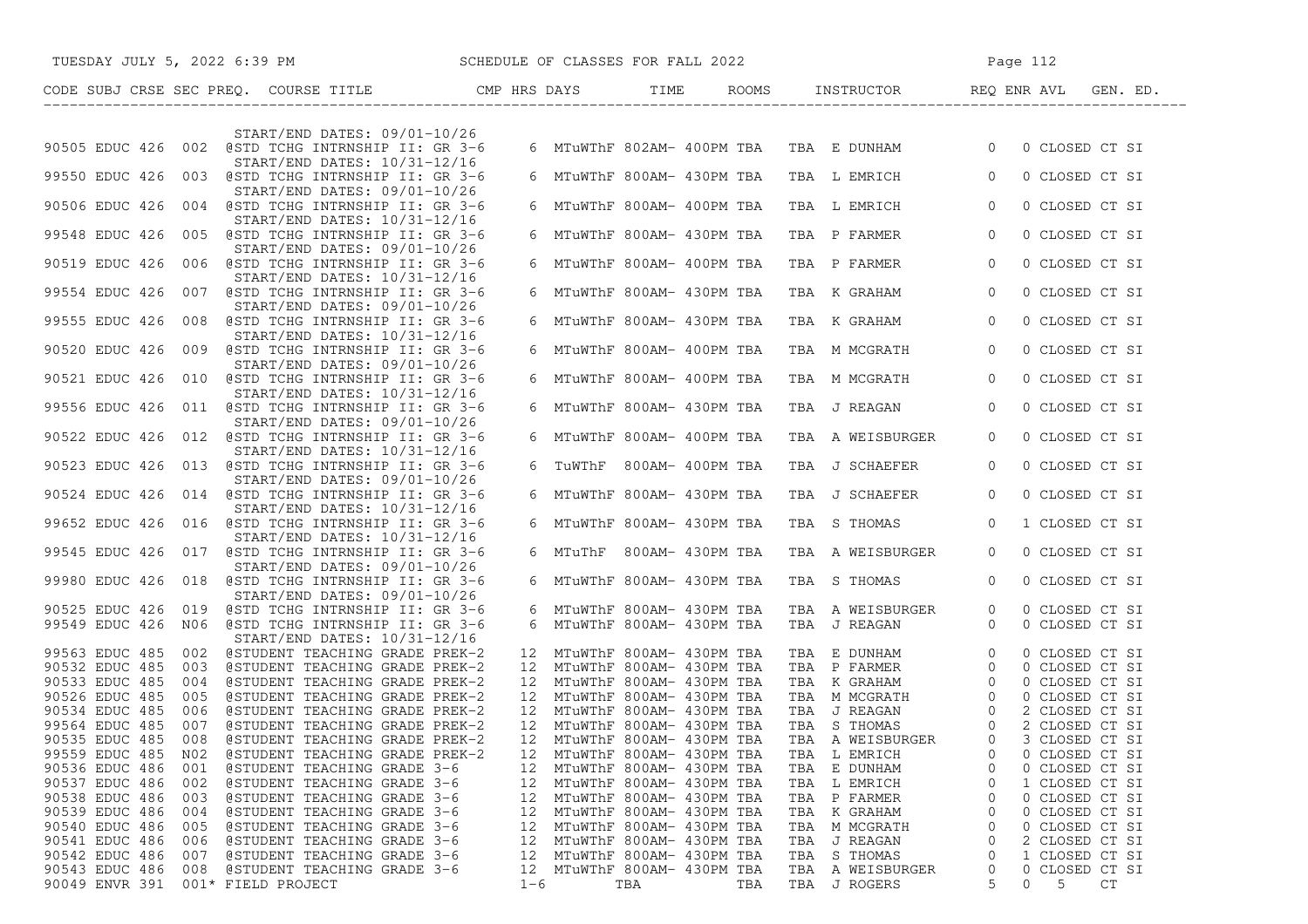| TUESDAY JULY 5, 2022 6:39 PM<br>SCHEDULE OF CLASSES FOR FALL 2022 |                                                                                                                                                                                                              |              |                                    |     |                                                  |          | Page 113       |                |           |
|-------------------------------------------------------------------|--------------------------------------------------------------------------------------------------------------------------------------------------------------------------------------------------------------|--------------|------------------------------------|-----|--------------------------------------------------|----------|----------------|----------------|-----------|
|                                                                   | CODE SUBJ CRSE SEC PREQ. COURSE TITLE                                                                                                                                                                        | CMP HRS DAYS | TIME ROOMS                         |     | INSTRUCTOR REQ ENR AVL GEN. ED.                  |          |                |                |           |
|                                                                   | Pre-requisites: ENVR210<br>NOTE: Variable credit hours $(1-6)$ . Instructor permission                                                                                                                       |              |                                    |     |                                                  |          |                |                |           |
| 90050 ENVR 391 002* FIELD PROJECT                                 | required.<br>Pre-requisites: ENVR210<br>NOTE: Variable credit hour $(1-6)$ . Instructor permission                                                                                                           | $1 - 6$      | TBA                                | TBA | TBA J ROGERS                                     | $5 -$    | $\overline{0}$ | -5             | CT        |
|                                                                   | required.<br>98855 ENVR 485 001 RESEARCH IN ENVR STUDIES<br>NOTE: Instructor permission required.<br>Variable credit hours $(1-6)$                                                                           | $1 - 6$      | TBA                                | TBA | TBA J ROGERS                                     | 5        | $\overline{0}$ | -5             | СT        |
|                                                                   | 99328 HIST 480 001* SEMINAR: GENDER IN AMERICA<br>Pre-requisites: HIST302<br>NOTE: Minimum requirement of junior standing. History majors only.                                                              | 3 TuTh       |                                    |     | 200PM- 315PM FLG-HL0235 G WELCH                  | 12       | $5^{\circ}$    | $\overline{7}$ | CM CT WI  |
|                                                                   | Prerequisite: HIST 302 and upper division course in an area<br>of seminar focus or instructor permission required.<br>90754 HLTH 490 001* @COMMUNITY HEALTH INTERN #1<br>Pre-requisites: HLTH470 and HLTH480 | $1 - 12$     | TBA                                |     | TBA TBA S LISTER                                 | $\Omega$ |                | 2 CLOSED CT    |           |
| 90755 HLTH 490                                                    | START/END DATES: 08/29-10/14<br>002* @COMMUNITY HEALTH INTERN #2<br>Pre-requisites: HLTH470 and HLTH480<br>START/END DATES: 10/17-12/09                                                                      | $1 - 12$     | TBA                                | TBA | TBA S LISTER                                     | $\Omega$ |                | 2 CLOSED CT    |           |
|                                                                   | 90548 EXSC 490 001 @INTERNSHIP IN EXERCISE SCI                                                                                                                                                               | 3            | TBA                                | TBA | TBA S SANTICH                                    | 15 2 13  |                |                | CT        |
|                                                                   | CV31--No Emergency Mode Change==================CV31--No Emergency Mode Change=================== CV31--No Emergency Mode Change                                                                             |              |                                    |     |                                                  |          |                |                |           |
|                                                                   |                                                                                                                                                                                                              |              |                                    |     |                                                  |          |                |                |           |
|                                                                   |                                                                                                                                                                                                              |              |                                    |     |                                                  |          |                |                |           |
|                                                                   | 99516 COMP 100 001 ESSENTIAL WRITING<br>NOTE: If you have received credit for WAYS 102, you can not<br>receive credit for COMP 100.                                                                          | 3 MWF        | 1100AM-1150AM FLG-HLTBA J MITCHELL |     |                                                  | 20 14    |                | -6             | CM        |
|                                                                   | 99517 COMP 100 002 ESSENTIAL WRITING<br>NOTE: If you have received credit for WAYS 102, you can not<br>receive credit for COMP 100.                                                                          | 3 TuTh       |                                    |     | 930AM-1045AM DUNNHL0204 S VAN BLOMMESTE 20 10 10 |          |                |                | <b>CW</b> |
|                                                                   | 99518 COMP 100 003 ESSENTIAL WRITING<br>NOTE: If you have received credit for WAYS 102, you can not<br>receive credit for COMP 100.                                                                          | 3 MWF        |                                    |     | 900AM- 950AM FLG-HL0162 J MITCHELL               | 20 11    |                | 9              | CM        |
|                                                                   | 99854 COMP 100 004 ESSENTIAL WRITING<br>NOTE: If you have received credit for WAYS 102, you can not<br>receive credit for COMP 100.                                                                          | 3 MWF        |                                    |     | 1000AM-1050AM FLG-HL0162 K GIBSON                | 20 14    |                | 6              | <b>CW</b> |
|                                                                   | 90764 COMP 100 005 ESSENTIAL WRITING 3 TUTH 200PM-315PM FLG-HL0164 D MCNUTT 20 4 16<br>NOTE: If you have received credit for WAYS 102, you can not<br>receive credit for COMP 100.                           |              |                                    |     |                                                  |          |                |                | CM        |
|                                                                   | 90765 COMP 100 006 ESSENTIAL WRITING<br>NOTE: If you have received credit for WAYS 102, you con not<br>receive credit for COMP 100.                                                                          | 3 TuTh       | 1100AM-1215PM FLG-HL0232 D MCNUTT  |     |                                                  | 20       |                | 4 16           | CM        |
| 90766 COMP 100 007                                                | ESSENTIAL WRITING<br>NOTE: If you have received credit for WAYS 102, you can not<br>receive credit for COMP 100.                                                                                             | 3 MWF        | 1200PM-1250PM FLG-HL0164 J FUNSTON |     |                                                  | 20       |                | 6 14           | CM        |

DEI−−Diversity−Rich Course==========================DEI−−Diversity−Rich Course========================== DEI−−Diversity−Rich Course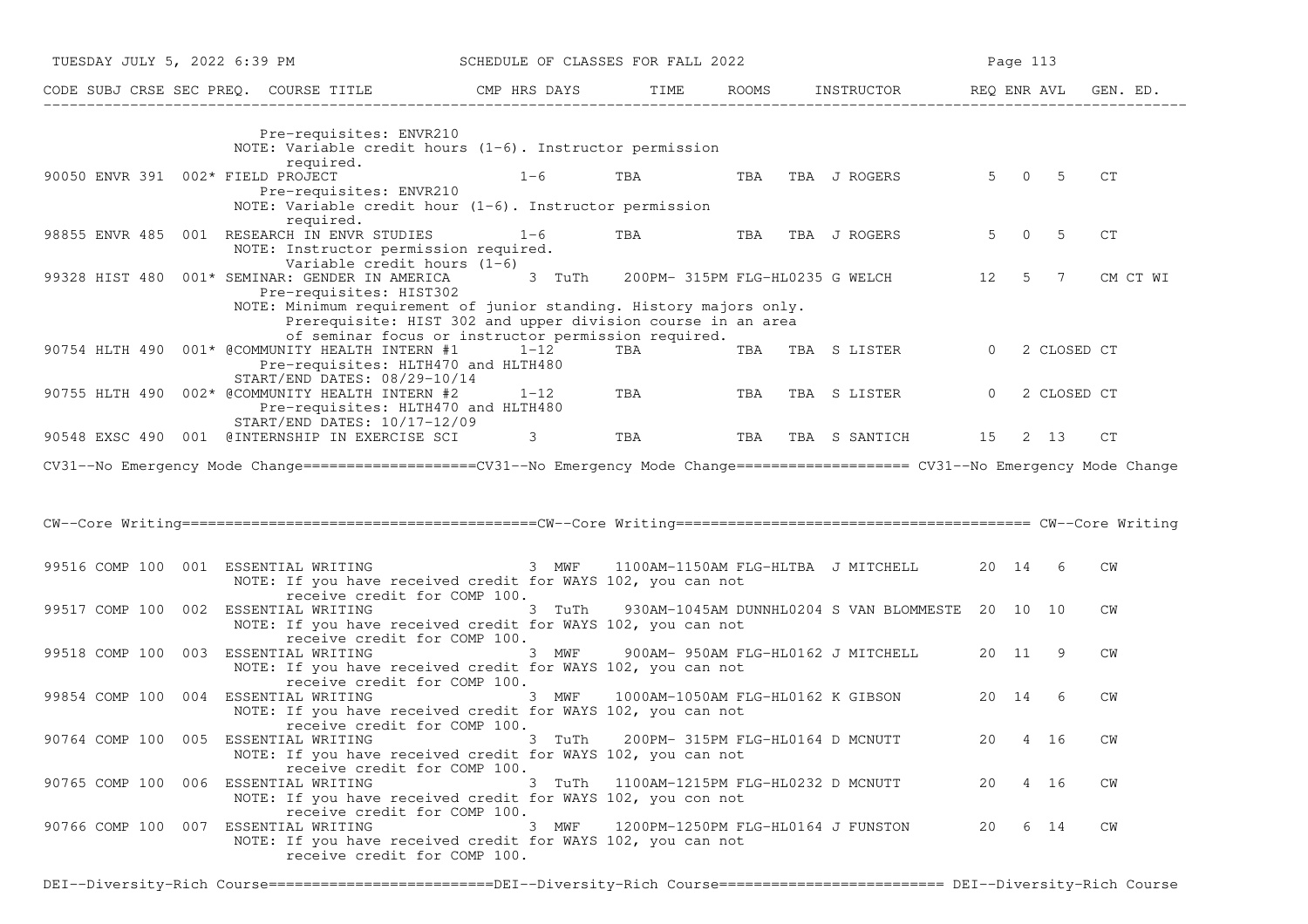| TUESDAY JULY 5, 2022 6:39 PM<br>SCHEDULE OF CLASSES FOR FALL 2022 |  |                                                                                                                                                                                                |                                                                                                                                                                                                                                                           |                   |                                   | Page 114                                                                                                                     |                |         |              |                     |
|-------------------------------------------------------------------|--|------------------------------------------------------------------------------------------------------------------------------------------------------------------------------------------------|-----------------------------------------------------------------------------------------------------------------------------------------------------------------------------------------------------------------------------------------------------------|-------------------|-----------------------------------|------------------------------------------------------------------------------------------------------------------------------|----------------|---------|--------------|---------------------|
|                                                                   |  | CODE SUBJ CRSE SEC PREQ. COURSE TITLE THE CMP HRS DAYS                                                                                                                                         |                                                                                                                                                                                                                                                           | TIME              |                                   | ROOMS INSTRUCTOR REQ ENR AVL                                                                                                 |                |         |              | GEN. ED.            |
|                                                                   |  |                                                                                                                                                                                                |                                                                                                                                                                                                                                                           |                   |                                   |                                                                                                                              |                |         |              |                     |
| 99117 HIST 100                                                    |  | 99096 ENVR 110 001 INTRO TO ENVIRONMENTAL STUDIES 3 MWF<br>004 WORLD HISTORY<br>NOTE: Required for International Studies majors and minors.                                                    |                                                                                                                                                                                                                                                           |                   |                                   | 3 MWF 100PM-150PM SAT-HL0319 STAFF 30 11 19<br>3 TuTh 1100AM-1215PM SAT-HL0222 L FREED 30 24 6                               |                |         |              | ${\rm FC}$<br>CG XC |
|                                                                   |  | 90737 HIST 202 OL1 THE UNITED STATES SINCE 1877<br>NOTE: Delivered online. Instruction and interaction occurs online<br>convenient to the student.                                             | $3 \sim$<br>within the Learning Management System, Moodle. There are no<br>requirements for face-to-face meetings, onsite instruction,<br>or scheduled times to be online. However, proctored exams<br>may be required, either on campus or at a location |                   | TBA                               | K SMITH                                                                                                                      |                | 20 14 6 |              | AH TH               |
|                                                                   |  | 90738 HIST 202 OL2 THE UNITED STATES SINCE 1877<br>NOTE: Delivered online. Instruction and interaction occurs online                                                                           | 3<br>within the Learning Management System, Moodle. There are no<br>requirements for face-to-face meetings, onsite instruction,<br>or scheduled times to be online. However, proctored exams<br>may be required, either on campus or at a location        |                   | TBA                               | K SMITH<br>20 7 13                                                                                                           |                |         |              | AH TH               |
|                                                                   |  | CONVENIENCE CONSERVANCE CONSERVANCE OF THE STATE OF STATE STATES And ME CONSERVED SUPPORT SAT-HLOCS OF THE STATE STIDIES 3 MWF 900AM-950AM SAT-HLOCS N LEWIS                                   |                                                                                                                                                                                                                                                           |                   |                                   | 330PM- 600PM FLG-HL0238 L FREED 25 11 14<br>900AM- 950AM SAT-HL0319 N LEWIS 35 16 19<br>230PM- 530PM TBA TBA N LEWIS 25 0 25 |                |         |              |                     |
|                                                                   |  | 99124 SOCI 103 R01 INTRO CRIMINAL JUSTICE STUDIESR 3 W<br>NOTE: This course is taught at Riverview Correctional Facility<br>START/END DATES: 08/29-12/16                                       | and is not open to students on campus.                                                                                                                                                                                                                    |                   |                                   |                                                                                                                              |                |         |              |                     |
|                                                                   |  | 90662 SOCI 201 R01 INTRO TO SOCIAL STRATIFICATIONR<br>NOTE: This course is taught at the Riverview Correctional Facility<br>and is not for students on campus.<br>START/END DATES: 08/29-12/16 | 3 M                                                                                                                                                                                                                                                       |                   |                                   | 300PM-530PM TBA TBA A SORENSEN 25 0 25                                                                                       |                |         |              |                     |
|                                                                   |  | 98423 SOCI 305 001 SOCIOLOGY OF THE FAMILY 3 W 300PM- 530PM SAT-HL0319 H SULLIVAN-CATL 28 11 17                                                                                                |                                                                                                                                                                                                                                                           |                   |                                   |                                                                                                                              |                |         |              |                     |
|                                                                   |  |                                                                                                                                                                                                |                                                                                                                                                                                                                                                           |                   |                                   |                                                                                                                              |                |         |              |                     |
|                                                                   |  | 99472 ANTH 305 VR1 APPLYING ANTHROPOLOGY<br>NOTE: Taught Virtually                                                                                                                             | and the control of the control of the control of the control of the control of the control of the control of the control of the control of the control of the control of the control of the control of the control of the cont                            | 900AM-1000AM VIR  |                                   | TBA KALLEN                                                                                                                   |                |         | 20 20 CLOSED |                     |
| 90013 ANTH 470                                                    |  | 001* MUSEUM INTERNSHIP<br>Pre-requisites: or ANTH370 or ARTM370 and ANTH420 or ARTM420                                                                                                         | 3 MWF                                                                                                                                                                                                                                                     | 1000AM-1050AM TBA |                                   | TBA M PERKINS                                                                                                                | 1              |         | 1 CLOSED     |                     |
| 90679 MGMT 445                                                    |  | JCC @MERGERS & ACQUISITIONS W<br>NOTE: Class is face to face on the JCC Watertown campus.                                                                                                      | 3 Tu                                                                                                                                                                                                                                                      |                   | 530PM-830PM TBA TBA G GARDNER     |                                                                                                                              | 30             |         | 5 25         |                     |
| 99084 MGMT 515                                                    |  | OL1 @ENTREPRENEURSHIP & INNOVATION<br>NOTE: Delivered online. Instruction and interaction occurs online<br>convenient to the student.                                                          | 3<br>within the Learning Management System, Moodle. There are no<br>requirements for face-to-face meetings, onsite instruction,<br>or scheduled times to be online. However, proctored exams<br>may be required, either on campus or at a location        |                   | ONLINE                            | G GARDNER                                                                                                                    |                | 25 17   | -8           |                     |
| 90162 MUAI 400                                                    |  | 001* @LEGAL ASPECTS MUS INDUSTRY<br>Pre-requisites: MUAI327 or MUAI201 and MUAI328 or MUAI202                                                                                                  | 3 Th                                                                                                                                                                                                                                                      |                   | 600PM-830PM BIS-HLC303 S BUTTON   |                                                                                                                              |                | 25 17 8 |              |                     |
| 90165 MUAI 470                                                    |  | 001* @MUSIC BUSINESS INTERNSHIP<br>Pre-requisites: MUAI460 or MUAI329                                                                                                                          | 12                                                                                                                                                                                                                                                        | TBA               | TBA                               | TBA D VIA                                                                                                                    | $\overline{0}$ |         | 0 CLOSED     |                     |
| 99493 WILD 445                                                    |  | 001 @THERAPEUTIC RECREATION<br>NOTE: Cross listed with HLTH 445. Day trip Sunday 10/24 9-5pm                                                                                                   | 3 TuTh                                                                                                                                                                                                                                                    |                   | 300PM- 415PM MRT-HL0133AA WHEELER |                                                                                                                              | 18             |         | 5 13         |                     |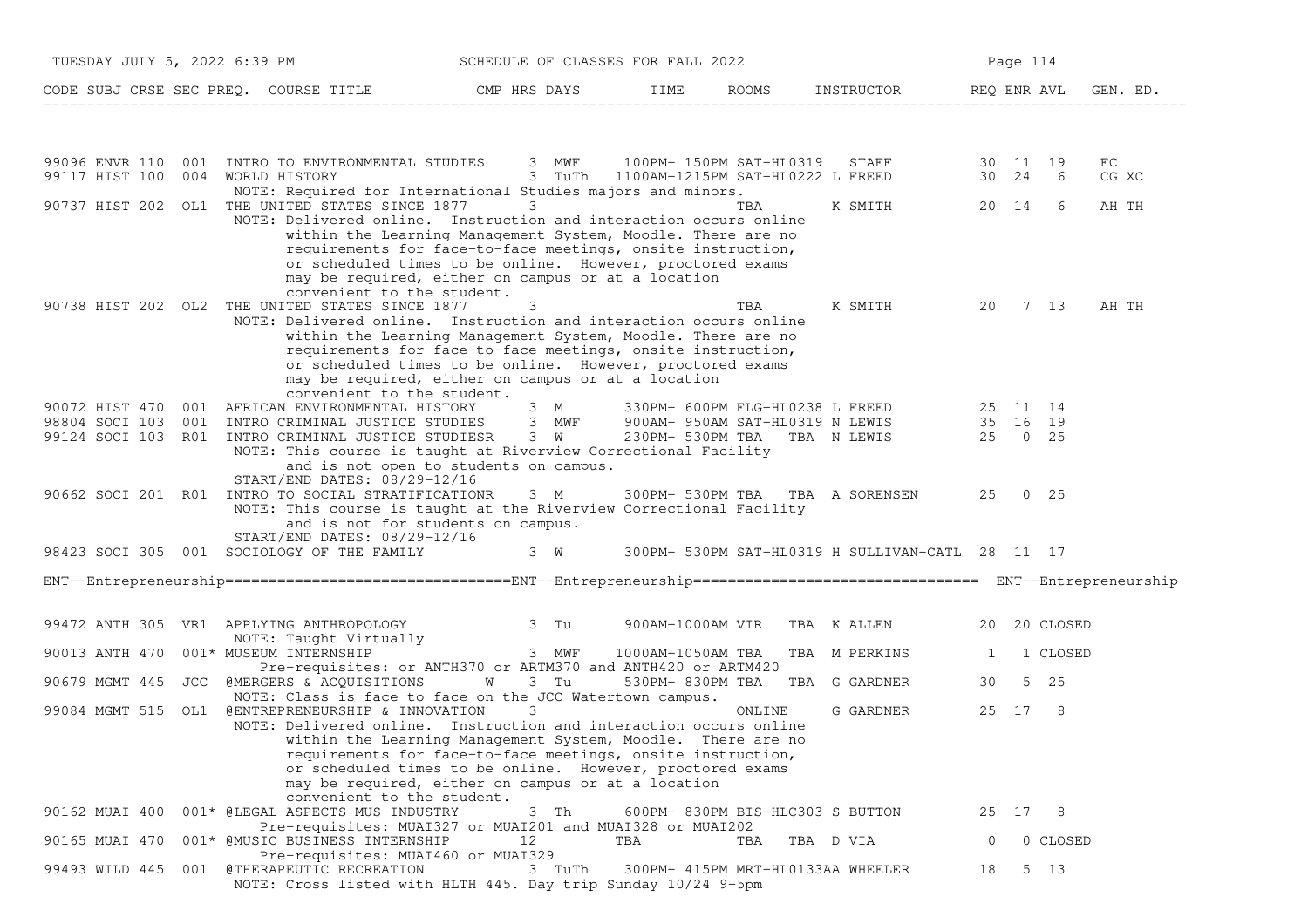|                | TUESDAY JULY 5, 2022 6:39 PM SCHEDULE OF CLASSES FOR FALL 2022                                                                                                                                                                                     |           |  |                                                                                                                                                                                                                       | Page 115 |                 |                |
|----------------|----------------------------------------------------------------------------------------------------------------------------------------------------------------------------------------------------------------------------------------------------|-----------|--|-----------------------------------------------------------------------------------------------------------------------------------------------------------------------------------------------------------------------|----------|-----------------|----------------|
|                | CODE SUBJ CRSE SEC PREQ. COURSE TITLE THE CMP HRS DAYS TIME ROOMS INSTRUCTOR REQ ENR AVL GEN. ED.                                                                                                                                                  |           |  |                                                                                                                                                                                                                       |          |                 |                |
|                |                                                                                                                                                                                                                                                    |           |  |                                                                                                                                                                                                                       |          |                 |                |
|                | FC--GEF Critical Thinking=========================FC--GEF Critical Thinking========================= FC--GEF Critical Thinking                                                                                                                     |           |  |                                                                                                                                                                                                                       |          |                 |                |
|                | 98998 LITR 100 001 INTRODUCTION TO LITERATURE 3 MW 200PM-315PM FLG-HL0164 D MAUS 29 14 15 FC TA<br>NOTE: This course cannot be taken if credit has been received for<br>LITR 110. Satisfies FC                                                     |           |  |                                                                                                                                                                                                                       |          |                 |                |
|                | credit.<br>99334 LITR 100 002 INTRODUCTION TO LITERATURE 3 MWF 900AM-950AM FLG-HL0233 J FUNSTON 29 8 21<br>NOTE: This course cannot be taken if credit has been received for<br>LITR 100.                                                          |           |  |                                                                                                                                                                                                                       |          |                 | FC TA          |
|                | 99096 ENVR 110 001 INTRO TO ENVIRONMENTAL STUDIES 3 MWF                                                                                                                                                                                            |           |  | 100PM- 150PM SAT-HL0319 STAFF 30 11 19 FC<br>900AM- 950AM SCH-HLA323 R BICZO 20 23 CLOSED FC                                                                                                                          |          |                 |                |
|                | 90111 MUCE 205 001 @PRINCIPLES OF MUSIC EDUC 3 MWF<br>NOTE: Pre-Registered by Crane Staff only.                                                                                                                                                    |           |  |                                                                                                                                                                                                                       |          |                 |                |
|                | 90112 MUCE 205 002 @PRINCIPLES OF MUSIC EDUC 3 MWF                                                                                                                                                                                                 |           |  | $1000\texttt{AM}-1050\texttt{AM} \texttt{SCH-HLA}323 \texttt{R} \texttt{BICZO} \qquad \qquad 20 \quad 21 \texttt{CLOSED} \texttt{FC}$                                                                                 |          |                 |                |
|                | NOTE: Pre-Registered by Crane Staff only.                                                                                                                                                                                                          |           |  |                                                                                                                                                                                                                       |          |                 |                |
|                |                                                                                                                                                                                                                                                    |           |  |                                                                                                                                                                                                                       |          |                 |                |
|                |                                                                                                                                                                                                                                                    |           |  |                                                                                                                                                                                                                       |          |                 |                |
|                | 99259 PHIL 105 001 HUMAN NATURE<br>90085 PHIL 105 002 HUMAN NATURE<br>99351 PHIL 110 001 LOGIC AND CRITICAL THINKING 3 MWF<br>90624 PHIL 120 002 ETHICAL REASONING 3 MWF                                                                           |           |  | 1000AM-1050AM KEL-HL0102 D CURRY 35 22 13 FC PI TF<br>1100AM-1150AM FLG-HL0236 D CURRY 35 20 15 FC PI TF<br>1000AM-1050AM FLG-HL0230 R LAUER 25 13 12 FC PI TF<br>1200PM-1250PM KEL-HL0101 T MURPHY 35 14 21 FC PI TF |          |                 |                |
|                |                                                                                                                                                                                                                                                    |           |  |                                                                                                                                                                                                                       |          |                 |                |
|                |                                                                                                                                                                                                                                                    |           |  |                                                                                                                                                                                                                       |          |                 |                |
|                |                                                                                                                                                                                                                                                    |           |  |                                                                                                                                                                                                                       |          |                 |                |
|                | 98405 CIS 201 001 COMPUTER SCIENCE I-LEC<br>98406 CIS 203 001* COMPUTER SCIENCE II-LEC<br>98945 CIS 203 002* COMPUTER SCIENCE II-LEC<br>98945 CIS 203 002* COMPUTER SCIENCE II - LAB<br>98945 CIS 203 002* COMPUTER SCIENCE II - LAB<br>           |           |  | 1200PM-1250PM DUNNHL0206 S GURAJALA 32 8 24                                                                                                                                                                           |          |                 | FM             |
|                |                                                                                                                                                                                                                                                    |           |  |                                                                                                                                                                                                                       |          |                 | FM             |
|                |                                                                                                                                                                                                                                                    |           |  |                                                                                                                                                                                                                       |          |                 |                |
|                |                                                                                                                                                                                                                                                    |           |  |                                                                                                                                                                                                                       |          |                 |                |
|                | Pre-requisites: CIS201 or CIS201                                                                                                                                                                                                                   |           |  |                                                                                                                                                                                                                       |          |                 | FM             |
|                | NOTE: Lecture required.<br>NOTE: Lecture required.<br>98958 MATH 100 001 EXCURSIONS IN MATHEMATICS 3 MWF 200PM-250PM FLG-HL0236 H ELLINGSEN 25 20 5<br>99118 MATH 101 001 MATH FOR ELEMENTARY ED I 3 MWF 1000AM-1050AM SAT-HL0312 C MILLER 28 19 9 |           |  |                                                                                                                                                                                                                       |          |                 |                |
|                |                                                                                                                                                                                                                                                    |           |  |                                                                                                                                                                                                                       |          |                 | FM TM<br>FM TM |
|                | NOTE: Childhood/Early Childhood Education majors only.                                                                                                                                                                                             |           |  |                                                                                                                                                                                                                       |          |                 |                |
|                | 99724 MATH 101 002 MATH FOR ELEMENTARY ED I                                                                                                                                                                                                        | 3 MWF     |  |                                                                                                                                                                                                                       |          |                 | FM TM          |
|                | NOTE: Childhood/Early Childhood Education majors only.                                                                                                                                                                                             |           |  |                                                                                                                                                                                                                       |          |                 |                |
|                | 90078 MATH 102 001* MATH FOR ELEMENTARY ED II 3 MWF 900AM-950AM SAT-HL0312 C YUEN 28 15 13                                                                                                                                                         |           |  |                                                                                                                                                                                                                       |          |                 | FM TM          |
|                | Pre-requisites: MATH101                                                                                                                                                                                                                            |           |  |                                                                                                                                                                                                                       |          |                 |                |
|                | NOTE: Childhood/Early Childhood Education majors only.                                                                                                                                                                                             |           |  |                                                                                                                                                                                                                       |          |                 |                |
|                | NOTE: CHILDROOD/Early CHILDROOD EQUICATION MAJORS ONLY.<br>3 MWF 1100AM-1150AM FLG-HL0235 J HOWALD 20 4 16<br>99280 MATH 125 001 PROBABILITY & STATS I 3 MWF 800AM-850AM FLG-HL0238 J FOISY 25 7 18                                                |           |  |                                                                                                                                                                                                                       |          |                 | FM TM<br>FM TM |
|                | NOTE: Same as CIS 125/PSYC 125/STAT 100.                                                                                                                                                                                                           |           |  |                                                                                                                                                                                                                       |          |                 |                |
| 98476 MATH 125 | 002 PROBABILITY & STATS I                                                                                                                                                                                                                          | 3 MWF     |  | 900AM- 950AM FLG-HL0238 J FOISY                                                                                                                                                                                       | 25 22    | 3               | FM TM          |
|                | NOTE: Same as CIS 125/PSYC 125/STAT 100.                                                                                                                                                                                                           |           |  |                                                                                                                                                                                                                       |          |                 |                |
| 98498 MATH 125 | 003 PROBABILITY & STATS I<br>NOTE: Same as CIS 125/PSYC 125/STAT 100.                                                                                                                                                                              | 3 MWF     |  | 1100AM-1150AM FLG-HL0238 J FOISY                                                                                                                                                                                      | 25       | 26 CLOSED FM TM |                |
|                | 90079 MATH 125 004 PROBABILITY & STATS I                                                                                                                                                                                                           | 3 MWF     |  | 100PM- 150PM FLG-HL0210 J HOWALD                                                                                                                                                                                      | 25 12 13 |                 | FM TM          |
|                | 90080 MATH 125 005 PROBABILITY & STATS I                                                                                                                                                                                                           | 3 MWF     |  | 200PM- 250PM FLG-HL0210 J HOWALD                                                                                                                                                                                      | 25       | 9 16            | FM TM          |
|                | 90663 MATH 125 R01 PROBABILITY & STATS I<br>NOTE: This course is taught at the Riverview Correctional Facility<br>and is not for students on campus.<br>START/END DATES: 08/29-12/16                                                               | 3 MW<br>R |  | 900AM-1015AM TBA TBA B MADORE                                                                                                                                                                                         | 25       | $0\quad 25$     | FM TM          |
|                |                                                                                                                                                                                                                                                    |           |  |                                                                                                                                                                                                                       |          |                 |                |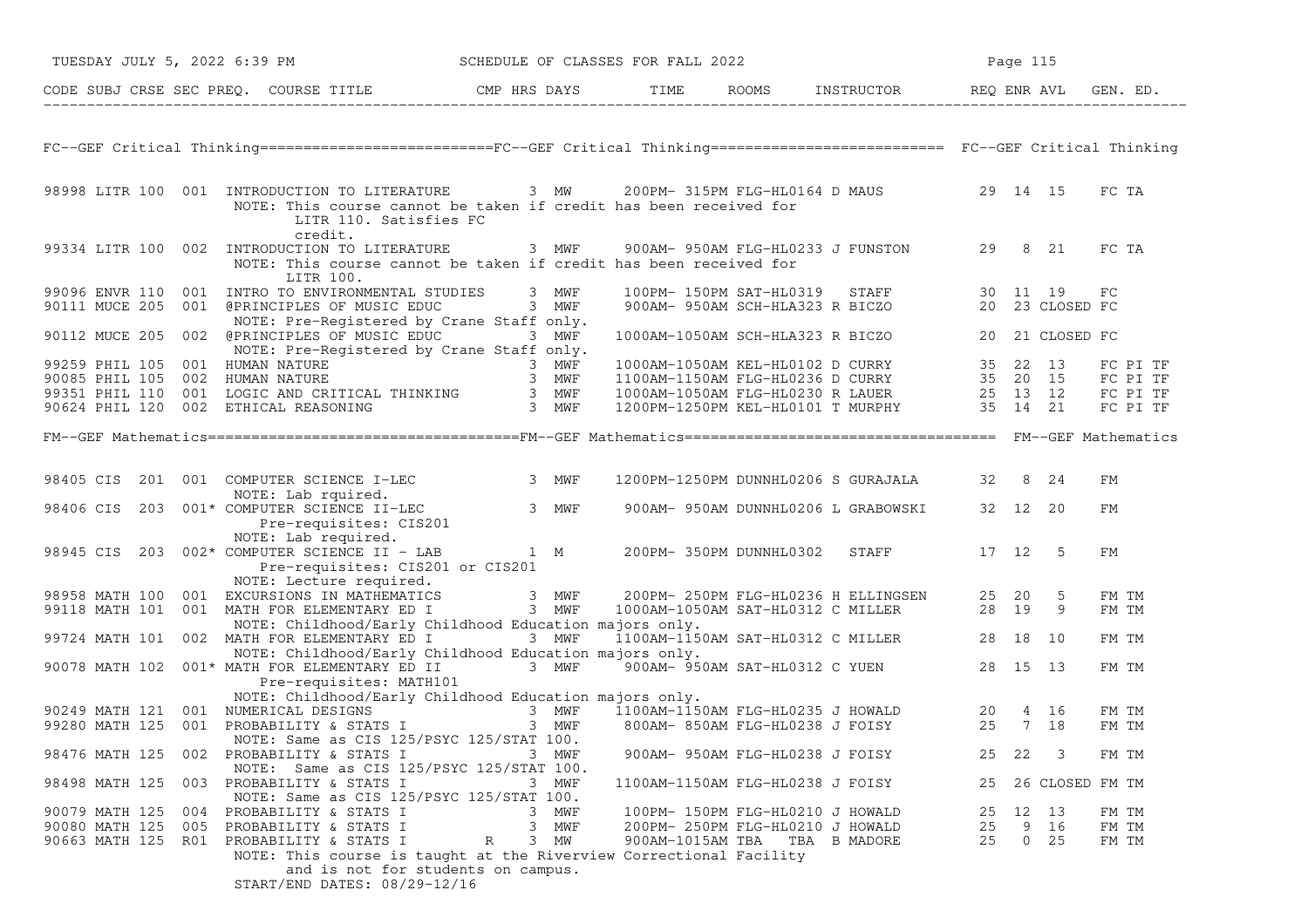| TUESDAY JULY 5, 2022 6:39 PM                                                                                                                                                                                                                                                                                                                         | SCHEDULE OF CLASSES FOR FALL 2022 |                                                               |                                                    |                                                                                                                  |                            | Page 116 |                      |                               |
|------------------------------------------------------------------------------------------------------------------------------------------------------------------------------------------------------------------------------------------------------------------------------------------------------------------------------------------------------|-----------------------------------|---------------------------------------------------------------|----------------------------------------------------|------------------------------------------------------------------------------------------------------------------|----------------------------|----------|----------------------|-------------------------------|
| CODE SUBJ CRSE SEC PREQ. COURSE TITLE THE CMP HRS DAYS                                                                                                                                                                                                                                                                                               |                                   | TIME                                                          |                                                    | ROOMS INSTRUCTOR                                                                                                 | REQ ENR AVL                |          |                      | GEN. ED.                      |
| 98629 MATH 141 001 INTEGRATED CALCULUS. IA 4 MWF<br>INTEGRATED CALCULUS. IA 1999 PM MWF 2011<br>98677 MATH 141 002<br>98497 MATH 151 001 CALCULUS 1<br>NOTE: High school precalculus or MATH 110 with a minimum grade of                                                                                                                             | Tu<br>4 MWF<br>Tu                 | 1100AM-1215PM FLG-HL0206                                      | 930AM-1045AM FLG-HL0206<br>930AM-1045AM FLG-HL0211 | 900AM- 950AM FLG-HL0206 V KLAWITTER<br>1000AM-1050AM FLG-HL0206 V KLAWITTER<br>900AM- 950AM FLG-HL0211 L PERSON  | 20<br>20<br>25             |          | 2 18<br>6 14<br>4 21 | FM TM<br>FM TM<br>FM TM       |
| 2.0 or three years of high school Regents level mathematics<br>with at least a 90 in each course recommended.<br>98139 MATH 151 002 CALCULUS 1<br>NOTE: High school precalculus or MATH 110 with a minimum grade of<br>2.0 or three years of high school Regents level mathematics                                                                   | 4 MWF<br>Tu                       | 1000AM-1050AM FLG-HL0211 L PERSON<br>1100AM-1215PM FLG-HL0211 |                                                    |                                                                                                                  | 25 11 14                   |          |                      | FM TM                         |
| with at least a 90 in each course recommended.<br>98746 MATH 152 001* CALCULUS 2<br>Pre-requisites: MATH151 or MATH141 and MATH142                                                                                                                                                                                                                   | 4 MWF<br>Tu                       | 1100AM-1215PM FLG-HL0236                                      |                                                    |                                                                                                                  |                            |          |                      | FM TM                         |
|                                                                                                                                                                                                                                                                                                                                                      |                                   |                                                               |                                                    |                                                                                                                  |                            |          |                      |                               |
| 99309 COMM 106 001 BASIC PRINCIPLES OF SPEECH<br>99210 COMM 106 002 BASIC PRINCIPLES OF SPEECH<br>99673 COMM 106 003 BASIC PRINCIPLES OF SPEECH<br>90704 COMM 106 R01 BASIC PRINCIPLES OF SPEECH<br>90704 COMM 106 R01 BASIC PRINCIPLES OF<br>NOTE: This course is offered at Riverview Correctional Facility<br>and not open to students on campus. |                                   |                                                               |                                                    |                                                                                                                  |                            |          |                      | FS<br>FS<br>$_{\rm FS}$<br>FS |
| START/END DATES: 08/29-12/16<br>98501 COMM 108 001 INTRODUCTION TO MASS COMM<br>NOTE: Counts as Mass Communication credit.                                                                                                                                                                                                                           | 3 TuTh                            |                                                               |                                                    |                                                                                                                  |                            |          |                      | FS                            |
|                                                                                                                                                                                                                                                                                                                                                      |                                   |                                                               |                                                    |                                                                                                                  |                            |          |                      |                               |
| 99267 LITR 110 001 WRITING ABOUT LITERATURE<br>NOTE: This course cannot be taken if credit has been received for                                                                                                                                                                                                                                     | 4 MW                              |                                                               |                                                    | 800AM- 940AM FLG-HL0235 D MCNUTT 17 10 7                                                                         |                            |          |                      | FW                            |
| LITR 100.<br>99914 LITR 110 HNR WRITING ABOUT LITERATURE<br>NOTE: Honors students only.<br>This course cannot be taken if credit has been received<br>for LITR 100.                                                                                                                                                                                  | 4 MW                              |                                                               |                                                    | 800AM- 940AM FLG-HL0235 D MCNUTT                                                                                 | $5 \qquad 0$               |          | $-5$                 | FW                            |
| GTC--Guaranteed Sum/Winter Course==============GTC--Guaranteed Sum/Winter Course================ GTC--Guaranteed Sum/Winter Course                                                                                                                                                                                                                   |                                   |                                                               |                                                    |                                                                                                                  |                            |          |                      |                               |
| HW--Health and Wellness=============================HW--Health and Wellness=============================== HW--Health and Wellness                                                                                                                                                                                                                   |                                   |                                                               |                                                    |                                                                                                                  |                            |          |                      |                               |
| 98653 HLTH 165 001 HLTH:A LIFESTYLE APPROACH-LEC<br>99928 HLTH 165 002<br>HEALTH: A LIFESTYLE APPROACH<br>98562 HLTH 230 002 SCHOOL HEALTH (CA, SAVE, DASA)<br>NOTE: For students in undergraduate teacher preparation programs.                                                                                                                     | 3 TuTh<br>3 TuTh<br>3 W           |                                                               |                                                    | 930AM-1045AM DUNNHL0102 K O'ROURKE<br>1100AM-1215PM FLG-HL0230 K O'ROURKE<br>500PM- 745PM FLG-HL0238 C WENTWORTH | 30 15 15<br>25<br>25 14 11 | 17       | 8                    | ΗW<br>ΗW<br>ΗW                |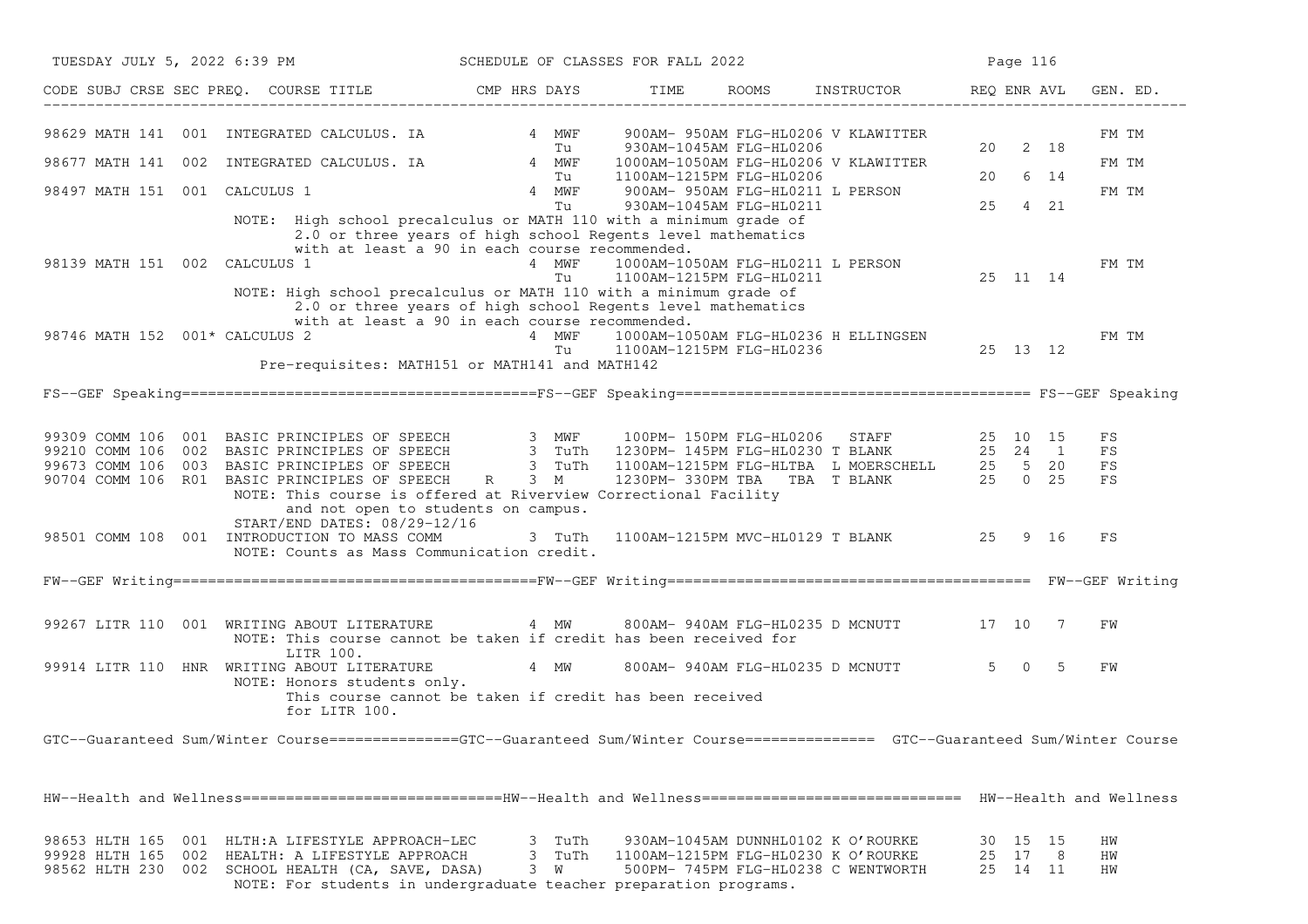| TUESDAY JULY 5, 2022 6:39 PM SCHEDULE OF CLASSES FOR FALL 2022 |                                                                                                                                                                                                                                                                                                                                                                                                       |                   |                                  |                                 |                                       |    | Page 117 |               |       |
|----------------------------------------------------------------|-------------------------------------------------------------------------------------------------------------------------------------------------------------------------------------------------------------------------------------------------------------------------------------------------------------------------------------------------------------------------------------------------------|-------------------|----------------------------------|---------------------------------|---------------------------------------|----|----------|---------------|-------|
|                                                                | CODE SUBJ CRSE SEC PREQ. COURSE TITLE THE ROOMS INSTRUCTOR THE ROOMS ENSTRUCTOR THE REQ ENR AVL GEN. ED.                                                                                                                                                                                                                                                                                              |                   |                                  |                                 |                                       |    |          |               |       |
|                                                                | 98787 HLTH 230 003 SCHOOL HEALTH (CA, SAVE, DASA) 3 TuTh 1230PM-145PM DUNNHLTBA H COWEN-WILSON 20 14 6<br>NOTE: For students in undergraduate teacher preparation programs.                                                                                                                                                                                                                           |                   |                                  |                                 |                                       |    |          |               | HW    |
|                                                                | 98960 HLTH 230 004 SCHOOL HEALTH (CA, SAVE, DASA) 3 TuTh 1100AM-1215PM DUNNHL0102 H COWEN-WILSON 20 10 10<br>99250 HLTH 230 HN1 SCHL HLTH (CA, SAVE, DASA)-HNR 3 TuTh 1230PM-145PM DUNNHLTBA H COWEN-WILSON 5 5 CLOSED HW<br>NOTE: Honors Students Only                                                                                                                                               |                   |                                  |                                 |                                       |    |          |               | HW    |
|                                                                | For students in undergraduate teacher preparation programs.<br>99079 HLTH 230 HNR SCHL HLTH (CA, SAVE, DASA)-HNR 3 TuTh 1100AM-1215PM DUNNHL0102 H COWEN-WILSON<br>NOTE: For students in undergraduate teacher preparation programs.<br>Honors Students Only.                                                                                                                                         |                   |                                  |                                 |                                       |    |          | 5 5 CLOSED HW |       |
|                                                                | 99126 HLTH 230 JCC SCHOOL HEALTH (CA, SAVE, DASA)W<br>NOTE: Class meets on the JCC campus in Watertown. Class meets 3<br>weekends: $9/30-10/1$ , $10/21$ , and $11/18-19$ in the Extended<br>Learning Center 116. HLTH 530 students can cross<br>list into this course with instructor permission.                                                                                                    | 3 TBA             |                                  |                                 | TBA TBA T PRITCHARD                   |    | 30 9 21  |               | ΗW    |
|                                                                | 99869 HLTH 230 OL1 SCHOOL HEALTH (CA, SAVE, DASA)<br>NOTE: Delivered online. Instruction and interaction occurs online<br>within the Learning Management System, Moodle. There are no<br>requirements for face-to-face meetings, onsite instruction,<br>or scheduled times to be online. However, proctored exams<br>may be required, either on campus or at a location<br>convenient to the student. | 3                 |                                  | ONLINE                          | C CORRIVEAU 30 30 CLOSED HW           |    |          |               |       |
|                                                                | ISE--Int'l Studies Economy ==========================ISE--Int'l Studies Economy ========================= ISE--Int'l Studies Economy                                                                                                                                                                                                                                                                  |                   |                                  |                                 |                                       |    |          |               |       |
|                                                                | ISG--Int'l Studies Governance=====================ISG--Int'l Studies Governance===================== ISG--Int'l Studies Governance                                                                                                                                                                                                                                                                    |                   |                                  |                                 |                                       |    |          |               |       |
|                                                                | 98325 POLS 130 001 INTRO TO COMPARATIVE POLITICS 4 W 200PM-250PM DUNNHL0206 R HINCKLEY<br>NOTE: Required for Political Science majors. Counts as either a                                                                                                                                                                                                                                             | $\mathbf{F}$<br>M | 200PM- 250PM DUNNHL0210          |                                 | 200PM-340PM DUNNHL0206 28 11 17       |    |          |               | SW XC |
|                                                                | Core course or as an elective for International<br>Studies majors and minor.                                                                                                                                                                                                                                                                                                                          |                   |                                  |                                 |                                       |    |          |               |       |
|                                                                | ISH--Int'l Studies History&Society ===============ISH--Int'l Studies History&Society ============== ISH--Int'l Studies History&Society                                                                                                                                                                                                                                                                |                   |                                  |                                 |                                       |    |          |               |       |
|                                                                | 98478 ANTH 202 001 CULTURE, IDENTITY AND POWER 3 MWF 1000AM-1050AM KEL-HL0103 M PERKINS 40 14 26<br>NOTE: Counts towards History and society elective for<br>International Studies majors.<br>Counts towards Women and Gender Studies.<br>Some seats reserved for new freshmen.                                                                                                                       |                   |                                  |                                 |                                       |    |          |               | CG XC |
| 98673 HIST 100 001 WORLD HISTORY                               |                                                                                                                                                                                                                                                                                                                                                                                                       | 3 MWF             |                                  |                                 | 100PM- 150PM SAT-HL0222 R FAIR-SCHULZ |    | 30 11 19 |               | CG XC |
| 98976 HIST 100 002 WORLD HISTORY                               | NOTE: Required for International Studies majors and minors.<br>NOTE: Required for International Studies majors and minors.                                                                                                                                                                                                                                                                            | 3 MWF             |                                  |                                 | 200PM- 250PM SAT-HL0222 R FAIR-SCHULZ | 30 |          | 3 27          | CG XC |
| 99117 HIST 100 004 WORLD HISTORY                               |                                                                                                                                                                                                                                                                                                                                                                                                       | 3 TuTh            | 1100AM-1215PM SAT-HL0222 L FREED |                                 |                                       | 30 | 24       | 6             | CG XC |
|                                                                | NOTE: Required for International Studies majors and minors.<br>98674 HIST 101 001 EUROPE FROM 1500 TO 1815<br>NOTE: Counts as an elective for International Studies<br>major and minor.                                                                                                                                                                                                               | 3 TuTh            |                                  | 930AM-1045AM FLG-HL0236 G CLARK |                                       | 30 |          | 4 26          | TH WC |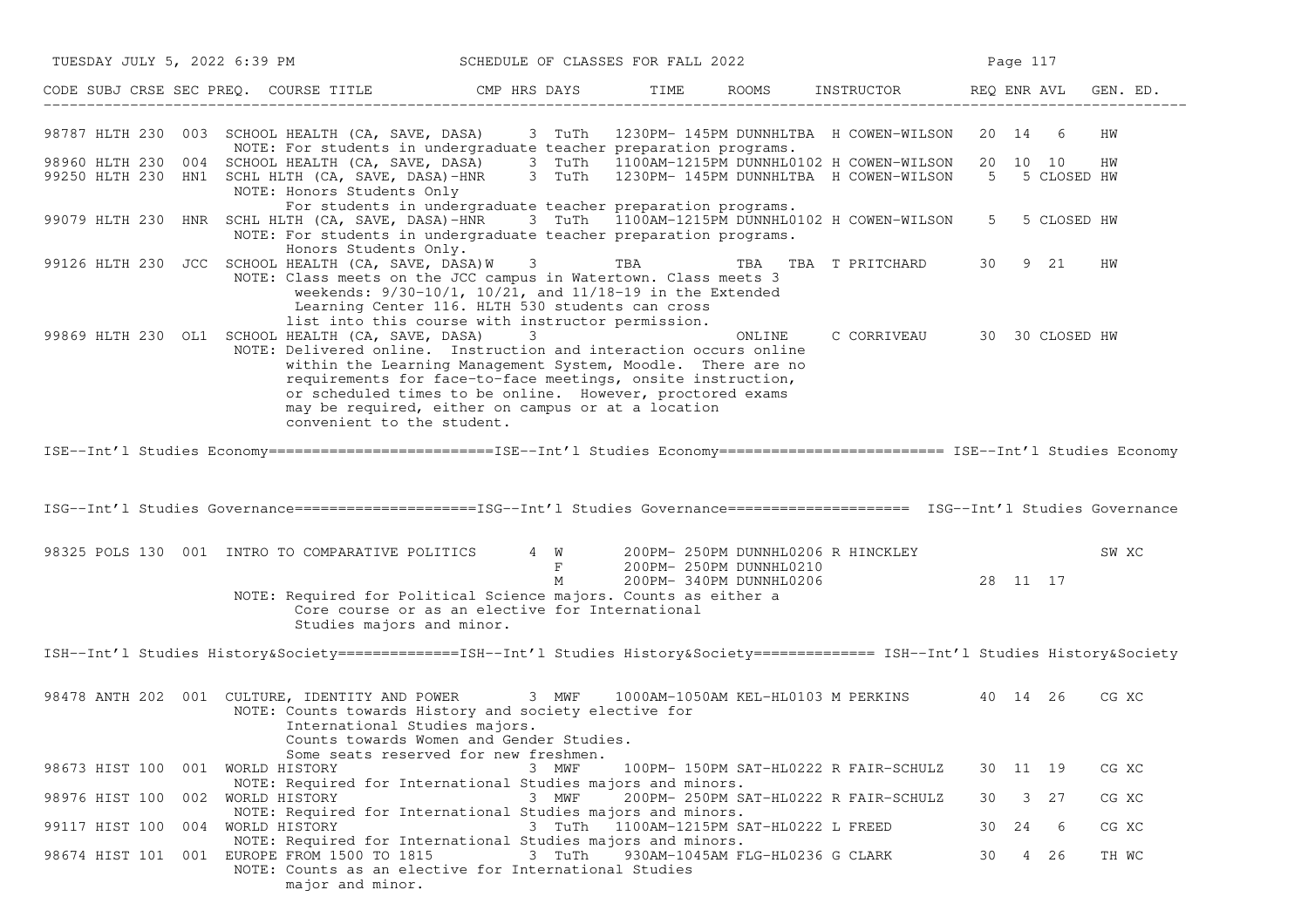|                                | TUESDAY JULY 5, 2022 6:39 PM<br>SCHEDULE OF CLASSES FOR FALL 2022                                                                                                                                                                                                                                                                                                                                                                                                                              |                                                            |  |  |                                                | Page 118 |   |        |          |
|--------------------------------|------------------------------------------------------------------------------------------------------------------------------------------------------------------------------------------------------------------------------------------------------------------------------------------------------------------------------------------------------------------------------------------------------------------------------------------------------------------------------------------------|------------------------------------------------------------|--|--|------------------------------------------------|----------|---|--------|----------|
|                                | CODE SUBJ CRSE SEC PREQ. COURSE TITLE THE COMP HRS DAYS TIME ROOMS INSTRUCTOR REQ ENR AVL GEN. ED.                                                                                                                                                                                                                                                                                                                                                                                             |                                                            |  |  |                                                |          |   |        |          |
| 99703 HIST 314 001 VIETNAM WAR | major and minor.<br>NOTE: Minimum requirement of Sophomore standing.<br>Counts towards Asian Studies minor. Counts as an elective                                                                                                                                                                                                                                                                                                                                                              | 3 TuTh 1100AM-1215PM SAT-HL0219 K SMITH 25 25 CLOSED       |  |  |                                                |          |   |        |          |
|                                | for both the International Studies major and minor.<br>90071 HIST 371 001 THE FIRST WORLD WAR<br>NOTE: Minimum requirement of Sophomore standing. Counts as an                                                                                                                                                                                                                                                                                                                                 | 3 MWF                                                      |  |  | 1000AM-1050AM SAT-HL0222 R FAIR-SCHULZ 25 18 7 |          |   |        |          |
|                                | elective for both the International Studies major and minor.<br>90072 HIST 470 001 AFRICAN ENVIRONMENTAL HISTORY 3 M 330PM- 600PM FLG-HL0238 L FREED 25 11 14                                                                                                                                                                                                                                                                                                                                  |                                                            |  |  |                                                |          |   |        |          |
|                                |                                                                                                                                                                                                                                                                                                                                                                                                                                                                                                |                                                            |  |  |                                                |          |   |        |          |
|                                | 98814 GRED 664 JCC PRE ST-FIELD EXP CHILDHOOD 1-6W 3 W 530PM-730PM TBA TBA E DUNHAM 0 12 CLOSED<br>98812 GRDG 665 OL1 EMERGENT LITERACY 3<br>NOTE: MSED Literacy and C&I only.<br>Delivered online. Instruction and interaction occurs online<br>within the Learning Management System, Moodle. There are no<br>requirements for face-to-face meetings, onsite instruction,<br>or scheduled times to be online. However, proctored exams<br>may be required, either on campus or at a location |                                                            |  |  |                                                |          |   |        |          |
|                                | convenient to the student.<br>98665 HLTH 530 JCC @SCHOOL HEALTH-CA, SAVE, DASA W 3 W 500PM-800PM TBA TBA T PRITCHARD 30 0 30<br>NOTE: Class meets at JCC in Watertown 3 weekends: 10/8-9,                                                                                                                                                                                                                                                                                                      | 10/22-23 and 11/12-13 in the Extended Learning Center 116. |  |  |                                                |          |   |        |          |
|                                |                                                                                                                                                                                                                                                                                                                                                                                                                                                                                                |                                                            |  |  |                                                |          |   |        |          |
|                                | 90786 MGMT 360 001 @CORPORATE LAW 3 WF 900AM-1015AM BRA-HL0215 M LOVEWELL 30 1 29<br>90162 MUAI 400 001* @LEGAL ASPECTS MUS INDUSTRY 3 Th 600PM-830PM BIS-HLC303 S BUTTON 25 17 8<br>Pre-requisites: MUAI327 or MUAI201 and MUAI328 or MUAI202<br>90092 POLS 361 001 BIOETHICS: CLASSIC LEGAL CASES 4 W 540PM-900PM SAT-HL0319 D LEMPERT 28 9 19                                                                                                                                               |                                                            |  |  |                                                |          |   |        |          |
|                                | LB--Scientific Inquiry--Lab=======================LB--Scientific Inquiry--Lab======================= LB--Scientific Inquiry--Lab                                                                                                                                                                                                                                                                                                                                                               |                                                            |  |  |                                                |          |   |        |          |
|                                | 90710 BIOL 105 002 INTRO TO HUMAN GENETICS- LAB 1 Th 200PM-350PM STW-HL0214 R EWY 15 6 9<br>NOTE: Counts towards Women and Gender Studies.<br>Must take lecture and lab to receive NW credit.                                                                                                                                                                                                                                                                                                  |                                                            |  |  |                                                |          |   |        | LB NW SB |
|                                | 90718 BIOL 105 003 INTRO TO HUMAN GENETICS-LAB<br>NOTE: Counts towards Women and Gender Studies.                                                                                                                                                                                                                                                                                                                                                                                               | 1 W                                                        |  |  | 200PM-350PM STW-HL0214 J TRYBULA 15 4 11       |          |   |        | LB NW SB |
|                                | Must take lecture and lab to receive NW credit.<br>98784 BIOL 125 001 BIOLOGICAL CONCEPTS-LAB<br>NOTE: Lecture required.<br>\$25 lab fee assessed by Biology Department.                                                                                                                                                                                                                                                                                                                       | 1 M                                                        |  |  | 100PM- 250PM STW-HL0218 P BURDICK              | 15       | 8 |        | LB NW SB |
|                                | Childhood/Early Childhood Education majors only.<br>98785 BIOL 125 002 BIOLOGICAL CONCEPTS-LAB<br>NOTE: Lecture required.<br>\$25 lab fee assessed by Biology Department.                                                                                                                                                                                                                                                                                                                      | 1 W                                                        |  |  | 100PM- 250PM STW-HL0218 P BURDICK              | 15       |   | 9 6    | LB NW SB |
|                                | Childhood/Early Childhood Education majors only.<br>99446 BIOL 151 002 GEN BIO: CELLS & GENETICS-LAB<br>NOTE: Lecture Required. \$25 lab fee assessed by Biology.                                                                                                                                                                                                                                                                                                                              | 1 M                                                        |  |  | 200PM- 450PM STW-HL0217 L RHOADS               |          |   | 16 9 7 | LB SB    |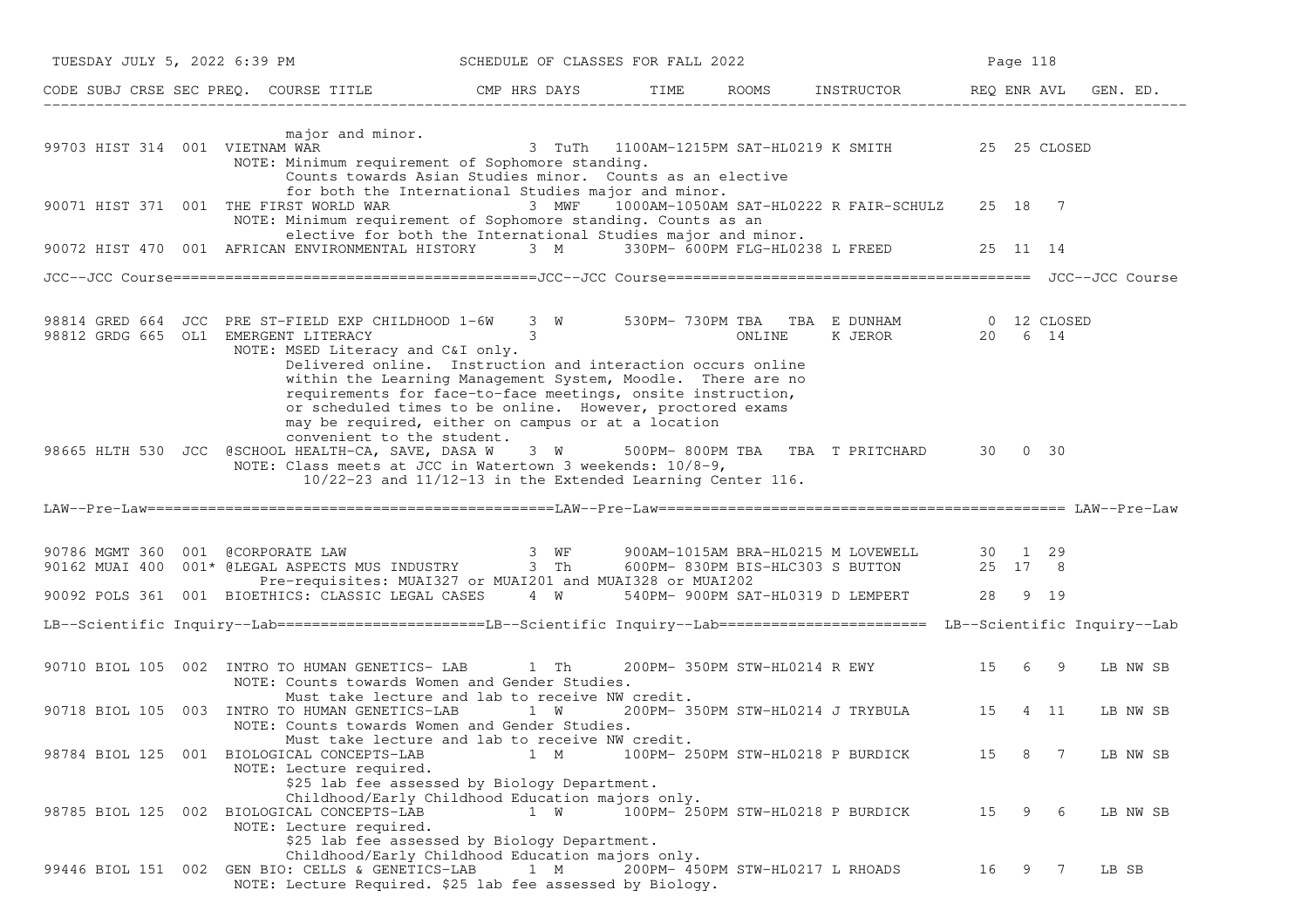| TUESDAY JULY 5, 2022 6:39 PM    |                                                                                                                                                                                                                                         |                                                 | SCHEDULE OF CLASSES FOR FALL 2022 |  |                                  |                                                      | Page 119  |                |          |  |
|---------------------------------|-----------------------------------------------------------------------------------------------------------------------------------------------------------------------------------------------------------------------------------------|-------------------------------------------------|-----------------------------------|--|----------------------------------|------------------------------------------------------|-----------|----------------|----------|--|
|                                 | CODE SUBJ CRSE SEC PREQ. COURSE TITLE TIME CMP HRS DAYS TIME ROOMS INSTRUCTOR THE REQ ENR AVL                                                                                                                                           |                                                 |                                   |  |                                  |                                                      |           |                | GEN. ED. |  |
|                                 | 99448 BIOL 151 003 GEN BIO: CELLS & GENETICS-LAB 1 Tu 100PM-350PM STW-HL0217 R EWY 16 12 4<br>NOTE: Lecture Required. \$25 lab fee assessed by Biology.                                                                                 |                                                 |                                   |  |                                  |                                                      |           |                | LB SB    |  |
|                                 | 99100 BIOL 152 007 GEN BIO: ORGANISMS & ECOLO-LAB 1 W 200PM-450PM STW-HL0217 W CONLEY 16 6 10<br>NOTE: Lecture required. \$25 lab fee assessed by Biology<br>Department.                                                                |                                                 |                                   |  |                                  |                                                      |           |                | LB SB    |  |
|                                 | 99102 BIOL 152 010 GEN BIO: ORGANISMS & ECOLO-LAB 1 Th 100PM-350PM STW-HL0217 W CONLEY 16 9 7<br>NOTE: Lecture required. \$25 lab fee assessed by Biology                                                                               |                                                 |                                   |  |                                  |                                                      |           |                | LB SB    |  |
|                                 | Department.<br>99269 BIOL 152 04Z GEN BIO: ORGANISMS & ECOLO-LAB 1 Th<br>NOTE: Lecture required. \$25 lab fee assessed by Biology                                                                                                       |                                                 |                                   |  |                                  | 900AM-1150AM STW-HL0217 J TRYBULA 16                 |           | 9 7            | LB SB    |  |
| 98424 BIOL 300 002* ECOLOGY-LAB | Department.<br>Pre-requisites: BIOL125 or BIOL151 and BIOL152                                                                                                                                                                           | $1 \quad M$                                     |                                   |  |                                  | 200PM- 450PM DUNNHL0116BR SNYDER                     | 11 10     | $\overline{1}$ | LB SB    |  |
| 98425 BIOL 300 004* ECOLOGY-LAB | NOTE: \$25 lab fee assessed by Biology Department.<br>Pre-requisites: BIOL125 or BIOL151 and BIOL152                                                                                                                                    | $1$ Th                                          |                                   |  |                                  | 200PM- 450PM DUNNHL0116BB AMULIKE 11 5 6             |           |                | LB SB    |  |
|                                 | NOTE: \$25.00 Lab Fee assessed by Biology Department.<br>98693 BIOL 401 002* ADV EXERCISE PHYSIOLOGY-LAB<br>Pre-requisites: BIOL151 and BIOL152 or BIOL125<br>NOTE: Lecture required. \$25 lab fee assessed by                          |                                                 | $1 \quad M$                       |  |                                  | 200PM- 450PM STW-HL0221 J SCHREER 18 13              |           | -5             | LB       |  |
|                                 | Biology Department.<br>98556 BIOL 403 002* HUMAN ANATOMY&PHYSIOLOGY 1-LAB<br>Pre-requisites: BIOL125 or BIOL151 and BIOL152<br>NOTE: Lecture required. Minimum requirement of Junior Standing.                                          |                                                 | 1 Tu                              |  |                                  | 200PM- 450PM STW-HL0221 J SCHREER 16 16 CLOSED LB SB |           |                |          |  |
|                                 | 98404 BIOL 407 002* CELL PHYSIOLOGY-LAB 1 1 Tu 200PM-450PM STW-HL0214 L RHOADS 20 6 14<br>Pre-requisites: BIOL125 or BIOL151 and BIOL152 and CHEM106<br>NOTE: Lecture required. Minimum requirement of Junior standing.                 | \$25.00 Lab Fee assessed by Biology Department. |                                   |  |                                  |                                                      |           |                | LB       |  |
|                                 | 98858 CHEM 105 003 GENERAL CHEMISTRY 1-LAB 1 Tu 100PM-350PM STW-HL0315 D GINGRICH 24 10 14<br>NOTE: Lecture required. \$35 lab fee assessed by Chemistry                                                                                | \$25.00 Lab fee assessed by Biology Department. |                                   |  |                                  |                                                      |           |                | LB NW SP |  |
|                                 | Department.<br>98496 CHEM 105 005 GENERAL CHEMISTRY 1-LAB 1 W 200PM-450PM STW-HL0315 F NAZEER<br>NOTE: Lecture required. \$35 lab fee assessed by Chemistry                                                                             |                                                 |                                   |  |                                  |                                                      | 24 17 7   |                | LB NW SP |  |
|                                 | Department.<br>98102 CHEM 105 007 GENERAL CHEMISTRY 1-LAB<br>NOTE: Lecture required. \$35 lab fee assessed by Chemistry                                                                                                                 | $1 \tF$                                         |                                   |  |                                  | 200PM- 450PM STW-HL0315 F BOU-ABDALLAH 24 15 9       |           |                | LB NW SP |  |
|                                 | Department.<br>98104 CHEM 341 002* ORGANIC CHEMISTRY 1-LAB 1 M 200PM-450PM STW-HL0314 C ROSSITER 18 12 6<br>Pre-requisites: CHEM105 and CHEM106<br>NOTE: Lecture required.                                                              |                                                 |                                   |  |                                  |                                                      |           |                | LB SP    |  |
|                                 | \$35 Lab Fee assessed by Chemistry Department.<br>98371 CHEM 341 005* ORGANIC CHEMISTRY 1-LAB 1 Th 100PM-350PM STW-HL0314 M WALKER 18<br>Pre-requisites: CHEM105 and CHEM106<br>NOTE: Lecture required.                                 |                                                 |                                   |  |                                  |                                                      | 9         | 9              | LB       |  |
|                                 | \$35 Lab Fee assessed by Chemistry Department.<br>98108 CHEM 451 002* PHYSICAL CHEMISTRY 1-LAB<br>Pre-requisites: PHYS103 and PHYS104 and CHEM311 and MATH151 and MATH152<br>NOTE: Lecture required. \$35 lab fee assessed by Chemistry |                                                 | 1 M                               |  |                                  | 200PM- 450PM STW-HL0311 F BOU-ABDALLAH 12 8 4        |           |                | LB SP WI |  |
|                                 | Department.<br>98944 GISC 101 002 GEOGRAPHIC INFO SYSTEMS - LAB<br>NOTE: GISC 101 001 lecture required.<br>Geology Department.                                                                                                          |                                                 | 1 M                               |  | 330PM- 520PM TIM-HL0121 J ROGERS |                                                      | 21  20  1 |                | LB NW SP |  |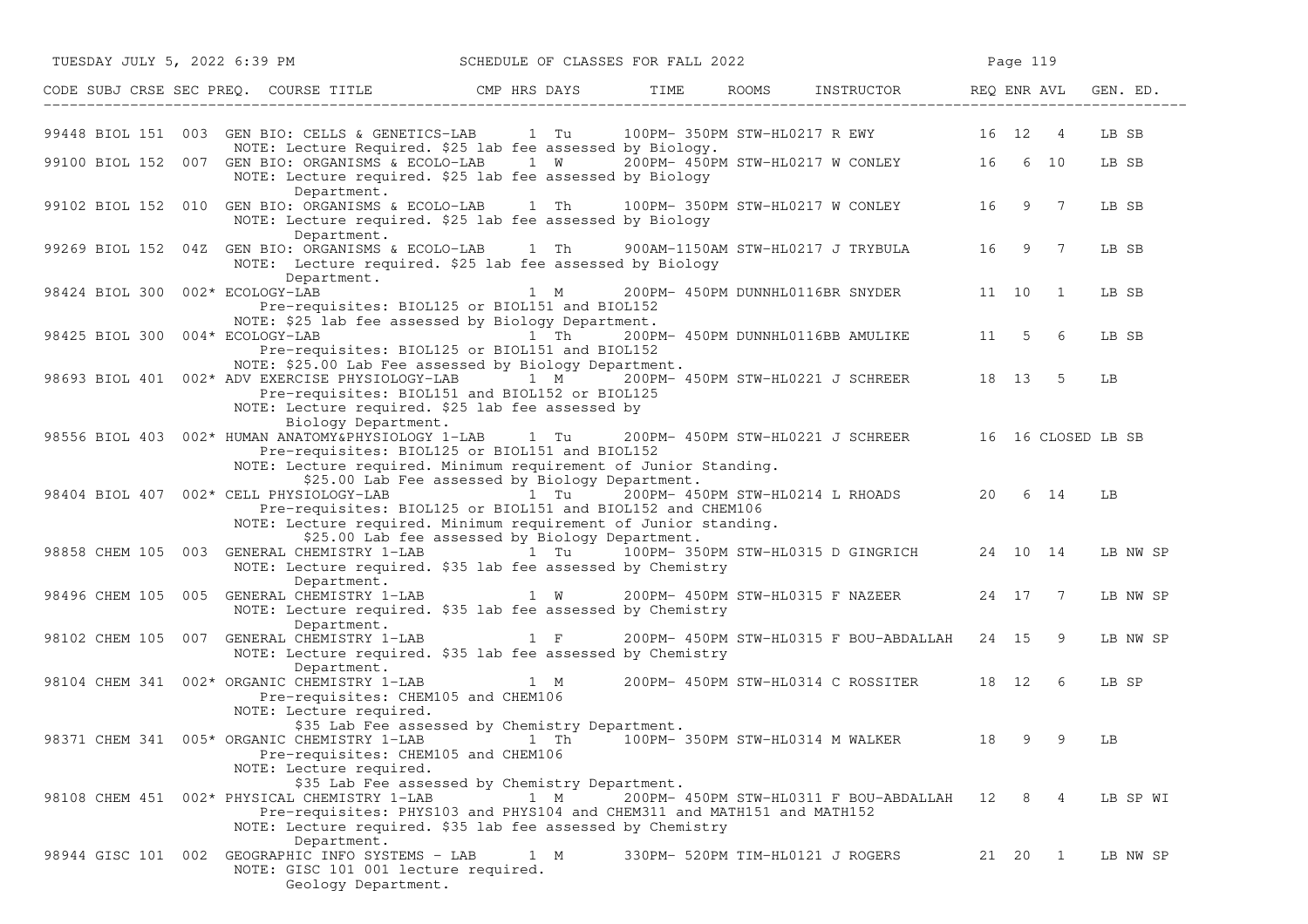| TUESDAY JULY 5, 2022 6:39 PM<br>SCHEDULE OF CLASSES FOR FALL 2022 |                                                                                                                                                                                                                                                                                                                                                                                                                              |             |            |                               |                                                                                            | Page 120 |          |                |                      |
|-------------------------------------------------------------------|------------------------------------------------------------------------------------------------------------------------------------------------------------------------------------------------------------------------------------------------------------------------------------------------------------------------------------------------------------------------------------------------------------------------------|-------------|------------|-------------------------------|--------------------------------------------------------------------------------------------|----------|----------|----------------|----------------------|
|                                                                   | CODE SUBJ CRSE SEC PREQ. COURSE TITLE THE CMP HRS DAYS TIME                                                                                                                                                                                                                                                                                                                                                                  |             |            |                               | ROOMS INSTRUCTOR REQ ENR AVL                                                               |          |          |                | GEN. ED.             |
|                                                                   | 90550 GISC 101 HN1 GEOGRAPHIC INFORMATION SYSTEMS<br>99882 GISC 101 OL2 GEOGRAPHIC INFO SYSTEMS- LAB 1<br>NOTE: Delivered online. Instruction and interaction occurs online<br>within the Learning Management System, Moodle. There are no<br>requirements for face-to-face meetings, onsite instruction,<br>or scheduled times to be online. However, proctored exams<br>may be required, either on campus or at a location |             | <b>TBA</b> |                               | 1 M 330PM- 520PM TIM-HL0121 J ROGERS<br>TIM-HLUIZI J ROGERS<br>TBA TBA K HUMAGAIN 24 14 10 |          | 3 1      | 2              | LB NW SP<br>LB NW SP |
|                                                                   | convenient to the student.<br>99505 GEOL 101 002 ENVIRONMENTAL GEOLOGY-LAB<br>NOTE: \$10 lab fee assessed by the Geology Dept.                                                                                                                                                                                                                                                                                               | 1 Tu        |            |                               | 900AM-1050AM TIM-HL0120 A PEARSON 20 19                                                    |          |          | $\overline{1}$ | LB NW SP             |
|                                                                   | 98793 GEOL 101 003 ENVIRONMENTAL GEOLOGY-LAB 1 M                                                                                                                                                                                                                                                                                                                                                                             |             |            |                               | 200PM- 350PM TIM-HL0123 A PEARSON                                                          |          | 24 12 12 |                | LB NW SP             |
|                                                                   | NOTE: Lecture required. \$10 lab fee assessed by Geology Department<br>98585 GEOL 103 003 PHYSICAL GEOLOGY-LAB 1 F<br>NOTE: Lecture required. \$10 Lab fee assessed by Geology<br>Department.                                                                                                                                                                                                                                |             |            |                               | 200PM- 350PM TIM-HL0120 C SCHRADER                                                         |          | 20 6 14  |                | LB NW SP             |
| 98860 GEOL 103                                                    | ZO1 PHYSICAL GEOLOGY-LAB                                                                                                                                                                                                                                                                                                                                                                                                     | $1$ Th      |            |                               | 900AM-1050AM TIM-HL0120 C SCHRADER                                                         |          | 20 10 10 |                | LB NW SP             |
|                                                                   | NOTE: Lecture required. \$10 lab fee assessed by Geology Department<br>99469 GEOL 125 002 EARTH SYSTEMS-LAB<br>NOTE: Lecture required. \$10 lab fee assessed by Geology Dept.                                                                                                                                                                                                                                                | $1 \, M$    |            |                               | 100PM- 250PM TIM-HL0120 S BIER                                                             | 20 14    |          | 6              | LB NW SP             |
|                                                                   | Childhood/Early Childhood Education majors only.<br>99107 GEOL 125 003 EARTH SYSTEMS-LAB $1$ Tu $200$ PM- $350$ PM TIM-HL0120 S BIER<br>NOTE: Lecture required. \$10 lab fee assessed by Geology Dept.<br>Childhood/Early Childhood Education majors only.                                                                                                                                                                   |             |            |                               |                                                                                            | 20 11    |          | - 9            | LB NW SP             |
|                                                                   | 90051 GEOL 200 001* HISTORICAL GEOLOGY-LEC<br>Pre-requisites: WAYS101 or GEOL101 or GEOL103 or GEOL125                                                                                                                                                                                                                                                                                                                       | 3 MWF       |            |                               | 1000AM-1050AM TIM-HLB007 P QUINTON                                                         |          | 24 8 16  |                | LB SP TF             |
|                                                                   | NOTE: Must register for required lab, 90052<br>90052 GEOL 200 002* HISTORICAL GEOLOGY-LAB<br>Pre-requisites: WAYS101 or GEOL101 or GEOL103 or GEOL125                                                                                                                                                                                                                                                                        | 1 Tu        |            |                               | 200PM- 450PM TIM-HLB007 P QUINTON                                                          | 24       |          | 8 16           | LB SP TF             |
|                                                                   | NOTE: Must register for required lecture, 90051<br>98182 GEOL 311 002* MINERALOGY & OPTICAL MIN. -LAB<br>Pre-requisites: GEOL101 or GEOL103 or GEOL125                                                                                                                                                                                                                                                                       | $1 \quad M$ |            |                               | 200PM- 450PM TIM-HL0122 C SCHRADER                                                         |          | 18 11 7  |                | LB SP                |
|                                                                   | NOTE: Lecture required. \$20 lab fee assessed by Geology Department<br>90095 PHYS 100 VR1 PHYSICS IN EVERYDAY LIFE-LAB                                                                                                                                                                                                                                                                                                       | l Tu        |            | 900AM-1050AM VIR TBA L LI     |                                                                                            |          | 18 2 16  |                | LB NW SP             |
|                                                                   | NOTE: Lecture Required. Taught Virtually<br>98372 PHYS 101 002 COLLEGE PHYSICS I-LAB<br>NOTE: Lecture required.                                                                                                                                                                                                                                                                                                              | 1 F         |            |                               | 200PM- 350PM TIM-HL0129 A ADHIKARI                                                         | 18       |          | 9 9            | LВ                   |
|                                                                   | 98985 PHYS 101 004 COLLEGE PHYSICS I-LAB                                                                                                                                                                                                                                                                                                                                                                                     | $1$ Th      |            |                               | 200PM- 350PM TIM-HL0129 A ADHIKARI                                                         | 18       |          | 6 12           | LB SP                |
|                                                                   | NOTE: Lecture required.<br>98184 PHYS 103 003* UNIVERSITY PHYSICS I-LAB<br>Pre-requisites: MATH151                                                                                                                                                                                                                                                                                                                           | 1 Th        |            |                               | 900AM-1050AM TIM-HL0129 L LI                                                               | 18       |          | 6 12           | LВ                   |
|                                                                   | NOTE: Lecture required.<br>98691 PHYS 205 002* UNIVERSITY PHYSICS III-LAB<br>Pre-requisites: PHYS104<br>NOTE: Lecture required. PHYS 104 required.                                                                                                                                                                                                                                                                           | 1 Tu        |            | 200PM- 350PM TIM-HL0128 B DAS |                                                                                            | 18       |          | 5 13           | LB SP                |
|                                                                   |                                                                                                                                                                                                                                                                                                                                                                                                                              |             |            |                               |                                                                                            |          |          |                |                      |
|                                                                   |                                                                                                                                                                                                                                                                                                                                                                                                                              |             |            |                               |                                                                                            |          |          |                |                      |
|                                                                   | 99302 ARTS 120 002 COLOR & DESIGN<br>NOTE: \$100 Art studio fee assessed by the Art Department.                                                                                                                                                                                                                                                                                                                              | 4 MW        |            |                               | 200PM- 450PM SAT-HL0225 M YEOMANS                                                          |          | 25 13 12 |                | AE TA                |
|                                                                   | 99528 ARTS 120 OL1 COLOR & DESIGN<br>NOTE: Delivered online. Instruction and interaction occurs online<br>within the Learning Management System, Moodle. There are no                                                                                                                                                                                                                                                        | 4           |            | ONLINE                        | M LEUTHOLD                                                                                 |          | 25 21    | 4              | AE TA                |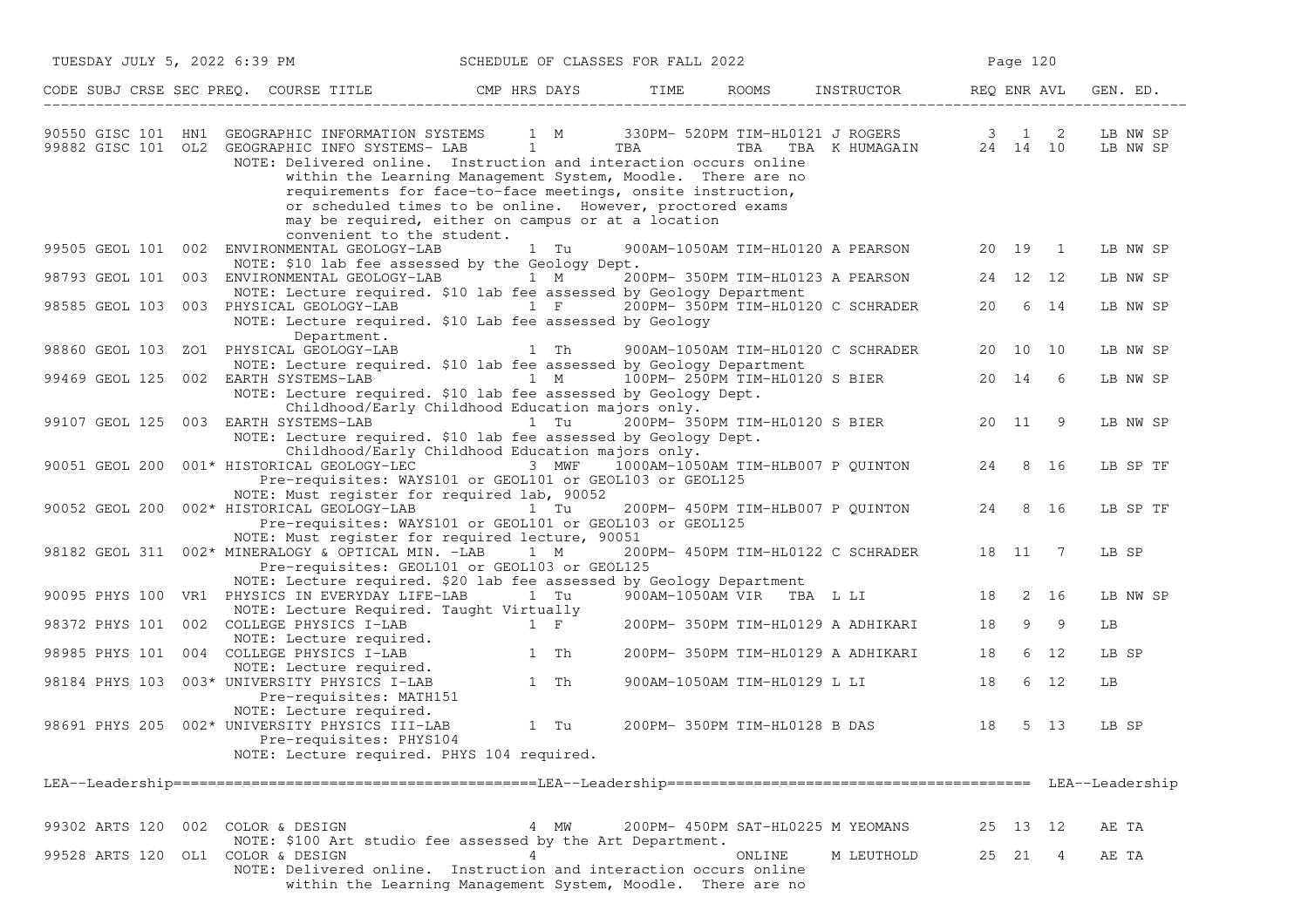|                                                          | TUESDAY JULY 5, 2022 6:39 PM SCHEDULE OF CLASSES FOR FALL 2022                                                                                                                          |                                |                                    |                                                      |                | Page 121            |              |
|----------------------------------------------------------|-----------------------------------------------------------------------------------------------------------------------------------------------------------------------------------------|--------------------------------|------------------------------------|------------------------------------------------------|----------------|---------------------|--------------|
|                                                          |                                                                                                                                                                                         |                                |                                    |                                                      |                |                     |              |
|                                                          | requirements for face-to-face meetings, onsite instruction<br>or scheduled times to be online. However, proctored exams<br>may be required either on campus or at a location convenient |                                |                                    |                                                      |                |                     |              |
|                                                          | to the student.<br>98428 MGMT 301 001 @PRINCIPLES OF MANAGEMENT<br>NOTE: Minimum requirement of                                                                                         | 3 TuTh                         |                                    | 930AM-1045AM DUNNHL0202 J TIMMERMAN 22 12 10         |                |                     | SΙ           |
|                                                          | Sophomore standing.<br>98558 MGMT 301 002 @PRINCIPLES OF MANAGEMENT 3 TuTh 1100AM-1215PM DUNNHL0206 G GARDNER 22                                                                        |                                |                                    |                                                      |                | 5 17                | SI           |
|                                                          | NOTE: Minimum requirement of Sophomore standing.<br>98559 MGMT 301 003 @PRINCIPLES OF MANAGEMENT<br>NOTE: Minimum requirement of Sophomore standing.                                    |                                |                                    | 3 TuTh 1230PM-145PM DUNNHL0206 G GARDNER 22 11 11    |                |                     | SI           |
|                                                          | 99874 MGMT 607 JCC @PRINCIPLES OF LEADERSHIP W<br>NOTE: Class taught on Watertown JCC campus                                                                                            | $3 \left( \frac{1}{2} \right)$ | TBA                                | TBA TBA A LEDESMA                                    |                | 20 4 16             |              |
| 99048 ID                                                 | 657 001 @PRACTICUM IN TECHNOLOGY 3                                                                                                                                                      |                                |                                    | TBA TBA TBA A BETRUS                                 | 10             | $0\quad 10$         |              |
| 90155 ID<br>98490 COMM 311 001 SMALL GROUP COMMUNICATION | NOTE: Advisor permission required.<br>MOTE: Advisor permission required.<br>659 OL1 TECHONOLOGY PRODUCT DEVELOP 3<br>NOTE: Counts as Business and Professional credit.                  | 3 TuTh                         |                                    | TBA A BETRUS<br>930AM-1045AM SAT-HL0200 L MOERSCHELL |                | 20 0 20<br>25 9 16  | SA SI WI     |
| 99676 COMM 324 001 PERSUASIVE SPEAKING                   | NOTE: Counts as Rhetoric and Public Address.                                                                                                                                            | 3 MWF                          |                                    | 900AM- 950AM FLG-HL0232 J YOUNGBLOOD                 |                | 25 23 2             | SI           |
|                                                          | 90113 MUCE 306 001* @MUSIC TEACHING & LEARNING 3 MWF<br>Pre-requisites: MUCE205                                                                                                         |                                |                                    | 1100AM-1150AM SCH-HLA311 M CAMPBELL                  |                | 20 15 5             |              |
|                                                          | NOTE: Pre-Registered by Crane Staff only.<br>90114 MUCE 306 002* @MUSIC TEACHING & LEARNING<br>Pre-requisites: MUCE205                                                                  | 3 MWF                          |                                    | 1100AM-1150AM SCH-HLA320 J KESSLER                   | 20 16          | $\overline{4}$      |              |
|                                                          | NOTE: Pre-Registered by Crane Staff only.<br>90115 MUCE 306 003* @MUSIC TEACHING & LEARNING<br>Pre-requisites: MUCE205                                                                  | 3 MWF                          |                                    | 1100AM-1150AM SCH-HLA323 J LEWIS                     |                | 20 16 4             |              |
|                                                          | NOTE: Pre-Registered by Crane Staff only.<br>90116 MUCE 307 001* @PRACTICUM IN ELEM GEN MUSIC<br>Pre-requisites: MUCE306                                                                | 1 TuTh                         |                                    | 900AM-1050AM SCH-HLA311 M CAMPBELL                   |                | $6 \quad 5 \quad 1$ |              |
|                                                          | NOTE: Pre-Registered by Crane Staff only.<br>90117 MUCE 307 002* @PRACTICUM IN ELEM GEN MUSIC<br>Pre-requisites: MUCE306                                                                | 1 TuTh                         |                                    | 900AM-1050AM SCH-HLA323 A MAAS                       | 6              |                     | 6 CLOSED     |
|                                                          | NOTE: Pre-Registered by Crane Staff only.<br>90118 MUCE 307 003* @PRACTICUM IN ELEM GEN MUSIC<br>Pre-requisites: MUCE306                                                                | 1 TuTh                         |                                    | 400PM- 550PM SCH-HLA323 R BICZO                      | 6              | $5 \quad 1$         |              |
|                                                          | NOTE: Pre-Registered by Crane Staff only.<br>90119 MUCE 307 004* @PRACTICUM IN ELEM GEN MUSIC<br>Pre-requisites: MUCE306                                                                | 1 TuTh                         |                                    | 400PM- 550PM SCH-HLA311 S HERSH                      | $6\overline{}$ | $5 \quad 1$         |              |
|                                                          | NOTE: Pre-Registered by Crane Staff only.<br>90120 MUCE 307 005* @PRACTICUM IN ELEM GEN MUSIC<br>Pre-requisites: MUCE306                                                                | 1 TuTh                         | 400PM- 550PM SCH-HLA320 J KESSLER  |                                                      | 6              |                     | 7 CLOSED     |
|                                                          | NOTE: Pre-Registered by Crane Staff only.<br>90121 MUCE 307 006* @PRACTICUM IN ELEM GEN MUSIC<br>Pre-requisites: MUCE306                                                                | 1 TuTh                         |                                    | 400PM- 550PM SCH-HLA147 P SCHNEIDER                  | 6              | 5                   | $\mathbf{1}$ |
|                                                          | NOTE: Pre-Registered by Crane Staff only.<br>90122 MUCE 307 007* @PRACTICUM IN ELEM GEN MUSIC<br>Pre-requisites: MUCE306                                                                | 1 MW                           | 400PM- 550PM SCH-HLA320 J LEWIS    |                                                      | 6              |                     | 6 CLOSED     |
|                                                          | NOTE: Pre-Registered by Crane Staff only.<br>90123 MUCE 307 008* @PRACTICUM IN ELEM GEN MUSIC<br>Pre-requisites: MUCE306<br>NOTE: Pre-Registered by Crane Staff only.                   | 1 MW                           | 400PM- 550PM SCH-HLA311 J SCHALLER |                                                      | 6              |                     | 7 CLOSED     |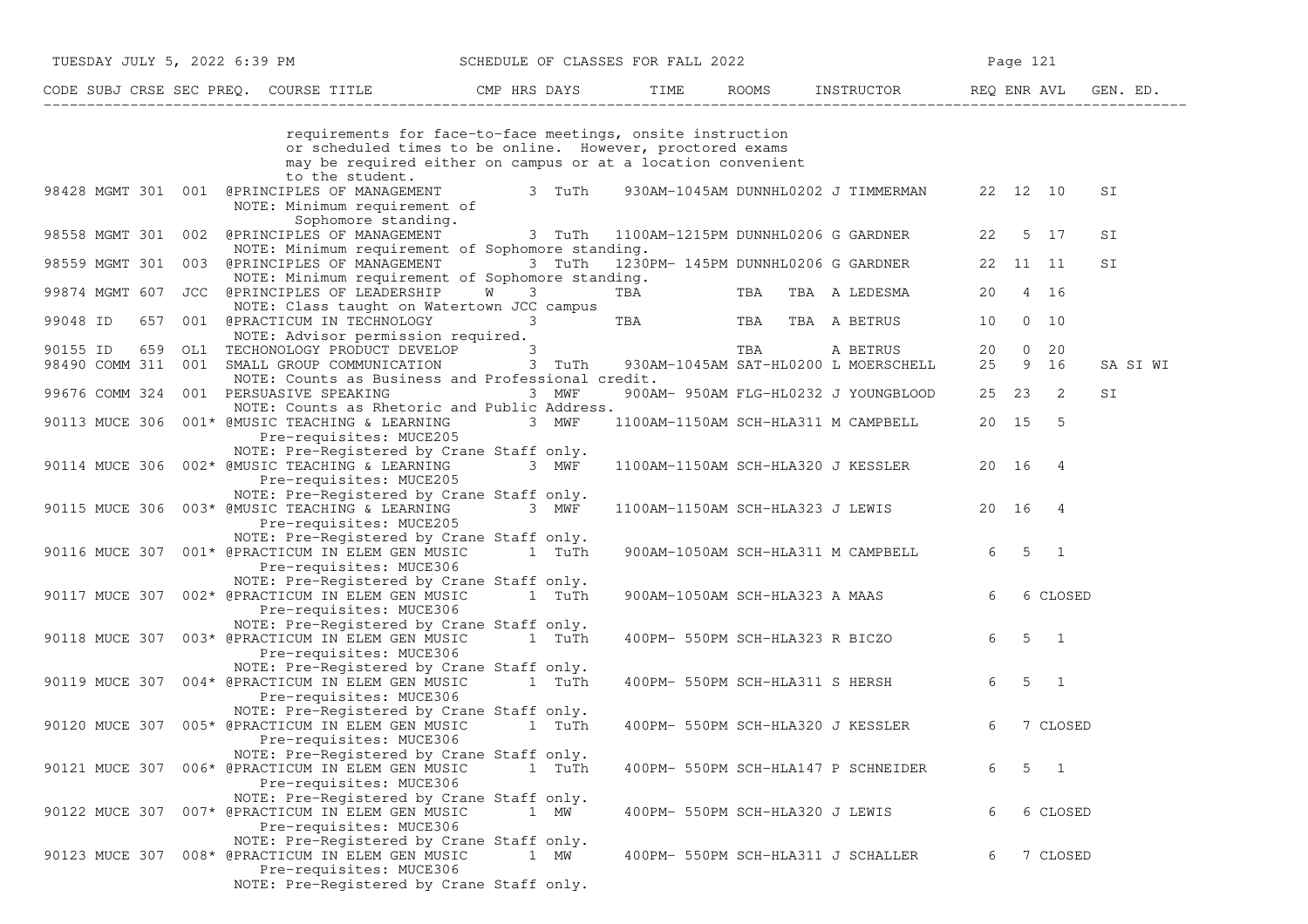| TUESDAY JULY 5, 2022 6:39 PM SCHEDULE OF CLASSES FOR FALL 2022                                                                                                                                                                                                                                                                      |                   |                                                              |                                                                            | Page 122       |        |
|-------------------------------------------------------------------------------------------------------------------------------------------------------------------------------------------------------------------------------------------------------------------------------------------------------------------------------------|-------------------|--------------------------------------------------------------|----------------------------------------------------------------------------|----------------|--------|
| CODE SUBJ CRSE SEC PREQ. COURSE TITLE CMP HRS DAYS TIME ROOMS INSTRUCTOR REQ ENR AVL GEN. ED.                                                                                                                                                                                                                                       |                   |                                                              |                                                                            |                |        |
| 90484 MUCE 334 001* @PRACTICUM IN VOCAL ENSEMBLES 1 MW 900AM-950AM BIS-HLC123 A MAAS<br>Th 330PM-520PM BIS-HLC107 15 11 4                                                                                                                                                                                                           |                   |                                                              |                                                                            |                |        |
| Pre-requisites: MUCE339<br>NOTE: Pre-Registered by Crane Staff only.<br>90488 MUCE 334 002* @PRACTICUM IN VOCAL ENSEMBLES $1$ MW $1200$ PM-1250PM BIS-HLC101 A MAAS $15$ 10 5                                                                                                                                                       |                   |                                                              |                                                                            |                |        |
| Pre-requisites: MUCE339<br>NOTE: Pre-Registered by Crane Staff only.<br>90125 MUCE 335 001* @WIND PRACTICES-ELEMENTARY 2 MW<br>Pre-requisites: MUCP309                                                                                                                                                                              |                   |                                                              | 1000AM-1050AM BIS-HLC119 J SCHALLER 22 11 11                               |                |        |
| NOTE: Pre-Registered by Crane Staff only.<br>90126 MUCE 335 002* @WIND PRACTICES-ELEMENTARY 2 MW 1200PM-1250PM BIS-HLC119 J SCHALLER 22 13 9<br>Pre-requisites: MUCP309                                                                                                                                                             |                   |                                                              |                                                                            |                |        |
| NOTE: Pre-Registered by Crane Staff only.<br>NOTE: Pre-Registered by Crane Staff only.<br>90127 MUCE 336 001* @PRACTICUM IN TCHN BEG INSTRU 1 W 100PM- 150PM SCH-HLA311 J SCHALLER 15 15 CLOSED<br>Pre-requisites: MUCC123 and MUCC125 and MUCC161 and MUCC163 and MUCC164 and MUCE335<br>NOTE: Pre-Registered by Crane Staff only. |                   |                                                              |                                                                            |                |        |
| 90128 MUCE 336 002* @PRACTICUM IN TCHN BEG INSTRU 1 W<br>Pre-requisites: MUCC123 and MUCC125 and MUCC161 and MUCC163 and MUCC164 and MUCE335                                                                                                                                                                                        |                   |                                                              | 200PM- 250PM SCH-HLA323 J SCHALLER                                         | 15 14 1        |        |
| NOTE: Pre-Registered by Crane Staff only.<br>90129 MUCE 337 001* @WIND PRACTICES-SECONDARY 2 MW<br>Pre-requisites: MUCP309                                                                                                                                                                                                          |                   |                                                              | 900AM- 950AM BIS-HLC119 W LAKE 22 28 CLOSED                                |                |        |
| NOTE: Pre-Registered by Crane Staff only.<br>90130 MUCE 338  001* @CHORAL PRACTICES-ELEMEN/MS  2  Tu<br>Pre-requisites: MUCP309 and MUCE339                                                                                                                                                                                         |                   |                                                              | 330PM- 510PM BIS-HLC107 N KLYKKEN 15 13 2                                  |                |        |
| NOTE: Pre-Registered by Crane Staff only.<br>90699 MUCE 338 002* @CHORAL PRACTICES-ELEMEN/MS<br>Pre-requisites: MUCP309 and MUCE339                                                                                                                                                                                                 | 2 M               |                                                              | 400PM- 540PM SCH-HLA323 N KLYKKEN 15 9 6                                   |                |        |
| NOTE: Pre-Registered by Crane Staff only.<br>90131 MUCE 339 001* @CHORAL PRACTICES-SECD/ADULT 2 TuTh<br>Pre-requisites: MUCP309                                                                                                                                                                                                     |                   |                                                              | 1000AM-1050AM CRN-MCB115 J FRANCOM 20 11 9                                 |                |        |
| NOTE: Pre-Registered by Crane Staff only.<br>90132 MUCE 339 002* @CHORAL PRACTICES-SECD/ADULT 2 TuTh<br>Pre-requisites: MUCP309                                                                                                                                                                                                     |                   |                                                              | 1100AM-1150AM CRN-MCB115 J FRANCOM 20 10 10                                |                |        |
| NOTE: Pre-Registered by Crane Staff only.<br>90133 MUCE 340 001* @STRING PRACTICES: ELEMENTARY 2 TuTh<br>Pre-requisites: MUCC241 and MUCC242 and MUCC243 and MUCC244 and MUCP309                                                                                                                                                    |                   |                                                              | 1100AM-1150AM SCH-HLA323 R DOCKER 25 10 15                                 |                |        |
| NOTE: Pre-Registered by Urane Stall Unity.<br>90223 MUCE 342 001* @PRACTICUM IN STRING TEACHING 1 F 100PM- 150PM SCH-HLA311 R DOCKER<br>MM 400PM- 550PM BIS-HLC318<br>Pre-requisites: MUCC241 and MUCC242 and MUCC243 and MUCC244 and MUCP309                                                                                       |                   |                                                              |                                                                            | $7 \t6 \t1$    |        |
| NOTE: Pre-Registered by Crane Staff only.<br>90134 MUCE 378 001* @NATIONAL STRING PROJECT 1 F 100PM-150PM SCH-HLA311 J KESSLER                                                                                                                                                                                                      | MM                | 400PM- 550PM BIS-HLC123                                      |                                                                            | 8              | 1 7    |
| Pre-requisites: MUCE340<br>002* @NATIONAL STRING PROJECT<br>90135 MUCE 378                                                                                                                                                                                                                                                          | $2 \quad F$<br>МW | 100PM- 150PM SCH-HLA311 J KESSLER<br>400PM- 550PM BIS-HLC123 |                                                                            | 8              | 5<br>3 |
| Pre-requisites: MUCE340<br>90136 MUCE 378<br>003* @NATIONAL STRING PROJECT<br>Pre-requisites: MUCE340                                                                                                                                                                                                                               | 1 MW              |                                                              | 400PM- 550PM SCH-HLA147 J SUCHY-PILALIS                                    | 8<br>1         | 7      |
| 001 @DIRECTING MUSICAL THEATRE<br>90305 MUCE 418<br>90137 MUCE 445<br>001* @SPECIAL EDUCATION MUSIC<br>Pre-requisites: MUCE306 or MUCE T306 or MUCE B306                                                                                                                                                                            | 3 TuTh<br>3 MWF   |                                                              | 1100AM-1215PM PFMART0101 A EVERSOLE<br>900AM- 950AM SCH-HLA311 T WANAMAKER | 20 18<br>16 14 | 2<br>2 |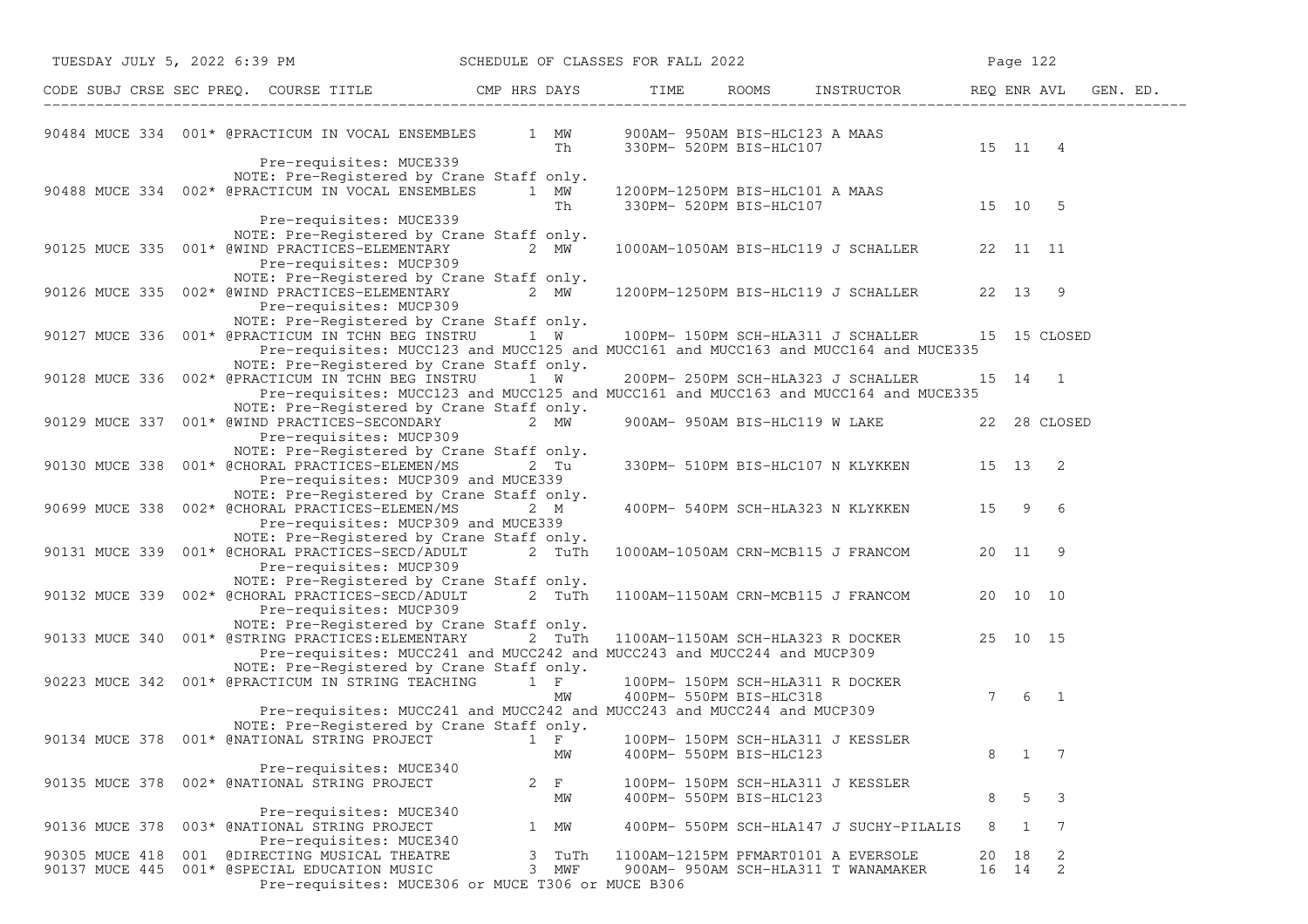|                                   | TUESDAY JULY 5, 2022 6:39 PM SCHEDULE OF CLASSES FOR FALL 2022                                                                                                                                                    |                                                                                                                 |                                  |                         |                                              | Page 123                                          |
|-----------------------------------|-------------------------------------------------------------------------------------------------------------------------------------------------------------------------------------------------------------------|-----------------------------------------------------------------------------------------------------------------|----------------------------------|-------------------------|----------------------------------------------|---------------------------------------------------|
|                                   | CODE SUBJ CRSE SEC PREQ. COURSE TITLE COMP HRS DAYS TIME ROOMS INSTRUCTOR REQ ENR AVL GEN. ED.                                                                                                                    |                                                                                                                 |                                  |                         |                                              |                                                   |
|                                   | NOTE: Pre-Registered by Crane Staff only.<br>90138 MUCE 445 002* @SPECIAL EDUCATION MUSIC 3 MWF<br>Pre-requisites: MUCE306 or MUCE T306 or MUCE B306                                                              |                                                                                                                 |                                  |                         | 1000AM-1050AM SCH-HLA311 T WANAMAKER 16 14 2 |                                                   |
|                                   | NOTE: Pre-Registered by Crane Staff only.<br>90139 MUCE 445 003* @SPECIAL EDUCATION MUSIC<br>Pre-requisites: MUCE306 or MUCE T306 or MUCE B306                                                                    | 3 MWF                                                                                                           |                                  |                         |                                              | 1200PM-1250PM SCH-HLA311 T WANAMAKER 16 16 CLOSED |
| 90480 MUCE 446                    | NOTE: Pre-Registered by Crane Staff only.<br>001* @PRACTICUM SPECIAL EDUC MUSIC<br>Pre-requisites: MUCE445 or MUCE447                                                                                             | $2 \quad$                                                                                                       | TBA <b>Santa Card</b>            |                         | TBA TBA TWANAMAKER                           | 6 CLOSED<br>6                                     |
| 90712 MUCE 446                    | 002* @PRACTICUM SPECIAL EDUC MUSIC                                                                                                                                                                                | $\mathbf{2}$                                                                                                    |                                  |                         | TBA TBA TBA TWANAMAKER                       | $5 \quad 1$<br>6                                  |
| 90686 MUCE 447                    | Pre-requisites: MUCE445 or MUCE447<br>001* @STRAT TCH MUS SPEC ED CLSRM 3 MWF<br>Pre-requisites: MUCE306                                                                                                          |                                                                                                                 |                                  |                         | 800AM- 850AM SCH-HLA311 T WANAMAKER          | 15 15 CLOSED                                      |
| 90493 MUCE 460                    | 001* @PIANO PEDAGOGY/PRACTICUM I 3 TuTh                                                                                                                                                                           |                                                                                                                 |                                  |                         | 800AM-850AM SCH-HLA119 K SHERMAN             |                                                   |
|                                   | Pre-requisites: MUCC202 or MUCC204                                                                                                                                                                                | М                                                                                                               |                                  | 430PM- 530PM SCH-HLA119 |                                              | 4 8<br>12                                         |
|                                   | 90494 MUCE 462 001* @PIANO PEDAGOGY/PRACTICUM III 3 TuTh<br>Pre-requisites: MUCE461                                                                                                                               |                                                                                                                 |                                  |                         | 1200PM-1250PM CRN-MCB115 K SHERMAN 10        | $\overline{7}$<br>3                               |
|                                   | 90140 MUCE 467 001 @STUDENT TEACHING IN MUSIC<br>NOTE: Buffalo/Rochester area. Pre-Registered by Crane Staff only.                                                                                                | 15 MTuWThF 800AM- 300PM TBA                                                                                     |                                  |                         | TBA M STRUZIK                                | 5<br>5 CLOSED                                     |
|                                   | 90141 MUCE 467 002 @STUDENT TEACHING IN MUSIC                                                                                                                                                                     | 15 MTuWThF 800AM- 300PM TBA                                                                                     |                                  |                         | TBA K MCCARTY                                | $\mathcal{S}$<br>3 CLOSED                         |
|                                   | NOTE: Capital District area. Pre-Registered by Crane Staff only.<br>90142 MUCE 467 003 @STUDENT TEACHING IN MUSIC<br>NOTE: Central area. Pre-Registered by Crane Staff only.                                      | 15 MTuWThF 800AM- 300PM TBA                                                                                     |                                  |                         | TBA R FAUNCE                                 | 6<br>$5 \quad 1$                                  |
|                                   | 90143 MUCE 467 004 @STUDENT TEACHING IN MUSIC                                                                                                                                                                     | 15 MTuWThF 800AM- 300PM TBA                                                                                     |                                  |                         | TBA R BRAUNSTEIN                             | 0 CLOSED<br>$\overline{0}$                        |
|                                   | NOTE: Hudson Valley area. Pre-Registered by Crane Staff only.<br>90144 MUCE 467 005 @STUDENT TEACHING IN MUSIC                                                                                                    |                                                                                                                 | 15 MTuWThF 800AM- 300PM TBA      |                         | TBA M ORWICK                                 | 6<br>6 CLOSED                                     |
|                                   | NOTE: Hudson Valley area.<br>90145 MUCE 467 006 @STUDENT TEACHING IN MUSIC                                                                                                                                        | Pre-Registered by Crane Staff only.                                                                             | 15 MTuWThF 800AM- 300PM TBA      |                         | TBA D CERULLO                                | 9 CLOSED<br>9                                     |
| 90146 MUCE 467                    | NOTE: Long Island (EAST).<br>007 @STUDENT TEACHING IN MUSIC                                                                                                                                                       | Pre-Registered by Crane Staff only.<br>15 MTuWThF 800AM- 300PM TBA                                              |                                  |                         | TBA JUZZI                                    | 8<br>$7 \quad 1$                                  |
|                                   | NOTE: Long Island (WEST).<br>90147 MUCE 467 008 @STUDENT TEACHING IN MUSIC                                                                                                                                        | Pre-Registered by Crane Staff only.                                                                             | 15 MTuWThF 800AM- 300PM TBA      |                         | TBA R DOCKER                                 | 3 <sup>7</sup><br>3 CLOSED                        |
| 90495 MUCE 660                    | NOTE: North Country area. Pre-Registered by Crane Staff only.<br>001 PIANO PEDAGOGY/PRACTICUM I 3 TuTh 800AM-850AM SCH-HLA119 K SHERMAN<br>001* @CONDUCTING I 1 MW 1000AM-1050AM BIS-HLC123 C LAI 12 12 CLOSED AE |                                                                                                                 |                                  |                         |                                              |                                                   |
| 90279 MUCP 209                    |                                                                                                                                                                                                                   |                                                                                                                 |                                  |                         |                                              |                                                   |
|                                   | Pre-requisites: MUCB103 or MUCT103                                                                                                                                                                                |                                                                                                                 |                                  |                         |                                              |                                                   |
| 90280 MUCP 209                    | 002* @CONDUCTING I 1 MW<br>Pre-requisites: MUCB103 or MUCT103                                                                                                                                                     |                                                                                                                 |                                  |                         | 1100AM-1150AM BIS-HLC123 C LAI               | 12 13 CLOSED AE                                   |
| 90281 MUCP 209 003* @CONDUCTING I | Pre-requisites: MUCB103 or MUCT103                                                                                                                                                                                | 1 TuTh                                                                                                          |                                  |                         |                                              | 800AM-850AM BIS-HLC123 N KLYKKEN 12 13 CLOSED AE  |
| 90282 MUCP 209 004* @CONDUCTING I |                                                                                                                                                                                                                   | and the state of the state of the state of the state of the state of the state of the state of the state of the |                                  |                         | 900AM- 950AM BIS-HLC123 N KLYKKEN            | 12 14 CLOSED AE                                   |
| 90283 MUCP 209                    | Pre-requisites: MUCB103 or MUCT103<br>005* @CONDUCTING I<br>Pre-requisites: MUCB103 or MUCT103                                                                                                                    | 1 TuTh                                                                                                          |                                  |                         | 900AM- 950AM BIS-HLC107 J FRANCOM            | 12 12 CLOSED AE                                   |
| 90284 MUCP 209                    | 006* @CONDUCTING I<br>Pre-requisites: MUCB103 or MUCT103                                                                                                                                                          | 1 TuTh                                                                                                          | 1000AM-1050AM BIS-HLC119 W LAKE  |                         |                                              | 12 13 CLOSED AE                                   |
| 90285 MUCP 209                    | 007* @CONDUCTING I                                                                                                                                                                                                | 1 TuTh                                                                                                          | 1100AM-1150AM BIS-HLC123 B DOYLE |                         |                                              | 13 CLOSED AE<br>12                                |
| 90286 MUCP 311                    | Pre-requisites: MUCB103 or MUCT103<br>001* @CONDUCTING III                                                                                                                                                        | 2 MW                                                                                                            | 1100AM-1150AM BIS-HLC107 B DOYLE |                         |                                              | 8<br>8<br>16                                      |
|                                   | Pre-requisites: MUCP309<br>98343 PSYC 301 005 @TEACHING OF PSYCHOLOGY                                                                                                                                             | 3 TuTh                                                                                                          | 1230PM- 145PM TBA                |                         | TBA A STILLWELL                              | $\circ$<br>0 CLOSED                               |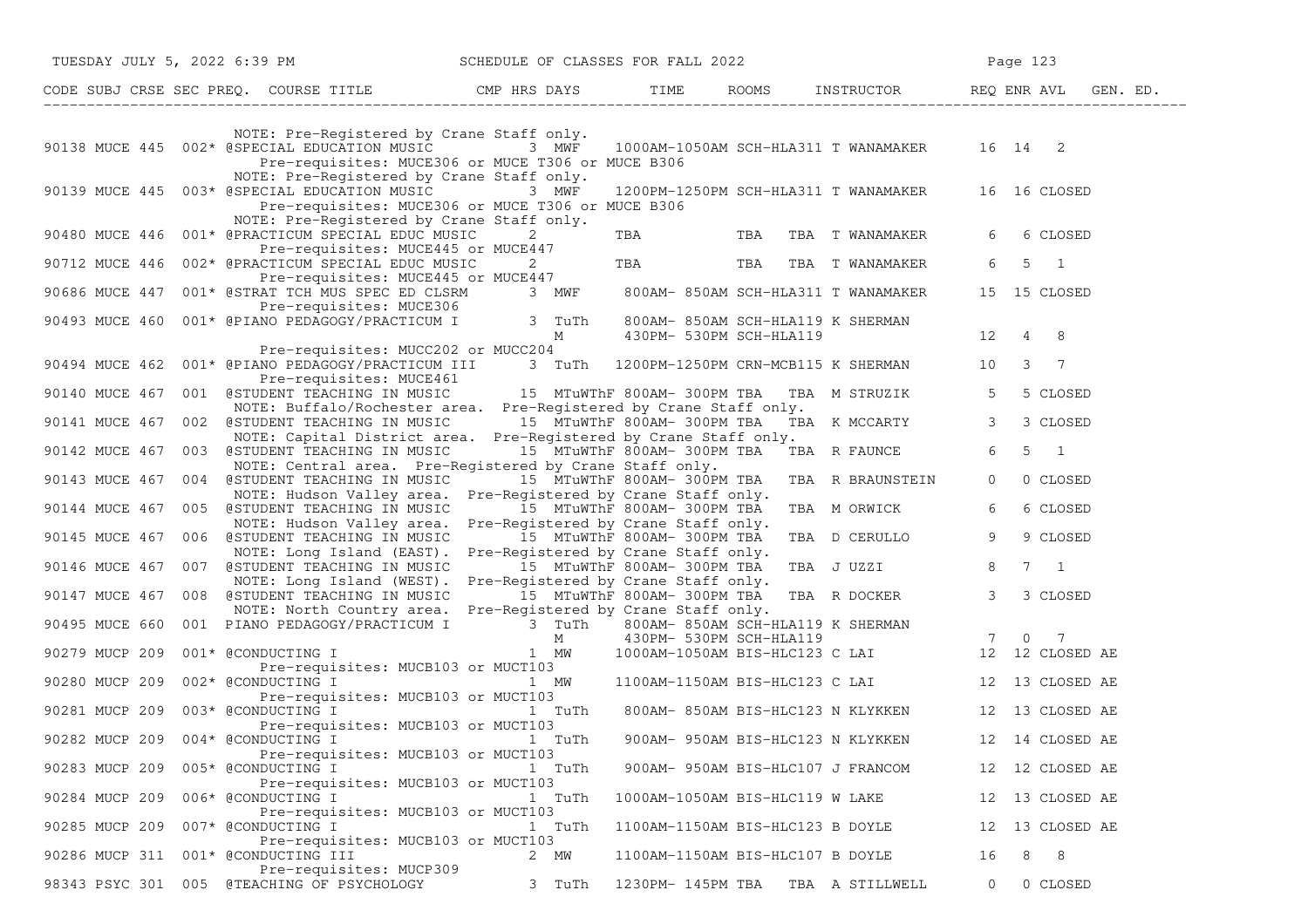| TUESDAY JULY 5, 2022 6:39 PM SCHEDULE OF CLASSES FOR FALL 2022                                                                                                                                                                 |                                |            |                                             |         | Page 124            |          |
|--------------------------------------------------------------------------------------------------------------------------------------------------------------------------------------------------------------------------------|--------------------------------|------------|---------------------------------------------|---------|---------------------|----------|
| CODE SUBJ CRSE SEC PREQ. COURSE TITLE CMP HRS DAYS TIME ROOMS INSTRUCTOR REQ ENR AVL GEN. ED.                                                                                                                                  |                                |            |                                             |         |                     |          |
| NOTE: Permission of instructor.                                                                                                                                                                                                |                                |            |                                             |         |                     |          |
| 98510 HLTH 465 001 HEALTH INSTRUCTION STRATEGIES<br>NOTE: Permission of instructor.                                                                                                                                            | $3 \left( \frac{1}{2} \right)$ |            | TBA TBA TBA K O'ROURKE 4 0 4                |         |                     |          |
| HEALTH INSTRUCTION STRATEGIES 3<br>NOTE: Instructor permission required.<br>98861 HLTH 465 002 HEALTH INSTRUCTION STRATEGIES                                                                                                   |                                | <b>TBA</b> | TBA TBA THEWITT 1 0 1                       |         |                     |          |
| 98625 WILD 300 001 @INSTRUCTION IN WILDERNESS ED<br>NOTE: Instructor permission required.                                                                                                                                      | 2 MWF                          |            | 700AM- 750AM FLG-HL0230 A WHEELER 10 3 7    |         |                     |          |
| 98398 WILD 360 001 @LEADERSHIP IN ADVENTURE EDUC 3 Tu<br>NOTE: \$67 fee assessed by WILD Department.<br>Class meets weekend dates: 9/25-9/26, 10/16-17                                                                         |                                |            | 600PM-800PM MRT-HL0133AA WHEELER 12 6 6     |         |                     |          |
| from 9 am-5 pm.<br>98871 DANC 390 001* SPEC PROJ: DANCE COMPOSITION 1-3 Tu 600PM-900PM PFMART0136 K CANEDY 15 5 10<br>Pre-requisites: DANC211 and DANC311<br>NOTE: Instrutor permission required. Corequisite: Dance Technique |                                |            |                                             |         |                     |          |
| class.<br>98874 DANC 488  001* @SPEC PROJECT: STAGE MANAGEMNT  1-3<br>Pre-requisites: DANC244 or DRAM244 and DANC344 or DRAM344                                                                                                |                                |            | TBA TBA TBA R COLLEN 1 0 1                  |         |                     |          |
| NOTE: Instructor permission required.<br>98875 DANC 488 002* @SPEC PROJECT: STAGE MANAGEMNT 1-3<br>Pre-requisites: DANC244 or DRAM244 and DANC344 or DRAM344                                                                   |                                | <b>TBA</b> | TBA TBA C DUFAULT                           |         | $1 \quad 0 \quad 1$ |          |
| NOTE: Instructor permission required.<br>98469 DRAM 344 001* @STAGE MANAGEMENT PRACTICUM 3<br>Pre-requisites: DRAM244 or DANC244<br>NOTE: Instructor permission required.                                                      |                                | <b>TBA</b> | TBA TBA J PECORA                            |         | 1 0 1               |          |
| ML-Modern Language Proficiency ===================ML-Modern Language Proficiency =================== ML-Modern Language Proficiency                                                                                            |                                |            |                                             |         |                     |          |
| 90056 FREN 103 001 FREN LEVEL 3 SONG, POEM, LOVE 3 MWF 100PM-150PM MRY-HL0253 M CATEL 21 5 16<br>NOTE: Assumes completion of French 102 or high school equivalent.                                                             |                                |            |                                             |         |                     | CL ML    |
| 90057 FREN 202 OL1 FRENCH FOR BUSINESS 3 MWF 1200PM-1250PM ONLINETBA L LUNT 21 5 16<br>NOTE: The course is 100% online and all direct instruction occurs<br>in real time without time delay.                                   |                                |            |                                             |         |                     | CG ML    |
| 98745 SPAN 103 003 SPAN LEVEL 3 CARTOON CULTURE 3 MWF 1200PM-1250PM FLG-HL0232 G ANDERSON 21 8 13<br>NOTE: Assumes completion of Spanish 102 or high school equivalent.                                                        |                                |            |                                             |         |                     | CL ML    |
| 99299 SPAN 203 001 ORAL & WRITTEN SPAN I 3 MWF 200PM-250PM MRY-HL0225 O SARMIENTO 15 8 7<br>NOTE: Assumes completion of Spanish 103 or high school equivalent.                                                                 |                                |            |                                             |         |                     | CL ML    |
|                                                                                                                                                                                                                                |                                |            |                                             |         |                     |          |
|                                                                                                                                                                                                                                |                                |            |                                             |         |                     |          |
| 99668 BIOL 105 001 INTRODUCTION TO HUMAN GENETICS<br>NOTE: Counts towards Women and Gender Studies.                                                                                                                            | 3 MWF                          |            | 1100AM-1150AM KEL-HL0104 J TRYBULA 40 25 15 |         |                     | NW SB    |
| Must take lecture and lab to receive NW credit.<br>90710 BIOL 105 002 INTRO TO HUMAN GENETICS- LAB<br>NOTE: Counts towards Women and Gender Studies.                                                                           | 1 Th                           |            | 200PM- 350PM STW-HL0214 R EWY               | 15      | 69                  | LB NW SB |
| Must take lecture and lab to receive NW credit.<br>90718 BIOL 105 003 INTRO TO HUMAN GENETICS-LAB<br>NOTE: Counts towards Women and Gender Studies.                                                                            | 1 W                            |            | 200PM- 350PM STW-HL0214 J TRYBULA           | 15 4 11 |                     | LB NW SB |
| Must take lecture and lab to receive NW credit.<br>98784 BIOL 125 001 BIOLOGICAL CONCEPTS-LAB<br>NOTE: Lecture required.<br>\$25 lab fee assessed by Biology Department.                                                       | 1 M                            |            | 100PM- 250PM STW-HL0218 P BURDICK           | 15      | 8 7                 | LB NW SB |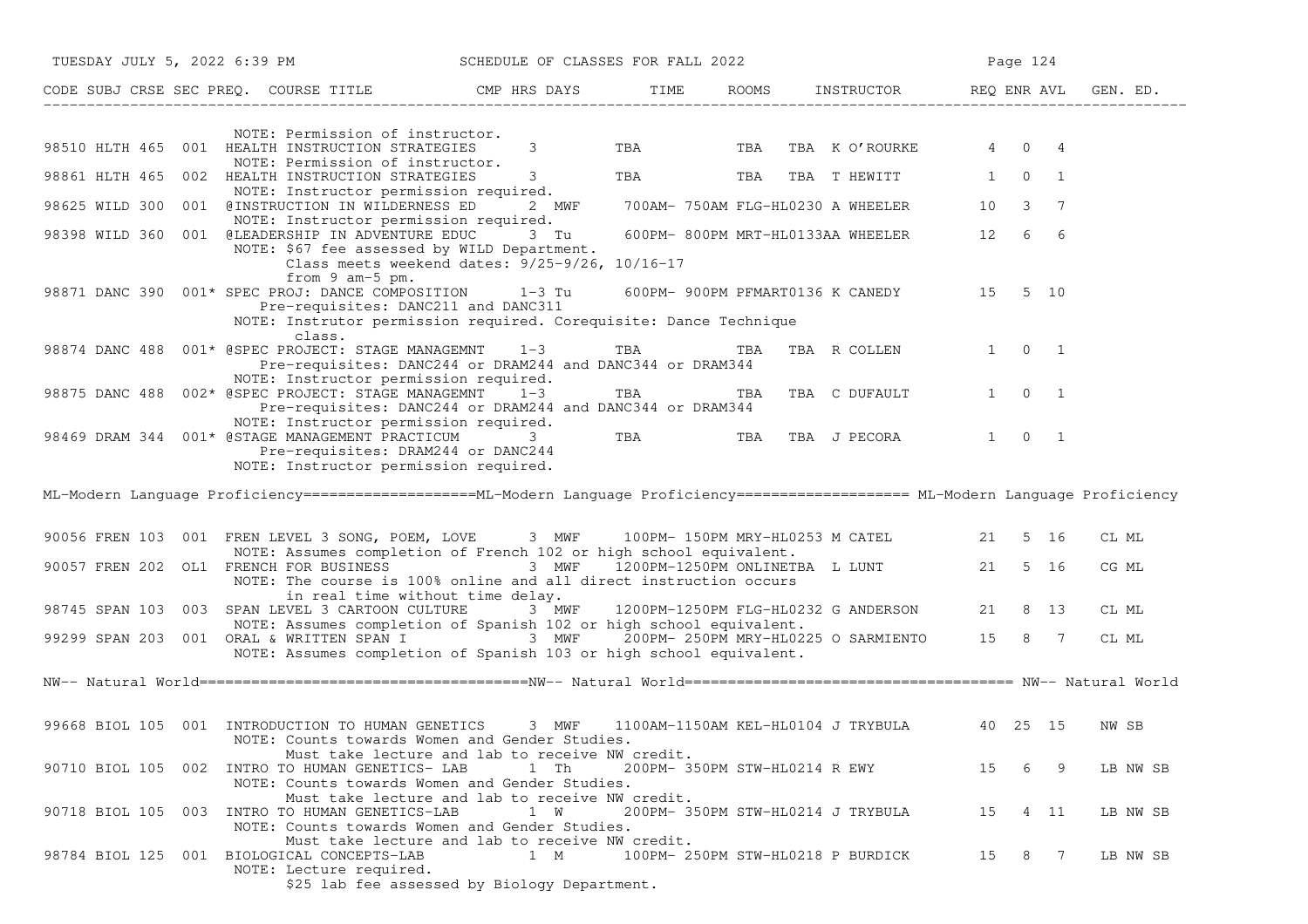| TUESDAY JULY 5, 2022 6:39 PM                                                                                                                                                                                                                                                                                                                                                                                                                                                                                           | SCHEDULE OF CLASSES FOR FALL 2022           |     |                                                                            |       | Page 125  |                |                            |
|------------------------------------------------------------------------------------------------------------------------------------------------------------------------------------------------------------------------------------------------------------------------------------------------------------------------------------------------------------------------------------------------------------------------------------------------------------------------------------------------------------------------|---------------------------------------------|-----|----------------------------------------------------------------------------|-------|-----------|----------------|----------------------------|
|                                                                                                                                                                                                                                                                                                                                                                                                                                                                                                                        |                                             |     | ROOMS INSTRUCTOR REQ ENR AVL                                               |       |           |                | GEN. ED.                   |
| Childhood/Early Childhood Education majors only.<br>98785 BIOL 125 002 BIOLOGICAL CONCEPTS-LAB<br>NOTE: Lecture required.<br>\$25 lab fee assessed by Biology Department.                                                                                                                                                                                                                                                                                                                                              | 1 W 100PM-250PM STW-HL0218 P BURDICK 15 9 6 |     |                                                                            |       |           |                | LB NW SB                   |
| Childhood/Early Childhood Education majors only.<br>98783 BIOL 125 003 BIOLOGICAL CONCEPTS-LEC<br>NOTE: Lab required.                                                                                                                                                                                                                                                                                                                                                                                                  | 3 MWF                                       |     | 1200PM-1250PM KEL-HL0106 P BURDICK                                         |       | 60 16 44  |                | NW SB                      |
| Childhood/Early Childhood Education majors only.<br>98494 CHEM 105 001* GENERAL CHEMISTRY 1-LEC<br>Pre-requisites: CHEM105R<br>NOTE: Lab and recitation required. You MUST register for                                                                                                                                                                                                                                                                                                                                |                                             |     | 3 MWF 900AM- 950AM STW-HL0211 F NAZEER 40 13 27                            |       |           |                | NW SP                      |
| recitation 99500.<br>98858 CHEM 105 003<br>GENERAL CHEMISTRY 1-LAB<br>NOTE: Lecture required. \$35 lab fee assessed by Chemistry                                                                                                                                                                                                                                                                                                                                                                                       | 1 Tu                                        |     | 100PM- 350PM STW-HL0315 D GINGRICH                                         |       | 24 10 14  |                | LB NW SP                   |
| Department.<br>GENERAL CHEMISTRY 1-LAB<br>98496 CHEM 105 005<br>NOTE: Lecture required. \$35 lab fee assessed by Chemistry                                                                                                                                                                                                                                                                                                                                                                                             | 1 W                                         |     | 200PM- 450PM STW-HL0315 F NAZEER                                           |       | 24 17 7   |                | LB NW SP                   |
| Department.<br>GENERAL CHEMISTRY 1-LAB 1 F<br>98102 CHEM 105 007<br>NOTE: Lecture required. \$35 lab fee assessed by Chemistry<br>Department.                                                                                                                                                                                                                                                                                                                                                                          |                                             |     | 200PM- 450PM STW-HL0315 F BOU-ABDALLAH 24 15 9                             |       |           |                | LB NW SP                   |
| 98101 CHEM 105 04Z GENERAL CHEMISTRY 1 - LEC<br>NOTE: Lab required.                                                                                                                                                                                                                                                                                                                                                                                                                                                    | 3 MWF                                       |     | 100PM- 150PM STW-HL0211 D GINGRICH                                         |       | 91 30 61  |                | NW SP                      |
| 98943 GISC 101 001 GEOGRAPHIC INFO SYSTEMS - LEC 3 MW<br>NOTE: GISC 101 002 lab required. \$42 course fee assessed by<br>Geology Department.                                                                                                                                                                                                                                                                                                                                                                           |                                             |     | 200PM- 315PM TIM-HL0121 J ROGERS                                           |       | 21  20  1 |                | NW SP                      |
| 98944 GISC 101 002 GEOGRAPHIC INFO SYSTEMS - LAB 1 M<br>NOTE: GISC 101 001 lecture required.<br>Geology Department.                                                                                                                                                                                                                                                                                                                                                                                                    |                                             |     | 330PM- 520PM TIM-HL0121 J ROGERS                                           | 21 20 |           | $\overline{1}$ | LB NW SP                   |
| 90550 GISC 101 HN1 GEOGRAPHIC INFORMATION SYSTEMS 1 M 330PM- 520PM TIM-HL0121 J ROGERS 3 1 2<br>90549 GISC 101 HNR<br>GEOGRAPHIC INFORMATION SYSTEMS<br>99883 GISC 101 OL1 GEOGRAPHIC INFO SYSTEMS- LEC<br>NOTE: Delivered online. Instruction and interaction occurs online<br>within the Learning Management System, Moodle. There are no<br>requirements for face-to-face meetings, onsite instruction,                                                                                                             |                                             |     | 3 MW 200PM-315PM TIM-HL0121 J ROGERS 3 1 2<br>3 0NLINE K HUMAGAIN 24 14 10 |       |           |                | LB NW SP<br>NW SP<br>NW SP |
| or scheduled times to be online. However, proctored exams<br>may be required, either on campus or at a location<br>convenient to the student.<br>99882 GISC 101 OL2 GEOGRAPHIC INFO SYSTEMS- LAB<br>NOTE: Delivered online. Instruction and interaction occurs online<br>within the Learning Management System, Moodle. There are no<br>requirements for face-to-face meetings, onsite instruction,<br>or scheduled times to be online. However, proctored exams<br>may be required, either on campus or at a location | $\mathbf{1}$                                | TBA | TBA TBA KHUMAGAIN 24 14 10                                                 |       |           |                | LB NW SP                   |
| convenient to the student.<br>98631 GEOL 101 001 ENVIRONMENTAL GEOLOGY-LEC<br>NOTE: Lab required. \$15 Field Experience fee assessed by                                                                                                                                                                                                                                                                                                                                                                                | 3 MWF                                       |     | 900AM- 950AM KEL-HL0104 A PEARSON                                          | 40 31 |           | - 9            | NW SP                      |
| Geology Department.<br>99505 GEOL 101 002 ENVIRONMENTAL GEOLOGY-LAB                                                                                                                                                                                                                                                                                                                                                                                                                                                    | 1 Tu                                        |     | 900AM-1050AM TIM-HL0120 A PEARSON                                          | 20 19 |           | $\overline{1}$ | LB NW SP                   |
| NOTE: \$10 lab fee assessed by the Geology Dept.<br>98793 GEOL 101 003 ENVIRONMENTAL GEOLOGY-LAB<br>NOTE: Lecture required. \$10 lab fee assessed by Geology Department                                                                                                                                                                                                                                                                                                                                                | 1 M                                         |     | 200PM- 350PM TIM-HL0123 A PEARSON                                          |       | 24 12 12  |                | LB NW SP                   |
| 98585 GEOL 103 003 PHYSICAL GEOLOGY-LAB                                                                                                                                                                                                                                                                                                                                                                                                                                                                                | $1$ F                                       |     | 200PM- 350PM TIM-HL0120 C SCHRADER                                         | 20    | 6 14      |                | LB NW SP                   |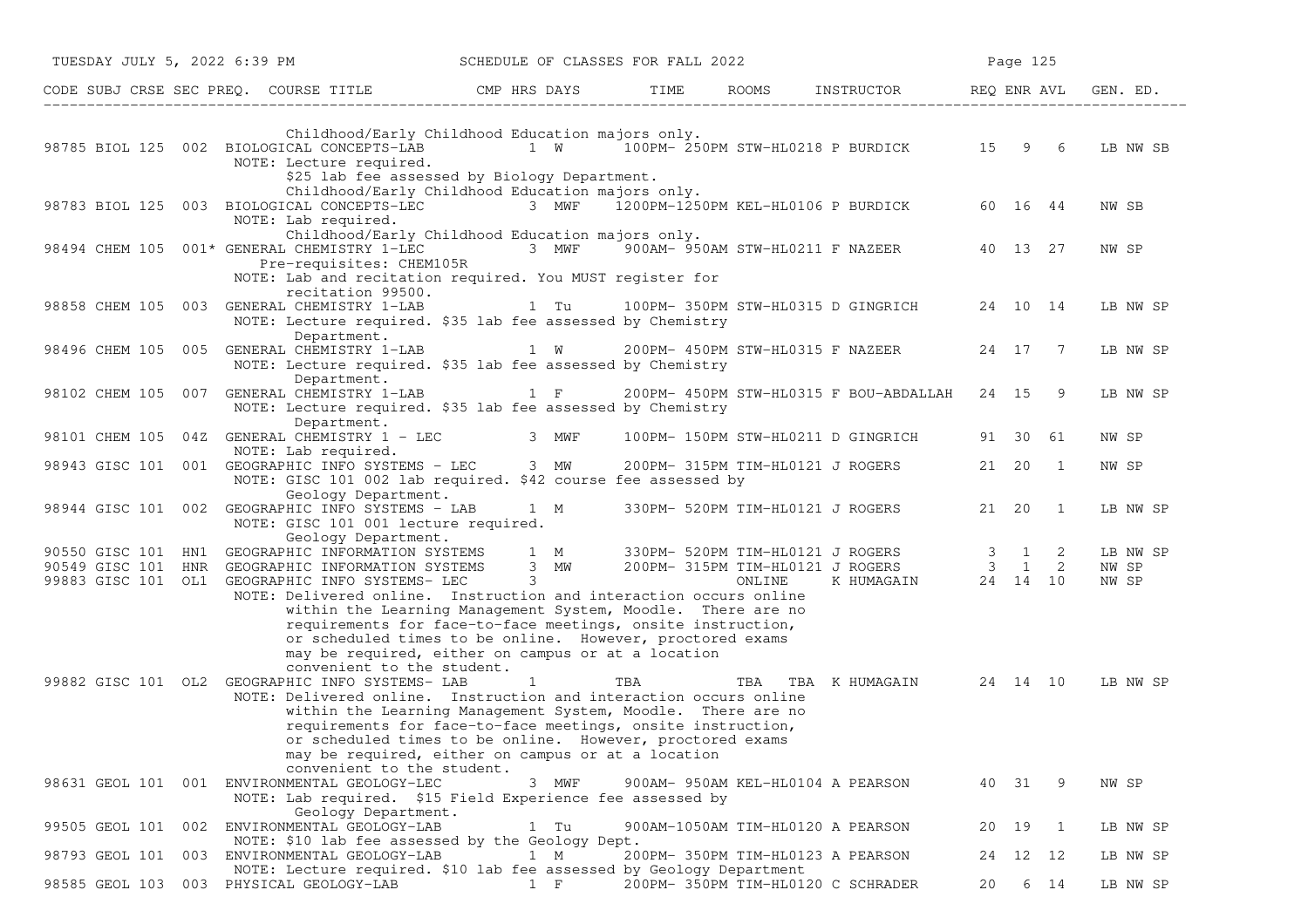| TUESDAY JULY 5, 2022 6:39 PM  |                                                                                                                                            | SCHEDULE OF CLASSES FOR FALL 2022                                                                                                                                                                                                                                                                                 |            |        |                                           | Page 126                                   |                                  |          |
|-------------------------------|--------------------------------------------------------------------------------------------------------------------------------------------|-------------------------------------------------------------------------------------------------------------------------------------------------------------------------------------------------------------------------------------------------------------------------------------------------------------------|------------|--------|-------------------------------------------|--------------------------------------------|----------------------------------|----------|
|                               | CODE SUBJ CRSE SEC PREQ. COURSE TITLE THE CMP HRS DAYS                                                                                     |                                                                                                                                                                                                                                                                                                                   |            |        | TIME ROOMS INSTRUCTOR REQ ENRAVL GEN. ED. |                                            |                                  |          |
|                               | NOTE: Lecture required. \$10 Lab fee assessed by Geology<br>Department.                                                                    |                                                                                                                                                                                                                                                                                                                   |            |        |                                           |                                            |                                  |          |
|                               | 98124 GEOL 103 Z01 PHYSICAL GEOLOGY-LEC<br>NOTE: Lab required.                                                                             | 3 MWF<br>Counts towards Environmental Studies major and minor.                                                                                                                                                                                                                                                    |            |        | 100PM- 150PM KEL-HL0101 C SCHRADER        | 40 16 24                                   |                                  | NW SP    |
|                               | 98860 GEOL 103 ZO1 PHYSICAL GEOLOGY-LAB<br>NOTE: Lecture required. \$10 lab fee assessed by Geology Department                             |                                                                                                                                                                                                                                                                                                                   |            |        | 1 Th 900AM-1050AM TIM-HL0120 C SCHRADER   | 20 10 10                                   |                                  | LB NW SP |
| 99106 GEOL 125                | 001 EARTH SYSTEMS-LEC 6 6 3 MWF 1200PM-1250PM KEL-HL0103 S BIER<br>NOTE: Childhood/Early Childhood Education majors only.<br>Lab required. | \$25 Lab Fee assessed by GEOL Department.                                                                                                                                                                                                                                                                         |            |        |                                           | 40 25 15                                   |                                  | NW SP    |
|                               | 99469 GEOL 125 002 EARTH SYSTEMS-LAB 1 M<br>NOTE: Lecture required. \$10 lab fee assessed by Geology Dept.                                 | Childhood/Early Childhood Education majors only.                                                                                                                                                                                                                                                                  |            |        | 100PM- 250PM TIM-HL0120 S BIER            | 20 14                                      | 6                                | LB NW SP |
|                               | 99107 GEOL 125 003 EARTH SYSTEMS-LAB<br>NOTE: Lecture required. \$10 lab fee assessed by Geology Dept.                                     | 1 Tu                                                                                                                                                                                                                                                                                                              |            |        | 200PM- 350PM TIM-HL0120 S BIER            | 20 11                                      | 9                                | LB NW SP |
|                               | 99835 PHYS 100 VIR PHYSICS IN EVERYDAY LIFE-LEC 3 MWF 300PM-350PM VIR TBA L LI<br>NOTE: Lab Required                                       | Childhood/Early Childhood Education majors only.                                                                                                                                                                                                                                                                  |            |        |                                           | 36 3 33                                    |                                  | NW SP    |
|                               | 90095 PHYS 100 VR1 PHYSICS IN EVERYDAY LIFE-LAB 1 Tu 900AM-1050AM VIR TBA L LI<br>NOTE: Lecture Required. Taught Virtually                 |                                                                                                                                                                                                                                                                                                                   |            |        |                                           | 18 2 16                                    |                                  | LB NW SP |
|                               | OER--Open Education Resources======================OER--Open Education Resources===================== OER--Open Education Resources        |                                                                                                                                                                                                                                                                                                                   |            |        |                                           |                                            |                                  |          |
|                               | 99247 MGMT 635 OL1 RESEARCH TECHNIQUES<br>NOTE: Advisor permission required.<br>convenient to the student.                                 | 3<br>Delivered online. Instruction and interaction occurs online<br>within the Learning Management System, Moodle. There are no<br>requirements for face-to-face meetings, onsite instruction,<br>or scheduled times to be online. However, proctored exams<br>may be required, either on campus or at a location |            | ONLINE | A BETRUS                                  | 20 12                                      | 8                                |          |
|                               |                                                                                                                                            |                                                                                                                                                                                                                                                                                                                   |            |        |                                           |                                            |                                  |          |
| 98595 OVS                     | 200 004 @OVERSEAS PROJECTS ABROAD<br>NOTE: Insturctor permission required.                                                                 | 7<br>$\circ$                                                                                                                                                                                                                                                                                                      | TBA        |        | TBA TBA J ROGERS                          | $1 \quad$                                  | $0\quad 1$                       |          |
| 99056 OVS<br>400<br>99286 OVS | 001 OVERSEAS INDEPENDENT STUDY<br>400 002 @OVERSEAS STUDY - PORTUGAL                                                                       | 3<br>$0\quad 12$                                                                                                                                                                                                                                                                                                  | TBA<br>TBA | TBA    | TBA J ROGERS<br>TBA TBA J ROGERS          | $2 \qquad 0$<br>$\mathcal{E}$<br>$\bigcap$ | 2<br>3                           |          |
|                               | NOTE: Instructor permission required.<br>98144 OVS 401 001 OVERSEAS STUDY-PUEBLA, MEXICO 15<br>NOTE: Instructor permission required.       |                                                                                                                                                                                                                                                                                                                   | TBA        |        | TBA TBA J ROGERS                          | 5 0 5                                      |                                  |          |
| 98145 OVS<br>404              | 100 OVERSEAS STUDY-BIRMINGHAM, UK<br>NOTE: Instructor permission required. Music students only.                                            | 15                                                                                                                                                                                                                                                                                                                | TBA        | TBA    | TBA J ROGERS                              |                                            | 5                                |          |
| 98146 OVS<br>405              | 001 OVERSEAS STUDY - YORK, UK<br>NOTE: Instructor permission required.                                                                     | 15                                                                                                                                                                                                                                                                                                                | TBA        | TBA    | TBA J ROGERS                              | 5.<br>0                                    | 5                                |          |
| 98352 OVS<br>407              | 001 OVERSEAS STUDY IN GERMANY<br>NOTE: Instructor permission required.                                                                     | 15                                                                                                                                                                                                                                                                                                                | TBA        | TBA    | TBA J ROGERS                              | 0<br>5.                                    | 5                                |          |
| 98166 OVS<br>408              | 001<br>OVERSEAS STUDY-LULEA, SWEDEN<br>NOTE: Instructor permission required.                                                               | 15                                                                                                                                                                                                                                                                                                                | TBA        | TBA    | TBA J ROGERS                              | 5.                                         | 5                                |          |
| 98492 OVS                     | 466 001* @JAMAICA INTERNSHIP ABROAD                                                                                                        |                                                                                                                                                                                                                                                                                                                   | TBA        | TBA    | TBA J ROGERS                              | 1                                          | $\overline{0}$<br>$\overline{1}$ |          |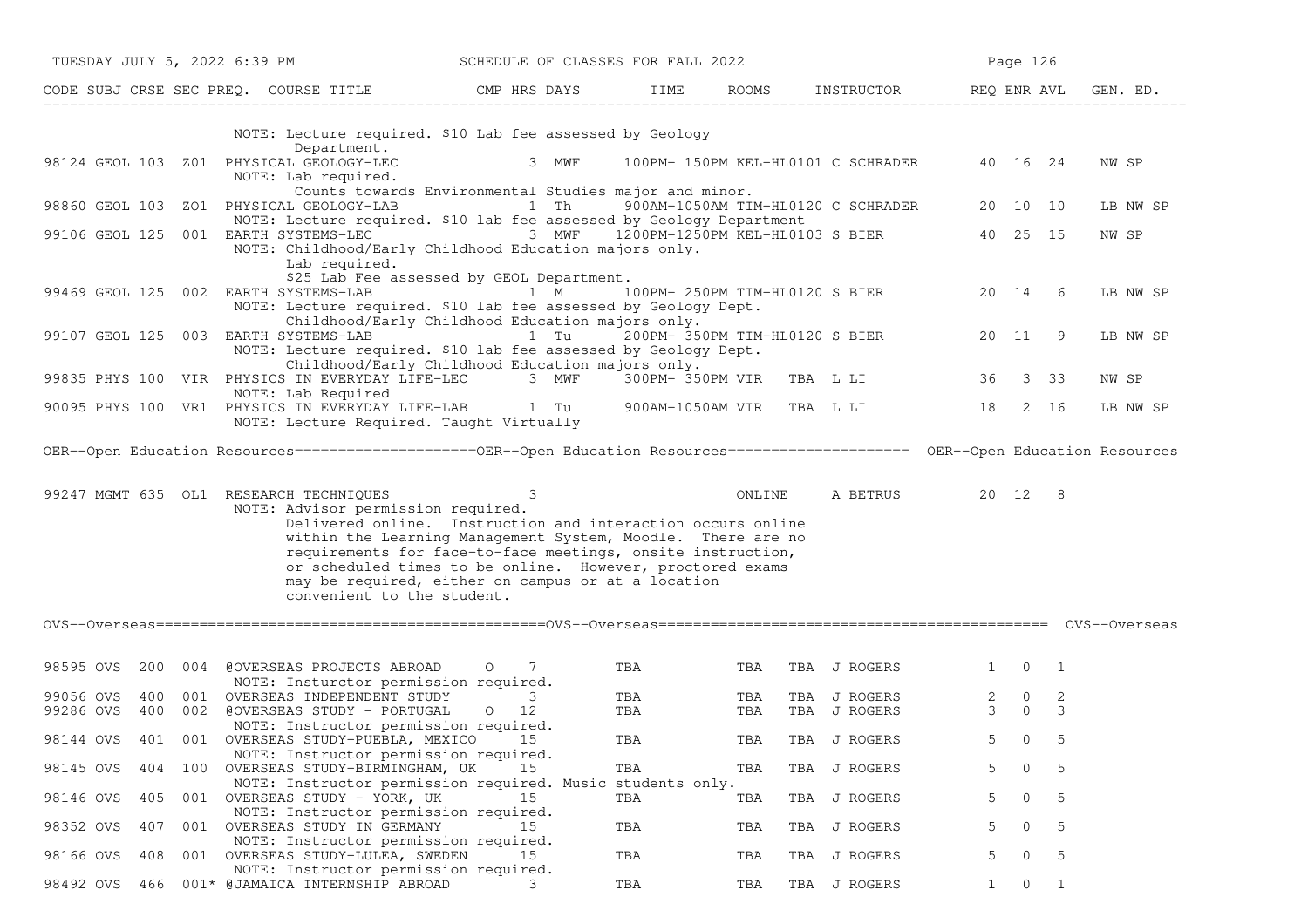|          | TUESDAY JULY 5, 2022 6:39 PM |  |              | SCHEDULE OF CLASSES FOR FALL 2022                                                                                                                                                                                                                              |              |        |                  |  |                       | Page 127                                   |         |          |                |    |
|----------|------------------------------|--|--------------|----------------------------------------------------------------------------------------------------------------------------------------------------------------------------------------------------------------------------------------------------------------|--------------|--------|------------------|--|-----------------------|--------------------------------------------|---------|----------|----------------|----|
|          |                              |  |              |                                                                                                                                                                                                                                                                |              |        |                  |  |                       |                                            |         |          |                |    |
|          |                              |  |              | Pre-requisites: OVS465<br>NOTE: Instructor permission required.<br>Winterim trip dates TBA. Service Learning.                                                                                                                                                  |              |        |                  |  |                       |                                            |         |          |                |    |
|          |                              |  |              |                                                                                                                                                                                                                                                                |              |        |                  |  |                       |                                            |         |          |                |    |
|          |                              |  |              | 98791 EXSC 305 001* @PERSONAL TRAINING FUNDAMTLS 4 TuTh<br>Pre-requisites: BIOL151 or BIOL152 or BIOL107 or BIOL210<br>NOTE: Cross-listed with PE 305.                                                                                                         |              |        |                  |  |                       | 200PM-340PM MAX-HLG104 S SANTICH 20 10 10  |         |          |                | PE |
| 98126 PE |                              |  |              | 102 001 BADMINTON<br>START/END DATES: 08/29-10/14                                                                                                                                                                                                              |              | 1 MW   |                  |  |                       | 200PM-315PM MAX-HLGYM B COHEN 32 17 15     |         |          |                | PЕ |
| 98392 PE |                              |  |              | 102C 004 BADMINTON<br>$START/END$ DATES: $08/29-10/14$                                                                                                                                                                                                         |              | 1 MW   |                  |  |                       | 1000AM-1115AM MAX-HLGYM C CARLINI 32 25    |         |          | $\overline{7}$ | РE |
| 98127 PE |                              |  | 114 001 GOLF | START/END DATES: 08/29-10/14                                                                                                                                                                                                                                   |              | 1 MW   |                  |  | 900AM-1015AM MAX-HLFH | R BERKMAN 24 10 14                         |         |          |                | PE |
| 98128 PE |                              |  |              | 116 001 HATHA YOGA<br>START/END DATES: 08/29-10/14                                                                                                                                                                                                             |              | 1 MW   |                  |  |                       | 200PM-320PM MAX-HLDANCEC MORIN 25 23 2     |         |          |                | PЕ |
| 98252 PE |                              |  |              | 116A 002 HATHA YOGA<br>START/END DATES: 10/17-12/09                                                                                                                                                                                                            |              | 1 MW   |                  |  |                       | 200PM-320PM MAX-HLDANCEC MORIN 25 7 18     |         |          |                | PЕ |
| 98400 PE |                              |  |              | 120A 002 ULTIMATE FRISBEE<br>START/END DATES: 08/29-10/14                                                                                                                                                                                                      |              | 1 TuTh |                  |  |                       | 930AM-1045AM MAX-HLGYM J STOKES 36 7 29    |         |          |                | PE |
| 98570 PE |                              |  |              | 121 001 ICE SKATING<br>$START/END$ DATES: $10/17-12/09$                                                                                                                                                                                                        |              | 1 MW   |                  |  |                       | 900AM-1015AM MAX-HLRINK C BERNARD 40 17 23 |         |          |                | PЕ |
| 98129 PE |                              |  |              | 123 001 JOGGING & CONDITIONING<br>START/END DATES: 10/17-12/09                                                                                                                                                                                                 |              | 1 MW   |                  |  |                       | 200PM- 315PM MAX-HLFH J BECHTEL            | 40 4 36 |          |                | PE |
| 98484 PE |                              |  |              | 123 002 JOGGING & CONDITIONING<br>START/END DATES: 10/17-12/09                                                                                                                                                                                                 |              | 1 TuTh |                  |  |                       | 1130AM-1245PM MAX-HLFH A PARKER 40 8 32    |         |          |                | PE |
| 98508 PE |                              |  |              | 123 003 JOGGING & CONDITIONING<br>START/END DATES: 10/17-12/09                                                                                                                                                                                                 |              | 1 MW   |                  |  |                       | 900AM-1015AM MAX-HLFH C CARLINI 40 1 39    |         |          |                | PЕ |
| 90622 PE |                              |  |              | 123 004 JOGGING & CONDITIONING<br>START/END DATES: 08/29-10/14                                                                                                                                                                                                 |              | 1 TuTh |                  |  |                       | 200PM-315PM TBA TBA A PARKER 0             |         |          | 0 CLOSED PE    |    |
| 90670 PE |                              |  |              | 124 001 CONDITION PE                                                                                                                                                                                                                                           | $\mathbf{1}$ |        | TBA              |  | TBA                   | TBA W BEAUCHAMP                            | 20      |          | $5\quad 15$    | PЕ |
| 90623 PE |                              |  |              | NOTE: No contact PE course. Time, date, and location are TBA<br>136A 001 WEIGHT TRAINING                                                                                                                                                                       |              | 1 TuTh | 930AM-1045AM TBA |  |                       | TBA C BERNARD 20 2 18                      |         |          |                | PE |
| 98253 PE |                              |  |              | START/END DATES: 10/17-12/09<br>136A 002 WEIGHT TRAINING                                                                                                                                                                                                       |              | 1 TuTh |                  |  | 930AM-1045AM MAX-HLFC | C CARLINI 30 9 21                          |         |          |                | PE |
| 98254 PE |                              |  |              | START/END DATES: 08/29-10/14<br>136B 003 WEIGHT TRAINING                                                                                                                                                                                                       |              | 1 TuTh |                  |  |                       | 930AM-1045AM MAX-HLFC G HANEY              | 30      |          | $3 \quad 27$   | PE |
| 98604 PE |                              |  |              | START/END DATES: 10/17-12/09<br>136C 003 WEIGHT TRAINING                                                                                                                                                                                                       |              | 1 TuTh |                  |  | 200PM- 315PM MAX-HLFC | J BECHTEL                                  |         |          | 30 20 10       | PE |
| 99881 PE |                              |  |              | START/END DATES: 08/29-10/14<br>148 001 COOPERATIVE ACTIVITIES                                                                                                                                                                                                 |              | 1 MW   | 100PM- 215PM TBA |  |                       | TBA B COHEN                                | 30      |          | 8 22           | PE |
|          |                              |  |              | START/END DATES: 08/29-10/14<br>99759 WILD 145 001 @HIKING 101<br>NOTE: Class meets 9/5, 9/12, 9/19 from 6-8 pm.<br>All day hiking trips on 9/24 and 10/01.                                                                                                    |              | 1 M    |                  |  |                       | 600PM- 800PM MRT-HL0133AW BEAUCHAMP        |         | 20 15    | 5              | PЕ |
|          |                              |  |              | \$27.60 fee assessed by WILD Dept.<br>START/END DATES: 08/29-10/21<br>98806 WILD 160 001 @INTRODUCTION TO ROCK CLIMBING<br>NOTE: Class meets MWF 6-8 pm and all day Sat 9/3 & Sunday 9/4<br>\$30 fee assessed by WILD Department.<br>Course Dates: 8/29-9/4/22 |              | 1 MWF  |                  |  |                       | 600PM- 800PM MAX-HLG104 M HOSMER           |         | 25 11 14 |                | PE |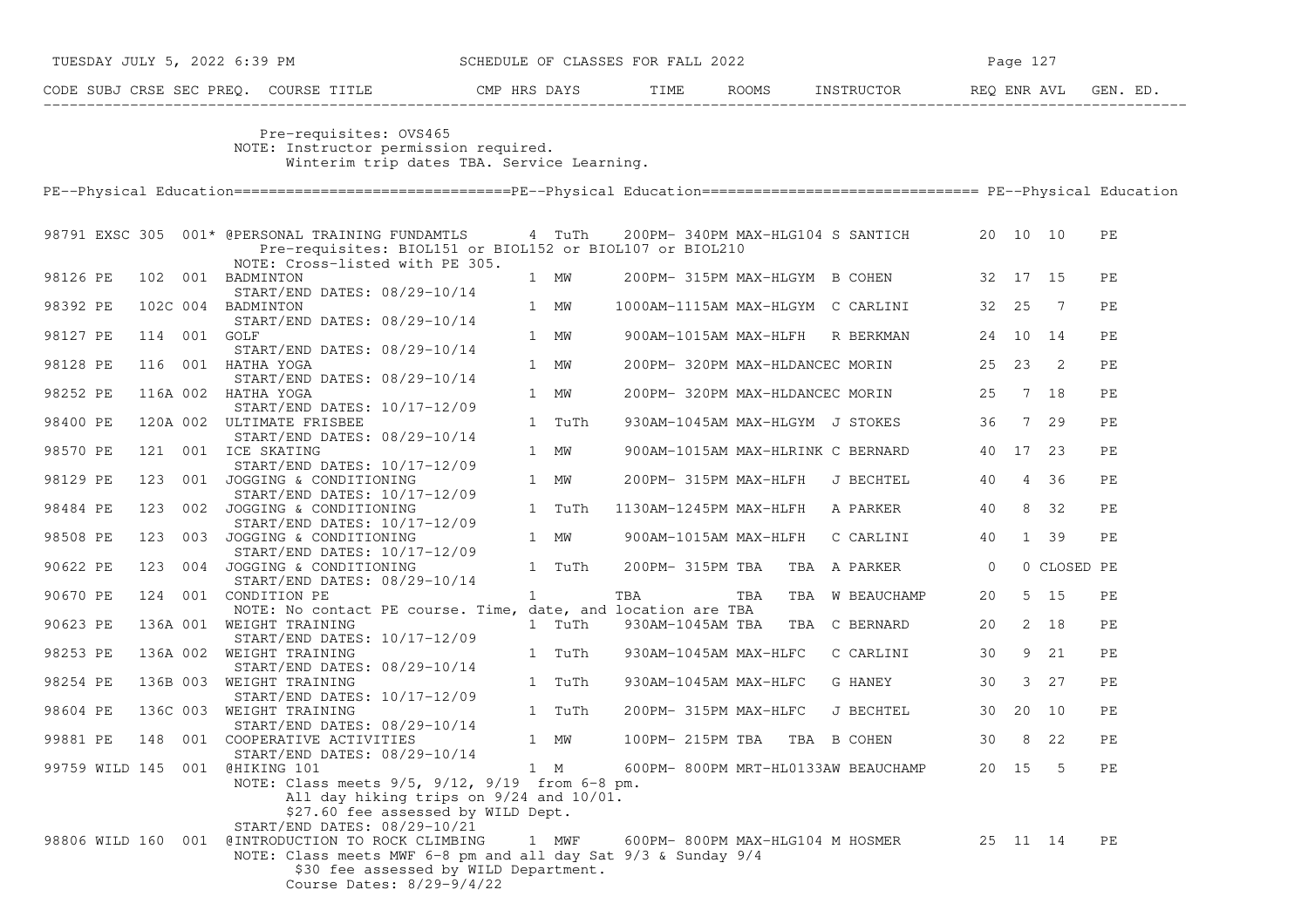| TUESDAY JULY 5, 2022 6:39 PM      |                                                                                                                                                                                                                                          |                                  |       | SCHEDULE OF CLASSES FOR FALL 2022 |  |                                               |       | Page 128 |                 |    |          |
|-----------------------------------|------------------------------------------------------------------------------------------------------------------------------------------------------------------------------------------------------------------------------------------|----------------------------------|-------|-----------------------------------|--|-----------------------------------------------|-------|----------|-----------------|----|----------|
|                                   | CODE SUBJ CRSE SEC PREQ. COURSE TITLE CMP HRS DAYS TIME ROOMS INSTRUCTOR REQ ENR AVL                                                                                                                                                     |                                  |       |                                   |  |                                               |       |          |                 |    | GEN. ED. |
| 98698 WILD 170 001 @ROCK CLIMBING | START/END DATES: 08/29-09/05                                                                                                                                                                                                             | 2 MWF                            |       |                                   |  | 600PM-800PM TBA TBA M HOSMER 15 14 1          |       |          |                 | PE |          |
|                                   | NOTE: Class meets MWF 6-8 pm and all day Sat and Sun both weekends<br>\$78 fee assessed by the WILD Department.<br>Course Dates: 9/5/22-9/18/22<br>START/END DATES: 08/29-10/21                                                          |                                  |       |                                   |  |                                               |       |          |                 |    |          |
| 98699 WILD 240 001 @BACKPACKING   | NOTE: Class 8am-4pm Sunday Oct 3. Backpacking trip 10/9-10/12.<br>Course Dates: 8/30-10/12<br>\$112 fee assessed by WILD Dept.<br>START/END DATES: 08/29-10/21                                                                           |                                  |       |                                   |  | 3 Th 600PM-800PM MRT-HL0133AA WHEELER 20 15 5 |       |          |                 | PE |          |
|                                   | 90037 DANC 110 001 BEGINNING BALLET<br>90038 DANC 112 001 BEGINNING JAZZ DANCE<br>90038 DANC 114 001 BEGINNING JAZZ DANCE<br>90039 DANC 114 001 BEGINNING KRIPALU-STYLE YOGA<br>90039 DANC 116 001 @PILATES PRACTICE<br>98256 DANC 221 0 |                                  |       |                                   |  |                                               |       |          |                 |    | AE PE TA |
|                                   |                                                                                                                                                                                                                                          |                                  |       |                                   |  |                                               |       |          |                 |    | AE PE TA |
|                                   |                                                                                                                                                                                                                                          |                                  |       |                                   |  |                                               |       |          |                 | PЕ |          |
|                                   |                                                                                                                                                                                                                                          |                                  |       |                                   |  |                                               |       |          |                 | PЕ |          |
|                                   |                                                                                                                                                                                                                                          |                                  |       |                                   |  |                                               |       |          |                 |    | AE PE TA |
|                                   | NOTE: Prerequisites or instructor permission required. First class<br>is for placement.                                                                                                                                                  |                                  |       |                                   |  |                                               |       |          |                 |    |          |
|                                   | 98446 DANC 234 VR1* INTERMEDIATE BALLET<br>Pre-requisites: DANC110 or DANC235                                                                                                                                                            |                                  | 2 WTh |                                   |  | 400PM- 630PM PFMART0126 C DUFAULT             | 24    | 4 20     |                 |    | AE PE    |
|                                   | 99521 DANC 321 001* MODERN DANCE II                                                                                                                                                                                                      | $\frac{4}{5}$ MWF<br>as: DANC222 |       |                                   |  | 100PM- 245PM PFMART0136 C DUFAULT             | 12    | 4 8      |                 |    | AE PE    |
|                                   | Pre-requisites: DANC222<br>NOTE: Prerequisite or instructor permission required.<br>First class is for placement.                                                                                                                        |                                  |       |                                   |  |                                               |       |          |                 |    |          |
|                                   | 98257 DANC 421 001* MODERN DANCE III<br>Pre-requisites: DANC322<br>NOTE: By permission of instructor.                                                                                                                                    |                                  | 4 MWF |                                   |  | 100PM- 245PM PFMART0126 K CANEDY 12 2 10      |       |          |                 |    | AE PE    |
|                                   | 98258 DANC 441 001* MODERN DANCE IV<br>Pre-requisites: DANC422<br>NOTE: By permission of instructor.                                                                                                                                     | 4 MWF                            |       |                                   |  | 100PM- 245PM PFMART0126 K CANEDY              |       | 12 4     | -8              |    | AE PE    |
|                                   |                                                                                                                                                                                                                                          |                                  |       |                                   |  | 930AM-1045AM PFMART0136 M ROBINSON            | 20 13 |          | 7               | PЕ |          |
|                                   | 98654 DRAM 110 001 ALEXANDER TECHNIQUE                       2 TuTh<br>98706 DRAM 110 002 ALEXANDER TECHNIQUE                     2 TuTh                                                                                                 |                                  |       |                                   |  | 1100AM-1215PM PFMART0136 M ROBINSON           |       | 20 12    | 8               | PE |          |
|                                   | PI--Philosophical Inquiry=========================PI--Philosophical Inquiry============================ PI--Philosophical Inquiry                                                                                                        |                                  |       |                                   |  |                                               |       |          |                 |    |          |
|                                   |                                                                                                                                                                                                                                          |                                  |       |                                   |  |                                               |       |          |                 |    |          |
|                                   |                                                                                                                                                                                                                                          |                                  |       |                                   |  |                                               |       |          |                 | PI |          |
|                                   |                                                                                                                                                                                                                                          |                                  |       |                                   |  |                                               |       |          |                 |    | FC PI TF |
|                                   |                                                                                                                                                                                                                                          |                                  |       |                                   |  |                                               |       |          |                 |    | FC PI TF |
|                                   |                                                                                                                                                                                                                                          |                                  |       |                                   |  |                                               |       |          |                 |    | FC PI TF |
|                                   |                                                                                                                                                                                                                                          |                                  |       |                                   |  |                                               |       |          |                 |    | FC PI TF |
|                                   |                                                                                                                                                                                                                                          |                                  |       |                                   |  |                                               |       |          |                 |    | PI TF    |
|                                   |                                                                                                                                                                                                                                          |                                  |       |                                   |  |                                               |       |          |                 |    | PI TF    |
|                                   | 90090 POLS 200 001 POLITICAL IDEAS                                                                                                                                                                                                       |                                  | 4 MW  |                                   |  | 400PM- 540PM FLG-HL0236 S RITNER              | 28    | 7 21     |                 | PI |          |
|                                   | REC--Recitation Section===========================REC--Recitation Section============================== REC--Recitation Section                                                                                                          |                                  |       |                                   |  |                                               |       |          |                 |    |          |
|                                   | 98954 BIOL 483 001* CURRENT TOPICS IN BIOLOGY-REC<br>Pre-requisites: BIOL125 or BIOL151 and BIOL152<br>NOTE: The evolution of Deviant Behaviors in Nature.                                                                               |                                  | 3 Tu  |                                   |  | 500PM- 750PM STW-HL0103 G PLAGUE              |       |          | 15 15 CLOSED SI |    |          |
|                                   | A minimum of junior standing required.                                                                                                                                                                                                   |                                  |       |                                   |  |                                               |       |          |                 |    |          |
|                                   | Must have successfully completed an FS course.                                                                                                                                                                                           |                                  |       |                                   |  |                                               |       |          |                 |    |          |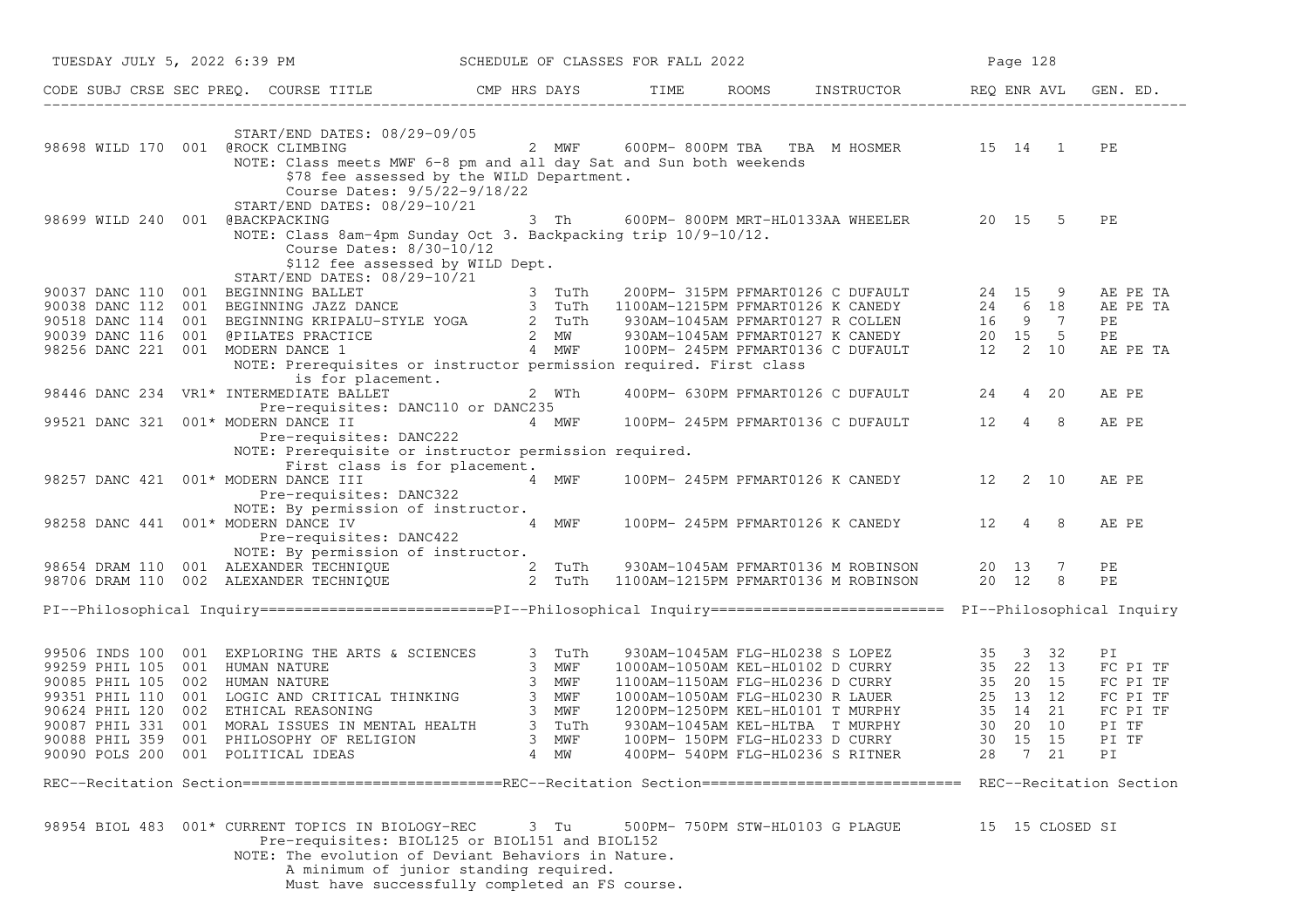|                | TUESDAY JULY 5, 2022 6:39 PM                                                                                                                                 | SCHEDULE OF CLASSES FOR FALL 2022                           |            |        |                                           | Page 129 |                       |  |
|----------------|--------------------------------------------------------------------------------------------------------------------------------------------------------------|-------------------------------------------------------------|------------|--------|-------------------------------------------|----------|-----------------------|--|
|                | CODE SUBJ CRSE SEC PREQ. COURSE TITLE THE ROOMS INSTRUCTOR REQ ENR AVL GEN. ED.                                                                              |                                                             |            |        |                                           |          |                       |  |
|                | (BA or BS) degree requirements.<br>98697 CHEM 311 004* QUANTITATIVE ANALYSIS-REC 1 M<br>Pre-requisites: CHEM105 and CHEM106<br>NOTE: Lecture required.       | Only one current topics will count towards your Biology     |            |        | 900AM- 950AM STW-HL0318 C ROSSITER 12 3 9 |          |                       |  |
|                | $S/U$ qrading only.<br>98187 CHEM 341 007* ORGANIC CHEMISTRY 1-REC 1 W<br>Pre-requisites: CHEM105 and CHEM106<br>NOTE: Optional with Lecture. S*/U* grading. |                                                             |            |        | 500PM- 550PM STW-HL0211 M WALKER          | 60 —     | 5 55                  |  |
|                |                                                                                                                                                              |                                                             |            |        |                                           |          |                       |  |
|                | 98188 BIOL 485 001 RESEARCH IN BIOLOGY 1-3 TBA TBA TBA TBA G JOHNSON<br>NOTE: Instructor permission required. VARIABLE CREDIT 1-3 HOURS.                     | Contact Registrar's Office to adjust credit hours.          |            |        |                                           |          | $6 \qquad 1 \qquad 5$ |  |
|                | 98189 BIOL 485 002 RESEARCH IN BIOLOGY 1-3<br>NOTE: Instructor permission required. VARIABLE CREDIT HOURS 1-3.                                               | Contact Registrar's Office to adjust credit hours.          | TBA        |        | TBA TBA J SCHREER                         |          | 6 1 5                 |  |
|                | 98190 BIOL 485 003 RESEARCH IN BIOLOGY 1-3<br>NOTE: Instructor permission required. Variable credit hours (1-3).                                             |                                                             | <b>TBA</b> |        | TBA TBA L RHOADS                          | 6        | $\overline{0}$<br>6   |  |
|                |                                                                                                                                                              |                                                             | <b>TBA</b> |        | TBA TBA B AMULIKE                         | 6 0      | 6                     |  |
|                | 90028 BIOL 485 004 RESEARCH IN BIOLOGY $1-3$<br>98191 BIOL 485 005 RESEARCH IN BIOLOGY $1-3$                                                                 |                                                             | TBA        |        | TBA TBA R EWY                             | 6 0      | 6                     |  |
|                | NOTE: Instructor permission required. VARIABLE CREDIT HOURS.                                                                                                 | Contact Registrar's Office to adjust credit hours.          |            |        |                                           |          |                       |  |
|                |                                                                                                                                                              |                                                             |            |        | TBA TBA W CONLEY                          | 6        | $\overline{0}$        |  |
|                | 98192 BIOL 485 006 RESEARCH IN BIOLOGY 1-3<br>NOTE: Instructor permission required. VARIABLE CREDIT HOURS.                                                   |                                                             | TBA        |        |                                           |          | 6                     |  |
|                |                                                                                                                                                              | Contact Registrar's Office to adjust credit hours.          |            |        |                                           |          |                       |  |
|                | 98203 BIOL 485 007 RESEARCH IN BIOLOGY 1-3                                                                                                                   |                                                             | TBA        |        | TBA TBA J TRYBULA                         | 10       | $0\quad 10$           |  |
|                | NOTE: Instructor permission required. VARIABLE CREDIT HOURS.                                                                                                 |                                                             |            |        |                                           |          |                       |  |
|                |                                                                                                                                                              | Contact Registrar's Office to adjust credit hours.          |            |        |                                           |          |                       |  |
|                | 98477 BIOL 485 008 RESEARCH IN BIOLOGY                                                                                                                       | $1-3$                                                       | TBA        | TBA    | TBA G PLAGUE                              | 6        | $0\qquad 6$           |  |
|                | NOTE: Instructor permission required. VARIABLE CREDI 1-3 HOURS.                                                                                              |                                                             |            |        |                                           |          |                       |  |
|                |                                                                                                                                                              | Contact Registrar's Office to adjust credit hours.          |            |        |                                           | 6        |                       |  |
|                | 98434 BIOL 485 009 RESEARCH IN BIOLOGY 1-3                                                                                                                   |                                                             | TBA        |        | TBA TBA R SNYDER                          |          | $\overline{0}$<br>- 6 |  |
|                | NOTE: Instructor permission required. VARIABLE CREDIT 1-3 HOURS.                                                                                             |                                                             |            |        |                                           |          |                       |  |
|                | 98683 BIOL 485 010 RESEARCH IN BIOLOGY 1-3                                                                                                                   | Contact Registrar's Office to adjust credit hours.          | TBA        |        | TBA TBA S SIRSAT                          | 6        | $\mathbf{0}$<br>6     |  |
|                | NOTE: Instructor permission required.                                                                                                                        |                                                             |            |        |                                           |          |                       |  |
|                |                                                                                                                                                              | Variable credit 1-3 hours. Contact Registrar's Office to    |            |        |                                           |          |                       |  |
|                | adjust credit hours.                                                                                                                                         |                                                             |            |        |                                           |          |                       |  |
|                | 98892 BIOL 485 011 RESEARCH IN BIOLOGY                                                                                                                       | $1 - 3$                                                     | TBA        |        | TBA TBA R BOWDISH                         | 6        | $\overline{0}$<br>-6  |  |
|                | 90762 BIOL 498 001 HUMAN GENETICS DISEASES                                                                                                                   | 3                                                           | TBA        | TBA    | TBA J TRYBULA                             |          | 0 1 CLOSED WI         |  |
|                | 99247 MGMT 635 OL1 RESEARCH TECHNIQUES                                                                                                                       | 3                                                           |            | ONLINE | A BETRUS                                  | 20 12    | 8                     |  |
|                | NOTE: Advisor permission required.                                                                                                                           |                                                             |            |        |                                           |          |                       |  |
|                |                                                                                                                                                              | Delivered online. Instruction and interaction occurs online |            |        |                                           |          |                       |  |
|                |                                                                                                                                                              | within the Learning Management System, Moodle. There are no |            |        |                                           |          |                       |  |
|                |                                                                                                                                                              | requirements for face-to-face meetings, onsite instruction, |            |        |                                           |          |                       |  |
|                |                                                                                                                                                              | or scheduled times to be online. However, proctored exams   |            |        |                                           |          |                       |  |
|                |                                                                                                                                                              | may be required, either on campus or at a location          |            |        |                                           |          |                       |  |
|                | convenient to the student.                                                                                                                                   |                                                             |            |        |                                           |          |                       |  |
| 99047 MGMT 669 | @PROJECT DEVELOPMENT<br>001                                                                                                                                  | 3                                                           | TBA        | TBA    | TBA S LEVIUS                              |          | 2<br>3.               |  |
| 99520 IT       | 614 OL1 TECHNOLOGY IN EDUCATION                                                                                                                              | 3                                                           |            | ONLINE | S CANNING                                 | 20       | 8 12                  |  |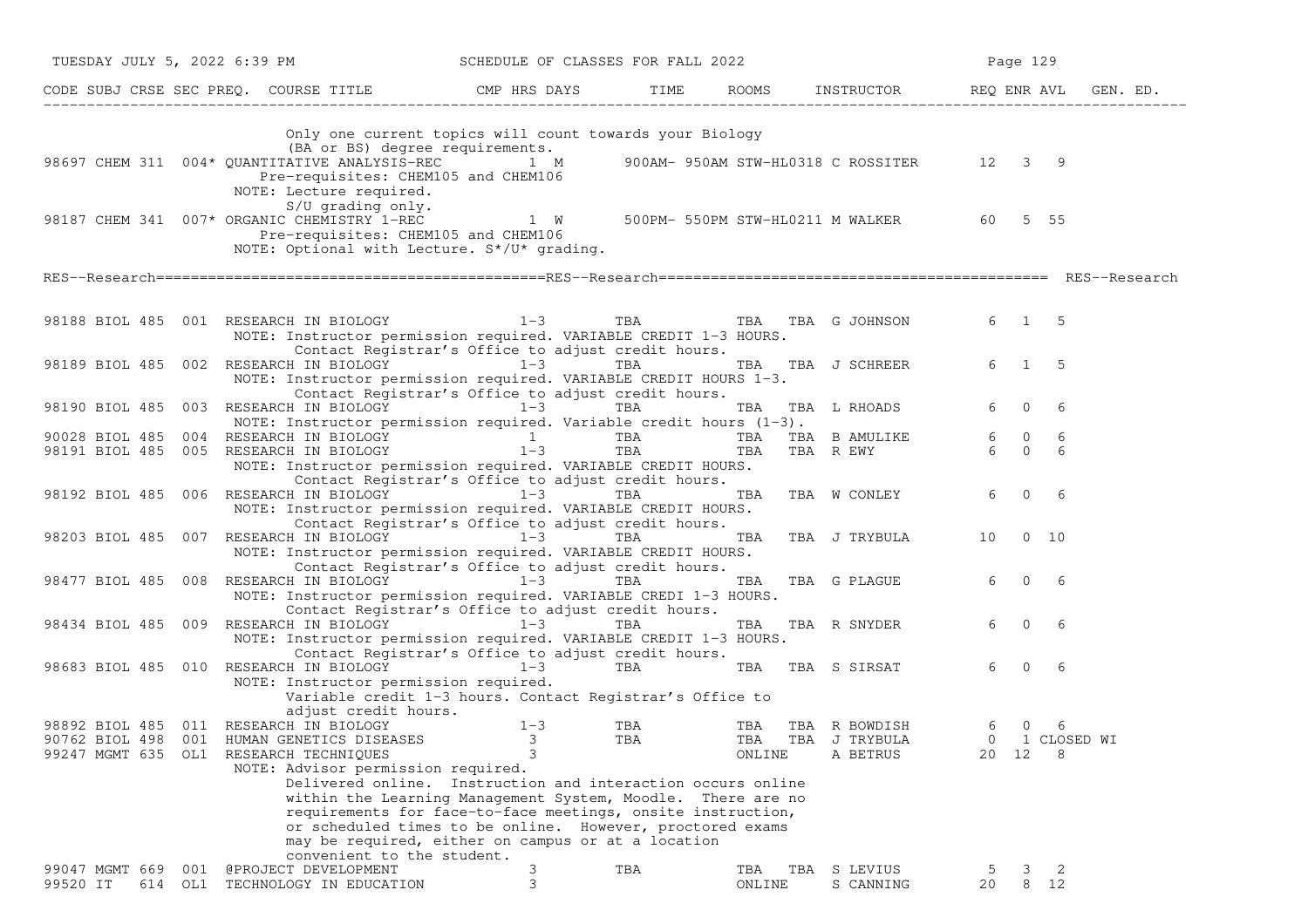|                | TUESDAY JULY 5, 2022 6:39 PM SCHEDULE OF CLASSES FOR FALL 2022                                                                                                                                                                                                                                                                                                                                                |           |                                         |         |                                   | Page 130                           |
|----------------|---------------------------------------------------------------------------------------------------------------------------------------------------------------------------------------------------------------------------------------------------------------------------------------------------------------------------------------------------------------------------------------------------------------|-----------|-----------------------------------------|---------|-----------------------------------|------------------------------------|
|                | CODE SUBJ CRSE SEC PREQ. COURSE TITLE THE ROOMS INSTRUCTOR REQ ENR AVL GEN. ED.                                                                                                                                                                                                                                                                                                                               |           |                                         |         |                                   |                                    |
|                |                                                                                                                                                                                                                                                                                                                                                                                                               |           |                                         |         |                                   |                                    |
|                | NOTE: Advisor Approval Required.<br>98835 CHEM 497 001 RESEARCH PROBLEMS $1-3$ TBA TBA TBA TBA D GINGRICH 0<br>NOTE: Instructor permission required. Variable credit hours (1-3).                                                                                                                                                                                                                             |           |                                         |         |                                   | 0 CLOSED                           |
|                | 98836 CHEM 497 002 RESEARCH PROBLEMS $1-3$ TBA TBA TBA TBA M HEPEL<br>NOTE: Instructor permission required. Variable credit hours $(1-3)$ .                                                                                                                                                                                                                                                                   |           |                                         |         |                                   | $\overline{0}$<br>0 CLOSED         |
|                | 98837 CHEM 497 003 RESEARCH PROBLEMS 1-3<br>NOTE: Instructor permission required. Variable credit hours $(1-3)$ .                                                                                                                                                                                                                                                                                             |           | TBA                                     |         | TBA TBA MWALKER                   | $\overline{0}$<br>0 CLOSED         |
|                | 98838 CHEM 497 005 RESEARCH PROBLEMS 1-3<br>NOTE: Instructor permission required. Variable credit hours $(1-3)$ .                                                                                                                                                                                                                                                                                             |           |                                         |         | TBA TBA TBA F BOU-ABDALLAH        | $\overline{0}$<br>0 CLOSED         |
|                | 98839 CHEM 497 006 RESEARCH PROBLEMS<br>NOTE: Instructor permission required. Variable credit hours $(1-3)$ .                                                                                                                                                                                                                                                                                                 | $1-3$     | TBA                                     |         | TBA TBA C ROSSITER                | 1 CLOSED<br>$\circ$                |
|                | 98843 CHEM 497 007 RESEARCH PROBLEMS 1-3<br>NOTE: Instructor permission required. Variable credit hours (1-3).                                                                                                                                                                                                                                                                                                |           | TBA <b>TRANGER</b>                      |         | TBA TBA F NAZEER                  | $\overline{0}$<br>0 CLOSED         |
|                | 98821 GEOL 480 001 GEO RESEARCH-MIN/PETROLOGY 1-4<br>NOTE: Variable credits hours 1-3. Instructor permission required.                                                                                                                                                                                                                                                                                        |           | TBA                                     |         | TBA TBA C SCHRADER                | $\Omega$<br>5 <sup>5</sup><br>$-5$ |
|                | 98822 GEOL 480 002 GEO RESEARCH-STRUCT/GEOPHYSICS<br>NOTE: Variable credit hours 1-3. Instructor permission required.                                                                                                                                                                                                                                                                                         | $1 - 4$   | TBA <b>TRANGER</b>                      | TBA TBA | <b>STAFF</b>                      | $\Omega$<br>5 <sup>5</sup><br>- 5  |
| 98823 GEOL 480 | 003 GEO RESEARCH-GEOCHEM/PALEO $1-4$ TBA TBA TBA P QUINTON<br>NOTE: Variable credit hours 1-3. Instructor permission required.                                                                                                                                                                                                                                                                                |           |                                         |         |                                   | $\overline{0}$<br>$5 -$<br>- 5     |
| 98824 GEOL 480 | 004 GEO RESEARCH-HYDRO/GEOMORPH 1-4<br>NOTE: Variable credit hours 1-3. Instructor permission required.                                                                                                                                                                                                                                                                                                       |           |                                         |         | TBA TBA TBA A PEARSON             | $\overline{0}$<br>- 5<br>5         |
|                | 98825 GEOL 480 005 GEO RESEARCH-SEDIMENTARY 1-4 TBA<br>NOTE: Variable credit hours 1-3. Instructor permission required.                                                                                                                                                                                                                                                                                       |           |                                         |         | TBA TBA M RYGEL                   | 5 <sup>5</sup><br>$\Omega$<br>5    |
|                | 90047 EDUC 308 B11* @PRE-ST FIELD EXP1 PREK-6 2 Tu 400PM- 540PM FLG-HL0236 S CARROLL<br>Pre-requisites: EDLS207 and EDUC303<br>NOTE: Must register for EDLS 306, EDLS 314, EDLS 320 and EDUC 411.                                                                                                                                                                                                             |           |                                         |         |                                   | $\Omega$<br>8 CLOSED               |
|                | Education candidates must complete the NYSED fingerprint<br>clearance process prior to the start of any field experience<br>For assistance with this process, please see the Center for                                                                                                                                                                                                                       |           |                                         |         |                                   |                                    |
|                | Teacher Certification.<br>98979 EDUC 408 B21* @PRE-ST FIELD EXP2 PREK-6<br>Pre-requisites: EDLS306 and EDLS314 and EDUC308 and EDLS320 and EDUC411<br>NOTE: Must also register for EDUC 303, 310, 407, and 409.                                                                                                                                                                                               | 2 Tu      | 400PM- 540PM TBA TBA S THOMAS           |         |                                   | $\circ$<br>8 CLOSED                |
|                | 99526 EDUC 408 B22* @PRE-ST FIELD EXP2 PREK-6 2 Tu 400PM- 540PM TBA TBA J REAGAN<br>Pre-requisites: EDLS306 and EDLS314 and EDUC308 and EDLS320 and EDUC411<br>NOTE: Must register for EDUC 310, EDUC 312, EDUC 407, & EDUC 409<br>Prior to the start of any field experience, Education<br>candidates must secure their own means of transportation and<br>complete the NYSED fingerprint clearance process. |           |                                         |         |                                   | $\Omega$<br>8 CLOSED               |
|                | For assistance with this process, please contact the Center<br>for School Partnerships and Teacher Certification.<br>90746 EDUC 408 JC1* @PRE-ST FIELD EXP2 PREK-6 W 2 Tu<br>Pre-requisites: EDLS306 and EDLS314 and EDLS320 and EDUC411<br>NOTE: Students will also be in the field Tuesdays and Thursdays<br>from 8:00AM to 3:00 PM.                                                                        |           |                                         |         | 400PM- 530PM TBA TBA L EMRICH     | $\Omega$<br>6 CLOSED               |
|                | Course meets on site at local school district building TBD.<br>99361 EDUC 408 JCC* @PRE-ST FIELD EXP2 PREK-6<br>Pre-requisites: EDLS306 and EDLS314 and EDLS320 and EDUC411 and EDUC308<br>NOTE: Students will also be in the field Tuesdays and Thursdays<br>from 8:00 AM to 3:00 PM.                                                                                                                        | 2 Tu<br>W |                                         |         | 400PM- 530PM TBA TBA A WEISBURGER | 20 10 10                           |
|                | Course meets on site at local school district building TBD.<br>Must register for EDUC 310, EDUC 312, EDUC 407, & EDUC 409<br>99543 EDUC 425 001 @STD TCHG INTRNSHIP 1:PREK-GR2                                                                                                                                                                                                                                |           | 6 MTuWThF 800AM- 430PM TBA TBA E DUNHAM |         |                                   | 0 CLOSED CT SI<br>$\overline{0}$   |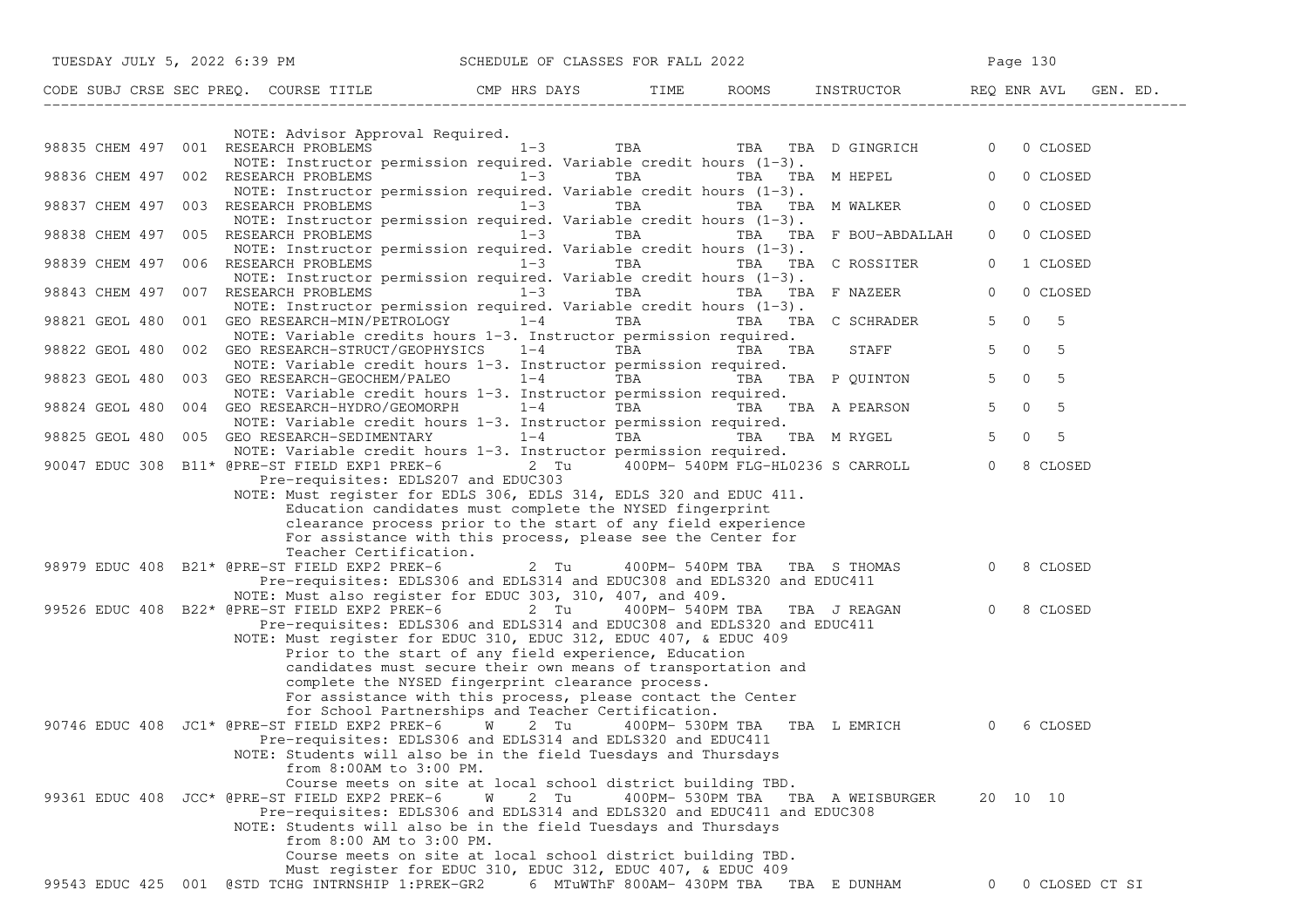| SCHEDULE OF CLASSES FOR FALL 2022<br>TUESDAY JULY 5, 2022 6:39 PM                        |  |                            |                                            | Page 131                                  |
|------------------------------------------------------------------------------------------|--|----------------------------|--------------------------------------------|-------------------------------------------|
|                                                                                          |  |                            |                                            | TIME ROOMS INSTRUCTOR REQ ENRAVL GEN. ED. |
| START/END DATES: 09/01-10/26                                                             |  |                            |                                            |                                           |
| 99530 EDUC 425 002 @STD TCHG INTRNSHIP 1:PREK-GR2<br>START/END DATES: 10/31-12/16        |  |                            | 6 MTuWThF 800AM- 430PM TBA  TBA  E  DUNHAM | $\overline{0}$<br>0 CLOSED CT SI          |
| 90492 EDUC 425 003 @STD TCHG INTRNSHIP 1:PREK-GR2<br>START/END DATES: 09/01-10/26        |  | 6 MTuWThF 800AM- 430PM TBA | TBA L EMRICH                               | $\Omega$<br>0 CLOSED CT SI                |
| 99534 EDUC 425 005 @STD TCHG INTRNSHIP 1:PREK-GR2<br>START/END DATES: 09/01-10/26        |  | 6 MTuWThF 800AM- 400PM TBA | TBA P FARMER                               | 0 CLOSED CT SI<br>$\overline{0}$          |
| 90497 EDUC 425 007 @STD TCHG INTRNSHIP 1:PREK-GR2                                        |  | 6 MTuWThF 800AM- 400PM TBA | TBA P FARMER                               | $\overline{0}$<br>0 CLOSED CT SI          |
| 90498 EDUC 425<br>008 @STD TCHG INTRNSHIP 1:PREK-GR2<br>$START/END$ DATES: $10/31-12/16$ |  | 6 MTuWThF 800AM- 400PM TBA | TBA P FARMER                               | 0 CLOSED CT SI<br>$\overline{0}$          |
| 99538 EDUC 425 009 @STD TCHG INTRNSHIP 1:PREK-GR2<br>START/END DATES: 09/01-10/26        |  | 6 MTuWThF 800AM- 430PM TBA | TBA M MCGRATH                              | 0 CLOSED CT SI<br>$\overline{0}$          |
| 90499 EDUC 425 010 @STD TCHG INTRNSHIP 1:PREK-GR2<br>START/END DATES: 09/01-10/26        |  | 6 MTuThF 800AM- 400PM TBA  | TBA K GRAHAM                               | $\Omega$<br>0 CLOSED CT SI                |
| 90496 EDUC 425 011 @STD TCHG INTRNSHIP 1:PREK-GR2<br>START/END DATES: 09/01-10/26        |  | 6 MTuWThF 800AM- 400PM TBA | TBA J REAGAN                               | 0 CLOSED CT SI<br>$\overline{0}$          |
| 99541 EDUC 425 012 @STD TCHG INTRNSHIP 1:PREK-GR2<br>START/END DATES: 10/31-12/16        |  | 6 MTuWThF 800AM- 430PM TBA | TBA L EMRICH                               | 0 CLOSED CT SI<br>$\overline{0}$          |
| 99542 EDUC 425 013 @STD TCHG INTRNSHIP 1:PREK-GR2                                        |  | 6 MTuWThF 800AM- 430PM TBA | TBA J REAGAN                               | $\overline{0}$<br>0 CLOSED CT SI          |
| START/END DATES: 10/31-12/16<br>90500 EDUC 425 014 @STD TCHG INTRNSHIP 1:PREK-GR2        |  | 6 MTuWThF 800AM- 430PM TBA | TBA K GRAHAM                               | $\overline{0}$<br>0 CLOSED CT SI          |
| START/END DATES: 10/31-12/16<br>99651 EDUC 425 015 @STD TCHG INTRNSHIP 1:PREK-GR2        |  | 6 MTuWThF 800AM- 430PM TBA | TBA S THOMAS                               | $\Omega$<br>1 CLOSED CT SI                |
| START/END DATES: 09/01-10/26<br>90501 EDUC 425 016 @STD TCHG INTRNSHIP 1:PREK-GR2        |  | 6 MTuWThF 800AM- 400PM TBA | TBA M MCGRATH                              | 0 CLOSED CT SI<br>$\overline{0}$          |
| START/END DATES: 10/31-12/16<br>99961 EDUC 425 017 @STD TCHG INTRNSHIP 1:PREK-GR2        |  | 6 MTuWThF 800AM- 430PM TBA | TBA J SCHAEFER                             | 0 CLOSED CT SI<br>$\overline{0}$          |
| START/END DATES: 09/01-10/26<br>99981 EDUC 425 018 @STD TCHG INTRNSHIP 1:PREK-GR2        |  | 6 MTuWThF 800AM- 430PM TBA | TBA A WEISBURGER                           | 0 CLOSED CT SI<br>$\overline{0}$          |
| START/END DATES: 10/31-12/16<br>90502 EDUC 425 019 @STD TCHG INTRNSHIP 1:PREK-GR2        |  | 6 MTuWThF 800AM- 400PM TBA | TBA J SCHAEFER                             | 0 CLOSED CT SI<br>$\Omega$                |
| START/END DATES: 10/31-12/16<br>90503 EDUC 425 020 @STD TCHG INTRNSHIP 1:PREK-GR2        |  | 6 MTuWThF 800AM- 400PM TBA | TBA S THOMAS                               | 0 CLOSED CT SI<br>$\Omega$                |
| START/END DATES: 10/31-12/16                                                             |  |                            |                                            |                                           |
| 90504 EDUC 425 021 @STD TCHG INTRNSHIP 1:PREK-GR2<br>START/END DATES: 09/01-10/26        |  | 6 MTuWThF 800AM- 400PM TBA | TBA A WEISBURGER                           | 0 CLOSED CT SI<br>$\Omega$                |
| 99533 EDUC 425 022 @STD TCHG INTRNSHIP 1:PREK-GR2<br>START/END DATES: 10/31-12/16        |  | 6 MTuWThF 800AM- 430PM TBA | TBA D STRAIGHT                             | 1 CLOSED SI<br>$\overline{0}$             |
| 99962 EDUC 426 001 @STD TCHG INTRNSHIP II: GR 3-6<br>START/END DATES: 09/01-10/26        |  | 6 MTuWThF 800AM- 430PM TBA | TBA E DUNHAM                               | $\overline{0}$<br>0 CLOSED CT SI          |
| 90505 EDUC 426 002 @STD TCHG INTRNSHIP II: GR 3-6<br>START/END DATES: 10/31-12/16        |  | 6 MTuWThF 802AM- 400PM TBA | TBA E DUNHAM                               | $\overline{0}$<br>0 CLOSED CT SI          |
| 99550 EDUC 426 003 @STD TCHG INTRNSHIP II: GR 3-6                                        |  | 6 MTuWThF 800AM- 430PM TBA | TBA L EMRICH                               | $\Omega$<br>0 CLOSED CT SI                |
| START/END DATES: 09/01-10/26<br>90506 EDUC 426 004<br>@STD TCHG INTRNSHIP II: GR 3-6     |  | 6 MTuWThF 800AM- 400PM TBA | TBA L EMRICH                               | 0 CLOSED CT SI<br>0                       |
| START/END DATES: 10/31-12/16<br>99548 EDUC 426 005 @STD TCHG INTRNSHIP II: GR 3-6        |  | 6 MTuWThF 800AM- 430PM TBA | TBA P FARMER                               | 0 CLOSED CT SI<br>0                       |
| START/END DATES: 09/01-10/26<br>90519 EDUC 426<br>006 @STD TCHG INTRNSHIP II: GR 3-6     |  | 6 MTuWThF 800AM- 400PM TBA | TBA P FARMER                               | 0 CLOSED CT SI<br>0                       |
| START/END DATES: 10/31-12/16<br>99554 EDUC 426 007 @STD TCHG INTRNSHIP II: GR 3-6        |  | 6 MTuWThF 800AM- 430PM TBA | TBA K GRAHAM                               | 0 CLOSED CT SI<br>0                       |
| START/END DATES: 09/01-10/26<br>99555 EDUC 426<br>@STD TCHG INTRNSHIP II: GR 3-6<br>008  |  | 6 MTuWThF 800AM- 430PM TBA | TBA K GRAHAM                               | 0 CLOSED CT SI<br>0                       |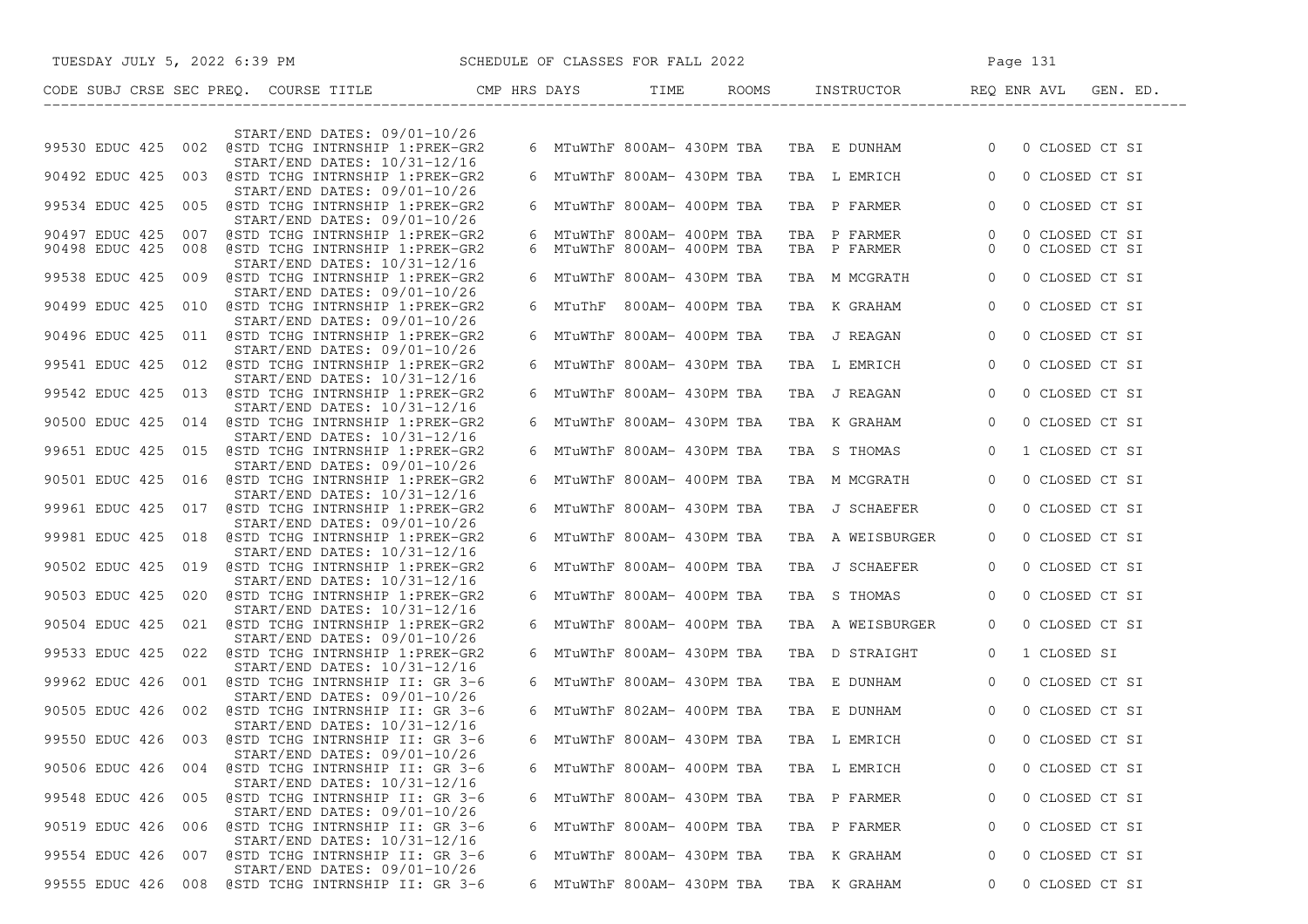| TUESDAY JULY 5, 2022 6:39 PM SCHEDULE OF CLASSES FOR FALL 2022                                                              |                                                          | Page 132                                                  |                                  |                               |  |
|-----------------------------------------------------------------------------------------------------------------------------|----------------------------------------------------------|-----------------------------------------------------------|----------------------------------|-------------------------------|--|
| CODE SUBJ CRSE SEC PREQ. COURSE TITLE CMP HRS DAYS TIME ROOMS INSTRUCTOR REQ ENR AVL GEN. ED.<br>-------------------------- |                                                          |                                                           |                                  |                               |  |
|                                                                                                                             |                                                          |                                                           |                                  |                               |  |
| START/END DATES: 10/31-12/16<br>90520 EDUC 426 009 @STD TCHG INTRNSHIP II: GR 3-6<br>START/END DATES: 09/01-10/26           |                                                          | 6 MTuWThF 800AM- 400PM TBA TBA M MCGRATH 0 0 CLOSED CT SI |                                  |                               |  |
| 90521 EDUC 426 010 @STD TCHG INTRNSHIP II: GR 3-6<br>START/END DATES: 10/31-12/16                                           |                                                          | 6 MTuWThF 800AM- 400PM TBA TBA M MCGRATH 0                |                                  | 0 CLOSED CT SI                |  |
| 99556 EDUC 426 011 @STD TCHG INTRNSHIP II: GR 3-6<br>START/END DATES: 09/01-10/26                                           | 6 MTuWThF 800AM- 430PM TBA                               | TBA J REAGAN                                              | $\overline{0}$                   | 0 CLOSED CT SI                |  |
| 90522 EDUC 426 012 @STD TCHG INTRNSHIP II: GR 3-6<br>START/END DATES: 10/31-12/16                                           | 6 MTuWThF 800AM- 400PM TBA                               | TBA A WEISBURGER                                          | $\overline{0}$                   | 0 CLOSED CT SI                |  |
| 90523 EDUC 426 013 @STD TCHG INTRNSHIP II: GR 3-6<br>START/END DATES: 09/01-10/26                                           | 6 TuWThF 800AM- 400PM TBA                                | TBA J SCHAEFER                                            | $\overline{0}$                   | 0 CLOSED CT SI                |  |
| 90524 EDUC 426 014 @STD TCHG INTRNSHIP II: GR 3-6<br>START/END DATES: 10/31-12/16                                           | 6 MTuWThF 800AM- 430PM TBA                               | TBA J SCHAEFER                                            | $\overline{0}$                   | 0 CLOSED CT SI                |  |
| 99652 EDUC 426 016 @STD TCHG INTRNSHIP II: GR 3-6<br>START/END DATES: 10/31-12/16                                           | 6 MTuWThF 800AM- 430PM TBA                               | TBA S THOMAS                                              | $\overline{0}$                   | 1 CLOSED CT SI                |  |
| 99545 EDUC 426 017 @STD TCHG INTRNSHIP II: GR 3-6<br>START/END DATES: 09/01-10/26                                           | 6 MTuThF 800AM-430PM TBA                                 | TBA A WEISBURGER                                          | $\overline{0}$                   | 0 CLOSED CT SI                |  |
| 99980 EDUC 426 018 @STD TCHG INTRNSHIP II: GR 3-6<br>START/END DATES: 09/01-10/26                                           | 6 MTuWThF 800AM- 430PM TBA                               | TBA S THOMAS                                              | $\overline{0}$                   | 0 CLOSED CT SI                |  |
| 90525 EDUC 426 019 @STD TCHG INTRNSHIP II: GR 3-6<br>99557 EDUC 426 020 @STD TCHG INTRNSHIP II: GR 3-6                      | 6 MTuWThF 800AM- 430PM TBA<br>6 MTuWThF 800AM- 430PM TBA | TBA A WEISBURGER<br>TBA D STRAIGHT                        | $\overline{0}$<br>$\overline{0}$ | 0 CLOSED CT SI<br>1 CLOSED SI |  |
| START/END DATES: 09/01-10/26<br>99549 EDUC 426 N06 @STD TCHG INTRNSHIP II: GR 3-6<br>START/END DATES: 10/31-12/16           | 6 MTuWThF 800AM- 430PM TBA                               | TBA J REAGAN 0                                            |                                  | 0 CLOSED CT SI                |  |
| 99954 SECD 455 001 @STD TCHNG IN MID/JR HIGH SCH<br>START/END DATES: 09/01-10/26                                            | 6 MTuWThF 800AM- 430PM TBA                               | TBA P FARMER                                              | $\overline{0}$                   | 0 CLOSED SI                   |  |
| 99641 SECD 455 002 @STD TCHNG IN MID/JR HIGH SCH<br>START/END DATES: 10/31-12/16                                            | 6 MTuWThF 800AM- 430PM TBA                               | TBA P FARMER                                              | $\overline{0}$                   | 0 CLOSED SI                   |  |
| 99967 SECD 455 006 @STD TCHNG IN MID/JR HIGH SCH<br>START/END DATES: 10/31-12/16                                            | 6 MTuWThF 800AM- 430PM TBA                               | TBA J SCHAEFER                                            | $\overline{0}$                   | 0 CLOSED SI                   |  |
| 90628 SECD 455 007 @STD TCHNG IN MID/JR HIGH SCH<br>START/END DATES: 09/01-10/26                                            | 6 MTuWThF 800AM- 430PM TBA                               | TBA J SCHAEFER                                            | $\circ$                          | 0 CLOSED SI                   |  |
| 90629 SECD 455 008 @STD TCHNG IN MID/JR HIGH SCH<br>START/END DATES: 09/01-10/26                                            | 6 MTuWThF 800AM- 430PM TBA                               | TBA J MERRIMAN                                            | $\overline{0}$                   | 2 CLOSED SI                   |  |
| 90630 SECD 455 009 @STD TCHNG IN MID/JR HIGH SCH<br>$START/END$ DATES: $10/31-12/16$                                        | 6 MTuWThF 800AM- 430PM TBA                               | TBA J MERRIMAN                                            | $\overline{0}$                   | 1 CLOSED SI                   |  |
| 90631 SECD 455 010 @STD TCHNG IN MID/JR HIGH SCH<br>START/END DATES: 09/01-10/26                                            | 6 MTuWThF 800AM- 430PM TBA                               | TBA J STILES                                              | $\overline{0}$                   | 0 CLOSED SI                   |  |
| 90632 SECD 455 011 @STD TCHNG IN MID/JR HIGH SCH<br>START/END DATES: 10/31-12/16                                            | 6 MTuWThF 800AM- 430PM TBA                               | TBA J STILES 0                                            |                                  | 0 CLOSED SI                   |  |
| 90633 SECD 455 012 @STD TCHNG IN MID/JR HIGH SCH<br>START/END DATES: 09/01-10/26                                            | 6 MTuWThF 800AM- 430PM TBA                               | TBA D STRAIGHT 0                                          |                                  | 0 CLOSED SI                   |  |
| 90634 SECD 455 013 @STD TCHNG IN MID/JR HIGH SCH<br>START/END DATES: 10/31-12/16                                            |                                                          | 6 MTuWThF 800AM- 430PM TBA TBA D STRAIGHT 0 1 CLOSED SI   |                                  |                               |  |
| 99643 SECD 456 001 @STD TCHNG IN SR HIGH SCHOOL<br>START/END DATES: 09/01-10/26                                             | 6 MTuWThF 800AM- 430PM TBA                               | TBA P FARMER                                              |                                  | 0 CLOSED SI                   |  |
| 99957 SECD 456<br>@STD TCHNG IN SR HIGH SCHOOL<br>003<br>START/END DATES: 09/01-10/26                                       | 6 MTuWThF 800AM- 430PM TBA                               | TBA J MERRIMAN                                            | 0                                | 1 CLOSED SI                   |  |
| @STD TCHNG IN SR HIGH SCHOOL<br>90636 SECD 456<br>004<br>START/END DATES: 10/31-12/16                                       | 6 MTuWThF 800AM- 430PM TBA                               | TBA J MERRIMAN                                            | $\cup$                           | 2 CLOSED SI                   |  |
| 99959 SECD 456 005<br>@STD TCHNG IN SR HIGH SCHOOL<br>START/END DATES: 09/01-10/26                                          | 6 MTuWThF 800AM- 430PM TBA                               | TBA J SCHAEFER                                            | 0                                | 0 CLOSED SI                   |  |
| 90637 SECD 456<br>@STD TCHNG IN SR HIGH SCHOOL<br>006                                                                       | 6 MTuWThF 800AM- 430PM TBA                               | TBA J SCHAEFER                                            | 0                                | 0 CLOSED SI                   |  |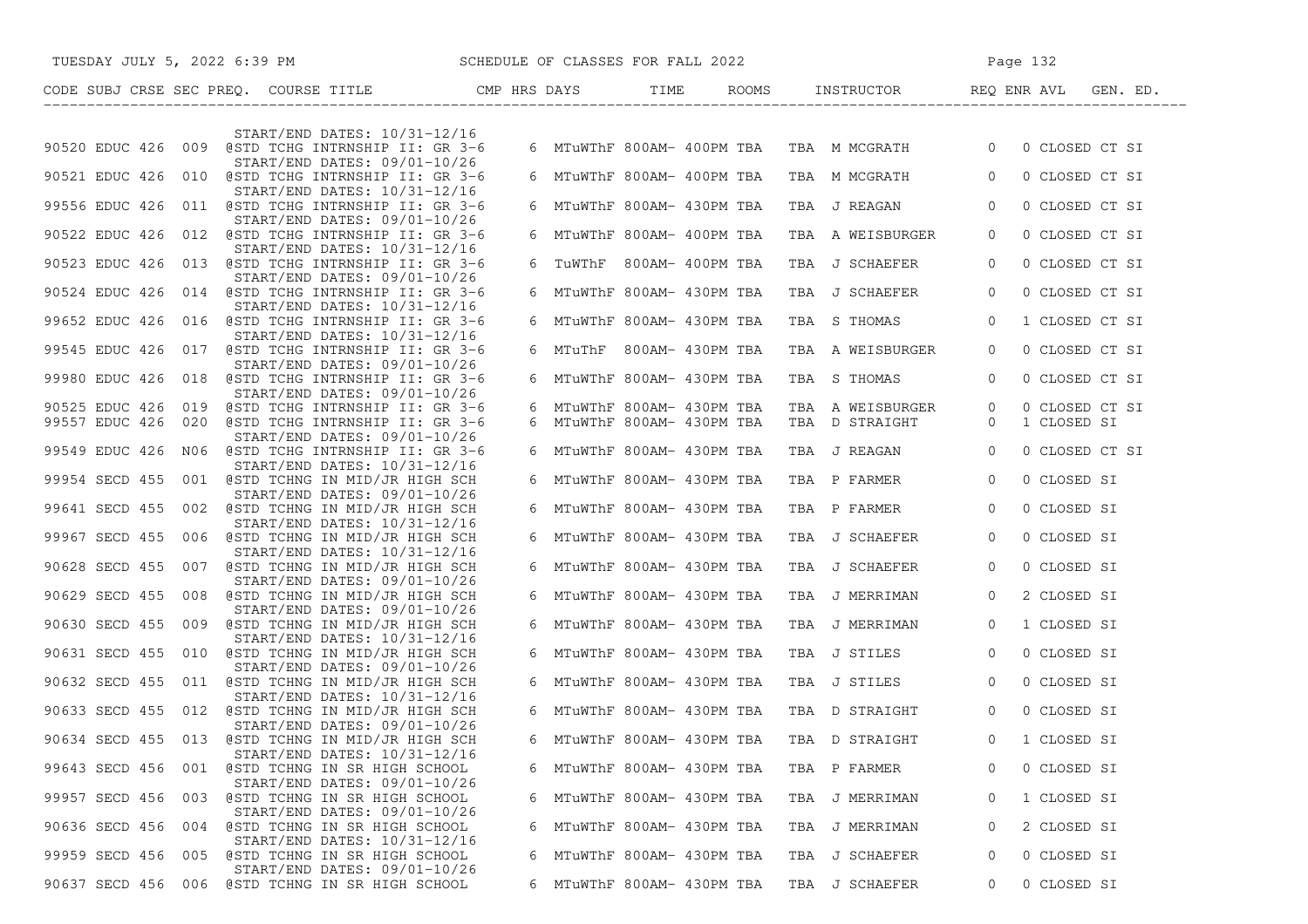|                    | TUESDAY JULY 5, 2022 6:39 PM SCHEDULE OF CLASSES FOR FALL 2022                                                  |          |                            |                                 |                                                       | Page 133       |                 |  |
|--------------------|-----------------------------------------------------------------------------------------------------------------|----------|----------------------------|---------------------------------|-------------------------------------------------------|----------------|-----------------|--|
|                    |                                                                                                                 |          |                            |                                 |                                                       |                |                 |  |
|                    |                                                                                                                 |          |                            |                                 |                                                       |                |                 |  |
|                    | START/END DATES: 10/31-12/16<br>99972 SECD 456 007 @STD TCHNG IN SR HIGH SCHOOL<br>START/END DATES: 09/01-10/26 |          |                            |                                 | 6 MTuWThF 800AM- 430PM TBA TBA J STILES 0 0 CLOSED SI |                |                 |  |
|                    | 99973 SECD 456 008 @STD TCHNG IN SR HIGH SCHOOL<br>START/END DATES: 10/31-12/16                                 |          | 6 MTuWThF 800AM- 430PM TBA |                                 | TBA J STILES 0                                        |                | 0 CLOSED SI     |  |
|                    | 90638 SECD 456 009 @STD TCHNG IN SR HIGH SCHOOL<br>START/END DATES: 09/01-10/26                                 |          | 6 MTuWThF 800AM- 430PM TBA |                                 | TBA D STRAIGHT                                        | $\overline{0}$ | 1 CLOSED SI     |  |
|                    | 90639 SECD 456 010 @STD TCHNG IN SR HIGH SCHOOL<br>START/END DATES: 10/31-12/16                                 |          | 6 MTuWThF 800AM- 430PM TBA |                                 | TBA D STRAIGHT                                        | $\overline{0}$ | 0 CLOSED SI     |  |
|                    | 90640 SECD 456 011 @STD TCHNG IN SR HIGH SCHOOL A<br>START/END DATES: 10/31-12/16                               |          | 6 MTuWThF 800AM- 430PM TBA |                                 | TBA P FARMER 0                                        |                | 0 CLOSED SI     |  |
|                    | 99572 GRED 613 001 TEACHING INTERNSHIP GRADES 1-3<br>START/END DATES: 10/31-12/16                               |          | 6 MTuWThF 800AM- 430PM TBA |                                 | TBA E DUNHAM 0                                        |                | 4 CLOSED        |  |
|                    | 90551 GRED 613 002 TEACHING INTERNSHIP GRADES 1-3<br>START/END DATES: 09/01-10/26                               |          | 6 MTuWThF 800AM- 430PM TBA |                                 | TBA E DUNHAM                                          | $\overline{0}$ | 3 CLOSED        |  |
|                    | 99574 GRED 613 003 TEACHING INTERNSHIP GRADES 1-3<br>START/END DATES: 09/01-10/26                               |          | 6 MTuWThF 800AM- 430PM TBA |                                 | TBA L EMRICH                                          | $\overline{0}$ | 3 CLOSED        |  |
|                    | 90552 GRED 613 004 TEACHING INTERNSHIP GRADES 1-3<br>START/END DATES: 10/31-12/16                               |          | 6 MTuWThF 800AM- 430PM TBA |                                 | TBA P FARMER                                          | $\overline{0}$ | 2 CLOSED        |  |
|                    | 99580 GRED 613 005 TEACHING INTERNSHIP GRADES 1-3<br>START/END DATES: 09/01-10/26                               |          | 6 MTuWThF 800AM- 430PM TBA |                                 | TBA P FARMER                                          | $\overline{0}$ | 4 CLOSED        |  |
|                    | 90553 GRED 613 006 TEACHING INTERNSHIP GRADES 1-3<br>START/END DATES: 10/31-12/16                               |          | 6 MTuWThF 800AM- 430PM TBA |                                 | TBA K GRAHAM                                          | $\overline{0}$ | 1 CLOSED        |  |
|                    | 99582 GRED 613 007 TEACHING INTERNSHIP GRADES 1-3<br>START/END DATES: 09/01-10/26                               |          | 6 MTuWThF 800AM- 430PM TBA |                                 | TBA K GRAHAM                                          | $\circ$        | 1 CLOSED        |  |
|                    | 90554 GRED 613 008 TEACHING INTERNSHIP GRADES 1-3<br>START/END DATES: 10/31-12/16                               |          | 6 MTuWThF 800AM- 430PM TBA |                                 | TBA V HAYES                                           | $\circ$        | 0 CLOSED        |  |
|                    | 90555 GRED 613 009 TEACHING INTERNSHIP GRADES 1-3<br>START/END DATES: 09/01-10/26                               |          | 6 MTuWThF 800AM- 430PM TBA |                                 | TBA V HAYES                                           | $\overline{0}$ | 0 CLOSED        |  |
|                    | 90556 GRED 613 010 TEACHING INTERNSHIP GRADES 1-3<br>START/END DATES: 10/31-12/16                               |          | 6 MTuWThF 800AM- 430PM TBA |                                 | TBA M MCGRATH                                         | $\overline{0}$ | 0 CLOSED        |  |
|                    | 99982 GRED 613 011 TEACHING INTERNSHIP GRADES 1-3<br>START/END DATES: 09/01-10/26                               |          | 6 MTuWThF 800AM- 430PM TBA |                                 | TBA M MCGRATH                                         | $\overline{0}$ | 0 CLOSED        |  |
|                    | 90557 GRED 613 012 TEACHING INTERNSHIP GRADES 1-3<br>START/END DATES: 10/31-12/16                               |          | 6 MTuWThF 800AM- 430PM TBA |                                 | TBA J REAGAN                                          | $\overline{0}$ | 0 CLOSED        |  |
|                    | 90558 GRED 613 013 TEACHING INTERNSHIP GRADES 1-3<br>START/END DATES: 09/01-10/26                               |          | 6 MTuWThF 800AM- 430PM TBA |                                 | TBA J REAGAN                                          | $\overline{0}$ | 0 CLOSED        |  |
|                    | 90559 GRED 613 014 TEACHING INTERNSHIP GRADES 1-3<br>START/END DATES: 10/31-12/16                               |          | 6 MTuWThF 800AM- 430PM TBA |                                 | TBA S THOMAS                                          | $\overline{0}$ | 0 CLOSED        |  |
|                    | 90560 GRED 613 015 TEACHING INTERNSHIP GRADES 1-3<br>START/END DATES: 09/01-10/26                               |          | 6 MTuWThF 800AM- 430PM TBA |                                 | TBA J SCHAEFER                                        | $\overline{0}$ | 0 CLOSED        |  |
|                    | 90561 GRED 613 016 TEACHING INTERNSHIP GRADES 1-3<br>START/END DATES: 09/01-10/26                               |          | 6 MTuWThF 800AM- 430PM TBA |                                 | TBA S THOMAS                                          | $\overline{0}$ | 0 CLOSED        |  |
| 90715 GRED 613     | 017<br>TEACHING INTERNSHIP GRADES 1-3<br>START/END DATES: 10/31-12/16                                           | 6<br>TBA |                            | TBA                             | STAFF                                                 | 0              | 0 CLOSED        |  |
| 90716 GRED 613 018 | TEACHING INTERNSHIP GRADES 1-3<br>START/END DATES: 10/31-12/16                                                  |          | 6 MTuWThF 800AM- 430PM TBA |                                 | TBA L EMRICH                                          | 0              | 1 CLOSED        |  |
| 90730 GRED 613     | 019<br>TEACHING INTERNSHIP GRADES 1-3<br>START/END DATES: 09/01-10/26                                           |          | 6 MTuWThF 800AM- 430PM TBA |                                 | TBA A WEISBURGER                                      | 0              | 1 CLOSED        |  |
| 90066 GRED 664     | 002<br>PRE ST-FIELD EXP CHILDHOOD 1-6                                                                           | 3        | TBA                        | TBA<br>TBA                      | P FARMER                                              | 15<br>7        | 8               |  |
| 98814 GRED 664     | PRE ST-FIELD EXP CHILDHOOD 1-6W<br>JCC                                                                          | 3<br>W   | 530PM- 730PM TBA           |                                 | TBA E DUNHAM                                          | 0              | 12 CLOSED       |  |
| 99695 GRED 682     | 001<br>RESEARCH IN SOC STDS ED                                                                                  | 3<br>Th  |                            | 500PM- 730PM SAT-HL0222 R VADAS |                                                       | 20             | 1 19            |  |
| 98742 GRED 687     | 001* ACTION RESEARCH                                                                                            | 3        | TBA                        | TBA                             | TBA K VALENTINE                                       | 25             | 3 <sub>22</sub> |  |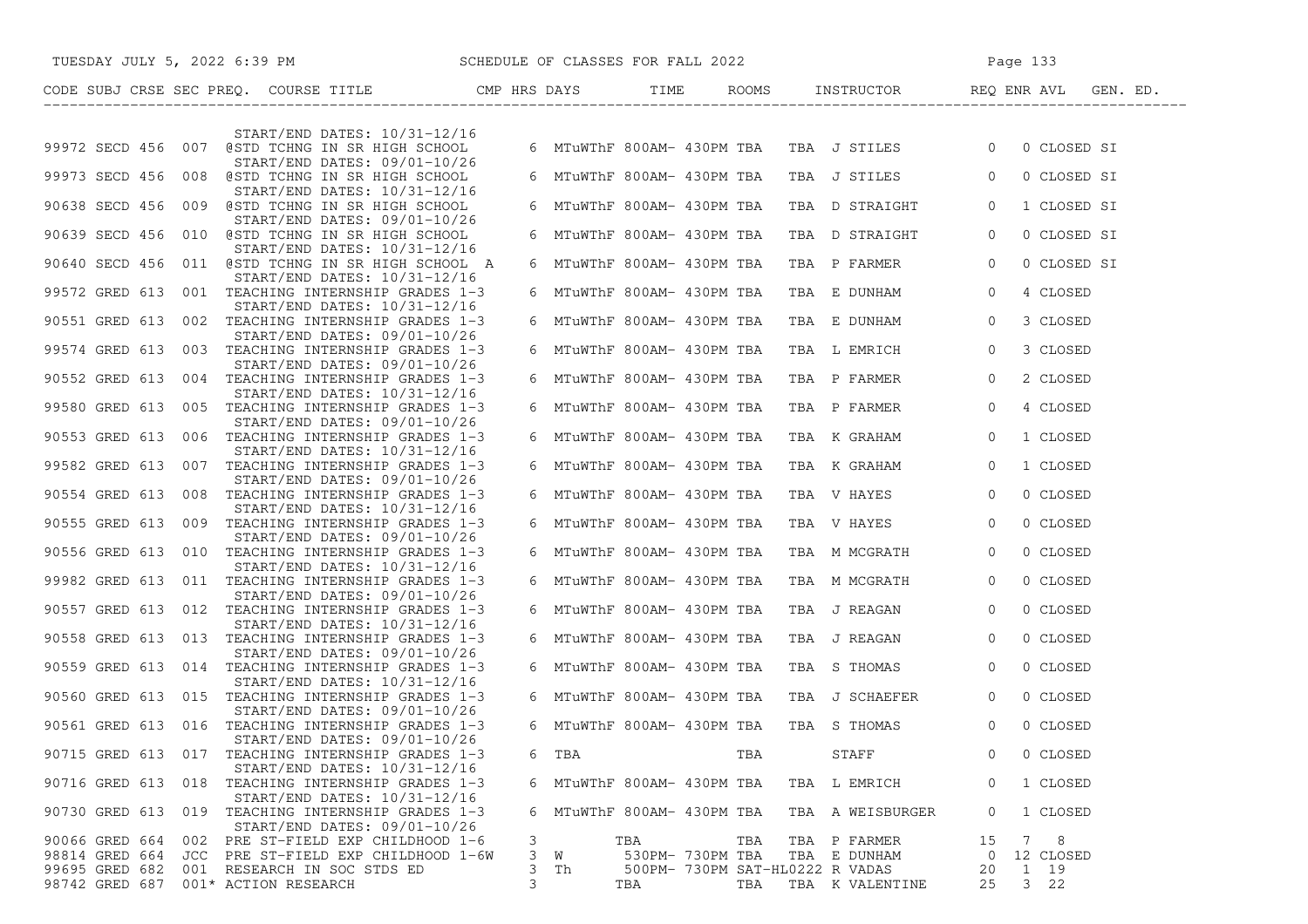| TUESDAY JULY 5, 2022 6:39 PM SCHEDULE OF CLASSES FOR FALL 2022                                                                              |                                         |                | Page 134                   |  |
|---------------------------------------------------------------------------------------------------------------------------------------------|-----------------------------------------|----------------|----------------------------|--|
|                                                                                                                                             |                                         |                |                            |  |
| Pre-requisites: GRED635<br>NOTE: Prerequisite: GRED 635 for MSED C&I.<br>Students will schedule individual meetings with the                |                                         |                |                            |  |
| professor to complete final stage of research project.<br>90582 GRED 692 001 STD TCHG: JR HIGH SCHOOL (7-9)<br>START/END DATES: 09/01-10/26 | 6 MTuWThF 800AM- 430PM TBA              | TBA M CUMMINGS | $\overline{0}$<br>0 CLOSED |  |
| 90583 GRED 692 002 STD TCHG: JR HIGH SCHOOL (7-9)<br>START/END DATES: 10/31-12/16                                                           | 6 MTuWThF 800AM- 430PM TBA              | TBA M CUMMINGS | 0 CLOSED<br>$\circ$        |  |
| 90584 GRED 692 003 STD TCHG: JR HIGH SCHOOL (7-9)<br>START/END DATES: 09/01-10/26                                                           | 6 MTuWThF 800AM- 430PM TBA              | TBA J STILES   | 2 CLOSED<br>$\circ$        |  |
| 90585 GRED 692 004 STD TCHG: JR HIGH SCHOOL (7-9)<br>START/END DATES: 10/31-12/16                                                           | 6 MTuWThF 800AM- 430PM TBA              | TBA J STILES   | 0 CLOSED<br>$\overline{0}$ |  |
| 90586 GRED 693 001 SUP CLINICAL EXP/STU TCHNG<br>$START/END$ DATES: $09/01-10/26$                                                           | 6 MTuWThF 800AM- 430PM TBA              | TBA M CUMMINGS | 0 CLOSED<br>$\overline{0}$ |  |
| 90587 GRED 693 002 SUP CLINICAL EXP/STU TCHNG<br>START/END DATES: 10/31-12/16                                                               | 6 MTuWThF 800AM- 430PM TBA              | TBA M CUMMINGS | 0 CLOSED<br>$\circ$        |  |
| 99614 GRED 694 001 STD TCHNG: MID/JR HIGH SCH 5-9<br>START/END DATES: 09/01-10/26                                                           | 6 MTuWThF 800AM- 430PM TBA              | TBA M CUMMINGS | $\mathsf{O}$<br>0 CLOSED   |  |
| 90588 GRED 694 002 STD TCHNG: MID/JR HIGH SCH 5-9<br>START/END DATES: 10/31-12/16                                                           | 6 MTuWThF 800AM- 430PM TBA              | TBA M CUMMINGS | $\mathsf{O}$<br>0 CLOSED   |  |
| 90589 GRED 694 003 STD TCHNG: MID/JR HIGH SCH 5-9<br>START/END DATES: 09/01-10/26                                                           | 6 MTuWThF 800AM- 430PM TBA              | TBA P FARMER   | $\circ$<br>0 CLOSED        |  |
| 99616 GRED 694<br>004 STD TCHNG: MID/JR HIGH SCH 5-9<br>START/END DATES: 10/31-12/16                                                        | 6 MTuWThF 800AM- 430PM TBA              | TBA P FARMER   | 0 CLOSED<br>$\overline{0}$ |  |
| 90591 GRED 694<br>005 STD TCHNG: MID/JR HIGH SCH 5-9<br>START/END DATES: 09/01-10/26                                                        | 6 MTuWThF 800AM- 430PM TBA              | TBA J MERRIMAN | 0 CLOSED<br>$\circ$        |  |
| 90592 GRED 694 006 STD TCHNG: MID/JR HIGH SCH 5-9<br>START/END DATES: 10/31-12/16                                                           | 6 MTuWThF 800AM- 430PM TBA              | TBA J MERRIMAN | 1 CLOSED<br>$\circ$        |  |
| 90593 GRED 694 007 STD TCHNG: MID/JR HIGH SCH 5-9<br>START/END DATES: 09/01-10/26                                                           | 6 MTuWThF 800AM- 430PM TBA              | TBA D STRAIGHT | 0 CLOSED<br>$\overline{0}$ |  |
| 99988 GRED 694 008 STD TCHNG: MID/JR HIGH SCH 5-9                                                                                           | 6 MTuWThF 800AM- 430PM TBA              | TBA D STRAIGHT | 0 CLOSED<br>$\overline{0}$ |  |
| START/END DATES: 10/31-12/16<br>90594 GRED 696<br>001 STDNT TCHG: CHILDHOOD ED 4-6                                                          | 6 MTuWThF 800AM- 430PM TBA              | TBA E DUNHAM   | 4 CLOSED<br>$\overline{0}$ |  |
| $START/END$ DATES: $09/01-10/26$<br>99620 GRED 696 002 STDNT TCHG: CHILDHOOD ED 4-6                                                         | 6 MTuWThF 800AM- 430PM TBA              | TBA E DUNHAM   | $\overline{0}$<br>3 CLOSED |  |
| START/END DATES: 10/31-12/16<br>99622 GRED 696 003 STDNT TCHG: CHILDHOOD ED 4-6                                                             | 6 MTuWThF 800AM- 430PM TBA              | TBA P FARMER   | $\overline{0}$<br>2 CLOSED |  |
| START/END DATES: 09/01-10/26<br>90595 GRED 696 004 STDNT TCHG: CHILDHOOD ED 4-6                                                             | 6 MTuWThF 800AM- 430PM TBA              | TBA P FARMER   | $\circ$<br>4 CLOSED        |  |
| START/END DATES: 10/31-12/16<br>90596 GRED 696<br>005 STDNT TCHG: CHILDHOOD ED 4-6                                                          | 6 MTuWThF 800AM- 430PM TBA              | TBA K GRAHAM   | 1 CLOSED<br>$\mathbf{0}$   |  |
| $START/END$ DATES: $09/01-10/26$<br>90597 GRED 696 006 STDNT TCHG: CHILDHOOD ED 4-6                                                         | 6 MTuWThF 800AM- 430PM TBA              | TBA K GRAHAM   | $\overline{0}$<br>1 CLOSED |  |
| START/END DATES: 10/31-12/16<br>90598 GRED 696 007 STDNT TCHG: CHILDHOOD ED 4-6                                                             | 6 MTuWThF 800AM- 430PM TBA              | TBA V HAYES    | 0 CLOSED<br>$\overline{0}$ |  |
| START/END DATES: 09/01-10/26<br>99626 GRED 696<br>008 STDNT TCHG: CHILDHOOD ED 4-6                                                          | 6 MTuWThF 800AM- 430PM TBA              | TBA V HAYES    | 0 CLOSED<br>$\circ$        |  |
| START/END DATES: 10/31-12/16<br>009 STDNT TCHG: CHILDHOOD ED 4-6<br>90599 GRED 696                                                          | 6 MTuWThF 800AM- 430PM TBA              | TBA M MCGRATH  | 0 CLOSED<br>$\circ$        |  |
| START/END DATES: 09/01-10/26<br>99628 GRED 696 010 STDNT TCHG: CHILDHOOD ED 4-6                                                             | 6 MTuWThF 800AM- 430PM TBA              | TBA M MCGRATH  | 0 CLOSED<br>0              |  |
| START/END DATES: 10/31-12/16<br>90600 GRED 696 011 STDNT TCHG: CHILDHOOD ED 4-6                                                             | 6 MTuWThF 800AM- 430PM TBA TBA J REAGAN |                | 0 0 CLOSED                 |  |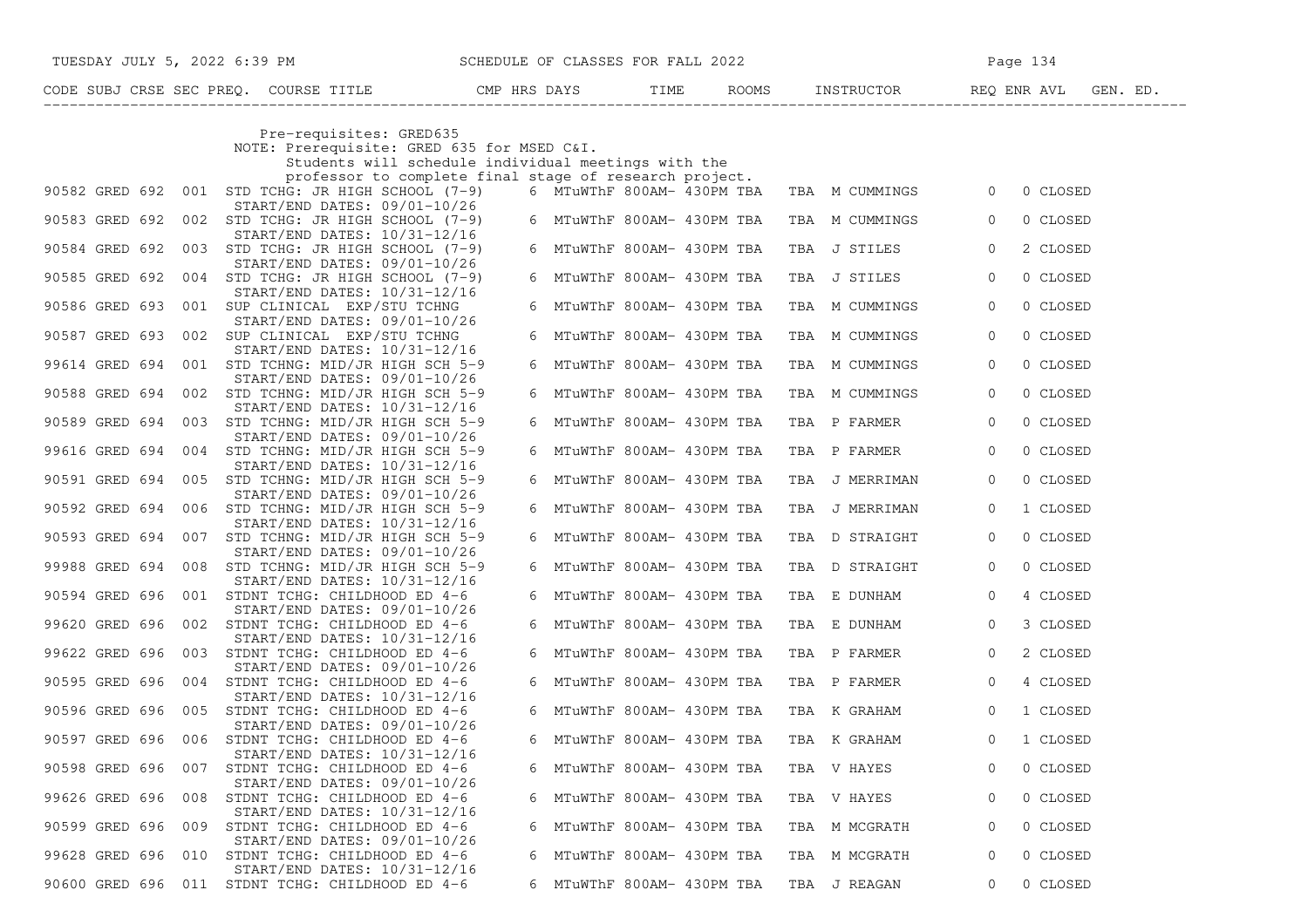| TUESDAY JULY 5, 2022 6:39 PM SCHEDULE OF CLASSES FOR FALL 2022                                                                                                              |             |                                   |                                               | Page 135                      |
|-----------------------------------------------------------------------------------------------------------------------------------------------------------------------------|-------------|-----------------------------------|-----------------------------------------------|-------------------------------|
| CODE SUBJ CRSE SEC PREQ. COURSE TITLE THE ROOMS INSTRUCTOR THE ROOMS EN REQ ENR AVL GEN. ED.                                                                                |             |                                   |                                               |                               |
| START/END DATES: 09/01-10/26                                                                                                                                                |             |                                   |                                               |                               |
| 90601 GRED 696 012 STDNT TCHG: CHILDHOOD ED 4-6<br>START/END DATES: 10/31-12/16                                                                                             |             |                                   | 6 MTuWThF 800AM- 430PM TBA  TBA  J REAGAN     | $\overline{0}$<br>0 CLOSED    |
| 99625 GRED 696 013 STDNT TCHG: CHILDHOOD ED 4-6<br>START/END DATES: 10/31-12/16                                                                                             | 6 MTuWF     | 800AM- 430PM TBA                  | TBA A WEISBURGER                              | 1 CLOSED<br>$\overline{0}$    |
| 90603 GRED 696 014 STDNT TCHG: CHILDHOOD ED 4-6<br>START/END DATES: 10/31-12/16                                                                                             |             | 6 MTuWThF 800AM- 430PM TBA        | TBA S THOMAS                                  | 0 CLOSED<br>$\overline{0}$    |
| 90604 GRED 696 015 STDNT TCHG: CHILDHOOD ED 4-6<br>START/END DATES: 09/01-10/26                                                                                             |             | 6 MTuWThF 800AM- 430PM TBA        | TBA S THOMAS                                  | $\overline{0}$<br>0 CLOSED    |
| 99983 GRED 696 016 STDNT TCHG: CHILDHOOD ED 4-6<br>START/END DATES: 10/31-12/16                                                                                             |             | 6 MTuWThF 800AM- 430PM TBA        | TBA L EMRICH                                  | $\circ$<br>3 CLOSED           |
| 90717 GRED 696 017 STDNT TCHG: CHILDHOOD ED 4-6<br>START/END DATES: 09/01-10/26                                                                                             |             | 6 MTuWThF 800AM- 430PM TBA        | TBA L EMRICH                                  | $\circ$<br>1 CLOSED           |
| 90605 GRED 696 018 STDNT TCHG: CHILDHOOD ED 4-6                                                                                                                             |             | 6 MTuWThF 800AM- 430PM TBA        | TBA J SCHAEFER                                | 0 CLOSED<br>$\circ$           |
| START/END DATES: 10/31-12/16<br>99637 GRED 697 001* STDNT TCHG: SENIOR HIGH 10-12<br>Pre-requisites: GRED692 or GRED694 and GRED676                                         |             | 6 MTuWThF 800AM- 430PM TBA        | TBA M CUMMINGS                                | $\overline{0}$<br>0 CLOSED    |
| $START/END$ DATES: $09/01-10/26$<br>99634 GRED 697 002* STDNT TCHG: SENIOR HIGH 10-12<br>Pre-requisites: GRED692 or GRED694 and GRED676                                     |             |                                   | 6  MTuWThF 800AM- 430PM TBA   TBA  M CUMMINGS | $\Omega$<br>0 CLOSED          |
| START/END DATES: 10/31-12/16<br>90606 GRED 697 003* STDNT TCHG: SENIOR HIGH 10-12<br>Pre-requisites: GRED692 or GRED694 and GRED676                                         |             |                                   | 6 MTuWThF 800AM- 430PM TBA TBA P FARMER       | $\overline{0}$<br>0 CLOSED    |
| START/END DATES: 09/01-10/26<br>90607 GRED 697 004* STDNT TCHG: SENIOR HIGH 10-12 6 MTuWThF 800AM- 430PM TBA TBA P FARMER<br>Pre-requisites: GRED692 or GRED694 and GRED676 |             |                                   |                                               | $\overline{0}$<br>0 CLOSED    |
| START/END DATES: 10/31-12/16<br>90608 GRED 697 005* STDNT TCHG: SENIOR HIGH 10-12<br>Pre-requisites: GRED692 or GRED694 and GRED676                                         |             |                                   | 6  MTuWThF 800AM- 430PM TBA   TBA  J MERRIMAN | $\Omega$<br>1 CLOSED          |
| START/END DATES: 09/01-10/26<br>90609 GRED 697 006* STDNT TCHG: SENIOR HIGH 10-12<br>Pre-requisites: GRED692 or GRED694 and GRED676                                         |             |                                   | 6 MTuWThF 800AM- 430PM TBA TBA J MERRIMAN     | $\overline{0}$<br>0 CLOSED    |
| $START/END$ DATES: $10/31-12/16$<br>90610 GRED 697 007* STDNT TCHG: SENIOR HIGH 10-12<br>Pre-requisites: GRED692 or GRED694 and GRED676                                     |             |                                   | 6 MTuWThF 800AM- 430PM TBA TBA J STILES       | $\overline{0}$<br>0 CLOSED    |
| START/END DATES: 09/01-10/26<br>90611 GRED 697 008* STDNT TCHG: SENIOR HIGH 10-12<br>Pre-requisites: GRED692 or GRED694 and GRED676                                         |             |                                   | 6 MTuWThF 800AM- 430PM TBA TBA J STILES       | $\overline{0}$<br>2 CLOSED    |
| START/END DATES: 10/31-12/16<br>99985 GRED 697 009* STDNT TCHG: SENIOR HIGH 10-12<br>Pre-requisites: GRED692 or GRED694 and GRED676                                         |             |                                   | 6 MTuWThF 800AM- 430PM TBA TBA D STRAIGHT     | 0 CLOSED<br>$\overline{0}$    |
| $START/END$ DATES: $09/01-10/26$<br>90612 GRED 697 010* STDNT TCHG: SENIOR HIGH 10-12<br>Pre-requisites: GRED692 or GRED694 and GRED676<br>START/END DATES: 10/31-12/16     |             |                                   | 6 MTuWThF 800AM- 430PM TBA TBA D STRAIGHT     | 0 CLOSED<br>0                 |
| 99143 COMP 201<br>002* WRITING ARGUMENTS<br>Pre-requisites: COMP101 or LITR110 or WAYS102                                                                                   | 4 TuTh      | 200PM- 340PM FLG-HL0232 L WILSON  |                                               | 22 22 CLOSED WI               |
| 003* WRITING ARGUMENTS<br>90031 COMP 201<br>Pre-requisites: COMP101 or LITR110 or WAYS102                                                                                   | 4 TuTh      | 430PM- 610PM FLG-HL0211 L WILSON  |                                               | WΙ<br>22 15<br>$\overline{7}$ |
| 001* FICTION WORKSHOP II<br>90036 COMP 412<br>Pre-requisites: COMP302                                                                                                       | 4 TuTh      | 200PM- 340PM MRY-HL0253 S DEGHETT |                                               | 4<br>3<br>$\overline{1}$      |
| NOTE: Taught with COMP 302<br>001 WRITING SUPERVISION<br>98834 COMP 490                                                                                                     | $3 \quad W$ | 400PM- 640PM MRY-HL0253 S DEGHETT |                                               | 12<br>8<br>4                  |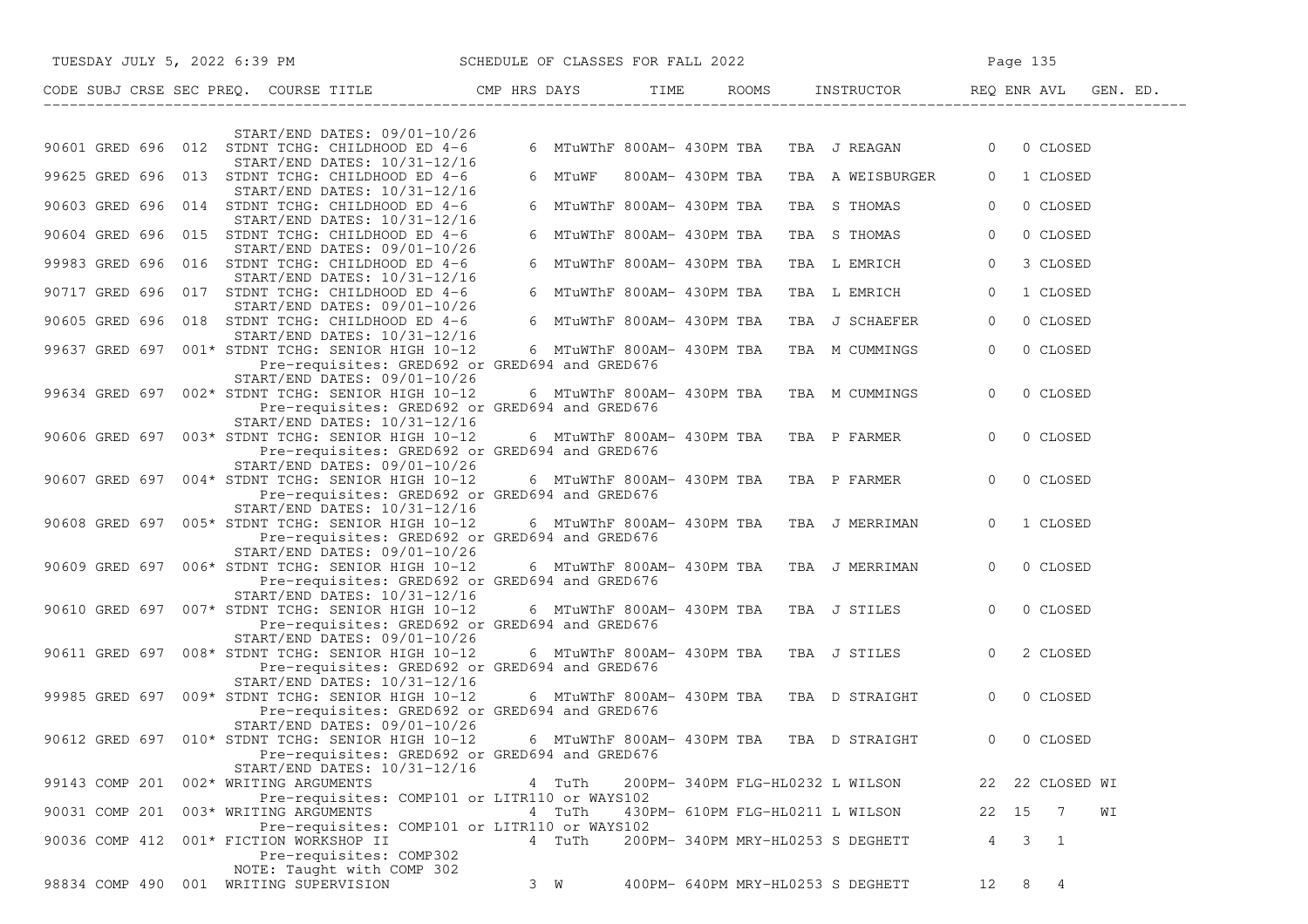| TUESDAY JULY 5, 2022 6:39 PM SCHEDULE OF CLASSES FOR FALL 2022                                                               |                                                                                                                                                                                          |                                                           |                                                  |
|------------------------------------------------------------------------------------------------------------------------------|------------------------------------------------------------------------------------------------------------------------------------------------------------------------------------------|-----------------------------------------------------------|--------------------------------------------------|
| CODE SUBJ CRSE SEC PREQ. COURSE TITLE CMP HRS DAYS TIME ROOMS INSTRUCTOR REQ ENR AVL GEN. ED.                                |                                                                                                                                                                                          |                                                           |                                                  |
|                                                                                                                              | NOTE: B.A. or B.F.A. Creative Writing majors only. Senior standing                                                                                                                       |                                                           |                                                  |
| required.                                                                                                                    |                                                                                                                                                                                          |                                                           |                                                  |
| 99721 LITR 355 001 GNDR & LIT: SEX, SCIENCE, SOC 3 MWF 100PM-150PM FLG-HL0236 L STANAVAGE 15 8 7 AC<br>Taught with LITR 413. | NOTE: Counts as British Literature and Post 1900 credit.                                                                                                                                 |                                                           |                                                  |
| 99328 HIST 480 $001*$ SEMINAR: GENDER IN AMERICA 3 TuTh 200PM-315PM FLG-HL0235 G WELCH 12 5 7<br>Pre-requisites: HIST302     |                                                                                                                                                                                          |                                                           | CM CT WI                                         |
|                                                                                                                              | NOTE: Minimum requirement of junior standing. History majors only.<br>Prerequisite: HIST 302 and upper division course in an area<br>of seminar focus or instructor permission required. |                                                           |                                                  |
| 98799 SPAN 461 001 LATIN AMERICAN NARRATIVE 3 MW                                                                             | NOTE: Assumes completion of SPAN 306 and SPAN 308                                                                                                                                        | 300PM- 415PM MRY-HL0225 L TREVIZAN 15 4 11                | AC                                               |
| 90111 MUCE 205 001 @PRINCIPLES OF MUSIC EDUC 3 MWF                                                                           | NOTE: Pre-Registered by Crane Staff only.                                                                                                                                                |                                                           | 900AM- 950AM SCH-HLA323 R BICZO 20 23 CLOSED FC  |
| 90112 MUCE 205 002 @PRINCIPLES OF MUSIC EDUC 3 MWF                                                                           |                                                                                                                                                                                          |                                                           | 1000AM-1050AM SCH-HLA323 R BICZO 20 21 CLOSED FC |
| 90113 MUCE 306 001* @MUSIC TEACHING & LEARNING 3 MWF<br>Pre-requisites: MUCE205                                              | NOTE: Pre-Registered by Crane Staff only.                                                                                                                                                | 1100AM-1150AM SCH-HLA311 M CAMPBELL 20 15 5               |                                                  |
| 90114 MUCE 306 002* @MUSIC TEACHING & LEARNING 3 MWF<br>Pre-requisites: MUCE205                                              | NOTE: Pre-Registered by Crane Staff only.                                                                                                                                                | 1100AM-1150AM SCH-HLA320 J KESSLER 20 16 4                |                                                  |
| 90115 MUCE 306 003* @MUSIC TEACHING & LEARNING<br>Pre-requisites: MUCE205                                                    | NOTE: Pre-Registered by Crane Staff only.<br>3 MWF                                                                                                                                       | 1100AM-1150AM SCH-HLA323 J LEWIS 20 16 4                  |                                                  |
| 90116 MUCE 307 001* @PRACTICUM IN ELEM GEN MUSIC 1 TuTh<br>Pre-requisites: MUCE306                                           | NOTE: Pre-Registered by Crane Staff only.                                                                                                                                                | 900AM-1050AM SCH-HLA311 M CAMPBELL 6 5 1                  |                                                  |
| 90117 MUCE 307 002* @PRACTICUM IN ELEM GEN MUSIC 1 TuTh<br>Pre-requisites: MUCE306                                           | NOTE: Pre-Registered by Crane Staff only.                                                                                                                                                | 900AM-1050AM SCH-HLA323 A MAAS 6 6 CLOSED                 |                                                  |
| 90118 MUCE 307 003* @PRACTICUM IN ELEM GEN MUSIC<br>Pre-requisites: MUCE306                                                  | NOTE: Pre-Registered by Crane Staff only.<br>1 TuTh                                                                                                                                      | 400PM- 550PM SCH-HLA323 R BICZO 6 5 1                     |                                                  |
| 90119 MUCE 307 004* @PRACTICUM IN ELEM GEN MUSIC 1 TuTh<br>Pre-requisites: MUCE306                                           | NOTE: Pre-Registered by Crane Staff only.                                                                                                                                                | 400PM- 550PM SCH-HLA311 S HERSH 6 5 1                     |                                                  |
| 90120 MUCE 307 005* @PRACTICUM IN ELEM GEN MUSIC 1 TuTh<br>Pre-requisites: MUCE306                                           | NOTE: Pre-Registered by Crane Staff only.                                                                                                                                                | 400PM- 550PM SCH-HLA320 J KESSLER 6                       | 7 CLOSED                                         |
| 90121 MUCE 307 006* @PRACTICUM IN ELEM GEN MUSIC<br>Pre-requisites: MUCE306                                                  | NOTE: Pre-Registered by Crane Staff only.<br>1 TuTh                                                                                                                                      | 400PM- 550PM SCH-HLA147 P SCHNEIDER 6 5 1                 |                                                  |
| 90122 MUCE 307 007* @PRACTICUM IN ELEM GEN MUSIC<br>Pre-requisites: MUCE306                                                  | NOTE: Pre-Registered by Crane Staff only.<br>1 MW                                                                                                                                        | 400PM- 550PM SCH-HLA320 J LEWIS                           | 6 CLOSED<br>6                                    |
| 90123 MUCE 307 008* @PRACTICUM IN ELEM GEN MUSIC<br>Pre-requisites: MUCE306                                                  | NOTE: Pre-Registered by Crane Staff only.<br>1 MW                                                                                                                                        | 400PM- 550PM SCH-HLA311 J SCHALLER                        | 7 CLOSED<br>6                                    |
| 90484 MUCE 334 001* @PRACTICUM IN VOCAL ENSEMBLES                                                                            | NOTE: Pre-Registered by Crane Staff only.<br>1 MW<br>Th                                                                                                                                  | 900AM- 950AM BIS-HLC123 A MAAS<br>330PM- 520PM BIS-HLC107 | 15 11 4                                          |
| Pre-requisites: MUCE339                                                                                                      | NOTE: Pre-Registered by Crane Staff only.                                                                                                                                                |                                                           |                                                  |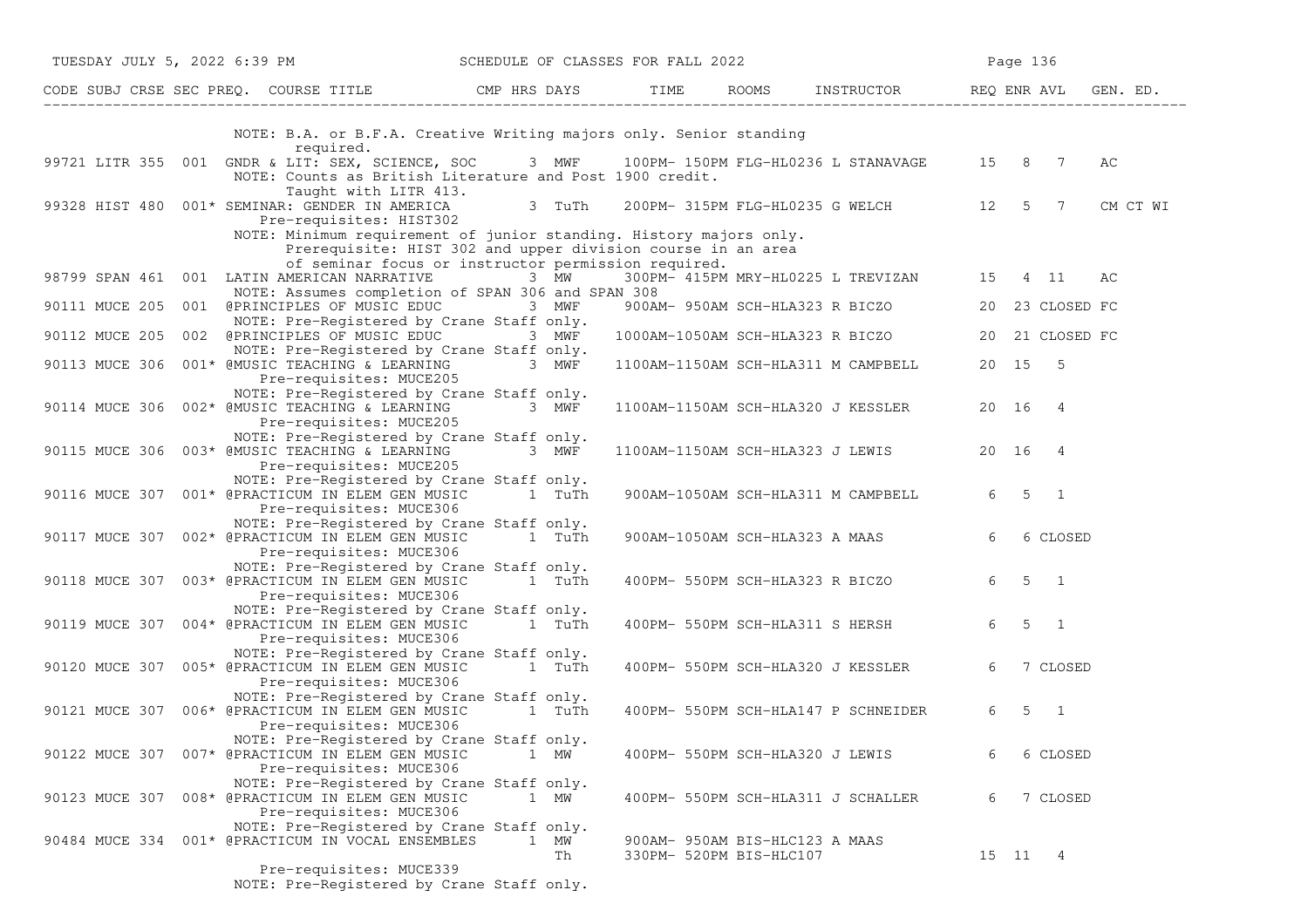|                | TUESDAY JULY 5, 2022 6:39 PM SCHEDULE OF CLASSES FOR FALL 2022                                                                                                                                                                                                                                    |         |       |                         |                                              |   | Page 137     |                       |  |
|----------------|---------------------------------------------------------------------------------------------------------------------------------------------------------------------------------------------------------------------------------------------------------------------------------------------------|---------|-------|-------------------------|----------------------------------------------|---|--------------|-----------------------|--|
|                | CODE SUBJ CRSE SEC PREQ. COURSE TITLE CMP HRS DAYS TIME ROOMS INSTRUCTOR REQ ENR AVL GEN. ED.                                                                                                                                                                                                     |         |       |                         |                                              |   |              |                       |  |
|                | 90488 MUCE 334 002* @PRACTICUM IN VOCAL ENSEMBLES 1 MW 1200PM-1250PM BIS-HLC101 A MAAS<br>Th 330PM- 520PM BIS-HLC107 15 10 5                                                                                                                                                                      |         |       |                         |                                              |   |              |                       |  |
|                | Pre-requisites: MUCE339<br>NOTE: Pre-Registered by Crane Staff only.<br>90125 MUCE 335 001* @WIND PRACTICES-ELEMENTARY<br>Pre-requisites: MUCP309                                                                                                                                                 | 2 $MW-$ |       |                         | 1000AM-1050AM BIS-HLC119 J SCHALLER 22 11 11 |   |              |                       |  |
|                | NOTE: Pre-Registered by Crane Staff only.<br>90126 MUCE 335 002* @WIND PRACTICES-ELEMENTARY 2 MW<br>Pre-requisites: MUCP309                                                                                                                                                                       |         |       |                         | 1200PM-1250PM BIS-HLC119 J SCHALLER 22 13 9  |   |              |                       |  |
|                | NOTE: Pre-Registered by Crane Staff only.<br>90127 MUCE 336 001* @PRACTICUM IN TCHN BEG INSTRU 1 W 100PM-150PM SCH-HLA311 J SCHALLER 15 15 CLOSED<br>Pre-requisites: MUCC123 and MUCC125 and MUCC161 and MUCC163 and MUCC164 and MUCE335                                                          |         |       |                         |                                              |   |              |                       |  |
|                | NOTE: Pre-Registered by Crane Staff only.<br>90128 MUCE 336 002* @PRACTICUM IN TCHN BEG INSTRU 1 W<br>Pre-requisites: MUCC123 and MUCC125 and MUCC161 and MUCC163 and MUCC164 and MUCE335                                                                                                         |         |       |                         | 200PM- 250PM SCH-HLA323 J SCHALLER           |   |              | 15 14 1               |  |
|                | NOTE: Pre-Registered by Crane Staff only.<br>90129 MUCE 337 001* @WIND PRACTICES-SECONDARY 2 MW<br>Pre-requisites: MUCP309                                                                                                                                                                        |         |       |                         | 900AM- 950AM BIS-HLC119 W LAKE 22 28 CLOSED  |   |              |                       |  |
|                | NOTE: Pre-Registered by Crane Staff only.<br>90130 MUCE 338 001* @CHORAL PRACTICES-ELEMEN/MS 2 Tu<br>Pre-requisites: MUCP309 and MUCE339                                                                                                                                                          |         |       |                         | 330PM- 510PM BIS-HLC107 N KLYKKEN 15 13 2    |   |              |                       |  |
|                | NOTE: Pre-Registered by Crane Staff only.<br>90699 MUCE 338 002* @CHORAL PRACTICES-ELEMEN/MS<br>Pre-requisites: MUCP309 and MUCE339                                                                                                                                                               |         | 2 M   |                         | 400PM- 540PM SCH-HLA323 N KLYKKEN 15 9 6     |   |              |                       |  |
|                | NOTE: Pre-Registered by Crane Staff only.<br>90131 MUCE 339 001* @CHORAL PRACTICES-SECD/ADULT 2 TuTh 1000AM-1050AM CRN-MCB115 J FRANCOM 20 11 9<br>Pre-requisites: MUCP309                                                                                                                        |         |       |                         |                                              |   |              |                       |  |
|                | NOTE: Pre-Registered by Crane Staff only.<br>90132 MUCE 339 002* @CHORAL PRACTICES-SECD/ADULT 2 TuTh 1100AM-1150AM CRN-MCB115 J FRANCOM 20 10 10<br>Pre-requisites: MUCP309                                                                                                                       |         |       |                         |                                              |   |              |                       |  |
|                | NOTE: Pre-Registered by Crane Staff only.<br>90133 MUCE 340 001* @STRING PRACTICES: ELEMENTARY 2 TuTh<br>Pre-requisites: MUCC241 and MUCC242 and MUCC243 and MUCC244 and MUCP309                                                                                                                  |         |       |                         | 1100AM-1150AM SCH-HLA323 R DOCKER 25 10 15   |   |              |                       |  |
|                | NOTE: Pre-Registered by Crane Staff only.<br>90223 MUCE 342 001* @PRACTICUM IN STRING TEACHING $\begin{array}{ccc} 1 & F \\ 1 & 100PM- 150PM- 150PM SCH-HLA311 R DOCKER \\ & MW & 400PM- 550PM BIS-HLC318 \end{array}$<br>Pre-requisites: MUCC241 and MUCC242 and MUCC243 and MUCC244 and MUCP309 |         |       |                         |                                              |   |              | $7 \qquad 6 \qquad 1$ |  |
|                | NOTE: Pre-Registered by Crane Staff only.<br>90134 MUCE 378 001* @NATIONAL STRING PROJECT $100PM- 150PM$ SCH-HLA311 J KESSLER<br>MW 400PM- 550PM BIS-HLC123                                                                                                                                       |         |       |                         |                                              |   |              | 8 1 7                 |  |
|                | Pre-requisites: MUCE340<br>90135 MUCE 378 002* @NATIONAL STRING PROJECT 2 F 100PM- 150PM SCH-HLA311 J KESSLER                                                                                                                                                                                     |         | MW    | 400PM- 550PM BIS-HLC123 |                                              | 8 | 5            | 3                     |  |
|                | Pre-requisites: MUCE340<br>90136 MUCE 378 003* @NATIONAL STRING PROJECT<br>Pre-requisites: MUCE340                                                                                                                                                                                                |         | 1 MW  |                         | 400PM- 550PM SCH-HLA147 J SUCHY-PILALIS      | 8 | $\mathbf{1}$ | -7                    |  |
| 90137 MUCE 445 | 001* @SPECIAL EDUCATION MUSIC<br>Pre-requisites: MUCE306 or MUCE T306 or MUCE B306                                                                                                                                                                                                                |         | 3 MWF |                         | 900AM- 950AM SCH-HLA311 T WANAMAKER          |   |              | 16 14 2               |  |
|                | NOTE: Pre-Registered by Crane Staff only.<br>90138 MUCE 445 002* @SPECIAL EDUCATION MUSIC<br>Pre-requisites: MUCE306 or MUCE T306 or MUCE B306                                                                                                                                                    |         | 3 MWF |                         | 1000AM-1050AM SCH-HLA311 T WANAMAKER         |   |              | 16 14 2               |  |
|                | NOTE: Pre-Registered by Crane Staff only.<br>90139 MUCE 445 003* @SPECIAL EDUCATION MUSIC                                                                                                                                                                                                         |         | 3 MWF |                         | 1200PM-1250PM SCH-HLA311 T WANAMAKER         |   |              | 16 16 CLOSED          |  |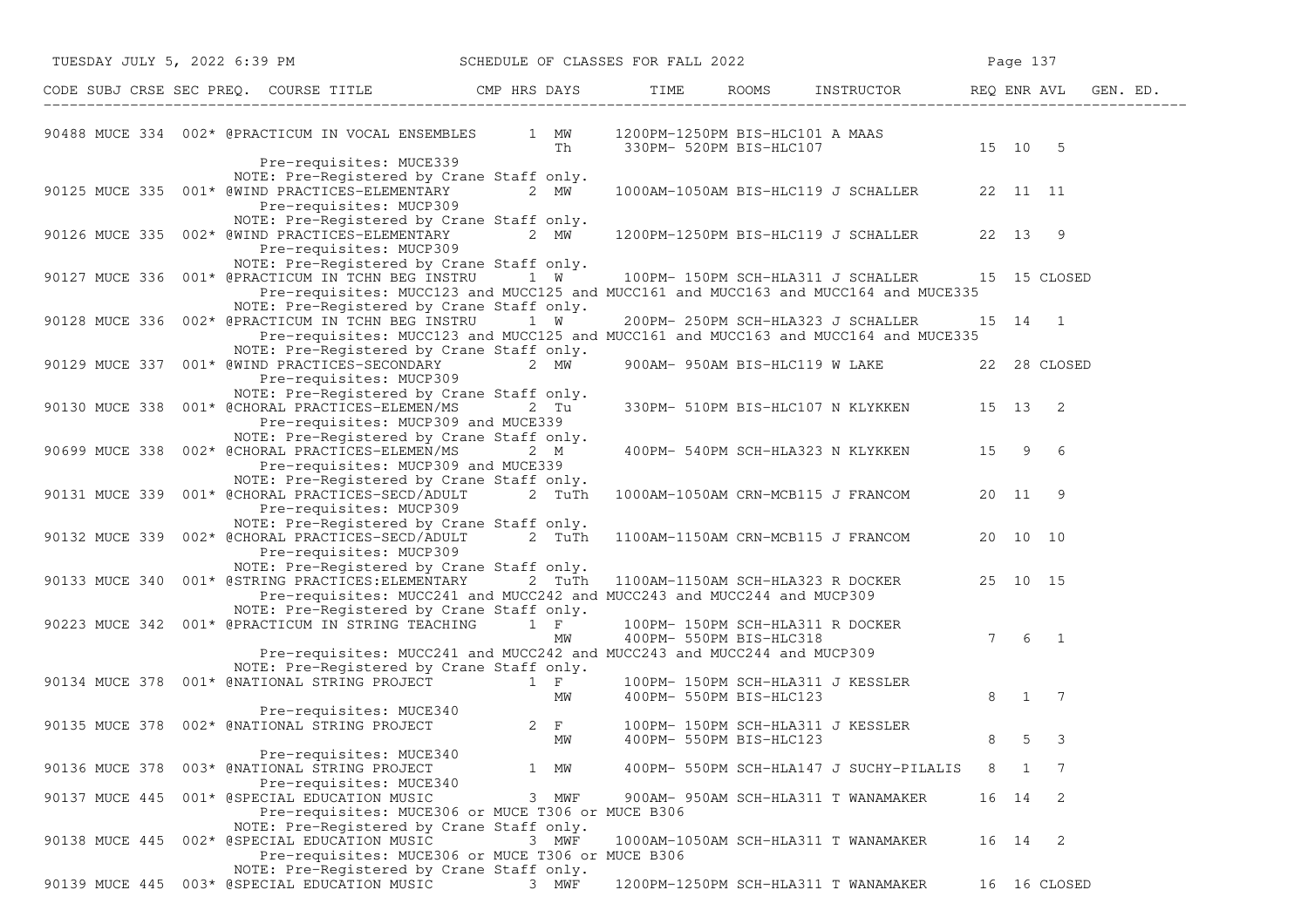| TUESDAY JULY 5, 2022 6:39 PM                                                                                                                                                                                                                                                                      |                             |            |            | SCHEDULE OF CLASSES FOR FALL 2022 2                                                                 |                                        |
|---------------------------------------------------------------------------------------------------------------------------------------------------------------------------------------------------------------------------------------------------------------------------------------------------|-----------------------------|------------|------------|-----------------------------------------------------------------------------------------------------|----------------------------------------|
| CODE SUBJ CRSE SEC PREQ. COURSE TITLE CMP HRS DAYS TIME ROOMS INSTRUCTOR REQ ENR AVL GEN. ED.                                                                                                                                                                                                     |                             |            |            |                                                                                                     |                                        |
| Pre-requisites: MUCE306 or MUCE T306 or MUCE B306                                                                                                                                                                                                                                                 |                             |            |            |                                                                                                     |                                        |
| NOTE: Pre-Registered by Crane Staff only.                                                                                                                                                                                                                                                         |                             |            |            |                                                                                                     |                                        |
| 001* @PRACTICUM SPECIAL EDUC MUSIC<br>90480 MUCE 446                                                                                                                                                                                                                                              | $\overline{2}$              |            |            | TBA TBA TBA TWANAMAKER                                                                              | 6<br>6 CLOSED                          |
| Pre-requisites: MUCE445 or MUCE447                                                                                                                                                                                                                                                                |                             |            |            |                                                                                                     |                                        |
| 002* @PRACTICUM SPECIAL EDUC MUSIC<br>90712 MUCE 446                                                                                                                                                                                                                                              |                             |            |            | $\frac{2}{5447}$ --<br>2 TBA TBA TBA TWANAMAKER                                                     | 5<br>6<br>$\overline{1}$               |
| Pre-requisites: MUCE445 or MUCE447<br>001* @STRAT TCH MUS SPEC ED CLSRM 3 MWF 800AM-850AM SCH-HLA311 T WANAMAKER 15 15 CLOSED                                                                                                                                                                     |                             |            |            |                                                                                                     |                                        |
| 90686 MUCE 447                                                                                                                                                                                                                                                                                    |                             |            |            |                                                                                                     |                                        |
| Pre-requisites: MUCE306<br>001* @PIANO PEDAGOGY/PRACTICUM III 3 TuTh 1200PM-1250PM CRN-MCB115 K SHERMAN 10<br>90494 MUCE 462                                                                                                                                                                      |                             |            |            |                                                                                                     | 3<br>$\overline{7}$                    |
| Pre-requisites: MUCE461                                                                                                                                                                                                                                                                           |                             |            |            |                                                                                                     |                                        |
| 90140 MUCE 467<br>001 @STUDENT TEACHING IN MUSIC 15 MTuWThF 800AM-300PM TBA                                                                                                                                                                                                                       |                             |            |            | TBA M STRUZIK 5                                                                                     | 5 CLOSED                               |
| NOTE: Buffalo/Rochester area. Pre-Registered by Crane Staff only.                                                                                                                                                                                                                                 |                             |            |            |                                                                                                     |                                        |
| NOTE: Burralo/Rochester area. Pre-Registered by Crane Starf only.<br>002 GSTUDENT TEACHING IN MUSIC 15 MTuWThF 800AM-300PM TBA TBA K MCCARTY 3<br>90141 MUCE 467                                                                                                                                  |                             |            |            |                                                                                                     | 3 CLOSED                               |
| NOTE: Capital District area. Pre-Registered by Crane Staff only.<br>NOTE: Capital District area.  Pre-Registered by Crane Staff only.<br>003   @STUDENT TEACHING IN MUSIC                 15   MTuWThF  800AM-  300PM  TBA    TBA   R  FAUNCE                                                     |                             |            |            |                                                                                                     |                                        |
| 90142 MUCE 467                                                                                                                                                                                                                                                                                    |                             |            |            |                                                                                                     | $6\overline{6}$<br>5<br>$\overline{1}$ |
| NOTE: Central area. Pre-Registered by Crane Staff only.<br>90143 MUCE 467 004 @STUDENT TEACHING IN MUSIC 15 MTuWThF 800AM-300PM TBA                                                                                                                                                               |                             |            |            |                                                                                                     | $\overline{0}$                         |
| NOTE: Hudson Valley area. Pre-Registered by Crane Staff only.                                                                                                                                                                                                                                     |                             |            |            | TBA R BRAUNSTEIN                                                                                    | 0 CLOSED                               |
| 90144 MUCE 467 005 @STUDENT TEACHING IN MUSIC                                                                                                                                                                                                                                                     | 15 MTuWThF 800AM- 300PM TBA |            |            | TBA M ORWICK                                                                                        | 6 CLOSED<br>6                          |
| NOTE: Hudson Valley area. Pre-Registered by Crane Staff only.                                                                                                                                                                                                                                     |                             |            |            |                                                                                                     |                                        |
| 90145 MUCE 467 006 @STUDENT TEACHING IN MUSIC 15 MTuWThF 800AM-300PM TBA                                                                                                                                                                                                                          |                             |            |            | TBA D CERULLO                                                                                       | 9<br>9 CLOSED                          |
| NOTE: Long Island (EAST). Pre-Registered by Crane Staff only.                                                                                                                                                                                                                                     |                             |            |            |                                                                                                     |                                        |
| 007 @STUDENT TEACHING IN MUSIC 300 15 MTuWThF 800AM-300PM TBA<br>90146 MUCE 467                                                                                                                                                                                                                   |                             |            |            | TBA J UZZI                                                                                          | 8<br>$7\quad1$                         |
| NOTE: Long Island (WEST). Pre-Registered by Crane Staff only.                                                                                                                                                                                                                                     |                             |            |            | Pre-Registered by Crane Staff only.<br>15  MTuWThF 800AM- 300PM TBA   TBA  R DOCKER               3 |                                        |
| 90147 MUCE 467<br>008 @STUDENT TEACHING IN MUSIC                                                                                                                                                                                                                                                  |                             |            |            |                                                                                                     | 3 CLOSED                               |
| NOTE: North Country area. Pre-Registered by Crane Staff only.<br>90243 MUCE 601 001 PRILOGOPHY 4 ISSUES MUSIC EDUCE 3 TUTH 200PM-315PM SCHEILARD A SCHOOM 1911 PRA 115 4 115 4 115 4 12 3 3 1000 101 PRILOGOPHY 4 ISSUES MUSIC EDUCE 499 002 48ENIOR RECITAL PERFORMANCE 1<br>190401 MUCE 499 002 |                             |            |            |                                                                                                     |                                        |
|                                                                                                                                                                                                                                                                                                   |                             |            |            |                                                                                                     |                                        |
|                                                                                                                                                                                                                                                                                                   |                             |            |            |                                                                                                     |                                        |
|                                                                                                                                                                                                                                                                                                   |                             |            |            |                                                                                                     |                                        |
|                                                                                                                                                                                                                                                                                                   |                             |            |            |                                                                                                     |                                        |
|                                                                                                                                                                                                                                                                                                   |                             |            |            |                                                                                                     |                                        |
|                                                                                                                                                                                                                                                                                                   |                             |            |            |                                                                                                     |                                        |
|                                                                                                                                                                                                                                                                                                   |                             |            |            |                                                                                                     |                                        |
|                                                                                                                                                                                                                                                                                                   |                             |            |            |                                                                                                     |                                        |
|                                                                                                                                                                                                                                                                                                   |                             |            |            |                                                                                                     |                                        |
|                                                                                                                                                                                                                                                                                                   |                             |            |            |                                                                                                     |                                        |
|                                                                                                                                                                                                                                                                                                   |                             |            |            |                                                                                                     |                                        |
|                                                                                                                                                                                                                                                                                                   |                             |            |            |                                                                                                     |                                        |
|                                                                                                                                                                                                                                                                                                   |                             |            |            |                                                                                                     |                                        |
|                                                                                                                                                                                                                                                                                                   |                             |            |            |                                                                                                     |                                        |
|                                                                                                                                                                                                                                                                                                   |                             |            |            |                                                                                                     |                                        |
| 90320 MUCP 499 018 @SENIOR RECITAL PERFORMANCE 1                                                                                                                                                                                                                                                  |                             | TBA        |            | TBA TBA J GEGGIE 10 0 10                                                                            |                                        |
| 90366 MUCP 499<br>019<br>@SENIOR RECITAL PERFORMANCE                                                                                                                                                                                                                                              | $\mathbf{1}$                | TBA        | TBA        | TBA C HERNACKI                                                                                      | 8<br>2<br>10                           |
| 90237 MUCP 499<br>020<br>@SENIOR RECITAL PERFORMANCE                                                                                                                                                                                                                                              | $\mathbf 1$                 | TBA        | TBA        | <b>B BORDEN</b><br>TBA                                                                              | 9<br>10<br>$\mathbf 1$                 |
| 90257 MUCP 499<br>021<br>@SENIOR RECITAL PERFORMANCE                                                                                                                                                                                                                                              | $\mathbf 1$                 | TBA        | TBA        | TBA<br>D DESHLER                                                                                    | 10<br>10<br>0                          |
| 90473 MUCP 499<br>023<br>@SENIOR RECITAL PERFORMANCE<br>90264 MUCP 499<br>024                                                                                                                                                                                                                     | 1<br>$\mathbf 1$            | TBA        | TBA        | S TRAMPOSH<br>TBA<br>TBA                                                                            | 10<br>10<br>0<br>10<br>10<br>0         |
| @SENIOR RECITAL PERFORMANCE<br>90375 MUCP 499<br>025<br>@SENIOR RECITAL PERFORMANCE                                                                                                                                                                                                               | $\mathbf 1$                 | TBA<br>TBA | TBA<br>TBA | L DOTY<br>S HERSH<br>TBA                                                                            | 10<br>10<br>0                          |
| 90244 MUCP 499<br>026<br>@SENIOR RECITAL PERFORMANCE                                                                                                                                                                                                                                              | $\mathbf 1$                 | TBA        | TBA        | TBA<br>M CHALKER                                                                                    | $\mathbf{1}$<br>9<br>10                |
| 90323 MUCP 499<br>@SENIOR RECITAL PERFORMANCE<br>027                                                                                                                                                                                                                                              | 1                           | TBA        | TBA        | TBA<br>D GEORGE                                                                                     | 10<br>10<br>0                          |
| 90335 MUCP 499<br>028<br>@SENIOR RECITAL PERFORMANCE                                                                                                                                                                                                                                              | 1                           | TBA        | TBA        | TBA S GROTH                                                                                         | 10<br>$\overline{0}$<br>10             |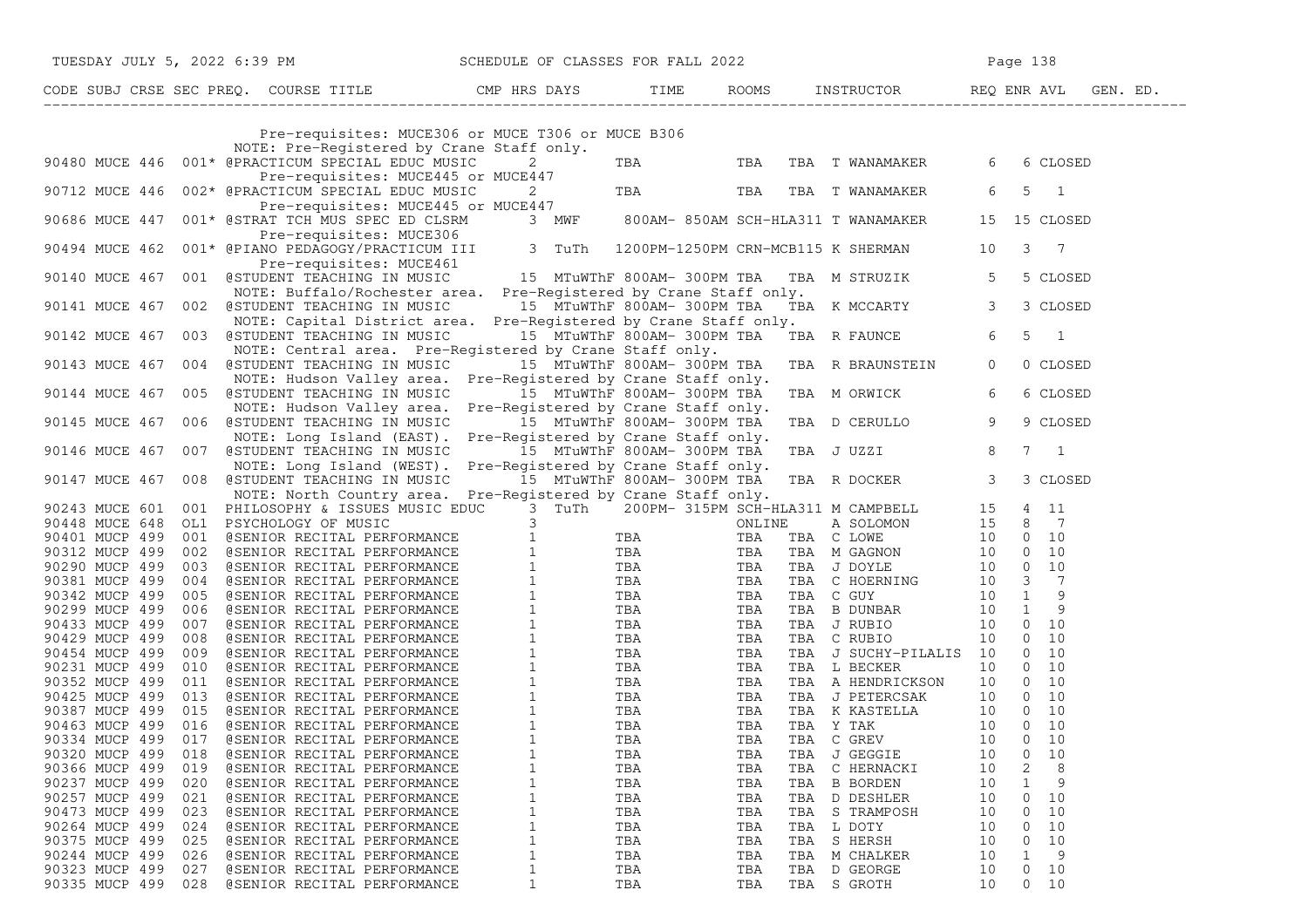| TUESDAY JULY 5, 2022 6:39 PM SCHEDULE OF CLASSES FOR FALL 2022                                                                                                                                                                                                             |     |                                |                                                                                                                                                           |    | Page 139 |          |
|----------------------------------------------------------------------------------------------------------------------------------------------------------------------------------------------------------------------------------------------------------------------------|-----|--------------------------------|-----------------------------------------------------------------------------------------------------------------------------------------------------------|----|----------|----------|
| CODE SUBJ CRSE SEC PREQ. COURSE TITLE THE CMP HRS DAYS TIME                                                                                                                                                                                                                |     |                                | ROOMS INSTRUCTOR REQ ENR AVL                                                                                                                              |    |          | GEN. ED. |
|                                                                                                                                                                                                                                                                            |     |                                |                                                                                                                                                           |    |          |          |
|                                                                                                                                                                                                                                                                            |     |                                |                                                                                                                                                           |    |          |          |
|                                                                                                                                                                                                                                                                            |     |                                |                                                                                                                                                           |    |          |          |
|                                                                                                                                                                                                                                                                            |     |                                |                                                                                                                                                           |    |          |          |
|                                                                                                                                                                                                                                                                            |     |                                |                                                                                                                                                           |    |          |          |
|                                                                                                                                                                                                                                                                            |     |                                |                                                                                                                                                           |    |          |          |
|                                                                                                                                                                                                                                                                            |     |                                |                                                                                                                                                           |    |          |          |
| 90408 MUCP 499 029 @SENIOR RECITAL PERFORMANCE 1 TBA TBA TBA DMASSELL 10 0 10<br>90412 MUCP 499 030 @SENIOR RECITAL PERFORMANCE 1 TBA TBA TBA SMAURER-GROTH 10 0 10<br>90441 MUCP 499 031 @SENIOR RECITAL PERFORMANCE 1 TBA TBA TBA                                        |     |                                |                                                                                                                                                           |    |          |          |
| NOTE: Applied Music Course Fee assessed by Crane School of Music<br>@CLARINET             2 F    200PM- 250PM BIS-HLC224 J DOYLE       24<br>90291 MUCS 420<br>003                                                                                                         |     |                                |                                                                                                                                                           |    | 9 15     |          |
| NOTE: Applied Music Course Fee assessed by Crane School of Music                                                                                                                                                                                                           |     |                                |                                                                                                                                                           |    |          |          |
| 90382 MUCS 420<br>004 @CLARINET<br>NOTE: Applied Music Course Fee assessed by Crane School of Music                                                                                                                                                                        |     |                                | and the course Fee assessed by Crane School of Music<br>2 F 200PM-250PM BIS-HLC119 C HOERNING 24 12 12<br>29 P 200PM-250PM BIS-HLC119 C HOERNING 24 12 12 |    |          |          |
| 90343 MUCS 420 005                                                                                                                                                                                                                                                         |     |                                |                                                                                                                                                           |    |          |          |
| WEUPHONIUM 2 W 300PM-350PM BIS-HLC143 C GUY 24 3 21<br>NOTE: Applied Music Course Fee assessed by Crane School of Music<br>CFLUTE 2 W 200PM-250PM BIS-HLC119 B DUNBAR 24 10 14<br>NOTE: Applied Music Course Fee assessed by Crane S<br>90300 MUCS 420 006                 |     |                                |                                                                                                                                                           |    |          |          |
| 90434 MUCS 420 007                                                                                                                                                                                                                                                         |     |                                |                                                                                                                                                           |    |          |          |
| WOLE: Applied Music Course Fee assessed by Crane School Of Music<br>The SCOPM-250PM BIS-HLC119 J RUBIO<br>NOTE: Applied Music Course Fee assessed by Crane School of Music<br>COUTTAR 2 The 100PM-150PM BIS-HLC224 C RUBIO 24 1 23<br>90430 MUCS 420 008                   |     |                                |                                                                                                                                                           |    |          |          |
| NOTE: Applied Music Course Fee assessed by Crane School of Music<br>90455 MUCS 420 009<br>@HARP                                                                                                                                                                            |     |                                | 2 Th 100PM-150PM BIS-HLC224 J SUCHY-PILALIS 24 1 23                                                                                                       |    |          |          |
| NOTE: Applied Music Course Fee assessed by Crane School of Music                                                                                                                                                                                                           |     |                                |                                                                                                                                                           |    |          |          |
| 2 W 300PM-350PM BIS-HLC101 L BECKER 24 6 18<br>90232 MUCS 420<br>@HORN<br>010                                                                                                                                                                                              |     |                                |                                                                                                                                                           |    |          |          |
| NOTE: Applied Music Course Fee assessed by Crane School of Music<br>90353 MUCS 420 011<br>@OBOE                                                                                                                                                                            |     |                                | 2 M 200PM-250PM BIS-HLC224 A HENDRICKSON 24 3 21                                                                                                          |    |          |          |
| NOTE: Applied Music Course Fee assessed by Crane School of Music<br>NOIE: Applied Music Course Fee assessed by Crane School of Music<br>@PERCUSSION           2  Th    100PM- 150PM BIS-HLC119 J PETERCSAK    24 15  9<br>90426 MUCS 420<br>013                            |     |                                |                                                                                                                                                           |    |          |          |
| NOTE: Applied Music Course Fee assessed by Crane School of Music                                                                                                                                                                                                           |     |                                |                                                                                                                                                           |    |          |          |
| 90388 MUCS 420 015<br>@PIANO                                                                                                                                                                                                                                               |     |                                |                                                                                                                                                           |    |          |          |
| NOTE: Applied Music Course Fee assessed by Crane School of Music<br>90465 MUCS 420 016<br>@PIANO<br>3PIANO<br>3PIANO 3PIANO 2 M 600PM-000PM DIS-HICLE: Applied Music Course Fee assessed by Crane School of Music<br>6SAXOPHONE 2 M 200PM-250PM BIS-HLC119 C GREV 24 12 12 |     |                                | $2 M$ 600PM-650PM BIS-HLC224 Y TAK 24 10 14                                                                                                               |    |          |          |
|                                                                                                                                                                                                                                                                            |     |                                |                                                                                                                                                           |    |          |          |
| 90330 MUCS 420 017 @SAXOPHONE                                                                                                                                                                                                                                              |     |                                |                                                                                                                                                           |    |          |          |
|                                                                                                                                                                                                                                                                            |     |                                |                                                                                                                                                           |    |          |          |
| 90321 MUCS 420 018                                                                                                                                                                                                                                                         |     |                                |                                                                                                                                                           |    |          |          |
| WOLE: Applied Music Course Fee assessed by Crane School Of Music<br>8STRING BASS 2 W 600PM-650PM BIS-HLC107 J GEGGIE 24 6 18<br>NOTE: Applied Music Course Fee assessed by Crane School of Music<br>8TROMBONE 2 W 300PM-350PM BIS-HL<br>90367 MUCS 420 019                 |     |                                |                                                                                                                                                           |    |          |          |
| NOTE: Applied Music Course Fee assessed by Crane School of Music                                                                                                                                                                                                           |     |                                |                                                                                                                                                           |    |          |          |
| 90238 MUCS 420 020 @TRUMPET<br>NOTE: Applied Music Course Fee assessed by Crane School of Music                                                                                                                                                                            |     |                                | 2 W 300PM-350PM BIS-HLC119 B BORDEN 24 15 9                                                                                                               |    |          |          |
| 90258 MUCS 420 021 @TRUMPET 2 W 300PM-350PM BIS-HLC224 D DESHLER 24 7 17<br>NOTE: Applied Music Course Fee assessed by Crane School of Music                                                                                                                               |     |                                |                                                                                                                                                           |    |          |          |
| 90344 MUCS 420 022<br>@TUBA                                                                                                                                                                                                                                                | 2 W | 300PM- 350PM BIS-HLC143 C GUY  |                                                                                                                                                           | 24 | 5 19     |          |
| NOTE: Applied Music Course Fee assessed by Crane School of Music<br>90474 MUCS 420<br>@VIOLA<br>023                                                                                                                                                                        | 2 W |                                | 200PM- 250PM BIS-HLC123 S TRAMPOSH                                                                                                                        | 24 | 9 15     |          |
| NOTE: Applied Music Course Fee assessed by Crane School of Music                                                                                                                                                                                                           |     |                                |                                                                                                                                                           |    |          |          |
| 90266 MUCS 420<br><b>@VIOLIN</b><br>024<br>NOTE: Applied Music Course Fee assessed by Crane School of Music                                                                                                                                                                | 2 M | 100PM- 150PM BIS-HLC107 L DOTY |                                                                                                                                                           |    | 24 17 7  |          |
| 90376 MUCS 420 025<br>@VIOLIN                                                                                                                                                                                                                                              | 2 M |                                | 100PM- 150PM SCH-HLA311 S HERSH                                                                                                                           | 24 | 4 20     |          |
| NOTE: Applied Music Course Fee assessed by Crane School of Music<br>90245 MUCS 420 026 @VOICE                                                                                                                                                                              |     |                                | 2 M 100PM-150PM BIS-HLC101 M CHALKER                                                                                                                      |    | 24 15 9  |          |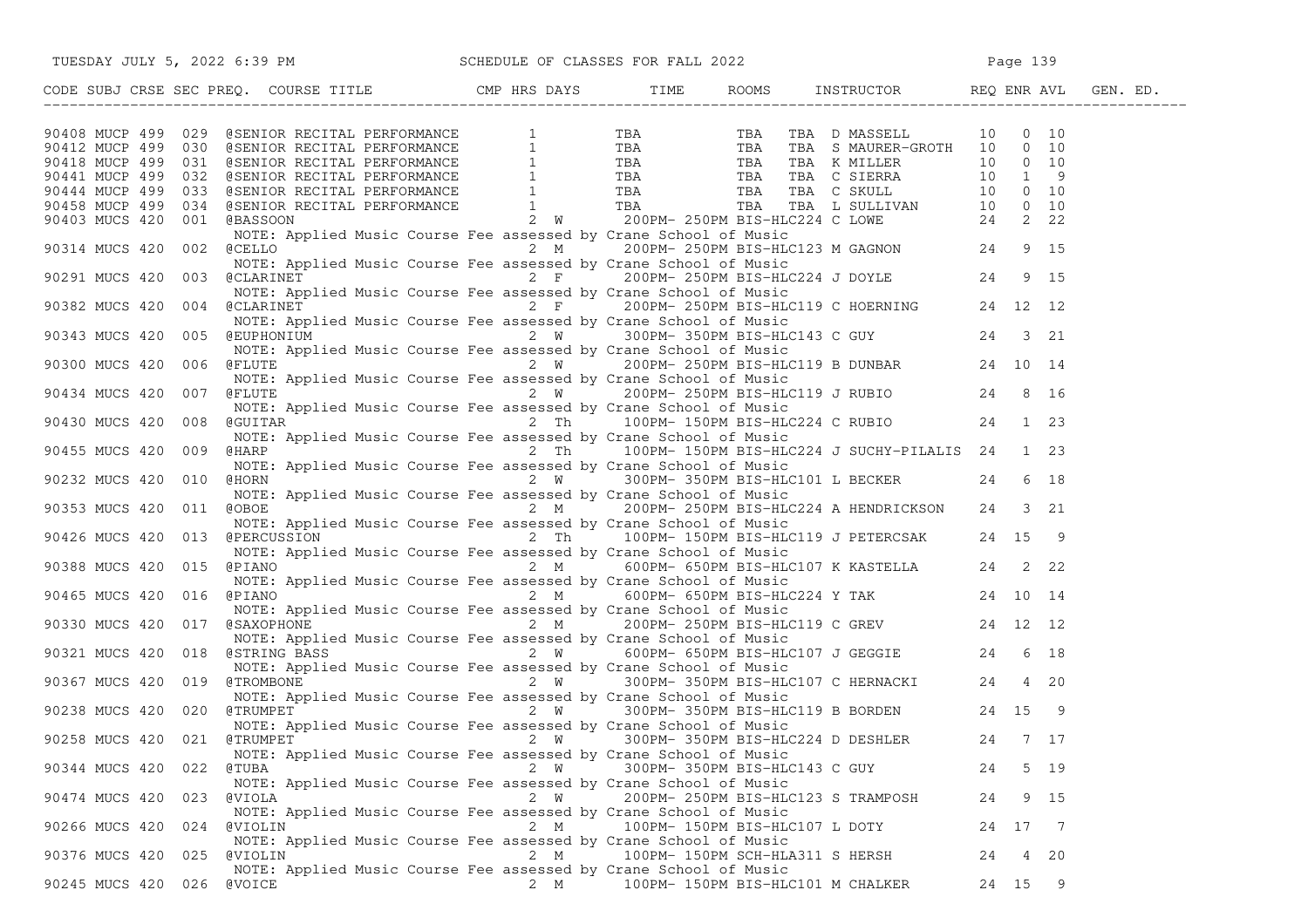| TUESDAY JULY 5, 2022 6:39 PM                                               |                                                                                                                                                                                                                                                                              | SCHEDULE OF CLASSES FOR FALL 2022                 | Page 140                              |  |
|----------------------------------------------------------------------------|------------------------------------------------------------------------------------------------------------------------------------------------------------------------------------------------------------------------------------------------------------------------------|---------------------------------------------------|---------------------------------------|--|
| CODE SUBJ CRSE SEC PREQ. COURSE TITLE CMP HRS DAYS TIME RO                 |                                                                                                                                                                                                                                                                              |                                                   | ROOMS INSTRUCTOR REQ ENR AVL GEN. ED. |  |
|                                                                            |                                                                                                                                                                                                                                                                              |                                                   |                                       |  |
| 90324 MUCS 420 027                                                         | NOTE: Applied Music Course Fee assessed by Crane School of Music                                                                                                                                                                                                             |                                                   |                                       |  |
| 90336 MUCS 420 028<br>@VOICE                                               | NOTE: Applied Music Course Fee assessed by Crane School of Music<br>NOTE: Applied Music Course Fee assessed by Crane School of Music                                                                                                                                         | 2 W 100PM-150PM SNL-HLD117 S GROTH 24 16 8        |                                       |  |
| 90409 MUCS 420 029<br>@VOICE                                               | 2 W 100PM-150PM BIS-HLC143 D MASSELL 24 6 18<br>NOTE: Applied Music Course Fee assessed by Crane School of Music                                                                                                                                                             |                                                   |                                       |  |
| 90413 MUCS 420<br>030<br>@VOICE                                            | NOTE: Applied Music Course Fee assessed by Crane School of Music                                                                                                                                                                                                             | 2 W 100PM-150PM BIS-HLC101 S MAURER-GROTH 24 6 18 |                                       |  |
| 90419 MUCS 420 031<br>@VOICE                                               |                                                                                                                                                                                                                                                                              | 2 M 100PM-150PM BIS-HLC143 K MILLER 24 13 11      |                                       |  |
| 032<br>@VOICE<br>90442 MUCS 420                                            | NOTE: Applied Music Course Fee assessed by Crane School of Music<br>NOTE: Applied Music Course Fee assessed by Crane School of Music<br>NOICE 2 W 100PM-150PM BIS-HLC224 C SIERRA 24 10 14<br>NOTE: Applied Music Course Fee assessed by Crane School of Music               |                                                   |                                       |  |
| 90445 MUCS 420 033<br>@VOICE                                               | 2 M 100PM-150PM BIS-HLC119 C SKULL 24 11 13<br>NOTE: Applied Music Course Fee assessed by Crane School of Music                                                                                                                                                              |                                                   |                                       |  |
| 90459 MUCS 420<br>034                                                      | @VOICE <sup>1</sup> 100PM-150PM BIS-HLC224 L SULLIVAN 24 12 12<br>NOTE: Applied Music Course Fee assessed by Crane School of Music                                                                                                                                           |                                                   |                                       |  |
| 90450 MUCS 420 420<br>@VOICE                                               | NOTE: Applied Music Course Fee assessed by Crane School of Music                                                                                                                                                                                                             | 2 MW 100PM-150PM TBA TBA STAFF 100 22 78          |                                       |  |
| 90404 MUCS 430<br>001                                                      | @BASSOON 6 1 23                                                                                                                                                                                                                                                              |                                                   |                                       |  |
| 90315 MUCS 430<br>002<br>@CELLO                                            | NOTE: Applied Music Course Fee assessed by Crane School of Music                                                                                                                                                                                                             |                                                   |                                       |  |
| 90292 MUCS 430 003                                                         | $\frac{1}{3}$ F 200PM-250PM BIS-HLC224 J DOYLE 24                                                                                                                                                                                                                            |                                                   | 6 18                                  |  |
| 90383 MUCS 430<br>004<br><b>@CLARINET</b>                                  | ACTERINET<br>MOTE: Applied Music Course Fee assessed by Crane School of Music<br>MOTE: Applied Music Course Fee assessed by Crane School of Music<br>ACTARINET 3 F (200PM-250PM BIS-HLC119 C HOERNING 24<br>NOTE: Applied Music Course Fee assessed by Crane School of Music |                                                   | 3 21                                  |  |
| 90345 MUCS 430 005 @EUPHONIUM                                              | experience that is a season of the control of Music Course of the SODPM-350PM BIS-HLC143 C GUY<br>NOTE: Applied Music Course Fee assessed by Crane School of Music<br>@FLUTE<br>The Source Fee assessed by Crane School of Music HLC119                                      |                                                   | 1 23                                  |  |
| 90301 MUCS 430<br>006<br>@FLUTE                                            | NOTE: Applied Music Course Fee assessed by Crane School of Music                                                                                                                                                                                                             |                                                   | 8 16                                  |  |
| 90435 MUCS 430<br>007<br>@FLUTE                                            | NOTE: Applied Music Course Fee assessed by Crane School of Music                                                                                                                                                                                                             | 3 W 200PM-250PM BIS-HLC119 J RUBIO 24             | $0 \t 24$                             |  |
| 90431 MUCS 430<br>008                                                      | $\sqrt{9}$ eGUITAR $\sqrt{24}$ 3 Th $\sqrt{100}$ PM-150PM BIS-HLC224 C RUBIO 24<br>NOTE: Applied Music Course Fee assessed by Crane School of Music                                                                                                                          |                                                   | $0 \t 24$                             |  |
| 90456 MUCS 430 009<br>@HARP                                                | NOTE: Applied Music Course Fee assessed by Crane School of Music                                                                                                                                                                                                             | 3 Th 100PM-150PM BIS-HLC224 J SUCHY-PILALIS 24    | $0 \t 24$                             |  |
| 90233 MUCS 430<br>@HORN<br>010                                             | $3 \tW$ 300PM 350PM BIS-HLC101 L BECKER 24<br>NOTE: Applied Music Course Fee assessed by Crane School of Music                                                                                                                                                               |                                                   | 8 16                                  |  |
| 90354 MUCS 430 011 @OBOE                                                   | NOTE: Applied Music Course Fee assessed by Crane School of Music                                                                                                                                                                                                             | 3 M 200PM-250PM BIS-HLC224 A HENDRICKSON 24       | 4 20                                  |  |
| 90427 MUCS 430 013 @PERCUSSION 6 6 2010 100PM-150PM BIS-HLC119 J PETERCSAK | NOTE: Applied Music Course Fee assessed by Crane School of Music                                                                                                                                                                                                             |                                                   | 24 1 23                               |  |
| 90389 MUCS 430<br>015<br>@PIANO                                            | 3 M<br>NOTE: Applied Music Course Fee assessed by Crane School of Music                                                                                                                                                                                                      | 600PM- 650PM BIS-HLC107 K KASTELLA                | 24<br>$0 \quad 24$                    |  |
| 90466 MUCS 430<br>016<br>@PIANO                                            | 3 M<br>NOTE: Applied Music Course Fee assessed by Crane School of Music                                                                                                                                                                                                      | 600PM- 650PM BIS-HLC224 Y TAK                     | 24<br>$2 \t 22$                       |  |
| 90331 MUCS 430 017<br>@SAXOPHONE                                           | 3 M<br>NOTE: Applied Music Course Fee assessed by Crane School of Music                                                                                                                                                                                                      | 200PM- 250PM BIS-HLC119 C GREV                    | 24<br>1 23                            |  |
| 90322 MUCS 430<br>018<br>@STRING BASS                                      | 3 W<br>NOTE: Applied Music Course Fee assessed by Crane School of Music                                                                                                                                                                                                      | 600PM- 650PM BIS-HLC107 J GEGGIE                  | 1 23<br>24                            |  |
| 90368 MUCS 430 019<br>@TROMBONE                                            | 3 W<br>NOTE: Applied Music Course Fee assessed by Crane School of Music                                                                                                                                                                                                      | 300PM- 350PM BIS-HLC107 C HERNACKI                | 5 19<br>24                            |  |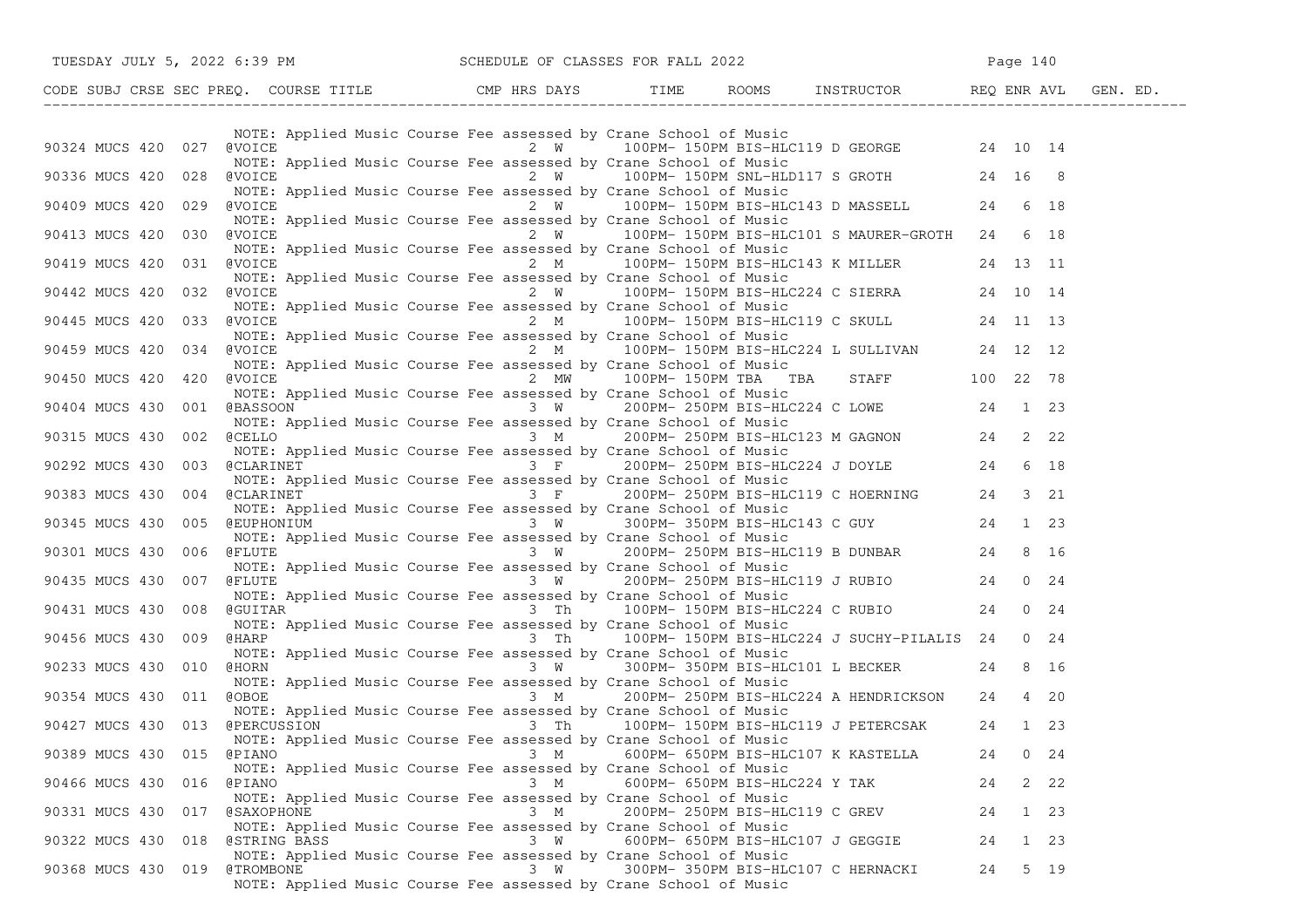|                                   | TUESDAY JULY 5, 2022 6:39 PM SCHEDULE OF CLASSES FOR FALL 2022                                                                                                                                                                                                                                              |                          |                                                                                                                                                                                    |                                               |  |
|-----------------------------------|-------------------------------------------------------------------------------------------------------------------------------------------------------------------------------------------------------------------------------------------------------------------------------------------------------------|--------------------------|------------------------------------------------------------------------------------------------------------------------------------------------------------------------------------|-----------------------------------------------|--|
|                                   | CODE SUBJ CRSE SEC PREQ. COURSE TITLE CMP HRS DAYS TIME ROOMS INSTRUCTOR REQ ENR AVL GEN. ED.                                                                                                                                                                                                               |                          |                                                                                                                                                                                    |                                               |  |
|                                   | 90239 MUCS 430 020 @TRUMPET 3 W 300PM-350PM BIS-HLC119 B BORDEN 24 5 19                                                                                                                                                                                                                                     |                          |                                                                                                                                                                                    |                                               |  |
| 90259 MUCS 430 021 @TRUMPET       | NOTE: Applied Music Course Fee assessed by Crane School of Music<br>@TRUMPET            3  W     300PM- 350PM BIS-HLC224 D DESHLER     24  2 22<br>NOTE: Applied Music Course Fee assessed by Crane School of Music                                                                                         |                          |                                                                                                                                                                                    |                                               |  |
|                                   | NOTE: Applied Music Course Fee assessed by Crane School of Music<br>NOTE: Applied Music Course Fee assessed by Crane School of Music<br>3 W 300PM-350PM BIS-HLC143 C GUY 24 6 18<br>90475 MUCS 430 023 @VIOLA NOTE: Applied Music Course Fee assessed by Crane School of Music<br>90475 MUCS 430 023 @VIOLA |                          |                                                                                                                                                                                    |                                               |  |
|                                   | NOTE: Applied Music Course Fee assessed by Crane School of Music                                                                                                                                                                                                                                            |                          |                                                                                                                                                                                    |                                               |  |
| 90267 MUCS 430 024 @VIOLIN        | NOTE: Applied Music Course Fee assessed by Crane School of Music                                                                                                                                                                                                                                            |                          | Music Course Fee assessed by Crane School of Music<br>3 Music Course The concealing 100PM BIS-HLC107 L DOTY<br>2 Music Course The concealing Curse Change of Music Course of Music |                                               |  |
| 90377 MUCS 430                    | NOTE: Applied music course ree assessed by crane School of music<br>3 M 100PM-150PM SCH-HLA311 S HERSH 24 1 23<br>NOTE: Applied Music Course Fee assessed by Crane School of Music                                                                                                                          |                          |                                                                                                                                                                                    |                                               |  |
| 90246 MUCS 430                    | 026 @VOICE                                                                                                                                                                                                                                                                                                  |                          | ic Course Fee assessed by Crane School of Music<br>3 M 100PM-150PM BIS-HLC101 M CHALKER 24 4 20                                                                                    |                                               |  |
| 90325 MUCS 430 027 @VOICE         | NOTE: Applied Music Course Fee assessed by Crane School of Music<br>NOTE: Applied Music Course Fee assessed by Crane School of Music                                                                                                                                                                        |                          | Applied Husic Course ree assessed by Crane School of Husic<br>3 W 100PM-150PM BIS-HLC119 D GEORGE 24 3 21                                                                          |                                               |  |
| 90337 MUCS 430 028 @VOICE         | NOTE: Applied Music Course Fee assessed by Crane School of Music                                                                                                                                                                                                                                            |                          | 3 W 100PM-150PM SNL-HLD117 S GROTH 24 3 21<br>urse Fee assessed by Crane School of Music                                                                                           |                                               |  |
| 90410 MUCS 430 029                | @VOICE<br>NOTE: Applied Music Course Fee assessed by Crane School of Music                                                                                                                                                                                                                                  |                          | 3 W 100PM-150PM BIS-HLC143 D MASSELL 24 1 23                                                                                                                                       |                                               |  |
| 90414 MUCS 430 030 @VOICE         | NOTE: Applied Music Course Fee assessed by Crane School of Music                                                                                                                                                                                                                                            |                          | 3 W 100PM-150PM BIS-HLC101 S MAURER-GROTH 24 0 24                                                                                                                                  |                                               |  |
| 90420 MUCS 430 031 @VOICE         | NOTE: Applied Music Course Fee assessed by Crane School of Music                                                                                                                                                                                                                                            |                          | $3 \t M$ 100PM-150PM BIS-HLC143 K MILLER 24 1 23                                                                                                                                   |                                               |  |
| 90443 MUCS 430 032 @VOICE         | NOTE: Applied Music Course Fee assessed by Crane School of Music                                                                                                                                                                                                                                            |                          | Applied Haste course for assessed by crane sensor of haste<br>3 W 100PM-150PM BIS-HLC224 C SIERRA 24 1 23                                                                          |                                               |  |
| 90446 MUCS 430 033 @VOICE         | WOICE 3 M 100PM-150PM BIS-HLC119 C SKULL 24 3 21<br>NOTE: Applied Music Course Fee assessed by Crane School of Music                                                                                                                                                                                        |                          |                                                                                                                                                                                    |                                               |  |
| 90460 MUCS 430                    | $100PM - 150PM - 150PM - 24$ SULLIVAN 24 0 24<br>NOTE: Applied Music Course Fee assessed by Crane School of Music                                                                                                                                                                                           |                          |                                                                                                                                                                                    |                                               |  |
| 90451 MUCS 430                    | 430 @VOICE                                                                                                                                                                                                                                                                                                  |                          | $3$ MW $100$ PM-150PM TBA TBA STAFF 100 2 98                                                                                                                                       |                                               |  |
| 90788 MUCS 620                    | NOTE: Applied Music Course Fee assessed by Crane School of Music<br>003 CLARINET 200PM-250PM BIS-HLC224 J DOYLE 1 0 1                                                                                                                                                                                       |                          |                                                                                                                                                                                    |                                               |  |
| 90739 MUCS 620                    | 006 FLUTE<br>NOTE: Applied Music Course Fee assessed by Crane School of Music                                                                                                                                                                                                                               |                          |                                                                                                                                                                                    |                                               |  |
| 90722 MUCS 630                    | CLARINET<br>NOTE: Applied Music Course Fee assessed by Crane School of Music<br>CLARINET 1 1 CLOSED<br>3 F 200PM-250PM BIS-HLC119 C HOERNING 1 2 CLOSED<br>3 F 200PM-250PM BIS-HLC119 C HOERNING 1 2 CLOSED<br>003 CLARINET                                                                                 |                          |                                                                                                                                                                                    |                                               |  |
| 90758 MUCS 630 004 CLARINET       | NOTE: Applied Music Course Fee assessed by Crane School of Music                                                                                                                                                                                                                                            |                          |                                                                                                                                                                                    |                                               |  |
| 90432 MUCS 630 008 GUITAR         | NOTE: Applied Music Course Fee assessed by Crane School of Music                                                                                                                                                                                                                                            | 3 Th                     | 100PM- 150PM BIS-HLC224 C RUBIO 2 1 1                                                                                                                                              |                                               |  |
| 90757 MUCS 630 010 HORN           |                                                                                                                                                                                                                                                                                                             |                          |                                                                                                                                                                                    |                                               |  |
| 90790 MUCS 630                    | 016 PIANO<br>NOTE: Applied Music Course Fee assessed by Crane School of Music                                                                                                                                                                                                                               | 3 M                      | 600PM- 650PM BIS-HLC224 Y TAK                                                                                                                                                      | 1 1 CLOSED                                    |  |
| 90750 MUCS 630<br>020             | TRUMPET<br>NOTE: Applied Music Course Fee assessed by Crane School of Music                                                                                                                                                                                                                                 | 3 W                      | 300PM- 350PM BIS-HLC119 B BORDEN                                                                                                                                                   | 1 CLOSED<br>$\mathbf{1}$                      |  |
| 90411 MUCS 630                    | 029 VOICE<br>NOTE: Applied Music Course Fee assessed by Crane School of Music                                                                                                                                                                                                                               | 3 W                      | 100PM- 150PM BIS-HLC143 D MASSELL                                                                                                                                                  | 1 CLOSED<br>$\mathbf{1}$                      |  |
| 90477 MUCT 301 001 @COMPOSITION I | 90449 MUCT 411 001 ELECTRONIC MUSIC COMPOSITION<br>90224 MUCT 430 001 @STUDIO COMPOSITION                                                                                                                                                                                                                   | 3 TuTh<br>3 MWF<br>$3$ F | 930AM-1045AM BIS-HLC323 G WANAMAKER<br>1100AM-1150AM SCH-HLA158 J SOMMERFELDT<br>100PM- 150PM CRN-MCB115 I HERRYMAN RODR                                                           | 4 11<br>15<br>15 20 CLOSED<br>$4\quad 2$<br>6 |  |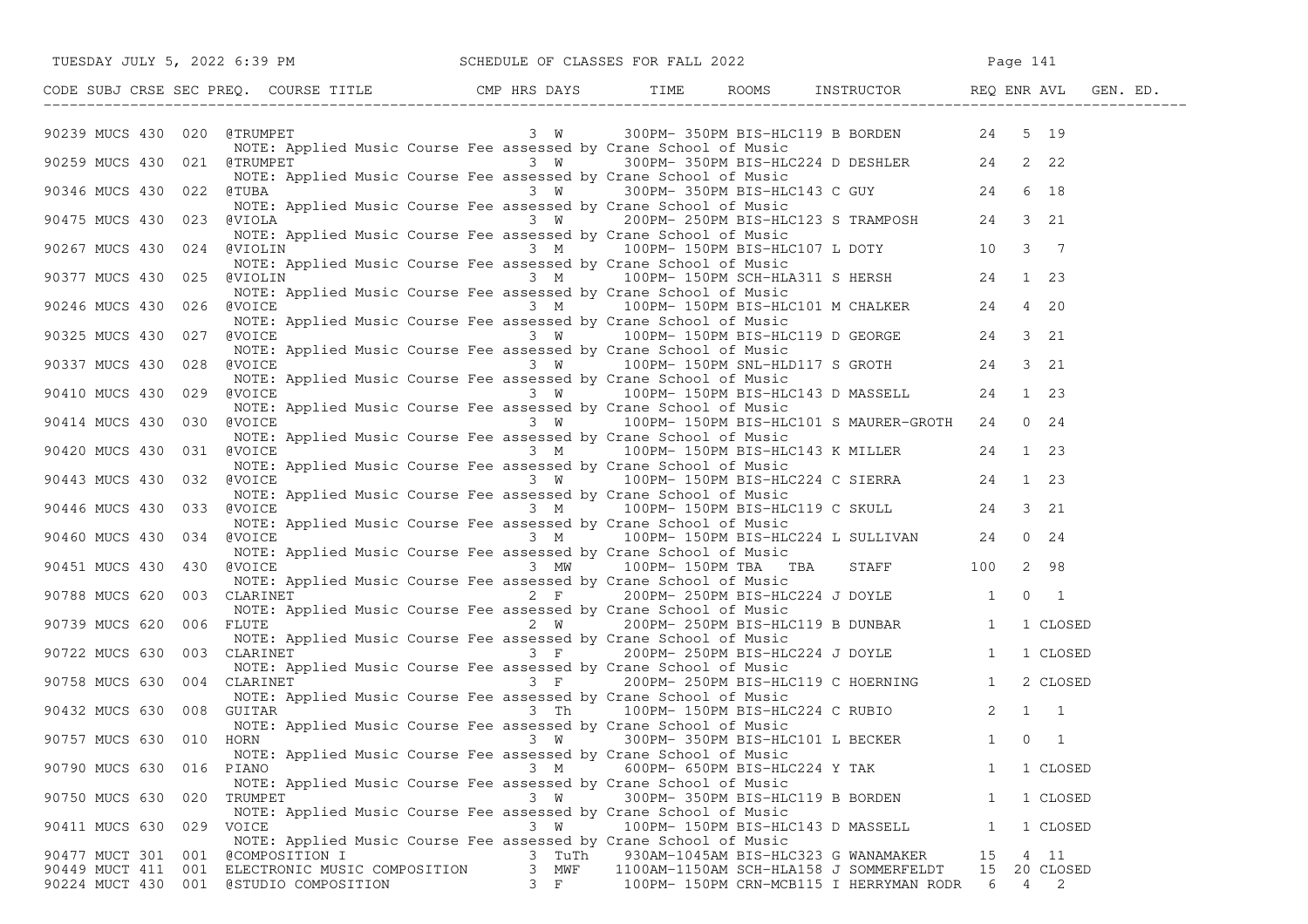| TUESDAY JULY 5, 2022 6:39 PM SCHEDULE OF CLASSES FOR FALL 2022                                                                                                                                                                                                                                                                                           |                 |            |                                                           |                                       |       | Page 142                    |                |
|----------------------------------------------------------------------------------------------------------------------------------------------------------------------------------------------------------------------------------------------------------------------------------------------------------------------------------------------------------|-----------------|------------|-----------------------------------------------------------|---------------------------------------|-------|-----------------------------|----------------|
| CODE SUBJ CRSE SEC PREQ. COURSE TITLE THE RIDAYS TIME ROOMS INSTRUCTOR THE REQ ENR AVL                                                                                                                                                                                                                                                                   |                 |            |                                                           |                                       |       |                             | GEN. ED.       |
| 90225 MUCT 430 002 @STUDIO COMPOSITION 3 F 100PM-150PM CRN-MCB115 J SOMMERFELDT 6 3<br>90226 MUCT 430 003 @STUDIO COMPOSITION 3 F 100PM-150PM CRN-MCB115 T SULLIVAN 6 8 CI<br>98826 PHYS 465 001 PHYSICS RESEARCH I 1-3 TBA TBA TBA                                                                                                                      |                 |            |                                                           |                                       |       | $3 \quad 3$<br>6 8 CLOSED   |                |
| NOTE: Varibale credit hours 1-3. Instructor permission required.                                                                                                                                                                                                                                                                                         |                 |            |                                                           |                                       |       | 2                           |                |
| 90707 PHYS 465 002 PHYSICS RESEARCH I<br>99501 PHYS 465 003 PHYSICS RESEARCH I                                                                                                                                                                                                                                                                           | $1-3$<br>$1-3$  | TBA<br>TBA |                                                           |                                       |       |                             |                |
| NOTE: Instructor permission required.<br>90091 POLS 322 001 STATE AND LOCAL GOVERNMENT $\begin{array}{cccc} 4 & 7uTh & 200PM- 340PM FLG-HL0233 J MCGUIRE & 28 & 10 & 18 \ 98967 PSYC 415 & 001 RESEARCH IN PSYCHOLOGY & 3 & TBA TBA TBA J FRYER & 10 & 0 & 10 \ 99464 PSYC 415 & 004 RESEARCH IN PSYCHOLOGY & 3 & TBA TRBA TBA R STILLWELL & 0 & 0 CLOS$ |                 |            |                                                           |                                       |       | 0 CLOSED                    | SA             |
| NOTE: Instructor Permission Required<br>90613 HLTH 480<br>001* PROGRAM EVALUATION                                                                                                                                                                                                                                                                        | 3 TuTh          |            |                                                           | 330PM- 445PM DUNNHL0102 J JACOBSON    | 25    | 9 16                        |                |
| Pre-requisites: HLTH361 and HLTH470<br>90669 HLTH 491 NHR* @HONORS INTERNSHIP                                                                                                                                                                                                                                                                            | $6\overline{6}$ | <b>TBA</b> | TBA                                                       | TBA S LISTER                          | 2     | 0<br>-2                     |                |
| Pre-requisites: HLTH485<br>90687 HLTH 492 HNR @HONORS THESIS I<br>99493 WILD 445 001 @THERAPEUTIC RECREATION 3 TuTh 300PM-415PM MRT-HL0133AA WHEELER 18                                                                                                                                                                                                  | 3 TBA           |            |                                                           | TBA TBA K BONNAR 0                    |       | 0 CLOSED<br>5 13            |                |
| NOTE: Cross listed with HLTH 445. Day trip Sunday 10/24 9-5pm<br>98871 DANC 390 001* SPEC PROJ: DANCE COMPOSITION 1-3 Tu 600PM- 900PM PFMART0136 K CANEDY 15<br>Pre-requisites: DANC211 and DANC311<br>NOTE: Instrutor permission required. Corequisite: Dance Technique<br>class.                                                                       |                 |            |                                                           |                                       |       | 5 10                        |                |
|                                                                                                                                                                                                                                                                                                                                                          |                 |            |                                                           |                                       |       |                             |                |
| 99891 ECON 110 001 PRINCIPLES OF MACROECONOMICS 3 MWF 100PM-150PM STW-HLTBA<br>99930 ECON 110 OL1 PRINCIPLES OF MACROECONOMICS 3<br>NOTE: Delivered online. Instruction and interaction occurs online                                                                                                                                                    |                 |            | ONLINE                                                    | STAFF 30 16 14<br>J TIMMERMAN 25 21 4 |       |                             | SA SW<br>SA SW |
| within the Learning Management System, Moodle. There are no<br>requirements for face-to-face meetings, onsite instruction,<br>or scheduled times to be online. However, proctored exams<br>may be required, either on campus or at a location                                                                                                            |                 |            |                                                           |                                       |       |                             |                |
| convenient to the student.<br>90761 ECON 110 OL2 PRINCIPLES OF MACROECONOMICS<br>NOTE: Delivered online. Instruction and interaction occurs online<br>within the Learning Management System, Moodle. There are no                                                                                                                                        | 3               |            | TBA                                                       | B TIENIBER 30 0 30                    |       |                             | SA SW          |
| requirements for face-to-face meetings, onsite instruction,<br>or scheduled times to be online. However, proctored exams<br>may be required, either on campus or at a location<br>convenient to the student.                                                                                                                                             |                 |            |                                                           |                                       |       |                             |                |
| 99892 ECON 105 001 PRINCIPLES OF MICROECONOMICS<br>90044 ECON 105 002 PRINCIPLES OF MICROECONOMICS 3 MWF<br>90759 ECON 105 OL1 PRINCIPLES OF MICROECONOMICS<br>NOTE: Delivered online. Instruction and interaction occurs online                                                                                                                         | 3 MWF<br>3      |            | 900AM- 950AM DUNNHLTBA<br>1000AM-1050AM TBA TBA<br>ONLINE | STAFF<br>STAFF<br><b>B TIENIBER</b>   | 30    | 30 7 23<br>30 15 15<br>1 29 | SA<br>SA<br>SA |
| within the Learning Management System, Moodle. There are no<br>requirements for face-to-face meetings, onsite instruction,<br>or scheduled times to be online. However, proctored exams<br>may be required, either on campus or at a location                                                                                                            |                 |            |                                                           |                                       |       |                             |                |
| convenient to the student.<br>001 SURVEY OF HUMAN COMM-LEC<br>98743 COMM 105                                                                                                                                                                                                                                                                             | 3 MWF           |            |                                                           | 1100AM-1150AM KEL-HLTBA J YOUNGBLOOD  | 45    | 28<br>17                    | SA SW          |
| NOTE: Lecture only - recitation not required.<br>99674 COMM 201 001 MASS MEDIA AND SOCIETY                                                                                                                                                                                                                                                               | 3 TuTh          |            | 200PM- 315PM FLG-HL0230 T BLANK                           |                                       | 25 18 | -7                          | SA SI          |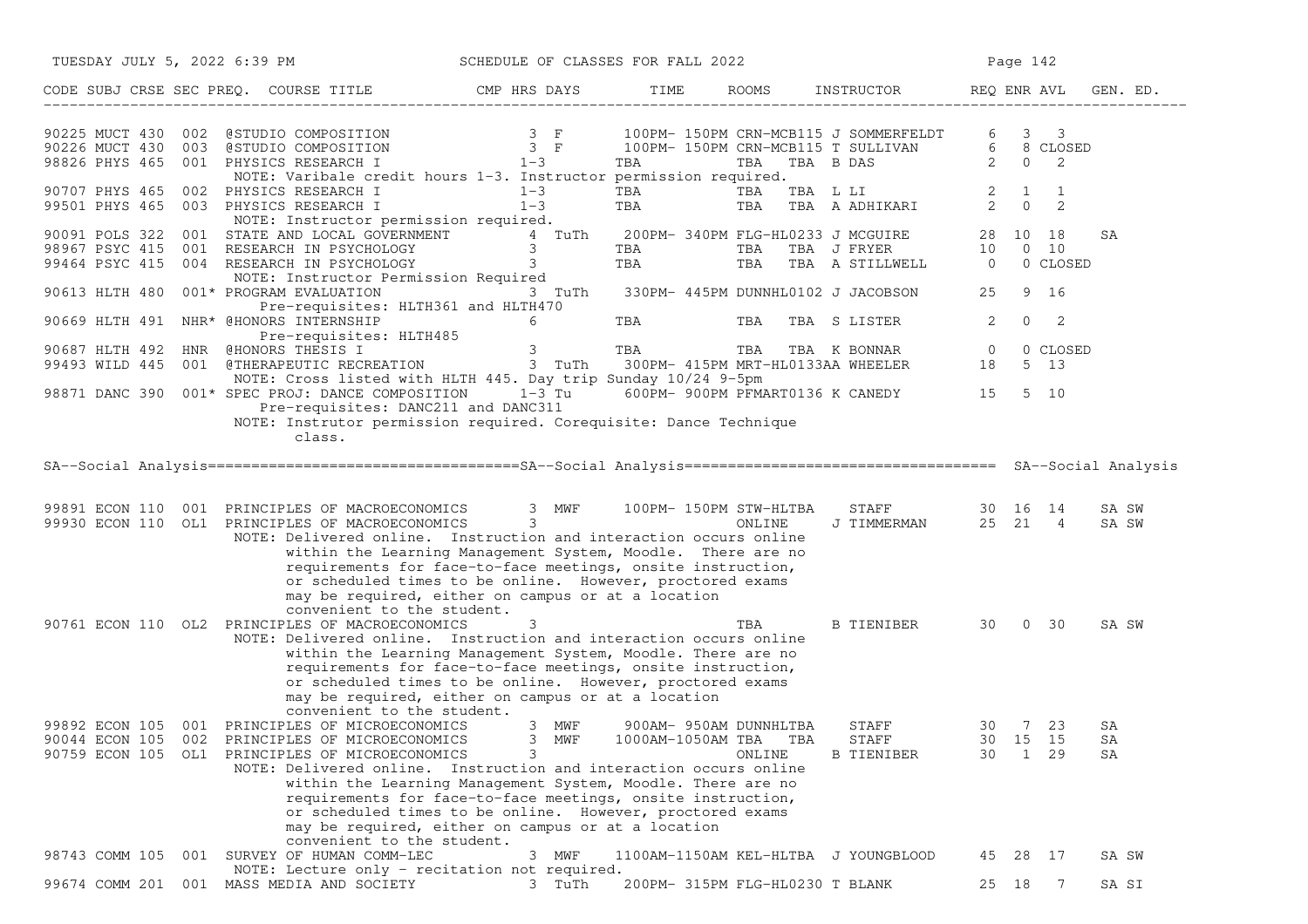| TUESDAY JULY 5, 2022 6:39 PM     |                                                                                                                                                                                                                                                                                                                                                                                  | SCHEDULE OF CLASSES FOR FALL 2022                                                                                             |                                 |                                                                                     | Page 143          |                            |                |
|----------------------------------|----------------------------------------------------------------------------------------------------------------------------------------------------------------------------------------------------------------------------------------------------------------------------------------------------------------------------------------------------------------------------------|-------------------------------------------------------------------------------------------------------------------------------|---------------------------------|-------------------------------------------------------------------------------------|-------------------|----------------------------|----------------|
|                                  | CODE SUBJ CRSE SEC PREQ. COURSE TITLE THE ROOMS INSTRUCTOR TEMPLE ROOMS AND REQ ENR AVL                                                                                                                                                                                                                                                                                          |                                                                                                                               |                                 |                                                                                     |                   |                            | GEN. ED.       |
|                                  | NOTE: Counts as Mass Communication and Diverse Voices (DV) credit.<br>Counts towards Women's and Gender Studies major and minor.<br>Counts towards Journalism minor.                                                                                                                                                                                                             |                                                                                                                               |                                 |                                                                                     |                   |                            |                |
|                                  | 98490 COMM 311 001 SMALL GROUP COMMUNICATION<br>NOTE: Counts as Business and Professional credit.                                                                                                                                                                                                                                                                                | 3 TuTh                                                                                                                        |                                 | 930AM-1045AM SAT-HL0200 L MOERSCHELL 25 9 16                                        |                   |                            | SA SI WI       |
|                                  | 98996 COMM 350 001 FAMILY COMMUNICATION 3 MWF<br>NOTE: Counts as Relationship and Diverse Voices (dv) credit.                                                                                                                                                                                                                                                                    |                                                                                                                               |                                 | 100PM- 150PM FLG-HL0205 J YOUNGBLOOD 25 20 5                                        |                   |                            | SA WI          |
|                                  | 98602 POLS 110 001 US POLITICS<br>NOTE: Required for all Pre-Law minors and Public Policy minors.<br>Required for all Political Science majors.                                                                                                                                                                                                                                  | a martin and the martin and the martin and the martin and the martin and the martin and the martin and the mar                |                                 | 900AM-1040AM SAT-HL0201 J MCGUIRE 20 18                                             |                   | $\overline{\phantom{0}}^2$ | SA SW          |
|                                  |                                                                                                                                                                                                                                                                                                                                                                                  |                                                                                                                               |                                 |                                                                                     |                   |                            | SA             |
|                                  |                                                                                                                                                                                                                                                                                                                                                                                  |                                                                                                                               |                                 |                                                                                     |                   |                            | SA             |
|                                  | 90091 POLS 322 001 STATE AND LOCAL GOVERNMENT 4 TuTh 200PM-340PM FLG-HL0233 J MCGUIRE 28 10 18<br>98142 PSYC 100 002 INTRODUCTION TO PSYCHOLOGY 3 TuTh 1100AM-1215PM KEL-HL0106 J FRYER 100 38 62<br>90661 PSYC 100 R01 INTRODUCTION<br>NOTE: This course is taught at the Riverview Correctional Facility<br>and is not for students on campus.<br>START/END DATES: 08/29-12/16 |                                                                                                                               |                                 |                                                                                     |                   |                            | SA             |
|                                  | 98445 PSYC 220 001 CHILD DEVELOPMENT                                                                                                                                                                                                                                                                                                                                             | 3 Tu   430PM- 545PM VIR TBA J BOLAND   15 16 CLOSED SA                                                                        |                                 |                                                                                     |                   |                            |                |
|                                  | NOTE: Taught Virtually. Students are expected to meet via Zoom<br>during meeting times.                                                                                                                                                                                                                                                                                          |                                                                                                                               |                                 |                                                                                     |                   |                            |                |
|                                  | 90655 PSYC 220 002 CHILD DEVELOPMENT<br>NOTE: Taught Virtually, students are expected to meet via Zoom<br>during meeting times.                                                                                                                                                                                                                                                  | 3 W 300PM-350PM VIR TBA J BOLAND 15 15 CLOSED SA                                                                              |                                 |                                                                                     |                   |                            |                |
|                                  | 90654 PSYC 220 CH1 CHILD DEVELOPMENT<br>NOTE: Childhood/Early Childhood Education majors only.                                                                                                                                                                                                                                                                                   |                                                                                                                               |                                 | 3 MW 800AM-915AM FLG-HL0164 H BEAUCHAMP 10 7 3                                      |                   |                            | SA             |
|                                  | 90656 PSYC 220 CH2 CHILD DEVELOPMENT <sup>7</sup> 3 W 300PM-350PM VIR TBA J BOLAND 15 11<br>NOTE: Taught Virtually, students are expected to meet via Zoom<br>during meeting times.<br>Childhood/Early Childhood Education majors only.                                                                                                                                          |                                                                                                                               |                                 |                                                                                     |                   | $\overline{4}$             | SA             |
|                                  | 90658 PSYC 220 CH3 CHILD DEVELOPMENT 3 Tu 430PM-545PM VIR TBA J BOLAND 15 10 5<br>NOTE: Taught Virtually, students are expected to meet via Zoom<br>during meeting times.                                                                                                                                                                                                        |                                                                                                                               |                                 |                                                                                     |                   |                            | SA             |
|                                  | Childhood/Early Childhood Education majors only.                                                                                                                                                                                                                                                                                                                                 |                                                                                                                               |                                 |                                                                                     |                   |                            |                |
|                                  | 98210 PSYC 220 CO3 CHILD DEVELOPMENT <sup>1</sup> 3 MW 7800AM-315AM FLG-HL0164 H BEAUCHAMP 25 17 8 SA<br>99738 PSYC 321 002* PSYCHOLOGY OF ADOLESCENCE 3 TuTh 200PM-315PM KEL-HL0106 J FRYER 45 46 CLOSED SA                                                                                                                                                                     |                                                                                                                               |                                 |                                                                                     |                   |                            |                |
|                                  | Pre-requisites: PSYC100 or PSYC220<br>NOTE: Counts towards Women and Gender Studies.                                                                                                                                                                                                                                                                                             |                                                                                                                               |                                 |                                                                                     |                   |                            |                |
|                                  | 99916 HLTH 325 OL1 ALCOHOL STUDIES                                                                                                                                                                                                                                                                                                                                               | $\sim$ 3                                                                                                                      | ONLINE                          | C CORRIVEAU 25 25 CLOSED SA SI                                                      |                   |                            |                |
|                                  | NOTE: Delivered online. Instruction and interaction occurs online<br>within the Learning Management System, Moodle. There are no<br>requirements for face-to-face meetings, onsite instruction,<br>or scheduled times to be online. However, proctored exams<br>may be required, either on campus or at a location<br>convenient to the student.                                 |                                                                                                                               |                                 |                                                                                     |                   |                            |                |
|                                  | 99329 HLTH 325 OL2 ALCOHOL STUDIES<br>NOTE: Delivered online. Instruction and interaction occurs online<br>requirements for face-to-face meetings, onsite instruction,<br>may be required, either on campus or at a location<br>convenient to the student.                                                                                                                       | 3<br>within the Learning Management System, Moodle. There are no<br>or scheduled times to be online. However, proctored exams | ONLINE                          | J JACOBSON                                                                          |                   | 25 25 CLOSED SA SI         |                |
|                                  | 98788 HLTH 331 001 DEATH & DYING                                                                                                                                                                                                                                                                                                                                                 | 3<br>Th                                                                                                                       | 500PM- 745PM DUNNHL0102 M JONES |                                                                                     | 30                | 30 CLOSED SA               |                |
| 99367 SOCI 101<br>99740 SOCI 101 | 001<br>INTRODUCTION TO SOCIOLOGY<br>002<br>INTRODUCTION TO SOCIOLOGY                                                                                                                                                                                                                                                                                                             | 3<br>TuTh<br>3<br>TuTh                                                                                                        |                                 | 1230PM- 145PM SAT-HL0319 L DIAMOND-BROWN<br>200PM- 315PM SAT-HL0319 L DIAMOND-BROWN | 33<br>35<br>35 32 | 2<br>3                     | SA SW<br>SA SW |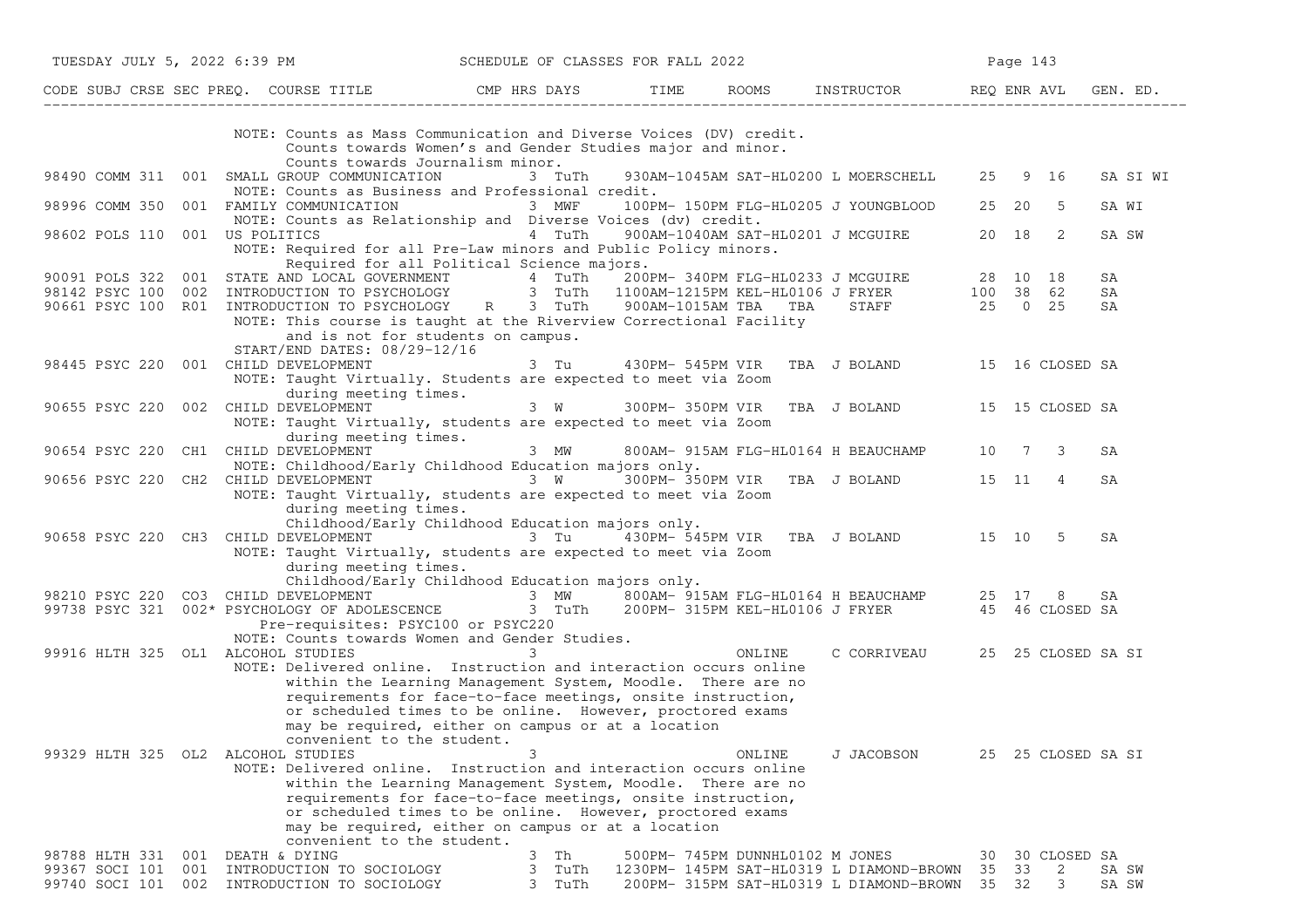| TUESDAY JULY 5, 2022 6:39 PM    |                                                                                                                                    | SCHEDULE OF CLASSES FOR FALL 2022                               |  |                                                                                                                               |         | Page 144 |   |          |
|---------------------------------|------------------------------------------------------------------------------------------------------------------------------------|-----------------------------------------------------------------|--|-------------------------------------------------------------------------------------------------------------------------------|---------|----------|---|----------|
|                                 | CODE SUBJ CRSE SEC PREQ. COURSE TITLE THE ROOMS INSTRUCTOR REQ ENR AVL GEN. ED.                                                    |                                                                 |  |                                                                                                                               |         |          |   |          |
|                                 |                                                                                                                                    |                                                                 |  |                                                                                                                               |         |          |   |          |
|                                 | SB-Scientific Inq-Biol Science===================SB-Scientific Inq-Biol Science==================== SB-Scientific Inq-Biol Science |                                                                 |  |                                                                                                                               |         |          |   |          |
| 90007 ANTH 120 001 EVOLUTION    | EVOLUTION 3 TuTh<br>EVOLUTION 3 TuTh<br>EVOLUTION 3 TuTh<br>NOTE: Honors students only<br>EVOLUTION 3 TuTh<br>EVOLUTION 3 TuTh     |                                                                 |  |                                                                                                                               |         |          |   | SB SW    |
| 90008 ANTH 120 002 EVOLUTION    |                                                                                                                                    |                                                                 |  | 930AM-1045AM KEL-HL0103 N MALIT 35 11 24<br>1230PM-145PM KEL-HL0104 N MALIT 35 19 16<br>930AM-1045AM KEL-HL0103 N MALIT 5 2 3 |         |          |   | SB SW    |
| 90507 ANTH 120 HN1 EVOLUTION    |                                                                                                                                    |                                                                 |  |                                                                                                                               |         |          |   | SB SW    |
| 90508 ANTH 120 HN2 EVOLUTION    |                                                                                                                                    |                                                                 |  | 1230PM- 145PM KEL-HL0104 N MALIT 5 5 CLOSED SB SW                                                                             |         |          |   |          |
|                                 |                                                                                                                                    |                                                                 |  |                                                                                                                               |         |          |   |          |
|                                 | NOTE: Honors students only<br>99668 BIOL 105 001 INTRODUCTION TO HUMAN GENETICS 3 MWF                                              |                                                                 |  | 1100AM-1150AM KEL-HL0104 J TRYBULA 40 25 15                                                                                   |         |          |   | NW SB    |
|                                 | NOTE: Counts towards Women and Gender Studies.                                                                                     |                                                                 |  |                                                                                                                               |         |          |   |          |
|                                 | Must take lecture and lab to receive NW credit.                                                                                    |                                                                 |  |                                                                                                                               |         |          |   |          |
|                                 | 90710 BIOL 105 002 INTRO TO HUMAN GENETICS- LAB 1 Th                                                                               |                                                                 |  | 200PM-350PM STW-HL0214 R EWY 15 6 9                                                                                           |         |          |   | LB NW SB |
|                                 | NOTE: Counts towards Women and Gender Studies.                                                                                     |                                                                 |  |                                                                                                                               |         |          |   |          |
|                                 | Must take lecture and lab to receive NW credit.<br>90718 BIOL 105 003 INTRO TO HUMAN GENETICS-LAB 1 W                              |                                                                 |  | 200PM-350PM STW-HL0214 J TRYBULA 15 4 11                                                                                      |         |          |   |          |
|                                 | NOTE: Counts towards Women and Gender Studies.                                                                                     |                                                                 |  |                                                                                                                               |         |          |   | LB NW SB |
|                                 | Must take lecture and lab to receive NW credit.                                                                                    |                                                                 |  |                                                                                                                               |         |          |   |          |
|                                 | 98784 BIOL 125 001 BIOLOGICAL CONCEPTS-LAB                                                                                         | 1 M                                                             |  | 100PM-250PM STW-HL0218 P BURDICK 15 8 7                                                                                       |         |          |   | LB NW SB |
|                                 | NOTE: Lecture required.                                                                                                            |                                                                 |  |                                                                                                                               |         |          |   |          |
|                                 | \$25 lab fee assessed by Biology Department.                                                                                       |                                                                 |  |                                                                                                                               |         |          |   |          |
|                                 | Childhood/Early Childhood Education majors only.                                                                                   |                                                                 |  |                                                                                                                               |         |          |   |          |
|                                 | 98785 BIOL 125 002 BIOLOGICAL CONCEPTS-LAB 1 W 100PM-250PM STW-HL0218 P BURDICK 15 9 6                                             |                                                                 |  |                                                                                                                               |         |          |   | LB NW SB |
|                                 | NOTE: Lecture required.<br>\$25 lab fee assessed by Biology Department.                                                            |                                                                 |  |                                                                                                                               |         |          |   |          |
|                                 | Childhood/Early Childhood Education majors only.                                                                                   |                                                                 |  |                                                                                                                               |         |          |   |          |
|                                 | 98783 BIOL 125 003 BIOLOGICAL CONCEPTS-LEC                                                                                         | 3 MWF $\overline{1}200$ PM-1250PM KEL-HL0106 P BURDICK 60 16 44 |  |                                                                                                                               |         |          |   | NW SB    |
|                                 | NOTE: Lab required.                                                                                                                |                                                                 |  |                                                                                                                               |         |          |   |          |
|                                 | Childhood/Early Childhood Education majors only.                                                                                   |                                                                 |  |                                                                                                                               |         |          |   |          |
|                                 | 99304 BIOL 151 001 GEN BIO: CELLS & GENETICS -LEC 3 MWF 100PM-150PM KEL-HL0103 R EWY 60 23 37                                      |                                                                 |  |                                                                                                                               |         |          |   | SB.      |
|                                 | NOTE: Lab Required                                                                                                                 |                                                                 |  |                                                                                                                               |         |          |   |          |
|                                 | 99446 BIOL 151 002 GEN BIO: CELLS & GENETICS-LAB 1 M                                                                               |                                                                 |  | 200PM- 450PM STW-HL0217 L RHOADS                                                                                              |         | 16 9 7   |   | LB SB    |
|                                 | NOTE: Lecture Required. \$25 lab fee assessed by Biology.<br>99448 BIOL 151 003 GEN BIO: CELLS & GENETICS-LAB 1 Tu                 |                                                                 |  | 100PM- 350PM STW-HL0217 R EWY 16 12                                                                                           |         |          | 4 | LB SB    |
|                                 | NOTE: Lecture Required. \$25 lab fee assessed by Biology.                                                                          |                                                                 |  |                                                                                                                               |         |          |   |          |
|                                 | 99098 BIOL 152 001 GEN BIO: ORGANISMS & ECOLO-LEC 3 MWF 900AM-950AM KEL-HL0105 W CONLEY 60 24 36                                   |                                                                 |  |                                                                                                                               |         |          |   | SB       |
|                                 | NOTE: Lab required.                                                                                                                |                                                                 |  |                                                                                                                               |         |          |   |          |
|                                 | 99100 BIOL 152 007 GEN BIO: ORGANISMS & ECOLO-LAB 1 W                                                                              |                                                                 |  | 200PM- 450PM STW-HL0217 W CONLEY                                                                                              | 16 6 10 |          |   | LB SB    |
|                                 | NOTE: Lecture required. \$25 lab fee assessed by Biology                                                                           |                                                                 |  |                                                                                                                               |         |          |   |          |
|                                 | Department.                                                                                                                        |                                                                 |  |                                                                                                                               |         |          |   |          |
|                                 | 99102 BIOL 152 010 GEN BIO: ORGANISMS & ECOLO-LAB 1 Th                                                                             |                                                                 |  | 100PM-350PM STW-HL0217 W CONLEY 16 9 7                                                                                        |         |          |   | LB SB    |
|                                 | NOTE: Lecture required. \$25 lab fee assessed by Biology<br>Department.                                                            |                                                                 |  |                                                                                                                               |         |          |   |          |
|                                 | 99269 BIOL 152 04Z GEN BIO: ORGANISMS & ECOLO-LAB                                                                                  | 1 Th                                                            |  | 900AM-1150AM STW-HL0217 J TRYBULA                                                                                             | 16      | 9        | 7 | LB SB    |
|                                 | NOTE: Lecture required. \$25 lab fee assessed by Biology                                                                           |                                                                 |  |                                                                                                                               |         |          |   |          |
|                                 | Department.                                                                                                                        |                                                                 |  |                                                                                                                               |         |          |   |          |
| 98402 BIOL 300 001* ECOLOGY-LEC |                                                                                                                                    | 3 MWF                                                           |  | 900AM- 950AM KEL-HL0103 R SNYDER                                                                                              |         | 50 23 27 |   | SB       |
|                                 | Pre-requisites: BIOL125 or BIOL151 and BIOL152                                                                                     |                                                                 |  |                                                                                                                               |         |          |   |          |
|                                 | NOTE: Counts for Environmental Studies major/minor.                                                                                |                                                                 |  |                                                                                                                               |         |          |   |          |
| 98424 BIOL 300 002* ECOLOGY-LAB | Pre-requisites: BIOL125 or BIOL151 and BIOL152                                                                                     | 1 M                                                             |  | 200PM- 450PM DUNNHL0116BR SNYDER                                                                                              |         | 11 10 1  |   | LB SB    |
|                                 | NOTE: \$25 lab fee assessed by Biology Department.                                                                                 |                                                                 |  |                                                                                                                               |         |          |   |          |
|                                 |                                                                                                                                    |                                                                 |  |                                                                                                                               |         |          |   |          |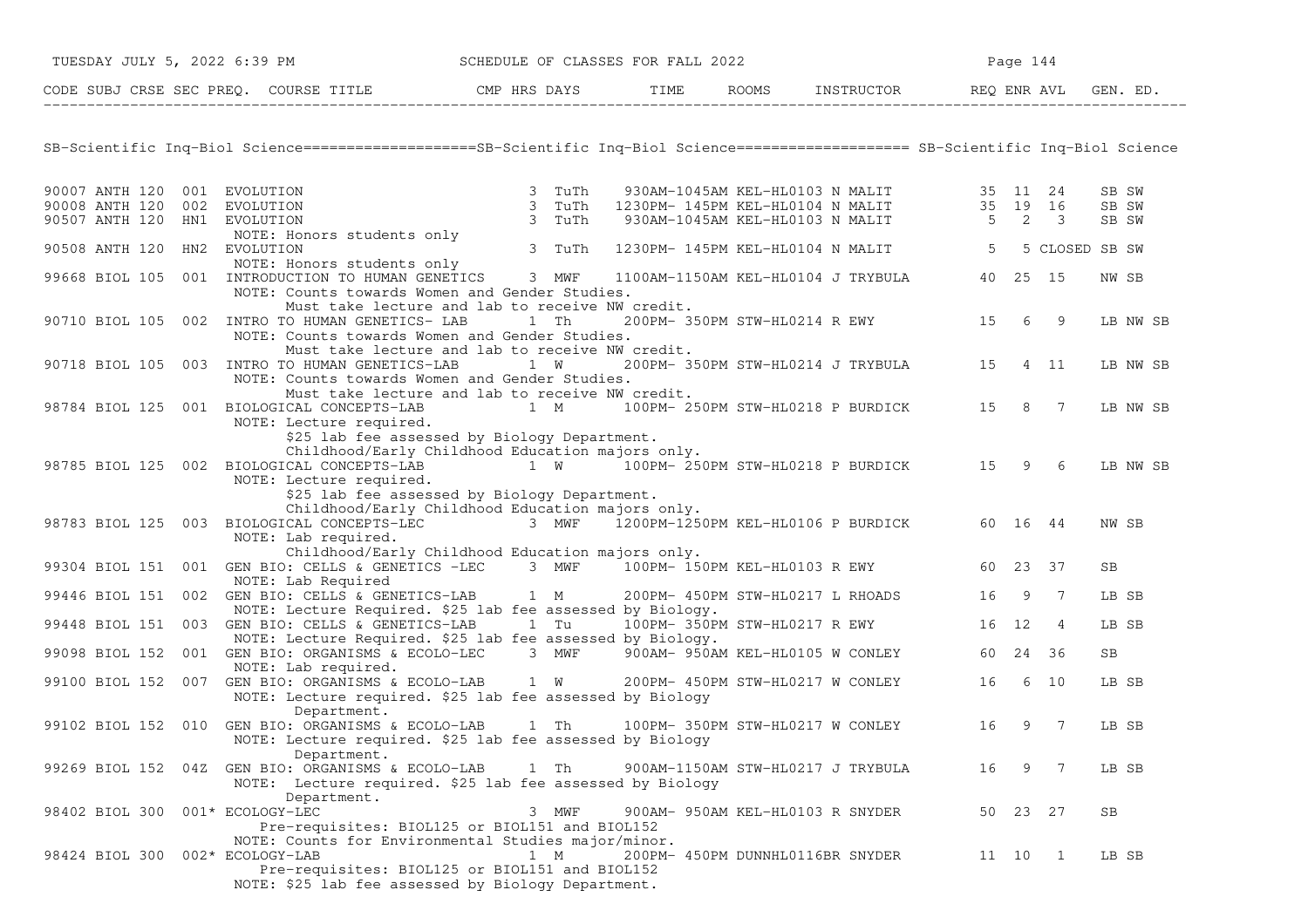|                                  | TUESDAY JULY 5, 2022 6:39 PM                                                                                                                                                                                                           | SCHEDULE OF CLASSES FOR FALL 2022                                                                                                                   |                                                        |                                                      | Page 145       |                                  |          |
|----------------------------------|----------------------------------------------------------------------------------------------------------------------------------------------------------------------------------------------------------------------------------------|-----------------------------------------------------------------------------------------------------------------------------------------------------|--------------------------------------------------------|------------------------------------------------------|----------------|----------------------------------|----------|
|                                  | CODE SUBJ CRSE SEC PREQ. COURSE TITLE THE CAP HRS DAYS TIME TIME                                                                                                                                                                       |                                                                                                                                                     |                                                        | ROOMS INSTRUCTOR REQ ENR AVL                         |                |                                  | GEN. ED. |
|                                  | 98425 BIOL 300 004* ECOLOGY-LAB<br>Pre-requisites: BIOL125 or BIOL151 and BIOL152                                                                                                                                                      | 1 Th 200PM- 450PM DUNNHL0116BB AMULIKE 11 5 6                                                                                                       |                                                        |                                                      |                |                                  | LB SB    |
|                                  | NOTE: \$25.00 Lab Fee assessed by Biology Department.<br>98555 BIOL 403 001* HUMAN ANATOMY&PHYSIOLOGY 1-LEC<br>Pre-requisites: BIOL151 and BIOL152 or BIOL125                                                                          |                                                                                                                                                     |                                                        | 3 TuTh 1100AM-1215PM STW-HL0211 J SCHREER 35 26 9    |                |                                  | SB       |
|                                  | NOTE: Lab required. Minimum requirement of Junior standing.<br>98556 BIOL 403 002* HUMAN ANATOMY&PHYSIOLOGY 1-LAB<br>Pre-requisites: BIOL125 or BIOL151 and BIOL152<br>NOTE: Lecture required. Minimum requirement of Junior Standing. | 1 Tu                                                                                                                                                |                                                        | 200PM- 450PM STW-HL0221 J SCHREER 16 16 CLOSED LB SB |                |                                  |          |
|                                  | 98599 CHEM 425 004* BIOCHEMISTRY 1-LAB 1 W 200PM- 450PM STW-HL0311 D GINGRICH 12 7 5<br>Pre-requisites: CHEM342 and CHEM341<br>NOTE: Lecture rquired.                                                                                  | \$25.00 Lab Fee assessed by Biology Department.<br>\$35 Lab Fee assessed by Chemistry Department.                                                   |                                                        |                                                      |                |                                  | SB SP    |
|                                  | SI--Speaking Intensive=============================SI--Speaking Intensive================================ SI--Speaking Intensive                                                                                                       |                                                                                                                                                     |                                                        |                                                      |                |                                  |          |
|                                  | 98954 BIOL 483  001* CURRENT TOPICS IN BIOLOGY-REC 3 Tu<br>Pre-requisites: BIOL125 or BIOL151 and BIOL152<br>NOTE: The evolution of Deviant Behaviors in Nature.                                                                       | A minimum of junior standing required.<br>Must have successfully completed an FS course.<br>Only one current topics will count towards your Biology |                                                        | 500PM- 750PM STW-HL0103 G PLAGUE 15 15 CLOSED SI     |                |                                  |          |
|                                  | (BA or BS) degree requirements.<br>98489 BIOL 483 003* CURRENT TOPICS IN BIOLOGY<br>NOTE: Instructor permission required. Minimum of Junior standing                                                                                   | 1 W<br>required. Must have successfully completed an FS course.<br>Only one Current Topics will count woard your Biology (BA                        |                                                        | 1200PM-1250PM KEL-HL0105 G JOHNSON 100 0 100         |                |                                  | SI       |
|                                  | or BS) degree requirements.<br>98428 MGMT 301 001 @PRINCIPLES OF MANAGEMENT<br>NOTE: Minimum requirement of                                                                                                                            | 3 TuTh                                                                                                                                              |                                                        | 930AM-1045AM DUNNHL0202 J TIMMERMAN 22 12 10         |                |                                  | SI       |
| 98558 MGMT 301 002               | Sophomore standing.<br>@PRINCIPLES OF MANAGEMENT 3 TuTh 1100AM-1215PM DUNNHL0206 G GARDNER<br>NOTE: Minimum requirement of Sophomore standing.                                                                                         |                                                                                                                                                     |                                                        |                                                      | 22             | 5 17                             | SI       |
|                                  | 98559 MGMT 301 003 @PRINCIPLES OF MANAGEMENT                                                                                                                                                                                           | 3 TuTh                                                                                                                                              | 1230PM- 145PM DUNNHL0206 G GARDNER                     |                                                      | 22 11 11       |                                  | SI       |
|                                  | NOTE: Minimum requirement of Sophomore standing.<br>98564 CIS 380 001* PROFESSIONAL PRACTICE 3 MWF<br>Pre-requisites: CIS203 and CIS300 and CIS310 or CIS356 or CIS410 or CIS443<br>NOTE: A minimum of Junior standing required.       |                                                                                                                                                     |                                                        | 1200PM-1250PM DUNNHL0208 L GRABOWSKI                 | 15             | 4 11                             | CM SI    |
| 99543 EDUC 425                   | 001 @STD TCHG INTRNSHIP 1:PREK-GR2                                                                                                                                                                                                     |                                                                                                                                                     | 6 MTuWThF 800AM- 430PM TBA TBA E DUNHAM                |                                                      | $\circ$        | 0 CLOSED CT SI                   |          |
|                                  | $START/END$ DATES: $09/01-10/26$<br>99530 EDUC 425 002 @STD TCHG INTRNSHIP 1:PREK-GR2                                                                                                                                                  |                                                                                                                                                     | 6 MTuWThF 800AM- 430PM TBA                             | TBA E DUNHAM                                         | $\overline{0}$ | 0 CLOSED CT SI                   |          |
| 90492 EDUC 425                   | START/END DATES: 10/31-12/16<br>@STD TCHG INTRNSHIP 1:PREK-GR2<br>003                                                                                                                                                                  |                                                                                                                                                     | 6 MTuWThF 800AM- 430PM TBA                             | TBA L EMRICH                                         | 0              | 0 CLOSED CT SI                   |          |
| 99534 EDUC 425                   | START/END DATES: 09/01-10/26<br>@STD TCHG INTRNSHIP 1:PREK-GR2<br>005<br>START/END DATES: 09/01-10/26                                                                                                                                  |                                                                                                                                                     | 6 MTuWThF 800AM- 400PM TBA                             | TBA P FARMER                                         | 0              | 0 CLOSED CT SI                   |          |
| 90497 EDUC 425<br>90498 EDUC 425 | @STD TCHG INTRNSHIP 1:PREK-GR2<br>007<br>@STD TCHG INTRNSHIP 1:PREK-GR2<br>008                                                                                                                                                         | 6                                                                                                                                                   | 6 MTuWThF 800AM- 400PM TBA<br>MTuWThF 800AM- 400PM TBA | TBA P FARMER<br>TBA P FARMER                         | 0<br>0         | 0 CLOSED CT SI<br>0 CLOSED CT SI |          |
| 99538 EDUC 425                   | START/END DATES: 10/31-12/16<br>@STD TCHG INTRNSHIP 1:PREK-GR2<br>009<br>START/END DATES: 09/01-10/26                                                                                                                                  |                                                                                                                                                     | 6 MTuWThF 800AM- 430PM TBA                             | TBA M MCGRATH                                        | 0              | 0 CLOSED CT SI                   |          |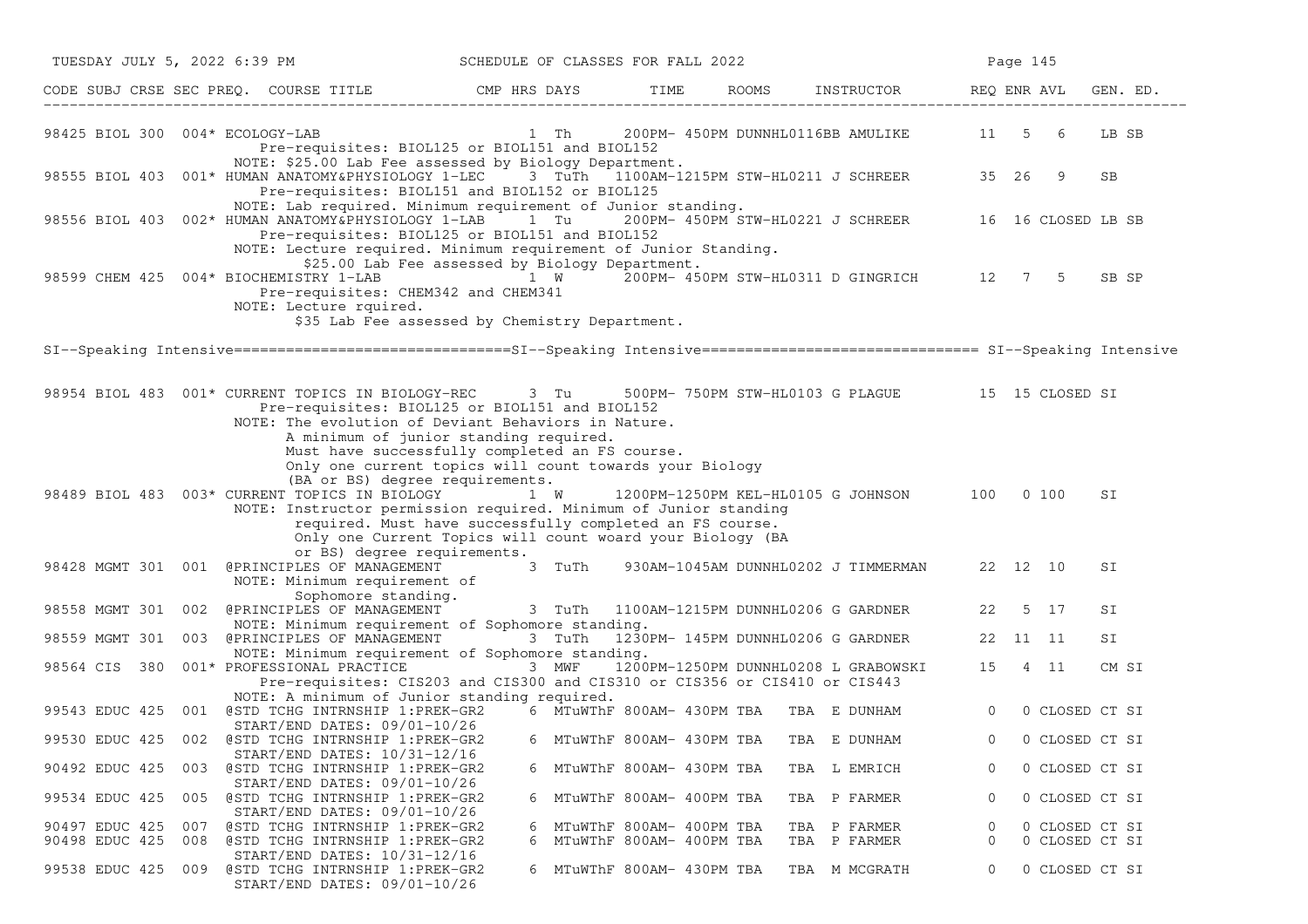| SCHEDULE OF CLASSES FOR FALL 2022<br>TUESDAY JULY 5, 2022 6:39 PM                       |   |  |                                 |                                           | Page 146                         |
|-----------------------------------------------------------------------------------------|---|--|---------------------------------|-------------------------------------------|----------------------------------|
| CODE SUBJ CRSE SEC PREQ. COURSE TITLE THE CMP HRS DAYS TIME                             |   |  | ROOMS                           |                                           | INSTRUCTOR REQ ENR AVL GEN. ED.  |
| 90499 EDUC 425 010 @STD TCHG INTRNSHIP 1:PREK-GR2<br>START/END DATES: 09/01-10/26       |   |  |                                 | 6 MTuThF 800AM-400PM TBA TBA KGRAHAM      | 0 CLOSED CT SI<br>$\overline{0}$ |
| 90496 EDUC 425 011 @STD TCHG INTRNSHIP 1:PREK-GR2                                       |   |  | 6 MTuWThF 800AM- 400PM TBA      | TBA J REAGAN                              | $\overline{0}$<br>0 CLOSED CT SI |
| $START/END$ DATES: $09/01-10/26$<br>99541 EDUC 425 012 @STD TCHG INTRNSHIP 1:PREK-GR2   |   |  | 6   MTuWThF  800AM-  430PM  TBA | TBA L EMRICH                              | $\overline{0}$<br>0 CLOSED CT SI |
| START/END DATES: 10/31-12/16<br>99542 EDUC 425 013 @STD TCHG INTRNSHIP 1:PREK-GR2       |   |  | 6 MTuWThF 800AM- 430PM TBA      | TBA J REAGAN                              | $\overline{0}$<br>0 CLOSED CT SI |
| $START/END$ DATES: $10/31-12/16$<br>90500 EDUC 425 014 @STD TCHG INTRNSHIP 1:PREK-GR2   |   |  | 6 MTuWThF 800AM- 430PM TBA      | TBA K GRAHAM                              | $\overline{0}$<br>0 CLOSED CT SI |
| $START/END$ DATES: $10/31-12/16$<br>99651 EDUC 425 015 @STD TCHG INTRNSHIP 1:PREK-GR2   |   |  | 6 MTuWThF 800AM- 430PM TBA      | TBA S THOMAS                              | 1 CLOSED CT SI<br>$\overline{0}$ |
| $START/END$ DATES: $09/01-10/26$<br>90501 EDUC 425 016 @STD TCHG INTRNSHIP 1:PREK-GR2   |   |  | 6 MTuWThF 800AM- 400PM TBA      | TBA M MCGRATH                             | $\overline{0}$<br>0 CLOSED CT SI |
| $START/END$ DATES: $10/31-12/16$<br>99961 EDUC 425 017 @STD TCHG INTRNSHIP 1:PREK-GR2   |   |  | 6 MTuWThF 800AM- 430PM TBA      | TBA J SCHAEFER                            | 0 CLOSED CT SI<br>$\overline{0}$ |
| START/END DATES: 09/01-10/26<br>99981 EDUC 425 018 @STD TCHG INTRNSHIP 1:PREK-GR2       |   |  | 6 MTuWThF 800AM- 430PM TBA      | TBA A WEISBURGER                          | 0 CLOSED CT SI<br>$\mathbf{0}$   |
| $START/END$ DATES: $10/31-12/16$<br>90502 EDUC 425 019 @STD TCHG INTRNSHIP 1:PREK-GR2   |   |  | 6 MTuWThF 800AM- 400PM TBA      | TBA J SCHAEFER                            | 0 CLOSED CT SI<br>0              |
| START/END DATES: 10/31-12/16<br>90503 EDUC 425 020 @STD TCHG INTRNSHIP 1:PREK-GR2       |   |  |                                 | TBA S THOMAS                              | 0 CLOSED CT SI                   |
| START/END DATES: 10/31-12/16                                                            |   |  | 6 MTuWThF 800AM- 400PM TBA      |                                           | $\overline{0}$                   |
| 90504 EDUC 425 021 @STD TCHG INTRNSHIP 1:PREK-GR2<br>START/END DATES: 09/01-10/26       |   |  | 6   MTuWThF  800AM-  400PM  TBA | TBA A WEISBURGER                          | 0 CLOSED CT SI<br>$\Omega$       |
| 99533 EDUC 425 022 @STD TCHG INTRNSHIP 1:PREK-GR2<br>START/END DATES: 10/31-12/16       |   |  | 6  MTuWThF 800AM- 430PM TBA     | TBA D STRAIGHT                            | 1 CLOSED SI<br>$\overline{0}$    |
| 99962 EDUC 426 001 @STD TCHG INTRNSHIP II: GR 3-6<br>START/END DATES: 09/01-10/26       |   |  | 6 MTuWThF 800AM- 430PM TBA      | TBA E DUNHAM                              | $\overline{0}$<br>0 CLOSED CT SI |
| 90505 EDUC 426 002 @STD TCHG INTRNSHIP II: GR 3-6<br>$START/END$ DATES: $10/31-12/16$   |   |  | 6 MTuWThF 802AM- 400PM TBA      | TBA E DUNHAM                              | 0 CLOSED CT SI<br>$\overline{0}$ |
| 99550 EDUC 426 003 @STD TCHG INTRNSHIP II: GR 3-6<br>START/END DATES: 09/01-10/26       |   |  | 6 MTuWThF 800AM- 430PM TBA      | TBA L EMRICH                              | $\overline{0}$<br>0 CLOSED CT SI |
| 90506 EDUC 426 004 @STD TCHG INTRNSHIP II: GR 3-6<br>$START/END$ DATES: $10/31-12/16$   |   |  | 6 MTuWThF 800AM- 400PM TBA      | TBA L EMRICH                              | 0 CLOSED CT SI<br>$\overline{0}$ |
| 99548 EDUC 426 005 @STD TCHG INTRNSHIP II: GR 3-6                                       |   |  | 6 MTuWThF 800AM- 430PM TBA      | TBA P FARMER                              | $\overline{0}$<br>0 CLOSED CT SI |
| START/END DATES: 09/01-10/26<br>90519 EDUC 426 006 @STD TCHG INTRNSHIP II: GR 3-6       |   |  |                                 | 6 MTuWThF 800AM- 400PM TBA  TBA  P FARMER | 0 CLOSED CT SI<br>$\overline{0}$ |
| START/END DATES: 10/31-12/16<br>99554 EDUC 426 007 @STD TCHG INTRNSHIP II: GR 3-6       |   |  |                                 | 6 MTuWThF 800AM- 430PM TBA TBA K GRAHAM   | 0 CLOSED CT SI<br>$\overline{0}$ |
| START/END DATES: 09/01-10/26<br>99555 EDUC 426 008 @STD TCHG INTRNSHIP II: GR 3-6       |   |  |                                 | 6 MTuWThF 800AM- 430PM TBA  TBA  K GRAHAM | 0 CLOSED CT SI<br>$\overline{0}$ |
| START/END DATES: 10/31-12/16<br>90520 EDUC 426 009 @STD TCHG INTRNSHIP II: GR 3-6       |   |  |                                 | 6 MTuWThF 800AM- 400PM TBA TBA M MCGRATH  | 0 CLOSED CT SI<br>$\Omega$       |
| START/END DATES: 09/01-10/26<br>@STD TCHG INTRNSHIP II: GR 3-6<br>90521 EDUC 426<br>010 |   |  | 6 MTuWThF 800AM- 400PM TBA      | TBA M MCGRATH                             | 0 CLOSED CT SI<br>0              |
| START/END DATES: 10/31-12/16<br>99556 EDUC 426<br>@STD TCHG INTRNSHIP II: GR 3-6<br>011 |   |  | 6 MTuWThF 800AM- 430PM TBA      | TBA J REAGAN                              | 0 CLOSED CT SI<br>0              |
| START/END DATES: 09/01-10/26<br>@STD TCHG INTRNSHIP II: GR 3-6<br>90522 EDUC 426<br>012 |   |  | 6 MTuWThF 800AM- 400PM TBA      | TBA A WEISBURGER                          | 0 CLOSED CT SI<br>0              |
| START/END DATES: 10/31-12/16<br>90523 EDUC 426<br>@STD TCHG INTRNSHIP II: GR 3-6<br>013 |   |  |                                 | J SCHAEFER                                |                                  |
| START/END DATES: 09/01-10/26                                                            | 6 |  | TuWThF 800AM- 400PM TBA         | TBA                                       | 0 CLOSED CT SI<br>0              |
| 90524 EDUC 426<br>@STD TCHG INTRNSHIP II: GR 3-6<br>014                                 |   |  | 6 MTuWThF 800AM- 430PM TBA      | TBA J SCHAEFER                            | 0 CLOSED CT SI<br>0              |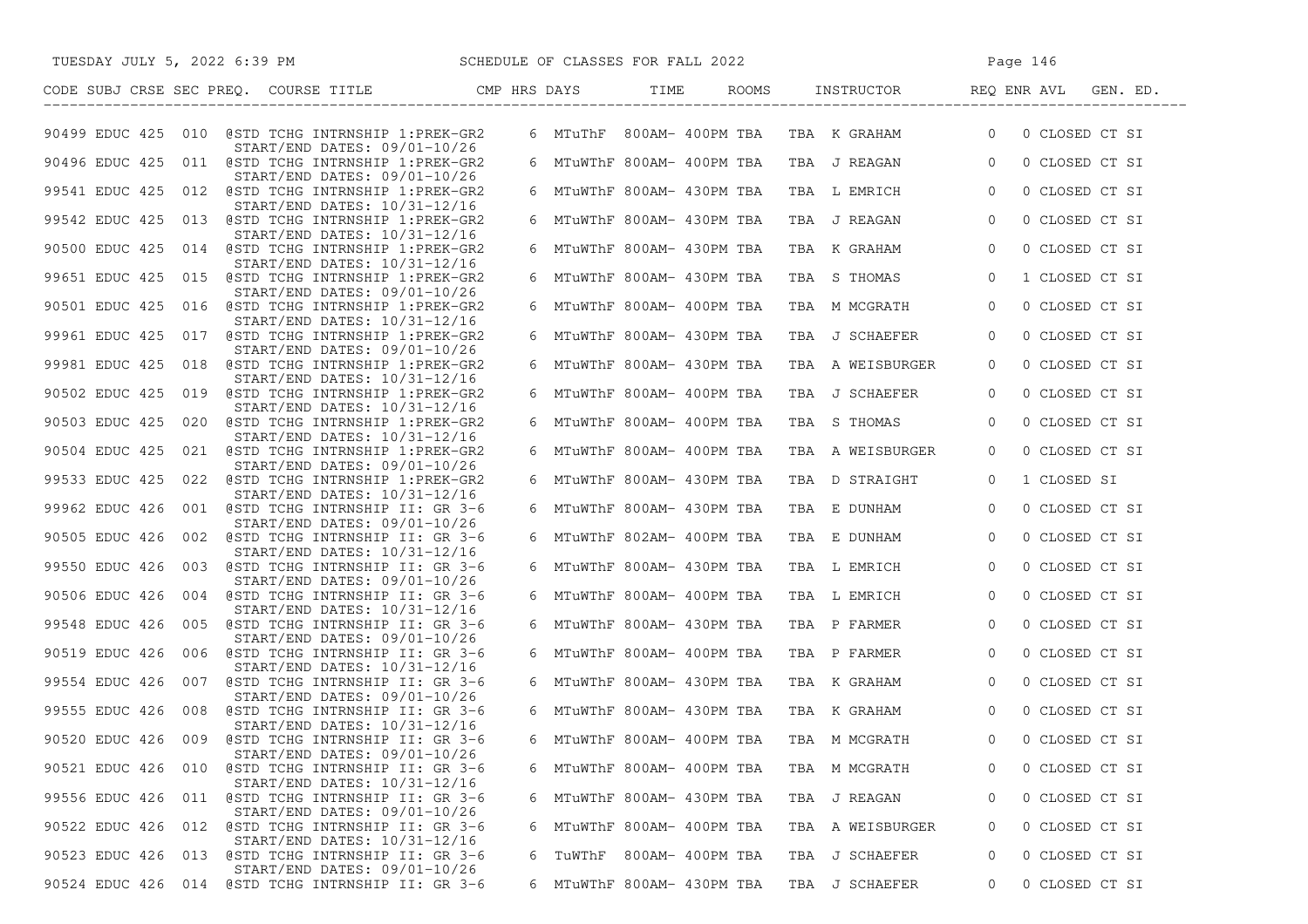| SCHEDULE OF CLASSES FOR FALL 2022<br>TUESDAY JULY 5, 2022 6:39 PM                                                                      |    |                                                          |  |                                                                                                                                                                                                                                                          |                | Page 147                      |  |
|----------------------------------------------------------------------------------------------------------------------------------------|----|----------------------------------------------------------|--|----------------------------------------------------------------------------------------------------------------------------------------------------------------------------------------------------------------------------------------------------------|----------------|-------------------------------|--|
| CODE SUBJ CRSE SEC PREQ. COURSE TITLE CMP HRS DAYS TIME ROOMS INSTRUCTOR REQ ENR AVL GEN. ED.                                          |    |                                                          |  |                                                                                                                                                                                                                                                          |                |                               |  |
|                                                                                                                                        |    |                                                          |  |                                                                                                                                                                                                                                                          |                |                               |  |
| START/END DATES: 10/31-12/16<br>99652 EDUC 426 016 @STD TCHG INTRNSHIP II: GR 3-6<br>START/END DATES: 10/31-12/16                      |    |                                                          |  | 6 MTuWThF 800AM- 430PM TBA TBA S THOMAS 0 1 CLOSED CT SI                                                                                                                                                                                                 |                |                               |  |
| 99545 EDUC 426 017 @STD TCHG INTRNSHIP II: GR 3-6<br>START/END DATES: 09/01-10/26                                                      |    |                                                          |  | 6 MTuThF 800AM- 430PM TBA TBA A WEISBURGER                                                                                                                                                                                                               | $\overline{0}$ | 0 CLOSED CT SI                |  |
| 99980 EDUC 426 018 @STD TCHG INTRNSHIP II: GR 3-6<br>START/END DATES: 09/01-10/26                                                      |    | 6 MTuWThF 800AM- 430PM TBA                               |  | TBA S THOMAS                                                                                                                                                                                                                                             | $\overline{0}$ | 0 CLOSED CT SI                |  |
| 90525 EDUC 426 019 @STD TCHG INTRNSHIP II: GR 3-6<br>99557 EDUC 426 020 @STD TCHG INTRNSHIP II: GR 3-6<br>START/END DATES: 09/01-10/26 |    | 6 MTuWThF 800AM- 430PM TBA<br>6 MTuWThF 800AM- 430PM TBA |  | TBA AWEISBURGER 0<br>TBA DSTRAIGHT 0                                                                                                                                                                                                                     |                | 0 CLOSED CT SI<br>1 CLOSED SI |  |
| 99549 EDUC 426 N06 @STD TCHG INTRNSHIP II: GR 3-6<br>START/END DATES: 10/31-12/16                                                      |    | 6 MTuWThF 800AM- 430PM TBA                               |  | TBA J REAGAN 0                                                                                                                                                                                                                                           |                | 0 CLOSED CT SI                |  |
| 99563 EDUC 485 002 @STUDENT TEACHING GRADE PREK-2                                                                                      |    | 12 MTuWThF 800AM- 430PM TBA                              |  | TBA E DUNHAM 0<br>TBA P FARMER 0<br>TBA K GRAHAM 0<br>TBA M MCGRATH 0<br>TBA J REAGAN<br>TBA J REAGAN 0<br>TBA S THOMAS 0<br>TBA A WEISBURGER 0<br>TBA L EMRICH 0<br>TBA L EMRICH 0<br>TBA L EMRICH 0<br>TBA L EMRICH 0<br>TBA L EMRICH 0<br>TBA K GRAHA |                | 0 CLOSED CT SI                |  |
| 90532 EDUC 485<br>003 @STUDENT TEACHING GRADE PREK-2                                                                                   |    | 12 MTuWThF 800AM- 430PM TBA                              |  |                                                                                                                                                                                                                                                          |                | 0 CLOSED CT SI                |  |
| 90533 EDUC 485<br>004 @STUDENT TEACHING GRADE PREK-2                                                                                   |    | 12 MTuWThF 800AM- 430PM TBA                              |  |                                                                                                                                                                                                                                                          |                | 0 CLOSED CT SI                |  |
| 90526 EDUC 485<br>@STUDENT TEACHING GRADE PREK-2<br>005                                                                                | 12 | MTuWThF 800AM- 430PM TBA                                 |  |                                                                                                                                                                                                                                                          |                | 0 CLOSED CT SI                |  |
| @STUDENT TEACHING GRADE PREK-2<br>90534 EDUC 485<br>006                                                                                |    | 12 MTuWThF 800AM- 430PM TBA                              |  |                                                                                                                                                                                                                                                          |                | 2 CLOSED CT SI                |  |
| 99564 EDUC 485<br>@STUDENT TEACHING GRADE PREK-2<br>007                                                                                |    | 12 MTuWThF 800AM- 430PM TBA                              |  |                                                                                                                                                                                                                                                          |                | 2 CLOSED CT SI                |  |
| 90535 EDUC 485<br>008<br>@STUDENT TEACHING GRADE PREK-2                                                                                |    | 12 MTuWThF 800AM- 430PM TBA                              |  |                                                                                                                                                                                                                                                          |                | 3 CLOSED CT SI                |  |
|                                                                                                                                        |    |                                                          |  |                                                                                                                                                                                                                                                          |                |                               |  |
| 99559 EDUC 485<br>N02<br>@STUDENT TEACHING GRADE PREK-2                                                                                |    | 12 MTuWThF 800AM- 430PM TBA                              |  |                                                                                                                                                                                                                                                          |                | 0 CLOSED CT SI                |  |
| 90536 EDUC 486<br>001<br>@STUDENT TEACHING GRADE 3-6                                                                                   |    | 12 MTuWThF 800AM- 430PM TBA                              |  |                                                                                                                                                                                                                                                          |                | 0 CLOSED CT SI                |  |
| 90537 EDUC 486<br>002 @STUDENT TEACHING GRADE 3-6                                                                                      |    | 12 MTuWThF 800AM- 430PM TBA                              |  |                                                                                                                                                                                                                                                          |                | 1 CLOSED CT SI                |  |
| 90538 EDUC 486<br>003 @STUDENT TEACHING GRADE 3-6                                                                                      |    | 12 MTuWThF 800AM- 430PM TBA                              |  |                                                                                                                                                                                                                                                          |                | 0 CLOSED CT SI                |  |
| 90539 EDUC 486<br>004 @STUDENT TEACHING GRADE 3-6                                                                                      |    | 12 MTuWThF 800AM- 430PM TBA                              |  |                                                                                                                                                                                                                                                          |                | 0 CLOSED CT SI                |  |
| 90540 EDUC 486<br>005<br>@STUDENT TEACHING GRADE 3-6                                                                                   |    | 12 MTuWThF 800AM- 430PM TBA                              |  |                                                                                                                                                                                                                                                          |                | 0 CLOSED CT SI                |  |
| 90541 EDUC 486 006 @STUDENT TEACHING GRADE 3-6                                                                                         |    | 12 MTuWThF 800AM- 430PM TBA                              |  |                                                                                                                                                                                                                                                          |                | 2 CLOSED CT SI                |  |
| 90542 EDUC 486 007 @STUDENT TEACHING GRADE 3-6                                                                                         |    | 12 MTuWThF 800AM- 430PM TBA                              |  |                                                                                                                                                                                                                                                          |                | 1 CLOSED CT SI                |  |
| 90543 EDUC 486 008<br>@STUDENT TEACHING GRADE 3-6                                                                                      |    | 12 MTuWThF 800AM- 430PM TBA                              |  |                                                                                                                                                                                                                                                          |                | 0 CLOSED CT SI                |  |
| 99954 SECD 455 001 @STD TCHNG IN MID/JR HIGH SCH                                                                                       |    | 6 MTuWThF 800AM- 430PM TBA                               |  |                                                                                                                                                                                                                                                          |                | 0 CLOSED SI                   |  |
| START/END DATES: 09/01-10/26                                                                                                           |    |                                                          |  |                                                                                                                                                                                                                                                          |                |                               |  |
| 99641 SECD 455 002 @STD TCHNG IN MID/JR HIGH SCH                                                                                       |    | 6 MTuWThF 800AM- 430PM TBA                               |  | TBA P FARMER 0                                                                                                                                                                                                                                           |                | 0 CLOSED SI                   |  |
| START/END DATES: 10/31-12/16<br>99967 SECD 455 006 @STD TCHNG IN MID/JR HIGH SCH                                                       |    | 6 MTuWThF 800AM- 430PM TBA                               |  | TBA J SCHAEFER                                                                                                                                                                                                                                           | $\overline{0}$ | 0 CLOSED SI                   |  |
| START/END DATES: 10/31-12/16<br>90628 SECD 455 007 @STD TCHNG IN MID/JR HIGH SCH                                                       |    | 6 MTuWThF 800AM- 430PM TBA                               |  | TBA J SCHAEFER                                                                                                                                                                                                                                           | $\overline{0}$ | 0 CLOSED SI                   |  |
| START/END DATES: 09/01-10/26<br>90629 SECD 455 008 @STD TCHNG IN MID/JR HIGH SCH                                                       |    | 6 MTuWThF 800AM- 430PM TBA                               |  | TBA J MERRIMAN                                                                                                                                                                                                                                           | $\circ$        | 2 CLOSED SI                   |  |
| START/END DATES: 09/01-10/26<br>90630 SECD 455 009 @STD TCHNG IN MID/JR HIGH SCH                                                       |    |                                                          |  | 6 MTuWThF 800AM- 430PM TBA TBA J MERRIMAN                                                                                                                                                                                                                | $\overline{0}$ | 1 CLOSED SI                   |  |
| START/END DATES: 10/31-12/16<br>90631 SECD 455 010 @STD TCHNG IN MID/JR HIGH SCH                                                       |    |                                                          |  | 6 MTuWThF 800AM- 430PM TBA TBA J STILES                                                                                                                                                                                                                  | $\overline{0}$ | 0 CLOSED SI                   |  |
| START/END DATES: 09/01-10/26<br>90632 SECD 455 011 @STD TCHNG IN MID/JR HIGH SCH                                                       |    |                                                          |  | 6 MTuWThF 800AM- 430PM TBA TBA J STILES                                                                                                                                                                                                                  | $\Omega$       | 0 CLOSED SI                   |  |
| START/END DATES: 10/31-12/16<br>90633 SECD 455 012 @STD TCHNG IN MID/JR HIGH SCH                                                       |    | 6 MTuWThF 800AM- 430PM TBA                               |  | TBA D STRAIGHT                                                                                                                                                                                                                                           | 0              | 0 CLOSED SI                   |  |
| START/END DATES: 09/01-10/26<br>90634 SECD 455 013 @STD TCHNG IN MID/JR HIGH SCH                                                       |    | 6 MTuWThF 800AM- 430PM TBA                               |  | TBA D STRAIGHT                                                                                                                                                                                                                                           | 0              | 1 CLOSED SI                   |  |
| START/END DATES: 10/31-12/16<br>99643 SECD 456<br>@STD TCHNG IN SR HIGH SCHOOL<br>001                                                  |    | 6 MTuWThF 800AM- 430PM TBA                               |  | TBA P FARMER                                                                                                                                                                                                                                             | 0              | 0 CLOSED SI                   |  |
| START/END DATES: 09/01-10/26<br>99957 SECD 456<br>@STD TCHNG IN SR HIGH SCHOOL<br>003                                                  | 6  | MTuWThF 800AM- 430PM TBA                                 |  | J MERRIMAN<br>TBA                                                                                                                                                                                                                                        | 0              | 1 CLOSED SI                   |  |
| START/END DATES: 09/01-10/26<br>90636 SECD 456<br>004 @STD TCHNG IN SR HIGH SCHOOL                                                     |    | 6 MTuWThF 800AM- 430PM TBA                               |  | TBA J MERRIMAN                                                                                                                                                                                                                                           | 0              | 2 CLOSED SI                   |  |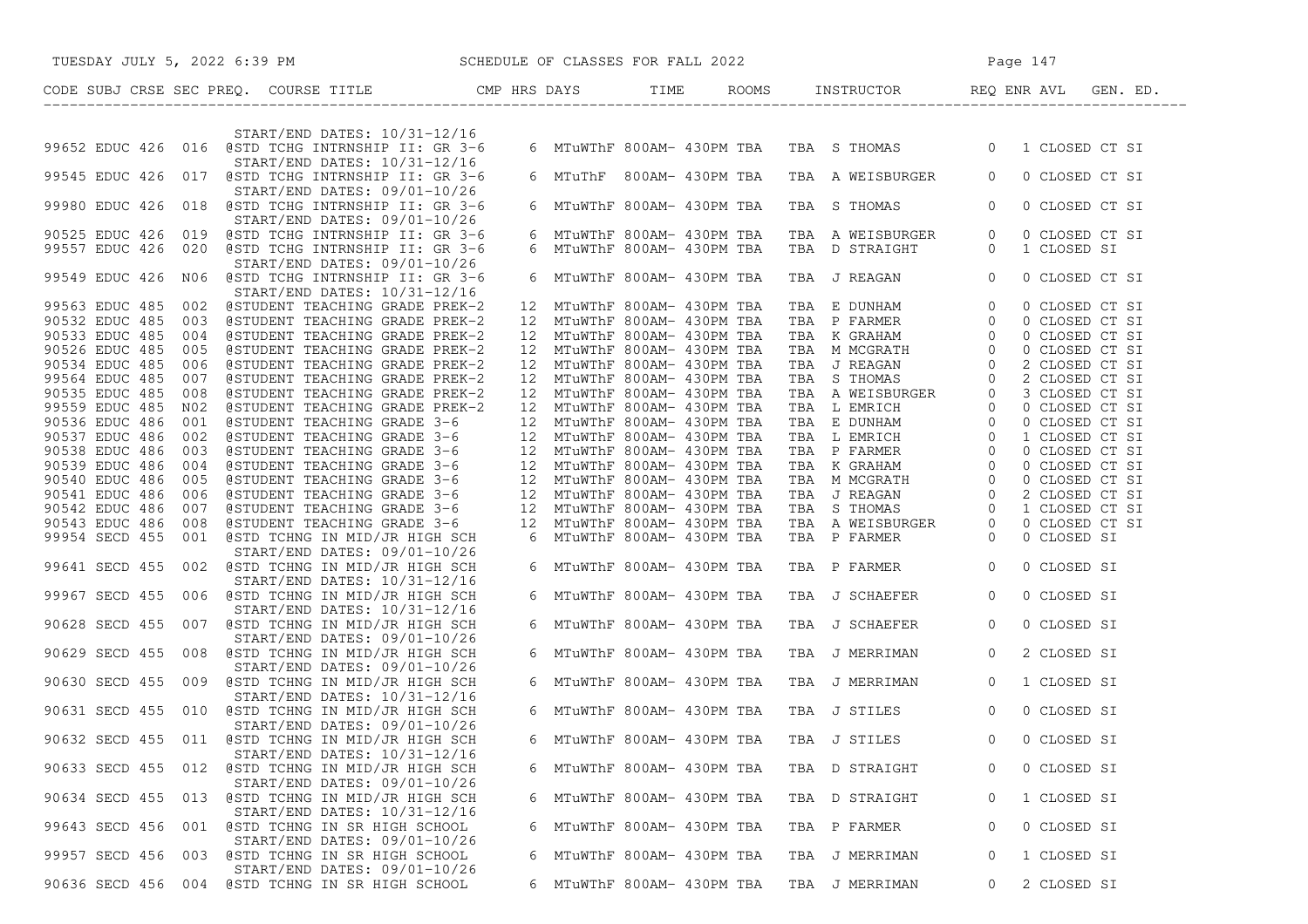| TUESDAY JULY 5, 2022 6:39 PM SCHEDULE OF CLASSES FOR FALL 2022                                                                                                                                                                                                                                                     |        |                          |                                             |                                                    |
|--------------------------------------------------------------------------------------------------------------------------------------------------------------------------------------------------------------------------------------------------------------------------------------------------------------------|--------|--------------------------|---------------------------------------------|----------------------------------------------------|
| CODE SUBJ CRSE SEC PREQ. COURSE TITLE TIME CMP HRS DAYS TIME ROOMS INSTRUCTOR THEQ ENR AVL GEN. ED.                                                                                                                                                                                                                |        |                          |                                             |                                                    |
| START/END DATES: 10/31-12/16                                                                                                                                                                                                                                                                                       |        |                          |                                             |                                                    |
| 99959 SECD 456 005 @STD TCHNG IN SR HIGH SCHOOL<br>START/END DATES: 09/01-10/26                                                                                                                                                                                                                                    |        |                          | 6 MTuWThF 800AM- 430PM TBA TBA J SCHAEFER 0 | 0 CLOSED SI                                        |
| 90637 SECD 456 006 @STD TCHNG IN SR HIGH SCHOOL<br>START/END DATES: 10/31-12/16                                                                                                                                                                                                                                    |        |                          | 6 MTuWThF 800AM- 430PM TBA TBA J SCHAEFER   | $\overline{0}$<br>0 CLOSED SI                      |
| 99972 SECD 456 007 @STD TCHNG IN SR HIGH SCHOOL<br>START/END DATES: 09/01-10/26                                                                                                                                                                                                                                    |        |                          | 6 MTuWThF 800AM- 430PM TBA TBA J STILES     | $\overline{0}$<br>0 CLOSED SI                      |
| 99973 SECD 456 008 @STD TCHNG IN SR HIGH SCHOOL<br>START/END DATES: 10/31-12/16                                                                                                                                                                                                                                    |        |                          | 6 MTuWThF 800AM- 430PM TBA TBA J STILES     | $\circ$<br>0 CLOSED SI                             |
| 90638 SECD 456 009 @STD TCHNG IN SR HIGH SCHOOL                                                                                                                                                                                                                                                                    |        |                          | 6 MTuWThF 800AM- 430PM TBA  TBA  D STRAIGHT | $\overline{0}$<br>1 CLOSED SI                      |
| START/END DATES: 09/01-10/26<br>90639 SECD 456 010 @STD TCHNG IN SR HIGH SCHOOL                                                                                                                                                                                                                                    |        |                          | 6 MTuWThF 800AM- 430PM TBA TBA D STRAIGHT   | 0 CLOSED SI<br>$\overline{0}$                      |
| START/END DATES: 10/31-12/16<br>90640 SECD 456 011 @STD TCHNG IN SR HIGH SCHOOL A                                                                                                                                                                                                                                  |        |                          | 6 MTuWThF 800AM- 430PM TBA TBA P FARMER     | $\overline{0}$<br>0 CLOSED SI                      |
| START/END DATES: 10/31-12/16<br>99646 SECD 485 001 STUDENT TEACHING GRADES 7-9 12 MTUWThF 800AM- 430PM TBA TBA P FARMER 00 0 CLOSED SI<br>99645 SECD 485 002 STUDENT TEACHING GRADES 7-9 12 MTUWThF 800AM- 430PM TBA TBA J MERRIMAN 0 1 CLOSED SI<br>90641 SECD 485                                                |        |                          |                                             |                                                    |
|                                                                                                                                                                                                                                                                                                                    |        |                          |                                             |                                                    |
|                                                                                                                                                                                                                                                                                                                    |        |                          |                                             |                                                    |
|                                                                                                                                                                                                                                                                                                                    |        |                          |                                             |                                                    |
|                                                                                                                                                                                                                                                                                                                    |        |                          |                                             |                                                    |
|                                                                                                                                                                                                                                                                                                                    |        |                          |                                             |                                                    |
|                                                                                                                                                                                                                                                                                                                    |        |                          |                                             |                                                    |
|                                                                                                                                                                                                                                                                                                                    |        |                          |                                             |                                                    |
|                                                                                                                                                                                                                                                                                                                    |        |                          |                                             |                                                    |
| NOTE: Counts as Mass Communication and Diverse Voices (DV) credit.<br>Counts towards Women's and Gender Studies major and minor.<br>Counts towards Journalism minor.<br>98833 COMM 206 001 BUSINESS & PROF COMMUNICATION                                                                                           | 3 TuTh |                          |                                             | 200PM- 315PM KEL-HL0105 L MOERSCHELL 25 5 20<br>SI |
| NOTE: Counts as Business and Professional credit. Counts towards                                                                                                                                                                                                                                                   |        |                          |                                             |                                                    |
| Women's & Gender Studies major and minor.                                                                                                                                                                                                                                                                          |        |                          |                                             | 930AM-1045AM SAT-HL0200 L MOERSCHELL 25 9 16       |
| 98490 COMM 311 001 SMALL GROUP COMMUNICATION 3 TuTh                                                                                                                                                                                                                                                                |        |                          |                                             | SA SI WI                                           |
| NOTE: Counts as Business and Professional credit.<br>99676 COMM 324 001 PERSUASIVE SPEAKING                                                                                                                                                                                                                        | 3 MWF  |                          |                                             | 900AM- 950AM FLG-HL0232 J YOUNGBLOOD 25 23 2<br>SI |
| NOTE: Counts as Rhetoric and Public Address.                                                                                                                                                                                                                                                                       |        |                          |                                             |                                                    |
| 98429 ENVR 490 001* SENIOR SEMINAR 3 Tu 330PM- 600PM SAT-HL0300 J ROGERS 12 14 CLOSED CM SI WI<br>Pre-requisites: ENVR310 and ENVR290                                                                                                                                                                              |        |                          |                                             |                                                    |
| NOTE: Instructor permission required                                                                                                                                                                                                                                                                               |        |                          |                                             |                                                    |
| 98135 MATH 460 001* PROBLEM SEMINAR 1 13 MWF 1200PM-1250PM FLG-HL0240 V KLAWITTER 15 2 13<br>Pre-requisites: MATH375 and MATH451 and MATH423                                                                                                                                                                       |        |                          |                                             | CM SI WI                                           |
| ELETIEURISM AND THE EXAMPLE OF THE COURSE.<br>NOTE: Addition prerequisite of FW course.<br>90792 MATH 498 001* UNDERGRADUATE GRAPH THEORY 3 TBA TBA TBA J FOISY 0 1 CLOSED SI                                                                                                                                      |        |                          |                                             |                                                    |
| 98205 PSYC 400 001* HISTORY OF PSYCHOLOGY 3 Tu 330PM- 600PM FLG-HL0205 A STILLWELL 15 15 CLOSED SI<br>Pre-requisites: PSYC100 and PSYC300<br>NOTE: Senior Psychology Majors.                                                                                                                                       |        |                          |                                             |                                                    |
| 001* SEMINAR IN PSYC: WOLF BEHAVIOR<br>90784 PSYC 493<br>Pre-requisites: PSYC330                                                                                                                                                                                                                                   | 3 TuTh | 1100AM-1215PM FLG-HL0102 | STAFF                                       | $0\quad 15$<br>SI<br>15                            |
| OL1 ALCOHOL STUDIES<br>99916 HLTH 325                                                                                                                                                                                                                                                                              | 3      |                          | ONLINE<br>C CORRIVEAU                       | 25 25 CLOSED SA SI                                 |
| NOTE: Delivered online. Instruction and interaction occurs online<br>within the Learning Management System, Moodle. There are no<br>requirements for face-to-face meetings, onsite instruction,<br>or scheduled times to be online. However, proctored exams<br>may be required, either on campus or at a location |        |                          |                                             |                                                    |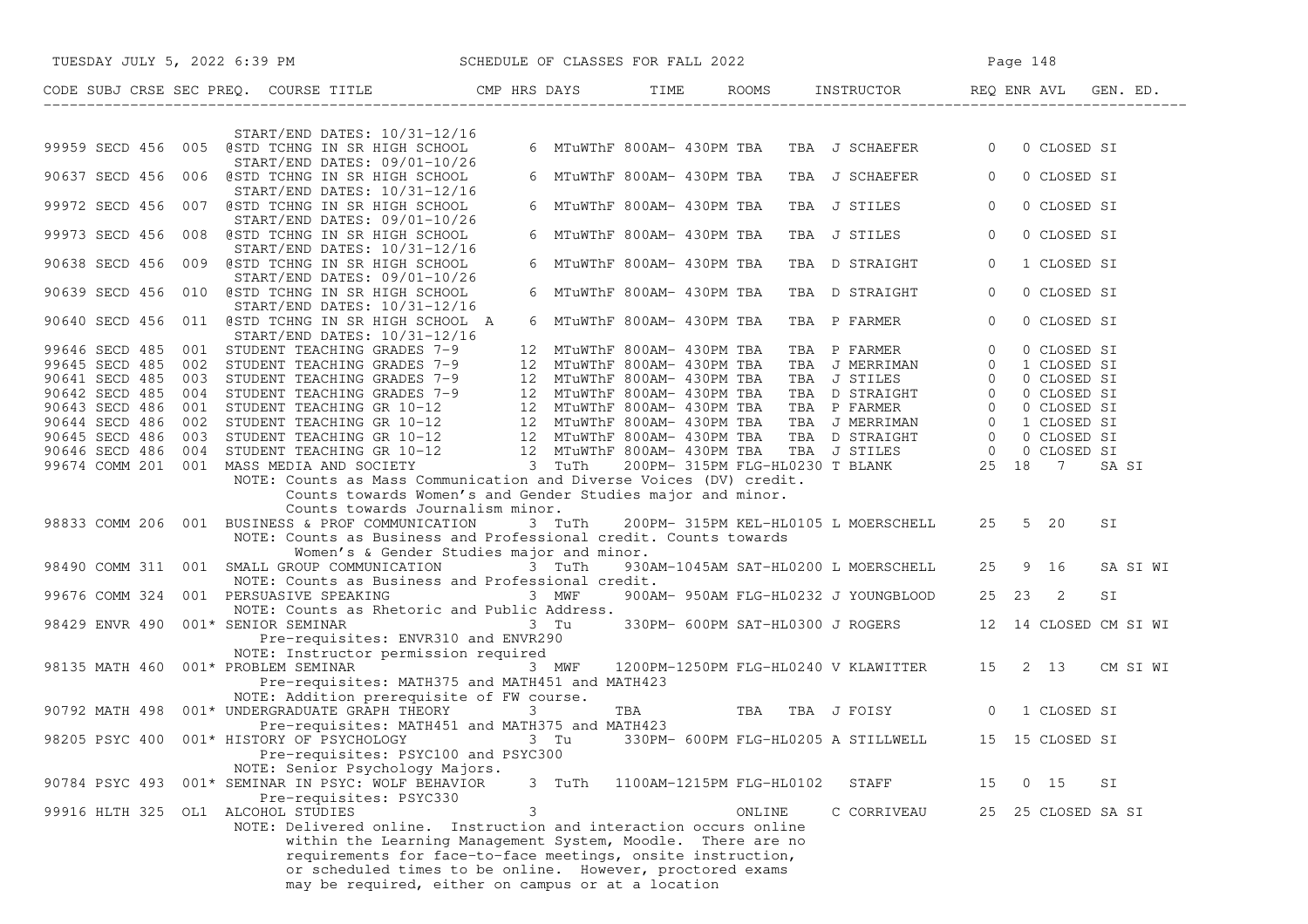|                                     | TUESDAY JULY 5, 2022 6:39 PM SCHEDULE OF CLASSES FOR FALL 2022                                                                                                                                                                                                                             |             |                  |                                 |                                                          | Page 149 |              |                   |
|-------------------------------------|--------------------------------------------------------------------------------------------------------------------------------------------------------------------------------------------------------------------------------------------------------------------------------------------|-------------|------------------|---------------------------------|----------------------------------------------------------|----------|--------------|-------------------|
|                                     | CODE SUBJ CRSE SEC PREQ. COURSE TITLE THE ROOMS INSTRUCTOR REQ ENR AVL GEN. ED.                                                                                                                                                                                                            |             |                  |                                 |                                                          |          |              |                   |
| 99329 HLTH 325 OL2 ALCOHOL STUDIES  | convenient to the student.<br>NOTE: Delivered online. Instruction and interaction occurs online<br>within the Learning Management System, Moodle. There are no<br>requirements for face-to-face meetings, onsite instruction,<br>or scheduled times to be online. However, proctored exams | 3 ONLINE    |                  |                                 | J JACOBSON 25 25 CLOSED SA SI                            |          |              |                   |
| 99372 SOCI 475 001* SENIOR SEMINAR  | may be required, either on campus or at a location<br>convenient to the student.<br>Pre-requisites: SOCI101 or SOCI103 and SOCI300 or SOCI345 and SOCI315 and SOCI210 or SOCI220<br>NOTE: Instructor permission required.                                                                  | 3 Th        |                  |                                 | 500PM- 730PM SAT-HL0319 H SULLIVAN-CATL 7 9 CLOSED SI WI |          |              |                   |
|                                     | 90653 SOCI 475 $002*$ SENIOR SEMINAR 3 M<br>Pre-requisites: SOCI101 or SOCI103 and SOCI300 or SOCI345 and SOCI210 and SOCI220 or SOCI315<br>NOTE: This section is for students accepted into the                                                                                           |             |                  |                                 | 530PM-800PM KEL-HL0101 D BUGG 12 10 2                    |          |              | SI WI             |
| 90682 SOCI 475 003* SENIOR SEMINAR  | Police Academy only.<br>Pre-requisites: SOCI101 or SOCI103 and SOCI300 or SOCI345 and SOCI210 and SOCI220 or SOCI315<br>NOTE: Restricted to Women's and Gender Studies majors only.                                                                                                        |             |                  |                                 | 3 Th 500PM-730PM SAT-HL0319 H SULLIVAN-CATL 5 0 5        |          |              | SI WI             |
|                                     |                                                                                                                                                                                                                                                                                            |             |                  |                                 |                                                          |          |              |                   |
|                                     | 99472 ANTH 305 VR1 APPLYING ANTHROPOLOGY 3 Tu                                                                                                                                                                                                                                              |             |                  |                                 | 900AM-1000AM VIR TBA K ALLEN 20 20 CLOSED                |          |              |                   |
| 99879 ANTH 357 001 SOCIAL GEOGRAPHY | NOTE: Taught Virtually<br>SOCTAL GEOGRAPHY 4 MW<br>NOTE: Cross listed with GEOG 360                                                                                                                                                                                                        |             |                  |                                 | 200PM- 355PM FLG-HL0103 R VADAS                          | 20 5 15  |              | ХC                |
|                                     | 99674 COMM 201 001 MASS MEDIA AND SOCIETY<br>NOTE: Counts as Mass Communication and Diverse Voices (DV) credit.<br>Counts towards Women's and Gender Studies major and minor.<br>Counts towards Journalism minor.                                                                          | 3 TuTh      |                  |                                 | 200PM-315PM FLG-HL0230 T BLANK 25 18 7                   |          |              | SA SI             |
|                                     | 99721 LITR 355 001 GNDR & LIT: SEX, SCIENCE, SOC 3 MWF 100PM-150PM FLG-HL0236 L STANAVAGE 15 8 7<br>NOTE: Counts as British Literature and Post 1900 credit.<br>Taught with LITR 413.                                                                                                      |             |                  |                                 |                                                          |          |              | АC                |
|                                     | 90068 HIST 305 001 MODERN AMERICAN WOMEN<br>NOTE: Women and Gender Studies majors only.                                                                                                                                                                                                    | 3 TuTh      |                  |                                 | 930AM-1045AM FLG-HL0230 G WELCH 25 20                    |          | 5            | AH TH             |
|                                     | 99997 HIST 305 JCC MODERN AMERICAN WOMEN W 3 M<br>90624 PHIL 120 002 ETHICAL REASONING 3 MWF 1200PM-1250PM KEL-HL0101 T MURPHY 35 14 21<br>90087 PHIL 331 001 MORAL ISSUES IN MENTAL HEALTH 3 TuTh 930AM-1045AM KEL-HLTBA T MURPHY 3                                                       |             |                  |                                 |                                                          |          |              | AH TH             |
|                                     |                                                                                                                                                                                                                                                                                            |             |                  |                                 |                                                          |          |              | FC PI TF<br>PI TF |
|                                     |                                                                                                                                                                                                                                                                                            |             |                  |                                 |                                                          |          |              |                   |
|                                     | Pre-requisites: POLS110 and POLS130 or POLS110 and POLS140 or POLS110 and POLS200 or POLS130 and POLS140 or                                                                                                                                                                                |             |                  |                                 |                                                          |          |              |                   |
|                                     | POLS130 and POLS200 or POLS140 and POLS200 and STAT100 or MATH125 or CIS125                                                                                                                                                                                                                |             |                  |                                 |                                                          |          |              | SA SW             |
|                                     | 99367 SOCI 101 001 INTRODUCTION TO SOCIOLOGY 3 TuTh 1230PM-145PM SAT-HL0319 L DIAMOND-BROWN 35 33 2<br>99740 SOCI 101 002 INTRODUCTION TO SOCIOLOGY 3 TuTh 200PM-315PM SAT-HL0319 L DIAMOND-BROWN 35 32 3                                                                                  |             |                  |                                 | 200PM- 315PM SAT-HL0319 L DIAMOND-BROWN 35 32 3          |          |              | SA SW             |
|                                     | 98804 SOCI 103 001 INTRO CRIMINAL JUSTICE STUDIES                                                                                                                                                                                                                                          | 3 MWF       |                  | 900AM- 950AM SAT-HL0319 N LEWIS |                                                          | 35 16 19 |              |                   |
|                                     | 99124 SOCI 103 R01 INTRO CRIMINAL JUSTICE STUDIESR<br>NOTE: This course is taught at Riverview Correctional Facility<br>and is not open to students on campus.                                                                                                                             | $3 \quad W$ | 230PM- 530PM TBA |                                 | TBA N LEWIS                                              | 25 0 25  |              |                   |
|                                     | START/END DATES: 08/29-12/16<br>90662 SOCI 201 R01 INTRO TO SOCIAL STRATIFICATIONR                                                                                                                                                                                                         | 3 M         |                  |                                 | 300PM- 530PM TBA TBA A SORENSEN                          | 25 0 25  |              |                   |
|                                     | NOTE: This course is taught at the Riverview Correctional Facility<br>and is not for students on campus.<br>START/END DATES: 08/29-12/16                                                                                                                                                   |             |                  |                                 |                                                          |          |              |                   |
|                                     | 90647 SOCI 210 001* QUANTITATIVE RESEARCH METHODS                                                                                                                                                                                                                                          | 3 MW        |                  |                                 | 200PM- 315PM SAT-HL0300 Y DULONG                         |          | 20 20 CLOSED |                   |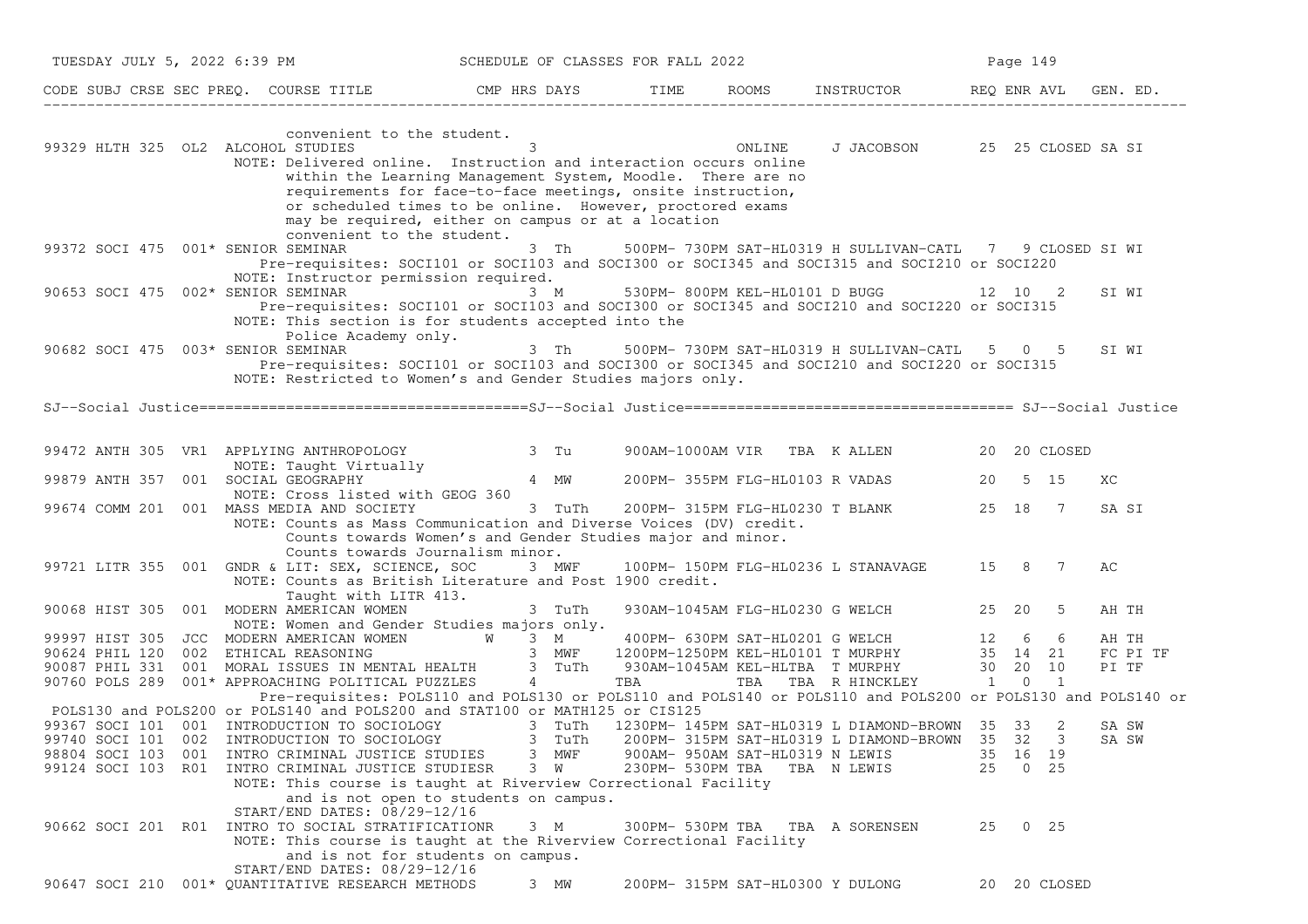| TUESDAY JULY 5, 2022 6:39 PM SCHEDULE OF CLASSES FOR FALL 2022                                                                                                                                                                                      |                                                                                                                                            |                                   |                                                         | Page 150 |            |          |
|-----------------------------------------------------------------------------------------------------------------------------------------------------------------------------------------------------------------------------------------------------|--------------------------------------------------------------------------------------------------------------------------------------------|-----------------------------------|---------------------------------------------------------|----------|------------|----------|
| CODE SUBJ CRSE SEC PREQ. COURSE TITLE TIME ROOMS INSTRUCTOR REQ ENR AVL GEN. ED.                                                                                                                                                                    |                                                                                                                                            |                                   |                                                         |          |            |          |
| 90648 SOCI 210 002* QUANTITATIVE RESEARCH METHODS 3 M                                                                                                                                                                                               | Pre-requisites: SOCI101 or SOCI103 and STAT100 or MATH125 or CIS125<br>Pre-requisites: SOCI101 or SOCI103 and STAT100 or MATH125 or CIS125 |                                   | 400PM- 630PM SAT-HL0300 Y DULONG 20 10 10               |          |            |          |
| 90098 SOCI 220 R01* QUALITATIVE RESEARCH METHODS R 3 Tu 1230PM-300PM TBA TBA H SULLIVAN-CATL 22 0 22                                                                                                                                                |                                                                                                                                            |                                   |                                                         |          |            |          |
| Pre-requisites: SOCI101 or SOCI103<br>NOTE: This course is taught at the Riverview Correctional Facility<br>START/END DATES: 08/29-12/16                                                                                                            | and is not open to students on campus.                                                                                                     |                                   |                                                         |          |            |          |
| 99125 SOCI 325 001* SOCIOLOGY OF HUMAN SERVICES 3 MW 200PM-315PM SAT-HL0200 L DIAMOND-BROWN 28 24 4                                                                                                                                                 |                                                                                                                                            |                                   |                                                         |          |            |          |
| Pre-requisites: SOCI101<br>90100 SOCI 371 001 GLOBALIZATION & THE ENVIRONMEN 3 M 400PM- 630PM SAT-HL0319 STAFF<br>NOTE: Cross listed with ENVR 371.                                                                                                 |                                                                                                                                            |                                   |                                                         |          | 28 4 24    |          |
| 90695 SOCI 390 R01* SOCIOLOGY OF MENTAL HEALTH<br>NOTE: This course at the Riverview Correctional Facility                                                                                                                                          | R<br>3 TuTh<br>Pre-requisites: SOCI101 or SOCI103 or SOCI325                                                                               |                                   | 800AM-915AM VIR TBA L DIAMOND-BROWN 5 0 5               |          |            |          |
| START/END DATES: 08/29-12/16<br>90101 SOCI 390 VR1* SOCIOLOGY OF MENTAL HEALTH                                                                                                                                                                      | and is not open to students on campus.<br>Pre-requisites: SOCI101 or SOCI103 or SOCI325                                                    |                                   | 3 TuTh 800AM-915AM VIR TBA L DIAMOND-BROWN 23 23 CLOSED |          |            |          |
| NOTE: Taught virtually.<br>90102 SOCI 465 001* SOCIOLOGY OF HEALTH & ILLNESS 3 TuTh 1100AM-1215PM SAT-HL0319 A SORENSEN 25 12 13<br>Pre-requisites: SOCI101<br>90657 WMST 360 001* FEMINIST RESEARCH METHODS 3 Tu 330PM- 600PM TBA TBA S IMAI 5 1 4 |                                                                                                                                            |                                   |                                                         |          |            |          |
| Pre-requisites: WMST100                                                                                                                                                                                                                             |                                                                                                                                            |                                   |                                                         |          |            | WΙ       |
| SP-Scientific Inq-Phys Science===================SP-Scientific Inq-Phys Science==================== SP-Scientific Inq-Phys Science                                                                                                                  |                                                                                                                                            |                                   |                                                         |          |            |          |
| 98494 CHEM 105 001* GENERAL CHEMISTRY 1-LEC 3 MWF 900AM-950AM STW-HL0211 F NAZEER 40 13 27<br>Pre-requisites: CHEM105R<br>NOTE: Lab and recitation required. You MUST register for                                                                  |                                                                                                                                            |                                   |                                                         |          |            | NW SP    |
| recitation 99500.<br>98858 CHEM 105 003 GENERAL CHEMISTRY 1-LAB 1 Tu 100PM-350PM STW-HL0315 D GINGRICH 24 10 14<br>NOTE: Lecture required. \$35 lab fee assessed by Chemistry                                                                       |                                                                                                                                            |                                   |                                                         |          |            | LB NW SP |
| Department.<br>98496 CHEM 105 005 GENERAL CHEMISTRY 1-LAB 1 W<br>NOTE: Lecture required. \$35 lab fee assessed by Chemistry<br>Department.                                                                                                          |                                                                                                                                            |                                   | 200PM- 450PM STW-HL0315 F NAZEER 24 17 7                |          |            | LB NW SP |
| 98102 CHEM 105 007 GENERAL CHEMISTRY 1-LAB<br>NOTE: Lecture required. \$35 lab fee assessed by Chemistry                                                                                                                                            | $1 \tF$                                                                                                                                    |                                   | 200PM- 450PM STW-HL0315 F BOU-ABDALLAH 24 15 9          |          |            | LB NW SP |
| Department.<br>98101 CHEM 105 04Z GENERAL CHEMISTRY 1 - LEC 3 MWF<br>NOTE: Lab required.                                                                                                                                                            |                                                                                                                                            |                                   | 100PM- 150PM STW-HL0211 D GINGRICH 91 30 61             |          |            | NW SP    |
| 98103 CHEM 341 001* ORGANIC CHEMISTRY 1-LEC<br>Pre-requisites: CHEM105 and CHEM106<br>NOTE: Lab required.                                                                                                                                           | 3 MWF                                                                                                                                      | 1000AM-1050AM STW-HL0211 M WALKER |                                                         |          | 144 19 125 | SP       |
| 98104 CHEM 341 002* ORGANIC CHEMISTRY 1-LAB<br>Pre-requisites: CHEM105 and CHEM106<br>NOTE: Lecture required.                                                                                                                                       | 1 M                                                                                                                                        |                                   | 200PM- 450PM STW-HL0314 C ROSSITER                      |          | 18 12 6    | LB SP    |
| 98199 CHEM 425 001* BIOCHEMISTRY 1-LEC<br>Pre-requisites: CHEM341 and CHEM342<br>NOTE: Lab required.                                                                                                                                                | \$35 Lab Fee assessed by Chemistry Department.<br>3 MWF                                                                                    |                                   | 1100AM-1150AM STW-HL0211 D GINGRICH                     | 39       | 8 31       | SP       |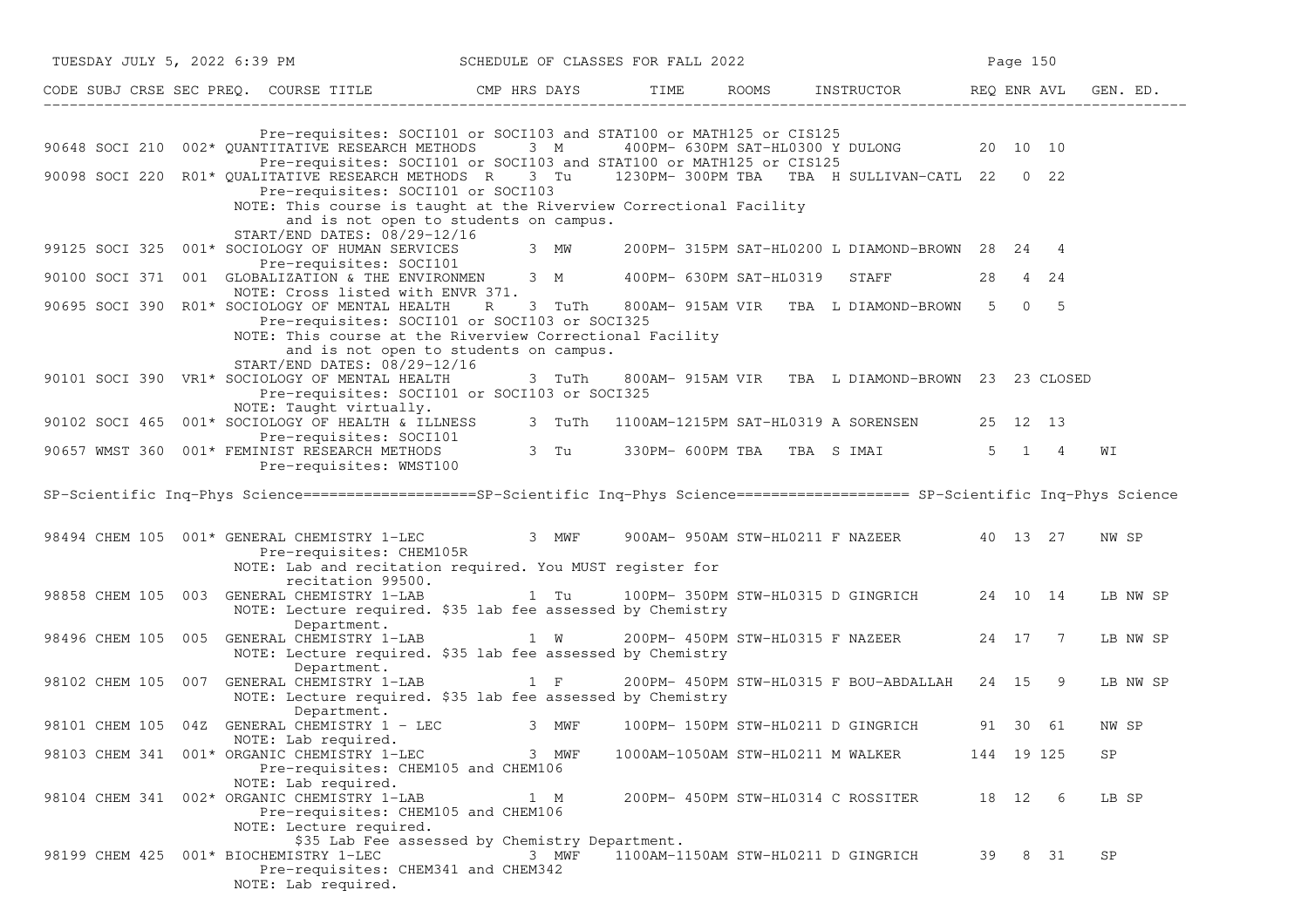| TUESDAY JULY 5, 2022 6:39 PM |                                                                                                                                                                                                                                                                                                           | SCHEDULE OF CLASSES FOR FALL 2022                                                                                                                                                                                                                                                                                                                                                                                                               |                                 |                                |                                               |       | Page 151       |                            |
|------------------------------|-----------------------------------------------------------------------------------------------------------------------------------------------------------------------------------------------------------------------------------------------------------------------------------------------------------|-------------------------------------------------------------------------------------------------------------------------------------------------------------------------------------------------------------------------------------------------------------------------------------------------------------------------------------------------------------------------------------------------------------------------------------------------|---------------------------------|--------------------------------|-----------------------------------------------|-------|----------------|----------------------------|
|                              | CODE SUBJ CRSE SEC PREQ. COURSE TITLE THE CMP HRS DAYS TIME                                                                                                                                                                                                                                               |                                                                                                                                                                                                                                                                                                                                                                                                                                                 |                                 |                                | ROOMS INSTRUCTOR REQ ENR AVL                  |       |                | GEN. ED.                   |
|                              | 98599 CHEM 425 004* BIOCHEMISTRY 1-LAB<br>Pre-requisites: CHEM342 and CHEM341<br>NOTE: Lecture rquired.                                                                                                                                                                                                   | 1 W                                                                                                                                                                                                                                                                                                                                                                                                                                             |                                 |                                | 200PM- 450PM STW-HL0311 D GINGRICH 12 7 5     |       |                | SB SP                      |
|                              | 98107 CHEM 451 001* PHYSICAL CHEMISTRY 1-LEC<br>NOTE: Lab required.                                                                                                                                                                                                                                       | \$35 Lab Fee assessed by Chemistry Department.<br>3 WF<br>Pre-requisites: PHYS103 and PHYS204 or CHEM311 and MATH151 and MATH152                                                                                                                                                                                                                                                                                                                |                                 |                                | 515PM- 630PM TIM-HL0131 F BOU-ABDALLAH        |       | 30 8 22        | SP                         |
|                              | 98108 CHEM 451 002* PHYSICAL CHEMISTRY 1-LAB<br>NOTE: Lecture required. \$35 lab fee assessed by Chemistry                                                                                                                                                                                                | $1 \quad M$<br>Pre-requisites: PHYS103 and PHYS104 and CHEM311 and MATH151 and MATH152                                                                                                                                                                                                                                                                                                                                                          |                                 |                                | 200PM- 450PM STW-HL0311 F BOU-ABDALLAH 12 8 4 |       |                | LB SP WI                   |
|                              | Department.<br>98943 GISC 101 001 GEOGRAPHIC INFO SYSTEMS - LEC 3 MW 200PM-315PM TIM-HL0121 J ROGERS<br>NOTE: GISC 101 002 lab required. \$42 course fee assessed by<br>Geology Department.                                                                                                               |                                                                                                                                                                                                                                                                                                                                                                                                                                                 |                                 |                                |                                               |       | 21  20  1      | NW SP                      |
|                              | 98944 GISC 101 002 GEOGRAPHIC INFO SYSTEMS - LAB 1 M<br>NOTE: GISC 101 001 lecture required.<br>Geology Department.                                                                                                                                                                                       |                                                                                                                                                                                                                                                                                                                                                                                                                                                 |                                 |                                | 330PM- 520PM TIM-HL0121 J ROGERS              | 21 20 | $\overline{1}$ | LB NW SP                   |
|                              | 90550 GISC 101 HN1 GEOGRAPHIC INFORMATION SYSTEMS 1 M 330PM-520PM TIM-HL0121 JROGERS 3 1 2<br>90549 GISC 101 HNR GEOGRAPHIC INFORMATION SYSTEMS 3 MW 200PM-315PM TIM-HL0121 JROGERS 3 1 2<br>99883 GISC 101 OL1 GEOGRAPHIC INFO SYST<br>NOTE: Delivered online. Instruction and interaction occurs online | within the Learning Management System, Moodle. There are no                                                                                                                                                                                                                                                                                                                                                                                     |                                 |                                |                                               |       |                | LB NW SP<br>NW SP<br>NW SP |
|                              | convenient to the student.<br>99882 GISC 101 OL2 GEOGRAPHIC INFO SYSTEMS- LAB<br>NOTE: Delivered online. Instruction and interaction occurs online<br>convenient to the student.                                                                                                                          | requirements for face-to-face meetings, onsite instruction,<br>or scheduled times to be online. However, proctored exams<br>may be required, either on campus or at a location<br>$\mathbf{1}$<br>within the Learning Management System, Moodle. There are no<br>requirements for face-to-face meetings, onsite instruction,<br>or scheduled times to be online. However, proctored exams<br>may be required, either on campus or at a location | TBA                             |                                | TBA TBA KHUMAGAIN 24 14 10                    |       |                | LB NW SP                   |
|                              | 98631 GEOL 101 001 ENVIRONMENTAL GEOLOGY-LEC<br>NOTE: Lab required. \$15 Field Experience fee assessed by<br>Geology Department.                                                                                                                                                                          | 3 MWF                                                                                                                                                                                                                                                                                                                                                                                                                                           |                                 |                                | 900AM- 950AM KEL-HL0104 A PEARSON 40 31       |       | - 9            | NW SP                      |
|                              | 99505 GEOL 101 002 ENVIRONMENTAL GEOLOGY-LAB                                                                                                                                                                                                                                                              | 1 Tu                                                                                                                                                                                                                                                                                                                                                                                                                                            |                                 |                                | 900AM-1050AM TIM-HL0120 A PEARSON             | 20 19 | $\overline{1}$ | LB NW SP                   |
| 98793 GEOL 101               | NOTE: \$10 lab fee assessed by the Geology Dept.<br>003 ENVIRONMENTAL GEOLOGY-LAB 1 M 200PM-350PM TIM-HL0123 A PEARSON                                                                                                                                                                                    |                                                                                                                                                                                                                                                                                                                                                                                                                                                 |                                 |                                |                                               |       | 24 12 12       | LB NW SP                   |
|                              | NOTE: Lecture required. \$10 lab fee assessed by Geology Department<br>98585 GEOL 103 003 PHYSICAL GEOLOGY-LAB<br>NOTE: Lecture required. \$10 Lab fee assessed by Geology                                                                                                                                | $1 \quad F$                                                                                                                                                                                                                                                                                                                                                                                                                                     |                                 |                                | 200PM- 350PM TIM-HL0120 C SCHRADER            | 20    | 6 14           | LB NW SP                   |
|                              | Department.<br>98124 GEOL 103 Z01 PHYSICAL GEOLOGY-LEC<br>NOTE: Lab required.                                                                                                                                                                                                                             | 3 MWF                                                                                                                                                                                                                                                                                                                                                                                                                                           |                                 |                                | 100PM- 150PM KEL-HL0101 C SCHRADER            |       | 40 16 24       | NW SP                      |
|                              | 98860 GEOL 103 ZO1 PHYSICAL GEOLOGY-LAB                                                                                                                                                                                                                                                                   | Counts towards Environmental Studies major and minor.<br>1 Th                                                                                                                                                                                                                                                                                                                                                                                   |                                 |                                | 900AM-1050AM TIM-HL0120 C SCHRADER            |       | 20 10 10       | LB NW SP                   |
|                              | NOTE: Lecture required. \$10 lab fee assessed by Geology Department<br>99106 GEOL 125 001 EARTH SYSTEMS-LEC<br>NOTE: Childhood/Early Childhood Education majors only.                                                                                                                                     | 3 MWF                                                                                                                                                                                                                                                                                                                                                                                                                                           | 1200PM-1250PM KEL-HL0103 S BIER |                                |                                               |       | 40 25 15       | NW SP                      |
|                              | Lab required.<br>99469 GEOL 125 002 EARTH SYSTEMS-LAB                                                                                                                                                                                                                                                     | \$25 Lab Fee assessed by GEOL Department.<br>1 M                                                                                                                                                                                                                                                                                                                                                                                                |                                 | 100PM- 250PM TIM-HL0120 S BIER |                                               |       | 20 14<br>6     | LB NW SP                   |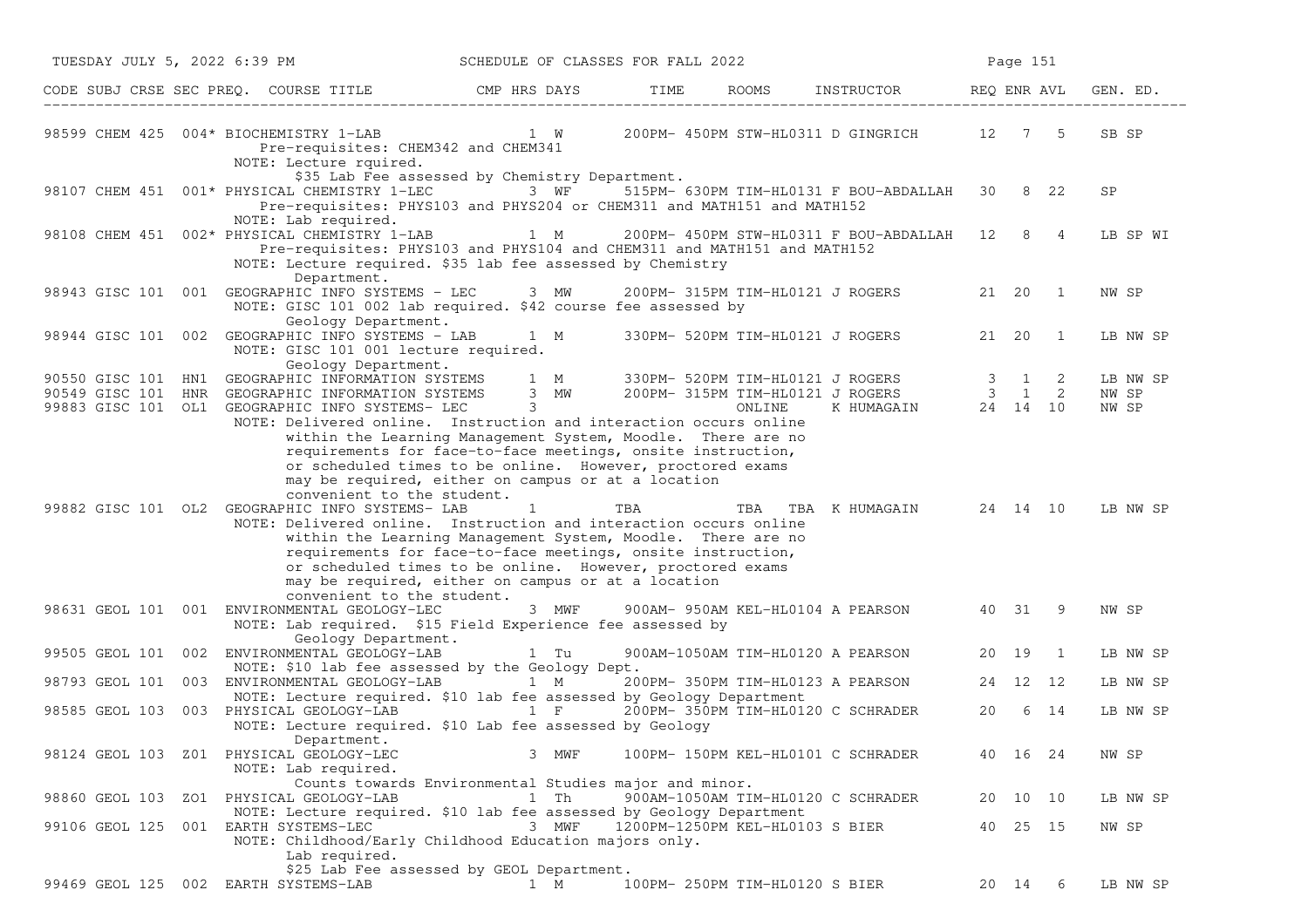| TUESDAY JULY 5, 2022 6:39 PM                                                                                     |                                                                                                                                                                                                                         |                        | SCHEDULE OF CLASSES FOR FALL 2022 |                                                                                                                                  |         | Page 152        |                         |
|------------------------------------------------------------------------------------------------------------------|-------------------------------------------------------------------------------------------------------------------------------------------------------------------------------------------------------------------------|------------------------|-----------------------------------|----------------------------------------------------------------------------------------------------------------------------------|---------|-----------------|-------------------------|
|                                                                                                                  | CODE SUBJ CRSE SEC PREQ. COURSE TITLE THE CMP HRS DAYS TIME                                                                                                                                                             |                        |                                   | ROOMS INSTRUCTOR REQ ENR AVL GEN. ED.                                                                                            |         |                 |                         |
|                                                                                                                  | NOTE: Lecture required. \$10 lab fee assessed by Geology Dept.                                                                                                                                                          |                        |                                   |                                                                                                                                  |         |                 |                         |
|                                                                                                                  | Childhood/Early Childhood Education majors only.<br>99107 GEOL 125 003 EARTH SYSTEMS-LAB<br>NOTE: Lecture required. \$10 lab fee assessed by Geology Dept.                                                              |                        |                                   |                                                                                                                                  |         |                 | LB NW SP                |
|                                                                                                                  | Childhood/Early Childhood Education majors only.<br>90051 GEOL 200 001* HISTORICAL GEOLOGY-LEC 3 MWF<br>Pre-requisites: WAYS101 or GEOL101 or GEOL103 or GEOL125                                                        |                        |                                   | 1000AM-1050AM TIM-HLB007 P QUINTON                                                                                               |         | 24 8 16         | LB SP TF                |
| 90052 GEOL 200 002* HISTORICAL GEOLOGY-LAB                                                                       | NOTE: Must register for required lab, 90052<br>Pre-requisites: WAYS101 or GEOL101 or GEOL103 or GEOL125                                                                                                                 | 1 Tu                   |                                   | 200PM- 450PM TIM-HLB007 P QUINTON                                                                                                | 24      | 8 16            | LB SP TF                |
|                                                                                                                  | NOTE: Must register for required lecture, 90051<br>98181 GEOL 311 001* MINERALOGY & OPTICAL MIN. -LEC<br>Pre-requisites: GEOL101 or GEOL103 or GEOL125                                                                  | 3 MWF                  |                                   | 1000AM-1050AM TIM-HL0122 C SCHRADER 18 11                                                                                        |         | 7               | <b>SP</b>               |
|                                                                                                                  | NOTE: Must take lab. \$25 Field Trip Fee assessed by Geology Depart<br>ment.<br>98182 GEOL 311 002* MINERALOGY & OPTICAL MIN. -LAB 1 M                                                                                  |                        |                                   | 200PM- 450PM TIM-HL0122 C SCHRADER 18 11 7                                                                                       |         |                 | LB SP                   |
|                                                                                                                  | Pre-requisites: GEOL101 or GEOL103 or GEOL125<br>NOTE: Lecture required. \$20 lab fee assessed by Geology Department<br>99835 PHYS 100 VIR PHYSICS IN EVERYDAY LIFE-LEC 3 MWF                                           |                        | 300PM-350PM VIR TBA L LI          |                                                                                                                                  |         | 36 3 33         | NW SP                   |
|                                                                                                                  | NOTE: Lab Required<br>90095 PHYS 100 VR1 PHYSICS IN EVERYDAY LIFE-LAB 1 Tu                                                                                                                                              |                        |                                   | 900AM-1050AM VIR TBA L LI                                                                                                        | 18      | 2 16            | LB NW SP                |
|                                                                                                                  | NOTE: Lecture Required. Taught Virtually                                                                                                                                                                                |                        |                                   | 1200PM-1250PM TIM-HL0131 A ADHIKARI                                                                                              |         | 36 15 21        | SP                      |
|                                                                                                                  |                                                                                                                                                                                                                         |                        |                                   | 200PM- 350PM TIM-HL0129 A ADHIKARI                                                                                               | 18      | 6 12            | LB SP                   |
|                                                                                                                  | 98238 PHYS 101 001 COLLEGE PHYSICS I-LEC<br>NOTE: Lab required.<br>98985 PHYS 101 004 COLLEGE PHYSICS I-LAB<br>NOTE: Lecture required.<br>98141 PHYS 103 001* UNIVERSITY PHYSICS I-LEC 3 MWF<br>Pre-requisites: MATH151 |                        |                                   | 900AM- 950AM TIM-HL0131 L LI                                                                                                     | 36      | 6 30            | SP                      |
|                                                                                                                  | NOTE: Must have taken or concurrently take Math 151. Lab required.<br>98690 PHYS 205 001* UNIVERSITY PHYSICS III-LEC<br>Pre-requisites: PHYS104                                                                         | 3 MWF                  |                                   | 800AM-850AM TIM-HL0128 B DAS 18                                                                                                  |         | 5 13            | <b>SP</b>               |
|                                                                                                                  | NOTE: Lab rquired. PHYS 104 required.<br>98691 PHYS 205 002* UNIVERSITY PHYSICS III-LAB<br>Pre-requisites: PHYS104                                                                                                      |                        |                                   | $1$ Tu $200$ PM-350PM TIM-HL0128 B DAS $18$ 5 13                                                                                 |         |                 | LB SP                   |
| 99021 PHYS 330 001 METEOROLOGY                                                                                   | NOTE: Lecture required. PHYS 104 required.                                                                                                                                                                              | 3 MWF                  |                                   | 1000AM-1050AM TIM-HL0131 A ADHIKARI 36 9 27                                                                                      |         |                 | SP                      |
|                                                                                                                  |                                                                                                                                                                                                                         |                        |                                   |                                                                                                                                  |         |                 |                         |
| 99999 ANTH 100 001 RIDDLES OF THE PAST<br>90491 ANTH 100 002 RIDDLES OF THE PAST<br>90007 ANTH 120 001 EVOLUTION | 3 TuTh<br>3 TuTh<br>3 TuTh                                                                                                                                                                                              | 3 TuTh                 |                                   | 800AM-915AM KEL-HL0101 J WEETS 40 6 34<br>930AM-1045AM KEL-HL0101 J WEETS 40 3 37<br>35 11 24<br>930AM-1045AM KEL-HL0103 N MALIT |         |                 | SW XC<br>SW XC<br>SB SW |
| 90008 ANTH 120<br>002<br>90507 ANTH 120<br>HN1                                                                   | EVOLUTION<br>EVOLUTION                                                                                                                                                                                                  | 3<br>TuTh<br>3<br>TuTh | 1230PM- 145PM KEL-HL0104 N MALIT  | 930AM-1045AM KEL-HL0103 N MALIT                                                                                                  | 35<br>5 | 19 16<br>2<br>3 | SB SW<br>SB SW          |
| 90508 ANTH 120<br>HN2                                                                                            | NOTE: Honors students only<br>EVOLUTION                                                                                                                                                                                 | 3 TuTh                 | 1230PM- 145PM KEL-HL0104 N MALIT  |                                                                                                                                  | 5       |                 | 5 CLOSED SB SW          |
| 98635 ANTH 204                                                                                                   | NOTE: Honors students only<br>001 ARCHAEOLOGY-LEC                                                                                                                                                                       | 3 TuTh                 |                                   | 1100AM-1215PM KEL-HL0102 H KRUCZEK-AARON                                                                                         | 30      | 13 17           | SW                      |
| 98637 ANTH 204                                                                                                   | NOTE: Lab required. Some seats reserved for new freshmen.<br>002 ARCHAEOLOGY-LAB                                                                                                                                        | $1 \quad F$            |                                   | 1000AM-1150AM MVC-HL0120 H KRUCZEK-AARON 15                                                                                      |         | 5 10            | SW                      |
| 99268 ANTH 204 003 ARCHAEOLOGY-LAB                                                                               | NOTE: Lecture required.                                                                                                                                                                                                 | $1 \quad F$            |                                   | 200PM- 350PM MVC-HL0120 T MESSNER                                                                                                | 15      | 8 7             | SW                      |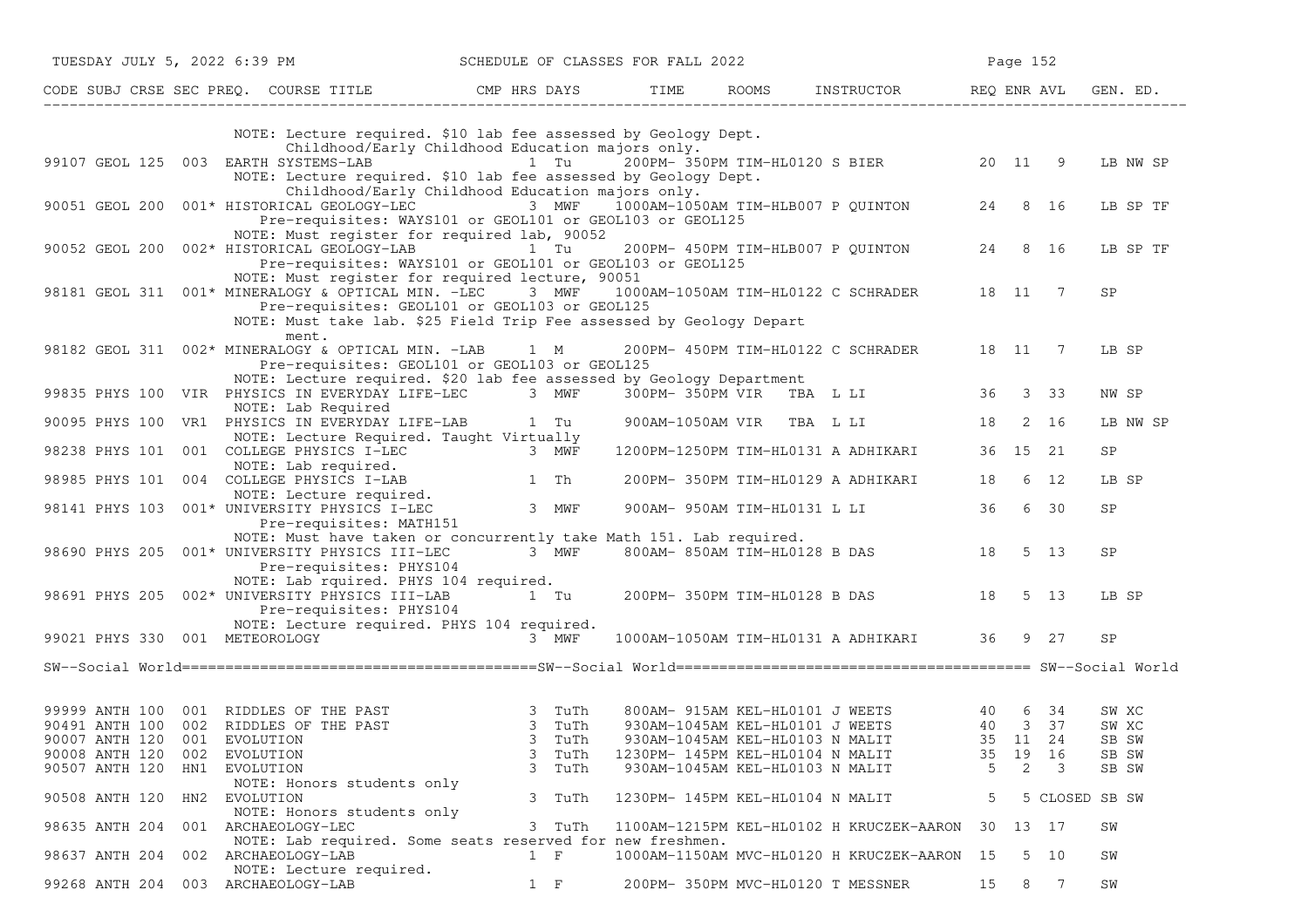| TUESDAY JULY 5, 2022 6:39 PM |                                                                                                                                                                                                                                                                                                                                                                                                                                                                                                                        | SCHEDULE OF CLASSES FOR FALL 2022 |      |                                                                                          |                                                 |          | Page 153 |                    |                      |
|------------------------------|------------------------------------------------------------------------------------------------------------------------------------------------------------------------------------------------------------------------------------------------------------------------------------------------------------------------------------------------------------------------------------------------------------------------------------------------------------------------------------------------------------------------|-----------------------------------|------|------------------------------------------------------------------------------------------|-------------------------------------------------|----------|----------|--------------------|----------------------|
|                              | CODE SUBJ CRSE SEC PREQ. COURSE TITLE THE CMP HRS DAYS                                                                                                                                                                                                                                                                                                                                                                                                                                                                 |                                   | TIME |                                                                                          | ROOMS INSTRUCTOR REQ ENR AVL                    |          |          |                    | GEN. ED.             |
|                              | NOTE: Lecture required.<br>90509 ANTH 295 001 INTRO TO FORENSIC ANTHROPOLGY 3 MW 200PM-315PM FLG-HL0163 K ALLEN 20 19 1<br>99891 ECON 110 001 PRINCIPLES OF MACROECONOMICS 3 MWF 100PM-150PM STW-HLTBA STAFF 30 16 14<br>99930 ECON 110 OL1 PRINCIPLES OF MACROECONOMICS 3<br>NOTE: Delivered online. Instruction and interaction occurs online<br>within the Learning Management System, Moodle. There are no<br>requirements for face-to-face meetings, onsite instruction,                                          |                                   |      | ONLINE                                                                                   | STAFF 30 16 14<br>J TIMMERMAN 25 21 4           |          |          |                    | SW<br>SA SW<br>SA SW |
|                              | or scheduled times to be online. However, proctored exams<br>may be required, either on campus or at a location<br>convenient to the student.<br>90761 ECON 110 OL2 PRINCIPLES OF MACROECONOMICS<br>NOTE: Delivered online. Instruction and interaction occurs online<br>within the Learning Management System, Moodle. There are no<br>requirements for face-to-face meetings, onsite instruction,<br>or scheduled times to be online. However, proctored exams<br>may be required, either on campus or at a location | 3                                 |      | TBA                                                                                      | B TIENIBER                                      | 30 —     |          | 0 30               | SA SW                |
|                              | convenient to the student.<br>98743 COMM 105 001 SURVEY OF HUMAN COMM-LEC                                                                                                                                                                                                                                                                                                                                                                                                                                              | 3 MWF                             |      |                                                                                          | 1100AM-1150AM KEL-HLTBA J YOUNGBLOOD            |          | 45 28 17 |                    | SA SW                |
| 98602 POLS 110               | NOTE: Lecture only - recitation not required.<br>001 US POLITICS<br>NOTE: Required for all Pre-Law minors and Public Policy minors.                                                                                                                                                                                                                                                                                                                                                                                    | 4 TuTh                            |      |                                                                                          | 900AM-1040AM SAT-HL0201 J MCGUIRE               |          | 20 18 2  |                    | SA SW                |
|                              | Required for all Political Science majors.<br>98325 POLS 130 001 INTRO TO COMPARATIVE POLITICS 4 W                                                                                                                                                                                                                                                                                                                                                                                                                     | $\mathbf{F}$<br>М                 |      | 200PM- 250PM DUNNHL0206 R HINCKLEY<br>200PM- 250PM DUNNHL0210<br>200PM- 340PM DUNNHL0206 |                                                 |          | 28 11 17 |                    | SW XC                |
|                              | NOTE: Required for Political Science majors. Counts as either a<br>Core course or as an elective for International<br>Studies majors and minor.                                                                                                                                                                                                                                                                                                                                                                        |                                   |      |                                                                                          |                                                 |          |          |                    |                      |
| 98864 PSYC 300               | 001* RESEARCH METHODS IN PSYCH<br>Pre-requisites: PSYC100 and STAT100 or CIS125 or MATH125 or PSYC125                                                                                                                                                                                                                                                                                                                                                                                                                  | 4 TuTh                            |      |                                                                                          | 800AM-1005AM FLG-HL0205 H BEAUCHAMP             |          |          | 25 27 CLOSED SW WI |                      |
| 98643 HLTH 385               | 001* EPIDEMIOLOGY & BIOSTATISTICS<br>Pre-requisites: STAT100 or MATH125                                                                                                                                                                                                                                                                                                                                                                                                                                                | 3 TuTh                            |      |                                                                                          | 200PM- 315PM DUNNHL0102 J JACOBSON              | 25       | 7 18     |                    | SW                   |
|                              | 99367 SOCI 101 001 INTRODUCTION TO SOCIOLOGY 3 TuTh 1230PM-145PM SAT-HL0319 L DIAMOND-BROWN 35 33 2<br>99740 SOCI 101 002 INTRODUCTION TO SOCIOLOGY 3 TuTh                                                                                                                                                                                                                                                                                                                                                             |                                   |      |                                                                                          | 200PM- 315PM SAT-HL0319 L DIAMOND-BROWN 35 32 3 |          |          |                    | SA SW<br>SA SW       |
|                              | TA--Thinking Aesthetically========================TA--Thinking Aesthetically======================== TA--Thinking Aesthetically                                                                                                                                                                                                                                                                                                                                                                                        |                                   |      |                                                                                          |                                                 |          |          |                    |                      |
| 98744 ARTS 110               | 001 FOUNDATIONS OF DRAWING I                                                                                                                                                                                                                                                                                                                                                                                                                                                                                           | 4 MW                              |      |                                                                                          | 900AM-1150AM SAT-HL0122 D JOHNS                 | 25 13 12 |          |                    | AE TA                |
|                              | NOTE: \$100 Art studio fee assessed by the Art Department.<br>90681 ARTS 110 002 FOUNDATIONS OF DRAWING I                                                                                                                                                                                                                                                                                                                                                                                                              | 4 TuTh                            |      |                                                                                          | 100PM- 350PM SAT-HL0122 N INFANTE               | 25 11 14 |          |                    | AE TA                |
|                              | NOTE: \$100 Art studio fee assessed by the Art Department.<br>98571 ARTS 110 003 FOUNDATIONS OF DRAWING I 4 TuTh<br>NOTE: \$100 Art studio fee assessed by the Art Department.                                                                                                                                                                                                                                                                                                                                         |                                   |      | 930AM-1215PM SAT-HL0122 M YEOMANS                                                        |                                                 | 25       | 7 18     |                    | AE TA                |
|                              | 99037 ARTS 110 OL1 FOUNDATIONS OF DRAWING I<br>NOTE: Delivered online. Instruction and interaction occurs online<br>within the Learning Management System, Moodle. There are no<br>requirements for face-to-face meetings, onsite instruction,<br>or scheduled times to be online. However, proctored exams<br>may be required, either on campus or at a location<br>convenient to the student.                                                                                                                        | 4                                 |      | ONLINE                                                                                   | F SCHATZ                                        |          |          | 20 20 CLOSED AE TA |                      |
| 99302 ARTS 120               | 002 COLOR & DESIGN<br>NOTE: \$100 Art studio fee assessed by the Art Department.                                                                                                                                                                                                                                                                                                                                                                                                                                       | 4 MW                              |      | 200PM- 450PM SAT-HL0225 M YEOMANS                                                        |                                                 |          | 25 13 12 |                    | AE TA                |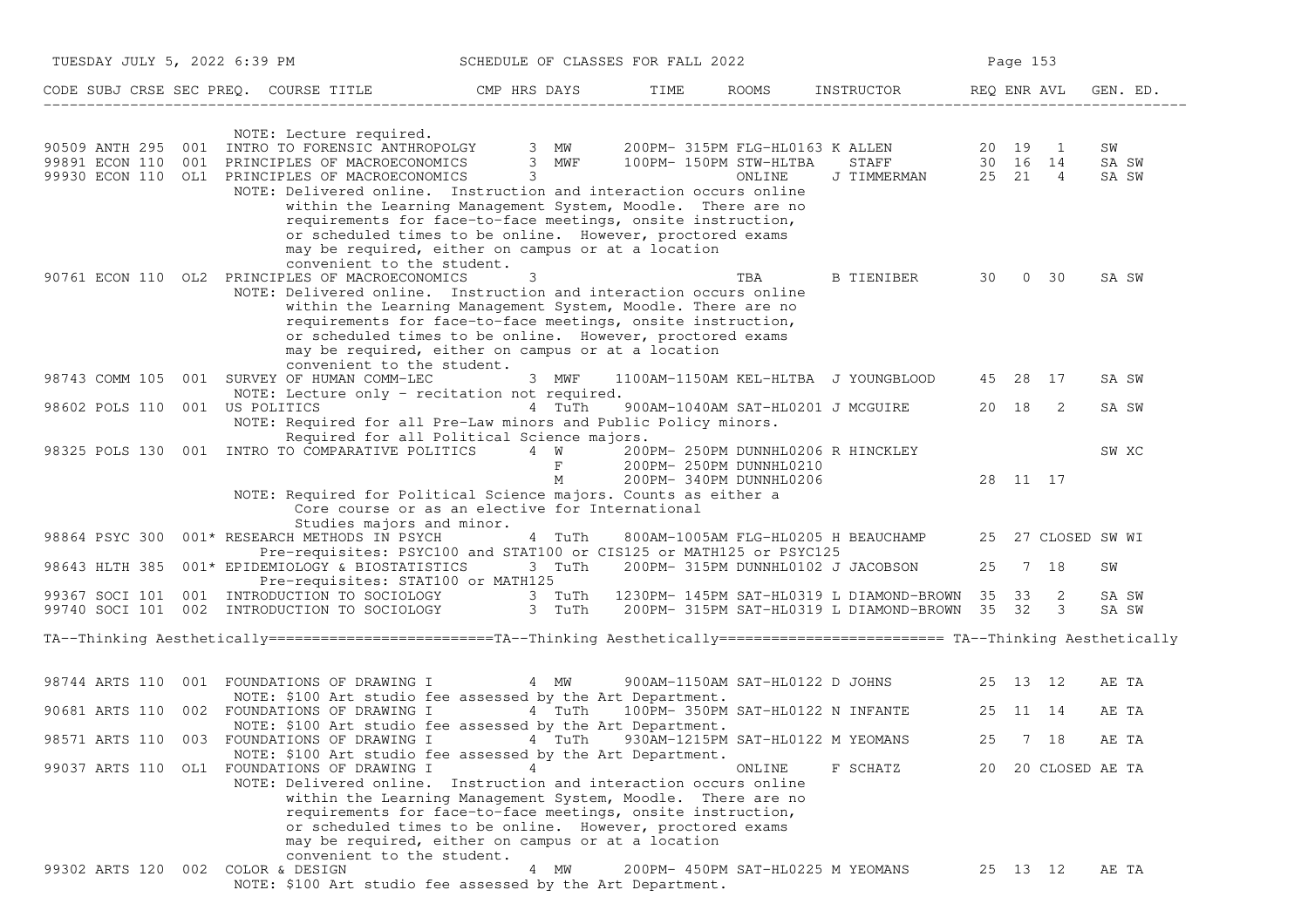| TUESDAY JULY 5, 2022 6:39 PM                                                                                                                                                                                                                                                                                                                                                        | SCHEDULE OF CLASSES FOR FALL 2022              |        |                                                                                           |    | Page 154 |                |                                                    |
|-------------------------------------------------------------------------------------------------------------------------------------------------------------------------------------------------------------------------------------------------------------------------------------------------------------------------------------------------------------------------------------|------------------------------------------------|--------|-------------------------------------------------------------------------------------------|----|----------|----------------|----------------------------------------------------|
| CODE SUBJ CRSE SEC PREQ. COURSE TITLE THE ROOMS TIME ROOMS INSTRUCTOR THE REQ ENR AVL                                                                                                                                                                                                                                                                                               |                                                |        |                                                                                           |    |          |                | GEN. ED.                                           |
| 98753 ARTS 120 003 COLOR & DESIGN<br>NOTE: \$100 Art studio fee assessed by the Art Department.                                                                                                                                                                                                                                                                                     | 4 TuTh                                         |        | 930AM-1215PM SAT-HL0225 D JOHNS 25 11 14                                                  |    |          |                | AE TA                                              |
| 99528 ARTS 120 OL1 COLOR & DESIGN<br>NOTE: Delivered online. Instruction and interaction occurs online<br>within the Learning Management System, Moodle. There are no<br>requirements for face-to-face meetings, onsite instruction<br>or scheduled times to be online. However, proctored exams<br>may be required either on campus or at a location convenient<br>to the student. | $4\overline{ }$                                | ONLINE | M LEUTHOLD 25 21                                                                          |    |          | $\overline{4}$ | AE TA                                              |
| 98782 ARTS 130 001 THREE DIMENSIONAL DESIGN<br>NOTE: \$100 Art studio fee assessed by the Art Department.<br>90019 ARTS 130<br>002 THREE DIMENSIONAL DESIGN                                                                                                                                                                                                                         | 4 MW<br>4 MW                                   |        | 515PM-805PM SAT-HL0121 L FAIR-SCHULZ 18 8 10<br>900AM-1150AM SAT-HL0121 E PAIGE 18        |    |          | 3 15           | AE TA<br>AE TA                                     |
| NOTE: \$100 Art studio fee assessed by the Art Department.                                                                                                                                                                                                                                                                                                                          |                                                |        |                                                                                           |    |          |                |                                                    |
| 90719 ARTS 145 001 EXPHID ATT STUD ATT STUDIE assessed by the Art Department.<br>98988 COMP 202 001 GRAPHIC DESIGN FOR NON MAJORS 4 MW 900AM-1150AM FLG-HLO100 S NEAL 7 0 7<br>98988 COMP 202 001 INTRO TO CREATIVE WRITING 4 TuTh                                                                                                                                                  |                                                |        |                                                                                           |    |          |                | TA<br>AE TA WI<br>AE TA WI<br>AE TA WI<br>AE TA WI |
| NOTE: This course cannot be taken if credit has been received for<br>LITR 110. Satisfies FC<br>credit.                                                                                                                                                                                                                                                                              |                                                |        |                                                                                           |    |          |                | FC TA                                              |
| 99334 LITR 100 002 INTRODUCTION TO LITERATURE<br>NOTE: This course cannot be taken if credit has been received for<br>LITR 100.                                                                                                                                                                                                                                                     | 3 MWF 900AM-950AM FLG-HL0233 J FUNSTON 29 8 21 |        |                                                                                           |    |          |                | FC TA                                              |
| 99719 LITR 322 001 CHILDREN'S LITERATURE 3 MWF 1100AM-1150AM TBA TBA K GIBSON 10 10 CLOSED AC TA<br>99720 LITR 322 002 CHILDREN'S LITERATURE 3 MWF 100PM-150PM FLG-HL0103 K GIBSON 10 10 CLOSED AC TA<br>90651 LITR 322 CH1 CHILDREN<br>NOTE: Childhood/Early Childhood Education and MST majors only.                                                                              |                                                |        |                                                                                           |    |          |                |                                                    |
| 90652 LITR 322 CH2 CHILDREN'S LITERATURE 3 MWF<br>NOTE: Childhood/Early Childhood Education and MST majors only.                                                                                                                                                                                                                                                                    |                                                |        | 100PM-150PM FLG-HL0103 K GIBSON 15 4 11                                                   |    |          |                | AC TA                                              |
| 90775 MULH 101 001 CRANE LIVE!<br>$\mathbf{E}$ , we have the contract of $\mathbf{E}$<br>99802 MUCT 103 001* THEORY I                                                                                                                                                                                                                                                               | 3 MWF                                          |        | 3 MWF 1200PM-1250PM BIS-HLC224 A HENDRICKSON 25 3 22<br>800AM- 850AM BIS-HLC318 P SALATHE |    | 20 13 7  |                | AC TA<br>TA                                        |
| Pre-requisites: MUCT104<br>NOTE: Pre-Registered by Crane Staff only.<br>99804 MUCT 103 002* THEORY I<br>Pre-requisites: MUCT104                                                                                                                                                                                                                                                     | 3 MWF                                          |        | 900AM- 950AM BIS-HLC318 P SALATHE                                                         |    | 20 11    | - 9            | TA                                                 |
| NOTE: Pre-Registered by Crane Staff only.<br>99806 MUCT 103 003* THEORY I<br>Pre-requisites: MUCT104                                                                                                                                                                                                                                                                                | 3 MWF                                          |        | 900AM- 950AM SCH-HLA147 J SOMMERFELDT                                                     |    | 20 13    | 7              | ΤA                                                 |
| NOTE: Pre-Registered by Crane Staff only.<br>99808 MUCT 103 004* THEORY I 3 MWF<br>Pre-requisites: MUCT104                                                                                                                                                                                                                                                                          |                                                |        | 1000AM-1050AM BIS-HLC318 I HERRYMAN RODR 20 11                                            |    |          |                | ΤA                                                 |
| NOTE: Pre-Registered by Crane Staff only.<br>99810 MUCT 103 005* THEORY I<br>Pre-requisites: MUCT104                                                                                                                                                                                                                                                                                | 3 MWF                                          |        | 1100AM-1150AM BIS-HLC318 I HERRYMAN RODR 20 12                                            |    |          | -8             | ΤA                                                 |
| NOTE: Pre-Registered by Crane Staff only.<br>99812 MUCT 103 006* THEORY I<br>Pre-requisites: MUCT104                                                                                                                                                                                                                                                                                | 3 MWF                                          |        | 1100AM-1150AM BIS-HLC303 M VITALINO                                                       | 20 |          | 8 12           | ΤA                                                 |
| NOTE: Pre-Registered by Crane Staff only.<br>99814 MUCT 103 007* THEORY I<br>Pre-requisites: MUCT104                                                                                                                                                                                                                                                                                | MWF<br>3.                                      |        | 1200PM-1250PM BIS-HLC303 M VITALINO                                                       | 20 |          | 9 11           | TA                                                 |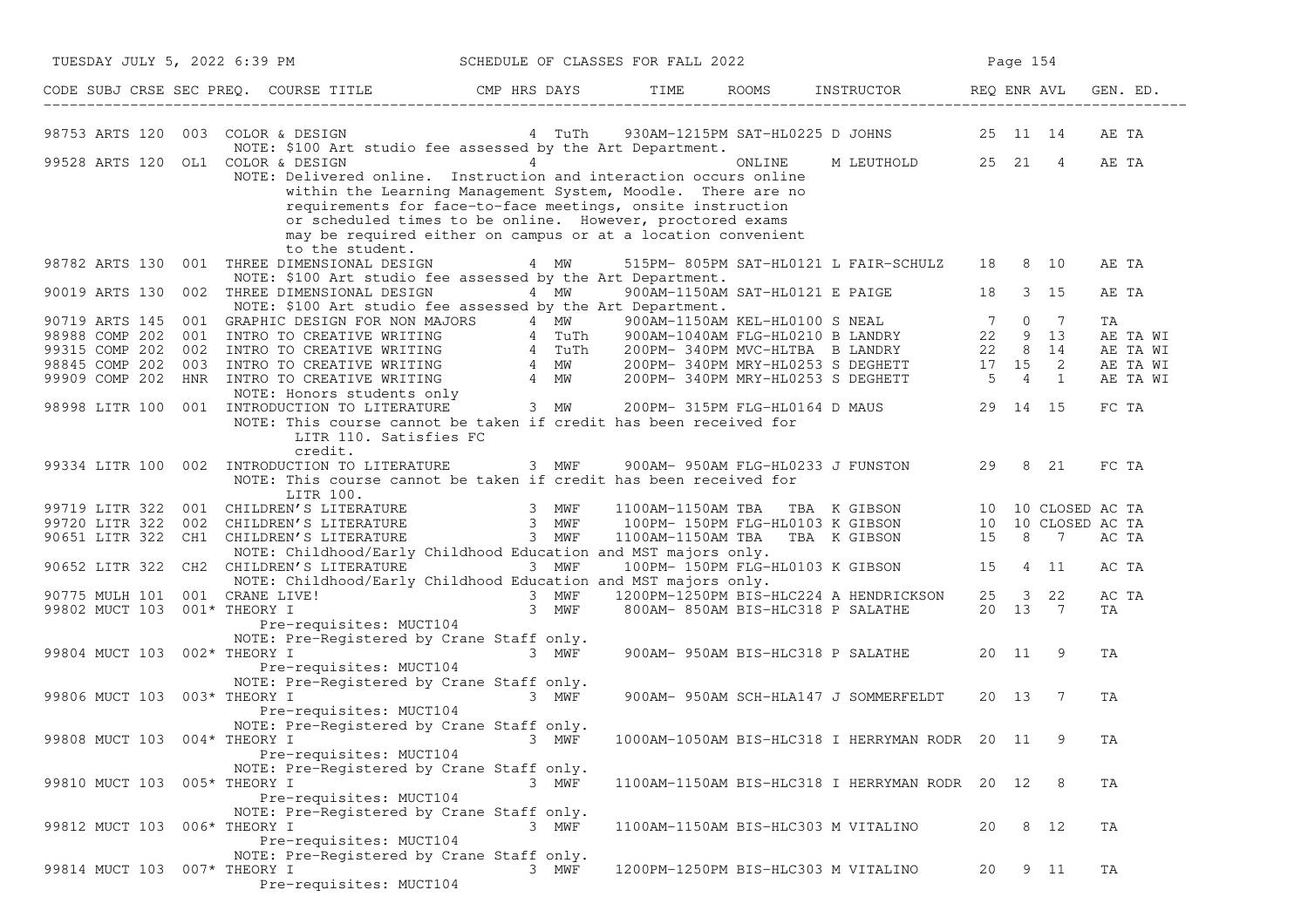| TUESDAY JULY 5, 2022 6:39 PM |                                                                                                                                                                                                                                                                                                                                                                                                                                                                                                                                                                                           | SCHEDULE OF CLASSES FOR FALL 2022 |                                |                                           | Page 155 |                                                    |
|------------------------------|-------------------------------------------------------------------------------------------------------------------------------------------------------------------------------------------------------------------------------------------------------------------------------------------------------------------------------------------------------------------------------------------------------------------------------------------------------------------------------------------------------------------------------------------------------------------------------------------|-----------------------------------|--------------------------------|-------------------------------------------|----------|----------------------------------------------------|
|                              | CODE SUBJ CRSE SEC PREQ. COURSE TITLE THE RIS DAYS TIME ROOMS INSTRUCTOR THE REQ ENR AVL                                                                                                                                                                                                                                                                                                                                                                                                                                                                                                  |                                   |                                |                                           |          | GEN. ED.                                           |
|                              | NOTE: Pre-Registered by Crane Staff only.<br>90406 MULT 101 001 MUSIC THEORY FOR NON-MAJORS 3 MWF 100PM-150PM SCH-HLA323 M MARTIN-ATWOOD 20 20 CLOSED AE TA<br>90037 DANC 110 001 BEGINNING BALLET 3 TUTh 200PM-315PM PFMART0126 C DUFAULT 24 15 9 AE PE<br>98256 DANC 221 001 MO<br>NOTE: Prerequisites or instructor permission required. First class<br>is for placement.<br>98612 DRAM 210 001 INTERP & ANALYSIS PLAYS 3 TUTh 930AM-1045AM DUNNHL0206 J PECORA 24 17 7<br>90042 DRAM 235 001 INTRODUCTION TO ACTING 3 MW 300PM-450PM PFMART0101 J VINK 24 21 3                        |                                   |                                |                                           |          | AE PE TA<br>AE PE TA<br>AE PE TA<br>AC TA<br>AE TA |
|                              | TF--Thinking Foundationally======================TF--Thinking Foundationally======================== TF--Thinking Foundationally                                                                                                                                                                                                                                                                                                                                                                                                                                                          |                                   |                                |                                           |          |                                                    |
|                              | 90005 ANTH 111 001 INTRODUCTION TO ANTHROPOLOGY 3 TuTh 1100AM-1215PM KEL-HL0104 K ALLEN 40 21 19<br>90006 ANTH 111 002 INTRODUCTION TO ANTHROPOLOGY 3 TuTh 200PM-315PM KEL-HL0104 K ALLEN 40 10 30<br>90051 GEOL 200 001* HISTORICAL                                                                                                                                                                                                                                                                                                                                                      |                                   |                                |                                           |          | TF XC<br>TF XC<br>TF                               |
|                              | Pre-requisites: WAYS101 or GEOL101 or GEOL103 or GEOL125<br>NOTE: Must register for required lab, 90052                                                                                                                                                                                                                                                                                                                                                                                                                                                                                   |                                   |                                |                                           |          | LB SP TF                                           |
|                              | 90052 GEOL 200 002* HISTORICAL GEOLOGY-LAB 1 Tu 200PM-450PM TIM-HLB007 P QUINTON 24 8 16<br>Pre-requisites: WAYS101 or GEOL101 or GEOL103 or GEOL125<br>NOTE: Must register for required lecture, 90051                                                                                                                                                                                                                                                                                                                                                                                   |                                   |                                |                                           |          | LB SP TF                                           |
|                              | 90045 EDLS 201 001 PRINCIPLES OF EDUCATION 3 M<br>NOTE: Art Studio, Visual Arts, Graphic Design, and                                                                                                                                                                                                                                                                                                                                                                                                                                                                                      |                                   |                                | 300PM- 540PM SAT-HL0312 S SOLLEY 25 14 11 |          | ΤF                                                 |
|                              | Childhood/Early Childhood Education majors only.<br>99133 EDLS 201 OL1 PRINCIPLES OF EDUCATION<br>NOTE: Art Studio, Visual Arts, Graphic Design, and<br>Childhood/Early Childhood Education majors only.<br>Delivered online. Instruction and interaction occurs online<br>within the Learning Management System, Moodle. There are no                                                                                                                                                                                                                                                    | 3                                 | ONLINE                         | S SOLLEY 25 15 10                         |          | TF                                                 |
|                              | requirements for face-to-face meetings, onsite instruction,<br>or scheduled times to be online. However, proctored exams<br>may be required, either on campus or at a location<br>convenient to the student.                                                                                                                                                                                                                                                                                                                                                                              |                                   |                                |                                           |          |                                                    |
|                              | 98339 LITR 300 001 LITERARY ANALYSIS & RESEARCH<br>98339 LITR 300 001 LITERARY ANALYSIS & RESEARCH 3 MWF 200PM-250PM FLG-HLTBA J DONAHUE 25 7 18<br>98378 HIST 302 001 FIGHTING WORDS:HISTORY&STORY 3 W 330PM-600PM FLG-HL0240 S STANNISH 20 10 10<br>NOTE: Minimum requirement of Sophomore standing. Required for<br>History majors. Prerequisite: 9 Hours complete in history.<br>Required course for the International Studies major and the<br>History & Culture Concentration for the International<br>Studies major. Counts as an elective for the International<br>Studies minor. |                                   |                                |                                           |          | ΤF<br>TF                                           |
|                              | 90149 MUCH 201 001* MUSIC HISTORY I: EARLY MUSIC<br>Pre-requisites: MUCT103 and MUCT104 or MUCB103 and MUCB104<br>NOTE: Pre-Registered by Crane Staff only.                                                                                                                                                                                                                                                                                                                                                                                                                               | 3 MWF                             | 800AM- 850AM BIS-HLC303 J TYRE |                                           | 25 17 8  | TF WC                                              |
|                              | 90150 MUCH 201 002* MUSIC HISTORY I: EARLY MUSIC<br>Pre-requisites: MUCT103 and MUCT104 or MUCB103 and MUCB104<br>NOTE: Pre-Registered by Crane Staff only.                                                                                                                                                                                                                                                                                                                                                                                                                               | 3 MWF                             | 900AM- 950AM BIS-HLC303 J TYRE |                                           | 25 12 13 | TF WC                                              |
|                              | 90151 MUCH 201 003* MUSIC HISTORY I: EARLY MUSIC<br>Pre-requisites: MUCT103 and MUCT104 or MUCB103 and MUCB104                                                                                                                                                                                                                                                                                                                                                                                                                                                                            | 3 MWF                             |                                | 900AM- 950AM BIS-HLC309 E LEVENSON        | 25 11 14 | TF WC                                              |
|                              | NOTE: Pre-Registered by Crane Staff only.<br>90152 MUCH 201 004* MUSIC HISTORY I: EARLY MUSIC                                                                                                                                                                                                                                                                                                                                                                                                                                                                                             | 3 MWF                             |                                | 1000AM-1050AM BIS-HLC309 E LEVENSON       | 25 14 11 | TF WC                                              |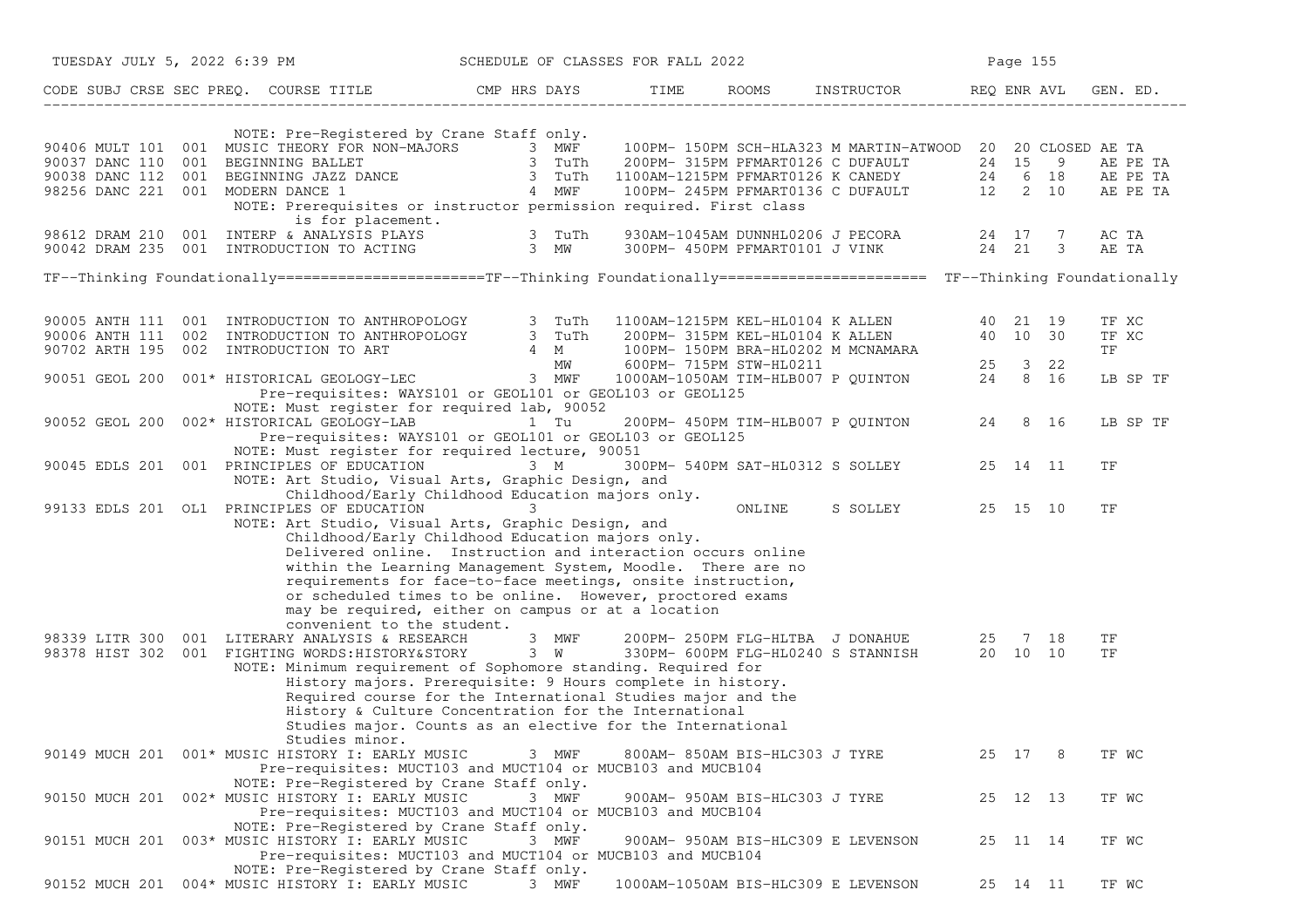|                |     | TUESDAY JULY 5, 2022 6:39 PM SCHEDULE OF CLASSES FOR FALL 2022                                                                                                                                                                                           |   |   |        |                                    |     |                                             | Page 156 |       |         |       |          |
|----------------|-----|----------------------------------------------------------------------------------------------------------------------------------------------------------------------------------------------------------------------------------------------------------|---|---|--------|------------------------------------|-----|---------------------------------------------|----------|-------|---------|-------|----------|
|                |     | CODE SUBJ CRSE SEC PREQ. COURSE TITLE THE HRS DAYS TIME ROOMS INSTRUCTOR REQ ENRAVL                                                                                                                                                                      |   |   |        |                                    |     |                                             |          |       |         |       | GEN. ED. |
|                |     | Pre-requisites: MUCT103 and MUCT104 or MUCB103 and MUCB104                                                                                                                                                                                               |   |   |        |                                    |     |                                             |          |       |         |       |          |
|                |     | NOTE: Pre-Registered by Crane Staff only.                                                                                                                                                                                                                |   |   |        |                                    |     |                                             |          |       |         |       |          |
|                |     | 90153 MUCH 201 005* MUSIC HISTORY I: EARLY MUSIC 3 MWF<br>Pre-requisites: MUCT103 and MUCT104 or MUCB103 and MUCB104                                                                                                                                     |   |   |        |                                    |     | 1100AM-1150AM BIS-HLC323 J TYRE 25 24 1     |          |       |         | TF WC |          |
|                |     | NOTE: Pre-Registered by Crane Staff only.                                                                                                                                                                                                                |   |   |        |                                    |     |                                             |          |       |         |       |          |
|                |     | 90154 MUCH 201 006* MUSIC HISTORY I: EARLY MUSIC 3 MWF                                                                                                                                                                                                   |   |   |        |                                    |     | 1200PM-1250PM BIS-HLC309 E LEVENSON 25 19 6 |          |       |         | TF WC |          |
|                |     | Pre-requisites: MUCT103 and MUCT104 or MUCB103 and MUCB104<br>NOTE: Pre-Registered by Crane Staff only.                                                                                                                                                  |   |   |        |                                    |     |                                             |          |       |         |       |          |
|                |     |                                                                                                                                                                                                                                                          |   |   |        |                                    |     |                                             |          |       |         |       | FC PI TF |
|                |     |                                                                                                                                                                                                                                                          |   |   |        |                                    |     |                                             |          |       |         |       | FC PI TF |
|                |     |                                                                                                                                                                                                                                                          |   |   |        |                                    |     |                                             |          |       |         |       | FC PI TF |
|                |     |                                                                                                                                                                                                                                                          |   |   |        |                                    |     |                                             |          |       |         |       | FC PI TF |
|                |     |                                                                                                                                                                                                                                                          |   |   |        |                                    |     |                                             |          |       |         | PI TF |          |
|                |     |                                                                                                                                                                                                                                                          |   |   |        |                                    |     |                                             |          |       |         | PI TF |          |
|                |     | 99259 PHIL 105 001 HUMAN NATURE<br>90085 PHIL 105 002 HUMAN NATURE<br>90085 PHIL 105 002 HUMAN NATURE<br>90085 PHIL 110 001 LOGIC AND CRITICAL THINKING<br>90087 PHIL 120 002 ETHICAL REASONING<br>90087 PHIL 331 001 MORAL ISSUES IN ME                 |   |   |        |                                    |     |                                             |          |       |         | TF    |          |
|                |     | TH--Thinking Historically=========================TH--Thinking Historically========================= TH--Thinking Historically                                                                                                                           |   |   |        |                                    |     |                                             |          |       |         |       |          |
|                |     |                                                                                                                                                                                                                                                          |   |   |        |                                    |     |                                             |          |       |         |       |          |
|                |     | 98374 ARTH 101 001 SURVEY OF ART: ANCIENT TO REN 3 MW 1100AM-1215PM BRA-HL0202 C DOWNING 50 19 31                                                                                                                                                        |   |   |        |                                    |     |                                             |          |       |         | TH WC |          |
|                |     | 99965 ARTH 101 002 SURVEY OF ART:ANCIENT TO REN 3 MW                                                                                                                                                                                                     |   |   |        |                                    |     | 300PM-415PM VIR TBA M MCNAMARA 45 15 30     |          |       |         | TH WC |          |
|                |     | NOTE: Taught Virtually                                                                                                                                                                                                                                   |   |   |        |                                    |     |                                             |          |       |         |       |          |
|                |     | NOTE: Taught Virtually<br>98211 ARTH 102 001 SURVEY ART:RENAISSANCE-MODRN 3 TuTh                                                                                                                                                                         |   |   |        |                                    |     | 200PM- 315PM STW-HL0211 M MCNAMARA          |          |       | 45 9 36 | TH WC |          |
|                |     | NOTE: Sophomore Standing.<br>98674 HIST 101 001 EUROPE FROM 1500 TO 1815 3 TuTh 930AM-1045AM FLG-HL0236 G CLARK                                                                                                                                          |   |   |        |                                    |     |                                             | 30       |       | 4 26    | TH WC |          |
|                |     | NOTE: Counts as an elective for International Studies                                                                                                                                                                                                    |   |   |        |                                    |     |                                             |          |       |         |       |          |
|                |     | major and minor.                                                                                                                                                                                                                                         |   |   |        |                                    |     |                                             |          |       |         |       |          |
|                |     |                                                                                                                                                                                                                                                          |   |   |        |                                    |     |                                             |          |       |         |       |          |
|                |     | major and minor.<br>major and minor.<br>98675 HIST 201 001 THE UNITED STATES TO 1877 3 TuTh 1100AM-1215PM KEL-HL0105 G WELCH 30 25 5 AH TH<br>99699 HIST 201 002 THE UNITED STATES TO 1877 3 MWF 1200PM-1250PM FLG-HL0233 T BAKER 22 20 2 AH TH<br>90665 |   |   |        |                                    |     |                                             |          |       |         |       |          |
|                |     |                                                                                                                                                                                                                                                          |   |   |        |                                    |     |                                             |          |       |         |       |          |
|                |     |                                                                                                                                                                                                                                                          |   |   |        |                                    |     |                                             |          |       |         |       |          |
|                |     |                                                                                                                                                                                                                                                          |   |   |        |                                    |     |                                             |          |       |         |       |          |
|                |     |                                                                                                                                                                                                                                                          |   |   |        |                                    |     |                                             |          |       |         |       |          |
|                |     |                                                                                                                                                                                                                                                          |   |   |        |                                    |     |                                             |          |       |         |       |          |
|                |     | NOTE: Delivered online. Instruction and interaction occurs online                                                                                                                                                                                        |   |   |        |                                    |     |                                             |          |       |         |       |          |
|                |     | within the Learning Management System, Moodle. There are no                                                                                                                                                                                              |   |   |        |                                    |     |                                             |          |       |         |       |          |
|                |     | requirements for face-to-face meetings, onsite instruction,                                                                                                                                                                                              |   |   |        |                                    |     |                                             |          |       |         |       |          |
|                |     | or scheduled times to be online. However, proctored exams                                                                                                                                                                                                |   |   |        |                                    |     |                                             |          |       |         |       |          |
|                |     | may be required, either on campus or at a location                                                                                                                                                                                                       |   |   |        |                                    |     |                                             |          |       |         |       |          |
|                |     | convenient to the student.                                                                                                                                                                                                                               |   |   |        |                                    |     |                                             |          |       |         |       |          |
|                |     | 90738 HIST 202 OL2 THE UNITED STATES SINCE 1877                                                                                                                                                                                                          |   | 3 |        |                                    | TBA | K SMITH 20 7 13                             |          |       |         | AH TH |          |
|                |     | NOTE: Delivered online. Instruction and interaction occurs online                                                                                                                                                                                        |   |   |        |                                    |     |                                             |          |       |         |       |          |
|                |     | within the Learning Management System, Moodle. There are no                                                                                                                                                                                              |   |   |        |                                    |     |                                             |          |       |         |       |          |
|                |     | requirements for face-to-face meetings, onsite instruction,                                                                                                                                                                                              |   |   |        |                                    |     |                                             |          |       |         |       |          |
|                |     | or scheduled times to be online. However, proctored exams                                                                                                                                                                                                |   |   |        |                                    |     |                                             |          |       |         |       |          |
|                |     | may be required, either on campus or at a location                                                                                                                                                                                                       |   |   |        |                                    |     |                                             |          |       |         |       |          |
|                |     | convenient to the student.                                                                                                                                                                                                                               |   |   |        |                                    |     |                                             |          |       |         |       |          |
| 99700 HIST 210 |     | 001 AMERICAN IDENTITIES IN SONG                                                                                                                                                                                                                          |   |   | 3 MW   | 1200PM-1250PM SAT-HL0319 K SMITH   |     |                                             |          |       |         | AH TH |          |
|                |     |                                                                                                                                                                                                                                                          |   |   | М      | 200PM- 250PM SAT-HL0319            |     |                                             | 30       | 9     | 21      |       |          |
| 90068 HIST 305 |     | 001 MODERN AMERICAN WOMEN                                                                                                                                                                                                                                |   |   | 3 TuTh | 930AM-1045AM FLG-HL0230 G WELCH    |     |                                             |          | 25 20 | - 5     | AH TH |          |
|                |     | NOTE: Women and Gender Studies majors only.                                                                                                                                                                                                              |   |   |        |                                    |     |                                             |          |       |         |       |          |
| 99997 HIST 305 | JCC | MODERN AMERICAN WOMEN                                                                                                                                                                                                                                    | W |   | 3 M    | 400PM- 630PM SAT-HL0201 G WELCH    |     |                                             | 12       | 6     | 6       | AH TH |          |
| 98259 DRAM 312 | 001 | HISTORY OF THE THEATRE I                                                                                                                                                                                                                                 |   |   | 3 TuTh | 1100AM-1215PM KEL-HL0101 J SUSSMAN |     |                                             |          | 24 17 | 7       | TH WC |          |
|                |     | NOTE: Counts toward Classical Studies minor.                                                                                                                                                                                                             |   |   |        |                                    |     |                                             |          |       |         |       |          |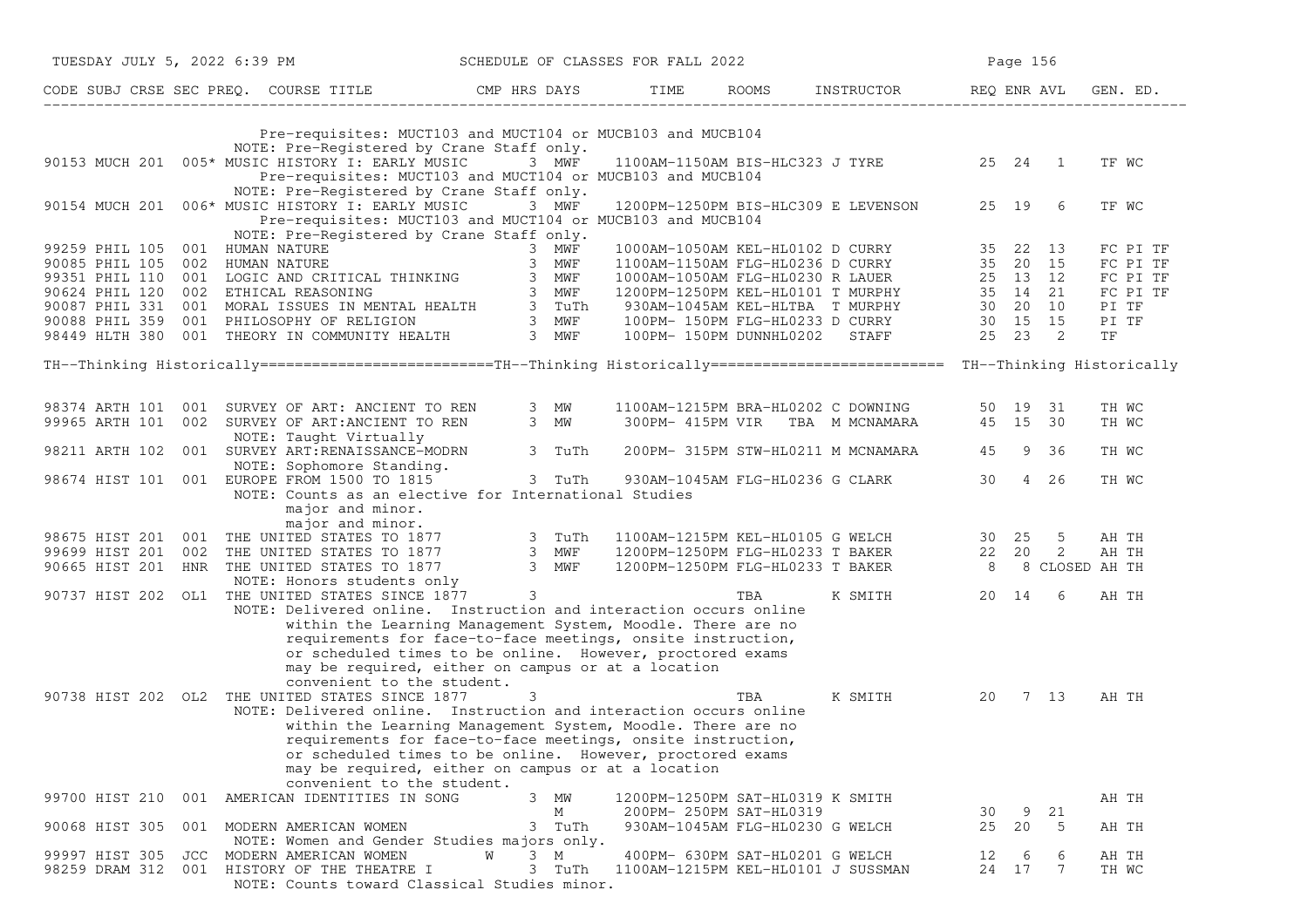| TUESDAY JULY 5, 2022 6:39 PM          | SCHEDULE OF CLASSES FOR FALL 2022 |      |              | Page 157   |             |         |  |  |
|---------------------------------------|-----------------------------------|------|--------------|------------|-------------|---------|--|--|
| CODE SUBJ CRSE SEC PREO. COURSE TITLE | CMP HRS DAYS                      | TIME | <b>ROOMS</b> | INSTRUCTOR | REO ENR AVL | GEN. ED |  |  |

−−−−−−−−−−−−−−−−−−−−−−−−−−−−−−−−−−−−−−−−−−−−−−−−−−−−−−−−−−−−−−−−−−−−−−−−−−−−−−−−−−−−−−−−−−−−−−−−−−−−−−−−−−−−−−−−−−−−−−−−−−−−−−−−−−−− COunts towards Women and Gender's Studies.

TM−−Thinking Mathematically========================TM−−Thinking Mathematically======================== TM−−Thinking Mathematically

| 98958 MATH 100     | 001 |                                | EXCURSIONS IN MATHEMATICS                              |                 | 3 MWF | 200PM- 250PM FLG-HL0236 H ELLINGSEN                                                                                                |            |    | 25 20           | 5               | FM TM |  |
|--------------------|-----|--------------------------------|--------------------------------------------------------|-----------------|-------|------------------------------------------------------------------------------------------------------------------------------------|------------|----|-----------------|-----------------|-------|--|
| 99118 MATH 101     |     |                                | 001 MATH FOR ELEMENTARY ED I                           |                 | 3 MWF | 1000AM-1050AM SAT-HL0312 C MILLER                                                                                                  |            |    | 28 19           | 9               | FM TM |  |
|                    |     |                                | NOTE: Childhood/Early Childhood Education majors only. |                 |       |                                                                                                                                    |            |    |                 |                 |       |  |
|                    |     |                                | 99724 MATH 101 002 MATH FOR ELEMENTARY ED I            |                 | 3 MWF | 1100AM-1150AM SAT-HL0312 C MILLER                                                                                                  |            |    | 28 18 10        |                 | FM TM |  |
|                    |     |                                | NOTE: Childhood/Early Childhood Education majors only. |                 |       |                                                                                                                                    |            |    |                 |                 |       |  |
| 90078 MATH 102     |     |                                | 001* MATH FOR ELEMENTARY ED II                         |                 | 3 MWF | 900AM- 950AM SAT-HL0312 C YUEN                                                                                                     |            |    | 28 15 13        |                 | FM TM |  |
|                    |     |                                | Pre-requisites: MATH101                                |                 |       |                                                                                                                                    |            |    |                 |                 |       |  |
|                    |     |                                | NOTE: Childhood/Early Childhood Education majors only. |                 |       |                                                                                                                                    |            |    |                 |                 |       |  |
| 90249 MATH 121     |     |                                | 001 NUMERICAL DESIGNS                                  |                 | 3 MWF | 1100AM-1150AM FLG-HL0235 J HOWALD                                                                                                  |            | 20 |                 | 4 16            | FM TM |  |
| 99280 MATH 125     |     |                                | 001 PROBABILITY & STATS I                              |                 | 3 MWF | 800AM- 850AM FLG-HL0238 J FOISY                                                                                                    |            | 25 | $7\overline{ }$ | 18              | FM TM |  |
|                    |     |                                | NOTE: Same as CIS 125/PSYC 125/STAT 100.               |                 |       |                                                                                                                                    |            |    |                 |                 |       |  |
| 98476 MATH 125     |     |                                | 002 PROBABILITY & STATS I                              |                 | 3 MWF | 900AM- 950AM FLG-HL0238 J FOISY                                                                                                    |            | 25 | 22              | 3               | FM TM |  |
|                    |     |                                | NOTE: Same as CIS 125/PSYC 125/STAT 100.               |                 |       |                                                                                                                                    |            |    |                 |                 |       |  |
| 98498 MATH 125     |     |                                | 003 PROBABILITY & STATS I                              |                 | 3 MWF | 1100AM-1150AM FLG-HL0238 J FOISY                                                                                                   |            | 25 |                 | 26 CLOSED FM TM |       |  |
|                    |     |                                | NOTE: Same as CIS 125/PSYC 125/STAT 100.               |                 |       |                                                                                                                                    |            |    |                 |                 |       |  |
| 90079 MATH 125     |     |                                | 004 PROBABILITY & STATS I                              |                 | 3 MWF | 100PM- 150PM FLG-HL0210 J HOWALD                                                                                                   |            | 25 |                 | 12 13           | FM TM |  |
| 90080 MATH 125     |     |                                | 005 PROBABILITY & STATS I                              |                 | 3 MWF | 200PM- 250PM FLG-HL0210 J HOWALD                                                                                                   |            | 25 | 9               | 16              | FM TM |  |
|                    |     |                                | 90663 MATH 125 R01 PROBABILITY & STATS I               |                 | 3 MW  |                                                                                                                                    |            | 25 | $\overline{0}$  | 25              | FM TM |  |
|                    |     |                                |                                                        | $R_{\parallel}$ |       | 900AM-1015AM TBA TBA B MADORE                                                                                                      |            |    |                 |                 |       |  |
|                    |     |                                |                                                        |                 |       | NOTE: This course is taught at the Riverview Correctional Facility                                                                 |            |    |                 |                 |       |  |
|                    |     |                                | and is not for students on campus.                     |                 |       |                                                                                                                                    |            |    |                 |                 |       |  |
|                    |     |                                | START/END DATES: 08/29-12/16                           |                 |       |                                                                                                                                    |            |    |                 |                 |       |  |
|                    |     |                                | 98629 MATH 141 001 INTEGRATED CALCULUS. IA             |                 | 4 MWF | 900AM- 950AM FLG-HL0206 V KLAWITTER                                                                                                |            |    |                 |                 | FM TM |  |
|                    |     |                                |                                                        |                 | Tu    | 930AM-1045AM FLG-HL0206                                                                                                            |            | 20 |                 | $2 \quad 18$    |       |  |
| 98677 MATH 141 002 |     |                                | INTEGRATED CALCULUS. IA                                |                 | 4 MWF | 1000AM-1050AM FLG-HL0206 V KLAWITTER                                                                                               |            |    |                 |                 | FM TM |  |
|                    |     |                                |                                                        |                 | Tu    | 1100AM-1215PM FLG-HL0206                                                                                                           |            | 20 |                 | 6 14            |       |  |
| 98497 MATH 151 001 |     | CALCULUS 1                     |                                                        |                 | 4 MWF | 900AM- 950AM FLG-HL0211 L PERSON                                                                                                   |            |    |                 |                 | FM TM |  |
|                    |     |                                |                                                        |                 | Tu    | 930AM-1045AM FLG-HL0211                                                                                                            |            | 25 |                 | 4 21            |       |  |
|                    |     |                                |                                                        |                 |       | NOTE: High school precalculus or MATH 110 with a minimum grade of                                                                  |            |    |                 |                 |       |  |
|                    |     |                                |                                                        |                 |       | 2.0 or three years of high school Regents level mathematics                                                                        |            |    |                 |                 |       |  |
|                    |     |                                | with at least a 90 in each course recommended.         |                 |       |                                                                                                                                    |            |    |                 |                 |       |  |
|                    |     | 98139 MATH 151 002 CALCULUS 1  |                                                        |                 | 4 MWF | 1000AM-1050AM FLG-HL0211 L PERSON                                                                                                  |            |    |                 |                 | FM TM |  |
|                    |     |                                |                                                        |                 | Tu    | 1100AM-1215PM FLG-HL0211                                                                                                           |            |    | 25 11 14        |                 |       |  |
|                    |     |                                |                                                        |                 |       | NOTE: High school precalculus or MATH 110 with a minimum grade of                                                                  |            |    |                 |                 |       |  |
|                    |     |                                |                                                        |                 |       | 2.0 or three years of high school Regents level mathematics                                                                        |            |    |                 |                 |       |  |
|                    |     |                                | with at least a 90 in each course recommended.         |                 |       |                                                                                                                                    |            |    |                 |                 |       |  |
|                    |     | 98746 MATH 152 001* CALCULUS 2 |                                                        |                 | 4 MWF | 1000AM-1050AM FLG-HL0236 H ELLINGSEN                                                                                               |            |    |                 |                 | FM TM |  |
|                    |     |                                |                                                        |                 | Tu    | 1100AM-1215PM FLG-HL0236                                                                                                           |            |    | 25 13 12        |                 |       |  |
|                    |     |                                | Pre-requisites: MATH151 or MATH141 and MATH142         |                 |       |                                                                                                                                    |            |    |                 |                 |       |  |
|                    |     |                                |                                                        |                 |       |                                                                                                                                    |            |    |                 |                 |       |  |
|                    |     |                                |                                                        |                 |       | VACC--Vaccine Required===============================VACC--Vaccine Required============================= VACC--Vaccine Required    |            |    |                 |                 |       |  |
|                    |     |                                |                                                        |                 |       |                                                                                                                                    |            |    |                 |                 |       |  |
|                    |     |                                |                                                        |                 |       |                                                                                                                                    |            |    |                 |                 |       |  |
|                    |     |                                |                                                        |                 |       |                                                                                                                                    |            |    |                 |                 |       |  |
|                    |     |                                |                                                        |                 |       | VIR--Virtual Instruction==============================VIR--Virtual Instruction=========================== VIR--Virtual Instruction |            |    |                 |                 |       |  |
|                    |     |                                |                                                        |                 |       |                                                                                                                                    |            |    |                 |                 |       |  |
|                    |     |                                |                                                        |                 |       |                                                                                                                                    |            |    |                 |                 |       |  |
|                    |     |                                | 99472 ANTH 305 VR1 APPLYING ANTHROPOLOGY               |                 | 3 Tu  | 900AM-1000AM VIR                                                                                                                   | TBA KALLEN |    |                 | 20 20 CLOSED    |       |  |
|                    |     |                                | NOTE: Taught Virtually                                 |                 |       |                                                                                                                                    |            |    |                 |                 |       |  |
|                    |     |                                |                                                        |                 |       |                                                                                                                                    |            |    |                 |                 |       |  |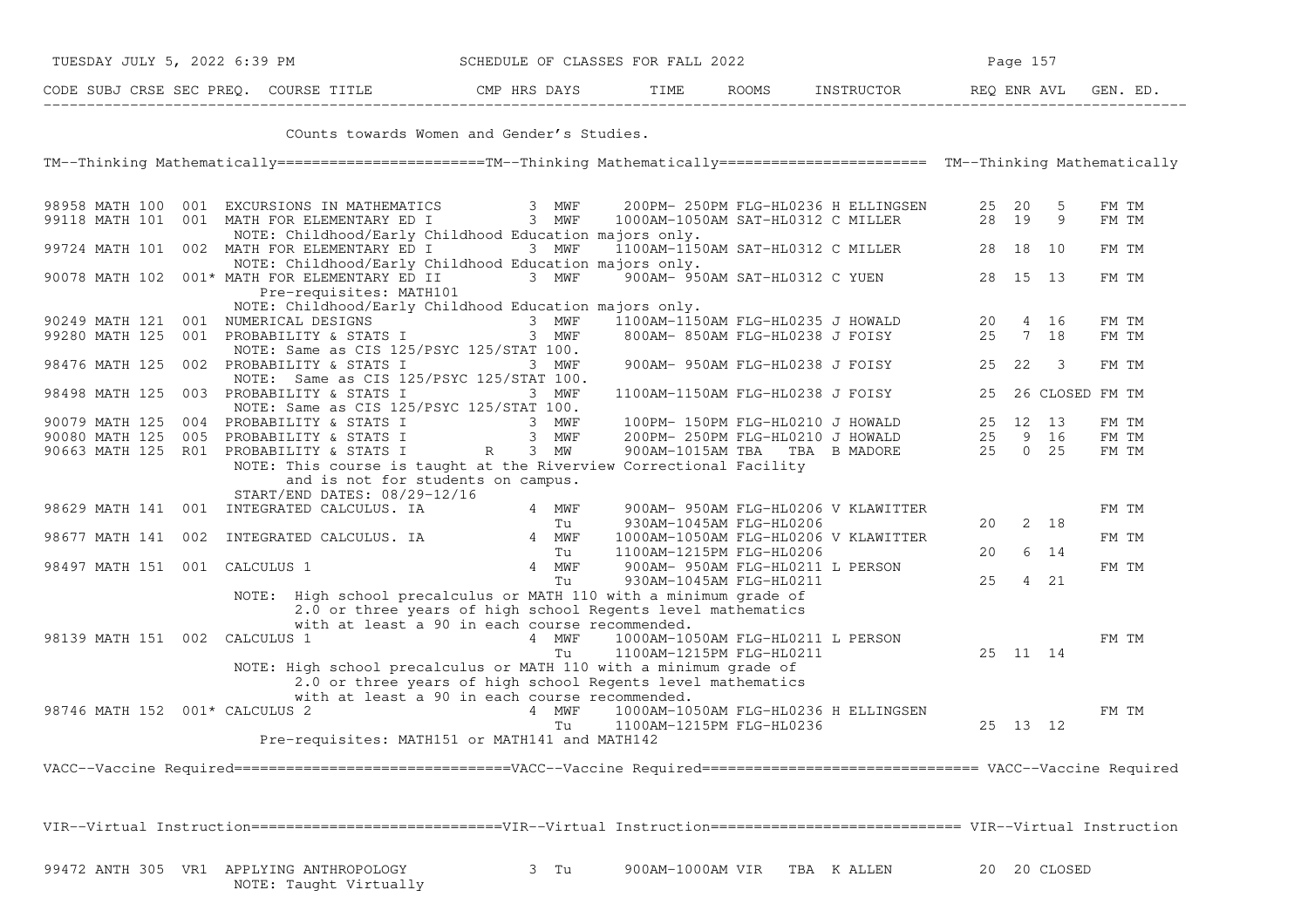| TUESDAY JULY 5, 2022 6:39 PM |                                                                                                                                                                                                            | SCHEDULE OF CLASSES FOR FALL 2022                                                                                                                                                                                                                                                                                                                                                                         |                  | Page 158                                     |             |                     |          |  |
|------------------------------|------------------------------------------------------------------------------------------------------------------------------------------------------------------------------------------------------------|-----------------------------------------------------------------------------------------------------------------------------------------------------------------------------------------------------------------------------------------------------------------------------------------------------------------------------------------------------------------------------------------------------------|------------------|----------------------------------------------|-------------|---------------------|----------|--|
|                              | CODE SUBJ CRSE SEC PREQ. COURSE TITLE CMP HRS DAYS TIME ROOMS INSTRUCTOR REQ ENR AVL                                                                                                                       |                                                                                                                                                                                                                                                                                                                                                                                                           |                  |                                              |             |                     | GEN. ED. |  |
|                              | 99965 ARTH 101 002 SURVEY OF ART:ANCIENT TO REN 3 MW 300PM-415PM VIR TBA M MCNAMARA 45 15 30<br>NOTE: Taught Virtually                                                                                     |                                                                                                                                                                                                                                                                                                                                                                                                           |                  |                                              |             |                     | TH WC    |  |
|                              | 99348 EDUC 310 JCC* @CHLDHD/EC MATH METHODS: PK-6 W 3 W 900AM-1130AM TBA TBA S ABRAMOVICH 20 15 5<br>NOTE: Taught virtually. JCC students only                                                             | Pre-requisites: EDLS306 and EDLS314 and EDLS320 and EDUC408 and EDUC411                                                                                                                                                                                                                                                                                                                                   |                  |                                              |             |                     |          |  |
|                              | 98232 GRED 664 VIR PRE ST-FIELD EXP CHILDHOOD 1-6 3 W 530PM-730PM TBA TBA S SOLLEY 15<br>NOTE: Local Potsdam practicum students only.<br>Instructor permission required.<br>enroll themselves.             | Must register for EDUC 407, 408, 409 and 312.<br>Education candidates must complete the NYSED<br>fingerprint clearance process prior to the start of any<br>field experience. For assistance with this process, please<br>see the Center for School Partnerships and Teacher<br>Certification. Local public schools within 30 mile radius of<br>campus. Personal transportation required. Students cannot |                  |                                              | 6           | 9                   |          |  |
|                              |                                                                                                                                                                                                            | Taught Virtually with required weekly meetings Wednesdays                                                                                                                                                                                                                                                                                                                                                 |                  |                                              |             |                     |          |  |
|                              | $5:30-7:30$ pm.<br>98846 SPED 601 VR1 CHAR OF LRNRS W/MILD/MO DISAB 3                                                                                                                                      |                                                                                                                                                                                                                                                                                                                                                                                                           | TBA VIR          | TBA M SHEN                                   | 20 4 16     |                     |          |  |
|                              | NOTE: Taught Virtually<br>98615 SPED 609 VR1 FIELD EXPERIENCE I<br>NOTE: Corequisites: SPED 601 and SPED 650.                                                                                              | $\frac{1}{1}$                                                                                                                                                                                                                                                                                                                                                                                             | TBA VIR          | TBA M SHEN                                   | 20          | 4 16                |          |  |
|                              | Taught Virtually<br>98411 SPED 650 VIR* COLLAB CONSULT PROF & PARENTS 3 Tu 430PM-700PM VIR TBA P CHARLESON<br>Pre-requisites: SPED601 and SPED609                                                          | Education candidates must complete the NYSED<br>fingerprint clearance prior to the start of any field<br>experience. For assistance with this process, please see<br>the Center for School Partnerships & Teacher Certification.                                                                                                                                                                          |                  |                                              | 20 4 16     |                     |          |  |
|                              | NOTE: Taught Virtually<br>90691 LITR 324 R01 CRIME/DETECTIVE FICTION R<br>NOTE: This class is offered at Riverview Correctional Facility and                                                               | $3 \tW$                                                                                                                                                                                                                                                                                                                                                                                                   | 530PM- 810PM VIR | TBA L WILSON                                 | $5^{\circ}$ | 5<br>$\overline{0}$ | AC       |  |
|                              | not open to students on campus.<br>90618 LITR 324 VIR CRIME/DETECTIVE FICTION 3 W<br>NOTE: Taught Virtually. This class is for Criminal Justice Studies                                                    | majors and minors, Film Studies minors and Women's & Gender                                                                                                                                                                                                                                                                                                                                               |                  | 530PM-810PM VIR TBA L WILSON 10 10 CLOSED AC |             |                     |          |  |
|                              | Studies majors and minors.<br>90619 LITR 324 VR1 CRIME/DETECTIVE FICTION                                                                                                                                   | 3 W<br><b>W</b>                                                                                                                                                                                                                                                                                                                                                                                           |                  | 530PM-810PM VIR TBA L WILSON 12 13 CLOSED AC |             |                     |          |  |
|                              | NOTE: Taught Virtually. Instructor Permission Required.<br>90057 FREN 202 OL1 FRENCH FOR BUSINESS<br>NOTE: The course is 100% online and all direct instruction occurs<br>in real time without time delay. | 3 MWF                                                                                                                                                                                                                                                                                                                                                                                                     |                  | 1200PM-1250PM ONLINETBA L LUNT 21 5 16       |             |                     | CG ML    |  |
|                              | 98745 SPAN 103 003 SPAN LEVEL 3 CARTOON CULTURE 3 MWF<br>NOTE: Assumes completion of Spanish 102 or high school equivalent.                                                                                |                                                                                                                                                                                                                                                                                                                                                                                                           |                  | 1200PM-1250PM FLG-HL0232 G ANDERSON          | 21          | 8 13                | CL ML    |  |
|                              | 99835 PHYS 100 VIR PHYSICS IN EVERYDAY LIFE-LEC                                                                                                                                                            | 3 MWF                                                                                                                                                                                                                                                                                                                                                                                                     | 300PM- 350PM VIR | TBA L LI                                     | 36          | 3 33                | NW SP    |  |
| 90095 PHYS 100 VR1           | NOTE: Lab Required<br>PHYSICS IN EVERYDAY LIFE-LAB<br>NOTE: Lecture Required. Taught Virtually                                                                                                             | 1 Tu                                                                                                                                                                                                                                                                                                                                                                                                      | 900AM-1050AM VIR | TBA L LI                                     | 18          | 2 16                | LB NW SP |  |
| 98445 PSYC 220               | 001 CHILD DEVELOPMENT<br>NOTE: Taught Virtually. Students are expected to meet via Zoom                                                                                                                    | 3 Tu                                                                                                                                                                                                                                                                                                                                                                                                      | 430PM- 545PM VIR | TBA J BOLAND                                 |             | 15 16 CLOSED SA     |          |  |
| 90658 PSYC 220 CH3           | during meeting times.<br>CHILD DEVELOPMENT<br>NOTE: Taught Virtually, students are expected to meet via Zoom                                                                                               | 3 Tu                                                                                                                                                                                                                                                                                                                                                                                                      | 430PM- 545PM VIR | TBA J BOLAND                                 | 15 10       | -5                  | SA       |  |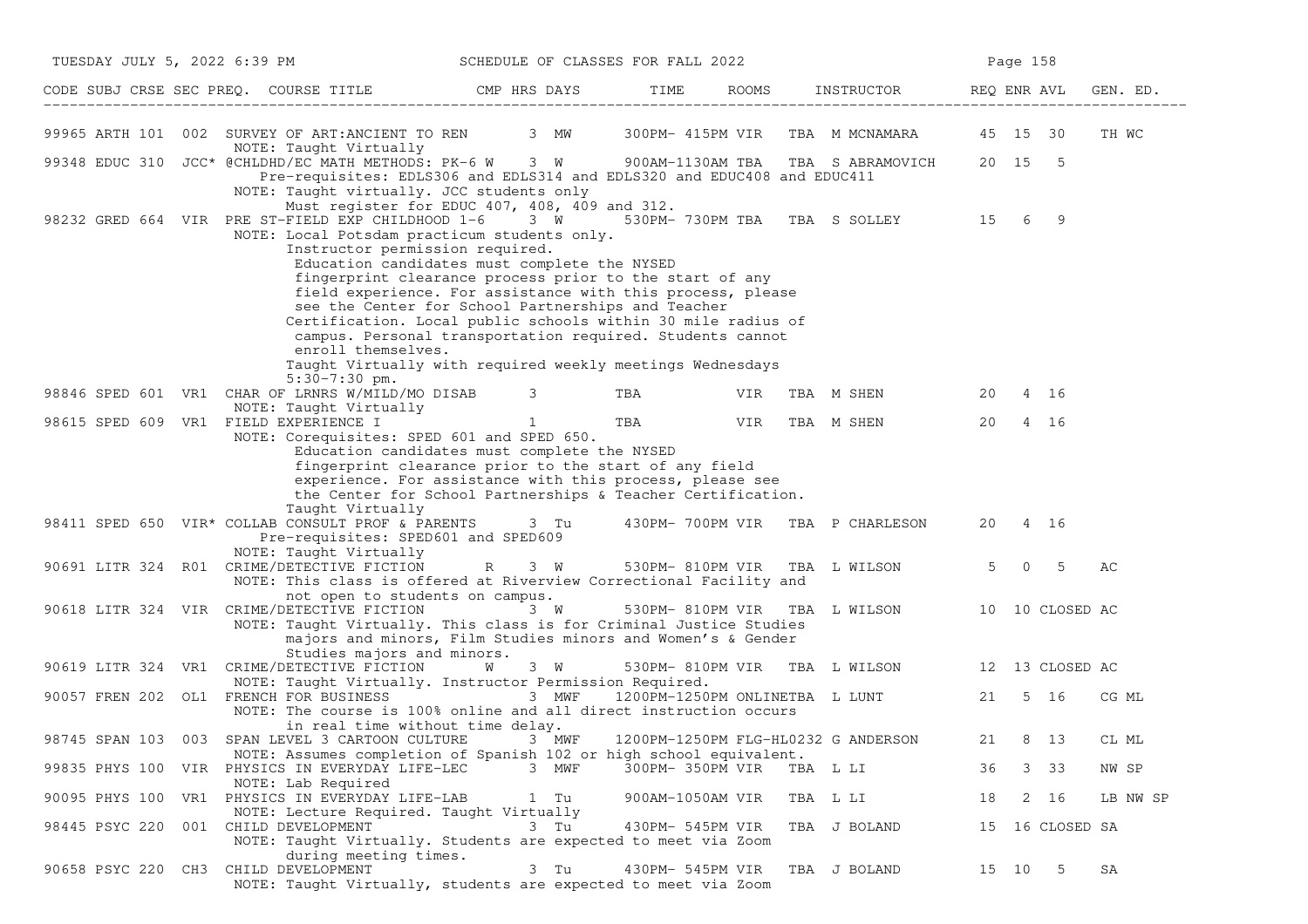| TUESDAY JULY 5, 2022 6:39 PM SCHEDULE OF CLASSES FOR FALL 2022                                                                                                                                                                                                   |        |                                 |                                |                                             |    | Page 159 |      |             |
|------------------------------------------------------------------------------------------------------------------------------------------------------------------------------------------------------------------------------------------------------------------|--------|---------------------------------|--------------------------------|---------------------------------------------|----|----------|------|-------------|
| CODE SUBJ CRSE SEC PREQ. COURSE TITLE THE ROOMS INSTRUCTOR REQ ENR AVL GEN. ED.                                                                                                                                                                                  |        |                                 |                                |                                             |    |          |      |             |
| during meeting times.<br>Childhood/Early Childhood Education majors only.<br>90101 SOCI 390 VR1* SOCIOLOGY OF MENTAL HEALTH 3 TuTh 800AM- 915AM VIR TBA L DIAMOND-BROWN 23 23 CLOSED<br>Pre-requisites: SOCI101 or SOCI103 or SOCI325<br>NOTE: Taught virtually. |        |                                 |                                |                                             |    |          |      |             |
| W101--WAYS-Critical Thinking Seminar===========W101--WAYS-Critical Thinking Seminar========== W101--WAYS-Critical Thinking Seminar                                                                                                                               |        |                                 |                                |                                             |    |          |      |             |
| 99743 WAYS 101 001 DEMOCRACY IN CRISIS<br>NOTE: First year students only.                                                                                                                                                                                        | 3 TuTh |                                 |                                | 1230PM- 145PM FLG-HL0240 D CURRY 22 5 17    |    |          |      | W101        |
| START/END DATES: 08/29-12/16<br>90528 WAYS 101 002 IFIT OR IHURT?<br>START/END DATES: 08/29-12/16                                                                                                                                                                | 3 TuTh |                                 |                                | 200PM-315PM DUNNHL0204 T HEWITT 22 8 14     |    |          |      | W101        |
| 99378 WAYS 101 003 RUM AND REVENGE<br>NOTE: First Year Students Only.                                                                                                                                                                                            | 3 TuTh |                                 |                                | 1230PM- 145PM FLG-HL0236 G CLARK 22 9 13    |    |          |      | W101        |
| START/END DATES: 08/29-12/16<br>99379 WAYS 101 004 APOCALYPSE NOW?<br>NOTE: First Year Students Only.<br>START/END DATES: 08/29-12/16                                                                                                                            | 3 TuTh |                                 |                                | 1230PM- 145PM SAT-HL0312 K CLEARY 22 7 15   |    |          |      | W101        |
| 99380 WAYS 101 005 FREE SPEECH ON CAMPUS<br>NOTE: First Year Students Only.                                                                                                                                                                                      | 3 TuTh |                                 |                                | 200PM- 315PM FLG-HL0206 D LEMPERT 22 5 17   |    |          |      | W101        |
| START/END DATES: 08/29-12/16<br>99745 WAYS 101 006 FREE SPEECH ON CAMPUS<br>NOTE: First Year Students Only.<br>START/END DATES: 08/29-12/16                                                                                                                      | 3 TuTh |                                 |                                | 1230PM- 145PM FLG-HL0206 D LEMPERT 22 8 14  |    |          |      | W101        |
| 99746 WAYS 101 007 CLIMATE CATASTROPHE<br>NOTE: First Year Students Only                                                                                                                                                                                         | 3 MWF  |                                 |                                | 1100AM-1150AM TIM-HL0120 M RYGEL 22 10 12   |    |          |      | W101        |
| START/END DATES: 08/29-12/16<br>99382 WAYS 101 008 INTERNET AND DEMOCRACY<br>NOTE: First Year Students Only.                                                                                                                                                     | 3 TuTh |                                 |                                | 1230PM- 145PM FLG-HL0233 J HEFFNER 22 7 15  |    |          |      | W101        |
| START/END DATES: 08/29-12/16<br>99383 WAYS 101 009 RUM AND REVENGE<br>NOTE: First Year Students Only.                                                                                                                                                            | 3 TuTh |                                 |                                | 200PM- 315PM FLG-HL0236 G CLARK 22 7 15     |    |          |      | W101        |
| START/END DATES: 08/29-12/16<br>99384 WAYS 101 010 POLITICS OF US VS THEM<br>NOTE: First Year Students Only.                                                                                                                                                     | 3 TuTh |                                 |                                | 1230PM- 145PM SAT-HL0325 R HINCKLEY 22 5 17 |    |          |      | <b>W101</b> |
| START/END DATES: 08/29-12/16<br>99385 WAYS 101 011 THE ONES WITHOUT A VOICE<br>NOTE: First Year Students Only.                                                                                                                                                   | 3 MWF  |                                 |                                | 1100AM-1150AM KEL-HL0102 B AMULIKE 22 11 11 |    |          |      | <b>W101</b> |
| START/END DATES: 08/29-12/16<br>90104 WAYS 101 012 TRANSFORMATIONS OF MYTH<br>NOTE: Freshman standing required.                                                                                                                                                  | 3 TuTh |                                 |                                | 200PM- 315PM SAT-HL0222 S STANNISH 22 8 14  |    |          |      | W101        |
| START/END DATES: 08/29-12/16<br>99387 WAYS 101 014 MINORITY RIGHTS<br>NOTE: First Year Students Only.                                                                                                                                                            | 3 TuTh |                                 | 200PM- 315PM FLG-HL0211 L LUNT |                                             | 22 |          | 4 18 | W101        |
| START/END DATES: 08/29-12/16<br>90105 WAYS 101 015 ART VS. TECHNOLOGY                                                                                                                                                                                            | 3 TuTh | 1230PM- 145PM FLG-HL0164 J VINK |                                |                                             | 22 |          | 7 15 | W101        |
| START/END DATES: 08/29-12/16<br>90527 WAYS 101 016 IN THE MIND OF THE OTHER<br>START/END DATES: 08/29-12/16                                                                                                                                                      | 3 TuTh |                                 |                                | 1230PM- 145PM FLG-HL0235 S LOPEZ            |    | 22 10 12 |      | W101        |
| 99388 WAYS 101 017 EVERYDAY ETHICS<br>NOTE: First Year Students Only                                                                                                                                                                                             | 3 MWF  |                                 |                                | 1000AM-1050AM FLG-HL0240 T MURPHY           |    | 22 11 11 |      | W101        |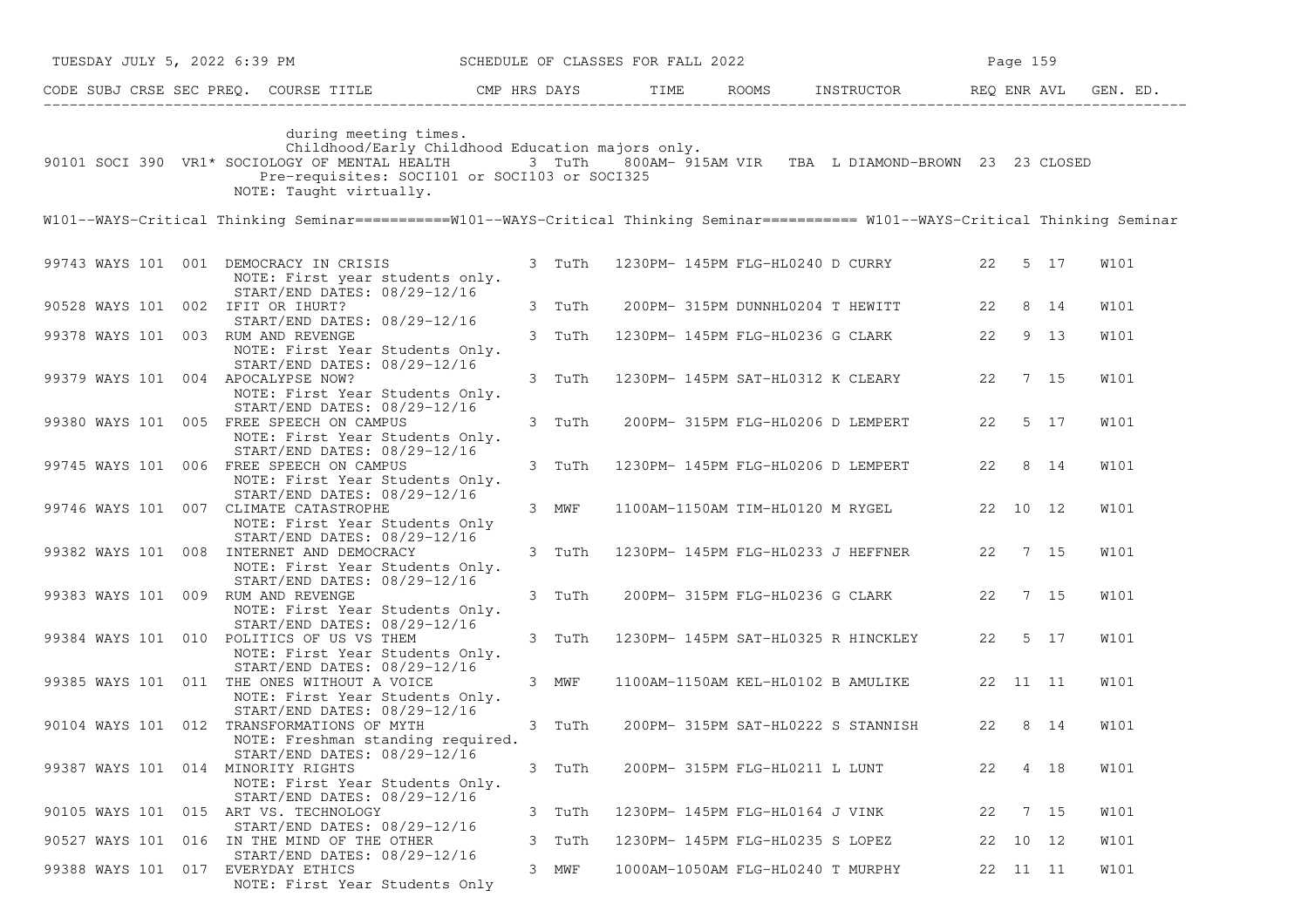| TUESDAY JULY 5, 2022 6:39 PM SCHEDULE OF CLASSES FOR FALL 2022                                                                                                                                                                                                                                                                                                                                                                                                                          |                                |                      |                                            |       | Page 160 |                |               |
|-----------------------------------------------------------------------------------------------------------------------------------------------------------------------------------------------------------------------------------------------------------------------------------------------------------------------------------------------------------------------------------------------------------------------------------------------------------------------------------------|--------------------------------|----------------------|--------------------------------------------|-------|----------|----------------|---------------|
| CODE SUBJ CRSE SEC PREQ. COURSE TITLE THE CMP HRS DAYS                                                                                                                                                                                                                                                                                                                                                                                                                                  |                                | TIME                 | ROOMS INSTRUCTOR REQ ENR AVL               |       |          |                | GEN. ED.      |
| START/END DATES: 08/29-12/16<br>90106 WAYS 101 018 TRANSFORMATIONS OF MYTH<br>START/END DATES: 08/29-12/16                                                                                                                                                                                                                                                                                                                                                                              | 3 TuTh                         |                      | 1230PM- 145PM SAT-HL0222 S STANNISH        |       | 22 6 16  |                | W101          |
| 99390 WAYS 101 019 PERFORMING MEMORY/HUMAN RIGHTS<br>NOTE: First Year Students Only                                                                                                                                                                                                                                                                                                                                                                                                     | 3 MWF                          |                      | 1100AM-1150AM FLG-HL0240 L TREVIZAN        |       | 22 13 9  |                | W101          |
| START/END DATES: 08/29-12/16<br>99391 WAYS 101 020 GLOBAL HISTORY OF FASCISM<br>NOTE: First Year Students Only<br>START/END DATES: 08/29-12/16                                                                                                                                                                                                                                                                                                                                          | 3 MWF                          |                      | 1100AM-1150AM SAT-HL0222 R FAIR-SCHULZ     |       | 22 8 14  |                | W101          |
| 99392 WAYS 101 021 SCIENCE: FACT VS OPINION?<br>NOTE: First Year Students Only<br>START/END DATES: 08/29-12/16                                                                                                                                                                                                                                                                                                                                                                          | 3 TuTh                         |                      | 1230PM- 145PM TIM-HL0131 M WALKER          |       | 22 10 12 |                | W101          |
| 99393 WAYS 101 022 APES GOT CULTURE?<br>NOTE: First Year Students Only<br>$START/END$ DATES: $08/29-12/16$                                                                                                                                                                                                                                                                                                                                                                              | 3 TuTh                         |                      | 1230PM- 145PM KEL-HL0102 N MALIT           | 22    | 8 14     |                | W101          |
| 99744 WAYS 101 OL1 BUSINESS, PASSION, PURPOSE<br>NOTE: First year students only.<br>Delivered online. Instruction and interaction occurs online                                                                                                                                                                                                                                                                                                                                         | 3 TuTh                         | 1230PM- 145PM ONLINE | S LEVIUS                                   |       | 22 9 13  |                | <b>W101</b>   |
| within the Learning Management System, Moodle. There are no<br>requirements for face-to-face meetings, onsite instruction,<br>or scheduled times to be online. However, proctored exams<br>may be required, either on campus or at a location<br>convenient to the student.<br>START/END DATES: 08/29-12/16<br>99946 WAYS 101 R01 APOCALYPSE NOW R<br>NOTE: This class is taught at the correctional facility. It is not<br>open to students on campus.<br>START/END DATES: 08/29-12/16 | $3 \left( \frac{1}{2} \right)$ | <b>TBA</b>           | TBA TBA K CLEARY 0                         |       |          |                | 0 CLOSED W101 |
| W102--WAYS-College Writing Seminar==============W102--WAYS-College Writing Seminar============= W102--WAYS-College Writing Seminar                                                                                                                                                                                                                                                                                                                                                      |                                |                      |                                            |       |          |                |               |
| 99395 WAYS 102 001 LIMITS OF THE HUMAN<br>NOTE: First Year Students Only<br>START/END DATES: 08/29-12/16                                                                                                                                                                                                                                                                                                                                                                                | 3 MWF                          |                      | 1100AM-1150AM SAT-HL0325 L STANAVAGE       |       | 22 11 11 |                | W102          |
| 99397 WAYS 102 002 STORIES THAT AREN'T EVEN TRUE<br>NOTE: First Year Students Only<br>START/END DATES: 08/29-12/16                                                                                                                                                                                                                                                                                                                                                                      | 3 TuTh                         |                      | 1230PM- 145PM FLG-HL0103 D MAUS  22 16 6   |       |          |                | <b>W102</b>   |
| 99749 WAYS 102 003 STORIES THAT AREN'T EVEN TRUE<br>NOTE: First Year Students Only<br>START/END DATES: 08/29-12/16                                                                                                                                                                                                                                                                                                                                                                      | 3 TuTh                         |                      | 200PM- 315PM FLG-HL0103 D MAUS             | 22 13 |          | 9              | <b>W102</b>   |
| 99750 WAYS 102 004 LIMITS OF THE HUMAN<br>NOTE: First Year Students Only                                                                                                                                                                                                                                                                                                                                                                                                                | 3 MWF                          |                      | 1000AM-1050AM SAT-HL0325 L STANAVAGE 22 15 |       |          | $\overline{7}$ | <b>W102</b>   |
| START/END DATES: 08/29-12/16<br>99748 WAYS 102 005 ON WELLNESS: FIXES & FADS<br>NOTE: First Year Students Only<br>START/END DATES: 08/29-12/16                                                                                                                                                                                                                                                                                                                                          | 3 MWF                          |                      | 1000AM-1050AM SAT-HL0104AL BROWN           | 22 20 |          | 2              | <b>W102</b>   |
| 99401 WAYS 102 006 REAL TEACHERS PLEASE STAND UP<br>NOTE: First Year Students Only<br>START/END DATES: 08/29-12/16                                                                                                                                                                                                                                                                                                                                                                      | 3 MWF                          |                      | 1100AM-1150AM SAT-HL0260 L HALL            | 22 18 |          | $\overline{4}$ | W102          |

W103--WAYS-Talking about Diversity==============W103--WAYS-Talking about Diversity============== W103--WAYS-Talking about Diversity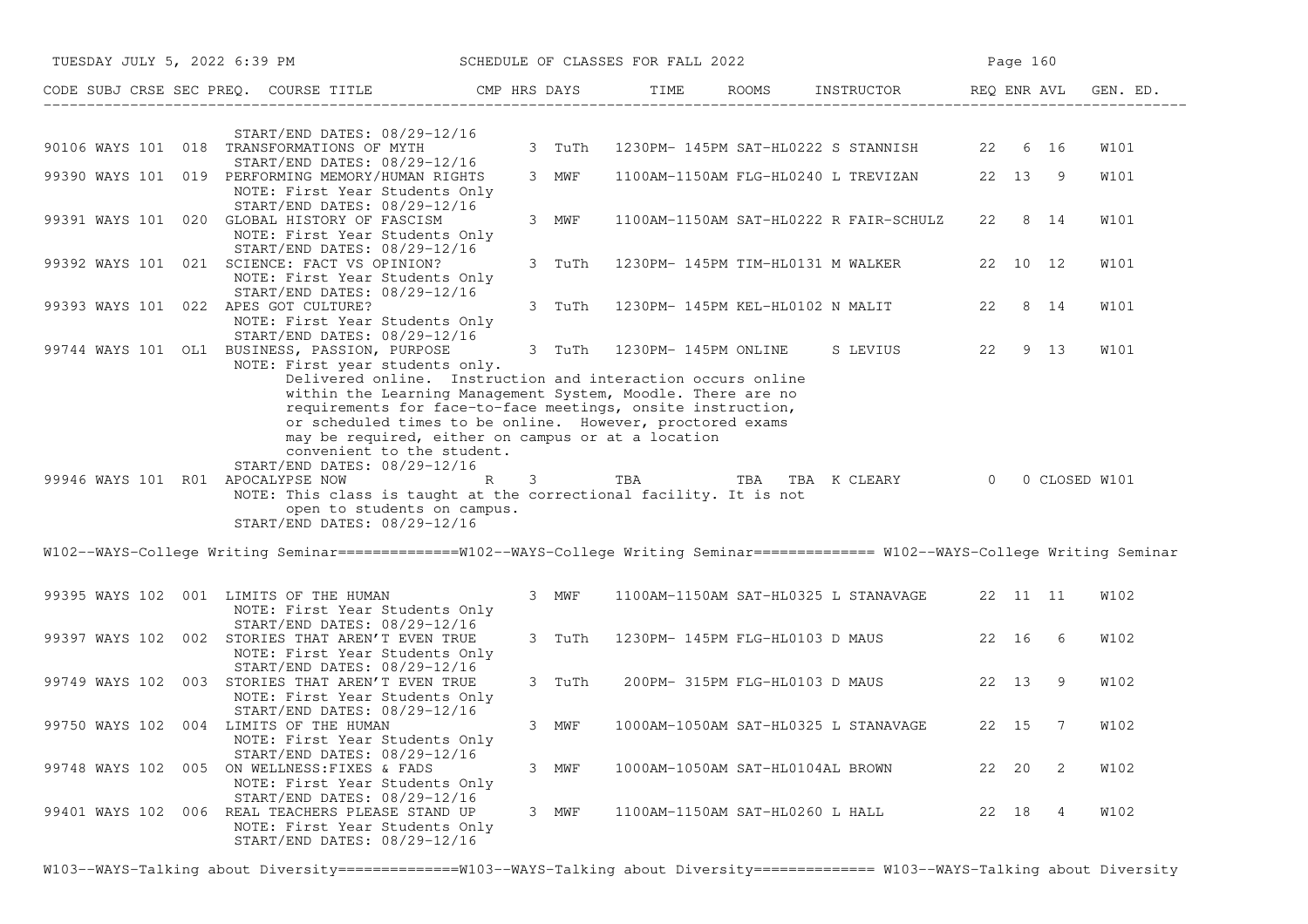| TUESDAY JULY 5, 2022 6:39 PM         | SCHEDULE OF CLASSES FOR FALL 2022                                                                                                                                |        |                                  |                                |                                                                               |    | Page 161 |         |                |
|--------------------------------------|------------------------------------------------------------------------------------------------------------------------------------------------------------------|--------|----------------------------------|--------------------------------|-------------------------------------------------------------------------------|----|----------|---------|----------------|
|                                      | CODE SUBJ CRSE SEC PREQ. COURSE TITLE CMP HRS DAYS TIME ROOMS INSTRUCTOR REQ ENR AVL GEN. ED.                                                                    |        |                                  |                                |                                                                               |    |          |         |                |
|                                      |                                                                                                                                                                  |        |                                  |                                |                                                                               |    |          |         |                |
|                                      | 99756 WAYS 103 003 FRENCH IN N. AMERICA<br>NOTE: First Year Students Only<br>START/END DATES: 08/29-12/16                                                        | 3 TuTh |                                  |                                | 1230PM- 145PM FLG-HL0211 L LUNT 22 6 16                                       |    |          |         | W103           |
| 90109 WAYS 103 004 POETIC JUSTICE    | START/END DATES: 08/29-12/16                                                                                                                                     | 3 MWF  |                                  |                                | 1000AM-1050AM FLG-HL0235 O SARMIENTO                                          |    | 22 5 17  |         | W103           |
| 99403 WAYS 103 005 RACE AND COMICS   | NOTE: First Year Students Only<br>START/END DATES: 08/29-12/16                                                                                                   | 3 TuTh |                                  |                                | 1230PM- 145PM MRY-HL0253 J DONAHUE                                            | 22 | 7 15     |         | W103           |
| 90530 WAYS 103 006 POETIC JUSTICE    |                                                                                                                                                                  | 3 MWF  |                                  |                                | 1100AM-1150AM FLG-HL0233 O SARMIENTO                                          |    | 22 5 17  |         | W103           |
|                                      | START/END DATES: 08/29-12/16<br>99406 WAYS 103 007 ALGORITHMS OF OPPRESSION<br>NOTE: First Year Students Only<br>START/END DATES: 08/29-12/16                    | 3 MWF  |                                  |                                | 1000AM-1050AM FLG-HL0164 L GRABOWSKI                                          |    | 22 9 13  |         | W103           |
|                                      | 99407 WAYS 103 008 WHEN WE FIGHT, WE WIN!<br>NOTE: First Year Students Only<br>START/END DATES: 08/29-12/16                                                      | 3 MWF  |                                  |                                | 1100AM-1150AM SAT-HL0319 A SORENSEN                                           |    | 22 12 10 |         | W103           |
|                                      | 90590 WAYS 103 009 WHEN WE FIGHT, WE WIN!<br>START/END DATES: 08/29-12/16                                                                                        | 3 MWF  |                                  |                                | 1000AM-1050AM SAT-HL0319 A SORENSEN                                           |    | 22 14 8  |         | W103           |
|                                      | 90745 WAYS 103 010 ASIAN-AMERICAN FAMILIES<br>NOTE: First Year Students Only<br>START/END DATES: 08/29-12/16                                                     | 3 TuTh |                                  |                                | 1230PM- 145PM FLG-HL0232 C DORAN                                              |    | 22 2 20  |         | W103           |
| 90778 WAYS 103 011 POWER OF IDENTITY | NOTE: First year students only.<br>START/END DATES: 08/29-12/16                                                                                                  | 3 TuTh |                                  |                                | 200PM- 315PM BRA-HL0215 F KHAN                                                |    | 22 4 18  |         | W103           |
| 90780 WAYS 103 012 POWER OF IDENTITY | NOTE: First year student only.<br>START/END DATES: 08/29-12/16                                                                                                   | 3 TuTh |                                  |                                | 1230PM- 145PM BRA-HL0215 F KHAN 22 1 21                                       |    |          |         | W103           |
|                                      | W301--WAYS- Connecting Ways of Think===========W301--WAYS- Connecting Ways of Think=========== W301--WAYS- Connecting Ways of Think                              |        |                                  |                                |                                                                               |    |          |         |                |
|                                      | WC--Western Civilization==============================WC--Western Civilization=========================== WC--Western Civilization                               |        |                                  |                                |                                                                               |    |          |         |                |
|                                      | 98374 ARTH 101 001 SURVEY OF ART: ANCIENT TO REN 3 MW<br>99965 ARTH 101 002 SURVEY OF ART: ANCIENT TO REN<br>NOTE: Taught Virtually                              | 3 MW   |                                  |                                | 1100AM-1215PM BRA-HL0202 C DOWNING<br>300PM-415PM VIR TBA M MCNAMARA 45 15 30 |    | 50 19 31 |         | TH WC<br>TH WC |
|                                      | 98211 ARTH 102 001 SURVEY ART: RENAISSANCE-MODRN<br>NOTE: Sophomore Standing.                                                                                    | 3 TuTh |                                  |                                | 200PM- 315PM STW-HL0211 M MCNAMARA 45 9 36                                    |    |          |         | TH WC          |
|                                      | 98674 HIST 101 001 EUROPE FROM 1500 TO 1815 3 TuTh<br>NOTE: Counts as an elective for International Studies<br>major and minor.                                  |        |                                  |                                | 930AM-1045AM FLG-HL0236 G CLARK                                               |    |          | 30 4 26 | TH WC          |
|                                      | major and minor.<br>99716 LANG 296 001 EUROPEAN LANG&CULT: FRENCH CASE                                                                                           | 3 TuTh | 1100AM-1215PM FLG-HL0233 M CATEL |                                |                                                                               |    | 21 3 18  |         | CG WC          |
|                                      | NOTE: Counts towards Women and Gender Studies.<br>90149 MUCH 201 001* MUSIC HISTORY I: EARLY MUSIC<br>Pre-requisites: MUCT103 and MUCT104 or MUCB103 and MUCB104 | 3 MWF  |                                  | 800AM- 850AM BIS-HLC303 J TYRE |                                                                               |    | 25 17 8  |         | TF WC          |
|                                      | NOTE: Pre-Registered by Crane Staff only.<br>90150 MUCH 201 002* MUSIC HISTORY I: EARLY MUSIC<br>Pre-requisites: MUCT103 and MUCT104 or MUCB103 and MUCB104      | 3 MWF  |                                  | 900AM- 950AM BIS-HLC303 J TYRE |                                                                               |    | 25 12 13 |         | TF WC          |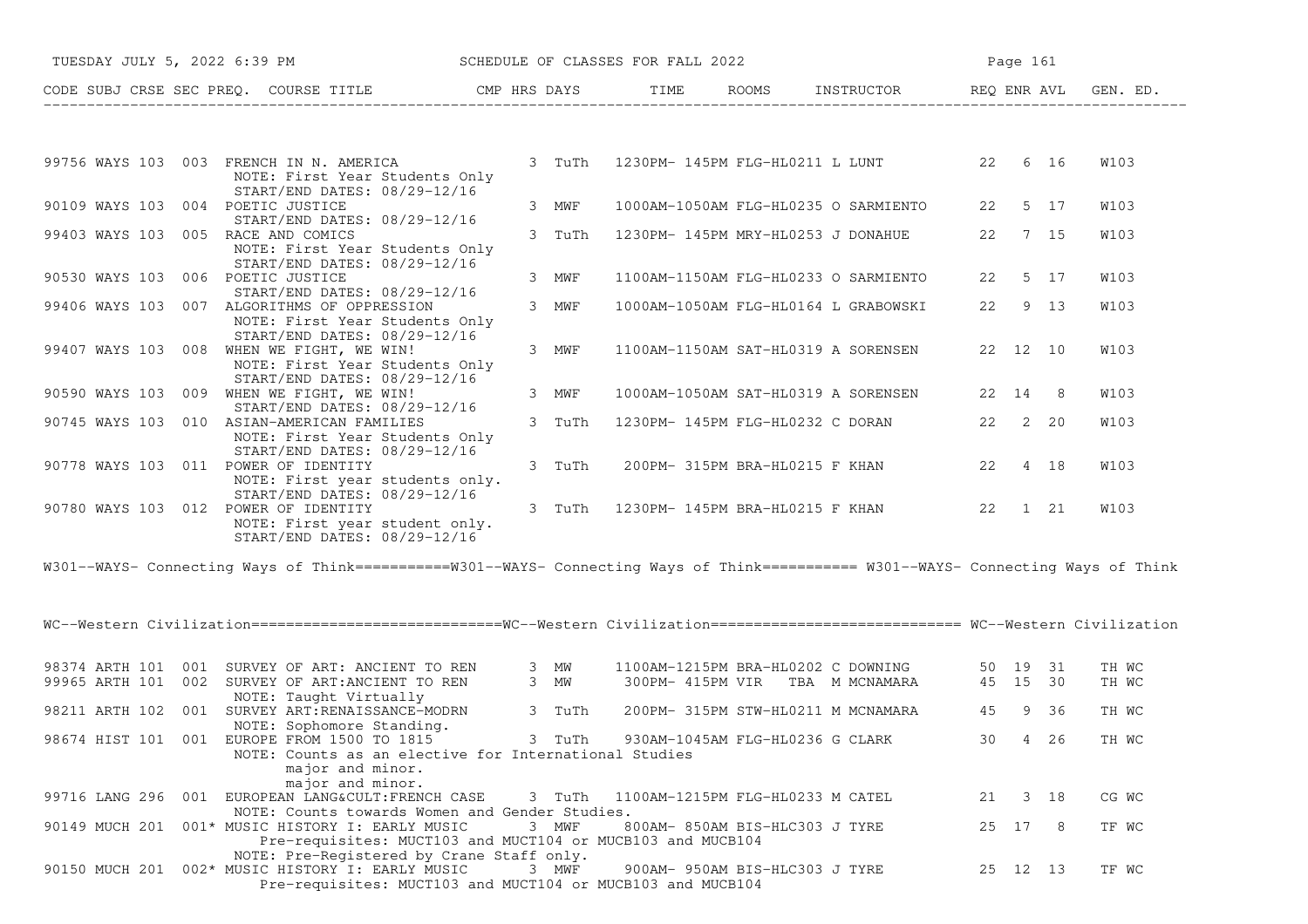| TUESDAY JULY 5, 2022 6:39 PM |  |                                                                                                                                                                                                                     |        | SCHEDULE OF CLASSES FOR FALL 2022 |  |                                                                            |    | Page 162  |      |          |
|------------------------------|--|---------------------------------------------------------------------------------------------------------------------------------------------------------------------------------------------------------------------|--------|-----------------------------------|--|----------------------------------------------------------------------------|----|-----------|------|----------|
|                              |  | CODE SUBJ CRSE SEC PREQ. COURSE TITLE THE ROOMS INSTRUCTOR TEME ROOMS AND REQ ENR AVL                                                                                                                               |        |                                   |  |                                                                            |    |           |      | GEN. ED. |
|                              |  | NOTE: Pre-Registered by Crane Staff only.<br>90151 MUCH 201 003* MUSIC HISTORY I: EARLY MUSIC 3 MWF 900AM-950AM BIS-HLC309 E LEVENSON 25 11 14<br>Pre-requisites: MUCT103 and MUCT104 or MUCB103 and MUCB104        |        |                                   |  |                                                                            |    |           |      | TF WC    |
|                              |  | NOTE: Pre-Registered by Crane Staff only.<br>90152 MUCH 201 004* MUSIC HISTORY I: EARLY MUSIC<br>Pre-requisites: MUCT103 and MUCT104 or MUCB103 and MUCB104<br>NOTE: Pre-Registered by Crane Staff only.            | 3 MWF  |                                   |  | 1000AM-1050AM BIS-HLC309 E LEVENSON 25 14 11                               |    |           |      | TF WC    |
|                              |  | 90153 MUCH 201 005* MUSIC HISTORY I: EARLY MUSIC<br>Pre-requisites: MUCT103 and MUCT104 or MUCB103 and MUCB104                                                                                                      | 3 MWF  |                                   |  | 1100AM-1150AM BIS-HLC323 J TYRE                                            |    | 25  24  1 |      | TF WC    |
|                              |  | NOTE: Pre-Registered by Crane Staff only.<br>90154 MUCH 201 006* MUSIC HISTORY I: EARLY MUSIC 3 MWF 1200PM-1250PM BIS-HLC309 E LEVENSON<br>Pre-requisites: MUCT103 and MUCT104 or MUCB103 and MUCB104               |        |                                   |  |                                                                            |    | 25 19 6   |      | TF WC    |
|                              |  | NOTE: Pre-Registered by Crane Staff only.<br>98259 DRAM 312 001 HISTORY OF THE THEATRE I<br>NOTE: Counts toward Classical Studies minor.<br>COunts towards Women and Gender's Studies.                              | 3 TuTh |                                   |  | 1100AM-1215PM KEL-HL0101 J SUSSMAN 24 17 7                                 |    |           |      | TH WC    |
|                              |  |                                                                                                                                                                                                                     |        |                                   |  |                                                                            |    |           |      |          |
|                              |  | 98230 ANTH 393 001 PROFESSIONALISM IN ANTHROPOLOG 3 MW<br>NOTE: Anthropology major/minors only or instructor permission<br>required. A minimum of Junior standing required. Class                                   |        |                                   |  | 330PM- 445PM MVC-HL0129 J WEETS 20 5 15                                    |    |           |      | WI       |
|                              |  | meets in MacVicar 102.<br>90762 BIOL 498 001 HUMAN GENETICS DISEASES<br>98358 MGMT 490 001* @STRATEGIC & GLOBAL MANAGEMENT 3 TuTh 400PM- 515PM DUNNHL0202 E PORTUGAL 22 15 7<br>Pre-requisites: MGMT301 and MKTG301 |        | $3$ TBA                           |  | TBA TBA J TRYBULA 0 1 CLOSED WI                                            |    |           |      | WΙ       |
|                              |  | NOTE: Minimum requirement of Senior standing.<br>98370 MGMT 490 002* @STRATEGIC & GLOBAL MANAGEMENT<br>Pre-requisites: MGMT301 and MKTG301<br>NOTE: Senior standing.                                                | 3 Tu   |                                   |  | 530PM- 800PM DUNNHL0202 E PORTUGAL                                         |    | 22 14 8   |      | WΙ       |
|                              |  | 98108 CHEM 451 002* PHYSICAL CHEMISTRY 1-LAB<br>Pre-requisites: PHYS103 and PHYS104 and CHEM311 and MATH151 and MATH152<br>NOTE: Lecture required. \$35 lab fee assessed by Chemistry                               |        |                                   |  | 1 M 200PM-450PM STW-HL0311 F BOU-ABDALLAH 12 8 4                           |    |           |      | LB SP WI |
|                              |  | Department.<br>98817 EDLS 207 001* EARLY CHILDHOOD LITERACY-LEC<br>Pre-requisites: EDLS201<br>NOTE: Lab required.<br>EDLS 207 and EDUC 303 must be taken concurrently.                                              | 3 TuTh |                                   |  | 930AM-1045AM SAT-HL0260 L HALL 15 9 6                                      |    |           |      | WΙ       |
|                              |  | Childhood/Early Childhood Education majors only.<br>98818 EDLS 207 002* EARLY CHILDHOOD LITERACY-LEC<br>Pre-requisites: EDLS201<br>NOTE: Lab required.<br>EDLS 207 and EDUC 303 must be taken concurrently.         |        |                                   |  | 3 TuTh $\overline{1}230$ PM- $\overline{1}45$ PM SAT-HL0260 L HALL $15$ 10 |    |           | - 5  | WΙ       |
|                              |  | Childhood/Early Childhood Education majors only.<br>99222 EDLS 207 JC1* EARLY CHILDHOOD LITERACY-LAB W<br>Pre-requisites: EDLS201<br>NOTE: Course meets on the JCC campus in Watertown.                             | 1 M    |                                   |  | 930AM-1100AM TBA TBA A WEISBURGER                                          |    | 30        | 8 22 | WI       |
|                              |  | Lecture required.<br>Childhood/Early Childhood Education majors only.<br>99221 EDLS 207 JCC* EARLY CHILDHOOD LITERACY-LEC W<br>Pre-requisites: EDLS201<br>NOTE: Course meets on the JCC campus in Watertown.        | 3 W    | 1230PM- 300PM TBA                 |  | TBA A WEISBURGER                                                           | 30 |           | 8 22 | WΙ       |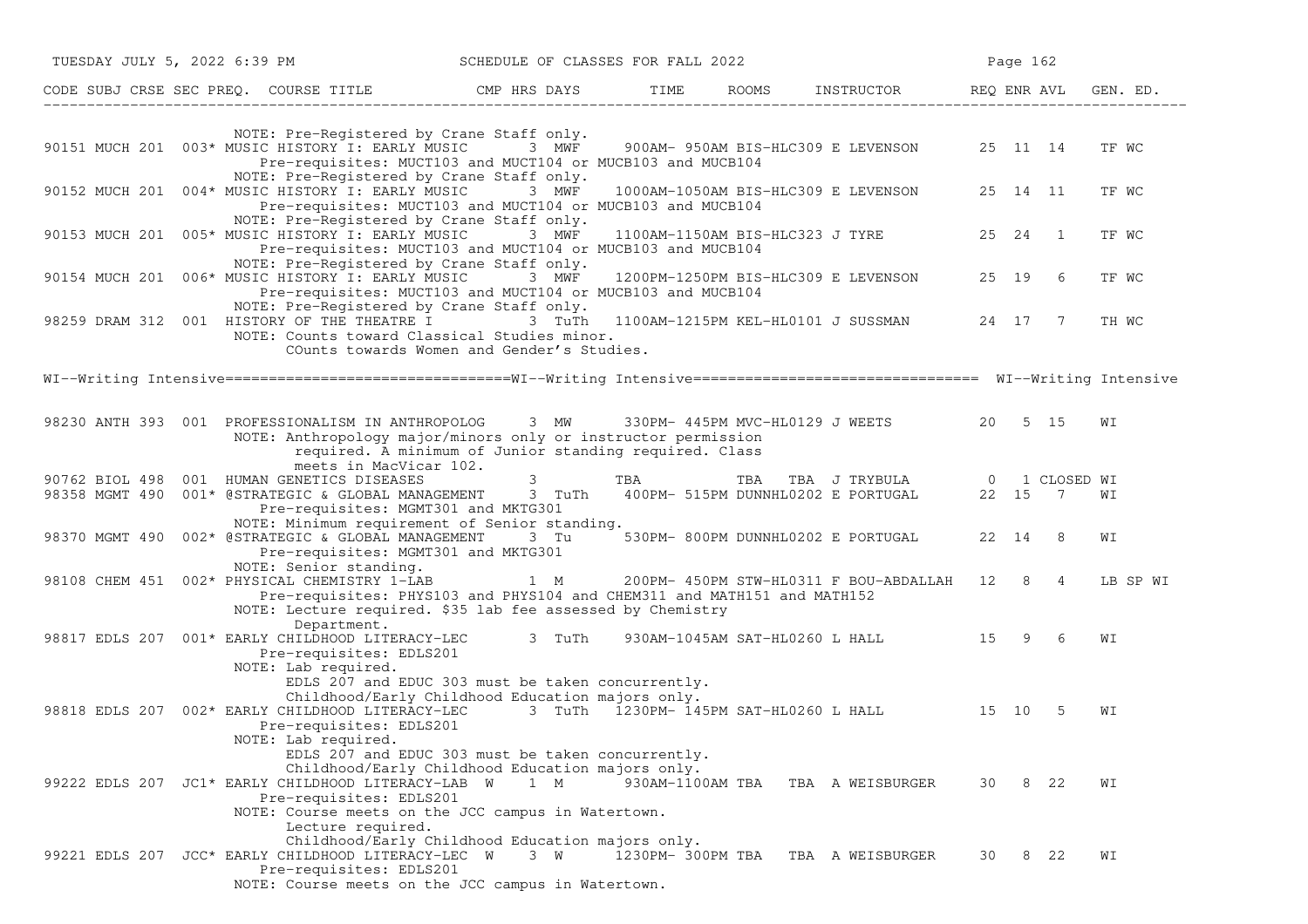| CODE SUBJ CRSE SEC PREQ. COURSE TITLE THE ROOMS INSTRUCTOR THE ROOMS EN REQ ENR AVL GEN. ED.                                                                                                                                               |        |                                |                                                                                                                                                                             |       |                    |          |
|--------------------------------------------------------------------------------------------------------------------------------------------------------------------------------------------------------------------------------------------|--------|--------------------------------|-----------------------------------------------------------------------------------------------------------------------------------------------------------------------------|-------|--------------------|----------|
| Lab required.                                                                                                                                                                                                                              |        |                                |                                                                                                                                                                             |       |                    |          |
| EDLS 207 and EDUC 303 must be taken concurrently.                                                                                                                                                                                          |        |                                |                                                                                                                                                                             |       |                    |          |
| Childhood/Early Childhood Education majors only.                                                                                                                                                                                           |        |                                |                                                                                                                                                                             |       |                    |          |
| 98490 COMM 311 001 SMALL GROUP COMMUNICATION<br>NOTE: Counts as Business and Professional credit.                                                                                                                                          | 3 TuTh |                                | 930AM-1045AM SAT-HL0200 L MOERSCHELL 25 9 16                                                                                                                                |       |                    | SA SI WI |
| 98996 COMM 350 001 FAMILY COMMUNICATION                                                                                                                                                                                                    | 3 MWF  |                                | 100PM- 150PM FLG-HL0205 J YOUNGBLOOD                                                                                                                                        |       | 25 20 5            | SA WI    |
| NOTE: Counts as Relationship and Diverse Voices (dv) credit.                                                                                                                                                                               |        |                                |                                                                                                                                                                             |       |                    |          |
| 99143 COMP 201 002* WRITING ARGUMENTS                                                                                                                                                                                                      | 4 TuTh |                                | 200PM- 340PM FLG-HL0232 L WILSON                                                                                                                                            |       | 22 22 CLOSED WI    |          |
| Pre-requisites: COMP101 or LITR110 or WAYS102                                                                                                                                                                                              |        |                                |                                                                                                                                                                             |       |                    |          |
| 90031 COMP 201 003* WRITING ARGUMENTS 4 TuTh                                                                                                                                                                                               |        |                                | 430PM- 610PM FLG-HL0211 L WILSON                                                                                                                                            | 22 15 | $\overline{7}$     | WI       |
| Pre-requisites: COMP101 or LITR110 or WAYS102                                                                                                                                                                                              |        |                                |                                                                                                                                                                             |       |                    |          |
| 98988 COMP 202 001 INTRO TO CREATIVE WRITING 4 TuTh                                                                                                                                                                                        |        |                                | 900AM-1040AM FLG-HL0210 B LANDRY 22 9 13<br>200PM- 340PM MVC-HLTBA B LANDRY 22 8 14<br>200PM- 340PM MRY-HL0253 S DEGHETT 17 15 2<br>200PM- 340PM MRY-HL0253 S DEGHETT 5 4 1 |       |                    | AE TA WI |
|                                                                                                                                                                                                                                            |        |                                |                                                                                                                                                                             |       |                    | AE TA WI |
|                                                                                                                                                                                                                                            |        |                                |                                                                                                                                                                             |       |                    | AE TA WI |
| 99305 COMP 202 002 INTRO TO CREATIVE WRITING 4 TUTH<br>98845 COMP 202 002 INTRO TO CREATIVE WRITING 4 TUTH<br>98845 COMP 202 003 INTRO TO CREATIVE WRITING 4 MW<br>99909 COMP 202 HNR INTRO TO CREATIVE WRITING 4 MW<br>98110 COMP 301 001 |        |                                |                                                                                                                                                                             |       |                    | AE TA WI |
|                                                                                                                                                                                                                                            |        |                                | 200PM-340PM FLG-HL0205 J HEFFNER 20 8 12                                                                                                                                    |       |                    | WI       |
| Pre-requisites: COMP201                                                                                                                                                                                                                    |        |                                |                                                                                                                                                                             |       |                    |          |
| NOTE: Counts towards Journalism minor.                                                                                                                                                                                                     |        |                                |                                                                                                                                                                             |       |                    |          |
| 90034 COMP 302 001* FICTION WORKSHOP I                                                                                                                                                                                                     | 4 TuTh |                                | 200PM-340PM MRY-HL0253 S DEGHETT 16                                                                                                                                         |       | 9 7                | AE WI    |
| Pre-requisites: COMP202                                                                                                                                                                                                                    |        |                                |                                                                                                                                                                             |       |                    |          |
| NOTE: Taught with COMP 412                                                                                                                                                                                                                 |        |                                |                                                                                                                                                                             |       |                    |          |
| 99454 COMP 303 001* POETRY WORKSHOP I                                                                                                                                                                                                      | 4 TuTh |                                | 1100AM-1240PM FLG-HL0213 B LANDRY                                                                                                                                           | 20    | 4 16               | AE WI    |
| Pre-requisites: COMP202                                                                                                                                                                                                                    |        |                                |                                                                                                                                                                             |       |                    |          |
| 90696 COMP 316 001* MAGAZINE ARTICLE WRITING 4 MW                                                                                                                                                                                          |        |                                | 1100AM-1240PM FLG-HL0230 A STEINBERG                                                                                                                                        |       | 20 10 10           | WI       |
| Pre-requisites: COMP201                                                                                                                                                                                                                    |        |                                |                                                                                                                                                                             |       |                    |          |
| 90075 LITR 371 001 CLASSICAL HERITAGE 3 TuTh<br>98429 ENVR 490 001* SENIOR SEMINAR 3 Tu                                                                                                                                                    |        |                                | 930AM-1045AM TBA TBA A STEINBERG 25 10 15 AC WI<br>330PM- 600PM SAT-HL0300 J ROGERS 12 14 CLOSED CM SI WI                                                                   |       |                    |          |
|                                                                                                                                                                                                                                            |        |                                |                                                                                                                                                                             |       |                    |          |
| Pre-requisites: ENVR310 and ENVR290                                                                                                                                                                                                        |        |                                |                                                                                                                                                                             |       |                    |          |
| NOTE: Instructor permission required                                                                                                                                                                                                       |        |                                |                                                                                                                                                                             |       |                    |          |
| 99328 HIST 480 001* SEMINAR: GENDER IN AMERICA 3 TuTh<br>Pre-requisites: HIST302                                                                                                                                                           |        |                                | 200PM- 315PM FLG-HL0235 G WELCH 12 5 7                                                                                                                                      |       |                    | CM CT WI |
| NOTE: Minimum requirement of junior standing. History majors only.                                                                                                                                                                         |        |                                |                                                                                                                                                                             |       |                    |          |
| Prerequisite: HIST 302 and upper division course in an area                                                                                                                                                                                |        |                                |                                                                                                                                                                             |       |                    |          |
| of seminar focus or instructor permission required.                                                                                                                                                                                        |        |                                |                                                                                                                                                                             |       |                    |          |
| 98134 MATH 340 001* SET THEORY & LOGIC                                                                                                                                                                                                     |        |                                | 3 MWF 100PM-150PM SAT-HL0219 L PERSON 20 15 5                                                                                                                               |       |                    | CM WI    |
| Pre-requisites: MATH152                                                                                                                                                                                                                    |        |                                |                                                                                                                                                                             |       |                    |          |
| NOTE: Additional prerequisite of FW course.                                                                                                                                                                                                |        |                                |                                                                                                                                                                             |       |                    |          |
| 98135 MATH 460 001* PROBLEM SEMINAR 1 1 1 3 MWF                                                                                                                                                                                            |        |                                | 1200PM-1250PM FLG-HL0240 V KLAWITTER 15 2 13                                                                                                                                |       |                    | CM SI WI |
| Pre-requisites: MATH375 and MATH451 and MATH423                                                                                                                                                                                            |        |                                |                                                                                                                                                                             |       |                    |          |
| NOTE: Addition prerequisite of FW course.                                                                                                                                                                                                  |        |                                |                                                                                                                                                                             |       |                    |          |
| 98864 PSYC 300 001* RESEARCH METHODS IN PSYCH 4 TuTh                                                                                                                                                                                       |        |                                | 800AM-1005AM FLG-HL0205 H BEAUCHAMP                                                                                                                                         |       | 25 27 CLOSED SW WI |          |
| Pre-requisites: PSYC100 and STAT100 or CIS125 or MATH125 or PSYC125                                                                                                                                                                        |        |                                |                                                                                                                                                                             |       |                    |          |
| 98563 HLTH 470 001* @PROGRAM PLANNING                                                                                                                                                                                                      | 3 TuTh |                                | 1100AM-1215PM DUNNHL0204 K BONNAR                                                                                                                                           | 25    | 6 19               | CM WI    |
| Pre-requisites: HLTH361                                                                                                                                                                                                                    |        |                                |                                                                                                                                                                             |       |                    |          |
| 001 @EXERCISE ASSESS & PRESCRIP<br>98792 EXSC 460                                                                                                                                                                                          | 3 MWF  |                                | 1100AM-1150AM DUNNHL0102 S SANTICH                                                                                                                                          |       | 25 10 15           | WI       |
| NOTE: Exercise Science majors only.                                                                                                                                                                                                        | 3 Th   |                                | 500PM- 730PM SAT-HL0319 H SULLIVAN-CATL                                                                                                                                     |       |                    |          |
| 99372 SOCI 475 001* SENIOR SEMINAR<br>Pre-requisites: SOCI101 or SOCI103 and SOCI300 or SOCI345 and SOCI315 and SOCI210 or SOCI220                                                                                                         |        |                                |                                                                                                                                                                             | 7     | 9 CLOSED SI WI     |          |
| NOTE: Instructor permission required.                                                                                                                                                                                                      |        |                                |                                                                                                                                                                             |       |                    |          |
| 90653 SOCI 475 002* SENIOR SEMINAR                                                                                                                                                                                                         | 3 M    | 530PM- 800PM KEL-HL0101 D BUGG |                                                                                                                                                                             |       | 12 10 2            | SI WI    |
| Pre-requisites: SOCI101 or SOCI103 and SOCI300 or SOCI345 and SOCI210 and SOCI220 or SOCI315                                                                                                                                               |        |                                |                                                                                                                                                                             |       |                    |          |
|                                                                                                                                                                                                                                            |        |                                |                                                                                                                                                                             |       |                    |          |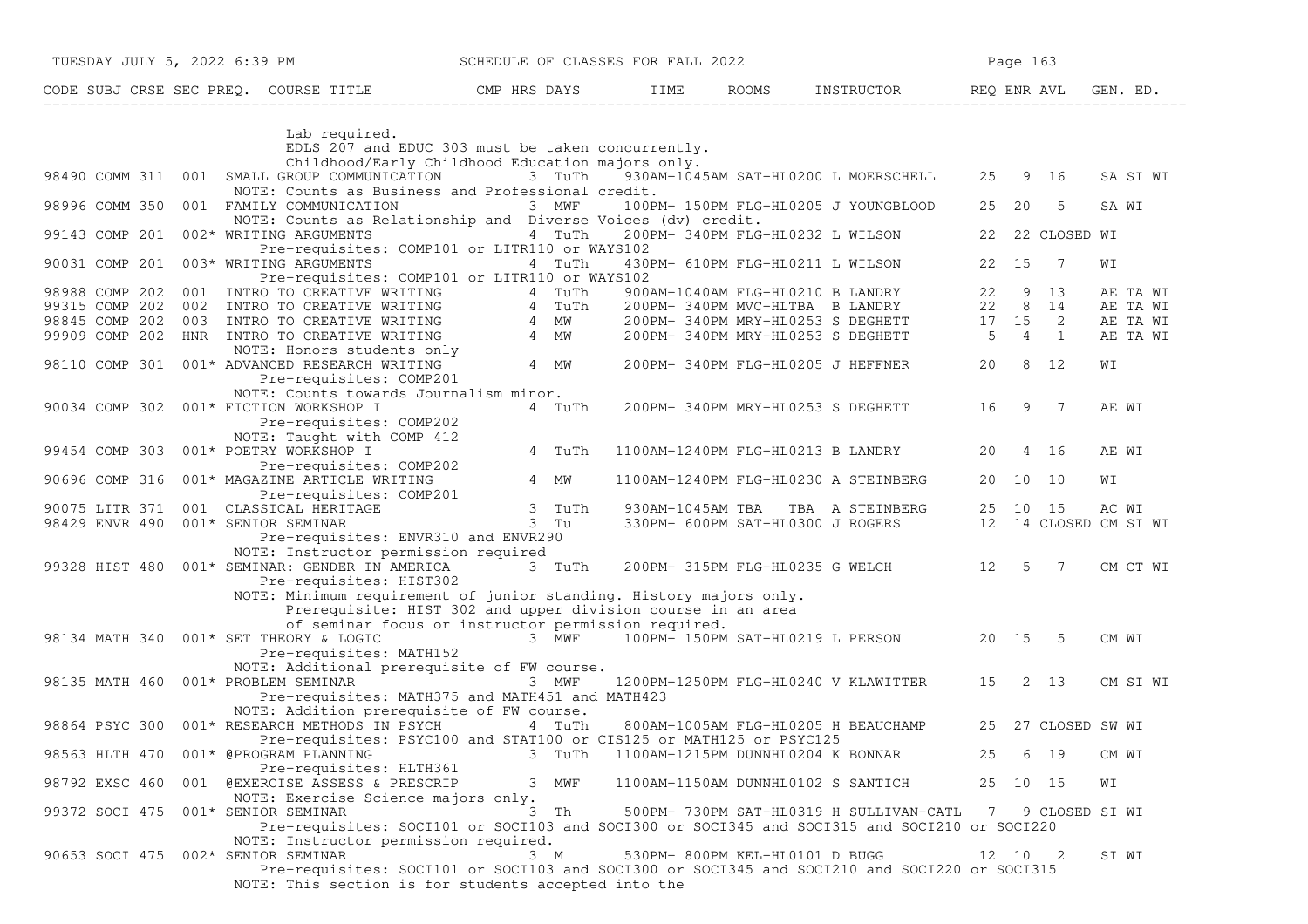| TUESDAY JULY 5, 2022 6:39 PM                                                                                                                                                                                                                                                                                                                                                                                          | SCHEDULE OF CLASSES FOR FALL 2022 |                                  | Page 164 |                                                                                              |    |          |          |                                                                      |
|-----------------------------------------------------------------------------------------------------------------------------------------------------------------------------------------------------------------------------------------------------------------------------------------------------------------------------------------------------------------------------------------------------------------------|-----------------------------------|----------------------------------|----------|----------------------------------------------------------------------------------------------|----|----------|----------|----------------------------------------------------------------------|
| CODE SUBJ CRSE SEC PREQ. COURSE TITLE THE THE ROOMS INSTRUCTOR REQ ENR AVL GEN. ED.                                                                                                                                                                                                                                                                                                                                   |                                   |                                  |          |                                                                                              |    |          |          |                                                                      |
| Police Academy only.<br>90682 SOCI 475 003* SENIOR SEMINAR<br>Pre-requisites: SOCI101 or SOCI103 and SOCI300 or SOCI345 and SOCI210 and SOCI220 or SOCI315                                                                                                                                                                                                                                                            |                                   |                                  |          | $3$ Th 500PM-730PM SAT-HL0319 H SULLIVAN-CATL 5 0 5                                          |    |          |          | SI WI                                                                |
| NOTE: Restricted to Women's and Gender Studies majors only.<br>90041 DANC 320 001 20TH/21ST CENTURY DANCE HIST 3 TuTh 1230PM-145PM PFMART0219 R COLLEN 24 5 19<br>90657 WMST 360 001* FEMINIST RESEARCH METHODS 3 Tu 330PM-600PM TBA TBA S IMAI 5 1 4<br>Pre-requisites: WMST100                                                                                                                                      |                                   |                                  |          |                                                                                              |    |          |          | AC WI<br>WΙ                                                          |
| XC--Cross Cultural Perspective=====================XC--Cross Cultural Perspective=================== XC--Cross Cultural Perspective                                                                                                                                                                                                                                                                                   |                                   |                                  |          |                                                                                              |    |          |          |                                                                      |
| NOTE: Counts towards Women's and Gender Studies.                                                                                                                                                                                                                                                                                                                                                                      |                                   |                                  |          |                                                                                              |    |          |          | SW XC<br>SW XC<br>CG XC<br>CG XC<br>CG XC<br>TF XC<br>TF XC<br>CG XC |
| 99186 ANTH 165 002 LANGUAGE AND MAGIC 3 TuTh<br>NOTE: Counts towards Women's and Gender Studies.<br>98478 ANTH 202 001 CULTURE, IDENTITY AND POWER 3 MWF                                                                                                                                                                                                                                                              |                                   |                                  |          | 1100AM-1215PM FLG-HL0103 L RODRIGUEZ 40 25 15<br>1000AM-1050AM KEL-HL0103 M PERKINS 40 14 26 |    |          |          | CG XC<br>CG XC                                                       |
| NOTE: Counts towards History and society elective for<br>International Studies majors.<br>Counts towards Women and Gender Studies.<br>Some seats reserved for new freshmen.<br>98587 ANTH 202 002 CULTURE, IDENTITY AND POWER 3 MWF<br>NOTE: Counts towards Women and Gender Studies.<br>Counts towards History and society elective for<br>International Studies majors.<br>Counts towards Women and Gender Studies. |                                   |                                  |          | 1100AM-1150AM KEL-HL0103 M PERKINS 40 24 16                                                  |    |          |          | CG XC                                                                |
| Some seats reserved for new freshmen.<br>99879 ANTH 357 001 SOCIAL GEOGRAPHY<br>NOTE: Cross listed with GEOG 360                                                                                                                                                                                                                                                                                                      | 4 MW                              |                                  |          | 200PM-355PM FLG-HL0103 R VADAS 20 5 15                                                       |    |          |          | XC                                                                   |
| 99655 ANTH 358 001* X-CULTURAL APPROACHES TO ART<br>Pre-requisites: ANTH202 or ARTH100 or ARTH101 or ARTH102<br>NOTE: Cross listed with ARTH 358                                                                                                                                                                                                                                                                      | 3 MW                              |                                  |          | 200PM-315PM MVC-HL0129 M PERKINS 20 6 14                                                     |    |          |          | AC XC                                                                |
| 99657 ANTH 360 001 CULTURES/MEXICO & CENTRAL AMER<br>NOTE: Counts towards Women and Gender Studies.                                                                                                                                                                                                                                                                                                                   | 3 TuTh                            |                                  |          | 200PM- 315PM FLG-HL0205 L RODRIGUEZ 18 14 4                                                  |    |          |          | XC                                                                   |
| 99880 GEOG 360 001 SOCIAL GEOGRAPHY                                                                                                                                                                                                                                                                                                                                                                                   | 4 MW                              |                                  |          | 200PM-355PM SAT-HL0310 R VADAS 20 7 13                                                       |    |          |          | XC                                                                   |
| NOTE: Cross listed with ANTH 357<br>99903 ARTH 358 001* X-CULTURAL APPROACH TO ART<br>Pre-requisites: ANTC102 or ANTC202 or ARTH101 or ARTH100 or ARTH102<br>NOTE: Cross listed with ANTH 358                                                                                                                                                                                                                         | 3 MW                              |                                  |          | 200PM- 315PM MVC-HL0129 M PERKINS                                                            |    | 20 10 10 |          | AC XC                                                                |
| WORLD HISTORY<br>98673 HIST 100<br>001<br>NOTE: Required for International Studies majors and minors.                                                                                                                                                                                                                                                                                                                 | 3 MWF                             |                                  |          | 100PM- 150PM SAT-HL0222 R FAIR-SCHULZ                                                        |    | 30 11 19 |          | CG XC                                                                |
| WORLD HISTORY<br>98976 HIST 100<br>002<br>NOTE: Required for International Studies majors and minors.                                                                                                                                                                                                                                                                                                                 | 3 MWF                             |                                  |          | 200PM- 250PM SAT-HL0222 R FAIR-SCHULZ                                                        | 30 |          | $3 \t27$ | CG XC                                                                |
| 99117 HIST 100<br>004<br>WORLD HISTORY<br>NOTE: Required for International Studies majors and minors.                                                                                                                                                                                                                                                                                                                 | 3 TuTh                            | 1100AM-1215PM SAT-HL0222 L FREED |          |                                                                                              | 30 | 24       | 6        | CG XC                                                                |
| 001 CULTURES OF LATIN AMERICA<br>98123 SPAN 304<br>NOTE: Assumes completion of SPAN 204 or equivalent.                                                                                                                                                                                                                                                                                                                | 3 TuTh                            |                                  |          | 1100AM-1215PM FLG-HL0240 L TREVIZAN                                                          | 21 |          | 5 16     | XC                                                                   |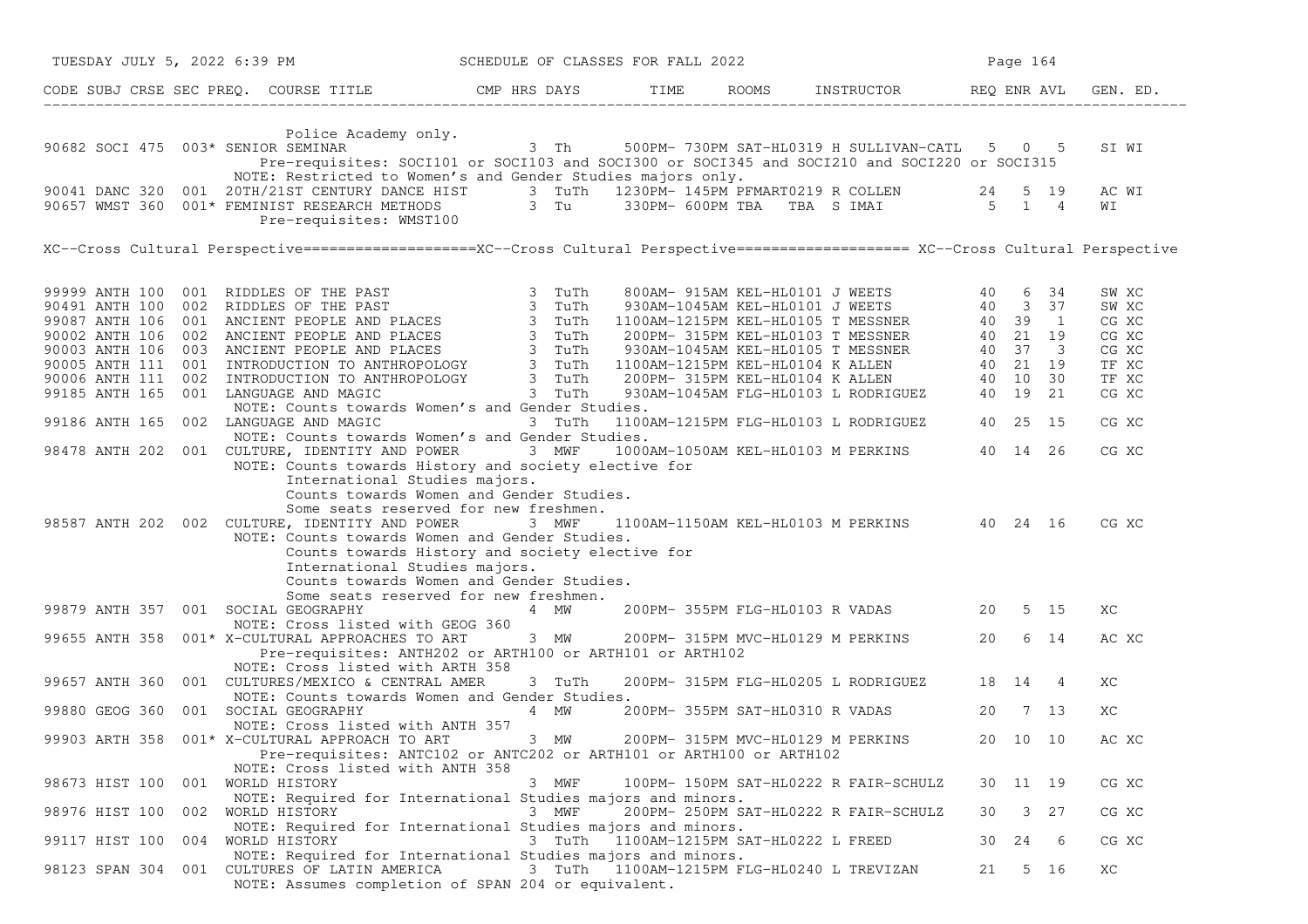| TUESDAY JULY 5, 2022 6:39 PM                                                                                                                                                           | SCHEDULE OF CLASSES FOR FALL 2022                                                                                                |      |                                                    | Page 165                                                               |                     |                |
|----------------------------------------------------------------------------------------------------------------------------------------------------------------------------------------|----------------------------------------------------------------------------------------------------------------------------------|------|----------------------------------------------------|------------------------------------------------------------------------|---------------------|----------------|
| CODE SUBJ CRSE SEC PREQ. COURSE TITLE THE CMP HRS DAYS                                                                                                                                 |                                                                                                                                  | TIME |                                                    | ROOMS INSTRUCTOR REQ ENR AVL GEN. ED.                                  |                     |                |
| 90744 MULH 261 001 MUSIC OF AFRICA<br>98325 POLS 130 001 INTRO TO COMPARATIVE POLITICS<br>NOTE: Required for Political Science majors. Counts as either a<br>Studies majors and minor. | Counts towards Women and Gender Studies.<br>3 TuTh<br>4 W<br>$F$ and $F$<br>М<br>Core course or as an elective for International |      | 200PM- 250PM DUNNHL0210<br>200PM- 340PM DUNNHL0206 | 200PM- 315PM BIS-HLC309 J HUNTER<br>200PM- 250PM DUNNHL0206 R HINCKLEY | 25 4 21<br>28 11 17 | CG XC<br>SW XC |
|                                                                                                                                                                                        |                                                                                                                                  |      |                                                    |                                                                        |                     |                |
| Z02--FIG 2 The Human Upside-Down=================Z02--FIG 2 The Human Upside-Down================= Z02--FIG 2 The Human Upside-Down                                                    |                                                                                                                                  |      |                                                    |                                                                        |                     |                |
|                                                                                                                                                                                        |                                                                                                                                  |      |                                                    |                                                                        |                     |                |
| Z04--FIG 4 Natural Sci & Pre-Med=================Z04--FIG 4 Natural Sci & Pre-Med================= Z04--FIG 4 Natural Sci & Pre-Med                                                    |                                                                                                                                  |      |                                                    |                                                                        |                     |                |
|                                                                                                                                                                                        |                                                                                                                                  |      |                                                    |                                                                        |                     |                |
|                                                                                                                                                                                        |                                                                                                                                  |      |                                                    |                                                                        |                     |                |
|                                                                                                                                                                                        |                                                                                                                                  |      |                                                    |                                                                        |                     |                |
|                                                                                                                                                                                        |                                                                                                                                  |      |                                                    |                                                                        |                     |                |
| Z09--FIG 9 Childhood/Early Child Ed===========Z09--FIG 9 Childhood/Early Child Ed=========== Z09--FIG 9 Childhood/Early Child Ed                                                       |                                                                                                                                  |      |                                                    |                                                                        |                     |                |
| Z10--FIG 10 Positively Psyched===================Z10--FIG 10 Positively Psyched=================== Z10--FIG 10 Positively Psyched                                                      |                                                                                                                                  |      |                                                    |                                                                        |                     |                |
| Z11--FIG 11 Dance Performance======================Z11--FIG 11 Dance Performance==================== Z11--FIG 11 Dance Performance                                                     |                                                                                                                                  |      |                                                    |                                                                        |                     |                |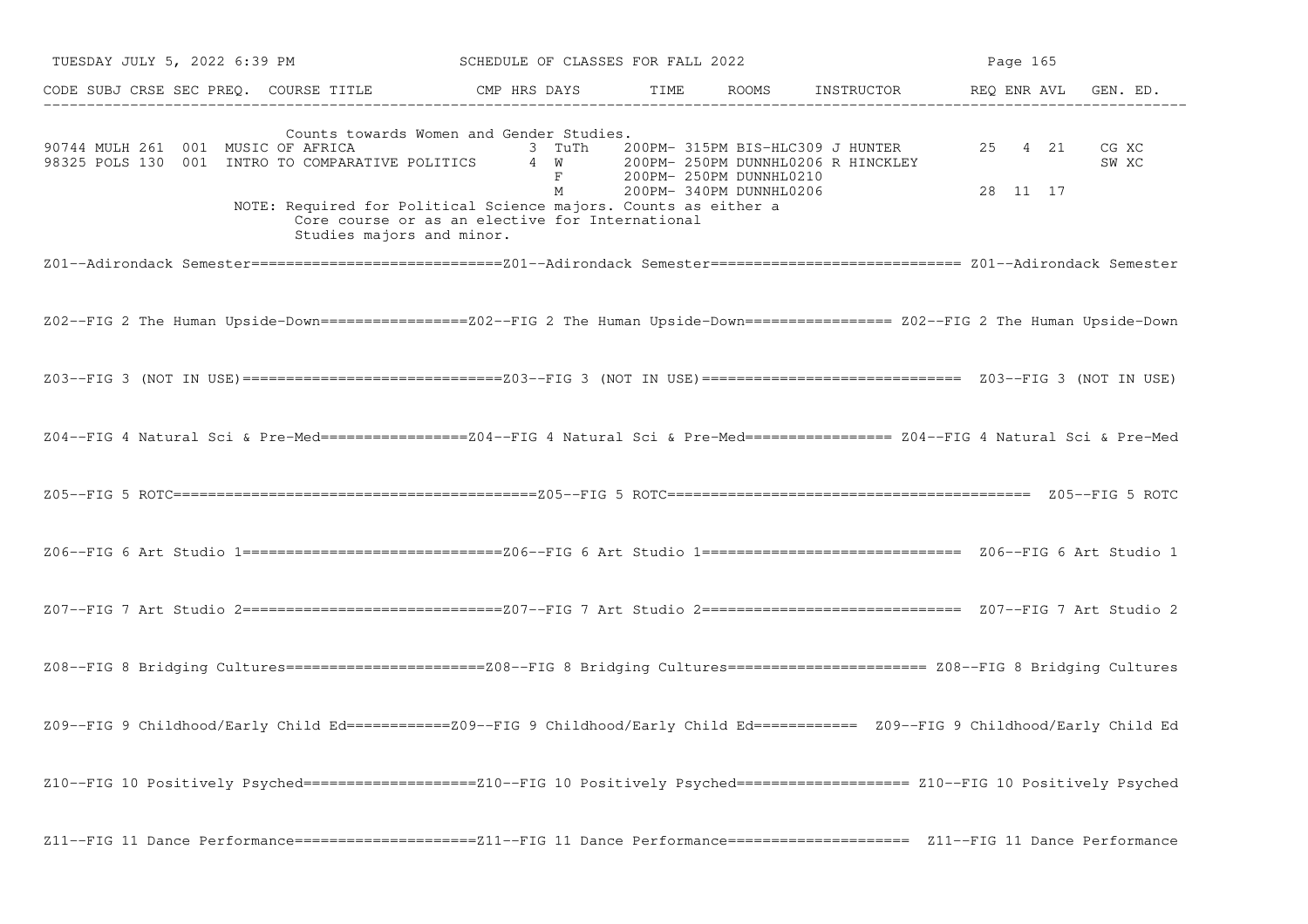| TUESDAY JULY 5, 2022 6:39 PM SCHEDULE OF CLASSES FOR FALL 2022                                                                        |  | Page 166 |  |
|---------------------------------------------------------------------------------------------------------------------------------------|--|----------|--|
| CODE SUBJ CRSE SEC PREQ. COURSE TITLE CMP HRS DAYS TIME ROOMS INSTRUCTOR REQ ENR AVL GEN. ED.                                         |  |          |  |
| Z12--FIG 12 Design for the Theatre==============212--FIG 12 Design for the Theatre============== Z12--FIG 12 Design for the Theatre   |  |          |  |
|                                                                                                                                       |  |          |  |
| Z14--FIG 14 International Studies===============214--FIG 14 International Studies============== Z14--FIG 14 International Studies     |  |          |  |
| Z15--FIG 15 Gender: Go Figure========================215--FIG 15 Gender: Go Figure===================== Z15--FIG 15 Gender: Go Figure |  |          |  |
| Z16--FIG 16 Working Your Languages==============216--FIG 16 Working Your Languages============= Z16--FIG 16 Working Your Languages    |  |          |  |
| Z17--FIG 17 Secondary Education==================217--FIG 17 Secondary Education================== Z17--FIG 17 Secondary Education    |  |          |  |
|                                                                                                                                       |  |          |  |
| Z19--FIG 19 Invitation to Health=================Z19--FIG 19 Invitation to Health================= Z19--FIG 19 Invitation to Health   |  |          |  |
|                                                                                                                                       |  |          |  |
| Z21--FIG 21 Human Movement & Perf===============221--FIG 21 Human Movement & Perf============== Z21--FIG 21 Human Movement & Perf     |  |          |  |
| Z22--FIG 22 Theatre Tech & Perform==============222--FIG 22 Theatre Tech & Perform============= Z22--FIG 22 Theatre Tech & Perform    |  |          |  |
| Z23--FIG 23 Theatre Perf, Lit, Thry =============Z23--FIG 23 Theatre Perf, Lit, Thry =========== Z23--FIG 23 Theatre Perf, Lit, Thry  |  |          |  |
|                                                                                                                                       |  |          |  |